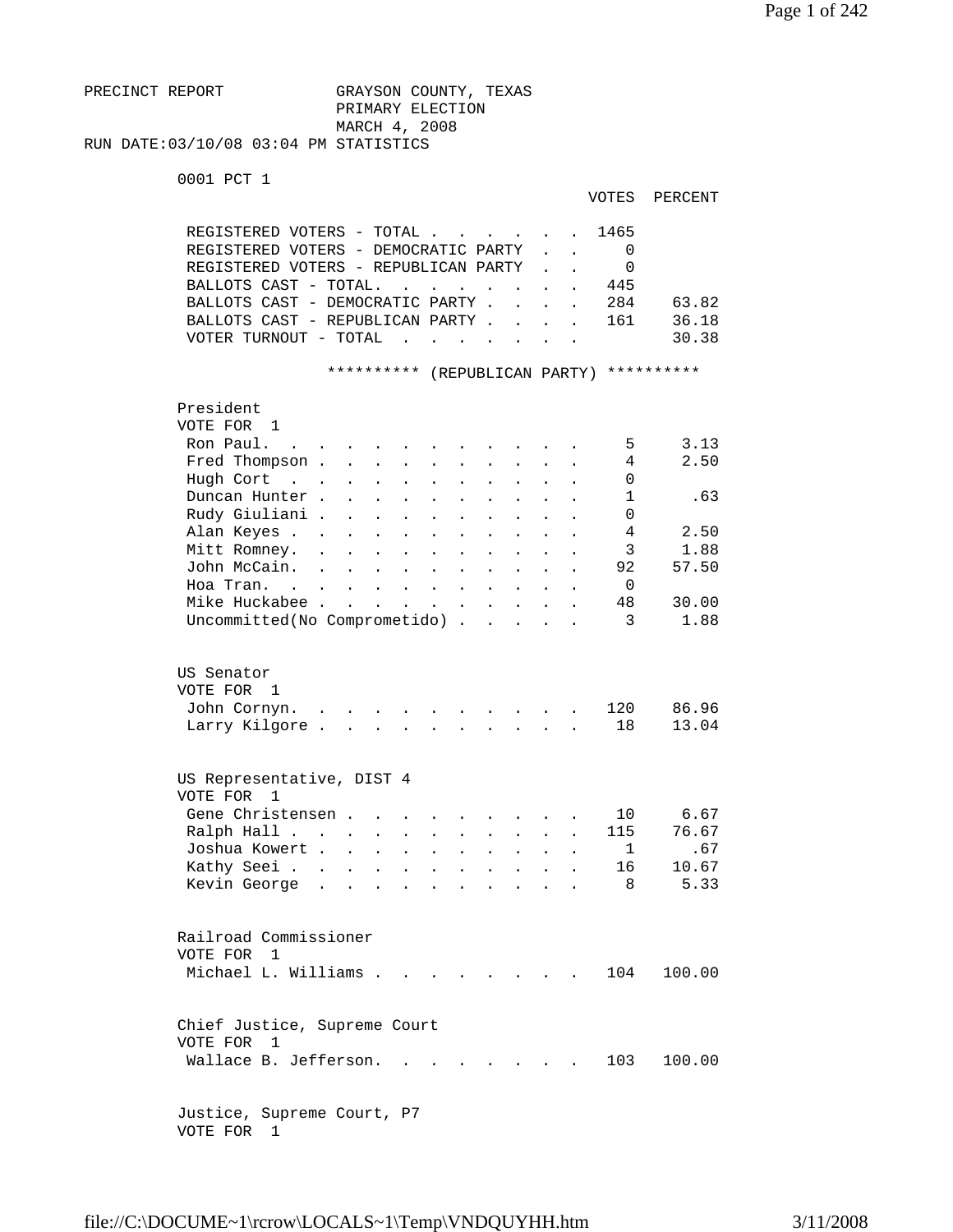| Dale Wainwright<br>101<br>100.00                                                      |
|---------------------------------------------------------------------------------------|
| Justice, Supreme Court, P8<br>VOTE FOR 1<br>Phil Johnson<br>92<br>100.00              |
| Judge, CT of Criminal Appeals, P3<br>VOTE FOR 1                                       |
| Tom Price<br>90<br>100.00                                                             |
| Judge, CT of Criminal Appeals, P4<br>VOTE FOR<br>1                                    |
| Robert Francis.<br>40<br>39.60<br>Paul Womack.<br>61<br>60.40                         |
| Judge, CT of Criminal Appeals, P9<br>VOTE FOR<br>$\mathbf{1}$                         |
| 100.00<br>Cathy Cochran.<br>93                                                        |
| Member, State BoE, DIST 14<br>VOTE FOR<br>- 1                                         |
| Gail Lowe.<br>92<br>100.00                                                            |
| State Senator, District 30<br>VOTE FOR 1                                              |
| Charles R. Stafford.<br>22<br>16.79<br>109<br>83.21<br>Craig Estes.                   |
| State Representative, District 62<br>VOTE FOR 1                                       |
| 121<br>Larry Phillips.<br>100.00                                                      |
| 5th CT of Appeals DIST,<br>Justice,<br>P <sub>3</sub><br>VOTE FOR 1                   |
| 88<br>100.00<br>Mary Murphy.                                                          |
| Justice, 5th CT of Appeals DIST, P6<br>VOTE FOR<br>1                                  |
| David L. Bridges<br>88<br>100.00<br>$\mathbf{r} = \mathbf{r} \times \mathbf{r}$       |
| Justice, 5th CT of Appeals DIST, P8<br>VOTE FOR 1<br>Kerry Fitzgerald<br>100.00<br>85 |
| District Judge, 15th Judicial District                                                |
| VOTE FOR 1<br>Jim Fallon<br>100<br>100.00                                             |

District Judge, 59th Judicial District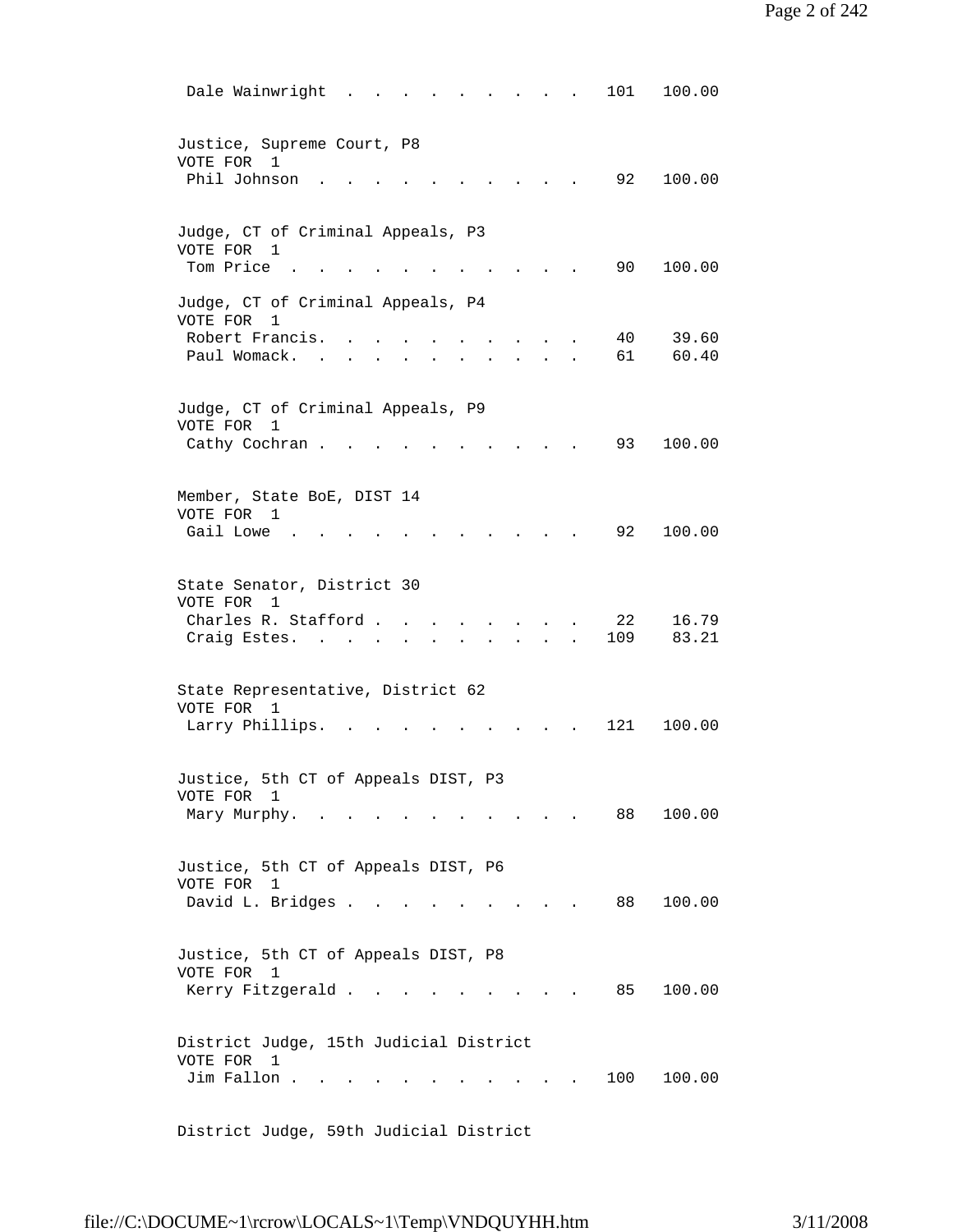| VOTE FOR<br>1<br>Rayburn M. "Rim" Nall   |                          |                                                                                          |                            |                      |                      |                                                                 |                                      |                                |                      | 108                           | 100.00       |
|------------------------------------------|--------------------------|------------------------------------------------------------------------------------------|----------------------------|----------------------|----------------------|-----------------------------------------------------------------|--------------------------------------|--------------------------------|----------------------|-------------------------------|--------------|
| District Judge, 336th Judicial District  |                          |                                                                                          |                            |                      |                      |                                                                 |                                      |                                |                      |                               |              |
| VOTE FOR 1                               |                          |                                                                                          |                            |                      |                      |                                                                 |                                      |                                |                      |                               |              |
| Charles Butler.                          |                          |                                                                                          |                            |                      |                      |                                                                 |                                      |                                |                      | 56                            | 40.88        |
| Lauri Blake.                             |                          |                                                                                          |                            |                      |                      |                                                                 |                                      |                                |                      | 81                            | 59.12        |
| Criminal District Attorney               |                          |                                                                                          |                            |                      |                      |                                                                 |                                      |                                |                      |                               |              |
| VOTE FOR 1                               |                          |                                                                                          |                            |                      |                      |                                                                 |                                      |                                |                      |                               |              |
| Joe Brown                                |                          |                                                                                          |                            |                      |                      |                                                                 |                                      |                                |                      | 115                           | 100.00       |
|                                          |                          |                                                                                          |                            |                      |                      |                                                                 |                                      |                                |                      |                               |              |
| Sheriff                                  |                          |                                                                                          |                            |                      |                      |                                                                 |                                      |                                |                      |                               |              |
| VOTE FOR<br>1                            |                          |                                                                                          |                            |                      |                      |                                                                 |                                      |                                |                      |                               |              |
| Keith Gary .                             |                          |                                                                                          |                            |                      |                      |                                                                 |                                      |                                |                      | 120                           | 100.00       |
|                                          |                          |                                                                                          |                            |                      |                      |                                                                 |                                      |                                |                      |                               |              |
|                                          |                          |                                                                                          |                            |                      |                      |                                                                 |                                      |                                |                      |                               |              |
| County Commissioner, PCT 3<br>VOTE FOR 1 |                          |                                                                                          |                            |                      |                      |                                                                 |                                      |                                |                      |                               |              |
| Jackie Crisp                             | <b>Contract Contract</b> |                                                                                          |                            |                      |                      |                                                                 |                                      |                                |                      | 90                            | 100.00       |
|                                          |                          |                                                                                          |                            |                      |                      |                                                                 |                                      |                                |                      |                               |              |
|                                          |                          |                                                                                          |                            |                      |                      |                                                                 |                                      |                                |                      |                               |              |
| Justice of the Peace, Precinct No. 1     |                          |                                                                                          |                            |                      |                      |                                                                 |                                      |                                |                      |                               |              |
| VOTE FOR 1                               |                          |                                                                                          |                            |                      |                      |                                                                 |                                      |                                |                      | 91                            | 100.00       |
| Butch Morgan                             |                          |                                                                                          |                            |                      |                      |                                                                 |                                      |                                |                      |                               |              |
|                                          |                          |                                                                                          |                            |                      |                      |                                                                 |                                      |                                |                      |                               |              |
| Constable, Precinct No. 1                |                          |                                                                                          |                            |                      |                      |                                                                 |                                      |                                |                      |                               |              |
| VOTE FOR 1                               |                          |                                                                                          |                            |                      |                      |                                                                 |                                      |                                |                      |                               |              |
| C.C. "Buddy" Wade.                       |                          | $\sim$                                                                                   |                            |                      |                      |                                                                 |                                      |                                |                      | 96                            | 100.00       |
|                                          |                          |                                                                                          |                            |                      |                      |                                                                 |                                      |                                |                      |                               |              |
| County Chairman                          |                          |                                                                                          |                            |                      |                      |                                                                 |                                      |                                |                      |                               |              |
| VOTE FOR 1                               |                          |                                                                                          |                            |                      |                      |                                                                 |                                      |                                |                      |                               |              |
| David P. Gibson                          |                          |                                                                                          |                            |                      |                      |                                                                 |                                      |                                |                      | 87                            | 100.00       |
|                                          |                          | **********                                                                               |                            |                      |                      |                                                                 |                                      |                                |                      | (DEMOCRATIC PARTY) ********** |              |
|                                          |                          |                                                                                          |                            |                      |                      |                                                                 |                                      |                                |                      |                               |              |
| President                                |                          |                                                                                          |                            |                      |                      |                                                                 |                                      |                                |                      |                               |              |
| VOTE FOR 1                               |                          |                                                                                          |                            |                      |                      |                                                                 |                                      |                                |                      |                               |              |
| Barack Obama                             |                          |                                                                                          |                            |                      |                      |                                                                 |                                      |                                |                      | 115                           | 40.64        |
| Hillary Clinton .<br>Bill Richardson     |                          | $\mathbf{L}$<br>$\mathbf{1} \times \mathbf{1} \times \mathbf{1} \times \mathbf{1}$       | $\mathcal{L}^{\text{max}}$ |                      | $\ddot{\phantom{0}}$ | $\ddot{\phantom{0}}$                                            | $\mathbf{L}$                         | $\ddot{\phantom{a}}$           |                      | 159<br>2                      | 56.18<br>.71 |
| John Edwards                             |                          |                                                                                          |                            | $\ddot{\phantom{a}}$ | $\ddot{\phantom{a}}$ | $\ddot{\phantom{a}}$<br>$\mathbf{L}^{\text{max}}$               | $\ddot{\phantom{a}}$<br>$\mathbf{L}$ | $\ddot{\phantom{a}}$<br>$\sim$ | $\ddot{\phantom{a}}$ | 7                             | 2.47         |
| Joe Biden                                |                          |                                                                                          |                            |                      |                      | $\mathbf{r}$ and $\mathbf{r}$ and $\mathbf{r}$ and $\mathbf{r}$ |                                      |                                |                      | 0                             |              |
| Christopher J. Dodd                      |                          |                                                                                          |                            |                      |                      |                                                                 |                                      |                                | $\ddot{\phantom{a}}$ | $\Omega$                      |              |
|                                          |                          |                                                                                          |                            |                      |                      |                                                                 |                                      |                                |                      |                               |              |
|                                          |                          |                                                                                          |                            |                      |                      |                                                                 |                                      |                                |                      |                               |              |
| US Senator<br>VOTE FOR 1                 |                          |                                                                                          |                            |                      |                      |                                                                 |                                      |                                |                      |                               |              |
| Richard J. "Rick" Noriega                |                          |                                                                                          |                            |                      |                      |                                                                 |                                      | $\sim$                         |                      | 74                            | 33.94        |
| Ray McMurrey                             |                          |                                                                                          |                            |                      |                      |                                                                 |                                      | $\mathbf{L}$                   |                      | 35                            | 16.06        |
| Gene Kelly                               |                          |                                                                                          |                            |                      |                      |                                                                 |                                      |                                |                      | 78                            | 35.78        |
| Rhett R. Smith.                          |                          | $\mathbf{r}$ , and $\mathbf{r}$ , and $\mathbf{r}$ , and $\mathbf{r}$ , and $\mathbf{r}$ |                            |                      |                      |                                                                 |                                      |                                |                      | 31                            | 14.22        |
|                                          |                          |                                                                                          |                            |                      |                      |                                                                 |                                      |                                |                      |                               |              |
| US Representative, DIST 4                |                          |                                                                                          |                            |                      |                      |                                                                 |                                      |                                |                      |                               |              |
|                                          |                          |                                                                                          |                            |                      |                      |                                                                 |                                      |                                |                      |                               |              |

VOTE FOR 1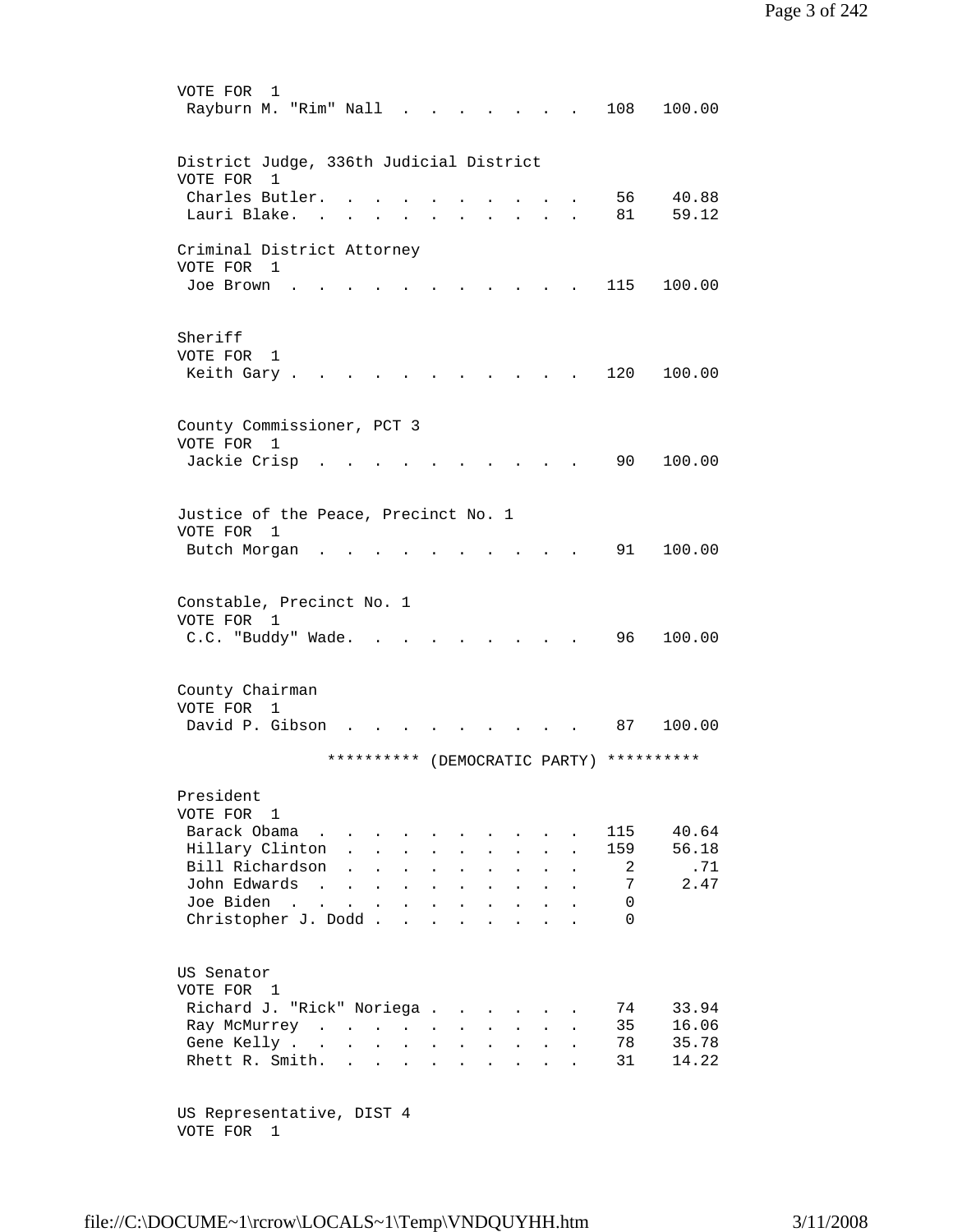| 124<br>60.78<br>Glenn Melancon.<br>39.22<br>VaLinda Hathcox<br>80                      |  |
|----------------------------------------------------------------------------------------|--|
| Railroad Commissioner<br>VOTE FOR<br>$\mathbf{1}$                                      |  |
| Dale Henry .<br>32.18<br>65<br>42                                                      |  |
| 20.79<br>Art Hall. .<br>95<br>47.03                                                    |  |
| Mark Thompson.                                                                         |  |
| Chief Justice, Supreme Court<br>VOTE FOR<br>1                                          |  |
| Jim Jordan.<br>172<br>100.00                                                           |  |
| Justice, Supreme Court, P7<br>VOTE FOR 1                                               |  |
| 74.26<br>150<br>Sam Houston.                                                           |  |
| 52<br>25.74<br>Baltasar D. Cruz.                                                       |  |
| Justice, Supreme Court, P8<br>VOTE FOR 1                                               |  |
| 144<br>72.73<br>Susan Criss.                                                           |  |
| 27.27<br>54<br>Linda Reyna Yañez.                                                      |  |
| Judge, CT of Criminal Appeals, P3<br>VOTE FOR<br>1<br>164<br>100.00<br>Susan Strawn    |  |
| Judge, CT of Criminal Appeals, P4<br>VOTE FOR<br>1                                     |  |
| J.R. Molina.<br>153<br>100.00                                                          |  |
| Member, State BoE, DIST 14<br>VOTE FOR<br>1<br>Edra Bogle.<br>150<br>100.00            |  |
|                                                                                        |  |
| State Representative, District 62<br>VOTE FOR 1<br>Peter "Pete" Veeck<br>149<br>100.00 |  |
|                                                                                        |  |
| Justice, 5th CT of Appeals DIST, P3<br>VOTE FOR 1<br>Don B. Chae.<br>149<br>100.00     |  |
| Justice, 5th CT of Appeals DIST, P6<br>VOTE FOR 1<br>David Hanschen.<br>149<br>100.00  |  |
| Justice, 5th CT of Appeals DIST, P8                                                    |  |
| VOTE FOR 1<br>Tina Yoo.<br>143<br>100.00                                               |  |
|                                                                                        |  |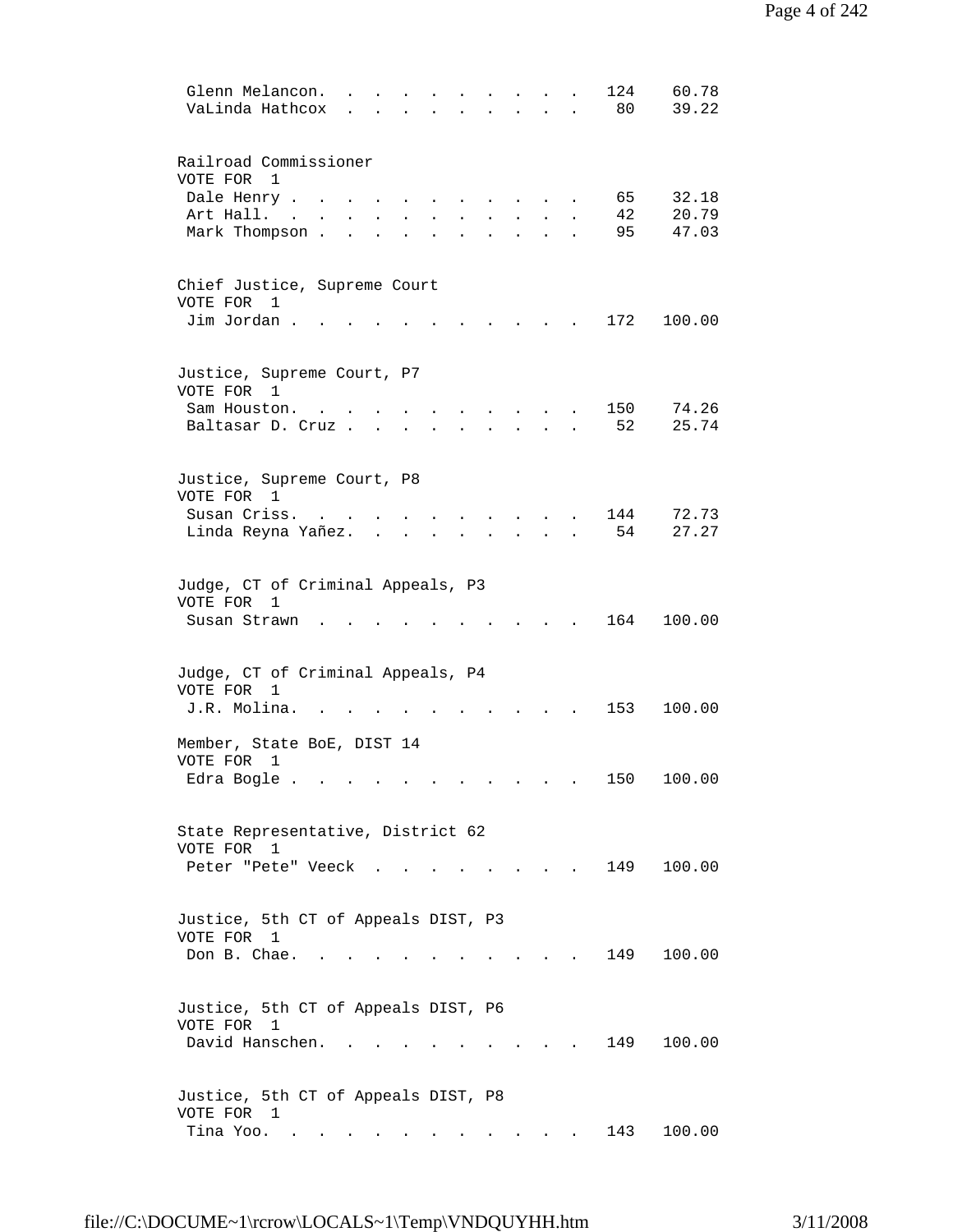| County Tax Assessor-Collector          |                                           |  |  |        |  |                             |                                          |
|----------------------------------------|-------------------------------------------|--|--|--------|--|-----------------------------|------------------------------------------|
| VOTE FOR<br>$\overline{1}$             |                                           |  |  |        |  |                             |                                          |
| John Wayne Ramsey.                     |                                           |  |  |        |  | 202                         | 100.00                                   |
|                                        |                                           |  |  |        |  |                             |                                          |
| County Commissioner, PCT 3             |                                           |  |  |        |  |                             |                                          |
| VOTE FOR 1                             |                                           |  |  |        |  |                             |                                          |
| Mike Butler.                           |                                           |  |  |        |  | 155                         | 100.00                                   |
|                                        |                                           |  |  |        |  |                             |                                          |
|                                        |                                           |  |  |        |  |                             |                                          |
| Justice of the Peace, Precinct No. 1   |                                           |  |  |        |  |                             |                                          |
| VOTE FOR 1<br>Greg Middents .          |                                           |  |  |        |  | 181                         | 100.00                                   |
|                                        |                                           |  |  |        |  |                             |                                          |
|                                        |                                           |  |  |        |  |                             |                                          |
| County Chairman                        |                                           |  |  |        |  |                             |                                          |
| VOTE FOR 1                             |                                           |  |  |        |  |                             |                                          |
| Tony Beaverson.                        | $\sim$ $\sim$                             |  |  |        |  |                             | 156 100.00                               |
|                                        |                                           |  |  |        |  |                             |                                          |
|                                        |                                           |  |  |        |  |                             | ********** (REPUBLICAN PARTY) ********** |
| IMMIGRATION                            |                                           |  |  |        |  |                             |                                          |
| VOTE FOR 1                             |                                           |  |  |        |  |                             |                                          |
| YES<br>$\mathbf{a}$ and $\mathbf{a}$   |                                           |  |  |        |  | 146                         | 98.65                                    |
| NO.<br>$\ddot{\phantom{a}}$            |                                           |  |  |        |  | 2                           | 1.35                                     |
|                                        |                                           |  |  |        |  |                             |                                          |
|                                        |                                           |  |  |        |  |                             |                                          |
| PHOTO ID                               |                                           |  |  |        |  |                             |                                          |
| VOTE FOR 1                             |                                           |  |  |        |  |                             |                                          |
| YES<br><b>Carl Carl Control</b>        |                                           |  |  |        |  | 136<br>15                   | 90.07<br>9.93                            |
| NO.                                    |                                           |  |  | $\sim$ |  |                             |                                          |
|                                        |                                           |  |  |        |  |                             |                                          |
| CONTROLLING GOVERNMENT GROWTH          |                                           |  |  |        |  |                             |                                          |
| VOTE FOR 1                             |                                           |  |  |        |  |                             |                                          |
| YES<br>$\mathbf{L}$                    |                                           |  |  |        |  | 138                         | 93.24                                    |
| NO.                                    |                                           |  |  |        |  | 10                          | 6.76                                     |
| PRECINCT REPORT                        |                                           |  |  |        |  |                             |                                          |
|                                        | GRAYSON COUNTY, TEXAS<br>PRIMARY ELECTION |  |  |        |  |                             |                                          |
|                                        | MARCH 4, 2008                             |  |  |        |  |                             |                                          |
| RUN DATE: 03/10/08 03:04 PM STATISTICS |                                           |  |  |        |  |                             |                                          |
|                                        |                                           |  |  |        |  |                             |                                          |
| 0002 PCT 2                             |                                           |  |  |        |  |                             |                                          |
|                                        |                                           |  |  |        |  |                             | VOTES PERCENT                            |
| REGISTERED VOTERS - TOTAL 1544         |                                           |  |  |        |  |                             |                                          |
| REGISTERED VOTERS - DEMOCRATIC PARTY 0 |                                           |  |  |        |  |                             |                                          |
| REGISTERED VOTERS - REPUBLICAN PARTY 0 |                                           |  |  |        |  |                             |                                          |
| BALLOTS CAST - TOTAL. 469              |                                           |  |  |        |  |                             |                                          |
| BALLOTS CAST - DEMOCRATIC PARTY.       |                                           |  |  |        |  | $\cdot$ $\cdot$ $\cdot$ 240 | 51.17                                    |
| BALLOTS CAST - REPUBLICAN PARTY        |                                           |  |  |        |  | . 229                       | 48.83                                    |
| VOTER TURNOUT - TOTAL                  |                                           |  |  |        |  |                             | 30.38                                    |
|                                        |                                           |  |  |        |  |                             |                                          |
|                                        |                                           |  |  |        |  |                             | ********** (REPUBLICAN PARTY) ********** |
| President                              |                                           |  |  |        |  |                             |                                          |
| VOTE FOR 1                             |                                           |  |  |        |  |                             |                                          |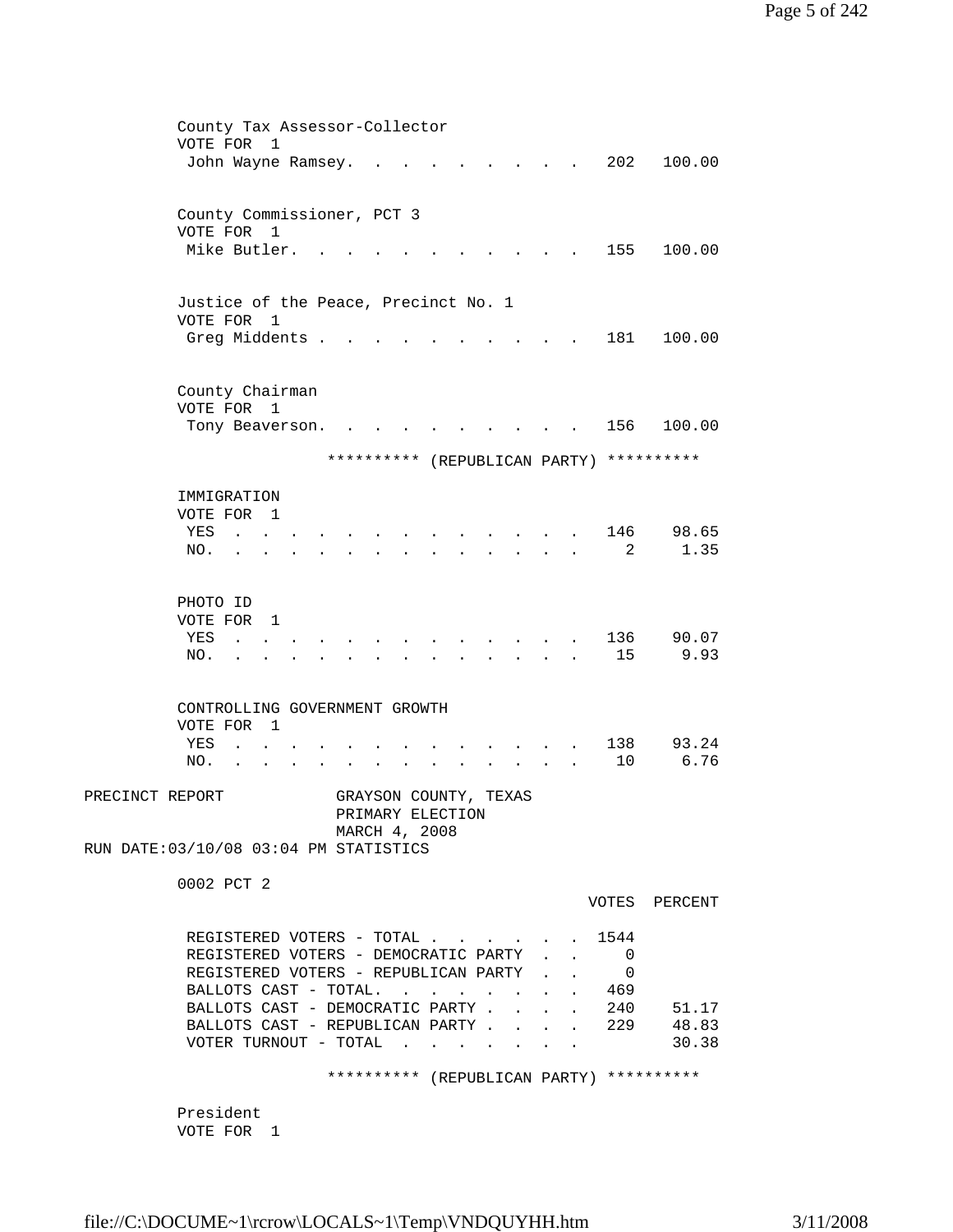| Ron Paul.<br>$\sim$ $\sim$ $\sim$<br>Fred Thompson .<br>Hugh Cort<br>$\sim$ $\sim$  | $\ddot{\phantom{a}}$<br>$\ddot{\phantom{a}}$ | $\ddot{\phantom{a}}$<br>$\ddot{\phantom{a}}$ | $\ddot{\phantom{a}}$<br>$\ddot{\phantom{a}}$ | $\ddot{\phantom{a}}$<br>$\ddot{\phantom{a}}$ | $\ddot{\phantom{a}}$<br>$\ddot{\phantom{a}}$ | $\ddot{\phantom{a}}$<br>$\mathbf{L}$ | $\ddot{\phantom{a}}$<br>$\ddot{\phantom{a}}$ | $\ddot{\phantom{a}}$<br>$\ddot{\phantom{a}}$ |                | 13<br>$\mathbf 0$<br>0 | 5.68          |
|-------------------------------------------------------------------------------------|----------------------------------------------|----------------------------------------------|----------------------------------------------|----------------------------------------------|----------------------------------------------|--------------------------------------|----------------------------------------------|----------------------------------------------|----------------|------------------------|---------------|
| Duncan Hunter.<br>Rudy Giuliani .                                                   | $\ddot{\phantom{a}}$<br>$\ddot{\phantom{0}}$ | $\ddot{\phantom{0}}$                         | $\ddot{\phantom{a}}$<br>$\bullet$            | $\ddot{\phantom{a}}$<br>$\bullet$            | $\ddot{\phantom{a}}$<br>$\ddot{\phantom{0}}$ | $\ddot{\phantom{a}}$<br>$\bullet$    | $\ddot{\phantom{a}}$                         | $\ddot{\phantom{a}}$<br>$\bullet$            |                | 0<br>2                 | .87           |
| Alan Keyes                                                                          |                                              |                                              | $\ddot{\phantom{a}}$                         | $\ddot{\phantom{0}}$                         | $\ddot{\phantom{0}}$                         | $\ddot{\phantom{0}}$                 |                                              |                                              |                | 0                      |               |
| Mitt Romney.                                                                        | $\bullet$                                    |                                              | $\ddot{\phantom{0}}$                         | $\ddot{\phantom{0}}$                         | $\ddot{\phantom{0}}$                         |                                      |                                              |                                              |                | 5                      | 2.18          |
| John McCain.                                                                        |                                              |                                              | $\ddot{\phantom{a}}$                         |                                              | $\ddot{\phantom{0}}$                         |                                      |                                              |                                              |                | 119                    | 51.97         |
| Hoa Tran. .                                                                         | $\ddot{\phantom{0}}$                         |                                              | $\ddot{\phantom{a}}$                         |                                              |                                              | $\ddot{\phantom{a}}$                 |                                              | $\ddot{\phantom{a}}$                         |                | $\Omega$               |               |
| Mike Huckabee .                                                                     | $\overline{a}$                               |                                              |                                              | $\ddot{\phantom{0}}$                         |                                              | $\ddot{\phantom{a}}$                 | $\ddot{\phantom{0}}$                         | $\ddot{\phantom{0}}$                         |                | 86<br>$\overline{4}$   | 37.55<br>1.75 |
| Uncommitted(No Comprometido) .                                                      |                                              |                                              |                                              |                                              |                                              | $\mathbf{r}$                         | $\mathbf{r}$                                 |                                              | $\overline{a}$ |                        |               |
| US Senator<br>VOTE FOR<br>1<br>John Cornyn.                                         | $\ddot{\phantom{0}}$                         |                                              |                                              |                                              |                                              |                                      |                                              |                                              |                | 148                    | 75.90         |
| Larry Kilgore.                                                                      | $\overline{a}$                               |                                              |                                              |                                              |                                              |                                      |                                              |                                              |                | 47                     | 24.10         |
|                                                                                     |                                              |                                              |                                              |                                              |                                              |                                      |                                              |                                              |                |                        |               |
| US Representative, DIST 4<br>VOTE FOR 1                                             |                                              |                                              |                                              |                                              |                                              |                                      |                                              |                                              |                |                        |               |
| Gene Christensen.                                                                   |                                              |                                              | $\sim$                                       |                                              |                                              |                                      |                                              |                                              |                | 18                     | 8.26          |
| Ralph Hall                                                                          |                                              | $\mathcal{L}^{\text{max}}$                   | $\bullet$                                    | $\bullet$                                    | $\ddot{\phantom{0}}$                         | $\bullet$                            |                                              | $\ddot{\phantom{0}}$                         |                | 174<br>2               | 79.82         |
| Joshua Kowert .<br>Kathy Seei                                                       | $\ddot{\phantom{a}}$                         | $\ddot{\phantom{a}}$                         | $\bullet$<br>$\ddot{\phantom{0}}$            | $\ddot{\phantom{a}}$                         | $\ddot{\phantom{0}}$                         |                                      |                                              | $\ddot{\phantom{0}}$                         |                | 21                     | .92<br>9.63   |
| Kevin George                                                                        | $\sim$                                       |                                              |                                              |                                              |                                              |                                      |                                              |                                              |                | 3                      | 1.38          |
|                                                                                     |                                              |                                              |                                              |                                              |                                              |                                      |                                              |                                              |                |                        |               |
| Railroad Commissioner<br>VOTE FOR<br>$\overline{1}$                                 |                                              |                                              |                                              |                                              |                                              |                                      |                                              |                                              |                |                        |               |
| Michael L. Williams.                                                                |                                              |                                              | $\sim$                                       |                                              | $\sim$ $\sim$ $\sim$                         |                                      | $\sim$ $\sim$                                | $\sim$ $\sim$                                |                | 148                    | 100.00        |
| Chief Justice, Supreme Court<br>VOTE FOR<br>$\overline{1}$<br>Wallace B. Jefferson. |                                              |                                              |                                              |                                              |                                              |                                      |                                              |                                              |                | 148                    | 100.00        |
|                                                                                     |                                              |                                              |                                              |                                              |                                              |                                      |                                              |                                              |                |                        |               |
| Justice, Supreme Court, P7<br>VOTE FOR 1                                            |                                              |                                              |                                              |                                              |                                              |                                      |                                              |                                              |                |                        |               |
| Dale Wainwright                                                                     |                                              |                                              |                                              |                                              |                                              |                                      |                                              |                                              |                | 146                    | 100.00        |
| Justice, Supreme Court, P8<br>VOTE FOR 1                                            |                                              |                                              |                                              |                                              |                                              |                                      |                                              |                                              |                |                        |               |
| Phil Johnson                                                                        |                                              |                                              |                                              |                                              |                                              |                                      |                                              |                                              |                | 135                    | 100.00        |
| Judge, CT of Criminal Appeals, P3<br>VOTE FOR 1<br>Tom Price.                       |                                              |                                              |                                              |                                              |                                              |                                      |                                              |                                              |                | 135                    | 100.00        |
|                                                                                     |                                              |                                              |                                              |                                              |                                              |                                      |                                              |                                              |                |                        |               |
| Judge, CT of Criminal Appeals, P4<br>VOTE FOR 1<br>Robert Francis.                  |                                              |                                              |                                              |                                              |                                              |                                      |                                              |                                              |                | 55                     | 40.15         |
| Paul Womack.                                                                        | $\sim$                                       |                                              |                                              |                                              |                                              |                                      |                                              |                                              |                | 82                     | 59.85         |
| Judge, CT of Criminal Appeals, P9<br>VOTE FOR 1                                     |                                              |                                              |                                              |                                              |                                              |                                      |                                              |                                              |                |                        |               |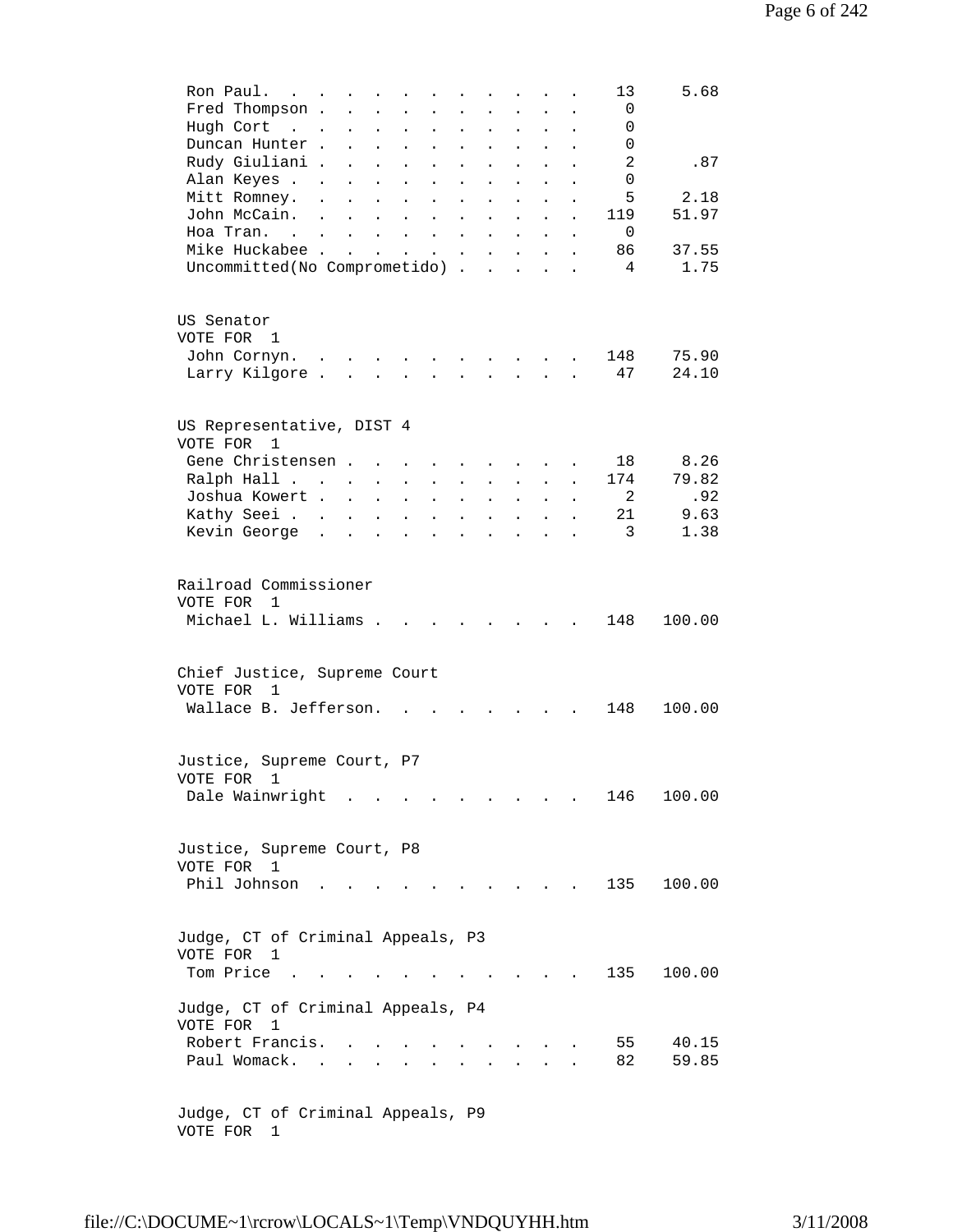Cathy Cochran . . . . . . . . . . 136 100.00 Member, State BoE, DIST 14 VOTE FOR 1 Gail Lowe . . . . . . . . . . . 128 100.00 State Senator, District 30 VOTE FOR 1 Charles R. Stafford . . . . . . . . 40 21.16<br>Craig Estes. . . . . . . . . . . 149 78.84 Craig Estes. . . . . . . . . . . State Representative, District 62 VOTE FOR 1 Larry Phillips. . . . . . . . . . 166 100.00 Justice, 5th CT of Appeals DIST, P3 VOTE FOR 1 Mary Murphy. . . . . . . . . . . 133 100.00 Justice, 5th CT of Appeals DIST, P6 VOTE FOR 1 David L. Bridges . . . . . . . . . 132 100.00 Justice, 5th CT of Appeals DIST, P8 VOTE FOR 1 Kerry Fitzgerald . . . . . . . . . 133 100.00 District Judge, 15th Judicial District VOTE FOR 1 Jim Fallon . . . . . . . . . . . 165 100.00 District Judge, 59th Judicial District VOTE FOR 1 Rayburn M. "Rim" Nall . . . . . . . 160 100.00 District Judge, 336th Judicial District VOTE FOR 1 Charles Butler. . . . . . . . . . . 108 51.92<br>Lauri Blake. . . . . . . . . . . 100 48.08 Lauri Blake. . . . . . . . . . . Criminal District Attorney VOTE FOR 1 Joe Brown . . . . . . . . . . . 155 100.00 Sheriff VOTE FOR 1 Keith Gary . . . . . . . . . . . 168 100.00

County Commissioner, PCT 3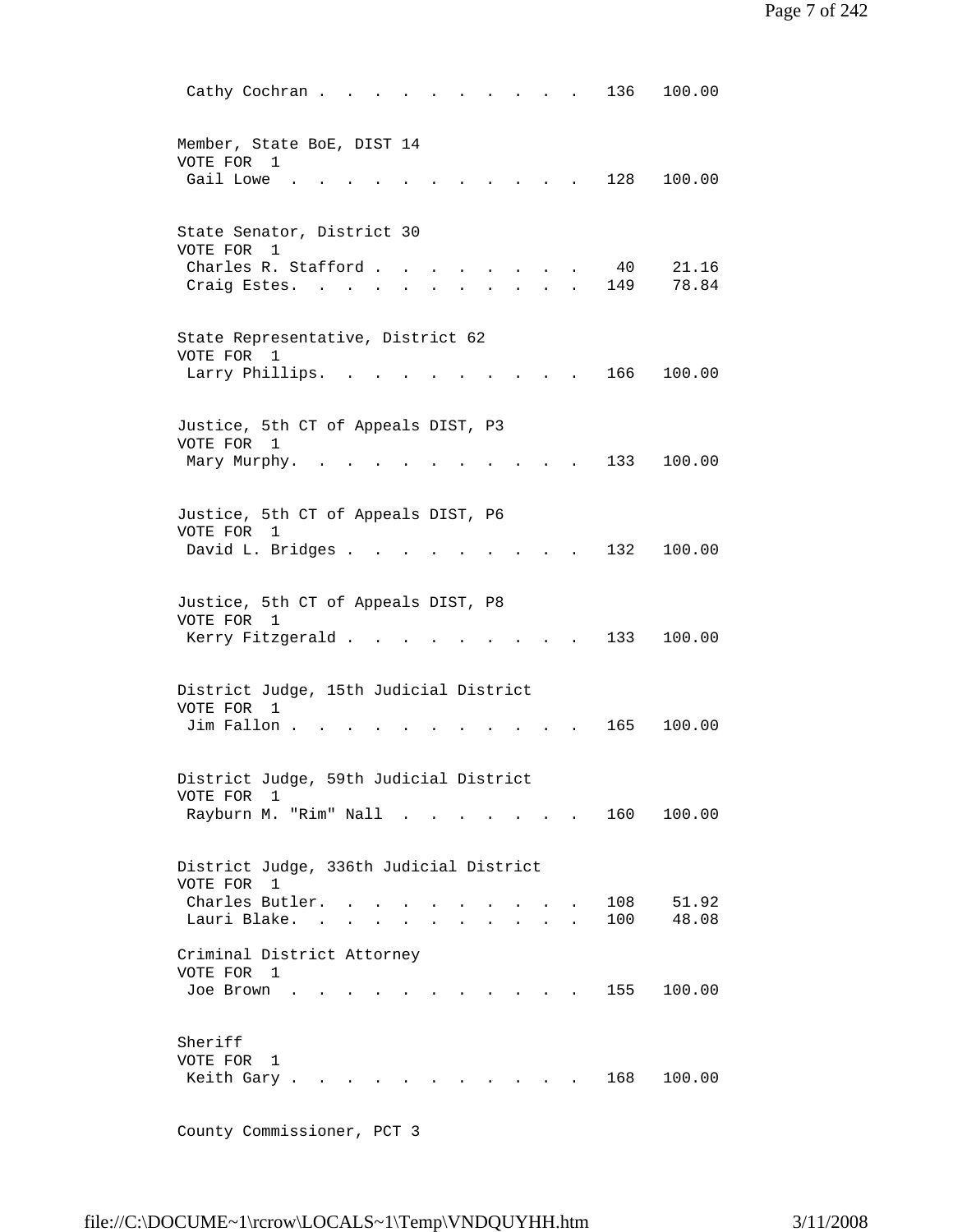VOTE FOR 1 Jackie Crisp . . . . . . . . . . 129 100.00 Justice of the Peace, Precinct No. 1 VOTE FOR 1 Butch Morgan . . . . . . . . . . 133 100.00 Constable, Precinct No. 1 VOTE FOR 1 C.C. "Buddy" Wade. . . . . . . . . 139 100.00 County Chairman VOTE FOR 1 David P. Gibson . . . . . . . . . 129 100.00 \*\*\*\*\*\*\*\*\*\* (DEMOCRATIC PARTY) \*\*\*\*\*\*\*\*\*\* President VOTE FOR 1 Barack Obama . . . . . . . . . . 98 41.18 Hillary Clinton . . . . . . . . . 134 56.30<br>
Bill Richardson . . . . . . . . . 1 .42<br>
John Edwards . . . . . . . . . . 3 1.26 Bill Richardson . . . . . . . . . John Edwards . . . . . . . . . . . 3<br>Joe Biden . . . . . . . . . . . 0 Joe Biden . . . . . . . . . . . . Christopher J. Dodd . . . . . . . . . 2 .84 US Senator VOTE FOR 1 Richard J. "Rick" Noriega . . . . . . 53 31.36<br>
Ray McMurrey . . . . . . . . . . . 29 17.16<br>
Gene Kelly . . . . . . . . . . . 69 40.83 Ray McMurrey . . . . . . Gene Kelly . . . . . . . . . . . Rhett R. Smith. . . . . . . . . . 18 10.65 US Representative, DIST 4 VOTE FOR 1 Glenn Melancon. . . . . . . . . . 127 74.27 VaLinda Hathcox . . . . . . . . . 44 25.73 Railroad Commissioner VOTE FOR 1 Dale Henry . . . . . . . . . . . . 52 33.99<br>Art Hall. . . . . . . . . . . . 27 17.65 Art Hall. . . . . . . . . . . . . Mark Thompson . . . . . . . . . . 74 48.37 Chief Justice, Supreme Court VOTE FOR 1 Jim Jordan . . . . . . . . . . . 144 100.00 Justice, Supreme Court, P7 VOTE FOR 1 Sam Houston. . . . . . . . . . . 126 79.25 Baltasar D. Cruz . . . . . . . . . . 33 20.75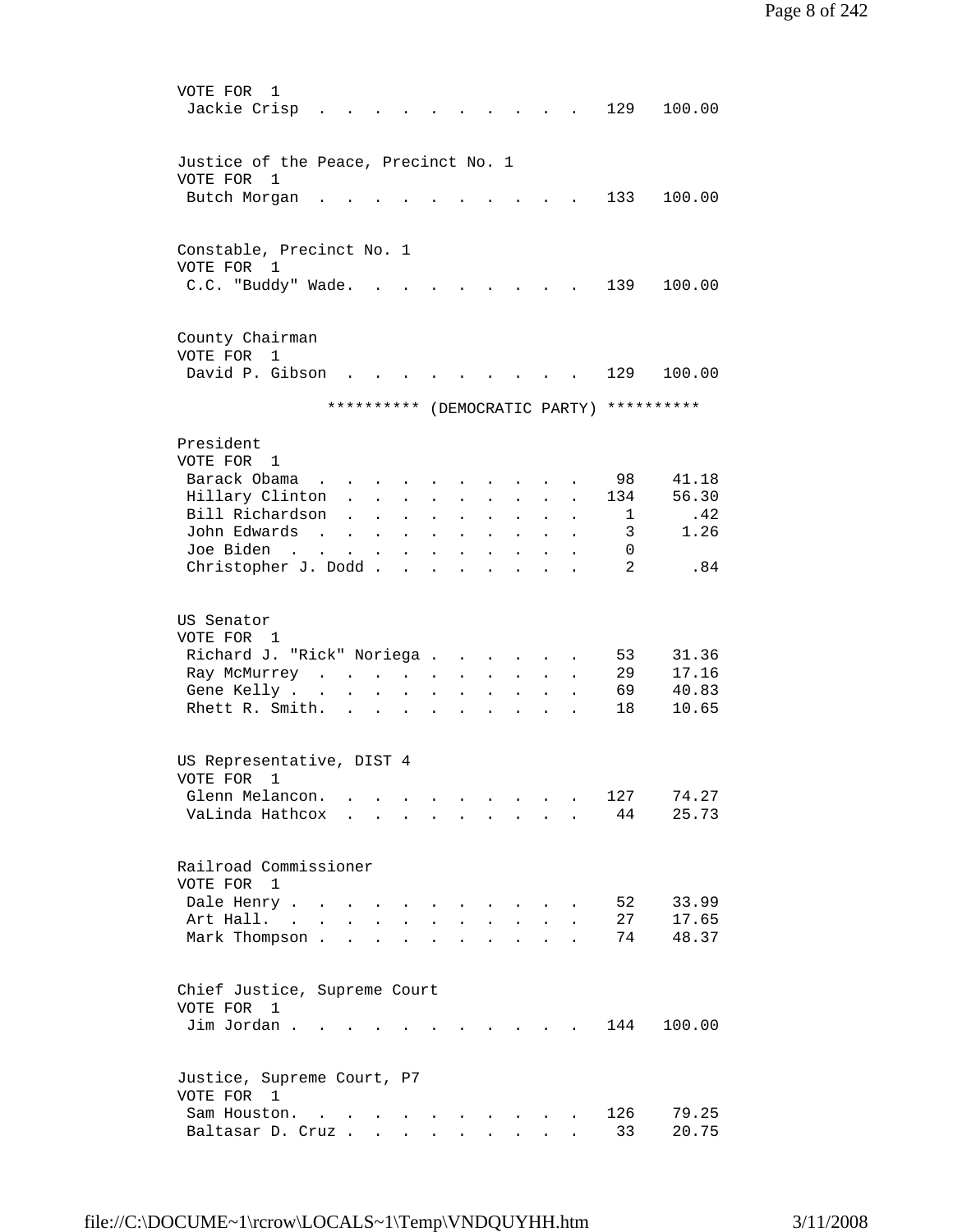| Justice, Supreme Court, P8<br>VOTE FOR<br>1<br>115<br>72.78<br>Susan Criss.<br>$\sim$ $\sim$<br>Linda Reyna Yañez.<br>43<br>27.22<br>$\mathbf{r} = \mathbf{r}$<br>$\mathbf{r} = \mathbf{r} \cdot \mathbf{r}$<br>$\sim$ |
|------------------------------------------------------------------------------------------------------------------------------------------------------------------------------------------------------------------------|
| Judge, CT of Criminal Appeals, P3                                                                                                                                                                                      |
| VOTE FOR<br>1<br>136<br>100.00<br>Susan Strawn                                                                                                                                                                         |
| Judge, CT of Criminal Appeals, P4<br>VOTE FOR<br>1<br>J.R. Molina.<br>133<br>100.00                                                                                                                                    |
| Member, State BoE, DIST 14<br>VOTE FOR 1<br>Edra Bogle .<br>130<br>100.00                                                                                                                                              |
| State Representative, District 62                                                                                                                                                                                      |
| VOTE FOR<br>1<br>136<br>100.00<br>Peter "Pete" Veeck                                                                                                                                                                   |
| Justice, 5th CT of Appeals DIST, P3<br>VOTE FOR 1<br>Don B. Chae.<br>132<br>100.00                                                                                                                                     |
| Justice, 5th CT of Appeals DIST, P6<br>VOTE FOR 1<br>David Hanschen.<br>130<br>100.00                                                                                                                                  |
| Justice, 5th CT of Appeals DIST, P8<br>VOTE FOR 1<br>Tina Yoo.<br>131<br>100.00                                                                                                                                        |
| County Tax Assessor-Collector<br>VOTE FOR<br>1<br>182<br>100.00<br>John Wayne Ramsey. .<br>$\mathbf{r}$ , $\mathbf{r}$ , $\mathbf{r}$ , $\mathbf{r}$<br>$\sim$<br><b>Service</b> State<br>$\ddot{\phantom{a}}$         |
| County Commissioner, PCT 3<br>VOTE FOR<br>1                                                                                                                                                                            |
| Mike Butler.<br>141<br>100.00                                                                                                                                                                                          |
| Justice of the Peace, Precinct No. 1<br>VOTE FOR 1<br>Greg Middents<br>168<br>100.00                                                                                                                                   |
| County Chairman<br>VOTE FOR<br>1<br>Tony Beaverson.<br>144<br>100.00                                                                                                                                                   |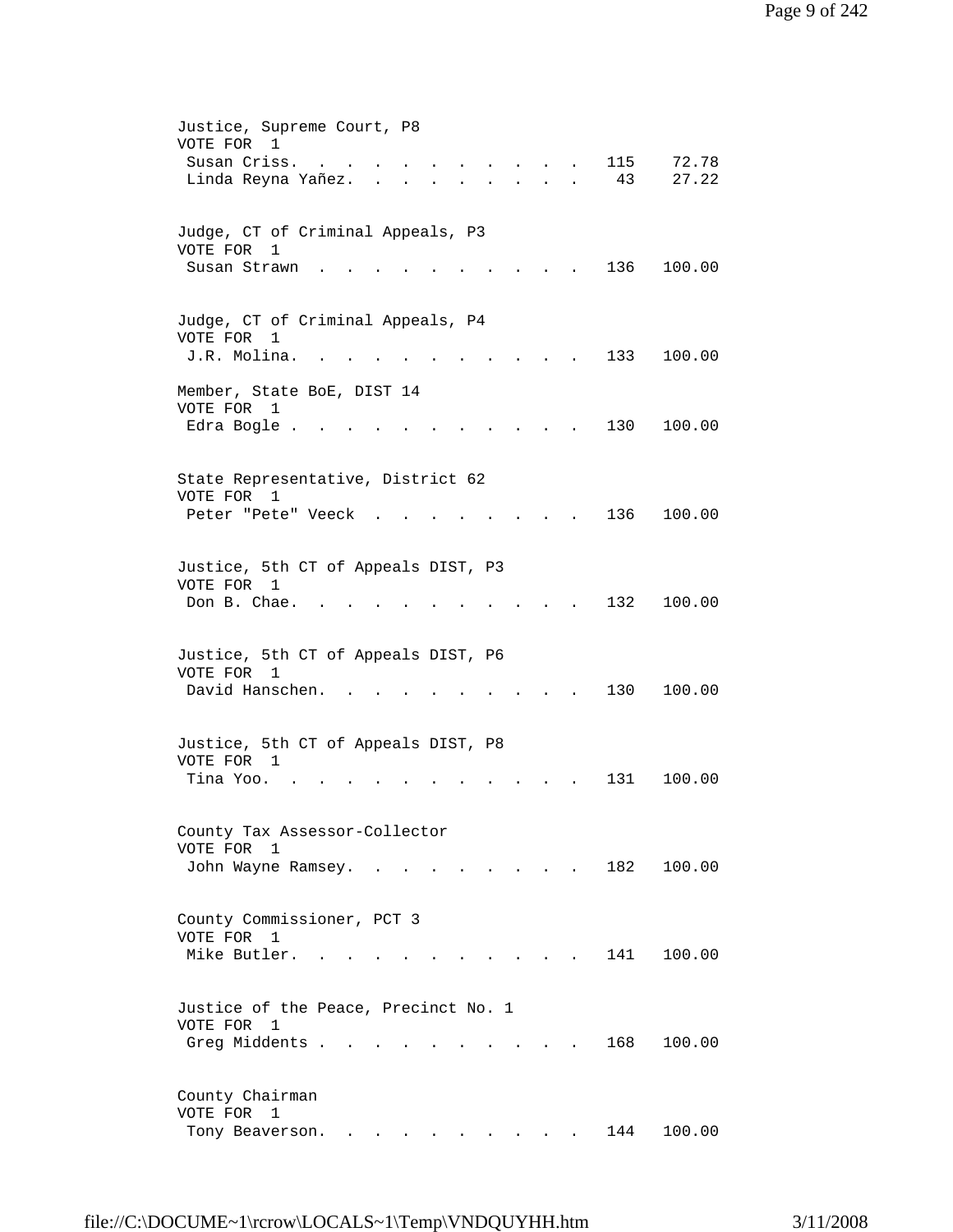\*\*\*\*\*\*\*\*\*\* (REPUBLICAN PARTY) \*\*\*\*\*\*\*\*\*\* IMMIGRATION VOTE FOR 1 YES . . . . . . . . . . . . . 210 97.67 NO. . . . . . . . . . . . . . 5 2.33 PHOTO ID VOTE FOR 1 YES . . . . . . . . . . . . . 200 90.50 NO. . . . . . . . . . . . . . 21 9.50 CONTROLLING GOVERNMENT GROWTH VOTE FOR 1<br>YES . . (a) . . . . . . . . . . . . . . 196 91.59<br>(a) . . . . . . . . . . . 18 8.41 NO. . . . . . . . . . . . . . 18 8.41 PRECINCT REPORT GRAYSON COUNTY, TEXAS PRIMARY ELECTION MARCH 4, 2008 RUN DATE:03/10/08 03:04 PM STATISTICS 0003 PCT 3 VOTES PERCENT REGISTERED VOTERS - TOTAL . . . . . . 3291 REGISTERED VOTERS - DEMOCRATIC PARTY . . 0 REGISTERED VOTERS - REPUBLICAN PARTY . . 0 BALLOTS CAST - TOTAL. . . . . . . . 930<br>BALLOTS CAST - DEMOCRATIC PARTY . . . . 529 BALLOTS CAST - DEMOCRATIC PARTY . . . . 529 56.88<br>BALLOTS CAST - REPUBLICAN PARTY . . . . 401 43.12 BALLOTS CAST - REPUBLICAN PARTY . . . . 401 VOTER TURNOUT - TOTAL . . . . . . . 28.26 \*\*\*\*\*\*\*\*\*\* (REPUBLICAN PARTY) \*\*\*\*\*\*\*\*\*\* President VOTE FOR 1 Ron Paul. . . . . . . . . . . . 19 4.77 Fred Thompson . . . . . . . . . . . 6 1.51 Hugh Cort . . . . . . . . . . . 0 Duncan Hunter . . . . . . . . . . . 0<br>Rudy Giuliani . . . . . . . . . . . 2 Rudy Giuliani . . . . . . . . . . . 2 .50<br>Alan Keves . . . . . . . . . . . . 1 .25 Alan Keyes . . . . . . . . . . . . 1 . 25<br>Mitt Romney. . . . . . . . . . . 10 2.51 Mitt Romney. . . . . . . . . . . . 10 2.51<br>John McCain. . . . . . . . . . 204 51.26 John McCain. . . . . . . . . . . 204<br>Hoa Tran. . . . . . . . . . . . . 0 Hoa Tran. . . . . . . . . . . . . Mike Huckabee . . . . . . . . . . . . 155 38.94<br>Uncommitted(No Comprometido) . . . . . 1 . 25 Uncommitted(No Comprometido) . . . . . 1 US Senator VOTE FOR 1 John Cornyn. . . . . . . . . . . 274 78.06 Larry Kilgore . . . . . . . . . . 77 21.94

US Representative, DIST 4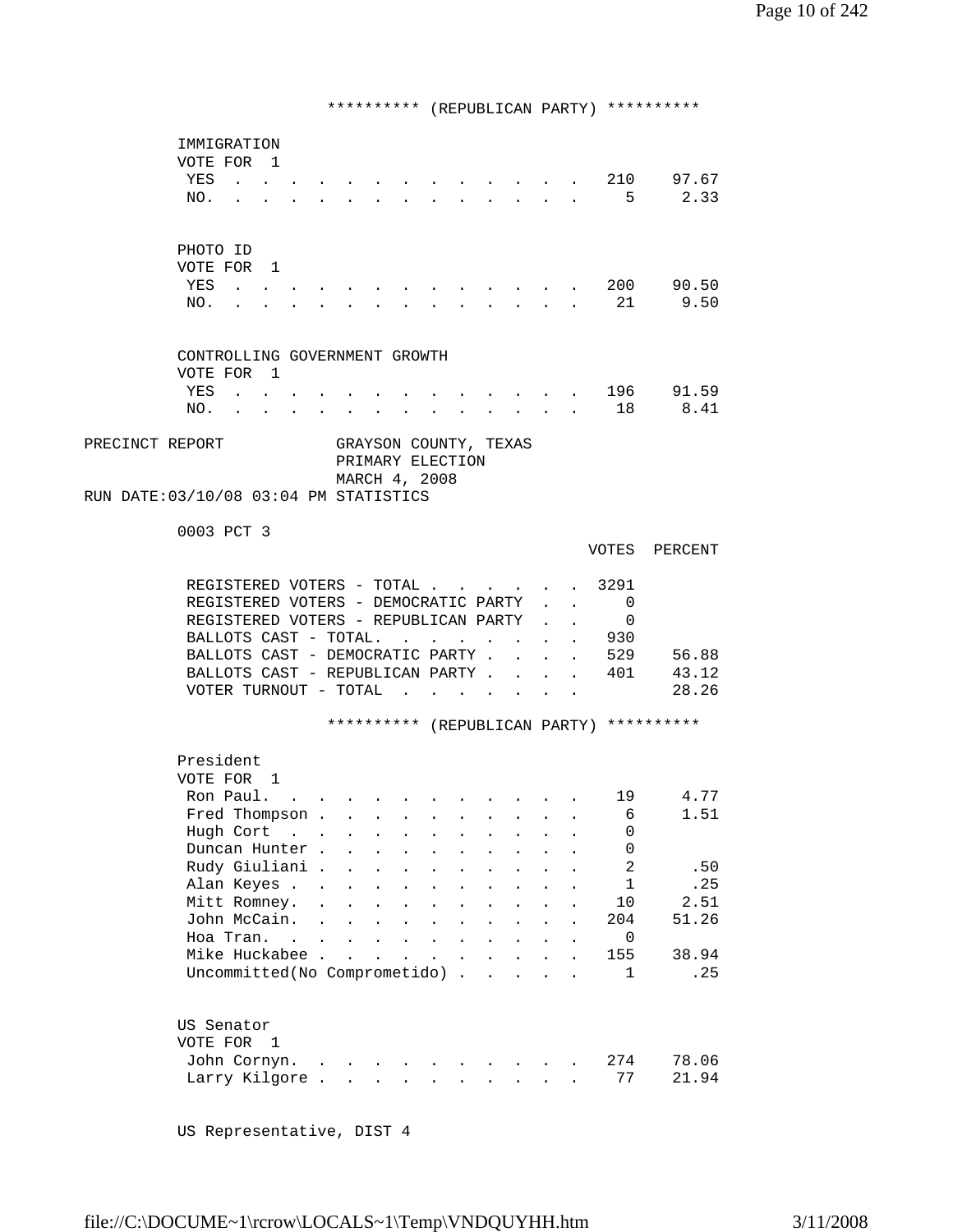| VOTE FOR 1<br>Gene Christensen<br>36<br>9.50<br>75.73<br>Ralph Hall<br>287<br>$\mathbf{1}$ $\mathbf{1}$ $\mathbf{1}$ $\mathbf{1}$ $\mathbf{1}$ $\mathbf{1}$ $\mathbf{1}$<br>$\sim 10^{-10}$<br>$\sim$<br>Joshua Kowert<br>1.58<br>6<br>$\ddot{\phantom{a}}$<br>$\mathbf{L}$<br>and a state of the state<br>$\ddot{\phantom{a}}$<br>7.12<br>Kathy Seei<br>27<br>$\sim$ 100 $\pm$<br>$\bullet$<br>$\sim$ 10 $\pm$<br>$\bullet$<br>$\mathbf{L} = \mathbf{L}$<br>$\mathbf{L} = \mathbf{0}$<br>$\ddot{\phantom{0}}$<br>23<br>6.07<br>Kevin George .<br>$\ddot{\phantom{a}}$<br>$\mathbf{L}^{\text{max}}$<br>$\ddot{\phantom{a}}$<br>$\ddot{\phantom{0}}$<br>$\ddot{\phantom{a}}$ |
|-----------------------------------------------------------------------------------------------------------------------------------------------------------------------------------------------------------------------------------------------------------------------------------------------------------------------------------------------------------------------------------------------------------------------------------------------------------------------------------------------------------------------------------------------------------------------------------------------------------------------------------------------------------------------------|
| Railroad Commissioner<br>VOTE FOR 1<br>Michael L. Williams .<br>285<br>100.00                                                                                                                                                                                                                                                                                                                                                                                                                                                                                                                                                                                               |
| Chief Justice, Supreme Court<br>VOTE FOR<br>1<br>Wallace B. Jefferson.<br>100.00<br>273                                                                                                                                                                                                                                                                                                                                                                                                                                                                                                                                                                                     |
| Justice, Supreme Court, P7<br>VOTE FOR 1<br>Dale Wainwright<br>274<br>100.00                                                                                                                                                                                                                                                                                                                                                                                                                                                                                                                                                                                                |
| Justice, Supreme Court, P8<br>VOTE FOR 1<br>Phil Johnson<br>256<br>100.00                                                                                                                                                                                                                                                                                                                                                                                                                                                                                                                                                                                                   |
| Judge, CT of Criminal Appeals, P3<br>VOTE FOR 1<br>Tom Price<br>100.00<br>259                                                                                                                                                                                                                                                                                                                                                                                                                                                                                                                                                                                               |
| Judge, CT of Criminal Appeals, P4<br>VOTE FOR<br>1<br>Robert Francis.<br>109<br>39.35<br>168<br>Paul Womack.<br>60.65                                                                                                                                                                                                                                                                                                                                                                                                                                                                                                                                                       |
| Judge, CT of Criminal Appeals, P9<br>VOTE FOR<br>1<br>Cathy Cochran<br>253<br>100.00<br>$\mathbf{L}$ and $\mathbf{L}$                                                                                                                                                                                                                                                                                                                                                                                                                                                                                                                                                       |
| Member, State BoE, DIST 14<br>VOTE FOR 1<br>Gail Lowe<br>259<br>100.00<br>and the state of the state of the state of                                                                                                                                                                                                                                                                                                                                                                                                                                                                                                                                                        |
| State Senator, District 30<br>VOTE FOR<br>1<br>Charles R. Stafford<br>18.98<br>63<br>$\ddot{\phantom{1}}$<br>269<br>81.02<br>Craig Estes.                                                                                                                                                                                                                                                                                                                                                                                                                                                                                                                                   |
| State Representative, District 62<br>VOTE FOR 1<br>295<br>100.00<br>Larry Phillips.                                                                                                                                                                                                                                                                                                                                                                                                                                                                                                                                                                                         |

Justice, 5th CT of Appeals DIST, P3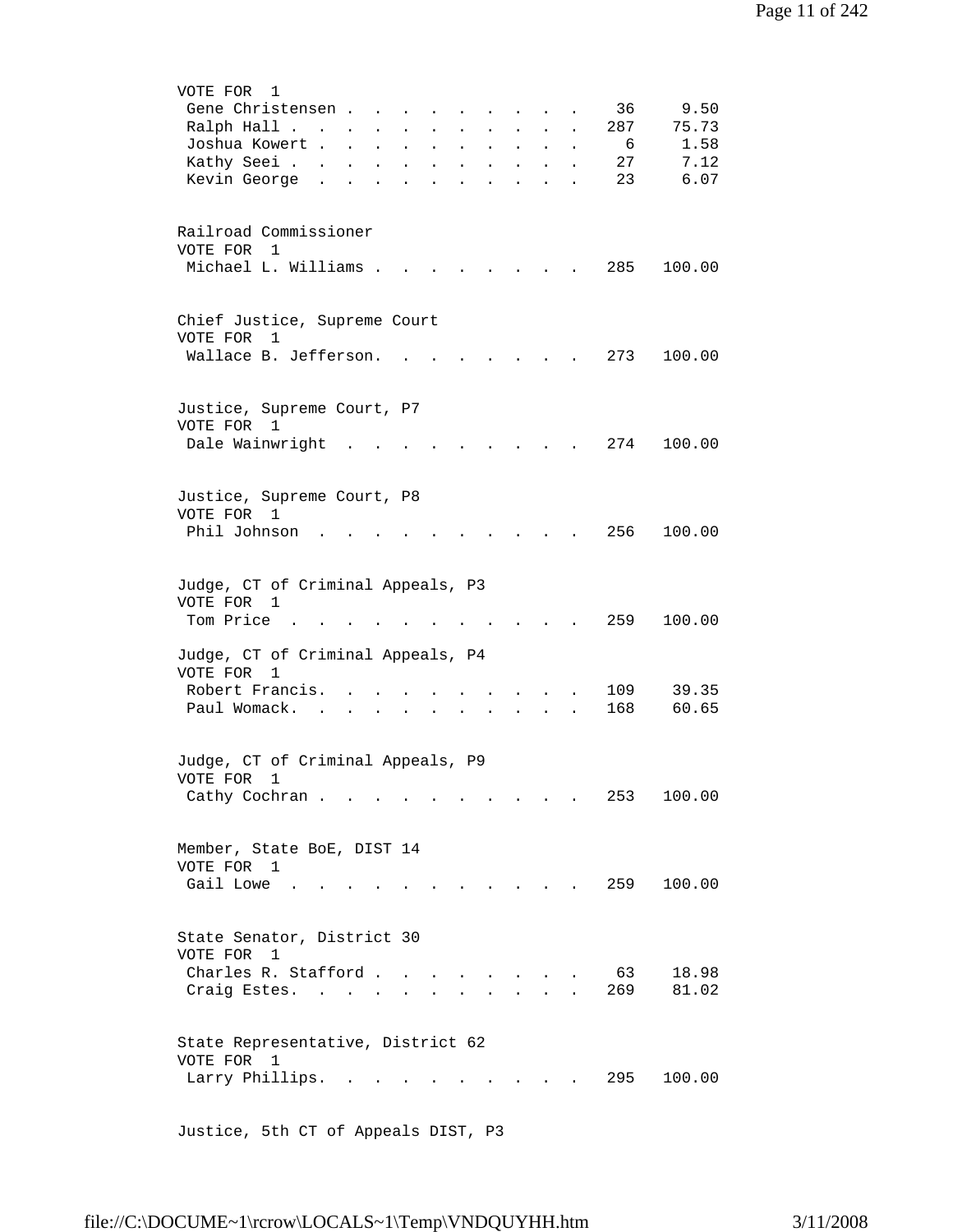VOTE FOR 1 Mary Murphy. . . . . . . . . . . 254 100.00 Justice, 5th CT of Appeals DIST, P6 VOTE FOR 1 David L. Bridges . . . . . . . . . 252 100.00 Justice, 5th CT of Appeals DIST, P8 VOTE FOR 1 Kerry Fitzgerald . . . . . . . . . 248 100.00 District Judge, 15th Judicial District VOTE FOR 1 Jim Fallon . . . . . . . . . . . 283 100.00 District Judge, 59th Judicial District VOTE FOR 1 Rayburn M. "Rim" Nall . . . . . . . 289 100.00 District Judge, 336th Judicial District VOTE FOR 1 Charles Butler. . . . . . . . . . 124 34.73 Lauri Blake. . . . . . . . . . . 233 65.27 Criminal District Attorney VOTE FOR 1 Joe Brown . . . . . . . . . . . 313 100.00 Sheriff VOTE FOR 1 Keith Gary . . . . . . . . . . . 315 100.00 County Commissioner, PCT 3 VOTE FOR 1 Jackie Crisp............ 258 100.00 Justice of the Peace, Precinct No. 1 VOTE FOR 1 Butch Morgan . . . . . . . . . . 245 100.00 Constable, Precinct No. 1 VOTE FOR 1 C.C. "Buddy" Wade. . . . . . . . . 261 100.00 County Chairman VOTE FOR 1 David P. Gibson . . . . . . . . . 242 100.00 \*\*\*\*\*\*\*\*\*\* (DEMOCRATIC PARTY) \*\*\*\*\*\*\*\*\*\*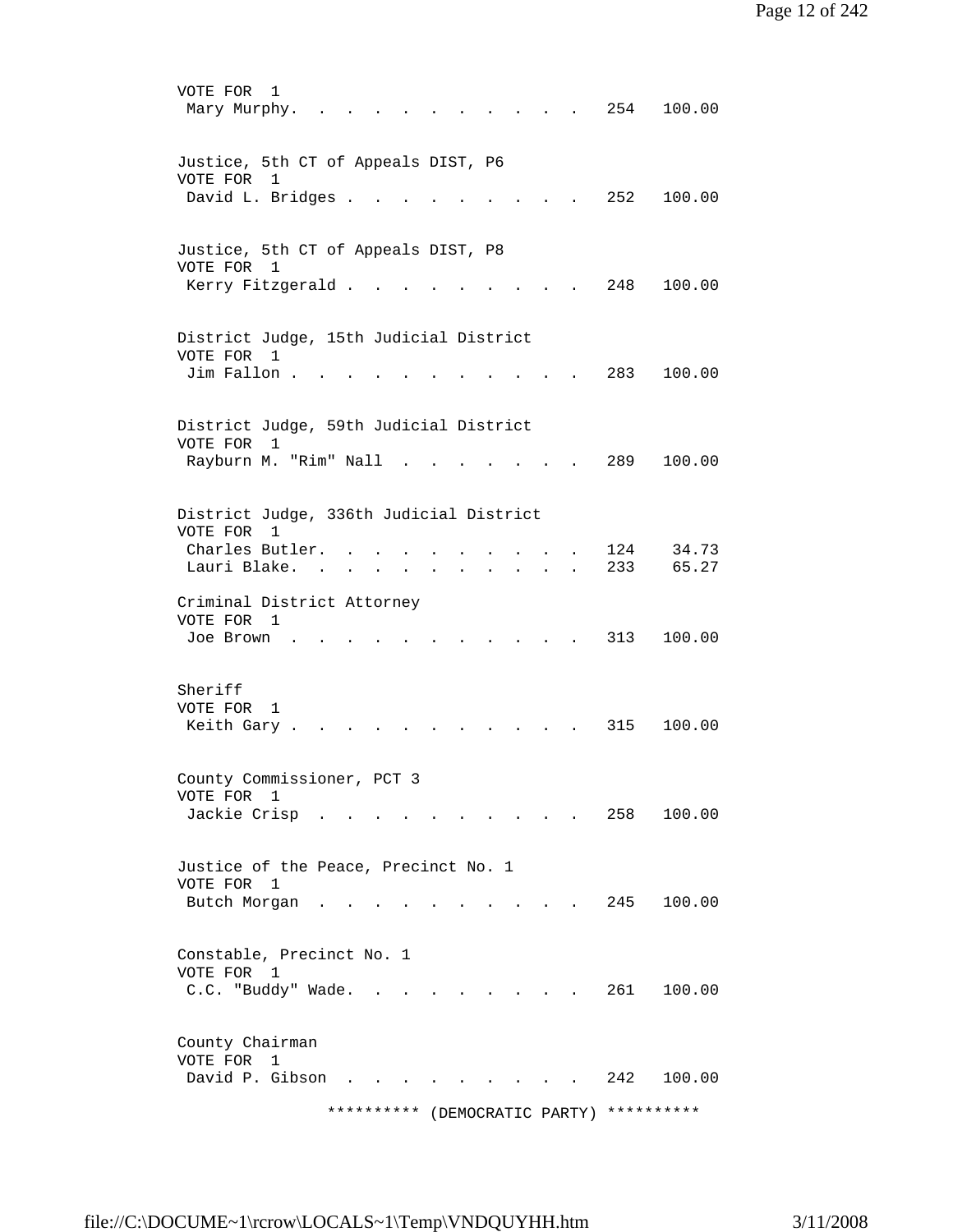| President                                                                                                                                                                                                                                            |
|------------------------------------------------------------------------------------------------------------------------------------------------------------------------------------------------------------------------------------------------------|
| VOTE FOR 1                                                                                                                                                                                                                                           |
| 44.32<br>Barack Obama<br>234<br>$\mathcal{A}$ is a set of the set of the set of the set of $\mathcal{A}$                                                                                                                                             |
| 54.17<br>Hillary Clinton<br>286<br>$\mathbf{L}$ and $\mathbf{L}$<br>$\mathbf{L}$<br>$\mathbf{L}$<br>$\ddot{\phantom{a}}$                                                                                                                             |
| Bill Richardson<br>.19<br>1<br>$\ddot{\phantom{0}}$<br>$\mathbf{L}$<br>$\mathbf{L}^{\text{max}}$<br>$\mathcal{L}^{\text{max}}$<br>$\mathbf{L}^{\text{max}}$<br>$\ddot{\phantom{a}}$<br>$\ddot{\phantom{0}}$<br>$\ddot{\phantom{0}}$<br>$\bullet$     |
| John Edwards<br>6<br>1.14<br><b>Contract Contract</b><br>$\mathbf{z} = \mathbf{z} + \mathbf{z}$ .<br>$\mathbf{L}^{\text{max}}$<br>$\ddot{\phantom{0}}$<br>$\mathbf{z} = \mathbf{z}$<br>$\bullet$<br>$\bullet$                                        |
| Joe Biden<br>0<br>$\mathcal{L}(\mathcal{A})$ . The contribution of $\mathcal{A}(\mathcal{A})$<br>$\mathbf{L}^{\text{max}}$ , and $\mathbf{L}^{\text{max}}$<br>$\mathbf{z} = \mathbf{z}$<br>$\ddot{\phantom{0}}$<br>$\bullet$<br>$\ddot{\phantom{a}}$ |
| Christopher J. Dodd<br>$\mathbf{1}$<br>.19<br><b>Contract Contract</b><br>$\ddot{\phantom{a}}$<br>$\ddot{\phantom{a}}$<br>$\sim$                                                                                                                     |
|                                                                                                                                                                                                                                                      |
|                                                                                                                                                                                                                                                      |
| US Senator                                                                                                                                                                                                                                           |
| VOTE FOR 1                                                                                                                                                                                                                                           |
|                                                                                                                                                                                                                                                      |
| Richard J. "Rick" Noriega<br>33.24<br>121                                                                                                                                                                                                            |
| 77<br>21.15<br>Ray McMurrey<br>$\mathcal{L}^{\text{max}}$<br>$\mathcal{L}^{\text{max}}$<br>$\bullet$ .<br><br><br><br><br><br><br><br><br><br><br><br><br>$\bullet$<br>$\ddot{\phantom{a}}$                                                          |
| 34.62<br>Gene Kelly<br>126<br>$\sim 10^{-10}$<br>$\ddot{\phantom{0}}$<br>$\blacksquare$<br>$\bullet$                                                                                                                                                 |
| Rhett R. Smith.<br>40<br>10.99<br>$\sim$ $\sim$<br>$\bullet$<br>$\ddot{\phantom{0}}$<br>$\ddot{\phantom{a}}$                                                                                                                                         |
|                                                                                                                                                                                                                                                      |
|                                                                                                                                                                                                                                                      |
| US Representative, DIST 4                                                                                                                                                                                                                            |
| VOTE FOR<br>1                                                                                                                                                                                                                                        |
| Glenn Melancon.<br>228<br>63.69<br>$\sim$ $\sim$ $\sim$<br>$\sim$ $\sim$ $\sim$ $\sim$ $\sim$                                                                                                                                                        |
| 36.31<br>VaLinda Hathcox<br>130<br>$\mathbf{r} = \mathbf{r} + \mathbf{r} + \mathbf{r}$<br>$\mathbf{r}$ , $\mathbf{r}$ , $\mathbf{r}$ , $\mathbf{r}$                                                                                                  |
|                                                                                                                                                                                                                                                      |
|                                                                                                                                                                                                                                                      |
| Railroad Commissioner                                                                                                                                                                                                                                |
| VOTE FOR<br>1                                                                                                                                                                                                                                        |
| 36.81<br>127<br>Dale Henry<br>$\mathbf{L}$<br>$\sim$<br>$\ddot{\phantom{a}}$<br>$\sim$ $\sim$ $\sim$ $\sim$ $\sim$ $\sim$                                                                                                                            |
| 22.03<br>Art Hall. .<br>76<br>$\mathbf{r}$<br>$\ddot{\phantom{a}}$<br>$\sim$<br>$\ddot{\phantom{0}}$<br>$\ddot{\phantom{a}}$<br>$\mathbf{r}$<br>$\ddot{\phantom{a}}$                                                                                 |
| 41.16<br>Mark Thompson.<br>142<br>$\mathbf{L}$ and $\mathbf{L}$<br>$\ddot{\phantom{a}}$<br>$\ddot{\phantom{a}}$<br>$\mathbf{r}$<br>$\ddot{\phantom{0}}$<br>$\ddot{\phantom{a}}$<br>$\overline{a}$<br>$\overline{a}$                                  |
|                                                                                                                                                                                                                                                      |
|                                                                                                                                                                                                                                                      |
|                                                                                                                                                                                                                                                      |
| Chief Justice, Supreme Court                                                                                                                                                                                                                         |
| VOTE FOR 1                                                                                                                                                                                                                                           |
| Jim Jordan.<br>311<br>100.00<br>$\sim$ $\sim$                                                                                                                                                                                                        |
|                                                                                                                                                                                                                                                      |
|                                                                                                                                                                                                                                                      |
| Justice, Supreme Court, P7                                                                                                                                                                                                                           |
| VOTE FOR 1                                                                                                                                                                                                                                           |
| 72.14<br>Sam Houston.<br>246<br>$\mathbf{r} = \mathbf{r}$                                                                                                                                                                                            |
| 95<br>27.86<br>Baltasar D. Cruz<br>$\sim$ $\sim$ $\sim$ $\sim$                                                                                                                                                                                       |
|                                                                                                                                                                                                                                                      |
|                                                                                                                                                                                                                                                      |
| Justice, Supreme Court, P8                                                                                                                                                                                                                           |
| VOTE FOR 1                                                                                                                                                                                                                                           |
| 242<br>70.35<br>Susan Criss.<br>$\mathbf{L}$ and $\mathbf{L}$                                                                                                                                                                                        |
| 102<br>29.65<br>Linda Reyna Yañez.                                                                                                                                                                                                                   |
|                                                                                                                                                                                                                                                      |
|                                                                                                                                                                                                                                                      |
| Judge, CT of Criminal Appeals, P3                                                                                                                                                                                                                    |
| VOTE FOR<br>1                                                                                                                                                                                                                                        |
|                                                                                                                                                                                                                                                      |
| 297 —<br>Susan Strawn<br>100.00                                                                                                                                                                                                                      |
|                                                                                                                                                                                                                                                      |
|                                                                                                                                                                                                                                                      |
| Judge, CT of Criminal Appeals, P4                                                                                                                                                                                                                    |
| VOTE FOR<br>1                                                                                                                                                                                                                                        |
| J.R. Molina.<br>285<br>100.00                                                                                                                                                                                                                        |
|                                                                                                                                                                                                                                                      |
| Member, State BoE, DIST 14                                                                                                                                                                                                                           |
| VOTE FOR<br>1                                                                                                                                                                                                                                        |
| 280<br>Edra Bogle .<br>100.00                                                                                                                                                                                                                        |
|                                                                                                                                                                                                                                                      |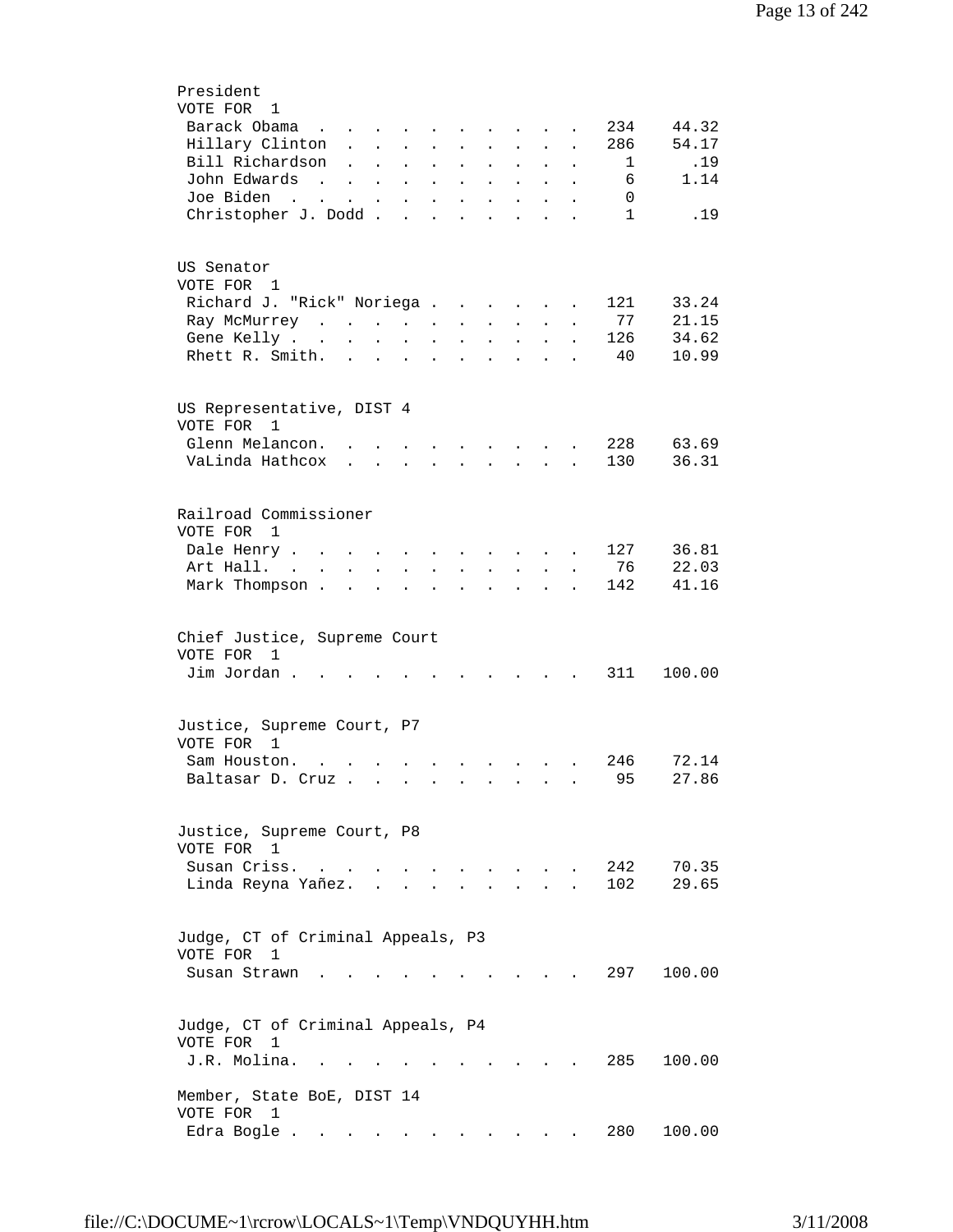| State Representative, District 62                                               |                                                                       |               |                                                  |                               |           |               |
|---------------------------------------------------------------------------------|-----------------------------------------------------------------------|---------------|--------------------------------------------------|-------------------------------|-----------|---------------|
| VOTE FOR<br>1<br>Peter "Pete" Veeck                                             |                                                                       |               |                                                  |                               | 280       | 100.00        |
|                                                                                 |                                                                       |               |                                                  |                               |           |               |
| Justice, 5th CT of Appeals DIST, P3<br>VOTE FOR 1                               |                                                                       |               |                                                  |                               |           |               |
| Don B. Chae.                                                                    |                                                                       |               |                                                  |                               | 274       | 100.00        |
|                                                                                 |                                                                       |               |                                                  |                               |           |               |
| Justice, 5th CT of Appeals DIST, P6<br>VOTE FOR 1                               |                                                                       |               |                                                  |                               |           |               |
| David Hanschen.                                                                 |                                                                       |               |                                                  |                               | 282       | 100.00        |
| Justice, 5th CT of Appeals DIST, P8                                             |                                                                       |               |                                                  |                               |           |               |
| VOTE FOR 1<br>Tina Yoo.                                                         |                                                                       |               |                                                  |                               | 278       | 100.00        |
|                                                                                 |                                                                       |               |                                                  |                               |           |               |
| County Tax Assessor-Collector                                                   |                                                                       |               |                                                  |                               |           |               |
| VOTE FOR<br>1<br>John Wayne Ramsey.                                             |                                                                       |               |                                                  |                               | 381       | 100.00        |
|                                                                                 |                                                                       |               |                                                  |                               |           |               |
| County Commissioner, PCT 3                                                      |                                                                       |               |                                                  |                               |           |               |
| VOTE FOR 1<br>Mike Butler.                                                      |                                                                       |               |                                                  |                               | 301       | 100.00        |
|                                                                                 |                                                                       |               |                                                  |                               |           |               |
| Justice of the Peace, Precinct No. 1<br>VOTE FOR 1                              |                                                                       |               |                                                  |                               |           |               |
| Greg Middents .                                                                 |                                                                       |               |                                                  |                               | 355       | 100.00        |
|                                                                                 |                                                                       |               |                                                  |                               |           |               |
| County Chairman<br>VOTE FOR 1                                                   |                                                                       |               |                                                  |                               |           |               |
| Tony Beaverson.                                                                 |                                                                       |               |                                                  |                               | 299       | 100.00        |
|                                                                                 |                                                                       | **********    |                                                  | (REPUBLICAN PARTY) ********** |           |               |
| IMMIGRATION                                                                     |                                                                       |               |                                                  |                               |           |               |
| VOTE FOR 1<br>YES<br>$\sim$                                                     |                                                                       |               |                                                  |                               | 371       | 98.41         |
| NO.                                                                             |                                                                       |               |                                                  |                               | 6         | 1.59          |
| PHOTO ID                                                                        |                                                                       |               |                                                  |                               |           |               |
| VOTE FOR 1                                                                      |                                                                       |               |                                                  |                               |           |               |
| YES<br>$\mathbf{r} = \mathbf{r}$<br>NO.<br>$\mathbf{L}$<br>$\ddot{\phantom{a}}$ |                                                                       |               |                                                  |                               | 361<br>23 | 94.01<br>5.99 |
|                                                                                 |                                                                       |               |                                                  |                               |           |               |
| CONTROLLING GOVERNMENT GROWTH<br>VOTE FOR 1                                     |                                                                       |               |                                                  |                               |           |               |
| YES<br><b>Carl Committee</b>                                                    | $\sim$                                                                | $\sim$ $\sim$ | $\sim$ $\sim$ $\sim$<br><b>Contract Contract</b> |                               | 335       | 91.03         |
| NO.                                                                             | $\mathbf{r}$ , and $\mathbf{r}$ , and $\mathbf{r}$ , and $\mathbf{r}$ |               | $\mathbf{r} = \mathbf{r}$<br>$\mathbf{L}$        |                               | 33        | 8.97          |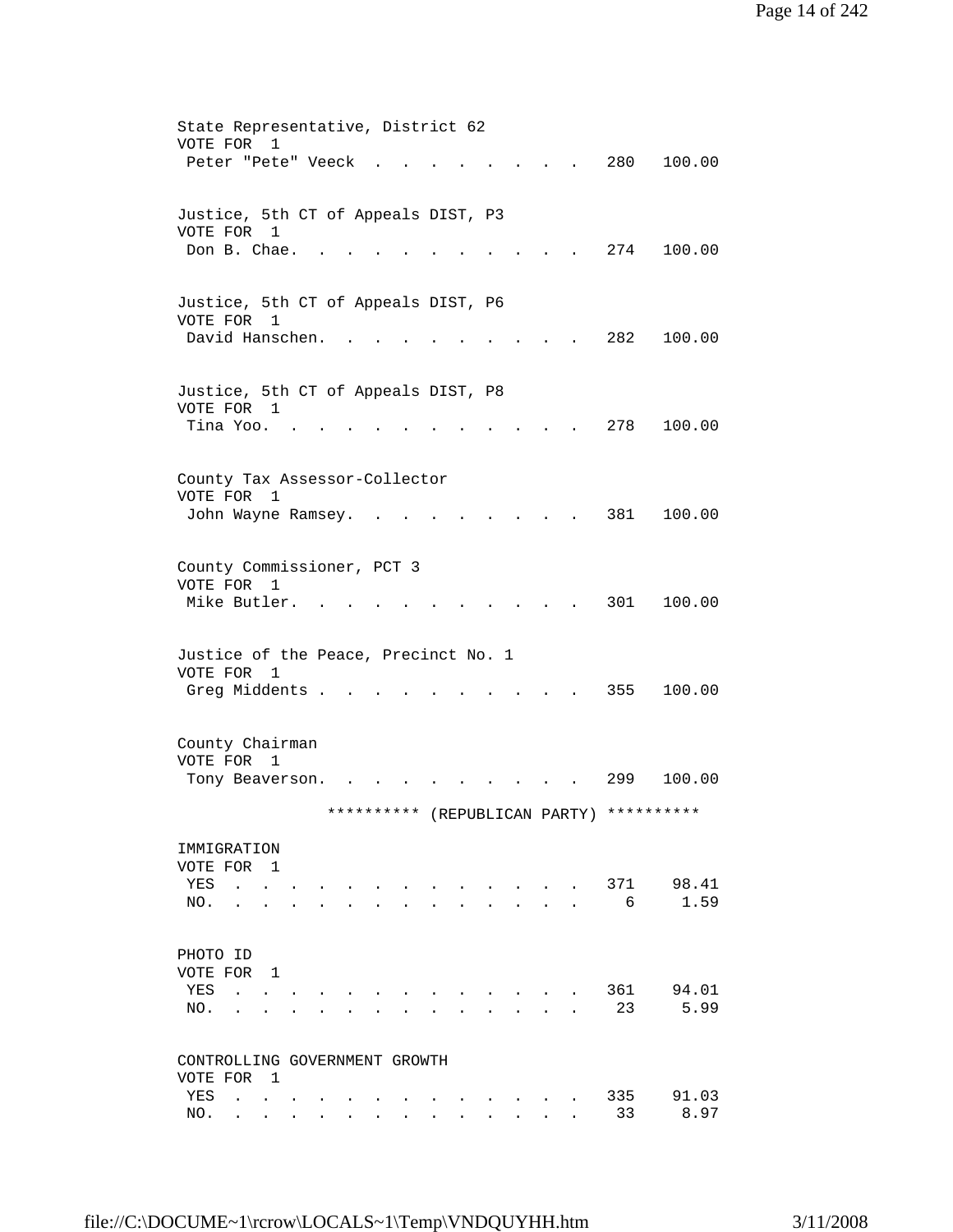```
PRECINCT REPORT GRAYSON COUNTY, TEXAS
                         PRIMARY ELECTION 
                         MARCH 4, 2008 
RUN DATE:03/10/08 03:04 PM STATISTICS
```

```
 0004 PCT 4
```

| VOTES | PERCENT |
|-------|---------|
|-------|---------|

| REGISTERED VOTERS - TOTAL.<br>REGISTERED VOTERS - DEMOCRATIC PARTY<br>REGISTERED VOTERS - REPUBLICAN PARTY<br>BALLOTS CAST - TOTAL.<br>BALLOTS CAST - DEMOCRATIC PARTY.<br>BALLOTS CAST - REPUBLICAN PARTY .<br>VOTER TURNOUT - TOTAL |                                                                           | $\mathbf{L}^{\text{max}}$ , and $\mathbf{L}^{\text{max}}$<br>$\ddot{\phantom{a}}$              | $\ddot{\phantom{a}}$                         |                      | 841<br>237<br>158<br>79 | $\Omega$<br>0<br>66.67<br>33.33<br>28.18                              |
|---------------------------------------------------------------------------------------------------------------------------------------------------------------------------------------------------------------------------------------|---------------------------------------------------------------------------|------------------------------------------------------------------------------------------------|----------------------------------------------|----------------------|-------------------------|-----------------------------------------------------------------------|
|                                                                                                                                                                                                                                       | **********                                                                |                                                                                                | (REPUBLICAN PARTY)                           |                      |                         | **********                                                            |
| President<br>VOTE FOR 1<br>Ron Paul.<br>$\sim$ $\sim$<br>Fred Thompson .<br>Hugh Cort<br>$\mathbf{r}$ . The set of $\mathbf{r}$<br>Duncan Hunter.<br>Rudy Giuliani .<br>Alan Keyes<br>Mitt Romney.<br>John McCain.<br>$\mathbf{r}$    | $\mathbf{L}$<br>$\ddot{\phantom{a}}$                                      | $\ddot{\phantom{a}}$<br>$\ddot{\phantom{a}}$                                                   | $\ddot{\phantom{a}}$<br>$\ddot{\phantom{a}}$ |                      | 40                      | 10.13<br>8<br>0<br>0<br>0<br>0<br>1<br>1.27<br>$\Omega$<br>50.63      |
| Hoa Tran. .<br>$\sim$ $\sim$ $\sim$<br>Mike Huckabee                                                                                                                                                                                  |                                                                           | $\sim$<br>$\ddot{\phantom{a}}$<br>$\mathbf{z} = \mathbf{z} + \mathbf{z}$ .<br>$\sim$ 100 $\mu$ | $\ddot{\phantom{a}}$<br>$\ddot{\phantom{0}}$ |                      | 29                      | 0<br>36.71                                                            |
| Uncommitted(No Comprometido)                                                                                                                                                                                                          |                                                                           |                                                                                                |                                              | $\ddot{\phantom{a}}$ |                         | $\mathbf{1}$<br>1.27                                                  |
| US Senator<br>VOTE FOR 1<br>John Cornyn.<br>Larry Kilgore.<br>$\mathbf{r}$                                                                                                                                                            |                                                                           | $\overline{a}$                                                                                 | $\mathcal{L}^{\text{max}}$<br>$\mathbf{L}$   |                      | 56<br>14                | 80.00<br>20.00                                                        |
| US Representative, DIST 4                                                                                                                                                                                                             |                                                                           |                                                                                                |                                              |                      |                         |                                                                       |
| VOTE FOR<br>-1<br>Gene Christensen.<br>Ralph Hall<br>Joshua Kowert .<br>Kathy Seei.<br>$\sim$<br>$\ddot{\phantom{a}}$<br>Kevin George<br>$\ddot{\phantom{a}}$<br>$\ddot{\phantom{a}}$                                                 | $\mathbf{r}$<br>$\ddot{\phantom{0}}$<br>$\ddot{\phantom{0}}$<br>$\bullet$ | $\ddot{\phantom{a}}$<br>$\ddot{\phantom{a}}$<br>$\ddot{\phantom{a}}$                           | $\ddot{\phantom{0}}$                         |                      | 60                      | 10.26<br>8<br>76.92<br>2<br>2.56<br>8.97<br>7<br>$\mathbf{1}$<br>1.28 |
| Railroad Commissioner<br>VOTE FOR 1<br>Michael L. Williams                                                                                                                                                                            |                                                                           |                                                                                                | and the contract of the con-                 |                      |                         | 62<br>100.00                                                          |
| Chief Justice, Supreme Court<br>VOTE FOR 1<br>Wallace B. Jefferson.                                                                                                                                                                   |                                                                           |                                                                                                |                                              |                      |                         | 58<br>100.00                                                          |
| Justice, Supreme Court, P7                                                                                                                                                                                                            |                                                                           |                                                                                                |                                              |                      |                         |                                                                       |

VOTE FOR 1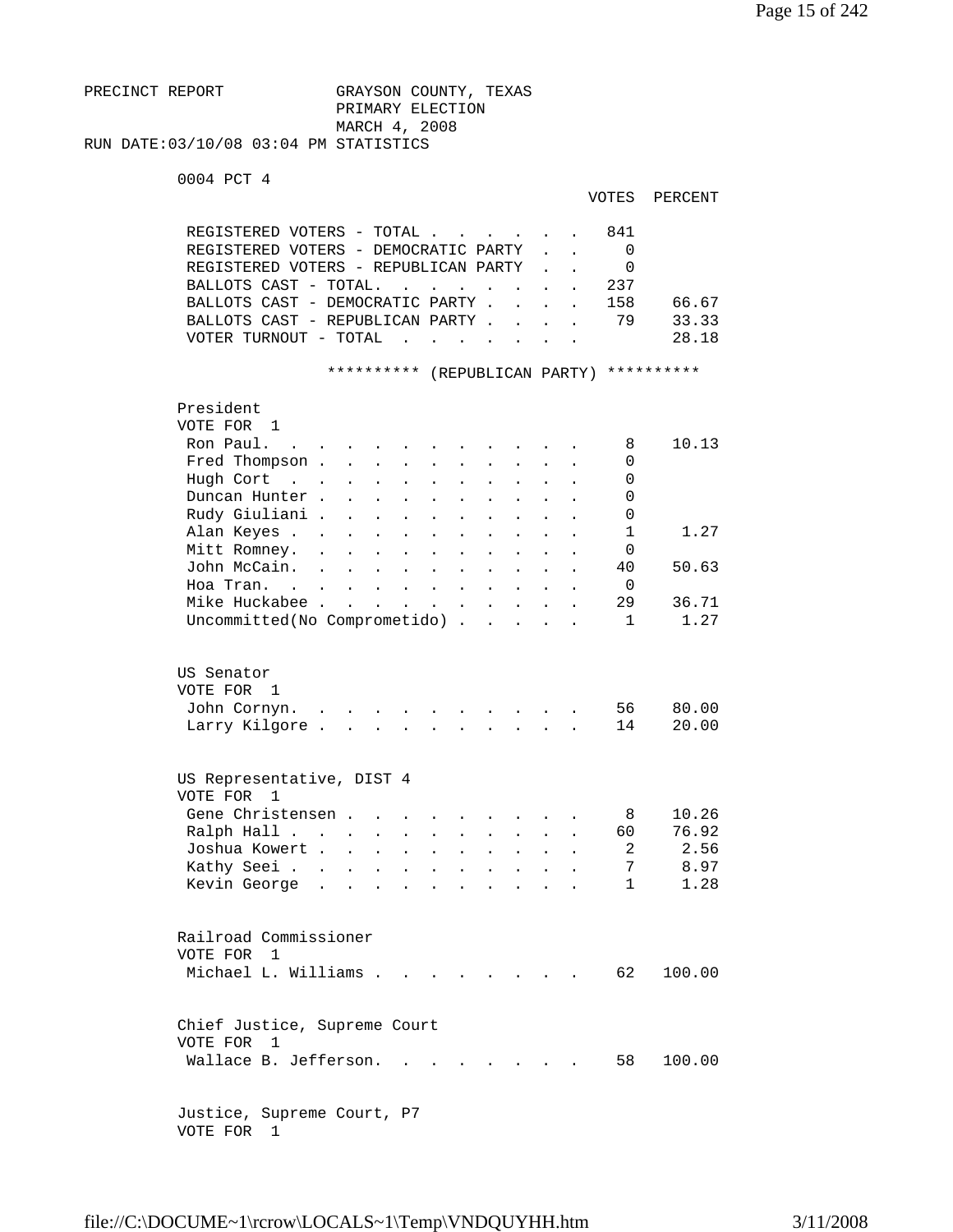| Justice, Supreme Court, P8<br>VOTE FOR<br>1<br>Phil Johnson<br>56<br>100.00                                                               |  |
|-------------------------------------------------------------------------------------------------------------------------------------------|--|
|                                                                                                                                           |  |
| Judge, CT of Criminal Appeals, P3<br>VOTE FOR 1<br>Tom Price<br>56<br>100.00                                                              |  |
| Judge, CT of Criminal Appeals, P4<br>VOTE FOR<br>1<br>Robert Francis.<br>26<br>48.15<br>28<br>Paul Womack.<br>51.85                       |  |
| Judge, CT of Criminal Appeals, P9<br>VOTE FOR<br>1<br>Cathy Cochran.<br>55<br>100.00                                                      |  |
| Member, State BoE, DIST 14<br>VOTE FOR 1<br>Gail Lowe<br>55<br>100.00                                                                     |  |
| State Senator, District 30<br>VOTE FOR<br>1<br>Charles R. Stafford .<br>21.54<br>14<br>78.46<br>51<br>Craig Estes. .<br><b>Contractor</b> |  |
| State Representative, District 62<br>VOTE FOR<br>1<br>Larry Phillips.<br>72<br>100.00                                                     |  |
| Justice, 5th CT of Appeals DIST, P3<br>VOTE FOR 1<br>Mary Murphy.<br>53<br>100.00                                                         |  |
| Justice, 5th CT of Appeals DIST, P6<br>VOTE FOR 1<br>David L. Bridges<br>54<br>100.00<br>$\cdots$ $\cdots$                                |  |
| Justice, 5th CT of Appeals DIST, P8<br>VOTE FOR 1<br>Kerry Fitzgerald<br>100.00<br>54<br>and the state of the state of                    |  |
| District Judge, 15th Judicial District<br>VOTE FOR<br>$\mathbf{1}$<br>Jim Fallon.<br>65<br>100.00                                         |  |

District Judge, 59th Judicial District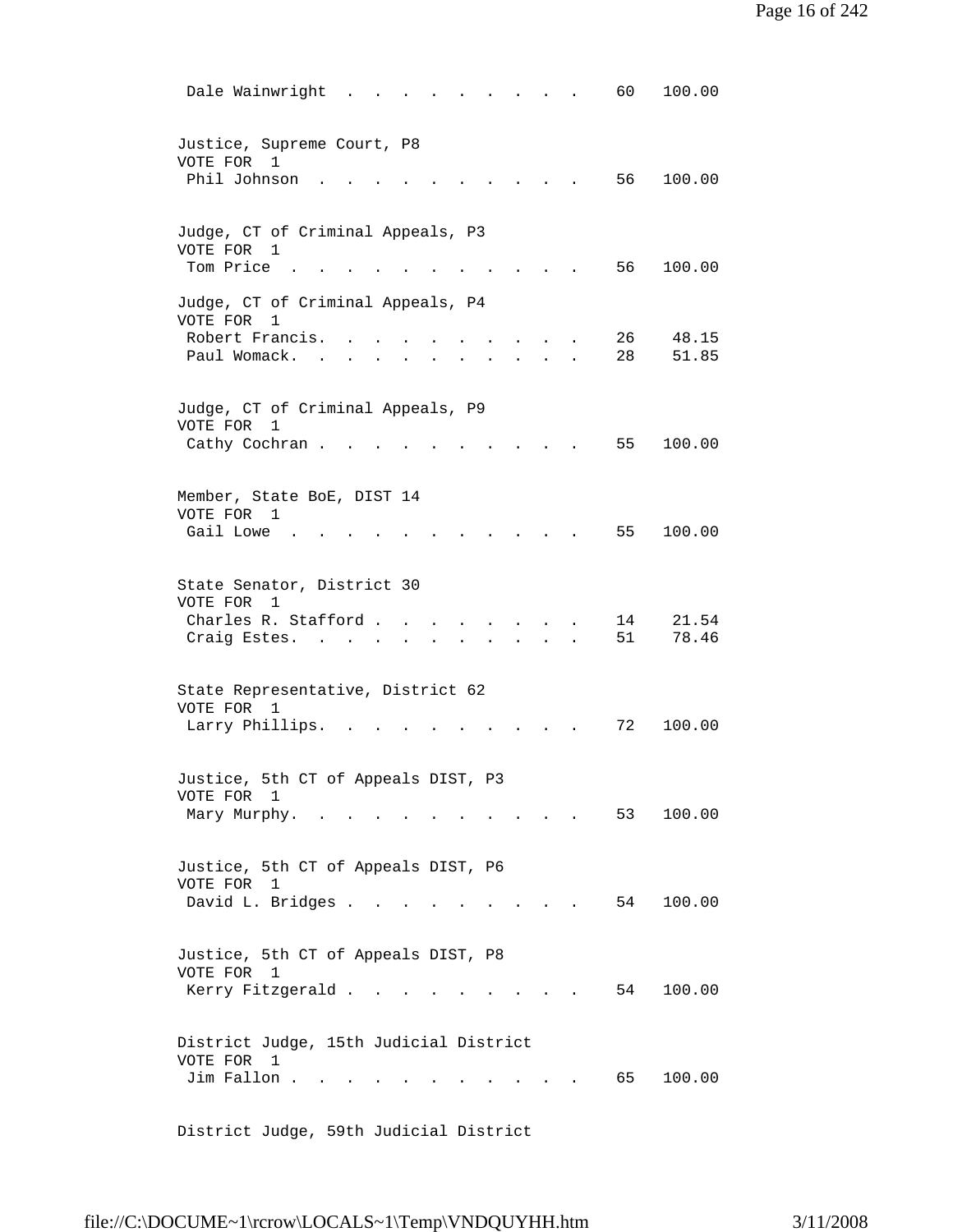| VOTE FOR<br>1<br>Rayburn M. "Rim" Nall   |                           |              | $\sim$                       |              |                      |                      |                                                   |                                |                                              | 66 —                          | 100.00 |
|------------------------------------------|---------------------------|--------------|------------------------------|--------------|----------------------|----------------------|---------------------------------------------------|--------------------------------|----------------------------------------------|-------------------------------|--------|
| District Judge, 336th Judicial District  |                           |              |                              |              |                      |                      |                                                   |                                |                                              |                               |        |
| VOTE FOR<br>1                            |                           |              |                              |              |                      |                      |                                                   |                                |                                              |                               |        |
| Charles Butler.                          |                           |              |                              |              |                      |                      |                                                   |                                |                                              | 31                            | 43.06  |
| Lauri Blake.                             |                           |              |                              |              |                      |                      |                                                   |                                |                                              | 41                            | 56.94  |
|                                          |                           |              |                              |              |                      |                      |                                                   |                                |                                              |                               |        |
| Criminal District Attorney<br>VOTE FOR 1 |                           |              |                              |              |                      |                      |                                                   |                                |                                              |                               |        |
| Joe Brown                                |                           |              |                              |              |                      |                      |                                                   |                                |                                              | 69 —                          | 100.00 |
|                                          |                           |              |                              |              |                      |                      |                                                   |                                |                                              |                               |        |
|                                          |                           |              |                              |              |                      |                      |                                                   |                                |                                              |                               |        |
| Sheriff<br>VOTE FOR<br>1                 |                           |              |                              |              |                      |                      |                                                   |                                |                                              |                               |        |
| Keith Gary .                             |                           |              |                              |              |                      |                      |                                                   |                                |                                              | 67 —                          | 100.00 |
|                                          |                           |              |                              |              |                      |                      |                                                   |                                |                                              |                               |        |
|                                          |                           |              |                              |              |                      |                      |                                                   |                                |                                              |                               |        |
| County Commissioner, PCT 1               |                           |              |                              |              |                      |                      |                                                   |                                |                                              |                               |        |
| VOTE FOR 1<br>Johnny Waldrip.            |                           |              |                              |              |                      |                      |                                                   |                                |                                              | 63                            | 100.00 |
|                                          | $\sim$ $\sim$             |              |                              |              |                      | $\sim$               |                                                   |                                |                                              |                               |        |
|                                          |                           |              |                              |              |                      |                      |                                                   |                                |                                              |                               |        |
| Justice of the Peace, Precinct No. 1     |                           |              |                              |              |                      |                      |                                                   |                                |                                              |                               |        |
| VOTE FOR 1                               |                           |              |                              |              |                      |                      |                                                   |                                |                                              |                               |        |
| Butch Morgan                             |                           |              |                              |              |                      |                      |                                                   |                                |                                              | 54                            | 100.00 |
|                                          |                           |              |                              |              |                      |                      |                                                   |                                |                                              |                               |        |
| Constable, Precinct No. 1                |                           |              |                              |              |                      |                      |                                                   |                                |                                              |                               |        |
| VOTE FOR 1                               |                           |              |                              |              |                      |                      |                                                   |                                |                                              |                               |        |
| C.C. "Buddy" Wade.                       |                           |              |                              |              |                      |                      |                                                   |                                |                                              | 58                            | 100.00 |
|                                          |                           |              |                              |              |                      |                      |                                                   |                                |                                              |                               |        |
| County Chairman                          |                           |              |                              |              |                      |                      |                                                   |                                |                                              |                               |        |
| VOTE FOR 1                               |                           |              |                              |              |                      |                      |                                                   |                                |                                              |                               |        |
| David P. Gibson                          |                           |              |                              |              |                      |                      |                                                   |                                |                                              | 54                            | 100.00 |
|                                          | **********                |              |                              |              |                      |                      |                                                   |                                |                                              | (DEMOCRATIC PARTY) ********** |        |
|                                          |                           |              |                              |              |                      |                      |                                                   |                                |                                              |                               |        |
| President                                |                           |              |                              |              |                      |                      |                                                   |                                |                                              |                               |        |
| VOTE FOR 1                               |                           |              |                              |              |                      |                      |                                                   |                                |                                              |                               |        |
| Barack Obama                             |                           |              |                              |              |                      |                      |                                                   |                                |                                              | 109                           | 69.43  |
| Hillary Clinton.<br>Bill Richardson      | $\mathbf{L} = \mathbf{L}$ | $\mathbf{L}$ | $\mathbf{r}$<br>$\mathbf{L}$ |              | $\ddot{\phantom{0}}$ |                      |                                                   |                                | $\ddot{\phantom{a}}$                         | 47<br>0                       | 29.94  |
| John Edwards                             |                           |              |                              | $\mathbf{L}$ | $\mathbf{L}$         | $\ddot{\phantom{a}}$ | $\ddot{\phantom{a}}$<br>$\mathbf{L}^{\text{max}}$ | $\ddot{\phantom{a}}$<br>$\sim$ | $\ddot{\phantom{a}}$<br>$\ddot{\phantom{a}}$ | $\mathbf{1}$                  | .64    |
| Joe Biden                                |                           |              |                              |              |                      |                      |                                                   |                                |                                              | 0                             |        |
| Christopher J. Dodd                      |                           |              |                              |              |                      |                      |                                                   |                                | $\ddot{\phantom{a}}$                         | $\Omega$                      |        |
|                                          |                           |              |                              |              |                      |                      |                                                   |                                |                                              |                               |        |
|                                          |                           |              |                              |              |                      |                      |                                                   |                                |                                              |                               |        |
| US Senator<br>VOTE FOR 1                 |                           |              |                              |              |                      |                      |                                                   |                                |                                              |                               |        |
| Richard J. "Rick" Noriega                |                           |              |                              |              |                      |                      | $\sim$ 100 $\mu$                                  |                                |                                              | 52                            | 42.28  |
| Ray McMurrey                             |                           |              |                              |              |                      |                      | $\mathbf{r} = \mathbf{r} + \mathbf{r}$ .          | $\sim$                         | $\ddot{\phantom{a}}$                         | 19                            | 15.45  |
| Gene Kelly                               |                           |              |                              |              |                      |                      |                                                   |                                |                                              | 42                            | 34.15  |
| Rhett R. Smith.                          |                           |              |                              |              |                      |                      |                                                   |                                |                                              | 10 <sup>°</sup>               | 8.13   |
|                                          |                           |              |                              |              |                      |                      |                                                   |                                |                                              |                               |        |
| US Representative, DIST 4                |                           |              |                              |              |                      |                      |                                                   |                                |                                              |                               |        |
|                                          |                           |              |                              |              |                      |                      |                                                   |                                |                                              |                               |        |

VOTE FOR 1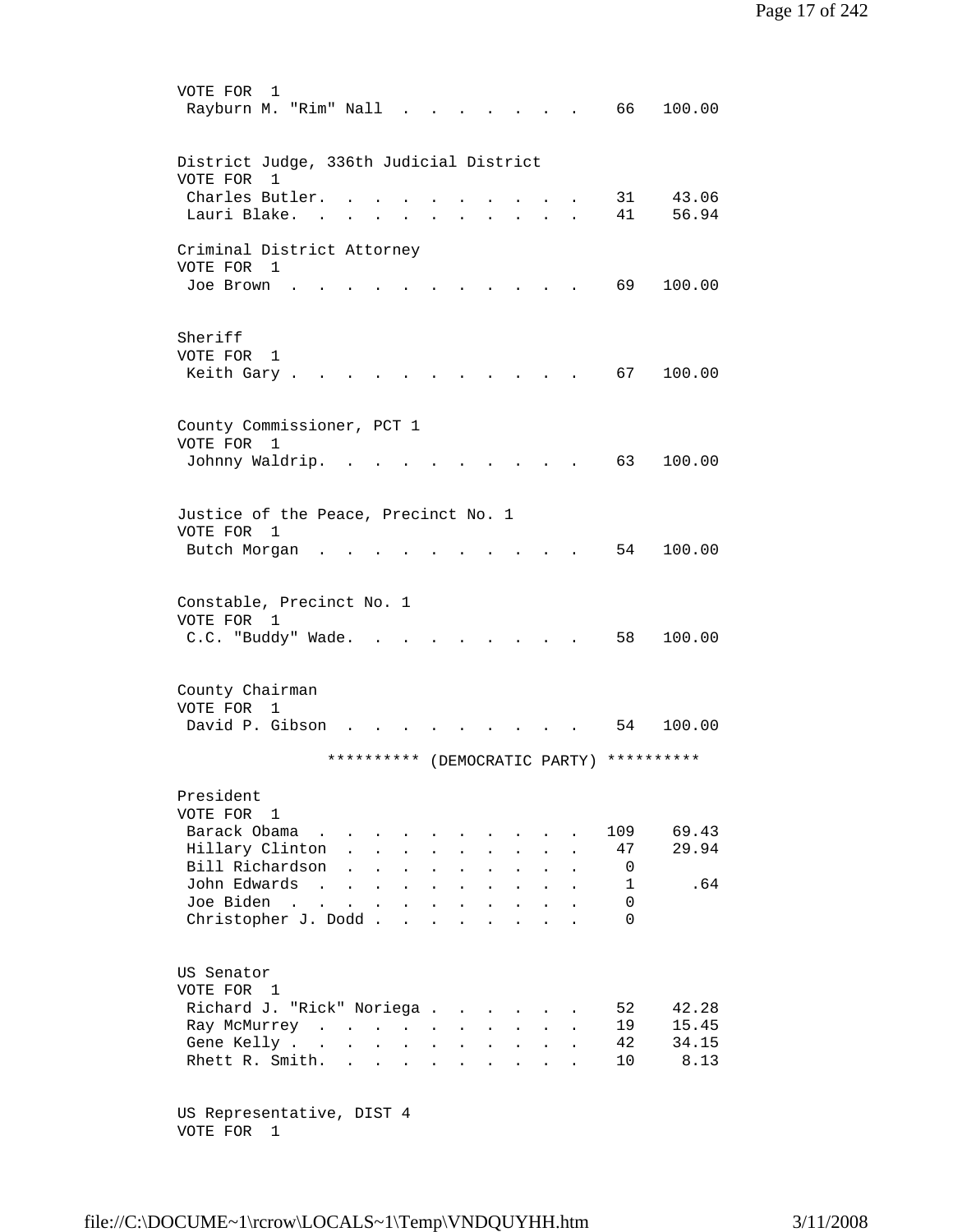| 67.77<br>Glenn Melancon.<br>82                                                                |  |
|-----------------------------------------------------------------------------------------------|--|
| 32.23<br>VaLinda Hathcox<br>39                                                                |  |
|                                                                                               |  |
| Railroad Commissioner                                                                         |  |
| VOTE FOR<br>1<br>Dale Henry .<br>35.71<br>40                                                  |  |
| 18.75<br>Art Hall. .<br>21                                                                    |  |
| 45.54<br>Mark Thompson.<br>51                                                                 |  |
|                                                                                               |  |
| Chief Justice, Supreme Court                                                                  |  |
| VOTE FOR 1                                                                                    |  |
| Jim Jordan.<br>99<br>100.00                                                                   |  |
|                                                                                               |  |
| Justice, Supreme Court, P7                                                                    |  |
| VOTE FOR 1                                                                                    |  |
| 70.09<br>82<br>Sam Houston.                                                                   |  |
| 29.91<br>35<br>Baltasar D. Cruz                                                               |  |
|                                                                                               |  |
| Justice, Supreme Court, P8                                                                    |  |
| VOTE FOR 1                                                                                    |  |
| 86<br>73.50<br>Susan Criss.                                                                   |  |
| 31<br>26.50<br>Linda Reyna Yañez.                                                             |  |
|                                                                                               |  |
| Judge, CT of Criminal Appeals, P3                                                             |  |
| VOTE FOR<br>1                                                                                 |  |
| 97<br>100.00<br>Susan Strawn                                                                  |  |
|                                                                                               |  |
| Judge, CT of Criminal Appeals, P4                                                             |  |
| VOTE FOR<br>1                                                                                 |  |
| J.R. Molina.<br>93<br>100.00                                                                  |  |
| Member, State BoE, DIST 14                                                                    |  |
| VOTE FOR<br>1                                                                                 |  |
| 100.00<br>Edra Bogle<br>91                                                                    |  |
|                                                                                               |  |
| State Representative, District 62                                                             |  |
| VOTE FOR 1                                                                                    |  |
| 95<br>100.00<br>Peter "Pete" Veeck                                                            |  |
|                                                                                               |  |
|                                                                                               |  |
| Justice, 5th CT of Appeals DIST, P3<br>VOTE FOR 1                                             |  |
| 89<br>100.00<br>Don B. Chae.                                                                  |  |
|                                                                                               |  |
|                                                                                               |  |
| Justice, 5th CT of Appeals DIST, P6<br>VOTE FOR 1                                             |  |
| David Hanschen.<br>95 —<br>100.00                                                             |  |
|                                                                                               |  |
|                                                                                               |  |
| Justice, 5th CT of Appeals DIST, P8<br>VOTE FOR 1                                             |  |
| Tina Yoo.<br>90 -<br>100.00<br>$\bullet$ . In the case of the $\sim$<br>$\bullet$ . $\bullet$ |  |
|                                                                                               |  |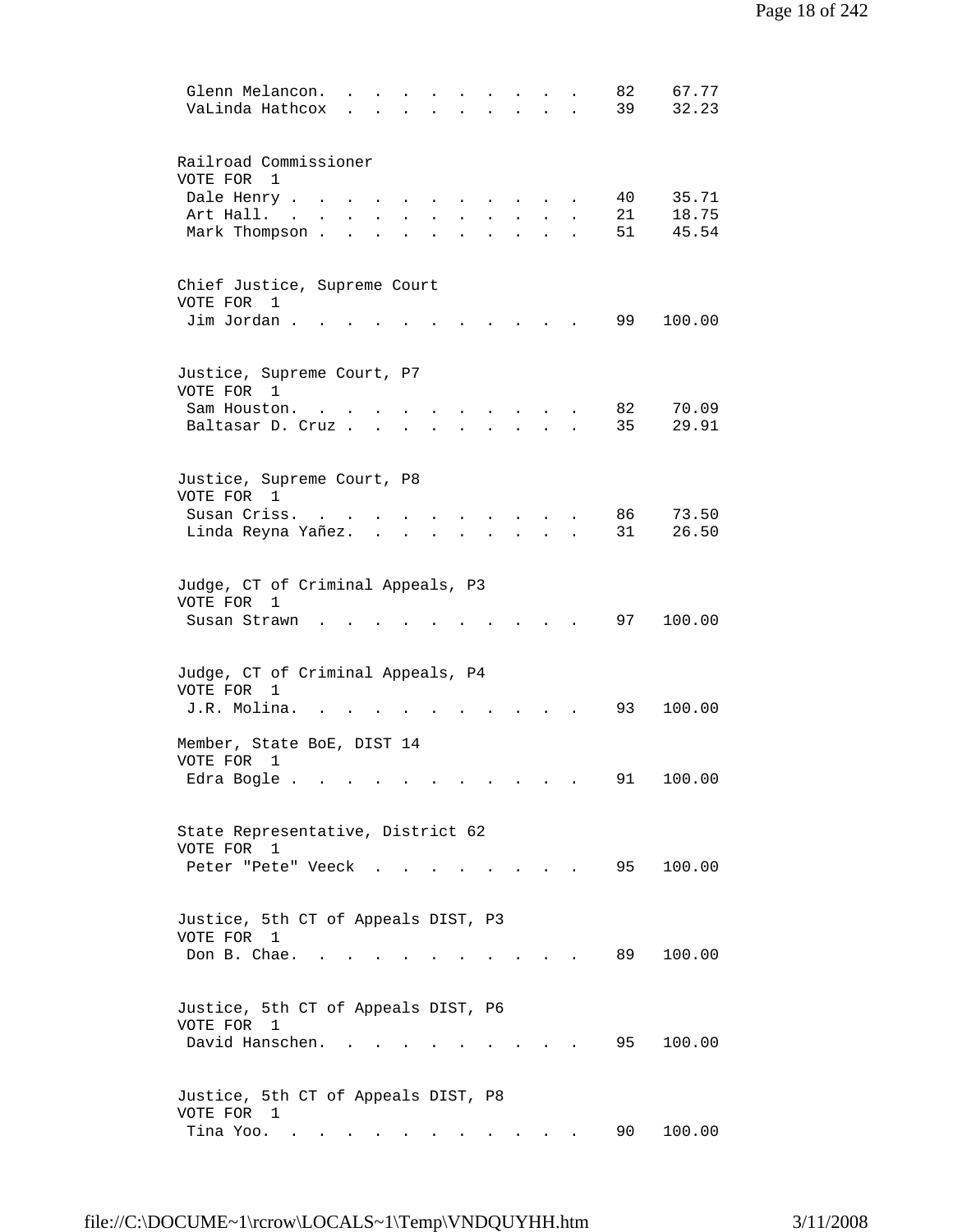| County Tax Assessor-Collector                                                                     |                      |                                         |         |
|---------------------------------------------------------------------------------------------------|----------------------|-----------------------------------------|---------|
| VOTE FOR<br>$\overline{1}$                                                                        |                      |                                         |         |
| John Wayne Ramsey.                                                                                |                      | 118                                     | 100.00  |
|                                                                                                   |                      |                                         |         |
| Justice of the Peace, Precinct No. 1                                                              |                      |                                         |         |
| VOTE FOR 1                                                                                        |                      |                                         |         |
| Greg Middents .                                                                                   |                      | 113                                     | 100.00  |
|                                                                                                   |                      |                                         |         |
|                                                                                                   |                      |                                         |         |
| County Chairman                                                                                   |                      |                                         |         |
| VOTE FOR 1                                                                                        |                      |                                         |         |
| Tony Beaverson.                                                                                   |                      | 88                                      | 100.00  |
| ********** (REPUBLICAN PARTY) **********                                                          |                      |                                         |         |
|                                                                                                   |                      |                                         |         |
| IMMIGRATION                                                                                       |                      |                                         |         |
| VOTE FOR 1                                                                                        |                      |                                         |         |
| YES<br><b>Contract Contract</b>                                                                   |                      | 74                                      | 96.10   |
| NO.                                                                                               |                      | 3                                       | 3.90    |
|                                                                                                   |                      |                                         |         |
|                                                                                                   |                      |                                         |         |
| PHOTO ID                                                                                          |                      |                                         |         |
| VOTE FOR 1<br>YES                                                                                 |                      | 73                                      | 96.05   |
| NO.                                                                                               |                      | 3                                       | 3.95    |
|                                                                                                   |                      |                                         |         |
|                                                                                                   |                      |                                         |         |
| CONTROLLING GOVERNMENT GROWTH                                                                     |                      |                                         |         |
| VOTE FOR<br>$\overline{1}$                                                                        |                      |                                         |         |
| YES                                                                                               |                      | 67                                      | 91.78   |
| NO.<br>$\sim$ $\sim$ $\sim$ $\sim$<br>$\overline{a}$<br>$\cdot$<br>$\bullet$<br>$\bullet$         |                      | - 6                                     | 8.22    |
| PRECINCT REPORT<br>GRAYSON COUNTY, TEXAS                                                          |                      |                                         |         |
| PRIMARY ELECTION                                                                                  |                      |                                         |         |
| MARCH 4, 2008                                                                                     |                      |                                         |         |
| RUN DATE: 03/10/08 03:04 PM STATISTICS                                                            |                      |                                         |         |
|                                                                                                   |                      |                                         |         |
| 0005 PCT 5                                                                                        |                      |                                         |         |
|                                                                                                   |                      | VOTES                                   | PERCENT |
|                                                                                                   |                      |                                         |         |
| REGISTERED VOTERS - TOTAL                                                                         |                      | 1483                                    |         |
| REGISTERED VOTERS - DEMOCRATIC PARTY<br>REGISTERED VOTERS - REPUBLICAN PARTY                      |                      | $\overline{\phantom{0}}$<br>$\mathbf 0$ |         |
| BALLOTS CAST - TOTAL.<br>$\mathbf{r}$                                                             | $\ddot{\phantom{a}}$ | 377<br>$\mathbf{A}$                     |         |
| BALLOTS CAST - DEMOCRATIC PARTY .<br>$\mathbf{r}$                                                 | $\mathbf{r}$         | 322<br>$\mathbf{L}$                     | 85.41   |
| BALLOTS CAST - REPUBLICAN PARTY                                                                   |                      | 55                                      | 14.59   |
| VOTER TURNOUT - TOTAL<br>$\mathbf{r}$ . The set of the set of $\mathbf{r}$                        |                      |                                         | 25.42   |
|                                                                                                   |                      |                                         |         |
| ********** (REPUBLICAN PARTY) **********                                                          |                      |                                         |         |
|                                                                                                   |                      |                                         |         |
| President<br>VOTE FOR 1                                                                           |                      |                                         |         |
| Ron Paul.                                                                                         |                      | 7                                       | 12.73   |
| $\sim$<br>Fred Thompson .<br>$\mathbf{L}$                                                         |                      | 0                                       |         |
| Hugh Cort<br>$\mathbf{L}$<br>$\mathbf{L}$<br>$\mathbf{L}$<br>$\mathbf{L}$<br>$\ddot{\phantom{a}}$ |                      | 0                                       |         |
| Duncan Hunter.<br>$\mathbf{r}$<br>$\mathbf{A}$<br>$\ddot{\phantom{a}}$                            |                      | 1                                       | 1.82    |
| Rudy Giuliani                                                                                     |                      | 0                                       |         |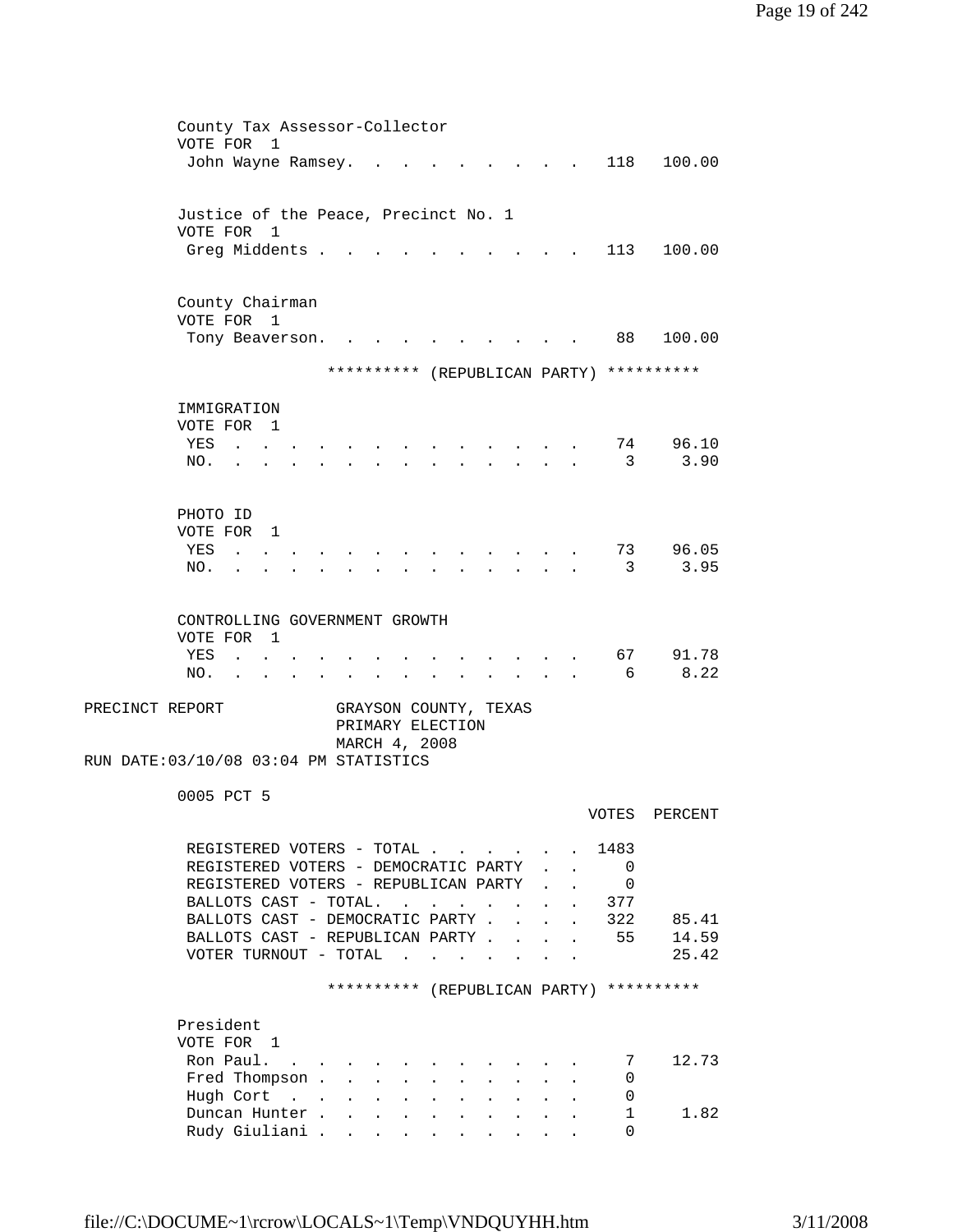| Alan Keyes .<br>0<br>$\mathbf{r}$ , and $\mathbf{r}$ , and $\mathbf{r}$ , and $\mathbf{r}$<br>$\ddot{\phantom{a}}$<br>$\sim 10^{-10}$                                                                                       |
|-----------------------------------------------------------------------------------------------------------------------------------------------------------------------------------------------------------------------------|
| Mitt Romney.<br>0<br>$\ddot{\phantom{a}}$<br>$\ddot{\phantom{0}}$<br>$\ddot{\phantom{a}}$<br>$\ddot{\phantom{a}}$<br>$\ddot{\phantom{a}}$<br>$\mathbf{L}$                                                                   |
| John McCain.<br>20<br>36.36<br>$\sim$<br>$\mathbf{r} = \mathbf{r} + \mathbf{r}$ .<br>$\mathbf{r}$ , $\mathbf{r}$ , $\mathbf{r}$ , $\mathbf{r}$<br>$\mathbf{L} = \mathbf{L}$<br>$\ddot{\phantom{a}}$<br>$\ddot{\phantom{a}}$ |
| Hoa Tran.<br>- 0<br>the contract of the contract of the contract of                                                                                                                                                         |
| Mike Huckabee<br>27<br>49.09<br>$\mathbf{z} = \mathbf{z} + \mathbf{z}$ . The $\mathbf{z}$<br>$\mathbf{z} = \mathbf{z} + \mathbf{z}$ , where $\mathbf{z} = \mathbf{z}$<br>$\bullet$                                          |
| Uncommitted (No Comprometido)<br>$\Omega$                                                                                                                                                                                   |
|                                                                                                                                                                                                                             |
|                                                                                                                                                                                                                             |
| US Senator                                                                                                                                                                                                                  |
| VOTE FOR 1                                                                                                                                                                                                                  |
| 33<br>76.74<br>John Cornyn.                                                                                                                                                                                                 |
| Larry Kilgore<br>10<br>23.26<br>$\mathbf{L}$                                                                                                                                                                                |
|                                                                                                                                                                                                                             |
|                                                                                                                                                                                                                             |
| US Representative, DIST 4                                                                                                                                                                                                   |
| VOTE FOR 1                                                                                                                                                                                                                  |
| 5.88<br>Gene Christensen.<br>$\overline{3}$<br>$\sim 10^{-11}$<br>$\sim$<br>$\sim$ $-$<br>$\sim$<br>$\sim 10^{-10}$<br>$\mathbf{z}$ , and $\mathbf{z}$ , and $\mathbf{z}$                                                   |
| 66.67<br>Ralph Hall<br>34<br>$\mathcal{L}^{\text{max}}$<br>$\ddot{\phantom{a}}$<br>$\ddot{\phantom{0}}$<br>$\ddot{\phantom{0}}$<br>$\ddot{\phantom{0}}$<br>$\ddot{\phantom{0}}$                                             |
| Joshua Kowert<br>3.92<br>-2<br>$\mathbf{r}$ , $\mathbf{r}$ , $\mathbf{r}$ , $\mathbf{r}$                                                                                                                                    |
| 17.65<br>Kathy Seei<br>9<br>$\mathbf{r} = \mathbf{r}$ and $\mathbf{r} = \mathbf{r}$<br>$\ddot{\phantom{0}}$                                                                                                                 |
| 3<br>5.88<br>Kevin George                                                                                                                                                                                                   |
| $\mathbf{L}^{\text{max}}$<br>$\mathcal{L}^{\text{max}}$<br>$\ddot{\phantom{a}}$                                                                                                                                             |
|                                                                                                                                                                                                                             |
|                                                                                                                                                                                                                             |
| Railroad Commissioner                                                                                                                                                                                                       |
| VOTE FOR 1                                                                                                                                                                                                                  |
| Michael L. Williams .<br>34<br>100.00                                                                                                                                                                                       |
|                                                                                                                                                                                                                             |
|                                                                                                                                                                                                                             |
| Chief Justice, Supreme Court                                                                                                                                                                                                |
| VOTE FOR<br>1                                                                                                                                                                                                               |
| Wallace B. Jefferson.<br>32<br>100.00<br>$\sim$<br><b>Contract Contract</b>                                                                                                                                                 |
|                                                                                                                                                                                                                             |
|                                                                                                                                                                                                                             |
| Justice, Supreme Court, P7                                                                                                                                                                                                  |
| VOTE FOR 1                                                                                                                                                                                                                  |
| Dale Wainwright<br>32<br>100.00                                                                                                                                                                                             |
|                                                                                                                                                                                                                             |
|                                                                                                                                                                                                                             |
| Justice, Supreme Court, P8                                                                                                                                                                                                  |
| VOTE FOR 1                                                                                                                                                                                                                  |
| Phil Johnson<br>100.00<br>31                                                                                                                                                                                                |
| and the contract of the contract of<br>$\sim 100$                                                                                                                                                                           |
|                                                                                                                                                                                                                             |
|                                                                                                                                                                                                                             |
| Judge, CT of Criminal Appeals, P3                                                                                                                                                                                           |
| VOTE FOR 1                                                                                                                                                                                                                  |
| Tom Price<br>32<br>100.00<br>$\sim$ $\sim$ $\sim$ $\sim$                                                                                                                                                                    |
|                                                                                                                                                                                                                             |
| Judge, CT of Criminal Appeals, P4                                                                                                                                                                                           |
| VOTE FOR<br>1                                                                                                                                                                                                               |
| Robert Francis.<br>17<br>48.57                                                                                                                                                                                              |
| Paul Womack.<br>18<br>51.43<br>$\sim$<br>and a strategic                                                                                                                                                                    |
|                                                                                                                                                                                                                             |
|                                                                                                                                                                                                                             |
| Judge, CT of Criminal Appeals, P9                                                                                                                                                                                           |
| VOTE FOR<br>1                                                                                                                                                                                                               |
| Cathy Cochran.<br>31<br>100.00                                                                                                                                                                                              |
|                                                                                                                                                                                                                             |
|                                                                                                                                                                                                                             |
| Member, State BoE, DIST 14                                                                                                                                                                                                  |
| VOTE FOR 1                                                                                                                                                                                                                  |
|                                                                                                                                                                                                                             |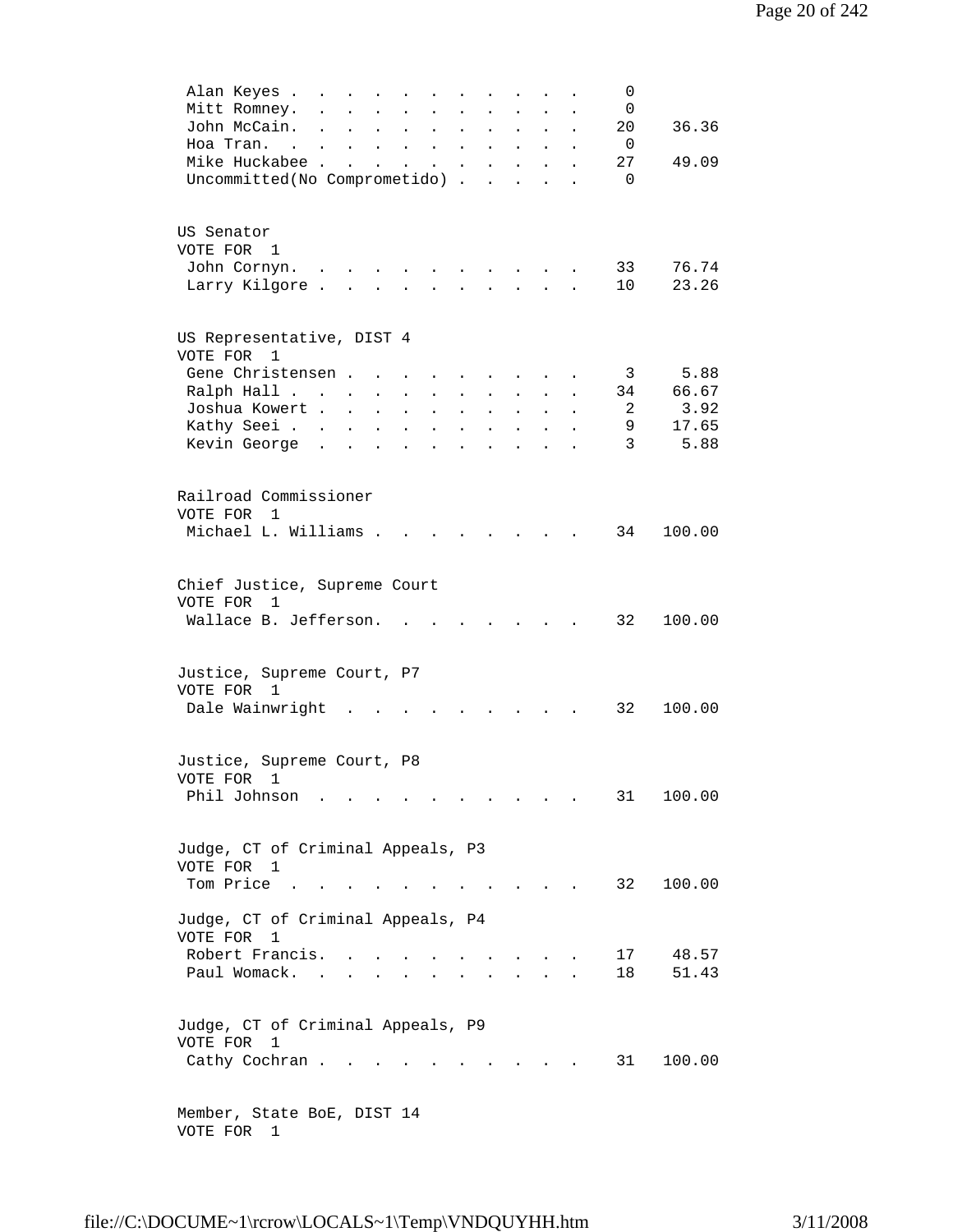| 100.00<br>29<br>Gail Lowe                                                                                                                                                                       |
|-------------------------------------------------------------------------------------------------------------------------------------------------------------------------------------------------|
| State Senator, District 30<br>VOTE FOR<br>1<br>Charles R. Stafford.<br>14<br>33.33                                                                                                              |
| 28<br>66.67<br>Craig Estes.<br>$\sim$                                                                                                                                                           |
| State Representative, District 62<br>VOTE FOR 1<br>Larry Phillips.<br>100.00<br>36 —<br><b>Contract Contract Contract</b>                                                                       |
| Justice, 5th CT of Appeals DIST, P3                                                                                                                                                             |
| VOTE FOR 1<br>32<br>100.00<br>Mary Murphy.                                                                                                                                                      |
| Justice, 5th CT of Appeals DIST, P6<br>VOTE FOR<br>1<br>David L. Bridges<br>32<br>100.00                                                                                                        |
| Justice, 5th CT of Appeals DIST, P8                                                                                                                                                             |
| VOTE FOR 1<br>Kerry Fitzgerald.<br>31<br>100.00                                                                                                                                                 |
| District Judge, 15th Judicial District<br>VOTE FOR 1<br>100.00<br>Jim Fallon<br>34                                                                                                              |
| District Judge, 59th Judicial District<br>VOTE FOR<br>$\mathbf{1}$                                                                                                                              |
| Rayburn M. "Rim" Nall<br>38<br>100.00<br>$\sim$                                                                                                                                                 |
| District Judge, 336th Judicial District<br>VOTE FOR<br>1                                                                                                                                        |
| Charles Butler.<br>22<br>47.83<br>Lauri Blake.<br>24<br>52.17<br>$\sim$                                                                                                                         |
| Criminal District Attorney<br>VOTE FOR 1<br>100.00<br>Joe Brown<br>38<br><b>Contract Contract</b>                                                                                               |
| Sheriff<br>VOTE FOR 1<br>37<br>100.00<br>Keith Gary.                                                                                                                                            |
| County Commissioner, PCT 1<br>VOTE FOR<br>1<br>Johnny Waldrip.<br>33<br>100.00<br>$\ddot{\phantom{0}}$<br>$\sim$ $\sim$ $\sim$<br>$\ddot{\phantom{a}}$<br>$\sim$<br>$\sim$ $\sim$ $\sim$ $\sim$ |
|                                                                                                                                                                                                 |

Justice of the Peace, Precinct No. 1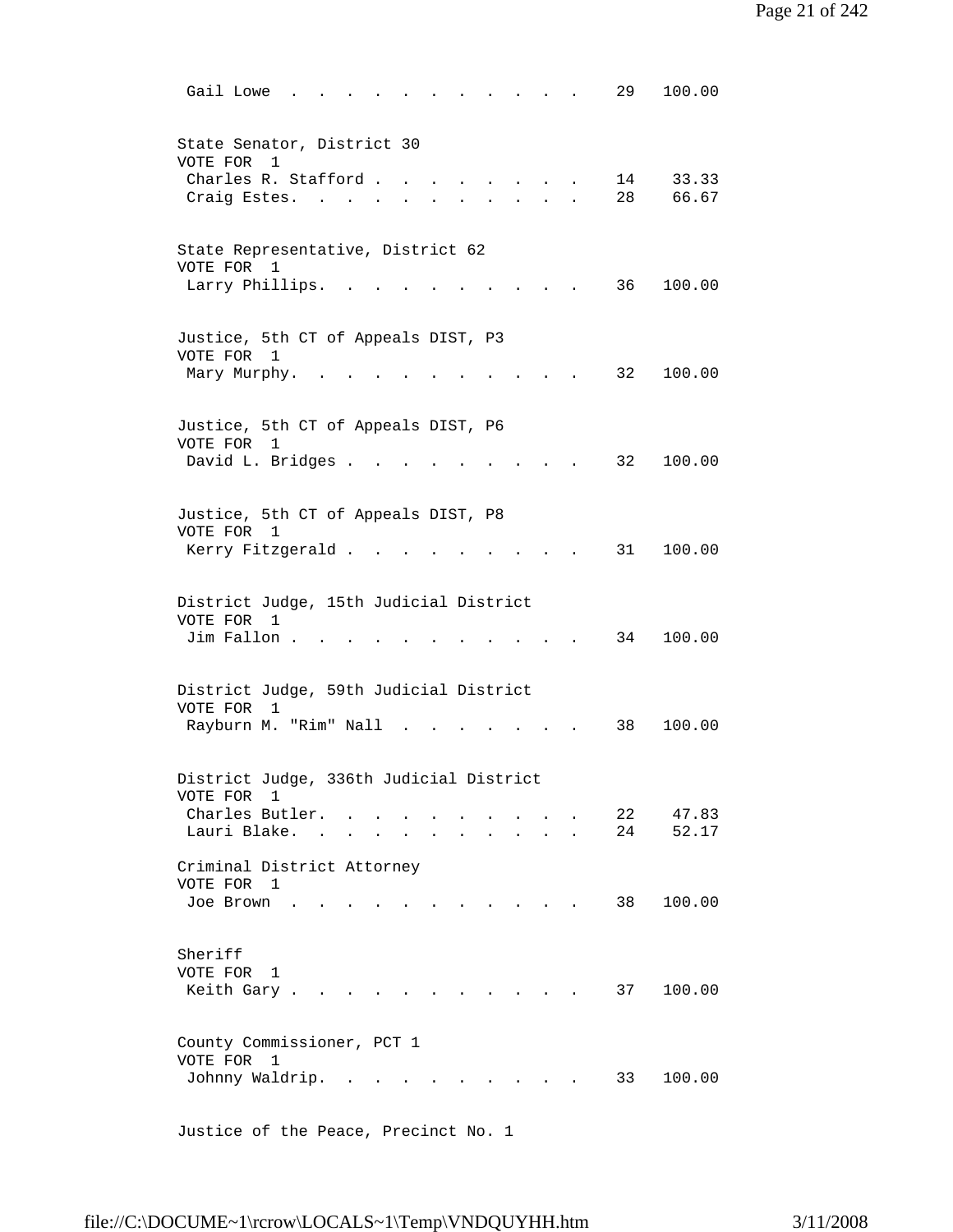| VOTE FOR<br>1<br>Butch Morgan                  |                                                                               |                                             |                      |                                          |                      |                                                                  |                                                         |                      |                      | 31                                       | 100.00         |
|------------------------------------------------|-------------------------------------------------------------------------------|---------------------------------------------|----------------------|------------------------------------------|----------------------|------------------------------------------------------------------|---------------------------------------------------------|----------------------|----------------------|------------------------------------------|----------------|
| Constable, Precinct No. 1                      |                                                                               |                                             |                      |                                          |                      |                                                                  |                                                         |                      |                      |                                          |                |
| VOTE FOR<br>1                                  |                                                                               |                                             |                      |                                          |                      |                                                                  |                                                         |                      |                      |                                          |                |
| C.C. "Buddy" Wade.                             |                                                                               |                                             |                      |                                          | $\mathbf{L}$         | $\sim$ $\sim$                                                    |                                                         |                      |                      | 33                                       | 100.00         |
| County Chairman                                |                                                                               |                                             |                      |                                          |                      |                                                                  |                                                         |                      |                      |                                          |                |
| VOTE FOR<br>$\mathbf{1}$<br>David P. Gibson    | $\mathbf{L}$                                                                  |                                             |                      |                                          |                      |                                                                  |                                                         |                      |                      | 31                                       | 100.00         |
|                                                |                                                                               |                                             |                      |                                          |                      |                                                                  |                                                         |                      |                      | ********** (DEMOCRATIC PARTY) ********** |                |
| President                                      |                                                                               |                                             |                      |                                          |                      |                                                                  |                                                         |                      |                      |                                          |                |
| VOTE FOR 1                                     |                                                                               |                                             |                      |                                          |                      |                                                                  |                                                         |                      |                      |                                          |                |
| Barack Obama                                   | $\mathbf{r} = \mathbf{r} + \mathbf{r} + \mathbf{r} + \mathbf{r} + \mathbf{r}$ |                                             |                      |                                          |                      |                                                                  |                                                         |                      |                      | 258                                      | 80.37<br>19.63 |
| Hillary Clinton<br>Bill Richardson             |                                                                               | $\mathbf{r} = \mathbf{r} \times \mathbf{r}$ |                      | $\mathbf{L}$                             | $\mathbf{r}$         | $\sim 10^{-10}$                                                  | $\mathbf{L}^{\text{max}}$                               | $\sim$               | $\ddot{\phantom{a}}$ | 63                                       |                |
| John Edwards                                   |                                                                               | $\mathbf{L}$                                | $\ddot{\phantom{a}}$ | $\sim 10^{-11}$                          | $\ddot{\phantom{a}}$ | $\sim$                                                           | $\sim$                                                  | $\ddot{\phantom{a}}$ |                      | 0                                        |                |
| $\sim$                                         |                                                                               | $\mathbf{r} = \mathbf{r} + \mathbf{r}$ .    |                      | $\mathbf{z} = \mathbf{z} + \mathbf{z}$ . |                      | <b>All Cards</b>                                                 | $\mathbf{L}^{\text{max}}$                               | $\bullet$            | $\bullet$            | 0                                        |                |
| Joe Biden<br>and the company of the second     |                                                                               |                                             |                      | $\mathbf{z} = \mathbf{z} + \mathbf{z}$ . |                      | <b>All Cards</b>                                                 | $\mathbf{A}^{(1)}$ and                                  | $\bullet$            |                      | 0<br>$\Omega$                            |                |
| Christopher J. Dodd                            |                                                                               |                                             |                      | <b>Contract Contract</b>                 |                      | $\mathbf{r} = \mathbf{r} + \mathbf{r}$ .                         | $\mathbf{L}^{\text{max}}$ and $\mathbf{L}^{\text{max}}$ |                      |                      |                                          |                |
| US Senator<br>VOTE FOR 1                       |                                                                               |                                             |                      |                                          |                      |                                                                  |                                                         |                      |                      |                                          |                |
| Richard J. "Rick" Noriega                      |                                                                               |                                             |                      |                                          |                      |                                                                  |                                                         |                      |                      | 96                                       | 45.93          |
| Ray McMurrey                                   |                                                                               |                                             |                      |                                          |                      | $\mathbf{r} = \mathbf{r} + \mathbf{r} + \mathbf{r} + \mathbf{r}$ |                                                         |                      |                      | 45                                       | 21.53          |
| Gene Kelly                                     |                                                                               |                                             |                      | $\ddot{\phantom{a}}$                     |                      | and a strong control of the strong                               |                                                         |                      |                      | 55                                       | 26.32          |
| Rhett R. Smith.                                |                                                                               |                                             |                      |                                          |                      | $\mathbf{r} = \mathbf{r}$ , and $\mathbf{r} = \mathbf{r}$        |                                                         |                      |                      | 13                                       | 6.22           |
| US Representative, DIST 4<br>VOTE FOR 1        |                                                                               |                                             |                      |                                          |                      |                                                                  |                                                         |                      |                      |                                          |                |
| Glenn Melancon.                                |                                                                               |                                             |                      |                                          |                      |                                                                  |                                                         |                      |                      | 138                                      | 65.40          |
| VaLinda Hathcox                                |                                                                               | $\mathbf{L}$                                |                      |                                          |                      |                                                                  |                                                         |                      |                      | 73                                       | 34.60          |
| Railroad Commissioner                          |                                                                               |                                             |                      |                                          |                      |                                                                  |                                                         |                      |                      |                                          |                |
| VOTE FOR 1<br>Dale Henry.                      |                                                                               |                                             |                      |                                          |                      |                                                                  |                                                         |                      |                      | 61                                       | 31.61          |
| <b>Contract Contract Street</b><br>Art Hall. . |                                                                               |                                             |                      |                                          |                      |                                                                  |                                                         |                      |                      | 43                                       | 22.28          |
| Mark Thompson.                                 |                                                                               |                                             |                      |                                          |                      |                                                                  |                                                         |                      |                      | 89                                       | 46.11          |
| Chief Justice, Supreme Court<br>VOTE FOR<br>1  |                                                                               |                                             |                      |                                          |                      |                                                                  |                                                         |                      |                      |                                          |                |
| Jim Jordan                                     |                                                                               |                                             |                      |                                          |                      |                                                                  |                                                         |                      |                      | 169                                      | 100.00         |
| Justice, Supreme Court, P7<br>VOTE FOR 1       |                                                                               |                                             |                      |                                          |                      |                                                                  |                                                         |                      |                      |                                          |                |
| Sam Houston.                                   |                                                                               |                                             |                      |                                          |                      | $\ddot{\phantom{a}}$                                             |                                                         |                      |                      | 120                                      | 60.61          |
| Baltasar D. Cruz                               |                                                                               |                                             |                      |                                          |                      |                                                                  |                                                         |                      |                      | 78                                       | 39.39          |
| Justice, Supreme Court, P8<br>VOTE FOR 1       |                                                                               |                                             |                      |                                          |                      |                                                                  |                                                         |                      |                      |                                          |                |
| Susan Criss.                                   |                                                                               |                                             |                      |                                          |                      |                                                                  |                                                         |                      |                      | 120                                      | 60.30          |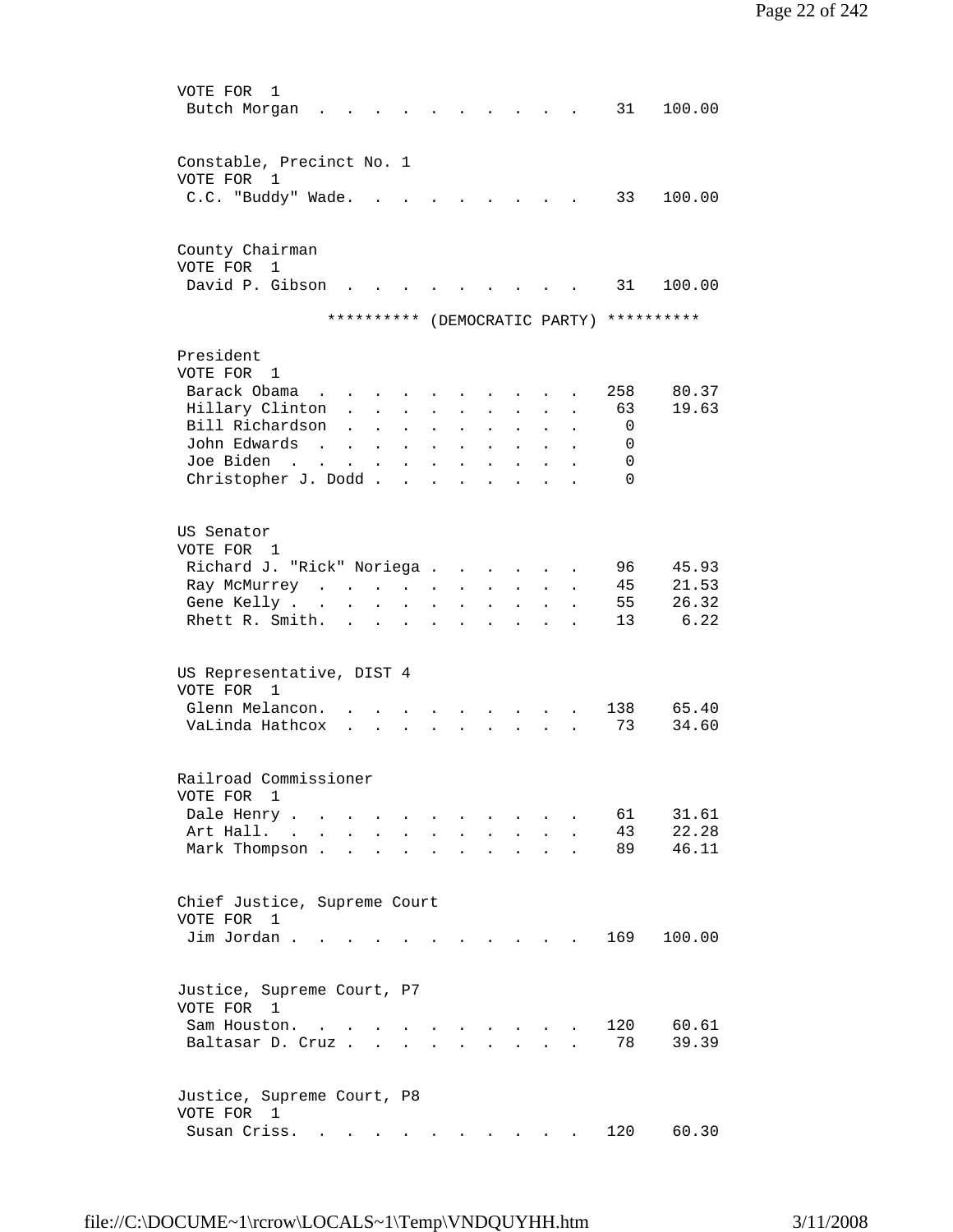```
Linda Reyna Yañez. . . . . . . . . 79 39.70
 Judge, CT of Criminal Appeals, P3 
 VOTE FOR 1 
Susan Strawn . . . . . . . . . . 170 100.00
 Judge, CT of Criminal Appeals, P4 
 VOTE FOR 1 
 J.R. Molina. . . . . . . . . . . 168 100.00 
 Member, State BoE, DIST 14 
 VOTE FOR 1 
Edra Bogle . . . . . . . . . . . 170 100.00
 State Representative, District 62 
 VOTE FOR 1 
Peter "Pete" Veeck . . . . . . . . 160 100.00
 Justice, 5th CT of Appeals DIST, P3 
 VOTE FOR 1 
Don B. Chae. . . . . . . . . . . 164 100.00
 Justice, 5th CT of Appeals DIST, P6 
 VOTE FOR 1 
David Hanschen. . . . . . . . . . 165 100.00
 Justice, 5th CT of Appeals DIST, P8 
VOTE FOR 1<br>Tina Yoo. . . . . .
                       \cdots . . . . . 169 100.00
 County Tax Assessor-Collector 
 VOTE FOR 1 
John Wayne Ramsey. . . . . . . . . 191 100.00
 Justice of the Peace, Precinct No. 1 
 VOTE FOR 1 
Greg Middents . . . . . . . . . . 208 100.00
 County Chairman 
 VOTE FOR 1 
Tony Beaverson. . . . . . . . . . 172 100.00
               ********** (REPUBLICAN PARTY) ********** 
 IMMIGRATION 
 VOTE FOR 1 
YES . . . . . . . . . . . . . . 49 96.08
NO. . . . . . . . . . . . . . . 2 3.92
```

```
 PHOTO ID
```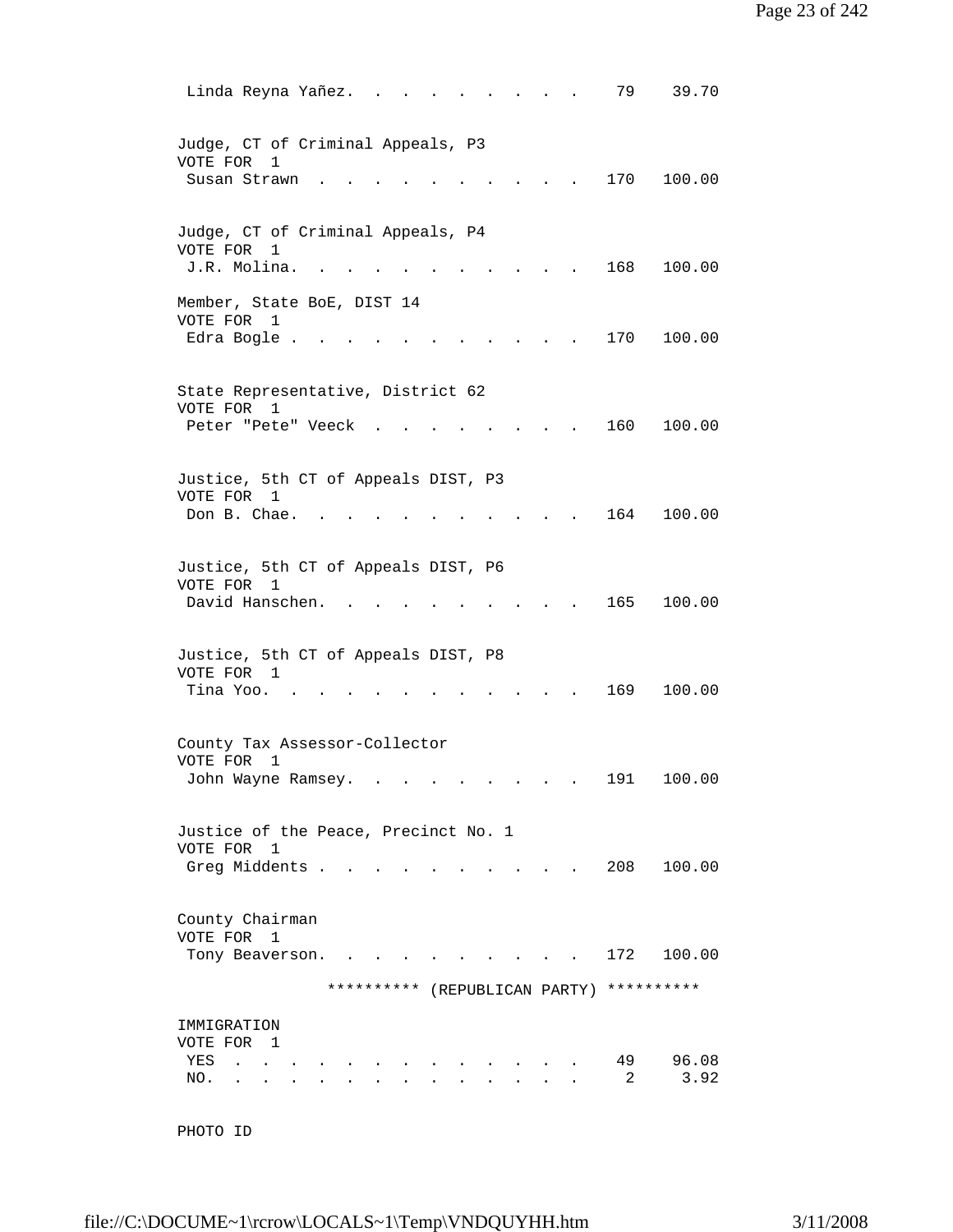| VOTE FOR<br>$\mathbf{1}$                                 |                                           |                               |                                                                                          |                                                    |                      |                      |                                                           |                      |        |                         |                                          |
|----------------------------------------------------------|-------------------------------------------|-------------------------------|------------------------------------------------------------------------------------------|----------------------------------------------------|----------------------|----------------------|-----------------------------------------------------------|----------------------|--------|-------------------------|------------------------------------------|
| YES                                                      |                                           |                               |                                                                                          |                                                    |                      |                      |                                                           |                      |        | 50                      | 94.34                                    |
| NO.                                                      |                                           |                               | $\mathbf{r}$ , and $\mathbf{r}$ , and $\mathbf{r}$ , and $\mathbf{r}$ , and $\mathbf{r}$ |                                                    |                      |                      |                                                           |                      |        | $\overline{\mathbf{3}}$ | 5.66                                     |
|                                                          |                                           |                               |                                                                                          |                                                    |                      |                      |                                                           |                      |        |                         |                                          |
|                                                          |                                           |                               |                                                                                          |                                                    |                      |                      |                                                           |                      |        |                         |                                          |
| CONTROLLING GOVERNMENT GROWTH                            |                                           |                               |                                                                                          |                                                    |                      |                      |                                                           |                      |        |                         |                                          |
| VOTE FOR 1                                               |                                           |                               |                                                                                          |                                                    |                      |                      |                                                           |                      |        |                         |                                          |
| YES<br>$\mathbf{r}$                                      |                                           |                               |                                                                                          |                                                    |                      |                      |                                                           |                      |        |                         | 47 90.38                                 |
| NO.                                                      |                                           |                               |                                                                                          |                                                    |                      |                      |                                                           |                      |        | $-5$                    | 9.62                                     |
| PRECINCT REPORT<br>RUN DATE:03/10/08 03:04 PM STATISTICS |                                           |                               | GRAYSON COUNTY, TEXAS<br>PRIMARY ELECTION<br>MARCH 4, 2008                               |                                                    |                      |                      |                                                           |                      |        |                         |                                          |
|                                                          |                                           |                               |                                                                                          |                                                    |                      |                      |                                                           |                      |        |                         |                                          |
| 0006 PCT 6                                               |                                           |                               |                                                                                          |                                                    |                      |                      |                                                           |                      |        |                         |                                          |
|                                                          |                                           |                               |                                                                                          |                                                    |                      |                      |                                                           |                      |        | VOTES                   | PERCENT                                  |
|                                                          |                                           |                               |                                                                                          |                                                    |                      |                      |                                                           |                      |        |                         |                                          |
| REGISTERED VOTERS - TOTAL                                |                                           |                               |                                                                                          |                                                    |                      |                      |                                                           |                      |        | 498                     |                                          |
| REGISTERED VOTERS - DEMOCRATIC PARTY                     |                                           |                               |                                                                                          |                                                    |                      |                      |                                                           |                      | $\sim$ | 0                       |                                          |
| REGISTERED VOTERS - REPUBLICAN PARTY                     |                                           |                               |                                                                                          |                                                    |                      |                      |                                                           |                      |        | 0                       |                                          |
| BALLOTS CAST - TOTAL.                                    |                                           |                               |                                                                                          | $\mathbf{r}$ , and $\mathbf{r}$ , and $\mathbf{r}$ |                      |                      | $\mathbf{r}$ , $\mathbf{r}$ , $\mathbf{r}$                |                      |        | 161                     |                                          |
| BALLOTS CAST - DEMOCRATIC PARTY .                        |                                           |                               |                                                                                          |                                                    |                      |                      | $\sim$                                                    |                      |        | 79                      | 49.07                                    |
| BALLOTS CAST - REPUBLICAN PARTY.                         |                                           |                               |                                                                                          |                                                    |                      |                      |                                                           |                      |        | 82                      | 50.93                                    |
| VOTER TURNOUT - TOTAL .                                  |                                           |                               |                                                                                          | $\mathbf{r}$                                       |                      |                      |                                                           |                      |        |                         | 32.33                                    |
|                                                          |                                           |                               |                                                                                          |                                                    |                      |                      |                                                           |                      |        |                         |                                          |
|                                                          |                                           |                               |                                                                                          |                                                    |                      |                      |                                                           |                      |        |                         | ********** (REPUBLICAN PARTY) ********** |
|                                                          |                                           |                               |                                                                                          |                                                    |                      |                      |                                                           |                      |        |                         |                                          |
| President                                                |                                           |                               |                                                                                          |                                                    |                      |                      |                                                           |                      |        |                         |                                          |
| VOTE FOR 1                                               |                                           |                               |                                                                                          |                                                    |                      |                      |                                                           |                      |        |                         |                                          |
| Ron Paul.                                                |                                           |                               |                                                                                          |                                                    |                      |                      |                                                           |                      |        | 4                       | 4.88                                     |
| Fred Thompson .                                          |                                           | $\sim 10^{-11}$               | $\bullet$                                                                                |                                                    |                      |                      |                                                           |                      |        | 0                       |                                          |
| Hugh Cort                                                | $\mathcal{L}(\mathcal{L}^{\text{max}})$ . |                               |                                                                                          |                                                    |                      |                      |                                                           |                      |        | 0                       |                                          |
| Duncan Hunter.                                           |                                           |                               |                                                                                          |                                                    |                      |                      |                                                           |                      |        | 0                       |                                          |
| Rudy Giuliani .                                          |                                           |                               |                                                                                          |                                                    |                      |                      |                                                           |                      |        | 0                       |                                          |
| Alan Keyes                                               |                                           |                               |                                                                                          |                                                    |                      |                      |                                                           |                      |        | 0                       |                                          |
| Mitt Romney.                                             | $\mathbf{L}$                              |                               | $\mathbf{A}$                                                                             | $\sim$ $\sim$                                      | $\ddot{\phantom{0}}$ | $\ddot{\phantom{0}}$ | $\ddot{\phantom{0}}$                                      | $\ddot{\phantom{a}}$ |        | $\mathbf{1}$            | 1.22                                     |
| John McCain.                                             |                                           | $\mathbf{L}$ and $\mathbf{L}$ | $\mathbf{r}$ , $\mathbf{r}$ , $\mathbf{r}$                                               |                                                    |                      |                      |                                                           |                      |        | 33                      | 40.24                                    |
| Hoa Tran.                                                | <b>Contract Contract Contract</b>         | $\mathbf{L}^{\text{max}}$     | $\mathbf{r} = \mathbf{r} + \mathbf{r} + \mathbf{r}$                                      |                                                    |                      |                      | $\mathbf{z} = \mathbf{z} + \mathbf{z}$ . The $\mathbf{z}$ | $\ddot{\phantom{0}}$ |        | 0                       |                                          |
| Mike Huckabee                                            |                                           |                               |                                                                                          |                                                    |                      |                      |                                                           |                      |        | 44                      | 53.66                                    |
| Uncommitted (No Comprometido)                            |                                           |                               |                                                                                          |                                                    |                      |                      |                                                           |                      |        | 0                       |                                          |
|                                                          |                                           |                               |                                                                                          |                                                    |                      |                      |                                                           |                      |        |                         |                                          |
|                                                          |                                           |                               |                                                                                          |                                                    |                      |                      |                                                           |                      |        |                         |                                          |
| US Senator                                               |                                           |                               |                                                                                          |                                                    |                      |                      |                                                           |                      |        |                         |                                          |
| VOTE FOR 1                                               |                                           |                               |                                                                                          |                                                    |                      |                      |                                                           |                      |        |                         |                                          |
| John Cornyn.                                             |                                           |                               |                                                                                          |                                                    |                      |                      |                                                           |                      |        | 53                      | 77.94                                    |
| Larry Kilgore                                            |                                           |                               | $\mathbf{A}$<br>$\mathbf{L}$                                                             |                                                    |                      |                      | $\mathbf{r}$                                              | $\mathbf{L}$         |        | 15                      | 22.06                                    |
|                                                          |                                           |                               |                                                                                          |                                                    |                      |                      |                                                           |                      |        |                         |                                          |
| US Representative, DIST 4<br>VOTE FOR 1                  |                                           |                               |                                                                                          |                                                    |                      |                      |                                                           |                      |        |                         |                                          |
| Gene Christensen.                                        |                                           |                               |                                                                                          |                                                    |                      |                      |                                                           |                      |        | 3                       | 3.85                                     |
| Ralph Hall                                               |                                           | $\bullet$                     |                                                                                          |                                                    |                      |                      |                                                           |                      |        | 64                      | 82.05                                    |
| Joshua Kowert .                                          |                                           | $\ddot{\phantom{a}}$          | $\ddot{\phantom{a}}$<br>$\ddot{\phantom{0}}$                                             | $\ddot{\phantom{a}}$                               | $\ddot{\phantom{0}}$ |                      |                                                           |                      |        | 1                       | 1.28                                     |
| Kathy Seei                                               |                                           | $\ddot{\phantom{a}}$          | $\ddot{\phantom{a}}$<br>$\ddot{\phantom{a}}$                                             | $\ddot{\phantom{a}}$                               | $\ddot{\phantom{0}}$ | $\ddot{\phantom{a}}$ | $\ddot{\phantom{a}}$                                      |                      |        | 6                       | 7.69                                     |
| Kevin George                                             | $\sim$ $\sim$                             | $\ddot{\phantom{a}}$          | $\ddot{\phantom{a}}$<br>$\ddot{\phantom{a}}$                                             |                                                    | $\ddot{\phantom{a}}$ | $\ddot{\phantom{a}}$ | $\ddot{\phantom{a}}$                                      |                      |        | 4                       | 5.13                                     |
|                                                          |                                           |                               |                                                                                          |                                                    |                      |                      |                                                           |                      |        |                         |                                          |
|                                                          |                                           |                               |                                                                                          |                                                    |                      |                      |                                                           |                      |        |                         |                                          |
|                                                          |                                           |                               |                                                                                          |                                                    |                      |                      |                                                           |                      |        |                         |                                          |

 Railroad Commissioner VOTE FOR 1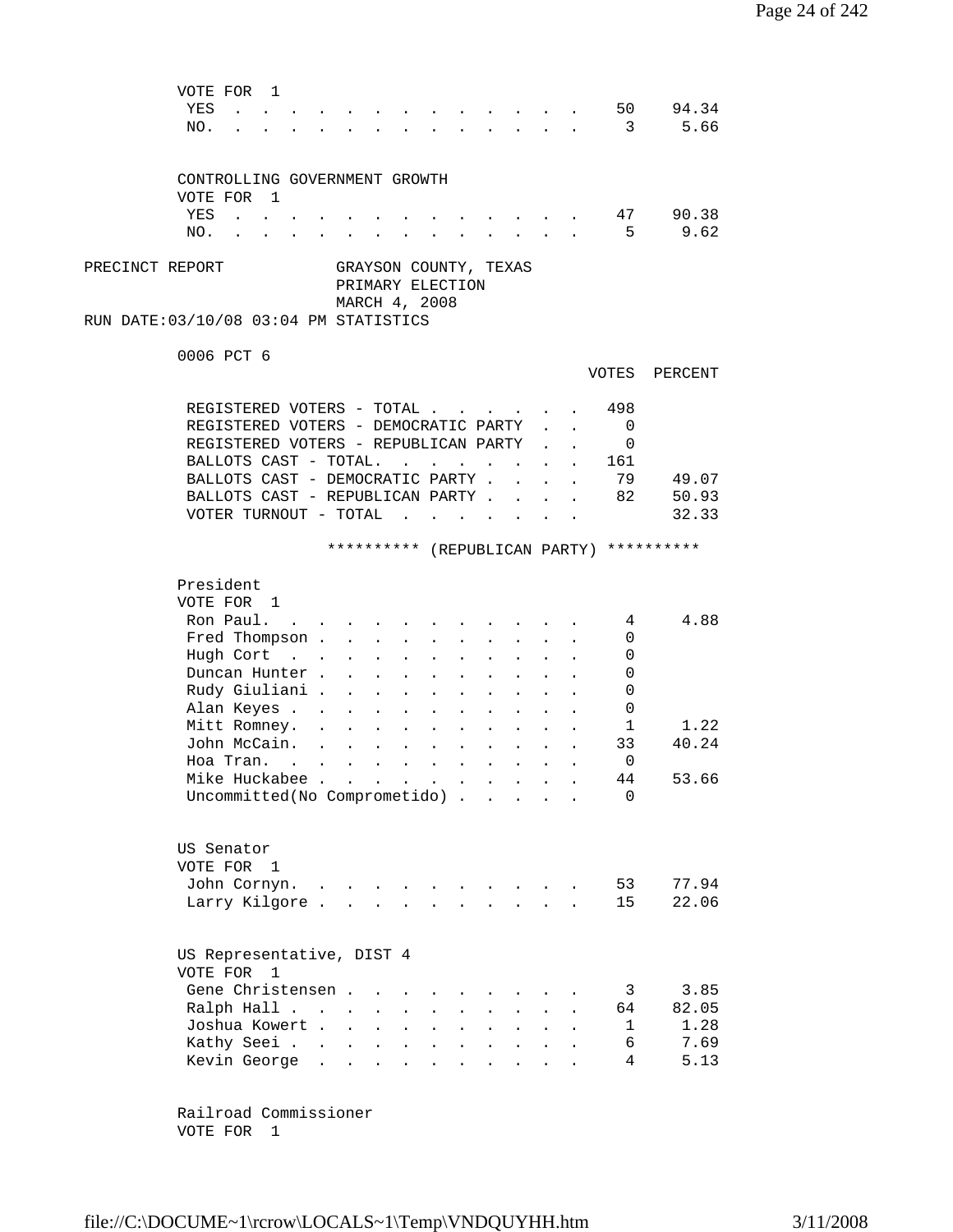| Michael L. Williams .<br>100.00<br>54                                                                                                        |  |
|----------------------------------------------------------------------------------------------------------------------------------------------|--|
| Chief Justice, Supreme Court<br>VOTE FOR<br>1<br>52<br>Wallace B. Jefferson.<br>100.00                                                       |  |
| Justice, Supreme Court, P7<br>VOTE FOR 1<br>Dale Wainwright<br>51<br>100.00                                                                  |  |
| Justice, Supreme Court, P8<br>VOTE FOR 1<br>Phil Johnson<br>50<br>100.00                                                                     |  |
| Judge, CT of Criminal Appeals, P3<br>VOTE FOR 1<br>Tom Price .<br>49<br>100.00                                                               |  |
| Judge, CT of Criminal Appeals, P4<br>VOTE FOR<br>1<br>Robert Francis.<br>15 <sub>1</sub><br>31.25<br>33<br>68.75<br>Paul Womack.             |  |
| Judge, CT of Criminal Appeals, P9<br>VOTE FOR<br>1<br>48<br>Cathy Cochran.<br>100.00                                                         |  |
| Member, State BoE, DIST 14<br>VOTE FOR 1<br>Gail Lowe<br>47<br>100.00                                                                        |  |
| State Senator, District 30<br>VOTE FOR<br>1<br>12<br>Charles R. Stafford.<br>17.65<br>and the contract of the<br>56<br>82.35<br>Craig Estes. |  |
| State Representative, District 62<br>VOTE FOR 1<br>Larry Phillips.<br>58<br>100.00                                                           |  |
| Justice, 5th CT of Appeals DIST, P3<br>VOTE FOR 1<br>48<br>100.00<br>Mary Murphy.<br>$\mathbf{r}$ . The set of $\mathbf{r}$                  |  |
| Justice, 5th CT of Appeals DIST, P6<br>VOTE FOR 1<br>David L. Bridges<br>49<br>100.00                                                        |  |
|                                                                                                                                              |  |

Justice, 5th CT of Appeals DIST, P8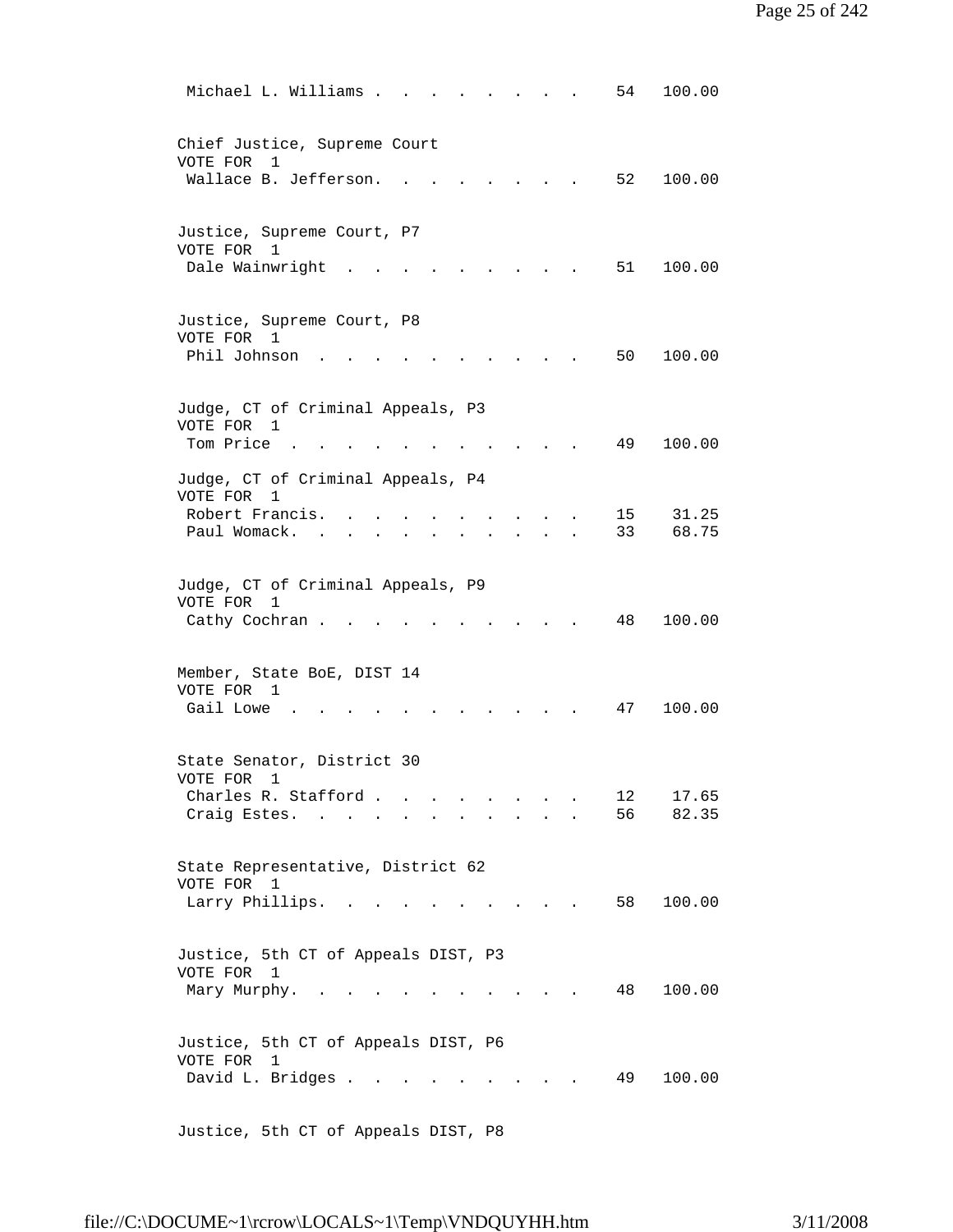| VOTE FOR<br>1<br>Kerry Fitzgerald<br>48<br>100.00                                                                   |
|---------------------------------------------------------------------------------------------------------------------|
| District Judge, 15th Judicial District<br>VOTE FOR<br>$\mathbf{1}$                                                  |
| Jim Fallon<br>53<br>100.00                                                                                          |
| District Judge, 59th Judicial District<br>VOTE FOR<br>$\mathbf{1}$                                                  |
| Rayburn M. "Rim" Nall<br>61 —<br>100.00                                                                             |
| District Judge, 336th Judicial District<br>VOTE FOR<br>$\mathbf{1}$                                                 |
| 30.56<br>Charles Butler.<br>22<br>Lauri Blake.<br>50<br>69.44<br>$\sim$                                             |
| Criminal District Attorney                                                                                          |
| VOTE FOR 1<br>61<br>100.00<br>Joe Brown                                                                             |
| Sheriff                                                                                                             |
| VOTE FOR<br>1<br>61 —<br>100.00<br>Keith Gary.                                                                      |
| County Commissioner, PCT 1                                                                                          |
| VOTE FOR<br>1<br>Johnny Waldrip.<br>54<br>100.00<br><b>Contract Contract</b>                                        |
| Justice of the Peace, Precinct No. 1                                                                                |
| VOTE FOR 1                                                                                                          |
| 53<br>100.00<br>Butch Morgan                                                                                        |
| Constable, Precinct No. 1<br>VOTE FOR 1                                                                             |
| C.C. "Buddy" Wade.<br>100.00<br>51 —                                                                                |
| County Chairman<br>VOTE FOR<br>$\mathbf{1}$                                                                         |
| David P. Gibson<br>49<br>100.00                                                                                     |
| **********<br>**********<br>(DEMOCRATIC PARTY)                                                                      |
| President                                                                                                           |
| VOTE FOR 1<br>Barack Obama<br>30<br>37.97                                                                           |
| Hillary Clinton<br>47<br>59.49<br>$\mathbf{A}^{\mathbf{r}}$                                                         |
| Bill Richardson<br>0                                                                                                |
| John Edwards<br>2<br>2.53<br>$\sim$ $\sim$ $\sim$ $\sim$ $\sim$<br>$\sim$<br>$\sim$<br>$\mathbf{L}$<br>$\mathbf{r}$ |
| Joe Biden<br>0<br><b>Carl Carl Corporation</b><br>$\mathbf{L}$<br>$\ddot{\phantom{a}}$<br>Christopher J. Dodd<br>0  |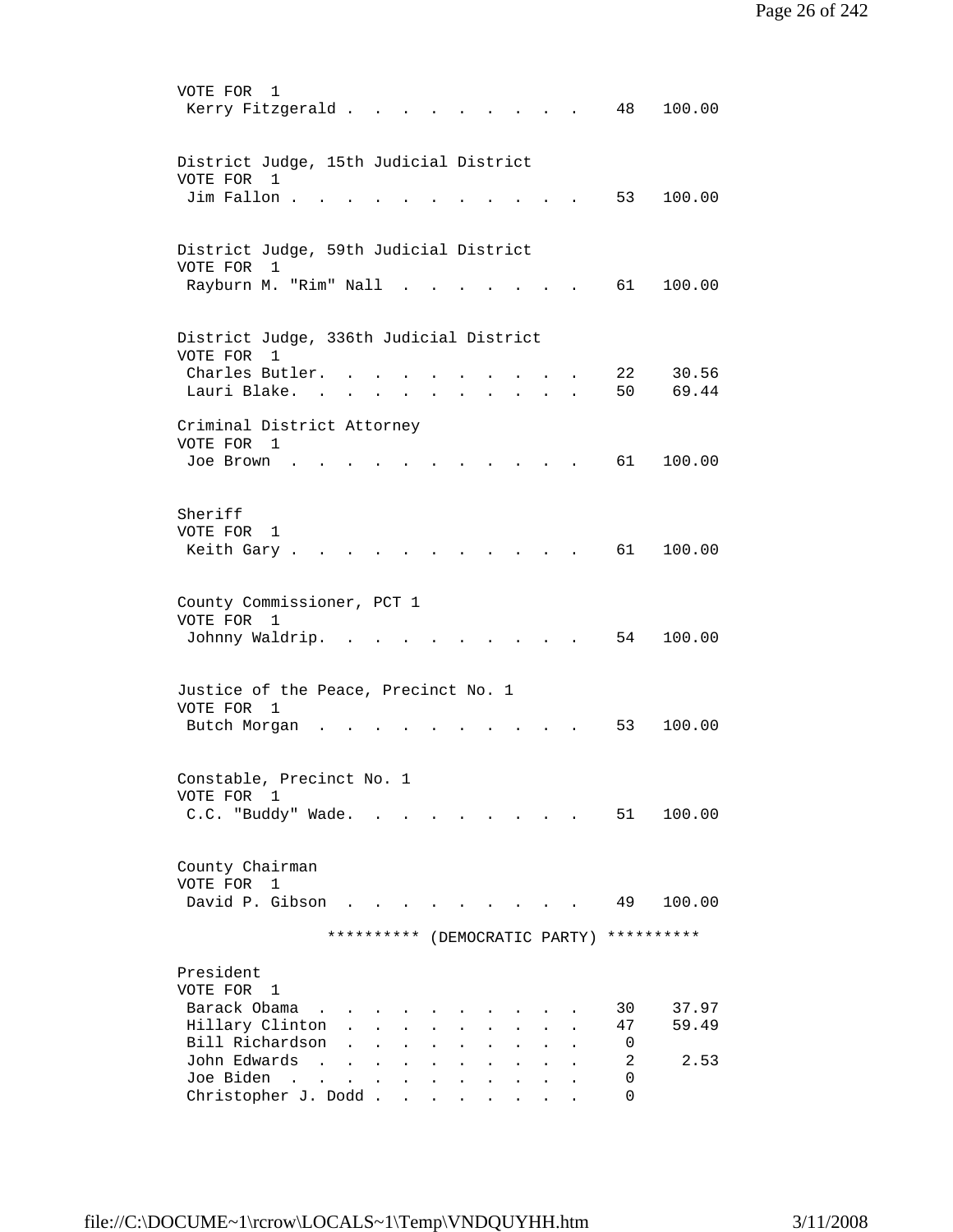| US Senator                                                                                                                                                                                                                                                                                                                                                                                                                                                                      |
|---------------------------------------------------------------------------------------------------------------------------------------------------------------------------------------------------------------------------------------------------------------------------------------------------------------------------------------------------------------------------------------------------------------------------------------------------------------------------------|
| VOTE FOR 1                                                                                                                                                                                                                                                                                                                                                                                                                                                                      |
| Richard J. "Rick" Noriega<br>37.70<br>23                                                                                                                                                                                                                                                                                                                                                                                                                                        |
| 17<br>27.87<br>Ray McMurrey<br>$\ddot{\phantom{a}}$<br>$\ddot{\phantom{a}}$                                                                                                                                                                                                                                                                                                                                                                                                     |
| 15<br>24.59<br>Gene Kelly<br>$\sim 100$<br>$\ddot{\phantom{a}}$<br>$\bullet$<br>$\bullet$<br>$\sim$ 100 $\pm$<br>$\mathbf{L}^{\text{max}}$<br>$\bullet$                                                                                                                                                                                                                                                                                                                         |
| 9.84<br>Rhett R. Smith.<br>- 6<br>$\mathbf{L}$<br>$\mathbf{L}$<br>$\sim$ $\sim$<br>$\ddot{\phantom{a}}$<br>$\ddot{\phantom{a}}$<br>$\bullet$ .<br><br><br><br><br><br><br><br><br><br><br><br><br>$\bullet$<br>$\bullet$                                                                                                                                                                                                                                                        |
|                                                                                                                                                                                                                                                                                                                                                                                                                                                                                 |
|                                                                                                                                                                                                                                                                                                                                                                                                                                                                                 |
| US Representative, DIST 4                                                                                                                                                                                                                                                                                                                                                                                                                                                       |
| VOTE FOR 1                                                                                                                                                                                                                                                                                                                                                                                                                                                                      |
| Glenn Melancon.<br>73.21<br>41<br>$\sim$ $\sim$<br>$\mathbf{r} = \mathbf{r} + \mathbf{r} + \mathbf{r} + \mathbf{r} + \mathbf{r} + \mathbf{r} + \mathbf{r} + \mathbf{r} + \mathbf{r} + \mathbf{r} + \mathbf{r} + \mathbf{r} + \mathbf{r} + \mathbf{r} + \mathbf{r} + \mathbf{r} + \mathbf{r} + \mathbf{r} + \mathbf{r} + \mathbf{r} + \mathbf{r} + \mathbf{r} + \mathbf{r} + \mathbf{r} + \mathbf{r} + \mathbf{r} + \mathbf{r} + \mathbf{r} + \mathbf{r} + \mathbf{r} + \mathbf$ |
| 26.79<br>VaLinda Hathcox<br>15<br>$\mathbf{r}$ , $\mathbf{r}$ , $\mathbf{r}$<br>$\cdot$ $\cdot$ $\cdot$ $\cdot$ $\cdot$                                                                                                                                                                                                                                                                                                                                                         |
|                                                                                                                                                                                                                                                                                                                                                                                                                                                                                 |
| Railroad Commissioner                                                                                                                                                                                                                                                                                                                                                                                                                                                           |
| VOTE FOR 1                                                                                                                                                                                                                                                                                                                                                                                                                                                                      |
| Dale Henry<br>23<br>37.70<br>$\ddot{\phantom{a}}$<br>$\ddot{\phantom{0}}$<br>$\ddot{\phantom{a}}$<br>$\blacksquare$                                                                                                                                                                                                                                                                                                                                                             |
| 16.39<br>Art Hall. .<br>10<br>$\mathcal{L}^{\text{max}}$<br>$\ddot{\phantom{0}}$<br>$\ddot{\phantom{a}}$                                                                                                                                                                                                                                                                                                                                                                        |
| 45.90<br>Mark Thompson .<br>28<br>$\mathbf{L}$                                                                                                                                                                                                                                                                                                                                                                                                                                  |
|                                                                                                                                                                                                                                                                                                                                                                                                                                                                                 |
| Chief Justice, Supreme Court                                                                                                                                                                                                                                                                                                                                                                                                                                                    |
| VOTE FOR 1                                                                                                                                                                                                                                                                                                                                                                                                                                                                      |
| Jim Jordan.<br>47<br>100.00                                                                                                                                                                                                                                                                                                                                                                                                                                                     |
|                                                                                                                                                                                                                                                                                                                                                                                                                                                                                 |
|                                                                                                                                                                                                                                                                                                                                                                                                                                                                                 |
| Justice, Supreme Court, P7                                                                                                                                                                                                                                                                                                                                                                                                                                                      |
| VOTE FOR 1                                                                                                                                                                                                                                                                                                                                                                                                                                                                      |
| 52<br>86.67<br>Sam Houston.<br>and the state of the state of the                                                                                                                                                                                                                                                                                                                                                                                                                |
| 13.33<br>Baltasar D. Cruz<br>-8<br>$\mathbf{r} = \mathbf{r} \cdot \mathbf{r}$                                                                                                                                                                                                                                                                                                                                                                                                   |
|                                                                                                                                                                                                                                                                                                                                                                                                                                                                                 |
| Justice, Supreme Court, P8                                                                                                                                                                                                                                                                                                                                                                                                                                                      |
| VOTE FOR 1                                                                                                                                                                                                                                                                                                                                                                                                                                                                      |
| Susan Criss.<br>78.33<br>47                                                                                                                                                                                                                                                                                                                                                                                                                                                     |
| Linda Reyna Yañez.<br>13<br>21.67<br>$\sim$                                                                                                                                                                                                                                                                                                                                                                                                                                     |
|                                                                                                                                                                                                                                                                                                                                                                                                                                                                                 |
| Judge, CT of Criminal Appeals, P3                                                                                                                                                                                                                                                                                                                                                                                                                                               |
| VOTE FOR<br>$\mathbf{1}$                                                                                                                                                                                                                                                                                                                                                                                                                                                        |
| 47<br>100.00<br>Susan Strawn                                                                                                                                                                                                                                                                                                                                                                                                                                                    |
|                                                                                                                                                                                                                                                                                                                                                                                                                                                                                 |
|                                                                                                                                                                                                                                                                                                                                                                                                                                                                                 |
| Judge, CT of Criminal Appeals, P4                                                                                                                                                                                                                                                                                                                                                                                                                                               |
| VOTE FOR<br>$\mathbf 1$                                                                                                                                                                                                                                                                                                                                                                                                                                                         |
| J.R. Molina.<br>44<br>100.00                                                                                                                                                                                                                                                                                                                                                                                                                                                    |
| Member, State BoE, DIST 14                                                                                                                                                                                                                                                                                                                                                                                                                                                      |
| VOTE FOR<br>1                                                                                                                                                                                                                                                                                                                                                                                                                                                                   |
| 41<br>100.00<br>Edra Bogle                                                                                                                                                                                                                                                                                                                                                                                                                                                      |
|                                                                                                                                                                                                                                                                                                                                                                                                                                                                                 |
|                                                                                                                                                                                                                                                                                                                                                                                                                                                                                 |
| State Representative, District 62                                                                                                                                                                                                                                                                                                                                                                                                                                               |
| VOTE FOR 1                                                                                                                                                                                                                                                                                                                                                                                                                                                                      |
| 41<br>100.00<br>Peter "Pete" Veeck.                                                                                                                                                                                                                                                                                                                                                                                                                                             |
|                                                                                                                                                                                                                                                                                                                                                                                                                                                                                 |
| Justice, 5th CT of Appeals DIST, P3                                                                                                                                                                                                                                                                                                                                                                                                                                             |
| VOTE FOR 1                                                                                                                                                                                                                                                                                                                                                                                                                                                                      |
| Don B. Chae.<br>100.00<br>42<br>$\mathbf{a}$ .                                                                                                                                                                                                                                                                                                                                                                                                                                  |
|                                                                                                                                                                                                                                                                                                                                                                                                                                                                                 |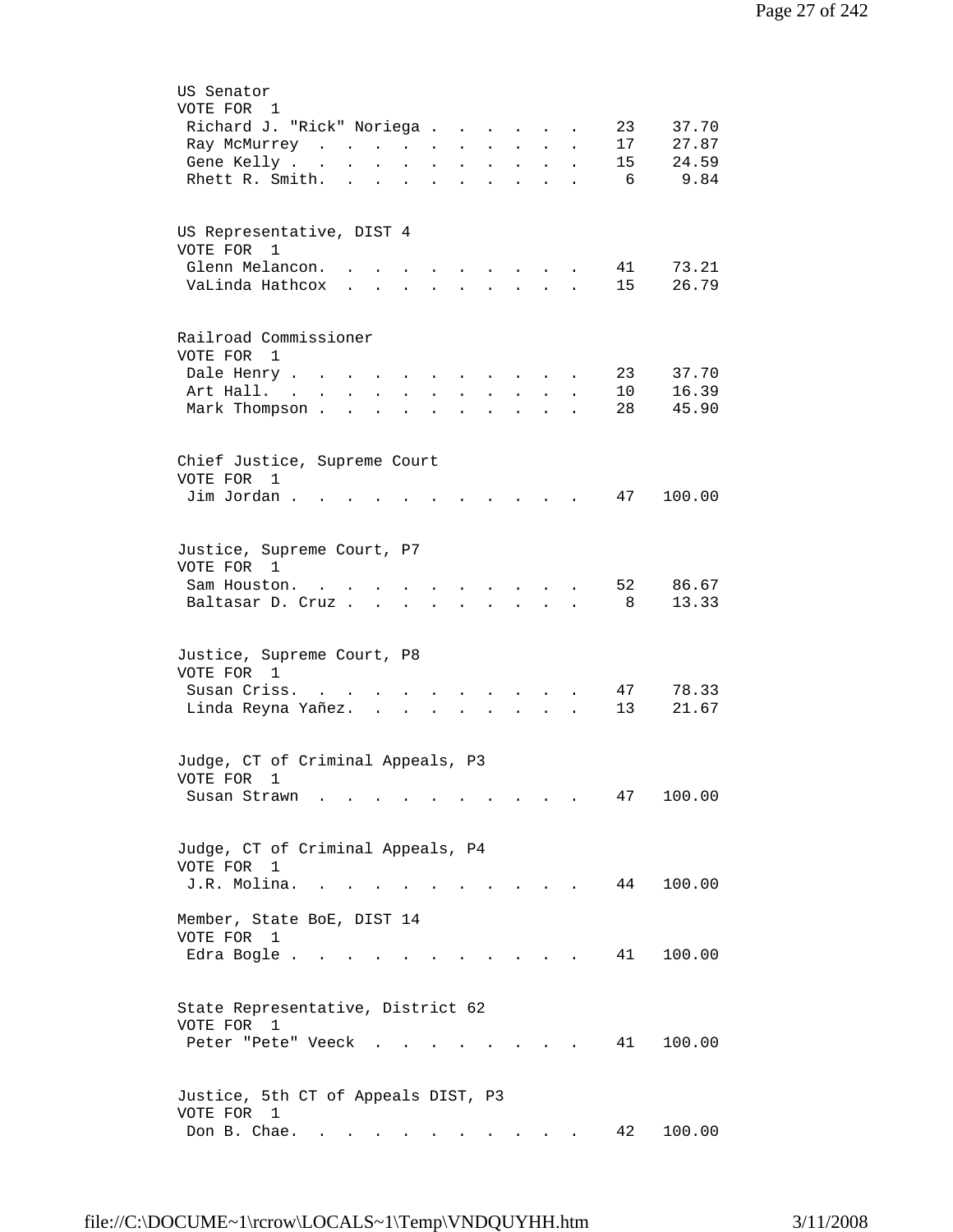|                 | Justice, 5th CT of Appeals DIST, P6<br>VOTE FOR<br>1<br>David Hanschen.        |                              | 100.00<br>41                      |
|-----------------|--------------------------------------------------------------------------------|------------------------------|-----------------------------------|
|                 |                                                                                |                              |                                   |
|                 | Justice, 5th CT of Appeals DIST, P8<br>VOTE FOR 1<br>Tina Yoo. .               |                              | 100.00<br>38                      |
|                 |                                                                                |                              |                                   |
|                 | County Tax Assessor-Collector                                                  |                              |                                   |
|                 | VOTE FOR 1                                                                     |                              |                                   |
|                 | John Wayne Ramsey.                                                             |                              | 60<br>100.00                      |
|                 | Justice of the Peace, Precinct No. 1                                           |                              |                                   |
|                 | VOTE FOR 1                                                                     |                              |                                   |
|                 | Greg Middents .                                                                |                              | 52<br>100.00                      |
|                 |                                                                                |                              |                                   |
|                 | County Chairman<br>VOTE FOR 1                                                  |                              |                                   |
|                 | Tony Beaverson.<br>$\sim$ $\sim$                                               |                              | 100.00<br>45                      |
|                 | ********** (REPUBLICAN PARTY)                                                  |                              | **********                        |
|                 | IMMIGRATION                                                                    |                              |                                   |
|                 | VOTE FOR 1                                                                     |                              |                                   |
|                 | YES                                                                            |                              | 97.37<br>74                       |
|                 | NO.                                                                            |                              | 2.63<br>2                         |
|                 | PHOTO ID                                                                       |                              |                                   |
|                 | VOTE FOR<br>$\overline{1}$                                                     |                              |                                   |
|                 | YES<br>$\ddot{\phantom{0}}$                                                    |                              | 70<br>88.61                       |
|                 | NO.<br>$\bullet$ .<br><br><br><br><br><br><br><br><br><br><br><br>             |                              | 9<br>11.39                        |
|                 | CONTROLLING GOVERNMENT GROWTH                                                  |                              |                                   |
|                 | VOTE FOR 1                                                                     |                              |                                   |
|                 | YES 75 96.15                                                                   |                              |                                   |
|                 | NO. 3 3.85                                                                     |                              |                                   |
| PRECINCT REPORT | GRAYSON COUNTY, TEXAS                                                          |                              |                                   |
|                 | PRIMARY ELECTION<br>MARCH 4, 2008                                              |                              |                                   |
|                 | RUN DATE: 03/10/08 03:04 PM STATISTICS                                         |                              |                                   |
|                 | 0007 PCT 7                                                                     |                              |                                   |
|                 |                                                                                |                              | VOTES PERCENT                     |
|                 | REGISTERED VOTERS - TOTAL 807                                                  |                              |                                   |
|                 | REGISTERED VOTERS - DEMOCRATIC PARTY<br>REGISTERED VOTERS - REPUBLICAN PARTY . | $\mathbf{L}$<br>$\mathbf{L}$ | 0                                 |
|                 | BALLOTS CAST - TOTAL.                                                          |                              | $\overline{\phantom{0}}$<br>. 278 |
|                 |                                                                                |                              | 43.88                             |
|                 | BALLOTS CAST - DEMOCRATIC PARTY 122<br>BALLOTS CAST - REPUBLICAN PARTY 156     |                              | 56.12                             |
|                 | VOTER TURNOUT - TOTAL $\cdot \cdot \cdot \cdot \cdot \cdot$                    |                              | 34.45                             |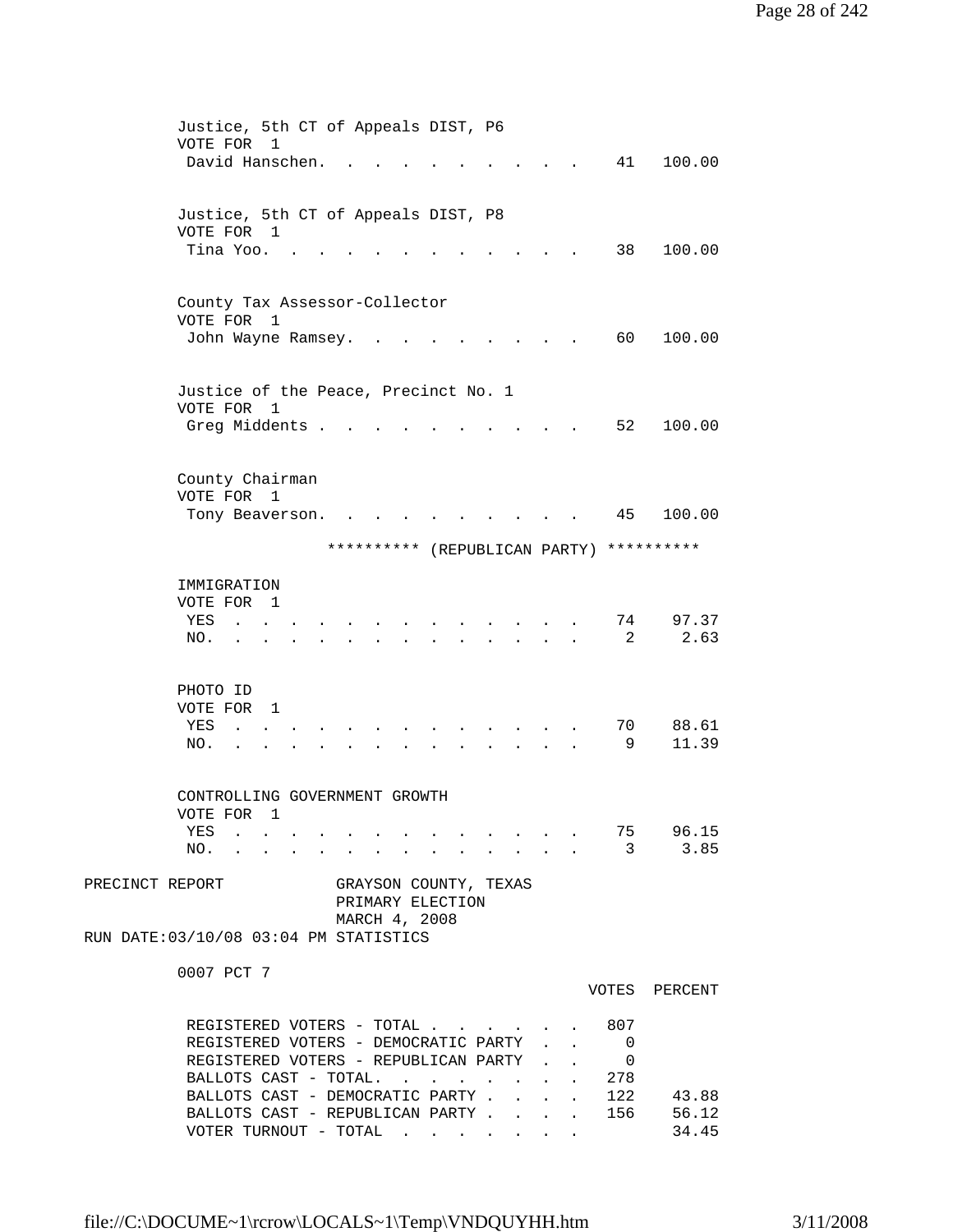## \*\*\*\*\*\*\*\*\*\* (REPUBLICAN PARTY) \*\*\*\*\*\*\*\*\*\*

| President<br>VOTE FOR 1                                                                                                                                                                                                                       |  |
|-----------------------------------------------------------------------------------------------------------------------------------------------------------------------------------------------------------------------------------------------|--|
| Ron Paul.<br>2<br>1.28<br>$\mathbf{L}$ . The set of $\mathbf{L}$                                                                                                                                                                              |  |
| $\overline{2}$<br>1.28<br>Fred Thompson.<br>$\ddot{\phantom{a}}$                                                                                                                                                                              |  |
| Hugh Cort<br>$\Omega$<br>$\cdot$ $\cdot$<br>$\bullet$<br>$\ddot{\phantom{0}}$                                                                                                                                                                 |  |
| Duncan Hunter.<br>$\mathbf 1$<br>. 64<br>$\ddot{\phantom{a}}$                                                                                                                                                                                 |  |
| $\Omega$<br>Rudy Giuliani .<br>$\mathbf{r}$                                                                                                                                                                                                   |  |
| Alan Keyes<br>$\Omega$<br>$\ddot{\phantom{a}}$<br>$\ddot{\phantom{a}}$                                                                                                                                                                        |  |
| Mitt Romney.<br>$\Omega$<br>$\ddot{\phantom{a}}$<br>$\mathbf{r}$<br>$\mathbf{r}$<br>$\ddot{\phantom{a}}$<br>$\ddot{\phantom{a}}$<br>$\ddot{\phantom{a}}$<br>$\ddot{\phantom{a}}$<br>$\ddot{\phantom{a}}$                                      |  |
| John McCain.<br>68<br>43.59<br>$\sim 100$ km s $^{-1}$<br>$\ddot{\phantom{a}}$                                                                                                                                                                |  |
| $\mathbf{L}$<br>$\ddot{\phantom{a}}$<br>$\sim$<br>$\ddot{\phantom{a}}$<br>$\ddot{\phantom{a}}$<br>$\ddot{\phantom{a}}$<br>$\ddot{\phantom{0}}$<br>$\mathbf{1}$<br>.64<br>Hoa Tran. .<br>$\mathbf{L}$ and $\mathbf{L}$<br>$\ddot{\phantom{a}}$ |  |
| $\sim$ 100 $\sim$<br>$\ddot{\phantom{a}}$<br>$\ddot{\phantom{a}}$<br>$\ddot{\phantom{a}}$<br>Mike Huckabee<br>52.56<br>82                                                                                                                     |  |
| $\mathbf{L} = \mathbf{L}$<br>$\ddot{\phantom{0}}$<br>$\mathbf{L}^{\text{max}}$<br>$\sim$ 100 $\pm$<br>$\ddot{\phantom{a}}$<br>Uncommitted (No Comprometido)<br>$\Omega$                                                                       |  |
|                                                                                                                                                                                                                                               |  |
| US Senator                                                                                                                                                                                                                                    |  |
| VOTE FOR 1                                                                                                                                                                                                                                    |  |
| 106<br>79.10<br>John Cornyn.<br>$\mathbf{r}$ , $\mathbf{r}$ , $\mathbf{r}$                                                                                                                                                                    |  |
| 20.90<br>Larry Kilgore.<br>28<br>$\mathbf{L} = \mathbf{L} \mathbf{L}$<br>$\mathbf{L}$<br>$\mathbf{L}$<br>$\overline{a}$<br>$\mathbf{r}$<br>$\overline{a}$                                                                                     |  |
|                                                                                                                                                                                                                                               |  |
| US Representative, DIST 4<br>VOTE FOR<br>1                                                                                                                                                                                                    |  |
| Gene Christensen.<br>20<br>13.79<br>$\ddot{\phantom{a}}$                                                                                                                                                                                      |  |
| 72.41<br>Ralph Hall<br>105<br>$\ddot{\phantom{a}}$<br>$\ddot{\phantom{a}}$                                                                                                                                                                    |  |
| Joshua Kowert .<br>- 0<br>$\sim$<br>$\ddot{\phantom{0}}$<br>$\ddot{\phantom{a}}$<br>$\ddot{\phantom{a}}$                                                                                                                                      |  |
| Kathy Seei<br>13.10<br>19<br>$\sim$<br>$\mathbf{L}$<br>$\mathbf{r}$<br>$\ddot{\phantom{a}}$<br>$\ddot{\phantom{a}}$<br>$\ddot{\phantom{a}}$<br>$\ddot{\phantom{a}}$<br>$\ddot{\phantom{a}}$                                                   |  |
| Kevin George.<br>.69<br>$\mathbf{1}$<br>$\mathbf{r}$<br>$\mathbf{L}$<br>$\sim$<br>$\ddot{\phantom{a}}$<br>$\ddot{\phantom{a}}$<br>$\overline{a}$<br>$\ddot{\phantom{a}}$                                                                      |  |
|                                                                                                                                                                                                                                               |  |
| Railroad Commissioner                                                                                                                                                                                                                         |  |
| VOTE FOR<br>$\mathbf{1}$                                                                                                                                                                                                                      |  |
| Michael L. Williams .<br>102<br>100.00                                                                                                                                                                                                        |  |
|                                                                                                                                                                                                                                               |  |
| Chief Justice, Supreme Court                                                                                                                                                                                                                  |  |
| VOTE FOR<br>1                                                                                                                                                                                                                                 |  |
| Wallace B. Jefferson.<br>97<br>100.00                                                                                                                                                                                                         |  |
|                                                                                                                                                                                                                                               |  |
| Justice, Supreme Court, P7                                                                                                                                                                                                                    |  |
| VOTE FOR 1                                                                                                                                                                                                                                    |  |
| Dale Wainwright<br>101<br>100.00                                                                                                                                                                                                              |  |
|                                                                                                                                                                                                                                               |  |
| Justice, Supreme Court, P8                                                                                                                                                                                                                    |  |
| VOTE FOR 1                                                                                                                                                                                                                                    |  |
| Phil Johnson.<br>99<br>100.00                                                                                                                                                                                                                 |  |
|                                                                                                                                                                                                                                               |  |
| Judge, CT of Criminal Appeals, P3                                                                                                                                                                                                             |  |
| VOTE FOR 1                                                                                                                                                                                                                                    |  |
| Tom Price<br>95<br>100.00                                                                                                                                                                                                                     |  |
|                                                                                                                                                                                                                                               |  |
| Judge, CT of Criminal Appeals, P4                                                                                                                                                                                                             |  |
| VOTE FOR<br>1                                                                                                                                                                                                                                 |  |
| Robert Francis.<br>40.21<br>39                                                                                                                                                                                                                |  |
|                                                                                                                                                                                                                                               |  |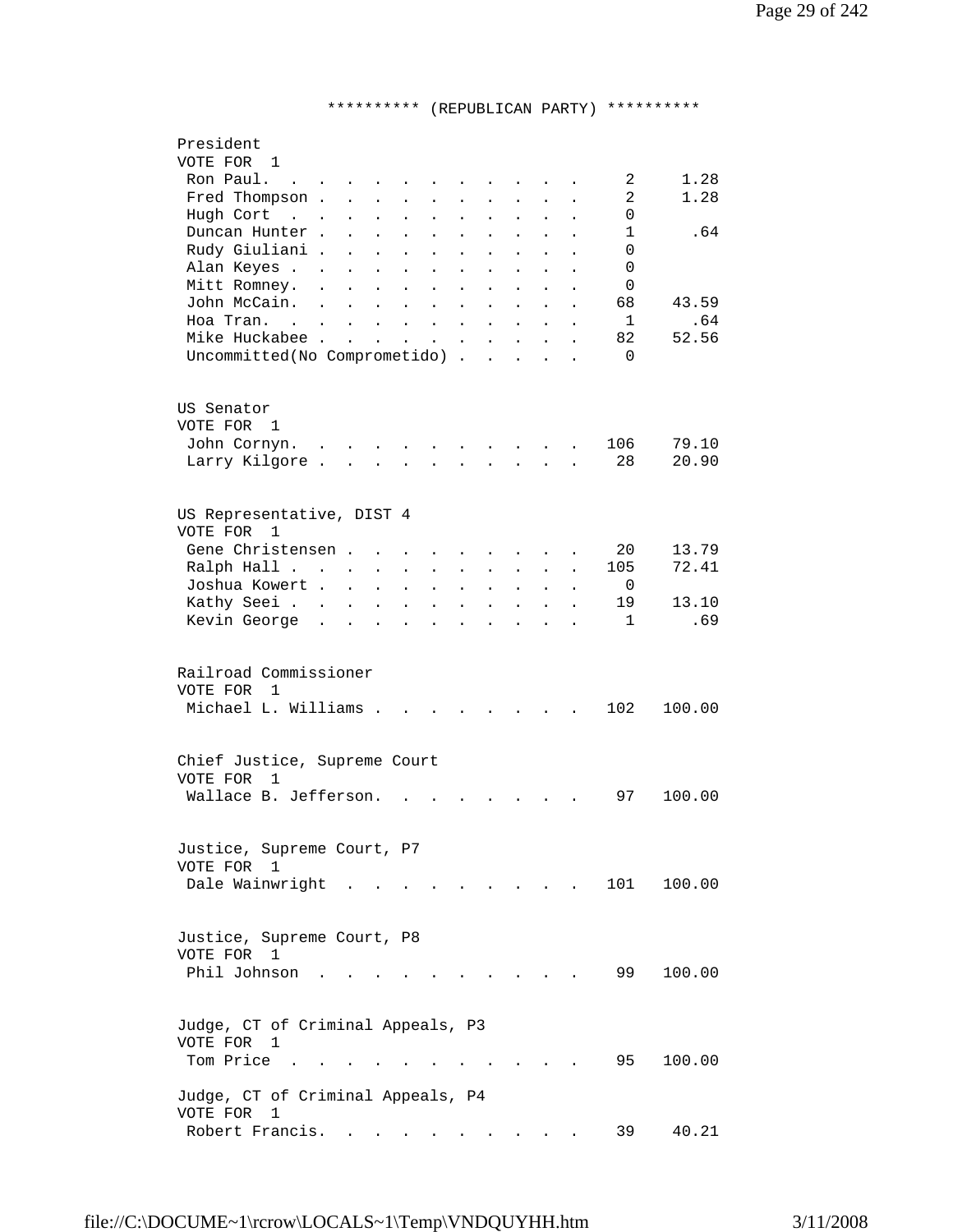| 59.79<br>Paul Womack.<br>58                                                                                                        |
|------------------------------------------------------------------------------------------------------------------------------------|
| Judge, CT of Criminal Appeals, P9<br>VOTE FOR<br>1<br>Cathy Cochran.<br>97<br>100.00                                               |
| Member, State BoE, DIST 14<br>VOTE FOR 1<br>Gail Lowe<br>93<br>100.00                                                              |
| State Senator, District 30<br>VOTE FOR<br>1<br>Charles R. Stafford<br>21<br>16.03<br>$\sim$ $\sim$<br>110<br>83.97<br>Craig Estes. |
| State Representative, District 62<br>VOTE FOR<br>$\overline{1}$<br>122<br>100.00<br>Larry Phillips.                                |
| Justice, 5th CT of Appeals DIST, P3<br>VOTE FOR 1<br>93<br>100.00<br>Mary Murphy.                                                  |
| Justice, 5th CT of Appeals DIST, P6<br>VOTE FOR<br>1<br>David L. Bridges .<br>93<br>100.00                                         |
| Justice, 5th CT of Appeals DIST, P8<br>VOTE FOR<br>$\overline{1}$<br>Kerry Fitzgerald.<br>91<br>100.00                             |
| District Judge, 15th Judicial District<br>VOTE FOR<br>1<br>103 100.00<br>Jim Fallon                                                |
| District Judge, 59th Judicial District<br>VOTE FOR 1<br>Rayburn M. "Rim" Nall<br>100.00<br>108<br>$\sim$                           |
| District Judge, 336th Judicial District<br>VOTE FOR 1<br>Charles Butler.<br>40<br>27.97<br>Lauri Blake.<br>103<br>72.03            |
| Criminal District Attorney<br>VOTE FOR 1<br>113<br>100.00<br>Joe Brown<br>$\cdot$ $\cdot$ $\cdot$ $\cdot$ $\cdot$                  |

Sheriff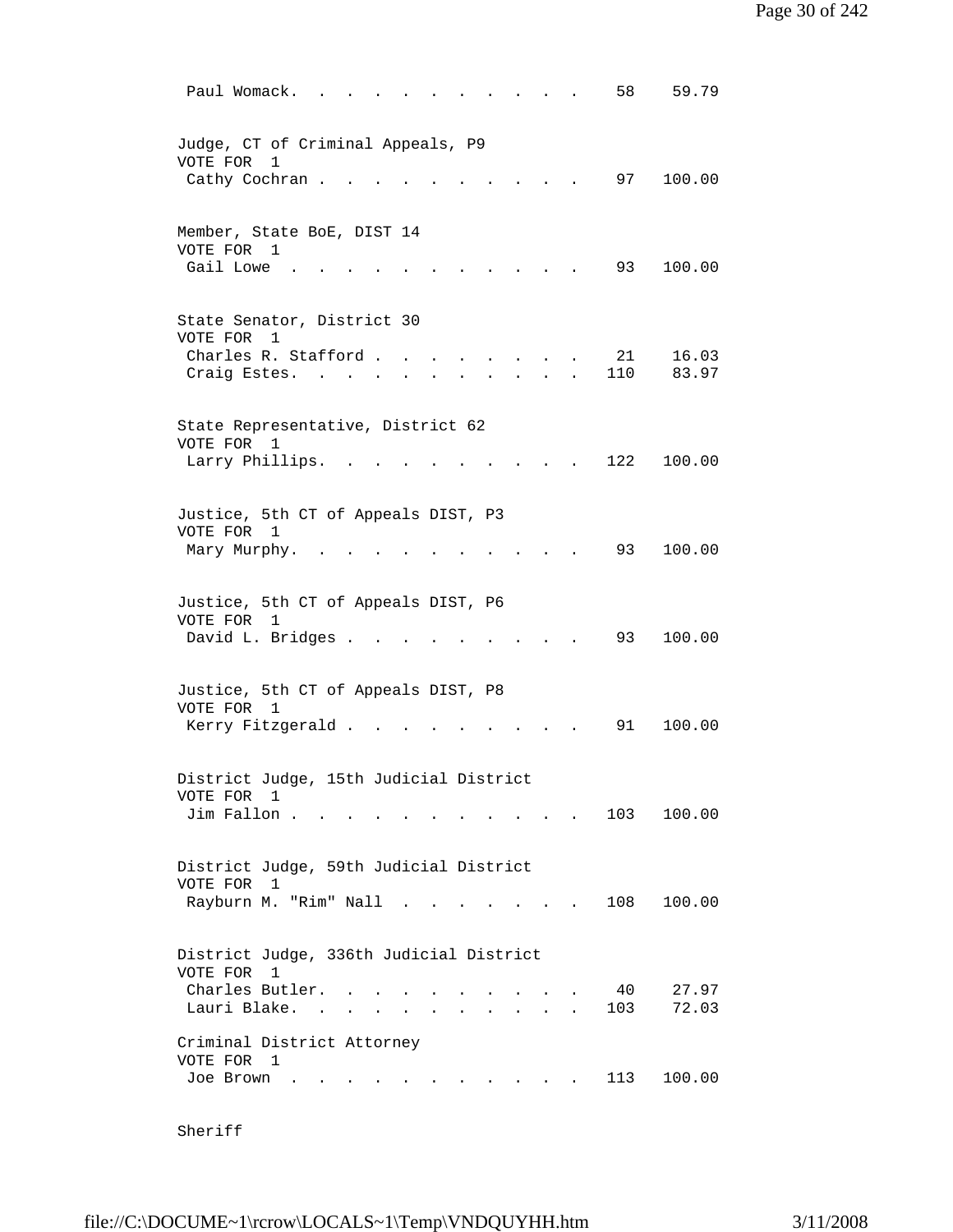| VOTE FOR<br>1<br>Keith Gary.                                           |                                                                                                                                                                                                                                   |                               |                                                                                             |                                        |                                                                 |                           |                                                           |                        | 120      | 100.00                        |
|------------------------------------------------------------------------|-----------------------------------------------------------------------------------------------------------------------------------------------------------------------------------------------------------------------------------|-------------------------------|---------------------------------------------------------------------------------------------|----------------------------------------|-----------------------------------------------------------------|---------------------------|-----------------------------------------------------------|------------------------|----------|-------------------------------|
| County Commissioner, PCT 1                                             |                                                                                                                                                                                                                                   |                               |                                                                                             |                                        |                                                                 |                           |                                                           |                        |          |                               |
| VOTE FOR 1<br>Johnny Waldrip.                                          |                                                                                                                                                                                                                                   |                               |                                                                                             |                                        |                                                                 |                           |                                                           |                        | 112      | 100.00                        |
| Justice of the Peace, Precinct No. 1                                   |                                                                                                                                                                                                                                   |                               |                                                                                             |                                        |                                                                 |                           |                                                           |                        |          |                               |
| VOTE FOR 1<br>Butch Morgan                                             |                                                                                                                                                                                                                                   |                               |                                                                                             |                                        |                                                                 |                           |                                                           |                        | 94       | 100.00                        |
| Constable, Precinct No. 1                                              |                                                                                                                                                                                                                                   |                               |                                                                                             |                                        |                                                                 |                           |                                                           |                        |          |                               |
| VOTE FOR 1<br>C.C. "Buddy" Wade.                                       |                                                                                                                                                                                                                                   |                               |                                                                                             |                                        |                                                                 | $\mathbf{r}$              |                                                           |                        | 101      | 100.00                        |
|                                                                        |                                                                                                                                                                                                                                   |                               |                                                                                             |                                        |                                                                 |                           | $\sim$                                                    |                        |          |                               |
| County Chairman<br>VOTE FOR<br>$\mathbf{1}$                            |                                                                                                                                                                                                                                   |                               |                                                                                             |                                        |                                                                 |                           |                                                           |                        |          |                               |
| David P. Gibson                                                        |                                                                                                                                                                                                                                   |                               |                                                                                             |                                        |                                                                 |                           |                                                           |                        | 90       | 100.00                        |
|                                                                        | **********                                                                                                                                                                                                                        |                               |                                                                                             |                                        |                                                                 |                           |                                                           |                        |          | (DEMOCRATIC PARTY) ********** |
| President<br>VOTE FOR 1                                                |                                                                                                                                                                                                                                   |                               |                                                                                             |                                        |                                                                 |                           |                                                           |                        |          |                               |
| Barack Obama<br>$\ddot{\phantom{a}}$<br>Hillary Clinton                | $\mathbf{L}$                                                                                                                                                                                                                      |                               | $\mathbf{L} = \mathbf{L} \mathbf{L}$                                                        |                                        | $\ddot{\phantom{a}}$                                            | $\sim$                    | $\sim$                                                    | $\ddot{\phantom{a}}$   | 40<br>80 | 33.33<br>66.67                |
| Bill Richardson<br>John Edwards<br>$\sim$                              | $\ddot{\phantom{0}}$                                                                                                                                                                                                              | $\ddot{\phantom{a}}$          | $\sim 10^{-10}$                                                                             | $\bullet$                              | $\ddot{\phantom{0}}$                                            | $\mathbf{L}^{\text{max}}$ | $\mathbf{L} = \mathbf{0}$                                 | $\bullet$              | 0<br>0   |                               |
| Joe Biden<br>$\mathcal{L}(\mathbf{z})$ , and $\mathcal{L}(\mathbf{z})$ | $\ddot{\phantom{0}}$                                                                                                                                                                                                              | $\sim 100$                    | $\mathbf{r} = \mathbf{r} + \mathbf{r}$ , where $\mathbf{r} = \mathbf{r}$<br>$\sim 10^{-11}$ | $\blacksquare$<br>$\ddot{\phantom{a}}$ | $\ddot{\phantom{0}}$<br>$\ddot{\phantom{0}}$                    | $\bullet$                 | $\ddot{\phantom{0}}$                                      | $\bullet$<br>$\bullet$ | 0        |                               |
| Christopher J. Dodd                                                    |                                                                                                                                                                                                                                   |                               |                                                                                             |                                        | $\ddot{\phantom{a}}$                                            |                           |                                                           |                        | $\Omega$ |                               |
| US Senator<br>VOTE FOR 1                                               |                                                                                                                                                                                                                                   |                               |                                                                                             |                                        |                                                                 |                           |                                                           |                        |          |                               |
| Richard J. "Rick" Noriega                                              |                                                                                                                                                                                                                                   |                               |                                                                                             |                                        |                                                                 |                           |                                                           |                        | 32       | 36.36                         |
| Ray McMurrey                                                           | $\mathbf{r}$ . The contract of the contract of the contract of the contract of the contract of the contract of the contract of the contract of the contract of the contract of the contract of the contract of the contract of th |                               |                                                                                             |                                        |                                                                 |                           | $\mathbf{z} = \mathbf{z} + \mathbf{z}$ . The $\mathbf{z}$ |                        | 11       | 12.50                         |
| Gene Kelly                                                             |                                                                                                                                                                                                                                   |                               |                                                                                             |                                        |                                                                 |                           |                                                           |                        | 29       | 32.95                         |
| Rhett R. Smith.                                                        | $\mathbf{r}$ . The set of $\mathbf{r}$                                                                                                                                                                                            |                               | $\sim$                                                                                      |                                        |                                                                 | $\bullet$                 |                                                           |                        | 16       | 18.18                         |
| US Representative, DIST 4<br>VOTE FOR<br>$\overline{1}$                |                                                                                                                                                                                                                                   |                               |                                                                                             |                                        |                                                                 |                           |                                                           |                        |          |                               |
| Glenn Melancon.                                                        |                                                                                                                                                                                                                                   |                               |                                                                                             |                                        | $\overline{a}$                                                  | $\sim$ $\sim$ $\sim$      |                                                           |                        | 66       | 75.00                         |
| VaLinda Hathcox                                                        |                                                                                                                                                                                                                                   | $\mathbf{r}$ and $\mathbf{r}$ |                                                                                             |                                        |                                                                 |                           |                                                           |                        | 22       | 25.00                         |
| Railroad Commissioner                                                  |                                                                                                                                                                                                                                   |                               |                                                                                             |                                        |                                                                 |                           |                                                           |                        |          |                               |
| VOTE FOR<br>1                                                          |                                                                                                                                                                                                                                   |                               |                                                                                             |                                        |                                                                 |                           |                                                           |                        |          |                               |
| Dale Henry<br>Art Hall. .<br>$\ddot{\phantom{a}}$                      |                                                                                                                                                                                                                                   |                               |                                                                                             |                                        |                                                                 |                           |                                                           |                        | 33<br>13 | 38.82<br>15.29                |
| Mark Thompson.                                                         | $\mathbf{r}$                                                                                                                                                                                                                      | $\overline{a}$                |                                                                                             |                                        |                                                                 |                           |                                                           |                        | 39       | 45.88                         |
| Chief Justice, Supreme Court                                           |                                                                                                                                                                                                                                   |                               |                                                                                             |                                        |                                                                 |                           |                                                           |                        |          |                               |
| VOTE FOR<br>- 1<br>Jim Jordan.                                         | $\mathbf{a}^{\prime}$ , and $\mathbf{a}^{\prime}$ , and $\mathbf{a}^{\prime}$ , and $\mathbf{a}^{\prime}$ , and $\mathbf{a}^{\prime}$                                                                                             |                               |                                                                                             |                                        | $\bullet$ .<br><br><br><br><br><br><br><br><br><br><br><br><br> |                           |                                                           |                        | 72       | 100.00                        |
|                                                                        |                                                                                                                                                                                                                                   |                               |                                                                                             |                                        |                                                                 |                           |                                                           |                        |          |                               |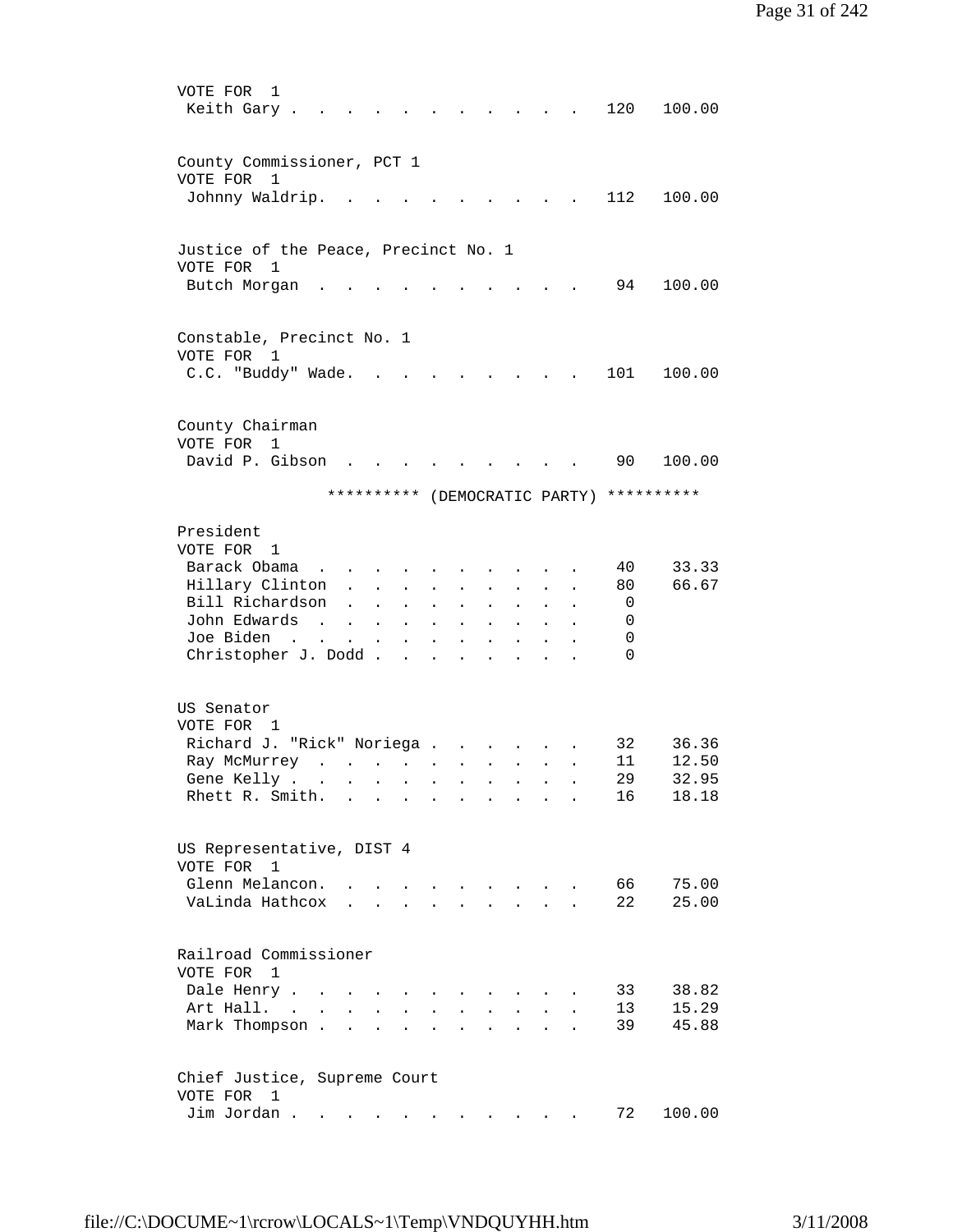| Justice, Supreme Court, P7<br>VOTE FOR 1                                             |
|--------------------------------------------------------------------------------------|
| 69<br>78.41<br>Sam Houston.                                                          |
| 19<br>21.59<br>Baltasar D. Cruz.                                                     |
|                                                                                      |
| Justice, Supreme Court, P8                                                           |
| VOTE FOR 1                                                                           |
| Susan Criss.<br>66<br>75.86                                                          |
| 21<br>24.14<br>Linda Reyna Yañez.                                                    |
|                                                                                      |
| Judge, CT of Criminal Appeals, P3<br>VOTE FOR<br>1                                   |
| 69<br>Susan Strawn<br>100.00                                                         |
|                                                                                      |
|                                                                                      |
| Judge, CT of Criminal Appeals, P4<br>VOTE FOR<br>1                                   |
| J.R. Molina.<br>70<br>100.00                                                         |
|                                                                                      |
| Member, State BoE, DIST 14<br>VOTE FOR<br>1                                          |
| 62<br>100.00<br>Edra Bogle.                                                          |
|                                                                                      |
|                                                                                      |
| State Representative, District 62<br>VOTE FOR 1                                      |
| 67<br>100.00<br>Peter "Pete" Veeck                                                   |
|                                                                                      |
|                                                                                      |
| Justice, 5th CT of Appeals DIST, P3<br>VOTE FOR 1                                    |
| Don B. Chae.<br>61<br>100.00                                                         |
|                                                                                      |
| Justice, 5th CT of Appeals DIST, P6                                                  |
| VOTE FOR<br>1                                                                        |
| David Hanschen.<br>63<br>100.00                                                      |
|                                                                                      |
| Justice, 5th CT of Appeals DIST, P8                                                  |
| VOTE FOR 1                                                                           |
| 64<br>Tina Yoo. .<br>100.00                                                          |
|                                                                                      |
| County Tax Assessor-Collector                                                        |
| VOTE FOR<br>1                                                                        |
| 100.00<br>88 —<br>John Wayne Ramsey. .<br>and the state of the state of the state of |
|                                                                                      |
| Justice of the Peace, Precinct No. 1                                                 |
| VOTE FOR<br>1                                                                        |
| Greg Middents<br>81 —<br>100.00                                                      |
|                                                                                      |
| County Chairman                                                                      |
| VOTE FOR<br>1                                                                        |
| 66<br>100.00<br>Tony Beaverson.                                                      |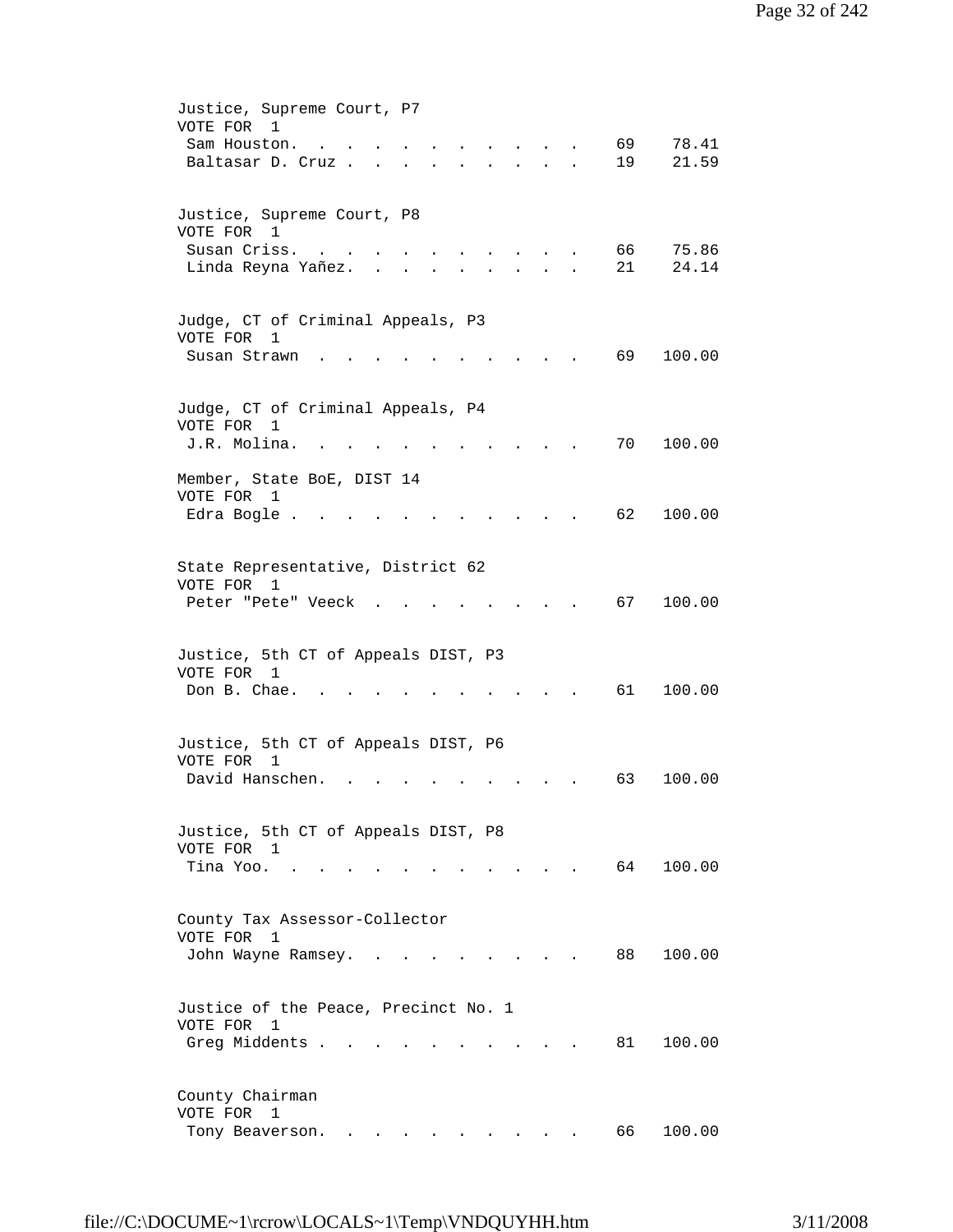\*\*\*\*\*\*\*\*\*\* (REPUBLICAN PARTY) \*\*\*\*\*\*\*\*\*\* IMMIGRATION VOTE FOR 1 YES . . . . . . . . . . . . . 151 98.69 NO. . . . . . . . . . . . . . 2 1.31 PHOTO ID VOTE FOR 1 YES . . . . . . . . . . . . . 145 95.39 NO. . . . . . . . . . . . . . 7 4.61 CONTROLLING GOVERNMENT GROWTH VOTE FOR 1<br>YES . . VERT . . . . . . . . . . . . 137 93.20<br>10 6.80 NO. . . . . . . . . . . . . 10 6.80 PRECINCT REPORT GRAYSON COUNTY, TEXAS PRIMARY ELECTION MARCH 4, 2008 RUN DATE:03/10/08 03:04 PM STATISTICS 0008 PCT 8 VOTES PERCENT REGISTERED VOTERS - TOTAL . . . . . . 580 REGISTERED VOTERS - DEMOCRATIC PARTY . . 0 REGISTERED VOTERS - REPUBLICAN PARTY . . 0 BALLOTS CAST - TOTAL. . . . . . . . 144 BALLOTS CAST - DEMOCRATIC PARTY . . . . 104 72.22<br>BALLOTS CAST - REPUBLICAN PARTY . . . . 40 27.78 BALLOTS CAST - REPUBLICAN PARTY  $\cdot \cdot \cdot \cdot$ VOTER TURNOUT - TOTAL . . . . . . . 24.83 \*\*\*\*\*\*\*\*\*\* (REPUBLICAN PARTY) \*\*\*\*\*\*\*\*\*\* President VOTE FOR 1 Ron Paul. . . . . . . . . . . . . 3 7.69 Fred Thompson . . . . . . . . . . . 1 2.56 Hugh Cort . . . . . . . . . . . 0 Duncan Hunter . . . . . . . . . 0 Rudy Giuliani . . . . . . . . . . 0 Alan Keyes . . . . . . . . . . . 0 Mitt Romney. . . . . . . . . . . 0 John McCain. . . . . . . . . . . 15 38.46 Hoa Tran. . . . . . . . . . . . 0 Mike Huckabee . . . . . . . . . . 19 48.72 Uncommitted(No Comprometido) . . . . . 1 2.56 US Senator VOTE FOR 1 John Cornyn. . . . . . . . . . . 29 78.38 Larry Kilgore . . . . . . . . . . 8 21.62

US Representative, DIST 4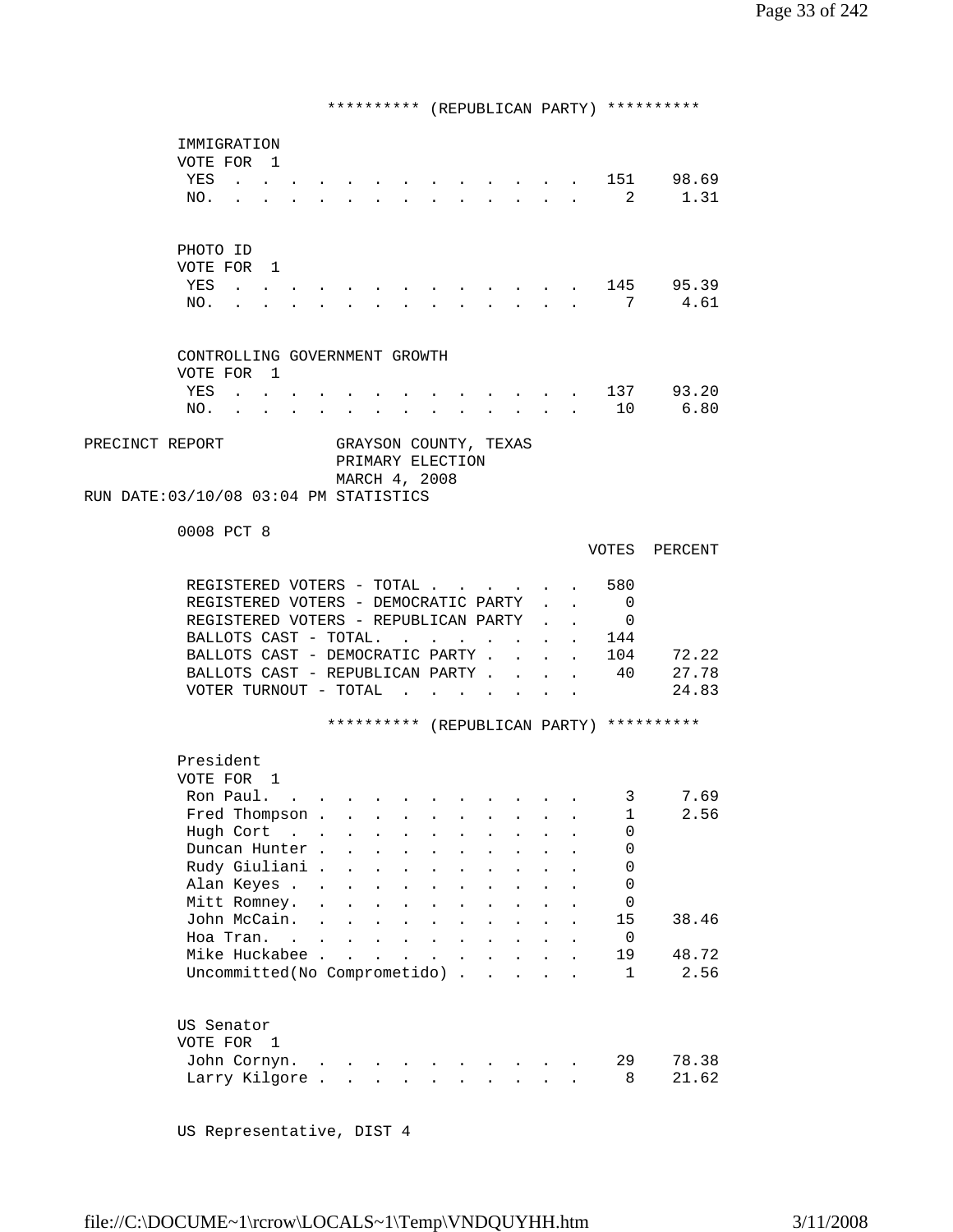| VOTE FOR<br>1<br>Gene Christensen<br>Ralph Hall<br>Joshua Kowert<br>Kathy Seei<br>Kevin George. | $\mathbf{z} = \mathbf{z} + \mathbf{z}$ . The $\mathbf{z}$<br>$\bullet$<br>$\ddot{\phantom{a}}$ | $\sim 100$<br>$\bullet$<br>$\bullet$ | $\mathbf{r} = \mathbf{r} + \mathbf{r}$<br>$\mathbf{A}^{\text{max}}$ | $\ddot{\phantom{1}}$<br>$\ddot{\phantom{0}}$ | 4<br>24<br>1<br>9<br>$\overline{2}$ | 10.00<br>60.00<br>2.50<br>22.50<br>5.00 |
|-------------------------------------------------------------------------------------------------|------------------------------------------------------------------------------------------------|--------------------------------------|---------------------------------------------------------------------|----------------------------------------------|-------------------------------------|-----------------------------------------|
| Railroad Commissioner<br>VOTE FOR 1<br>Michael L. Williams .                                    |                                                                                                |                                      |                                                                     |                                              | 28                                  | 100.00                                  |
| Chief Justice, Supreme Court<br>VOTE FOR<br>$\mathbf{1}$<br>Wallace B. Jefferson.               |                                                                                                |                                      |                                                                     |                                              | 28                                  | 100.00                                  |
| Justice, Supreme Court, P7<br>VOTE FOR 1<br>Dale Wainwright                                     |                                                                                                |                                      |                                                                     |                                              | 29                                  | 100.00                                  |
| Justice, Supreme Court, P8<br>VOTE FOR 1<br>Phil Johnson                                        |                                                                                                |                                      |                                                                     |                                              | 26                                  | 100.00                                  |
| Judge, CT of Criminal Appeals, P3<br>VOTE FOR 1<br>Tom Price                                    |                                                                                                |                                      |                                                                     |                                              | 26                                  | 100.00                                  |
| Judge, CT of Criminal Appeals, P4<br>VOTE FOR<br>1<br>Robert Francis.<br>Paul Womack.           |                                                                                                |                                      |                                                                     |                                              | - 9<br>20                           | 31.03<br>68.97                          |
| Judge, CT of Criminal Appeals, P9<br>VOTE FOR<br>$\mathbf{1}$<br>Cathy Cochran                  |                                                                                                | $\sim$ 100 $\pm$                     |                                                                     |                                              | 26                                  | 100.00                                  |
| Member, State BoE, DIST 14<br>VOTE FOR 1<br>Gail Lowe                                           |                                                                                                |                                      |                                                                     |                                              | 29                                  | 100.00                                  |
| State Senator, District 30<br>VOTE FOR<br>1<br>Charles R. Stafford<br>Craig Estes.              |                                                                                                | $\ddot{\phantom{a}}$                 |                                                                     |                                              | 6<br>28                             | 17.65<br>82.35                          |
| State Representative, District 62<br>VOTE FOR 1<br>Larry Phillips.                              |                                                                                                |                                      |                                                                     |                                              | 31                                  | 100.00                                  |

Justice, 5th CT of Appeals DIST, P3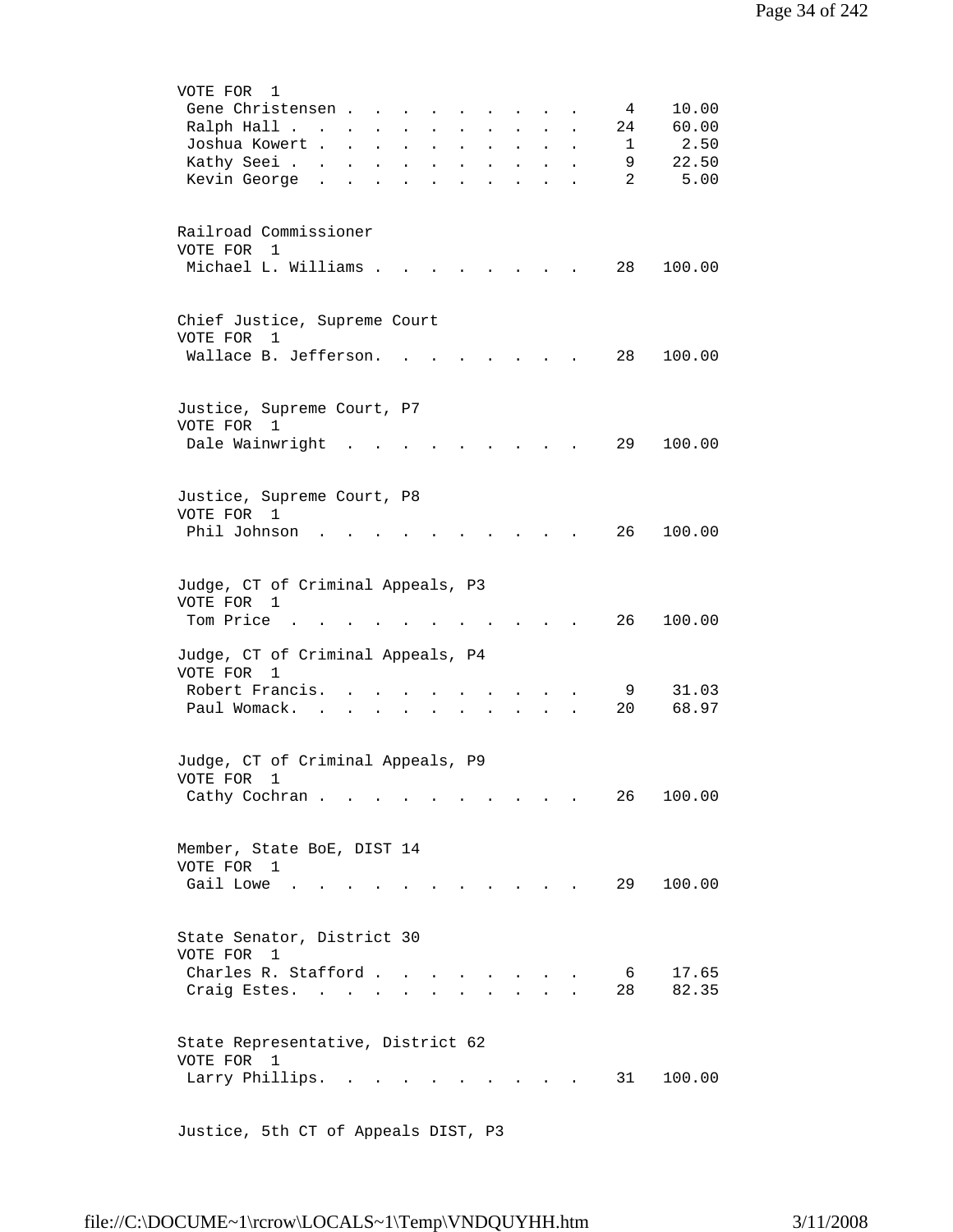VOTE FOR 1 Mary Murphy. . . . . . . . . . . 26 100.00 Justice, 5th CT of Appeals DIST, P6 VOTE FOR 1 David L. Bridges . . . . . . . . . 27 100.00 Justice, 5th CT of Appeals DIST, P8 VOTE FOR 1 Kerry Fitzgerald . . . . . . . . . 26 100.00 District Judge, 15th Judicial District VOTE FOR 1 Jim Fallon . . . . . . . . . . . 30 100.00 District Judge, 59th Judicial District VOTE FOR 1 Rayburn M. "Rim" Nall . . . . . . . 30 100.00 District Judge, 336th Judicial District VOTE FOR 1 Charles Butler. . . . . . . . . . 16 43.24 Lauri Blake. . . . . . . . . . . 21 56.76 Criminal District Attorney VOTE FOR 1 Joe Brown . . . . . . . . . . . 29 100.00 Sheriff VOTE FOR 1 Keith Gary . . . . . . . . . . . 32 100.00 County Commissioner, PCT 1 VOTE FOR 1 Johnny Waldrip. . . . . . . . . . 28 100.00 Justice of the Peace, Precinct No. 1 VOTE FOR 1 Butch Morgan . . . . . . . . . . 28 100.00 Constable, Precinct No. 1 VOTE FOR 1 C.C. "Buddy" Wade. . . . . . . . . 29 100.00 County Chairman VOTE FOR 1 David P. Gibson . . . . . . . . . 29 100.00 \*\*\*\*\*\*\*\*\*\* (DEMOCRATIC PARTY) \*\*\*\*\*\*\*\*\*\*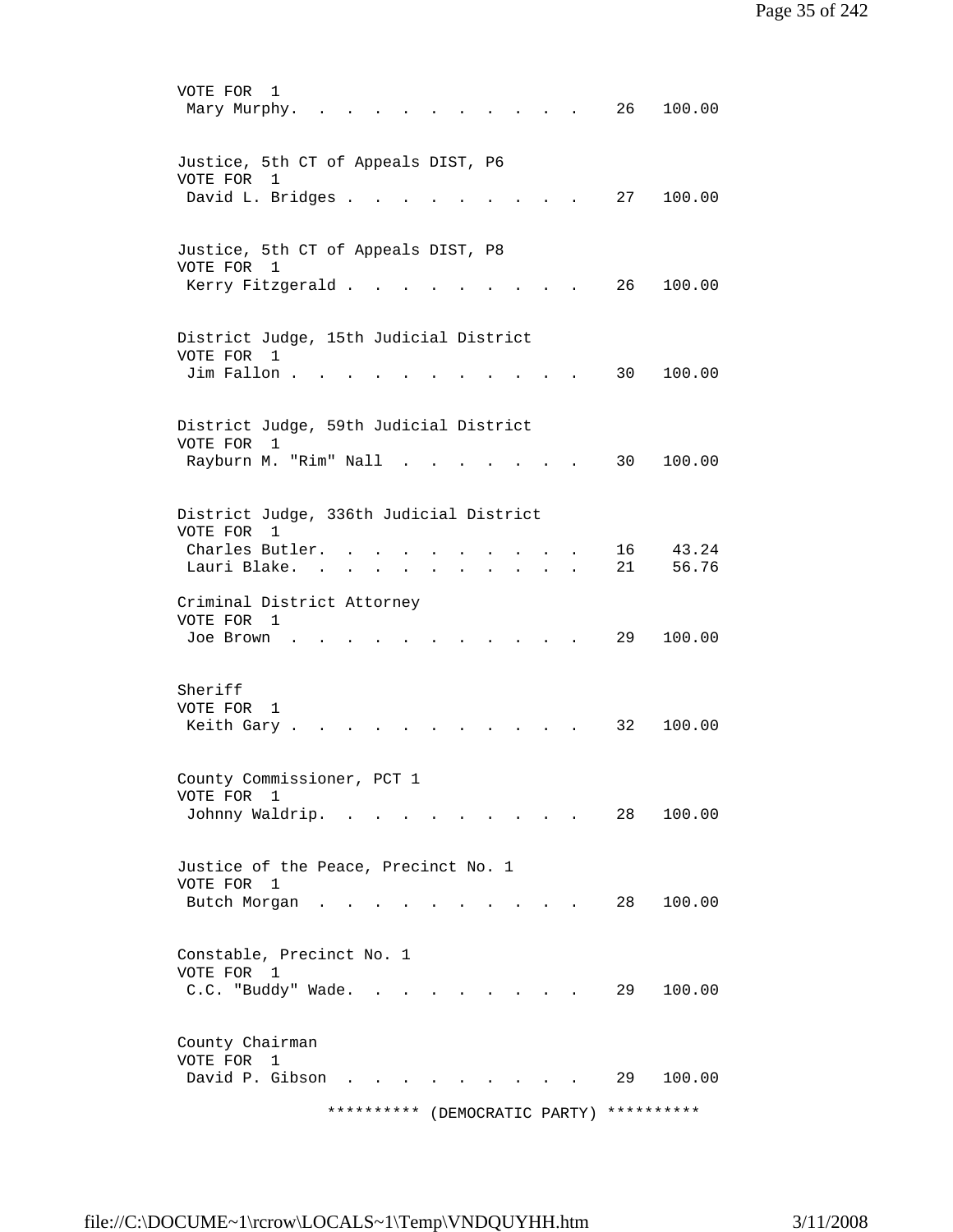| President                                                                                                                                                                                                                                                              |
|------------------------------------------------------------------------------------------------------------------------------------------------------------------------------------------------------------------------------------------------------------------------|
| VOTE FOR 1                                                                                                                                                                                                                                                             |
| Barack Obama<br>39<br>37.50<br>the contract of the contract of the contract of the contract of the contract of the contract of the contract of                                                                                                                         |
| 61.54<br>Hillary Clinton<br>64<br>$\mathbf{L}$ and $\mathbf{L}$<br>$\mathbf{L}$<br>$\mathbf{L}$                                                                                                                                                                        |
| Bill Richardson<br>0<br>$\mathbf{L}$<br>$\mathbf{L}$<br>$\mathbf{L}^{\text{max}}$<br>$\mathbf{L}^{\text{max}}$<br>$\mathcal{L}^{\text{max}}$<br>$\ddot{\phantom{0}}$<br>$\ddot{\phantom{0}}$<br>$\ddot{\phantom{a}}$                                                   |
| John Edwards<br>.96<br>$\mathbf{1}$<br><b>Contract Contract</b><br>$\mathbf{z} = \mathbf{z} + \mathbf{z}$ .<br>$\mathbf{L}^{\text{max}}$<br>$\mathbf{L}^{\text{max}}$<br>$\ddot{\phantom{0}}$<br>$\ddot{\phantom{1}}$                                                  |
| Joe Biden<br>$\mathbf 0$<br>$\mathcal{L}(\mathcal{A})$ . The contribution of $\mathcal{A}(\mathcal{A})$<br>$\Delta \phi = \Delta \phi$ and $\Delta \phi = 0$<br>$\ddot{\phantom{a}}$<br>$\ddot{\phantom{a}}$<br>$\bullet$                                              |
| Christopher J. Dodd<br>$\Omega$<br><b>Contract Contract</b><br>$\ddot{\phantom{a}}$<br>$\ddot{\phantom{a}}$<br>$\ddot{\phantom{a}}$                                                                                                                                    |
|                                                                                                                                                                                                                                                                        |
|                                                                                                                                                                                                                                                                        |
| US Senator                                                                                                                                                                                                                                                             |
| VOTE FOR 1                                                                                                                                                                                                                                                             |
| 34.15                                                                                                                                                                                                                                                                  |
| 28<br>Richard J. "Rick" Noriega                                                                                                                                                                                                                                        |
| 17<br>20.73<br>Ray McMurrey<br>$\sim 10^{-11}$<br>$\mathbf{L}^{\text{max}}$<br>$\mathcal{L}^{\text{max}}$<br>$\mathbf{L}^{\text{max}}$<br>$\ddot{\phantom{a}}$                                                                                                         |
| 39.02<br>Gene Kelly<br>32<br>$\ddot{\phantom{0}}$<br>$\ddot{\phantom{0}}$<br>$\mathbf{A}$ and $\mathbf{A}$<br>$\bullet$                                                                                                                                                |
| 6.10<br>Rhett R. Smith.<br>- 5<br>$\sim$ $\sim$<br>$\bullet$<br>$\ddot{\phantom{0}}$                                                                                                                                                                                   |
|                                                                                                                                                                                                                                                                        |
|                                                                                                                                                                                                                                                                        |
| US Representative, DIST 4                                                                                                                                                                                                                                              |
| VOTE FOR<br>1                                                                                                                                                                                                                                                          |
| Glenn Melancon.<br>54<br>72.00<br><u>in the community of the community of the community of the community of the community of the community of the community of the community of the community of the community of the community of the community of the community </u> |
| 21<br>28.00<br>VaLinda Hathcox<br>$\mathbf{r}$ , $\mathbf{r}$ , $\mathbf{r}$ , $\mathbf{r}$                                                                                                                                                                            |
|                                                                                                                                                                                                                                                                        |
|                                                                                                                                                                                                                                                                        |
| Railroad Commissioner                                                                                                                                                                                                                                                  |
| VOTE FOR<br>1                                                                                                                                                                                                                                                          |
| 23<br>29.49<br>Dale Henry<br>$\mathbf{r} = \mathbf{r}$<br>$\ddot{\phantom{a}}$<br>$\sim$ $\sim$ $\sim$ $\sim$ $\sim$                                                                                                                                                   |
| 29.49<br>Art Hall. .<br>23<br>$\sim$ $-$<br>$\sim$<br>$\ddot{\phantom{0}}$<br>$\ddot{\phantom{0}}$<br>$\ddot{\phantom{0}}$<br>$\mathbf{L}$                                                                                                                             |
| 32<br>41.03<br>Mark Thompson.<br>$\mathbf{L} = \mathbf{L} \mathbf{L}$<br>$\ddot{\phantom{0}}$<br>$\sim$<br>$\mathbf{r}$<br>$\ddot{\phantom{0}}$<br>$\ddot{\phantom{a}}$<br>$\overline{a}$                                                                              |
|                                                                                                                                                                                                                                                                        |
|                                                                                                                                                                                                                                                                        |
| Chief Justice, Supreme Court                                                                                                                                                                                                                                           |
| VOTE FOR 1                                                                                                                                                                                                                                                             |
| Jim Jordan.<br>64<br>100.00                                                                                                                                                                                                                                            |
|                                                                                                                                                                                                                                                                        |
|                                                                                                                                                                                                                                                                        |
| Justice, Supreme Court, P7                                                                                                                                                                                                                                             |
| VOTE FOR 1                                                                                                                                                                                                                                                             |
| 71.05<br>Sam Houston.<br>54                                                                                                                                                                                                                                            |
| $\mathbf{z} = \mathbf{z} + \mathbf{z}$ . The $\mathbf{z}$<br>22<br>28.95<br>Baltasar D. Cruz                                                                                                                                                                           |
| $\sim$ $\sim$ $\sim$ $\sim$                                                                                                                                                                                                                                            |
|                                                                                                                                                                                                                                                                        |
|                                                                                                                                                                                                                                                                        |
| Justice, Supreme Court, P8                                                                                                                                                                                                                                             |
| VOTE FOR 1                                                                                                                                                                                                                                                             |
| 55<br>73.33<br>Susan Criss.                                                                                                                                                                                                                                            |
| 26.67<br>Linda Reyna Yañez.<br>20                                                                                                                                                                                                                                      |
|                                                                                                                                                                                                                                                                        |
|                                                                                                                                                                                                                                                                        |
| Judge, CT of Criminal Appeals, P3                                                                                                                                                                                                                                      |
| VOTE FOR<br>1                                                                                                                                                                                                                                                          |
| 64<br>100.00<br>Susan Strawn                                                                                                                                                                                                                                           |
|                                                                                                                                                                                                                                                                        |
|                                                                                                                                                                                                                                                                        |
| Judge, CT of Criminal Appeals, P4                                                                                                                                                                                                                                      |
| VOTE FOR<br>1                                                                                                                                                                                                                                                          |
| J.R. Molina.<br>61<br>100.00                                                                                                                                                                                                                                           |
|                                                                                                                                                                                                                                                                        |
| Member, State BoE, DIST 14                                                                                                                                                                                                                                             |
| VOTE FOR<br>1                                                                                                                                                                                                                                                          |
| Edra Bogle .<br>61 —<br>100.00                                                                                                                                                                                                                                         |
|                                                                                                                                                                                                                                                                        |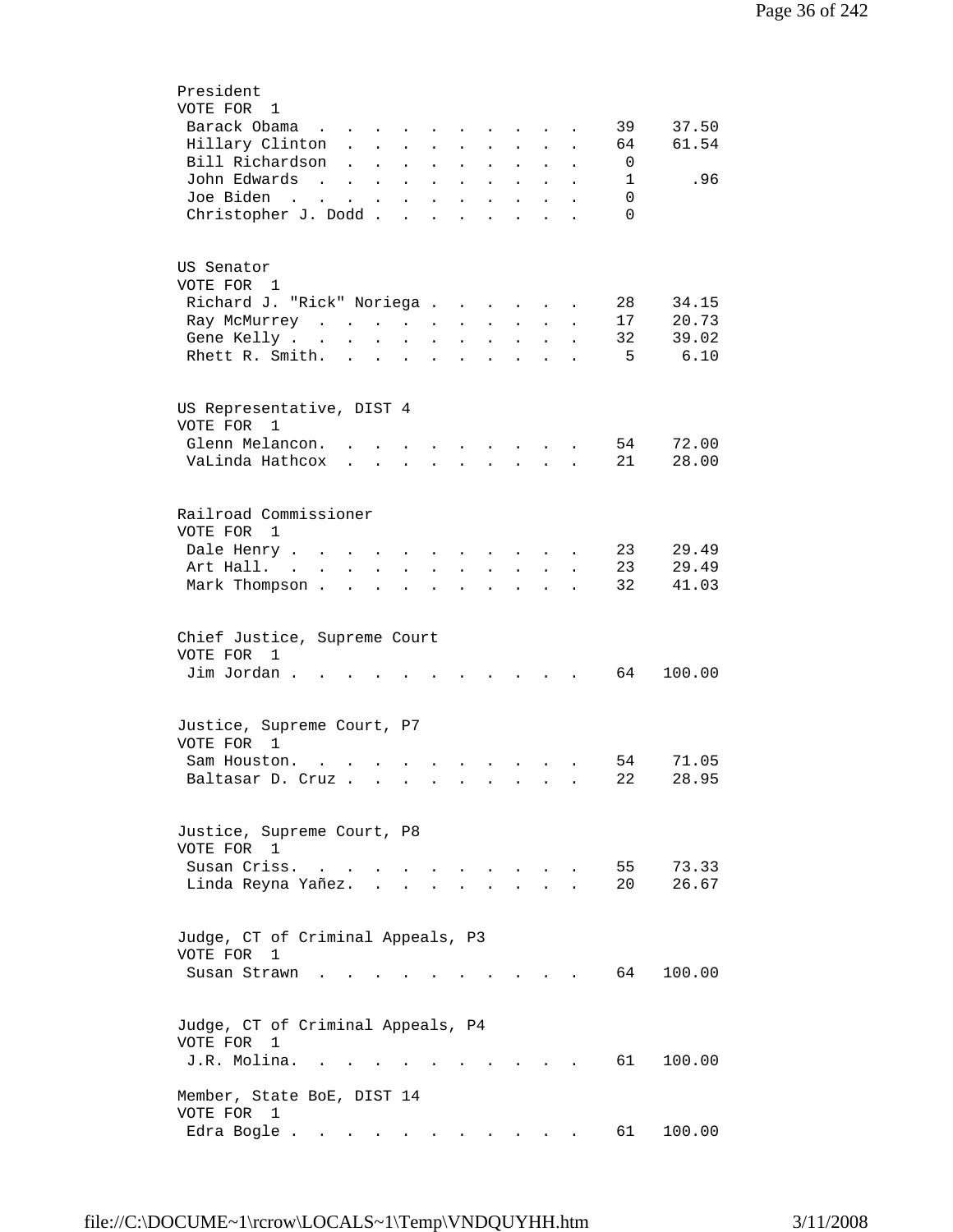|                 | State Representative, District 62                                                                                                                                                                                |
|-----------------|------------------------------------------------------------------------------------------------------------------------------------------------------------------------------------------------------------------|
|                 | VOTE FOR<br>1                                                                                                                                                                                                    |
|                 | 57<br>100.00<br>Peter "Pete" Veeck                                                                                                                                                                               |
|                 |                                                                                                                                                                                                                  |
|                 | Justice, 5th CT of Appeals DIST, P3                                                                                                                                                                              |
|                 | VOTE FOR 1                                                                                                                                                                                                       |
|                 | Don B. Chae.<br>59<br>100.00                                                                                                                                                                                     |
|                 |                                                                                                                                                                                                                  |
|                 |                                                                                                                                                                                                                  |
|                 | Justice, 5th CT of Appeals DIST, P6                                                                                                                                                                              |
|                 | VOTE FOR 1                                                                                                                                                                                                       |
|                 | David Hanschen.<br>56<br>100.00                                                                                                                                                                                  |
|                 |                                                                                                                                                                                                                  |
|                 |                                                                                                                                                                                                                  |
|                 | Justice, 5th CT of Appeals DIST, P8<br>VOTE FOR 1                                                                                                                                                                |
|                 | Tina Yoo.<br>58<br>100.00                                                                                                                                                                                        |
|                 |                                                                                                                                                                                                                  |
|                 |                                                                                                                                                                                                                  |
|                 | County Tax Assessor-Collector                                                                                                                                                                                    |
|                 | VOTE FOR<br>1                                                                                                                                                                                                    |
|                 | 75<br>100.00<br>John Wayne Ramsey.                                                                                                                                                                               |
|                 |                                                                                                                                                                                                                  |
|                 |                                                                                                                                                                                                                  |
|                 | Justice of the Peace, Precinct No. 1                                                                                                                                                                             |
|                 | VOTE FOR 1                                                                                                                                                                                                       |
|                 | Greg Middents .<br>71<br>100.00                                                                                                                                                                                  |
|                 |                                                                                                                                                                                                                  |
|                 | County Chairman                                                                                                                                                                                                  |
|                 | VOTE FOR<br>1                                                                                                                                                                                                    |
|                 |                                                                                                                                                                                                                  |
|                 |                                                                                                                                                                                                                  |
|                 | 65<br>100.00<br>Tony Beaverson.                                                                                                                                                                                  |
|                 | ********** (REPUBLICAN PARTY) **********                                                                                                                                                                         |
|                 |                                                                                                                                                                                                                  |
|                 | IMMIGRATION                                                                                                                                                                                                      |
|                 | VOTE FOR<br>$\mathbf{1}$                                                                                                                                                                                         |
|                 | 100.00<br>38<br>YES<br>$\sim$<br>$\ddot{\phantom{0}}$                                                                                                                                                            |
|                 | NO.<br>0                                                                                                                                                                                                         |
|                 |                                                                                                                                                                                                                  |
|                 |                                                                                                                                                                                                                  |
|                 | PHOTO ID                                                                                                                                                                                                         |
|                 | VOTE FOR 1                                                                                                                                                                                                       |
|                 | 38 97.44<br>YES .<br>$\sim$<br>$\mathbf{r}$ , $\mathbf{r}$ , $\mathbf{r}$ , $\mathbf{r}$<br>$\mathbf{r} = \mathbf{r} + \mathbf{r}$ .<br>$\sim 10^{-10}$ m $^{-1}$<br>2.56<br>$\mathbf{1}$<br>NO.<br>$\mathbf{A}$ |
|                 |                                                                                                                                                                                                                  |
|                 |                                                                                                                                                                                                                  |
|                 | CONTROLLING GOVERNMENT GROWTH                                                                                                                                                                                    |
|                 | VOTE FOR 1                                                                                                                                                                                                       |
|                 | 37 97.37<br>YES<br>$\mathbf{r}$ , $\mathbf{r}$ , $\mathbf{r}$ , $\mathbf{r}$                                                                                                                                     |
|                 | 2.63<br>1<br>NO.<br>$\sim$ $\sim$ $\sim$ $\sim$ $\sim$                                                                                                                                                           |
|                 |                                                                                                                                                                                                                  |
| PRECINCT REPORT | GRAYSON COUNTY, TEXAS                                                                                                                                                                                            |
|                 | PRIMARY ELECTION                                                                                                                                                                                                 |
|                 | MARCH 4, 2008<br>RUN DATE: 03/10/08 03:04 PM STATISTICS                                                                                                                                                          |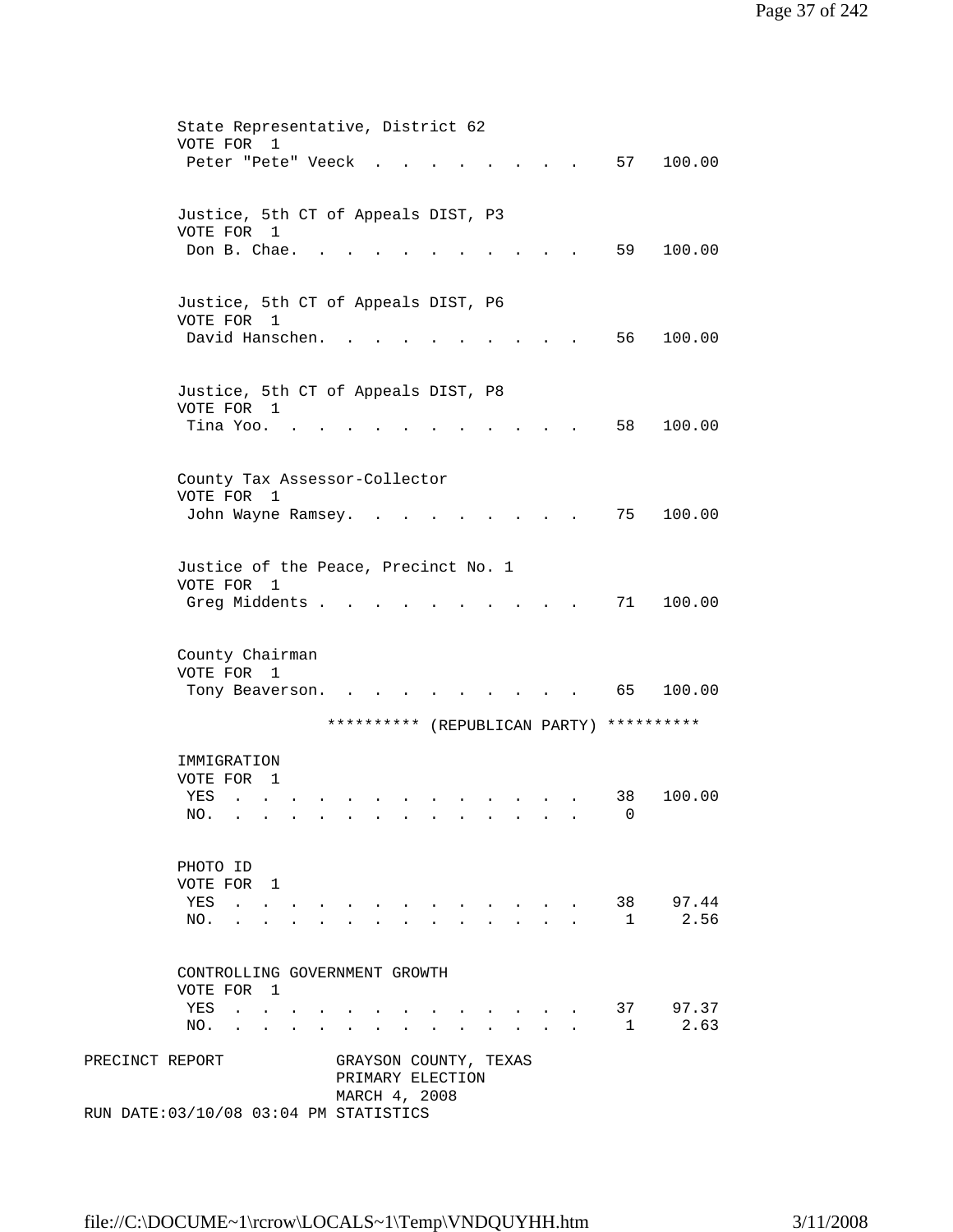0009 PCT 9

VOTES PERCENT

| REGISTERED VOTERS - TOTAL.<br>$\sim$                                                                                                   |                                              |                    | 899                 |
|----------------------------------------------------------------------------------------------------------------------------------------|----------------------------------------------|--------------------|---------------------|
| REGISTERED VOTERS - DEMOCRATIC PARTY                                                                                                   |                                              |                    | 0                   |
| REGISTERED VOTERS - REPUBLICAN PARTY                                                                                                   |                                              |                    | 0                   |
| BALLOTS CAST - TOTAL.<br>$\mathbf{L}^{\text{max}}$ , and $\mathbf{L}^{\text{max}}$                                                     |                                              |                    | 261                 |
| BALLOTS CAST - DEMOCRATIC PARTY .                                                                                                      |                                              | $\mathbf{r}$       | 44.83<br>117        |
| BALLOTS CAST - REPUBLICAN PARTY .                                                                                                      | $\ddot{\phantom{a}}$                         |                    | 144<br>55.17        |
| VOTER TURNOUT - TOTAL<br>$\sim$<br>$\mathbf{r}$ , $\mathbf{r}$ , $\mathbf{r}$ , $\mathbf{r}$                                           |                                              |                    | 29.03               |
|                                                                                                                                        |                                              |                    |                     |
| * * * * * * * * * *                                                                                                                    |                                              | (REPUBLICAN PARTY) | **********          |
|                                                                                                                                        |                                              |                    |                     |
| President<br>VOTE FOR 1                                                                                                                |                                              |                    |                     |
| Ron Paul.                                                                                                                              |                                              |                    | 4.26<br>6           |
| Fred Thompson .<br>$\mathbf{r}$                                                                                                        |                                              |                    | 2<br>1.42           |
| Hugh Cort<br>$\mathbf{r}$ . The set of $\mathbf{r}$                                                                                    |                                              |                    | $\Omega$            |
| $\ddot{\phantom{a}}$<br>$\ddot{\phantom{a}}$<br>$\ddot{\phantom{a}}$<br>$\ddot{\phantom{a}}$<br>$\ddot{\phantom{a}}$<br>Duncan Hunter. | $\ddot{\phantom{a}}$<br>$\ddot{\phantom{a}}$ |                    | $\mathbf{1}$<br>.71 |
| $\ddot{\phantom{a}}$<br>Rudy Giuliani .                                                                                                |                                              |                    | $\Omega$            |
| $\ddot{\phantom{a}}$<br>$\mathbf{L}^{\text{max}}$<br>$\ddot{\phantom{a}}$<br>$\ddot{\phantom{0}}$<br>Alan Keyes .                      | $\ddot{\phantom{0}}$                         |                    | $\mathbf{1}$<br>.71 |
| $\ddot{\phantom{0}}$<br>$\bullet$<br>Mitt Romney.                                                                                      |                                              |                    | 2.84<br>4           |
| $\ddot{\phantom{0}}$<br>$\ddot{\phantom{0}}$<br>John McCain.                                                                           |                                              |                    | 46.10<br>65         |
| $\ddot{\phantom{0}}$<br>Hoa Tran                                                                                                       |                                              |                    | 0                   |
| $\ddot{\phantom{a}}$<br>$\ddot{\phantom{a}}$<br>Mike Huckabee .                                                                        |                                              |                    | 61<br>43.26         |
| $\ddot{\phantom{a}}$<br>Uncommitted(No Comprometido) .                                                                                 | $\overline{a}$<br>$\overline{a}$             | $\overline{a}$     | .71<br>$\mathbf{1}$ |
|                                                                                                                                        |                                              |                    |                     |
|                                                                                                                                        |                                              |                    |                     |
| US Senator                                                                                                                             |                                              |                    |                     |
| VOTE FOR 1                                                                                                                             |                                              |                    |                     |
| John Cornyn.                                                                                                                           |                                              |                    | 81.51<br>97         |
| Larry Kilgore.                                                                                                                         |                                              |                    | 22<br>18.49         |
|                                                                                                                                        |                                              |                    |                     |
|                                                                                                                                        |                                              |                    |                     |
| US Representative, DIST 4                                                                                                              |                                              |                    |                     |
| VOTE FOR<br>$\overline{1}$                                                                                                             |                                              |                    |                     |
| Gene Christensen.                                                                                                                      |                                              |                    | 14<br>10.14         |
| Ralph Hall<br>$\ddot{\phantom{0}}$<br>$\ddot{\phantom{0}}$<br>$\sim$ $\sim$<br>$\mathbf{L}^{\text{max}}$                               | $\ddot{\phantom{0}}$                         |                    | 113<br>81.88        |
| Joshua Kowert .<br>$\ddot{\phantom{0}}$                                                                                                |                                              |                    | .72<br>1            |
| Kathy Seei .<br>$\ddot{\phantom{0}}$<br>$\ddot{\phantom{0}}$<br>$\ddot{\phantom{a}}$                                                   |                                              |                    | 5.80<br>8           |
| Kevin George                                                                                                                           |                                              |                    | 2<br>1.45           |
|                                                                                                                                        |                                              |                    |                     |
|                                                                                                                                        |                                              |                    |                     |
| Railroad Commissioner                                                                                                                  |                                              |                    |                     |
| VOTE FOR 1                                                                                                                             |                                              |                    |                     |
| Michael L. Williams.                                                                                                                   |                                              |                    | 110 100.00          |
|                                                                                                                                        |                                              |                    |                     |
|                                                                                                                                        |                                              |                    |                     |
| Chief Justice, Supreme Court                                                                                                           |                                              |                    |                     |
| VOTE FOR<br>$\overline{1}$                                                                                                             |                                              |                    |                     |
| Wallace B. Jefferson.                                                                                                                  |                                              |                    | 107<br>100.00       |
|                                                                                                                                        |                                              |                    |                     |
|                                                                                                                                        |                                              |                    |                     |
| Justice, Supreme Court, P7                                                                                                             |                                              |                    |                     |
| VOTE FOR 1                                                                                                                             |                                              |                    |                     |
| Dale Wainwright                                                                                                                        |                                              |                    | 110<br>100.00       |
|                                                                                                                                        |                                              |                    |                     |
|                                                                                                                                        |                                              |                    |                     |
| Justice, Supreme Court, P8                                                                                                             |                                              |                    |                     |

VOTE FOR 1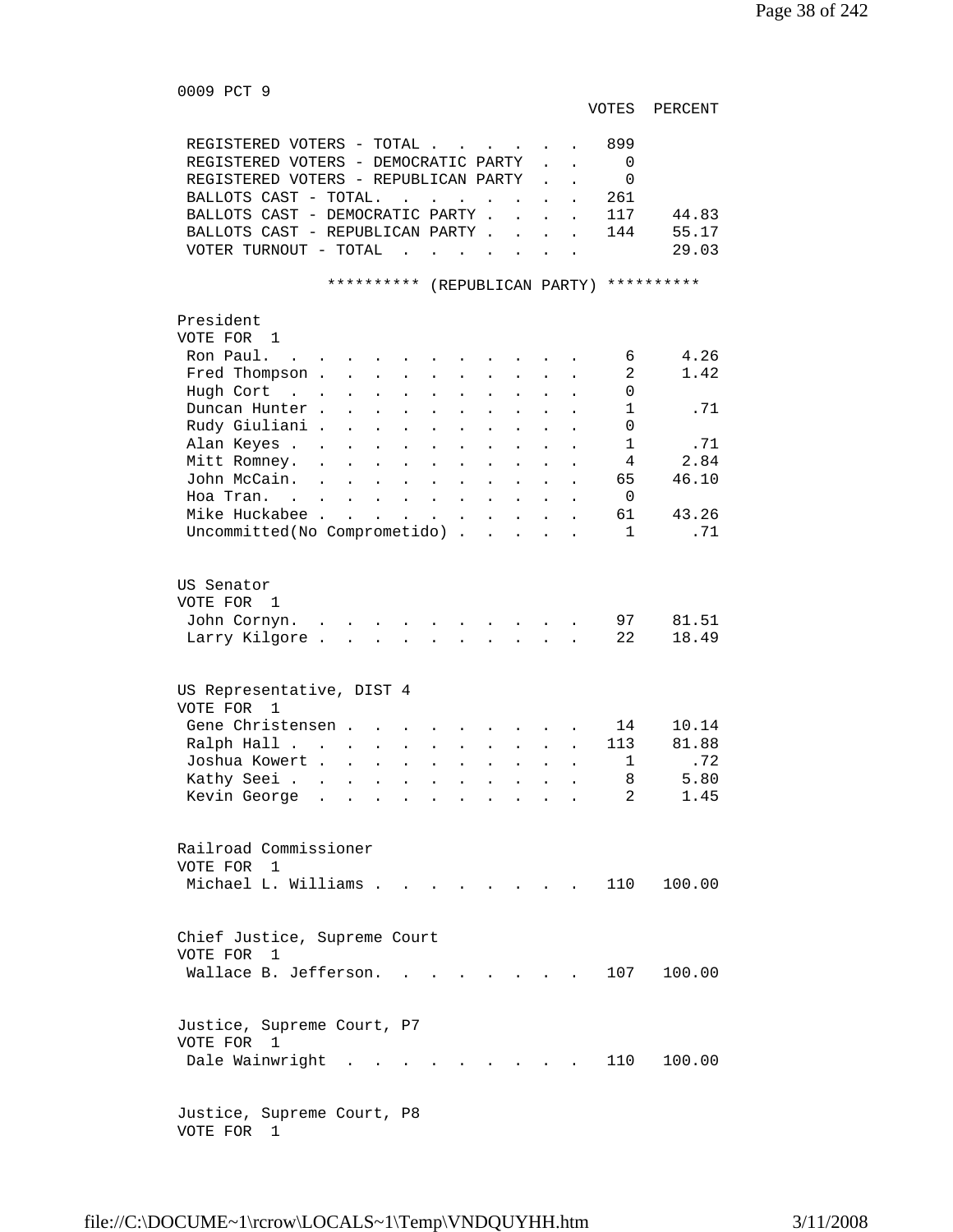| Phil Johnson<br>100.00<br>98                                                                                                                     |
|--------------------------------------------------------------------------------------------------------------------------------------------------|
| Judge, CT of Criminal Appeals, P3<br>VOTE FOR<br>1<br>Tom Price<br>102<br>100.00                                                                 |
| Judge, CT of Criminal Appeals, P4<br>VOTE FOR<br>1<br>Robert Francis.<br>32<br>32.32<br>Paul Womack.<br>67<br>67.68                              |
| Judge, CT of Criminal Appeals, P9<br>VOTE FOR<br>1<br>Cathy Cochran.<br>102<br>100.00                                                            |
| Member, State BoE, DIST 14<br>VOTE FOR<br>1<br>Gail Lowe<br>99<br>100.00                                                                         |
| State Senator, District 30<br>VOTE FOR 1<br>16.26<br>Charles R. Stafford.<br>20<br>83.74<br>Craig Estes.<br>103                                  |
| State Representative, District 62<br>VOTE FOR 1<br>Larry Phillips.<br>100.00<br>105                                                              |
| Justice, 5th CT of Appeals DIST, P3<br>VOTE FOR 1<br>97<br>100.00<br>Mary Murphy.                                                                |
| Justice, 5th CT of Appeals DIST, P6<br>VOTE FOR<br>1<br>David L. Bridges<br>100.00<br>98                                                         |
| Justice, 5th CT of Appeals DIST, P8<br>VOTE FOR 1<br>Kerry Fitzgerald<br>99<br>100.00                                                            |
| District Judge, 15th Judicial District<br>VOTE FOR<br>1<br>Jim Fallon.<br>111<br>100.00                                                          |
| District Judge, 59th Judicial District<br>VOTE FOR<br>1<br>Rayburn M. "Rim" Nall<br>109<br>100.00<br>$\sim$<br><b>Contract Contract Contract</b> |

District Judge, 336th Judicial District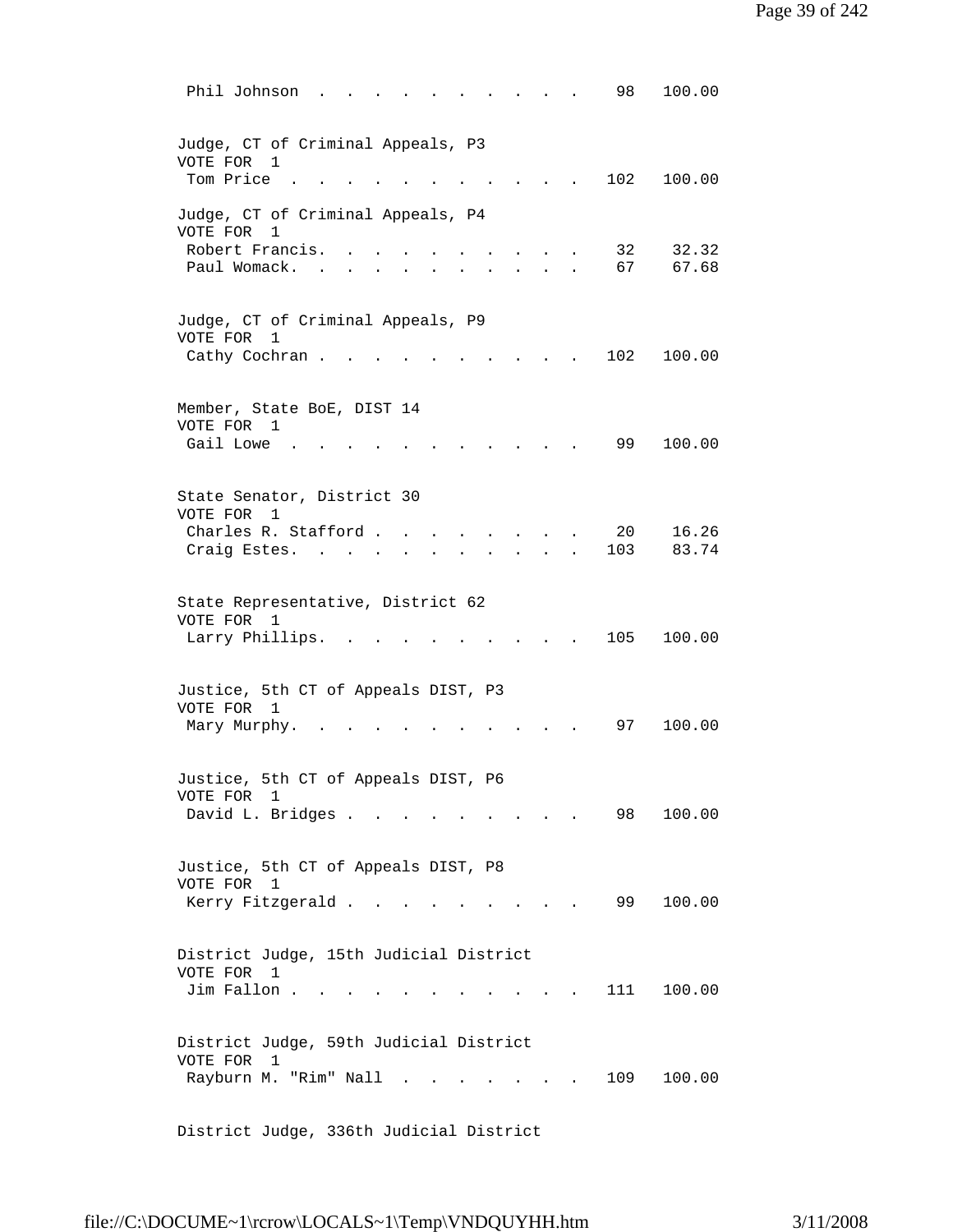```
 VOTE FOR 1 
         Charles Butler. . . . . . . . . . 55 41.98
         Lauri Blake. . . . . . . . . . . . 76 58.02
         Criminal District Attorney 
         VOTE FOR 1 
         Joe Brown . . . . . . . . . . . 108 100.00
         Sheriff 
         VOTE FOR 1 
         Keith Gary . . . . . . . . . . . 113 100.00
         County Commissioner, PCT 3 
         VOTE FOR 1 
         Jackie Crisp............. 99 100.00
         Justice of the Peace, Precinct No. 1 
         VOTE FOR 1 
         Butch Morgan . . . . . . . . . . 96 100.00
         Constable, Precinct No. 1 
         VOTE FOR 1 
         C.C. "Buddy" Wade. . . . . . . . . 101 100.00
         County Chairman 
         VOTE FOR 1 
         David P. Gibson . . . . . . . . . 101 100.00
                        ********** (DEMOCRATIC PARTY) ********** 
         President 
         VOTE FOR 1 
         Barack Obama . . . . . . . . . . 32 27.35
         Hillary Clinton . . . . . . . . . 83 70.94<br>Bill Richardson . . . . . . . . . 1 .85<br>John Edwards . . . . . . . . . . 1 .85
         Bill Richardson . . . . . . . . . .
         John Edwards . . . . . . . . . .
         Joe Biden . . . . . . . . . . . . 0<br>Christopher J. Dodd . . . . . . . . 0
         Christopher J. Dodd . . . . . . . .
         US Senator 
         VOTE FOR 1 
 Richard J. "Rick" Noriega . . . . . . 30 36.59 
 Ray McMurrey . . . . . . . . . . 18 21.95 
         Gene Kelly . . . . . . . . . . . 24 29.27
         Rhett R. Smith. . . . . . . . . . 10 12.20
         US Representative, DIST 4 
         VOTE FOR 1 
         Glenn Melancon. . . . . . . . . . . 60 68.97
         VaLinda Hathcox . . . . . . . . . 27 31.03
```
Railroad Commissioner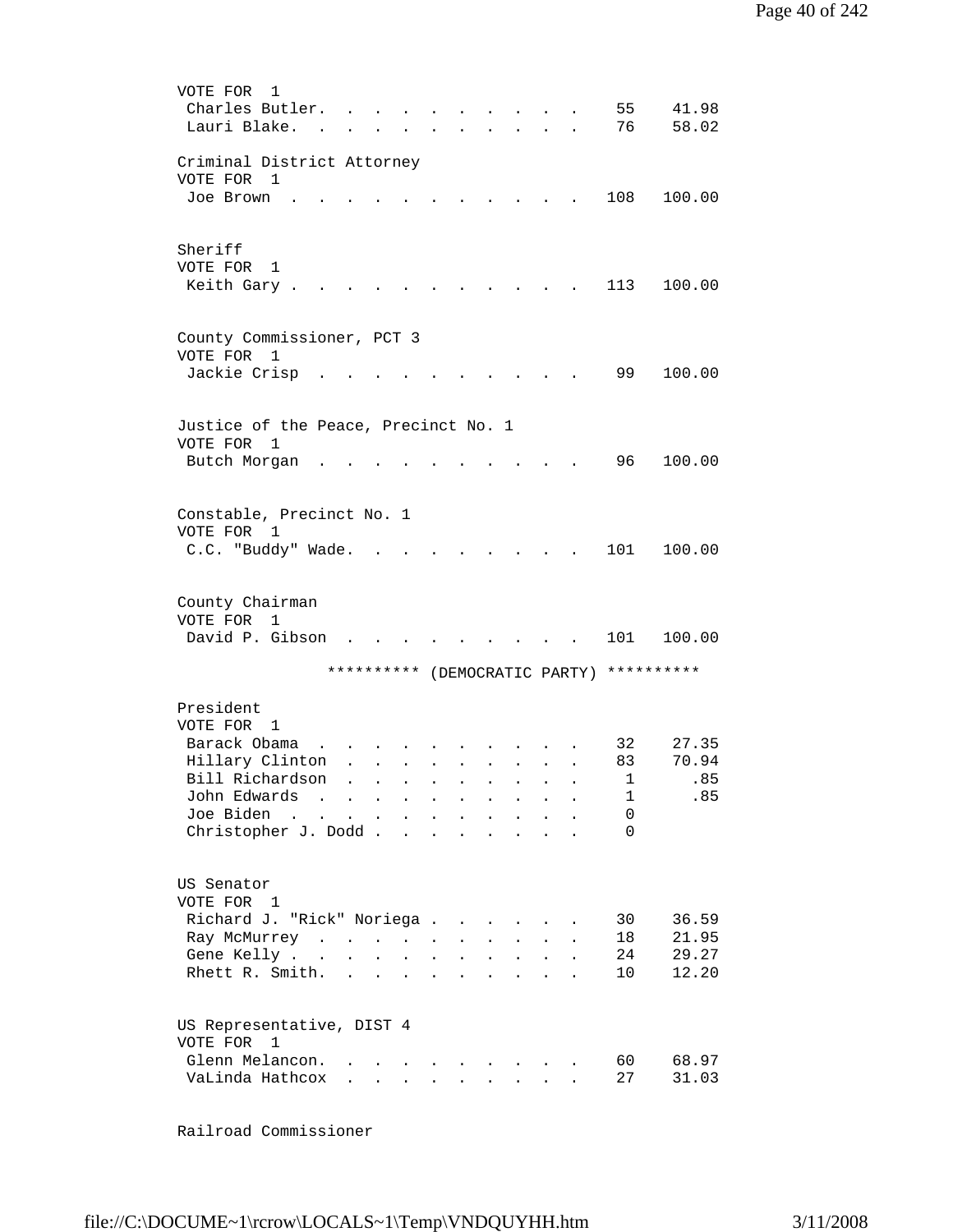| VOTE FOR<br>1<br>27<br>35.06<br>Dale Henry .<br>14.29<br>Art Hall.<br>11<br>$\mathbf{r}$ , $\mathbf{r}$ , $\mathbf{r}$ , $\mathbf{r}$<br><b>Contract Contract Contract</b><br>$\ddot{\phantom{a}}$<br>39<br>50.65<br>Mark Thompson.<br>$\sim 100$<br>$\mathcal{L}^{\text{max}}$ and $\mathcal{L}^{\text{max}}$<br>$\mathbf{L} = \mathbf{0}$<br>$\bullet$<br>$\bullet$<br>$\ddot{\phantom{a}}$ |  |
|-----------------------------------------------------------------------------------------------------------------------------------------------------------------------------------------------------------------------------------------------------------------------------------------------------------------------------------------------------------------------------------------------|--|
| Chief Justice, Supreme Court<br>VOTE FOR 1<br>Jim Jordan.<br>66<br>100.00                                                                                                                                                                                                                                                                                                                     |  |
| Justice, Supreme Court, P7<br>VOTE FOR 1<br>68<br>83.95<br>Sam Houston.<br>Baltasar D. Cruz.<br>13<br>16.05                                                                                                                                                                                                                                                                                   |  |
| Justice, Supreme Court, P8<br>VOTE FOR 1<br>Susan Criss.<br>68 —<br>85.00<br>$\sim$<br>$\mathbf{r} = \mathbf{r} + \mathbf{r} + \mathbf{r}$<br>Linda Reyna Yañez.<br>12<br>15.00<br>$\mathbf{L} = \mathbf{L}$<br><b>All Andre</b><br>$\sim$<br>$\sim$<br>$\ddot{\phantom{0}}$                                                                                                                  |  |
| Judge, CT of Criminal Appeals, P3<br>VOTE FOR<br>1<br>68<br>100.00<br>Susan Strawn                                                                                                                                                                                                                                                                                                            |  |
| Judge, CT of Criminal Appeals, P4<br>VOTE FOR<br>1<br>71<br>J.R. Molina.<br>100.00                                                                                                                                                                                                                                                                                                            |  |
| Member, State BoE, DIST 14<br>VOTE FOR 1<br>Edra Bogle .<br>64<br>100.00                                                                                                                                                                                                                                                                                                                      |  |
| State Representative, District 62<br>VOTE FOR<br>1<br>100.00<br>Peter "Pete" Veeck<br>67<br>the contract of the contract of the contract of the contract of the contract of the contract of the contract of                                                                                                                                                                                   |  |
| Justice, 5th CT of Appeals DIST, P3<br>VOTE FOR 1<br>Don B. Chae.<br>62 100.00<br>$\mathcal{L}(\mathcal{A})$ , and $\mathcal{L}(\mathcal{A})$ , and $\mathcal{L}(\mathcal{A})$                                                                                                                                                                                                                |  |
| Justice, 5th CT of Appeals DIST, P6<br>VOTE FOR<br>1<br>David Hanschen.<br>65 —<br>100.00<br>$\sim$ $\sim$ $\sim$                                                                                                                                                                                                                                                                             |  |
| Justice, 5th CT of Appeals DIST, P8<br>VOTE FOR 1<br>Tina Yoo<br>64<br>100.00                                                                                                                                                                                                                                                                                                                 |  |
| County Tax Assessor-Collector<br>VOTE FOR<br>$\mathbf{1}$<br>100.00<br>John Wayne Ramsey.<br>91                                                                                                                                                                                                                                                                                               |  |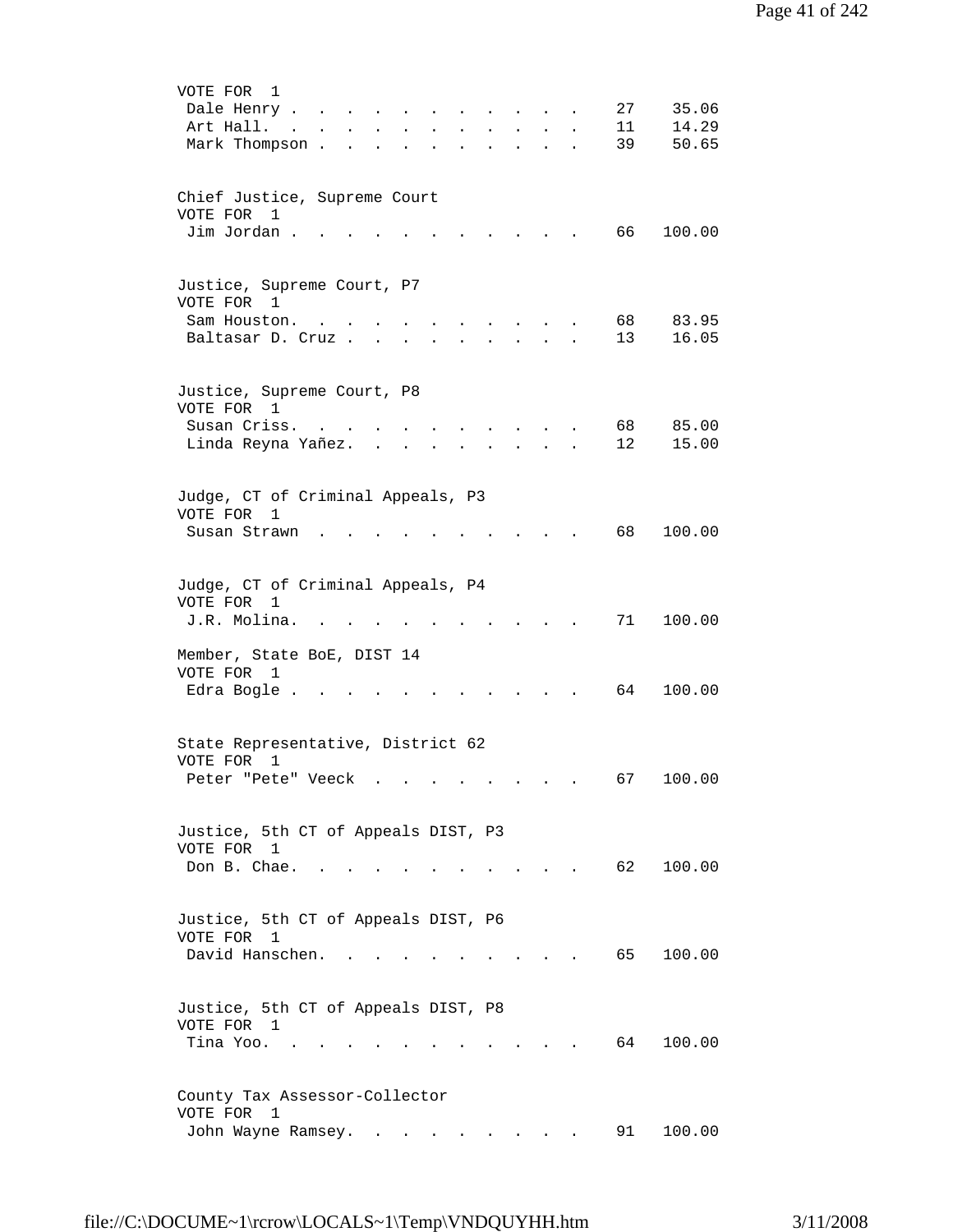| County Commissioner, PCT 3                                                                                                 |                                            |  |              |         |  |  |  |  |  |  |  |  |
|----------------------------------------------------------------------------------------------------------------------------|--------------------------------------------|--|--------------|---------|--|--|--|--|--|--|--|--|
| VOTE FOR<br>1                                                                                                              |                                            |  |              |         |  |  |  |  |  |  |  |  |
| Mike Butler.                                                                                                               |                                            |  | 65 —         | 100.00  |  |  |  |  |  |  |  |  |
|                                                                                                                            |                                            |  |              |         |  |  |  |  |  |  |  |  |
|                                                                                                                            |                                            |  |              |         |  |  |  |  |  |  |  |  |
| Justice of the Peace, Precinct No. 1                                                                                       |                                            |  |              |         |  |  |  |  |  |  |  |  |
| VOTE FOR 1                                                                                                                 |                                            |  |              |         |  |  |  |  |  |  |  |  |
| Greg Middents .                                                                                                            |                                            |  | 80           | 100.00  |  |  |  |  |  |  |  |  |
|                                                                                                                            |                                            |  |              |         |  |  |  |  |  |  |  |  |
|                                                                                                                            |                                            |  |              |         |  |  |  |  |  |  |  |  |
| County Chairman                                                                                                            |                                            |  |              |         |  |  |  |  |  |  |  |  |
| VOTE FOR 1                                                                                                                 |                                            |  |              |         |  |  |  |  |  |  |  |  |
| Tony Beaverson.                                                                                                            |                                            |  | 67           | 100.00  |  |  |  |  |  |  |  |  |
|                                                                                                                            |                                            |  |              |         |  |  |  |  |  |  |  |  |
| ********** (REPUBLICAN PARTY) **********                                                                                   |                                            |  |              |         |  |  |  |  |  |  |  |  |
| IMMIGRATION                                                                                                                |                                            |  |              |         |  |  |  |  |  |  |  |  |
| VOTE FOR 1                                                                                                                 |                                            |  |              |         |  |  |  |  |  |  |  |  |
| YES                                                                                                                        |                                            |  | 130          | 95.59   |  |  |  |  |  |  |  |  |
| $\sim$<br><b>Contract Contract</b>                                                                                         |                                            |  | 6            | 4.41    |  |  |  |  |  |  |  |  |
| NO.                                                                                                                        |                                            |  |              |         |  |  |  |  |  |  |  |  |
|                                                                                                                            |                                            |  |              |         |  |  |  |  |  |  |  |  |
|                                                                                                                            |                                            |  |              |         |  |  |  |  |  |  |  |  |
| PHOTO ID                                                                                                                   |                                            |  |              |         |  |  |  |  |  |  |  |  |
| VOTE FOR 1                                                                                                                 |                                            |  |              |         |  |  |  |  |  |  |  |  |
| YES                                                                                                                        |                                            |  | 126          | 91.97   |  |  |  |  |  |  |  |  |
| NO.                                                                                                                        |                                            |  | 11           | 8.03    |  |  |  |  |  |  |  |  |
|                                                                                                                            |                                            |  |              |         |  |  |  |  |  |  |  |  |
| CONTROLLING GOVERNMENT GROWTH                                                                                              |                                            |  |              |         |  |  |  |  |  |  |  |  |
|                                                                                                                            |                                            |  |              |         |  |  |  |  |  |  |  |  |
| VOTE FOR<br>$\overline{1}$                                                                                                 |                                            |  |              |         |  |  |  |  |  |  |  |  |
| YES                                                                                                                        |                                            |  | 122          | 92.42   |  |  |  |  |  |  |  |  |
| NO.<br>$\sim$<br>$\bullet$ .<br><br><br><br><br><br><br><br><br><br><br><br><br>$\bullet$ . $\bullet$                      |                                            |  | 10           | 7.58    |  |  |  |  |  |  |  |  |
|                                                                                                                            |                                            |  |              |         |  |  |  |  |  |  |  |  |
| PRECINCT REPORT<br>GRAYSON COUNTY, TEXAS<br>PRIMARY ELECTION                                                               |                                            |  |              |         |  |  |  |  |  |  |  |  |
| MARCH 4, 2008                                                                                                              |                                            |  |              |         |  |  |  |  |  |  |  |  |
| RUN DATE: 03/10/08 03:04 PM STATISTICS                                                                                     |                                            |  |              |         |  |  |  |  |  |  |  |  |
|                                                                                                                            |                                            |  |              |         |  |  |  |  |  |  |  |  |
|                                                                                                                            |                                            |  |              |         |  |  |  |  |  |  |  |  |
| 0010 PCT 10                                                                                                                |                                            |  |              |         |  |  |  |  |  |  |  |  |
|                                                                                                                            |                                            |  | VOTES        | PERCENT |  |  |  |  |  |  |  |  |
| REGISTERED VOTERS - TOTAL                                                                                                  |                                            |  | 932          |         |  |  |  |  |  |  |  |  |
|                                                                                                                            |                                            |  | 0            |         |  |  |  |  |  |  |  |  |
| REGISTERED VOTERS - DEMOCRATIC PARTY                                                                                       |                                            |  |              |         |  |  |  |  |  |  |  |  |
| REGISTERED VOTERS - REPUBLICAN PARTY                                                                                       |                                            |  | $\Omega$     |         |  |  |  |  |  |  |  |  |
| BALLOTS CAST - TOTAL.<br>$\ddot{\phantom{a}}$<br>$\ddot{\phantom{a}}$                                                      |                                            |  | 241          |         |  |  |  |  |  |  |  |  |
| BALLOTS CAST - DEMOCRATIC PARTY.                                                                                           | $\mathbf{r} = \mathbf{r} \cdot \mathbf{r}$ |  | 193          | 80.08   |  |  |  |  |  |  |  |  |
| BALLOTS CAST - REPUBLICAN PARTY                                                                                            |                                            |  | 48           | 19.92   |  |  |  |  |  |  |  |  |
| VOTER TURNOUT - TOTAL<br>and the contract of the contract of the contract of the contract of the contract of               |                                            |  |              | 25.86   |  |  |  |  |  |  |  |  |
|                                                                                                                            |                                            |  |              |         |  |  |  |  |  |  |  |  |
| ********** (REPUBLICAN PARTY) **********                                                                                   |                                            |  |              |         |  |  |  |  |  |  |  |  |
|                                                                                                                            |                                            |  |              |         |  |  |  |  |  |  |  |  |
| President                                                                                                                  |                                            |  |              |         |  |  |  |  |  |  |  |  |
| VOTE FOR 1                                                                                                                 |                                            |  |              |         |  |  |  |  |  |  |  |  |
| Ron Paul.<br><b>College</b>                                                                                                |                                            |  | $\mathbf{1}$ | 2.13    |  |  |  |  |  |  |  |  |
| Fred Thompson .<br>$\mathbf{r}$<br>$\mathbf{L}$<br>$\mathbf{A}$                                                            |                                            |  | 0            |         |  |  |  |  |  |  |  |  |
| Hugh Cort<br>$\mathbf{L}$<br>$\ddot{\phantom{a}}$<br>$\mathbf{L}$<br>$\ddot{\phantom{a}}$                                  |                                            |  | 0            |         |  |  |  |  |  |  |  |  |
| Duncan Hunter .<br>$\mathbf{r}$<br>$\cdot$ $\cdot$ $\cdot$<br>$\mathbf{L}$<br>$\ddot{\phantom{a}}$                         |                                            |  | 0            |         |  |  |  |  |  |  |  |  |
| Rudy Giuliani .<br>$\mathbf{r} = \mathbf{r} + \mathbf{r} + \mathbf{r} + \mathbf{r} + \mathbf{r} + \mathbf{r} + \mathbf{r}$ |                                            |  | 0            |         |  |  |  |  |  |  |  |  |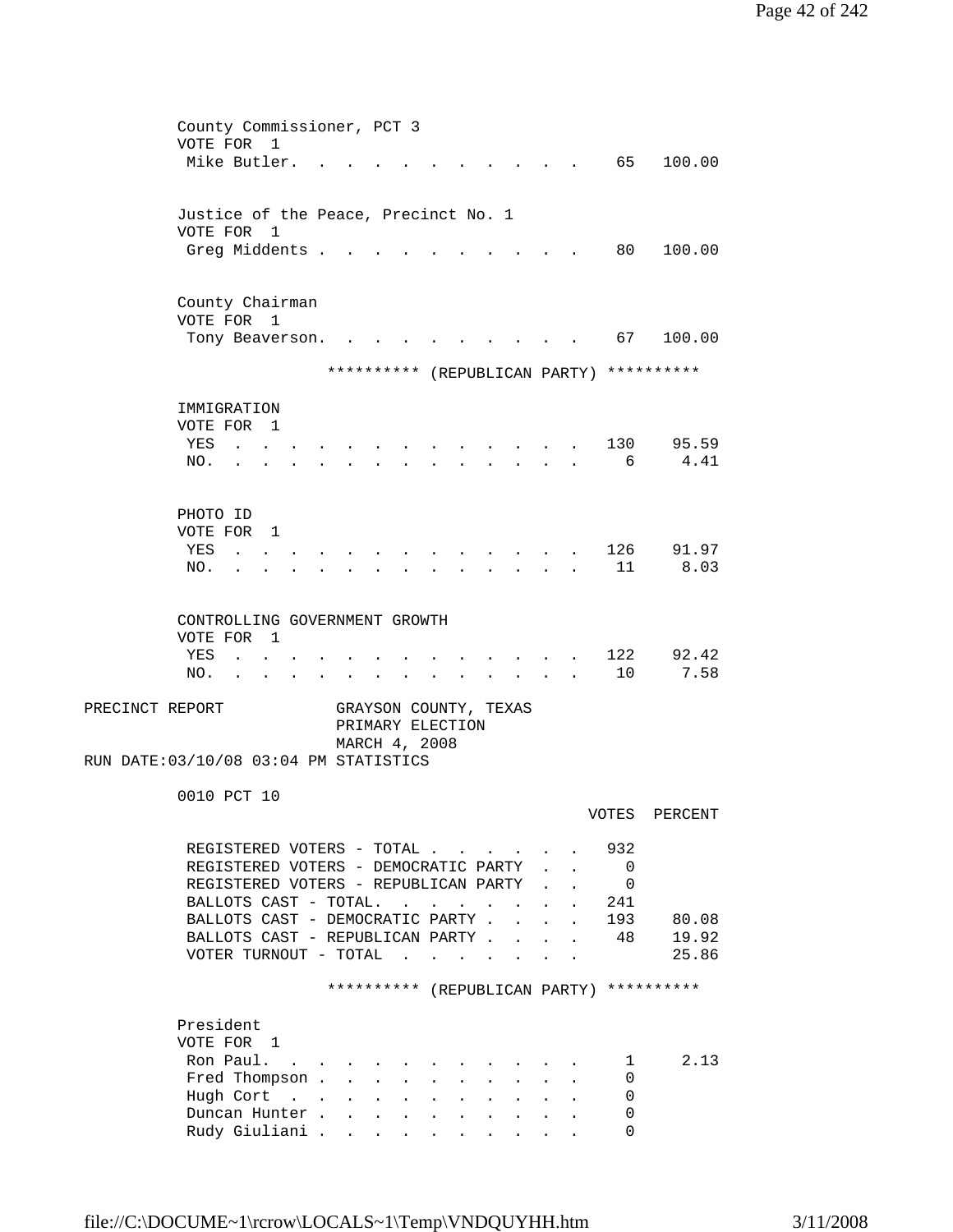| Alan Keyes .                      | and the contract of the state of                                                                                |                                                                              |                           |                                                           | $\ddot{\phantom{a}}$      | <b>Contract Contract</b>                                                          |                                          |                      | 0            |        |
|-----------------------------------|-----------------------------------------------------------------------------------------------------------------|------------------------------------------------------------------------------|---------------------------|-----------------------------------------------------------|---------------------------|-----------------------------------------------------------------------------------|------------------------------------------|----------------------|--------------|--------|
| Mitt Romney.                      | $\ddot{\phantom{a}}$                                                                                            | $\sim$                                                                       | $\mathbf{L} = \mathbf{L}$ |                                                           | $\ddot{\phantom{a}}$      |                                                                                   | <b>All Strategies</b>                    |                      | 0            |        |
| John McCain.                      | $\sim$                                                                                                          | $\mathbf{r}$ , $\mathbf{r}$ , $\mathbf{r}$                                   |                           | $\mathbf{L}^{\text{max}}$ , and $\mathbf{L}^{\text{max}}$ | $\mathbf{L}^{\text{max}}$ |                                                                                   | $\mathbf{L} = \mathbf{L}$                | $\ddot{\phantom{a}}$ | 21           | 44.68  |
| Hoa Tran.                         | the contract of the contract of the contract of the contract of the contract of the contract of the contract of |                                                                              |                           |                                                           |                           |                                                                                   |                                          | $\bullet$            | 0            |        |
| Mike Huckabee                     |                                                                                                                 |                                                                              |                           | <b>All Carl Carl Co.</b>                                  |                           |                                                                                   | $\mathbf{z} = \mathbf{z} + \mathbf{z}$ . | $\ddot{\phantom{a}}$ | 25           | 53.19  |
| Uncommitted(No Comprometido).     |                                                                                                                 |                                                                              |                           |                                                           |                           | $\ddot{\phantom{a}}$                                                              | $\sim 10$                                |                      | $\Omega$     |        |
|                                   |                                                                                                                 |                                                                              |                           |                                                           |                           |                                                                                   |                                          |                      |              |        |
|                                   |                                                                                                                 |                                                                              |                           |                                                           |                           |                                                                                   |                                          |                      |              |        |
| US Senator                        |                                                                                                                 |                                                                              |                           |                                                           |                           |                                                                                   |                                          |                      |              |        |
| VOTE FOR 1                        |                                                                                                                 |                                                                              |                           |                                                           |                           |                                                                                   |                                          |                      |              |        |
| John Cornyn.                      |                                                                                                                 |                                                                              |                           |                                                           |                           |                                                                                   |                                          |                      | 31           | 77.50  |
| Larry Kilgore                     |                                                                                                                 |                                                                              |                           |                                                           |                           |                                                                                   |                                          | $\ddot{\phantom{a}}$ | 9            | 22.50  |
|                                   |                                                                                                                 |                                                                              |                           |                                                           |                           |                                                                                   |                                          |                      |              |        |
|                                   |                                                                                                                 |                                                                              |                           |                                                           |                           |                                                                                   |                                          |                      |              |        |
| US Representative, DIST 4         |                                                                                                                 |                                                                              |                           |                                                           |                           |                                                                                   |                                          |                      |              |        |
| VOTE FOR 1                        |                                                                                                                 |                                                                              |                           |                                                           |                           |                                                                                   |                                          |                      |              |        |
| Gene Christensen                  |                                                                                                                 |                                                                              |                           | $\mathbf{r} = \mathbf{r} + \mathbf{r}$ .                  |                           | <b>All Cards</b>                                                                  |                                          | $\sim 100$           | 7            | 15.22  |
| Ralph Hall                        |                                                                                                                 | $\mathcal{L}^{\text{max}}$                                                   | $\sim$                    | $\ddot{\phantom{0}}$                                      | $\ddot{\phantom{0}}$      | $\ddot{\phantom{0}}$                                                              |                                          | $\ddot{\phantom{0}}$ | 35           | 76.09  |
| Joshua Kowert                     |                                                                                                                 |                                                                              |                           | $\mathbf{L}$ and $\mathbf{L}$                             |                           | $\mathbf{r} = \mathbf{r} \mathbf{r}$ , where $\mathbf{r} = \mathbf{r} \mathbf{r}$ |                                          | $\mathbf{L}$         | 0            |        |
| Kathy Seei.                       |                                                                                                                 |                                                                              |                           |                                                           |                           |                                                                                   |                                          | $\mathbf{L}$         | 3            | 6.52   |
| Kevin George                      |                                                                                                                 |                                                                              |                           |                                                           |                           |                                                                                   |                                          | $\ddot{\phantom{a}}$ | $\mathbf{1}$ | 2.17   |
|                                   |                                                                                                                 |                                                                              |                           |                                                           |                           |                                                                                   |                                          |                      |              |        |
|                                   |                                                                                                                 |                                                                              |                           |                                                           |                           |                                                                                   |                                          |                      |              |        |
| Railroad Commissioner             |                                                                                                                 |                                                                              |                           |                                                           |                           |                                                                                   |                                          |                      |              |        |
| VOTE FOR 1                        |                                                                                                                 |                                                                              |                           |                                                           |                           |                                                                                   |                                          |                      |              |        |
| Michael L. Williams               |                                                                                                                 |                                                                              |                           |                                                           |                           |                                                                                   |                                          |                      | 35           | 100.00 |
|                                   |                                                                                                                 |                                                                              |                           |                                                           |                           |                                                                                   |                                          |                      |              |        |
|                                   |                                                                                                                 |                                                                              |                           |                                                           |                           |                                                                                   |                                          |                      |              |        |
| Chief Justice, Supreme Court      |                                                                                                                 |                                                                              |                           |                                                           |                           |                                                                                   |                                          |                      |              |        |
| VOTE FOR<br>1                     |                                                                                                                 |                                                                              |                           |                                                           |                           |                                                                                   |                                          |                      |              |        |
| Wallace B. Jefferson.             |                                                                                                                 |                                                                              |                           |                                                           |                           | $\sim$                                                                            | <b>Contract Contract</b>                 |                      | 36           | 100.00 |
|                                   |                                                                                                                 |                                                                              |                           |                                                           |                           |                                                                                   |                                          |                      |              |        |
|                                   |                                                                                                                 |                                                                              |                           |                                                           |                           |                                                                                   |                                          |                      |              |        |
| Justice, Supreme Court, P7        |                                                                                                                 |                                                                              |                           |                                                           |                           |                                                                                   |                                          |                      |              |        |
| VOTE FOR 1                        |                                                                                                                 |                                                                              |                           |                                                           |                           |                                                                                   |                                          |                      |              |        |
| Dale Wainwright                   |                                                                                                                 |                                                                              |                           |                                                           |                           |                                                                                   |                                          |                      | 36           | 100.00 |
|                                   |                                                                                                                 |                                                                              |                           |                                                           |                           |                                                                                   |                                          |                      |              |        |
|                                   |                                                                                                                 |                                                                              |                           |                                                           |                           |                                                                                   |                                          |                      |              |        |
| Justice, Supreme Court, P8        |                                                                                                                 |                                                                              |                           |                                                           |                           |                                                                                   |                                          |                      |              |        |
| VOTE FOR 1                        |                                                                                                                 |                                                                              |                           |                                                           |                           |                                                                                   |                                          |                      |              |        |
|                                   |                                                                                                                 |                                                                              |                           |                                                           |                           |                                                                                   |                                          |                      |              |        |
| Phil Johnson                      | the contract of the contract of the contract of the contract of the contract of the contract of the contract of |                                                                              |                           |                                                           |                           |                                                                                   |                                          |                      | 31           | 100.00 |
|                                   |                                                                                                                 |                                                                              |                           |                                                           |                           |                                                                                   |                                          |                      |              |        |
|                                   |                                                                                                                 |                                                                              |                           |                                                           |                           |                                                                                   |                                          |                      |              |        |
| Judge, CT of Criminal Appeals, P3 |                                                                                                                 |                                                                              |                           |                                                           |                           |                                                                                   |                                          |                      |              |        |
| VOTE FOR 1                        |                                                                                                                 |                                                                              |                           |                                                           |                           |                                                                                   |                                          |                      |              |        |
| Tom Price                         |                                                                                                                 |                                                                              |                           | $\ddot{\phantom{a}}$                                      | $\sim$                    | $\mathbf{r}$ , $\mathbf{r}$ , $\mathbf{r}$ , $\mathbf{r}$                         |                                          |                      | 32           | 100.00 |
|                                   |                                                                                                                 |                                                                              |                           |                                                           |                           |                                                                                   |                                          |                      |              |        |
| Judge, CT of Criminal Appeals, P4 |                                                                                                                 |                                                                              |                           |                                                           |                           |                                                                                   |                                          |                      |              |        |
| VOTE FOR<br>1                     |                                                                                                                 |                                                                              |                           |                                                           |                           |                                                                                   |                                          |                      |              |        |
| Robert Francis.                   |                                                                                                                 | $\mathbf{L} = \mathbf{L}$                                                    | $\ddot{\phantom{a}}$      |                                                           |                           |                                                                                   |                                          |                      | 16           | 47.06  |
| Paul Womack.                      | $\sim$                                                                                                          | $\mathbf{r} = \mathbf{r} \cdot \mathbf{r}$ , where $\mathbf{r} = \mathbf{r}$ |                           | $\ddot{\phantom{0}}$                                      |                           |                                                                                   |                                          |                      | 18           | 52.94  |
|                                   |                                                                                                                 |                                                                              |                           |                                                           |                           |                                                                                   |                                          |                      |              |        |
|                                   |                                                                                                                 |                                                                              |                           |                                                           |                           |                                                                                   |                                          |                      |              |        |
| Judge, CT of Criminal Appeals, P9 |                                                                                                                 |                                                                              |                           |                                                           |                           |                                                                                   |                                          |                      |              |        |
| VOTE FOR<br>1                     |                                                                                                                 |                                                                              |                           |                                                           |                           |                                                                                   |                                          |                      |              |        |
| Cathy Cochran                     |                                                                                                                 |                                                                              |                           |                                                           |                           |                                                                                   |                                          |                      | 31           | 100.00 |
|                                   |                                                                                                                 |                                                                              |                           |                                                           |                           |                                                                                   |                                          |                      |              |        |
|                                   |                                                                                                                 |                                                                              |                           |                                                           |                           |                                                                                   |                                          |                      |              |        |
| Member, State BoE, DIST 14        |                                                                                                                 |                                                                              |                           |                                                           |                           |                                                                                   |                                          |                      |              |        |
| VOTE FOR 1                        |                                                                                                                 |                                                                              |                           |                                                           |                           |                                                                                   |                                          |                      |              |        |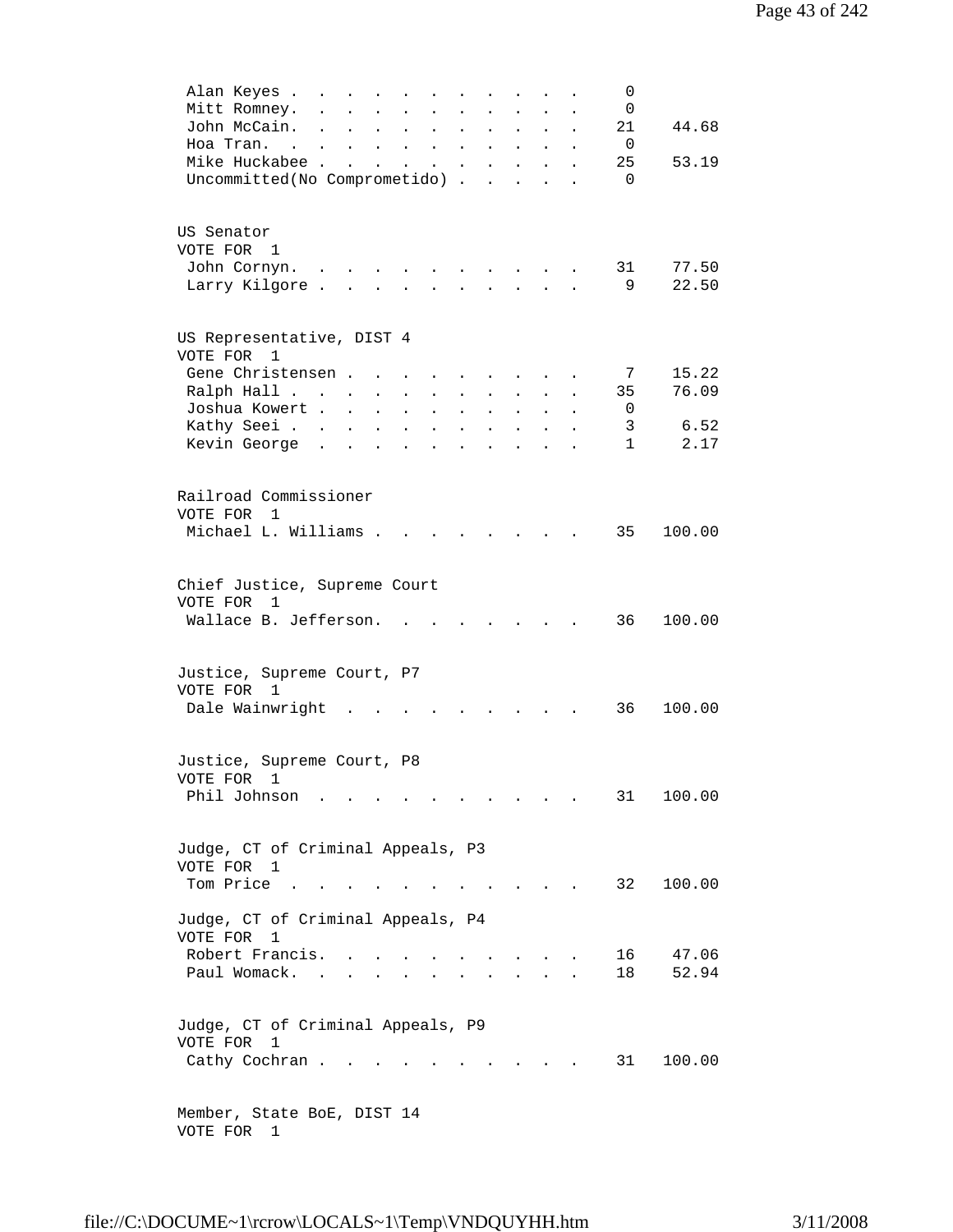| 100.00<br>Gail Lowe<br>32                                                                                                    |
|------------------------------------------------------------------------------------------------------------------------------|
| State Senator, District 30<br>VOTE FOR<br>1                                                                                  |
| Charles R. Stafford.<br>9<br>23.08<br>76.92<br>30<br>Craig Estes. .                                                          |
| State Representative, District 62<br>VOTE FOR 1                                                                              |
| Larry Phillips.<br>39<br>100.00<br><b>Contract Contract Contract Contract</b>                                                |
| Justice, 5th CT of Appeals DIST, P3<br>VOTE FOR 1<br>32<br>100.00<br>Mary Murphy.                                            |
|                                                                                                                              |
| Justice, 5th CT of Appeals DIST, P6<br>VOTE FOR<br>1<br>David L. Bridges<br>32<br>100.00                                     |
| Justice, 5th CT of Appeals DIST, P8                                                                                          |
| VOTE FOR 1<br>Kerry Fitzgerald.<br>32<br>100.00                                                                              |
| District Judge, 15th Judicial District<br>VOTE FOR 1                                                                         |
| 100.00<br>Jim Fallon<br>34                                                                                                   |
| District Judge, 59th Judicial District<br>VOTE FOR<br>$\mathbf{1}$                                                           |
| Rayburn M. "Rim" Nall<br>33<br>100.00<br>$\sim$                                                                              |
| District Judge, 336th Judicial District<br>VOTE FOR<br>1                                                                     |
| Charles Butler.<br>10<br>23.81<br>76.19<br>Lauri Blake.<br>32<br>$\sim$                                                      |
| Criminal District Attorney<br>VOTE FOR 1<br>100.00<br>34<br>Joe Brown<br>$\sim$ $\sim$ $\sim$<br>$\sim$ $\sim$ $\sim$ $\sim$ |
|                                                                                                                              |
| Sheriff<br>VOTE FOR 1<br>33<br>100.00<br>Keith Gary.                                                                         |
| Constable, Precinct No. 2<br>VOTE FOR 1                                                                                      |
| Sandra "Sandi" Savering.<br>20<br>51.28<br>48.72<br>Mike Putnam.<br>19                                                       |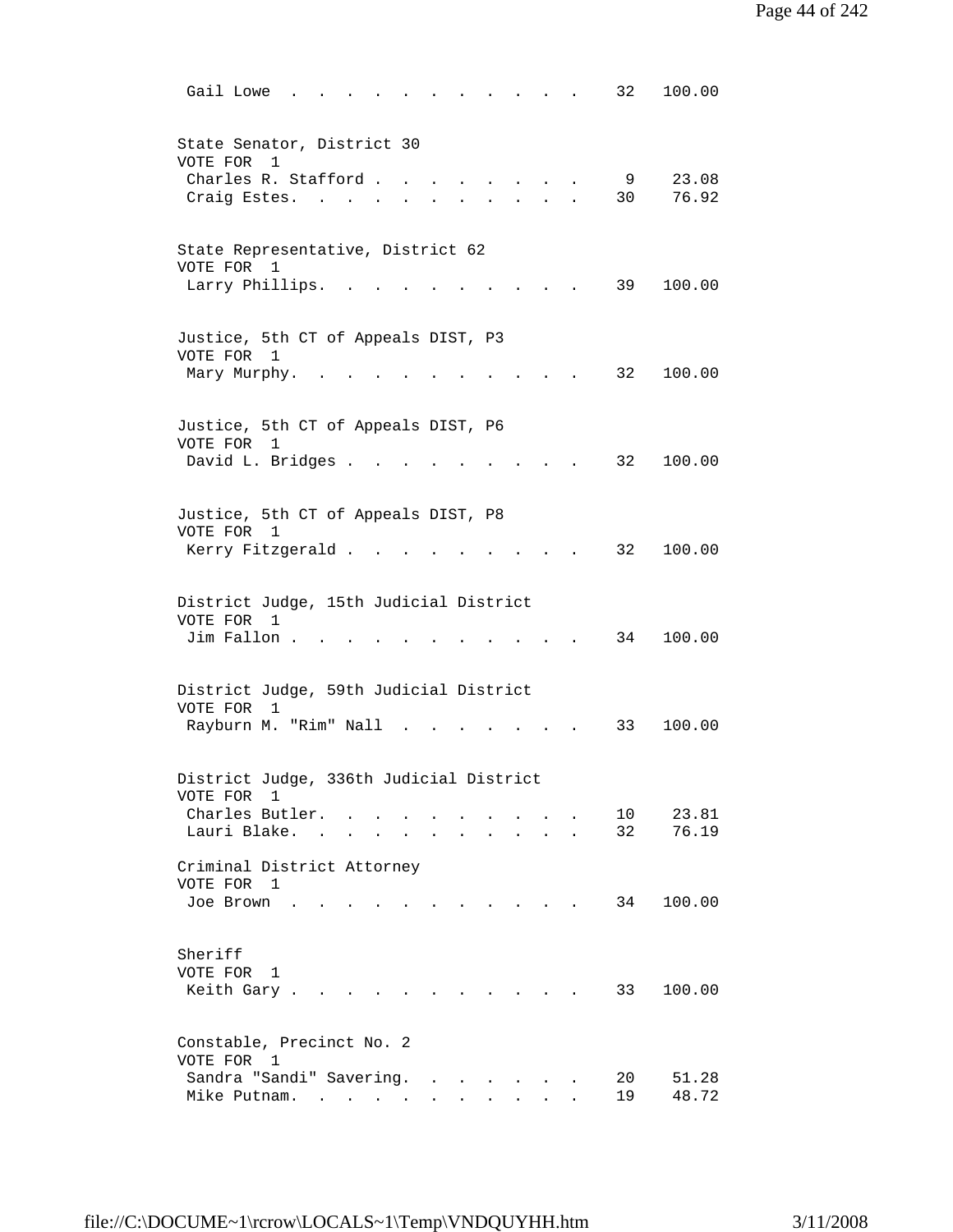| County Chairman                   |                                                                                                                                                                                                                                   |                            |                      |                                                                                         |                      |                      |                                            |                      |                      |                      |          |                               |
|-----------------------------------|-----------------------------------------------------------------------------------------------------------------------------------------------------------------------------------------------------------------------------------|----------------------------|----------------------|-----------------------------------------------------------------------------------------|----------------------|----------------------|--------------------------------------------|----------------------|----------------------|----------------------|----------|-------------------------------|
| VOTE FOR<br>$\mathbf{1}$          |                                                                                                                                                                                                                                   |                            |                      |                                                                                         |                      |                      |                                            |                      |                      |                      |          |                               |
| David P. Gibson                   |                                                                                                                                                                                                                                   |                            |                      |                                                                                         |                      |                      |                                            |                      |                      |                      | 33       | 100.00                        |
|                                   |                                                                                                                                                                                                                                   |                            |                      |                                                                                         |                      |                      |                                            |                      |                      |                      |          |                               |
|                                   |                                                                                                                                                                                                                                   | **********                 |                      |                                                                                         |                      |                      |                                            |                      |                      |                      |          | (DEMOCRATIC PARTY) ********** |
|                                   |                                                                                                                                                                                                                                   |                            |                      |                                                                                         |                      |                      |                                            |                      |                      |                      |          |                               |
| President                         |                                                                                                                                                                                                                                   |                            |                      |                                                                                         |                      |                      |                                            |                      |                      |                      |          |                               |
| VOTE FOR<br>1                     |                                                                                                                                                                                                                                   |                            |                      |                                                                                         |                      |                      |                                            |                      |                      |                      |          |                               |
| Barack Obama                      | $\mathbf{r}$ , $\mathbf{r}$ , $\mathbf{r}$                                                                                                                                                                                        |                            | $\sim$               |                                                                                         |                      |                      |                                            |                      |                      |                      | 94       | 48.96                         |
| Hillary Clinton                   |                                                                                                                                                                                                                                   | $\mathcal{L}^{\text{max}}$ | $\sim$               | $\sim$                                                                                  |                      | $\ddot{\phantom{0}}$ | $\ddot{\phantom{0}}$                       | $\ddot{\phantom{0}}$ |                      |                      | 97       | 50.52                         |
| Bill Richardson                   |                                                                                                                                                                                                                                   | $\mathbf{L}$               | $\sim 10^{-10}$      | $\mathcal{L}^{\text{max}}$                                                              | $\ddot{\phantom{a}}$ | $\sim$               | $\sim$                                     | $\ddot{\phantom{0}}$ | $\ddot{\phantom{a}}$ | $\ddot{\phantom{a}}$ | 0        |                               |
| John Edwards                      | $\mathbf{r}$ , $\mathbf{r}$ , $\mathbf{r}$ , $\mathbf{r}$                                                                                                                                                                         |                            |                      |                                                                                         | $\ddot{\phantom{a}}$ | $\sim$               | $\ddot{\phantom{a}}$                       | $\sim$               | $\ddot{\phantom{a}}$ |                      | 1        | .52                           |
| Joe Biden                         | $\mathbf{r}$ . The set of the set of the set of the set of the set of the set of the set of the set of the set of the set of the set of the set of the set of the set of the set of the set of the set of the set of the set of t |                            |                      |                                                                                         | $\sim 10^{-10}$      |                      | $\mathbf{L} = \mathbf{L}$                  | $\ddot{\phantom{0}}$ | $\ddot{\phantom{a}}$ |                      | 0        |                               |
| Christopher J. Dodd               |                                                                                                                                                                                                                                   |                            |                      |                                                                                         |                      |                      | $\cdot$ $\cdot$ $\cdot$ $\cdot$ $\cdot$    |                      |                      |                      | $\Omega$ |                               |
|                                   |                                                                                                                                                                                                                                   |                            |                      |                                                                                         |                      |                      |                                            |                      |                      |                      |          |                               |
|                                   |                                                                                                                                                                                                                                   |                            |                      |                                                                                         |                      |                      |                                            |                      |                      |                      |          |                               |
| US Senator                        |                                                                                                                                                                                                                                   |                            |                      |                                                                                         |                      |                      |                                            |                      |                      |                      |          |                               |
| VOTE FOR 1                        |                                                                                                                                                                                                                                   |                            |                      |                                                                                         |                      |                      |                                            |                      |                      |                      |          |                               |
| Richard J. "Rick" Noriega         |                                                                                                                                                                                                                                   |                            |                      |                                                                                         |                      |                      |                                            |                      | $\sim$ $-$           |                      | 34       | 27.64                         |
| Ray McMurrey                      |                                                                                                                                                                                                                                   |                            |                      |                                                                                         |                      |                      |                                            |                      | $\sim$               | $\ddot{\phantom{a}}$ | 20       | 16.26                         |
| Gene Kelly                        |                                                                                                                                                                                                                                   |                            |                      |                                                                                         | $\ddot{\phantom{a}}$ | $\ddot{\phantom{a}}$ | $\mathbf{r}$ , $\mathbf{r}$ , $\mathbf{r}$ |                      | $\ddot{\phantom{a}}$ |                      | 53       | 43.09                         |
| Rhett R. Smith.                   |                                                                                                                                                                                                                                   |                            |                      | $\mathbf{r}$ , $\mathbf{r}$ , $\mathbf{r}$ , $\mathbf{r}$ , $\mathbf{r}$ , $\mathbf{r}$ |                      |                      |                                            |                      |                      |                      | 16       | 13.01                         |
|                                   |                                                                                                                                                                                                                                   |                            |                      |                                                                                         |                      |                      |                                            |                      |                      |                      |          |                               |
|                                   |                                                                                                                                                                                                                                   |                            |                      |                                                                                         |                      |                      |                                            |                      |                      |                      |          |                               |
| US Representative, DIST 4         |                                                                                                                                                                                                                                   |                            |                      |                                                                                         |                      |                      |                                            |                      |                      |                      |          |                               |
| VOTE FOR<br>1                     |                                                                                                                                                                                                                                   |                            |                      |                                                                                         |                      |                      |                                            |                      |                      |                      |          |                               |
| Glenn Melancon.                   |                                                                                                                                                                                                                                   |                            |                      |                                                                                         |                      |                      |                                            |                      |                      |                      | 83       | 68.60                         |
| VaLinda Hathcox                   |                                                                                                                                                                                                                                   |                            |                      |                                                                                         |                      |                      |                                            |                      |                      |                      | 38       | 31.40                         |
|                                   |                                                                                                                                                                                                                                   |                            |                      |                                                                                         |                      |                      |                                            |                      |                      |                      |          |                               |
|                                   |                                                                                                                                                                                                                                   |                            |                      |                                                                                         |                      |                      |                                            |                      |                      |                      |          |                               |
| Railroad Commissioner             |                                                                                                                                                                                                                                   |                            |                      |                                                                                         |                      |                      |                                            |                      |                      |                      |          |                               |
| VOTE FOR<br>1                     |                                                                                                                                                                                                                                   |                            |                      |                                                                                         |                      |                      |                                            |                      |                      |                      |          |                               |
| Dale Henry                        |                                                                                                                                                                                                                                   |                            |                      |                                                                                         |                      |                      |                                            |                      |                      |                      | 43       | 36.13                         |
| Art Hall.                         |                                                                                                                                                                                                                                   | $\mathbf{L}^{\text{max}}$  | $\bullet$            | $\ddot{\phantom{0}}$                                                                    |                      |                      |                                            |                      |                      |                      | 31       | 26.05                         |
| Mark Thompson .                   |                                                                                                                                                                                                                                   | $\ddot{\phantom{a}}$       | $\ddot{\phantom{a}}$ |                                                                                         |                      |                      |                                            |                      |                      |                      | 45       | 37.82                         |
|                                   |                                                                                                                                                                                                                                   |                            |                      |                                                                                         |                      |                      |                                            |                      |                      |                      |          |                               |
|                                   |                                                                                                                                                                                                                                   |                            |                      |                                                                                         |                      |                      |                                            |                      |                      |                      |          |                               |
| Chief Justice, Supreme Court      |                                                                                                                                                                                                                                   |                            |                      |                                                                                         |                      |                      |                                            |                      |                      |                      |          |                               |
| VOTE FOR<br>1                     |                                                                                                                                                                                                                                   |                            |                      |                                                                                         |                      |                      |                                            |                      |                      |                      |          |                               |
| Jim Jordan                        |                                                                                                                                                                                                                                   |                            |                      |                                                                                         |                      |                      |                                            |                      |                      |                      | 104      | 100.00                        |
|                                   |                                                                                                                                                                                                                                   |                            |                      |                                                                                         |                      |                      |                                            |                      |                      |                      |          |                               |
|                                   |                                                                                                                                                                                                                                   |                            |                      |                                                                                         |                      |                      |                                            |                      |                      |                      |          |                               |
| Justice, Supreme Court, P7        |                                                                                                                                                                                                                                   |                            |                      |                                                                                         |                      |                      |                                            |                      |                      |                      |          |                               |
| VOTE FOR 1                        |                                                                                                                                                                                                                                   |                            |                      |                                                                                         |                      |                      |                                            |                      |                      |                      |          |                               |
| Sam Houston.                      |                                                                                                                                                                                                                                   |                            |                      |                                                                                         |                      |                      | $\mathbf{L} = \mathbf{L} \mathbf{L}$       |                      |                      |                      | 88       | 73.33                         |
| Baltasar D. Cruz.                 |                                                                                                                                                                                                                                   |                            |                      |                                                                                         |                      |                      |                                            |                      |                      |                      | 32       | 26.67                         |
|                                   |                                                                                                                                                                                                                                   |                            |                      |                                                                                         |                      |                      |                                            |                      |                      |                      |          |                               |
|                                   |                                                                                                                                                                                                                                   |                            |                      |                                                                                         |                      |                      |                                            |                      |                      |                      |          |                               |
| Justice, Supreme Court, P8        |                                                                                                                                                                                                                                   |                            |                      |                                                                                         |                      |                      |                                            |                      |                      |                      |          |                               |
| VOTE FOR<br>1                     |                                                                                                                                                                                                                                   |                            |                      |                                                                                         |                      |                      |                                            |                      |                      |                      |          |                               |
| Susan Criss.                      | $\mathbf{r}$ . The set of $\mathbf{r}$                                                                                                                                                                                            |                            |                      |                                                                                         |                      |                      |                                            |                      |                      |                      | 95       | 77.87                         |
| Linda Reyna Yañez. .              |                                                                                                                                                                                                                                   |                            |                      | $\sim$                                                                                  |                      |                      |                                            |                      |                      |                      | 27       | 22.13                         |
|                                   |                                                                                                                                                                                                                                   |                            |                      |                                                                                         |                      |                      |                                            |                      |                      |                      |          |                               |
|                                   |                                                                                                                                                                                                                                   |                            |                      |                                                                                         |                      |                      |                                            |                      |                      |                      |          |                               |
| Judge, CT of Criminal Appeals, P3 |                                                                                                                                                                                                                                   |                            |                      |                                                                                         |                      |                      |                                            |                      |                      |                      |          |                               |
| VOTE FOR<br>1                     |                                                                                                                                                                                                                                   |                            |                      |                                                                                         |                      |                      |                                            |                      |                      |                      |          |                               |
| Susan Strawn                      |                                                                                                                                                                                                                                   |                            |                      |                                                                                         |                      |                      |                                            |                      |                      |                      | 106      | 100.00                        |
|                                   |                                                                                                                                                                                                                                   |                            |                      |                                                                                         |                      |                      |                                            |                      |                      |                      |          |                               |
|                                   |                                                                                                                                                                                                                                   |                            |                      |                                                                                         |                      |                      |                                            |                      |                      |                      |          |                               |

Judge, CT of Criminal Appeals, P4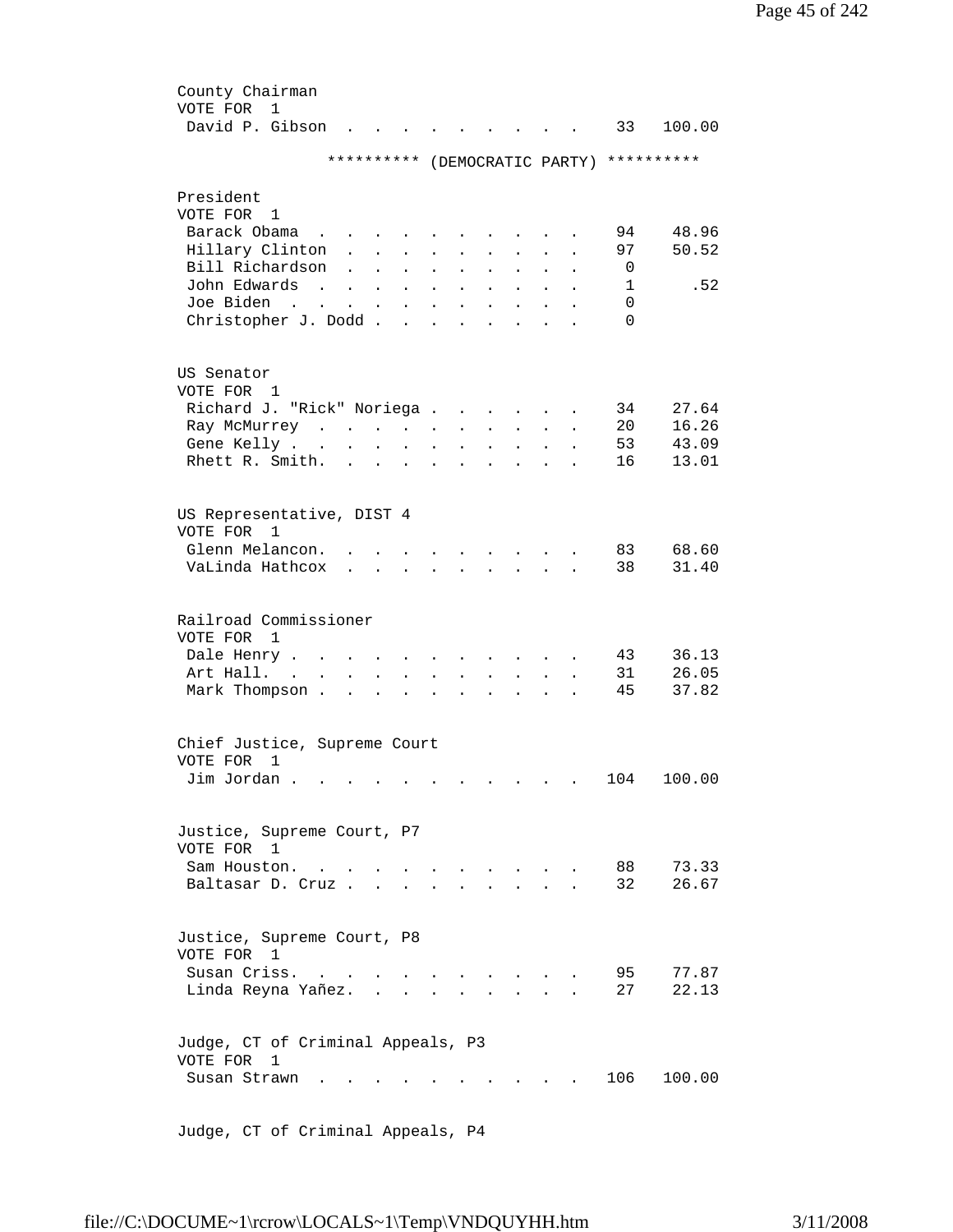|                 | VOTE FOR<br>1<br>99<br>100.00<br>J.R. Molina.                                                                                                                                                                                                                                                                                                                                                                                                                                                                                                                   |  |
|-----------------|-----------------------------------------------------------------------------------------------------------------------------------------------------------------------------------------------------------------------------------------------------------------------------------------------------------------------------------------------------------------------------------------------------------------------------------------------------------------------------------------------------------------------------------------------------------------|--|
|                 | Member, State BoE, DIST 14<br>VOTE FOR<br>$\mathbf{1}$<br>99<br>100.00<br>Edra Bogle .                                                                                                                                                                                                                                                                                                                                                                                                                                                                          |  |
|                 | State Representative, District 62                                                                                                                                                                                                                                                                                                                                                                                                                                                                                                                               |  |
|                 | VOTE FOR 1<br>98<br>Peter "Pete" Veeck<br>100.00                                                                                                                                                                                                                                                                                                                                                                                                                                                                                                                |  |
|                 | Justice, 5th CT of Appeals DIST, P3<br>VOTE FOR 1<br>Don B. Chae.<br>100.00<br>101                                                                                                                                                                                                                                                                                                                                                                                                                                                                              |  |
|                 | Justice, 5th CT of Appeals DIST, P6                                                                                                                                                                                                                                                                                                                                                                                                                                                                                                                             |  |
|                 | VOTE FOR 1<br>David Hanschen.<br>102<br>100.00                                                                                                                                                                                                                                                                                                                                                                                                                                                                                                                  |  |
|                 | Justice, 5th CT of Appeals DIST, P8                                                                                                                                                                                                                                                                                                                                                                                                                                                                                                                             |  |
|                 | VOTE FOR 1<br>Tina Yoo.<br>102<br>100.00                                                                                                                                                                                                                                                                                                                                                                                                                                                                                                                        |  |
|                 | County Tax Assessor-Collector<br>VOTE FOR<br>1<br>John Wayne Ramsey.<br>128<br>100.00<br>$\mathbf{L} = \mathbf{L}$                                                                                                                                                                                                                                                                                                                                                                                                                                              |  |
|                 | County Chairman<br>VOTE FOR 1<br>99<br>100.00<br>Tony Beaverson.                                                                                                                                                                                                                                                                                                                                                                                                                                                                                                |  |
|                 | **********<br>**********<br>(REPUBLICAN PARTY)                                                                                                                                                                                                                                                                                                                                                                                                                                                                                                                  |  |
|                 | IMMIGRATION<br>VOTE FOR 1                                                                                                                                                                                                                                                                                                                                                                                                                                                                                                                                       |  |
|                 | 93.48<br>YES<br>43<br>6.52<br>$\overline{3}$<br>NO.                                                                                                                                                                                                                                                                                                                                                                                                                                                                                                             |  |
|                 | PHOTO ID<br>VOTE FOR 1                                                                                                                                                                                                                                                                                                                                                                                                                                                                                                                                          |  |
|                 | 44 95.65<br>YES<br>$\mathcal{L}(\mathcal{L}(\mathcal{L}(\mathcal{L}(\mathcal{L}(\mathcal{L}(\mathcal{L}(\mathcal{L}(\mathcal{L}(\mathcal{L}(\mathcal{L}(\mathcal{L}(\mathcal{L}(\mathcal{L}(\mathcal{L}(\mathcal{L}(\mathcal{L}(\mathcal{L}(\mathcal{L}(\mathcal{L}(\mathcal{L}(\mathcal{L}(\mathcal{L}(\mathcal{L}(\mathcal{L}(\mathcal{L}(\mathcal{L}(\mathcal{L}(\mathcal{L}(\mathcal{L}(\mathcal{L}(\mathcal{L}(\mathcal{L}(\mathcal{L}(\mathcal{L}(\mathcal{L}(\mathcal{$<br>4.35<br>$\overline{2}$<br>NO.<br>$\ddot{\phantom{0}}$<br>$\ddot{\phantom{a}}$ |  |
|                 | CONTROLLING GOVERNMENT GROWTH<br>VOTE FOR 1                                                                                                                                                                                                                                                                                                                                                                                                                                                                                                                     |  |
|                 | 42<br>95.45<br>YES<br><b>Contract Contract Contract</b><br>4.55<br>$\overline{2}$<br>NO.<br>$\sim$<br>$\mathbf{r} = \mathbf{r}$                                                                                                                                                                                                                                                                                                                                                                                                                                 |  |
| PRECINCT REPORT | GRAYSON COUNTY, TEXAS<br>PRIMARY ELECTION                                                                                                                                                                                                                                                                                                                                                                                                                                                                                                                       |  |
|                 | MARCH 4, 2008<br>RUN DATE: 03/10/08 03:04 PM STATISTICS                                                                                                                                                                                                                                                                                                                                                                                                                                                                                                         |  |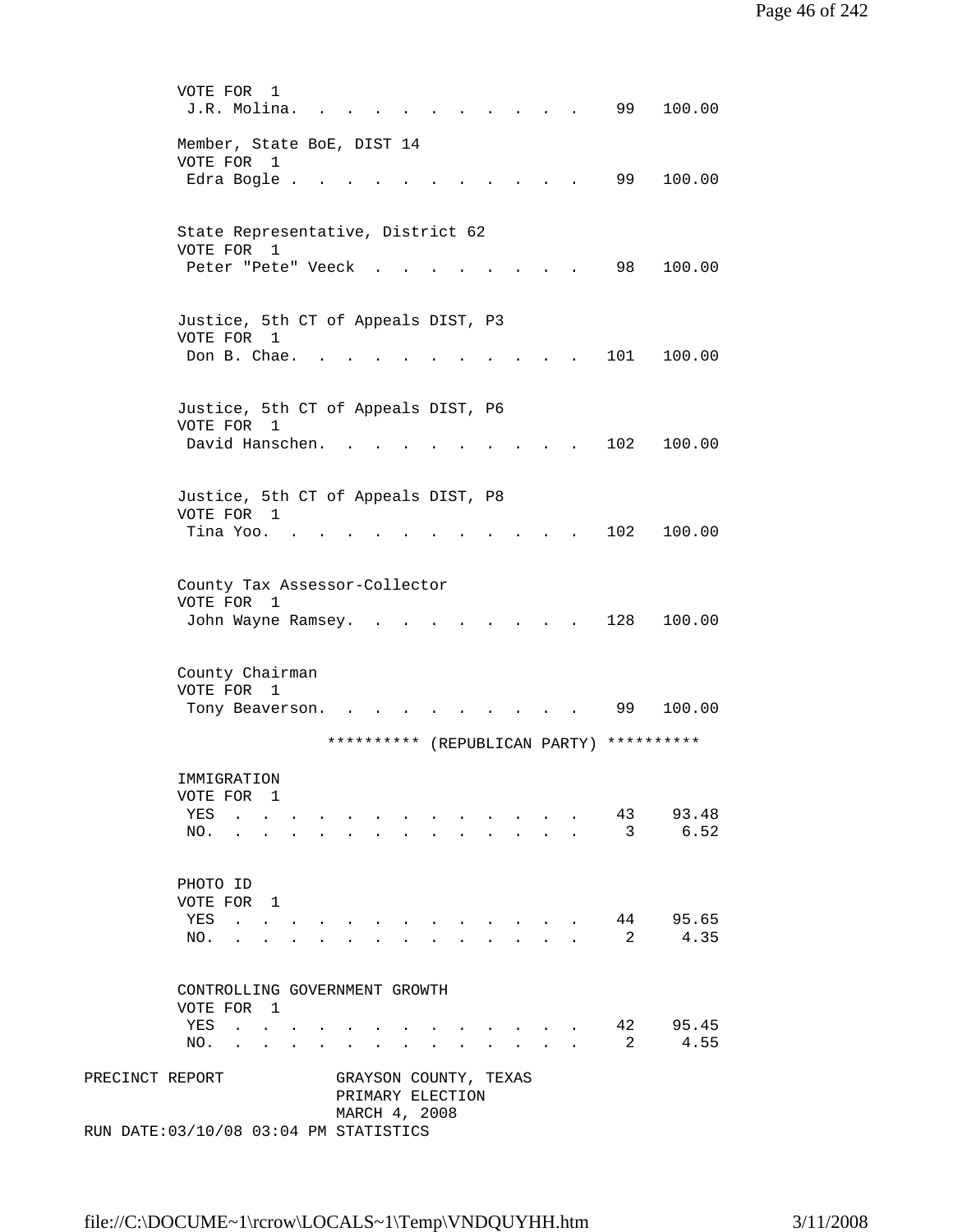0011 PCT 11 VOTES PERCENT REGISTERED VOTERS - TOTAL . . . . . . 734<br>REGISTERED VOTERS - DEMOCRATIC PARTY . . 0 REGISTERED VOTERS - DEMOCRATIC PARTY . . REGISTERED VOTERS - REPUBLICAN PARTY . . 0 BALLOTS CAST - TOTAL. . . . . . . . 203 BALLOTS CAST - DEMOCRATIC PARTY . . . . 148 72.91 BALLOTS CAST - REPUBLICAN PARTY . . . . 55 27.09 VOTER TURNOUT - TOTAL . . . . . . . 27.66 \*\*\*\*\*\*\*\*\*\* (REPUBLICAN PARTY) \*\*\*\*\*\*\*\*\*\* President VOTE FOR 1 Ron Paul. . . . . . . . . . . . 4 7.27 Fred Thompson . . . . . . . . . . 0 Hugh Cort . . . . . . . . . . . 0 Duncan Hunter . . . . . . . . . . 0 Rudy Giuliani . . . . . . . . . . 0 Alan Keyes . . . . . . . . . . . 0 Mitt Romney. . . . . . . . . . . 0 John McCain. . . . . . . . . . . 28 50.91 Hoa Tran. . . . . . . . . . . . 0<br>Mike Huckabee . . . . . . . . . . 23 41.82 Mike Huckabee . . . . . . . . . . . Uncommitted(No Comprometido) . . . . . 0 US Senator VOTE FOR 1 John Cornyn. . . . . . . . . . . 37 75.51 Larry Kilgore . . . . . . . . . . 12 24.49 US Representative, DIST 4 VOTE FOR 1 Gene Christensen . . . . . . . . . . 3 5.77<br>Ralph Hall . . . . . . . . . . . 36 69.23  ${\tt Ralph\ Hall\ \ldots\ \ldots\ \ldots\ \ldots\ \ldots\ \ldots}$ 10shua Kowert . . . . . . . . . . . 0<br>Kathy Seei . . . . . . . . . . . . 11 21.15 Exathy Seei . . . . . . . . . . . . 11 21.15<br>
Kevin George . . . . . . . . . . 2 3.85 Kevin George . . . . . . . . . . . Railroad Commissioner VOTE FOR 1 Michael L. Williams . . . . . . . . 39 100.00 Chief Justice, Supreme Court VOTE FOR 1 Wallace B. Jefferson. . . . . . . . 36 100.00 Justice, Supreme Court, P7 VOTE FOR 1 Dale Wainwright . . . . . . . . . 37 100.00

Justice, Supreme Court, P8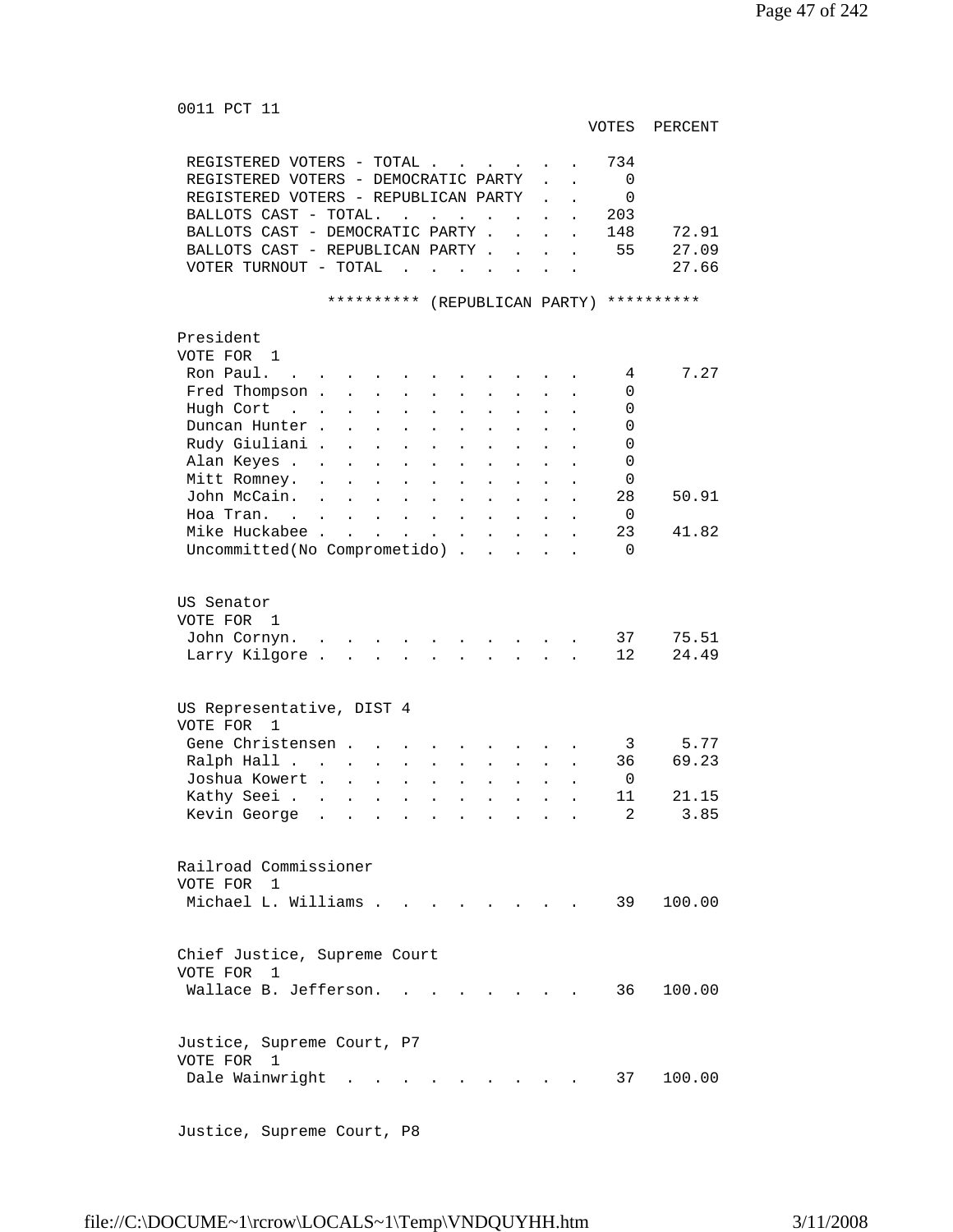| VOTE FOR<br>1<br>Phil Johnson<br>100.00<br>35                                                                            |
|--------------------------------------------------------------------------------------------------------------------------|
| Judge, CT of Criminal Appeals, P3<br>VOTE FOR<br>1<br>Tom Price<br>34<br>100.00                                          |
| Judge, CT of Criminal Appeals, P4<br>VOTE FOR<br>1<br>Robert Francis.<br>20<br>46.51                                     |
| Paul Womack.<br>23<br>53.49                                                                                              |
| Judge, CT of Criminal Appeals, P9<br>VOTE FOR<br>1<br>Cathy Cochran.<br>100.00<br>37                                     |
| Member, State BoE, DIST 14<br>VOTE FOR<br>1<br>Gail Lowe<br>36<br>100.00                                                 |
| State Senator, District 30<br>VOTE FOR 1<br>Charles R. Stafford.<br>17.02<br>8<br>39<br>82.98<br>Craig Estes.            |
| State Representative, District 62<br>VOTE FOR 1<br>Larry Phillips.<br>37<br>100.00                                       |
| Justice, 5th CT of Appeals DIST, P3<br>VOTE FOR 1<br>100.00<br>Mary Murphy.<br>37                                        |
| Justice, 5th CT of Appeals DIST, P6<br>VOTE FOR<br>1<br>David L. Bridges<br>100.00<br>37<br><b><i>Contract State</i></b> |
| Justice, 5th CT of Appeals DIST, P8<br>VOTE FOR 1<br>Kerry Fitzgerald<br>100.00<br>35                                    |
| District Judge, 15th Judicial District<br>VOTE FOR 1<br>Jim Fallon.<br>36<br>100.00                                      |
| District Judge, 59th Judicial District<br>VOTE FOR<br>$\mathbf{1}$<br>Rayburn M. "Rim" Nall<br>100.00<br>41              |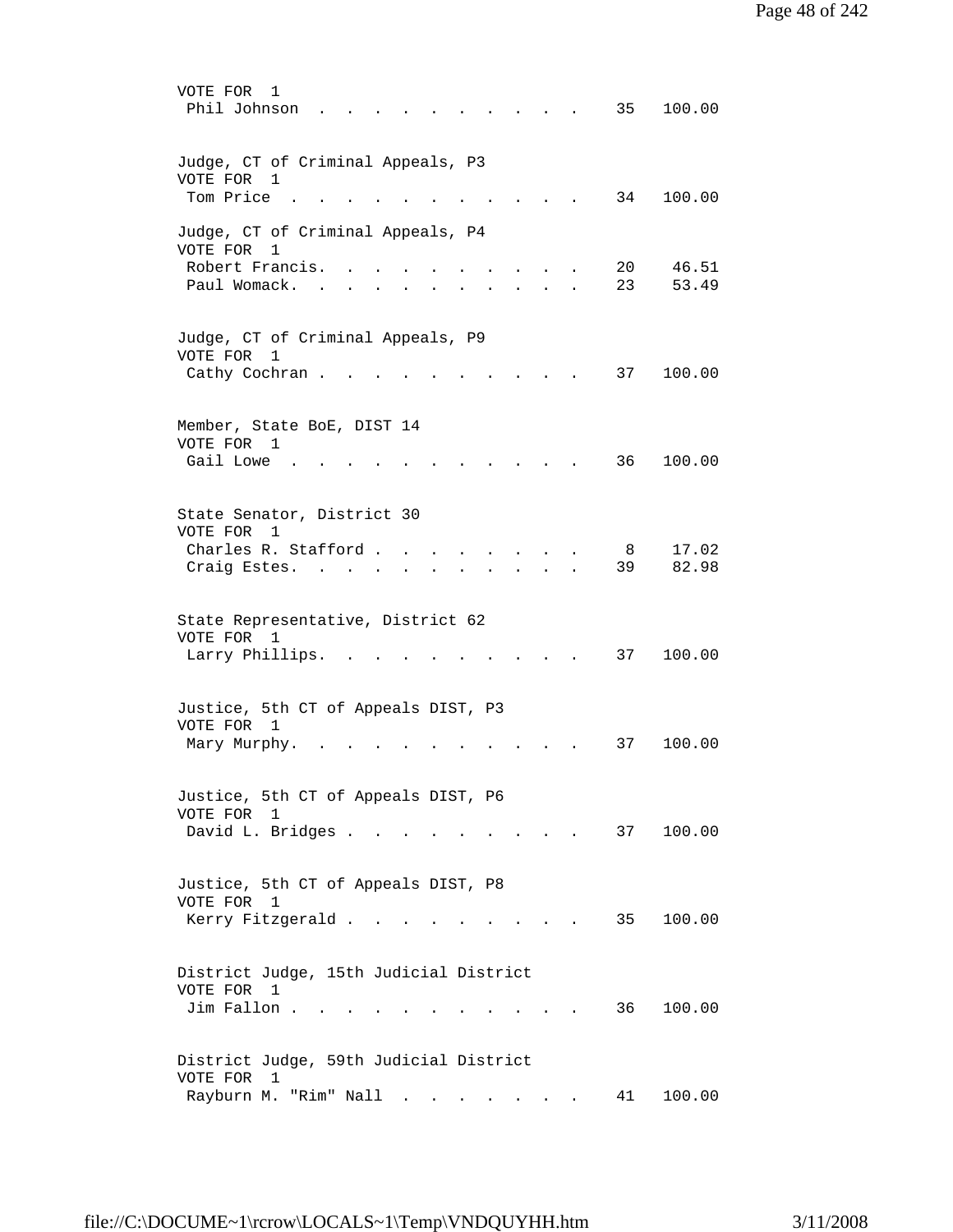```
 District Judge, 336th Judicial District 
          VOTE FOR 1 
 Charles Butler. . . . . . . . . . 16 34.04 
 Lauri Blake. . . . . . . . . . . 31 65.96 
          Criminal District Attorney 
          VOTE FOR 1 
          Joe Brown . . . . . . . . . . . 39 100.00
          Sheriff 
          VOTE FOR 1 
          Keith Gary . . . . . . . . . . . . 42 100.00
          Constable, Precinct No. 2 
          VOTE FOR 1 
          Sandra "Sandi" Savering. . . . . . . 16 33.33<br>Mike Putnam. . . . . . . . . . . . 32 66.67
          Mike Putnam. . . . . . . . . . .
          County Chairman 
          VOTE FOR 1 
          David P. Gibson . . . . . . . . . 36 100.00
                         ********** (DEMOCRATIC PARTY) **********
          President 
          VOTE FOR 1 
          Barack Obama . . . . . . . . . . 39 26.35
          Hillary Clinton . . . . . . . . . 107 72.30
          Bill Richardson . . . . . . . . . 0<br>John Edwards . . . . . . . . . . 2
          John Edwards . . . . . . . . . . . 2 1.35<br>Joe Biden . . . . . . . . . . . 0
                             \mathcal{A} , and \mathcal{A} . In the set of the set of the set of the \mathcal{A}Christopher J. Dodd . . . . . . . . 0
          US Senator 
          VOTE FOR 1 
 Richard J. "Rick" Noriega . . . . . . 36 32.14 
 Ray McMurrey . . . . . . . . . . 27 24.11 
          Gene Kelly . . . . . . . . . . . 38 33.93
          Rhett R. Smith. . . . . . . . . . 11 9.82
          US Representative, DIST 4 
          VOTE FOR 1 
          Glenn Melancon. . . . . . . . . . 79 75.24<br>VaLinda Hathcox . . . . . . . . . 26 24.76
          VaLinda Hathcox . . . . . . . . .
          Railroad Commissioner 
          VOTE FOR 1 
          Dale Henry . . . . . . . . . . . . 36 34.62<br>Art Hall. . . . . . . . . . . . 17 16.35
          Art Hall. . . . . . . . . . . . .
          Mark Thompson . . . . . . . . . . . 51 49.04
```
 Chief Justice, Supreme Court VOTE FOR 1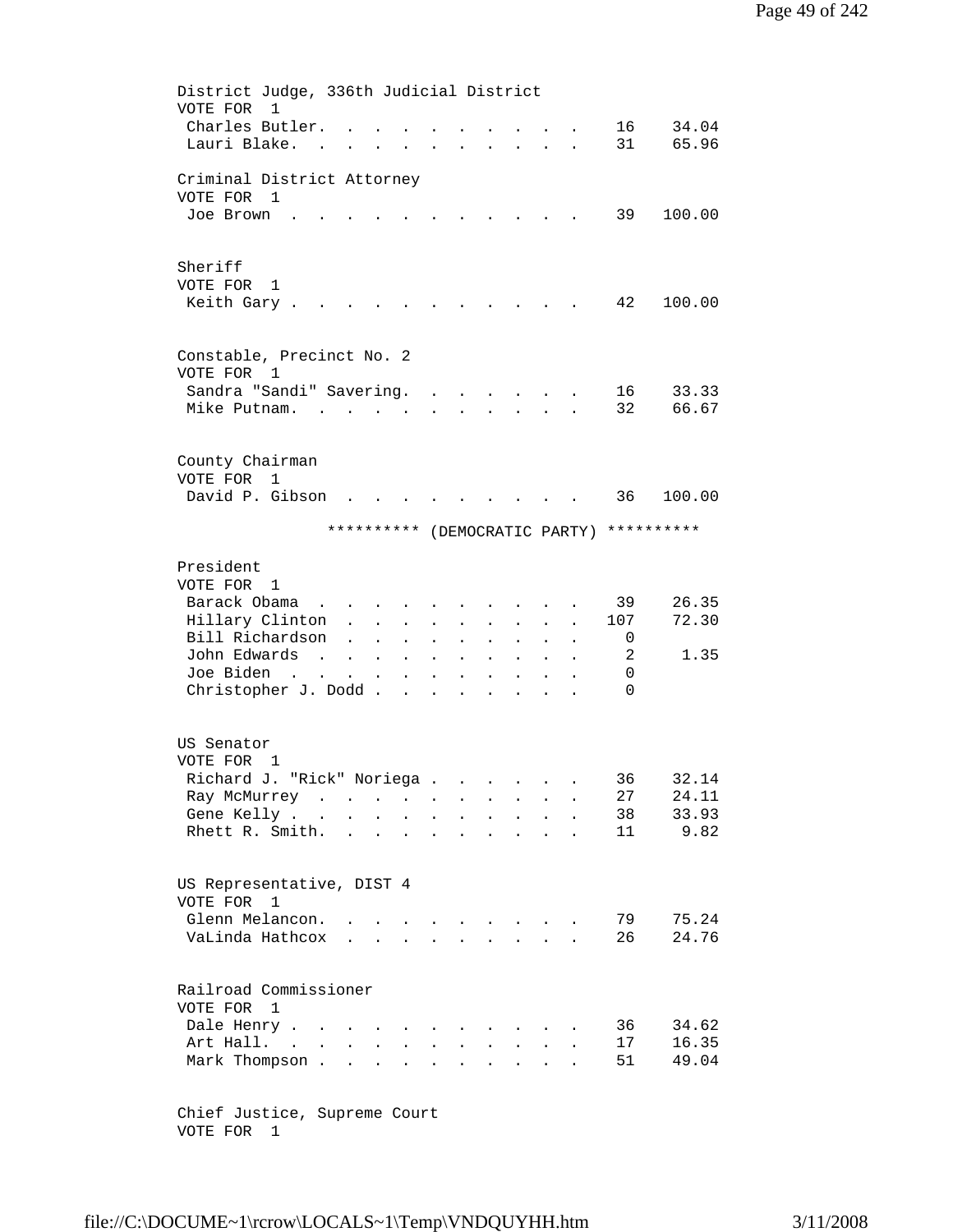| Jim Jordan.                                                                          |                                            | 95         | 100.00 |
|--------------------------------------------------------------------------------------|--------------------------------------------|------------|--------|
| Justice, Supreme Court, P7<br>VOTE FOR<br>$\mathbf{1}$<br>Sam Houston.               |                                            | 87         | 82.86  |
| $\bullet$<br>Baltasar D. Cruz.                                                       |                                            | 18         | 17.14  |
| Justice, Supreme Court, P8<br>VOTE FOR 1<br>Susan Criss.<br><b>Contract Contract</b> | and the state of the state of              | 89         | 83.96  |
| Linda Reyna Yañez.                                                                   | $\mathbf{r}$ , $\mathbf{r}$ , $\mathbf{r}$ | 17         | 16.04  |
| Judge, CT of Criminal Appeals, P3<br>VOTE FOR<br>1<br>Susan Strawn                   |                                            | 93         | 100.00 |
|                                                                                      |                                            |            |        |
| Judge, CT of Criminal Appeals, P4<br>VOTE FOR<br>1<br>J.R. Molina.                   |                                            | 88         | 100.00 |
| Member, State BoE, DIST 14<br>VOTE FOR 1<br>Edra Bogle .                             |                                            | 89         | 100.00 |
| State Representative, District 62<br>VOTE FOR 1<br>Peter "Pete" Veeck                |                                            | 89         | 100.00 |
| Justice, 5th CT of Appeals DIST, P3<br>VOTE FOR 1                                    |                                            | 89         | 100.00 |
| Don B. Chae.                                                                         |                                            |            |        |
| Justice, 5th CT of Appeals DIST, P6<br>VOTE FOR<br>1<br>David Hanschen.              |                                            | 92         | 100.00 |
| Justice, 5th CT of Appeals DIST, P8<br>VOTE FOR 1<br>Tina Yoo.                       |                                            | 87         | 100.00 |
| County Tax Assessor-Collector                                                        |                                            |            |        |
| VOTE FOR<br>1<br>John Wayne Ramsey.                                                  |                                            | 103        | 100.00 |
| County Chairman<br>VOTE FOR<br>1<br>Tony Beaverson.                                  |                                            | 89         | 100.00 |
| ********** (REPUBLICAN PARTY)                                                        |                                            | ********** |        |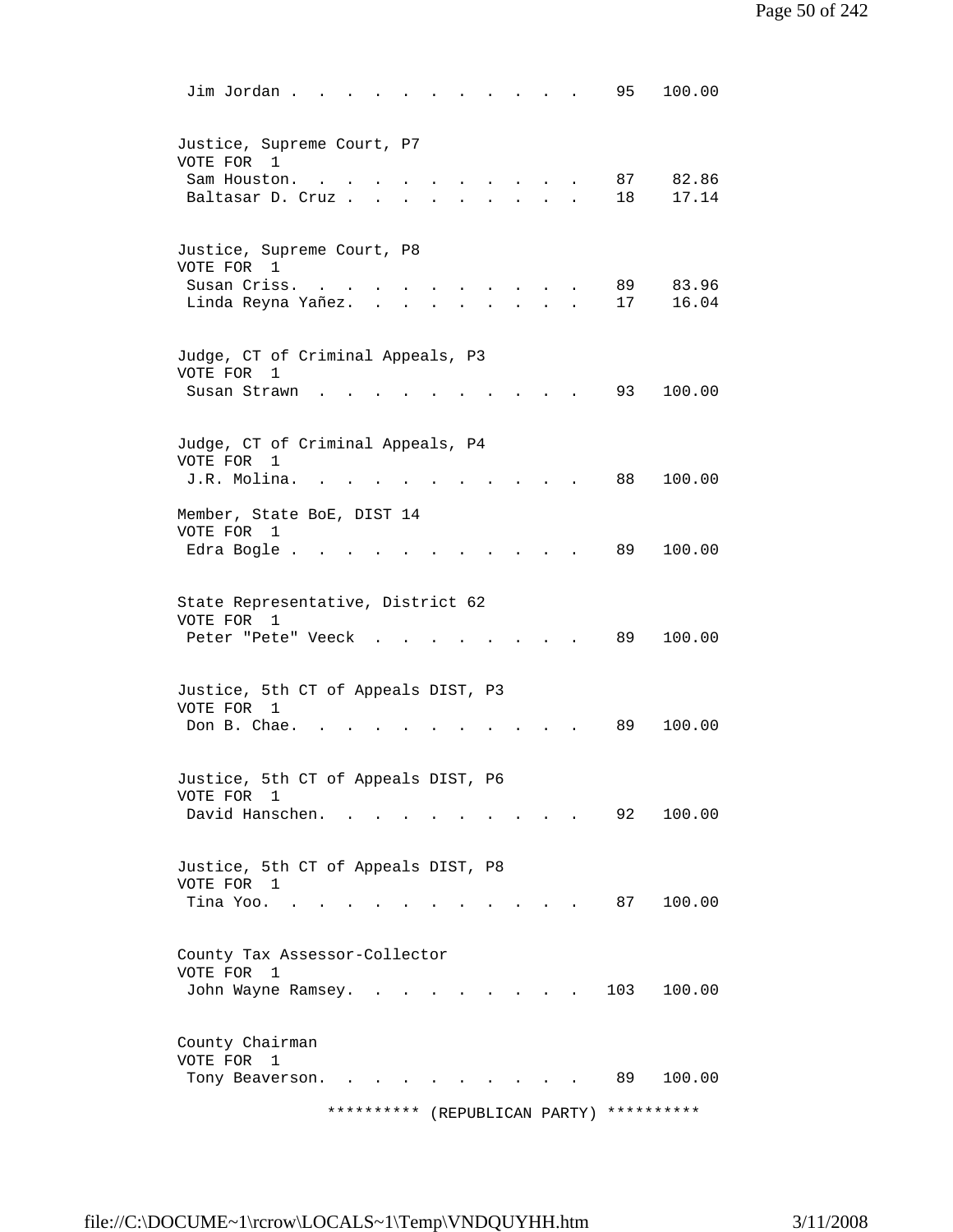|                 | IMMIGRATION                                                                  |                             |                         |                                                                          |                                          |                                                             |                      |                            |                                                                 |              |                           |                                          |                                           |  |
|-----------------|------------------------------------------------------------------------------|-----------------------------|-------------------------|--------------------------------------------------------------------------|------------------------------------------|-------------------------------------------------------------|----------------------|----------------------------|-----------------------------------------------------------------|--------------|---------------------------|------------------------------------------|-------------------------------------------|--|
|                 | VOTE FOR 1                                                                   |                             |                         |                                                                          |                                          |                                                             |                      |                            |                                                                 |              |                           |                                          |                                           |  |
|                 | YES<br><b>Contract Contract</b>                                              |                             |                         |                                                                          |                                          |                                                             |                      |                            |                                                                 |              |                           |                                          | 50 98.04                                  |  |
|                 | NO.                                                                          |                             |                         |                                                                          |                                          |                                                             |                      |                            |                                                                 | $\mathbf{L}$ | $\sim$                    | $\mathbf{1}$                             | 1.96                                      |  |
|                 |                                                                              |                             |                         |                                                                          |                                          |                                                             |                      |                            |                                                                 |              |                           |                                          |                                           |  |
|                 |                                                                              |                             |                         |                                                                          |                                          |                                                             |                      |                            |                                                                 |              |                           |                                          |                                           |  |
|                 | PHOTO ID                                                                     |                             |                         |                                                                          |                                          |                                                             |                      |                            |                                                                 |              |                           |                                          |                                           |  |
|                 | VOTE FOR 1                                                                   |                             |                         |                                                                          |                                          |                                                             |                      |                            |                                                                 |              |                           |                                          |                                           |  |
|                 | YES<br>NO.                                                                   |                             |                         |                                                                          |                                          |                                                             |                      |                            |                                                                 |              |                           | $\overline{\mathbf{3}}$                  | 48 94.12<br>5.88                          |  |
|                 |                                                                              |                             |                         |                                                                          |                                          |                                                             |                      |                            |                                                                 |              |                           |                                          |                                           |  |
|                 |                                                                              |                             |                         |                                                                          |                                          |                                                             |                      |                            |                                                                 |              |                           |                                          |                                           |  |
|                 | CONTROLLING GOVERNMENT GROWTH                                                |                             |                         |                                                                          |                                          |                                                             |                      |                            |                                                                 |              |                           |                                          |                                           |  |
|                 | VOTE FOR 1                                                                   |                             |                         |                                                                          |                                          |                                                             |                      |                            |                                                                 |              |                           |                                          |                                           |  |
|                 | YES                                                                          | $\sim$ $\sim$ $\sim$ $\sim$ |                         |                                                                          |                                          |                                                             |                      |                            |                                                                 |              |                           |                                          | 47 97.92                                  |  |
|                 | NO.                                                                          |                             | <b>All Card Control</b> |                                                                          | $\bullet$ . In the set of the $\bullet$  |                                                             |                      |                            | and a strong control of the strong strong and                   |              |                           |                                          | 1 2.08                                    |  |
|                 |                                                                              |                             |                         |                                                                          |                                          |                                                             |                      |                            |                                                                 |              |                           |                                          |                                           |  |
| PRECINCT REPORT |                                                                              |                             |                         | GRAYSON COUNTY, TEXAS                                                    |                                          |                                                             |                      |                            |                                                                 |              |                           |                                          |                                           |  |
|                 |                                                                              |                             |                         | PRIMARY ELECTION                                                         |                                          |                                                             |                      |                            |                                                                 |              |                           |                                          |                                           |  |
|                 |                                                                              |                             |                         | MARCH 4, 2008                                                            |                                          |                                                             |                      |                            |                                                                 |              |                           |                                          |                                           |  |
|                 | RUN DATE: 03/10/08 03:04 PM STATISTICS                                       |                             |                         |                                                                          |                                          |                                                             |                      |                            |                                                                 |              |                           |                                          |                                           |  |
|                 |                                                                              |                             |                         |                                                                          |                                          |                                                             |                      |                            |                                                                 |              |                           |                                          |                                           |  |
|                 | 0012 PCT 12                                                                  |                             |                         |                                                                          |                                          |                                                             |                      |                            |                                                                 |              |                           |                                          |                                           |  |
|                 |                                                                              |                             |                         |                                                                          |                                          |                                                             |                      |                            |                                                                 |              |                           |                                          | VOTES PERCENT                             |  |
|                 |                                                                              |                             |                         |                                                                          |                                          |                                                             |                      |                            |                                                                 |              |                           |                                          |                                           |  |
|                 | REGISTERED VOTERS - TOTAL                                                    |                             |                         |                                                                          |                                          |                                                             |                      |                            |                                                                 |              |                           | 1344<br>$\Omega$                         |                                           |  |
|                 | REGISTERED VOTERS - DEMOCRATIC PARTY<br>REGISTERED VOTERS - REPUBLICAN PARTY |                             |                         |                                                                          |                                          |                                                             |                      |                            |                                                                 |              | $\ddot{\phantom{0}}$      | 0                                        |                                           |  |
|                 | BALLOTS CAST - TOTAL.                                                        |                             |                         |                                                                          |                                          |                                                             |                      |                            |                                                                 |              | $\mathbf{L}^{\text{max}}$ | 406                                      |                                           |  |
|                 | BALLOTS CAST - DEMOCRATIC PARTY.                                             |                             |                         |                                                                          |                                          |                                                             | $\mathbf{r}$         |                            | $\mathbf{L}$                                                    | $\mathbf{L}$ | $\mathbf{L}^{\text{max}}$ |                                          | 224 55.17                                 |  |
|                 |                                                                              |                             |                         |                                                                          |                                          |                                                             |                      |                            |                                                                 |              |                           |                                          | BALLOTS CAST - REPUBLICAN PARTY 182 44.83 |  |
|                 | VOTER TURNOUT - TOTAL                                                        |                             |                         |                                                                          |                                          |                                                             |                      |                            |                                                                 |              |                           |                                          | 30.21                                     |  |
|                 |                                                                              |                             |                         |                                                                          |                                          |                                                             |                      |                            |                                                                 |              |                           |                                          |                                           |  |
|                 |                                                                              |                             |                         |                                                                          |                                          |                                                             |                      |                            |                                                                 |              |                           | ********** (REPUBLICAN PARTY) ********** |                                           |  |
|                 |                                                                              |                             |                         |                                                                          |                                          |                                                             |                      |                            |                                                                 |              |                           |                                          |                                           |  |
|                 | President                                                                    |                             |                         |                                                                          |                                          |                                                             |                      |                            |                                                                 |              |                           |                                          |                                           |  |
|                 | VOTE FOR 1                                                                   |                             |                         |                                                                          |                                          |                                                             |                      |                            |                                                                 |              |                           |                                          |                                           |  |
|                 | Ron Paul.                                                                    |                             |                         |                                                                          |                                          |                                                             |                      |                            |                                                                 |              |                           | $3^{\circ}$                              | 1.69                                      |  |
|                 | Fred Thompson .                                                              |                             |                         | $\sim 10^{-10}$<br>$\sim$                                                | $\sim$                                   |                                                             |                      |                            |                                                                 |              |                           | 3                                        | 1.69                                      |  |
|                 | Hugh Cort                                                                    |                             |                         |                                                                          |                                          |                                                             |                      |                            |                                                                 |              |                           | $\Omega$                                 |                                           |  |
|                 | Duncan Hunter.                                                               |                             |                         |                                                                          |                                          |                                                             |                      |                            |                                                                 |              |                           | 0                                        |                                           |  |
|                 | Rudy Giuliani .                                                              |                             |                         | $\mathbf{r}$ , $\mathbf{r}$ , $\mathbf{r}$ , $\mathbf{r}$ , $\mathbf{r}$ |                                          |                                                             |                      | $\mathbf{L}^{\text{max}}$  | $\mathbf{L}^{\text{max}}$                                       | $\sim$       |                           | 0                                        |                                           |  |
|                 | Alan Keyes                                                                   |                             |                         | $\mathbf{L}^{\text{max}}$                                                | $\mathbf{z} = \mathbf{z} + \mathbf{z}$ . | $\bullet$ .<br><br><br><br><br><br><br><br><br><br><br><br> | $\bullet$            | $\blacksquare$             | $\bullet$ .<br><br><br><br><br><br><br><br><br><br><br><br><br> | $\bullet$    |                           | 0                                        |                                           |  |
|                 | Mitt Romney.                                                                 |                             | $\bullet$               | $\ddot{\phantom{a}}$<br>$\ddot{\phantom{a}}$                             | $\sim$                                   | $\ddot{\phantom{0}}$                                        | $\ddot{\phantom{a}}$ |                            |                                                                 |              |                           | $\mathbf{2}$                             | 1.12                                      |  |
|                 | John McCain.                                                                 |                             | $\ddot{\phantom{a}}$    | $\ddot{\phantom{a}}$                                                     | $\mathbf{L} = \mathbf{L}$                | $\ddot{\phantom{a}}$                                        | $\ddot{\phantom{a}}$ |                            |                                                                 |              |                           | 86                                       | 48.31                                     |  |
|                 | Hoa Tran. .                                                                  |                             |                         | $\ddot{\phantom{a}}$<br>$\ddot{\phantom{0}}$                             |                                          | $\mathbf{r}$ , $\mathbf{r}$                                 |                      |                            |                                                                 |              |                           | $\mathbf{1}$                             | .56                                       |  |
|                 | Mike Huckabee .                                                              |                             |                         | $\mathbf{r}$<br>$\ddot{\phantom{0}}$                                     | $\ddot{\phantom{a}}$                     | $\sim 10^{-11}$                                             | $\blacksquare$       | $\ddot{\phantom{0}}$       | $\ddot{\phantom{a}}$                                            |              |                           | 81                                       | 45.51                                     |  |
|                 | Uncommitted(No Comprometido).                                                |                             |                         |                                                                          |                                          |                                                             |                      | $\mathcal{L}^{\text{max}}$ | $\ddot{\phantom{a}}$                                            |              |                           | 2                                        | 1.12                                      |  |
|                 |                                                                              |                             |                         |                                                                          |                                          |                                                             |                      |                            |                                                                 |              |                           |                                          |                                           |  |
|                 |                                                                              |                             |                         |                                                                          |                                          |                                                             |                      |                            |                                                                 |              |                           |                                          |                                           |  |
|                 | US Senator                                                                   |                             |                         |                                                                          |                                          |                                                             |                      |                            |                                                                 |              |                           |                                          |                                           |  |
|                 | VOTE FOR 1                                                                   |                             |                         |                                                                          |                                          |                                                             |                      |                            |                                                                 |              |                           |                                          |                                           |  |
|                 | John Cornyn.<br>Larry Kilgore                                                |                             |                         |                                                                          |                                          |                                                             |                      |                            | the contract of the contract of the contract of                 |              |                           | 131<br>27                                | 82.91<br>17.09                            |  |
|                 |                                                                              |                             |                         |                                                                          |                                          |                                                             |                      |                            |                                                                 |              |                           |                                          |                                           |  |
|                 |                                                                              |                             |                         |                                                                          |                                          |                                                             |                      |                            |                                                                 |              |                           |                                          |                                           |  |
|                 | US Representative, DIST 4                                                    |                             |                         |                                                                          |                                          |                                                             |                      |                            |                                                                 |              |                           |                                          |                                           |  |
|                 | VOTE FOR 1                                                                   |                             |                         |                                                                          |                                          |                                                             |                      |                            |                                                                 |              |                           |                                          |                                           |  |
|                 | Gene Christensen                                                             |                             |                         |                                                                          |                                          |                                                             |                      |                            |                                                                 |              |                           | 13                                       | 7.43                                      |  |
|                 | Ralph Hall                                                                   |                             |                         |                                                                          |                                          |                                                             |                      |                            |                                                                 |              |                           | 133                                      | 76.00                                     |  |
|                 |                                                                              |                             |                         |                                                                          |                                          |                                                             |                      |                            |                                                                 |              |                           |                                          |                                           |  |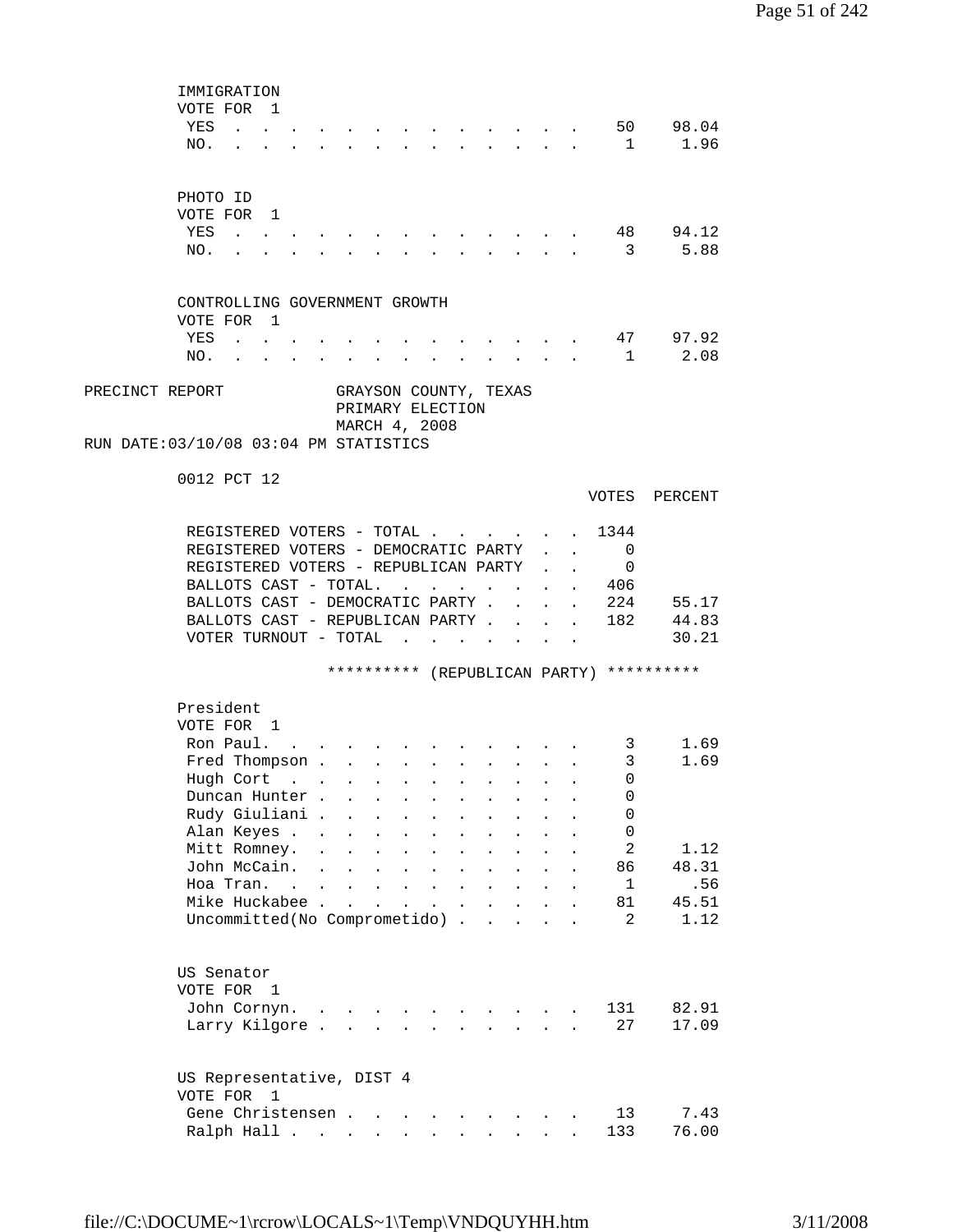| 1.71<br>Joshua Kowert<br>3                                                                                               |
|--------------------------------------------------------------------------------------------------------------------------|
| 12.00<br>Kathy Seei .<br>21                                                                                              |
| 2.86<br>Kevin George<br>5                                                                                                |
|                                                                                                                          |
|                                                                                                                          |
| Railroad Commissioner                                                                                                    |
| VOTE FOR 1                                                                                                               |
| Michael L. Williams .<br>139<br>100.00                                                                                   |
|                                                                                                                          |
|                                                                                                                          |
| Chief Justice, Supreme Court                                                                                             |
| VOTE FOR<br>1                                                                                                            |
| Wallace B. Jefferson.<br>137<br>100.00                                                                                   |
|                                                                                                                          |
|                                                                                                                          |
|                                                                                                                          |
| Justice, Supreme Court, P7<br>VOTE FOR 1                                                                                 |
|                                                                                                                          |
| Dale Wainwright<br>139<br>100.00                                                                                         |
|                                                                                                                          |
|                                                                                                                          |
| Justice, Supreme Court, P8                                                                                               |
| VOTE FOR<br>1                                                                                                            |
| 122<br>Phil Johnson<br>100.00                                                                                            |
|                                                                                                                          |
|                                                                                                                          |
| Judge, CT of Criminal Appeals, P3                                                                                        |
| VOTE FOR 1                                                                                                               |
| Tom Price<br>128<br>100.00                                                                                               |
|                                                                                                                          |
| Judge, CT of Criminal Appeals, P4                                                                                        |
| VOTE FOR<br>1                                                                                                            |
| Robert Francis.<br>38.93<br>51                                                                                           |
| Paul Womack.<br>80<br>61.07                                                                                              |
|                                                                                                                          |
|                                                                                                                          |
| Judge, CT of Criminal Appeals, P9                                                                                        |
| VOTE FOR<br>$\mathbf{1}$                                                                                                 |
| 126<br>100.00<br>Cathy Cochran.                                                                                          |
|                                                                                                                          |
|                                                                                                                          |
| Member, State BoE, DIST 14                                                                                               |
| VOTE FOR 1                                                                                                               |
| Gail Lowe<br>128<br>100.00                                                                                               |
|                                                                                                                          |
|                                                                                                                          |
| State Senator, District 30                                                                                               |
| VOTE FOR<br>$\mathbf{1}$                                                                                                 |
| Charles R. Stafford<br>23<br>14.47                                                                                       |
| 136<br>85.53<br>Craig Estes.                                                                                             |
|                                                                                                                          |
|                                                                                                                          |
| State Representative, District 62                                                                                        |
| VOTE FOR 1                                                                                                               |
| Larry Phillips.<br>146<br>100.00                                                                                         |
|                                                                                                                          |
|                                                                                                                          |
| Justice, 5th CT of Appeals DIST, P3                                                                                      |
| VOTE FOR 1                                                                                                               |
| 125<br>100.00<br>Mary Murphy.<br>the contract of the contract of the<br>$\bullet$<br>and the contract of the contract of |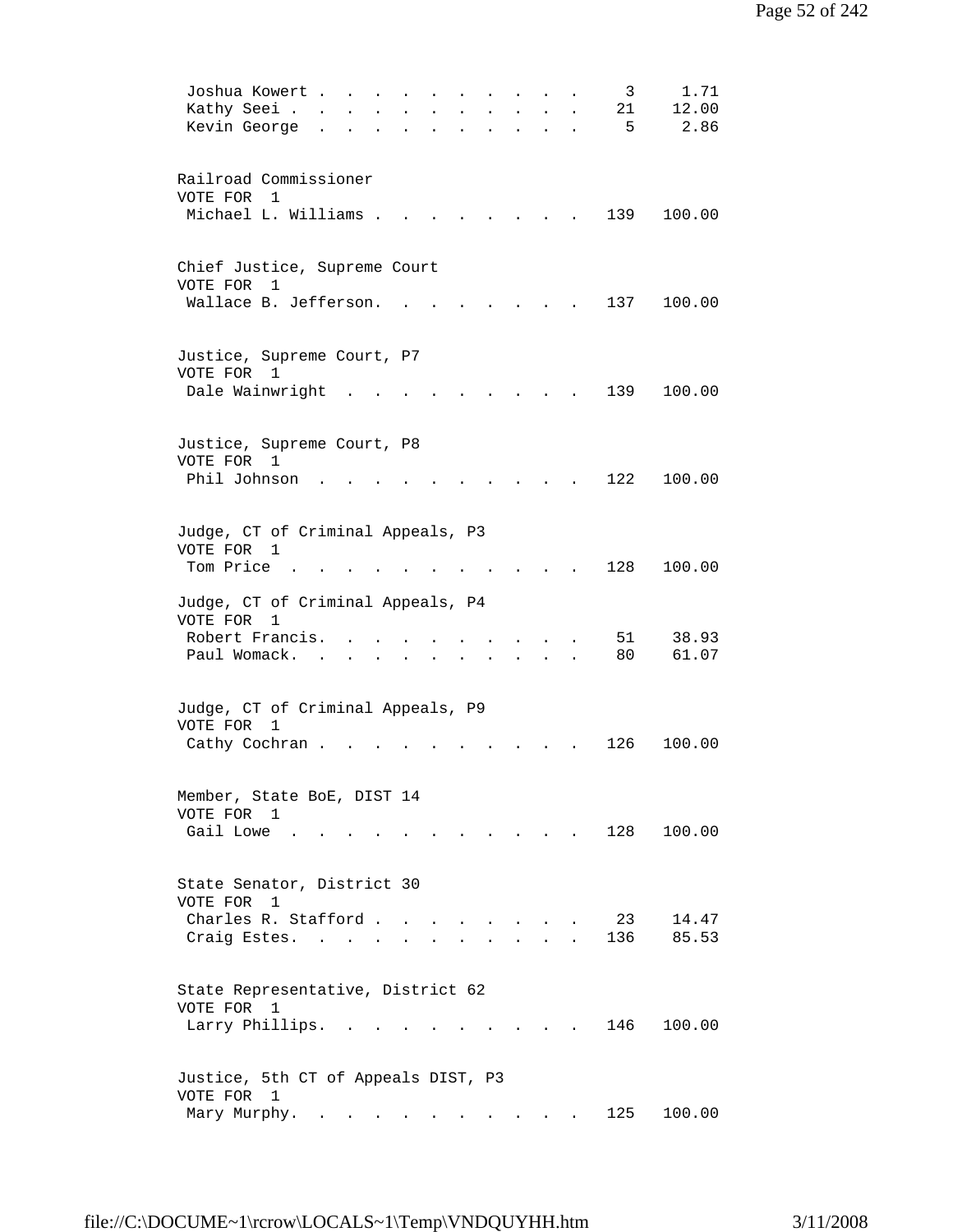| Justice, 5th CT of Appeals DIST, P6<br>VOTE FOR<br>$\mathbf{1}$                                                                                                                                                      |  |
|----------------------------------------------------------------------------------------------------------------------------------------------------------------------------------------------------------------------|--|
| David L. Bridges .<br>126<br>100.00                                                                                                                                                                                  |  |
| Justice, 5th CT of Appeals DIST, P8                                                                                                                                                                                  |  |
| VOTE FOR<br>-1<br>Kerry Fitzgerald<br>119<br>100.00                                                                                                                                                                  |  |
| District Judge, 15th Judicial District                                                                                                                                                                               |  |
| VOTE FOR<br>$\mathbf{1}$                                                                                                                                                                                             |  |
| Jim Fallon.<br>136<br>100.00                                                                                                                                                                                         |  |
| District Judge, 59th Judicial District<br>VOTE FOR<br>1                                                                                                                                                              |  |
| Rayburn M. "Rim" Nall<br>136<br>100.00                                                                                                                                                                               |  |
| District Judge, 336th Judicial District                                                                                                                                                                              |  |
| VOTE FOR<br>1                                                                                                                                                                                                        |  |
| Charles Butler.<br>59<br>34.91<br>65.09<br>Lauri Blake.<br>110<br><b>All Strategies</b><br>$\ddot{\phantom{0}}$<br>$\bullet$ .<br><br><br><br><br><br><br><br><br><br><br><br><br><br>$\sim$<br>$\ddot{\phantom{0}}$ |  |
| Criminal District Attorney<br>VOTE FOR 1                                                                                                                                                                             |  |
| 152<br>100.00<br>Joe Brown                                                                                                                                                                                           |  |
| Sheriff                                                                                                                                                                                                              |  |
| VOTE FOR<br>1<br>152<br>Keith Gary.<br>100.00                                                                                                                                                                        |  |
| Constable, Precinct No. 2                                                                                                                                                                                            |  |
| VOTE FOR 1                                                                                                                                                                                                           |  |
| Sandra "Sandi" Savering.<br>34.90<br>52<br>97<br>65.10<br>Mike Putnam.                                                                                                                                               |  |
|                                                                                                                                                                                                                      |  |
| County Chairman                                                                                                                                                                                                      |  |
| VOTE FOR<br>1<br>David P. Gibson<br>100.00<br>131                                                                                                                                                                    |  |
| ********** (DEMOCRATIC PARTY)<br>**********                                                                                                                                                                          |  |
|                                                                                                                                                                                                                      |  |
| President<br>VOTE FOR<br>$\mathbf{1}$                                                                                                                                                                                |  |
| Barack Obama<br>37.05<br>83                                                                                                                                                                                          |  |
| Hillary Clinton<br>61.61<br>138                                                                                                                                                                                      |  |
| Bill Richardson<br>0                                                                                                                                                                                                 |  |
| John Edwards<br>2<br>.89<br>$\ddot{\phantom{0}}$<br>$\bullet$                                                                                                                                                        |  |
| Joe Biden<br>0<br>$\sim$<br>$\mathbf{A}$<br>$\ddot{\phantom{0}}$                                                                                                                                                     |  |
| Christopher J. Dodd.<br>$\mathbf{1}$<br>. 45                                                                                                                                                                         |  |
| US Senator                                                                                                                                                                                                           |  |
|                                                                                                                                                                                                                      |  |

VOTE FOR 1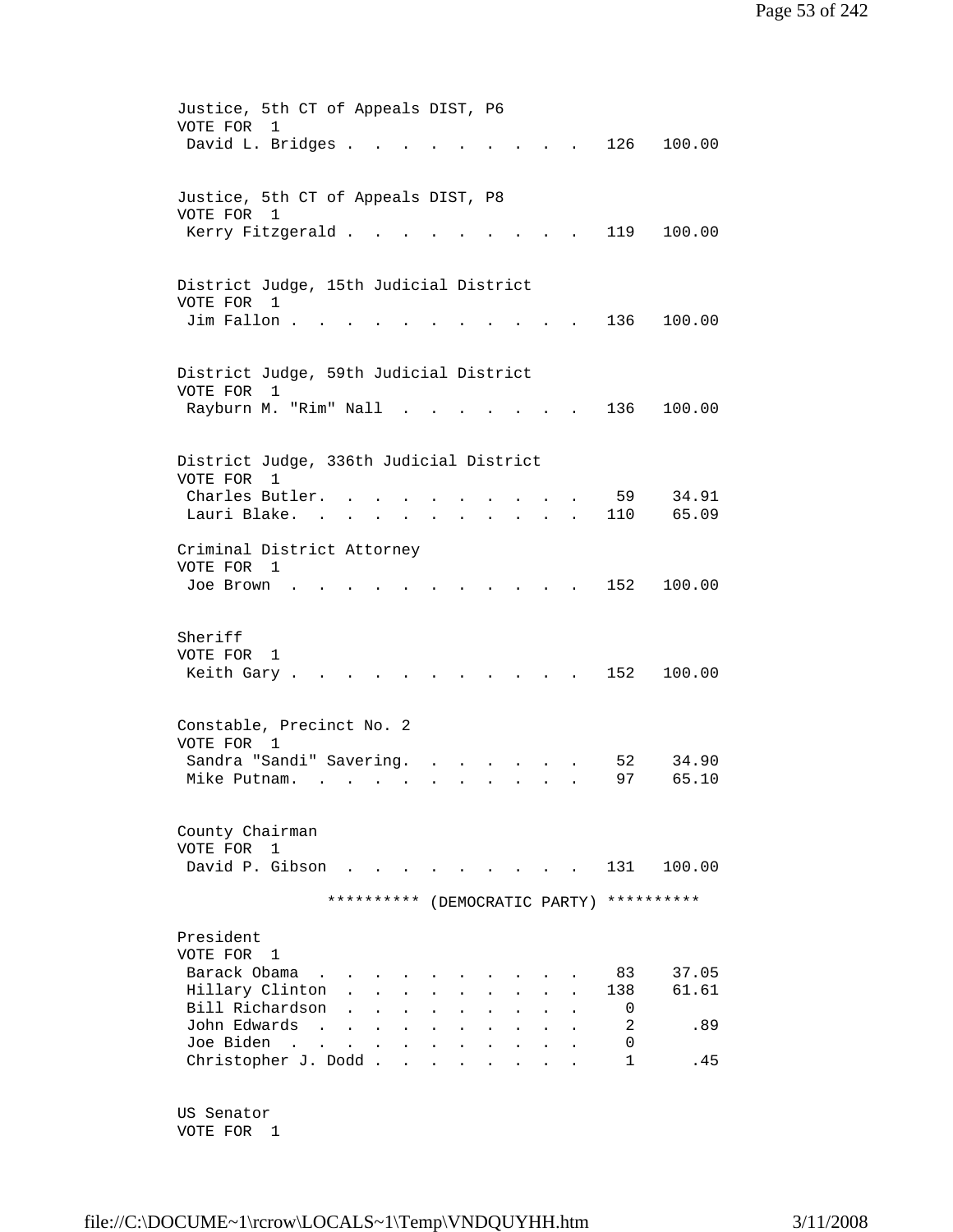| 31.36<br>Richard J. "Rick" Noriega.<br>53<br>$\ddot{\phantom{a}}$<br>$\ddot{\phantom{a}}$                                                                                                      |  |
|------------------------------------------------------------------------------------------------------------------------------------------------------------------------------------------------|--|
| Ray McMurrey<br>20.12<br>34<br>$\sim$<br>$\sim$<br>$\ddot{\phantom{0}}$                                                                                                                        |  |
| 33.73<br>Gene Kelly<br>57<br>$\ddot{\phantom{a}}$<br>$\ddot{\phantom{a}}$<br>$\mathbf{L}^{\text{max}}$<br>$\mathbf{L}$<br>$\ddot{\phantom{a}}$<br>$\ddot{\phantom{0}}$<br>$\ddot{\phantom{0}}$ |  |
| 14.79<br>Rhett R. Smith.<br>25<br>$\ddot{\phantom{a}}$<br>$\bullet$<br>$\mathbf{L} = \mathbf{0}$<br>$\ddot{\phantom{a}}$<br>$\bullet$<br>$\ddot{\phantom{0}}$<br>$\bullet$                     |  |
| US Representative, DIST 4<br>VOTE FOR 1                                                                                                                                                        |  |
| Glenn Melancon.<br>120<br>69.36                                                                                                                                                                |  |
| VaLinda Hathcox<br>53<br>30.64                                                                                                                                                                 |  |
|                                                                                                                                                                                                |  |
| Railroad Commissioner<br>VOTE FOR 1                                                                                                                                                            |  |
| Dale Henry<br>29.27<br>48                                                                                                                                                                      |  |
| 17.07<br>Art Hall. .<br>28<br>$\ddot{\phantom{a}}$                                                                                                                                             |  |
| Mark Thompson .<br>88<br>53.66                                                                                                                                                                 |  |
| Chief Justice, Supreme Court                                                                                                                                                                   |  |
| VOTE FOR 1                                                                                                                                                                                     |  |
| Jim Jordan.<br>146<br>100.00<br>$\ddot{\phantom{a}}$                                                                                                                                           |  |
| Justice, Supreme Court, P7                                                                                                                                                                     |  |
| VOTE FOR 1                                                                                                                                                                                     |  |
| 117<br>75.48<br>Sam Houston.                                                                                                                                                                   |  |
| 38<br>24.52<br>Baltasar D. Cruz.                                                                                                                                                               |  |
| Justice, Supreme Court, P8                                                                                                                                                                     |  |
| VOTE FOR 1                                                                                                                                                                                     |  |
| Susan Criss.<br>121<br>75.16<br>24.84<br>Linda Reyna Yañez.<br>40                                                                                                                              |  |
|                                                                                                                                                                                                |  |
| Judge, CT of Criminal Appeals, P3                                                                                                                                                              |  |
| VOTE FOR<br>1<br>136<br>100.00<br>Susan Strawn                                                                                                                                                 |  |
|                                                                                                                                                                                                |  |
| Judge, CT of Criminal Appeals, P4                                                                                                                                                              |  |
| VOTE FOR 1                                                                                                                                                                                     |  |
| J.R. Molina.<br>128<br>100.00<br>$\sim$ $\sim$                                                                                                                                                 |  |
| Member, State BoE, DIST 14                                                                                                                                                                     |  |
| VOTE FOR<br>1<br>126<br>Edra Bogle<br>100.00                                                                                                                                                   |  |
|                                                                                                                                                                                                |  |
| State Representative, District 62                                                                                                                                                              |  |
| VOTE FOR 1                                                                                                                                                                                     |  |
| 130<br>Peter "Pete" Veeck<br>100.00                                                                                                                                                            |  |
| Justice, 5th CT of Appeals DIST, P3                                                                                                                                                            |  |
| VOTE FOR 1                                                                                                                                                                                     |  |
| 100.00<br>Don B. Chae.<br>119<br>$\sim$ 100 $\pm$                                                                                                                                              |  |
|                                                                                                                                                                                                |  |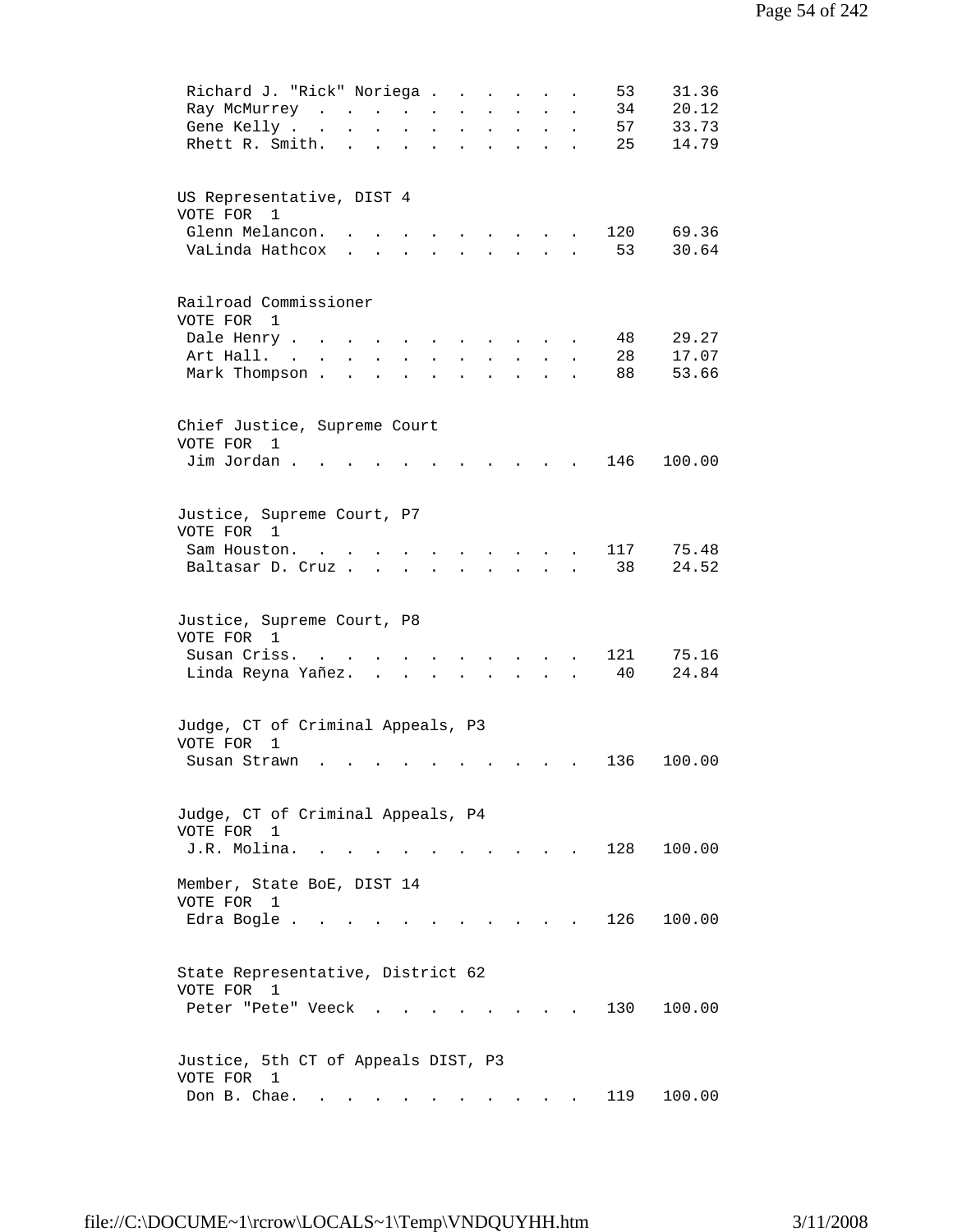```
 Justice, 5th CT of Appeals DIST, P6 
         VOTE FOR 1 
        David Hanschen. . . . . . . . . . 124 100.00
         Justice, 5th CT of Appeals DIST, P8 
         VOTE FOR 1 
         Tina Yoo. . . . . . . . . . . . 122 100.00
         County Tax Assessor-Collector 
         VOTE FOR 1 
        John Wayne Ramsey. . . . . . . . . 154 100.00
         County Chairman 
         VOTE FOR 1 
        Tony Beaverson. . . . . . . . . . 124 100.00
                      ********** (REPUBLICAN PARTY) **********
         IMMIGRATION 
         VOTE FOR 1 
        YES . . . . . . . . . . . . . 169 97.13
        NO. . . . . . . . . . . . . . . 5 2.87
         PHOTO ID 
         VOTE FOR 1 
        YES . . . . . . . . . . . . . 162 92.57
        NO. . . . . . . . . . . . . . 13 7.43
         CONTROLLING GOVERNMENT GROWTH 
         VOTE FOR 1 
        YES . . . . . . . . . . . . . 150 90.91
        NO. . . . . . . . . . . . . . 15 9.09
PRECINCT REPORT GRAYSON COUNTY, TEXAS
                       PRIMARY ELECTION 
                       MARCH 4, 2008 
RUN DATE:03/10/08 03:04 PM STATISTICS 
         0013 PCT 13 
                                             VOTES PERCENT 
         REGISTERED VOTERS - TOTAL . . . . . . 817
         REGISTERED VOTERS - DEMOCRATIC PARTY . . 0
         REGISTERED VOTERS - REPUBLICAN PARTY . . 0
         BALLOTS CAST - TOTAL. . . . . . . . 206
         BALLOTS CAST - DEMOCRATIC PARTY . . . . 121 58.74
         BALLOTS CAST - REPUBLICAN PARTY . . . . 85 41.26
         \verb|VOTER TURNOUT - TOTAL . . . . . . . . | 25.21 ********** (REPUBLICAN PARTY) ********** 
         President 
         VOTE FOR 1 
 Ron Paul. . . . . . . . . . . . 1 1.20 
Fred Thompson . . . . . . . . . . . 3 3.61
```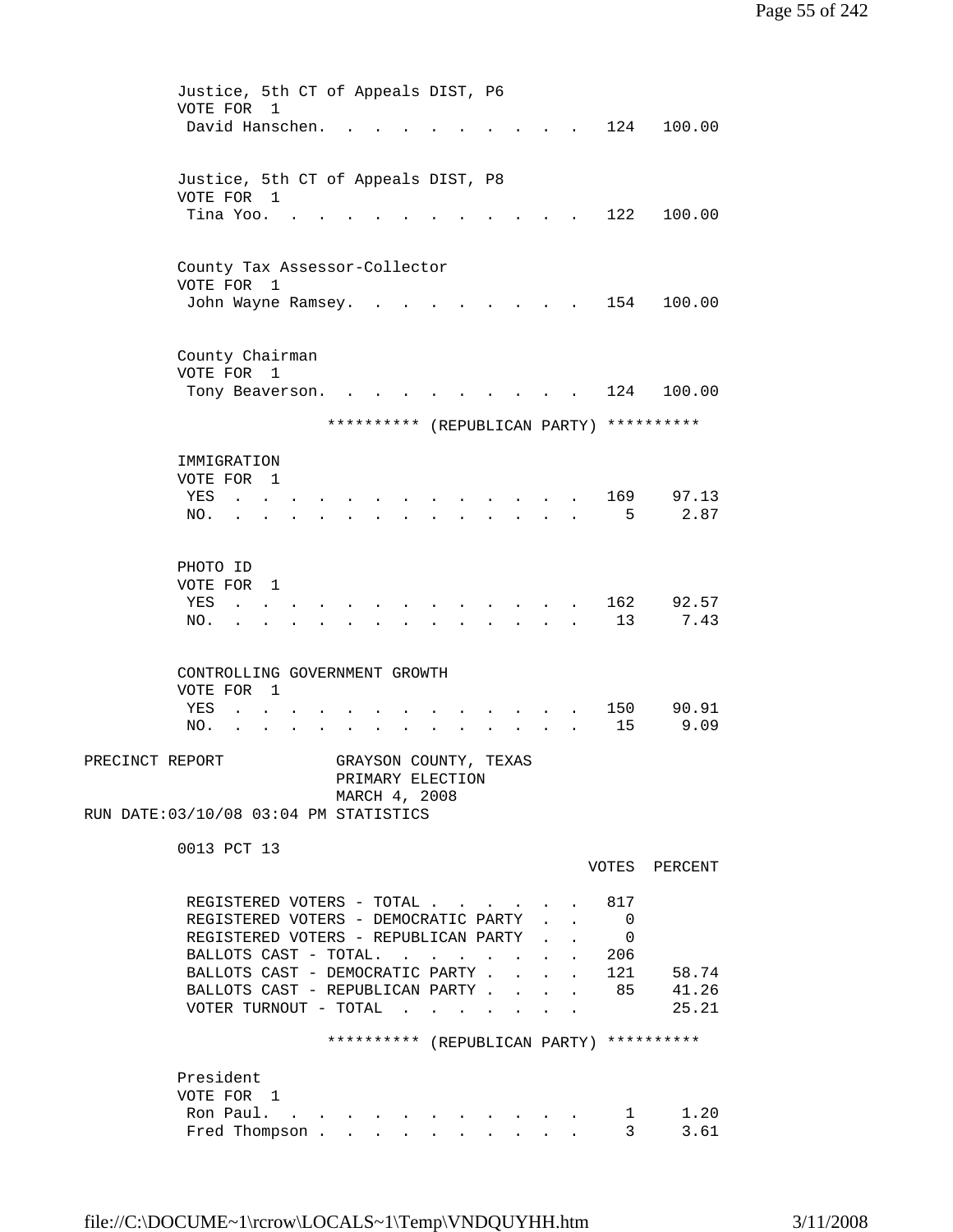| Hugh Cort<br>0<br>$\sim$ $\sim$ $\sim$                                                                                                                                                                                  |
|-------------------------------------------------------------------------------------------------------------------------------------------------------------------------------------------------------------------------|
| 1.20<br>Duncan Hunter.<br>1<br>$\ddot{\phantom{a}}$<br>$\ddot{\phantom{0}}$                                                                                                                                             |
| Rudy Giuliani .<br>0<br>$\ddot{\phantom{a}}$<br>$\ddot{\phantom{a}}$<br>$\ddot{\phantom{a}}$<br>$\ddot{\phantom{a}}$<br>$\ddot{\phantom{a}}$                                                                            |
| Alan Keyes .<br>0<br>$\ddot{\phantom{0}}$<br>$\ddot{\phantom{a}}$<br>$\ddot{\phantom{a}}$<br>$\ddot{\phantom{0}}$<br>$\ddot{\phantom{a}}$<br>$\ddot{\phantom{0}}$<br>$\ddot{\phantom{a}}$<br>$\ddot{\phantom{0}}$       |
| $\overline{a}$<br>2.41<br>Mitt Romney.<br>$\ddot{\phantom{0}}$<br>$\ddot{\phantom{0}}$<br>$\ddot{\phantom{0}}$<br>$\ddot{\phantom{0}}$                                                                                  |
| 54.22<br>John McCain.<br>45<br>$\ddot{\phantom{a}}$<br>$\ddot{\phantom{a}}$<br>$\ddot{\phantom{0}}$<br>$\ddot{\phantom{0}}$<br>$\bullet$<br>$\ddot{\phantom{0}}$                                                        |
| 0<br>Hoa Tran<br>$\ddot{\phantom{a}}$<br>$\ddot{\phantom{a}}$<br>$\ddot{\phantom{a}}$                                                                                                                                   |
| Mike Huckabee.<br>30<br>36.14<br>$\mathbf{r}$                                                                                                                                                                           |
| $\ddot{\phantom{a}}$<br>1.20<br>$\mathbf{1}$                                                                                                                                                                            |
| Uncommitted(No Comprometido).<br>$\mathbf{r}$                                                                                                                                                                           |
| US Senator                                                                                                                                                                                                              |
| VOTE FOR 1                                                                                                                                                                                                              |
| 65.22<br>45<br>John Cornyn.                                                                                                                                                                                             |
| 24<br>Larry Kilgore.<br>34.78<br>$\ddot{\phantom{a}}$                                                                                                                                                                   |
|                                                                                                                                                                                                                         |
| US Representative, DIST 4<br>VOTE FOR<br>1                                                                                                                                                                              |
| 8.64<br>Gene Christensen.<br>7<br>$\sim$                                                                                                                                                                                |
| 75.31<br>Ralph Hall<br>61<br>$\mathbf{L}^{\text{max}}$<br>$\mathcal{L}^{\text{max}}$<br>$\mathbf{L}^{\text{max}}$<br>$\ddot{\phantom{a}}$<br>$\mathbf{L}$<br>$\ddot{\phantom{a}}$                                       |
| 1.23<br>Joshua Kowert.<br>1<br>$\sim$<br>$\ddot{\phantom{a}}$<br>$\ddot{\phantom{a}}$<br>$\mathbf{L}^{\text{max}}$<br>$\mathbf{L}^{\text{max}}$<br>$\ddot{\phantom{0}}$<br>$\ddot{\phantom{a}}$<br>$\ddot{\phantom{0}}$ |
| 7.41<br>Kathy Seei<br>6<br>$\ddot{\phantom{0}}$<br>$\bullet$<br>$\ddot{\phantom{a}}$<br>$\ddot{\phantom{a}}$<br>$\blacksquare$                                                                                          |
| 6<br>7.41<br>Kevin George .                                                                                                                                                                                             |
|                                                                                                                                                                                                                         |
| Railroad Commissioner                                                                                                                                                                                                   |
| VOTE FOR<br>$\overline{1}$                                                                                                                                                                                              |
| Michael L. Williams .<br>61<br>100.00                                                                                                                                                                                   |
| Chief Justice, Supreme Court                                                                                                                                                                                            |
|                                                                                                                                                                                                                         |
| VOTE FOR<br>1                                                                                                                                                                                                           |
| Wallace B. Jefferson.<br>59<br>100.00                                                                                                                                                                                   |
|                                                                                                                                                                                                                         |
| Justice, Supreme Court, P7                                                                                                                                                                                              |
| VOTE FOR<br>1                                                                                                                                                                                                           |
| Dale Wainwright<br>100.00<br>58                                                                                                                                                                                         |
|                                                                                                                                                                                                                         |
| Justice, Supreme Court, P8                                                                                                                                                                                              |
|                                                                                                                                                                                                                         |
| VOTE FOR 1                                                                                                                                                                                                              |
| Phil Johnson<br>57<br>100.00                                                                                                                                                                                            |
|                                                                                                                                                                                                                         |
| Judge, CT of Criminal Appeals, P3                                                                                                                                                                                       |
| VOTE FOR<br>1                                                                                                                                                                                                           |
| Tom Price<br>100.00<br>56 —<br>$\sim$                                                                                                                                                                                   |
| Judge, CT of Criminal Appeals, P4                                                                                                                                                                                       |
| VOTE FOR<br>1                                                                                                                                                                                                           |
|                                                                                                                                                                                                                         |
| Robert Francis.<br>25<br>39.68                                                                                                                                                                                          |
| 60.32<br>Paul Womack.<br>38                                                                                                                                                                                             |
|                                                                                                                                                                                                                         |
| Judge, CT of Criminal Appeals, P9                                                                                                                                                                                       |
| VOTE FOR<br>1                                                                                                                                                                                                           |
| Cathy Cochran<br>100.00<br>57                                                                                                                                                                                           |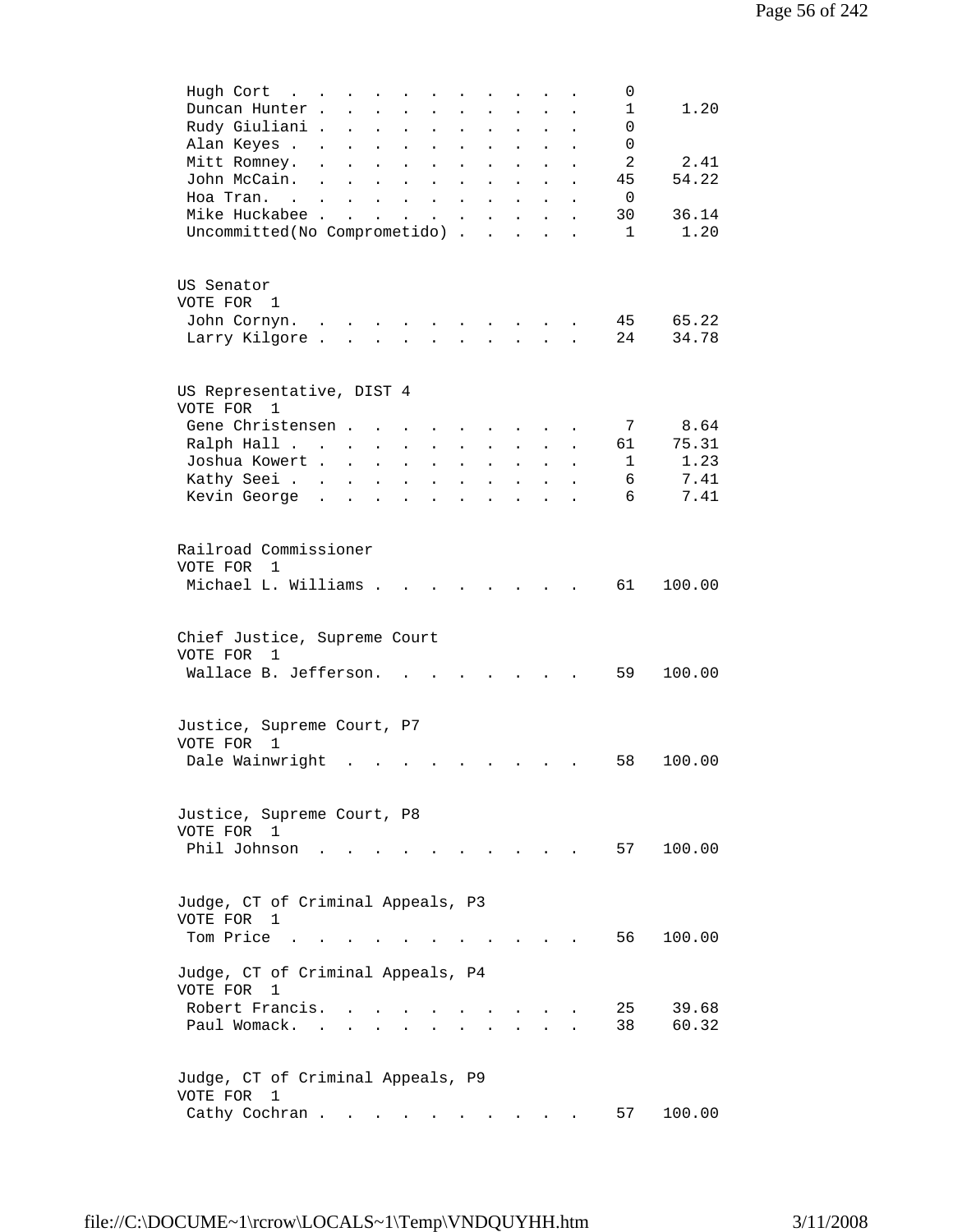| Member, State BoE, DIST 14<br>VOTE FOR<br>$\mathbf{1}$<br>Gail Lowe<br>54<br>100.00    |
|----------------------------------------------------------------------------------------|
|                                                                                        |
| State Senator, District 30<br>VOTE FOR<br>1                                            |
| Charles R. Stafford.<br>14<br>20.29<br>55<br>79.71<br>Craig Estes.                     |
| State Representative, District 62<br>VOTE FOR 1                                        |
| Larry Phillips.<br>61 —<br>100.00                                                      |
| Justice, 5th CT of Appeals DIST, P3<br>VOTE FOR<br>$\overline{1}$                      |
| 55<br>100.00<br>Mary Murphy.                                                           |
| Justice, 5th CT of Appeals DIST, P6<br>VOTE FOR<br>1                                   |
| David L. Bridges .<br>55<br>100.00                                                     |
| Justice, 5th CT of Appeals DIST, P8<br>VOTE FOR 1                                      |
| Kerry Fitzgerald .<br>54<br>100.00                                                     |
| District Judge, 15th Judicial District<br>VOTE FOR<br>1                                |
| Jim Fallon.<br>55<br>100.00                                                            |
| District Judge, 59th Judicial District<br>VOTE FOR<br>1                                |
| Rayburn M. "Rim" Nall<br>100.00<br>57                                                  |
| District Judge, 336th Judicial District<br>VOTE FOR 1                                  |
| 34.21<br>Charles Butler. .<br>26<br>65.79<br>Lauri Blake. .<br>50<br>$\sim$            |
| Criminal District Attorney<br>VOTE FOR 1                                               |
| 63<br>100.00<br>Joe Brown<br>$\mathbf{r} = \mathbf{r}$ , and $\mathbf{r} = \mathbf{r}$ |
| Sheriff<br>VOTE FOR 1                                                                  |
| Keith Gary.<br>63<br>100.00                                                            |
| Constable, Precinct No. 2<br>VOTE FOR 1                                                |
| Sandra "Sandi" Savering.<br>36.92<br>24                                                |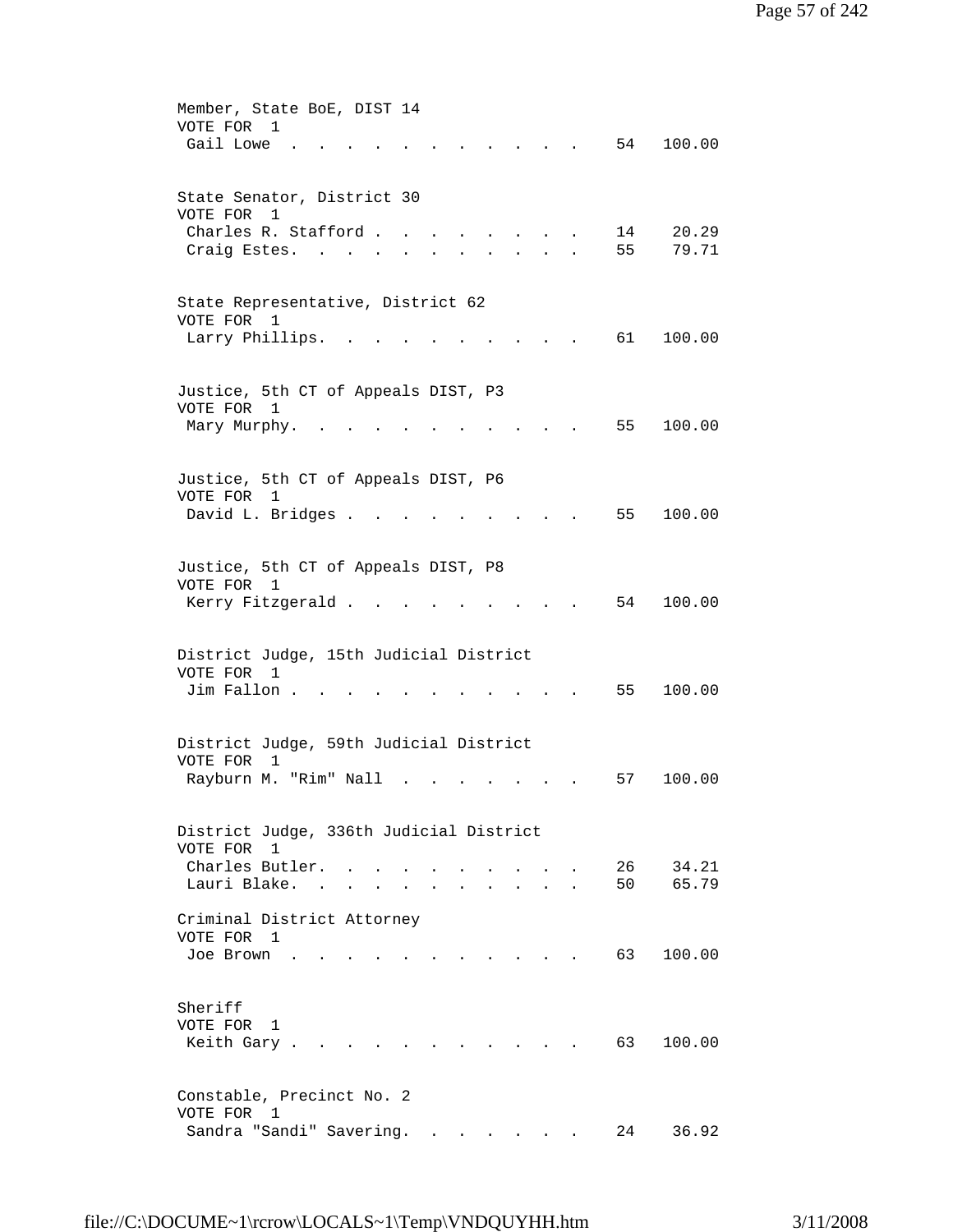| Mike Putnam.                                       |                      |                           |                           |                      |           |                      |                                         |                      |                               | 41       | 63.08      |
|----------------------------------------------------|----------------------|---------------------------|---------------------------|----------------------|-----------|----------------------|-----------------------------------------|----------------------|-------------------------------|----------|------------|
|                                                    |                      |                           |                           |                      |           |                      |                                         |                      |                               |          |            |
| County Chairman                                    |                      |                           |                           |                      |           |                      |                                         |                      |                               |          |            |
| VOTE FOR<br>1<br>David P. Gibson                   |                      |                           |                           |                      |           |                      |                                         |                      |                               | 55       | 100.00     |
|                                                    |                      |                           |                           |                      |           |                      |                                         |                      |                               |          |            |
|                                                    |                      |                           |                           |                      |           |                      |                                         |                      | ********** (DEMOCRATIC PARTY) |          | ********** |
| President                                          |                      |                           |                           |                      |           |                      |                                         |                      |                               |          |            |
| VOTE FOR 1                                         |                      |                           |                           |                      |           |                      |                                         |                      |                               |          |            |
| Barack Obama<br>$\sim$ $\sim$                      |                      |                           |                           |                      |           |                      |                                         |                      |                               | 33       | 27.27      |
| Hillary Clinton                                    | $\ddot{\phantom{0}}$ | $\ddot{\phantom{a}}$      | $\ddot{\phantom{a}}$      |                      |           |                      |                                         |                      |                               | 85       | 70.25      |
| Bill Richardson                                    | $\ddot{\phantom{a}}$ |                           | $\bullet$                 | $\ddot{\phantom{a}}$ |           |                      |                                         |                      |                               | 0        |            |
| John Edwards<br>$\sim$ 100 $\sim$                  | $\ddot{\phantom{a}}$ | $\ddot{\phantom{a}}$      | $\ddot{\phantom{a}}$      | $\bullet$            |           |                      |                                         |                      |                               | 3        | 2.48       |
| Joe Biden<br>$\sim$                                |                      | $\ddot{\phantom{a}}$      | $\ddot{\phantom{a}}$      |                      |           |                      |                                         |                      |                               | 0        |            |
| Christopher J. Dodd.                               |                      |                           | $\mathbf{r}$              |                      |           |                      |                                         |                      |                               | $\Omega$ |            |
| US Senator                                         |                      |                           |                           |                      |           |                      |                                         |                      |                               |          |            |
| VOTE FOR 1                                         |                      |                           |                           |                      |           |                      |                                         |                      |                               |          |            |
| Richard J. "Rick" Noriega .                        |                      |                           |                           |                      | $\bullet$ | $\ddot{\phantom{0}}$ |                                         |                      |                               | 24       | 27.59      |
| Ray McMurrey                                       |                      |                           |                           |                      |           |                      |                                         |                      |                               | 16       | 18.39      |
| Gene Kelly                                         | $\bullet$            | $\bullet$                 | $\ddot{\phantom{0}}$      |                      |           |                      |                                         |                      |                               | 38       | 43.68      |
| Rhett R. Smith.                                    |                      |                           |                           |                      |           |                      |                                         |                      |                               | 9        | 10.34      |
|                                                    |                      |                           |                           |                      |           |                      |                                         |                      |                               |          |            |
| US Representative, DIST 4                          |                      |                           |                           |                      |           |                      |                                         |                      |                               |          |            |
| VOTE FOR<br>1                                      |                      |                           |                           |                      |           |                      |                                         |                      |                               |          |            |
| Glenn Melancon.                                    |                      |                           |                           |                      |           |                      |                                         |                      |                               | 50       | 62.50      |
| VaLinda Hathcox                                    |                      | $\mathbf{r} = \mathbf{r}$ | $\sim$                    | $\sim$               |           |                      | $\cdot$ $\cdot$ $\cdot$ $\cdot$ $\cdot$ | $\ddot{\phantom{a}}$ |                               | 30       | 37.50      |
| Railroad Commissioner                              |                      |                           |                           |                      |           |                      |                                         |                      |                               |          |            |
| VOTE FOR<br>1                                      |                      |                           |                           |                      |           |                      |                                         |                      |                               |          |            |
| Dale Henry.                                        |                      |                           |                           |                      |           |                      |                                         |                      |                               | 28       | 36.36      |
| Art Hall.<br>$\ddot{\phantom{a}}$                  | $\ddot{\phantom{a}}$ |                           |                           |                      |           |                      |                                         |                      |                               | 15       | 19.48      |
| Mark Thompson.                                     | $\ddot{\phantom{a}}$ | $\ddot{\phantom{0}}$      | $\ddot{\phantom{a}}$      | $\ddot{\phantom{a}}$ |           |                      |                                         |                      |                               | 34       | 44.16      |
| Chief Justice, Supreme Court                       |                      |                           |                           |                      |           |                      |                                         |                      |                               |          |            |
| VOTE FOR<br>$\mathbf{1}$                           |                      |                           |                           |                      |           |                      |                                         |                      |                               |          |            |
| Jim Jordan.                                        |                      |                           |                           |                      |           |                      |                                         |                      |                               | 70       | 100.00     |
|                                                    |                      |                           |                           |                      |           |                      |                                         |                      |                               |          |            |
| Justice, Supreme Court, P7                         |                      |                           |                           |                      |           |                      |                                         |                      |                               |          |            |
| VOTE FOR 1                                         |                      |                           |                           |                      |           |                      |                                         |                      |                               |          |            |
| Sam Houston.                                       |                      |                           |                           |                      |           |                      |                                         |                      |                               | 63       | 79.75      |
| Baltasar D. Cruz                                   |                      |                           |                           |                      |           |                      |                                         |                      |                               | 16       | 20.25      |
|                                                    |                      |                           |                           |                      |           |                      |                                         |                      |                               |          |            |
| Justice, Supreme Court, P8                         |                      |                           |                           |                      |           |                      |                                         |                      |                               |          |            |
| VOTE FOR 1                                         |                      |                           |                           |                      |           |                      |                                         |                      |                               |          |            |
| Susan Criss.<br>$\sim$                             | $\sim$               | $\mathbf{r}$              |                           |                      |           |                      |                                         |                      |                               | 65       | 82.28      |
| Linda Reyna Yañez.                                 |                      |                           | $\mathbf{r} = \mathbf{r}$ |                      |           |                      |                                         |                      |                               | 14       | 17.72      |
|                                                    |                      |                           |                           |                      |           |                      |                                         |                      |                               |          |            |
| Judge, CT of Criminal Appeals, P3<br>VOTE FOR<br>1 |                      |                           |                           |                      |           |                      |                                         |                      |                               |          |            |
| Susan Strawn                                       |                      |                           |                           |                      |           |                      |                                         |                      |                               | 74       | 100.00     |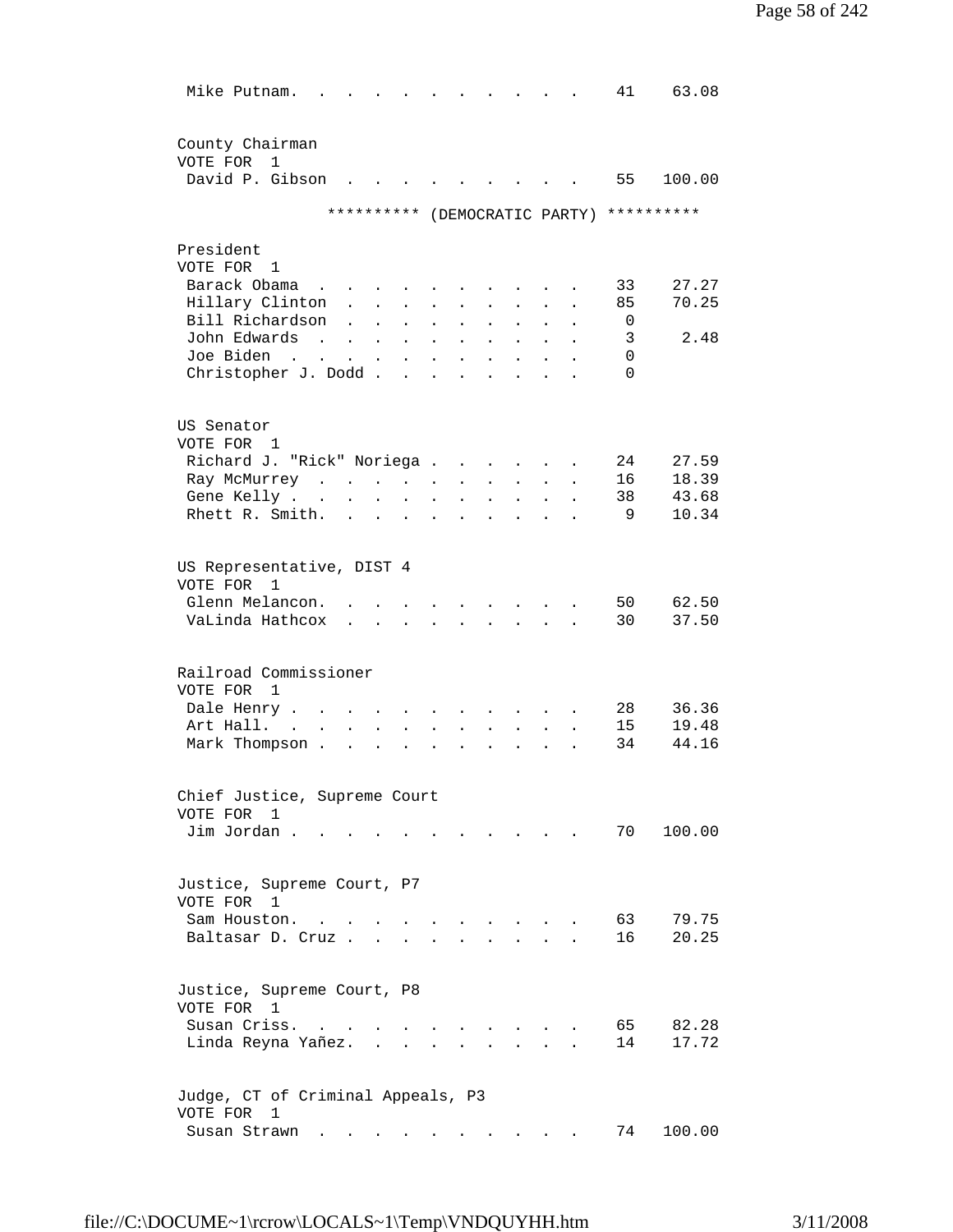|                 | Judge, CT of Criminal Appeals, P4                                                                                                                                                                           |
|-----------------|-------------------------------------------------------------------------------------------------------------------------------------------------------------------------------------------------------------|
|                 | VOTE FOR<br>$\mathbf{1}$                                                                                                                                                                                    |
|                 | J.R. Molina.<br>69<br>100.00                                                                                                                                                                                |
|                 | Member, State BoE, DIST 14                                                                                                                                                                                  |
|                 | VOTE FOR 1                                                                                                                                                                                                  |
|                 | 69<br>100.00<br>Edra Bogle                                                                                                                                                                                  |
|                 |                                                                                                                                                                                                             |
|                 |                                                                                                                                                                                                             |
|                 | State Representative, District 62                                                                                                                                                                           |
|                 | VOTE FOR 1                                                                                                                                                                                                  |
|                 | 64<br>Peter "Pete" Veeck<br>100.00                                                                                                                                                                          |
|                 |                                                                                                                                                                                                             |
|                 | Justice, 5th CT of Appeals DIST, P3                                                                                                                                                                         |
|                 | VOTE FOR 1                                                                                                                                                                                                  |
|                 | Don B. Chae.<br>62<br>100.00                                                                                                                                                                                |
|                 |                                                                                                                                                                                                             |
|                 |                                                                                                                                                                                                             |
|                 | Justice, 5th CT of Appeals DIST, P6                                                                                                                                                                         |
|                 | VOTE FOR<br>1                                                                                                                                                                                               |
|                 | David Hanschen.<br>67<br>100.00                                                                                                                                                                             |
|                 |                                                                                                                                                                                                             |
|                 |                                                                                                                                                                                                             |
|                 | Justice, 5th CT of Appeals DIST, P8<br>VOTE FOR 1                                                                                                                                                           |
|                 | Tina Yoo.<br>64<br>100.00                                                                                                                                                                                   |
|                 |                                                                                                                                                                                                             |
|                 |                                                                                                                                                                                                             |
|                 | County Tax Assessor-Collector                                                                                                                                                                               |
|                 | VOTE FOR<br>1                                                                                                                                                                                               |
|                 | 100.00<br>John Wayne Ramsey.<br>85                                                                                                                                                                          |
|                 |                                                                                                                                                                                                             |
|                 | County Chairman                                                                                                                                                                                             |
|                 | VOTE FOR 1                                                                                                                                                                                                  |
|                 | 100.00<br>68<br>Tony Beaverson.<br>$\bullet$ . The set of $\bullet$                                                                                                                                         |
|                 |                                                                                                                                                                                                             |
|                 | **********<br>**********<br>(REPUBLICAN PARTY)                                                                                                                                                              |
|                 |                                                                                                                                                                                                             |
|                 | IMMIGRATION                                                                                                                                                                                                 |
|                 | VOTE FOR 1                                                                                                                                                                                                  |
|                 | 96.30<br>78<br>YES<br>$\sim$ $\sim$<br>3<br>3.70                                                                                                                                                            |
|                 | NO.<br>$\ddot{\phantom{a}}$                                                                                                                                                                                 |
|                 |                                                                                                                                                                                                             |
|                 | PHOTO ID                                                                                                                                                                                                    |
|                 | VOTE FOR 1                                                                                                                                                                                                  |
|                 | 71<br>91.03<br>YES<br>and the state of the state of                                                                                                                                                         |
|                 | 7<br>8.97<br>NO.<br>$\mathbf{L} = \mathbf{L} \mathbf{L} = \mathbf{L} \mathbf{L}$<br>$\ddot{\phantom{a}}$<br>$\ddot{\phantom{a}}$                                                                            |
|                 |                                                                                                                                                                                                             |
|                 |                                                                                                                                                                                                             |
|                 | CONTROLLING GOVERNMENT GROWTH                                                                                                                                                                               |
|                 | VOTE FOR 1                                                                                                                                                                                                  |
|                 | 93.59<br>73<br>YES<br><b>Contract Contract Contract</b><br>$\mathbf{r} = \mathbf{r} \cdot \mathbf{r}$<br>5<br>6.41                                                                                          |
|                 | NO.<br>$\mathbf{r} = \mathbf{r}$<br>$\sim$ $\sim$ $\sim$ $\sim$<br>$\ddot{\phantom{a}}$<br>$\ddot{\phantom{a}}$<br>$\ddot{\phantom{a}}$<br>$\ddot{\phantom{a}}$<br>$\ddot{\phantom{a}}$<br>$\sim$<br>$\sim$ |
| PRECINCT REPORT | GRAYSON COUNTY, TEXAS                                                                                                                                                                                       |
|                 |                                                                                                                                                                                                             |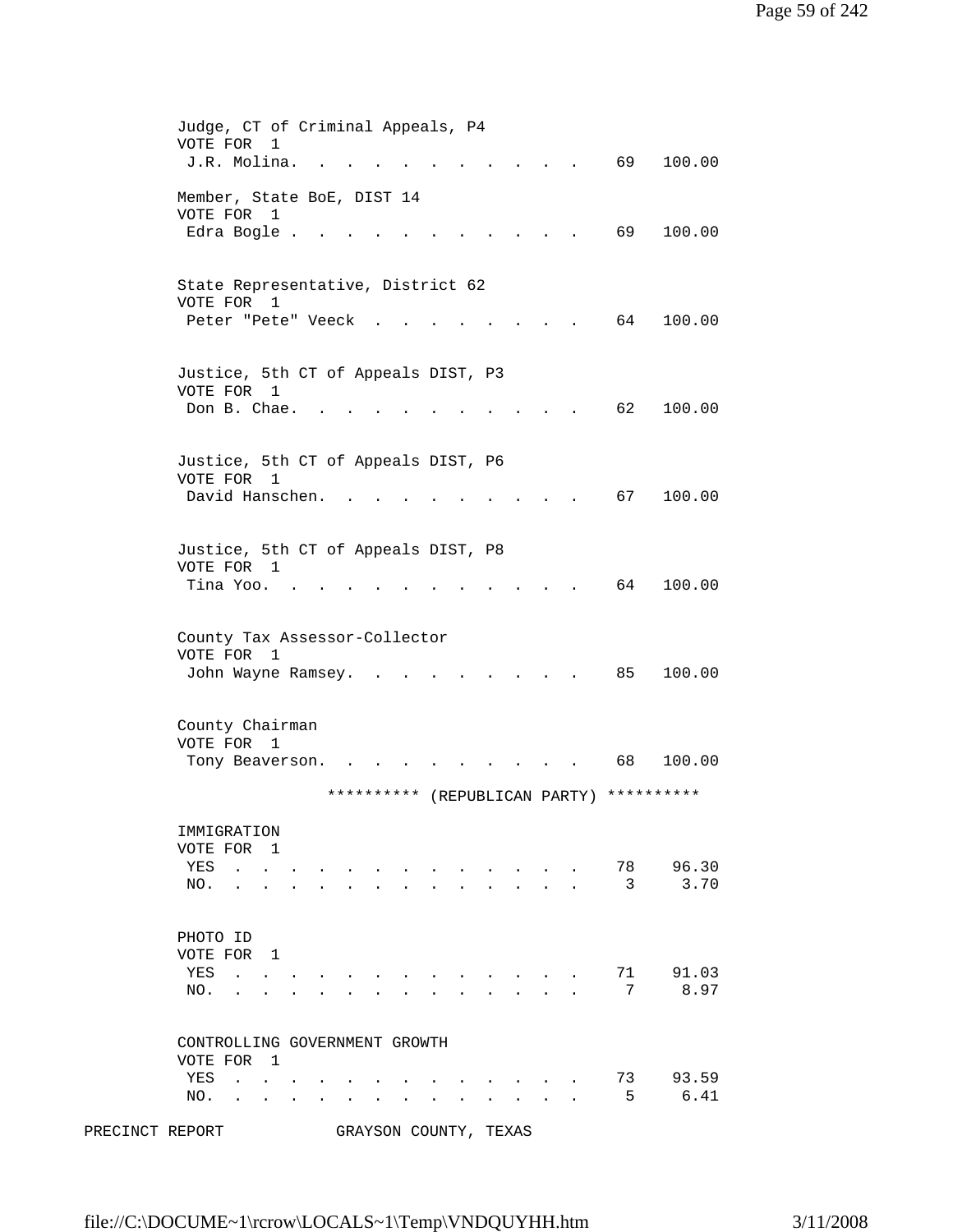PRIMARY ELECTION MARCH 4, 2008 RUN DATE:03/10/08 03:04 PM STATISTICS

```
 0014 PCT 14
```

|                                                                            |                      |                                              |                      |                           |                      |                                                                          |                                                             |                      |                      | VOTES           | PERCENT                                  |  |
|----------------------------------------------------------------------------|----------------------|----------------------------------------------|----------------------|---------------------------|----------------------|--------------------------------------------------------------------------|-------------------------------------------------------------|----------------------|----------------------|-----------------|------------------------------------------|--|
| REGISTERED VOTERS - TOTAL                                                  |                      |                                              |                      |                           |                      |                                                                          |                                                             |                      |                      | 860             |                                          |  |
| REGISTERED VOTERS - DEMOCRATIC PARTY                                       |                      |                                              |                      |                           |                      |                                                                          |                                                             |                      |                      | 0               |                                          |  |
| REGISTERED VOTERS - REPUBLICAN PARTY                                       |                      |                                              |                      |                           |                      |                                                                          |                                                             |                      |                      | $\mathbf{0}$    |                                          |  |
| BALLOTS CAST - TOTAL.                                                      |                      |                                              |                      |                           |                      |                                                                          |                                                             |                      |                      | 317             |                                          |  |
| BALLOTS CAST - DEMOCRATIC PARTY .                                          |                      |                                              |                      |                           |                      |                                                                          | $\mathbf{A}$                                                | $\sim$               | $\overline{a}$       | 139             | 43.85                                    |  |
| BALLOTS CAST - REPUBLICAN PARTY                                            |                      |                                              |                      |                           |                      |                                                                          |                                                             |                      |                      | 178             | 56.15                                    |  |
| VOTER TURNOUT - TOTAL                                                      |                      |                                              | $\sim$               |                           |                      | $\mathbf{r}$ , $\mathbf{r}$ , $\mathbf{r}$ , $\mathbf{r}$ , $\mathbf{r}$ |                                                             |                      | $\ddot{\phantom{a}}$ |                 | 36.86                                    |  |
|                                                                            |                      |                                              |                      |                           |                      |                                                                          |                                                             |                      |                      |                 | ********** (REPUBLICAN PARTY) ********** |  |
| President                                                                  |                      |                                              |                      |                           |                      |                                                                          |                                                             |                      |                      |                 |                                          |  |
| VOTE FOR 1                                                                 |                      |                                              |                      |                           |                      |                                                                          |                                                             |                      |                      |                 |                                          |  |
| Ron Paul.                                                                  |                      |                                              |                      |                           |                      |                                                                          |                                                             |                      |                      | 4               | 2.27                                     |  |
| Fred Thompson                                                              |                      |                                              |                      | $\sim$                    | $\ddot{\phantom{0}}$ | $\mathbf{L}$                                                             | $\sim$                                                      | $\mathbf{r}$         |                      | 6               | 3.41                                     |  |
| Hugh Cort<br>$\mathcal{L}^{\text{max}}$ , where $\mathcal{L}^{\text{max}}$ |                      | $\mathbf{L}$                                 | $\cdot$ $\cdot$      | $\ddot{\phantom{a}}$      | $\ddot{\phantom{a}}$ | $\ddot{\phantom{a}}$                                                     |                                                             |                      |                      | 0               |                                          |  |
| Duncan Hunter.                                                             |                      | $\ddot{\phantom{a}}$<br>$\ddot{\phantom{a}}$ | $\sim$ 100 $\sim$    | $\ddot{\phantom{a}}$      | $\ddot{\phantom{a}}$ | $\ddot{\phantom{a}}$                                                     |                                                             |                      |                      | 0               |                                          |  |
| Rudy Giuliani.                                                             |                      | $\ddot{\phantom{a}}$<br>$\ddot{\phantom{0}}$ | $\sim$ $-$           | $\ddot{\phantom{0}}$      | $\bullet$            | $\bullet$                                                                |                                                             |                      |                      | 3               | 1.70                                     |  |
| Alan Keyes                                                                 |                      |                                              | $\bullet$            |                           |                      |                                                                          |                                                             |                      |                      | $\mathbf 0$     |                                          |  |
| Mitt Romney.                                                               |                      |                                              |                      |                           | $\bullet$            |                                                                          |                                                             |                      |                      | 4               | 2.27                                     |  |
|                                                                            | $\ddot{\phantom{a}}$ | $\ddot{\phantom{0}}$                         | $\bullet$            | $\ddot{\phantom{0}}$      |                      |                                                                          |                                                             |                      |                      |                 |                                          |  |
| John McCain.                                                               | $\ddot{\phantom{a}}$ | $\ddot{\phantom{a}}$                         |                      | $\ddot{\phantom{0}}$      |                      |                                                                          |                                                             |                      |                      | 94              | 53.41                                    |  |
| Hoa Tran. .                                                                | $\ddot{\phantom{0}}$ | $\ddot{\phantom{0}}$<br>$\ddot{\phantom{a}}$ | $\ddot{\phantom{0}}$ | $\blacksquare$            | $\ddot{\phantom{a}}$ |                                                                          | $\ddot{\phantom{a}}$                                        |                      |                      | 0               |                                          |  |
| Mike Huckabee                                                              |                      | $\ddot{\phantom{0}}$                         |                      | $\mathbf{L}^{\text{max}}$ | $\bullet$            |                                                                          | $\ddot{\phantom{a}}$                                        |                      |                      | 64              | 36.36                                    |  |
| Uncommitted(No Comprometido)                                               |                      |                                              |                      |                           |                      |                                                                          | $\ddot{\phantom{a}}$                                        | $\ddot{\phantom{a}}$ | $\overline{a}$       | $\mathbf{1}$    | .57                                      |  |
| US Senator                                                                 |                      |                                              |                      |                           |                      |                                                                          |                                                             |                      |                      |                 |                                          |  |
| VOTE FOR 1                                                                 |                      |                                              |                      |                           |                      |                                                                          |                                                             |                      |                      |                 |                                          |  |
| John Cornyn. .                                                             |                      |                                              |                      |                           |                      |                                                                          |                                                             |                      |                      | 121             | 76.10                                    |  |
| Larry Kilgore.                                                             |                      |                                              |                      |                           |                      |                                                                          |                                                             |                      |                      | 38              | 23.90                                    |  |
|                                                                            |                      |                                              |                      |                           |                      |                                                                          |                                                             |                      |                      |                 |                                          |  |
| US Representative, DIST 4                                                  |                      |                                              |                      |                           |                      |                                                                          |                                                             |                      |                      |                 |                                          |  |
| VOTE FOR 1                                                                 |                      |                                              |                      |                           |                      |                                                                          |                                                             |                      |                      |                 |                                          |  |
| Gene Christensen                                                           |                      |                                              |                      |                           |                      |                                                                          |                                                             |                      |                      | 10              | 5.75                                     |  |
| Ralph Hall                                                                 |                      |                                              |                      | $\mathbf{z} = \mathbf{z}$ | $\bullet$            | $\mathbf{z} = \mathbf{z}$                                                | $\bullet$ .<br><br><br><br><br><br><br><br><br><br><br><br> |                      | $\bullet$            | 130             | 74.71                                    |  |
| Joshua Kowert                                                              |                      |                                              | $\bullet$            | $\ddot{\phantom{0}}$      | $\bullet$            |                                                                          |                                                             |                      |                      | 0               |                                          |  |
| Kathy Seei.                                                                |                      |                                              | $\bullet$            | $\mathbf{z} = \mathbf{z}$ | $\bullet$            | $\bullet$                                                                | $\bullet$                                                   |                      |                      | 27              | 15.52                                    |  |
| Kevin George                                                               |                      |                                              |                      |                           |                      |                                                                          |                                                             |                      |                      | $7\overline{ }$ | 4.02                                     |  |
| Railroad Commissioner                                                      |                      |                                              |                      |                           |                      |                                                                          |                                                             |                      |                      |                 |                                          |  |
| VOTE FOR 1                                                                 |                      |                                              |                      |                           |                      |                                                                          |                                                             |                      |                      |                 |                                          |  |
| Michael L. Williams .                                                      |                      |                                              |                      |                           |                      |                                                                          |                                                             |                      |                      | 124             | 100.00                                   |  |
| Chief Justice, Supreme Court                                               |                      |                                              |                      |                           |                      |                                                                          |                                                             |                      |                      |                 |                                          |  |
| VOTE FOR 1                                                                 |                      |                                              |                      |                           |                      |                                                                          |                                                             |                      |                      |                 |                                          |  |
| Wallace B. Jefferson.                                                      |                      |                                              |                      |                           |                      |                                                                          |                                                             |                      |                      | 125             | 100.00                                   |  |
| Justice, Supreme Court, P7<br>VOTE FOR 1                                   |                      |                                              |                      |                           |                      |                                                                          |                                                             |                      |                      |                 |                                          |  |
| Dale Wainwright                                                            |                      |                                              |                      |                           |                      | the contract of the contract of the contract of                          |                                                             |                      |                      | 125             | 100.00                                   |  |
|                                                                            |                      |                                              |                      |                           |                      |                                                                          |                                                             |                      |                      |                 |                                          |  |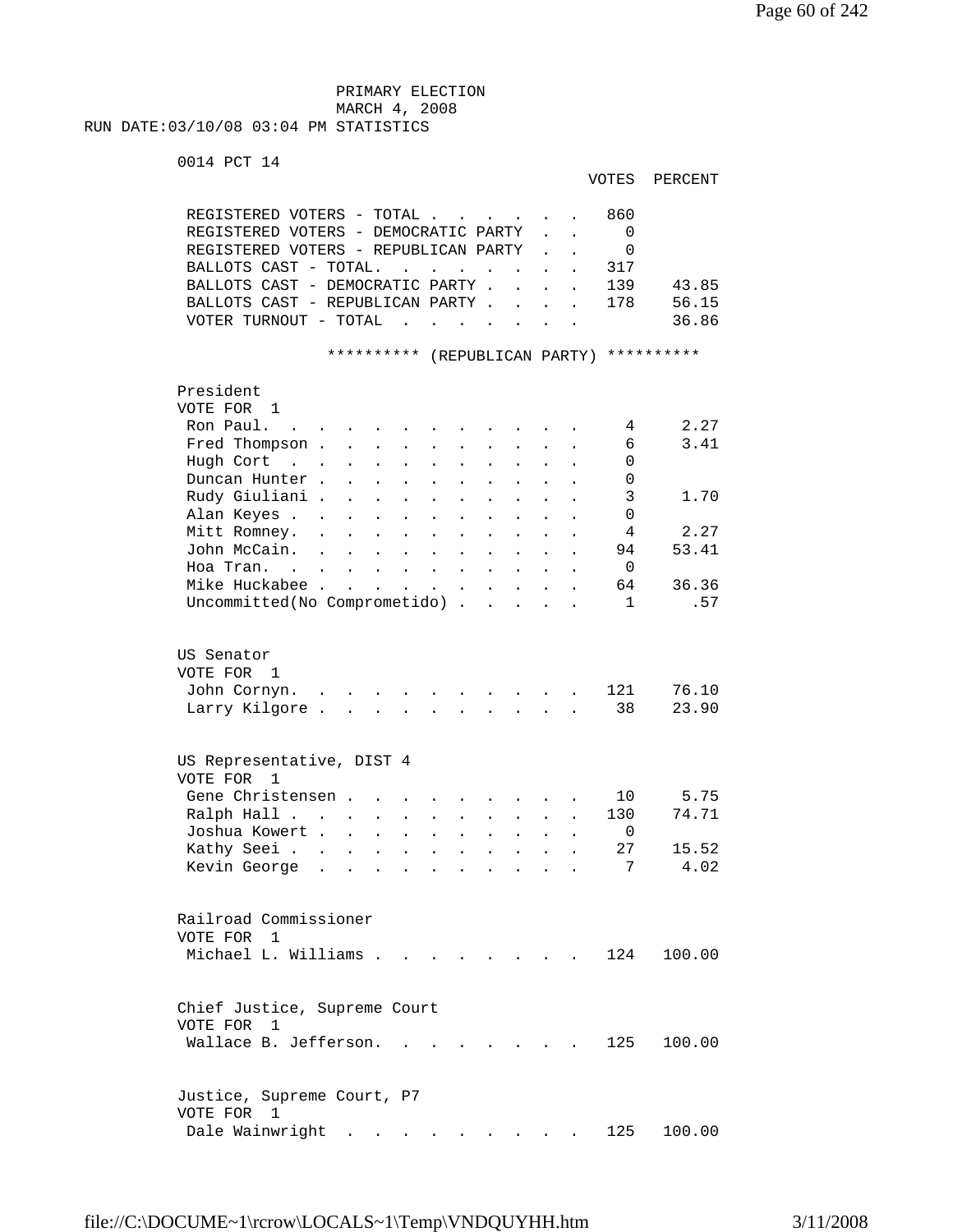| Justice, Supreme Court, P8<br>VOTE FOR<br>1                                                                                                  |
|----------------------------------------------------------------------------------------------------------------------------------------------|
| Phil Johnson<br>119<br>100.00                                                                                                                |
| Judge, CT of Criminal Appeals, P3<br>VOTE FOR 1<br>Tom Price<br>112<br>100.00                                                                |
| Judge, CT of Criminal Appeals, P4                                                                                                            |
| VOTE FOR<br>1<br>Robert Francis.<br>44<br>34.65<br>Paul Womack.<br>83<br>65.35<br>$\sim 100$<br>$\ddot{\phantom{0}}$<br>$\ddot{\phantom{0}}$ |
|                                                                                                                                              |
| Judge, CT of Criminal Appeals, P9<br>VOTE FOR<br>1                                                                                           |
| Cathy Cochran.<br>100.00<br>113                                                                                                              |
| Member, State BoE, DIST 14<br>VOTE FOR 1                                                                                                     |
| Gail Lowe.<br>111<br>100.00                                                                                                                  |
| State Senator, District 30<br>VOTE FOR 1                                                                                                     |
| Charles R. Stafford<br>34<br>21.52<br>78.48<br>Craig Estes.<br>124                                                                           |
|                                                                                                                                              |
| State Representative, District 62<br>VOTE FOR 1                                                                                              |
| 132<br>Larry Phillips.<br>100.00                                                                                                             |
| Justice, 5th CT of Appeals DIST, P3<br>VOTE FOR 1                                                                                            |
| 100.00<br>Mary Murphy.<br>114                                                                                                                |
| Justice, 5th CT of Appeals DIST, P6<br>VOTE FOR 1                                                                                            |
| David L. Bridges<br>116 100.00                                                                                                               |
| Justice, 5th CT of Appeals DIST, P8<br>VOTE FOR 1                                                                                            |
| Kerry Fitzgerald<br>110<br>100.00<br>and the state of the state of                                                                           |
| District Judge, 15th Judicial District<br>VOTE FOR 1                                                                                         |
| Jim Fallon.<br>122<br>100.00                                                                                                                 |
| District Judge, 59th Judicial District<br>VOTE FOR<br>$\mathbf{1}$                                                                           |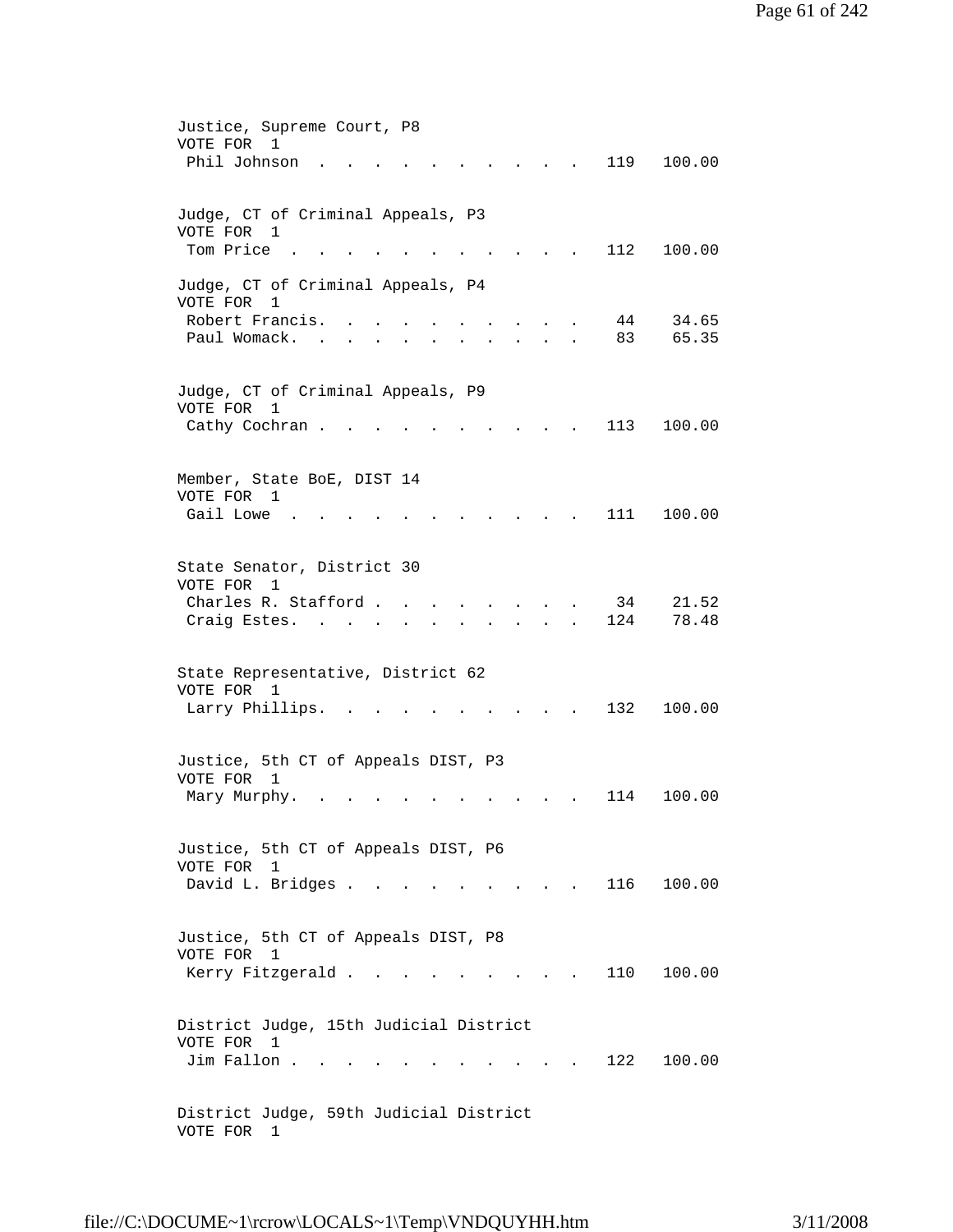| Rayburn M. "Rim" Nall .                             |                      |                      |                      |                      |                      |                           |                           |                |                               | 127      | 100.00         |
|-----------------------------------------------------|----------------------|----------------------|----------------------|----------------------|----------------------|---------------------------|---------------------------|----------------|-------------------------------|----------|----------------|
| District Judge, 336th Judicial District             |                      |                      |                      |                      |                      |                           |                           |                |                               |          |                |
| VOTE FOR<br>1<br>Charles Butler.                    |                      |                      |                      |                      |                      |                           |                           |                |                               | 50       | 31.06          |
| Lauri Blake.                                        |                      |                      |                      |                      |                      |                           |                           |                |                               | 111      | 68.94          |
| Criminal District Attorney<br>VOTE FOR 1            |                      |                      |                      |                      |                      |                           |                           |                |                               |          |                |
| Joe Brown                                           |                      |                      |                      |                      |                      |                           |                           |                |                               | 129      | 100.00         |
| Sheriff                                             |                      |                      |                      |                      |                      |                           |                           |                |                               |          |                |
| VOTE FOR 1                                          |                      |                      |                      |                      |                      |                           |                           |                |                               |          |                |
| Keith Gary.                                         |                      |                      |                      |                      |                      |                           |                           |                |                               | 134      | 100.00         |
| Constable, Precinct No. 2<br>VOTE FOR 1             |                      |                      |                      |                      |                      |                           |                           |                |                               |          |                |
| Sandra "Sandi" Savering.                            |                      |                      |                      |                      |                      |                           |                           |                |                               | 65       | 45.77          |
| Mike Putnam.                                        |                      |                      |                      |                      |                      |                           |                           |                |                               | 77       | 54.23          |
| County Chairman                                     |                      |                      |                      |                      |                      |                           |                           |                |                               |          |                |
| VOTE FOR 1                                          |                      |                      |                      |                      |                      |                           |                           |                |                               |          |                |
| David P. Gibson                                     |                      |                      |                      |                      |                      |                           |                           |                |                               | 118      | 100.00         |
| Precinct Chairman, Precinct No. 14<br>VOTE FOR<br>1 |                      |                      |                      |                      |                      |                           |                           |                |                               |          |                |
| Darlene Brown.                                      |                      |                      |                      |                      |                      |                           |                           |                |                               | 94       | 68.61          |
| Katie Moore.                                        |                      |                      |                      |                      |                      |                           |                           |                |                               | 43       | 31.39          |
|                                                     |                      |                      |                      |                      |                      |                           |                           |                | ********** (DEMOCRATIC PARTY) |          | **********     |
| President                                           |                      |                      |                      |                      |                      |                           |                           |                |                               |          |                |
| VOTE FOR<br>1<br>Barack Obama                       |                      |                      |                      |                      |                      |                           |                           |                |                               | 39       | 28.06          |
| Hillary Clinton .                                   |                      |                      | $\ddot{\phantom{0}}$ |                      |                      |                           |                           |                |                               | 100      | 71.94          |
| Bill Richardson                                     |                      |                      |                      |                      |                      |                           |                           |                |                               | 0        |                |
| John Edwards<br>$\sim$ $\sim$                       | $\ddot{\phantom{a}}$ | $\ddot{\phantom{a}}$ | $\ddot{\phantom{a}}$ | $\ddot{\phantom{a}}$ | $\ddot{\phantom{a}}$ | $\ddot{\phantom{a}}$      |                           |                |                               | 0        |                |
| Joe Biden<br>$\sim$ $\sim$ $\sim$ $\sim$            | $\mathbf{L}$         | $\sim$               | $\bullet$            | $\ddot{\phantom{a}}$ | $\ddot{\phantom{a}}$ | $\ddot{\phantom{a}}$      |                           |                |                               | 0        |                |
| Christopher J. Dodd.                                |                      |                      | $\ddot{\phantom{a}}$ | $\sim$               | $\mathbf{r}$         | $\mathbf{r}$              | $\mathbf{A}^{\mathbf{r}}$ | $\overline{a}$ |                               | $\Omega$ |                |
| US Senator                                          |                      |                      |                      |                      |                      |                           |                           |                |                               |          |                |
| VOTE FOR 1                                          |                      |                      |                      |                      |                      |                           |                           |                |                               |          |                |
| Richard J. "Rick" Noriega.                          |                      |                      |                      |                      | $\sim$ 100 $\pm$     |                           |                           |                |                               | 36       | 35.64          |
| Ray McMurrey                                        |                      |                      |                      |                      |                      |                           |                           |                |                               | 23       | 22.77          |
| Gene Kelly .<br>$\sim$                              | $\ddot{\phantom{a}}$ | $\ddot{\phantom{a}}$ | $\ddot{\phantom{a}}$ |                      |                      |                           | $\ddot{\phantom{0}}$      |                |                               | 28       | 27.72          |
| Rhett R. Smith.                                     | $\ddot{\phantom{0}}$ | $\overline{a}$       |                      |                      |                      |                           |                           |                |                               | 14       | 13.86          |
| US Representative, DIST 4                           |                      |                      |                      |                      |                      |                           |                           |                |                               |          |                |
| VOTE FOR<br>1                                       |                      |                      |                      |                      |                      |                           |                           |                |                               |          |                |
|                                                     |                      |                      |                      |                      |                      |                           |                           |                |                               |          |                |
| Glenn Melancon.<br>VaLinda Hathcox                  |                      |                      |                      |                      |                      | $\mathbf{L}^{\text{max}}$ |                           |                |                               | 69<br>32 | 68.32<br>31.68 |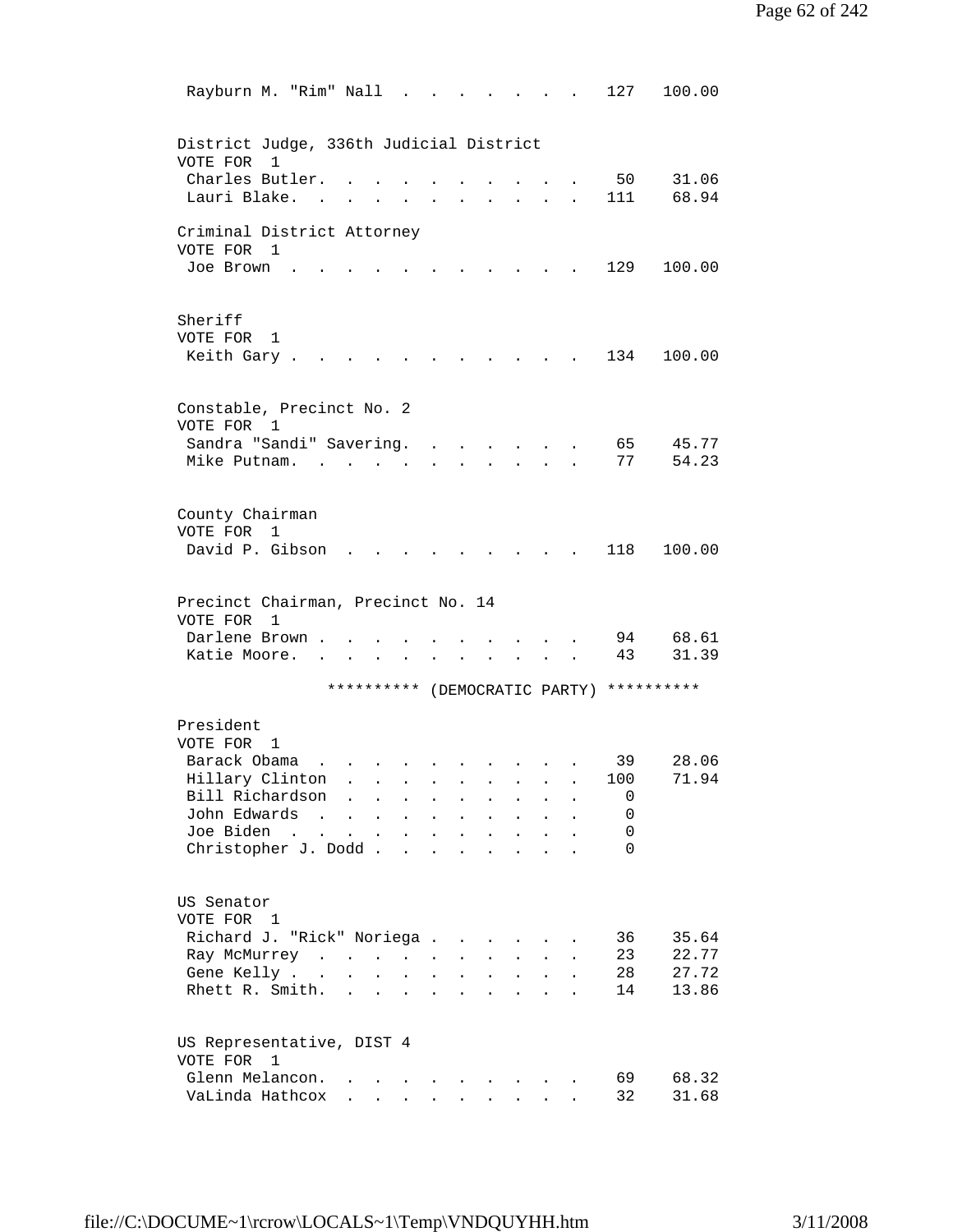| Railroad Commissioner                                                                                                                                                                                            |
|------------------------------------------------------------------------------------------------------------------------------------------------------------------------------------------------------------------|
| VOTE FOR<br>$\overline{1}$                                                                                                                                                                                       |
| 27<br>28.42<br>Dale Henry<br>$\mathbf{r}$ $\mathbf{r}$<br>$\mathbf{r} = \mathbf{r}$ , and $\mathbf{r} = \mathbf{r}$ , and $\mathbf{r} = \mathbf{r}$                                                              |
| 15.79<br>Art Hall.<br>15<br>the contract of the contract of<br>$\mathbf{r}$ . The set of $\mathbf{r}$<br>$\ddot{\phantom{a}}$                                                                                    |
| Mark Thompson.<br>53<br>55.79<br><b>Contractor</b><br>$\ddot{\phantom{a}}$<br><b>All Contracts</b><br>$\sim$<br>$\ddot{\phantom{a}}$<br>$\bullet$ .<br><br><br><br><br><br><br><br><br><br><br><br><br>$\bullet$ |
|                                                                                                                                                                                                                  |
|                                                                                                                                                                                                                  |
| Chief Justice, Supreme Court<br>VOTE FOR 1                                                                                                                                                                       |
| Jim Jordan.<br>81<br>100.00                                                                                                                                                                                      |
|                                                                                                                                                                                                                  |
|                                                                                                                                                                                                                  |
| Justice, Supreme Court, P7                                                                                                                                                                                       |
| VOTE FOR 1                                                                                                                                                                                                       |
| 74<br>75.51<br>Sam Houston.<br>$\sim$ 10 $\pm$                                                                                                                                                                   |
| 24<br>24.49<br>Baltasar D. Cruz<br>$\ddot{\phantom{a}}$<br>$\ddot{\phantom{a}}$                                                                                                                                  |
|                                                                                                                                                                                                                  |
|                                                                                                                                                                                                                  |
| Justice, Supreme Court, P8                                                                                                                                                                                       |
| VOTE FOR 1                                                                                                                                                                                                       |
| Susan Criss.<br>77.32<br>75<br>$\sim$ $\sim$ $\sim$ $\sim$ $\sim$ $\sim$ $\sim$                                                                                                                                  |
| 22<br>22.68<br>Linda Reyna Yañez.<br>$\mathbf{r}$ , $\mathbf{r}$ , $\mathbf{r}$ , $\mathbf{r}$<br>$\mathbf{r}$ and $\mathbf{r}$ and $\mathbf{r}$                                                                 |
|                                                                                                                                                                                                                  |
| Judge, CT of Criminal Appeals, P3                                                                                                                                                                                |
| VOTE FOR<br>1                                                                                                                                                                                                    |
| 87<br>100.00<br>Susan Strawn                                                                                                                                                                                     |
|                                                                                                                                                                                                                  |
|                                                                                                                                                                                                                  |
| Judge, CT of Criminal Appeals, P4                                                                                                                                                                                |
| VOTE FOR 1                                                                                                                                                                                                       |
| J.R. Molina.<br>78<br>100.00                                                                                                                                                                                     |
|                                                                                                                                                                                                                  |
| Member, State BoE, DIST 14                                                                                                                                                                                       |
| VOTE FOR 1<br>100.00                                                                                                                                                                                             |
| Edra Bogle .<br>81                                                                                                                                                                                               |
|                                                                                                                                                                                                                  |
| State Representative, District 62                                                                                                                                                                                |
| VOTE FOR 1                                                                                                                                                                                                       |
| Peter "Pete" Veeck<br>84<br>100.00                                                                                                                                                                               |
|                                                                                                                                                                                                                  |
|                                                                                                                                                                                                                  |
| Justice, 5th CT of Appeals DIST, P3                                                                                                                                                                              |
| VOTE FOR 1                                                                                                                                                                                                       |
| Don B. Chae.<br>79<br>100.00<br>$\sim$                                                                                                                                                                           |
|                                                                                                                                                                                                                  |
|                                                                                                                                                                                                                  |
| Justice, 5th CT of Appeals DIST, P6                                                                                                                                                                              |
| VOTE FOR 1<br>David Hanschen.<br>100.00<br>80 -                                                                                                                                                                  |
| $\mathbf{r}$ . The set of $\mathbf{r}$                                                                                                                                                                           |
|                                                                                                                                                                                                                  |
| Justice, 5th CT of Appeals DIST, P8                                                                                                                                                                              |
| VOTE FOR 1                                                                                                                                                                                                       |
| 80<br>100.00<br>Tina Yoo. .                                                                                                                                                                                      |
|                                                                                                                                                                                                                  |
|                                                                                                                                                                                                                  |
| County Tax Assessor-Collector                                                                                                                                                                                    |
| VOTE FOR<br>1                                                                                                                                                                                                    |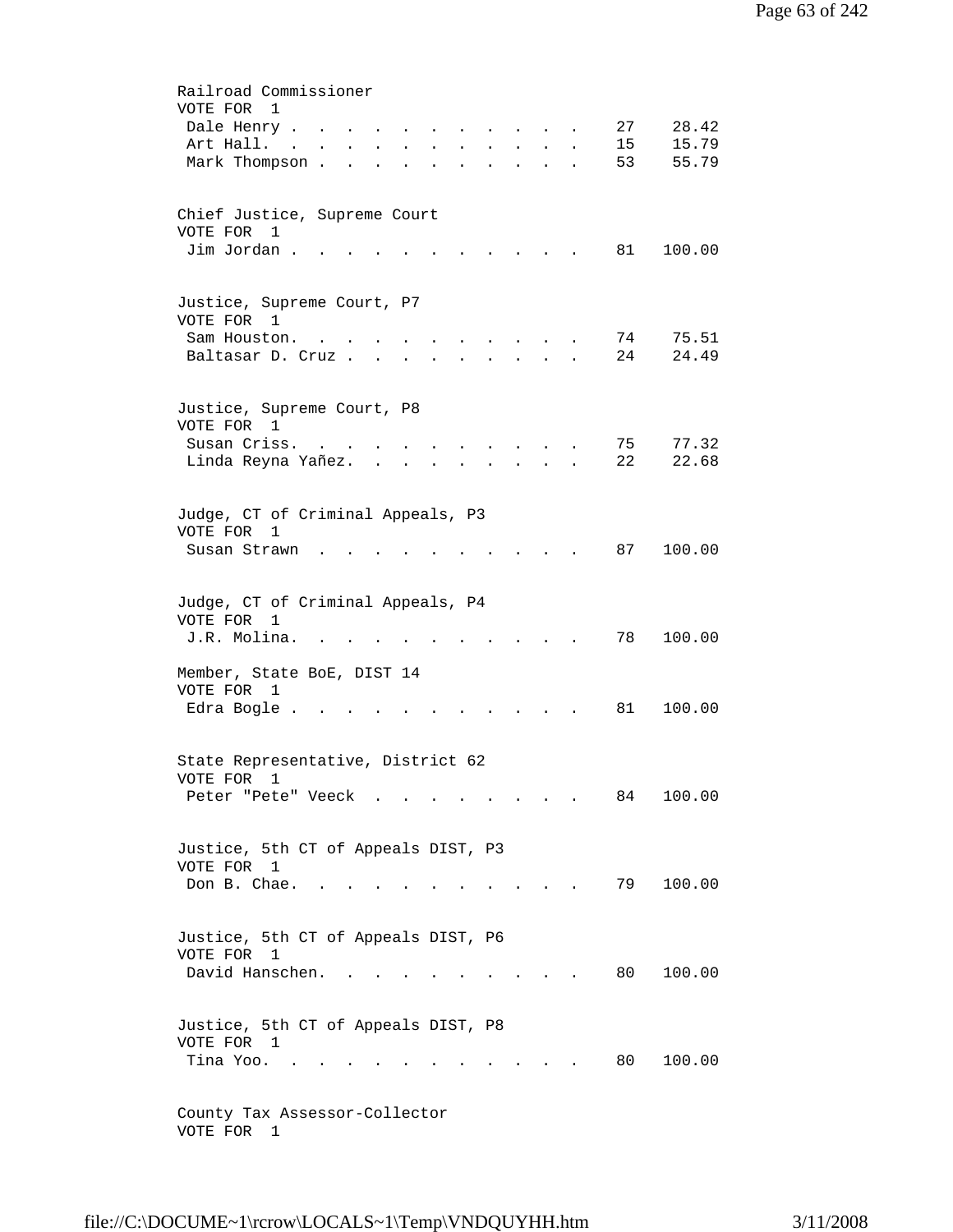| John Wayne Ramsey.                                                                                                                                   |                   |                                              |                                         |                                 |                      |        |              | 101                                | 100.00                                   |
|------------------------------------------------------------------------------------------------------------------------------------------------------|-------------------|----------------------------------------------|-----------------------------------------|---------------------------------|----------------------|--------|--------------|------------------------------------|------------------------------------------|
|                                                                                                                                                      |                   |                                              |                                         |                                 |                      |        |              |                                    |                                          |
|                                                                                                                                                      |                   |                                              |                                         |                                 |                      |        |              |                                    |                                          |
| County Chairman<br>VOTE FOR 1                                                                                                                        |                   |                                              |                                         |                                 |                      |        |              |                                    |                                          |
| Tony Beaverson.                                                                                                                                      |                   |                                              |                                         |                                 |                      |        |              |                                    | . 83 100.00                              |
|                                                                                                                                                      |                   |                                              |                                         |                                 |                      |        |              |                                    |                                          |
|                                                                                                                                                      |                   |                                              |                                         |                                 |                      |        |              |                                    | ********** (REPUBLICAN PARTY) ********** |
|                                                                                                                                                      |                   |                                              |                                         |                                 |                      |        |              |                                    |                                          |
| IMMIGRATION                                                                                                                                          |                   |                                              |                                         |                                 |                      |        |              |                                    |                                          |
| VOTE FOR 1                                                                                                                                           |                   |                                              |                                         |                                 |                      |        |              |                                    |                                          |
| YES<br>$\mathbf{1}^{\prime}$ , $\mathbf{1}^{\prime}$ , $\mathbf{1}^{\prime}$ , $\mathbf{1}^{\prime}$ , $\mathbf{1}^{\prime}$ , $\mathbf{1}^{\prime}$ |                   |                                              |                                         |                                 |                      |        |              |                                    | 171 98.28                                |
| NO.                                                                                                                                                  |                   |                                              |                                         |                                 |                      |        |              | 3                                  | 1.72                                     |
|                                                                                                                                                      |                   |                                              |                                         |                                 |                      |        |              |                                    |                                          |
| PHOTO ID                                                                                                                                             |                   |                                              |                                         |                                 |                      |        |              |                                    |                                          |
| VOTE FOR 1                                                                                                                                           |                   |                                              |                                         |                                 |                      |        |              |                                    |                                          |
| YES<br>$\sim$ $\sim$ $\sim$ $\sim$                                                                                                                   |                   |                                              |                                         |                                 |                      |        |              |                                    | . 170 97.70                              |
| NO.<br>$\mathbf{r}$ and $\mathbf{r}$                                                                                                                 |                   |                                              |                                         | $\mathbf{r}$ , and $\mathbf{r}$ |                      |        |              | $\cdot$ $\cdot$ $\cdot$ $\cdot$ 4  | 2.30                                     |
|                                                                                                                                                      |                   |                                              |                                         |                                 |                      |        |              |                                    |                                          |
|                                                                                                                                                      |                   |                                              |                                         |                                 |                      |        |              |                                    |                                          |
| CONTROLLING GOVERNMENT GROWTH<br>VOTE FOR 1                                                                                                          |                   |                                              |                                         |                                 |                      |        |              |                                    |                                          |
| YES<br>$\sim$ $\sim$                                                                                                                                 |                   |                                              |                                         |                                 |                      |        |              |                                    | . 166 97.08                              |
| NO.                                                                                                                                                  |                   |                                              |                                         |                                 | $\mathbf{L}$         | $\sim$ | $\mathbf{L}$ | 5                                  | 2.92                                     |
|                                                                                                                                                      |                   |                                              |                                         |                                 |                      |        |              |                                    |                                          |
| PRECINCT REPORT                                                                                                                                      |                   | GRAYSON COUNTY, TEXAS                        |                                         |                                 |                      |        |              |                                    |                                          |
|                                                                                                                                                      |                   | PRIMARY ELECTION                             |                                         |                                 |                      |        |              |                                    |                                          |
| RUN DATE: 03/10/08 03:04 PM STATISTICS                                                                                                               |                   | MARCH 4, 2008                                |                                         |                                 |                      |        |              |                                    |                                          |
|                                                                                                                                                      |                   |                                              |                                         |                                 |                      |        |              |                                    |                                          |
| 0015 PCT 15                                                                                                                                          |                   |                                              |                                         |                                 |                      |        |              |                                    |                                          |
|                                                                                                                                                      |                   |                                              |                                         |                                 |                      |        |              |                                    | VOTES PERCENT                            |
|                                                                                                                                                      |                   |                                              |                                         |                                 |                      |        |              |                                    |                                          |
| REGISTERED VOTERS - TOTAL .                                                                                                                          |                   |                                              |                                         |                                 |                      |        |              | . 2717                             |                                          |
| REGISTERED VOTERS - DEMOCRATIC PARTY                                                                                                                 |                   |                                              |                                         |                                 |                      |        |              | 0<br>$\mathbf{L}$ and $\mathbf{L}$ |                                          |
| REGISTERED VOTERS - REPUBLICAN PARTY                                                                                                                 |                   |                                              |                                         |                                 |                      |        |              | 0                                  |                                          |
| BALLOTS CAST - TOTAL.<br>BALLOTS CAST - DEMOCRATIC PARTY .                                                                                           |                   |                                              |                                         |                                 |                      |        |              | . 896<br>452                       | 50.45                                    |
| BALLOTS CAST - REPUBLICAN PARTY .                                                                                                                    |                   |                                              |                                         |                                 | $\sim$ 100 $\pm$     |        | $\mathbf{L}$ | 444                                | 49.55                                    |
| VOTER TURNOUT - TOTAL                                                                                                                                |                   | $\sim$                                       |                                         |                                 |                      |        |              |                                    | 32.98                                    |
|                                                                                                                                                      |                   |                                              |                                         |                                 |                      |        |              |                                    |                                          |
|                                                                                                                                                      |                   | ********** (REPUBLICAN PARTY)                |                                         |                                 |                      |        |              |                                    | **********                               |
|                                                                                                                                                      |                   |                                              |                                         |                                 |                      |        |              |                                    |                                          |
| President                                                                                                                                            |                   |                                              |                                         |                                 |                      |        |              |                                    |                                          |
| VOTE FOR 1<br>Ron Paul.                                                                                                                              |                   |                                              |                                         |                                 |                      |        |              |                                    | 2.03                                     |
| Fred Thompson .                                                                                                                                      | $\sim$            |                                              |                                         |                                 |                      |        |              | 9<br>3                             | .68                                      |
| Hugh Cort                                                                                                                                            | $\sim$ 100 $\sim$ |                                              |                                         |                                 |                      |        |              | 0                                  |                                          |
| Duncan Hunter.                                                                                                                                       |                   |                                              |                                         |                                 |                      |        |              | 0                                  |                                          |
| Rudy Giuliani .                                                                                                                                      |                   |                                              |                                         |                                 |                      |        |              | 1                                  | .23                                      |
| Alan Keyes                                                                                                                                           |                   |                                              |                                         |                                 |                      |        |              | $\Omega$                           |                                          |
| Mitt Romney.                                                                                                                                         |                   |                                              |                                         |                                 |                      |        |              |                                    |                                          |
|                                                                                                                                                      |                   |                                              |                                         |                                 | $\ddot{\phantom{a}}$ |        |              | 13                                 | 2.93                                     |
| John McCain.                                                                                                                                         |                   |                                              |                                         |                                 |                      |        |              | 273                                | 61.49                                    |
| Hoa Tran.                                                                                                                                            | $\sim$            |                                              |                                         |                                 |                      |        |              | 0                                  |                                          |
| Mike Huckabee .<br>Uncommitted(No Comprometido) .                                                                                                    | $\mathbf{L}$      | $\ddot{\phantom{a}}$<br>$\ddot{\phantom{a}}$ | $\sim 10^{-11}$<br>$\ddot{\phantom{a}}$ |                                 |                      |        |              | 141<br>4                           | 31.76<br>.90                             |

US Senator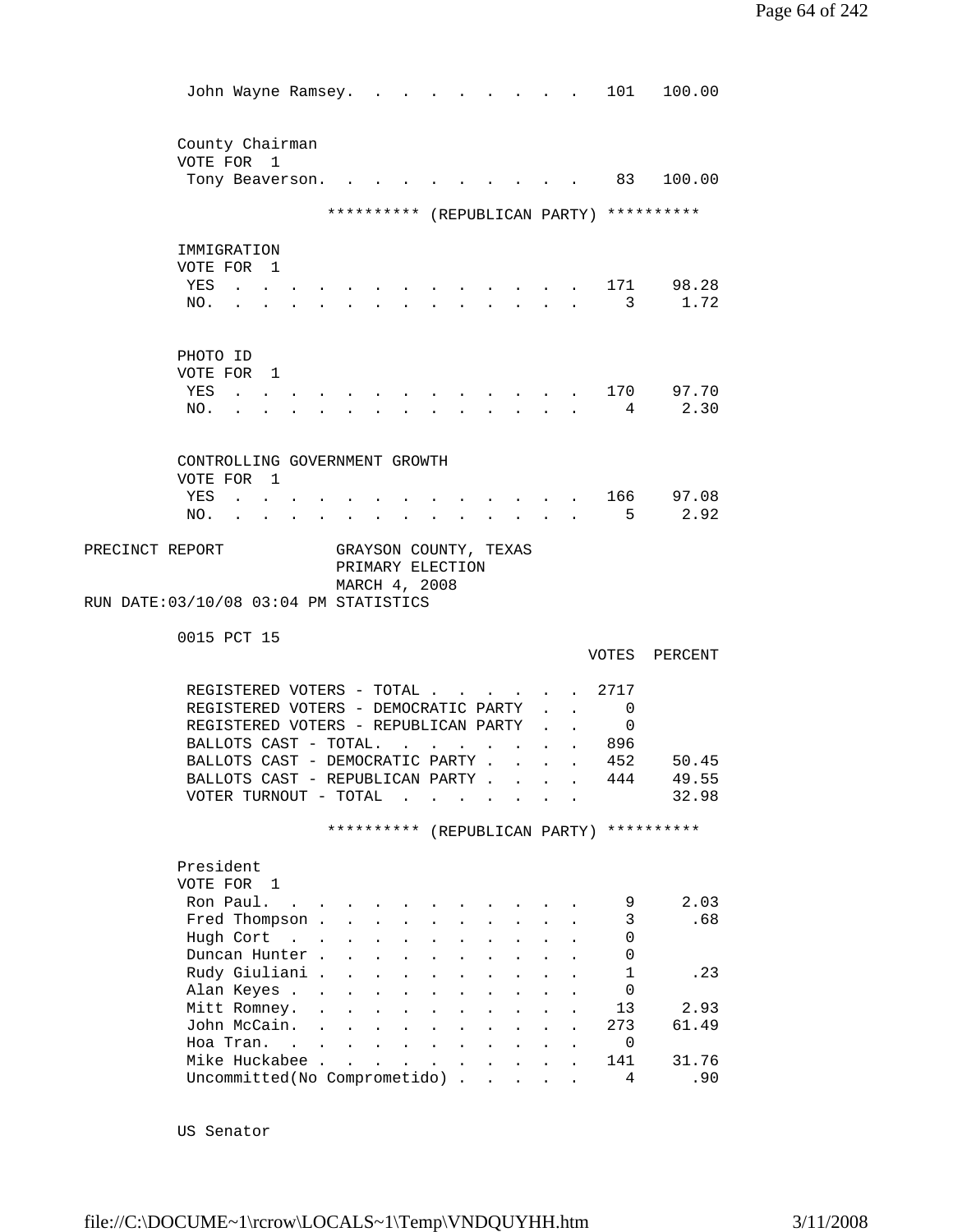| VOTE FOR<br>1<br>293<br>77.93<br>John Cornyn.<br>83<br>22.07<br>Larry Kilgore.<br>$\mathbf{r}$ , $\mathbf{r}$ , $\mathbf{r}$<br>$\mathbf{L}$                                                                                                                                                                                                                                                                                                                                                                                                                |
|-------------------------------------------------------------------------------------------------------------------------------------------------------------------------------------------------------------------------------------------------------------------------------------------------------------------------------------------------------------------------------------------------------------------------------------------------------------------------------------------------------------------------------------------------------------|
| US Representative, DIST 4<br>VOTE FOR 1                                                                                                                                                                                                                                                                                                                                                                                                                                                                                                                     |
| Gene Christensen.<br>30<br>6.96<br>73.55<br>Ralph Hall<br>317<br>$\ddot{\phantom{a}}$<br>$\ddot{\phantom{a}}$<br>$\ddot{\phantom{0}}$<br>$\ddot{\phantom{0}}$<br>$\ddot{\phantom{a}}$<br>$\ddot{\phantom{0}}$                                                                                                                                                                                                                                                                                                                                               |
| Joshua Kowert .<br>3<br>.70<br>$\mathbf{L} = \mathbf{L} \mathbf{L}$<br>$\ddot{\phantom{0}}$<br>$\ddot{\phantom{a}}$<br>$\ddot{\phantom{0}}$<br>$\sim$<br>$\sim$<br>$\ddot{\phantom{a}}$<br>Kathy Seei<br>17.17<br>74<br>$\mathbf{L} = \mathbf{L}$<br>$\sim$ $\sim$<br>$\mathbf{L}$<br>$\ddot{\phantom{0}}$<br>$\ddot{\phantom{a}}$<br>$\ddot{\phantom{a}}$<br>7<br>1.62<br>Kevin George<br>$\sim$<br>$\ddot{\phantom{0}}$<br>$\sim$<br>$\ddot{\phantom{a}}$<br>$\ddot{\phantom{a}}$<br>$\ddot{\phantom{a}}$<br>$\ddot{\phantom{a}}$<br>$\ddot{\phantom{a}}$ |
| Railroad Commissioner<br>VOTE FOR 1                                                                                                                                                                                                                                                                                                                                                                                                                                                                                                                         |
| Michael L. Williams .<br>280<br>100.00                                                                                                                                                                                                                                                                                                                                                                                                                                                                                                                      |
| Chief Justice, Supreme Court<br>VOTE FOR<br>1                                                                                                                                                                                                                                                                                                                                                                                                                                                                                                               |
| Wallace B. Jefferson.<br>266<br>100.00                                                                                                                                                                                                                                                                                                                                                                                                                                                                                                                      |
| Justice, Supreme Court, P7<br>VOTE FOR 1<br>272<br>Dale Wainwright<br>100.00                                                                                                                                                                                                                                                                                                                                                                                                                                                                                |
|                                                                                                                                                                                                                                                                                                                                                                                                                                                                                                                                                             |
| Justice, Supreme Court, P8<br>VOTE FOR 1<br>Phil Johnson<br>256<br>100.00                                                                                                                                                                                                                                                                                                                                                                                                                                                                                   |
| Judge, CT of Criminal Appeals, P3<br>VOTE FOR 1                                                                                                                                                                                                                                                                                                                                                                                                                                                                                                             |
| Tom Price<br>254<br>100.00                                                                                                                                                                                                                                                                                                                                                                                                                                                                                                                                  |
| Judge, CT of Criminal Appeals, P4<br>VOTE FOR<br>1<br>120<br>41.81<br>Robert Francis.                                                                                                                                                                                                                                                                                                                                                                                                                                                                       |
| 58.19<br>Paul Womack.<br>167<br>$\sim$<br>$\bullet$                                                                                                                                                                                                                                                                                                                                                                                                                                                                                                         |
| Judge, CT of Criminal Appeals, P9<br>VOTE FOR<br>$\mathbf 1$                                                                                                                                                                                                                                                                                                                                                                                                                                                                                                |
| 260<br>100.00<br>Cathy Cochran<br>$\sim$                                                                                                                                                                                                                                                                                                                                                                                                                                                                                                                    |
| Member, State BoE, DIST 14<br>VOTE FOR 1<br>Gail Lowe .<br>249<br>100.00                                                                                                                                                                                                                                                                                                                                                                                                                                                                                    |
| State Senator, District 30<br>VOTE FOR 1                                                                                                                                                                                                                                                                                                                                                                                                                                                                                                                    |
| 77<br>Charles R. Stafford<br>20.92<br>291<br>79.08<br>Craig Estes.<br>$\sim$<br>$\sim$<br>$\ddot{\phantom{0}}$<br>$\bullet$ .<br><br><br><br><br><br><br><br><br><br><br><br>                                                                                                                                                                                                                                                                                                                                                                               |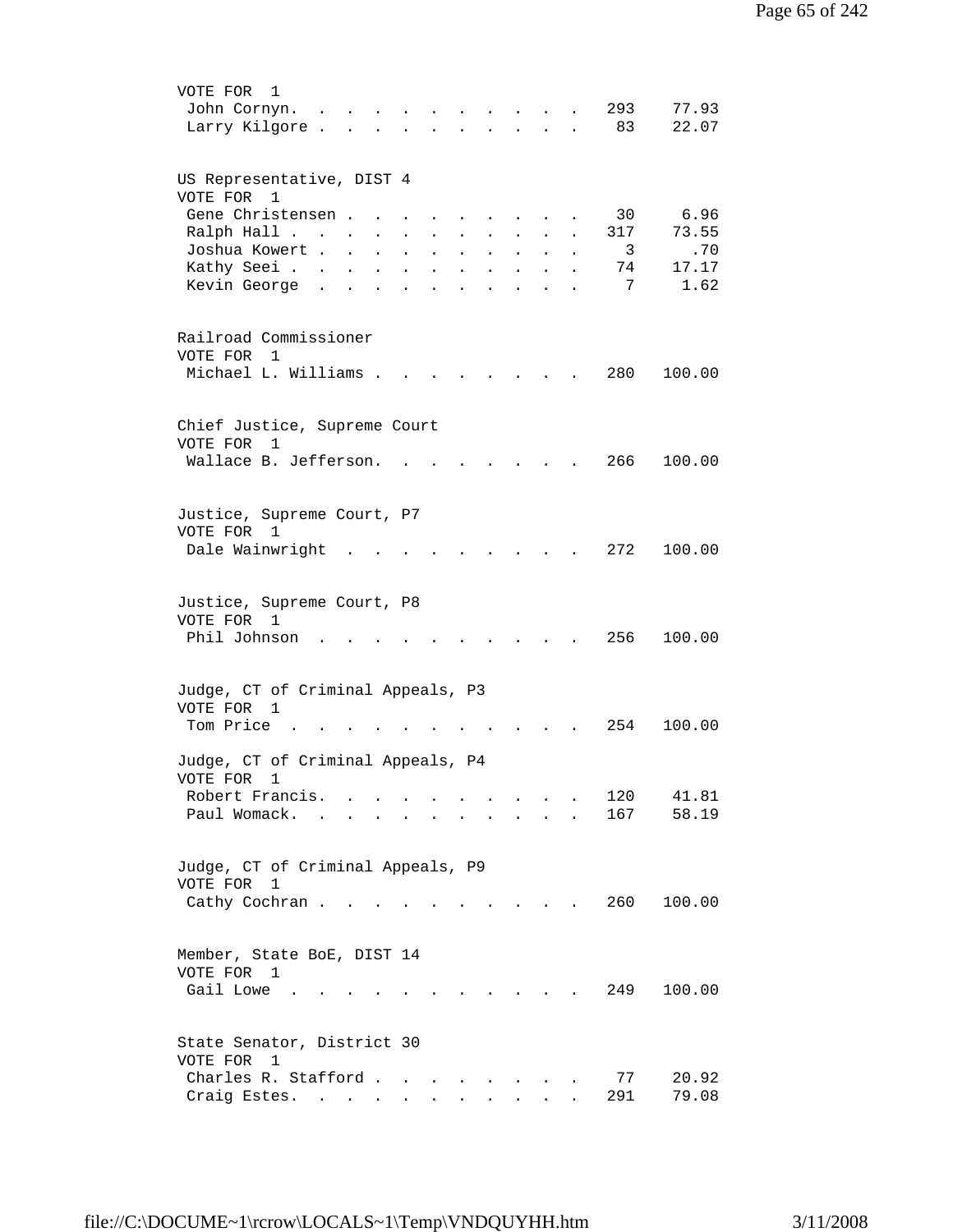State Representative, District 62 VOTE FOR 1 Larry Phillips. . . . . . . . . . 312 100.00 Justice, 5th CT of Appeals DIST, P3 VOTE FOR 1 Mary Murphy. . . . . . . . . . . 254 100.00 Justice, 5th CT of Appeals DIST, P6 VOTE FOR 1 David L. Bridges . . . . . . . . . 252 100.00 Justice, 5th CT of Appeals DIST, P8 VOTE FOR 1 Kerry Fitzgerald . . . . . . . . . 246 100.00 District Judge, 15th Judicial District VOTE FOR 1 Jim Fallon . . . . . . . . . . . 274 100.00 District Judge, 59th Judicial District VOTE FOR 1 Rayburn M. "Rim" Nall . . . . . . . 278 100.00 District Judge, 336th Judicial District VOTE FOR 1 Charles Butler. . . . . . . . . . 153 39.84<br>Lauri Blake. . . . . . . . . . . 231 60.16 Lauri Blake. . . . . . . Criminal District Attorney VOTE FOR 1 Joe Brown . . . . . . . . . . . 298 100.00 Sheriff VOTE FOR 1 Keith Gary . . . . . . . . . . . 332 100.00 Constable, Precinct No. 2 VOTE FOR 1 Sandra "Sandi" Savering. . . . . . . 129 40.69 Mike Putnam. . . . . . . . . . . 188 59.31 County Chairman VOTE FOR 1 David P. Gibson . . . . . . . . . 272 100.00 \*\*\*\*\*\*\*\*\*\* (DEMOCRATIC PARTY) \*\*\*\*\*\*\*\*\*\* President VOTE FOR 1 Barack Obama . . . . . . . . . . 130 28.76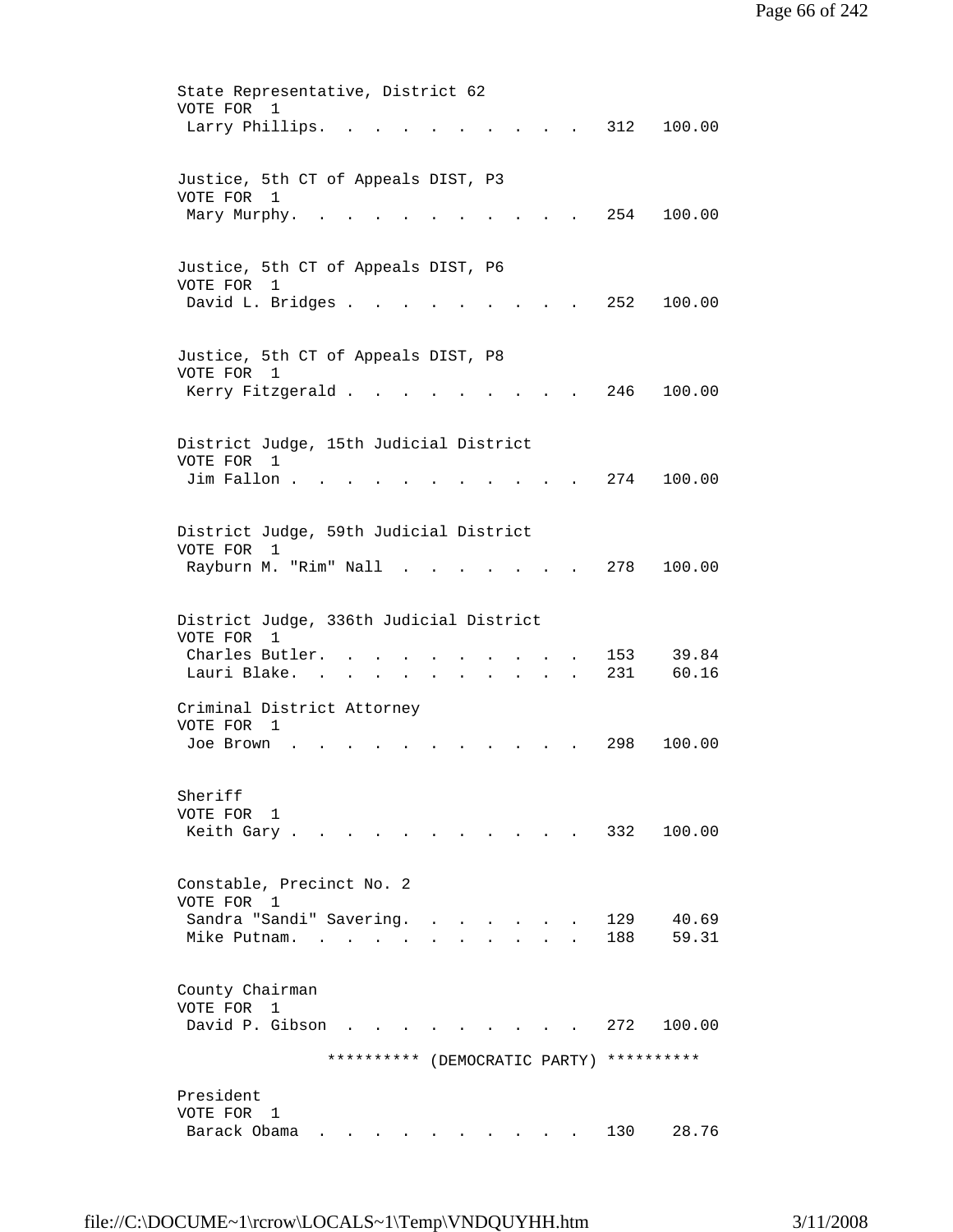| Hillary Clinton<br>Bill Richardson<br>John Edwards<br>$\sim$ $\sim$<br>Joe Biden<br>the contract of the contract of the contract of the contract of the contract of the contract of the contract of<br>Christopher J. Dodd | $\ddot{\phantom{a}}$ | $\ddot{\phantom{a}}$                       | $\ddot{\phantom{a}}$ | $\ddot{\phantom{0}}$<br>and a series of the contract of the series of the series of the series of the series of the series of the series of the series of the series of the series of the series of the series of the series of the series of the seri |                           | $\mathbf{r}$ , and $\mathbf{r}$ , and $\mathbf{r}$<br><b>Contract Contract Contract</b> |                | $\mathbf{L}$ | $\ddot{\phantom{a}}$ | 319<br>1<br>1<br>1<br>$\Omega$ | 70.58<br>.22<br>.22<br>.22 |
|----------------------------------------------------------------------------------------------------------------------------------------------------------------------------------------------------------------------------|----------------------|--------------------------------------------|----------------------|--------------------------------------------------------------------------------------------------------------------------------------------------------------------------------------------------------------------------------------------------------|---------------------------|-----------------------------------------------------------------------------------------|----------------|--------------|----------------------|--------------------------------|----------------------------|
| US Senator<br>VOTE FOR 1<br>Richard J. "Rick" Noriega                                                                                                                                                                      |                      |                                            |                      |                                                                                                                                                                                                                                                        |                           |                                                                                         |                |              |                      | 93                             | 29.06                      |
| Ray McMurrey                                                                                                                                                                                                               |                      |                                            |                      |                                                                                                                                                                                                                                                        |                           |                                                                                         |                |              |                      | 70                             | 21.88                      |
| Gene Kelly                                                                                                                                                                                                                 |                      |                                            |                      |                                                                                                                                                                                                                                                        |                           |                                                                                         |                |              | $\ddot{\phantom{0}}$ | 116                            | 36.25                      |
| Rhett R. Smith.                                                                                                                                                                                                            |                      |                                            |                      | and a series of the contract of the series of the series of the series of the series of the series of the series of the series of the series of the series of the series of the series of the series of the series of the seri                         |                           |                                                                                         |                |              |                      | 41                             | 12.81                      |
| US Representative, DIST 4<br>VOTE FOR 1                                                                                                                                                                                    |                      |                                            |                      |                                                                                                                                                                                                                                                        |                           |                                                                                         |                |              |                      |                                |                            |
| Glenn Melancon.                                                                                                                                                                                                            |                      |                                            |                      |                                                                                                                                                                                                                                                        | $\mathbf{r} = \mathbf{r}$ |                                                                                         |                |              |                      | 184                            | 61.74                      |
| VaLinda Hathcox                                                                                                                                                                                                            |                      | $\mathbf{r} = \mathbf{r} \cdot \mathbf{r}$ |                      | $\sim$                                                                                                                                                                                                                                                 | $\mathbf{r}$              | $\mathbf{r}$                                                                            | $\mathbf{L}$   | $\mathbf{A}$ | $\mathbf{r}$         | 114                            | 38.26                      |
| Railroad Commissioner<br>VOTE FOR<br>1                                                                                                                                                                                     |                      |                                            |                      |                                                                                                                                                                                                                                                        |                           |                                                                                         |                |              |                      |                                |                            |
| Dale Henry                                                                                                                                                                                                                 |                      |                                            | $\ddot{\phantom{a}}$ | $\bullet$                                                                                                                                                                                                                                              | $\bullet$                 | $\sim$ $\sim$                                                                           |                | $\sim 100$   |                      | 90                             | 30.82                      |
| Art Hall. .<br>$\sim$                                                                                                                                                                                                      | $\sim$               | $\ddot{\phantom{0}}$                       | $\ddot{\phantom{a}}$ |                                                                                                                                                                                                                                                        | $\ddot{\phantom{a}}$      |                                                                                         |                |              |                      | 64                             | 21.92                      |
| Mark Thompson.                                                                                                                                                                                                             | $\ddot{\phantom{0}}$ |                                            |                      |                                                                                                                                                                                                                                                        |                           |                                                                                         |                |              |                      | 138                            | 47.26                      |
| Chief Justice, Supreme Court<br>VOTE FOR 1                                                                                                                                                                                 |                      |                                            |                      |                                                                                                                                                                                                                                                        |                           |                                                                                         |                |              |                      |                                |                            |
| Jim Jordan .                                                                                                                                                                                                               |                      |                                            |                      | the contract of the contract of the contract of the contract of the contract of                                                                                                                                                                        |                           |                                                                                         |                |              |                      | 247                            | 100.00                     |
| Justice, Supreme Court, P7<br>VOTE FOR 1                                                                                                                                                                                   |                      |                                            |                      |                                                                                                                                                                                                                                                        |                           |                                                                                         |                |              |                      |                                |                            |
| Sam Houston                                                                                                                                                                                                                |                      |                                            |                      |                                                                                                                                                                                                                                                        |                           |                                                                                         |                |              |                      | 224                            | 76.45                      |
| Baltasar D. Cruz                                                                                                                                                                                                           |                      |                                            |                      | $\sim$                                                                                                                                                                                                                                                 |                           | $\mathbf{r}$                                                                            | $\overline{a}$ |              |                      | 69                             | 23.55                      |
| Justice, Supreme Court, P8<br>VOTE FOR 1                                                                                                                                                                                   |                      |                                            |                      |                                                                                                                                                                                                                                                        |                           |                                                                                         |                |              |                      |                                |                            |
| Susan Criss.<br><b>Contract Contract Contract</b>                                                                                                                                                                          |                      |                                            |                      |                                                                                                                                                                                                                                                        |                           |                                                                                         |                |              |                      | 222                            | 76.29                      |
| Linda Reyna Yañez.                                                                                                                                                                                                         |                      |                                            |                      |                                                                                                                                                                                                                                                        |                           |                                                                                         |                |              |                      | 69                             | 23.71                      |
| Judge, CT of Criminal Appeals, P3<br>VOTE FOR<br>1                                                                                                                                                                         |                      |                                            |                      |                                                                                                                                                                                                                                                        |                           |                                                                                         |                |              |                      |                                |                            |
| Susan Strawn.                                                                                                                                                                                                              |                      |                                            |                      |                                                                                                                                                                                                                                                        |                           |                                                                                         |                |              |                      | 250                            | 100.00                     |
| Judge, CT of Criminal Appeals, P4<br>VOTE FOR<br>$\mathbf{1}$                                                                                                                                                              |                      |                                            |                      |                                                                                                                                                                                                                                                        |                           |                                                                                         |                |              |                      |                                |                            |
| J.R. Molina.                                                                                                                                                                                                               |                      |                                            |                      |                                                                                                                                                                                                                                                        |                           |                                                                                         |                |              |                      | 224                            | 100.00                     |
| Member, State BoE, DIST 14<br>VOTE FOR 1<br>Edra Bogle .                                                                                                                                                                   |                      |                                            |                      |                                                                                                                                                                                                                                                        |                           |                                                                                         |                |              |                      | 218                            | 100.00                     |
|                                                                                                                                                                                                                            |                      |                                            |                      |                                                                                                                                                                                                                                                        |                           |                                                                                         |                |              |                      |                                |                            |

State Representative, District 62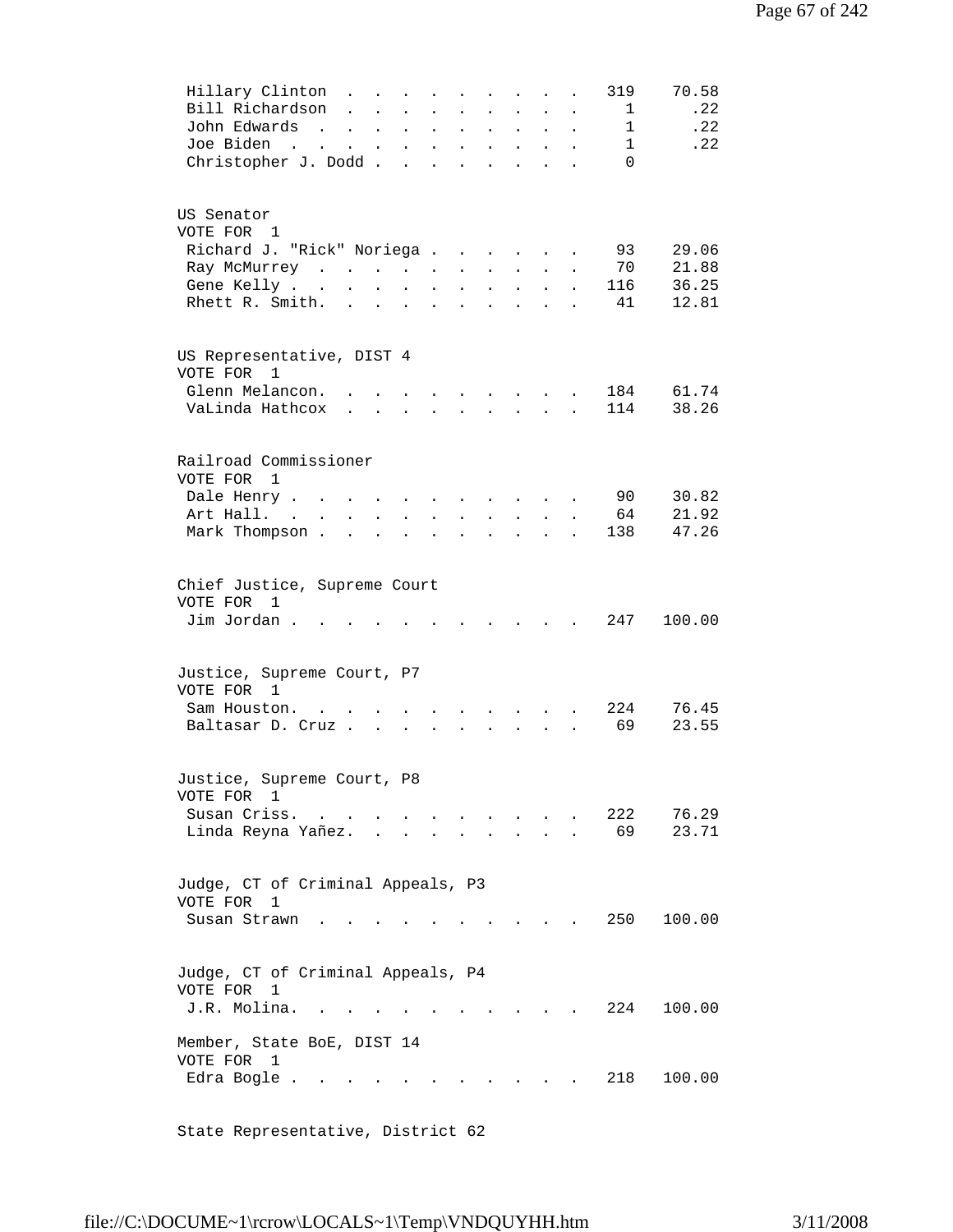| VOTE FOR<br>1<br>Peter "Pete" Veeck                                                                            |                                 | 211                        | 100.00        |
|----------------------------------------------------------------------------------------------------------------|---------------------------------|----------------------------|---------------|
| Justice, 5th CT of Appeals DIST, P3<br>VOTE FOR<br>1<br>Don B. Chae.                                           |                                 | 213                        | 100.00        |
|                                                                                                                |                                 |                            |               |
| Justice, 5th CT of Appeals DIST, P6<br>VOTE FOR 1                                                              |                                 |                            |               |
| David Hanschen.                                                                                                |                                 | 226                        | 100.00        |
| Justice, 5th CT of Appeals DIST, P8<br>VOTE FOR 1                                                              |                                 |                            |               |
| Tina Yoo.                                                                                                      |                                 | 209                        | 100.00        |
| County Tax Assessor-Collector<br>VOTE FOR<br>$\overline{\phantom{0}}$                                          |                                 |                            |               |
| John Wayne Ramsey.                                                                                             |                                 | 292                        | 100.00        |
| County Chairman<br>VOTE FOR 1                                                                                  |                                 |                            |               |
| Tony Beaverson.                                                                                                |                                 | 233                        | 100.00        |
| ********** (REPUBLICAN PARTY) **********                                                                       |                                 |                            |               |
| IMMIGRATION<br>VOTE FOR<br>$\mathbf{1}$                                                                        |                                 |                            |               |
| YES<br>NO.                                                                                                     |                                 | 415<br>13                  | 96.96<br>3.04 |
| PHOTO ID<br>VOTE FOR<br>1                                                                                      |                                 |                            |               |
| YES<br>$\ddot{\phantom{a}}$<br>NO.                                                                             |                                 | 403<br>25                  | 94.16<br>5.84 |
| CONTROLLING GOVERNMENT GROWTH                                                                                  |                                 |                            |               |
| VOTE FOR 1<br>$\cdot$ 396 94.74<br>YES .<br>$\sim$<br>NO.                                                      | $\cdot$ $\cdot$ $\cdot$ $\cdot$ |                            | 22 5.26       |
| PRECINCT REPORT GRAYSON COUNTY, TEXAS<br>PRIMARY ELECTION<br>MARCH 4, 2008                                     |                                 |                            |               |
| RUN DATE: 03/10/08 03:04 PM STATISTICS                                                                         |                                 |                            |               |
| 0016 PCT 16                                                                                                    |                                 |                            | VOTES PERCENT |
| REGISTERED VOTERS - TOTAL 2208<br>REGISTERED VOTERS - DEMOCRATIC PARTY<br>REGISTERED VOTERS - REPUBLICAN PARTY |                                 | $\overline{0}$<br>$\Omega$ |               |
| BALLOTS CAST - TOTAL. 666<br>BALLOTS CAST - DEMOCRATIC PARTY 297                                               |                                 |                            | 44.59         |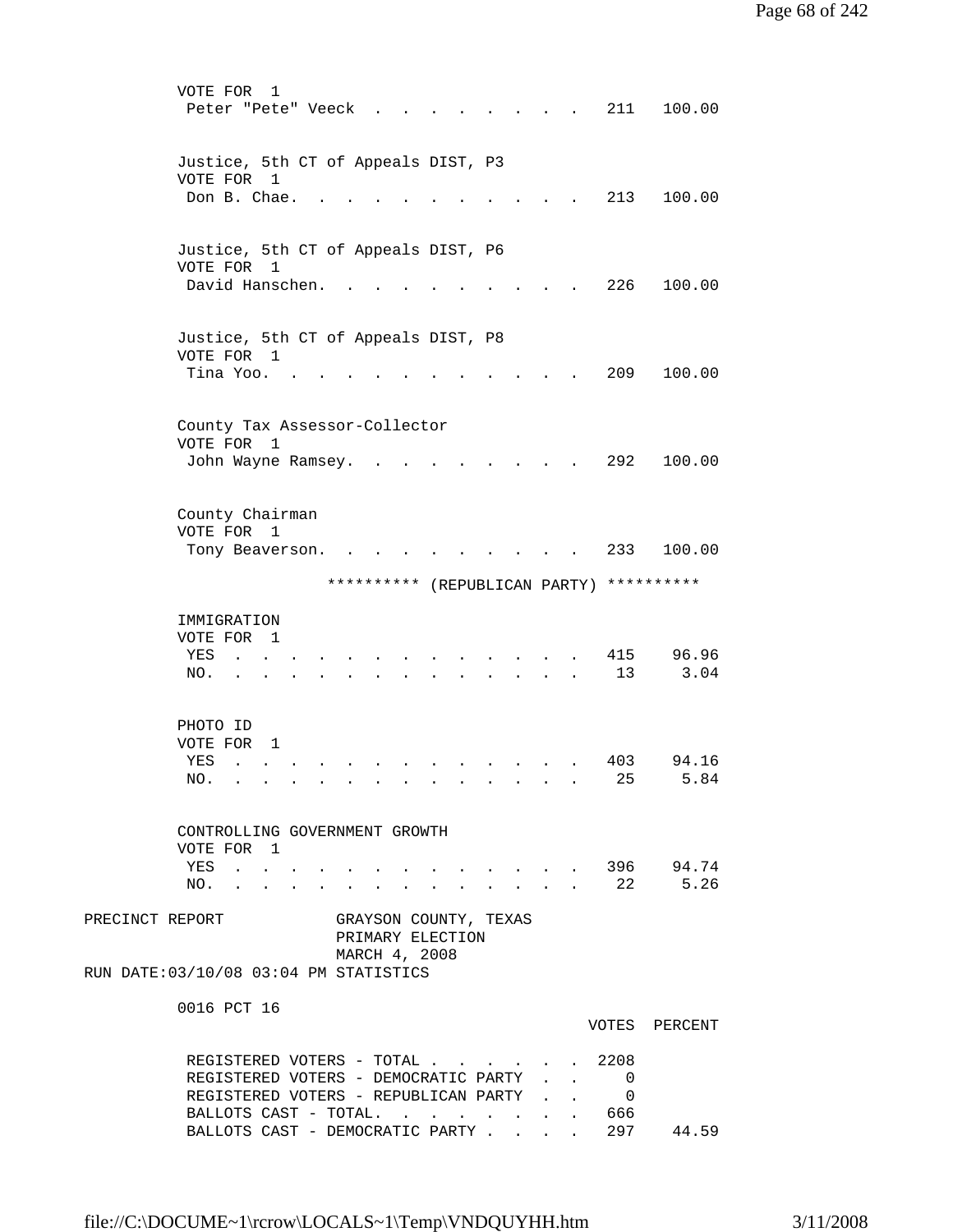| BALLOTS CAST - REPUBLICAN PARTY.<br>VOTER TURNOUT - TOTAL<br>$\sim$                                                                                                                                                                                                          | 55.41<br>369<br>30.16         |
|------------------------------------------------------------------------------------------------------------------------------------------------------------------------------------------------------------------------------------------------------------------------------|-------------------------------|
| **********                                                                                                                                                                                                                                                                   | (REPUBLICAN PARTY) ********** |
| President                                                                                                                                                                                                                                                                    |                               |
| VOTE FOR 1                                                                                                                                                                                                                                                                   |                               |
| Ron Paul.                                                                                                                                                                                                                                                                    | 1.63<br>6                     |
| Fred Thompson .                                                                                                                                                                                                                                                              | 5<br>1.36                     |
| Hugh Cort<br>$\sim$<br>$\ddot{\phantom{a}}$<br>$\ddot{\phantom{0}}$                                                                                                                                                                                                          | 0                             |
| Duncan Hunter.                                                                                                                                                                                                                                                               | 3<br>.82<br>$\mathbf{1}$      |
| Rudy Giuliani .<br>$\ddot{\phantom{0}}$<br>$\ddot{\phantom{0}}$                                                                                                                                                                                                              | .27<br>3                      |
| Alan Keyes .<br>Mitt Romney.                                                                                                                                                                                                                                                 | .82<br>5<br>1.36              |
| John McCain.                                                                                                                                                                                                                                                                 | 55.31<br>203                  |
| Hoa Tran                                                                                                                                                                                                                                                                     | 0                             |
| $\ddot{\phantom{a}}$<br>$\mathbf{L}$<br>$\ddot{\phantom{a}}$<br>$\ddot{\phantom{a}}$<br>$\overline{a}$<br>$\ddot{\phantom{a}}$<br>$\mathbf{r}$<br>Mike Huckabee .<br><b>Contract</b><br>$\ddot{\phantom{a}}$<br>$\ddot{\phantom{a}}$<br>$\ddot{\phantom{a}}$<br>$\mathbf{L}$ | 137<br>37.33                  |
| $\ddot{\phantom{a}}$<br>Uncommitted(No Comprometido).<br>$\ddot{\phantom{a}}$<br>$\ddot{\phantom{a}}$<br>$\ddot{\phantom{a}}$                                                                                                                                                | 1.09<br>4                     |
|                                                                                                                                                                                                                                                                              |                               |
| US Senator                                                                                                                                                                                                                                                                   |                               |
| VOTE FOR<br>1                                                                                                                                                                                                                                                                |                               |
| John Cornyn.                                                                                                                                                                                                                                                                 | 78.78<br>245                  |
| Larry Kilgore.                                                                                                                                                                                                                                                               | 66<br>21.22                   |
|                                                                                                                                                                                                                                                                              |                               |
| US Representative, DIST 4                                                                                                                                                                                                                                                    |                               |
| VOTE FOR<br>1                                                                                                                                                                                                                                                                |                               |
| Gene Christensen.                                                                                                                                                                                                                                                            | 27<br>7.52                    |
| Ralph Hall<br>$\bullet$<br>$\ddot{\phantom{0}}$<br>$\ddot{\phantom{0}}$                                                                                                                                                                                                      | 71.03<br>255                  |
| Joshua Kowert .<br>$\ddot{\phantom{a}}$<br>$\ddot{\phantom{0}}$                                                                                                                                                                                                              | 3<br>.84                      |
| Kathy Seei .                                                                                                                                                                                                                                                                 | 17.83<br>64<br>2.79           |
| Kevin George                                                                                                                                                                                                                                                                 | 10                            |
| Railroad Commissioner                                                                                                                                                                                                                                                        |                               |
| VOTE FOR<br>1                                                                                                                                                                                                                                                                |                               |
| Michael L. Williams .                                                                                                                                                                                                                                                        | 247<br>100.00                 |
|                                                                                                                                                                                                                                                                              |                               |
| Chief Justice, Supreme Court                                                                                                                                                                                                                                                 |                               |
| VOTE FOR 1                                                                                                                                                                                                                                                                   |                               |
| Wallace B. Jefferson.                                                                                                                                                                                                                                                        | 233<br>100.00                 |
|                                                                                                                                                                                                                                                                              |                               |
| Justice, Supreme Court, P7                                                                                                                                                                                                                                                   |                               |
| VOTE FOR 1                                                                                                                                                                                                                                                                   |                               |
| Dale Wainwright                                                                                                                                                                                                                                                              | 232<br>100.00                 |
|                                                                                                                                                                                                                                                                              |                               |
| Justice, Supreme Court, P8                                                                                                                                                                                                                                                   |                               |
| VOTE FOR 1                                                                                                                                                                                                                                                                   |                               |
| Phil Johnson                                                                                                                                                                                                                                                                 | 100.00<br>231                 |
|                                                                                                                                                                                                                                                                              |                               |
| Judge, CT of Criminal Appeals, P3                                                                                                                                                                                                                                            |                               |
| VOTE FOR<br>1                                                                                                                                                                                                                                                                |                               |
| Tom Price                                                                                                                                                                                                                                                                    | 224<br>100.00                 |
|                                                                                                                                                                                                                                                                              |                               |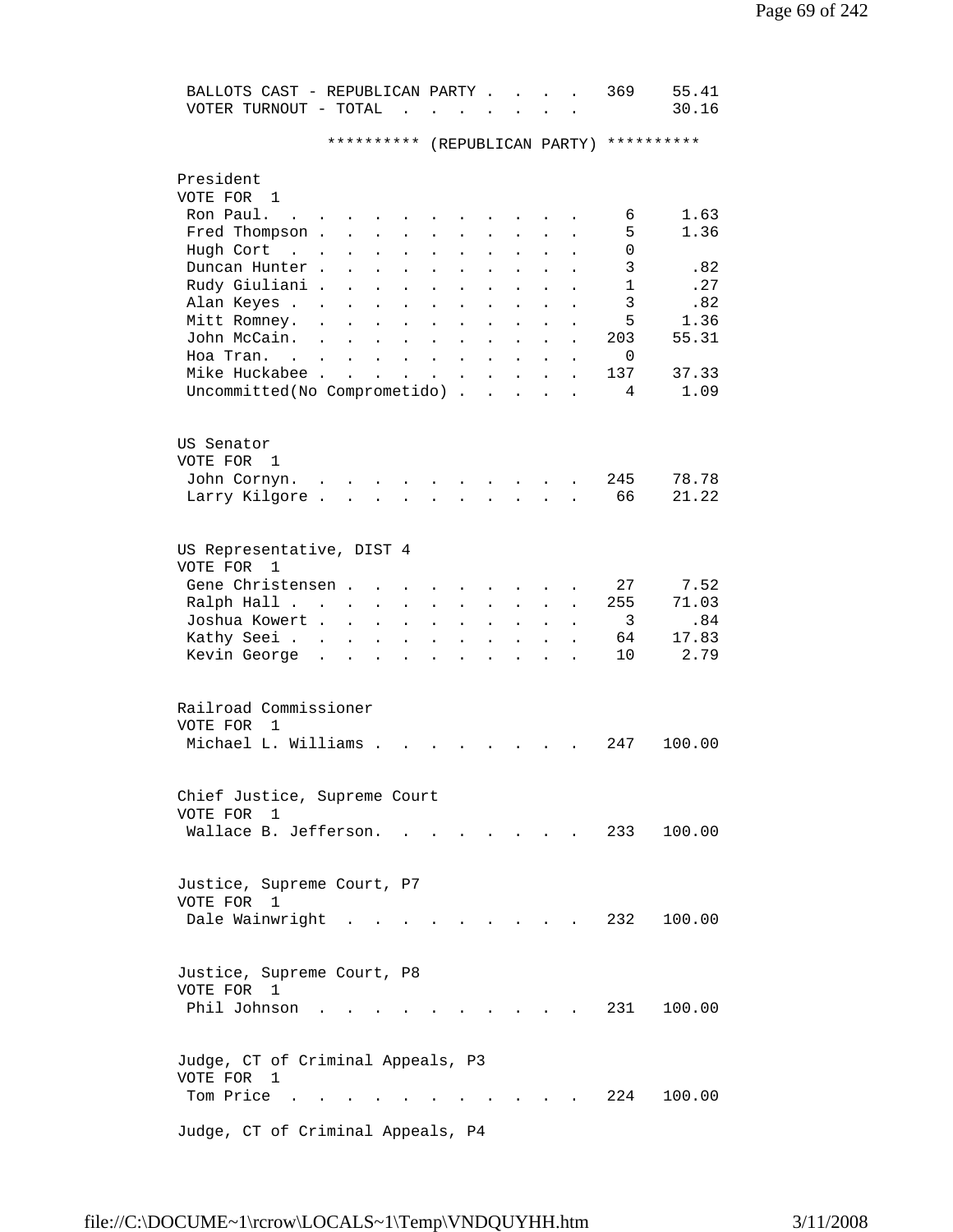| VOTE FOR<br>1<br>Robert Francis.<br>101<br>40.40<br>59.60<br>Paul Womack.<br>149                                                              |  |
|-----------------------------------------------------------------------------------------------------------------------------------------------|--|
| Judge, CT of Criminal Appeals, P9<br>VOTE FOR<br>1                                                                                            |  |
| Cathy Cochran.<br>225<br>100.00                                                                                                               |  |
| Member, State BoE, DIST 14<br>VOTE FOR 1<br>Gail Lowe<br>225<br>100.00                                                                        |  |
| State Senator, District 30<br>VOTE FOR<br>1                                                                                                   |  |
| Charles R. Stafford<br>66<br>20.82<br>251<br>79.18<br>Craig Estes.                                                                            |  |
| State Representative, District 62<br>VOTE FOR 1                                                                                               |  |
| 259<br>100.00<br>Larry Phillips.                                                                                                              |  |
| Justice, 5th CT of Appeals DIST, P3<br>VOTE FOR 1<br>217<br>100.00<br>Mary Murphy.                                                            |  |
| Justice, 5th CT of Appeals DIST, P6<br>VOTE FOR 1                                                                                             |  |
| David L. Bridges .<br>221<br>100.00                                                                                                           |  |
| Justice, 5th CT of Appeals DIST, P8<br>VOTE FOR<br>$\overline{1}$                                                                             |  |
| Kerry Fitzgerald .<br>218<br>100.00                                                                                                           |  |
| District Judge, 15th Judicial District<br>VOTE FOR<br>$\mathbf{1}$<br>Jim Fallon.<br>239 100.00                                               |  |
|                                                                                                                                               |  |
| District Judge, 59th Judicial District<br>VOTE FOR<br>1<br>Rayburn M. "Rim" Nall<br>100.00<br>246<br>$\sim$<br>$\sim$ $\sim$ $\sim$           |  |
| District Judge, 336th Judicial District<br>VOTE FOR 1                                                                                         |  |
| Charles Butler.<br>30.46<br>99<br>Lauri Blake. .<br>69.54<br>226                                                                              |  |
| Criminal District Attorney<br>VOTE FOR 1                                                                                                      |  |
| Joe Brown<br>272<br>100.00<br>the contract of the contract of the contract of the contract of the contract of the contract of the contract of |  |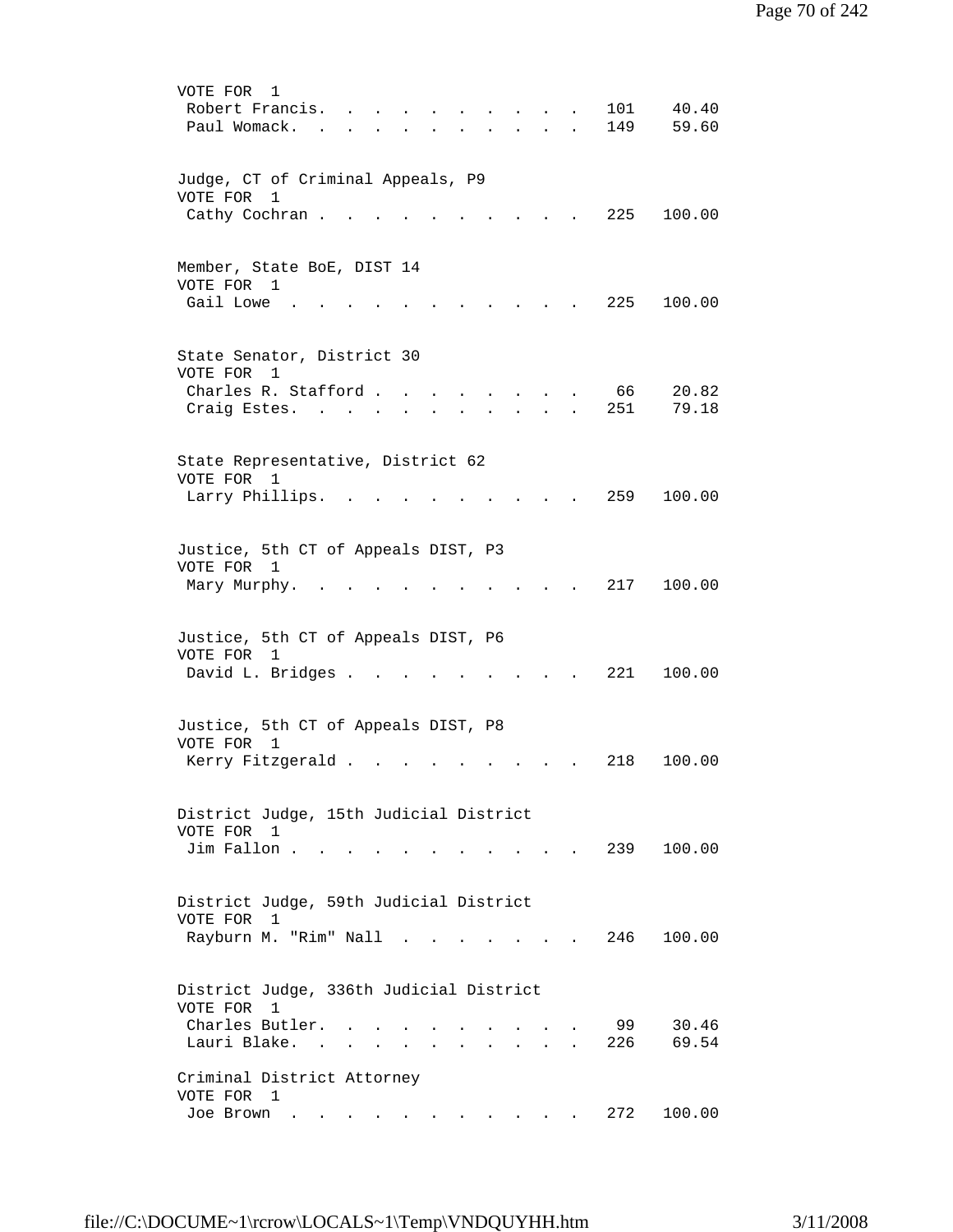| Sheriff                                                 |                                                                                                                       |                      |                           |                                            |                      |                      |                                   |                      |                      |                                          |        |
|---------------------------------------------------------|-----------------------------------------------------------------------------------------------------------------------|----------------------|---------------------------|--------------------------------------------|----------------------|----------------------|-----------------------------------|----------------------|----------------------|------------------------------------------|--------|
| VOTE FOR<br>1                                           |                                                                                                                       |                      |                           |                                            |                      |                      |                                   |                      |                      |                                          |        |
| Keith Gary.                                             |                                                                                                                       |                      |                           |                                            |                      |                      |                                   |                      |                      | 279                                      | 100.00 |
|                                                         |                                                                                                                       |                      |                           |                                            |                      |                      |                                   |                      |                      |                                          |        |
|                                                         |                                                                                                                       |                      |                           |                                            |                      |                      |                                   |                      |                      |                                          |        |
| Constable, Precinct No. 2                               |                                                                                                                       |                      |                           |                                            |                      |                      |                                   |                      |                      |                                          |        |
| VOTE FOR 1                                              |                                                                                                                       |                      |                           |                                            |                      |                      |                                   |                      |                      |                                          |        |
| Sandra "Sandi" Savering.                                |                                                                                                                       |                      |                           |                                            |                      |                      |                                   |                      |                      | 106                                      | 38.69  |
| Mike Putnam.                                            |                                                                                                                       |                      | $\sim$                    |                                            |                      |                      |                                   |                      |                      | 168                                      | 61.31  |
|                                                         |                                                                                                                       |                      |                           |                                            |                      |                      |                                   |                      |                      |                                          |        |
|                                                         |                                                                                                                       |                      |                           |                                            |                      |                      |                                   |                      |                      |                                          |        |
| County Chairman<br>VOTE FOR                             |                                                                                                                       |                      |                           |                                            |                      |                      |                                   |                      |                      |                                          |        |
| $\mathbf{1}$<br>David P. Gibson                         |                                                                                                                       |                      |                           |                                            |                      |                      |                                   |                      |                      |                                          |        |
|                                                         |                                                                                                                       |                      |                           |                                            |                      |                      |                                   |                      |                      | 242                                      | 100.00 |
|                                                         |                                                                                                                       |                      |                           |                                            |                      |                      |                                   |                      |                      | ********** (DEMOCRATIC PARTY) ********** |        |
|                                                         |                                                                                                                       |                      |                           |                                            |                      |                      |                                   |                      |                      |                                          |        |
| President                                               |                                                                                                                       |                      |                           |                                            |                      |                      |                                   |                      |                      |                                          |        |
| VOTE FOR 1                                              |                                                                                                                       |                      |                           |                                            |                      |                      |                                   |                      |                      |                                          |        |
| Barack Obama                                            |                                                                                                                       |                      |                           |                                            |                      |                      |                                   |                      |                      | 82                                       | 27.70  |
|                                                         |                                                                                                                       |                      |                           | $\mathbf{r}$ , $\mathbf{r}$ , $\mathbf{r}$ |                      |                      |                                   |                      |                      |                                          |        |
| Hillary Clinton                                         |                                                                                                                       |                      | $\mathbf{L} = \mathbf{L}$ |                                            | $\ddot{\phantom{a}}$ | $\ddot{\phantom{a}}$ | $\mathbf{L}$                      | $\mathbf{L}$         | $\ddot{\phantom{a}}$ | 205                                      | 69.26  |
| Bill Richardson                                         |                                                                                                                       |                      |                           | $\ddot{\phantom{a}}$                       |                      |                      |                                   | $\ddot{\phantom{0}}$ |                      | 1                                        | .34    |
| John Edwards                                            | $\sim$                                                                                                                | $\ddot{\phantom{a}}$ | $\bullet$                 | $\bullet$                                  | $\bullet$            | $\ddot{\phantom{0}}$ | $\bullet$                         | $\ddot{\phantom{0}}$ | $\bullet$            | 8                                        | 2.70   |
| Joe Biden                                               | <b>Contract Contract Contract Contract</b>                                                                            |                      | $\ddot{\phantom{a}}$      | $\ddot{\phantom{0}}$                       | $\bullet$            | $\ddot{\phantom{0}}$ |                                   |                      |                      | $\Omega$                                 |        |
| Christopher J. Dodd.                                    |                                                                                                                       |                      |                           | $\ddot{\phantom{a}}$                       | $\ddot{\phantom{a}}$ | $\ddot{\phantom{0}}$ |                                   |                      |                      | $\Omega$                                 |        |
|                                                         |                                                                                                                       |                      |                           |                                            |                      |                      |                                   |                      |                      |                                          |        |
| US Senator                                              |                                                                                                                       |                      |                           |                                            |                      |                      |                                   |                      |                      |                                          |        |
| VOTE FOR 1                                              |                                                                                                                       |                      |                           |                                            |                      |                      |                                   |                      |                      |                                          |        |
|                                                         |                                                                                                                       |                      |                           |                                            |                      |                      |                                   |                      |                      |                                          |        |
| Richard J. "Rick" Noriega                               |                                                                                                                       |                      |                           |                                            |                      |                      | <b>Contract Contract Contract</b> |                      |                      | 52                                       | 24.88  |
| Ray McMurrey                                            | $\mathcal{A}^{\mathcal{A}}$ , $\mathcal{A}^{\mathcal{A}}$ , $\mathcal{A}^{\mathcal{A}}$ , $\mathcal{A}^{\mathcal{A}}$ |                      |                           |                                            |                      | $\ddot{\phantom{0}}$ | $\mathbf{L}$                      | $\mathbf{L}$         |                      | 38                                       | 18.18  |
| Gene Kelly                                              |                                                                                                                       |                      |                           | $\bullet$                                  | $\ddot{\phantom{a}}$ | $\ddot{\phantom{0}}$ | $\ddot{\phantom{0}}$              | $\ddot{\phantom{0}}$ | $\bullet$            | 90                                       | 43.06  |
| Rhett R. Smith.                                         |                                                                                                                       | $\ddot{\phantom{0}}$ |                           |                                            |                      |                      |                                   |                      |                      | 29                                       | 13.88  |
|                                                         |                                                                                                                       |                      |                           |                                            |                      |                      |                                   |                      |                      |                                          |        |
|                                                         |                                                                                                                       |                      |                           |                                            |                      |                      |                                   |                      |                      |                                          |        |
| US Representative, DIST 4<br>VOTE FOR<br>$\overline{1}$ |                                                                                                                       |                      |                           |                                            |                      |                      |                                   |                      |                      |                                          |        |
| Glenn Melancon.                                         |                                                                                                                       |                      |                           |                                            |                      |                      |                                   |                      |                      | 141                                      | 69.46  |
| VaLinda Hathcox                                         |                                                                                                                       |                      |                           |                                            |                      |                      |                                   |                      |                      | 62                                       | 30.54  |
|                                                         |                                                                                                                       |                      |                           |                                            |                      |                      |                                   |                      |                      |                                          |        |
|                                                         |                                                                                                                       |                      |                           |                                            |                      |                      |                                   |                      |                      |                                          |        |
| Railroad Commissioner                                   |                                                                                                                       |                      |                           |                                            |                      |                      |                                   |                      |                      |                                          |        |
| VOTE FOR 1                                              |                                                                                                                       |                      |                           |                                            |                      |                      |                                   |                      |                      |                                          |        |
| Dale Henry                                              |                                                                                                                       |                      |                           |                                            |                      | $\ddot{\phantom{a}}$ |                                   |                      |                      | 59                                       | 29.35  |
| Art Hall. .                                             |                                                                                                                       |                      |                           |                                            |                      |                      |                                   |                      |                      | 44                                       | 21.89  |
| Mark Thompson.                                          | $\ddot{\phantom{a}}$                                                                                                  |                      |                           |                                            |                      |                      |                                   |                      |                      | 98                                       | 48.76  |
|                                                         |                                                                                                                       |                      |                           |                                            |                      |                      |                                   |                      |                      |                                          |        |
|                                                         |                                                                                                                       |                      |                           |                                            |                      |                      |                                   |                      |                      |                                          |        |
| Chief Justice, Supreme Court                            |                                                                                                                       |                      |                           |                                            |                      |                      |                                   |                      |                      |                                          |        |
| VOTE FOR<br>1                                           |                                                                                                                       |                      |                           |                                            |                      |                      |                                   |                      |                      |                                          |        |
| Jim Jordan                                              |                                                                                                                       |                      |                           |                                            |                      |                      |                                   |                      |                      | 157                                      | 100.00 |
|                                                         |                                                                                                                       |                      |                           |                                            |                      |                      |                                   |                      |                      |                                          |        |
|                                                         |                                                                                                                       |                      |                           |                                            |                      |                      |                                   |                      |                      |                                          |        |
| Justice, Supreme Court, P7                              |                                                                                                                       |                      |                           |                                            |                      |                      |                                   |                      |                      |                                          |        |
| VOTE FOR 1                                              |                                                                                                                       |                      |                           |                                            |                      |                      |                                   |                      |                      |                                          |        |
| Sam Houston.                                            |                                                                                                                       |                      | $\sim$ $\sim$             |                                            |                      |                      |                                   |                      |                      | 170                                      | 86.29  |
| Baltasar D. Cruz                                        |                                                                                                                       |                      |                           |                                            | $\mathbf{L}$         |                      | $\ddot{\phantom{0}}$              | $\mathbf{L}$         |                      | 27                                       | 13.71  |
|                                                         |                                                                                                                       |                      |                           |                                            |                      |                      |                                   |                      |                      |                                          |        |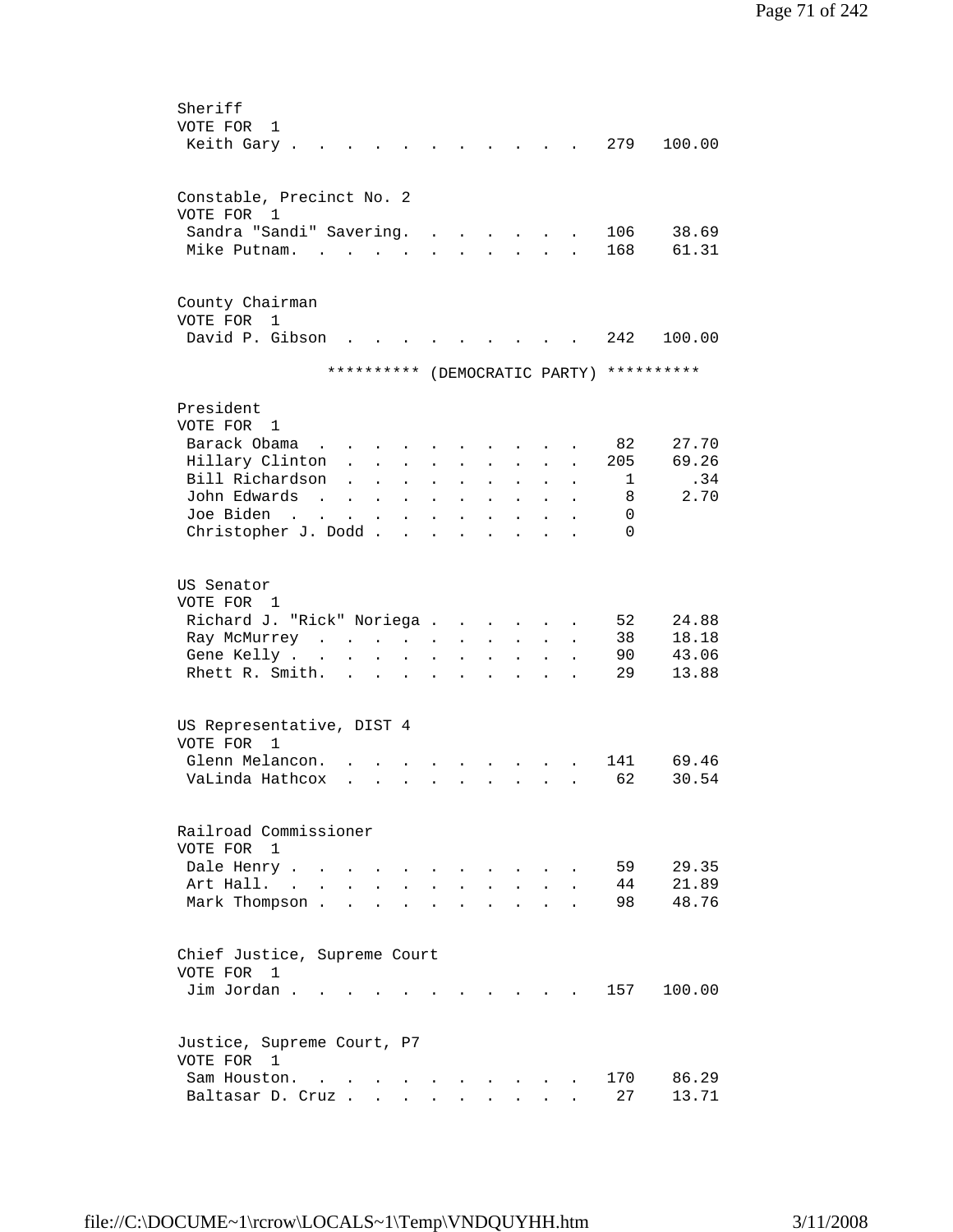| Justice, Supreme Court, P8<br>VOTE FOR 1<br>90.00<br>Susan Criss.<br>171<br>$\ddot{\phantom{a}}$<br>$\mathbf{r} = \mathbf{r} + \mathbf{r}$<br>Linda Reyna Yañez.<br>19<br>10.00<br>$\cdot$ $\cdot$ $\cdot$ $\cdot$<br>$\mathbf{r} = \mathbf{r}$ , and $\mathbf{r} = \mathbf{r}$ |  |
|---------------------------------------------------------------------------------------------------------------------------------------------------------------------------------------------------------------------------------------------------------------------------------|--|
| Judge, CT of Criminal Appeals, P3<br>VOTE FOR 1<br>155<br>100.00<br>Susan Strawn                                                                                                                                                                                                |  |
| Judge, CT of Criminal Appeals, P4<br>VOTE FOR 1<br>J.R. Molina.<br>143<br>100.00                                                                                                                                                                                                |  |
| Member, State BoE, DIST 14<br>VOTE FOR 1<br>Edra Bogle.<br>141<br>100.00                                                                                                                                                                                                        |  |
| State Representative, District 62<br>VOTE FOR<br>1<br>141<br>100.00<br>Peter "Pete" Veeck                                                                                                                                                                                       |  |
| Justice, 5th CT of Appeals DIST, P3<br>VOTE FOR 1<br>Don B. Chae.<br>142<br>100.00                                                                                                                                                                                              |  |
| Justice, 5th CT of Appeals DIST, P6<br>VOTE FOR 1<br>David Hanschen.<br>142<br>100.00                                                                                                                                                                                           |  |
| Justice, 5th CT of Appeals DIST, P8<br>VOTE FOR 1<br>138<br>100.00<br>Tina Yoo.                                                                                                                                                                                                 |  |
| County Tax Assessor-Collector<br>VOTE FOR 1<br>184 100.00<br>John Wayne Ramsey. .<br>$\mathbf{r} = \mathbf{r} + \mathbf{r} + \mathbf{r} + \mathbf{r}$                                                                                                                           |  |
| County Chairman<br>VOTE FOR 1<br>140 100.00<br>Tony Beaverson.<br>**********<br>**********<br>(REPUBLICAN PARTY)                                                                                                                                                                |  |
| IMMIGRATION<br>VOTE FOR 1<br>355<br>98.34<br>YES<br>$\sim$ $\sim$<br>1.66<br>6<br>NO.                                                                                                                                                                                           |  |
| PHOTO ID<br>VOTE FOR 1<br>335<br>93.06<br>YES<br>. As a set of the set of the set of the set of the set of $\mathcal{A}$<br>$\bullet$ .<br><br><br><br><br><br><br><br><br><br><br><br>                                                                                         |  |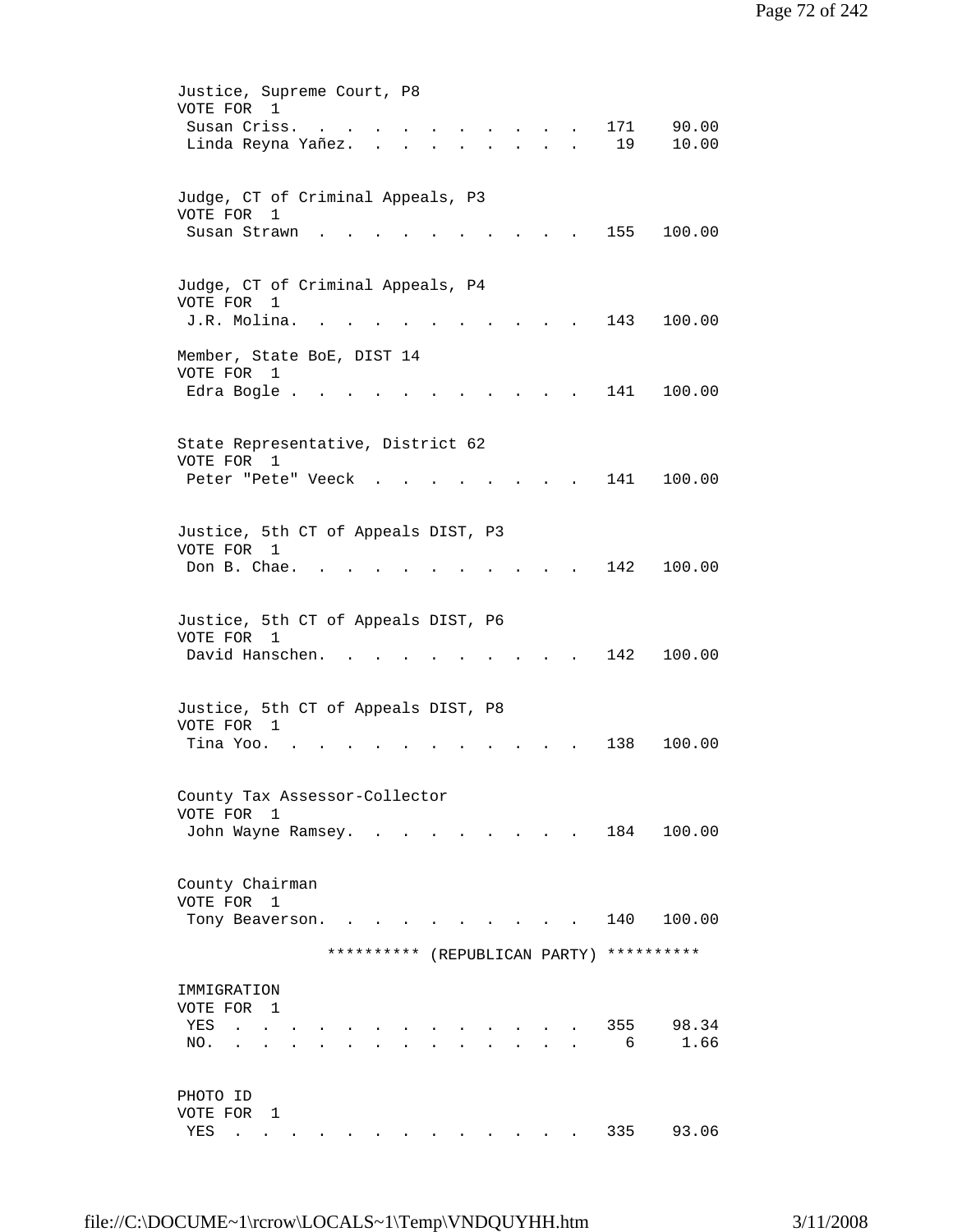NO. . . . . . . . . . . . . . 25 6.94 CONTROLLING GOVERNMENT GROWTH VOTE FOR 1 YES . . . . . . . . . . . . . 317 91.62 NO. . . . . . . . . . . . . . 29 8.38 PRECINCT REPORT GRAYSON COUNTY, TEXAS PRIMARY ELECTION MARCH 4, 2008 RUN DATE:03/10/08 03:04 PM STATISTICS 0017 PCT 17 VOTES PERCENT REGISTERED VOTERS - TOTAL . . . . . . 849 REGISTERED VOTERS - DEMOCRATIC PARTY . . 0 REGISTERED VOTERS - REPUBLICAN PARTY . . 0 BALLOTS CAST - TOTAL. . . . . . . . 262 BALLOTS CAST - DEMOCRATIC PARTY . . . . 141 53.82 BALLOTS CAST - REPUBLICAN PARTY . . . . 121 46.18 VOTER TURNOUT - TOTAL . . . . . . . 30.86 \*\*\*\*\*\*\*\*\*\* (REPUBLICAN PARTY) \*\*\*\*\*\*\*\*\*\* President VOTE FOR 1 Ron Paul. . . . . . . . . . . . . 9 7.56 Fred Thompson . . . . . . . . . . 0 Hugh Cort . . . . . . . . . . . 0 Duncan Hunter . . . . . . . . . . 1 .84 Rudy Giuliani . . . . . . . . . . 1 .84 Alan Keyes . . . . . . . . . . . 2 1.68 Mitt Romney. . . . . . . . . . . 3 2.52 John McCain. . . . . . . . . . . 60 50.42 Hoa Tran. . . . . . . . . . . . 0 Mike Huckabee . . . . . . . . . . . 42 35.29 Uncommitted(No Comprometido) . . . . . 1 .84 US Senator VOTE FOR 1 John Cornyn. . . . . . . . . . . 86 81.90 Larry Kilgore . . . . . . . . . . 19 18.10 US Representative, DIST 4 VOTE FOR 1 Gene Christensen . . . . . . . . . . 5 4.35 Ralph Hall . . . . . . . . . . . 93 80.87 Joshua Kowert . . . . . . . . . . 1 .87 Kathy Seei . . . . . . . . . . . 12 10.43 All Xathy Seei . . . . . . . . . . . . 12 10.43<br>Kevin George . . . . . . . . . . . 4 3.48 Railroad Commissioner VOTE FOR 1 Michael L. Williams . . . . . . . . 82 100.00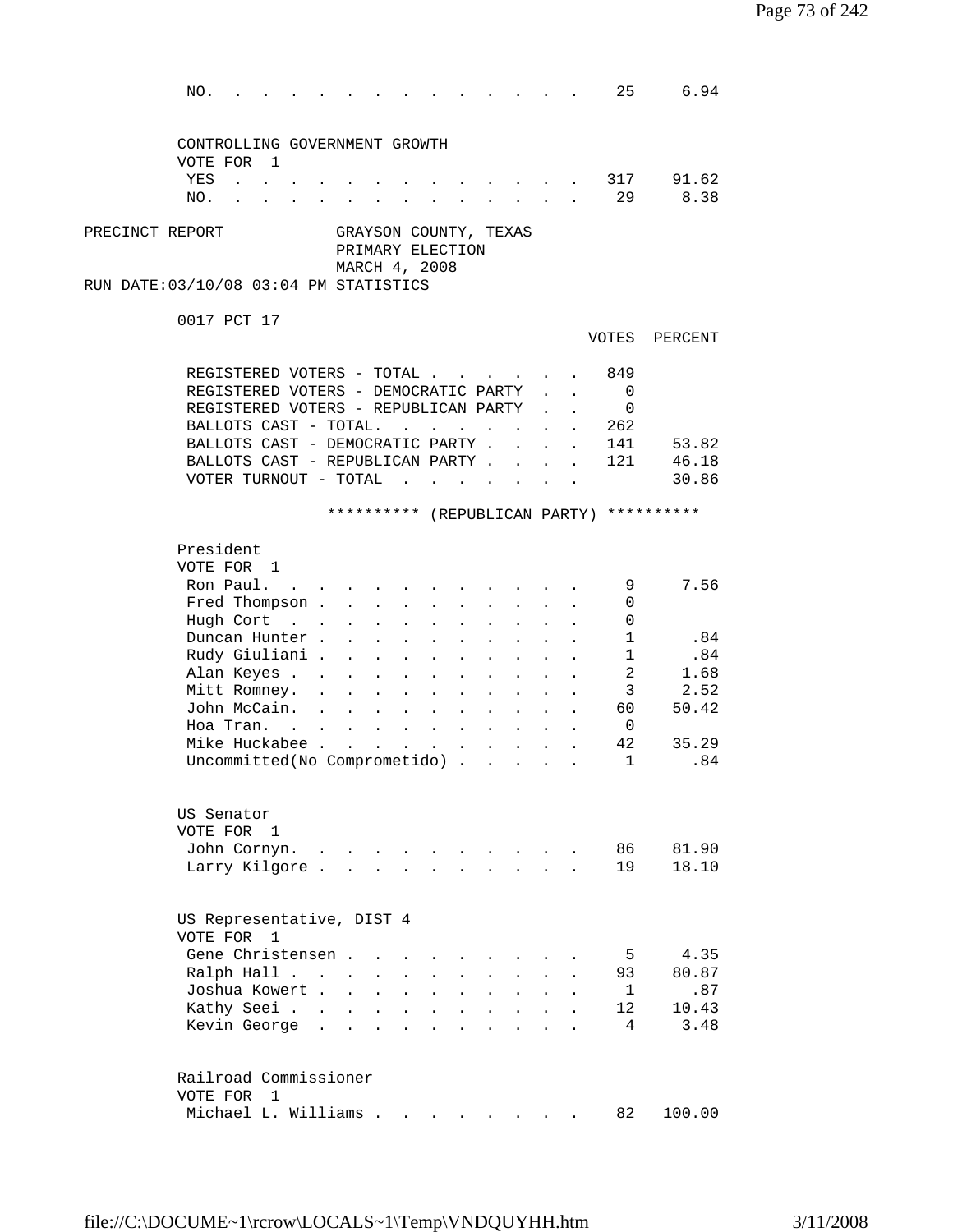| Chief Justice, Supreme Court                                                                   |
|------------------------------------------------------------------------------------------------|
| VOTE FOR<br>$\mathbf{1}$                                                                       |
| Wallace B. Jefferson.<br>81<br>100.00                                                          |
|                                                                                                |
|                                                                                                |
| Justice, Supreme Court, P7<br>VOTE FOR<br>$\overline{1}$                                       |
| Dale Wainwright<br>81<br>100.00                                                                |
|                                                                                                |
|                                                                                                |
| Justice, Supreme Court, P8                                                                     |
| VOTE FOR 1                                                                                     |
| Phil Johnson<br>84<br>100.00                                                                   |
|                                                                                                |
|                                                                                                |
| Judge, CT of Criminal Appeals, P3                                                              |
| VOTE FOR 1                                                                                     |
| Tom Price<br>83<br>100.00                                                                      |
|                                                                                                |
| Judge, CT of Criminal Appeals, P4                                                              |
| VOTE FOR<br>$\mathbf{1}$<br>Robert Francis.<br>38.20                                           |
| 34<br>Paul Womack.<br>55<br>61.80                                                              |
| $\sim$                                                                                         |
|                                                                                                |
| Judge, CT of Criminal Appeals, P9                                                              |
| VOTE FOR<br>1                                                                                  |
| 79<br>100.00<br>Cathy Cochran.                                                                 |
|                                                                                                |
|                                                                                                |
| Member, State BoE, DIST 14                                                                     |
| VOTE FOR 1                                                                                     |
| Gail Lowe<br>78<br>100.00                                                                      |
|                                                                                                |
|                                                                                                |
| State Senator, District 30<br>VOTE FOR 1                                                       |
| 22.86<br>Charles R. Stafford.<br>24                                                            |
| 77.14<br>Craig Estes.<br>81                                                                    |
|                                                                                                |
|                                                                                                |
| State Representative, District 62                                                              |
| VOTE FOR 1                                                                                     |
| Larry Phillips. .<br>91<br>100.00<br>$\mathbf{r}$ , $\mathbf{r}$ , $\mathbf{r}$ , $\mathbf{r}$ |
|                                                                                                |
|                                                                                                |
| Justice, 5th CT of Appeals DIST, P3                                                            |
| VOTE FOR 1                                                                                     |
| Mary Murphy.<br>80 —<br>100.00<br>$\sim$                                                       |
|                                                                                                |
|                                                                                                |
| Justice, 5th CT of Appeals DIST, P6<br>VOTE FOR<br>1                                           |
| David L. Bridges<br>81<br>100.00                                                               |
|                                                                                                |
|                                                                                                |
| Justice, 5th CT of Appeals DIST, P8                                                            |
| VOTE FOR 1                                                                                     |
| Kerry Fitzgerald<br>81<br>100.00                                                               |
|                                                                                                |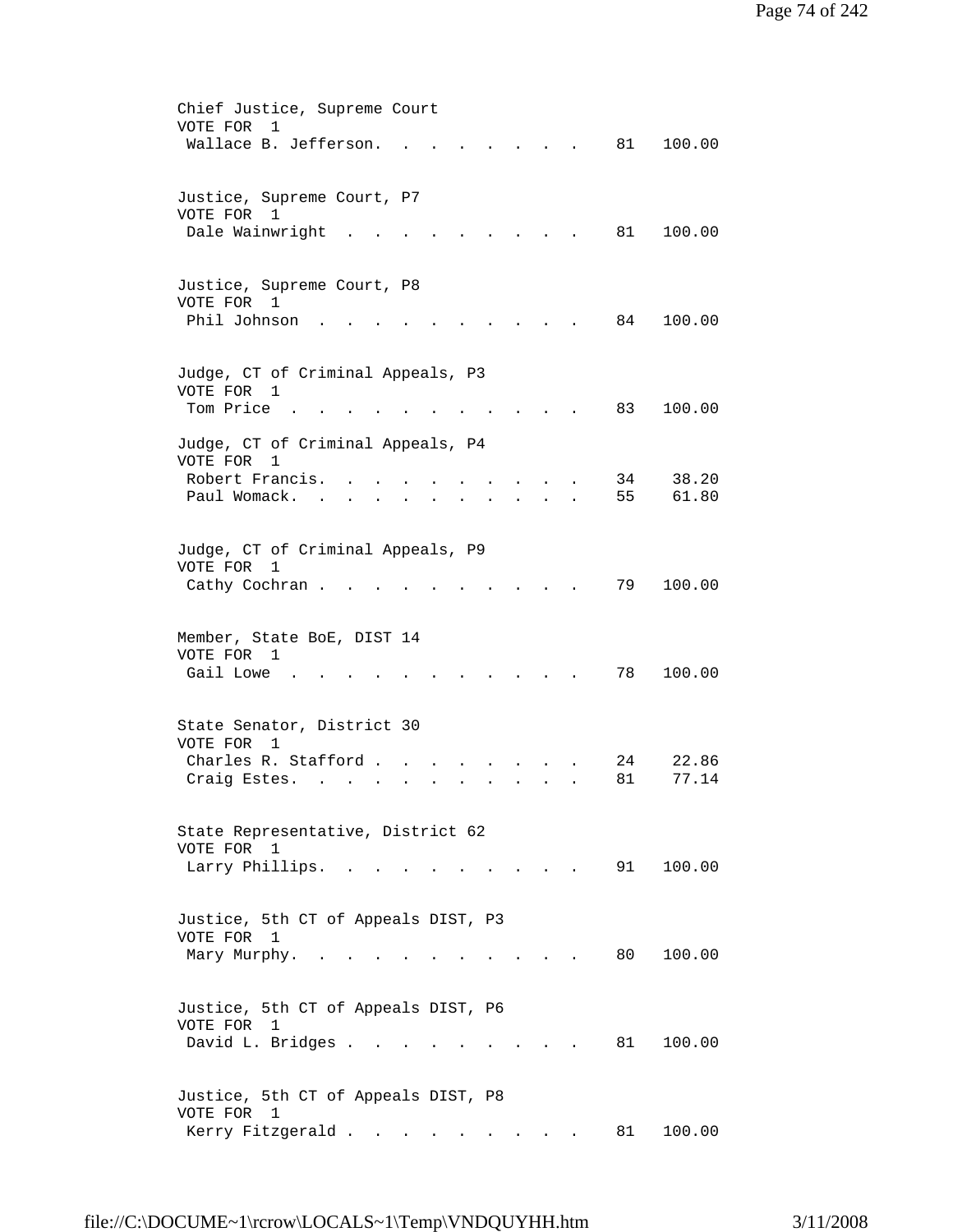| District Judge, 15th Judicial District                                                                                                |        |
|---------------------------------------------------------------------------------------------------------------------------------------|--------|
| VOTE FOR<br>1                                                                                                                         |        |
| Jim Fallon.<br>88                                                                                                                     | 100.00 |
|                                                                                                                                       |        |
| District Judge, 59th Judicial District                                                                                                |        |
| VOTE FOR<br>1                                                                                                                         |        |
| Rayburn M. "Rim" Nall<br>84                                                                                                           | 100.00 |
|                                                                                                                                       |        |
|                                                                                                                                       |        |
| District Judge, 336th Judicial District                                                                                               |        |
| VOTE FOR<br>1                                                                                                                         |        |
| Charles Butler.<br>42                                                                                                                 | 37.50  |
| 70<br>Lauri Blake.<br>$\sim$<br><b>Contract Contract Contract</b><br>$\mathbf{r} = \mathbf{r} + \mathbf{r}$ .<br>$\ddot{\phantom{0}}$ | 62.50  |
|                                                                                                                                       |        |
| Criminal District Attorney                                                                                                            |        |
| VOTE FOR 1                                                                                                                            |        |
| 91<br>Joe Brown                                                                                                                       | 100.00 |
|                                                                                                                                       |        |
|                                                                                                                                       |        |
| Sheriff                                                                                                                               |        |
| VOTE FOR<br>1                                                                                                                         |        |
| 92<br>Keith Gary.                                                                                                                     | 100.00 |
|                                                                                                                                       |        |
|                                                                                                                                       |        |
| Constable, Precinct No. 2                                                                                                             |        |
| VOTE FOR 1                                                                                                                            |        |
| Sandra "Sandi" Savering.<br>27<br>$\cdot$ $\cdot$ $\cdot$                                                                             | 27.55  |
| Mike Putnam.<br>71                                                                                                                    | 72.45  |
|                                                                                                                                       |        |
|                                                                                                                                       |        |
| County Chairman                                                                                                                       |        |
| VOTE FOR 1                                                                                                                            |        |
| David P. Gibson<br>74                                                                                                                 | 100.00 |
| ********** (DEMOCRATIC PARTY) **********                                                                                              |        |
|                                                                                                                                       |        |
| President                                                                                                                             |        |
| VOTE FOR<br>1                                                                                                                         |        |
| Barack Obama<br>40<br>.                                                                                                               | 28.37  |
| Hillary Clinton<br>100<br>$\ddot{\phantom{a}}$                                                                                        | 70.92  |
| Bill Richardson<br>0<br>$\ddot{\phantom{a}}$                                                                                          |        |
| $\mathbf{1}$<br>John Edwards<br>$\sim$ 100 $\sim$<br>$\ddot{\phantom{a}}$<br>$\ddot{\phantom{a}}$                                     | .71    |
| Joe Biden<br>0<br>$\sim$ $\sim$<br>$\mathbf{r}$<br>$\ddot{\phantom{a}}$<br>$\ddot{\phantom{a}}$<br>$\ddot{\phantom{a}}$               |        |
| Christopher J. Dodd.<br>$\Omega$<br>$\ddot{\phantom{a}}$                                                                              |        |
|                                                                                                                                       |        |
|                                                                                                                                       |        |
| US Senator                                                                                                                            |        |
| VOTE FOR 1                                                                                                                            |        |
| Richard J. "Rick" Noriega.<br>25<br>$\ddot{\phantom{a}}$                                                                              | 26.32  |
| 18<br>Ray McMurrey<br>$\ddot{\phantom{0}}$                                                                                            | 18.95  |
| 38<br>Gene Kelly<br>$\ddot{\phantom{a}}$<br>$\ddot{\phantom{a}}$                                                                      | 40.00  |
| Rhett R. Smith.<br>14<br>$\sim$                                                                                                       | 14.74  |
|                                                                                                                                       |        |
|                                                                                                                                       |        |
| US Representative, DIST 4                                                                                                             |        |
| VOTE FOR<br>$\overline{1}$                                                                                                            |        |
| Glenn Melancon.<br>60<br>$\mathbf{r}$ , $\mathbf{r}$ , $\mathbf{r}$ , $\mathbf{r}$ , $\mathbf{r}$                                     | 63.16  |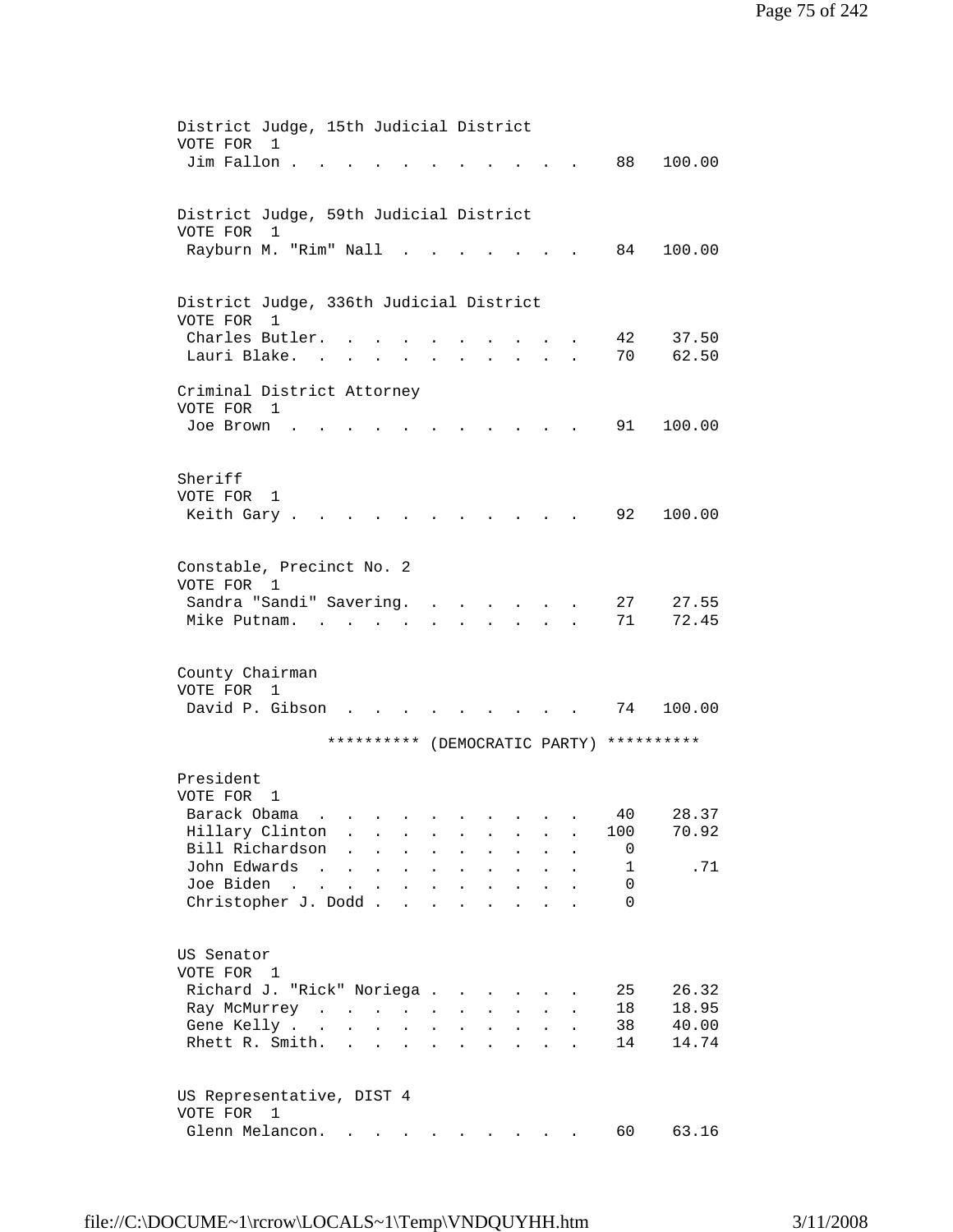| VaLinda Hathcox<br>35<br>36.84                                                                                                                                                                                                                  |  |
|-------------------------------------------------------------------------------------------------------------------------------------------------------------------------------------------------------------------------------------------------|--|
| Railroad Commissioner<br>VOTE FOR<br>$\mathbf{1}$<br>30<br>31.91<br>Dale Henry.<br>21<br>22.34<br>Art Hall.<br>$\sim$<br>45.74<br>Mark Thompson.<br>43                                                                                          |  |
| Chief Justice, Supreme Court<br>VOTE FOR<br>1<br>Jim Jordan.<br>74<br>100.00<br>$\ddot{\phantom{a}}$                                                                                                                                            |  |
| Justice, Supreme Court, P7<br>VOTE FOR 1<br>61<br>75.31<br>Sam Houston.<br>$\sim$<br>20<br>24.69<br>Baltasar D. Cruz.                                                                                                                           |  |
| Justice, Supreme Court, P8<br>VOTE FOR 1<br>Susan Criss.<br>85.06<br>74<br>13<br>14.94<br>Linda Reyna Yañez.                                                                                                                                    |  |
| Judge, CT of Criminal Appeals, P3<br>VOTE FOR<br>$\mathbf{1}$<br>69<br>100.00<br>Susan Strawn                                                                                                                                                   |  |
| Judge, CT of Criminal Appeals, P4<br>VOTE FOR<br>1<br>J.R. Molina.<br>63<br>100.00                                                                                                                                                              |  |
| Member, State BoE, DIST 14<br>VOTE FOR<br>1<br>100.00<br>Edra Bogle.<br>66                                                                                                                                                                      |  |
| State Representative, District 62<br>VOTE FOR<br>1<br>64<br>100.00<br>Peter "Pete" Veeck.                                                                                                                                                       |  |
| Justice, 5th CT of Appeals DIST, P3<br>VOTE FOR 1<br>Don B. Chae.<br>63<br>100.00                                                                                                                                                               |  |
| Justice, 5th CT of Appeals DIST, P6<br>VOTE FOR 1<br>David Hanschen.<br>63<br>100.00                                                                                                                                                            |  |
| Justice, 5th CT of Appeals DIST, P8<br>VOTE FOR 1<br>Tina Yoo.<br>64<br>100.00<br>the contract of the contract of the contract of the contract of the contract of the contract of the contract of<br><b>Contract Contract Contract Contract</b> |  |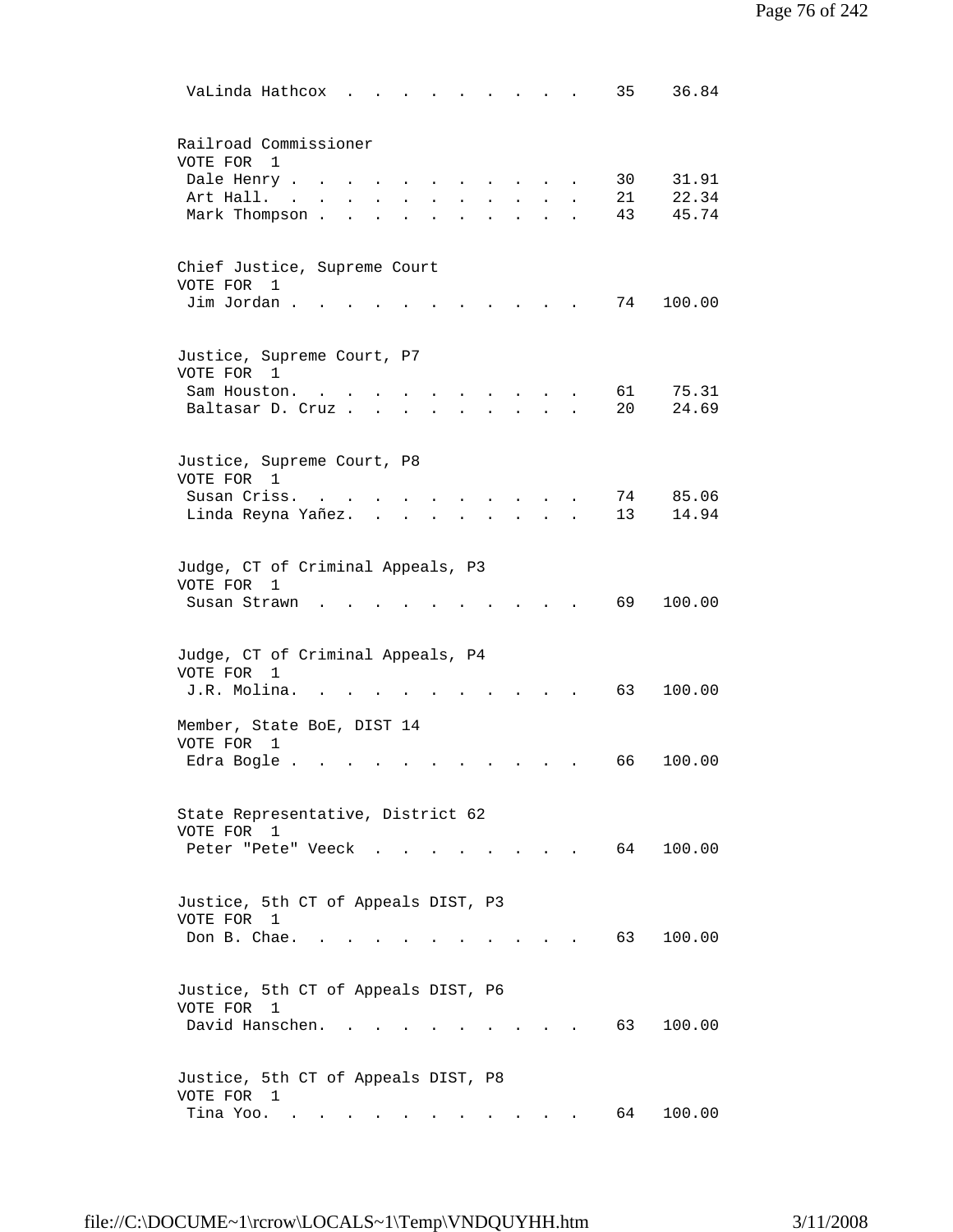| County Tax Assessor-Collector                                                                |                                           |                                                         |                                                                                          |                           |                           |                                          |                                                                                                                 |                         |                                          |
|----------------------------------------------------------------------------------------------|-------------------------------------------|---------------------------------------------------------|------------------------------------------------------------------------------------------|---------------------------|---------------------------|------------------------------------------|-----------------------------------------------------------------------------------------------------------------|-------------------------|------------------------------------------|
| VOTE FOR 1                                                                                   |                                           |                                                         |                                                                                          |                           |                           |                                          |                                                                                                                 |                         |                                          |
| John Wayne Ramsey.                                                                           |                                           |                                                         |                                                                                          |                           |                           |                                          | and the state of the state of the state of the state of the state of the state of the state of the state of the | 85                      | 100.00                                   |
|                                                                                              |                                           |                                                         |                                                                                          |                           |                           |                                          |                                                                                                                 |                         |                                          |
| County Chairman                                                                              |                                           |                                                         |                                                                                          |                           |                           |                                          |                                                                                                                 |                         |                                          |
| VOTE FOR 1                                                                                   |                                           |                                                         |                                                                                          |                           |                           |                                          |                                                                                                                 |                         |                                          |
| Tony Beaverson.                                                                              |                                           |                                                         |                                                                                          |                           |                           |                                          |                                                                                                                 | 70                      | 100.00                                   |
|                                                                                              |                                           |                                                         |                                                                                          |                           |                           |                                          |                                                                                                                 |                         |                                          |
|                                                                                              |                                           |                                                         |                                                                                          |                           |                           |                                          |                                                                                                                 |                         | ********** (REPUBLICAN PARTY) ********** |
|                                                                                              |                                           |                                                         |                                                                                          |                           |                           |                                          |                                                                                                                 |                         |                                          |
| IMMIGRATION                                                                                  |                                           |                                                         |                                                                                          |                           |                           |                                          |                                                                                                                 |                         |                                          |
| VOTE FOR 1<br>YES<br><b>Contract Contract Contract</b>                                       |                                           |                                                         |                                                                                          |                           |                           |                                          |                                                                                                                 |                         | 114 95.00                                |
| NO.<br>$\sim$ $\sim$                                                                         |                                           | $\mathbf{r}$<br>$\sim$                                  | $\sim$                                                                                   |                           |                           | $\mathbf{r} = \mathbf{r}$                |                                                                                                                 | 6                       | 5.00                                     |
|                                                                                              |                                           |                                                         |                                                                                          |                           |                           |                                          |                                                                                                                 |                         |                                          |
|                                                                                              |                                           |                                                         |                                                                                          |                           |                           |                                          |                                                                                                                 |                         |                                          |
| PHOTO ID                                                                                     |                                           |                                                         |                                                                                          |                           |                           |                                          |                                                                                                                 |                         |                                          |
| VOTE FOR 1                                                                                   |                                           |                                                         |                                                                                          |                           |                           |                                          |                                                                                                                 |                         |                                          |
| YES<br><b>Contract Contract Contract</b>                                                     |                                           |                                                         |                                                                                          |                           |                           |                                          |                                                                                                                 | 112                     | 94.12                                    |
| NO.                                                                                          |                                           |                                                         |                                                                                          |                           |                           |                                          |                                                                                                                 | 7                       | 5.88                                     |
|                                                                                              |                                           |                                                         |                                                                                          |                           |                           |                                          |                                                                                                                 |                         |                                          |
|                                                                                              |                                           |                                                         |                                                                                          |                           |                           |                                          |                                                                                                                 |                         |                                          |
| CONTROLLING GOVERNMENT GROWTH                                                                |                                           |                                                         |                                                                                          |                           |                           |                                          |                                                                                                                 |                         |                                          |
| VOTE FOR 1                                                                                   |                                           |                                                         |                                                                                          |                           |                           |                                          |                                                                                                                 |                         |                                          |
| YES<br>$\mathbf{L}$ , and $\mathbf{L}$ , and $\mathbf{L}$                                    |                                           |                                                         |                                                                                          |                           |                           |                                          |                                                                                                                 |                         | 108 91.53<br>8.47                        |
| NO.<br>the contract of the contract of the                                                   |                                           | $\mathbf{r} = \mathbf{r} + \mathbf{r}$ .                |                                                                                          |                           |                           | $\mathbf{z} = \mathbf{z} + \mathbf{z}$ . |                                                                                                                 | 10                      |                                          |
| PRECINCT REPORT                                                                              |                                           | GRAYSON COUNTY, TEXAS                                   |                                                                                          |                           |                           |                                          |                                                                                                                 |                         |                                          |
|                                                                                              |                                           | PRIMARY ELECTION                                        |                                                                                          |                           |                           |                                          |                                                                                                                 |                         |                                          |
|                                                                                              |                                           | MARCH 4, 2008                                           |                                                                                          |                           |                           |                                          |                                                                                                                 |                         |                                          |
| RUN DATE: 03/10/08 03:04 PM STATISTICS                                                       |                                           |                                                         |                                                                                          |                           |                           |                                          |                                                                                                                 |                         |                                          |
|                                                                                              |                                           |                                                         |                                                                                          |                           |                           |                                          |                                                                                                                 |                         |                                          |
| 0018 PCT 18                                                                                  |                                           |                                                         |                                                                                          |                           |                           |                                          |                                                                                                                 |                         |                                          |
|                                                                                              |                                           |                                                         |                                                                                          |                           |                           |                                          |                                                                                                                 | VOTES                   | PERCENT                                  |
|                                                                                              |                                           |                                                         |                                                                                          |                           |                           |                                          |                                                                                                                 | 1276                    |                                          |
| REGISTERED VOTERS - TOTAL                                                                    |                                           |                                                         |                                                                                          |                           |                           |                                          |                                                                                                                 | 0                       |                                          |
| REGISTERED VOTERS - DEMOCRATIC PARTY<br>REGISTERED VOTERS - REPUBLICAN PARTY                 |                                           |                                                         |                                                                                          |                           |                           |                                          |                                                                                                                 | 0                       |                                          |
| BALLOTS CAST - TOTAL.                                                                        |                                           |                                                         |                                                                                          |                           |                           |                                          |                                                                                                                 | 465                     |                                          |
| BALLOTS CAST - DEMOCRATIC PARTY                                                              |                                           |                                                         |                                                                                          |                           |                           |                                          |                                                                                                                 | 243                     | 52.26                                    |
| BALLOTS CAST - REPUBLICAN PARTY                                                              |                                           |                                                         |                                                                                          |                           |                           |                                          |                                                                                                                 | 222                     | 47.74                                    |
| VOTER TURNOUT - TOTAL                                                                        |                                           |                                                         | $\mathbf{r}$ , and $\mathbf{r}$ , and $\mathbf{r}$ , and $\mathbf{r}$ , and $\mathbf{r}$ |                           |                           |                                          |                                                                                                                 |                         | 36.44                                    |
|                                                                                              |                                           |                                                         |                                                                                          |                           |                           |                                          |                                                                                                                 |                         |                                          |
|                                                                                              |                                           |                                                         |                                                                                          |                           |                           |                                          |                                                                                                                 |                         | ********** (REPUBLICAN PARTY) ********** |
|                                                                                              |                                           |                                                         |                                                                                          |                           |                           |                                          |                                                                                                                 |                         |                                          |
| President                                                                                    |                                           |                                                         |                                                                                          |                           |                           |                                          |                                                                                                                 |                         |                                          |
| VOTE FOR 1                                                                                   |                                           |                                                         |                                                                                          |                           |                           |                                          |                                                                                                                 |                         |                                          |
| Ron Paul.<br>the contract of the contract of the contract of the contract of the contract of |                                           |                                                         |                                                                                          |                           |                           |                                          |                                                                                                                 | 5                       | 2.25                                     |
| Fred Thompson                                                                                |                                           |                                                         | $\mathbf{L} = \mathbf{L} \mathbf{L}$                                                     |                           |                           |                                          |                                                                                                                 | 2                       | .90                                      |
| Hugh Cort                                                                                    |                                           |                                                         | $\mathbf{r} = \mathbf{r}$                                                                |                           | $\mathbf{L} = \mathbf{L}$ | <b>Contract Contract Contract</b>        |                                                                                                                 | 0                       |                                          |
| Duncan Hunter.                                                                               |                                           | $\mathbf{r}$ and $\mathbf{r}$ and $\mathbf{r}$          |                                                                                          | $\mathbf{L}$              |                           | <b>Contract Contract</b>                 |                                                                                                                 | 1                       | .45                                      |
| Rudy Giuliani .                                                                              | $\ddot{\phantom{a}}$                      | $\mathbf{L}^{\text{max}}$ and $\mathbf{L}^{\text{max}}$ | $\sim 10^{-11}$                                                                          | $\ddot{\phantom{0}}$      | $\bullet$                 | $\sim 10^{-10}$                          |                                                                                                                 | 0                       |                                          |
| Alan Keyes                                                                                   |                                           | $\bullet$<br>$\ddot{\phantom{0}}$                       |                                                                                          |                           |                           |                                          |                                                                                                                 | 0                       |                                          |
| Mitt Romney.<br>$\ddot{\phantom{a}}$                                                         |                                           | $\mathbf{L}^{\text{max}}$<br>$\ddot{\phantom{0}}$       |                                                                                          |                           |                           |                                          |                                                                                                                 | 3                       | 1.35                                     |
| John McCain.<br>$\ddot{\phantom{a}}$<br>Hoa Tran.                                            | $\ddot{\phantom{a}}$                      | $\ddot{\phantom{0}}$                                    |                                                                                          |                           |                           |                                          |                                                                                                                 | 115                     | 51.80                                    |
| $\sim$ $\sim$<br>Mike Huckabee .                                                             | $\mathbf{L}^{\text{max}}$<br>$\mathbf{r}$ | $\mathbf{L}$<br>$\mathbf{L}$                            | $\mathbf{L}^{\text{max}}$                                                                | $\mathbf{L}^{\text{max}}$ | $\sim$                    |                                          |                                                                                                                 | 0<br>93                 | 41.89                                    |
| Uncommitted (No Comprometido)                                                                |                                           | $\ddot{\phantom{0}}$                                    |                                                                                          | $\ddot{\phantom{0}}$      | $\sim$                    |                                          |                                                                                                                 | $\overline{\mathbf{3}}$ | 1.35                                     |
|                                                                                              |                                           |                                                         |                                                                                          |                           |                           |                                          |                                                                                                                 |                         |                                          |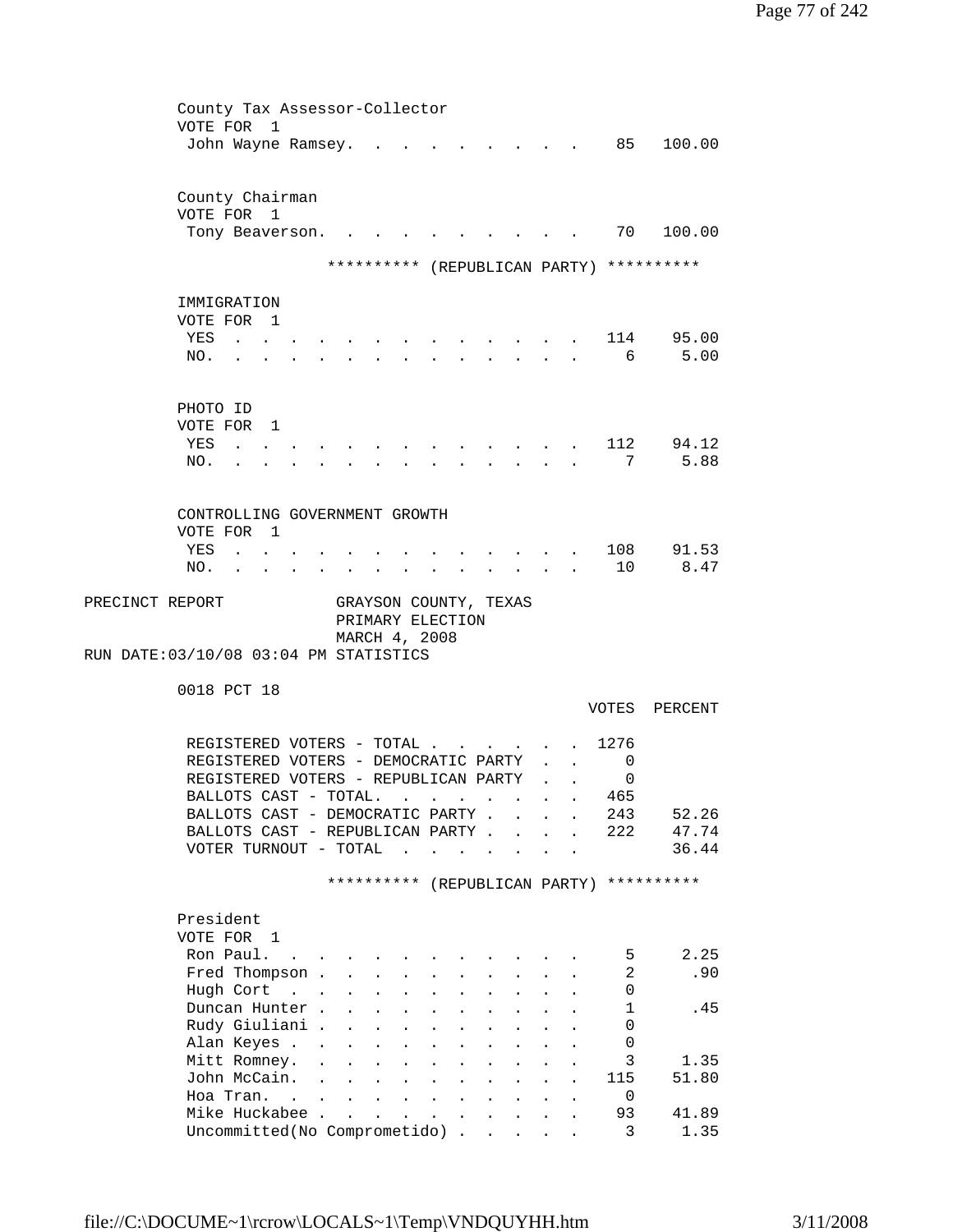| US Senator                                                                                                                                                                                                         |
|--------------------------------------------------------------------------------------------------------------------------------------------------------------------------------------------------------------------|
| VOTE FOR<br>1                                                                                                                                                                                                      |
| 157<br>82.63<br>John Cornyn.                                                                                                                                                                                       |
| Larry Kilgore.<br>33<br>17.37<br>$\mathbf{r} = \mathbf{r}$<br>$\sim$ $\sim$ $\sim$<br>$\mathbf{L} = \mathbf{L} \mathbf{L} = \mathbf{L} \mathbf{L}$<br>$\mathbf{r}$<br>$\ddot{\phantom{a}}$                         |
|                                                                                                                                                                                                                    |
| US Representative, DIST 4                                                                                                                                                                                          |
| VOTE FOR 1                                                                                                                                                                                                         |
| Gene Christensen<br>8.02<br>17<br>$\ddot{\phantom{0}}$                                                                                                                                                             |
| 74.06<br>Ralph Hall<br>157<br>$\mathcal{L}^{\text{max}}$<br>$\mathcal{L}^{\text{max}}$<br>$\sim$ $\sim$<br>$\mathcal{L}^{\text{max}}$<br>$\sim 10^{-11}$<br>$\ddot{\phantom{a}}$<br>$\sim$<br>$\ddot{\phantom{0}}$ |
| Joshua Kowert<br>$\overline{0}$<br>$\ddot{\phantom{0}}$<br>$\mathcal{L}^{\text{max}}$<br>$\mathbf{L} = \mathbf{L}$<br>$\sim$ 100 $\pm$<br>$\ddot{\phantom{a}}$                                                     |
| Kathy Seei.<br>16.51<br>35<br><b>Contractor</b><br>$\mathbf{L}$ and $\mathbf{L}$<br>$\mathbf{L}$<br>$\ddot{\phantom{a}}$                                                                                           |
| Kevin George.<br>3<br>1.42<br>$\mathbf{L}$<br>$\mathbf{L}$<br>$\ddot{\phantom{a}}$<br>$\bullet$<br>$\ddot{\phantom{a}}$<br>$\ddot{\phantom{a}}$<br>$\sim$<br>$\ddot{\phantom{a}}$                                  |
|                                                                                                                                                                                                                    |
| Railroad Commissioner                                                                                                                                                                                              |
| VOTE FOR 1                                                                                                                                                                                                         |
| Michael L. Williams .<br>158<br>100.00                                                                                                                                                                             |
|                                                                                                                                                                                                                    |
|                                                                                                                                                                                                                    |
| Chief Justice, Supreme Court<br>VOTE FOR<br>1                                                                                                                                                                      |
| Wallace B. Jefferson.<br>152<br>100.00                                                                                                                                                                             |
|                                                                                                                                                                                                                    |
|                                                                                                                                                                                                                    |
| Justice, Supreme Court, P7                                                                                                                                                                                         |
| VOTE FOR 1                                                                                                                                                                                                         |
| Dale Wainwright<br>154<br>100.00                                                                                                                                                                                   |
|                                                                                                                                                                                                                    |
|                                                                                                                                                                                                                    |
| Justice, Supreme Court, P8                                                                                                                                                                                         |
| VOTE FOR 1                                                                                                                                                                                                         |
| Phil Johnson<br>148<br>100.00                                                                                                                                                                                      |
|                                                                                                                                                                                                                    |
| Judge, CT of Criminal Appeals, P3                                                                                                                                                                                  |
| VOTE FOR<br>1                                                                                                                                                                                                      |
| Tom Price<br>100.00<br>149                                                                                                                                                                                         |
|                                                                                                                                                                                                                    |
| Judge, CT of Criminal Appeals, P4                                                                                                                                                                                  |
| VOTE FOR 1                                                                                                                                                                                                         |
| Robert Francis. .<br>66<br>42.58                                                                                                                                                                                   |
| Paul Womack.<br>89<br>57.42                                                                                                                                                                                        |
|                                                                                                                                                                                                                    |
|                                                                                                                                                                                                                    |
| Judge, CT of Criminal Appeals, P9                                                                                                                                                                                  |
| VOTE FOR<br>1                                                                                                                                                                                                      |
| 100.00<br>Cathy Cochran<br>153<br>$\mathbf{r} = \mathbf{r} + \mathbf{r} + \mathbf{r} + \mathbf{r}$                                                                                                                 |
|                                                                                                                                                                                                                    |
| Member, State BoE, DIST 14                                                                                                                                                                                         |
| VOTE FOR 1                                                                                                                                                                                                         |
| Gail Lowe<br>151<br>100.00                                                                                                                                                                                         |
|                                                                                                                                                                                                                    |
|                                                                                                                                                                                                                    |
| State Senator, District 30                                                                                                                                                                                         |
| VOTE FOR<br>- 1                                                                                                                                                                                                    |
| Charles R. Stafford<br>36<br>18.75                                                                                                                                                                                 |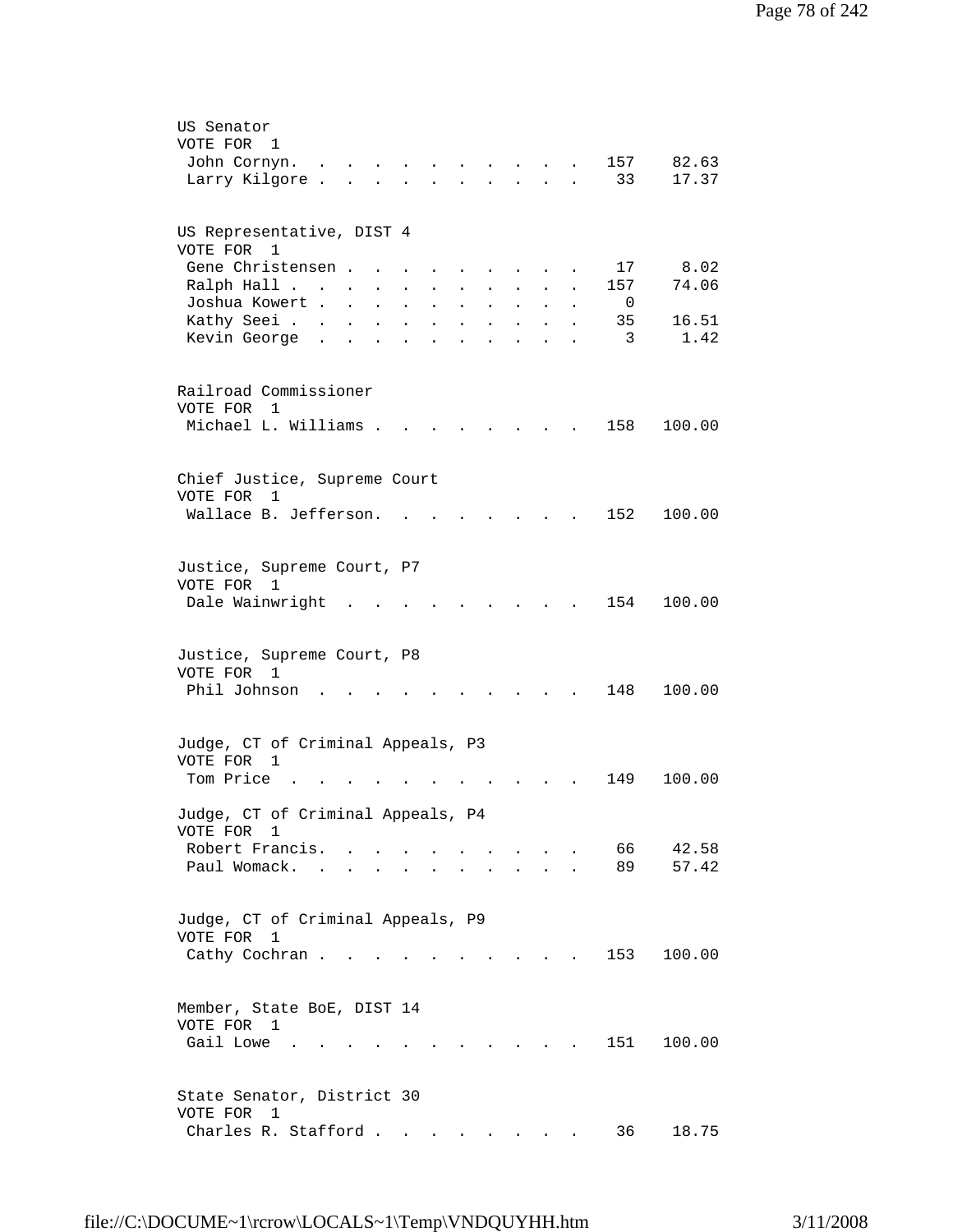| Craig Estes.                                                                             |                                   |                                  |        |  |                                   |  | 156       | 81.25          |
|------------------------------------------------------------------------------------------|-----------------------------------|----------------------------------|--------|--|-----------------------------------|--|-----------|----------------|
| State Representative, District 62<br>VOTE FOR<br>Larry Phillips.                         | 1                                 |                                  |        |  |                                   |  | 165       | 100.00         |
| Justice, 5th CT of Appeals DIST, P3<br>VOTE FOR 1<br>Mary Murphy.                        |                                   |                                  |        |  |                                   |  | 149       | 100.00         |
| Justice, 5th CT of Appeals DIST, P6<br>VOTE FOR<br>David L. Bridges .                    | 1                                 |                                  |        |  |                                   |  | 149       | 100.00         |
| Justice, 5th CT of Appeals DIST, P8<br>VOTE FOR 1<br>Kerry Fitzgerald .                  |                                   |                                  |        |  |                                   |  | 148       | 100.00         |
| District Judge, 15th Judicial District<br>VOTE FOR 1<br>Jim Fallon.                      |                                   |                                  |        |  |                                   |  | 156       | 100.00         |
| District Judge, 59th Judicial District<br>VOTE FOR<br>Rayburn M. "Rim" Nall              | 1                                 |                                  |        |  |                                   |  | 160       | 100.00         |
| District Judge, 336th Judicial District<br>VOTE FOR 1<br>Charles Butler.<br>Lauri Blake. |                                   |                                  | $\sim$ |  |                                   |  | 70<br>132 | 34.65<br>65.35 |
| Criminal District Attorney<br>VOTE FOR<br>Joe Brown                                      | 1                                 |                                  |        |  |                                   |  | 166       | 100.00         |
| Sheriff<br>VOTE FOR<br>Keith Gary.                                                       | 1                                 |                                  |        |  |                                   |  | 176       | 100.00         |
| Constable, Precinct No. 2<br>VOTE FOR 1<br>Sandra "Sandi" Savering.<br>Mike Putnam.      | <b>Contract Contract Contract</b> | $\Delta \sim 10^{-11}$<br>$\sim$ |        |  |                                   |  | 76<br>102 | 42.70<br>57.30 |
| County Chairman<br>VOTE FOR<br>David P. Gibson                                           | $\mathbf{1}$                      |                                  |        |  | <b>Contract Contract Contract</b> |  | 150       | 100.00         |

\*\*\*\*\*\*\*\*\*\* (DEMOCRATIC PARTY) \*\*\*\*\*\*\*\*\*\*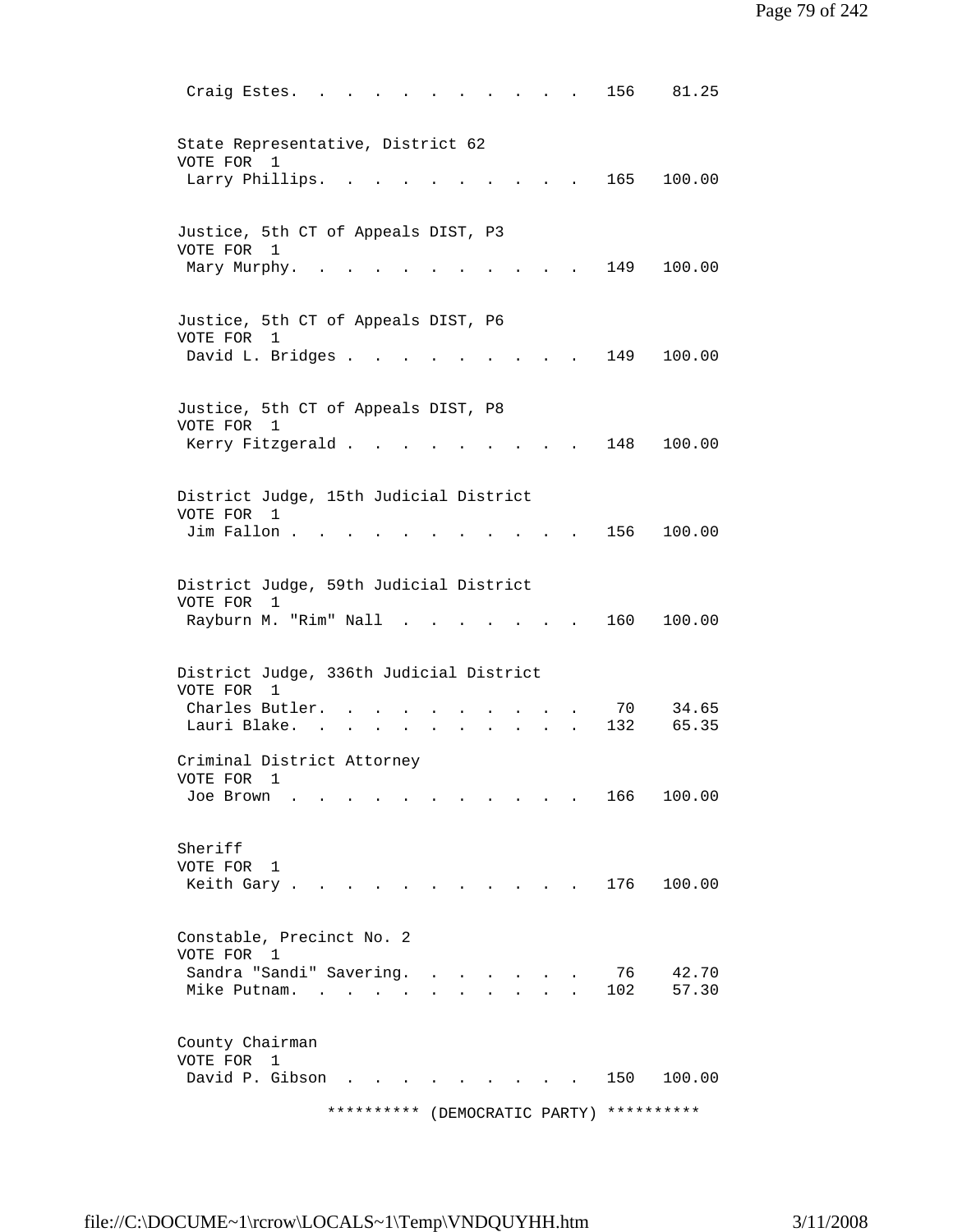| President                                                                                                                                                                                                                |
|--------------------------------------------------------------------------------------------------------------------------------------------------------------------------------------------------------------------------|
| VOTE FOR 1                                                                                                                                                                                                               |
| Barack Obama<br>30.58<br>74<br>$\mathbf{r}$ , $\mathbf{r}$ , $\mathbf{r}$ , $\mathbf{r}$ , $\mathbf{r}$                                                                                                                  |
| 69.01<br>Hillary Clinton<br>167<br>$\mathbf{L}$ and $\mathbf{L}$<br>$\mathbf{L}$<br>$\ddot{\phantom{a}}$                                                                                                                 |
| Bill Richardson<br>0<br>$\mathbf{L}$<br>$\mathbf{L}^{\text{max}}$<br>$\mathcal{L}^{\text{max}}$<br>$\mathbf{L} = \mathbf{L}$<br>$\ddot{\phantom{0}}$<br>$\ddot{\phantom{0}}$<br>$\bullet$<br>$\ddot{\phantom{a}}$        |
| John Edwards<br>0                                                                                                                                                                                                        |
| <b>Contract Contract Contract</b><br>$\Delta \phi = \Delta \phi$ and $\Delta \phi = 0$<br>$\bullet$<br>$\bullet$<br>$\mathbf{A}^{\text{max}}$<br>$\ddot{\phantom{a}}$                                                    |
| Joe Biden<br>1<br>.41<br>$\mathcal{A}(\mathcal{A})$ . The contribution of $\mathcal{A}(\mathcal{A})$<br>$\mathbf{A}^{(1)}$ and $\mathbf{A}^{(2)}$ .<br>$\bullet$<br>$\ddot{\phantom{0}}$<br>$\bullet$                    |
| Christopher J. Dodd<br>$\Omega$<br>$\sim$<br>$\ddot{\phantom{a}}$<br>$\ddot{\phantom{a}}$<br>$\ddot{\phantom{a}}$                                                                                                        |
|                                                                                                                                                                                                                          |
|                                                                                                                                                                                                                          |
| US Senator                                                                                                                                                                                                               |
| VOTE FOR 1                                                                                                                                                                                                               |
| Richard J. "Rick" Noriega<br>69<br>38.76                                                                                                                                                                                 |
| 17.42<br>31<br>Ray McMurrey<br>$\mathbf{z} = \mathbf{z} + \mathbf{z}$ .<br>$\bullet$ .<br><br><br><br><br><br><br><br><br><br><br><br><br>$\mathbf{L}^{\text{max}}$<br>$\bullet$                                         |
| 57<br>32.02<br>Gene Kelly                                                                                                                                                                                                |
| $\ddot{\phantom{0}}$<br>$\ddot{\phantom{0}}$<br>$\sim$ 100 $\mu$<br>$\bullet$                                                                                                                                            |
| Rhett R. Smith.<br>21<br>11.80<br>$\mathbf{r} = \mathbf{r} \cdot \mathbf{r}$ , where $\mathbf{r} = \mathbf{r} \cdot \mathbf{r}$<br><b>Contract Contract</b><br>$\ddot{\phantom{a}}$<br>$\ddot{\phantom{0}}$<br>$\bullet$ |
|                                                                                                                                                                                                                          |
|                                                                                                                                                                                                                          |
| US Representative, DIST 4                                                                                                                                                                                                |
| VOTE FOR<br>1                                                                                                                                                                                                            |
| Glenn Melancon.<br>75.00<br>132<br>and the state of the state of the state of                                                                                                                                            |
| VaLinda Hathcox<br>44<br>25.00<br>$\mathbf{r}$ , $\mathbf{r}$ , $\mathbf{r}$ , $\mathbf{r}$                                                                                                                              |
|                                                                                                                                                                                                                          |
|                                                                                                                                                                                                                          |
| Railroad Commissioner                                                                                                                                                                                                    |
| VOTE FOR 1                                                                                                                                                                                                               |
| Dale Henry<br>57<br>33.53                                                                                                                                                                                                |
| $\sim$ $\sim$<br>$\cdots$ $\cdots$<br>$\sim$<br>$\sim$                                                                                                                                                                   |
| 20.59<br>Art Hall. .<br>35<br>$\sim$<br>$\sim$<br>$\ddot{\phantom{0}}$<br>$\ddot{\phantom{0}}$<br>$\ddot{\phantom{0}}$<br>$\ddot{\phantom{0}}$<br>$\sim$<br>$\ddot{\phantom{0}}$                                         |
| Mark Thompson.<br>78<br>45.88<br>$\mathbf{r}$ . The set of $\mathbf{r}$<br>$\sim$<br>$\ddot{\phantom{a}}$<br>$\ddot{\phantom{0}}$<br>$\ddot{\phantom{a}}$<br>$\ddot{\phantom{0}}$                                        |
|                                                                                                                                                                                                                          |
|                                                                                                                                                                                                                          |
| Chief Justice, Supreme Court                                                                                                                                                                                             |
| VOTE FOR 1                                                                                                                                                                                                               |
| Jim Jordan.<br>155<br>100.00<br><b>Contractor</b>                                                                                                                                                                        |
|                                                                                                                                                                                                                          |
|                                                                                                                                                                                                                          |
| Justice, Supreme Court, P7                                                                                                                                                                                               |
| VOTE FOR 1                                                                                                                                                                                                               |
| 80.59<br>Sam Houston.<br>137                                                                                                                                                                                             |
| $\mathbf{z} = \mathbf{z} + \mathbf{z}$ . The $\mathbf{z}$                                                                                                                                                                |
| 33<br>19.41<br>Baltasar D. Cruz                                                                                                                                                                                          |
|                                                                                                                                                                                                                          |
|                                                                                                                                                                                                                          |
| Justice, Supreme Court, P8                                                                                                                                                                                               |
| VOTE FOR 1                                                                                                                                                                                                               |
| Susan Criss.<br>142<br>84.02<br>$\mathbf{r}$ and $\mathbf{r}$ and $\mathbf{r}$                                                                                                                                           |
| 27<br>15.98<br>Linda Reyna Yañez.                                                                                                                                                                                        |
|                                                                                                                                                                                                                          |
|                                                                                                                                                                                                                          |
| Judge, CT of Criminal Appeals, P3                                                                                                                                                                                        |
| VOTE FOR<br>1                                                                                                                                                                                                            |
| 149<br>100.00<br>Susan Strawn                                                                                                                                                                                            |
|                                                                                                                                                                                                                          |
|                                                                                                                                                                                                                          |
| Judge, CT of Criminal Appeals, P4                                                                                                                                                                                        |
|                                                                                                                                                                                                                          |
| VOTE FOR<br>1                                                                                                                                                                                                            |
| J.R. Molina.<br>148<br>100.00                                                                                                                                                                                            |
|                                                                                                                                                                                                                          |
| Member, State BoE, DIST 14                                                                                                                                                                                               |
| VOTE FOR<br>-1                                                                                                                                                                                                           |
| 147<br>100.00<br>Edra Bogle .<br>the contract of the contract of                                                                                                                                                         |
|                                                                                                                                                                                                                          |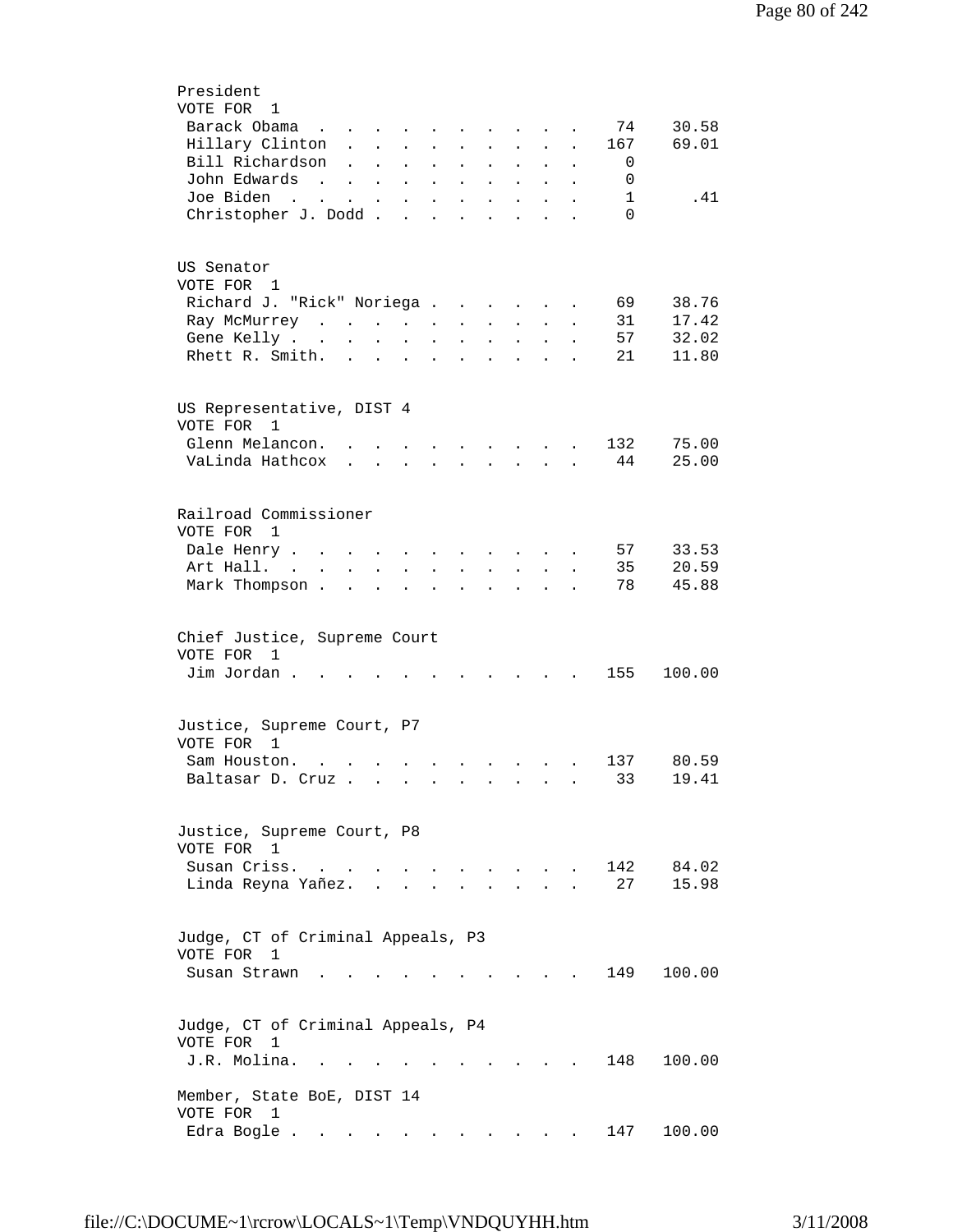|                                        |                                     |                                                                             |                |  | State Representative, District 62 |  |  |                               |                                 |       |                                          |
|----------------------------------------|-------------------------------------|-----------------------------------------------------------------------------|----------------|--|-----------------------------------|--|--|-------------------------------|---------------------------------|-------|------------------------------------------|
|                                        | VOTE FOR                            |                                                                             | 1              |  |                                   |  |  |                               |                                 |       |                                          |
|                                        | Peter "Pete" Veeck                  |                                                                             |                |  |                                   |  |  |                               |                                 | 148   | 100.00                                   |
|                                        |                                     |                                                                             |                |  |                                   |  |  |                               |                                 |       |                                          |
|                                        |                                     |                                                                             |                |  |                                   |  |  |                               |                                 |       |                                          |
|                                        | Justice, 5th CT of Appeals DIST, P3 |                                                                             |                |  |                                   |  |  |                               |                                 |       |                                          |
|                                        | VOTE FOR 1                          |                                                                             |                |  |                                   |  |  |                               |                                 |       |                                          |
|                                        | Don B. Chae.                        |                                                                             |                |  |                                   |  |  |                               |                                 | 147   | 100.00                                   |
|                                        |                                     |                                                                             |                |  |                                   |  |  |                               |                                 |       |                                          |
|                                        |                                     |                                                                             |                |  |                                   |  |  |                               |                                 |       |                                          |
|                                        | Justice, 5th CT of Appeals DIST, P6 |                                                                             |                |  |                                   |  |  |                               |                                 |       |                                          |
|                                        | VOTE FOR 1                          |                                                                             |                |  |                                   |  |  |                               |                                 |       |                                          |
|                                        | David Hanschen.                     |                                                                             |                |  |                                   |  |  |                               |                                 | 150   | 100.00                                   |
|                                        |                                     |                                                                             |                |  |                                   |  |  |                               |                                 |       |                                          |
|                                        |                                     |                                                                             |                |  |                                   |  |  |                               |                                 |       |                                          |
|                                        | Justice, 5th CT of Appeals DIST, P8 |                                                                             |                |  |                                   |  |  |                               |                                 |       |                                          |
|                                        | VOTE FOR 1                          |                                                                             |                |  |                                   |  |  |                               |                                 |       |                                          |
|                                        | Tina Yoo.                           |                                                                             |                |  |                                   |  |  |                               |                                 | 146   | 100.00                                   |
|                                        |                                     |                                                                             |                |  |                                   |  |  |                               |                                 |       |                                          |
|                                        |                                     |                                                                             |                |  |                                   |  |  |                               |                                 |       |                                          |
|                                        | County Tax Assessor-Collector       |                                                                             |                |  |                                   |  |  |                               |                                 |       |                                          |
|                                        | VOTE FOR                            |                                                                             | $\overline{1}$ |  |                                   |  |  |                               |                                 |       |                                          |
|                                        | John Wayne Ramsey.                  |                                                                             |                |  |                                   |  |  |                               |                                 | 176   | 100.00                                   |
|                                        |                                     |                                                                             |                |  |                                   |  |  |                               |                                 |       |                                          |
|                                        |                                     |                                                                             |                |  |                                   |  |  |                               |                                 |       |                                          |
|                                        | County Chairman                     |                                                                             |                |  |                                   |  |  |                               |                                 |       |                                          |
|                                        | VOTE FOR 1                          |                                                                             |                |  |                                   |  |  |                               |                                 |       |                                          |
|                                        | Tony Beaverson.                     |                                                                             |                |  |                                   |  |  |                               |                                 | 143   | 100.00                                   |
|                                        |                                     |                                                                             |                |  |                                   |  |  |                               |                                 |       |                                          |
|                                        |                                     |                                                                             |                |  |                                   |  |  |                               |                                 |       |                                          |
|                                        |                                     |                                                                             |                |  |                                   |  |  |                               |                                 |       |                                          |
|                                        |                                     |                                                                             |                |  |                                   |  |  |                               |                                 |       | ********** (REPUBLICAN PARTY) ********** |
|                                        |                                     |                                                                             |                |  |                                   |  |  |                               |                                 |       |                                          |
|                                        | IMMIGRATION                         |                                                                             |                |  |                                   |  |  |                               |                                 |       |                                          |
|                                        | VOTE FOR 1                          |                                                                             |                |  |                                   |  |  |                               |                                 |       |                                          |
|                                        | YES                                 |                                                                             |                |  |                                   |  |  |                               |                                 | 210   | 98.59                                    |
|                                        | NO.                                 |                                                                             |                |  |                                   |  |  |                               |                                 | 3     | 1.41                                     |
|                                        |                                     |                                                                             |                |  |                                   |  |  |                               |                                 |       |                                          |
|                                        |                                     |                                                                             |                |  |                                   |  |  |                               |                                 |       |                                          |
|                                        | PHOTO ID                            |                                                                             |                |  |                                   |  |  |                               |                                 |       |                                          |
|                                        | VOTE FOR                            |                                                                             | 1              |  |                                   |  |  |                               |                                 |       |                                          |
|                                        | YES                                 |                                                                             |                |  | .                                 |  |  |                               |                                 | 198   | 93.84                                    |
|                                        | NO.                                 | $\mathcal{L}(\mathbf{r})$ . The set of the set of $\mathcal{L}(\mathbf{r})$ |                |  |                                   |  |  |                               | the contract of the contract of |       | 13 6.16                                  |
|                                        |                                     |                                                                             |                |  |                                   |  |  |                               |                                 |       |                                          |
|                                        |                                     |                                                                             |                |  |                                   |  |  |                               |                                 |       |                                          |
|                                        | CONTROLLING GOVERNMENT GROWTH       |                                                                             |                |  |                                   |  |  |                               |                                 |       |                                          |
|                                        | VOTE FOR 1                          |                                                                             |                |  |                                   |  |  |                               |                                 |       |                                          |
|                                        | YES                                 | <b>Contract Contract</b>                                                    |                |  |                                   |  |  |                               |                                 | . 186 | 92.54                                    |
|                                        | NO.                                 |                                                                             | $\sim$ $\sim$  |  |                                   |  |  | $\mathbf{r}$ and $\mathbf{r}$ |                                 | 15    | 7.46                                     |
|                                        |                                     |                                                                             |                |  |                                   |  |  |                               |                                 |       |                                          |
| PRECINCT REPORT                        |                                     |                                                                             |                |  | GRAYSON COUNTY, TEXAS             |  |  |                               |                                 |       |                                          |
|                                        |                                     |                                                                             |                |  | PRIMARY ELECTION                  |  |  |                               |                                 |       |                                          |
|                                        |                                     |                                                                             |                |  | MARCH 4, 2008                     |  |  |                               |                                 |       |                                          |
| RUN DATE: 03/10/08 03:04 PM STATISTICS |                                     |                                                                             |                |  |                                   |  |  |                               |                                 |       |                                          |
|                                        |                                     |                                                                             |                |  |                                   |  |  |                               |                                 |       |                                          |
|                                        | 0019 PCT 19                         |                                                                             |                |  |                                   |  |  |                               |                                 |       |                                          |
|                                        |                                     |                                                                             |                |  |                                   |  |  |                               |                                 |       | VOTES PERCENT                            |
|                                        |                                     |                                                                             |                |  | REGISTERED VOTERS - TOTAL         |  |  |                               |                                 | 1551  |                                          |

REGISTERED VOTERS - DEMOCRATIC PARTY . . 0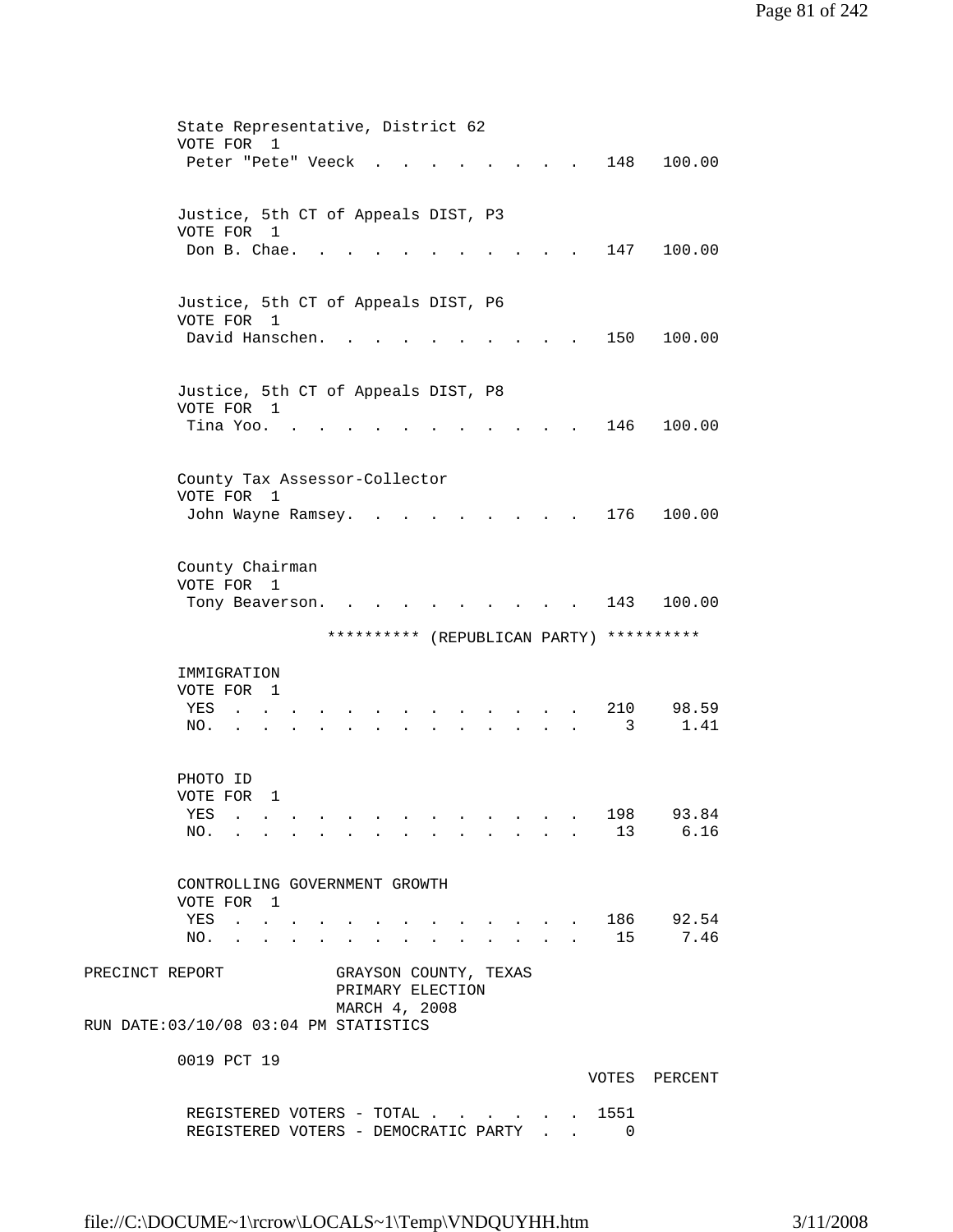| REGISTERED VOTERS - REPUBLICAN PARTY                |                                                           |                                              |                      |                      |           |                                        |                      |                      | 0   |            |
|-----------------------------------------------------|-----------------------------------------------------------|----------------------------------------------|----------------------|----------------------|-----------|----------------------------------------|----------------------|----------------------|-----|------------|
| BALLOTS CAST - TOTAL.                               |                                                           | $\mathbf{L} = \mathbf{L}$                    |                      | $\ddot{\phantom{a}}$ | $\sim$    |                                        |                      |                      | 541 |            |
| BALLOTS CAST - DEMOCRATIC PARTY .                   |                                                           |                                              |                      |                      |           | $\ddot{\phantom{a}}$                   | $\ddot{\phantom{a}}$ | $\ddot{\phantom{a}}$ | 289 | 53.42      |
| BALLOTS CAST - REPUBLICAN PARTY.                    |                                                           |                                              |                      |                      |           | $\ddot{\phantom{a}}$                   | $\ddot{\phantom{a}}$ | $\ddot{\phantom{a}}$ | 252 | 46.58      |
| VOTER TURNOUT - TOTAL                               |                                                           | $\ddot{\phantom{a}}$                         | $\sim$               |                      | $\sim$    |                                        |                      |                      |     | 34.88      |
|                                                     | * * * * * * * * * *                                       |                                              |                      |                      |           |                                        |                      | (REPUBLICAN PARTY)   |     | ********** |
| President                                           |                                                           |                                              |                      |                      |           |                                        |                      |                      |     |            |
| VOTE FOR 1                                          |                                                           |                                              |                      |                      |           |                                        |                      |                      |     |            |
| Ron Paul.<br>$\mathbf{r}$ . The set of $\mathbf{r}$ |                                                           |                                              |                      |                      |           |                                        |                      |                      | 4   | 1.61       |
| Fred Thompson .                                     | $\mathbf{L}^{\text{max}}$                                 | $\mathbf{L}$ and $\mathbf{L}$                |                      |                      |           |                                        |                      |                      | 3   | 1.21       |
| Hugh Cort<br>$\sim$ $\sim$ $\sim$                   | $\ddot{\phantom{0}}$                                      | $\ddot{\phantom{a}}$<br>$\bullet$            | $\bullet$            | $\ddot{\phantom{0}}$ | $\bullet$ |                                        |                      |                      | 0   |            |
| Duncan Hunter.                                      |                                                           | $\ddot{\phantom{0}}$                         |                      |                      |           |                                        |                      |                      | 1   | .40        |
| Rudy Giuliani.                                      |                                                           |                                              |                      |                      |           |                                        |                      |                      | 3   | 1.21       |
| Alan Keyes                                          |                                                           |                                              |                      |                      |           |                                        |                      |                      | 0   |            |
| Mitt Romney.                                        |                                                           | $\ddot{\phantom{a}}$                         |                      |                      |           |                                        |                      |                      | 4   | 1.61       |
| John McCain.<br>$\ddot{\phantom{a}}$                | $\mathbf{L}$                                              | $\mathbf{L}$                                 |                      |                      |           |                                        |                      |                      | 144 | 58.06      |
| Hoa Tran. .                                         | $\mathbf{L}$ and $\mathbf{L}$                             | $\mathbf{L} = \mathbf{L}$                    | $\ddot{\phantom{a}}$ | $\ddot{\phantom{a}}$ | $\sim$    | $\mathbf{L}^{\text{max}}$              | $\ddot{\phantom{a}}$ | $\ddot{\phantom{0}}$ | 0   |            |
| Mike Huckabee.                                      | $\mathbf{r}$ , $\mathbf{r}$ , $\mathbf{r}$ , $\mathbf{r}$ |                                              | $\sim 10^{-10}$      | $\ddot{\bullet}$     |           | $\mathbf{r}$ . The set of $\mathbf{r}$ | $\ddot{\phantom{a}}$ |                      | 86  | 34.68      |
| Uncommitted (No Comprometido)                       |                                                           |                                              |                      |                      |           |                                        |                      | $\ddot{\phantom{0}}$ | 3   | 1.21       |
|                                                     |                                                           |                                              |                      |                      |           |                                        |                      |                      |     |            |
| US Senator                                          |                                                           |                                              |                      |                      |           |                                        |                      |                      |     |            |
| VOTE FOR 1                                          |                                                           |                                              |                      |                      |           |                                        |                      |                      |     |            |
| John Cornyn.                                        |                                                           |                                              |                      |                      |           |                                        | $\sim$               |                      | 147 | 70.33      |
| Larry Kilgore.                                      |                                                           |                                              |                      | $\mathbf{r}$         | $\sim$    | $\mathbf{L}$                           |                      |                      | 62  | 29.67      |
| US Representative, DIST 4                           |                                                           |                                              |                      |                      |           |                                        |                      |                      |     |            |
| VOTE FOR 1                                          |                                                           |                                              |                      |                      |           |                                        |                      |                      |     |            |
| Gene Christensen.                                   |                                                           |                                              |                      |                      |           |                                        |                      |                      | 17  | 7.36       |
| Ralph Hall                                          |                                                           | $\sim 10^{-11}$<br>$\ddot{\phantom{a}}$      |                      |                      |           |                                        |                      |                      | 166 | 71.86      |
| Joshua Kowert .                                     | $\mathbf{r}$                                              | $\ddot{\phantom{a}}$                         |                      |                      |           |                                        |                      |                      | 2   | .87        |
| Kathy Seei                                          | $\ddot{\phantom{0}}$                                      | $\ddot{\phantom{a}}$<br>$\ddot{\phantom{a}}$ |                      |                      |           |                                        |                      |                      | 28  | 12.12      |
| Kevin George.                                       | $\ddot{\phantom{a}}$                                      |                                              |                      |                      |           |                                        |                      |                      | 18  | 7.79       |
|                                                     |                                                           |                                              |                      |                      |           |                                        |                      |                      |     |            |
| Railroad Commissioner                               |                                                           |                                              |                      |                      |           |                                        |                      |                      |     |            |
| VOTE FOR<br>1                                       |                                                           |                                              |                      |                      |           |                                        |                      |                      |     |            |
| Michael L. Williams                                 |                                                           |                                              |                      | $\sim$ $\sim$        |           |                                        |                      |                      | 173 | 100.00     |
|                                                     |                                                           |                                              |                      |                      |           |                                        |                      |                      |     |            |
| Chief Justice, Supreme Court<br>VOTE FOR 1          |                                                           |                                              |                      |                      |           |                                        |                      |                      |     |            |
| Wallace B. Jefferson.                               |                                                           |                                              |                      |                      |           |                                        |                      |                      | 165 | 100.00     |
|                                                     |                                                           |                                              |                      |                      |           |                                        |                      |                      |     |            |
| Justice, Supreme Court, P7                          |                                                           |                                              |                      |                      |           |                                        |                      |                      |     |            |
| VOTE FOR 1                                          |                                                           |                                              |                      |                      |           |                                        |                      |                      |     |            |
| Dale Wainwright .                                   |                                                           |                                              |                      |                      |           |                                        |                      |                      | 173 | 100.00     |
|                                                     |                                                           |                                              |                      |                      |           |                                        |                      |                      |     |            |
| Justice, Supreme Court, P8                          |                                                           |                                              |                      |                      |           |                                        |                      |                      |     |            |
| VOTE FOR 1                                          |                                                           |                                              |                      |                      |           |                                        |                      |                      |     |            |
| Phil Johnson                                        |                                                           |                                              |                      |                      |           |                                        |                      |                      | 155 | 100.00     |
|                                                     |                                                           |                                              |                      |                      |           |                                        |                      |                      |     |            |
| Judge, CT of Criminal Appeals, P3                   |                                                           |                                              |                      |                      |           |                                        |                      |                      |     |            |
| VOTE FOR 1                                          |                                                           |                                              |                      |                      |           |                                        |                      |                      |     |            |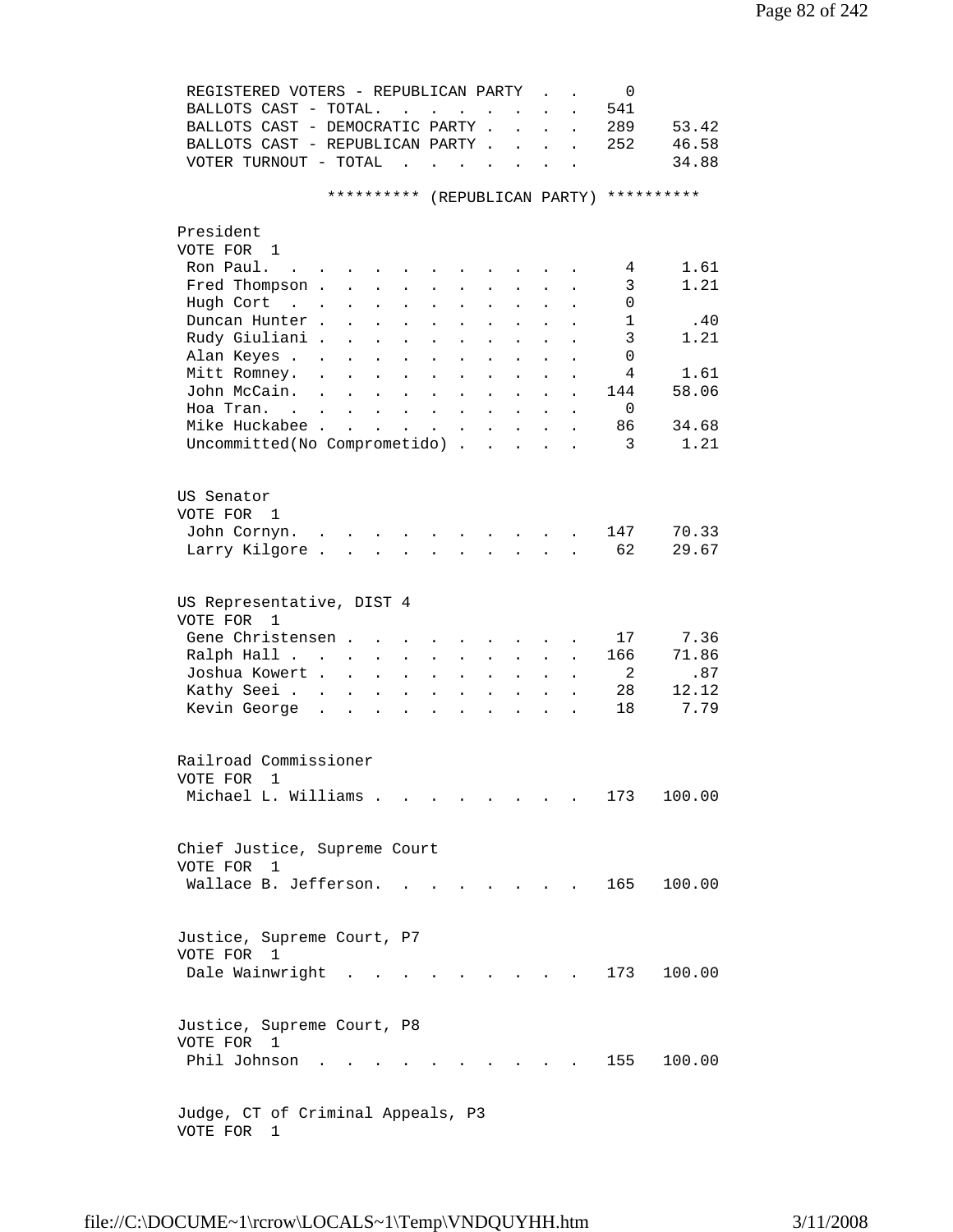|          | Tom Price                                            |  |                                                                                                                                               | 158       | 100.00         |
|----------|------------------------------------------------------|--|-----------------------------------------------------------------------------------------------------------------------------------------------|-----------|----------------|
| VOTE FOR | Judge, CT of Criminal Appeals, P4<br>1               |  |                                                                                                                                               |           |                |
|          | Robert Francis.<br>Paul Womack.                      |  |                                                                                                                                               | 56<br>116 | 32.56<br>67.44 |
| VOTE FOR | Judge, CT of Criminal Appeals, P9<br>1               |  |                                                                                                                                               |           |                |
|          | Cathy Cochran.                                       |  |                                                                                                                                               | 156       | 100.00         |
|          | Member, State BoE, DIST 14<br>VOTE FOR 1             |  |                                                                                                                                               |           |                |
|          | Gail Lowe                                            |  |                                                                                                                                               | 152       | 100.00         |
| VOTE FOR | State Senator, District 30<br>1                      |  |                                                                                                                                               |           |                |
|          | Charles R. Stafford.<br>Craig Estes. .               |  |                                                                                                                                               | 54<br>142 | 27.55<br>72.45 |
|          | State Representative, District 62                    |  |                                                                                                                                               |           |                |
|          | VOTE FOR 1<br>Larry Phillips.                        |  |                                                                                                                                               | 161       | 100.00         |
| VOTE FOR | Justice, 5th CT of Appeals DIST, P3<br>1             |  |                                                                                                                                               |           |                |
|          | Mary Murphy.                                         |  |                                                                                                                                               | 155       | 100.00         |
|          | Justice, 5th CT of Appeals DIST, P6<br>VOTE FOR 1    |  |                                                                                                                                               |           |                |
|          | David L. Bridges .                                   |  |                                                                                                                                               | 145       | 100.00         |
|          | Justice, 5th CT of Appeals DIST, P8<br>VOTE FOR 1    |  |                                                                                                                                               |           |                |
|          | Kerry Fitzgerald                                     |  | $\begin{array}{cccccccccccccc} \bullet & \bullet & \bullet & \bullet & \bullet & \bullet & \bullet & \bullet & \bullet & \bullet \end{array}$ | 151       | 100.00         |
|          | District Judge, 15th Judicial District               |  |                                                                                                                                               |           |                |
|          | VOTE FOR 1<br>Jim Fallon                             |  | the contract of the contract of the contract of the contract of the contract of                                                               | 152       | 100.00         |
|          | District Judge, 59th Judicial District<br>VOTE FOR 1 |  |                                                                                                                                               |           |                |
|          | Rayburn M. "Rim" Nall                                |  | $\mathbf{r}$ , $\mathbf{r}$ , $\mathbf{r}$                                                                                                    | 155       | 100.00         |
|          | District Judge, 336th Judicial District              |  |                                                                                                                                               |           |                |
| VOTE FOR | $\mathbf{1}$<br>Charles Butler.<br>Lauri Blake.      |  |                                                                                                                                               | 59<br>147 | 28.64<br>71.36 |
|          | Criminal District Attorney                           |  |                                                                                                                                               |           |                |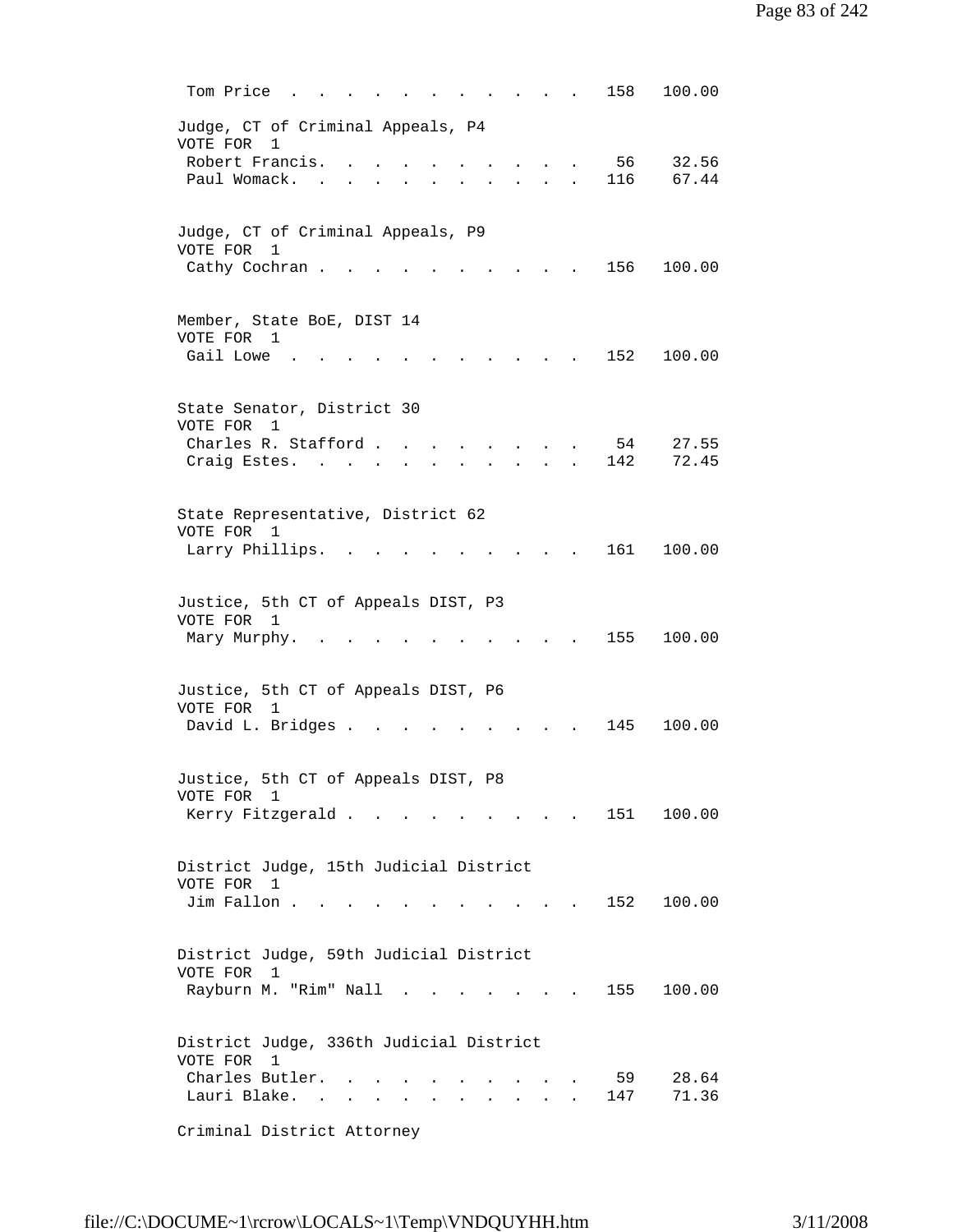| VOTE FOR<br>1                           |                                                     |                      |                                                                                 |                      |                      |                             |                           |                      |              |                                          |
|-----------------------------------------|-----------------------------------------------------|----------------------|---------------------------------------------------------------------------------|----------------------|----------------------|-----------------------------|---------------------------|----------------------|--------------|------------------------------------------|
| Joe Brown                               |                                                     |                      |                                                                                 |                      |                      |                             |                           |                      | 178          | 100.00                                   |
|                                         |                                                     |                      |                                                                                 |                      |                      |                             |                           |                      |              |                                          |
| Sheriff                                 |                                                     |                      |                                                                                 |                      |                      |                             |                           |                      |              |                                          |
| VOTE FOR 1                              |                                                     |                      |                                                                                 |                      |                      |                             |                           |                      |              |                                          |
| Keith Gary.                             |                                                     |                      |                                                                                 |                      |                      |                             |                           |                      | 180          | 100.00                                   |
|                                         |                                                     |                      |                                                                                 |                      |                      |                             |                           |                      |              |                                          |
|                                         |                                                     |                      |                                                                                 |                      |                      |                             |                           |                      |              |                                          |
| Constable, Precinct No. 3<br>VOTE FOR 1 |                                                     |                      |                                                                                 |                      |                      |                             |                           |                      |              |                                          |
| Ronald J. Blackwell                     |                                                     |                      |                                                                                 |                      |                      |                             |                           |                      | 178          | 75.42                                    |
| Todd Booher.                            |                                                     |                      |                                                                                 |                      |                      |                             |                           |                      | 58           | 24.58                                    |
|                                         |                                                     |                      |                                                                                 |                      |                      |                             |                           |                      |              |                                          |
|                                         |                                                     |                      |                                                                                 |                      |                      |                             |                           |                      |              |                                          |
| County Chairman                         |                                                     |                      |                                                                                 |                      |                      |                             |                           |                      |              |                                          |
| VOTE FOR 1                              |                                                     |                      |                                                                                 |                      |                      |                             |                           |                      |              |                                          |
| David P. Gibson                         |                                                     |                      |                                                                                 |                      |                      |                             |                           |                      | 155          | 100.00                                   |
|                                         |                                                     |                      |                                                                                 |                      |                      |                             |                           |                      |              | ********** (DEMOCRATIC PARTY) ********** |
|                                         |                                                     |                      |                                                                                 |                      |                      |                             |                           |                      |              |                                          |
| President                               |                                                     |                      |                                                                                 |                      |                      |                             |                           |                      |              |                                          |
| VOTE FOR 1                              |                                                     |                      |                                                                                 |                      |                      |                             |                           |                      |              |                                          |
| Barack Obama<br>$\sim$                  |                                                     |                      |                                                                                 |                      |                      |                             |                           |                      | 59           | 20.49                                    |
| Hillary Clinton                         | $\ddot{\phantom{0}}$                                | $\sim$               | $\ddot{\phantom{a}}$                                                            |                      | $\ddot{\phantom{a}}$ |                             |                           | $\ddot{\phantom{a}}$ | 225          | 78.13                                    |
| Bill Richardson                         |                                                     | $\mathbf{r}$         | $\ddot{\phantom{a}}$                                                            | $\ddot{\phantom{0}}$ | $\ddot{\phantom{a}}$ | $\ddot{\phantom{a}}$        |                           |                      | 1            | .35                                      |
| John Edwards<br>$\sim$ $\sim$           | $\mathbf{L}$                                        | $\ddot{\phantom{a}}$ | $\mathbf{L}$                                                                    | $\ddot{\phantom{a}}$ | $\ddot{\phantom{a}}$ | $\ddot{\phantom{0}}$        | $\ddot{\phantom{0}}$      |                      | 2            | .69                                      |
| Joe Biden                               | $\mathbf{L}$                                        |                      | $\mathbf{r} = \mathbf{r}$                                                       | $\sim$               | $\mathbf{L}$         | $\sim$                      | $\mathbf{L}$              | $\ddot{\phantom{a}}$ | 0            |                                          |
| Christopher J. Dodd.                    |                                                     |                      | $\mathcal{L}(\mathcal{A})$ . The contribution of the $\mathcal{L}(\mathcal{A})$ |                      |                      |                             |                           |                      | $\mathbf{1}$ | .35                                      |
| US Senator<br>VOTE FOR 1                |                                                     |                      |                                                                                 |                      |                      |                             |                           |                      |              |                                          |
| Richard J. "Rick" Noriega               |                                                     |                      |                                                                                 |                      |                      |                             | $\sim$ $\sim$             |                      | 65           | 28.26                                    |
| Ray McMurrey                            |                                                     |                      |                                                                                 | $\sim$               | $\sim 100$           | $\mathcal{L}^{\mathcal{L}}$ | $\mathbf{L}^{\text{max}}$ | $\ddot{\phantom{a}}$ | 59           | 25.65                                    |
| Gene Kelly                              | $\ddot{\phantom{0}}$                                | $\sim$               | $\ddot{\phantom{0}}$                                                            | $\ddot{\phantom{0}}$ |                      | $\ddot{\phantom{a}}$        | $\ddot{\phantom{0}}$      |                      | 76           | 33.04                                    |
| Rhett R. Smith.                         |                                                     |                      | $\mathbf{r} = \mathbf{r} \cdot \mathbf{r}$                                      | $\ddot{\phantom{a}}$ | $\ddot{\phantom{a}}$ | $\ddot{\phantom{a}}$        | $\ddot{\phantom{a}}$      |                      | 30           | 13.04                                    |
|                                         |                                                     |                      |                                                                                 |                      |                      |                             |                           |                      |              |                                          |
| US Representative, DIST 4               |                                                     |                      |                                                                                 |                      |                      |                             |                           |                      |              |                                          |
| VOTE FOR 1                              |                                                     |                      |                                                                                 |                      |                      |                             |                           |                      |              |                                          |
| Glenn Melancon.                         |                                                     |                      |                                                                                 |                      |                      |                             |                           |                      | 135          | 64.59                                    |
| VaLinda Hathcox                         |                                                     |                      |                                                                                 |                      |                      |                             |                           |                      | 74           | 35.41                                    |
|                                         |                                                     |                      |                                                                                 |                      |                      |                             |                           |                      |              |                                          |
| Railroad Commissioner                   |                                                     |                      |                                                                                 |                      |                      |                             |                           |                      |              |                                          |
| VOTE FOR 1                              |                                                     |                      |                                                                                 |                      |                      |                             |                           |                      |              |                                          |
| Dale Henry                              |                                                     |                      |                                                                                 |                      |                      |                             |                           |                      | 75           | 35.89                                    |
| Art Hall.                               |                                                     | $\sim$               |                                                                                 |                      |                      |                             |                           |                      | 48           | 22.97                                    |
| Mark Thompson.                          | <b>Contract</b>                                     | $\ddot{\phantom{a}}$ |                                                                                 |                      |                      |                             |                           |                      | 86           | 41.15                                    |
|                                         |                                                     |                      |                                                                                 |                      |                      |                             |                           |                      |              |                                          |
|                                         |                                                     |                      |                                                                                 |                      |                      |                             |                           |                      |              |                                          |
| Chief Justice, Supreme Court            |                                                     |                      |                                                                                 |                      |                      |                             |                           |                      |              |                                          |
| VOTE FOR 1                              |                                                     |                      |                                                                                 |                      |                      |                             |                           |                      |              |                                          |
| Jim Jordan.                             |                                                     |                      |                                                                                 |                      |                      |                             |                           |                      | 189          | 100.00                                   |
|                                         |                                                     |                      |                                                                                 |                      |                      |                             |                           |                      |              |                                          |
| Justice, Supreme Court, P7              |                                                     |                      |                                                                                 |                      |                      |                             |                           |                      |              |                                          |
| VOTE FOR 1                              |                                                     |                      |                                                                                 |                      |                      |                             |                           |                      |              |                                          |
| Sam Houston.                            | $\mathbf{r} = \mathbf{r} + \mathbf{r} + \mathbf{r}$ |                      |                                                                                 |                      |                      |                             |                           |                      | 178          | 84.36                                    |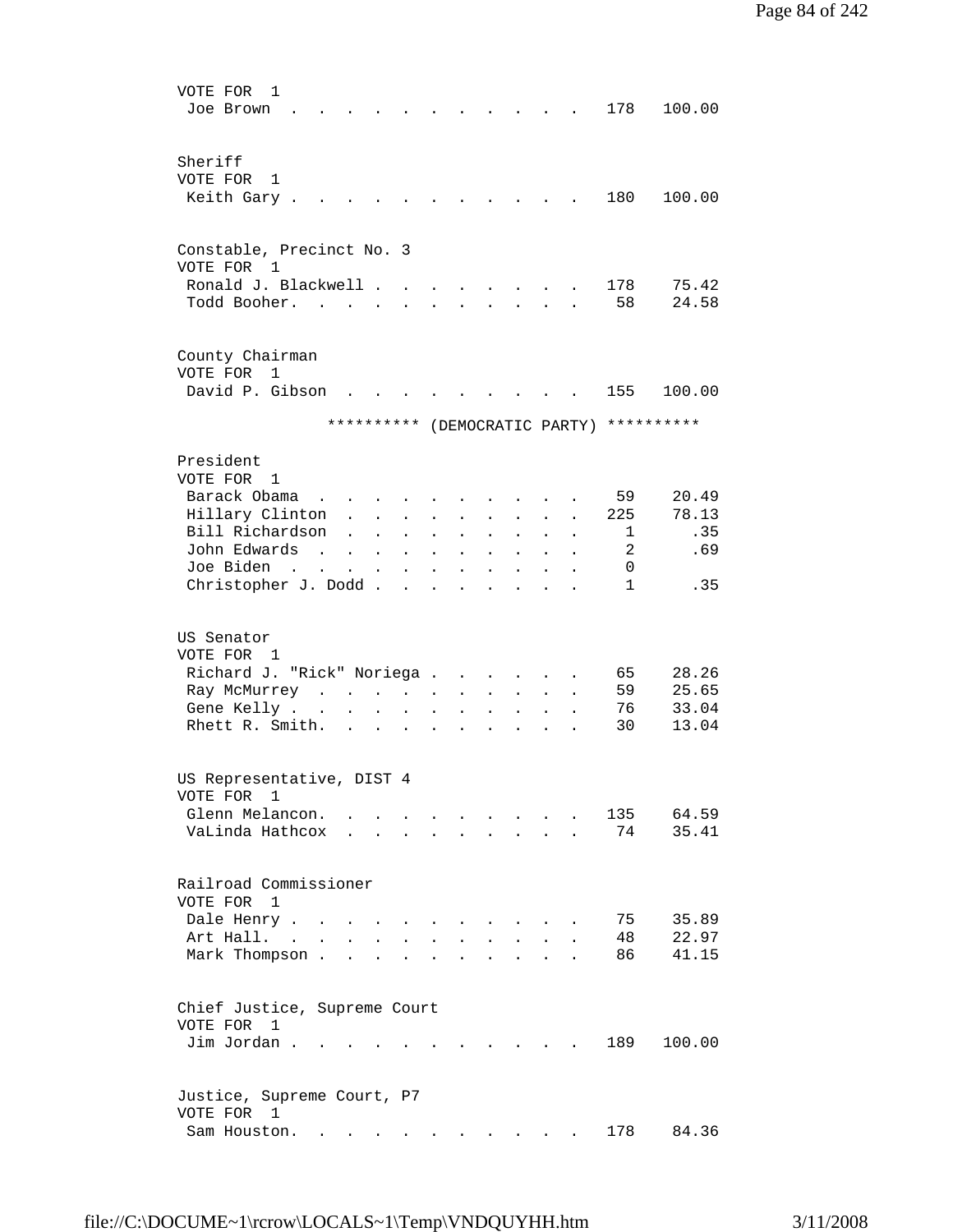| Judge, CT of Criminal Appeals, P3<br>VOTE FOR<br>1<br>Susan Strawn            |                                          |  |                                                                                          | 183 | 100.00 |
|-------------------------------------------------------------------------------|------------------------------------------|--|------------------------------------------------------------------------------------------|-----|--------|
| Judge, CT of Criminal Appeals, P4<br>VOTE FOR<br>$\mathbf{1}$<br>J.R. Molina. |                                          |  |                                                                                          | 163 | 100.00 |
| Member, State BoE, DIST 14<br>VOTE FOR<br>$\overline{1}$<br>Edra Bogle .      |                                          |  |                                                                                          | 163 | 100.00 |
| State Representative, District 62<br>VOTE FOR 1<br>Peter "Pete" Veeck         |                                          |  |                                                                                          | 161 | 100.00 |
| Justice, 5th CT of Appeals DIST, P3<br>VOTE FOR 1<br>Don B. Chae.             |                                          |  |                                                                                          | 159 | 100.00 |
| Justice, 5th CT of Appeals DIST, P6<br>VOTE FOR 1<br>David Hanschen.          |                                          |  |                                                                                          | 168 | 100.00 |
| Justice, 5th CT of Appeals DIST, P8<br>VOTE FOR<br>1<br>Tina Yoo.             |                                          |  | $\mathcal{L}(\mathcal{A})$ and $\mathcal{A}(\mathcal{A})$ and $\mathcal{A}(\mathcal{A})$ | 155 | 100.00 |
| County Tax Assessor-Collector<br>VOTE FOR 1<br>John Wayne Ramsey.             |                                          |  | $\sim$ $\sim$ $\sim$ $\sim$ $\sim$ $\sim$                                                | 212 | 100.00 |
| Constable, Precinct No. 3<br>VOTE FOR 1<br>Charles Taylor.                    |                                          |  |                                                                                          | 163 | 100.00 |
| County Chairman<br>VOTE FOR 1<br>Tony Beaverson.                              | $\mathbf{r}$ .                           |  |                                                                                          | 164 | 100.00 |
|                                                                               | ********** (REPUBLICAN PARTY) ********** |  |                                                                                          |     |        |

IMMIGRATION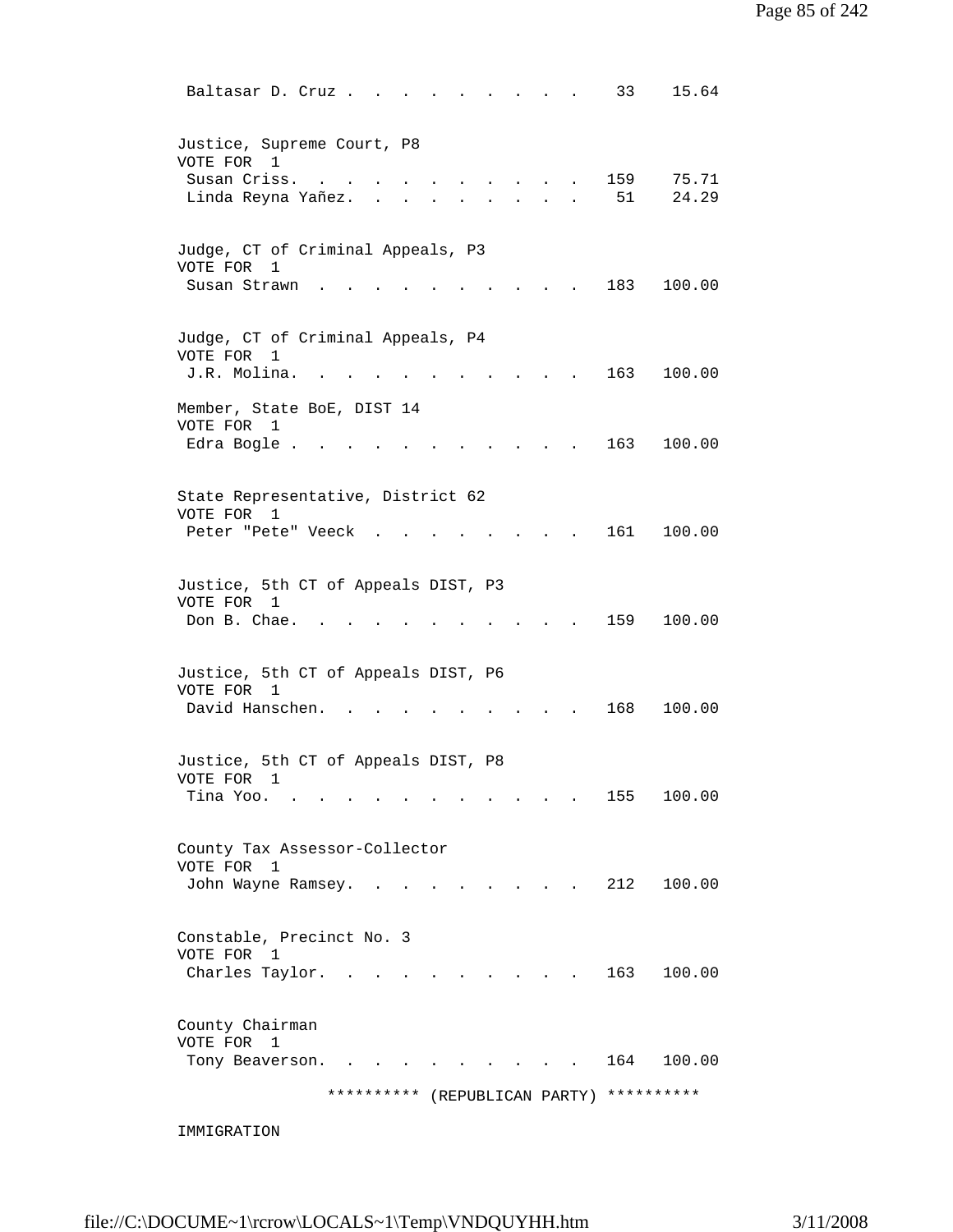|                 | VOTE FOR<br>YES                       | $\mathbf{1}$            |                      |                           |                      |                                                                          |                                            |                      | and the state of the state of the state of the state of the state of the state of the state of the state of the                                                                                                                      |                                            |              |                      |                                          | 237 98.34      |  |
|-----------------|---------------------------------------|-------------------------|----------------------|---------------------------|----------------------|--------------------------------------------------------------------------|--------------------------------------------|----------------------|--------------------------------------------------------------------------------------------------------------------------------------------------------------------------------------------------------------------------------------|--------------------------------------------|--------------|----------------------|------------------------------------------|----------------|--|
|                 | NO.                                   |                         |                      |                           |                      |                                                                          |                                            |                      | <u>in the contract of the contract of the contract of the contract of the contract of the contract of the contract of the contract of the contract of the contract of the contract of the contract of the contract of the contra</u> |                                            |              |                      | 4                                        | 1.66           |  |
|                 |                                       |                         |                      |                           |                      |                                                                          |                                            |                      |                                                                                                                                                                                                                                      |                                            |              |                      |                                          |                |  |
|                 |                                       |                         |                      |                           |                      |                                                                          |                                            |                      |                                                                                                                                                                                                                                      |                                            |              |                      |                                          |                |  |
|                 | PHOTO ID                              |                         |                      |                           |                      |                                                                          |                                            |                      |                                                                                                                                                                                                                                      |                                            |              |                      |                                          |                |  |
|                 | VOTE FOR 1                            |                         |                      |                           |                      |                                                                          |                                            |                      |                                                                                                                                                                                                                                      |                                            |              |                      |                                          |                |  |
|                 | YES                                   |                         |                      |                           |                      |                                                                          |                                            |                      |                                                                                                                                                                                                                                      |                                            |              |                      |                                          | 215 91.49      |  |
|                 | NO.                                   |                         |                      |                           |                      |                                                                          |                                            |                      |                                                                                                                                                                                                                                      |                                            |              |                      | -20                                      | 8.51           |  |
|                 |                                       |                         |                      |                           |                      |                                                                          |                                            |                      |                                                                                                                                                                                                                                      |                                            |              |                      |                                          |                |  |
|                 |                                       |                         |                      |                           |                      |                                                                          |                                            |                      |                                                                                                                                                                                                                                      |                                            |              |                      |                                          |                |  |
|                 | CONTROLLING GOVERNMENT GROWTH         |                         |                      |                           |                      |                                                                          |                                            |                      |                                                                                                                                                                                                                                      |                                            |              |                      |                                          |                |  |
|                 | VOTE FOR 1                            |                         |                      |                           |                      |                                                                          |                                            |                      |                                                                                                                                                                                                                                      |                                            |              |                      |                                          |                |  |
|                 | YES                                   | $\cdot$ $\cdot$ $\cdot$ |                      |                           |                      |                                                                          |                                            |                      |                                                                                                                                                                                                                                      |                                            |              |                      |                                          | . 223 96.54    |  |
|                 | NO.                                   |                         |                      |                           |                      | $\mathbf{z} = \mathbf{z} + \mathbf{z}$ , where $\mathbf{z} = \mathbf{z}$ |                                            |                      |                                                                                                                                                                                                                                      |                                            |              |                      |                                          | $\cdot$ 8 3.46 |  |
|                 |                                       |                         |                      |                           |                      |                                                                          |                                            |                      |                                                                                                                                                                                                                                      |                                            |              |                      |                                          |                |  |
| PRECINCT REPORT |                                       |                         |                      |                           |                      |                                                                          |                                            |                      | GRAYSON COUNTY, TEXAS                                                                                                                                                                                                                |                                            |              |                      |                                          |                |  |
|                 |                                       |                         |                      |                           |                      |                                                                          | PRIMARY ELECTION                           |                      |                                                                                                                                                                                                                                      |                                            |              |                      |                                          |                |  |
|                 |                                       |                         |                      |                           |                      |                                                                          | MARCH 4, 2008                              |                      |                                                                                                                                                                                                                                      |                                            |              |                      |                                          |                |  |
|                 | RUN DATE:03/10/08 03:04 PM STATISTICS |                         |                      |                           |                      |                                                                          |                                            |                      |                                                                                                                                                                                                                                      |                                            |              |                      |                                          |                |  |
|                 | 0020 PCT 20                           |                         |                      |                           |                      |                                                                          |                                            |                      |                                                                                                                                                                                                                                      |                                            |              |                      |                                          |                |  |
|                 |                                       |                         |                      |                           |                      |                                                                          |                                            |                      |                                                                                                                                                                                                                                      |                                            |              |                      | VOTES                                    | PERCENT        |  |
|                 |                                       |                         |                      |                           |                      |                                                                          |                                            |                      |                                                                                                                                                                                                                                      |                                            |              |                      |                                          |                |  |
|                 | REGISTERED VOTERS - TOTAL             |                         |                      |                           |                      |                                                                          |                                            |                      |                                                                                                                                                                                                                                      |                                            |              |                      | 500                                      |                |  |
|                 | REGISTERED VOTERS - DEMOCRATIC PARTY  |                         |                      |                           |                      |                                                                          |                                            |                      |                                                                                                                                                                                                                                      |                                            |              |                      | 0                                        |                |  |
|                 | REGISTERED VOTERS - REPUBLICAN PARTY  |                         |                      |                           |                      |                                                                          |                                            |                      |                                                                                                                                                                                                                                      |                                            |              |                      | 0                                        |                |  |
|                 | BALLOTS CAST - TOTAL.                 |                         |                      |                           |                      |                                                                          | <b>Contract Contract Contract</b>          |                      |                                                                                                                                                                                                                                      |                                            |              |                      | 174                                      |                |  |
|                 | BALLOTS CAST - DEMOCRATIC PARTY .     |                         |                      |                           |                      |                                                                          |                                            |                      |                                                                                                                                                                                                                                      | $\mathbf{r}$                               |              | $\ddot{\phantom{a}}$ |                                          | 100 57.47      |  |
|                 | BALLOTS CAST - REPUBLICAN PARTY.      |                         |                      |                           |                      |                                                                          |                                            |                      |                                                                                                                                                                                                                                      | <b>Contract Contract Contract Contract</b> |              | $\ddot{\phantom{a}}$ | 74                                       | 42.53          |  |
|                 | VOTER TURNOUT - TOTAL                 |                         |                      |                           |                      |                                                                          |                                            |                      | $\mathbf{r} = \mathbf{r} \cdot \mathbf{r}$                                                                                                                                                                                           |                                            |              |                      |                                          | 34.80          |  |
|                 |                                       |                         |                      |                           |                      |                                                                          |                                            |                      |                                                                                                                                                                                                                                      |                                            |              |                      |                                          |                |  |
|                 |                                       |                         |                      |                           |                      |                                                                          |                                            |                      |                                                                                                                                                                                                                                      |                                            |              |                      | ********** (REPUBLICAN PARTY) ********** |                |  |
|                 |                                       |                         |                      |                           |                      |                                                                          |                                            |                      |                                                                                                                                                                                                                                      |                                            |              |                      |                                          |                |  |
|                 | President                             |                         |                      |                           |                      |                                                                          |                                            |                      |                                                                                                                                                                                                                                      |                                            |              |                      |                                          |                |  |
|                 | VOTE FOR 1                            |                         |                      |                           |                      |                                                                          |                                            |                      |                                                                                                                                                                                                                                      |                                            |              |                      |                                          |                |  |
|                 | Ron Paul.                             |                         |                      |                           |                      |                                                                          |                                            |                      |                                                                                                                                                                                                                                      |                                            |              |                      | 0                                        |                |  |
|                 | Fred Thompson                         |                         |                      |                           |                      |                                                                          | $\mathbf{r} = \mathbf{r} \cdot \mathbf{r}$ | $\sim$               |                                                                                                                                                                                                                                      | $\mathbf{r} = \mathbf{r}$                  |              |                      | 0                                        |                |  |
|                 | Hugh Cort                             |                         |                      | $\mathbf{L}^{\text{max}}$ | $\mathcal{L}^{\pm}$  | <b><i>College College</i></b>                                            |                                            | <b>Contractor</b>    |                                                                                                                                                                                                                                      | <b>Service</b> State                       |              |                      | 0                                        |                |  |
|                 | Duncan Hunter                         |                         |                      |                           |                      |                                                                          |                                            |                      |                                                                                                                                                                                                                                      |                                            |              |                      | 0                                        |                |  |
|                 | Rudy Giuliani .                       |                         |                      |                           | $\ddot{\phantom{a}}$ |                                                                          |                                            |                      |                                                                                                                                                                                                                                      |                                            |              |                      | 0                                        |                |  |
|                 | Alan Keyes .                          |                         | $\ddot{\phantom{a}}$ |                           |                      |                                                                          |                                            |                      |                                                                                                                                                                                                                                      |                                            |              |                      | $\mathbf 0$                              |                |  |
|                 | Mitt Romney.                          |                         |                      |                           |                      |                                                                          |                                            |                      |                                                                                                                                                                                                                                      |                                            |              |                      | 4                                        | 5.41           |  |
|                 | John McCain.                          |                         | $\mathbf{r}$         | $\ddot{\phantom{a}}$      |                      | $\ddot{\phantom{a}}$                                                     |                                            |                      |                                                                                                                                                                                                                                      |                                            |              |                      | 42                                       | 56.76          |  |
|                 | Hoa Tran. .                           |                         |                      | $\mathbf{r}$              |                      |                                                                          |                                            |                      |                                                                                                                                                                                                                                      |                                            |              |                      | $\overline{0}$                           |                |  |
|                 | Mike Huckabee                         |                         |                      |                           | $\ddot{\phantom{0}}$ | $\ddot{\phantom{a}}$                                                     | $\mathbf{L}^{\text{max}}$                  | $\ddot{\phantom{a}}$ | $\ddot{\phantom{a}}$                                                                                                                                                                                                                 | $\ddot{\phantom{a}}$                       |              |                      | 27                                       | 36.49          |  |
|                 | Uncommitted(No Comprometido).         |                         |                      |                           |                      |                                                                          |                                            |                      | $\mathbf{r}$                                                                                                                                                                                                                         | $\mathbf{L}$                               | $\mathbf{r}$ |                      | $\mathbf{1}$                             | 1.35           |  |
|                 |                                       |                         |                      |                           |                      |                                                                          |                                            |                      |                                                                                                                                                                                                                                      |                                            |              |                      |                                          |                |  |
|                 |                                       |                         |                      |                           |                      |                                                                          |                                            |                      |                                                                                                                                                                                                                                      |                                            |              |                      |                                          |                |  |
|                 | US Senator                            |                         |                      |                           |                      |                                                                          |                                            |                      |                                                                                                                                                                                                                                      |                                            |              |                      |                                          |                |  |
|                 | VOTE FOR 1                            |                         |                      |                           |                      |                                                                          |                                            |                      |                                                                                                                                                                                                                                      |                                            |              |                      |                                          |                |  |
|                 | John Cornyn.                          |                         | $\cdot$ $\cdot$      |                           |                      |                                                                          |                                            |                      |                                                                                                                                                                                                                                      |                                            |              |                      | 53                                       | 80.30          |  |
|                 | Larry Kilgore                         |                         |                      |                           |                      | $\sim$                                                                   | $\ddot{\phantom{a}}$                       |                      | $\ddot{\phantom{a}}$                                                                                                                                                                                                                 | $\mathbf{L}$                               |              |                      | 13                                       | 19.70          |  |
|                 |                                       |                         |                      |                           |                      |                                                                          |                                            |                      |                                                                                                                                                                                                                                      |                                            |              |                      |                                          |                |  |
|                 |                                       |                         |                      |                           |                      |                                                                          |                                            |                      |                                                                                                                                                                                                                                      |                                            |              |                      |                                          |                |  |
|                 | US Representative, DIST 4             |                         |                      |                           |                      |                                                                          |                                            |                      |                                                                                                                                                                                                                                      |                                            |              |                      |                                          |                |  |
|                 | VOTE FOR 1                            |                         |                      |                           |                      |                                                                          |                                            |                      |                                                                                                                                                                                                                                      |                                            |              |                      |                                          |                |  |
|                 | Gene Christensen                      |                         |                      |                           |                      |                                                                          |                                            |                      |                                                                                                                                                                                                                                      |                                            |              |                      | 4                                        | 5.56           |  |
|                 | Ralph Hall                            |                         |                      |                           |                      | $\mathbf{z} = \mathbf{z}$                                                |                                            |                      |                                                                                                                                                                                                                                      |                                            |              |                      | 59                                       | 81.94          |  |
|                 | Joshua Kowert                         |                         |                      |                           |                      |                                                                          |                                            |                      |                                                                                                                                                                                                                                      |                                            |              |                      | $\mathbf{1}$                             | 1.39           |  |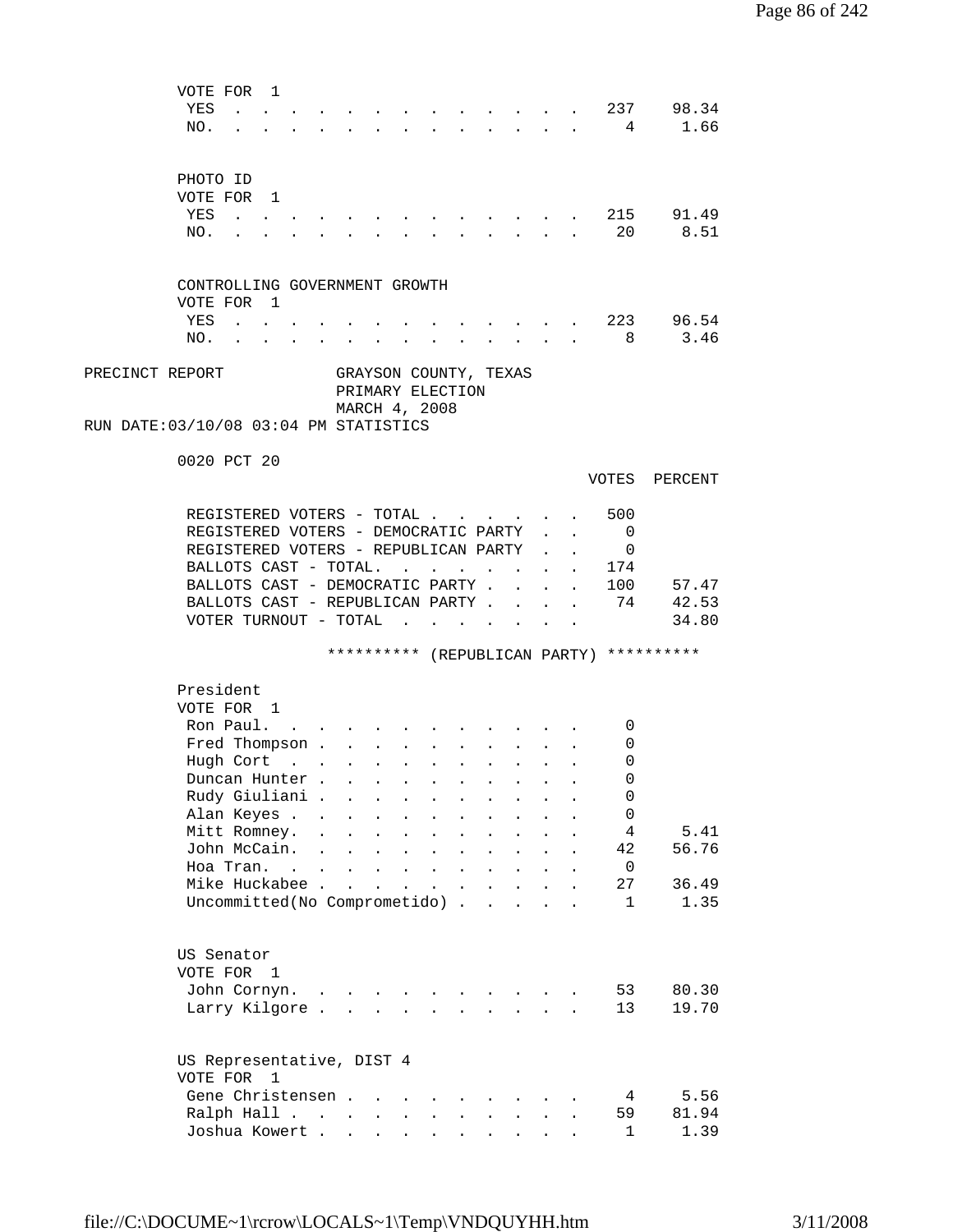| 11.11<br>Kathy Seei .<br>8<br>Kevin George<br>$\Omega$                               |
|--------------------------------------------------------------------------------------|
| Railroad Commissioner<br>VOTE FOR<br>1                                               |
| Michael L. Williams .<br>53<br>100.00                                                |
| Chief Justice, Supreme Court<br>VOTE FOR<br>1                                        |
| Wallace B. Jefferson.<br>50<br>100.00                                                |
| Justice, Supreme Court, P7<br>VOTE FOR 1                                             |
| Dale Wainwright<br>51<br>100.00                                                      |
| Justice, Supreme Court, P8<br>VOTE FOR 1                                             |
| Phil Johnson<br>100.00<br>47                                                         |
| Judge, CT of Criminal Appeals, P3<br>VOTE FOR 1                                      |
| Tom Price<br>48<br>100.00                                                            |
| Judge, CT of Criminal Appeals, P4<br>VOTE FOR<br>1<br>Robert Francis.<br>34.55<br>19 |
| 36<br>Paul Womack.<br>65.45<br>$\sim$                                                |
| Judge, CT of Criminal Appeals, P9<br>VOTE FOR 1                                      |
| Cathy Cochran.<br>47<br>100.00                                                       |
| Member, State BoE, DIST 14<br>VOTE FOR 1                                             |
| Gail Lowe .<br>100.00<br>45                                                          |
| State Senator, District 30<br>VOTE FOR 1                                             |
| Charles R. Stafford<br>14.93<br>10<br>57<br>85.07<br>Craig Estes.                    |
| State Representative, District 62<br>VOTE FOR 1                                      |
| Larry Phillips.<br>65<br>100.00                                                      |
| Justice, 5th CT of Appeals DIST, P3<br>VOTE FOR 1                                    |
| 100.00<br>Mary Murphy.<br>46                                                         |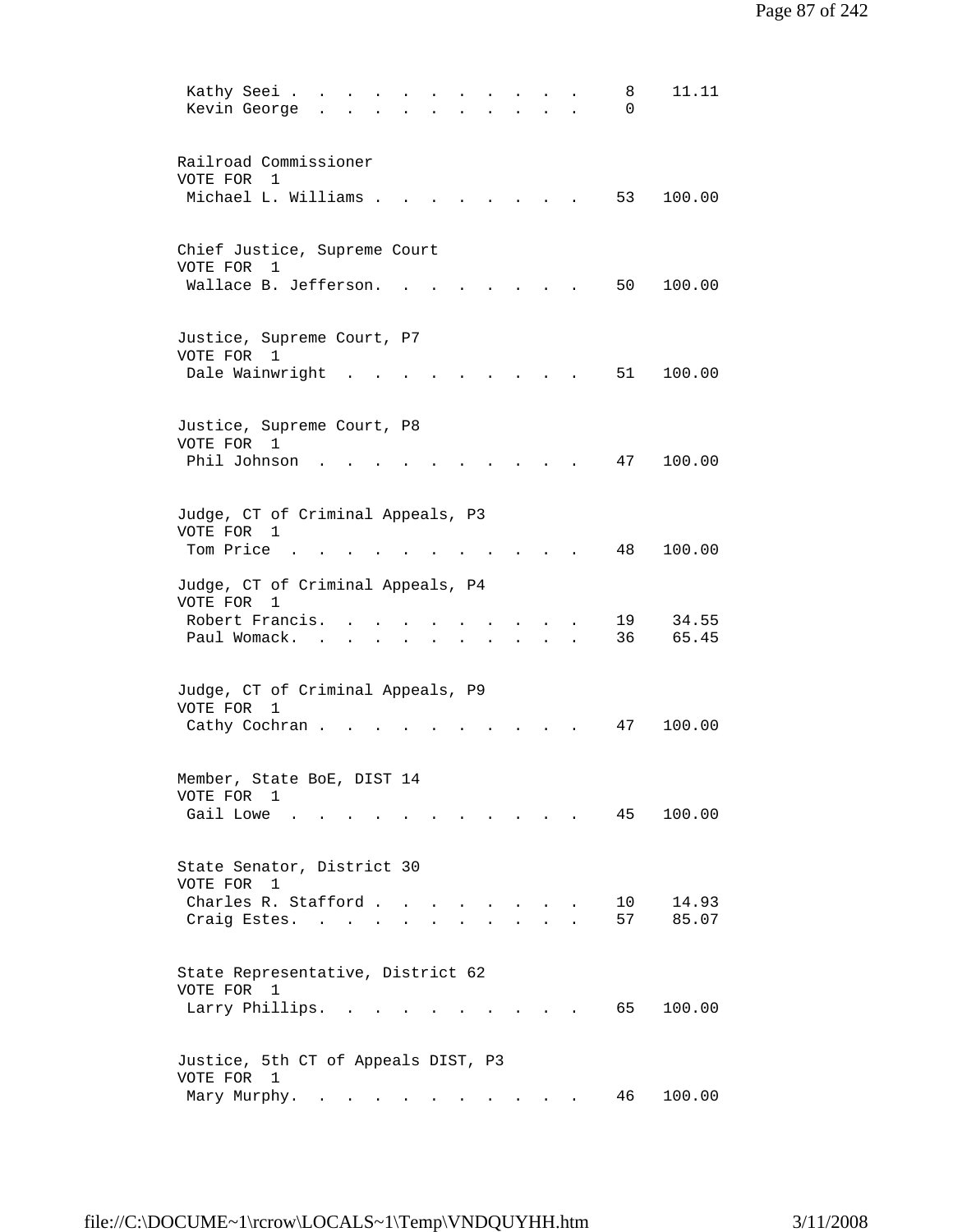| Justice, 5th CT of Appeals DIST, P6                                                                                        |
|----------------------------------------------------------------------------------------------------------------------------|
| VOTE FOR<br>$\mathbf{1}$                                                                                                   |
| David L. Bridges .<br>46<br>100.00                                                                                         |
|                                                                                                                            |
| Justice, 5th CT of Appeals DIST, P8                                                                                        |
| VOTE FOR 1                                                                                                                 |
| Kerry Fitzgerald.<br>47<br>100.00                                                                                          |
|                                                                                                                            |
| District Judge, 15th Judicial District                                                                                     |
| VOTE FOR 1                                                                                                                 |
| Jim Fallon.<br>50<br>100.00                                                                                                |
|                                                                                                                            |
|                                                                                                                            |
| District Judge, 59th Judicial District                                                                                     |
| VOTE FOR<br>$\overline{1}$                                                                                                 |
| Rayburn M. "Rim" Nall<br>56<br>100.00                                                                                      |
|                                                                                                                            |
| District Judge, 336th Judicial District                                                                                    |
| VOTE FOR<br>1                                                                                                              |
| Charles Butler.<br>22<br>31.43                                                                                             |
| 68.57<br>Lauri Blake.<br>48<br>$\mathbf{z} = \mathbf{z}$                                                                   |
| Criminal District Attorney                                                                                                 |
| VOTE FOR 1                                                                                                                 |
| 58<br>100.00<br>Joe Brown                                                                                                  |
|                                                                                                                            |
|                                                                                                                            |
| Sheriff                                                                                                                    |
| VOTE FOR<br>1<br>60 —<br>Keith Gary.<br>100.00                                                                             |
|                                                                                                                            |
|                                                                                                                            |
| Constable, Precinct No. 2                                                                                                  |
| VOTE FOR 1                                                                                                                 |
| Sandra "Sandi" Savering.<br>42.11<br>24                                                                                    |
| Mike Putnam.<br>33<br>57.89                                                                                                |
|                                                                                                                            |
| County Chairman                                                                                                            |
| VOTE FOR<br>$\mathbf{1}$                                                                                                   |
| David P. Gibson<br>49<br>100.00                                                                                            |
| ********** (DEMOCRATIC PARTY) **********                                                                                   |
|                                                                                                                            |
| President                                                                                                                  |
| VOTE FOR 1                                                                                                                 |
| Barack Obama<br>44.00<br>44                                                                                                |
| Hillary Clinton<br>56<br>56.00                                                                                             |
| Bill Richardson<br>0<br>John Edwards                                                                                       |
| 0<br>$\sim$<br>$\ddot{\phantom{a}}$<br>Joe Biden .<br>0<br>$\sim$                                                          |
| $\ddot{\phantom{a}}$<br>Christopher J. Dodd.<br>$\Omega$<br>$\mathbf{r}$<br>$\mathbf{L}$<br>$\overline{a}$<br>$\mathbf{r}$ |
|                                                                                                                            |
|                                                                                                                            |
| US Senator                                                                                                                 |
| VOTE FOR 1                                                                                                                 |
| Richard J. "Rick" Noriega<br>25<br>31.65                                                                                   |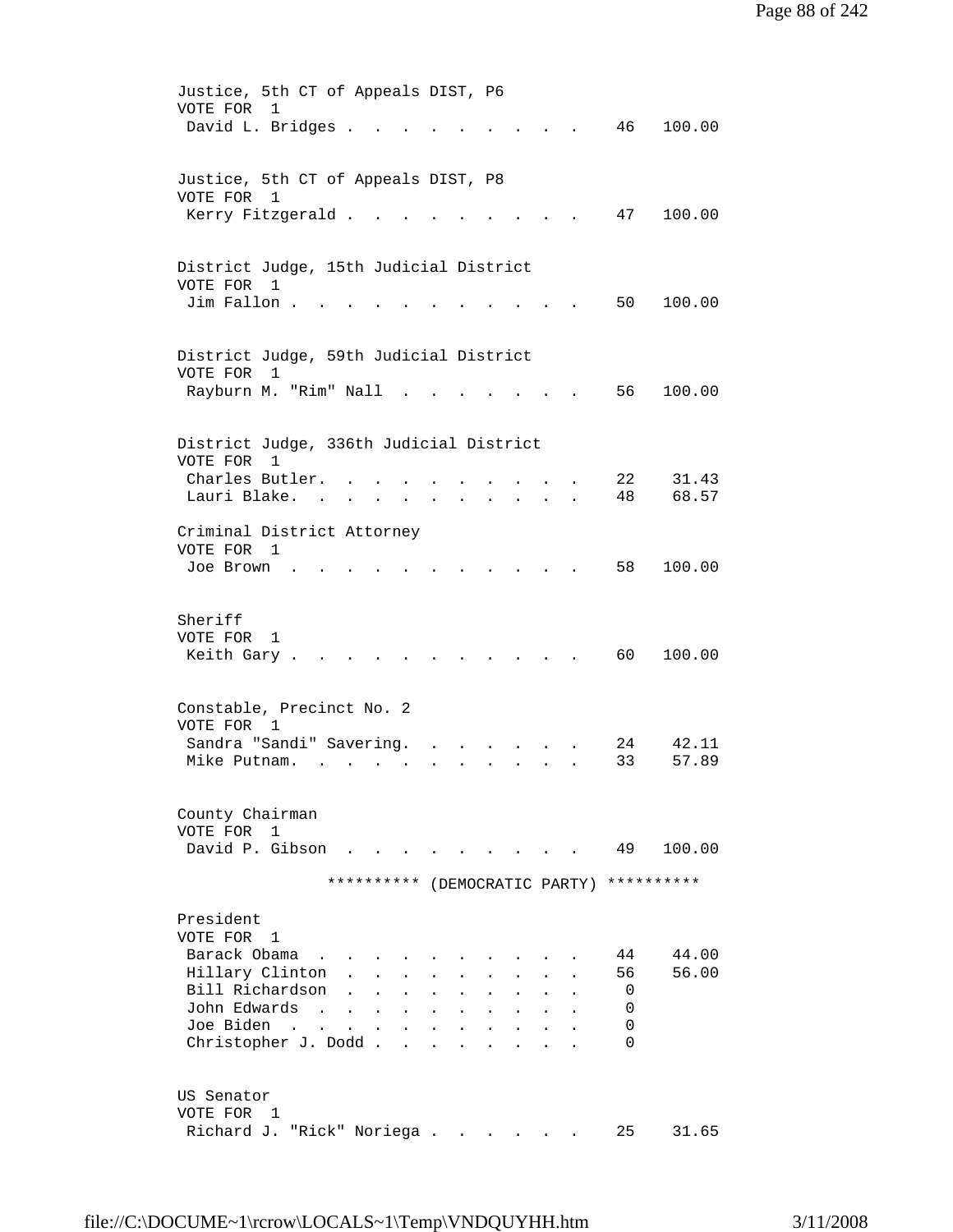| 17.72<br>14<br>Ray McMurrey<br>$\sim$<br>$\mathbf{L} = \mathbf{L} \mathbf{L}$<br>$\ddot{\phantom{a}}$<br>$\bullet$<br>$\bullet$<br>$\bullet$<br>$\bullet$ |
|-----------------------------------------------------------------------------------------------------------------------------------------------------------|
| 28<br>35.44<br>Gene Kelly .<br>$\ddot{\phantom{a}}$                                                                                                       |
| Rhett R. Smith.<br>15.19<br>12<br>$\mathbf{r}$<br>$\ddot{\phantom{a}}$<br>$\ddot{\phantom{0}}$                                                            |
|                                                                                                                                                           |
|                                                                                                                                                           |
|                                                                                                                                                           |
| US Representative, DIST 4                                                                                                                                 |
| VOTE FOR 1                                                                                                                                                |
| Glenn Melancon.<br>54<br>72.00                                                                                                                            |
| 28.00<br>VaLinda Hathcox<br>21                                                                                                                            |
|                                                                                                                                                           |
|                                                                                                                                                           |
| Railroad Commissioner                                                                                                                                     |
| VOTE FOR 1                                                                                                                                                |
| 26<br>36.62<br>Dale Henry .                                                                                                                               |
|                                                                                                                                                           |
| 14<br>19.72<br>Art Hall. .<br>$\bullet$                                                                                                                   |
| Mark Thompson.<br>31<br>43.66                                                                                                                             |
|                                                                                                                                                           |
|                                                                                                                                                           |
| Chief Justice, Supreme Court                                                                                                                              |
| VOTE FOR 1                                                                                                                                                |
| Jim Jordan.<br>71<br>100.00                                                                                                                               |
|                                                                                                                                                           |
|                                                                                                                                                           |
|                                                                                                                                                           |
| Justice, Supreme Court, P7                                                                                                                                |
| VOTE FOR 1                                                                                                                                                |
| 58<br>77.33<br>Sam Houston                                                                                                                                |
| 22.67<br>17<br>Baltasar D. Cruz.                                                                                                                          |
|                                                                                                                                                           |
|                                                                                                                                                           |
| Justice, Supreme Court, P8                                                                                                                                |
| VOTE FOR 1                                                                                                                                                |
| Susan Criss.<br>54<br>72.97                                                                                                                               |
|                                                                                                                                                           |
| 20<br>27.03<br>Linda Reyna Yañez.<br>$\ddot{\phantom{a}}$                                                                                                 |
|                                                                                                                                                           |
|                                                                                                                                                           |
| Judge, CT of Criminal Appeals, P3                                                                                                                         |
| VOTE FOR<br>$\mathbf{1}$                                                                                                                                  |
| 67<br>100.00<br>Susan Strawn                                                                                                                              |
|                                                                                                                                                           |
|                                                                                                                                                           |
| Judge, CT of Criminal Appeals, P4                                                                                                                         |
| VOTE FOR                                                                                                                                                  |
| 1                                                                                                                                                         |
| J.R. Molina.<br>63<br>100.00<br>$\sim$ $\sim$                                                                                                             |
|                                                                                                                                                           |
| Member, State BoE, DIST 14                                                                                                                                |
| VOTE FOR 1                                                                                                                                                |
| Edra Bogle<br>63<br>100.00                                                                                                                                |
|                                                                                                                                                           |
|                                                                                                                                                           |
| State Representative, District 62                                                                                                                         |
| VOTE FOR<br>1                                                                                                                                             |
| 58<br>100.00                                                                                                                                              |
| Peter "Pete" Veeck                                                                                                                                        |
|                                                                                                                                                           |
|                                                                                                                                                           |
| Justice, 5th CT of Appeals DIST, P3                                                                                                                       |
| VOTE FOR 1                                                                                                                                                |
| Don B. Chae.<br>61 —<br>100.00                                                                                                                            |
|                                                                                                                                                           |
|                                                                                                                                                           |
| Justice, 5th CT of Appeals DIST, P6                                                                                                                       |
|                                                                                                                                                           |

file://C:\DOCUME~1\rcrow\LOCALS~1\Temp\VNDQUYHH.htm 3/11/2008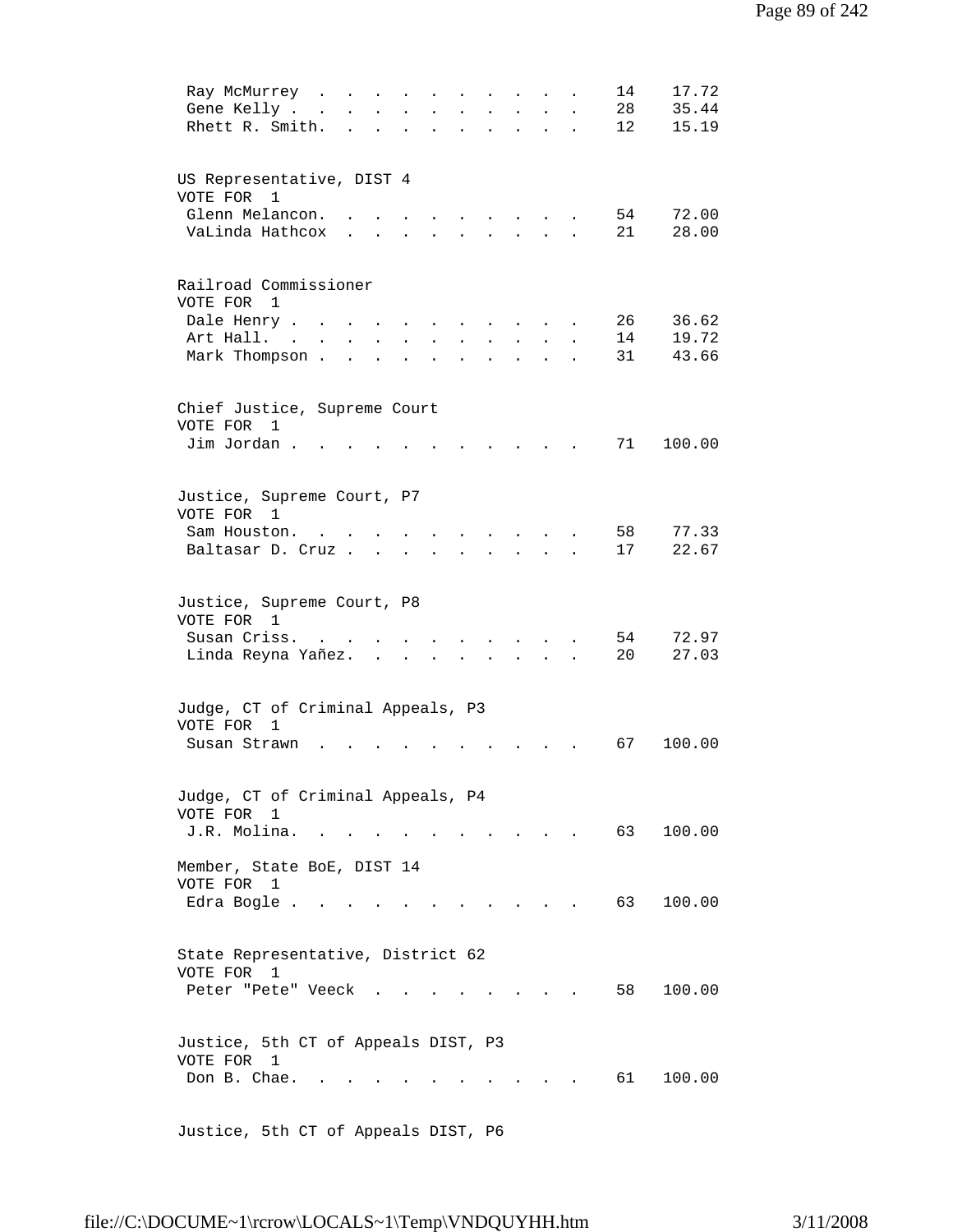| VOTE FOR<br>1                                                                      |                                                                |                                                    |  |
|------------------------------------------------------------------------------------|----------------------------------------------------------------|----------------------------------------------------|--|
| David Hanschen.                                                                    |                                                                | 61 —<br>100.00                                     |  |
|                                                                                    |                                                                |                                                    |  |
| Justice, 5th CT of Appeals DIST, P8                                                |                                                                |                                                    |  |
| VOTE FOR 1                                                                         |                                                                |                                                    |  |
| Tina Yoo.                                                                          |                                                                | 58<br>100.00                                       |  |
|                                                                                    |                                                                |                                                    |  |
| County Tax Assessor-Collector                                                      |                                                                |                                                    |  |
| VOTE FOR 1                                                                         |                                                                |                                                    |  |
| John Wayne Ramsey.                                                                 |                                                                | 76 —<br>100.00                                     |  |
|                                                                                    |                                                                |                                                    |  |
|                                                                                    |                                                                |                                                    |  |
| County Chairman<br>VOTE FOR 1                                                      |                                                                |                                                    |  |
| Tony Beaverson.                                                                    |                                                                | 54 100.00                                          |  |
|                                                                                    |                                                                |                                                    |  |
| ********** (REPUBLICAN PARTY) **********                                           |                                                                |                                                    |  |
|                                                                                    |                                                                |                                                    |  |
| IMMIGRATION<br>VOTE FOR<br>$\mathbf{1}$                                            |                                                                |                                                    |  |
| YES<br>$\ddot{\phantom{a}}$                                                        |                                                                | 73<br>100.00                                       |  |
| NO.                                                                                |                                                                | $\Omega$                                           |  |
|                                                                                    |                                                                |                                                    |  |
|                                                                                    |                                                                |                                                    |  |
| PHOTO ID                                                                           |                                                                |                                                    |  |
| VOTE FOR 1<br>YES                                                                  |                                                                | 69<br>93.24                                        |  |
| $\mathbf{r}$<br>NO.<br>$\ddot{\phantom{a}}$                                        |                                                                | -5<br>6.76                                         |  |
|                                                                                    |                                                                |                                                    |  |
|                                                                                    |                                                                |                                                    |  |
| CONTROLLING GOVERNMENT GROWTH                                                      |                                                                |                                                    |  |
| VOTE FOR 1<br>YES                                                                  |                                                                | 97.22<br>70                                        |  |
| $\ddot{\phantom{a}}$<br>NO.                                                        |                                                                | 2.78<br>2                                          |  |
|                                                                                    |                                                                |                                                    |  |
| PRECINCT REPORT<br>GRAYSON COUNTY, TEXAS                                           |                                                                |                                                    |  |
| PRIMARY ELECTION                                                                   |                                                                |                                                    |  |
| MARCH 4, 2008                                                                      |                                                                |                                                    |  |
| RUN DATE: 03/10/08 03:04 PM STATISTICS                                             |                                                                |                                                    |  |
| 0021 PCT 21                                                                        |                                                                |                                                    |  |
|                                                                                    |                                                                | VOTES PERCENT                                      |  |
|                                                                                    |                                                                |                                                    |  |
| REGISTERED VOTERS - TOTAL 2697                                                     |                                                                |                                                    |  |
| REGISTERED VOTERS - DEMOCRATIC PARTY<br>REGISTERED VOTERS - REPUBLICAN PARTY       |                                                                | - 0<br>$1 - 1 - 1 = 1$<br>$\overline{\phantom{0}}$ |  |
| BALLOTS CAST - TOTAL.<br>$\mathbf{r}$ , $\mathbf{r}$ , $\mathbf{r}$ , $\mathbf{r}$ | $\mathbf{L}$ and $\mathbf{L}$<br>$\mathbf{L}$ and $\mathbf{L}$ | . 1084                                             |  |
| BALLOTS CAST - DEMOCRATIC PARTY.<br>$\ddot{\phantom{a}}$                           | $\mathbf{L}$                                                   | . 484<br>44.65                                     |  |
| BALLOTS CAST - REPUBLICAN PARTY                                                    |                                                                | 55.35<br>600                                       |  |
| VOTER TURNOUT - TOTAL<br>$\mathbf{L} = \mathbf{L} \mathbf{L}$                      |                                                                | 40.19                                              |  |
|                                                                                    |                                                                |                                                    |  |
| ********** (REPUBLICAN PARTY) **********                                           |                                                                |                                                    |  |
| President                                                                          |                                                                |                                                    |  |
| VOTE FOR 1                                                                         |                                                                |                                                    |  |
| Ron Paul.                                                                          |                                                                | 1.52<br>9                                          |  |
| Fred Thompson                                                                      |                                                                | 9<br>1.52                                          |  |
| Hugh Cort                                                                          |                                                                | $\Omega$                                           |  |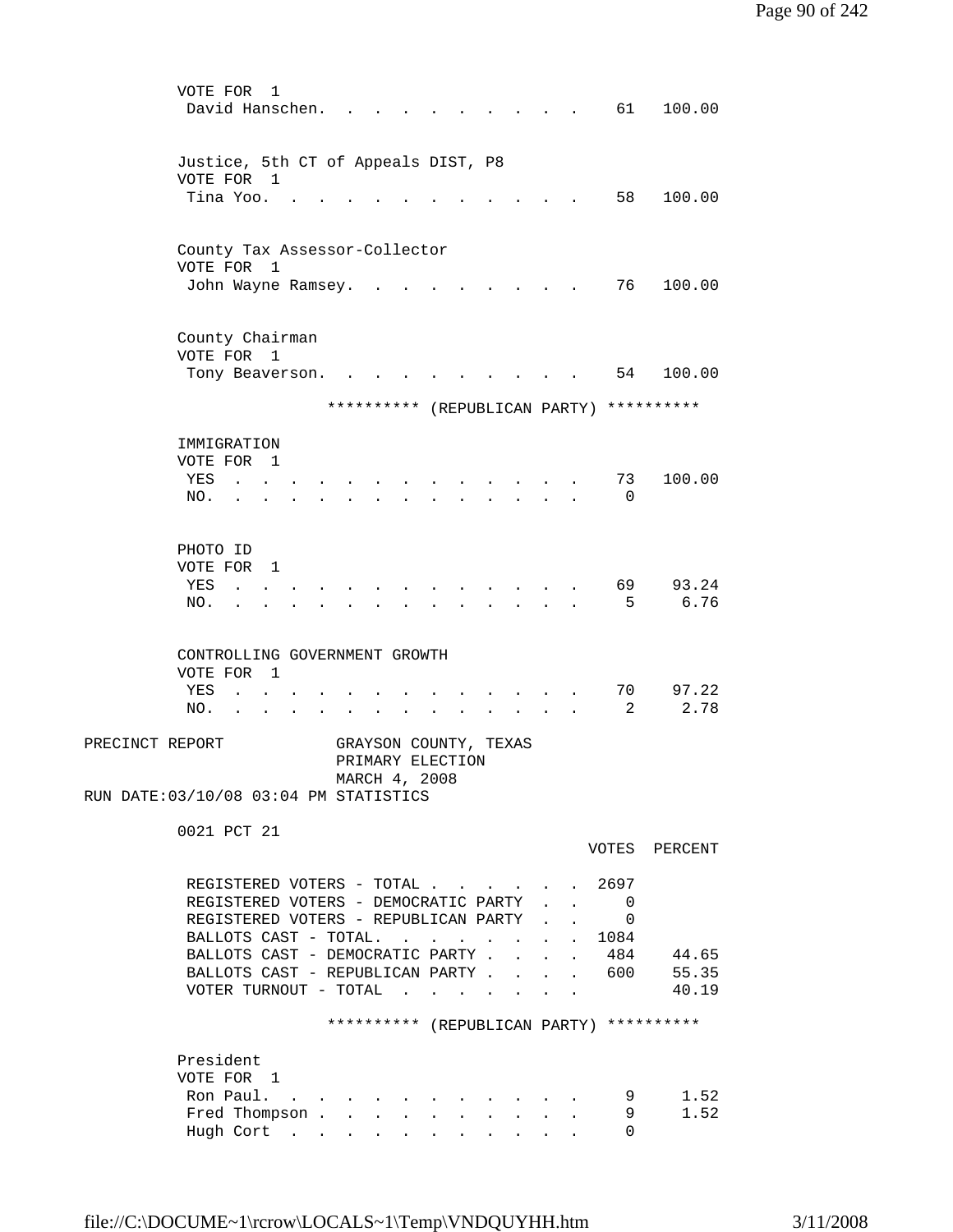|          | Duncan Hunter.                       | $\ddot{\phantom{0}}$      | $\mathbf{A}$               | $\ddot{\phantom{a}}$      |                                          |                           |                           |                           |                      | 3            | .51    |
|----------|--------------------------------------|---------------------------|----------------------------|---------------------------|------------------------------------------|---------------------------|---------------------------|---------------------------|----------------------|--------------|--------|
|          | Rudy Giuliani .                      |                           | $\mathbf{L}$               | $\ddot{\phantom{a}}$      | $\ddot{\phantom{a}}$                     |                           | $\ddot{\phantom{a}}$      |                           |                      | 4            | .67    |
|          | Alan Keyes .<br>$\ddot{\phantom{0}}$ | $\ddot{\phantom{a}}$      | $\ddot{\phantom{a}}$       | $\ddot{\phantom{a}}$      | $\ddot{\phantom{a}}$                     | $\ddot{\phantom{a}}$      | $\ddot{\phantom{a}}$      | $\ddot{\phantom{a}}$      | $\ddot{\phantom{a}}$ | 2            | .34    |
|          | Mitt Romney.<br>$\ddot{\phantom{0}}$ | $\ddot{\phantom{a}}$      | $\ddot{\phantom{0}}$       | $\ddot{\phantom{0}}$      | $\ddot{\phantom{a}}$                     | $\ddot{\phantom{0}}$      | $\bullet$                 | $\ddot{\phantom{a}}$      | $\ddot{\phantom{0}}$ | 13           | 2.19   |
|          | John McCain.<br>$\sim$               | $\ddot{\phantom{a}}$      | $\ddot{\phantom{a}}$       | $\ddot{\phantom{a}}$      | $\bullet$                                | $\ddot{\phantom{0}}$      | $\ddot{\phantom{a}}$      | $\ddot{\phantom{0}}$      | $\ddot{\phantom{a}}$ | 347          | 58.42  |
|          | Hoa Tran                             |                           | $\ddot{\phantom{0}}$       |                           | $\mathbf{z} = \mathbf{z} + \mathbf{z}$ . | $\ddot{\phantom{a}}$      | $\ddot{\phantom{a}}$      |                           |                      | $\Omega$     |        |
|          | Mike Huckabee .                      | $\mathbf{r}$              |                            |                           |                                          |                           |                           |                           |                      | 201          | 33.84  |
|          |                                      |                           |                            |                           |                                          | $\ddot{\phantom{0}}$      | $\ddot{\phantom{a}}$      |                           |                      |              |        |
|          | Uncommitted(No Comprometido).        |                           |                            |                           |                                          |                           | $\mathbf{r}$              |                           |                      | 6            | 1.01   |
|          |                                      |                           |                            |                           |                                          |                           |                           |                           |                      |              |        |
|          |                                      |                           |                            |                           |                                          |                           |                           |                           |                      |              |        |
|          | US Senator                           |                           |                            |                           |                                          |                           |                           |                           |                      |              |        |
|          | VOTE FOR 1                           |                           |                            |                           |                                          |                           |                           |                           |                      |              |        |
|          | John Cornyn.<br>$\ddot{\phantom{0}}$ |                           |                            |                           |                                          |                           |                           |                           |                      | 443          | 85.19  |
|          | Larry Kilgore.                       | $\mathbf{L}$              |                            |                           |                                          |                           | $\ddot{\phantom{a}}$      |                           |                      | 77           | 14.81  |
|          |                                      |                           |                            |                           |                                          |                           |                           |                           |                      |              |        |
|          |                                      |                           |                            |                           |                                          |                           |                           |                           |                      |              |        |
|          | US Representative, DIST 4            |                           |                            |                           |                                          |                           |                           |                           |                      |              |        |
|          | VOTE FOR 1                           |                           |                            |                           |                                          |                           |                           |                           |                      |              |        |
|          | Gene Christensen.                    |                           |                            |                           |                                          | $\mathbf{L} = \mathbf{L}$ |                           |                           |                      | 40           | 6.93   |
|          | Ralph Hall                           |                           |                            | $\mathbf{L}^{\text{max}}$ | $\mathbf{L}$                             | $\mathbf{L}$              | $\mathbf{L}^{\text{max}}$ | $\mathbf{L}^{\text{max}}$ |                      | 475          | 82.32  |
|          | Joshua Kowert .                      | $\ddot{\phantom{a}}$      | $\mathcal{L}^{\text{max}}$ | $\ddot{\phantom{0}}$      | $\mathcal{L}^{\text{max}}$               | $\ddot{\phantom{a}}$      | $\mathbf{L}^{\text{max}}$ | $\ddot{\phantom{0}}$      | $\ddot{\phantom{a}}$ | $\mathbf{1}$ | .17    |
|          | Kathy Seei                           |                           | $\mathbf{L}^{\text{max}}$  |                           |                                          |                           |                           |                           |                      | 52           | 9.01   |
|          | Kevin George.                        | $\mathbf{L}^{\text{max}}$ |                            | $\ddot{\phantom{a}}$      | $\sim$                                   | $\ddot{\phantom{a}}$      | $\mathbf{L}^{\text{max}}$ | $\bullet$                 | $\ddot{\phantom{0}}$ | 9            | 1.56   |
|          |                                      | $\ddot{\phantom{a}}$      | $\ddot{\phantom{a}}$       | $\ddot{\phantom{a}}$      | $\ddot{\phantom{a}}$                     | $\ddot{\phantom{0}}$      |                           |                           |                      |              |        |
|          |                                      |                           |                            |                           |                                          |                           |                           |                           |                      |              |        |
|          | Railroad Commissioner                |                           |                            |                           |                                          |                           |                           |                           |                      |              |        |
|          |                                      |                           |                            |                           |                                          |                           |                           |                           |                      |              |        |
|          | VOTE FOR 1                           |                           |                            |                           |                                          |                           |                           |                           |                      |              |        |
|          | Michael L. Williams .                |                           |                            |                           |                                          |                           |                           |                           |                      | 428          | 100.00 |
|          |                                      |                           |                            |                           |                                          |                           |                           |                           |                      |              |        |
|          |                                      |                           |                            |                           |                                          |                           |                           |                           |                      |              |        |
|          | Chief Justice, Supreme Court         |                           |                            |                           |                                          |                           |                           |                           |                      |              |        |
| VOTE FOR | 1                                    |                           |                            |                           |                                          |                           |                           |                           |                      |              |        |
|          | Wallace B. Jefferson.                |                           |                            |                           |                                          |                           |                           |                           |                      | 416          | 100.00 |
|          |                                      |                           |                            |                           |                                          |                           |                           |                           |                      |              |        |
|          |                                      |                           |                            |                           |                                          |                           |                           |                           |                      |              |        |
|          | Justice, Supreme Court, P7           |                           |                            |                           |                                          |                           |                           |                           |                      |              |        |
|          | VOTE FOR 1                           |                           |                            |                           |                                          |                           |                           |                           |                      |              |        |
|          | Dale Wainwright                      |                           |                            |                           |                                          |                           |                           |                           |                      | 416          | 100.00 |
|          |                                      |                           |                            |                           |                                          |                           |                           |                           |                      |              |        |
|          |                                      |                           |                            |                           |                                          |                           |                           |                           |                      |              |        |
|          |                                      |                           |                            |                           |                                          |                           |                           |                           |                      |              |        |
|          | Justice, Supreme Court, P8           |                           |                            |                           |                                          |                           |                           |                           |                      |              |        |
|          | VOTE FOR 1                           |                           |                            |                           |                                          |                           |                           |                           |                      |              |        |
|          | Phil Johnson                         |                           |                            |                           |                                          |                           |                           |                           |                      | 397          | 100.00 |
|          |                                      |                           |                            |                           |                                          |                           |                           |                           |                      |              |        |
|          |                                      |                           |                            |                           |                                          |                           |                           |                           |                      |              |        |
|          | Judge, CT of Criminal Appeals, P3    |                           |                            |                           |                                          |                           |                           |                           |                      |              |        |
|          | VOTE FOR 1                           |                           |                            |                           |                                          |                           |                           |                           |                      |              |        |
|          | Tom Price                            |                           |                            |                           |                                          |                           |                           |                           |                      | 403          | 100.00 |
|          |                                      |                           |                            |                           |                                          |                           |                           |                           |                      |              |        |
|          | Judge, CT of Criminal Appeals, P4    |                           |                            |                           |                                          |                           |                           |                           |                      |              |        |
| VOTE FOR | 1                                    |                           |                            |                           |                                          |                           |                           |                           |                      |              |        |
|          | Robert Francis.                      |                           |                            |                           |                                          |                           |                           |                           |                      | 153          | 38.93  |
|          | Paul Womack.                         |                           |                            |                           |                                          |                           |                           |                           |                      | 240          | 61.07  |
|          |                                      |                           |                            |                           |                                          |                           |                           |                           |                      |              |        |
|          |                                      |                           |                            |                           |                                          |                           |                           |                           |                      |              |        |
|          | Judge, CT of Criminal Appeals, P9    |                           |                            |                           |                                          |                           |                           |                           |                      |              |        |
| VOTE FOR | 1                                    |                           |                            |                           |                                          |                           |                           |                           |                      |              |        |
|          |                                      |                           |                            |                           |                                          |                           |                           |                           |                      |              |        |
|          | Cathy Cochran                        |                           |                            |                           | $\mathbf{L} = \mathbf{L}$                |                           |                           |                           |                      | 394          | 100.00 |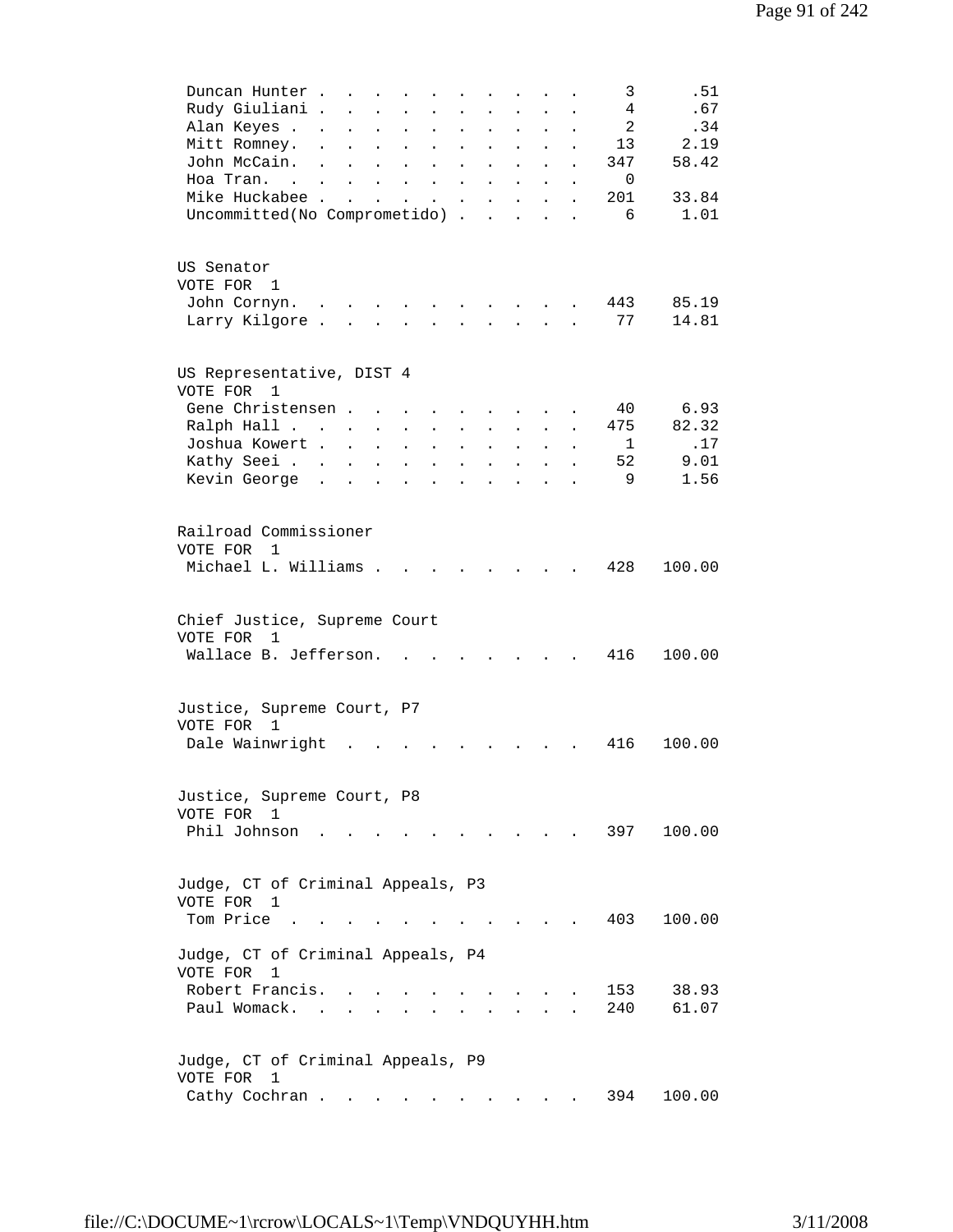| Member, State BoE, DIST 14<br>VOTE FOR<br>$\overline{1}$                                                                   |
|----------------------------------------------------------------------------------------------------------------------------|
| Gail Lowe<br>385<br>100.00                                                                                                 |
| State Senator, District 30<br>VOTE FOR 1                                                                                   |
| Charles R. Stafford.<br>84<br>16.15                                                                                        |
| 436<br>83.85<br>Craig Estes.<br>$\sim$                                                                                     |
| State Representative, District 62                                                                                          |
| VOTE FOR 1                                                                                                                 |
| 467<br>Larry Phillips.<br>100.00                                                                                           |
| Justice, 5th CT of Appeals DIST, P3                                                                                        |
| VOTE FOR 1                                                                                                                 |
| 390<br>100.00<br>Mary Murphy.                                                                                              |
| Justice, 5th CT of Appeals DIST, P6                                                                                        |
| VOTE FOR<br>1                                                                                                              |
| David L. Bridges .<br>384<br>100.00<br>$\ddot{\phantom{a}}$<br>$\bullet$ .<br><br><br><br><br><br><br><br><br><br><br><br> |
| Justice, 5th CT of Appeals DIST, P8                                                                                        |
| VOTE FOR 1                                                                                                                 |
| 380<br>100.00<br>Kerry Fitzgerald.                                                                                         |
|                                                                                                                            |
| District Judge, 15th Judicial District<br>VOTE FOR 1                                                                       |
| 100.00<br>Jim Fallon.<br>448                                                                                               |
|                                                                                                                            |
| District Judge, 59th Judicial District                                                                                     |
| VOTE FOR<br>$\mathbf{1}$<br>Rayburn M. "Rim" Nall<br>100.00<br>471                                                         |
|                                                                                                                            |
| District Judge, 336th Judicial District                                                                                    |
| VOTE FOR 1                                                                                                                 |
| Charles Butler.<br>38.01<br>214<br>61.99<br>Lauri Blake. .<br>349                                                          |
|                                                                                                                            |
| Criminal District Attorney                                                                                                 |
| VOTE FOR 1                                                                                                                 |
| 100.00<br>476<br>Joe Brown<br>$\mathbf{r}$ , $\mathbf{r}$ , $\mathbf{r}$ , $\mathbf{r}$ , $\mathbf{r}$                     |
| Sheriff                                                                                                                    |
| VOTE FOR 1                                                                                                                 |
| 482<br>Keith Gary .<br>100.00<br>$\sim$                                                                                    |
| Justice of the Peace, Precinct No. 1                                                                                       |
| VOTE FOR 1                                                                                                                 |
| Butch Morgan<br>394<br>100.00<br>$\mathbf{r}$ , $\mathbf{r}$ , $\mathbf{r}$ , $\mathbf{r}$ , $\mathbf{r}$                  |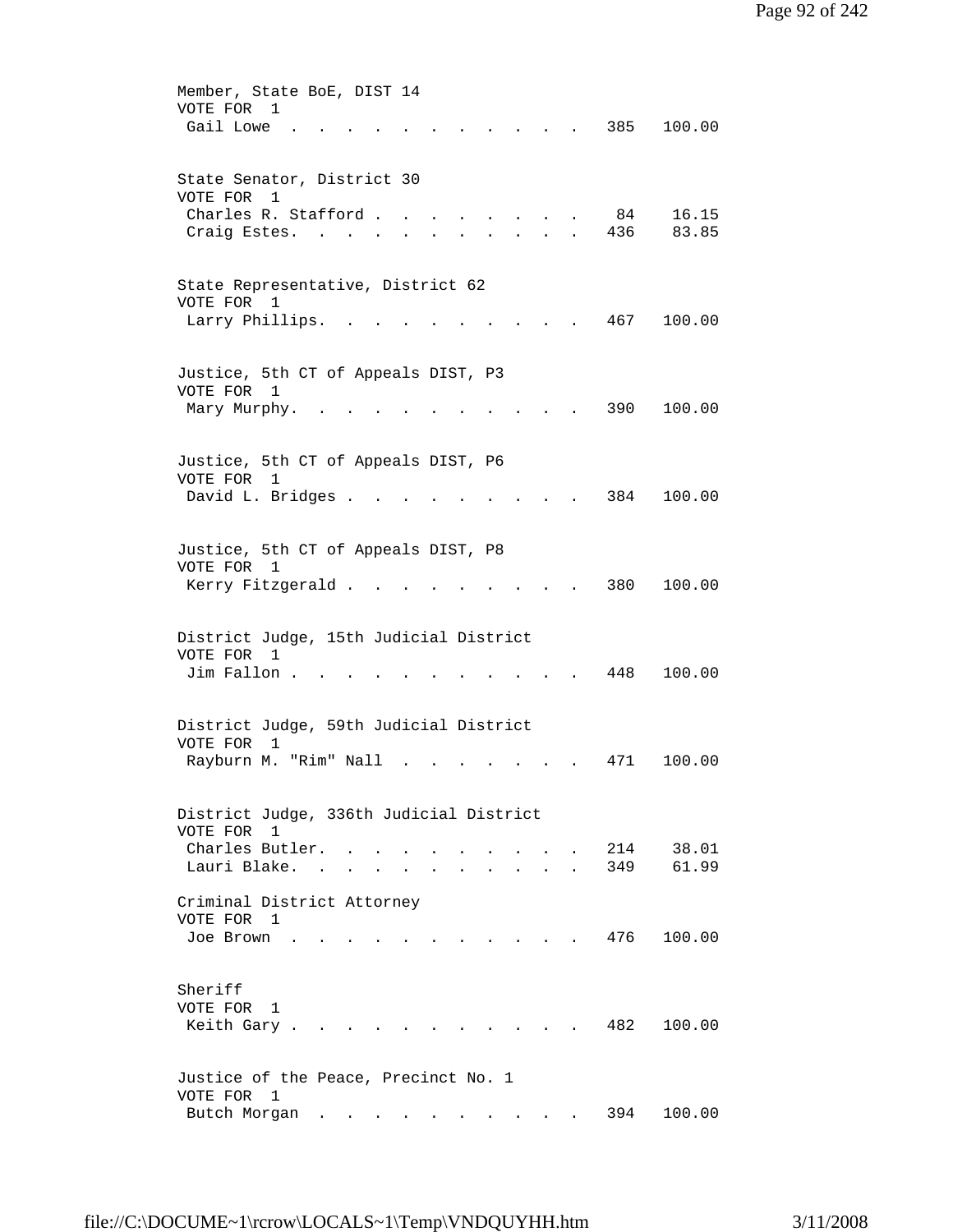| Constable, Precinct No. 1<br>VOTE FOR<br>1                                                                                                                                                                               |  |
|--------------------------------------------------------------------------------------------------------------------------------------------------------------------------------------------------------------------------|--|
| C.C. "Buddy" Wade.<br>415<br>100.00                                                                                                                                                                                      |  |
| County Chairman<br>VOTE FOR<br>$\mathbf{1}$                                                                                                                                                                              |  |
| David P. Gibson<br>100.00<br>402                                                                                                                                                                                         |  |
| (DEMOCRATIC PARTY) **********<br>**********                                                                                                                                                                              |  |
|                                                                                                                                                                                                                          |  |
| President<br>VOTE FOR 1                                                                                                                                                                                                  |  |
| Barack Obama<br>225<br>46.68<br>and the contract of the state of                                                                                                                                                         |  |
| Hillary Clinton.<br>51.87<br>250<br>$\mathbf{r} = \mathbf{r} + \mathbf{r}$<br>$\sim$                                                                                                                                     |  |
| Bill Richardson<br>.62<br>3<br>$\ddot{\phantom{a}}$<br>$\mathbf{r} = \mathbf{r} + \mathbf{r}$ .<br>$\ddot{\phantom{0}}$<br>$\ddot{\phantom{0}}$<br>$\ddot{\phantom{0}}$<br>$\ddot{\phantom{0}}$                          |  |
| John Edwards<br>2<br>.41<br>$\mathbf{r}$ , $\mathbf{r}$ , $\mathbf{r}$ , $\mathbf{r}$<br>$\mathbf{r} = \mathbf{r} + \mathbf{r}$ .<br>$\ddot{\phantom{0}}$<br>$\ddot{\phantom{0}}$                                        |  |
| Joe Biden<br>0<br>$\mathcal{L}(\mathbf{z})$ , and $\mathcal{L}(\mathbf{z})$<br>$\mathbf{z} = \mathbf{z} + \mathbf{z}$ .<br>$\mathbf{u} = \mathbf{u} \cdot \mathbf{u}$<br>$\ddot{\phantom{0}}$<br>$\ddot{\phantom{0}}$    |  |
| 2<br>Christopher J. Dodd<br>.41<br>$\ddot{\phantom{a}}$                                                                                                                                                                  |  |
| US Senator                                                                                                                                                                                                               |  |
| VOTE FOR 1                                                                                                                                                                                                               |  |
| 42.20<br>Richard J. "Rick" Noriega<br>146                                                                                                                                                                                |  |
| 59<br>17.05<br>Ray McMurrey<br>$\mathbf{z} = \mathbf{z} + \mathbf{z}$ .<br>$\bullet$                                                                                                                                     |  |
| 28.90<br>Gene Kelly<br>100<br>$\mathbf{z} = \mathbf{z} + \mathbf{z}$<br>$\sim 10^{-11}$<br>$\bullet$ .<br>$\ddot{\phantom{0}}$<br>$\bullet$                                                                              |  |
| Rhett R. Smith.<br>41<br>11.85<br>$\begin{array}{cccccccccccccc} \bullet & \bullet & \bullet & \bullet & \bullet & \bullet & \bullet & \bullet \end{array}$<br>$\ddot{\phantom{a}}$<br>$\ddot{\phantom{0}}$<br>$\bullet$ |  |
| US Representative, DIST 4<br>VOTE FOR 1                                                                                                                                                                                  |  |
| Glenn Melancon.<br>272<br>75.14                                                                                                                                                                                          |  |
| 90<br>VaLinda Hathcox<br>24.86<br>$\mathbf{r} = \mathbf{r}$<br>$\sim$                                                                                                                                                    |  |
| Railroad Commissioner                                                                                                                                                                                                    |  |
| VOTE FOR<br>1                                                                                                                                                                                                            |  |
| 31.09<br>Dale Henry.<br>97                                                                                                                                                                                               |  |
| Art Hall.<br>79<br>25.32<br>$\sim$<br>$\ddot{\phantom{0}}$<br>$\bullet$<br>$\ddot{\phantom{a}}$                                                                                                                          |  |
| 43.59<br>Mark Thompson .<br>136                                                                                                                                                                                          |  |
| Chief Justice, Supreme Court                                                                                                                                                                                             |  |
| VOTE FOR 1                                                                                                                                                                                                               |  |
| Jim Jordan.<br>296<br>100.00                                                                                                                                                                                             |  |
| Justice, Supreme Court, P7                                                                                                                                                                                               |  |
| VOTE FOR 1                                                                                                                                                                                                               |  |
| 76.69<br>250<br>Sam Houston.                                                                                                                                                                                             |  |
| 76<br>23.31<br>Baltasar D. Cruz.                                                                                                                                                                                         |  |
| Justice, Supreme Court, P8<br>VOTE FOR 1                                                                                                                                                                                 |  |
| Susan Criss.<br>233<br>71.47<br>$\sim$ $\sim$                                                                                                                                                                            |  |
| 28.53<br>Linda Reyna Yañez.<br>93                                                                                                                                                                                        |  |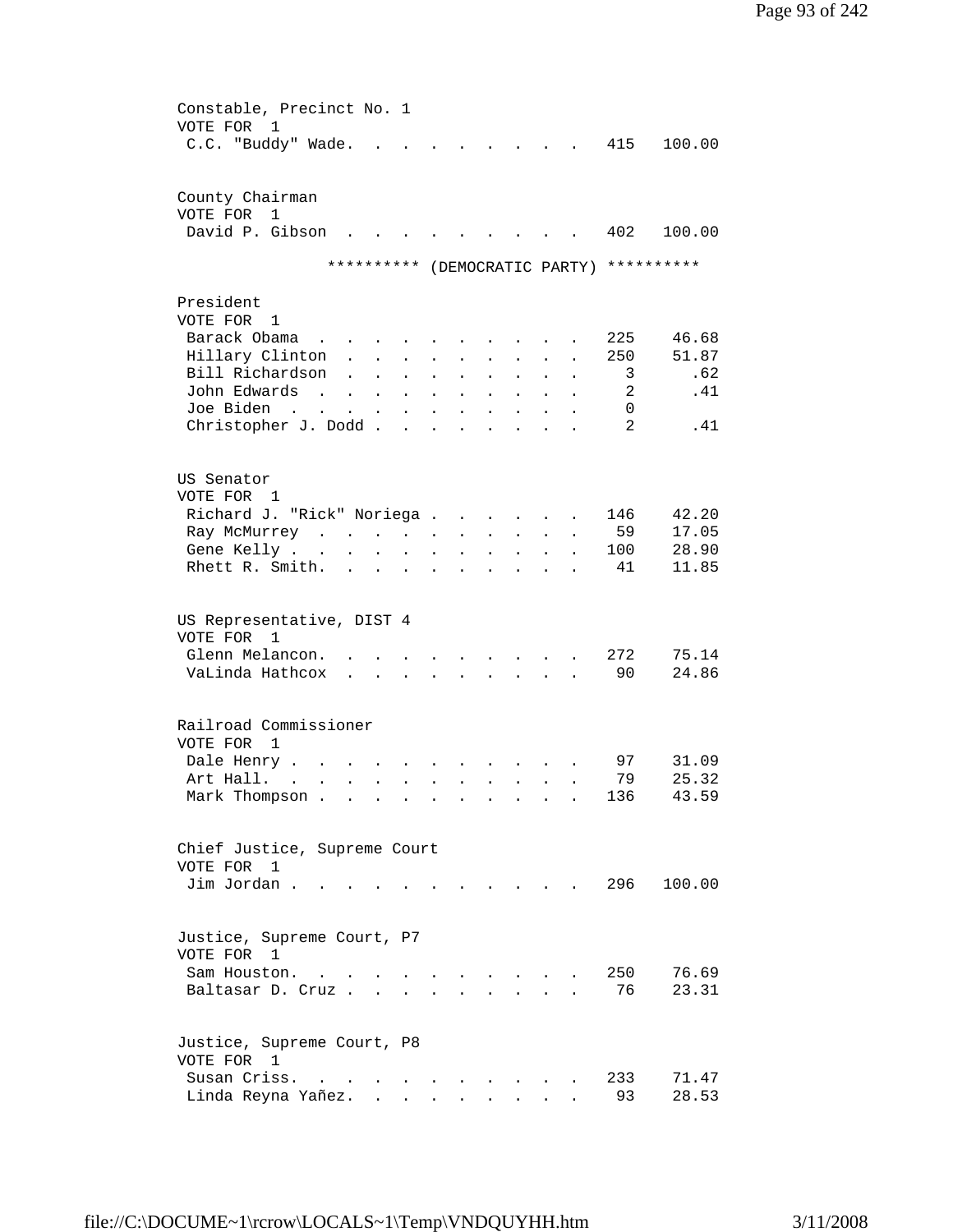| Judge, CT of Criminal Appeals, P3<br>VOTE FOR               | 1 |                                     |  |  |  |                                          |               |
|-------------------------------------------------------------|---|-------------------------------------|--|--|--|------------------------------------------|---------------|
| Susan Strawn                                                |   |                                     |  |  |  | 290                                      | 100.00        |
|                                                             |   |                                     |  |  |  |                                          |               |
| Judge, CT of Criminal Appeals, P4                           |   |                                     |  |  |  |                                          |               |
| VOTE FOR<br>J.R. Molina.                                    | 1 | $\sim 10^{-10}$ and $\sim 10^{-10}$ |  |  |  | 285                                      | 100.00        |
|                                                             |   |                                     |  |  |  |                                          |               |
| Member, State BoE, DIST 14<br>VOTE FOR 1                    |   |                                     |  |  |  |                                          |               |
| Edra Bogle.                                                 |   |                                     |  |  |  | 279                                      | 100.00        |
|                                                             |   |                                     |  |  |  |                                          |               |
| State Representative, District 62<br>VOTE FOR 1             |   |                                     |  |  |  |                                          |               |
| Peter "Pete" Veeck.                                         |   |                                     |  |  |  | 285                                      | 100.00        |
|                                                             |   |                                     |  |  |  |                                          |               |
| Justice, 5th CT of Appeals DIST, P3                         |   |                                     |  |  |  |                                          |               |
| VOTE FOR 1<br>Don B. Chae.                                  |   |                                     |  |  |  | 273                                      | 100.00        |
|                                                             |   |                                     |  |  |  |                                          |               |
| Justice, 5th CT of Appeals DIST, P6                         |   |                                     |  |  |  |                                          |               |
| VOTE FOR 1                                                  |   |                                     |  |  |  |                                          |               |
| David Hanschen.                                             |   |                                     |  |  |  | 277                                      | 100.00        |
| Justice, 5th CT of Appeals DIST, P8                         |   |                                     |  |  |  |                                          |               |
| VOTE FOR 1                                                  |   |                                     |  |  |  |                                          |               |
| Tina Yoo.                                                   |   |                                     |  |  |  | 277                                      | 100.00        |
|                                                             |   |                                     |  |  |  |                                          |               |
| County Tax Assessor-Collector<br>VOTE FOR<br>$\overline{1}$ |   |                                     |  |  |  |                                          |               |
| John Wayne Ramsey.                                          |   |                                     |  |  |  | 360                                      | 100.00        |
|                                                             |   |                                     |  |  |  |                                          |               |
| Justice of the Peace, Precinct No. 1<br>VOTE FOR 1          |   |                                     |  |  |  |                                          |               |
| Greg Middents .                                             |   |                                     |  |  |  | 355                                      | 100.00        |
|                                                             |   |                                     |  |  |  |                                          |               |
| County Chairman                                             |   |                                     |  |  |  |                                          |               |
| VOTE FOR 1<br>Tony Beaverson.                               |   |                                     |  |  |  | 300                                      | 100.00        |
|                                                             |   |                                     |  |  |  | ********** (REPUBLICAN PARTY) ********** |               |
|                                                             |   |                                     |  |  |  |                                          |               |
| IMMIGRATION<br>VOTE FOR 1                                   |   |                                     |  |  |  |                                          |               |
| YES                                                         |   |                                     |  |  |  | 570                                      | 98.28         |
| NO.                                                         |   |                                     |  |  |  | 10                                       | 1.72          |
|                                                             |   |                                     |  |  |  |                                          |               |
| PHOTO ID<br>VOTE FOR 1                                      |   |                                     |  |  |  |                                          |               |
| YES<br>$\ddot{\phantom{0}}$                                 |   |                                     |  |  |  | 533<br>40                                | 93.02<br>6.98 |
| NO.                                                         |   |                                     |  |  |  |                                          |               |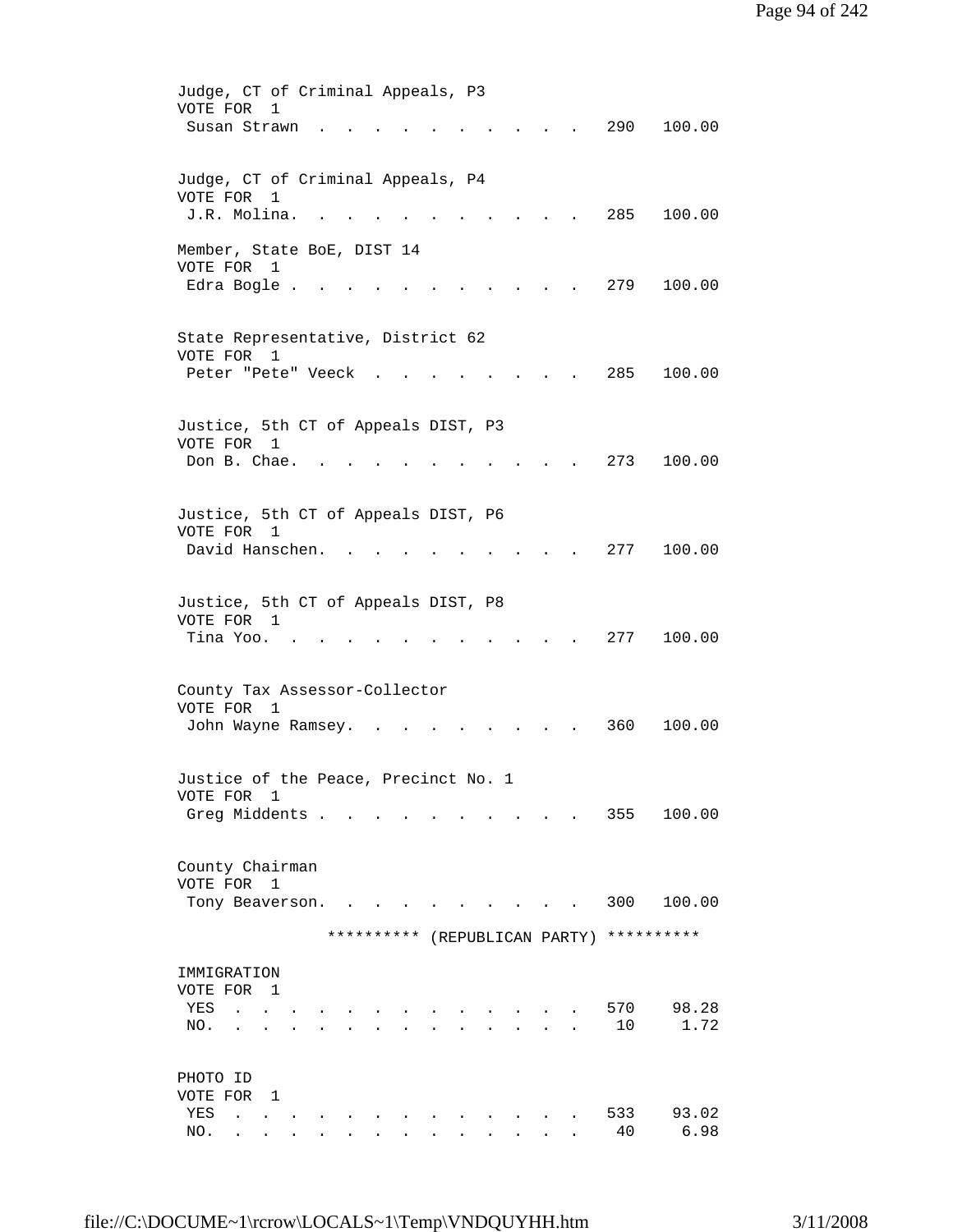| CONTROLLING GOVERNMENT GROWTH<br>VOTE FOR 1 |                           |                                                                                                                                 |                                     |                           |              |                                                              |                           |                           |                          |                                          |  |
|---------------------------------------------|---------------------------|---------------------------------------------------------------------------------------------------------------------------------|-------------------------------------|---------------------------|--------------|--------------------------------------------------------------|---------------------------|---------------------------|--------------------------|------------------------------------------|--|
| YES                                         |                           |                                                                                                                                 |                                     |                           |              |                                                              |                           |                           | 509                      | 91.55                                    |  |
| $\mathbf{r}$ , $\mathbf{r}$ , $\mathbf{r}$  |                           |                                                                                                                                 |                                     |                           |              | <b>All Card Corporation</b>                                  |                           |                           |                          |                                          |  |
| NO.                                         | $\mathbf{r} = \mathbf{r}$ |                                                                                                                                 |                                     |                           |              | $\mathbf{r} = \mathbf{r} + \mathbf{r} + \mathbf{r}$          |                           |                           | 47                       | 8.45                                     |  |
| PRECINCT REPORT                             |                           | GRAYSON COUNTY, TEXAS<br>PRIMARY ELECTION<br>MARCH 4, 2008                                                                      |                                     |                           |              |                                                              |                           |                           |                          |                                          |  |
| RUN DATE:03/10/08 03:04 PM STATISTICS       |                           |                                                                                                                                 |                                     |                           |              |                                                              |                           |                           |                          |                                          |  |
| 0022 PCT 22                                 |                           |                                                                                                                                 |                                     |                           |              |                                                              |                           |                           |                          |                                          |  |
|                                             |                           |                                                                                                                                 |                                     |                           |              |                                                              |                           |                           |                          | VOTES PERCENT                            |  |
| REGISTERED VOTERS - TOTAL                   |                           |                                                                                                                                 |                                     |                           |              |                                                              |                           |                           | 819                      |                                          |  |
| REGISTERED VOTERS - DEMOCRATIC PARTY        |                           |                                                                                                                                 |                                     |                           |              |                                                              |                           | $\mathbf{r} = \mathbf{r}$ | 0                        |                                          |  |
| REGISTERED VOTERS - REPUBLICAN PARTY        |                           |                                                                                                                                 |                                     |                           |              |                                                              |                           |                           | 0                        |                                          |  |
| BALLOTS CAST - TOTAL.                       |                           |                                                                                                                                 | the contract of the contract of the |                           |              |                                                              |                           |                           | 249                      |                                          |  |
| BALLOTS CAST - DEMOCRATIC PARTY.            |                           |                                                                                                                                 |                                     |                           |              | $\sim 10^{-10}$                                              |                           | $\mathbf{z} = \mathbf{z}$ | 124                      | 49.80                                    |  |
| BALLOTS CAST - REPUBLICAN PARTY             |                           |                                                                                                                                 |                                     |                           |              |                                                              |                           |                           | 125                      | 50.20                                    |  |
| VOTER TURNOUT - TOTAL                       |                           |                                                                                                                                 |                                     |                           |              |                                                              |                           |                           |                          | 30.40                                    |  |
|                                             |                           |                                                                                                                                 |                                     |                           |              |                                                              |                           |                           |                          |                                          |  |
|                                             |                           |                                                                                                                                 |                                     |                           |              |                                                              |                           |                           |                          | ********** (REPUBLICAN PARTY) ********** |  |
| President                                   |                           |                                                                                                                                 |                                     |                           |              |                                                              |                           |                           |                          |                                          |  |
| VOTE FOR 1                                  |                           |                                                                                                                                 |                                     |                           |              |                                                              |                           |                           |                          |                                          |  |
| Ron Paul.                                   |                           | $\bullet$ .<br><br><br><br><br><br><br><br><br><br><br><br><br><br><br><br><br><br><br><br><br><br><br><br><br><br><br><br><br> |                                     |                           |              |                                                              |                           |                           | 5                        | 4.00                                     |  |
| Fred Thompson                               |                           |                                                                                                                                 |                                     | $\mathbf{z} = \mathbf{z}$ |              |                                                              |                           |                           | 0                        |                                          |  |
| Hugh Cort                                   |                           |                                                                                                                                 |                                     |                           |              |                                                              |                           |                           | 0                        |                                          |  |
| Duncan Hunter                               |                           | $\Delta \sim 10^{-11}$<br>$\Delta \sim 100$                                                                                     | $\mathbf{L}$                        | $\sim$                    |              |                                                              |                           |                           | 1                        | .80                                      |  |
| Rudy Giuliani .                             | $\sim$                    | <b>Service</b> State                                                                                                            | $\sim 10^{-10}$                     |                           |              |                                                              |                           |                           | 0                        |                                          |  |
|                                             |                           |                                                                                                                                 |                                     | $\sim$ 10 $\pm$           |              |                                                              |                           |                           |                          | .80                                      |  |
| Alan Keyes                                  |                           |                                                                                                                                 |                                     |                           | $\mathbf{L}$ |                                                              | $\mathbf{L} = \mathbf{L}$ |                           | 1                        |                                          |  |
| Mitt Romney.                                |                           |                                                                                                                                 |                                     |                           |              | $\mathbf{r}$ , $\mathbf{r}$ , $\mathbf{r}$                   |                           |                           | 3                        | 2.40                                     |  |
| John McCain.                                |                           |                                                                                                                                 |                                     |                           |              |                                                              |                           |                           | 65 —                     | 52.00                                    |  |
| Hoa Tran.                                   |                           |                                                                                                                                 |                                     |                           |              |                                                              |                           |                           | $\overline{\phantom{0}}$ |                                          |  |
| Mike Huckabee                               |                           |                                                                                                                                 |                                     |                           |              |                                                              |                           |                           | 49                       | 39.20                                    |  |
| Uncommitted(No Comprometido)                |                           |                                                                                                                                 |                                     |                           |              |                                                              |                           |                           | $\sim$ 1                 | .80                                      |  |
|                                             |                           |                                                                                                                                 |                                     |                           |              |                                                              |                           |                           |                          |                                          |  |
| US Senator                                  |                           |                                                                                                                                 |                                     |                           |              |                                                              |                           |                           |                          |                                          |  |
| VOTE FOR 1                                  |                           |                                                                                                                                 |                                     |                           |              |                                                              |                           |                           |                          |                                          |  |
| John Cornyn.                                |                           |                                                                                                                                 |                                     |                           |              | <b>All Card Corporation</b>                                  |                           |                           | 89                       | 79.46                                    |  |
| Larry Kilgore                               |                           |                                                                                                                                 |                                     |                           |              |                                                              |                           |                           | 23                       | 20.54                                    |  |
|                                             |                           |                                                                                                                                 |                                     |                           |              |                                                              |                           |                           |                          |                                          |  |
| US Representative, DIST 4<br>VOTE FOR 1     |                           |                                                                                                                                 |                                     |                           |              |                                                              |                           |                           |                          |                                          |  |
| Gene Christensen.                           |                           |                                                                                                                                 |                                     |                           |              |                                                              |                           |                           | 11                       | 8.94                                     |  |
| Ralph Hall                                  |                           |                                                                                                                                 |                                     |                           |              |                                                              |                           |                           | 100                      | 81.30                                    |  |
| Joshua Kowert                               |                           |                                                                                                                                 |                                     |                           |              |                                                              |                           |                           |                          |                                          |  |
|                                             |                           | $\mathbf{L} = \mathbf{L} \mathbf{L}$                                                                                            | $\sim$                              | $\sim$                    | $\mathbf{L}$ | $\mathbf{A}$                                                 | $\mathbf{L}$              | $\ddot{\phantom{a}}$      | 0                        |                                          |  |
| Kathy Seei                                  |                           |                                                                                                                                 |                                     |                           |              | $\mathbf{r}$ and $\mathbf{r}$                                | $\mathbf{r}$              |                           | 10                       | 8.13                                     |  |
| Kevin George                                |                           |                                                                                                                                 |                                     |                           |              | $\mathbf{L} = \mathbf{L} \mathbf{L} = \mathbf{L} \mathbf{L}$ |                           |                           | 2                        | 1.63                                     |  |
| Railroad Commissioner                       |                           |                                                                                                                                 |                                     |                           |              |                                                              |                           |                           |                          |                                          |  |
| VOTE FOR 1                                  |                           |                                                                                                                                 |                                     |                           |              |                                                              |                           |                           |                          |                                          |  |
| Michael L. Williams                         |                           |                                                                                                                                 |                                     |                           |              |                                                              |                           |                           | 91                       | 100.00                                   |  |
|                                             |                           |                                                                                                                                 |                                     |                           |              |                                                              |                           |                           |                          |                                          |  |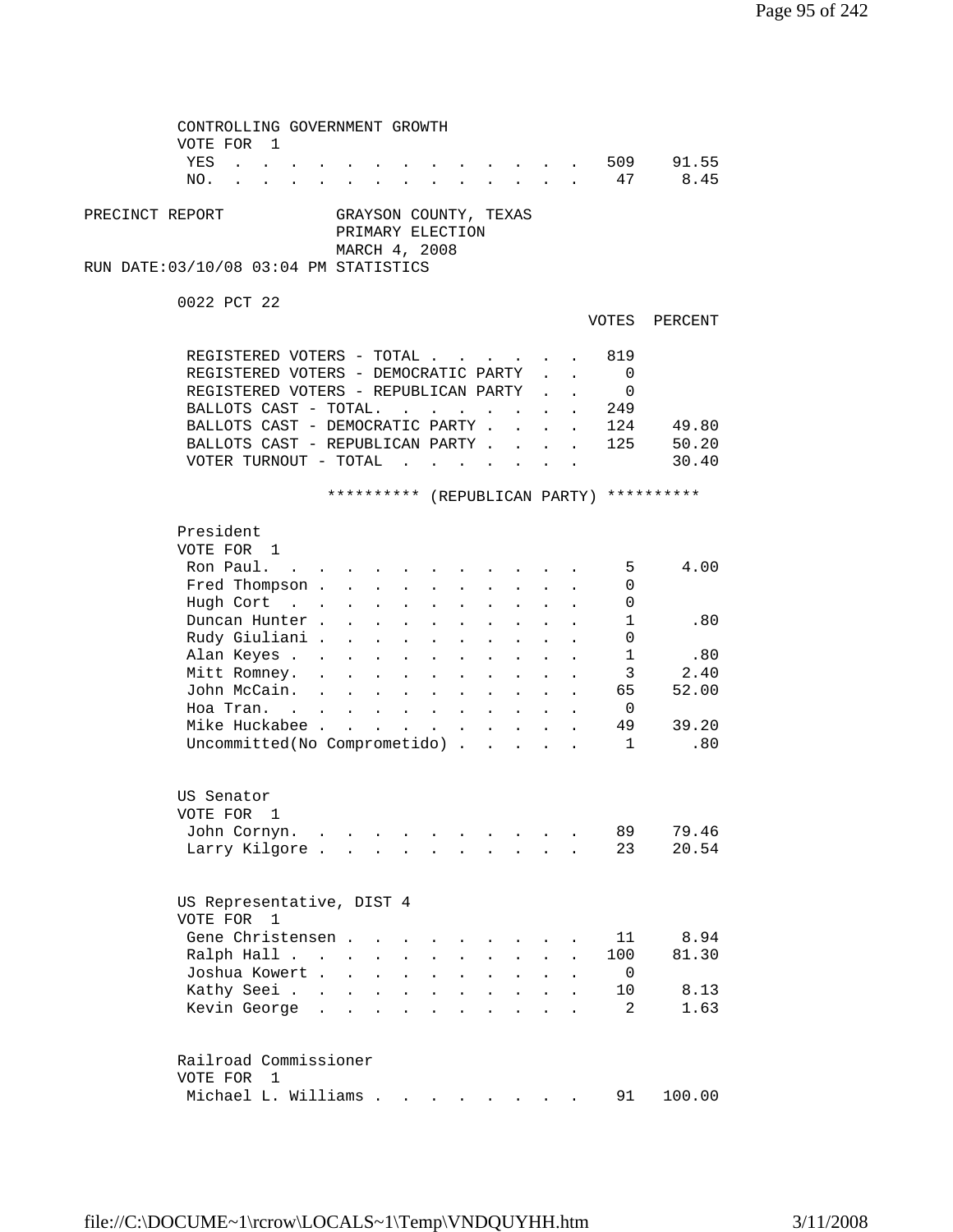| Chief Justice, Supreme Court<br>VOTE FOR<br>1                                                     |
|---------------------------------------------------------------------------------------------------|
| Wallace B. Jefferson.<br>90<br>100.00                                                             |
|                                                                                                   |
| Justice, Supreme Court, P7<br>VOTE FOR<br>1                                                       |
| Dale Wainwright<br>100.00<br>88                                                                   |
| Justice, Supreme Court, P8                                                                        |
| VOTE FOR 1<br>Phil Johnson<br>85<br>100.00                                                        |
|                                                                                                   |
| Judge, CT of Criminal Appeals, P3<br>VOTE FOR 1                                                   |
| Tom Price<br>89<br>100.00                                                                         |
| Judge, CT of Criminal Appeals, P4                                                                 |
| VOTE FOR<br>1<br>38.04<br>Robert Francis.<br>35                                                   |
| Paul Womack.<br>57<br>61.96                                                                       |
|                                                                                                   |
| Judge, CT of Criminal Appeals, P9                                                                 |
| VOTE FOR<br>1<br>84<br>100.00<br>Cathy Cochran.                                                   |
|                                                                                                   |
| Member, State BoE, DIST 14                                                                        |
| VOTE FOR 1<br>Gail Lowe<br>80<br>100.00                                                           |
|                                                                                                   |
| State Senator, District 30                                                                        |
| VOTE FOR<br>1<br>Charles R. Stafford.<br>30<br>25.86                                              |
| 86<br>74.14<br>Craig Estes.                                                                       |
|                                                                                                   |
| State Representative, District 62                                                                 |
| VOTE FOR 1<br>95<br>100.00<br>Larry Phillips.<br>$\sim$ $\sim$<br><b>Contract Contract Street</b> |
|                                                                                                   |
| Justice, 5th CT of Appeals DIST, P3                                                               |
| VOTE FOR 1<br>82<br>100.00<br>Mary Murphy.<br>$\sim$                                              |
|                                                                                                   |
| Justice, 5th CT of Appeals DIST, P6                                                               |
| VOTE FOR<br>1<br>David L. Bridges<br>100.00<br>83                                                 |
|                                                                                                   |
| Justice, 5th CT of Appeals DIST, P8                                                               |
| VOTE FOR<br>$\overline{1}$                                                                        |
| Kerry Fitzgerald<br>100.00<br>80 -                                                                |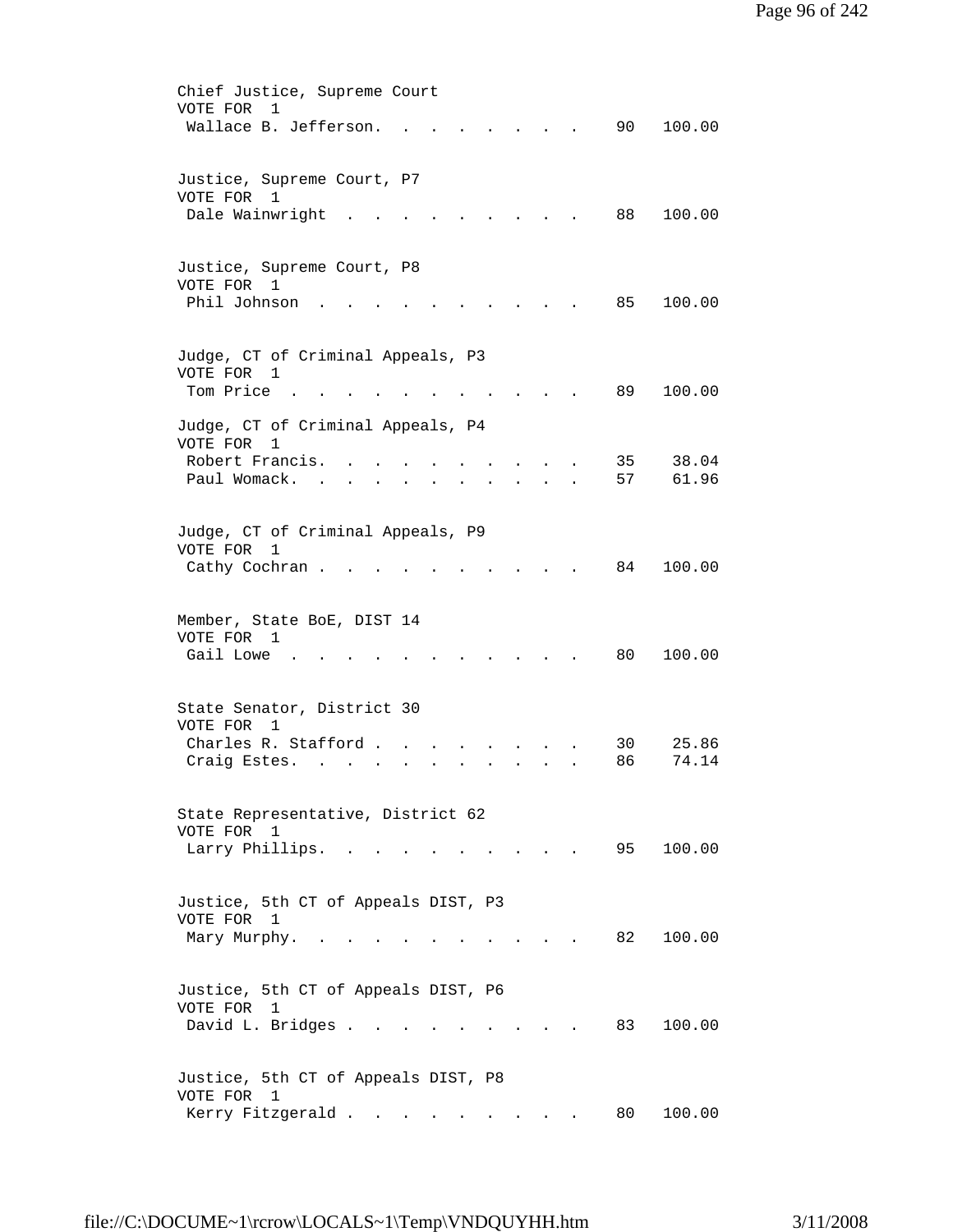| District Judge, 15th Judicial District  |                                                                                                                                                                                                                                                                                                                                                                                                                                                             |                                            |                                                                  |                                                                                                                |                            |                                   |                             |                           |                                          |        |
|-----------------------------------------|-------------------------------------------------------------------------------------------------------------------------------------------------------------------------------------------------------------------------------------------------------------------------------------------------------------------------------------------------------------------------------------------------------------------------------------------------------------|--------------------------------------------|------------------------------------------------------------------|----------------------------------------------------------------------------------------------------------------|----------------------------|-----------------------------------|-----------------------------|---------------------------|------------------------------------------|--------|
| VOTE FOR<br>1                           |                                                                                                                                                                                                                                                                                                                                                                                                                                                             |                                            |                                                                  |                                                                                                                |                            |                                   |                             |                           |                                          |        |
| Jim Fallon.                             |                                                                                                                                                                                                                                                                                                                                                                                                                                                             |                                            |                                                                  |                                                                                                                |                            |                                   |                             |                           | 87                                       | 100.00 |
|                                         |                                                                                                                                                                                                                                                                                                                                                                                                                                                             |                                            |                                                                  |                                                                                                                |                            |                                   |                             |                           |                                          |        |
| District Judge, 59th Judicial District  |                                                                                                                                                                                                                                                                                                                                                                                                                                                             |                                            |                                                                  |                                                                                                                |                            |                                   |                             |                           |                                          |        |
| VOTE FOR<br>1                           |                                                                                                                                                                                                                                                                                                                                                                                                                                                             |                                            |                                                                  |                                                                                                                |                            |                                   |                             |                           |                                          |        |
| Rayburn M. "Rim" Nall                   |                                                                                                                                                                                                                                                                                                                                                                                                                                                             |                                            |                                                                  |                                                                                                                |                            |                                   |                             |                           | 91                                       | 100.00 |
|                                         |                                                                                                                                                                                                                                                                                                                                                                                                                                                             |                                            |                                                                  |                                                                                                                |                            |                                   |                             |                           |                                          |        |
|                                         |                                                                                                                                                                                                                                                                                                                                                                                                                                                             |                                            |                                                                  |                                                                                                                |                            |                                   |                             |                           |                                          |        |
| District Judge, 336th Judicial District |                                                                                                                                                                                                                                                                                                                                                                                                                                                             |                                            |                                                                  |                                                                                                                |                            |                                   |                             |                           |                                          |        |
| VOTE FOR<br>1                           |                                                                                                                                                                                                                                                                                                                                                                                                                                                             |                                            |                                                                  |                                                                                                                |                            |                                   |                             |                           |                                          |        |
| Charles Butler.                         |                                                                                                                                                                                                                                                                                                                                                                                                                                                             |                                            |                                                                  |                                                                                                                |                            |                                   |                             |                           | 36                                       | 33.03  |
| Lauri Blake.                            |                                                                                                                                                                                                                                                                                                                                                                                                                                                             |                                            | $\mathbf{r}$ , $\mathbf{r}$ , $\mathbf{r}$                       | $\sim$                                                                                                         |                            | <b>Contract Contract Contract</b> |                             | $\ddot{\phantom{a}}$      | 73                                       | 66.97  |
| Criminal District Attorney              |                                                                                                                                                                                                                                                                                                                                                                                                                                                             |                                            |                                                                  |                                                                                                                |                            |                                   |                             |                           |                                          |        |
| VOTE FOR<br>$\mathbf{1}$                |                                                                                                                                                                                                                                                                                                                                                                                                                                                             |                                            |                                                                  |                                                                                                                |                            |                                   |                             |                           |                                          |        |
| Joe Brown                               |                                                                                                                                                                                                                                                                                                                                                                                                                                                             |                                            |                                                                  |                                                                                                                |                            |                                   |                             |                           | 97                                       | 100.00 |
|                                         |                                                                                                                                                                                                                                                                                                                                                                                                                                                             |                                            |                                                                  |                                                                                                                |                            |                                   |                             |                           |                                          |        |
|                                         |                                                                                                                                                                                                                                                                                                                                                                                                                                                             |                                            |                                                                  |                                                                                                                |                            |                                   |                             |                           |                                          |        |
| Sheriff                                 |                                                                                                                                                                                                                                                                                                                                                                                                                                                             |                                            |                                                                  |                                                                                                                |                            |                                   |                             |                           |                                          |        |
| VOTE FOR<br>1                           |                                                                                                                                                                                                                                                                                                                                                                                                                                                             |                                            |                                                                  |                                                                                                                |                            |                                   |                             |                           |                                          |        |
| Keith Gary.                             |                                                                                                                                                                                                                                                                                                                                                                                                                                                             |                                            |                                                                  |                                                                                                                |                            |                                   |                             |                           | 98                                       | 100.00 |
|                                         |                                                                                                                                                                                                                                                                                                                                                                                                                                                             |                                            |                                                                  |                                                                                                                |                            |                                   |                             |                           |                                          |        |
| Constable, Precinct No. 3               |                                                                                                                                                                                                                                                                                                                                                                                                                                                             |                                            |                                                                  |                                                                                                                |                            |                                   |                             |                           |                                          |        |
| VOTE FOR 1                              |                                                                                                                                                                                                                                                                                                                                                                                                                                                             |                                            |                                                                  |                                                                                                                |                            |                                   |                             |                           |                                          |        |
| Ronald J. Blackwell                     |                                                                                                                                                                                                                                                                                                                                                                                                                                                             |                                            |                                                                  |                                                                                                                |                            |                                   |                             |                           | 36                                       | 32.43  |
| Todd Booher.                            |                                                                                                                                                                                                                                                                                                                                                                                                                                                             | $\sim$                                     |                                                                  |                                                                                                                |                            |                                   |                             |                           | 75                                       | 67.57  |
|                                         |                                                                                                                                                                                                                                                                                                                                                                                                                                                             |                                            |                                                                  |                                                                                                                |                            |                                   |                             |                           |                                          |        |
|                                         |                                                                                                                                                                                                                                                                                                                                                                                                                                                             |                                            |                                                                  |                                                                                                                |                            |                                   |                             |                           |                                          |        |
| County Chairman                         |                                                                                                                                                                                                                                                                                                                                                                                                                                                             |                                            |                                                                  |                                                                                                                |                            |                                   |                             |                           |                                          |        |
| VOTE FOR 1                              |                                                                                                                                                                                                                                                                                                                                                                                                                                                             |                                            |                                                                  |                                                                                                                |                            |                                   |                             |                           |                                          |        |
| David P. Gibson                         |                                                                                                                                                                                                                                                                                                                                                                                                                                                             |                                            |                                                                  |                                                                                                                |                            |                                   |                             |                           | 85                                       | 100.00 |
|                                         |                                                                                                                                                                                                                                                                                                                                                                                                                                                             |                                            |                                                                  |                                                                                                                |                            |                                   |                             |                           | ********** (DEMOCRATIC PARTY) ********** |        |
|                                         |                                                                                                                                                                                                                                                                                                                                                                                                                                                             |                                            |                                                                  |                                                                                                                |                            |                                   |                             |                           |                                          |        |
| President                               |                                                                                                                                                                                                                                                                                                                                                                                                                                                             |                                            |                                                                  |                                                                                                                |                            |                                   |                             |                           |                                          |        |
| VOTE FOR<br>1                           |                                                                                                                                                                                                                                                                                                                                                                                                                                                             |                                            |                                                                  |                                                                                                                |                            |                                   |                             |                           |                                          |        |
| Barack Obama                            |                                                                                                                                                                                                                                                                                                                                                                                                                                                             |                                            |                                                                  |                                                                                                                |                            |                                   |                             |                           | 41                                       | 33.06  |
| Hillary Clinton                         |                                                                                                                                                                                                                                                                                                                                                                                                                                                             |                                            |                                                                  |                                                                                                                | $\bullet$                  | $\sim 100$                        |                             |                           | 78                                       | 62.90  |
| Bill Richardson                         |                                                                                                                                                                                                                                                                                                                                                                                                                                                             | $\ddot{\phantom{a}}$                       |                                                                  | $\bullet$ .<br>$\ddot{\phantom{0}}$                                                                            |                            |                                   |                             |                           | 1                                        | .81    |
| John Edwards                            | $\mathcal{L}(\mathcal{L}(\mathcal{L}(\mathcal{L}(\mathcal{L}(\mathcal{L}(\mathcal{L}(\mathcal{L}(\mathcal{L}(\mathcal{L}(\mathcal{L}(\mathcal{L}(\mathcal{L}(\mathcal{L}(\mathcal{L}(\mathcal{L}(\mathcal{L}(\mathcal{L}(\mathcal{L}(\mathcal{L}(\mathcal{L}(\mathcal{L}(\mathcal{L}(\mathcal{L}(\mathcal{L}(\mathcal{L}(\mathcal{L}(\mathcal{L}(\mathcal{L}(\mathcal{L}(\mathcal{L}(\mathcal{L}(\mathcal{L}(\mathcal{L}(\mathcal{L}(\mathcal{L}(\mathcal{$ |                                            |                                                                  | $\mathbf{r} = \mathbf{r} \cdot \mathbf{r}$ .                                                                   | $\ddot{\phantom{a}}$       | $\ddot{\phantom{a}}$              | $\mathbf{L}^{\text{max}}$   |                           | 3                                        | 2.42   |
| Joe Biden<br>Christopher J. Dodd.       | $\sim$ 100 $\sim$<br>$\mathbf{L}^{\text{max}}$                                                                                                                                                                                                                                                                                                                                                                                                              | $\mathbf{r} = \mathbf{r} \cdot \mathbf{r}$ |                                                                  | <b>Contract Contract</b>                                                                                       | $\ddot{\phantom{0}}$       | $\ddot{\phantom{a}}$              |                             |                           | $\mathbf{1}$<br>$\Omega$                 | .81    |
|                                         |                                                                                                                                                                                                                                                                                                                                                                                                                                                             |                                            | $\sim$                                                           | $\sim$                                                                                                         | $\ddot{\phantom{a}}$       | $\ddot{\phantom{a}}$              |                             |                           |                                          |        |
|                                         |                                                                                                                                                                                                                                                                                                                                                                                                                                                             |                                            |                                                                  |                                                                                                                |                            |                                   |                             |                           |                                          |        |
| US Senator                              |                                                                                                                                                                                                                                                                                                                                                                                                                                                             |                                            |                                                                  |                                                                                                                |                            |                                   |                             |                           |                                          |        |
| VOTE FOR 1                              |                                                                                                                                                                                                                                                                                                                                                                                                                                                             |                                            |                                                                  |                                                                                                                |                            |                                   |                             |                           |                                          |        |
| Richard J. "Rick" Noriega               |                                                                                                                                                                                                                                                                                                                                                                                                                                                             |                                            |                                                                  |                                                                                                                |                            | $\sim$                            | $\sim$ $\sim$               |                           | 27                                       | 27.55  |
| Ray McMurrey                            |                                                                                                                                                                                                                                                                                                                                                                                                                                                             |                                            |                                                                  |                                                                                                                | $\mathcal{L}^{\text{max}}$ | $\mathbf{L}^{\text{max}}$         | $\mathbf{A}^{\mathrm{max}}$ | $\mathbf{L}^{\text{max}}$ | 19                                       | 19.39  |
| Gene Kelly                              |                                                                                                                                                                                                                                                                                                                                                                                                                                                             |                                            |                                                                  |                                                                                                                | $\ddot{\phantom{a}}$       | $\mathbf{L}^{\text{max}}$         | $\sim 100$                  | $\ddot{\phantom{a}}$      | 46                                       | 46.94  |
| Rhett R. Smith.                         |                                                                                                                                                                                                                                                                                                                                                                                                                                                             |                                            | $\mathbf{r} = \mathbf{r} + \mathbf{r} + \mathbf{r} + \mathbf{r}$ |                                                                                                                | $\ddot{\phantom{a}}$       | $\ddot{\phantom{a}}$              | $\ddot{\phantom{a}}$        |                           | 6                                        | 6.12   |
|                                         |                                                                                                                                                                                                                                                                                                                                                                                                                                                             |                                            |                                                                  |                                                                                                                |                            |                                   |                             |                           |                                          |        |
| US Representative, DIST 4               |                                                                                                                                                                                                                                                                                                                                                                                                                                                             |                                            |                                                                  |                                                                                                                |                            |                                   |                             |                           |                                          |        |
| VOTE FOR 1                              |                                                                                                                                                                                                                                                                                                                                                                                                                                                             |                                            |                                                                  |                                                                                                                |                            |                                   |                             |                           |                                          |        |
| Glenn Melancon.                         |                                                                                                                                                                                                                                                                                                                                                                                                                                                             |                                            |                                                                  | and a series of the series of the series of the series of the series of the series of the series of the series |                            |                                   |                             |                           | 52                                       | 55.91  |
|                                         |                                                                                                                                                                                                                                                                                                                                                                                                                                                             |                                            |                                                                  |                                                                                                                |                            |                                   |                             |                           |                                          |        |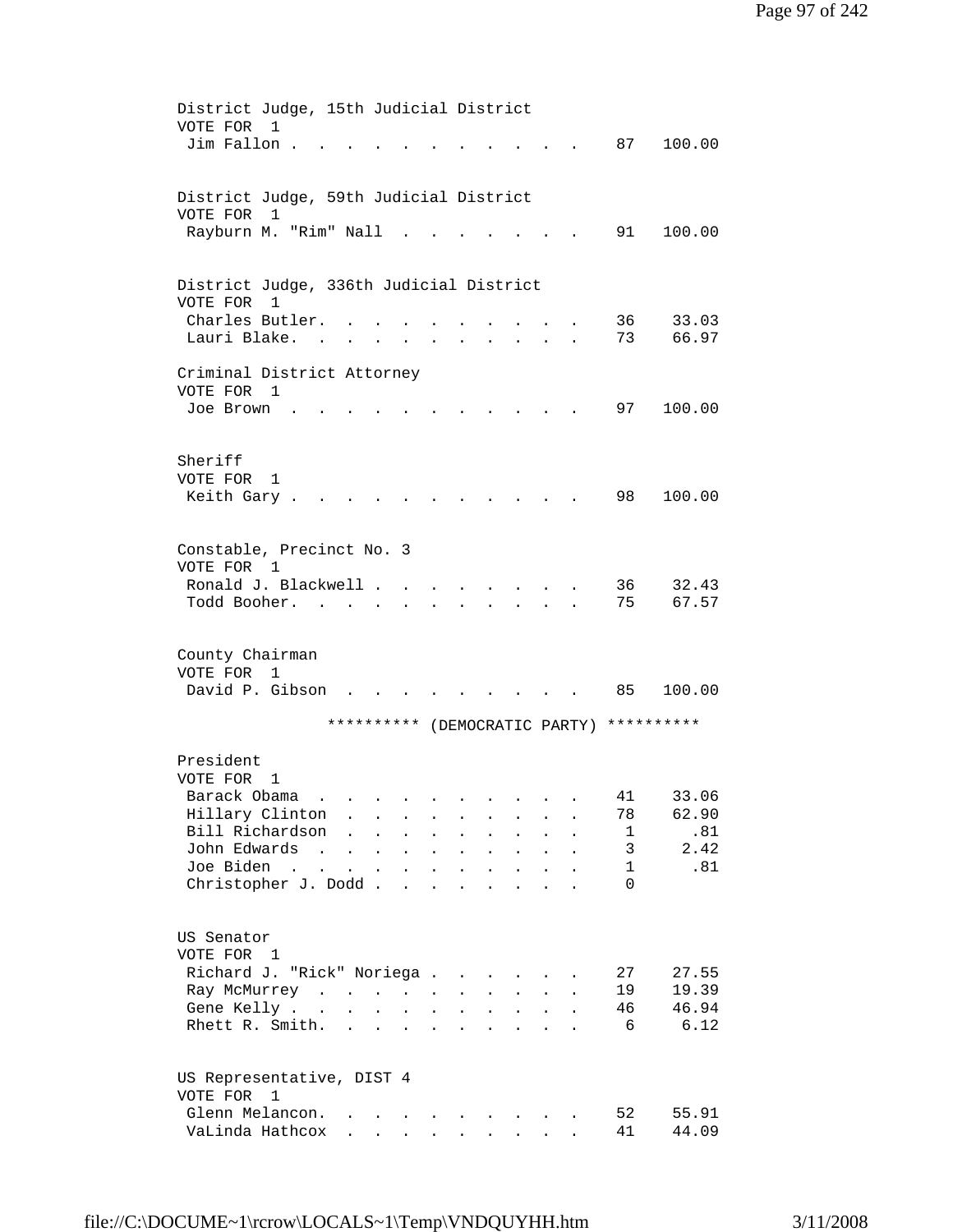| Railroad Commissioner<br>VOTE FOR 1                                                                                                   |
|---------------------------------------------------------------------------------------------------------------------------------------|
| 37.36<br>Dale Henry<br>34<br>$\sim$<br>$\ddot{\phantom{a}}$<br>$\ddot{\phantom{a}}$<br>$\sim$<br>$\mathbf{L} = \mathbf{L} \mathbf{L}$ |
| 18.68<br>Art Hall. .<br>17<br>$\sim$                                                                                                  |
| Mark Thompson.<br>40<br>43.96<br>$\mathbf{L}$                                                                                         |
|                                                                                                                                       |
| Chief Justice, Supreme Court                                                                                                          |
| VOTE FOR<br>1<br>Jim Jordan.<br>79<br>100.00                                                                                          |
|                                                                                                                                       |
| Justice, Supreme Court, P7<br>VOTE FOR 1                                                                                              |
| 81.11<br>Sam Houston.<br>73<br>$\cdots$ $\cdots$<br><b>Contract Contract</b>                                                          |
| 17<br>18.89<br>Baltasar D. Cruz<br>$\mathbf{L}$                                                                                       |
|                                                                                                                                       |
| Justice, Supreme Court, P8<br>VOTE FOR 1                                                                                              |
| Susan Criss.<br>82.29<br>79                                                                                                           |
| Linda Reyna Yañez.<br>17<br>17.71                                                                                                     |
|                                                                                                                                       |
| Judge, CT of Criminal Appeals, P3<br>VOTE FOR<br>1                                                                                    |
| 86<br>100.00<br>Susan Strawn                                                                                                          |
| Judge, CT of Criminal Appeals, P4<br>VOTE FOR 1<br>J.R. Molina.<br>80<br>100.00                                                       |
|                                                                                                                                       |
| Member, State BoE, DIST 14<br>VOTE FOR 1                                                                                              |
| 77<br>100.00<br>Edra Bogle.                                                                                                           |
| State Representative, District 62                                                                                                     |
| VOTE FOR 1<br>100.00<br>77<br>Peter "Pete" Veeck                                                                                      |
|                                                                                                                                       |
| Justice, 5th CT of Appeals DIST, P3                                                                                                   |
| VOTE FOR 1                                                                                                                            |
| Don B. Chae.<br>77<br>100.00<br>the contract of the contract of the<br>and the state of the state of                                  |
|                                                                                                                                       |
| Justice, 5th CT of Appeals DIST, P6<br>VOTE FOR 1                                                                                     |
| David Hanschen.<br>100.00<br>77<br>and the state of the state of the                                                                  |
|                                                                                                                                       |
| Justice, 5th CT of Appeals DIST, P8                                                                                                   |
| VOTE FOR 1                                                                                                                            |
| Tina Yoo.<br>72<br>100.00                                                                                                             |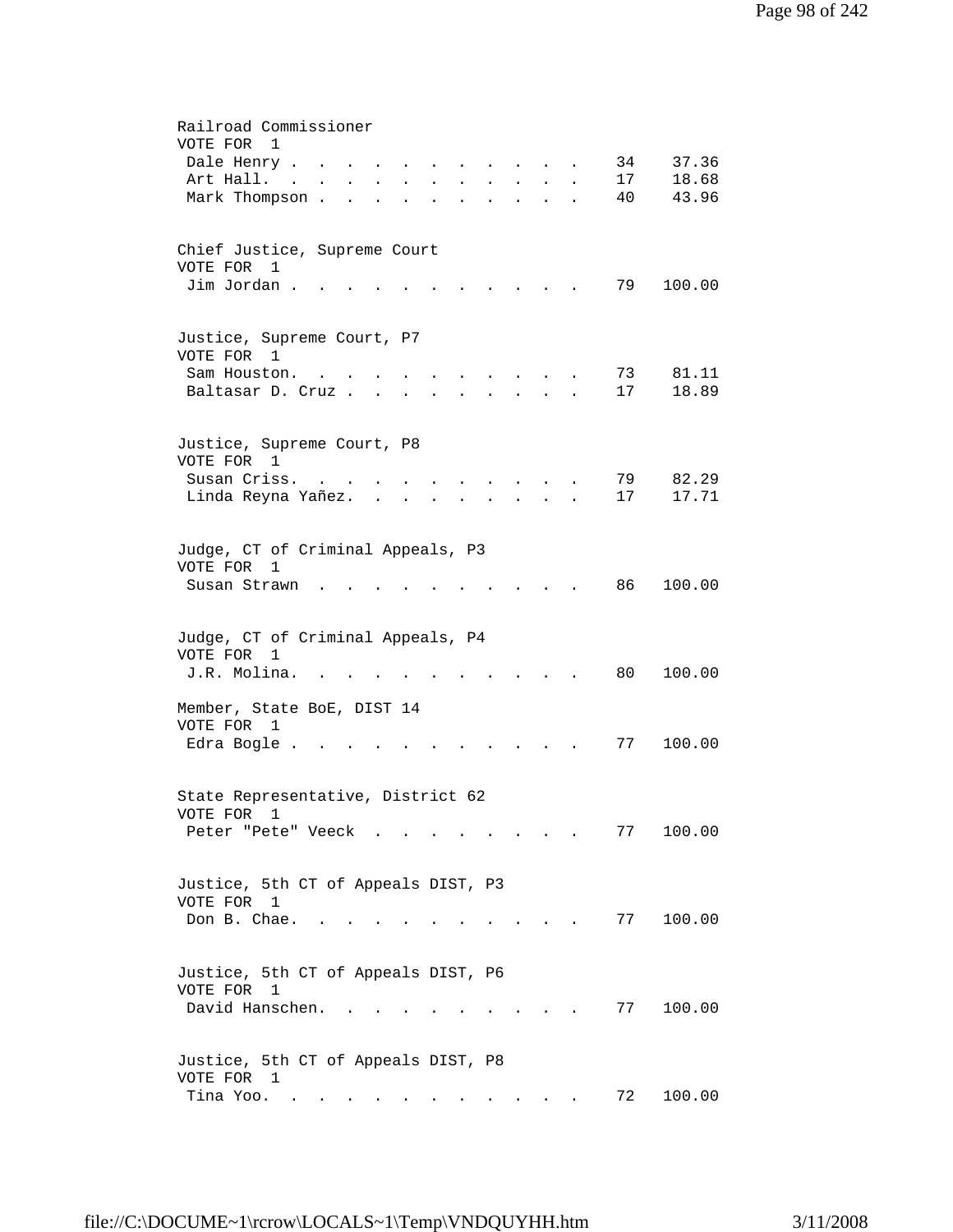|                 | County Tax Assessor-Collector<br>VOTE FOR<br>-1                                                                                              |  |
|-----------------|----------------------------------------------------------------------------------------------------------------------------------------------|--|
|                 | 97<br>100.00<br>John Wayne Ramsey.                                                                                                           |  |
|                 | Constable, Precinct No. 3<br>VOTE FOR 1                                                                                                      |  |
|                 | 75<br>100.00<br>Charles Taylor.                                                                                                              |  |
|                 | County Chairman                                                                                                                              |  |
|                 | VOTE FOR 1<br>100.00<br>77<br>Tony Beaverson.                                                                                                |  |
|                 | ********** (REPUBLICAN PARTY) **********                                                                                                     |  |
|                 | IMMIGRATION                                                                                                                                  |  |
|                 | VOTE FOR<br>$\overline{1}$                                                                                                                   |  |
|                 | 121<br>98.37<br>YES<br>2<br>1.63<br>NO.                                                                                                      |  |
|                 |                                                                                                                                              |  |
|                 | PHOTO ID                                                                                                                                     |  |
|                 | VOTE FOR 1<br>88.62<br>YES                                                                                                                   |  |
|                 | 109<br>14<br>11.38<br>NO.                                                                                                                    |  |
|                 |                                                                                                                                              |  |
|                 | CONTROLLING GOVERNMENT GROWTH                                                                                                                |  |
|                 | VOTE FOR<br>$\overline{1}$                                                                                                                   |  |
|                 | 111<br>93.28<br>YES<br>6.72<br>8<br>NO.                                                                                                      |  |
| PRECINCT REPORT | GRAYSON COUNTY, TEXAS                                                                                                                        |  |
|                 | PRIMARY ELECTION                                                                                                                             |  |
|                 | MARCH 4, 2008<br>RUN DATE: 03/10/08 03:04 PM STATISTICS                                                                                      |  |
|                 |                                                                                                                                              |  |
|                 | 0023 PCT 23<br>VOTES<br>PERCENT                                                                                                              |  |
|                 |                                                                                                                                              |  |
|                 | REGISTERED VOTERS - TOTAL<br>2821<br>REGISTERED VOTERS - DEMOCRATIC PARTY<br>$\mathbf{0}$<br>$\mathbf{r} = \mathbf{r}$                       |  |
|                 | REGISTERED VOTERS - REPUBLICAN PARTY<br>$\Omega$<br>$\mathbf{L} = \mathbf{L}$                                                                |  |
|                 | BALLOTS CAST - TOTAL.<br>1067<br>$\mathcal{A}^{\mathcal{A}}$ . The set of the set of the set of $\mathcal{A}^{\mathcal{A}}$                  |  |
|                 | BALLOTS CAST - DEMOCRATIC PARTY.<br>519<br>48.64<br>$\mathcal{L}^{\text{max}}$<br>$\ddot{\phantom{a}}$                                       |  |
|                 | BALLOTS CAST - REPUBLICAN PARTY<br>51.36<br>. 548<br>37.82<br>VOTER TURNOUT - TOTAL $\cdot \cdot \cdot \cdot$                                |  |
|                 |                                                                                                                                              |  |
|                 | ********** (REPUBLICAN PARTY) **********                                                                                                     |  |
|                 | President                                                                                                                                    |  |
|                 | VOTE FOR 1                                                                                                                                   |  |
|                 | Ron Paul.<br>3.31<br>18<br>1.29<br>Fred Thompson .<br>7<br>$\ddot{\phantom{0}}$<br>$\bullet$<br>$\ddot{\phantom{0}}$<br>$\ddot{\phantom{0}}$ |  |
|                 | Hugh Cort<br>0<br>$\ddot{\phantom{0}}$<br>$\bullet$                                                                                          |  |
|                 | $\overline{a}$<br>Duncan Hunter.<br>.37<br>$\ddot{\phantom{0}}$                                                                              |  |
|                 | $\overline{4}$<br>Rudy Giuliani .<br>.74<br>$\mathbf{L}$<br>$\mathbf{L}^{\text{max}}$<br>$\ddot{\phantom{a}}$<br>$\ddot{\phantom{a}}$        |  |
|                 | 3<br>.55<br>Alan Keyes<br>$\mathbf{L}^{\text{max}}$<br>$\sim$<br>$\ddot{\phantom{a}}$<br>8                                                   |  |
|                 | Mitt Romney.<br>1.47                                                                                                                         |  |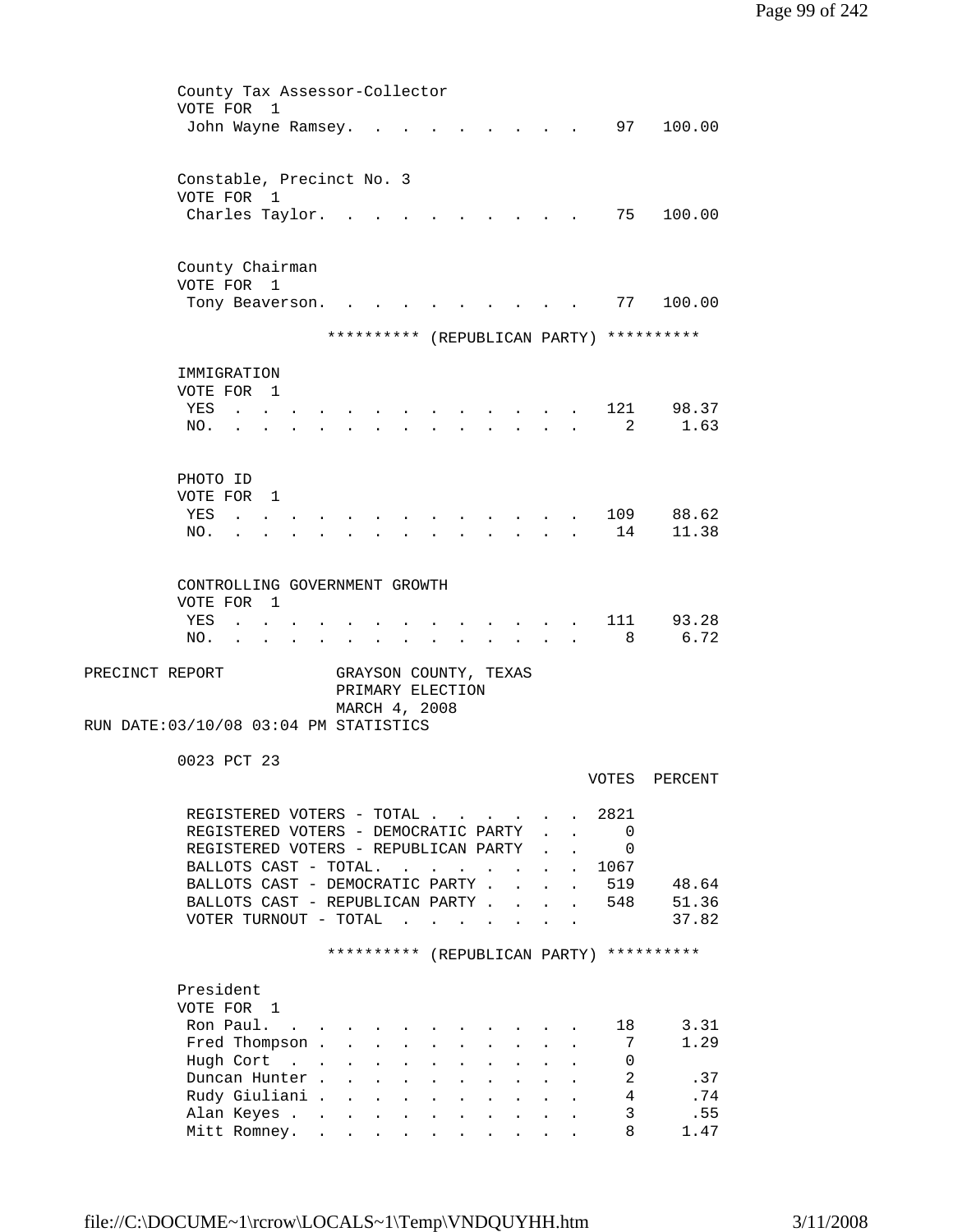| 52.94<br>288<br>John McCain.<br>Hoa Tran.<br>.18<br>$\mathbf{1}$<br>$\sim$<br>Mike Huckabee.<br>38.42<br>209<br>$\mathbf{L}^{\text{max}}$<br>$\ddot{\phantom{a}}$<br>$\ddot{\phantom{a}}$<br>$\bullet$ .<br>$\ddot{\phantom{0}}$<br>$\ddot{\phantom{0}}$<br>$\ddot{\phantom{0}}$<br>$\ddot{\phantom{0}}$<br>Uncommitted(No Comprometido) .<br>.74<br>4<br>$\ddot{\phantom{a}}$                                                                                                                                                                                                                                                                                                                                                                  |  |
|-------------------------------------------------------------------------------------------------------------------------------------------------------------------------------------------------------------------------------------------------------------------------------------------------------------------------------------------------------------------------------------------------------------------------------------------------------------------------------------------------------------------------------------------------------------------------------------------------------------------------------------------------------------------------------------------------------------------------------------------------|--|
| US Senator<br>VOTE FOR 1<br>410<br>84.36<br>John Cornyn.<br>76<br>Larry Kilgore.<br>15.64<br>$\ddot{\phantom{a}}$                                                                                                                                                                                                                                                                                                                                                                                                                                                                                                                                                                                                                               |  |
| US Representative, DIST 4<br>VOTE FOR<br>1<br>6.25<br>Gene Christensen.<br>33<br>78.41<br>Ralph Hall<br>414<br>$\ddot{\phantom{a}}$<br>$\ddot{\phantom{0}}$<br>.19<br>Joshua Kowert .<br>1<br>$\mathbf{L}$<br>$\ddot{\phantom{a}}$<br>$\ddot{\phantom{a}}$<br>$\ddot{\phantom{a}}$<br>$\ddot{\phantom{a}}$<br>$\ddot{\phantom{a}}$<br>$\ddot{\phantom{a}}$<br>$\ddot{\phantom{a}}$<br>$\ddot{\phantom{a}}$<br>Kathy Seei<br>12.88<br>68<br>$\ddot{\phantom{a}}$<br>$\ddot{\phantom{a}}$<br>$\ddot{\phantom{a}}$<br>$\ddot{\phantom{a}}$<br>$\ddot{\phantom{a}}$<br>$\ddot{\phantom{a}}$<br>$\ddot{\phantom{a}}$<br>$\ddot{\phantom{a}}$<br>12<br>2.27<br>Kevin George<br>$\sim$<br>$\mathbf{r}$<br>$\ddot{\phantom{a}}$<br>$\ddot{\phantom{a}}$ |  |
| Railroad Commissioner<br>VOTE FOR<br>1<br>Michael L. Williams .<br>389<br>100.00                                                                                                                                                                                                                                                                                                                                                                                                                                                                                                                                                                                                                                                                |  |
| Chief Justice, Supreme Court<br>VOTE FOR<br>$\mathbf{1}$<br>Wallace B. Jefferson.<br>383<br>100.00                                                                                                                                                                                                                                                                                                                                                                                                                                                                                                                                                                                                                                              |  |
| Justice, Supreme Court, P7<br>VOTE FOR 1<br>376<br>Dale Wainwright<br>100.00                                                                                                                                                                                                                                                                                                                                                                                                                                                                                                                                                                                                                                                                    |  |
| Justice, Supreme Court, P8<br>VOTE FOR<br>1<br>Phil Johnson<br>347<br>100.00                                                                                                                                                                                                                                                                                                                                                                                                                                                                                                                                                                                                                                                                    |  |
| Judge, CT of Criminal Appeals, P3<br>VOTE FOR 1<br>Tom Price<br>359<br>100.00                                                                                                                                                                                                                                                                                                                                                                                                                                                                                                                                                                                                                                                                   |  |
| Judge, CT of Criminal Appeals, P4<br>VOTE FOR<br>$\mathbf{1}$<br>Robert Francis.<br>38.14<br>135<br>61.86<br>Paul Womack. .<br>219                                                                                                                                                                                                                                                                                                                                                                                                                                                                                                                                                                                                              |  |
| Judge, CT of Criminal Appeals, P9<br>VOTE FOR<br>$\mathbf{1}$<br>100.00<br>Cathy Cochran.<br>347<br>and the state of the state of the                                                                                                                                                                                                                                                                                                                                                                                                                                                                                                                                                                                                           |  |
| Member, State BoE, DIST 14<br>VOTE FOR 1<br>Gail Lowe<br>100.00<br>347                                                                                                                                                                                                                                                                                                                                                                                                                                                                                                                                                                                                                                                                          |  |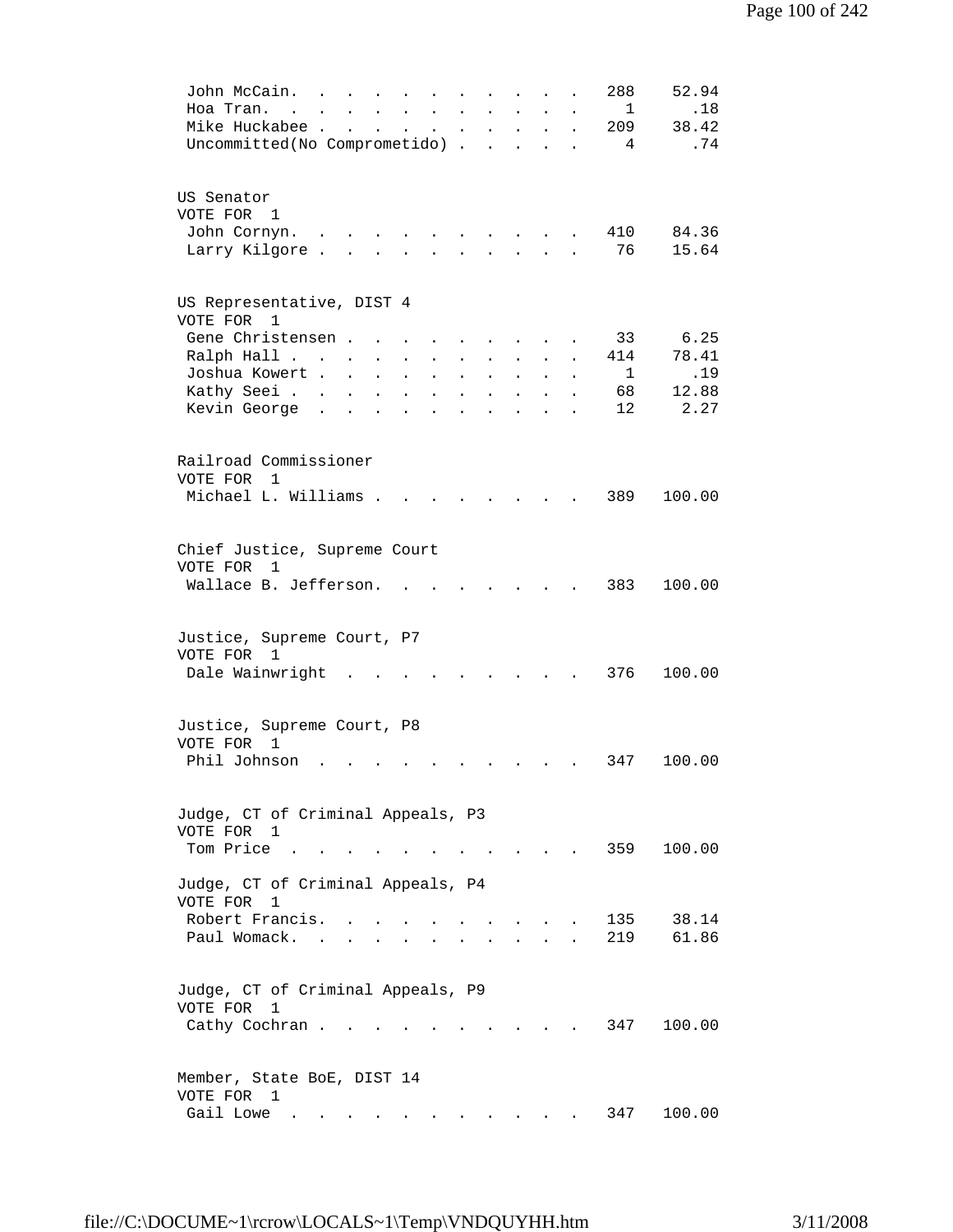|                                                                                      | State Senator, District 30                                                                                                                                                                                    |  |  |  |
|--------------------------------------------------------------------------------------|---------------------------------------------------------------------------------------------------------------------------------------------------------------------------------------------------------------|--|--|--|
|                                                                                      | VOTE FOR<br>$\mathbf{1}$                                                                                                                                                                                      |  |  |  |
|                                                                                      | Charles R. Stafford.<br>92<br>18.66<br>$\mathbf{r} = \mathbf{r}$ and $\mathbf{r} = \mathbf{r}$                                                                                                                |  |  |  |
|                                                                                      | 81.34<br>Craig Estes. .<br>401<br>$\begin{array}{cccccccccccccc} \bullet & \bullet & \bullet & \bullet & \bullet & \bullet & \bullet & \bullet & \bullet \end{array}$<br>$\mathbf{L} = \mathbf{L} \mathbf{L}$ |  |  |  |
|                                                                                      |                                                                                                                                                                                                               |  |  |  |
|                                                                                      |                                                                                                                                                                                                               |  |  |  |
|                                                                                      | State Representative, District 62<br>VOTE FOR 1                                                                                                                                                               |  |  |  |
|                                                                                      | 428<br>100.00                                                                                                                                                                                                 |  |  |  |
|                                                                                      | Larry Phillips.                                                                                                                                                                                               |  |  |  |
|                                                                                      |                                                                                                                                                                                                               |  |  |  |
|                                                                                      | Justice, 5th CT of Appeals DIST, P3                                                                                                                                                                           |  |  |  |
|                                                                                      | VOTE FOR 1                                                                                                                                                                                                    |  |  |  |
|                                                                                      | 347<br>100.00<br>Mary Murphy.                                                                                                                                                                                 |  |  |  |
|                                                                                      |                                                                                                                                                                                                               |  |  |  |
|                                                                                      |                                                                                                                                                                                                               |  |  |  |
|                                                                                      | Justice, 5th CT of Appeals DIST, P6                                                                                                                                                                           |  |  |  |
|                                                                                      | VOTE FOR 1                                                                                                                                                                                                    |  |  |  |
|                                                                                      | David L. Bridges .<br>347<br>100.00                                                                                                                                                                           |  |  |  |
|                                                                                      |                                                                                                                                                                                                               |  |  |  |
|                                                                                      |                                                                                                                                                                                                               |  |  |  |
|                                                                                      | Justice, 5th CT of Appeals DIST, P8                                                                                                                                                                           |  |  |  |
|                                                                                      | VOTE FOR 1                                                                                                                                                                                                    |  |  |  |
|                                                                                      | 345<br>100.00<br>Kerry Fitzgerald                                                                                                                                                                             |  |  |  |
|                                                                                      |                                                                                                                                                                                                               |  |  |  |
|                                                                                      |                                                                                                                                                                                                               |  |  |  |
| District Judge, 15th Judicial District<br>VOTE FOR 1<br>Jim Fallon.<br>425<br>100.00 |                                                                                                                                                                                                               |  |  |  |
|                                                                                      |                                                                                                                                                                                                               |  |  |  |
|                                                                                      |                                                                                                                                                                                                               |  |  |  |
|                                                                                      |                                                                                                                                                                                                               |  |  |  |
|                                                                                      | District Judge, 59th Judicial District                                                                                                                                                                        |  |  |  |
|                                                                                      | VOTE FOR<br>1                                                                                                                                                                                                 |  |  |  |
|                                                                                      | Rayburn M. "Rim" Nall .<br>100.00<br>442                                                                                                                                                                      |  |  |  |
|                                                                                      |                                                                                                                                                                                                               |  |  |  |
|                                                                                      |                                                                                                                                                                                                               |  |  |  |
|                                                                                      | District Judge, 336th Judicial District                                                                                                                                                                       |  |  |  |
|                                                                                      | VOTE FOR<br>1                                                                                                                                                                                                 |  |  |  |
|                                                                                      | 46.46<br>Charles Butler.<br>243                                                                                                                                                                               |  |  |  |
|                                                                                      | Lauri Blake.<br>280<br>53.54                                                                                                                                                                                  |  |  |  |
|                                                                                      |                                                                                                                                                                                                               |  |  |  |
|                                                                                      | Criminal District Attorney                                                                                                                                                                                    |  |  |  |
|                                                                                      | VOTE FOR 1                                                                                                                                                                                                    |  |  |  |
|                                                                                      | $\cdot$ , . 435 100.00<br>Joe Brown                                                                                                                                                                           |  |  |  |
|                                                                                      |                                                                                                                                                                                                               |  |  |  |
|                                                                                      |                                                                                                                                                                                                               |  |  |  |
|                                                                                      | Sheriff                                                                                                                                                                                                       |  |  |  |
|                                                                                      | VOTE FOR<br>1                                                                                                                                                                                                 |  |  |  |
|                                                                                      | 443<br>100.00<br>Keith Gary.                                                                                                                                                                                  |  |  |  |
|                                                                                      |                                                                                                                                                                                                               |  |  |  |
|                                                                                      | County Commissioner, PCT 3                                                                                                                                                                                    |  |  |  |
|                                                                                      | VOTE FOR 1                                                                                                                                                                                                    |  |  |  |
|                                                                                      | Jackie Crisp<br>370<br>100.00                                                                                                                                                                                 |  |  |  |
|                                                                                      |                                                                                                                                                                                                               |  |  |  |
|                                                                                      |                                                                                                                                                                                                               |  |  |  |
|                                                                                      | Justice of the Peace, Precinct No. 1                                                                                                                                                                          |  |  |  |
|                                                                                      | VOTE FOR 1                                                                                                                                                                                                    |  |  |  |
|                                                                                      | 362<br>100.00<br>Butch Morgan                                                                                                                                                                                 |  |  |  |
|                                                                                      |                                                                                                                                                                                                               |  |  |  |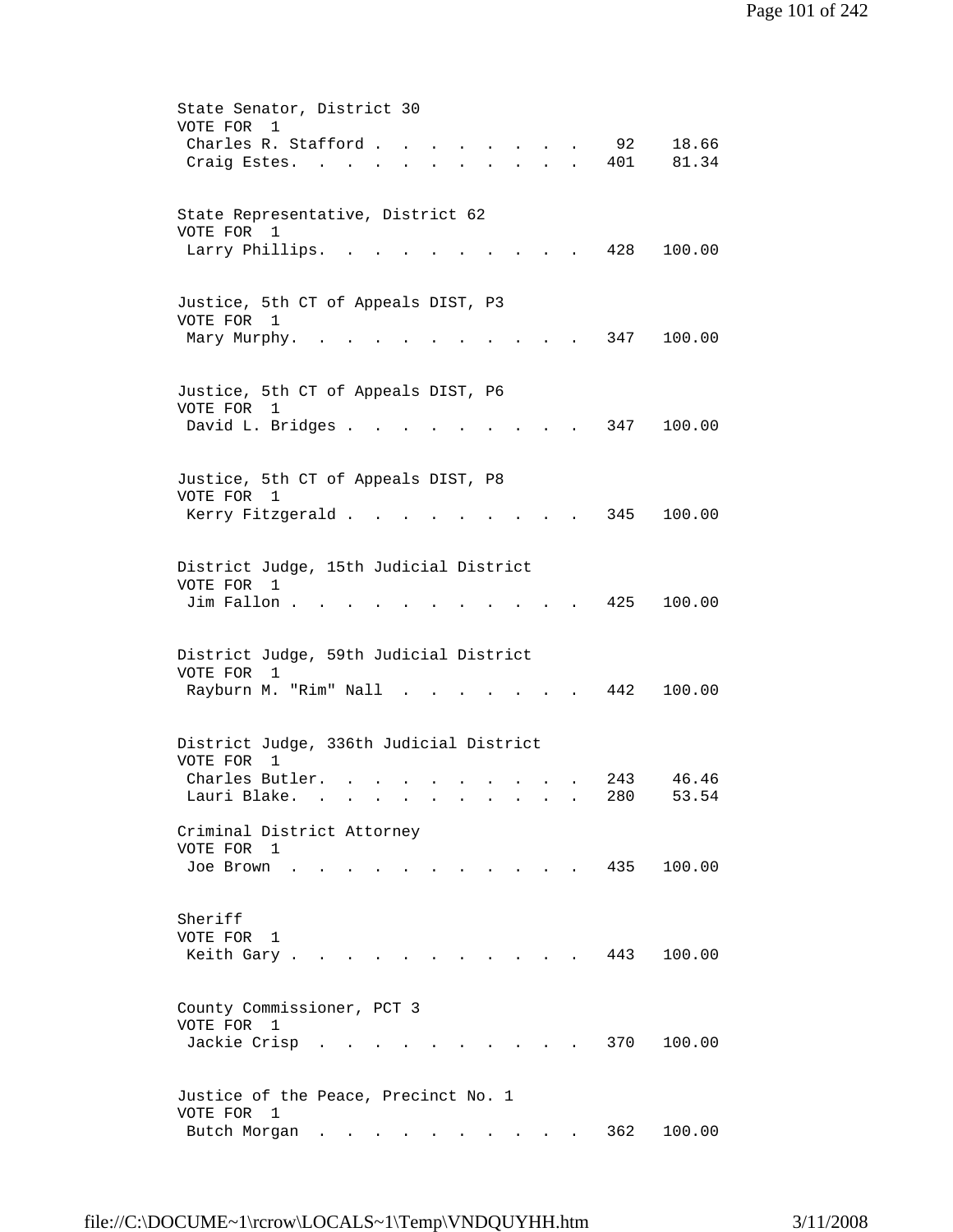| Constable, Precinct No. 1                                                                                                                             |                                                       |
|-------------------------------------------------------------------------------------------------------------------------------------------------------|-------------------------------------------------------|
| VOTE FOR<br>1                                                                                                                                         |                                                       |
| C.C. "Buddy" Wade.                                                                                                                                    | 373<br>100.00<br><b>Contract</b>                      |
|                                                                                                                                                       |                                                       |
|                                                                                                                                                       |                                                       |
| County Chairman                                                                                                                                       |                                                       |
|                                                                                                                                                       |                                                       |
| VOTE FOR 1                                                                                                                                            |                                                       |
| David P. Gibson                                                                                                                                       | 362<br>100.00                                         |
|                                                                                                                                                       |                                                       |
| ********** (DEMOCRATIC PARTY)                                                                                                                         | **********                                            |
|                                                                                                                                                       |                                                       |
| President                                                                                                                                             |                                                       |
|                                                                                                                                                       |                                                       |
| VOTE FOR 1                                                                                                                                            |                                                       |
| Barack Obama<br>$\sim$ $-$                                                                                                                            | 246<br>47.58                                          |
| Hillary Clinton                                                                                                                                       | 50.29<br>260                                          |
| Bill Richardson<br>$\ddot{\phantom{a}}$<br>$\bullet$                                                                                                  | .39<br>2                                              |
| John Edwards                                                                                                                                          | 1.35<br>7                                             |
| <b>Contract</b><br>$\mathbf{L}^{\text{max}}$ and $\mathbf{L}^{\text{max}}$<br>$\sim$<br>$\mathbf{L}$<br>$\ddot{\phantom{a}}$                          | $\ddot{\phantom{a}}$                                  |
| Joe Biden<br>$\sim$ $\sim$<br>$\Delta \sim 100$<br>$\sim$<br>$\sim 100$ km s $^{-1}$<br>$\mathcal{L}^{\mathcal{L}}$<br>$\sim$<br>$\ddot{\phantom{0}}$ | .19<br>$\mathbf{1}$<br>$\ddot{\phantom{a}}$           |
| Christopher J. Dodd<br><b>Contract</b><br>$\ddot{\phantom{a}}$                                                                                        | .19<br>$\mathbf{1}$<br>$\mathbf{r}$<br>$\overline{a}$ |
|                                                                                                                                                       |                                                       |
|                                                                                                                                                       |                                                       |
| US Senator                                                                                                                                            |                                                       |
|                                                                                                                                                       |                                                       |
| VOTE FOR 1                                                                                                                                            |                                                       |
| Richard J. "Rick" Noriega                                                                                                                             | 190<br>47.15<br><b>Contractor</b>                     |
| Ray McMurrey<br>$\bullet$                                                                                                                             | 14.14<br>57                                           |
| Gene Kelly<br>$\sim$<br>$\ddot{\phantom{0}}$<br>$\ddot{\phantom{a}}$                                                                                  | 27.54<br>111                                          |
| Rhett R. Smith.                                                                                                                                       | 11.17<br>-45                                          |
| $\mathbf{r}$                                                                                                                                          |                                                       |
|                                                                                                                                                       |                                                       |
|                                                                                                                                                       |                                                       |
| US Representative, DIST 4                                                                                                                             |                                                       |
| VOTE FOR 1                                                                                                                                            |                                                       |
| Glenn Melancon.                                                                                                                                       | 289<br>73.35                                          |
|                                                                                                                                                       |                                                       |
| VaLinda Hathcox                                                                                                                                       | 105<br>26.65                                          |
|                                                                                                                                                       |                                                       |
|                                                                                                                                                       |                                                       |
| Railroad Commissioner                                                                                                                                 |                                                       |
| VOTE FOR<br>$\overline{1}$                                                                                                                            |                                                       |
|                                                                                                                                                       |                                                       |
| Dale Henry.                                                                                                                                           | 30.35<br>112                                          |
| Art Hall.<br>$\sim$<br>$\ddot{\phantom{0}}$<br>$\mathbf{L}^{\text{max}}$<br>$\mathbf{r} = \mathbf{r}$                                                 | 86<br>23.31<br>$\mathbf{L} = \mathbf{L} \mathbf{L}$   |
| Mark Thompson                                                                                                                                         | 46.34<br>171                                          |
|                                                                                                                                                       |                                                       |
|                                                                                                                                                       |                                                       |
|                                                                                                                                                       |                                                       |
| Chief Justice, Supreme Court                                                                                                                          |                                                       |
| VOTE FOR 1                                                                                                                                            |                                                       |
| Jim Jordan.                                                                                                                                           | 326<br>100.00                                         |
|                                                                                                                                                       |                                                       |
|                                                                                                                                                       |                                                       |
|                                                                                                                                                       |                                                       |
| Justice, Supreme Court, P7                                                                                                                            |                                                       |
| VOTE FOR<br>1                                                                                                                                         |                                                       |
| Sam Houston.                                                                                                                                          | 287<br>74.35                                          |
| Baltasar D. Cruz                                                                                                                                      | 99<br>25.65                                           |
|                                                                                                                                                       |                                                       |
|                                                                                                                                                       |                                                       |
|                                                                                                                                                       |                                                       |
| Justice, Supreme Court, P8                                                                                                                            |                                                       |
| VOTE FOR 1                                                                                                                                            |                                                       |
| Susan Criss.<br>$\sim$ $\sim$<br>$\mathbf{r} = \mathbf{r} + \mathbf{r}$                                                                               | 280<br>73.88                                          |
| Linda Reyna Yañez.<br>$\sim$ $\sim$                                                                                                                   | 99<br>26.12                                           |
| $\ddot{\phantom{0}}$                                                                                                                                  | $\ddot{\phantom{a}}$                                  |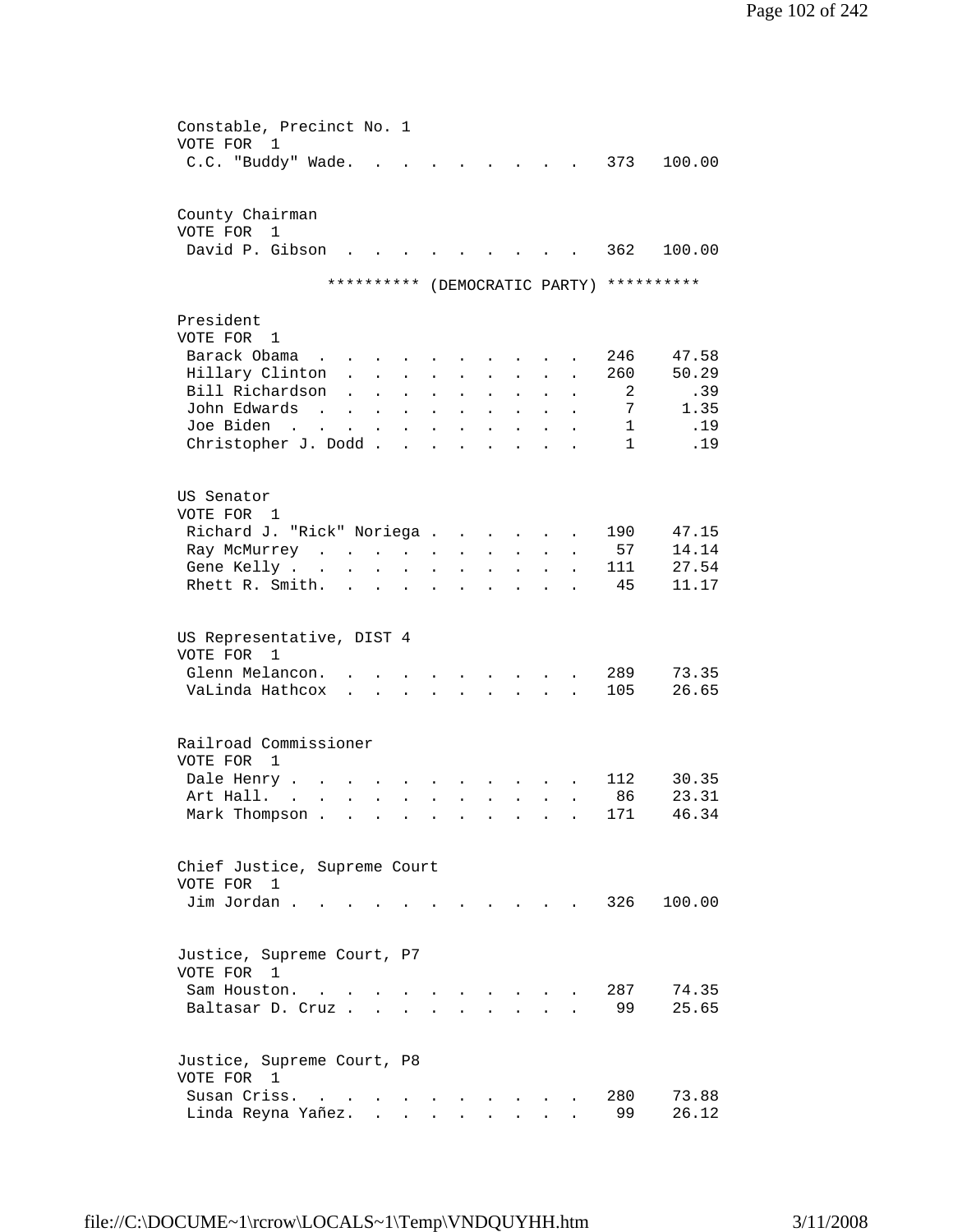| Judge, CT of Criminal Appeals, P3                    |
|------------------------------------------------------|
| VOTE FOR<br>1<br>333<br>100.00<br>Susan Strawn       |
|                                                      |
|                                                      |
| Judge, CT of Criminal Appeals, P4                    |
| VOTE FOR<br>1<br>J.R. Molina.<br>324<br>100.00       |
|                                                      |
| Member, State BoE, DIST 14                           |
| VOTE FOR 1                                           |
| 318<br>Edra Bogle .<br>100.00                        |
|                                                      |
| State Representative, District 62                    |
| VOTE FOR 1                                           |
| Peter "Pete" Veeck<br>324<br>100.00                  |
|                                                      |
| Justice, 5th CT of Appeals DIST, P3                  |
| VOTE FOR 1                                           |
| 321<br>100.00<br>Don B. Chae.                        |
|                                                      |
| Justice, 5th CT of Appeals DIST, P6                  |
| VOTE FOR 1                                           |
| David Hanschen.<br>325<br>100.00                     |
|                                                      |
| Justice, 5th CT of Appeals DIST, P8                  |
| VOTE FOR 1<br>Tina Yoo. .<br>312<br>100.00           |
|                                                      |
|                                                      |
| County Tax Assessor-Collector                        |
| VOTE FOR<br>1<br>396<br>100.00<br>John Wayne Ramsey. |
|                                                      |
|                                                      |
| County Commissioner, PCT 3<br>VOTE FOR               |
| ı<br>Mike Butler.<br>338<br>100.00                   |
|                                                      |
|                                                      |
| Justice of the Peace, Precinct No. 1<br>VOTE FOR 1   |
| Greg Middents .<br>388<br>100.00                     |
|                                                      |
|                                                      |
| County Chairman<br>VOTE FOR 1                        |
| 336<br>100.00<br>Tony Beaverson.                     |
|                                                      |
| ********** (REPUBLICAN PARTY)<br>**********          |
| IMMIGRATION                                          |
| VOTE FOR 1                                           |
| 94.70<br>500<br>YES                                  |
| 28<br>5.30<br>NO.                                    |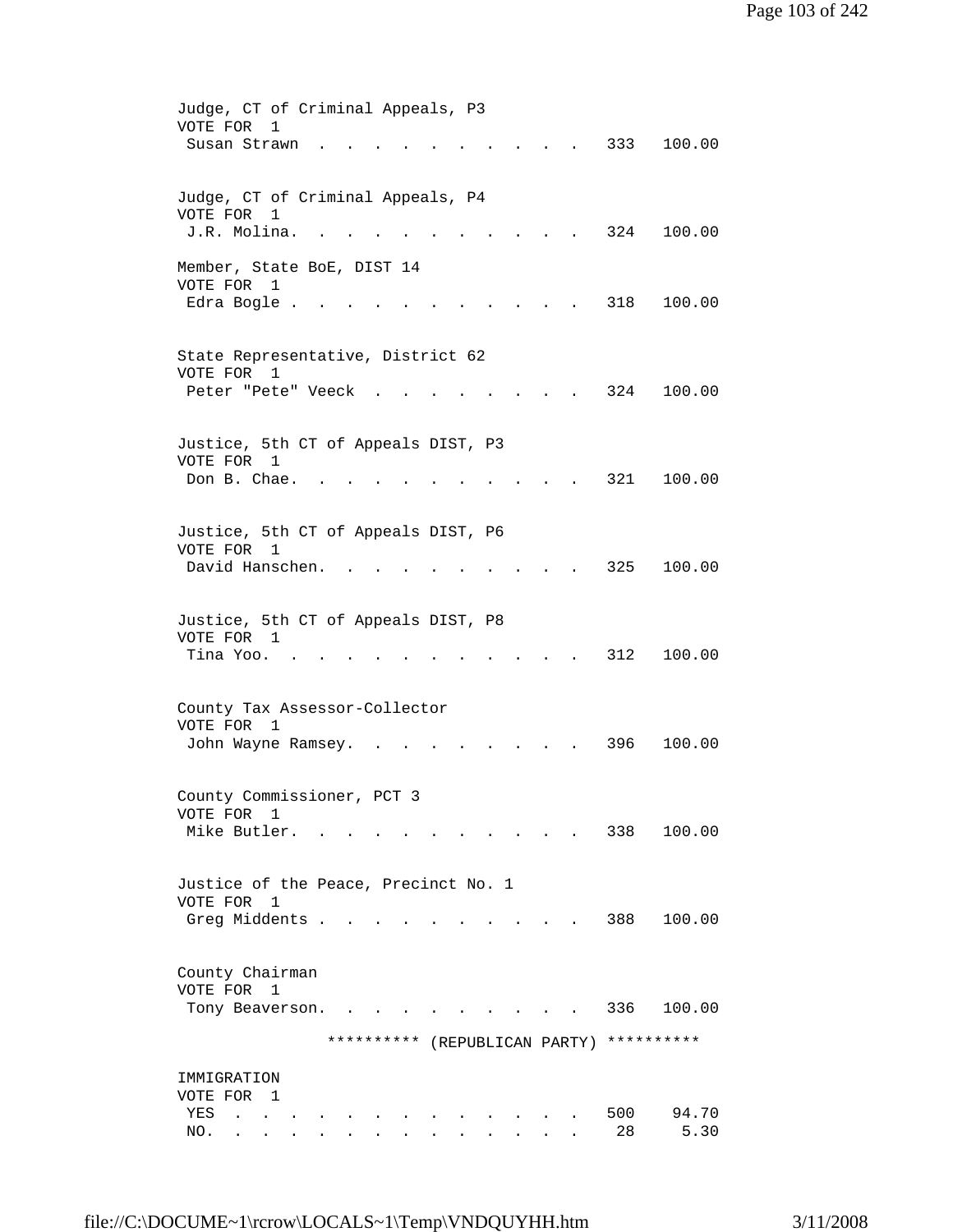|                 | PHOTO ID<br>VOTE FOR 1<br>YES<br><b>Contract Contract Contract</b><br>NO.                                                                                                                                                                   |                                                                         |                                                                                                                |                                                                                                                      |                                                                                    | $\mathbf{r}$                                                                                                                     | $\sim$ $\sim$                                                                                             | $\ddot{\phantom{1}}$ |              | 55                                                         | 469 89.50<br>10.50                       |
|-----------------|---------------------------------------------------------------------------------------------------------------------------------------------------------------------------------------------------------------------------------------------|-------------------------------------------------------------------------|----------------------------------------------------------------------------------------------------------------|----------------------------------------------------------------------------------------------------------------------|------------------------------------------------------------------------------------|----------------------------------------------------------------------------------------------------------------------------------|-----------------------------------------------------------------------------------------------------------|----------------------|--------------|------------------------------------------------------------|------------------------------------------|
|                 | CONTROLLING GOVERNMENT GROWTH                                                                                                                                                                                                               |                                                                         |                                                                                                                |                                                                                                                      |                                                                                    |                                                                                                                                  |                                                                                                           |                      |              |                                                            |                                          |
|                 | VOTE FOR 1<br>YES<br>$\mathbf{r}$ , $\mathbf{r}$ , $\mathbf{r}$<br>NO.<br><b>Contract Contract Contract</b><br>$\sim$                                                                                                                       |                                                                         | and a series of the series of the series of the series of the series of the series of the series of the series |                                                                                                                      |                                                                                    |                                                                                                                                  |                                                                                                           |                      |              | 461                                                        | 90.39<br>49 9.61                         |
| PRECINCT REPORT | RUN DATE:03/10/08 03:04 PM STATISTICS                                                                                                                                                                                                       |                                                                         | GRAYSON COUNTY, TEXAS<br>PRIMARY ELECTION<br>MARCH 4, 2008                                                     |                                                                                                                      |                                                                                    |                                                                                                                                  |                                                                                                           |                      |              |                                                            |                                          |
|                 | 0024 PCT 24                                                                                                                                                                                                                                 |                                                                         |                                                                                                                |                                                                                                                      |                                                                                    |                                                                                                                                  |                                                                                                           |                      |              |                                                            | VOTES PERCENT                            |
|                 | REGISTERED VOTERS - TOTAL<br>REGISTERED VOTERS - DEMOCRATIC PARTY<br>REGISTERED VOTERS - REPUBLICAN PARTY<br>BALLOTS CAST - TOTAL.<br>BALLOTS CAST - DEMOCRATIC PARTY .<br>BALLOTS CAST - REPUBLICAN PARTY<br>VOTER TURNOUT - TOTAL $\cdot$ |                                                                         |                                                                                                                |                                                                                                                      |                                                                                    |                                                                                                                                  | $\mathbf{L}$                                                                                              | $\mathbf{r}$         | $\mathbf{r}$ | 718<br>$\overline{0}$<br>$\mathbf{0}$<br>255<br>129<br>126 | 50.59<br>49.41<br>35.52                  |
|                 |                                                                                                                                                                                                                                             |                                                                         |                                                                                                                |                                                                                                                      |                                                                                    |                                                                                                                                  |                                                                                                           |                      |              |                                                            | ********** (REPUBLICAN PARTY) ********** |
|                 | President<br>VOTE FOR 1<br>Ron Paul.<br>Fred Thompson<br>Hugh Cort<br>Duncan Hunter.<br>Rudy Giuliani .<br>Alan Keyes                                                                                                                       | $\mathbf{L}$<br>$\mathbf{L}$<br>$\mathbf{L}^{\text{max}}$<br>$\sim 100$ | $\sim$<br>$\mathbf{L}$<br>$\sim$<br>$\ddot{\phantom{a}}$<br>$\sim$ 100 $\sim$<br>$\bullet$<br>$\bullet$        | $\sim$<br>$\ddot{\phantom{a}}$<br>$\sim 10^{-11}$<br>$\mathbf{L} = \mathbf{0}$<br>$\sim$ $-$<br>$\ddot{\phantom{0}}$ | $\sim$<br>$\ddot{\phantom{a}}$<br>$\ddot{\phantom{a}}$<br>$\bullet$<br>$\bullet$   | $\mathbf{L}$<br>$\ddot{\phantom{a}}$<br>$\bullet$ .<br><br><br><br><br><br><br><br><br><br><br><br><br>$\mathbf{a} = \mathbf{a}$ | $\mathcal{L}^{\text{max}}$<br>$\mathbf{L}$<br>$\bullet$ .<br><br><br><br><br><br><br><br><br><br><br><br> | $\mathbf{r}$         |              | 5 <sub>5</sub><br>3<br>0<br>0<br>0<br>0                    | 4.00<br>2.40                             |
|                 | Mitt Romney. .<br>John McCain.<br>Hoa Tran. $\ldots$<br>Mike Huckabee<br>Uncommitted(No Comprometido).                                                                                                                                      | $\sim 10^{-11}$                                                         | $\ddot{\phantom{a}}$<br>$\Delta \sim 10^{-11}$<br>$\sim$                                                       | $\sim 100$<br>$\mathbf{L}^{\text{max}}$<br>$\sim$ $-$                                                                | $\blacksquare$<br>$\mathbf{r} = \mathbf{r} + \mathbf{r} + \mathbf{r}$<br>$\bullet$ | $\bullet$<br>$\sim$                                                                                                              | $\mathbf{L}$                                                                                              | $\sim$               |              | 2<br>58<br>$\overline{0}$<br>57<br>$\Omega$                | 1.60<br>46.40<br>45.60                   |
|                 | US Senator<br>VOTE FOR 1<br>John Cornyn.<br>Larry Kilgore.                                                                                                                                                                                  | $\ddot{\phantom{a}}$                                                    |                                                                                                                |                                                                                                                      |                                                                                    |                                                                                                                                  |                                                                                                           |                      |              | 82<br>20                                                   | 80.39<br>19.61                           |
|                 | US Representative, DIST 4<br>VOTE FOR<br>1<br>Gene Christensen.<br>Ralph Hall<br>Joshua Kowert .<br>Kathy Seei<br>Kevin George                                                                                                              | $\sim$<br>$\sim$<br>$\bullet$<br>$\ddot{\phantom{a}}$                   | $\mathbf{L}^{\text{max}}$<br>$\ddot{\phantom{a}}$<br>$\mathbf{L}^{\text{max}}$<br>$\bullet$                    | $\ddot{\phantom{0}}$<br>$\ddot{\phantom{0}}$                                                                         |                                                                                    |                                                                                                                                  |                                                                                                           |                      |              | 8<br>101<br>0<br>10<br>4                                   | 6.50<br>82.11<br>8.13<br>3.25            |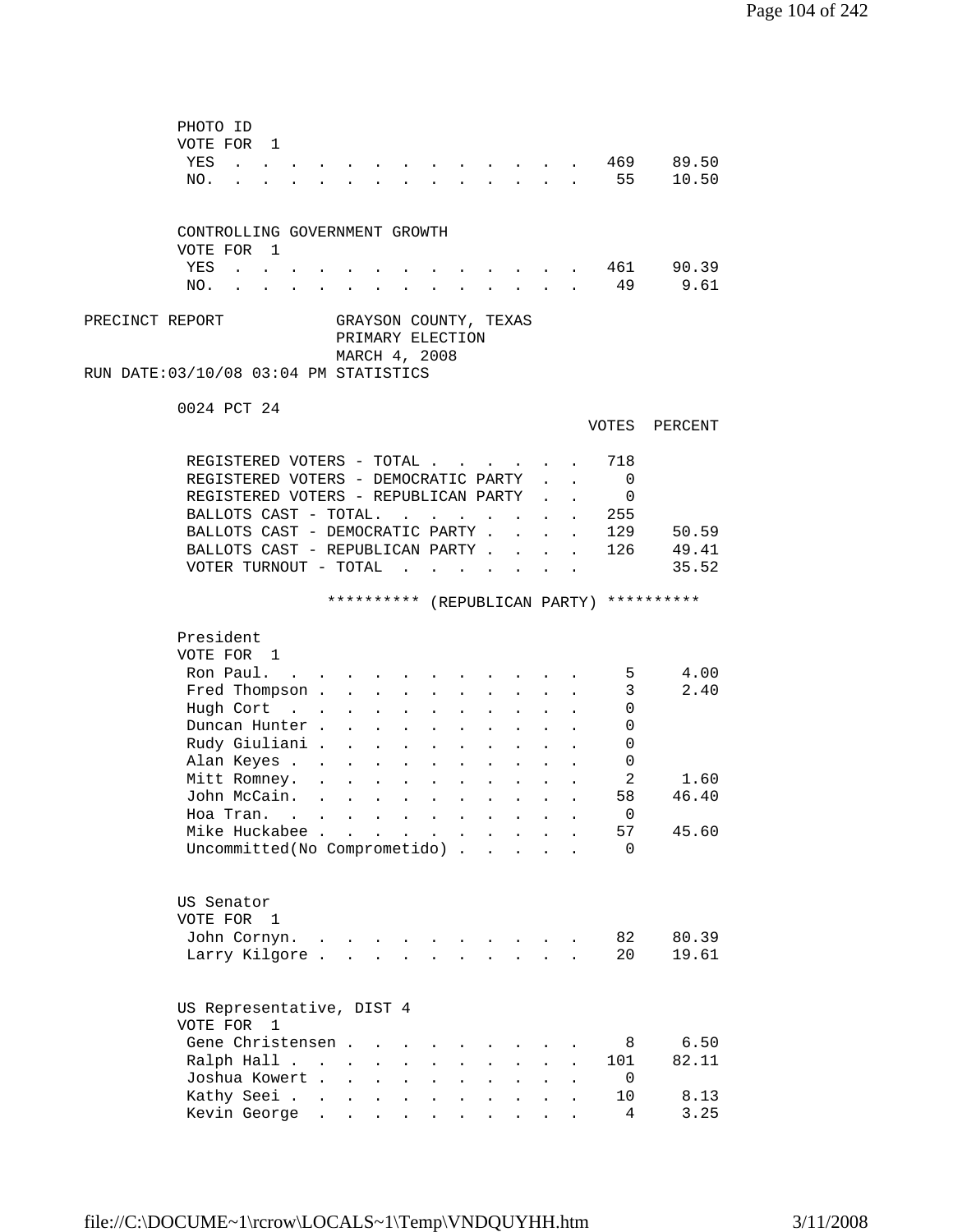| Railroad Commissioner                                                                                                           |
|---------------------------------------------------------------------------------------------------------------------------------|
| VOTE FOR<br>1                                                                                                                   |
| Michael L. Williams .<br>90<br>100.00                                                                                           |
|                                                                                                                                 |
|                                                                                                                                 |
| Chief Justice, Supreme Court                                                                                                    |
| VOTE FOR<br>1                                                                                                                   |
| Wallace B. Jefferson.<br>83<br>100.00                                                                                           |
|                                                                                                                                 |
|                                                                                                                                 |
| Justice, Supreme Court, P7                                                                                                      |
| VOTE FOR 1                                                                                                                      |
| Dale Wainwright<br>86 —<br>100.00                                                                                               |
|                                                                                                                                 |
|                                                                                                                                 |
| Justice, Supreme Court, P8                                                                                                      |
| VOTE FOR 1                                                                                                                      |
| Phil Johnson<br>83<br>100.00                                                                                                    |
|                                                                                                                                 |
|                                                                                                                                 |
|                                                                                                                                 |
| Judge, CT of Criminal Appeals, P3<br>VOTE FOR                                                                                   |
| 1<br>Tom Price.<br>79<br>100.00                                                                                                 |
|                                                                                                                                 |
| Judge, CT of Criminal Appeals, P4                                                                                               |
| VOTE FOR                                                                                                                        |
| 1                                                                                                                               |
| Robert Francis.<br>35<br>46.05                                                                                                  |
| Paul Womack.<br>41<br>53.95                                                                                                     |
|                                                                                                                                 |
|                                                                                                                                 |
| Judge, CT of Criminal Appeals, P9                                                                                               |
| VOTE FOR<br>1                                                                                                                   |
| Cathy Cochran.<br>78<br>100.00                                                                                                  |
|                                                                                                                                 |
|                                                                                                                                 |
| Member, State BoE, DIST 14                                                                                                      |
| VOTE FOR<br>1                                                                                                                   |
| Gail Lowe<br>100.00<br>75                                                                                                       |
|                                                                                                                                 |
|                                                                                                                                 |
| State Senator, District 30                                                                                                      |
| VOTE FOR<br>1                                                                                                                   |
| Charles R. Stafford<br>20<br>18.02                                                                                              |
| Craig Estes. .<br>91<br>81.98                                                                                                   |
|                                                                                                                                 |
|                                                                                                                                 |
| State Representative, District 62                                                                                               |
| VOTE FOR 1                                                                                                                      |
| 96<br>100.00<br>Larry Phillips.<br>$\sim$ $\sim$                                                                                |
|                                                                                                                                 |
|                                                                                                                                 |
| Justice, 5th CT of Appeals DIST, P3                                                                                             |
| VOTE FOR 1                                                                                                                      |
| Mary Murphy.<br>74<br>100.00                                                                                                    |
|                                                                                                                                 |
|                                                                                                                                 |
| Justice, 5th CT of Appeals DIST, P6                                                                                             |
| VOTE FOR 1                                                                                                                      |
| David L. Bridges<br>100.00<br>75<br>$\sim$<br>$\ddot{\phantom{a}}$<br>$\mathbf{r}$ , $\mathbf{r}$ , $\mathbf{r}$ , $\mathbf{r}$ |
|                                                                                                                                 |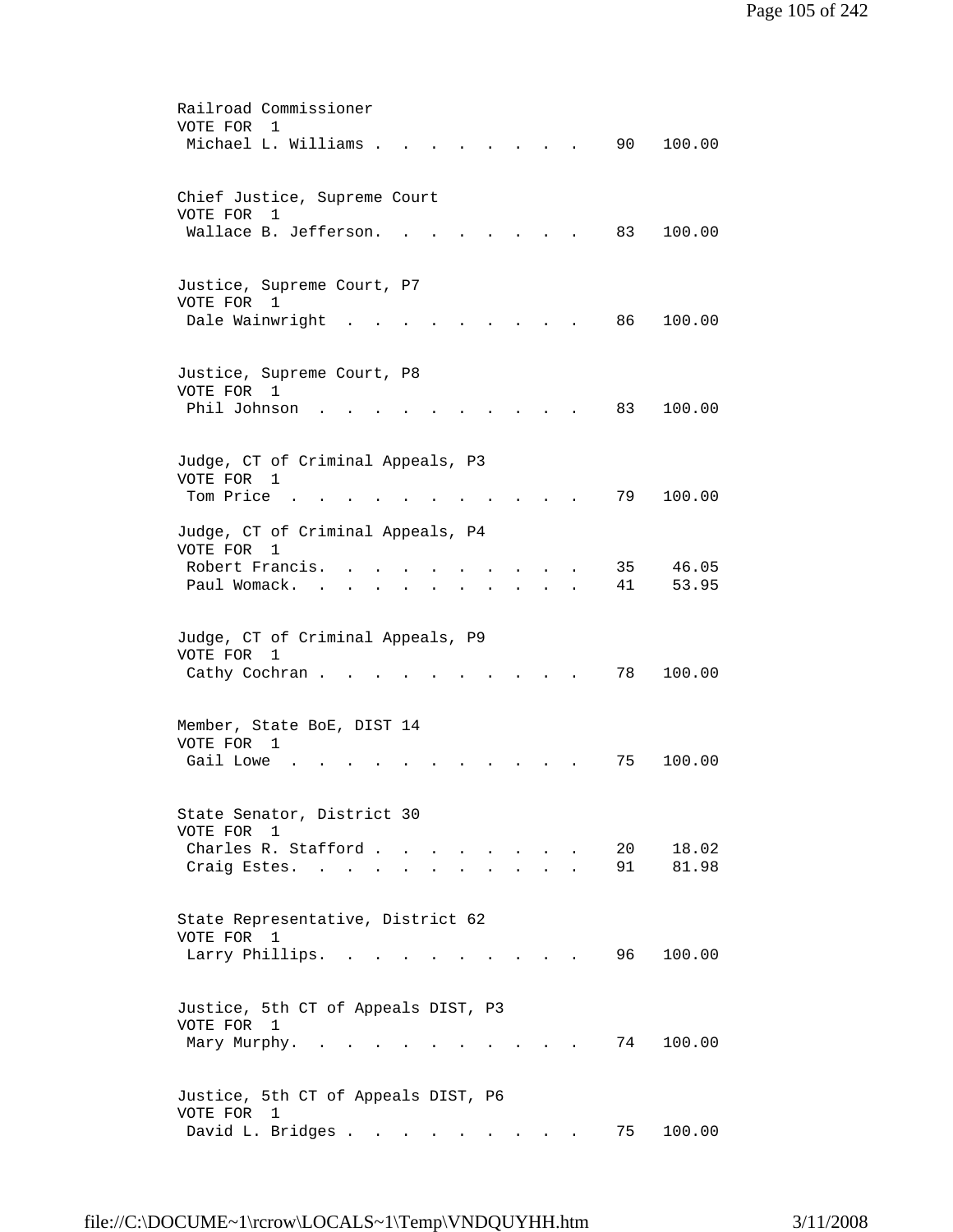| VOTE FOR 1                         | Justice, 5th CT of Appeals DIST, P8<br>Kerry Fitzgerald                             |                                                                                                     |                                                    | 72                 | 100.00                |
|------------------------------------|-------------------------------------------------------------------------------------|-----------------------------------------------------------------------------------------------------|----------------------------------------------------|--------------------|-----------------------|
| VOTE FOR 1<br>Jim Fallon.          | District Judge, 15th Judicial District                                              |                                                                                                     |                                                    | 85                 | 100.00                |
|                                    | District Judge, 59th Judicial District                                              |                                                                                                     |                                                    |                    |                       |
| VOTE FOR 1                         | Rayburn M. "Rim" Nall                                                               |                                                                                                     |                                                    | 87                 | 100.00                |
| VOTE FOR 1                         | District Judge, 336th Judicial District                                             |                                                                                                     |                                                    |                    |                       |
| Charles Butler.<br>Lauri Blake.    |                                                                                     |                                                                                                     |                                                    | 35<br>80           | 30.43<br>69.57        |
| VOTE FOR 1<br>Joe Brown            | Criminal District Attorney                                                          |                                                                                                     |                                                    | 96 —               | 100.00                |
| Sheriff<br>VOTE FOR<br>Keith Gary. | 1                                                                                   |                                                                                                     |                                                    | 101                | 100.00                |
| VOTE FOR 1<br>Jackie Crisp         | County Commissioner, PCT 3                                                          |                                                                                                     |                                                    | 85                 | 100.00                |
|                                    | Constable, Precinct No. 3                                                           |                                                                                                     |                                                    |                    |                       |
| VOTE FOR<br>Todd Booher.           | 1<br>Ronald J. Blackwell .                                                          |                                                                                                     |                                                    | 41<br>65           | 38.68<br>61.32        |
| County Chairman<br>VOTE FOR        | 1<br>David P. Gibson                                                                |                                                                                                     | <b>The Committee Committee Committee Committee</b> | 82                 | 100.00                |
|                                    |                                                                                     | ********** (DEMOCRATIC PARTY)                                                                       |                                                    |                    | **********            |
| President<br>VOTE FOR              | $\mathbf{1}$                                                                        |                                                                                                     |                                                    |                    |                       |
| Barack Obama                       | Hillary Clinton<br>Bill Richardson                                                  |                                                                                                     |                                                    | 24<br>102<br>1     | 18.90<br>80.31<br>.79 |
| John Edwards<br>Joe Biden          | $\sim$<br>$\ddot{\phantom{a}}$<br><b>Contract</b><br>$\sim$<br>Christopher J. Dodd. | $\ddot{\phantom{a}}$<br>$\ddot{\phantom{0}}$<br>$\mathbf{z} = \mathbf{z} + \mathbf{z}$<br>$\bullet$ |                                                    | $\Omega$<br>0<br>0 |                       |

US Senator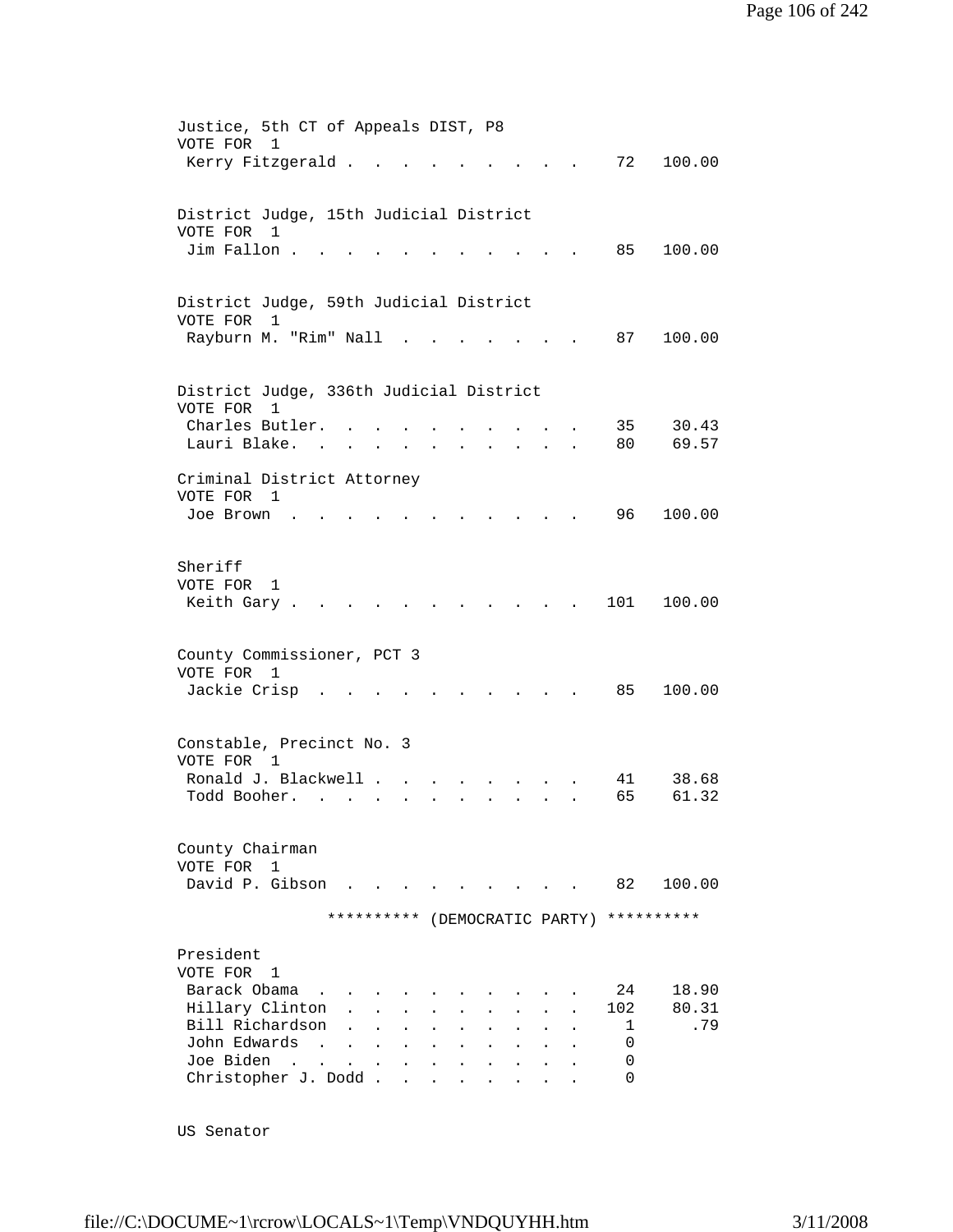| VOTE FOR<br>1                                                                                                                                                                  |
|--------------------------------------------------------------------------------------------------------------------------------------------------------------------------------|
| Richard J. "Rick" Noriega<br>18.18<br>18                                                                                                                                       |
| 28<br>28.28<br>Ray McMurrey<br>$\mathbf{r} = \mathbf{r} + \mathbf{r}$<br>$\mathbf{L}$                                                                                          |
| 48<br>48.48<br>Gene Kelly<br>$\mathbf{L}^{\text{max}}$<br>$\bullet$<br>$\blacksquare$<br>$\ddot{\phantom{0}}$<br>$\ddot{\phantom{0}}$<br>$\bullet$<br>$\bullet$                |
| 5.05<br>Rhett R. Smith.<br>- 5<br>$\ddot{\phantom{a}}$<br>$\ddot{\phantom{a}}$<br>$\ddot{\phantom{a}}$<br>$\ddot{\phantom{a}}$<br>$\ddot{\phantom{a}}$<br>$\ddot{\phantom{a}}$ |
|                                                                                                                                                                                |
|                                                                                                                                                                                |
| US Representative, DIST 4                                                                                                                                                      |
| VOTE FOR 1                                                                                                                                                                     |
| Glenn Melancon.<br>72<br>75.79<br>$\ddot{\phantom{a}}$<br>$\sim$ $\sim$ $\sim$ $\sim$                                                                                          |
| VaLinda Hathcox<br>23<br>24.21<br>$\mathbf{r}$<br>$\ddot{\phantom{a}}$<br>$\mathbf{L}$<br>$\mathbf{A}$                                                                         |
|                                                                                                                                                                                |
|                                                                                                                                                                                |
| Railroad Commissioner                                                                                                                                                          |
| VOTE FOR 1                                                                                                                                                                     |
| 32.26<br>Dale Henry<br>30                                                                                                                                                      |
| $\ddot{\phantom{0}}$<br>$\ddot{\phantom{1}}$<br>18.28<br>Art Hall. .<br>17                                                                                                     |
| $\ddot{\phantom{a}}$<br>49.46                                                                                                                                                  |
| Mark Thompson.<br>46<br>$\ddot{\phantom{a}}$                                                                                                                                   |
|                                                                                                                                                                                |
|                                                                                                                                                                                |
| Chief Justice, Supreme Court                                                                                                                                                   |
| VOTE FOR<br>1                                                                                                                                                                  |
| Jim Jordan.<br>85<br>100.00                                                                                                                                                    |
|                                                                                                                                                                                |
|                                                                                                                                                                                |
| Justice, Supreme Court, P7                                                                                                                                                     |
| VOTE FOR 1                                                                                                                                                                     |
| 74<br>79.57<br>Sam Houston.<br>$\mathbf{L}$<br>$\sim$                                                                                                                          |
| 19<br>20.43<br>Baltasar D. Cruz<br>$\mathbf{L}$<br>$\mathbf{L}$                                                                                                                |
|                                                                                                                                                                                |
|                                                                                                                                                                                |
| Justice, Supreme Court, P8                                                                                                                                                     |
| VOTE FOR 1                                                                                                                                                                     |
| Susan Criss.<br>84.38<br>81                                                                                                                                                    |
| Linda Reyna Yañez.<br>15<br>15.63<br>$\sim$                                                                                                                                    |
|                                                                                                                                                                                |
|                                                                                                                                                                                |
| Judge, CT of Criminal Appeals, P3                                                                                                                                              |
| VOTE FOR<br>1                                                                                                                                                                  |
| 100.00<br>Susan Strawn<br>83                                                                                                                                                   |
|                                                                                                                                                                                |
|                                                                                                                                                                                |
| Judge, CT of Criminal Appeals, P4                                                                                                                                              |
| VOTE FOR<br>1                                                                                                                                                                  |
| J.R. Molina.<br>78<br>100.00                                                                                                                                                   |
|                                                                                                                                                                                |
| Member, State BoE, DIST 14                                                                                                                                                     |
| VOTE FOR 1                                                                                                                                                                     |
| 100.00<br>Edra Bogle<br>75                                                                                                                                                     |
|                                                                                                                                                                                |
|                                                                                                                                                                                |
| State Representative, District 62                                                                                                                                              |
| VOTE FOR 1                                                                                                                                                                     |
| 76<br>Peter "Pete" Veeck<br>100.00                                                                                                                                             |
|                                                                                                                                                                                |
|                                                                                                                                                                                |
|                                                                                                                                                                                |
| Justice, 5th CT of Appeals DIST, P3                                                                                                                                            |
| VOTE FOR 1                                                                                                                                                                     |
| Don B. Chae.<br>100.00<br>78<br>$\bullet$ .<br><br><br><br><br><br><br><br><br><br><br><br><br>$\sim$                                                                          |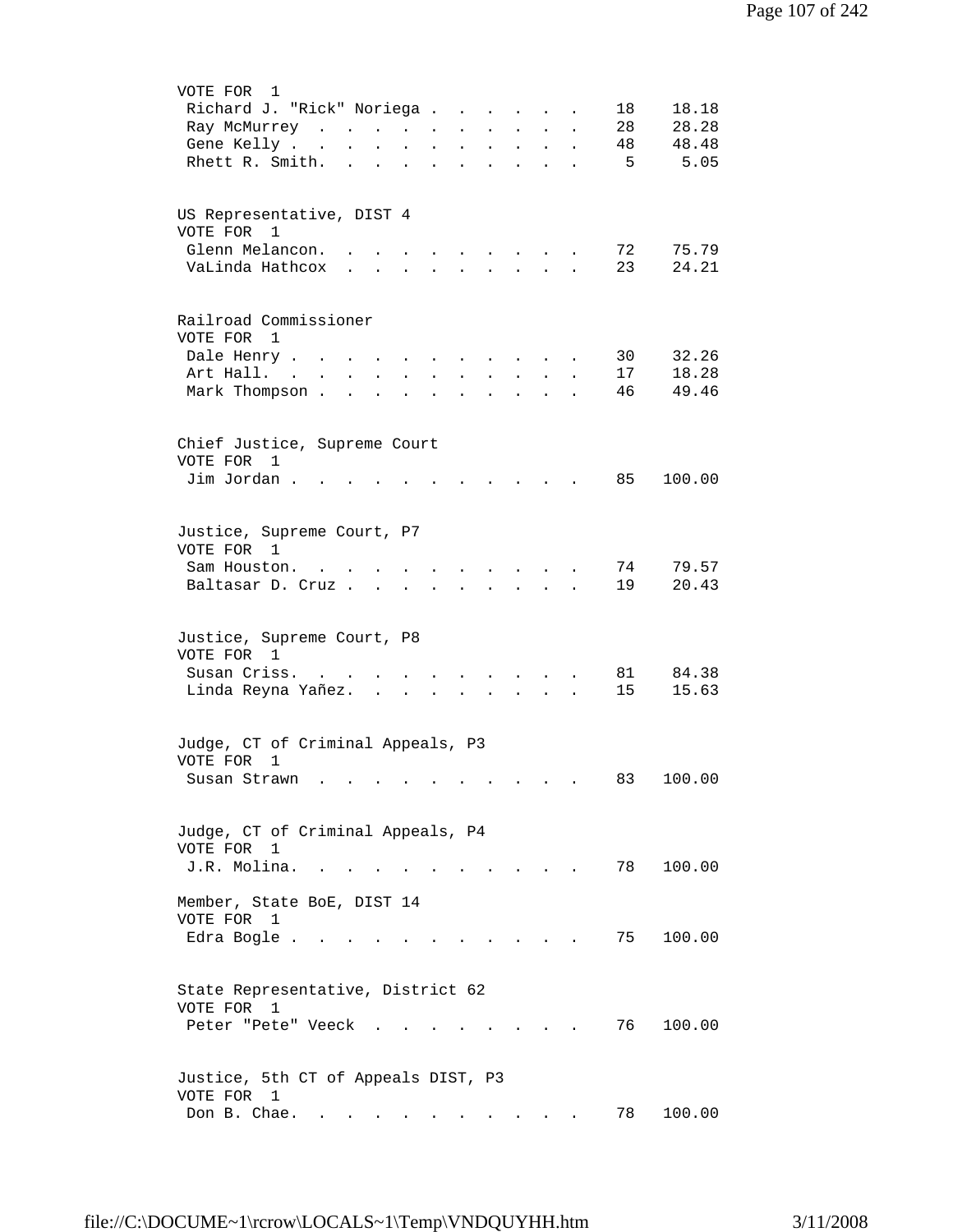|                 | Justice, 5th CT of Appeals DIST, P6<br>$\mathbf{1}$<br>VOTE FOR              |                                    |                                      |               |                     |
|-----------------|------------------------------------------------------------------------------|------------------------------------|--------------------------------------|---------------|---------------------|
|                 | David Hanschen.                                                              |                                    |                                      | 78            | 100.00              |
|                 | Justice, 5th CT of Appeals DIST, P8<br>VOTE FOR 1                            |                                    |                                      |               |                     |
|                 | Tina Yoo. .                                                                  |                                    |                                      | 76            | 100.00              |
|                 | County Tax Assessor-Collector<br>VOTE FOR<br>$\overline{1}$                  |                                    |                                      |               |                     |
|                 | John Wayne Ramsey.                                                           |                                    |                                      | 99            | 100.00              |
|                 | County Commissioner, PCT 3<br>VOTE FOR 1                                     |                                    |                                      |               |                     |
|                 | Mike Butler.                                                                 |                                    |                                      | 84            | 100.00              |
|                 | Constable, Precinct No. 3<br>VOTE FOR<br>1                                   |                                    |                                      |               |                     |
|                 | Charles Taylor.                                                              |                                    |                                      | 83            | 100.00              |
|                 | County Chairman<br>VOTE FOR 1                                                |                                    |                                      |               |                     |
|                 | Tony Beaverson.                                                              |                                    |                                      | 86            | 100.00              |
|                 | ********** (REPUBLICAN PARTY)                                                |                                    |                                      |               | **********          |
|                 | IMMIGRATION                                                                  |                                    |                                      |               |                     |
|                 | VOTE FOR<br>$\overline{\phantom{0}}$<br>YES                                  |                                    |                                      | 119           | 100.00              |
|                 | NO.                                                                          |                                    |                                      | 0             |                     |
|                 | PHOTO ID<br>VOTE FOR<br>1                                                    |                                    |                                      |               |                     |
|                 | <b>YES</b><br>NO. 6                                                          |                                    |                                      | 114           | 95.00<br>5.00       |
|                 |                                                                              |                                    |                                      |               |                     |
|                 | CONTROLLING GOVERNMENT GROWTH<br>VOTE FOR 1                                  |                                    |                                      |               |                     |
|                 | YES .<br>NO.                                                                 | <b>Contract Contract</b><br>$\sim$ | $\mathcal{L}^{\text{max}}$<br>$\sim$ | 7             | . 106 93.81<br>6.19 |
| PRECINCT REPORT | GRAYSON COUNTY, TEXAS                                                        |                                    |                                      |               |                     |
|                 | PRIMARY ELECTION<br>MARCH 4, 2008<br>RUN DATE: 03/10/08 03:04 PM STATISTICS  |                                    |                                      |               |                     |
|                 | 0025 PCT 25                                                                  |                                    |                                      |               |                     |
|                 |                                                                              |                                    |                                      |               | VOTES PERCENT       |
|                 | REGISTERED VOTERS - TOTAL 2208                                               |                                    |                                      |               |                     |
|                 | REGISTERED VOTERS - DEMOCRATIC PARTY<br>REGISTERED VOTERS - REPUBLICAN PARTY |                                    |                                      | 0<br>$\Omega$ |                     |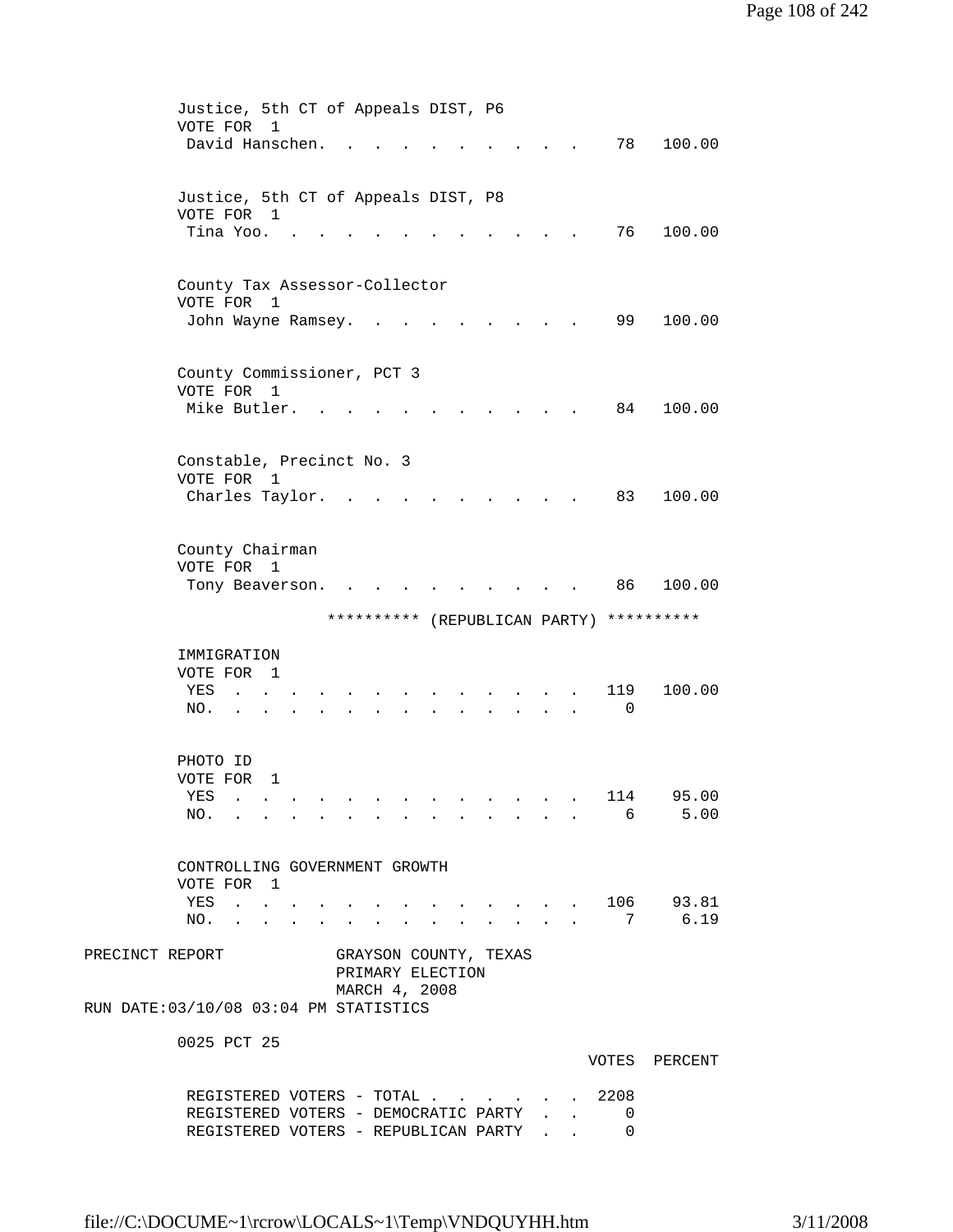| BALLOTS CAST - TOTAL.<br>BALLOTS CAST - DEMOCRATIC PARTY.<br>BALLOTS CAST - REPUBLICAN PARTY. |                                        |                                                                                             |                                   |                                   |                                                                                       |                      | $\mathbf{L}$ and $\mathbf{L}$<br>$\mathbf{L} = \mathbf{L} \mathbf{L}$ | $\ddot{\phantom{a}}$<br>$\ddot{\phantom{a}}$ | 655<br>320<br>335                        | 48.85<br>51.15 |
|-----------------------------------------------------------------------------------------------|----------------------------------------|---------------------------------------------------------------------------------------------|-----------------------------------|-----------------------------------|---------------------------------------------------------------------------------------|----------------------|-----------------------------------------------------------------------|----------------------------------------------|------------------------------------------|----------------|
| VOTER TURNOUT - TOTAL $\cdot \cdot \cdot \cdot$                                               |                                        |                                                                                             |                                   |                                   |                                                                                       |                      |                                                                       |                                              |                                          | 29.66          |
|                                                                                               |                                        |                                                                                             |                                   |                                   |                                                                                       |                      |                                                                       |                                              | ********** (REPUBLICAN PARTY) ********** |                |
| President                                                                                     |                                        |                                                                                             |                                   |                                   |                                                                                       |                      |                                                                       |                                              |                                          |                |
| VOTE FOR 1<br>Ron Paul.                                                                       |                                        |                                                                                             |                                   |                                   |                                                                                       |                      |                                                                       |                                              |                                          | 1.20           |
| $\sim$ 100 $\sim$<br>Fred Thompson .                                                          |                                        | $\mathbf{r} = \mathbf{r} + \mathbf{r} + \mathbf{r} + \mathbf{r}$                            |                                   |                                   | $\cdot$ $\cdot$ $\cdot$                                                               |                      |                                                                       |                                              | 4<br>3                                   | .90            |
| Hugh Cort                                                                                     | $\mathbf{z} = \mathbf{z}$<br>$\bullet$ | $\mathbf{L}^{\text{max}}$<br>$\mathbf{z} = \mathbf{z}$<br>$\bullet$<br>$\ddot{\phantom{a}}$ | $\bullet$<br>$\ddot{\phantom{0}}$ | $\bullet$<br>$\ddot{\phantom{0}}$ | $\sim 100$                                                                            |                      |                                                                       |                                              | 0                                        |                |
| Duncan Hunter.                                                                                |                                        |                                                                                             |                                   | $\ddot{\phantom{0}}$              |                                                                                       |                      |                                                                       |                                              | 3                                        | .90            |
| Rudy Giuliani .                                                                               | $\ddot{\phantom{a}}$                   | $\ddot{\phantom{a}}$<br>$\ddot{\phantom{a}}$                                                | $\ddot{\phantom{a}}$              |                                   |                                                                                       |                      |                                                                       |                                              | 2                                        | .60            |
| Alan Keyes                                                                                    |                                        | $\ddot{\phantom{a}}$<br>$\ddot{\phantom{a}}$                                                | $\ddot{\phantom{a}}$              | $\ddot{\phantom{a}}$              |                                                                                       |                      |                                                                       |                                              | 3                                        | .90            |
| Mitt Romney.                                                                                  | $\ddot{\phantom{a}}$<br>$\mathbf{A}$   | $\ddot{\phantom{a}}$<br>$\mathbf{L}$                                                        | $\ddot{\phantom{0}}$              | $\ddot{\phantom{a}}$              | $\ddot{\phantom{a}}$                                                                  | $\ddot{\phantom{a}}$ | $\ddot{\phantom{a}}$                                                  |                                              | 3                                        | .90            |
| John McCain. .                                                                                | <b>Contract</b>                        | $\sim 100$ km s $^{-1}$<br>$\ddot{\phantom{a}}$                                             | $\ddot{\phantom{a}}$              | $\ddot{\phantom{a}}$              | $\sim$ 100 $\sim$                                                                     | $\mathbf{L}$         |                                                                       |                                              | 172                                      | 51.81          |
| Hoa Tran.                                                                                     |                                        |                                                                                             |                                   |                                   | $\mathbf{r}$ , $\mathbf{r}$ , $\mathbf{r}$                                            |                      | $\ddot{\phantom{a}}$                                                  |                                              | 0                                        |                |
| Mike Huckabee                                                                                 |                                        | and a strong control of the state of the                                                    |                                   |                                   |                                                                                       |                      |                                                                       | $\ddot{\phantom{a}}$                         | 141                                      | 42.47          |
| Uncommitted(No Comprometido)                                                                  |                                        |                                                                                             |                                   |                                   |                                                                                       |                      |                                                                       | $\ddot{\phantom{a}}$                         | $\mathbf{1}$                             | .30            |
|                                                                                               |                                        |                                                                                             |                                   |                                   |                                                                                       |                      |                                                                       |                                              |                                          |                |
|                                                                                               |                                        |                                                                                             |                                   |                                   |                                                                                       |                      |                                                                       |                                              |                                          |                |
| US Senator<br>VOTE FOR 1                                                                      |                                        |                                                                                             |                                   |                                   |                                                                                       |                      |                                                                       |                                              |                                          |                |
| John Cornyn.                                                                                  |                                        |                                                                                             |                                   |                                   |                                                                                       |                      |                                                                       |                                              | 227                                      | 76.95          |
| Larry Kilgore.                                                                                |                                        | $\mathbf{r}$ , and $\mathbf{r}$ , and $\mathbf{r}$ , and $\mathbf{r}$ , and $\mathbf{r}$    |                                   |                                   |                                                                                       |                      |                                                                       |                                              | 68                                       | 23.05          |
|                                                                                               |                                        |                                                                                             |                                   |                                   |                                                                                       |                      |                                                                       |                                              |                                          |                |
| US Representative, DIST 4<br>VOTE FOR<br>$\overline{1}$                                       |                                        |                                                                                             |                                   |                                   |                                                                                       |                      |                                                                       |                                              |                                          |                |
| Gene Christensen                                                                              |                                        |                                                                                             |                                   |                                   |                                                                                       |                      |                                                                       |                                              | 18                                       | 5.70           |
| Ralph Hall                                                                                    |                                        |                                                                                             |                                   |                                   |                                                                                       |                      |                                                                       |                                              | 262                                      | 82.91          |
| Joshua Kowert .                                                                               | $\sim 100$<br>$\sim$                   | $\ddot{\phantom{a}}$<br>$\mathbf{L}^{\text{max}}$                                           |                                   | $\ddot{\phantom{a}}$              | $\ddot{\phantom{0}}$                                                                  |                      | $\mathbf{L}^{\text{max}}$                                             |                                              | $\overline{\mathbf{3}}$                  | .95            |
| Kathy Seei                                                                                    | $\sim$ $\sim$                          | $\ddot{\phantom{0}}$<br>$\ddot{\phantom{a}}$                                                | $\ddot{\phantom{a}}$              | $\ddot{\phantom{a}}$              | $\ddot{\phantom{a}}$                                                                  |                      |                                                                       |                                              | 21                                       | 6.65           |
| Kevin George<br>$\sim$                                                                        | $\ddot{\phantom{a}}$                   | $\mathbf{L}$<br>$\ddot{\phantom{a}}$<br>$\ddot{\phantom{a}}$                                | $\ddot{\phantom{0}}$              | $\ddot{\phantom{a}}$              | <b>Contract Contract</b><br>$\mathbf{r}$ , $\mathbf{r}$ , $\mathbf{r}$ , $\mathbf{r}$ | $\cdot$ $\cdot$      |                                                                       |                                              | 12 <sup>°</sup>                          | 3.80           |
|                                                                                               |                                        |                                                                                             |                                   |                                   |                                                                                       |                      |                                                                       |                                              |                                          |                |
|                                                                                               |                                        |                                                                                             |                                   |                                   |                                                                                       |                      |                                                                       |                                              |                                          |                |
| Railroad Commissioner<br>VOTE FOR 1                                                           |                                        |                                                                                             |                                   |                                   |                                                                                       |                      |                                                                       |                                              |                                          |                |
| Michael L. Williams .                                                                         |                                        |                                                                                             |                                   |                                   |                                                                                       |                      |                                                                       |                                              |                                          | 244 100.00     |
|                                                                                               |                                        |                                                                                             |                                   |                                   |                                                                                       |                      |                                                                       |                                              |                                          |                |
|                                                                                               |                                        |                                                                                             |                                   |                                   |                                                                                       |                      |                                                                       |                                              |                                          |                |
| Chief Justice, Supreme Court<br>VOTE FOR 1                                                    |                                        |                                                                                             |                                   |                                   |                                                                                       |                      |                                                                       |                                              |                                          |                |
| Wallace B. Jefferson.                                                                         |                                        |                                                                                             |                                   |                                   |                                                                                       |                      |                                                                       |                                              | 233                                      | 100.00         |
|                                                                                               |                                        |                                                                                             |                                   |                                   |                                                                                       |                      |                                                                       |                                              |                                          |                |
|                                                                                               |                                        |                                                                                             |                                   |                                   |                                                                                       |                      |                                                                       |                                              |                                          |                |
| Justice, Supreme Court, P7                                                                    |                                        |                                                                                             |                                   |                                   |                                                                                       |                      |                                                                       |                                              |                                          |                |
| VOTE FOR 1                                                                                    |                                        |                                                                                             |                                   |                                   |                                                                                       |                      |                                                                       |                                              |                                          |                |
| Dale Wainwright                                                                               |                                        |                                                                                             |                                   |                                   |                                                                                       |                      |                                                                       |                                              | 236                                      | 100.00         |
|                                                                                               |                                        |                                                                                             |                                   |                                   |                                                                                       |                      |                                                                       |                                              |                                          |                |
|                                                                                               |                                        |                                                                                             |                                   |                                   |                                                                                       |                      |                                                                       |                                              |                                          |                |
| Justice, Supreme Court, P8                                                                    |                                        |                                                                                             |                                   |                                   |                                                                                       |                      |                                                                       |                                              |                                          |                |
| VOTE FOR 1                                                                                    |                                        |                                                                                             |                                   |                                   |                                                                                       |                      |                                                                       |                                              |                                          |                |
| Phil Johnson                                                                                  |                                        |                                                                                             |                                   |                                   |                                                                                       |                      |                                                                       |                                              | 220                                      | 100.00         |
|                                                                                               |                                        |                                                                                             |                                   |                                   |                                                                                       |                      |                                                                       |                                              |                                          |                |
|                                                                                               |                                        |                                                                                             |                                   |                                   |                                                                                       |                      |                                                                       |                                              |                                          |                |
| Judge, CT of Criminal Appeals, P3                                                             |                                        |                                                                                             |                                   |                                   |                                                                                       |                      |                                                                       |                                              |                                          |                |
| VOTE FOR 1                                                                                    |                                        |                                                                                             |                                   |                                   |                                                                                       |                      |                                                                       |                                              |                                          |                |
| Tom Price                                                                                     |                                        |                                                                                             |                                   |                                   |                                                                                       |                      |                                                                       |                                              | 224                                      | 100.00         |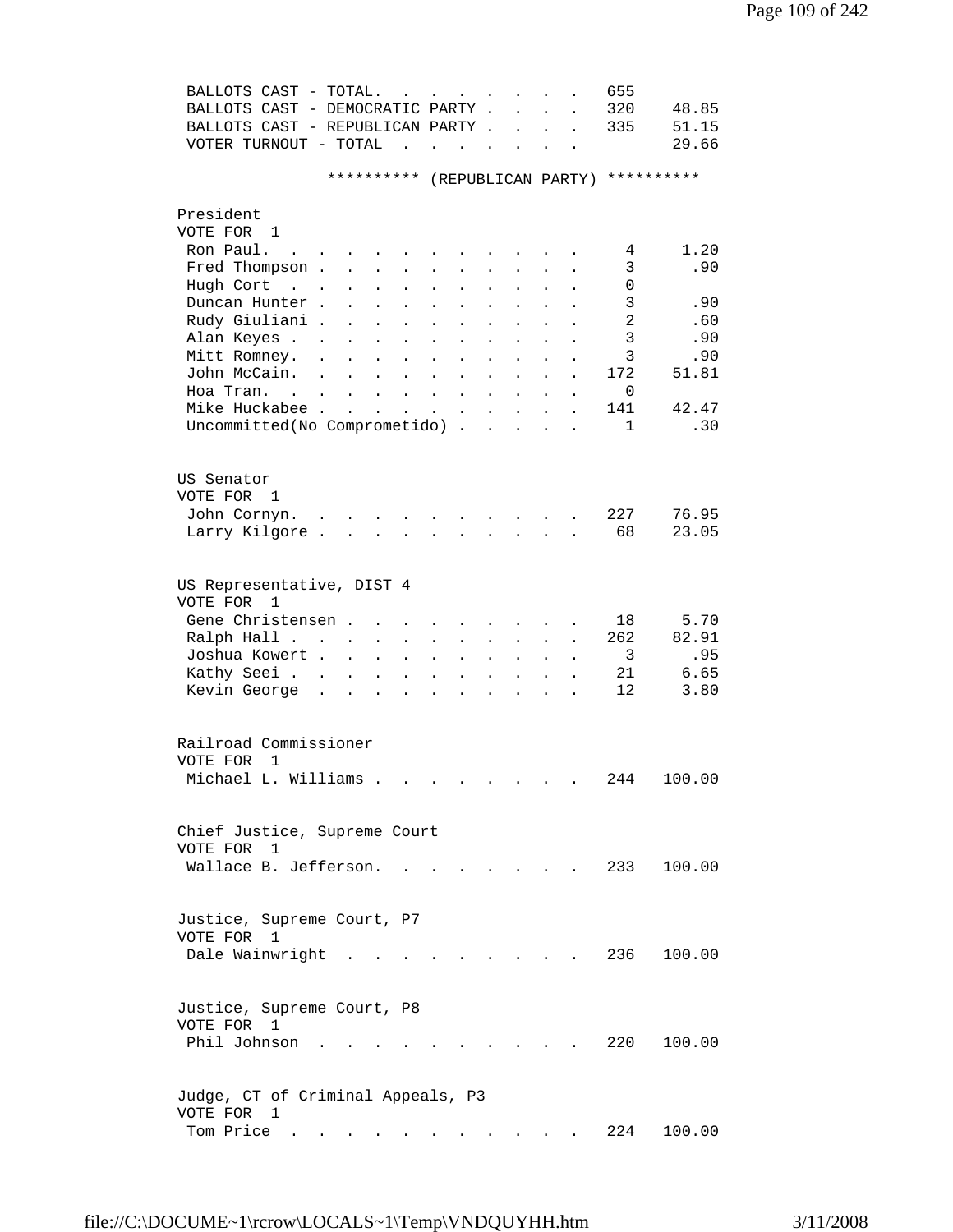| Judge, CT of Criminal Appeals, P4<br>VOTE FOR<br>$\mathbf{1}$<br>Robert Francis.<br>84<br>37.00<br>Paul Womack.<br>143<br>63.00<br>$\mathbf{r} = \mathbf{r} \cdot \mathbf{r}$<br>$\ddot{\phantom{0}}$<br>$\mathbf{r}$                                                                                                                    |
|------------------------------------------------------------------------------------------------------------------------------------------------------------------------------------------------------------------------------------------------------------------------------------------------------------------------------------------|
| Judge, CT of Criminal Appeals, P9<br>VOTE FOR<br>1<br>Cathy Cochran.<br>225<br>100.00                                                                                                                                                                                                                                                    |
| Member, State BoE, DIST 14<br>VOTE FOR 1<br>Gail Lowe<br>219<br>100.00                                                                                                                                                                                                                                                                   |
| State Senator, District 30<br>VOTE FOR 1<br>Charles R. Stafford<br>25.89<br>73<br>209<br>74.11<br>Craig Estes. .                                                                                                                                                                                                                         |
| State Representative, District 62<br>VOTE FOR<br>1<br>246<br>100.00<br>Larry Phillips.                                                                                                                                                                                                                                                   |
| Justice, 5th CT of Appeals DIST, P3<br>VOTE FOR 1<br>223<br>Mary Murphy.<br>100.00                                                                                                                                                                                                                                                       |
| Justice, 5th CT of Appeals DIST, P6<br>VOTE FOR 1<br>David L. Bridges .<br>223<br>100.00                                                                                                                                                                                                                                                 |
| Justice, 5th CT of Appeals DIST, P8<br>VOTE FOR 1<br>Kerry Fitzgerald<br>100.00<br>223                                                                                                                                                                                                                                                   |
| District Judge, 15th Judicial District<br>VOTE FOR 1<br>Jim Fallon<br>225<br>100.00<br>the contract of the contract of the con-                                                                                                                                                                                                          |
| District Judge, 59th Judicial District<br>VOTE FOR<br>1<br>Rayburn M. "Rim" Nall<br>234<br>100.00                                                                                                                                                                                                                                        |
| District Judge, 336th Judicial District<br>VOTE FOR 1<br>Charles Butler.<br>36.95<br>109<br>the contract of the contract of the contract of the contract of the contract of the contract of the contract of<br>Lauri Blake.<br>and a series of the contract of the<br>186<br>63.05<br>$\sim$<br>Criminal District Attorney<br>VOTE FOR 1 |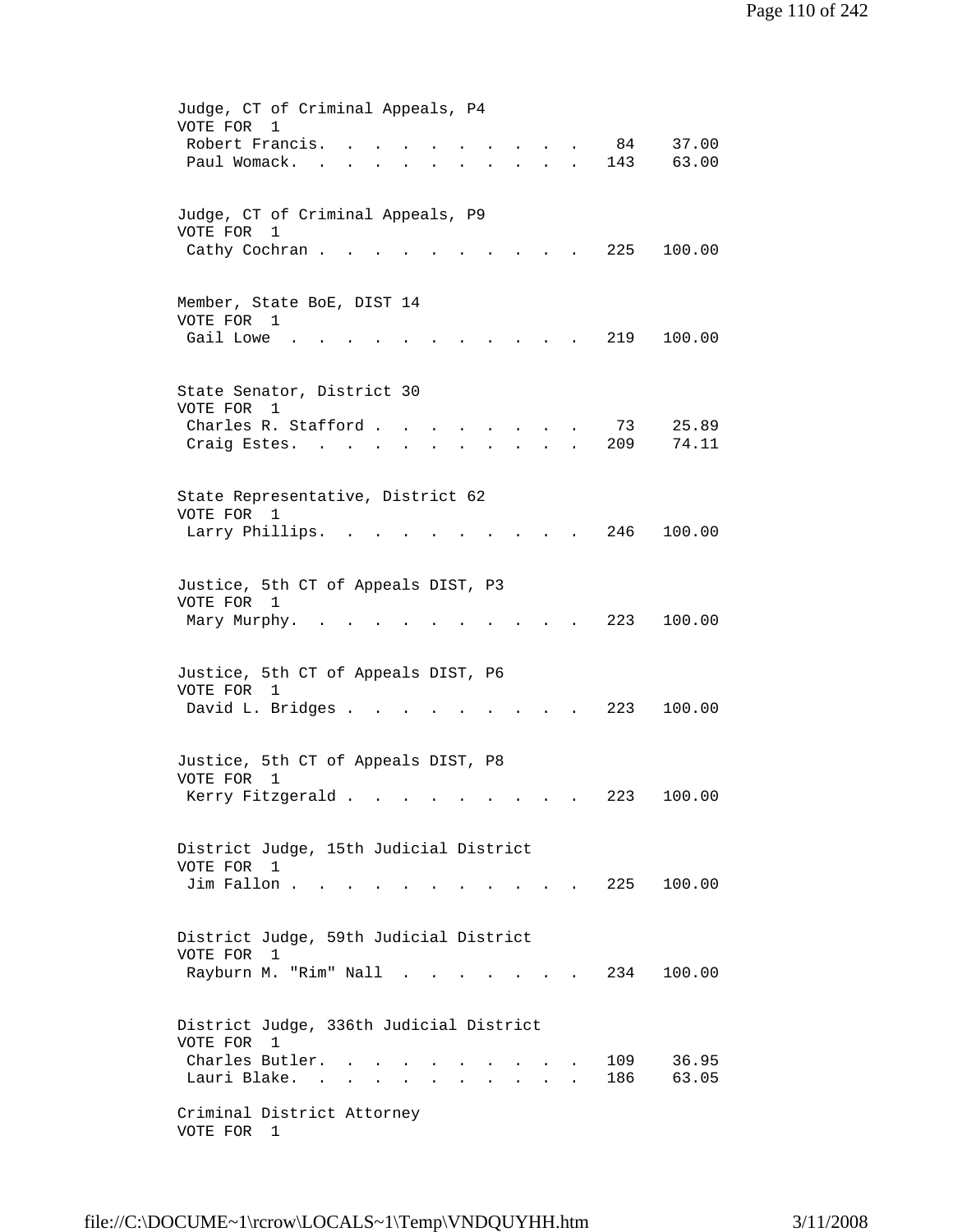| Joe Brown                                                            |                                                                                                                                                                                                                                   |                      |                                                         |                      |                           |                      |                                          |                      | 245           | 100.00                        |
|----------------------------------------------------------------------|-----------------------------------------------------------------------------------------------------------------------------------------------------------------------------------------------------------------------------------|----------------------|---------------------------------------------------------|----------------------|---------------------------|----------------------|------------------------------------------|----------------------|---------------|-------------------------------|
| Sheriff<br>VOTE FOR<br>1<br>Keith Gary.                              |                                                                                                                                                                                                                                   |                      |                                                         |                      |                           |                      |                                          |                      | 261           | 100.00                        |
| County Commissioner, PCT 3<br>VOTE FOR 1                             |                                                                                                                                                                                                                                   |                      |                                                         |                      |                           |                      |                                          |                      |               |                               |
| Jackie Crisp                                                         |                                                                                                                                                                                                                                   |                      |                                                         |                      |                           |                      |                                          |                      | 249           | 100.00                        |
| Constable, Precinct No. 3<br>VOTE FOR<br>1                           |                                                                                                                                                                                                                                   |                      |                                                         |                      |                           |                      |                                          |                      |               |                               |
| Ronald J. Blackwell .<br>Todd Booher. .                              |                                                                                                                                                                                                                                   |                      | $\mathbf{r}$                                            |                      |                           |                      |                                          |                      | 95<br>193     | 32.99<br>67.01                |
| County Chairman<br>VOTE FOR<br>1                                     |                                                                                                                                                                                                                                   |                      |                                                         |                      |                           |                      |                                          |                      |               |                               |
| David P. Gibson                                                      |                                                                                                                                                                                                                                   |                      |                                                         |                      |                           |                      |                                          |                      | 231           | 100.00                        |
|                                                                      | **********                                                                                                                                                                                                                        |                      |                                                         |                      |                           |                      |                                          |                      |               | (DEMOCRATIC PARTY) ********** |
| President<br>VOTE FOR 1                                              |                                                                                                                                                                                                                                   |                      |                                                         |                      |                           |                      |                                          |                      |               |                               |
| Barack Obama                                                         |                                                                                                                                                                                                                                   |                      |                                                         |                      |                           |                      |                                          |                      | 75            | 23.44                         |
| Hillary Clinton                                                      | $\mathbf{L}$                                                                                                                                                                                                                      |                      | $\ddot{\phantom{0}}$                                    |                      |                           | $\sim$               |                                          |                      | 239           | 74.69                         |
| Bill Richardson                                                      | $\ddot{\phantom{a}}$                                                                                                                                                                                                              | $\ddot{\phantom{a}}$ | $\bullet$                                               | $\bullet$            | $\ddot{\phantom{0}}$      | $\ddot{\phantom{0}}$ |                                          | $\bullet$            | 1             | .31                           |
| John Edwards<br>$\sim$                                               | $\sim$                                                                                                                                                                                                                            | $\sim$               | $\mathbf{L}$                                            | $\ddot{\phantom{a}}$ | $\ddot{\phantom{0}}$      | $\ddot{\phantom{0}}$ |                                          |                      | 5             | 1.56                          |
| Joe Biden<br>$\mathcal{L}(\mathbf{z})$ and $\mathcal{L}(\mathbf{z})$ | $\ddot{\phantom{a}}$                                                                                                                                                                                                              | $\sim$ 100 $\pm$     | $\blacksquare$                                          | $\bullet$            |                           |                      |                                          |                      | 0<br>$\Omega$ |                               |
| Christopher J. Dodd                                                  |                                                                                                                                                                                                                                   |                      |                                                         |                      | $\ddot{\phantom{0}}$      |                      |                                          |                      |               |                               |
| US Senator<br>VOTE FOR 1                                             |                                                                                                                                                                                                                                   |                      |                                                         |                      |                           |                      |                                          |                      |               |                               |
| Richard J. "Rick" Noriega                                            |                                                                                                                                                                                                                                   |                      |                                                         |                      |                           |                      |                                          |                      | 85            | 34.41                         |
| Ray McMurrey                                                         | $\mathbf{r}$ . The set of the set of the set of the set of the set of the set of the set of the set of the set of the set of the set of the set of the set of the set of the set of the set of the set of the set of the set of t |                      |                                                         |                      | $\mathbf{z} = \mathbf{z}$ |                      | $\mathbf{z} = \mathbf{z} + \mathbf{z}$ . | $\ddot{\phantom{0}}$ | 53            | 21.46                         |
| Gene Kelly                                                           |                                                                                                                                                                                                                                   |                      |                                                         |                      |                           |                      |                                          |                      | 78            | 31.58                         |
| Rhett R. Smith.                                                      | $\mathbf{L}$                                                                                                                                                                                                                      |                      | $\sim$                                                  |                      |                           | $\ddot{\phantom{a}}$ |                                          |                      | 31            | 12.55                         |
| US Representative, DIST 4<br>VOTE FOR<br>$\overline{1}$              |                                                                                                                                                                                                                                   |                      |                                                         |                      |                           |                      |                                          |                      |               |                               |
| Glenn Melancon.                                                      |                                                                                                                                                                                                                                   |                      |                                                         |                      | $\mathbf{A}$              |                      | and the state of the state of the        |                      | 148           | 64.91                         |
| VaLinda Hathcox                                                      |                                                                                                                                                                                                                                   |                      | $\mathbf{r} = \mathbf{r}$ and $\mathbf{r} = \mathbf{r}$ |                      |                           | $\mathbf{r}$         |                                          |                      | 80            | 35.09                         |
| Railroad Commissioner<br>VOTE FOR<br>$\mathbf{1}$                    |                                                                                                                                                                                                                                   |                      |                                                         |                      |                           |                      |                                          |                      |               |                               |
| Dale Henry .<br>$\sim$                                               |                                                                                                                                                                                                                                   |                      |                                                         |                      |                           |                      |                                          |                      | 88            | 36.82                         |
| Art Hall. .                                                          |                                                                                                                                                                                                                                   |                      |                                                         |                      |                           |                      |                                          |                      | 53            | 22.18                         |
| Mark Thompson.                                                       | $\mathbf{r}$                                                                                                                                                                                                                      | $\overline{a}$       |                                                         |                      |                           |                      |                                          |                      | 98            | 41.00                         |
| Chief Justice, Supreme Court<br>VOTE FOR<br>1                        |                                                                                                                                                                                                                                   |                      |                                                         |                      |                           |                      |                                          |                      |               |                               |
| Jim Jordan                                                           |                                                                                                                                                                                                                                   |                      |                                                         |                      |                           |                      |                                          |                      | 209           | 100.00                        |
|                                                                      |                                                                                                                                                                                                                                   |                      |                                                         |                      |                           |                      |                                          |                      |               |                               |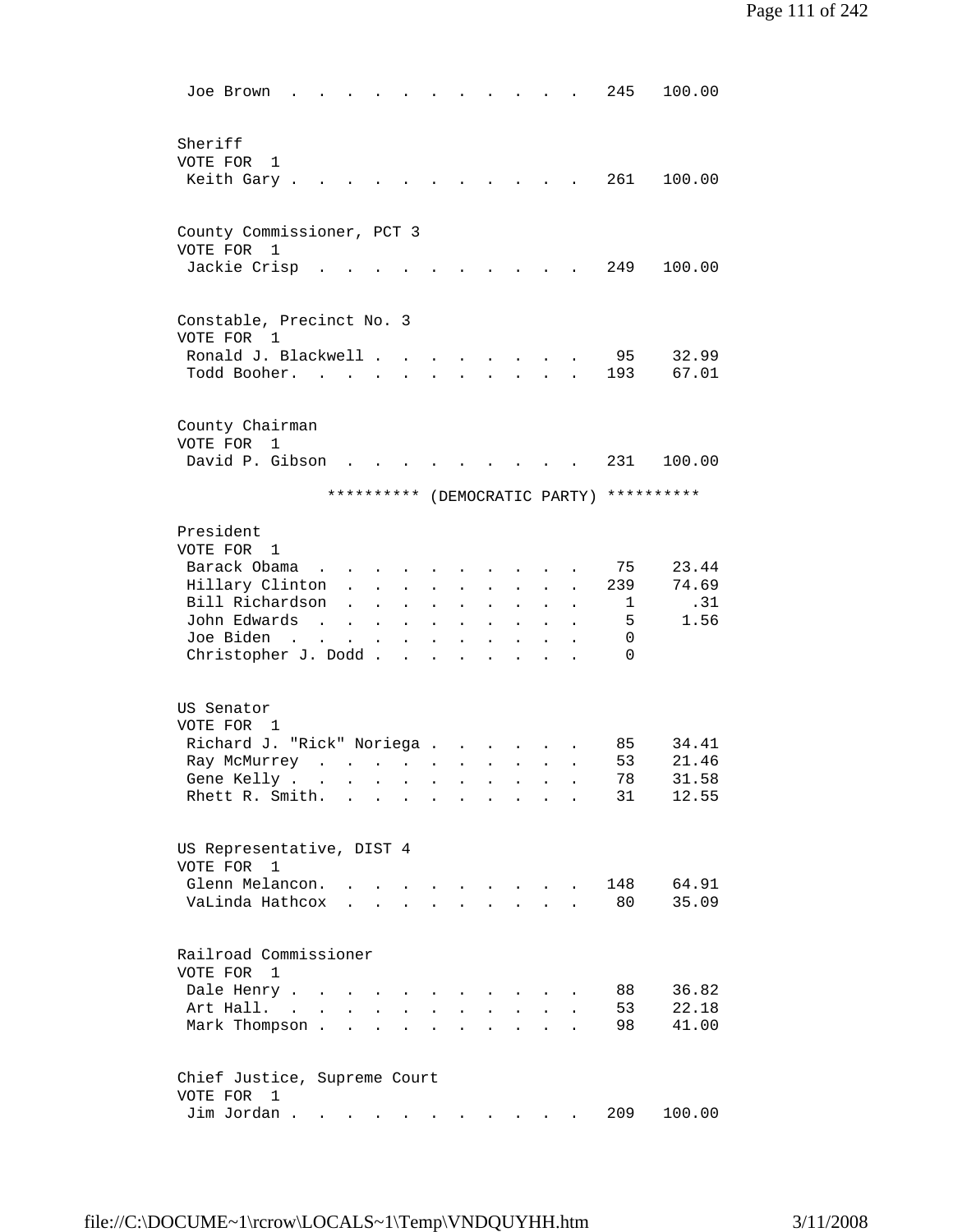| Justice, Supreme Court, P7<br>VOTE FOR 1<br>200<br>85.11<br>Sam Houston.<br>14.89<br>Baltasar D. Cruz.<br>35<br><b>Service</b> |  |
|--------------------------------------------------------------------------------------------------------------------------------|--|
| Justice, Supreme Court, P8<br>VOTE FOR 1<br>Susan Criss.<br>191<br>83.41<br>38<br>16.59<br>Linda Reyna Yañez.                  |  |
| Judge, CT of Criminal Appeals, P3<br>VOTE FOR<br>1<br>200<br>Susan Strawn<br>100.00                                            |  |
| Judge, CT of Criminal Appeals, P4<br>VOTE FOR 1<br>J.R. Molina.<br>195<br>100.00                                               |  |
| Member, State BoE, DIST 14<br>VOTE FOR<br>1<br>190<br>100.00<br>Edra Bogle.                                                    |  |
| State Representative, District 62<br>VOTE FOR 1<br>193<br>100.00<br>Peter "Pete" Veeck                                         |  |
| Justice, 5th CT of Appeals DIST, P3<br>VOTE FOR 1<br>Don B. Chae.<br>187<br>100.00                                             |  |
| Justice, 5th CT of Appeals DIST, P6<br>VOTE FOR 1<br>David Hanschen.<br>100.00<br>194                                          |  |
| Justice, 5th CT of Appeals DIST, P8<br>VOTE FOR 1<br>Tina Yoo.<br>182 100.00                                                   |  |
| County Tax Assessor-Collector<br>VOTE FOR<br>1<br>John Wayne Ramsey.<br>245<br>100.00                                          |  |
| County Commissioner, PCT 3<br>VOTE FOR 1<br>Mike Butler.<br>189<br>100.00                                                      |  |
| Constable, Precinct No. 3<br>VOTE FOR<br>$\mathbf{1}$<br>Charles Taylor.<br>201<br>100.00                                      |  |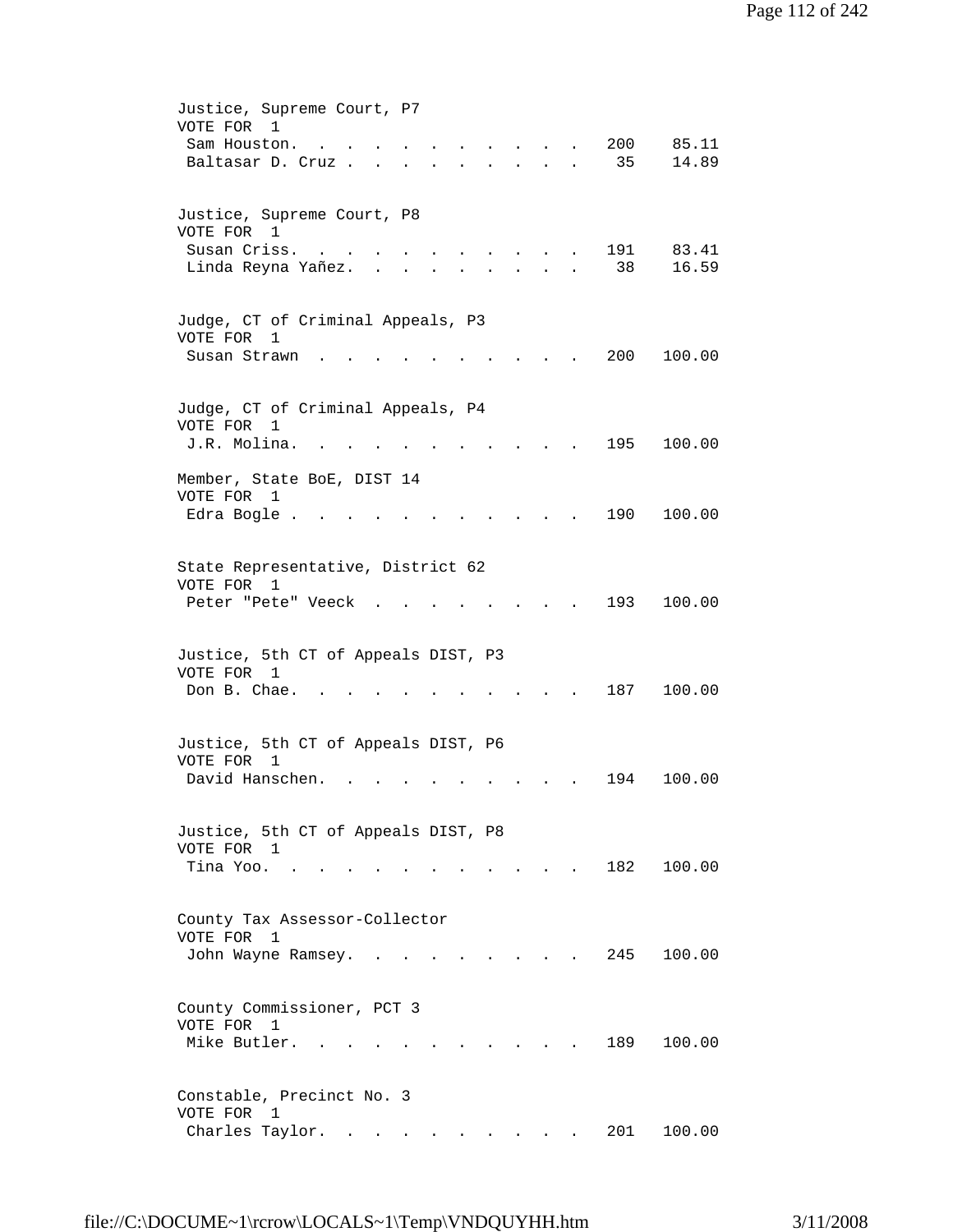|                                        |             | County Chairman                                              |                                  |                      |                                      |                                               |                      |                      |               |        |                           |                |                                          |
|----------------------------------------|-------------|--------------------------------------------------------------|----------------------------------|----------------------|--------------------------------------|-----------------------------------------------|----------------------|----------------------|---------------|--------|---------------------------|----------------|------------------------------------------|
|                                        | VOTE FOR 1  |                                                              |                                  |                      |                                      |                                               |                      |                      |               |        |                           |                |                                          |
|                                        |             | Tony Beaverson.                                              |                                  |                      |                                      |                                               |                      |                      |               |        |                           | 195            | 100.00                                   |
|                                        |             |                                                              |                                  |                      |                                      |                                               |                      |                      |               |        |                           |                |                                          |
|                                        |             |                                                              |                                  |                      |                                      |                                               |                      |                      |               |        |                           |                | ********** (REPUBLICAN PARTY) ********** |
|                                        |             |                                                              |                                  |                      |                                      |                                               |                      |                      |               |        |                           |                |                                          |
|                                        | IMMIGRATION |                                                              |                                  |                      |                                      |                                               |                      |                      |               |        |                           |                |                                          |
|                                        | VOTE FOR 1  |                                                              |                                  |                      |                                      |                                               |                      |                      |               |        |                           |                |                                          |
|                                        | YES         | $\sim$ $\sim$                                                |                                  |                      |                                      |                                               |                      |                      |               |        |                           |                | 308 97.16                                |
|                                        | NO.         | $\sim$                                                       |                                  |                      | $\mathbf{r}$                         | $\mathbf{L}$                                  |                      |                      |               |        |                           | - 9            | 2.84                                     |
|                                        |             |                                                              |                                  |                      |                                      |                                               |                      |                      |               |        |                           |                |                                          |
|                                        |             |                                                              |                                  |                      |                                      |                                               |                      |                      |               |        |                           |                |                                          |
|                                        | PHOTO ID    |                                                              |                                  |                      |                                      |                                               |                      |                      |               |        |                           |                |                                          |
|                                        | VOTE FOR 1  |                                                              |                                  |                      |                                      |                                               |                      |                      |               |        |                           |                |                                          |
|                                        | YES         | $\mathbf{r}$ , $\mathbf{r}$ , $\mathbf{r}$ , $\mathbf{r}$    |                                  |                      |                                      |                                               |                      |                      |               |        |                           | 293            | 91.85                                    |
|                                        | NO.         |                                                              |                                  |                      |                                      |                                               |                      |                      |               |        |                           | 26             | 8.15                                     |
|                                        |             |                                                              |                                  |                      |                                      |                                               |                      |                      |               |        |                           |                |                                          |
|                                        |             | CONTROLLING GOVERNMENT GROWTH                                |                                  |                      |                                      |                                               |                      |                      |               |        |                           |                |                                          |
|                                        | VOTE FOR 1  |                                                              |                                  |                      |                                      |                                               |                      |                      |               |        |                           |                |                                          |
|                                        | YES         | $\mathbf{L} = \mathbf{L} \mathbf{L} = \mathbf{L} \mathbf{L}$ |                                  |                      |                                      |                                               |                      |                      |               |        |                           |                | 291 94.48                                |
|                                        | NO.         |                                                              |                                  |                      |                                      | and a strong control of the strong strong and |                      |                      |               |        |                           | 17             | 5.52                                     |
|                                        |             | $\mathbf{r} = \mathbf{r}$                                    | $\bullet$ . The set of $\bullet$ |                      | <b>All Card Corporation</b>          |                                               |                      |                      |               |        |                           |                |                                          |
| PRECINCT REPORT                        |             |                                                              |                                  |                      | GRAYSON COUNTY, TEXAS                |                                               |                      |                      |               |        |                           |                |                                          |
|                                        |             |                                                              |                                  |                      | PRIMARY ELECTION                     |                                               |                      |                      |               |        |                           |                |                                          |
|                                        |             |                                                              |                                  |                      | MARCH 4, 2008                        |                                               |                      |                      |               |        |                           |                |                                          |
| RUN DATE: 03/10/08 03:04 PM STATISTICS |             |                                                              |                                  |                      |                                      |                                               |                      |                      |               |        |                           |                |                                          |
|                                        |             |                                                              |                                  |                      |                                      |                                               |                      |                      |               |        |                           |                |                                          |
|                                        | 0026 PCT 26 |                                                              |                                  |                      |                                      |                                               |                      |                      |               |        |                           |                |                                          |
|                                        |             |                                                              |                                  |                      |                                      |                                               |                      |                      |               |        |                           |                | VOTES PERCENT                            |
|                                        |             |                                                              |                                  |                      |                                      |                                               |                      |                      |               |        |                           |                |                                          |
|                                        |             | REGISTERED VOTERS - TOTAL                                    |                                  |                      |                                      |                                               |                      |                      |               |        |                           | 1319           |                                          |
|                                        |             | REGISTERED VOTERS - DEMOCRATIC PARTY                         |                                  |                      |                                      |                                               |                      |                      |               |        | $\ddot{\phantom{0}}$      | $\overline{0}$ |                                          |
|                                        |             | REGISTERED VOTERS - REPUBLICAN PARTY                         |                                  |                      |                                      |                                               |                      |                      |               |        |                           | $\mathbf 0$    |                                          |
|                                        |             | BALLOTS CAST - TOTAL.                                        |                                  |                      |                                      | $\mathbf{r}$ . The set of $\mathbf{r}$        |                      |                      | $\mathbf{r}$  |        |                           | . 390          |                                          |
|                                        |             | BALLOTS CAST - DEMOCRATIC PARTY .                            |                                  |                      |                                      |                                               |                      |                      | $\mathbf{L}$  | $\sim$ | $\mathbf{L}$              | 194            | 49.74                                    |
|                                        |             | BALLOTS CAST - REPUBLICAN PARTY 196                          |                                  |                      |                                      |                                               |                      |                      |               |        |                           |                | 50.26                                    |
|                                        |             | VOTER TURNOUT - TOTAL                                        |                                  |                      |                                      | $\sim$ $\sim$ $\sim$                          |                      |                      |               |        |                           |                | 29.57                                    |
|                                        |             |                                                              |                                  |                      |                                      |                                               |                      | $\sim$               | $\sim$ $\sim$ |        | $\mathbf{r} = \mathbf{r}$ |                |                                          |
|                                        |             |                                                              |                                  |                      |                                      |                                               |                      |                      |               |        |                           |                | ********** (REPUBLICAN PARTY) ********** |
|                                        |             |                                                              |                                  |                      |                                      |                                               |                      |                      |               |        |                           |                |                                          |
|                                        | President   |                                                              |                                  |                      |                                      |                                               |                      |                      |               |        |                           |                |                                          |
|                                        | VOTE FOR 1  |                                                              |                                  |                      |                                      |                                               |                      |                      |               |        |                           |                |                                          |
|                                        |             | Ron Paul.                                                    |                                  |                      |                                      |                                               |                      |                      |               |        |                           | 1              | .51                                      |
|                                        |             | Fred Thompson .                                              |                                  |                      |                                      |                                               |                      |                      |               |        |                           | 2              | 1.03                                     |
|                                        |             | Hugh Cort                                                    |                                  | $\mathbf{L}$         | $\mathbf{L}$<br>$\ddot{\phantom{a}}$ | $\ddot{\phantom{a}}$                          | $\ddot{\phantom{a}}$ | $\ddot{\phantom{0}}$ |               |        |                           | 0              |                                          |
|                                        |             | Duncan Hunter.                                               |                                  | $\ddot{\phantom{a}}$ | $\ddot{\phantom{a}}$                 |                                               |                      |                      |               |        |                           | 0              |                                          |
|                                        |             | Rudy Giuliani .                                              |                                  |                      |                                      |                                               |                      |                      |               |        |                           | $\overline{a}$ | 1.03                                     |
|                                        |             |                                                              |                                  |                      | $\ddot{\phantom{0}}$                 |                                               |                      |                      |               |        |                           |                |                                          |
|                                        |             | Alan Keyes .                                                 | $\ddot{\phantom{a}}$             |                      |                                      |                                               |                      |                      |               |        |                           | 0              |                                          |
|                                        |             | Mitt Romney.                                                 | $\ddot{\phantom{a}}$             |                      |                                      |                                               |                      |                      |               |        |                           | 5              | 2.56                                     |
|                                        |             | John McCain.                                                 | $\ddot{\phantom{a}}$             |                      |                                      |                                               |                      |                      |               |        |                           | 73             | 37.44                                    |
|                                        |             | Hoa Tran. .                                                  |                                  |                      |                                      |                                               |                      |                      |               |        |                           | $\mathbf 0$    |                                          |
|                                        |             | Mike Huckabee .                                              |                                  | $\overline{a}$       |                                      |                                               |                      |                      |               |        |                           | 109            | 55.90                                    |
|                                        |             | Uncommitted(No Comprometido).                                |                                  |                      |                                      |                                               |                      | $\mathbf{r}$         |               |        |                           | 3              | 1.54                                     |
|                                        |             |                                                              |                                  |                      |                                      |                                               |                      |                      |               |        |                           |                |                                          |

 US Senator VOTE FOR 1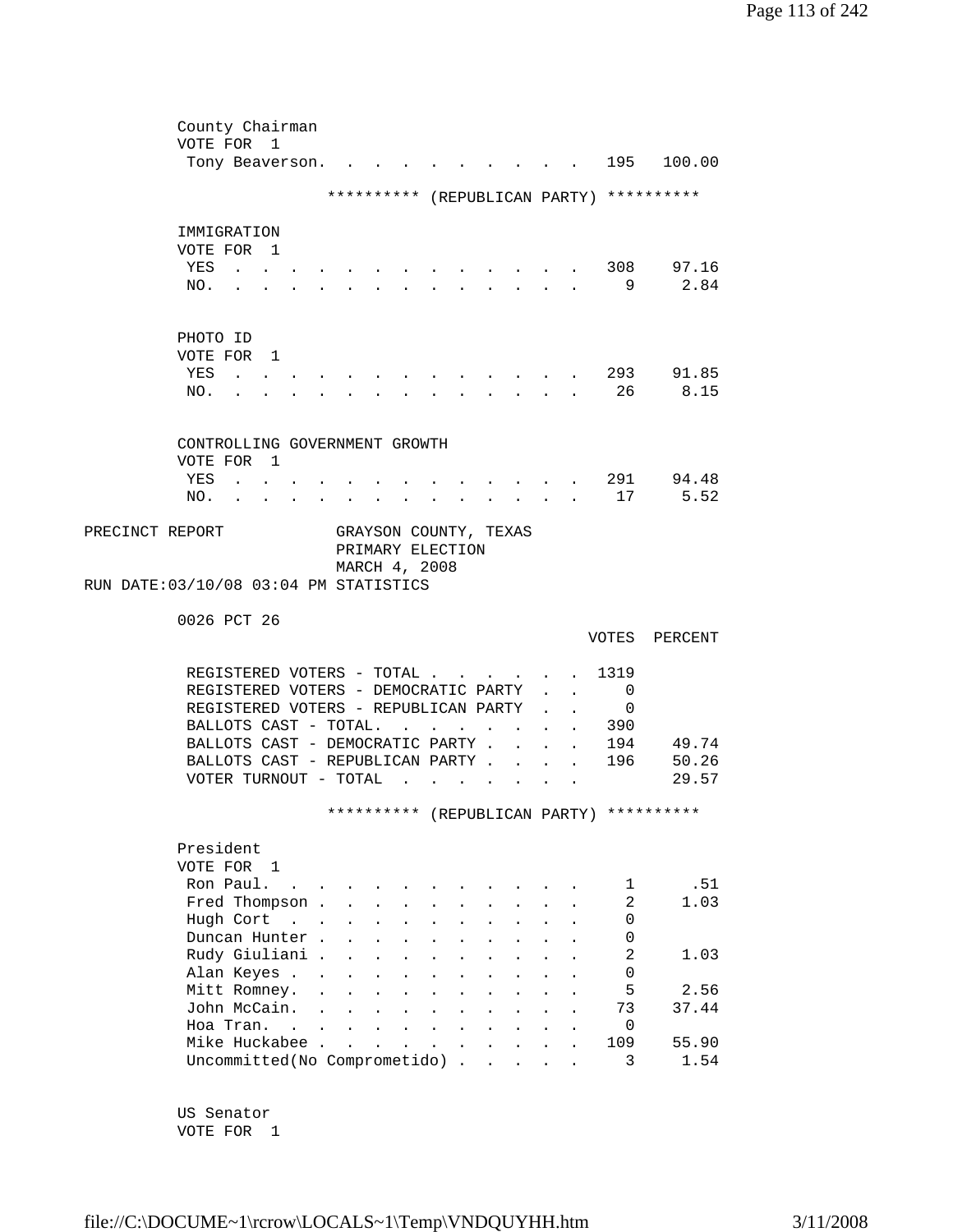| John Cornyn.<br>Larry Kilgore.                                                     |                                                |                      |                                                        |                                      |                                          |                                        | 140<br>31           | 81.87<br>18.13                |
|------------------------------------------------------------------------------------|------------------------------------------------|----------------------|--------------------------------------------------------|--------------------------------------|------------------------------------------|----------------------------------------|---------------------|-------------------------------|
| US Representative, DIST 4<br>VOTE FOR 1<br>Gene Christensen.                       |                                                |                      |                                                        |                                      |                                          |                                        | 12                  | 6.52                          |
| Ralph Hall<br>Joshua Kowert .<br>Kathy Seei.<br>Kevin George                       | $\sim$ $-$<br>$\sim$<br>$\mathbf{L}$<br>$\sim$ | $\ddot{\phantom{a}}$ | $\ddot{\phantom{a}}$<br>$\ddot{\phantom{a}}$<br>$\sim$ | $\ddot{\phantom{0}}$<br>$\mathbf{r}$ | $\ddot{\phantom{a}}$<br>$\sim$           | $\ddot{\phantom{0}}$<br>$\overline{a}$ | 149<br>5<br>13<br>5 | 80.98<br>2.72<br>7.07<br>2.72 |
| Railroad Commissioner<br>VOTE FOR 1<br>Michael L. Williams .                       |                                                |                      |                                                        |                                      |                                          |                                        | 143                 | 100.00                        |
| Chief Justice, Supreme Court                                                       |                                                |                      |                                                        |                                      |                                          |                                        |                     |                               |
| VOTE FOR<br>1<br>Wallace B. Jefferson.                                             |                                                |                      |                                                        |                                      |                                          |                                        | 141                 | 100.00                        |
| Justice, Supreme Court, P7<br>VOTE FOR 1<br>Dale Wainwright                        |                                                |                      |                                                        |                                      |                                          |                                        | 138                 | 100.00                        |
| Justice, Supreme Court, P8<br>VOTE FOR 1<br>Phil Johnson                           |                                                |                      |                                                        |                                      |                                          |                                        | 128                 | 100.00                        |
| Judge, CT of Criminal Appeals, P3<br>VOTE FOR 1<br>Tom Price                       |                                                |                      |                                                        |                                      |                                          |                                        | 127                 | 100.00                        |
| Judge, CT of Criminal Appeals, P4<br>VOTE FOR<br>1                                 |                                                |                      |                                                        |                                      |                                          |                                        |                     |                               |
| Robert Francis.<br>Paul Womack.                                                    | $\sim$                                         | $\bullet$            |                                                        |                                      |                                          |                                        | 54<br>80            | 40.30<br>59.70                |
| Judge, CT of Criminal Appeals, P9<br>VOTE FOR 1<br>Cathy Cochran.                  |                                                |                      |                                                        |                                      |                                          |                                        | 129                 | 100.00                        |
| Member, State BoE, DIST 14<br>VOTE FOR 1<br>Gail Lowe                              |                                                |                      |                                                        |                                      |                                          |                                        | 124                 | 100.00                        |
| State Senator, District 30<br>VOTE FOR 1<br>Charles R. Stafford.<br>Craig Estes. . | $\sim 10^{-10}$                                | <b>All Cards</b>     |                                                        |                                      | $\mathbf{z} = \mathbf{z} + \mathbf{z}$ . |                                        | 27<br>132           | 16.98<br>83.02                |

State Representative, District 62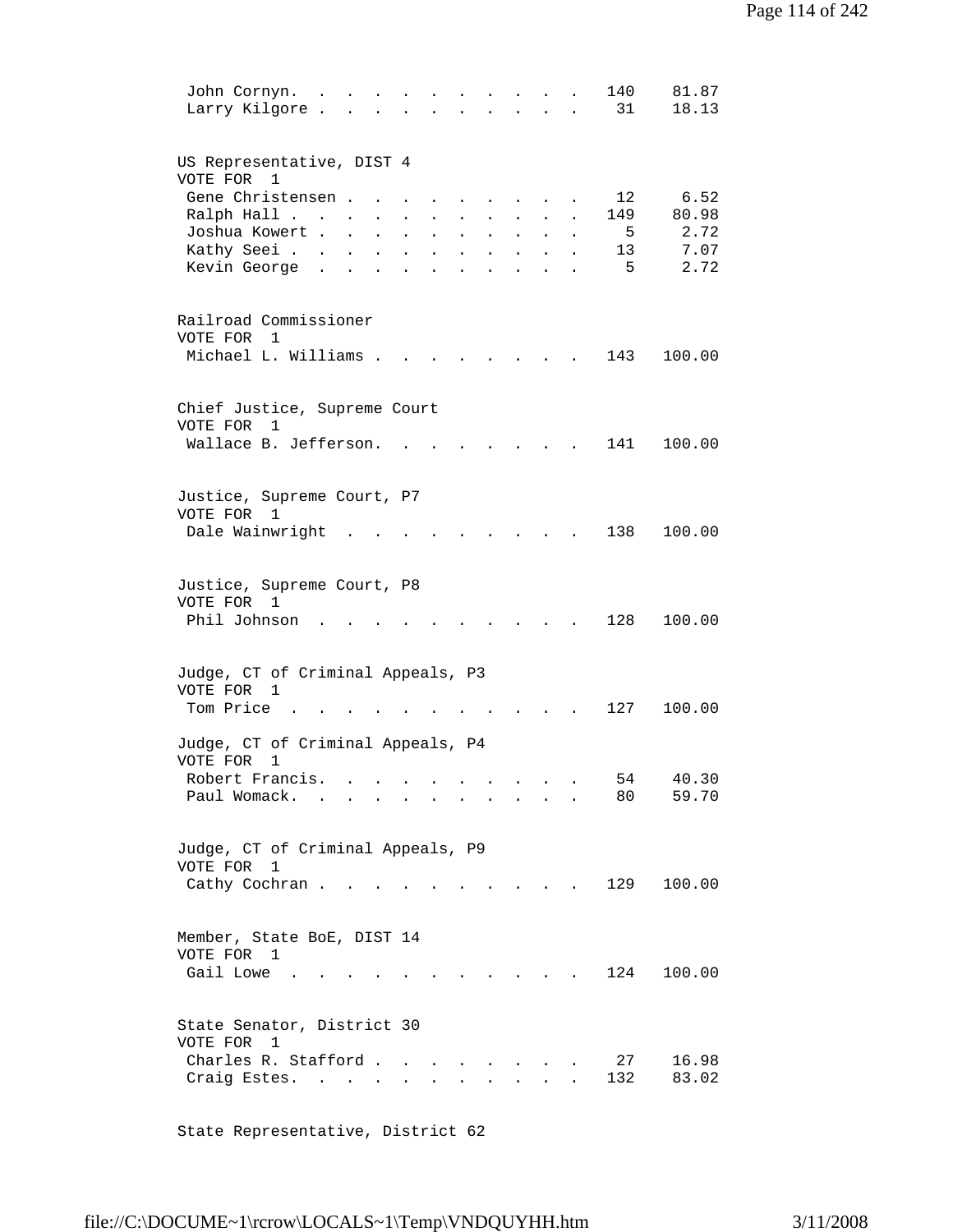VOTE FOR 1 Larry Phillips. . . . . . . . . . 134 100.00 Justice, 5th CT of Appeals DIST, P3 VOTE FOR 1 Mary Murphy. . . . . . . . . . . 129 100.00 Justice, 5th CT of Appeals DIST, P6 VOTE FOR 1 David L. Bridges . . . . . . . . . 128 100.00 Justice, 5th CT of Appeals DIST, P8 VOTE FOR 1 Kerry Fitzgerald . . . . . . . . . 127 100.00 District Judge, 15th Judicial District VOTE FOR 1 Jim Fallon . . . . . . . . . . . 130 100.00 District Judge, 59th Judicial District VOTE FOR 1 Rayburn M. "Rim" Nall . . . . . . . 136 100.00 District Judge, 336th Judicial District VOTE FOR 1 Charles Butler. . . . . . . . . . 45 26.79 Lauri Blake. . . . . . . . . . . 123 73.21 Criminal District Attorney VOTE FOR 1 Joe Brown . . . . . . . . . . . 145 100.00 Sheriff VOTE FOR 1 Keith Gary . . . . . . . . . . . 142 100.00 County Commissioner, PCT 3 VOTE FOR 1 Jackie Crisp . . . . . . . . . . 129 100.00 Constable, Precinct No. 3 VOTE FOR 1 Ronald J. Blackwell . . . . . . . . 42 25.45 Todd Booher. . . . . . . . . . . 123 74.55 County Chairman VOTE FOR 1 David P. Gibson . . . . . . . . . 119 100.00 \*\*\*\*\*\*\*\*\*\* (DEMOCRATIC PARTY) \*\*\*\*\*\*\*\*\*\*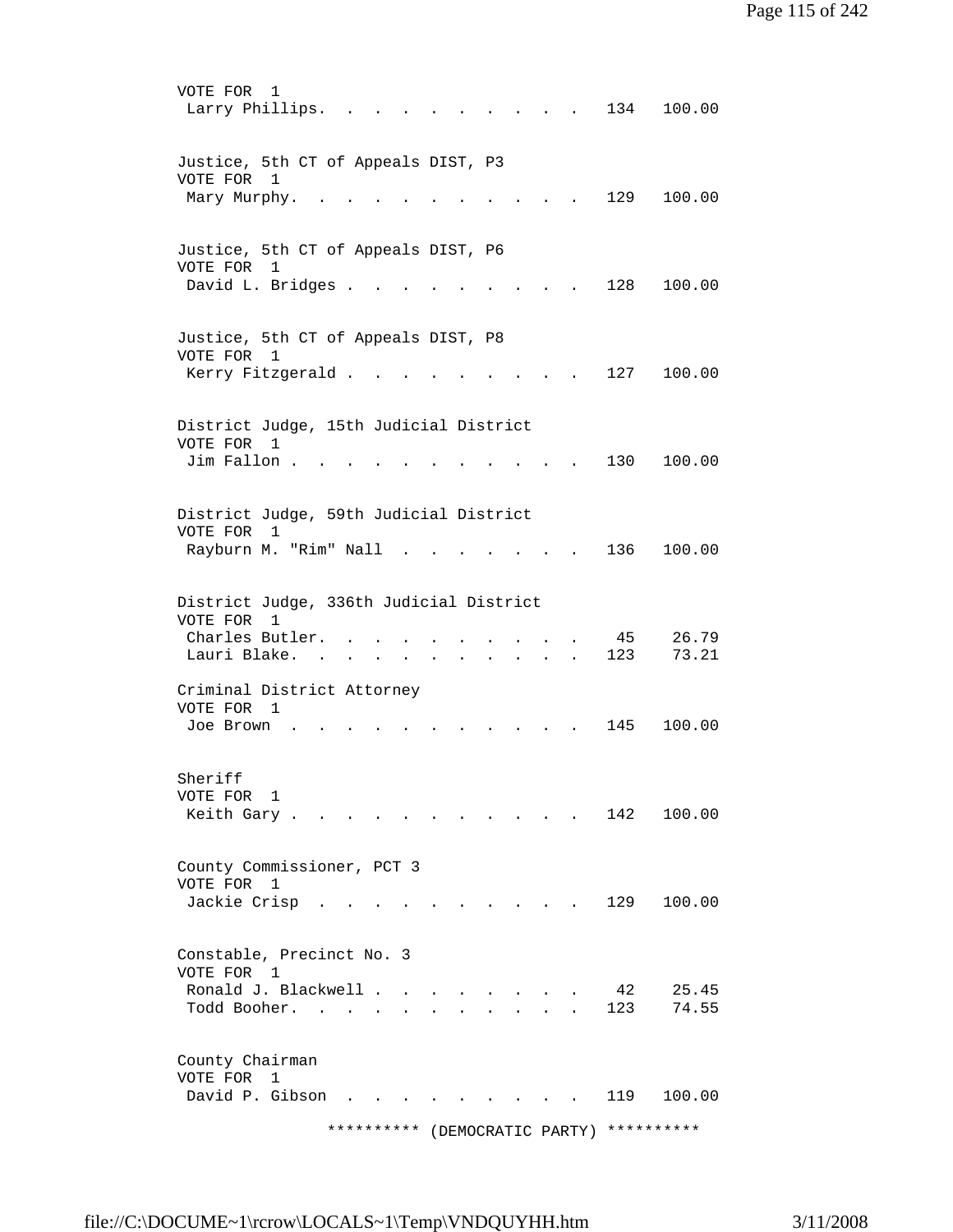| President<br>VOTE FOR<br>1<br>Barack Obama<br>Hillary Clinton<br>Bill Richardson<br>John Edwards<br><b>Contract</b><br>Joe Biden<br>$\sim$ $\sim$<br>$\mathbf{L}^{\text{max}}$<br>Christopher J. Dodd. | <b>Contract Contract</b><br>$\ddot{\phantom{0}}$<br>$\ddot{\phantom{a}}$<br>$\ddot{\phantom{a}}$<br>$\ddot{\phantom{a}}$ | $\ddot{\phantom{a}}$<br>$\bullet$ | $\ddot{\phantom{a}}$<br>$\ddot{\phantom{a}}$<br>$\mathbf{r}$ | $\ddot{\phantom{a}}$     |                      |                                                                  |                      |                      | 49<br>141<br>0<br>3<br>0<br>$\Omega$ | 25.39<br>73.06<br>1.55 |
|--------------------------------------------------------------------------------------------------------------------------------------------------------------------------------------------------------|--------------------------------------------------------------------------------------------------------------------------|-----------------------------------|--------------------------------------------------------------|--------------------------|----------------------|------------------------------------------------------------------|----------------------|----------------------|--------------------------------------|------------------------|
| US Senator                                                                                                                                                                                             |                                                                                                                          |                                   |                                                              |                          |                      |                                                                  |                      |                      |                                      |                        |
| VOTE FOR 1<br>Richard J. "Rick" Noriega                                                                                                                                                                |                                                                                                                          |                                   |                                                              |                          |                      | $\sim$                                                           | $\ddot{\phantom{a}}$ |                      | 52                                   | 37.68                  |
| Ray McMurrey                                                                                                                                                                                           |                                                                                                                          |                                   |                                                              |                          | $\ddot{\phantom{a}}$ | $\ddot{\phantom{0}}$                                             |                      |                      | 25                                   | 18.12                  |
| Gene Kelly                                                                                                                                                                                             | $\ddot{\phantom{a}}$                                                                                                     | $\ddot{\phantom{a}}$              |                                                              | $\ddot{\phantom{a}}$     |                      |                                                                  |                      |                      | 44                                   | 31.88                  |
| Rhett R. Smith.                                                                                                                                                                                        |                                                                                                                          |                                   |                                                              |                          |                      |                                                                  |                      |                      | 17                                   | 12.32                  |
| US Representative, DIST 4<br>VOTE FOR<br>1                                                                                                                                                             |                                                                                                                          |                                   |                                                              |                          |                      |                                                                  |                      |                      |                                      |                        |
| Glenn Melancon.                                                                                                                                                                                        |                                                                                                                          |                                   |                                                              |                          |                      |                                                                  |                      |                      | 75                                   | 60.00                  |
| VaLinda Hathcox                                                                                                                                                                                        |                                                                                                                          | $\cdot$ $\cdot$ $\cdot$           |                                                              | $\ddot{\phantom{a}}$     | $\ddot{\phantom{a}}$ | $\ddot{\phantom{0}}$                                             | $\sim$ $\sim$        |                      | 50                                   | 40.00                  |
|                                                                                                                                                                                                        |                                                                                                                          |                                   |                                                              |                          |                      |                                                                  |                      |                      |                                      |                        |
| Railroad Commissioner<br>VOTE FOR<br>1                                                                                                                                                                 |                                                                                                                          |                                   |                                                              |                          |                      |                                                                  |                      |                      |                                      |                        |
| Dale Henry .<br>$\mathbf{r}$ , $\mathbf{r}$ , $\mathbf{r}$ , $\mathbf{r}$                                                                                                                              |                                                                                                                          |                                   | $\ddot{\phantom{a}}$                                         | <b>Contract Contract</b> |                      | <b>Contract Contract Contract</b>                                |                      |                      | 54                                   | 41.22                  |
| Art Hall.<br>$\sim$ $\sim$ $\sim$<br>$\mathbf{L}$                                                                                                                                                      |                                                                                                                          | $\mathbf{L} = \mathbf{L}$         |                                                              | $\ddot{\phantom{0}}$     | $\ddot{\phantom{a}}$ | $\ddot{\phantom{0}}$                                             | $\sim$ 100 $\pm$     |                      | 26                                   | 19.85                  |
| Mark Thompson.                                                                                                                                                                                         | $\sim$ $\sim$                                                                                                            | <b>Contract Contract</b>          | $\bullet$                                                    | $\bullet$                | $\ddot{\phantom{0}}$ | $\ddot{\phantom{0}}$                                             | $\bullet$            | $\ddot{\phantom{0}}$ | 51                                   | 38.93                  |
| Chief Justice, Supreme Court<br>VOTE FOR 1<br>Jim Jordan.                                                                                                                                              |                                                                                                                          |                                   |                                                              |                          |                      |                                                                  |                      |                      | 120                                  | 100.00                 |
| Justice, Supreme Court, P7                                                                                                                                                                             |                                                                                                                          |                                   |                                                              |                          |                      |                                                                  |                      |                      |                                      |                        |
| VOTE FOR<br>1                                                                                                                                                                                          |                                                                                                                          |                                   |                                                              |                          |                      |                                                                  |                      |                      |                                      |                        |
| Sam Houston.<br>$\ddot{\phantom{a}}$                                                                                                                                                                   |                                                                                                                          |                                   |                                                              |                          |                      | $\mathbf{r} = \mathbf{r} + \mathbf{r} + \mathbf{r} + \mathbf{r}$ |                      |                      | 107                                  | 81.68                  |
| Baltasar D. Cruz                                                                                                                                                                                       |                                                                                                                          |                                   |                                                              |                          |                      |                                                                  |                      |                      | 24                                   | 18.32                  |
| Justice, Supreme Court, P8<br>VOTE FOR 1                                                                                                                                                               |                                                                                                                          |                                   |                                                              |                          |                      |                                                                  |                      |                      |                                      |                        |
| Susan Criss.<br>$\cdot$ $\cdot$<br>Linda Reyna Yañez.                                                                                                                                                  |                                                                                                                          |                                   |                                                              |                          |                      |                                                                  |                      |                      | 103<br>27                            | 79.23<br>20.77         |
|                                                                                                                                                                                                        |                                                                                                                          |                                   |                                                              |                          |                      |                                                                  |                      |                      |                                      |                        |
| Judge, CT of Criminal Appeals, P3<br>VOTE FOR<br>1                                                                                                                                                     |                                                                                                                          |                                   |                                                              |                          |                      |                                                                  |                      |                      |                                      |                        |
| Susan Strawn                                                                                                                                                                                           |                                                                                                                          |                                   |                                                              |                          |                      |                                                                  |                      |                      | 120                                  | 100.00                 |
| Judge, CT of Criminal Appeals, P4<br>VOTE FOR<br>1                                                                                                                                                     |                                                                                                                          |                                   |                                                              |                          |                      |                                                                  |                      |                      |                                      |                        |
| J.R. Molina.                                                                                                                                                                                           |                                                                                                                          |                                   |                                                              |                          |                      |                                                                  |                      |                      | 111 —                                | 100.00                 |
| Member, State BoE, DIST 14<br>VOTE FOR<br>1                                                                                                                                                            |                                                                                                                          |                                   |                                                              |                          |                      |                                                                  |                      |                      |                                      |                        |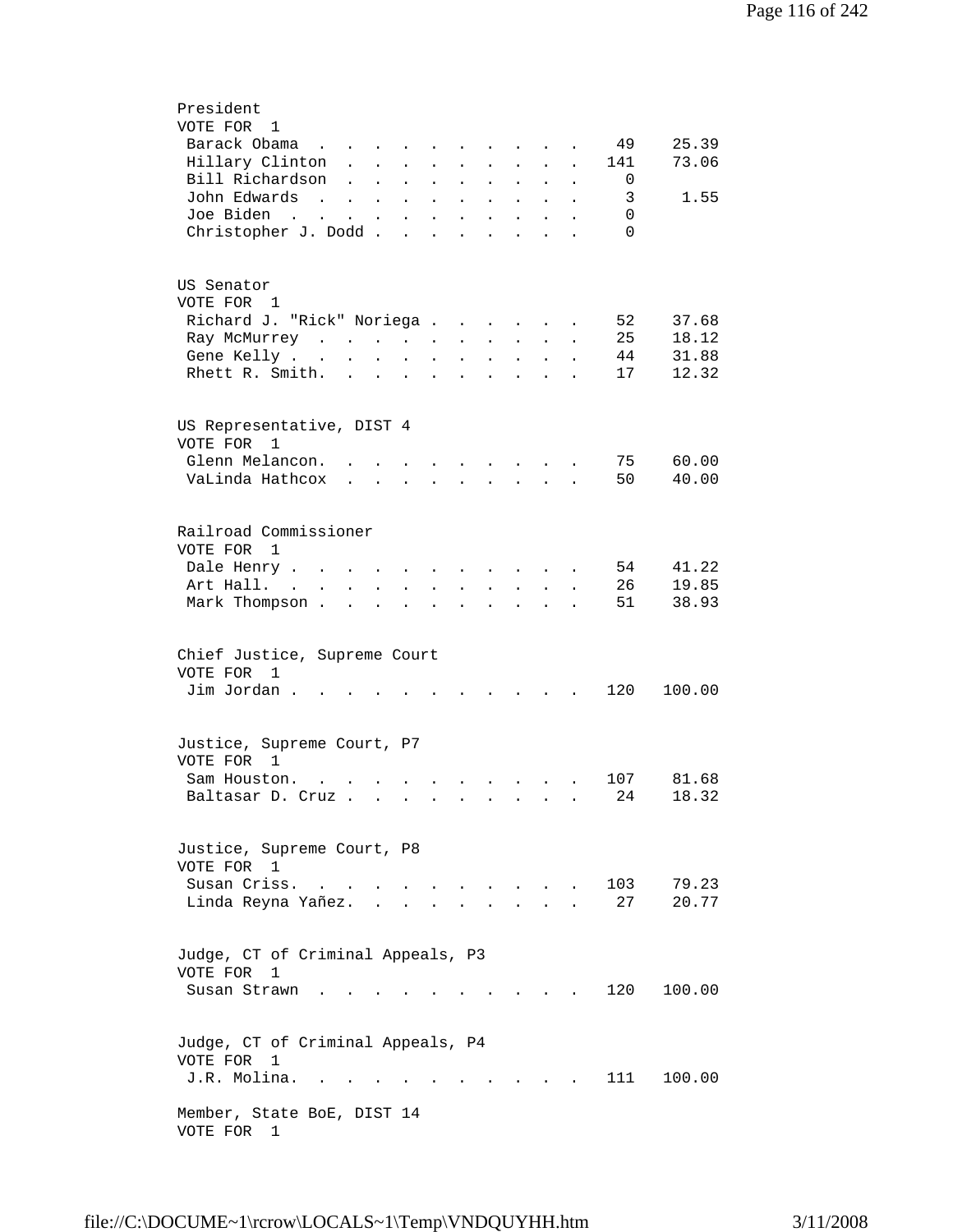| Edra Bogle.<br>111<br>100.00                                                                                                     |  |
|----------------------------------------------------------------------------------------------------------------------------------|--|
| State Representative, District 62<br>VOTE FOR 1                                                                                  |  |
| Peter "Pete" Veeck<br>110<br>100.00<br><b>Contract Contract Contract</b>                                                         |  |
| Justice, 5th CT of Appeals DIST, P3<br>VOTE FOR 1                                                                                |  |
| Don B. Chae.<br>111<br>100.00<br>$\sim$                                                                                          |  |
| Justice, 5th CT of Appeals DIST, P6<br>VOTE FOR 1<br>David Hanschen.<br>110<br>100.00                                            |  |
| Justice, 5th CT of Appeals DIST, P8                                                                                              |  |
| VOTE FOR 1<br>Tina Yoo. .<br>111<br>100.00                                                                                       |  |
| County Tax Assessor-Collector                                                                                                    |  |
| VOTE FOR 1<br>138<br>100.00<br>John Wayne Ramsey.<br>$\sim$ $\sim$                                                               |  |
| County Commissioner, PCT 3<br>VOTE FOR<br>1                                                                                      |  |
| Mike Butler. .<br>122<br>100.00                                                                                                  |  |
| Constable, Precinct No. 3<br>VOTE FOR 1                                                                                          |  |
| Charles Taylor.<br>121<br>100.00                                                                                                 |  |
| County Chairman<br>VOTE FOR 1<br>107                                                                                             |  |
| 100.00<br>Tony Beaverson.<br>and the state of the state of the<br><b>Contract Contract</b>                                       |  |
| ********** (REPUBLICAN PARTY) **********                                                                                         |  |
| IMMIGRATION<br>VOTE FOR 1                                                                                                        |  |
| 179<br>97.28<br>YES<br><b>Carl Carl Carl</b><br>2.72<br>5<br>NO.<br>$\ddot{\phantom{a}}$<br>$\ddot{\phantom{a}}$                 |  |
| PHOTO ID                                                                                                                         |  |
| VOTE FOR 1<br>94.12<br>176<br>YES<br>$\mathbf{r}$ , $\mathbf{r}$ , $\mathbf{r}$ , $\mathbf{r}$<br>$\sim$ $\sim$                  |  |
| 11<br>5.88<br>NO.<br><b>Contract Contract Contract</b>                                                                           |  |
| CONTROLLING GOVERNMENT GROWTH<br>VOTE FOR 1                                                                                      |  |
| 165<br>93.75<br>YES<br><b>All Contracts</b><br>6.25<br>11<br>NO.<br>$\mathbf{L}$<br><b>Contract Contract</b><br>$\sim$<br>$\sim$ |  |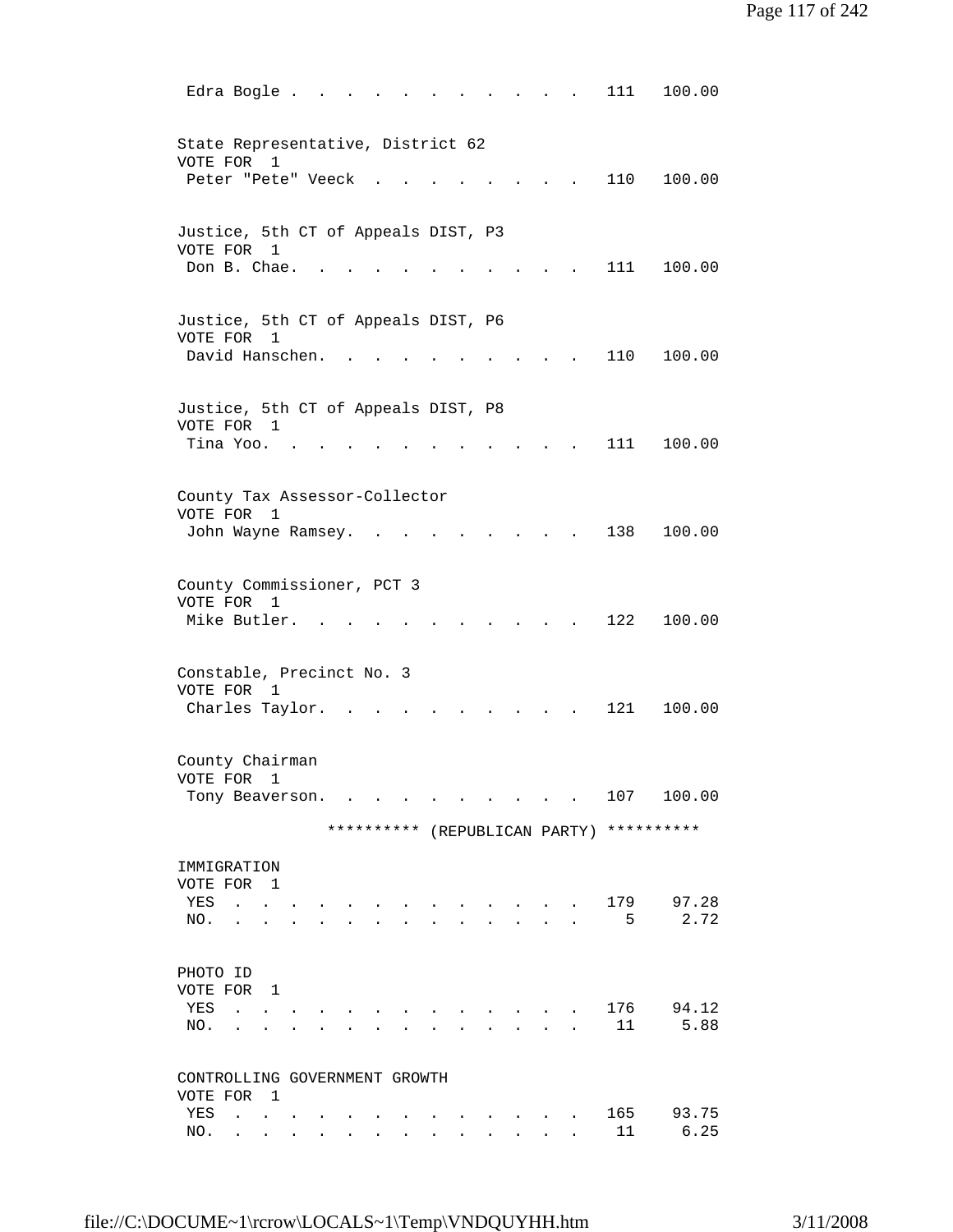```
PRECINCT REPORT GRAYSON COUNTY, TEXAS
                         PRIMARY ELECTION 
                         MARCH 4, 2008 
RUN DATE:03/10/08 03:04 PM STATISTICS
```
0027 PCT 27

```
 VOTES PERCENT
```

| REGISTERED VOTERS - TOTAL.<br>REGISTERED VOTERS - DEMOCRATIC PARTY<br>REGISTERED VOTERS - REPUBLICAN PARTY<br>BALLOTS CAST - TOTAL.<br>BALLOTS CAST - DEMOCRATIC PARTY .<br>BALLOTS CAST - REPUBLICAN PARTY .<br>VOTER TURNOUT - TOTAL                                 | $\overline{a}$                                                                                                                                                                               | $\mathbf{r}$ , $\mathbf{r}$ , $\mathbf{r}$                                                                                  | $\ddot{\phantom{a}}$                                                                                                                                                  |                                   | 476<br>0<br>$\Omega$<br>140<br>71<br>69                                        | 50.71<br>49.29<br>29.41                |
|------------------------------------------------------------------------------------------------------------------------------------------------------------------------------------------------------------------------------------------------------------------------|----------------------------------------------------------------------------------------------------------------------------------------------------------------------------------------------|-----------------------------------------------------------------------------------------------------------------------------|-----------------------------------------------------------------------------------------------------------------------------------------------------------------------|-----------------------------------|--------------------------------------------------------------------------------|----------------------------------------|
|                                                                                                                                                                                                                                                                        | ********** (REPUBLICAN PARTY)                                                                                                                                                                |                                                                                                                             |                                                                                                                                                                       |                                   | **********                                                                     |                                        |
| President<br>VOTE FOR 1<br>Ron Paul.<br>$\sim$ $\sim$<br>Fred Thompson .<br>Hugh Cort<br>$\mathbf{r}$ . $\mathbf{r}$<br>Duncan Hunter.<br>Rudy Giuliani .<br>Alan Keyes<br>Mitt Romney.<br>John McCain.<br>Hoa Tran.<br>Mike Huckabee.<br>Uncommitted(No Comprometido) | $\ddot{\phantom{a}}$<br>$\ddot{\phantom{a}}$<br>$\mathbf{L}$<br>$\mathbf{A}$<br>$\ddot{\phantom{a}}$<br>$\sim 100$ km s $^{-1}$<br>$\mathbf{r}$ , $\mathbf{r}$ , $\mathbf{r}$ , $\mathbf{r}$ | $\mathbf{r}$<br>$\ddot{\phantom{a}}$<br>$\ddot{\phantom{a}}$<br>$\bullet$ .<br><br><br><br><br><br><br><br><br><br><br><br> | $\ddot{\phantom{a}}$<br>$\ddot{\phantom{0}}$<br>$\bullet$ .<br><br><br><br><br><br><br><br><br><br><br><br><br>$\mathbf{L}^{\text{max}}$<br>$\mathbf{L}^{\text{max}}$ | $\ddot{\phantom{a}}$<br>$\bullet$ | 1<br>$\mathbf{1}$<br>0<br>0<br>$\Omega$<br>0<br>2<br>41<br>0<br>23<br>$\Omega$ | 1.47<br>1.47<br>2.94<br>60.29<br>33.82 |
|                                                                                                                                                                                                                                                                        |                                                                                                                                                                                              |                                                                                                                             |                                                                                                                                                                       |                                   |                                                                                |                                        |
| US Senator<br>VOTE FOR 1<br>John Cornyn.<br>Larry Kilgore.                                                                                                                                                                                                             |                                                                                                                                                                                              |                                                                                                                             | $\mathbf{r}$ , $\mathbf{r}$ , $\mathbf{r}$                                                                                                                            |                                   | 42<br>15                                                                       | 73.68<br>26.32                         |
|                                                                                                                                                                                                                                                                        |                                                                                                                                                                                              |                                                                                                                             |                                                                                                                                                                       |                                   |                                                                                |                                        |
| US Representative, DIST 4<br>VOTE FOR<br>$\mathbf{1}$<br>Gene Christensen.<br>Ralph Hall<br>Joshua Kowert .<br>Kathy Seei<br>Kevin George                                                                                                                              | $\mathbf{A}$<br>$\ddot{\phantom{a}}$<br>$\ddot{\phantom{a}}$<br>$\ddot{\phantom{a}}$<br>$\ddot{\phantom{a}}$                                                                                 | $\ddot{\phantom{a}}$                                                                                                        |                                                                                                                                                                       |                                   | 5<br>53<br>0<br>7<br>1                                                         | 7.58<br>80.30<br>10.61<br>1.52         |
| Railroad Commissioner<br>VOTE FOR<br>-1<br>Michael L. Williams                                                                                                                                                                                                         |                                                                                                                                                                                              |                                                                                                                             |                                                                                                                                                                       |                                   | 45                                                                             | 100.00                                 |
| Chief Justice, Supreme Court<br>VOTE FOR<br>1<br>Wallace B. Jefferson.                                                                                                                                                                                                 |                                                                                                                                                                                              |                                                                                                                             | the contract of the contract of the contract of the contract of the contract of the contract of the contract of                                                       |                                   | 43                                                                             | 100.00                                 |

Justice, Supreme Court, P7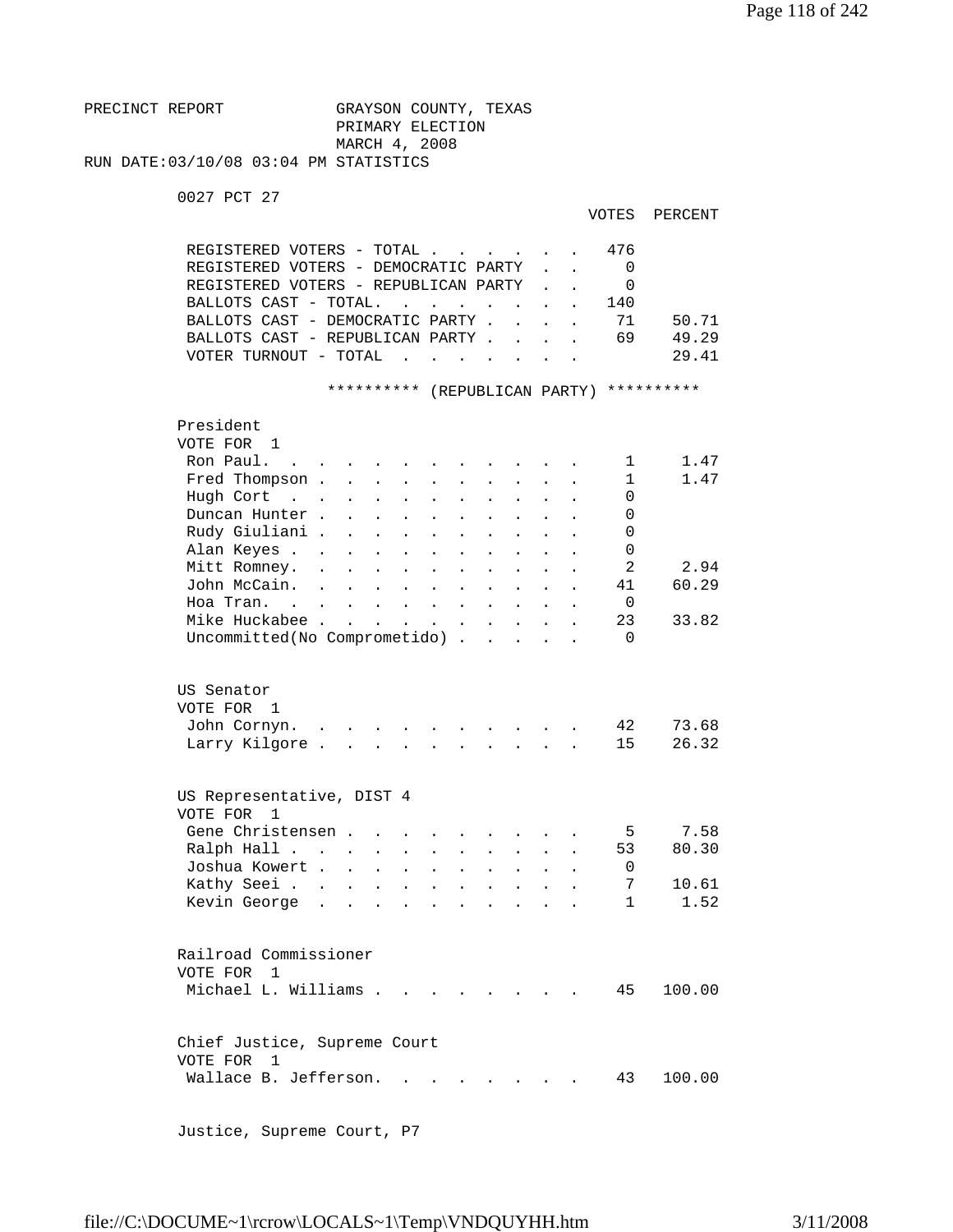| VOTE FOR<br>1<br>Dale Wainwright<br>44<br>100.00                                                                                                                                                                                                                      |
|-----------------------------------------------------------------------------------------------------------------------------------------------------------------------------------------------------------------------------------------------------------------------|
| Justice, Supreme Court, P8<br>VOTE FOR<br>$\mathbf{1}$<br>Phil Johnson<br>42<br>100.00                                                                                                                                                                                |
|                                                                                                                                                                                                                                                                       |
| Judge, CT of Criminal Appeals, P3<br>VOTE FOR 1<br>Tom Price<br>43<br>100.00                                                                                                                                                                                          |
|                                                                                                                                                                                                                                                                       |
| Judge, CT of Criminal Appeals, P4<br>VOTE FOR<br>1                                                                                                                                                                                                                    |
| Robert Francis.<br>17.39<br>8<br>Paul Womack.<br>82.61<br>38                                                                                                                                                                                                          |
| Judge, CT of Criminal Appeals, P9                                                                                                                                                                                                                                     |
| VOTE FOR<br>$\mathbf 1$<br>41<br>100.00<br>Cathy Cochran.                                                                                                                                                                                                             |
| Member, State BoE, DIST 14<br>VOTE FOR 1                                                                                                                                                                                                                              |
| Gail Lowe<br>42<br>100.00                                                                                                                                                                                                                                             |
| State Senator, District 30<br>VOTE FOR<br>1                                                                                                                                                                                                                           |
| Charles R. Stafford.<br>25.40<br>16<br>47<br>74.60<br>Craig Estes.                                                                                                                                                                                                    |
| State Representative, District 62                                                                                                                                                                                                                                     |
| VOTE FOR 1<br>Larry Phillips.<br>48<br>100.00                                                                                                                                                                                                                         |
|                                                                                                                                                                                                                                                                       |
| Justice, 5th CT of Appeals DIST, P3<br>VOTE FOR 1                                                                                                                                                                                                                     |
| 41 100.00<br>Mary Murphy.<br>$\sim$ $\sim$ $\sim$ $\sim$ $\sim$ $\sim$<br>$\sim$ $\sim$ $\sim$ $\sim$ $\sim$ $\sim$                                                                                                                                                   |
| Justice, 5th CT of Appeals DIST, P6<br>VOTE FOR<br>1                                                                                                                                                                                                                  |
| David L. Bridges<br>100.00<br>40<br>$\mathbf{r}$ . The set of the set of the set of the set of the set of the set of the set of the set of the set of the set of the set of the set of the set of the set of the set of the set of the set of the set of the set of t |
| Justice, 5th CT of Appeals DIST, P8<br>VOTE FOR 1                                                                                                                                                                                                                     |
| 41<br>Kerry Fitzgerald<br>100.00                                                                                                                                                                                                                                      |
| District Judge, 15th Judicial District<br>VOTE FOR 1                                                                                                                                                                                                                  |
| Jim Fallon<br>42<br>100.00                                                                                                                                                                                                                                            |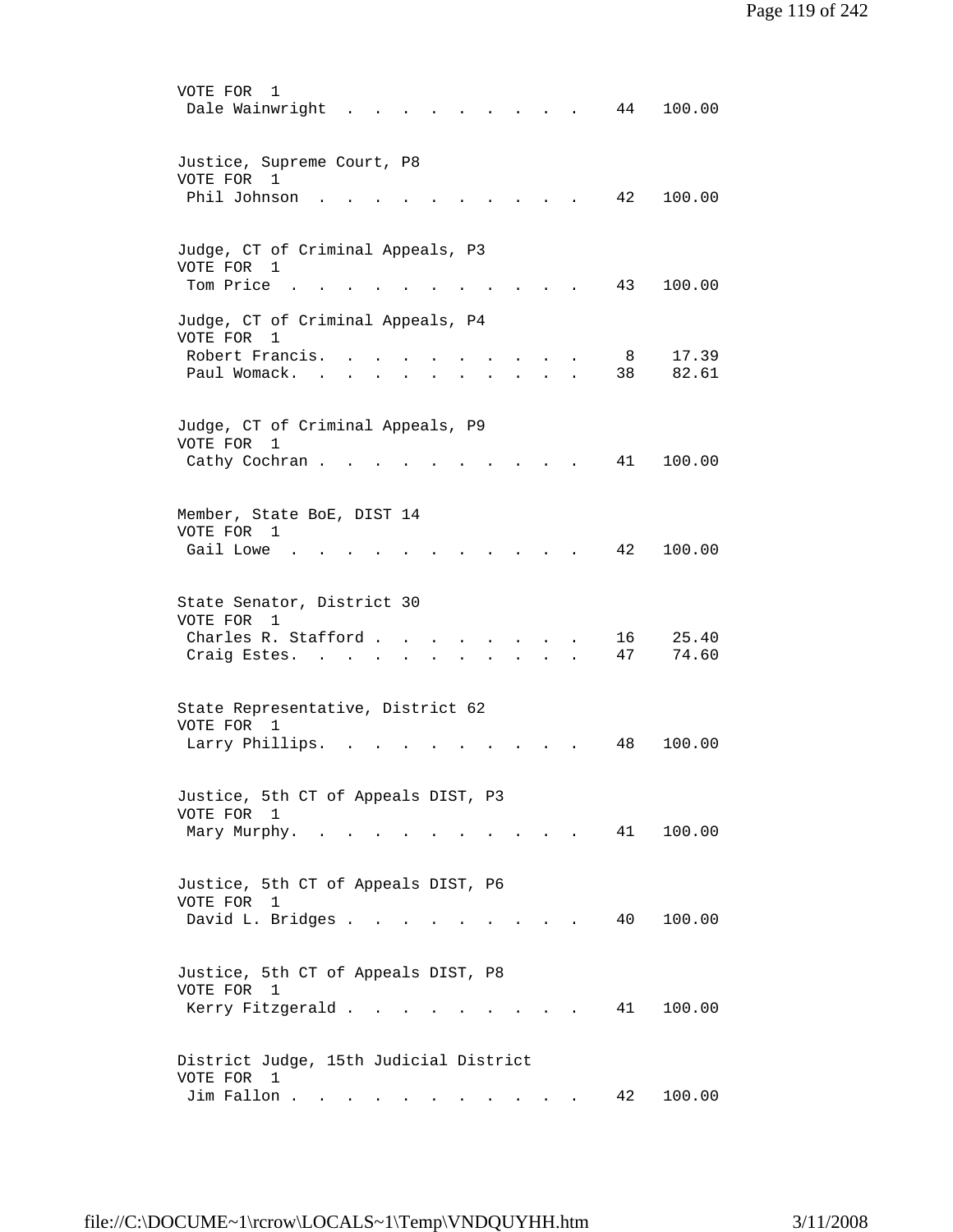| District Judge, 59th Judicial District                                                                                                                                                                                                       |    |        |
|----------------------------------------------------------------------------------------------------------------------------------------------------------------------------------------------------------------------------------------------|----|--------|
| VOTE FOR<br>1                                                                                                                                                                                                                                |    |        |
| Rayburn M. "Rim" Nall                                                                                                                                                                                                                        | 48 | 100.00 |
|                                                                                                                                                                                                                                              |    |        |
| District Judge, 336th Judicial District                                                                                                                                                                                                      |    |        |
| VOTE FOR<br>1                                                                                                                                                                                                                                |    |        |
| Charles Butler.                                                                                                                                                                                                                              | 26 | 39.39  |
| Lauri Blake.                                                                                                                                                                                                                                 | 40 | 60.61  |
|                                                                                                                                                                                                                                              |    |        |
| Criminal District Attorney                                                                                                                                                                                                                   |    |        |
| VOTE FOR 1<br>Joe Brown                                                                                                                                                                                                                      | 49 | 100.00 |
|                                                                                                                                                                                                                                              |    |        |
|                                                                                                                                                                                                                                              |    |        |
| Sheriff                                                                                                                                                                                                                                      |    |        |
| VOTE FOR<br>1                                                                                                                                                                                                                                |    |        |
| Keith Gary.                                                                                                                                                                                                                                  | 55 | 100.00 |
|                                                                                                                                                                                                                                              |    |        |
|                                                                                                                                                                                                                                              |    |        |
| County Commissioner, PCT 3<br>VOTE FOR<br>1                                                                                                                                                                                                  |    |        |
| Jackie Crisp                                                                                                                                                                                                                                 | 38 | 100.00 |
|                                                                                                                                                                                                                                              |    |        |
|                                                                                                                                                                                                                                              |    |        |
| Constable, Precinct No. 3                                                                                                                                                                                                                    |    |        |
| VOTE FOR<br>1                                                                                                                                                                                                                                |    |        |
| Ronald J. Blackwell .                                                                                                                                                                                                                        | 31 | 58.49  |
| Todd Booher.                                                                                                                                                                                                                                 | 22 | 41.51  |
|                                                                                                                                                                                                                                              |    |        |
| County Chairman                                                                                                                                                                                                                              |    |        |
| VOTE FOR 1                                                                                                                                                                                                                                   |    |        |
| David P. Gibson<br>$\cdot$ $\cdot$                                                                                                                                                                                                           | 39 | 100.00 |
|                                                                                                                                                                                                                                              |    |        |
| ********** (DEMOCRATIC PARTY) **********                                                                                                                                                                                                     |    |        |
|                                                                                                                                                                                                                                              |    |        |
| President<br>VOTE FOR<br>1                                                                                                                                                                                                                   |    |        |
| Barack Obama                                                                                                                                                                                                                                 | 19 | 26.76  |
| Hillary Clinton                                                                                                                                                                                                                              | 50 | 70.42  |
| Bill Richardson<br>$\ddot{\phantom{a}}$<br>$\bullet$ .<br><br><br><br><br><br><br><br><br><br><br><br><br>$\sim 10^{-10}$<br>$\mathbf{L}^{\mathbf{r}}$<br>$\ddot{\phantom{0}}$<br>$\bullet$<br>$\bullet$<br>$\bullet$                        | 1  | 1.41   |
| John Edwards<br><b>Contract Contract Contract</b><br>$\mathbf{z} = \mathbf{z} + \mathbf{z}$ .<br>$\bullet$<br>$\mathbf{L}^{\text{max}}$<br>$\mathbf{z} = \mathbf{z}$<br>$\bullet$                                                            | 1  | 1.41   |
| Joe Biden<br>$\mathcal{L}(\mathbf{z})$ , $\mathcal{L}(\mathbf{z})$ ,<br>$\mathbf{r} = \left\{ \mathbf{r}_1, \ldots, \mathbf{r}_n \right\}$ , where<br>$\bullet$<br>$\ddot{\phantom{0}}$<br>$\mathbf{a} = \mathbf{a}$<br>$\ddot{\phantom{0}}$ | 0  |        |
| Christopher J. Dodd<br>$\ddot{\phantom{a}}$<br>$\ddot{\phantom{a}}$                                                                                                                                                                          | 0  |        |
|                                                                                                                                                                                                                                              |    |        |
| US Senator                                                                                                                                                                                                                                   |    |        |
| VOTE FOR 1                                                                                                                                                                                                                                   |    |        |
| Richard J. "Rick" Noriega<br>$\ddot{\phantom{a}}$                                                                                                                                                                                            | 15 | 27.27  |
| Ray McMurrey<br>$\mathbf{L}^{\text{max}}$                                                                                                                                                                                                    | 12 | 21.82  |
| Gene Kelly<br>$\bullet$ .<br><b>All Contracts</b>                                                                                                                                                                                            | 22 | 40.00  |
| Rhett R. Smith.<br><b>Contract Contract</b><br>$\bullet$                                                                                                                                                                                     | 6  | 10.91  |
|                                                                                                                                                                                                                                              |    |        |
|                                                                                                                                                                                                                                              |    |        |
| US Representative, DIST 4<br>VOTE FOR 1                                                                                                                                                                                                      |    |        |
| Glenn Melancon.                                                                                                                                                                                                                              | 34 | 68.00  |
| VaLinda Hathcox<br>$\cdot$ $\cdot$ $\cdot$ $\cdot$<br>$\mathbf{r}$ and $\mathbf{r}$ and $\mathbf{r}$<br>$\mathbf{L}^{\text{max}}$<br>$\sim$                                                                                                  | 16 | 32.00  |
|                                                                                                                                                                                                                                              |    |        |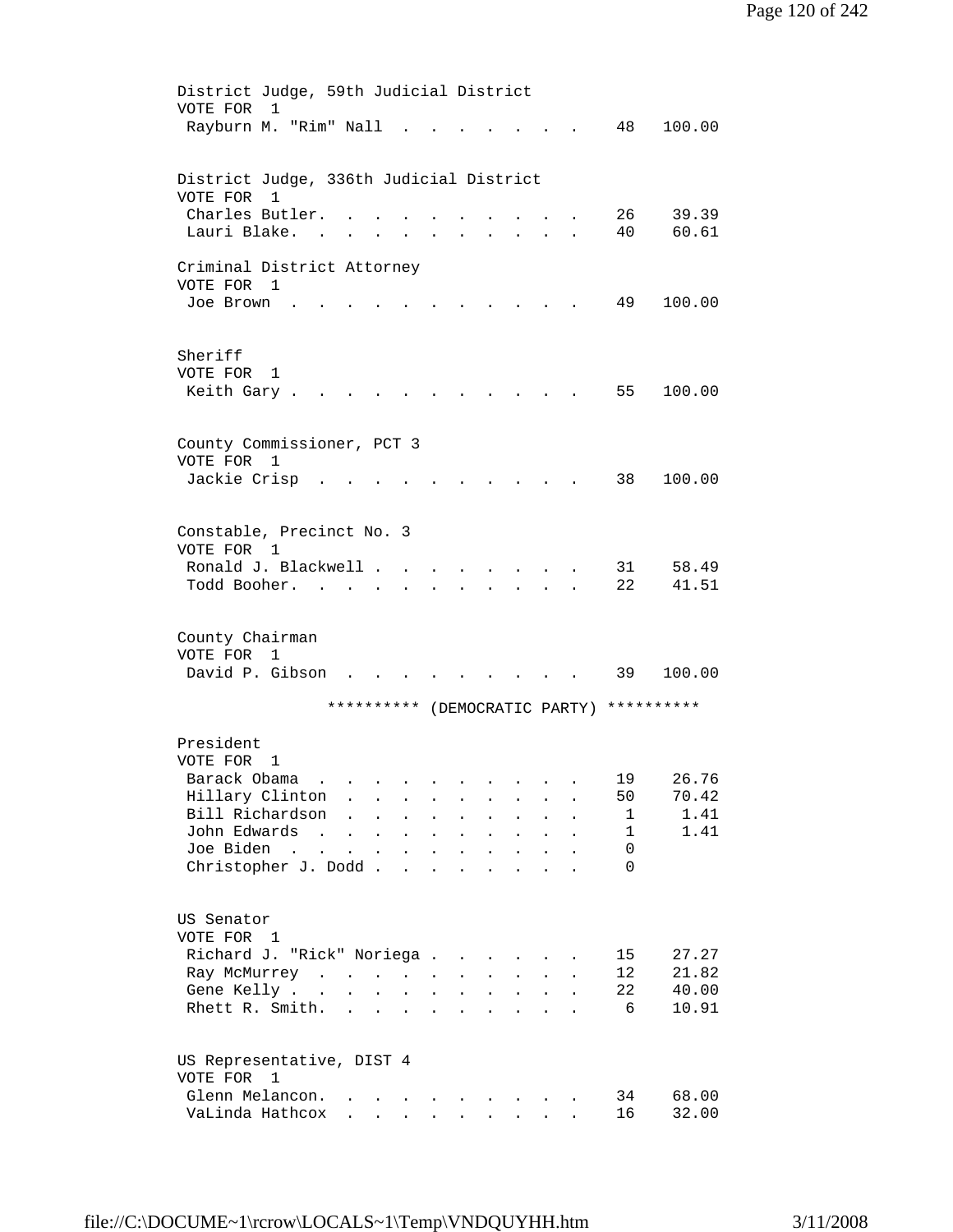| Railroad Commissioner<br>VOTE FOR<br>1<br>25.93<br>Dale Henry .<br>14<br>11<br>20.37<br>Art Hall.<br>$\sim$<br>$\mathbf{z} = \mathbf{z} + \mathbf{z}$ , where $\mathbf{z} = \mathbf{z}$<br>$\sim$<br>$\ddot{\phantom{0}}$<br>$\ddot{\phantom{0}}$<br>$\ddot{\phantom{0}}$<br>$\bullet$<br>29<br>53.70<br>Mark Thompson<br>$\ddot{\phantom{a}}$<br>$\ddot{\phantom{a}}$ |
|------------------------------------------------------------------------------------------------------------------------------------------------------------------------------------------------------------------------------------------------------------------------------------------------------------------------------------------------------------------------|
| Chief Justice, Supreme Court<br>VOTE FOR 1<br>Jim Jordan.<br>43<br>100.00                                                                                                                                                                                                                                                                                              |
| Justice, Supreme Court, P7<br>VOTE FOR 1<br>42<br>80.77<br>Sam Houston.<br>10<br>19.23<br>Baltasar D. Cruz.                                                                                                                                                                                                                                                            |
| Justice, Supreme Court, P8<br>VOTE FOR 1<br>Susan Criss.<br>39<br>78.00<br>$\mathcal{A}=\mathcal{A}=\mathcal{A}=\mathcal{A}=\mathcal{A}$ .<br><b>Contract Contract Contract Contract</b><br>Linda Reyna Yañez<br>11<br>22.00<br>$\mathbf{r} = \mathbf{r} + \mathbf{r}$<br>$\sim$                                                                                       |
| Judge, CT of Criminal Appeals, P3<br>VOTE FOR<br>1<br>38<br>100.00<br>Susan Strawn                                                                                                                                                                                                                                                                                     |
| Judge, CT of Criminal Appeals, P4<br>VOTE FOR<br>1<br>38<br>100.00<br>J.R. Molina.                                                                                                                                                                                                                                                                                     |
| Member, State BoE, DIST 14<br>VOTE FOR 1<br>Edra Bogle .<br>36<br>100.00                                                                                                                                                                                                                                                                                               |
| State Representative, District 62<br>VOTE FOR<br>1<br>100.00<br>Peter "Pete" Veeck<br>36                                                                                                                                                                                                                                                                               |
| Justice, 5th CT of Appeals DIST, P3<br>VOTE FOR 1<br>Don B. Chae.<br>35<br>100.00<br>$\sim$<br>$\cdots$ $\cdots$                                                                                                                                                                                                                                                       |
| Justice, 5th CT of Appeals DIST, P6<br>VOTE FOR<br>$\mathbf{1}$<br>David Hanschen.<br>37<br>100.00<br>$\sim$ $\sim$                                                                                                                                                                                                                                                    |
| Justice, 5th CT of Appeals DIST, P8<br>VOTE FOR 1<br>Tina Yoo.<br>35<br>100.00                                                                                                                                                                                                                                                                                         |

County Tax Assessor-Collector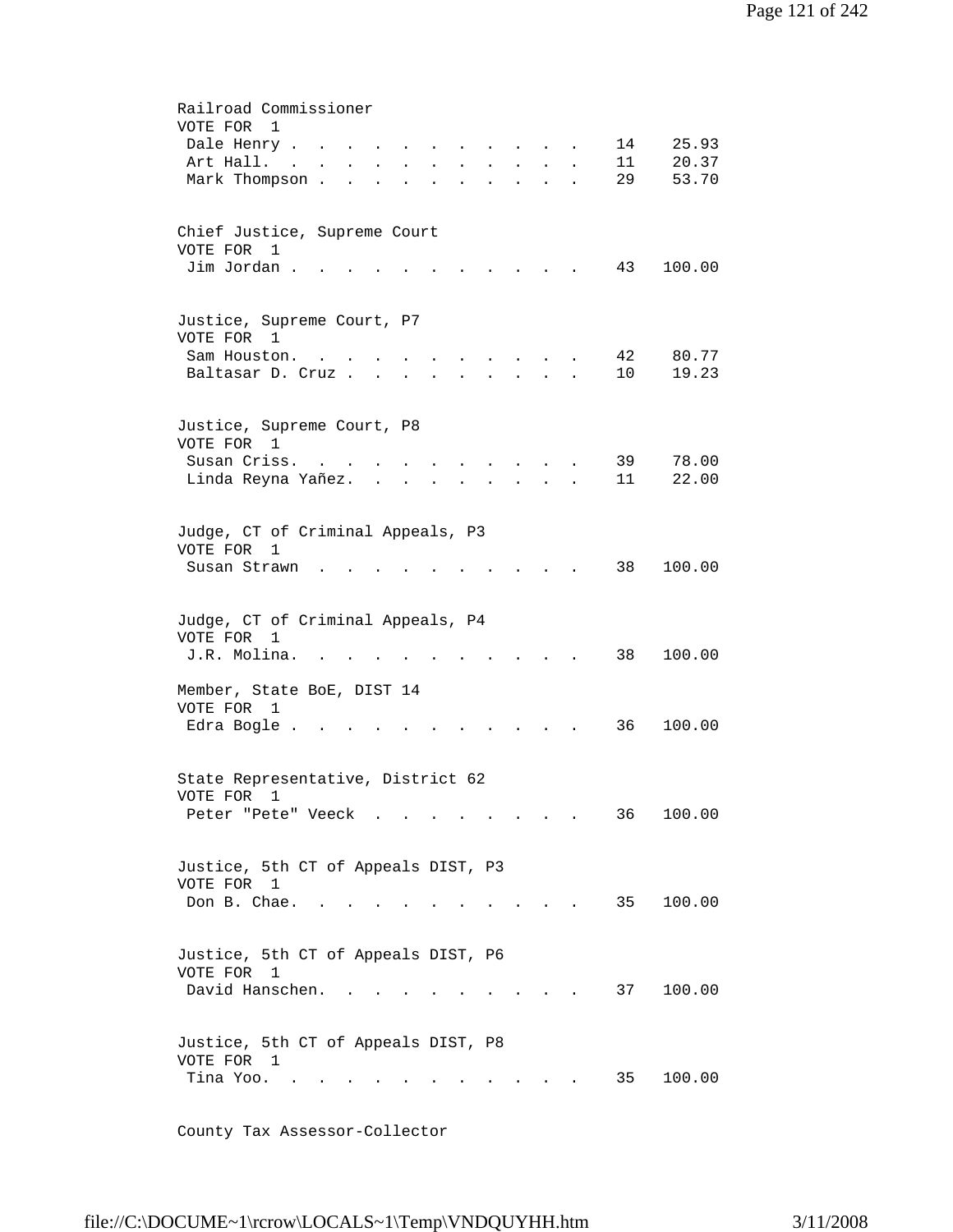| VOTE FOR<br>John Wayne Ramsey. .                                  | 1 |                               |                                                                                                 |        |  |                           | 54                                       | 100.00        |  |
|-------------------------------------------------------------------|---|-------------------------------|-------------------------------------------------------------------------------------------------|--------|--|---------------------------|------------------------------------------|---------------|--|
|                                                                   |   |                               |                                                                                                 |        |  |                           |                                          |               |  |
| County Commissioner, PCT 3                                        |   |                               |                                                                                                 |        |  |                           |                                          |               |  |
| VOTE FOR 1<br>Mike Butler.                                        |   |                               |                                                                                                 |        |  |                           | 45                                       | 100.00        |  |
|                                                                   |   |                               |                                                                                                 |        |  |                           |                                          |               |  |
| Constable, Precinct No. 3                                         |   |                               |                                                                                                 |        |  |                           |                                          |               |  |
| VOTE FOR                                                          | 1 |                               |                                                                                                 |        |  |                           |                                          |               |  |
| Charles Taylor.                                                   |   |                               |                                                                                                 |        |  |                           | 41                                       | 100.00        |  |
| County Chairman                                                   |   |                               |                                                                                                 |        |  |                           |                                          |               |  |
| VOTE FOR 1                                                        |   |                               |                                                                                                 |        |  |                           |                                          |               |  |
| Tony Beaverson.                                                   |   |                               |                                                                                                 |        |  |                           | 40                                       | 100.00        |  |
|                                                                   |   |                               |                                                                                                 |        |  |                           |                                          |               |  |
|                                                                   |   | ********** (REPUBLICAN PARTY) |                                                                                                 |        |  |                           |                                          | **********    |  |
| IMMIGRATION                                                       |   |                               |                                                                                                 |        |  |                           |                                          |               |  |
| VOTE FOR 1                                                        |   |                               |                                                                                                 |        |  |                           |                                          |               |  |
| YES<br>NO.                                                        |   |                               |                                                                                                 |        |  |                           | 68<br>$\mathbf{1}$                       | 98.55<br>1.45 |  |
|                                                                   |   |                               |                                                                                                 |        |  |                           |                                          |               |  |
| PHOTO ID                                                          |   |                               |                                                                                                 |        |  |                           |                                          |               |  |
| VOTE FOR 1                                                        |   |                               |                                                                                                 |        |  |                           |                                          |               |  |
| YES<br>$\mathbf{L} = \mathbf{L}$                                  |   |                               |                                                                                                 |        |  |                           | 62                                       | 89.86         |  |
| NO.<br>$\ddot{\phantom{a}}$                                       |   |                               |                                                                                                 |        |  |                           | 7                                        | 10.14         |  |
|                                                                   |   |                               |                                                                                                 |        |  |                           |                                          |               |  |
| CONTROLLING GOVERNMENT GROWTH<br>VOTE FOR 1                       |   |                               |                                                                                                 |        |  |                           |                                          |               |  |
| YES<br>$\sim$                                                     |   |                               |                                                                                                 |        |  |                           | 61                                       | 93.85         |  |
| NO.                                                               |   |                               |                                                                                                 |        |  |                           | 4                                        | 6.15          |  |
| PRECINCT REPORT                                                   |   | GRAYSON COUNTY, TEXAS         |                                                                                                 |        |  |                           |                                          |               |  |
|                                                                   |   | PRIMARY ELECTION              |                                                                                                 |        |  |                           |                                          |               |  |
| RUN DATE: 03/10/08 03:04 PM STATISTICS                            |   | MARCH 4, 2008                 |                                                                                                 |        |  |                           |                                          |               |  |
|                                                                   |   |                               |                                                                                                 |        |  |                           |                                          |               |  |
| 0028 PCT 28                                                       |   |                               |                                                                                                 |        |  |                           |                                          | VOTES PERCENT |  |
|                                                                   |   |                               |                                                                                                 |        |  |                           |                                          |               |  |
| REGISTERED VOTERS - TOTAL<br>REGISTERED VOTERS - DEMOCRATIC PARTY |   |                               |                                                                                                 |        |  | $\mathbf{r} = \mathbf{r}$ | 1684<br>$\overline{\phantom{0}}$         |               |  |
| REGISTERED VOTERS - REPUBLICAN PARTY .                            |   |                               |                                                                                                 |        |  | $\ddot{\phantom{a}}$      | $\overline{\phantom{0}}$                 |               |  |
| BALLOTS CAST - TOTAL.                                             |   |                               | $\mathcal{A}^{\mathcal{A}}$ , and $\mathcal{A}^{\mathcal{A}}$ , and $\mathcal{A}^{\mathcal{A}}$ |        |  |                           | 524                                      |               |  |
| BALLOTS CAST - DEMOCRATIC PARTY .                                 |   |                               |                                                                                                 |        |  |                           | 248                                      | 47.33         |  |
| BALLOTS CAST - REPUBLICAN PARTY.                                  |   |                               |                                                                                                 |        |  |                           | 276                                      | 52.67         |  |
| VOTER TURNOUT - TOTAL $\cdot$ .                                   |   |                               |                                                                                                 | $\sim$ |  |                           |                                          | 31.12         |  |
|                                                                   |   |                               |                                                                                                 |        |  |                           | ********** (REPUBLICAN PARTY) ********** |               |  |
| President                                                         |   |                               |                                                                                                 |        |  |                           |                                          |               |  |
| VOTE FOR 1                                                        |   |                               |                                                                                                 |        |  |                           |                                          |               |  |
| Ron Paul.                                                         |   |                               |                                                                                                 |        |  |                           | $\overline{4}$<br>$\mathbf{2}$           | 1.48<br>.74   |  |
| Fred Thompson<br>Hugh Cort                                        |   |                               |                                                                                                 |        |  |                           | $\Omega$                                 |               |  |
|                                                                   |   |                               |                                                                                                 |        |  |                           |                                          |               |  |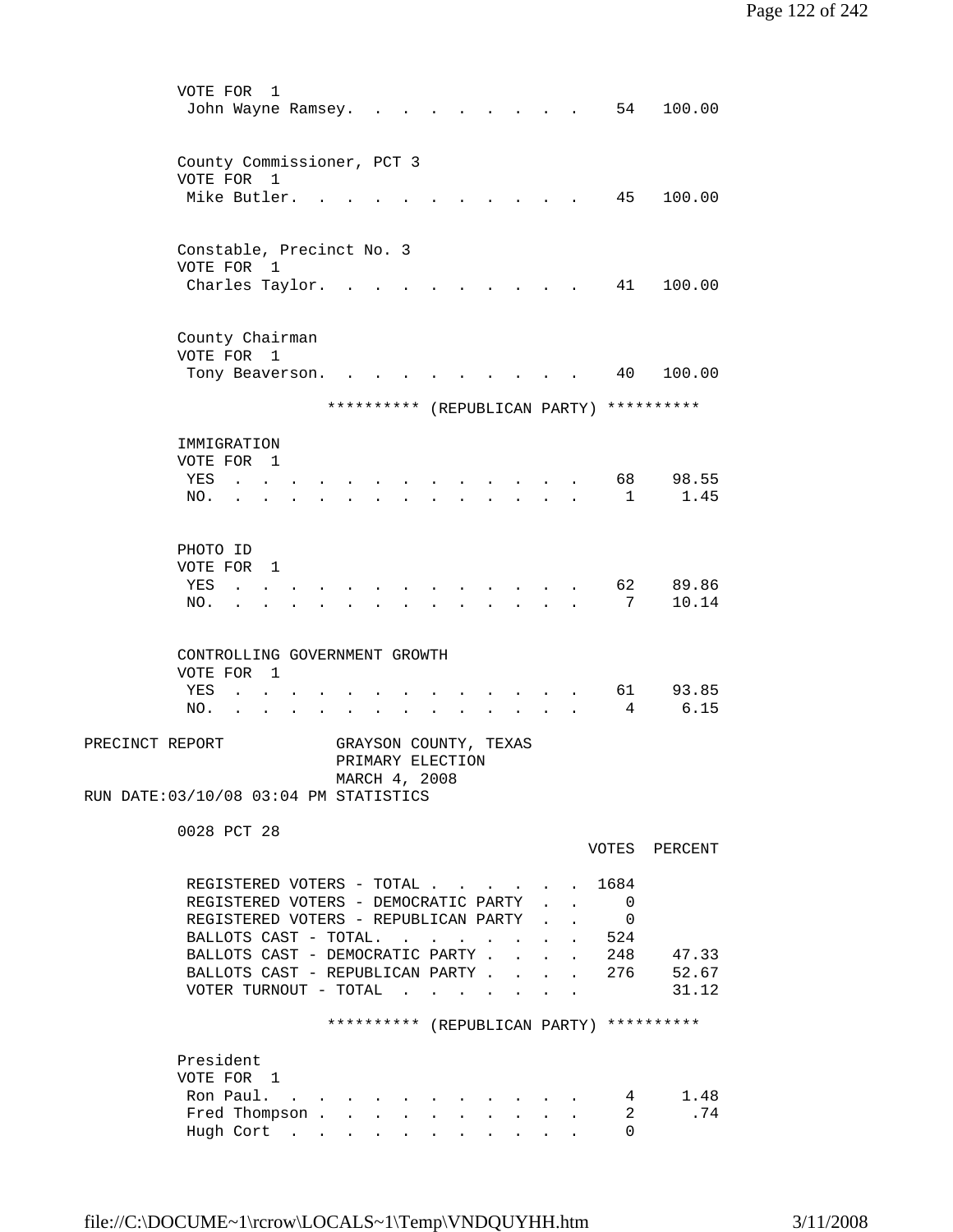| Duncan Hunter<br>Rudy Giuliani .<br>Alan Keyes<br>Mitt Romney.<br>John McCain. .<br>Hoa Tran.<br>Mike Huckabee<br>Uncommitted (No Comprometido). | $\sim$ $\sim$<br>$\sim$ $\sim$<br>$\mathbf{L} = \mathbf{L}$<br>$\mathbf{L}^{\text{max}}$ | $\ddot{\phantom{0}}$<br>$\ddot{\phantom{a}}$<br>$\ddot{\phantom{a}}$<br>$\ddot{\phantom{a}}$<br>$\ddot{\phantom{a}}$<br>$\ddot{\phantom{a}}$<br>$\mathbf{L}^{\text{max}}$ | $\ddot{\phantom{0}}$<br>$\ddot{\phantom{0}}$<br>$\ddot{\phantom{a}}$<br><b>All Contracts</b> | $\ddot{\phantom{a}}$<br>$\ddot{\phantom{a}}$<br>$\mathbf{L}^{\text{max}}$                | $\ddot{\phantom{a}}$<br>$\ddot{\phantom{a}}$<br>$\ddot{\phantom{a}}$<br>$\bullet$ .<br><br><br><br><br><br><br><br><br><br><br><br><br>$\bullet$ .<br><br><br><br><br><br><br><br><br><br><br><br><br>$\ddot{\phantom{a}}$ | $\ddot{\phantom{a}}$<br>$\ddot{\phantom{a}}$<br>$\ddot{\phantom{a}}$<br>$\bullet$<br>$\bullet$<br>$\ddot{\phantom{a}}$<br>$\bullet$<br>$\ddot{\phantom{a}}$<br>$\ddot{\phantom{a}}$ | $\ddot{\phantom{a}}$                                      | 2<br>0<br>1<br>7<br>126<br>0<br>122<br>6 | .74<br>.37<br>2.59<br>46.67<br>45.19<br>2.22 |  |
|--------------------------------------------------------------------------------------------------------------------------------------------------|------------------------------------------------------------------------------------------|---------------------------------------------------------------------------------------------------------------------------------------------------------------------------|----------------------------------------------------------------------------------------------|------------------------------------------------------------------------------------------|----------------------------------------------------------------------------------------------------------------------------------------------------------------------------------------------------------------------------|-------------------------------------------------------------------------------------------------------------------------------------------------------------------------------------|-----------------------------------------------------------|------------------------------------------|----------------------------------------------|--|
| US Senator<br>VOTE FOR 1<br>John Cornyn.<br>Larry Kilgore                                                                                        |                                                                                          |                                                                                                                                                                           |                                                                                              |                                                                                          |                                                                                                                                                                                                                            |                                                                                                                                                                                     |                                                           | 186<br>46                                | 80.17<br>19.83                               |  |
| US Representative, DIST 4<br>VOTE FOR<br>$\overline{1}$<br>Gene Christensen<br>Ralph Hall<br>Joshua Kowert<br>Kathy Seei<br>Kevin George         |                                                                                          | $\sim$<br>$\mathbf{L}$<br>$\ddot{\phantom{a}}$<br>$\ddot{\phantom{a}}$                                                                                                    | $\ddot{\phantom{a}}$<br>$\ddot{\phantom{0}}$<br>$\ddot{\phantom{a}}$                         | $\ddot{\phantom{a}}$<br>$\ddot{\phantom{a}}$<br>$\ddot{\phantom{a}}$<br>$\sim$ 100 $\pm$ | $\ddot{\phantom{a}}$<br>$\ddot{\phantom{a}}$<br>$\ddot{\phantom{a}}$<br>$\sim$<br>$\mathbf{L} = \mathbf{L}$                                                                                                                | $\ddot{\phantom{0}}$<br>$\ddot{\phantom{a}}$<br>$\ddot{\phantom{a}}$<br>$\ddot{\phantom{a}}$<br>$\ddot{\phantom{0}}$                                                                | $\ddot{\phantom{0}}$                                      | 25<br>201<br>$\overline{4}$<br>12<br>11  | 9.88<br>79.45<br>1.58<br>4.74<br>4.35        |  |
| Railroad Commissioner<br>VOTE FOR 1<br>Michael L. Williams                                                                                       |                                                                                          |                                                                                                                                                                           |                                                                                              |                                                                                          |                                                                                                                                                                                                                            |                                                                                                                                                                                     |                                                           | 169                                      | 100.00                                       |  |
| Chief Justice, Supreme Court<br>VOTE FOR<br>$\mathbf{1}$<br>Wallace B. Jefferson.                                                                |                                                                                          |                                                                                                                                                                           | $\mathbf{r}$ , $\mathbf{r}$ , $\mathbf{r}$ , $\mathbf{r}$ , $\mathbf{r}$                     |                                                                                          |                                                                                                                                                                                                                            |                                                                                                                                                                                     |                                                           | 156                                      | 100.00                                       |  |
| Justice, Supreme Court, P7<br>VOTE FOR 1<br>Dale Wainwright                                                                                      |                                                                                          |                                                                                                                                                                           |                                                                                              |                                                                                          |                                                                                                                                                                                                                            |                                                                                                                                                                                     |                                                           | 156                                      | 100.00                                       |  |
| Justice, Supreme Court, P8<br>VOTE FOR 1<br>Phil Johnson                                                                                         |                                                                                          |                                                                                                                                                                           |                                                                                              |                                                                                          |                                                                                                                                                                                                                            |                                                                                                                                                                                     | $\mathbf{r}$ , $\mathbf{r}$ , $\mathbf{r}$ , $\mathbf{r}$ | 146                                      | 100.00                                       |  |
| Judge, CT of Criminal Appeals, P3<br>VOTE FOR 1<br>Tom Price                                                                                     |                                                                                          |                                                                                                                                                                           |                                                                                              |                                                                                          |                                                                                                                                                                                                                            |                                                                                                                                                                                     |                                                           | 145                                      | 100.00                                       |  |
| Judge, CT of Criminal Appeals, P4<br>VOTE FOR<br>1<br>Robert Francis.<br>Paul Womack                                                             |                                                                                          |                                                                                                                                                                           |                                                                                              |                                                                                          |                                                                                                                                                                                                                            |                                                                                                                                                                                     |                                                           | 70<br>112                                | 38.46<br>61.54                               |  |
| Judge, CT of Criminal Appeals, P9<br>VOTE FOR<br>1<br>Cathy Cochran                                                                              |                                                                                          |                                                                                                                                                                           |                                                                                              |                                                                                          |                                                                                                                                                                                                                            |                                                                                                                                                                                     |                                                           | 145                                      | 100.00                                       |  |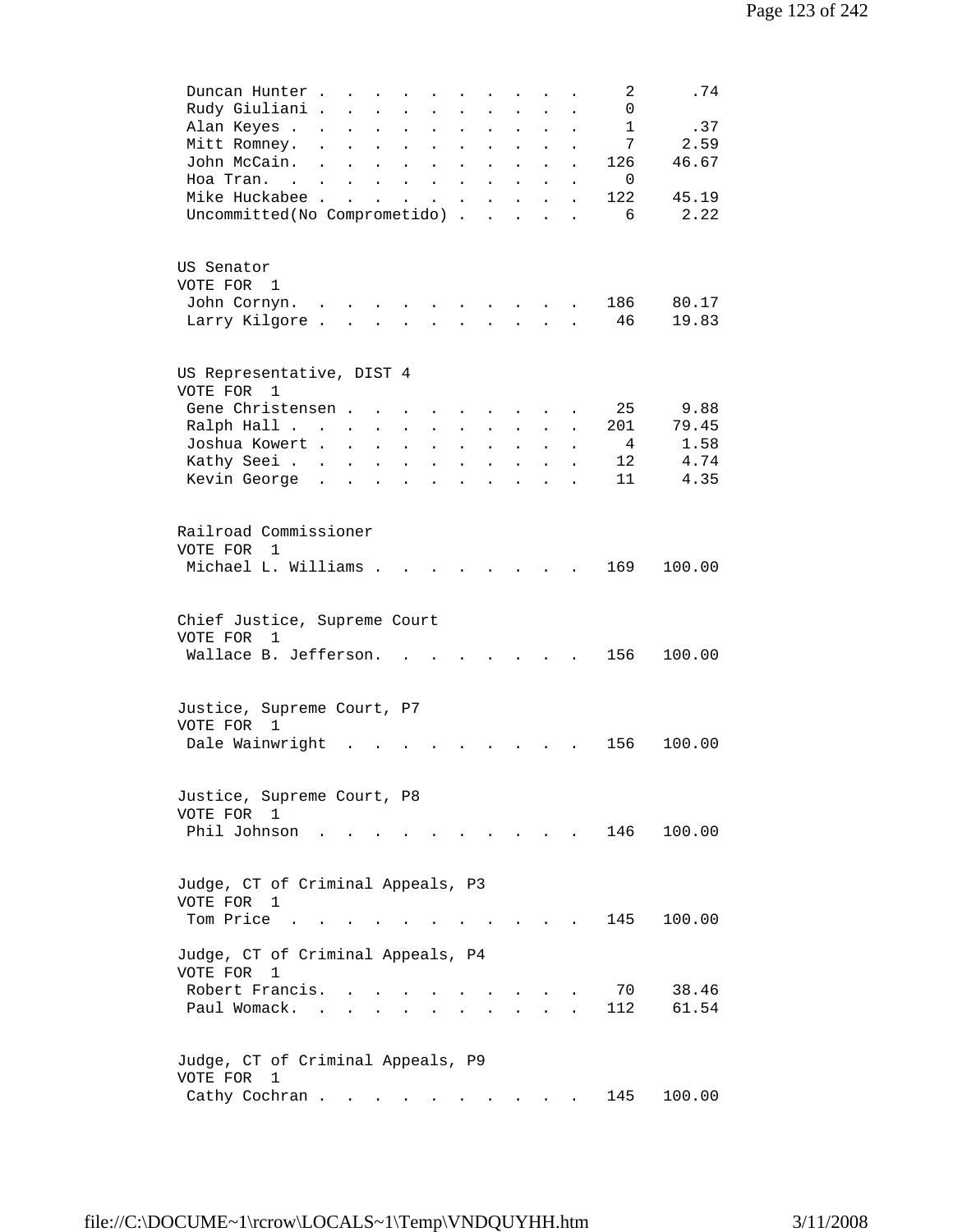| Member, State BoE, DIST 14<br>VOTE FOR<br>1                        |  |
|--------------------------------------------------------------------|--|
| Gail Lowe.<br>138<br>100.00                                        |  |
| State Senator, District 30<br>VOTE FOR 1                           |  |
| Charles R. Stafford<br>51<br>23.08                                 |  |
| 76.92<br>170<br>Craig Estes.<br>$\sim$ 100                         |  |
| State Representative, District 62<br>VOTE FOR 1                    |  |
| Larry Phillips.<br>168<br>100.00<br><b>Contract Contract</b>       |  |
| Justice, 5th CT of Appeals DIST, P3                                |  |
| VOTE FOR 1                                                         |  |
| 100.00<br>Mary Murphy.<br>132                                      |  |
| Justice, 5th CT of Appeals DIST, P6                                |  |
| VOTE FOR<br>1<br>David L. Bridges .<br>140<br>100.00               |  |
|                                                                    |  |
| Justice, 5th CT of Appeals DIST, P8                                |  |
| VOTE FOR 1                                                         |  |
| 135<br>100.00<br>Kerry Fitzgerald.                                 |  |
| District Judge, 15th Judicial District                             |  |
| VOTE FOR<br>$\overline{1}$                                         |  |
| Jim Fallon.<br>147<br>100.00                                       |  |
|                                                                    |  |
| District Judge, 59th Judicial District<br>VOTE FOR<br>$\mathbf{1}$ |  |
| Rayburn M. "Rim" Nall<br>157<br>100.00                             |  |
| District Judge, 336th Judicial District                            |  |
| VOTE FOR 1                                                         |  |
| 30.54<br>Charles Butler.<br>73<br>69.46<br>Lauri Blake. .          |  |
| 166                                                                |  |
| Criminal District Attorney                                         |  |
| VOTE FOR 1                                                         |  |
| 171<br>100.00<br>Joe Brown                                         |  |
| Sheriff                                                            |  |
| VOTE FOR 1<br>180<br>Keith Gary.<br>100.00                         |  |
|                                                                    |  |
| County Commissioner, PCT 3<br>VOTE FOR<br>$\mathbf{1}$             |  |
| Jackie Crisp<br>100.00<br>159                                      |  |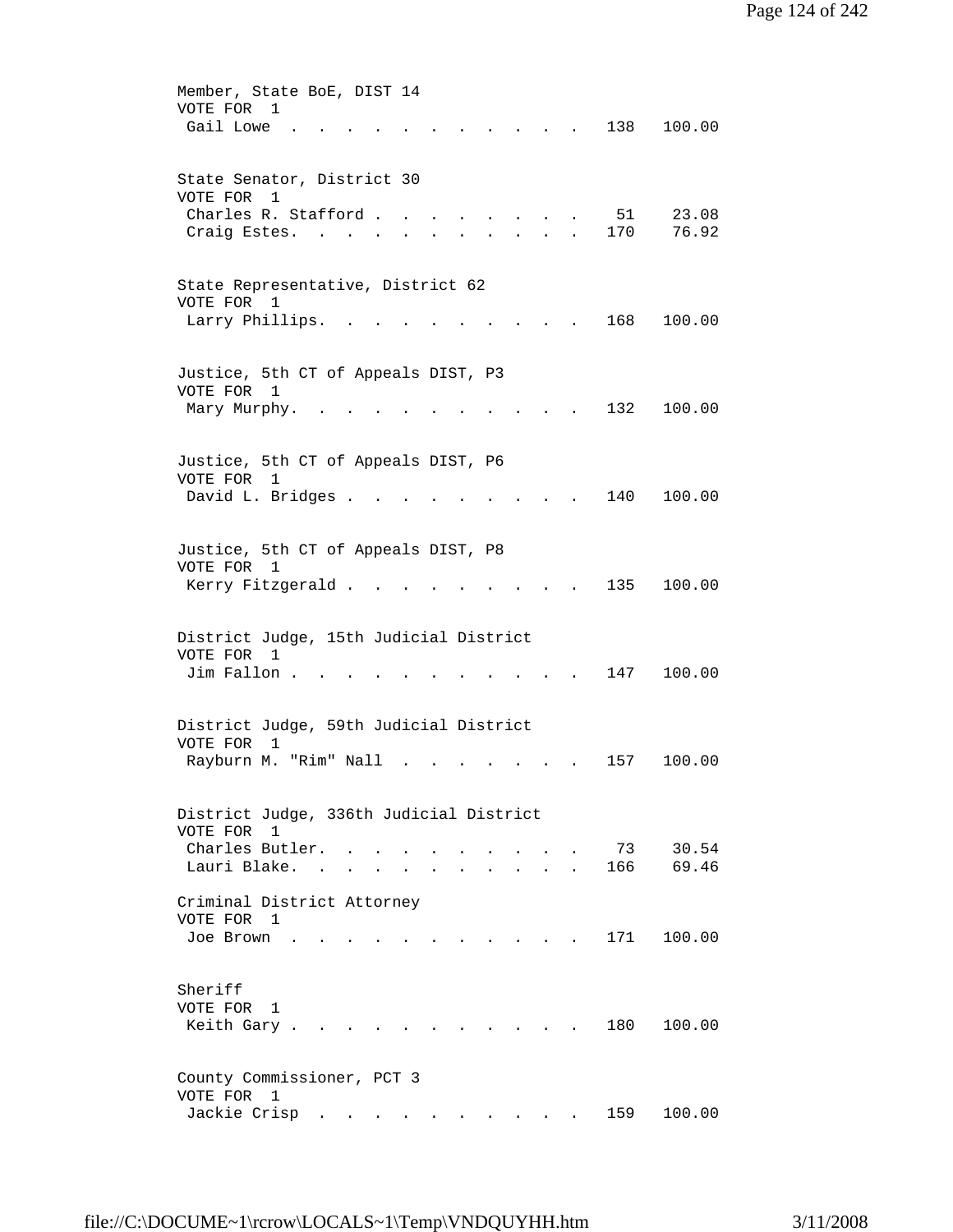| VOTE FOR<br>Todd Booher.                | Constable, Precinct No. 3<br>1<br>Ronald J. Blackwell .<br>$\sim$<br>$\overline{a}$                                                             |                                                                                                                                                                                                                                      |                                                                           | $\mathbf{L} = \mathbf{L}$                                            |                      | <b>Contract Contract Contract</b><br>$\mathbf{L}$ | $\mathbf{r}$ | 84<br>145               | 36.68<br>63.32                           |
|-----------------------------------------|-------------------------------------------------------------------------------------------------------------------------------------------------|--------------------------------------------------------------------------------------------------------------------------------------------------------------------------------------------------------------------------------------|---------------------------------------------------------------------------|----------------------------------------------------------------------|----------------------|---------------------------------------------------|--------------|-------------------------|------------------------------------------|
| VOTE FOR                                | County Chairman<br>1<br>David P. Gibson                                                                                                         |                                                                                                                                                                                                                                      |                                                                           |                                                                      |                      |                                                   |              | 146                     | 100.00                                   |
|                                         |                                                                                                                                                 |                                                                                                                                                                                                                                      |                                                                           |                                                                      |                      |                                                   |              |                         | ********** (DEMOCRATIC PARTY) ********** |
| President<br>VOTE FOR 1<br>Barack Obama | $\sim$<br>Hillary Clinton<br>$\ddot{\phantom{a}}$                                                                                               |                                                                                                                                                                                                                                      | $\ddot{\phantom{0}}$                                                      | $\ddot{\phantom{a}}$                                                 |                      |                                                   |              | 60<br>184               | 24.29<br>74.49                           |
| John Edwards<br>Joe Biden               | Bill Richardson<br>$\ddot{\phantom{a}}$<br>$\sim$<br>$\ddot{\phantom{a}}$<br>$\sim$ $\sim$<br>$\mathbf{L}^{\text{max}}$<br>Christopher J. Dodd. | $\ddot{\phantom{0}}$<br>$\ddot{\phantom{0}}$                                                                                                                                                                                         | $\ddot{\phantom{a}}$<br>$\bullet$<br>$\ddot{\phantom{a}}$<br>$\mathbf{r}$ | $\ddot{\phantom{0}}$<br>$\ddot{\phantom{a}}$<br>$\ddot{\phantom{a}}$ |                      |                                                   |              | 0<br>3<br>0<br>$\Omega$ | 1.21                                     |
| US Senator<br>VOTE FOR 1<br>Gene Kelly. | Richard J. "Rick" Noriega .<br>Ray McMurrey<br>Rhett R. Smith.<br>$\ddot{\phantom{a}}$                                                          |                                                                                                                                                                                                                                      |                                                                           | $\ddot{\phantom{0}}$                                                 | $\ddot{\phantom{a}}$ |                                                   |              | 81<br>32<br>65<br>27    | 39.51<br>15.61<br>31.71<br>13.17         |
| VOTE FOR                                | US Representative, DIST 4<br>1<br>Glenn Melancon.<br>VaLinda Hathcox<br>$\ddot{\phantom{a}}$                                                    | $\sim$ $\sim$                                                                                                                                                                                                                        |                                                                           |                                                                      |                      |                                                   |              | 120<br>56               | 68.18<br>31.82                           |
| VOTE FOR<br>Dale Henry .<br>Art Hall.   | Railroad Commissioner<br>1<br>and the state of the state of the<br>$\sim$ $\sim$ $\sim$<br>Mark Thompson.<br>$\ddot{\phantom{a}}$               |                                                                                                                                                                                                                                      | $\sim$ $\sim$                                                             |                                                                      |                      | $\sim$ $\sim$ $\sim$ $\sim$                       |              | 58<br>45<br>79          | 31.87<br>24.73<br>43.41                  |
| VOTE FOR 1<br>Jim Jordan.               | Chief Justice, Supreme Court                                                                                                                    |                                                                                                                                                                                                                                      |                                                                           |                                                                      |                      |                                                   |              | 159                     | 100.00                                   |
| VOTE FOR 1<br>Sam Houston.              | Justice, Supreme Court, P7<br>$\sim$ $\sim$<br>Baltasar D. Cruz                                                                                 |                                                                                                                                                                                                                                      |                                                                           |                                                                      |                      |                                                   |              | 169<br>24               | 87.56<br>12.44                           |
| VOTE FOR 1<br>Susan Criss.              | Justice, Supreme Court, P8<br>$\sim$<br>Linda Reyna Yañez.                                                                                      | <u>in the contract of the contract of the contract of the contract of the contract of the contract of the contract of the contract of the contract of the contract of the contract of the contract of the contract of the contra</u> |                                                                           |                                                                      |                      |                                                   |              | 165<br>23               | 87.77<br>12.23                           |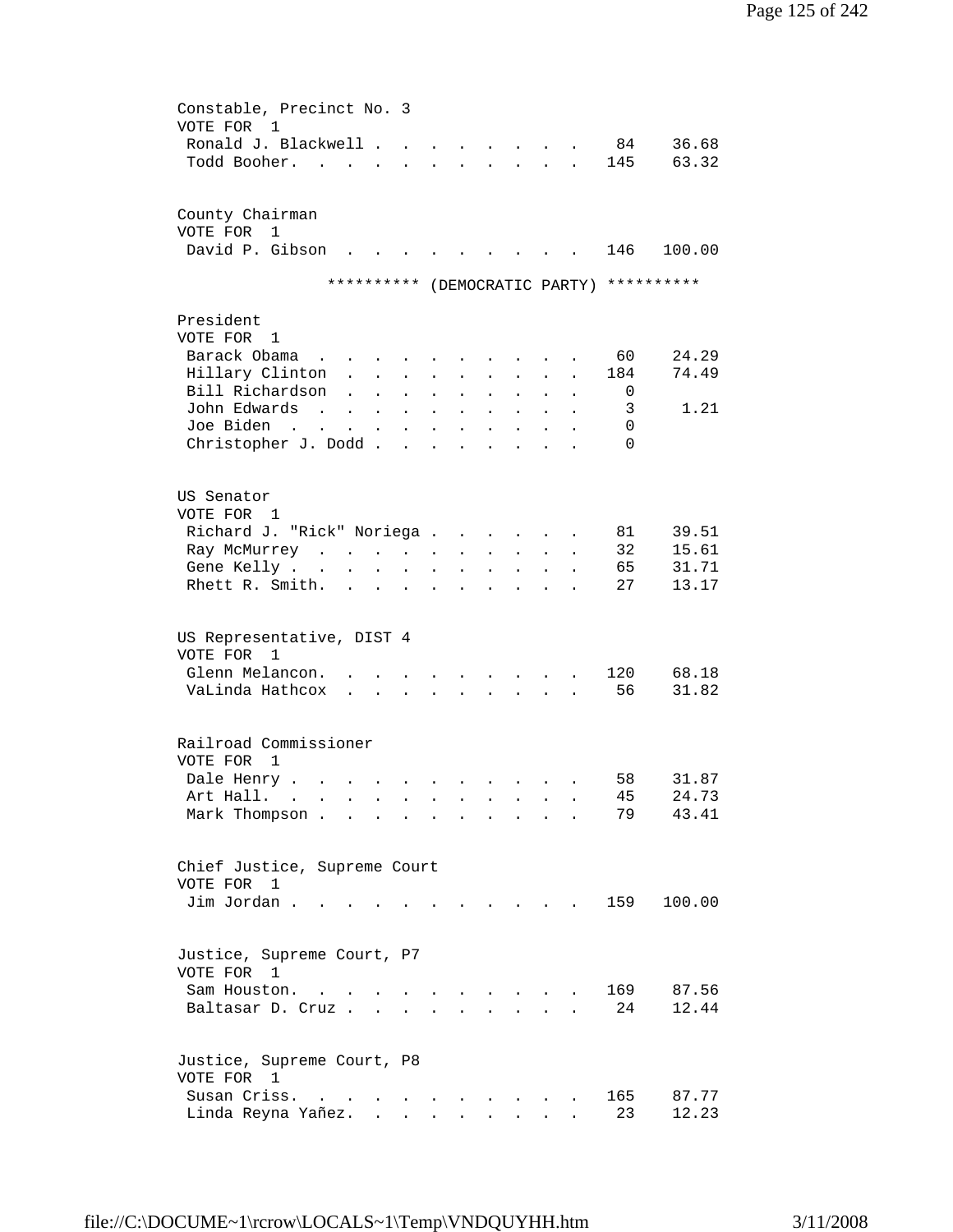| Judge, CT of Criminal Appeals, P3              |
|------------------------------------------------|
| VOTE FOR<br>1                                  |
| 159<br>100.00<br>Susan Strawn                  |
|                                                |
| Judge, CT of Criminal Appeals, P4              |
| VOTE FOR<br>1                                  |
| J.R. Molina.<br>145<br>100.00                  |
|                                                |
| Member, State BoE, DIST 14<br>VOTE FOR 1       |
| Edra Bogle .<br>143<br>100.00                  |
|                                                |
|                                                |
| State Representative, District 62              |
| VOTE FOR 1                                     |
| Peter "Pete" Veeck<br>138<br>100.00            |
|                                                |
| Justice, 5th CT of Appeals DIST, P3            |
| VOTE FOR 1                                     |
| Don B. Chae.<br>138<br>100.00                  |
|                                                |
| Justice, 5th CT of Appeals DIST, P6            |
| VOTE FOR 1                                     |
| David Hanschen.<br>142<br>100.00               |
|                                                |
|                                                |
| Justice, 5th CT of Appeals DIST, P8            |
| VOTE FOR 1<br>100.00<br>Tina Yoo. .<br>133     |
|                                                |
|                                                |
| County Tax Assessor-Collector                  |
| VOTE FOR<br>1                                  |
| 180<br>100.00<br>John Wayne Ramsey.            |
|                                                |
| County Commissioner, PCT 3                     |
| VOTE FOR<br>ı                                  |
| Mike Butler.<br>161<br>100.00                  |
|                                                |
| Constable, Precinct No. 3                      |
| VOTE FOR 1                                     |
| 156<br>100.00<br>Charles Taylor.               |
|                                                |
|                                                |
| County Chairman                                |
| VOTE FOR 1<br>100.00<br>138<br>Tony Beaverson. |
|                                                |
| ********** (REPUBLICAN PARTY)<br>**********    |
|                                                |
| IMMIGRATION                                    |
| VOTE FOR 1                                     |
| 257<br>98.09<br>YES<br>5<br>1.91               |
| NO.                                            |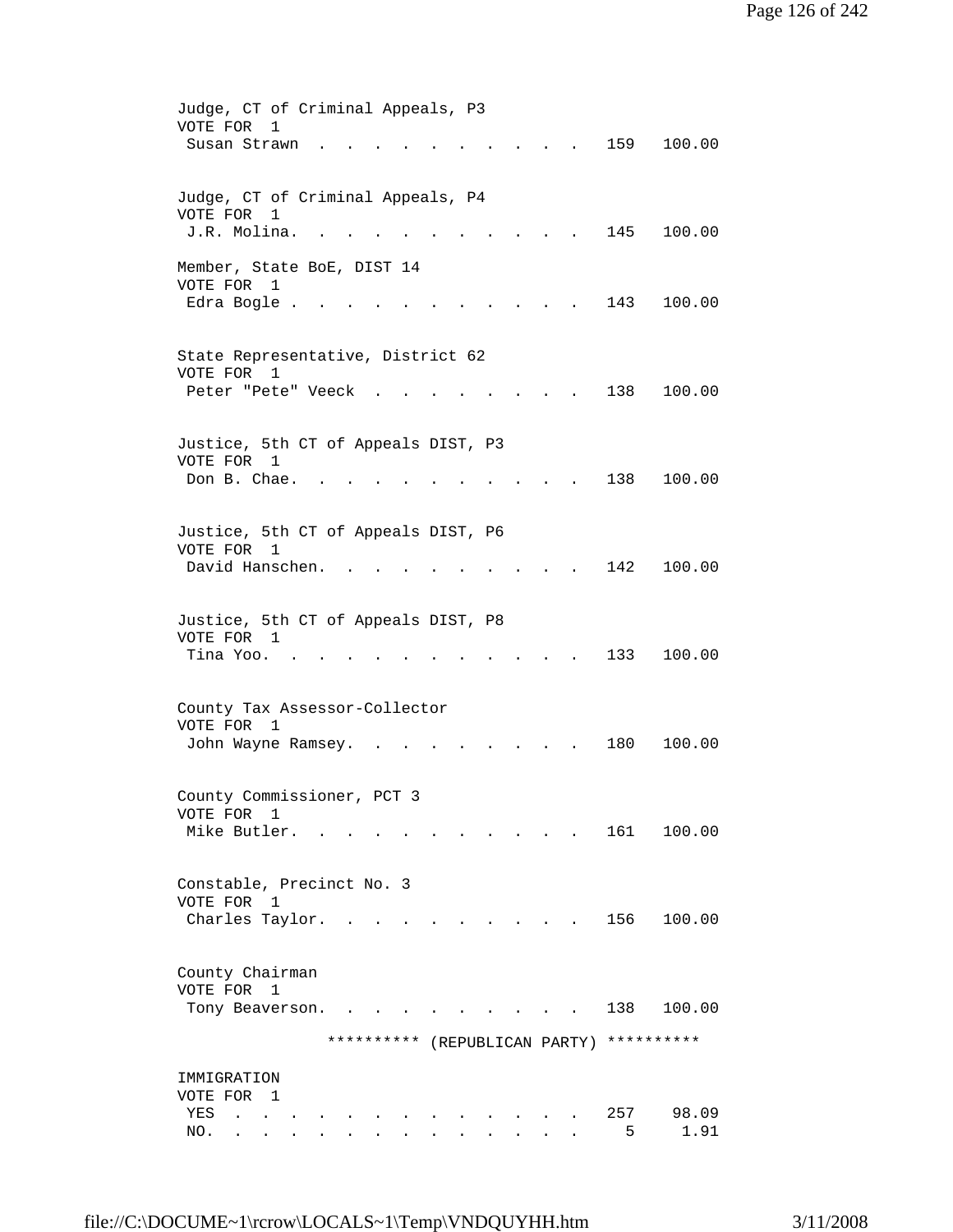| PHOTO ID<br>VOTE FOR 1<br>YES<br>$\mathbf{r}$ , $\mathbf{r}$ , $\mathbf{r}$ , $\mathbf{r}$<br>NO. |                                          |                           |                      |                           |                                                                                                                                     |                               | $\sim$                                   |                                                              | <b>Contract</b>           |              | 231<br>25                | 90.23<br>9.77                            |
|---------------------------------------------------------------------------------------------------|------------------------------------------|---------------------------|----------------------|---------------------------|-------------------------------------------------------------------------------------------------------------------------------------|-------------------------------|------------------------------------------|--------------------------------------------------------------|---------------------------|--------------|--------------------------|------------------------------------------|
| CONTROLLING GOVERNMENT GROWTH                                                                     |                                          |                           |                      |                           |                                                                                                                                     |                               |                                          |                                                              |                           |              |                          |                                          |
| VOTE FOR 1                                                                                        |                                          |                           |                      |                           |                                                                                                                                     |                               |                                          |                                                              |                           |              |                          |                                          |
| YES<br>$\mathcal{L}(\mathcal{A})$ , and $\mathcal{L}(\mathcal{A})$ , and                          |                                          |                           |                      |                           |                                                                                                                                     |                               |                                          |                                                              |                           |              | . 237                    | 94.42                                    |
| NO.<br>$\sim$ $\sim$                                                                              |                                          |                           |                      |                           | and a strong control of the strong                                                                                                  | $\mathbf{A}$ and $\mathbf{A}$ |                                          | $\mathbf{L} = \mathbf{L} \mathbf{L} + \mathbf{L} \mathbf{L}$ |                           |              | 14                       | 5.58                                     |
| PRECINCT REPORT<br>RUN DATE:03/10/08 03:04 PM STATISTICS                                          |                                          |                           |                      |                           | PRIMARY ELECTION<br>MARCH 4, 2008                                                                                                   |                               |                                          | GRAYSON COUNTY, TEXAS                                        |                           |              |                          |                                          |
| 0029 PCT 30                                                                                       |                                          |                           |                      |                           |                                                                                                                                     |                               |                                          |                                                              |                           |              | VOTES                    | PERCENT                                  |
|                                                                                                   |                                          |                           |                      |                           |                                                                                                                                     |                               |                                          |                                                              |                           |              |                          |                                          |
| REGISTERED VOTERS - TOTAL                                                                         |                                          |                           |                      |                           |                                                                                                                                     |                               |                                          |                                                              |                           |              | 872                      |                                          |
| REGISTERED VOTERS - DEMOCRATIC PARTY                                                              |                                          |                           |                      |                           |                                                                                                                                     |                               |                                          |                                                              |                           |              | $\overline{\phantom{0}}$ |                                          |
| REGISTERED VOTERS - REPUBLICAN PARTY<br>BALLOTS CAST - TOTAL.                                     |                                          |                           |                      |                           |                                                                                                                                     |                               |                                          |                                                              |                           |              | $\mathbf 0$<br>253       |                                          |
| BALLOTS CAST - DEMOCRATIC PARTY.                                                                  |                                          |                           |                      |                           |                                                                                                                                     |                               |                                          | $\sim$                                                       | $\mathbf{L}$              | $\mathbf{r}$ | 137                      | 54.15                                    |
| BALLOTS CAST - REPUBLICAN PARTY                                                                   |                                          |                           |                      |                           |                                                                                                                                     |                               |                                          |                                                              |                           |              | 116                      | 45.85                                    |
| VOTER TURNOUT - TOTAL $\cdot \cdot \cdot \cdot \cdot \cdot$                                       |                                          |                           |                      |                           |                                                                                                                                     |                               |                                          |                                                              |                           |              |                          | 29.01                                    |
|                                                                                                   |                                          |                           |                      |                           |                                                                                                                                     |                               |                                          |                                                              |                           |              |                          | ********** (REPUBLICAN PARTY) ********** |
| President<br>VOTE FOR 1                                                                           |                                          |                           |                      |                           |                                                                                                                                     |                               |                                          |                                                              |                           |              |                          |                                          |
| Ron Paul. .                                                                                       |                                          |                           |                      |                           |                                                                                                                                     |                               |                                          |                                                              |                           |              | $\mathbf{1}$             | .87                                      |
| Fred Thompson                                                                                     |                                          |                           |                      | $\sim$ $\sim$             | $\sim$                                                                                                                              |                               | $\mathbf{L}$ and $\mathbf{L}$            |                                                              | $\mathbf{L} = \mathbf{L}$ |              | 0                        |                                          |
| Hugh Cort.                                                                                        |                                          | $\mathbf{L}$              | $\mathbf{L}$         | $\sim$                    | $\sim$                                                                                                                              | $\ddot{\phantom{a}}$          | $\sim$                                   | $\mathbf{L}^{\text{max}}$                                    |                           |              | 0                        |                                          |
| Duncan Hunter.                                                                                    |                                          | $\ddot{\phantom{a}}$      |                      | <b>Contract Contract</b>  |                                                                                                                                     | $\ddot{\phantom{a}}$          | $\sim$ $\sim$ $\sim$                     |                                                              |                           |              | 2                        | 1.74                                     |
| Rudy Giuliani .                                                                                   |                                          | $\mathbf{L}^{\text{max}}$ | $\ddot{\phantom{a}}$ | $\mathbf{L}^{\text{max}}$ | $\mathbf{L}^{\text{max}}$                                                                                                           | $\bullet$                     | <b>Contractor</b>                        | $\mathbf{L}$                                                 |                           |              | 0                        |                                          |
| Alan Keyes                                                                                        |                                          |                           | $\bullet$            | $\mathbf{L}^{\text{max}}$ | $\mathbf{z} = \mathbf{z}$                                                                                                           |                               | $\mathbf{z} = \mathbf{z} + \mathbf{z}$ . |                                                              |                           |              | $\mathbf{3}$             | 2.61                                     |
| Mitt Romney.                                                                                      | $\mathbf{r} = \mathbf{r} + \mathbf{r}$ . |                           | $\bullet$            | <b>Contractor</b>         | $\mathbf{L}^{\text{max}}$                                                                                                           |                               | $\ddot{\phantom{0}}$                     |                                                              |                           |              | $\overline{3}$           | 2.61                                     |
| John McCain.                                                                                      |                                          |                           |                      |                           | $\begin{array}{cccccccccccccc} \bullet & \bullet & \bullet & \bullet & \bullet & \bullet & \bullet & \bullet & \bullet \end{array}$ |                               |                                          | $\bullet$                                                    |                           |              | 58<br>$\overline{0}$     | 50.43                                    |
| Hoa Tran. $\ldots$ $\ldots$ $\ldots$ .<br>Mike Huckabee                                           |                                          |                           |                      |                           | $\mathbf{z} = \mathbf{z} + \mathbf{z}$ , where $\mathbf{z} = \mathbf{z}$                                                            | $\bullet$ .                   | $\ddot{\phantom{a}}$                     |                                                              |                           |              | 46                       | 40.00                                    |
| Uncommitted(No Comprometido).                                                                     |                                          |                           |                      |                           |                                                                                                                                     |                               | $\sim$ $\sim$                            | $\sim$ $\sim$                                                |                           |              | 2                        | 1.74                                     |
| US Senator<br>VOTE FOR 1<br>John Cornyn.                                                          |                                          |                           |                      |                           |                                                                                                                                     |                               |                                          |                                                              |                           |              |                          |                                          |
|                                                                                                   |                                          |                           |                      |                           |                                                                                                                                     |                               |                                          |                                                              |                           |              |                          |                                          |
| Larry Kilgore.                                                                                    | $\bullet$                                |                           |                      |                           |                                                                                                                                     |                               |                                          |                                                              |                           |              | 84<br>22                 | 79.25<br>20.75                           |
| US Representative, DIST 4<br>VOTE FOR<br>$\overline{1}$                                           |                                          |                           |                      |                           |                                                                                                                                     |                               |                                          |                                                              |                           |              |                          |                                          |
| Gene Christensen.                                                                                 |                                          |                           |                      |                           |                                                                                                                                     |                               |                                          |                                                              |                           |              | 7                        | 6.48                                     |
| Ralph Hall                                                                                        |                                          | $\bullet$                 | $\bullet$            |                           |                                                                                                                                     |                               |                                          |                                                              |                           |              | 55                       | 50.93                                    |
| Joshua Kowert .                                                                                   |                                          | $\ddot{\phantom{a}}$      | $\ddot{\phantom{a}}$ |                           |                                                                                                                                     |                               |                                          |                                                              |                           |              | 6                        | 5.56                                     |
| Kathy Seei .<br>Kevin George                                                                      | $\bullet$                                | $\bullet$                 | $\bullet$            | $\ddot{\phantom{0}}$      |                                                                                                                                     |                               |                                          |                                                              |                           |              | 30<br>10                 | 27.78<br>9.26                            |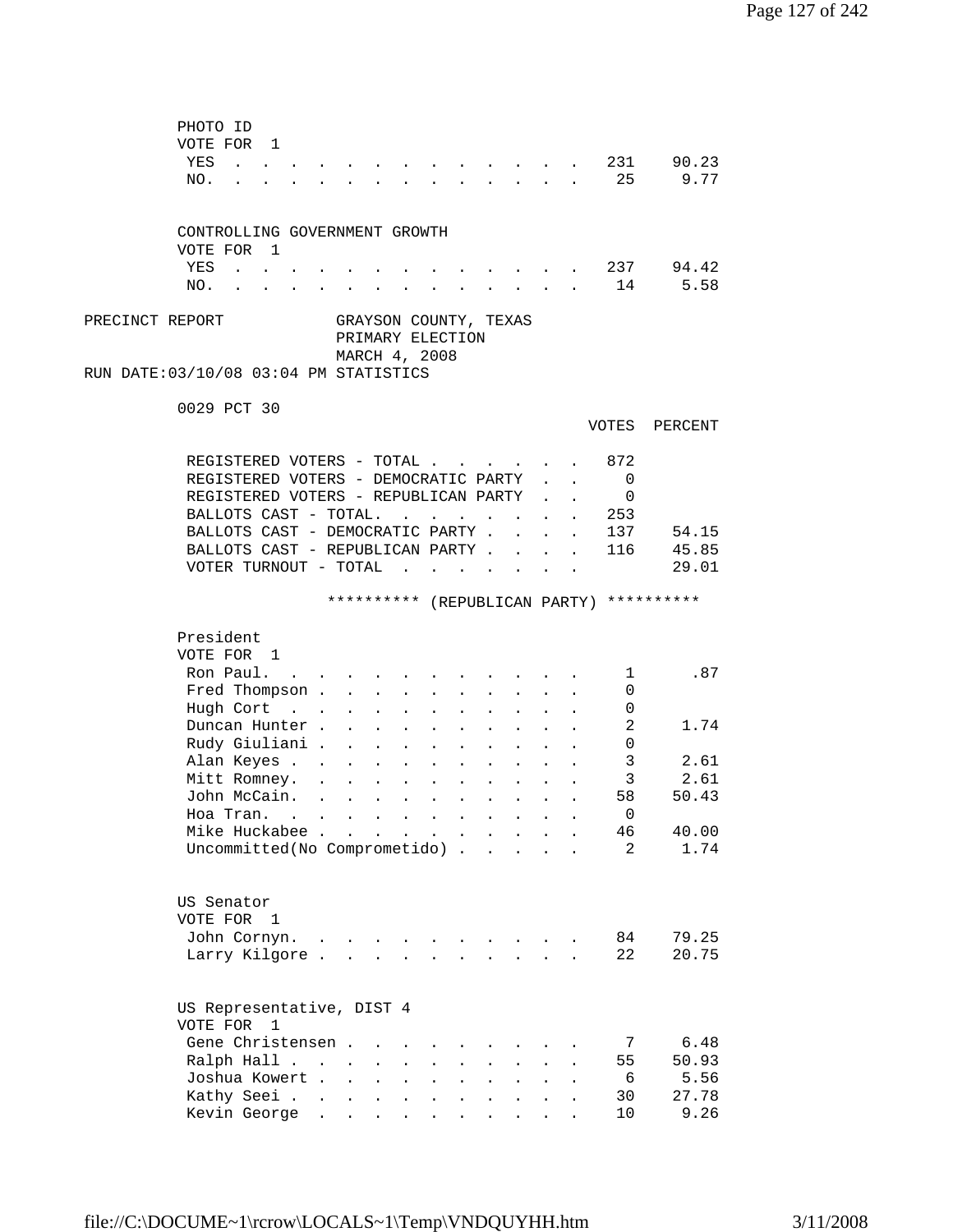| Railroad Commissioner<br>VOTE FOR<br>1                                                             |
|----------------------------------------------------------------------------------------------------|
| Michael L. Williams .<br>76<br>100.00                                                              |
| Chief Justice, Supreme Court<br>VOTE FOR<br>1                                                      |
| Wallace B. Jefferson.<br>75<br>100.00                                                              |
| Justice, Supreme Court, P7<br>VOTE FOR 1                                                           |
| Dale Wainwright<br>73<br>100.00                                                                    |
| Justice, Supreme Court, P8<br>VOTE FOR 1                                                           |
| Phil Johnson<br>100.00<br>68                                                                       |
| Judge, CT of Criminal Appeals, P3<br>VOTE FOR<br>1                                                 |
| Tom Price.<br>67<br>100.00                                                                         |
| Judge, CT of Criminal Appeals, P4<br>VOTE FOR<br>$\mathbf{1}$                                      |
| Robert Francis.<br>21<br>29.17<br>51<br>70.83<br>Paul Womack.                                      |
| Judge, CT of Criminal Appeals, P9                                                                  |
| VOTE FOR<br>-1<br>Cathy Cochran.<br>70<br>100.00                                                   |
| Member, State BoE, DIST 14                                                                         |
| VOTE FOR<br>1<br>100.00<br>Gail Lowe<br>65                                                         |
| State Senator, District 30                                                                         |
| VOTE FOR 1<br>Charles R. Stafford<br>33<br>39.76<br>$\sim$ $\sim$<br>60.24<br>50<br>Craig Estes. . |
|                                                                                                    |
| State Representative, District 62<br>VOTE FOR 1                                                    |
| Larry Phillips.<br>75<br>100.00<br>$\ddot{\phantom{a}}$                                            |
| Justice, 5th CT of Appeals DIST, P3<br>VOTE FOR 1                                                  |
| 70<br>Mary Murphy.<br>100.00                                                                       |
| Justice, 5th CT of Appeals DIST, P6<br>VOTE FOR 1                                                  |
| David L. Bridges<br>100.00<br>67 —                                                                 |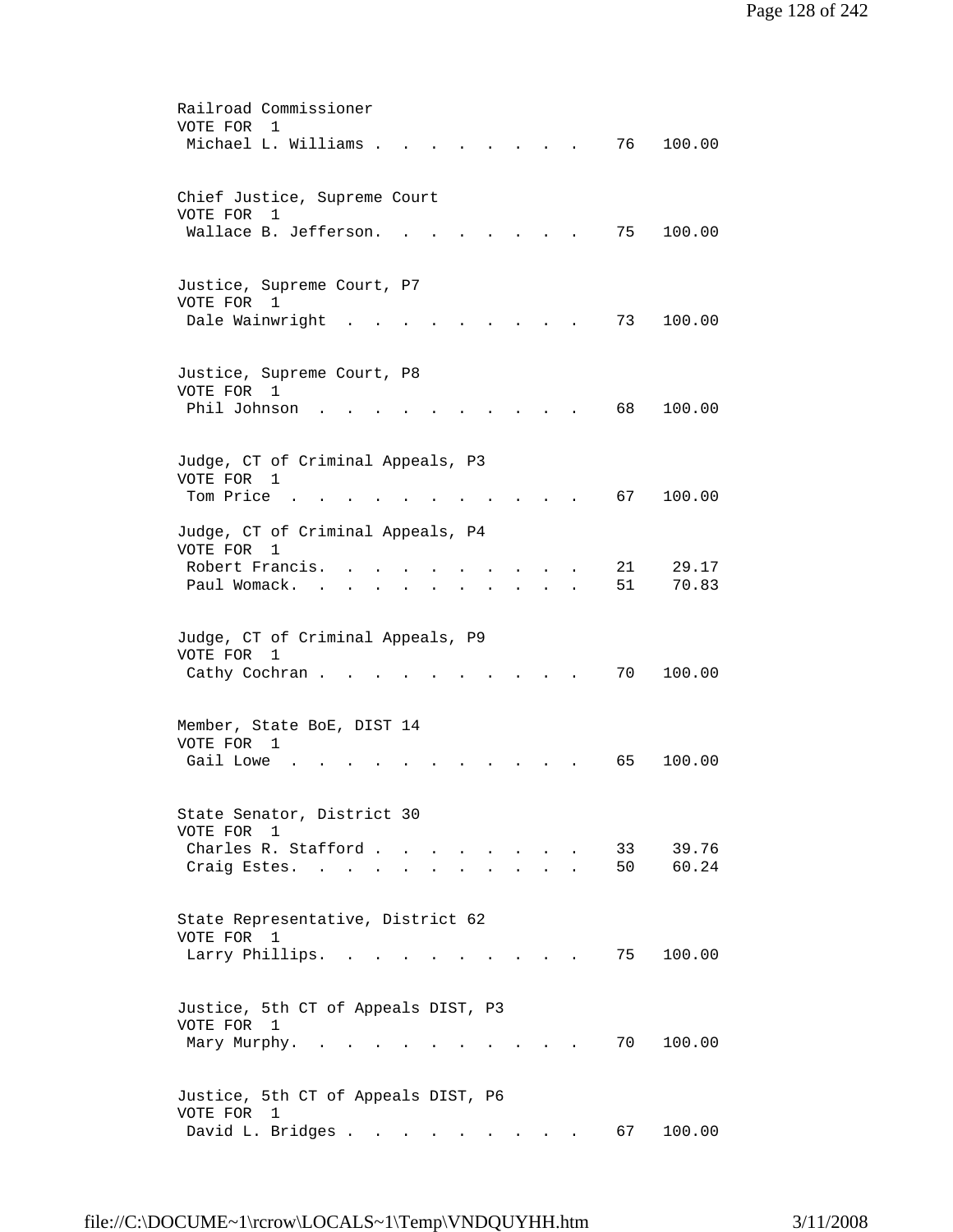| VOTE FOR 1            | Justice, 5th CT of Appeals DIST, P8<br>Kerry Fitzgerald.                        |                                                                                                                 |  |                    | 66 —                     | 100.00         |
|-----------------------|---------------------------------------------------------------------------------|-----------------------------------------------------------------------------------------------------------------|--|--------------------|--------------------------|----------------|
|                       |                                                                                 |                                                                                                                 |  |                    |                          |                |
| VOTE FOR              | District Judge, 15th Judicial District<br>1<br>Jim Fallon.                      |                                                                                                                 |  |                    | 66                       | 100.00         |
|                       |                                                                                 |                                                                                                                 |  |                    |                          |                |
| VOTE FOR              | District Judge, 59th Judicial District<br>$\mathbf{1}$<br>Rayburn M. "Rim" Nall |                                                                                                                 |  |                    | 69                       | 100.00         |
|                       |                                                                                 |                                                                                                                 |  |                    |                          |                |
| VOTE FOR              | District Judge, 336th Judicial District<br>1                                    |                                                                                                                 |  |                    |                          |                |
|                       | Charles Butler.<br>Lauri Blake.                                                 |                                                                                                                 |  |                    | 35<br>56                 | 38.46<br>61.54 |
| VOTE FOR 1            | Criminal District Attorney                                                      |                                                                                                                 |  |                    |                          |                |
| Joe Brown             |                                                                                 |                                                                                                                 |  |                    | 75                       | 100.00         |
| Sheriff<br>VOTE FOR 1 |                                                                                 |                                                                                                                 |  |                    |                          |                |
|                       | Keith Gary.                                                                     |                                                                                                                 |  |                    | 75                       | 100.00         |
| VOTE FOR 1            | County Commissioner, PCT 3                                                      |                                                                                                                 |  |                    |                          |                |
|                       | Jackie Crisp                                                                    |                                                                                                                 |  |                    | 71                       | 100.00         |
| VOTE FOR 1            | Constable, Precinct No. 3                                                       |                                                                                                                 |  |                    |                          |                |
|                       | Ronald J. Blackwell<br>Todd Booher.<br>$\sim$                                   |                                                                                                                 |  |                    | 59<br>24                 | 71.08<br>28.92 |
| VOTE FOR              | County Chairman<br>$\mathbf{1}$                                                 |                                                                                                                 |  |                    |                          |                |
|                       | David P. Gibson                                                                 | the contract of the contract of the contract of the contract of the contract of the contract of the contract of |  |                    | 67                       | 100.00         |
|                       |                                                                                 | **********                                                                                                      |  | (DEMOCRATIC PARTY) |                          | **********     |
| President<br>VOTE FOR | $\mathbf{1}$                                                                    |                                                                                                                 |  |                    |                          |                |
|                       | Barack Obama<br>Hillary Clinton                                                 |                                                                                                                 |  |                    | 34<br>101                | 25.00<br>74.26 |
|                       | Bill Richardson<br>John Edwards                                                 |                                                                                                                 |  |                    | 0<br>0                   |                |
| Joe Biden             | $\sim$ $\sim$<br>Christopher J. Dodd.                                           | $\ddot{\phantom{a}}$<br>$\mathbf{r}$                                                                            |  |                    | $\mathbf{1}$<br>$\Omega$ | .74            |

US Senator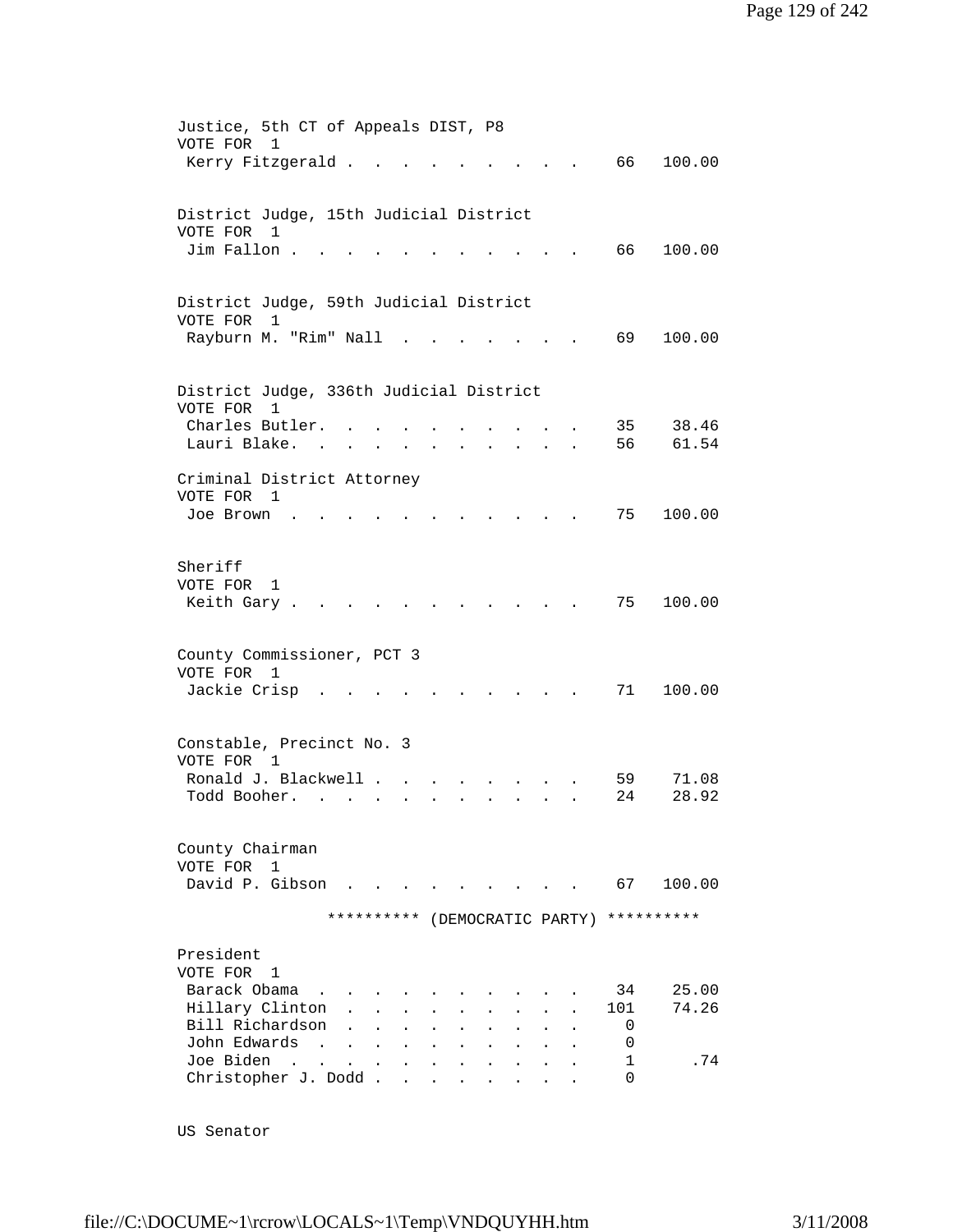| VOTE FOR<br>1                                                                                                                                                                               |
|---------------------------------------------------------------------------------------------------------------------------------------------------------------------------------------------|
| 41.59<br>Richard J. "Rick" Noriega<br>47                                                                                                                                                    |
| 22.12<br>25<br>Ray McMurrey<br>$\mathbf{r} = \mathbf{r} \mathbf{r}$ , where $\mathbf{r} = \mathbf{r} \mathbf{r}$<br>$\mathbf{L}$                                                            |
| 24.78<br>28<br>Gene Kelly<br>$\mathbf{L}^{\text{max}}$<br>$\ddot{\phantom{a}}$<br>$\bullet$<br>$\ddot{\phantom{0}}$<br>$\ddot{\phantom{0}}$<br>$\ddot{\phantom{0}}$<br>$\ddot{\phantom{0}}$ |
| 11.50<br>Rhett R. Smith.<br>13<br>$\ddot{\phantom{a}}$<br>$\bullet$<br>$\ddot{\phantom{a}}$<br>$\ddot{\phantom{a}}$                                                                         |
|                                                                                                                                                                                             |
|                                                                                                                                                                                             |
| US Representative, DIST 4                                                                                                                                                                   |
| VOTE FOR 1                                                                                                                                                                                  |
| Glenn Melancon.<br>61<br>59.80<br>$\ddot{\phantom{a}}$<br><b>Contract Contract Contract</b><br>$\mathbf{r}$ .                                                                               |
| VaLinda Hathcox<br>41<br>40.20<br>$\mathbf{r}$<br>$\mathbf{r}$                                                                                                                              |
|                                                                                                                                                                                             |
|                                                                                                                                                                                             |
| Railroad Commissioner                                                                                                                                                                       |
| VOTE FOR 1                                                                                                                                                                                  |
| Dale Henry<br>39<br>37.50                                                                                                                                                                   |
| $\ddot{\phantom{1}}$<br>Art Hall. .<br>26<br>25.00                                                                                                                                          |
| $\ddot{\phantom{a}}$                                                                                                                                                                        |
| 37.50<br>Mark Thompson.<br>39                                                                                                                                                               |
|                                                                                                                                                                                             |
|                                                                                                                                                                                             |
| Chief Justice, Supreme Court                                                                                                                                                                |
| VOTE FOR<br>1                                                                                                                                                                               |
| Jim Jordan.<br>96 -<br>100.00                                                                                                                                                               |
|                                                                                                                                                                                             |
|                                                                                                                                                                                             |
| Justice, Supreme Court, P7                                                                                                                                                                  |
| VOTE FOR 1                                                                                                                                                                                  |
| 82.08<br>Sam Houston.<br>87 —<br>$\ddot{\phantom{0}}$<br>$\sim$ 10 $\pm$                                                                                                                    |
| 19<br>17.92<br>Baltasar D. Cruz .<br>$\mathbf{L} = \mathbf{L}$<br>$\mathbf{r}$<br>$\mathbf{L}$                                                                                              |
|                                                                                                                                                                                             |
|                                                                                                                                                                                             |
| Justice, Supreme Court, P8                                                                                                                                                                  |
| VOTE FOR 1                                                                                                                                                                                  |
| Susan Criss.<br>80.00<br>84                                                                                                                                                                 |
| 21<br>Linda Reyna Yañez.<br>20.00<br>$\sim$                                                                                                                                                 |
|                                                                                                                                                                                             |
|                                                                                                                                                                                             |
| Judge, CT of Criminal Appeals, P3                                                                                                                                                           |
| VOTE FOR<br>1                                                                                                                                                                               |
| 100.00<br>98<br>Susan Strawn                                                                                                                                                                |
|                                                                                                                                                                                             |
|                                                                                                                                                                                             |
| Judge, CT of Criminal Appeals, P4                                                                                                                                                           |
| VOTE FOR 1                                                                                                                                                                                  |
| J.R. Molina.<br>88<br>100.00                                                                                                                                                                |
|                                                                                                                                                                                             |
| Member, State BoE, DIST 14                                                                                                                                                                  |
| VOTE FOR 1                                                                                                                                                                                  |
| 100.00<br>Edra Bogle<br>84                                                                                                                                                                  |
|                                                                                                                                                                                             |
|                                                                                                                                                                                             |
|                                                                                                                                                                                             |
| State Representative, District 62<br>VOTE FOR 1                                                                                                                                             |
|                                                                                                                                                                                             |
| 87<br>Peter "Pete" Veeck<br>100.00                                                                                                                                                          |
|                                                                                                                                                                                             |
|                                                                                                                                                                                             |
| Justice, 5th CT of Appeals DIST, P3                                                                                                                                                         |
| VOTE FOR 1                                                                                                                                                                                  |
| Don B. Chae.<br>100.00<br>85<br>the contract of the contract of the                                                                                                                         |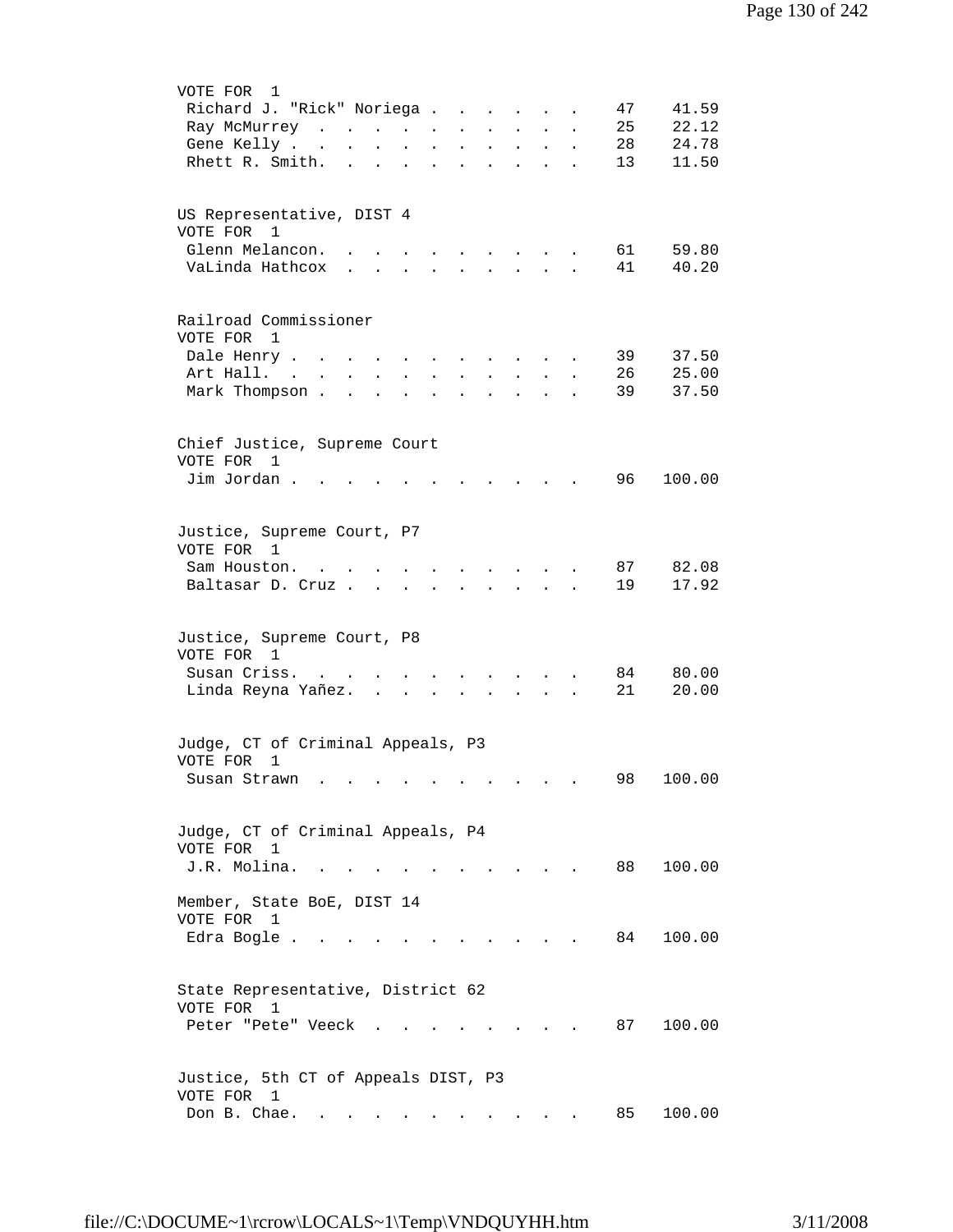| Justice, 5th CT of Appeals DIST, P6         |  |  |                                                         |             |                   |
|---------------------------------------------|--|--|---------------------------------------------------------|-------------|-------------------|
| VOTE FOR<br>$\mathbf{1}$<br>David Hanschen. |  |  |                                                         | 87          | 100.00            |
|                                             |  |  |                                                         |             |                   |
|                                             |  |  |                                                         |             |                   |
| Justice, 5th CT of Appeals DIST, P8         |  |  |                                                         |             |                   |
| VOTE FOR 1                                  |  |  |                                                         |             |                   |
| Tina Yoo.                                   |  |  |                                                         | 84          | 100.00            |
|                                             |  |  |                                                         |             |                   |
| County Tax Assessor-Collector               |  |  |                                                         |             |                   |
| VOTE FOR<br>1                               |  |  |                                                         |             |                   |
| John Wayne Ramsey.                          |  |  |                                                         | 110         | 100.00            |
|                                             |  |  |                                                         |             |                   |
|                                             |  |  |                                                         |             |                   |
| County Commissioner, PCT 3<br>VOTE FOR 1    |  |  |                                                         |             |                   |
| Mike Butler.                                |  |  |                                                         | 91          | 100.00            |
|                                             |  |  |                                                         |             |                   |
|                                             |  |  |                                                         |             |                   |
| Constable, Precinct No. 3                   |  |  |                                                         |             |                   |
| VOTE FOR<br>1                               |  |  |                                                         |             |                   |
| Charles Taylor.                             |  |  |                                                         | 96          | 100.00            |
|                                             |  |  |                                                         |             |                   |
| County Chairman                             |  |  |                                                         |             |                   |
| VOTE FOR<br>$\overline{\phantom{0}}$        |  |  |                                                         |             |                   |
| Tony Beaverson.                             |  |  |                                                         | 87          | 100.00            |
| ********** (REPUBLICAN PARTY)               |  |  |                                                         |             | **********        |
|                                             |  |  |                                                         |             |                   |
| IMMIGRATION                                 |  |  |                                                         |             |                   |
| VOTE FOR 1                                  |  |  |                                                         |             |                   |
| YES                                         |  |  |                                                         | 107         | 96.40             |
| NO.                                         |  |  |                                                         | 4           | 3.60              |
|                                             |  |  |                                                         |             |                   |
| PHOTO ID                                    |  |  |                                                         |             |                   |
| VOTE FOR<br>1                               |  |  |                                                         |             |                   |
| YES<br>.                                    |  |  |                                                         | 107         | 98.17             |
| NO.                                         |  |  |                                                         | $2^{\circ}$ | 1.83              |
|                                             |  |  |                                                         |             |                   |
| CONTROLLING GOVERNMENT GROWTH               |  |  |                                                         |             |                   |
| VOTE FOR 1                                  |  |  |                                                         |             |                   |
| YES                                         |  |  |                                                         |             | $\cdot$ 106 97.25 |
| NO.<br><b>Contract Contract Contract</b>    |  |  | $\mathbf{r} = \mathbf{r}$ and $\mathbf{r} = \mathbf{r}$ | 3           | 2.75              |
|                                             |  |  |                                                         |             |                   |
| PRECINCT REPORT<br>GRAYSON COUNTY, TEXAS    |  |  |                                                         |             |                   |
| PRIMARY ELECTION<br>MARCH 4, 2008           |  |  |                                                         |             |                   |
| RUN DATE: 03/10/08 03:04 PM STATISTICS      |  |  |                                                         |             |                   |
|                                             |  |  |                                                         |             |                   |
| 0030 PCT 31                                 |  |  |                                                         |             |                   |
|                                             |  |  |                                                         |             | VOTES PERCENT     |
|                                             |  |  |                                                         |             |                   |
| REGISTERED VOTERS - TOTAL 905               |  |  |                                                         |             |                   |
| REGISTERED VOTERS - DEMOCRATIC PARTY        |  |  |                                                         | 0           |                   |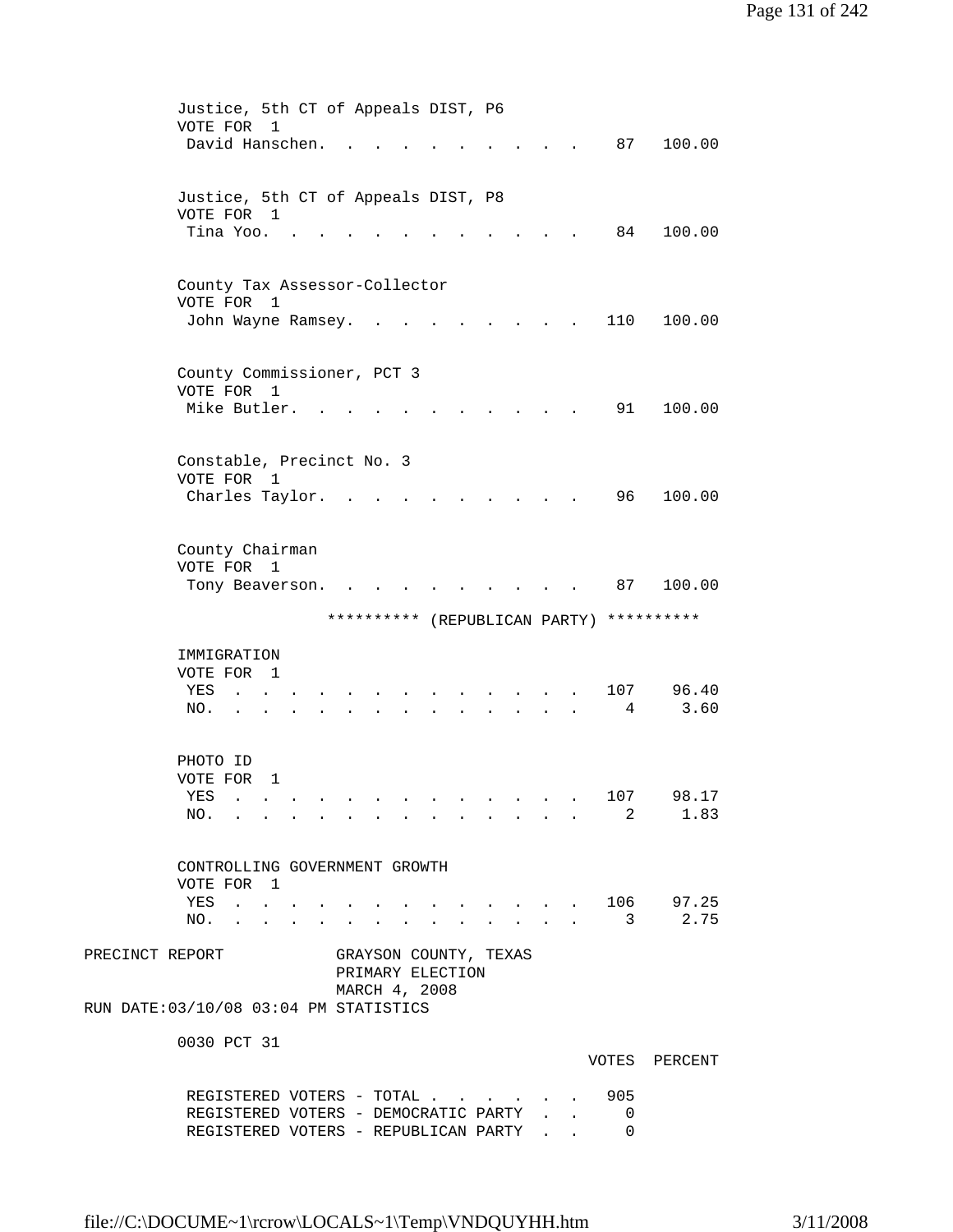| BALLOTS CAST - TOTAL.                               |                                                                      | $\sim$                            | $\mathbf{L}$ and $\mathbf{L}$ and $\mathbf{L}$                           |                      |                      | $\ddot{\phantom{a}}$     |                      | 217          |        |  |
|-----------------------------------------------------|----------------------------------------------------------------------|-----------------------------------|--------------------------------------------------------------------------|----------------------|----------------------|--------------------------|----------------------|--------------|--------|--|
| BALLOTS CAST - DEMOCRATIC PARTY .                   |                                                                      |                                   |                                                                          |                      | $\ddot{\phantom{a}}$ | $\ddot{\phantom{0}}$     |                      | 112          | 51.61  |  |
| BALLOTS CAST - REPUBLICAN PARTY.                    |                                                                      |                                   |                                                                          |                      | $\ddot{\phantom{a}}$ | $\ddot{\phantom{0}}$     | $\ddot{\phantom{a}}$ | 105          | 48.39  |  |
| VOTER TURNOUT - TOTAL                               | $\ddot{\phantom{a}}$                                                 |                                   |                                                                          | $\sim$               | $\ddot{\phantom{a}}$ |                          |                      |              | 23.98  |  |
|                                                     | **********                                                           |                                   | (REPUBLICAN PARTY)                                                       |                      |                      |                          |                      | **********   |        |  |
| President                                           |                                                                      |                                   |                                                                          |                      |                      |                          |                      |              |        |  |
| VOTE FOR 1                                          |                                                                      |                                   |                                                                          |                      |                      |                          |                      |              |        |  |
| Ron Paul.<br>$\mathbf{r}$ . The set of $\mathbf{r}$ |                                                                      |                                   |                                                                          |                      |                      |                          |                      | 2            | 1.90   |  |
| Fred Thompson.                                      | $\mathbf{L} = \mathbf{L}$                                            |                                   | $\mathbf{A}^{\text{max}}$<br>$\ddot{\phantom{0}}$                        | $\sim$               |                      |                          |                      | 0            |        |  |
| Hugh Cort<br>$\sim 10^{-11}$ km s $^{-1}$           | $\ddot{\phantom{0}}$<br>$\ddot{\phantom{0}}$                         | $\blacksquare$                    | $\bullet$<br>$\ddot{\phantom{0}}$                                        | $\bullet$            |                      | $\ddot{\phantom{0}}$     |                      | 0            |        |  |
| Duncan Hunter.                                      | $\ddot{\phantom{a}}$                                                 | $\bullet$                         | $\bullet$                                                                |                      |                      |                          |                      | 0            |        |  |
| Rudy Giuliani.                                      |                                                                      | $\bullet$                         | $\ddot{\phantom{0}}$                                                     | $\bullet$            |                      |                          |                      | 0            |        |  |
| Alan Keyes .                                        |                                                                      |                                   | $\bullet$<br>$\ddot{\phantom{0}}$                                        |                      |                      |                          |                      | 7            | 6.67   |  |
| Mitt Romney.                                        | $\ddot{\phantom{a}}$                                                 | $\ddot{\phantom{0}}$              | $\ddot{\phantom{0}}$                                                     |                      |                      |                          |                      | 2            | 1.90   |  |
| John McCain.                                        |                                                                      | $\ddot{\phantom{a}}$              |                                                                          |                      |                      |                          |                      | 37           | 35.24  |  |
|                                                     |                                                                      | $\ddot{\phantom{a}}$              | $\ddot{\phantom{a}}$                                                     |                      |                      |                          |                      |              |        |  |
| Hoa Tran. .                                         |                                                                      | $\ddot{\phantom{a}}$              | $\sim$<br>$\ddot{\phantom{a}}$                                           | $\ddot{\phantom{0}}$ | $\ddot{\phantom{a}}$ |                          |                      | 0            |        |  |
| Mike Huckabee.                                      | $\sim$ $\sim$<br>$\ddot{\phantom{a}}$                                | <b>Contract Contract Contract</b> | $\mathcal{L}^{\text{max}}$<br>$\bullet$                                  | $\mathbf{L}$         | $\sim 100$           | $\ddot{\phantom{a}}$     |                      | 56           | 53.33  |  |
| Uncommitted(No Comprometido) .                      |                                                                      |                                   |                                                                          |                      |                      |                          |                      | $\mathbf{1}$ | .95    |  |
| US Senator                                          |                                                                      |                                   |                                                                          |                      |                      |                          |                      |              |        |  |
| VOTE FOR 1                                          |                                                                      |                                   |                                                                          |                      |                      |                          |                      |              |        |  |
|                                                     |                                                                      |                                   |                                                                          |                      |                      |                          |                      | 73           | 83.91  |  |
| John Cornyn. .                                      |                                                                      |                                   |                                                                          |                      |                      |                          |                      | 14           | 16.09  |  |
| Larry Kilgore.                                      |                                                                      |                                   |                                                                          | $\mathbf{L}$         | $\mathbf{r}$         |                          |                      |              |        |  |
| US Representative, DIST 4<br>VOTE FOR<br>1          |                                                                      |                                   |                                                                          |                      |                      |                          |                      |              |        |  |
| Gene Christensen.                                   | $\ddot{\phantom{a}}$                                                 |                                   |                                                                          |                      |                      |                          |                      | 13           | 13.40  |  |
| Ralph Hall                                          | $\bullet$                                                            | $\bullet$                         | $\bullet$<br>$\ddot{\phantom{0}}$                                        |                      |                      |                          |                      | 69           | 71.13  |  |
| Joshua Kowert .                                     | $\bullet$                                                            | $\ddot{\phantom{a}}$              | $\bullet$<br>$\ddot{\phantom{0}}$                                        |                      |                      |                          |                      | $\mathbf{1}$ | 1.03   |  |
| Kathy Seei                                          |                                                                      |                                   |                                                                          |                      |                      |                          |                      | 10           | 10.31  |  |
| Kevin George                                        | $\ddot{\phantom{a}}$<br>$\ddot{\phantom{a}}$<br>$\ddot{\phantom{0}}$ | $\bullet$                         | $\bullet$                                                                |                      |                      |                          |                      | 4            | 4.12   |  |
| Railroad Commissioner                               |                                                                      |                                   |                                                                          |                      |                      |                          |                      |              |        |  |
| VOTE FOR<br>1                                       |                                                                      |                                   |                                                                          |                      |                      |                          |                      |              |        |  |
|                                                     |                                                                      |                                   |                                                                          |                      |                      |                          |                      | 68           |        |  |
| Michael L. Williams                                 |                                                                      |                                   | . As we can also a set of the set of the set of the set of $\mathcal{A}$ |                      |                      |                          |                      |              | 100.00 |  |
| Chief Justice, Supreme Court                        |                                                                      |                                   |                                                                          |                      |                      |                          |                      |              |        |  |
| VOTE FOR 1                                          |                                                                      |                                   |                                                                          |                      |                      |                          |                      |              |        |  |
| Wallace B. Jefferson.                               |                                                                      |                                   |                                                                          |                      |                      | <b>Contract Contract</b> |                      | 66 —         | 100.00 |  |
|                                                     |                                                                      |                                   |                                                                          |                      |                      |                          |                      |              |        |  |
| Justice, Supreme Court, P7                          |                                                                      |                                   |                                                                          |                      |                      |                          |                      |              |        |  |
| VOTE FOR 1                                          |                                                                      |                                   |                                                                          |                      |                      |                          |                      |              |        |  |
| Dale Wainwright                                     |                                                                      |                                   |                                                                          |                      |                      |                          |                      | 66 —         | 100.00 |  |
| Justice, Supreme Court, P8                          |                                                                      |                                   |                                                                          |                      |                      |                          |                      |              |        |  |
| VOTE FOR 1                                          |                                                                      |                                   |                                                                          |                      |                      |                          |                      |              |        |  |
| Phil Johnson                                        |                                                                      |                                   |                                                                          |                      |                      |                          |                      | 62           | 100.00 |  |
|                                                     |                                                                      |                                   |                                                                          |                      |                      |                          |                      |              |        |  |
| Judge, CT of Criminal Appeals, P3                   |                                                                      |                                   |                                                                          |                      |                      |                          |                      |              |        |  |
| VOTE FOR 1                                          |                                                                      |                                   |                                                                          |                      |                      |                          |                      |              |        |  |
| Tom Price $\cdots$ $\cdots$ $\cdots$ $\cdots$       |                                                                      |                                   |                                                                          |                      |                      |                          |                      | 59 —         | 100.00 |  |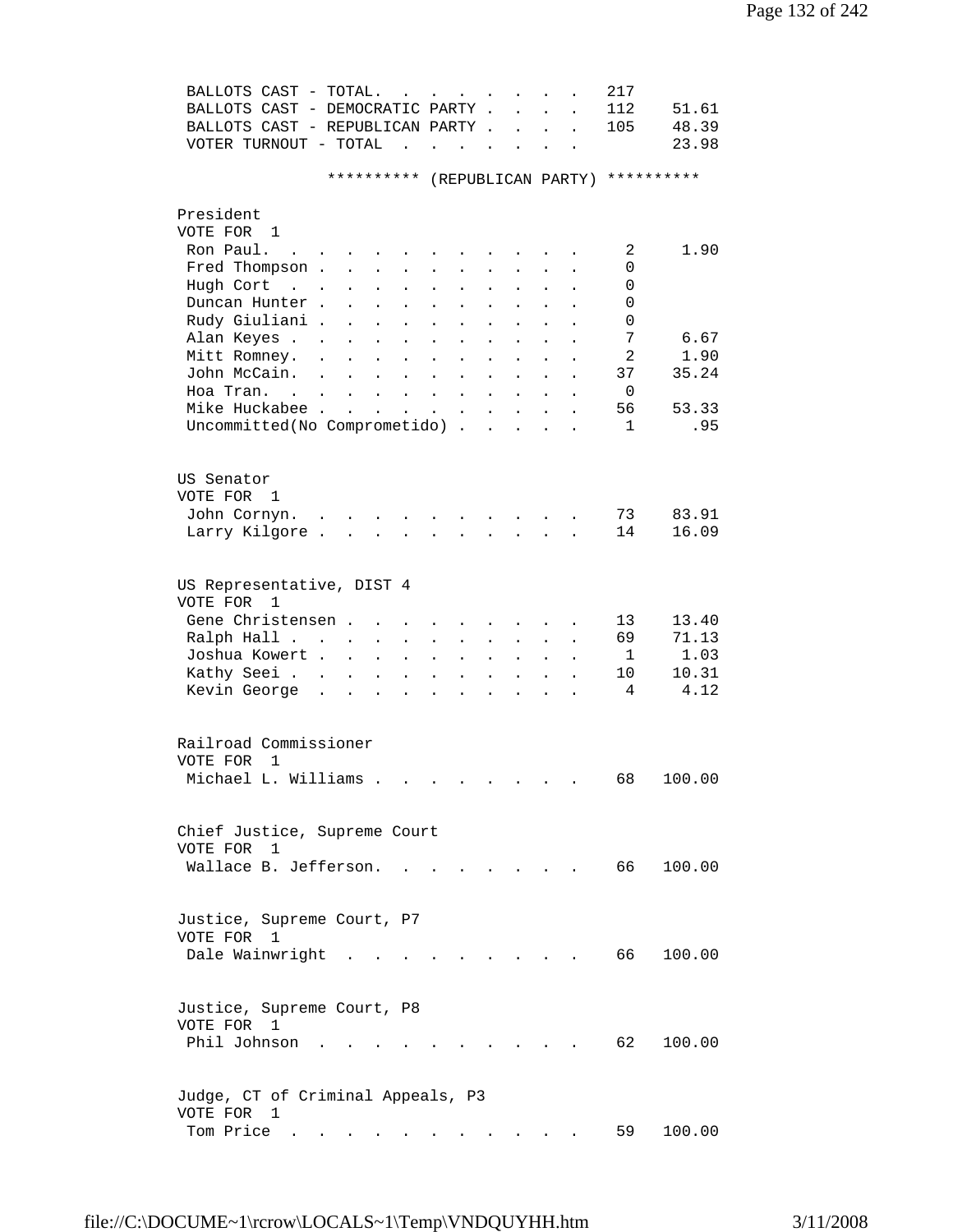| Judge, CT of Criminal Appeals, P4<br>VOTE FOR<br>$\mathbf{1}$<br>Robert Francis.<br>29<br>42.65<br>Paul Womack.<br>39<br>57.35<br>$\mathbf{r} = \mathbf{r} \cdot \mathbf{r}$<br>$\ddot{\phantom{0}}$                                                                                                                                                                                                   |
|--------------------------------------------------------------------------------------------------------------------------------------------------------------------------------------------------------------------------------------------------------------------------------------------------------------------------------------------------------------------------------------------------------|
| Judge, CT of Criminal Appeals, P9<br>VOTE FOR<br>1<br>59<br>Cathy Cochran.<br>100.00                                                                                                                                                                                                                                                                                                                   |
| Member, State BoE, DIST 14<br>VOTE FOR 1<br>Gail Lowe<br>57<br>100.00                                                                                                                                                                                                                                                                                                                                  |
| State Senator, District 30<br>VOTE FOR 1<br>Charles R. Stafford<br>21<br>25.61<br>$\sim$ $\sim$<br>61<br>74.39<br>Craig Estes.                                                                                                                                                                                                                                                                         |
| State Representative, District 62<br>VOTE FOR<br>1<br>66<br>100.00<br>Larry Phillips.                                                                                                                                                                                                                                                                                                                  |
| Justice, 5th CT of Appeals DIST, P3<br>VOTE FOR 1<br>58<br>100.00<br>Mary Murphy.                                                                                                                                                                                                                                                                                                                      |
| Justice, 5th CT of Appeals DIST, P6<br>VOTE FOR 1<br>David L. Bridges .<br>60<br>100.00                                                                                                                                                                                                                                                                                                                |
| Justice, 5th CT of Appeals DIST, P8<br>VOTE FOR 1<br>Kerry Fitzgerald<br>100.00<br>59                                                                                                                                                                                                                                                                                                                  |
| District Judge, 15th Judicial District<br>VOTE FOR 1<br>Jim Fallon<br>100.00<br>61 —<br>and a strong control of the strong strong                                                                                                                                                                                                                                                                      |
| District Judge, 59th Judicial District<br>VOTE FOR<br>1<br>Rayburn M. "Rim" Nall<br>62<br>100.00                                                                                                                                                                                                                                                                                                       |
| District Judge, 336th Judicial District<br>VOTE FOR 1<br>Charles Butler.<br>31<br>35.63<br>Lauri Blake. .<br>56<br>64.37<br>and a strong control of the state of the state of the state of the state of the state of the state of the state of the state of the state of the state of the state of the state of the state of the state of the state of the<br>Criminal District Attorney<br>VOTE FOR 1 |
|                                                                                                                                                                                                                                                                                                                                                                                                        |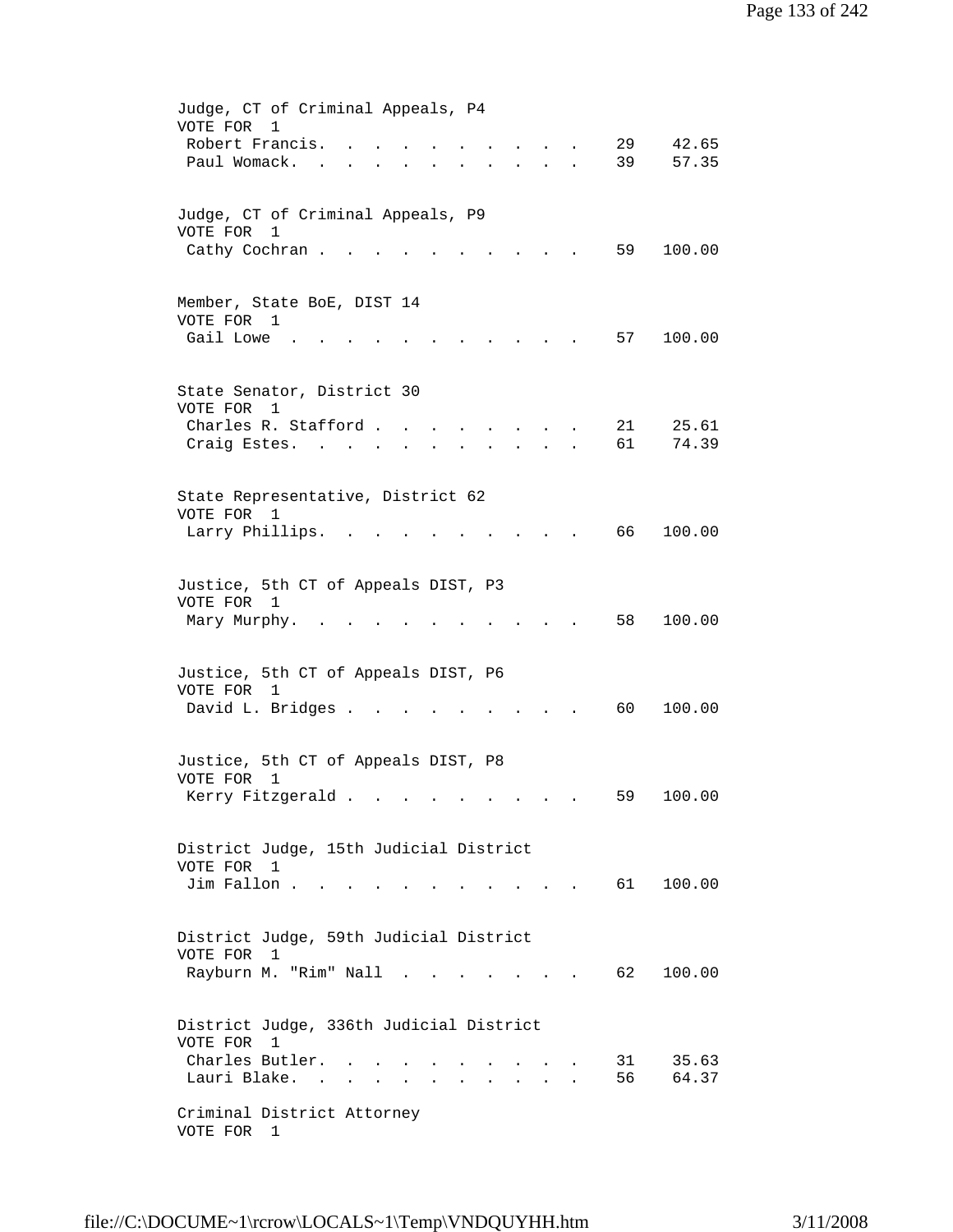| Joe Brown                                                                      |                                                             |                      |                                                         |                |                           |                                                           |                                          |                      |                    | 66       | 100.00         |
|--------------------------------------------------------------------------------|-------------------------------------------------------------|----------------------|---------------------------------------------------------|----------------|---------------------------|-----------------------------------------------------------|------------------------------------------|----------------------|--------------------|----------|----------------|
| Sheriff<br>VOTE FOR<br>1<br>Keith Gary.                                        |                                                             |                      |                                                         |                |                           |                                                           |                                          |                      |                    | 71       | 100.00         |
|                                                                                |                                                             |                      |                                                         |                |                           |                                                           |                                          |                      |                    |          |                |
| County Commissioner, PCT 3<br>VOTE FOR 1                                       |                                                             |                      |                                                         |                |                           |                                                           |                                          |                      |                    |          |                |
| Jackie Crisp                                                                   |                                                             |                      |                                                         |                |                           |                                                           |                                          |                      |                    | 56       | 100.00         |
| Constable, Precinct No. 3<br>VOTE FOR<br>1                                     |                                                             |                      |                                                         |                |                           |                                                           |                                          |                      |                    |          |                |
| Ronald J. Blackwell                                                            |                                                             |                      |                                                         |                |                           |                                                           |                                          |                      |                    | 49       | 71.01          |
| Todd Booher. .                                                                 |                                                             |                      |                                                         |                |                           |                                                           |                                          |                      |                    | 20       | 28.99          |
| County Chairman<br>VOTE FOR<br>1                                               |                                                             |                      |                                                         |                |                           |                                                           |                                          |                      |                    |          |                |
| David P. Gibson                                                                |                                                             |                      |                                                         |                |                           |                                                           |                                          |                      |                    | 57       | 100.00         |
|                                                                                |                                                             |                      | **********                                              |                |                           |                                                           |                                          |                      | (DEMOCRATIC PARTY) |          | **********     |
| President                                                                      |                                                             |                      |                                                         |                |                           |                                                           |                                          |                      |                    |          |                |
| VOTE FOR 1                                                                     |                                                             |                      |                                                         |                |                           |                                                           |                                          |                      |                    |          |                |
| Barack Obama                                                                   |                                                             |                      |                                                         |                |                           |                                                           |                                          |                      |                    | 36       | 32.14          |
| Hillary Clinton                                                                | $\mathbf{L}$                                                | $\ddot{\phantom{a}}$ | $\ddot{\phantom{0}}$                                    |                |                           | $\sim$                                                    |                                          |                      |                    | 76       | 67.86          |
| Bill Richardson                                                                | $\ddot{\phantom{a}}$                                        | $\ddot{\phantom{a}}$ | $\bullet$                                               | $\bullet$      | $\ddot{\phantom{0}}$      | $\ddot{\phantom{a}}$                                      | $\ddot{\phantom{0}}$                     | $\ddot{\phantom{0}}$ |                    | 0        |                |
| John Edwards<br>$\sim$                                                         | $\sim$                                                      | $\sim$ 100 $\pm$     | $\mathbf{L}$                                            | $\blacksquare$ | $\ddot{\phantom{0}}$      | $\ddot{\phantom{0}}$                                      |                                          |                      |                    | 0        |                |
| Joe Biden<br>$\mathbf{r}$ , $\mathbf{r}$                                       | $\ddot{\phantom{0}}$                                        | $\sim$ 100 $\pm$     | $\mathbf{L}^{\text{max}}$                               | $\bullet$      |                           |                                                           |                                          |                      |                    | 0        |                |
| Christopher J. Dodd                                                            |                                                             |                      |                                                         |                | $\ddot{\phantom{0}}$      |                                                           |                                          |                      |                    | $\Omega$ |                |
| US Senator                                                                     |                                                             |                      |                                                         |                |                           |                                                           |                                          |                      |                    |          |                |
| VOTE FOR 1                                                                     |                                                             |                      |                                                         |                |                           |                                                           |                                          |                      |                    |          |                |
| Richard J. "Rick" Noriega                                                      |                                                             |                      |                                                         |                |                           |                                                           |                                          |                      |                    | 36       | 41.86          |
| Ray McMurrey<br>and the contract of the state of                               |                                                             |                      |                                                         |                | $\mathbf{z} = \mathbf{z}$ |                                                           | $\mathbf{z} = \mathbf{z} + \mathbf{z}$ . |                      |                    | 17       | 19.77          |
| Gene Kelly                                                                     |                                                             |                      |                                                         |                |                           |                                                           |                                          |                      |                    | 25       | 29.07          |
| Rhett R. Smith.                                                                | $\sim$ 100 $\sim$ 100 $\sim$                                |                      | $\sim 10$                                               | $\sim$         | $\bullet$                 | $\sim$ $\sim$                                             |                                          |                      |                    | 8        | 9.30           |
| US Representative, DIST 4                                                      |                                                             |                      |                                                         |                |                           |                                                           |                                          |                      |                    |          |                |
| VOTE FOR<br>1                                                                  |                                                             |                      |                                                         |                |                           |                                                           |                                          |                      |                    |          |                |
| Glenn Melancon.                                                                |                                                             |                      |                                                         |                |                           | $\mathbf{r} = \mathbf{r}$ , and $\mathbf{r} = \mathbf{r}$ |                                          |                      |                    | 61       | 72.62          |
| VaLinda Hathcox                                                                |                                                             |                      | $\mathbf{r} = \mathbf{r}$ and $\mathbf{r} = \mathbf{r}$ |                |                           |                                                           |                                          |                      |                    | 23       | 27.38          |
| Railroad Commissioner                                                          |                                                             |                      |                                                         |                |                           |                                                           |                                          |                      |                    |          |                |
| VOTE FOR<br>$\mathbf{1}$                                                       |                                                             |                      |                                                         |                |                           |                                                           |                                          |                      |                    |          |                |
| Dale Henry .<br>$\sim$<br>Art Hall. .                                          |                                                             |                      |                                                         |                |                           |                                                           |                                          |                      |                    | 24<br>27 | 28.57<br>32.14 |
| Mark Thompson.                                                                 | $\mathbf{r}$                                                | $\overline{a}$       | $\overline{a}$                                          |                |                           |                                                           |                                          |                      |                    | 33       | 39.29          |
| Chief Justice, Supreme Court                                                   |                                                             |                      |                                                         |                |                           |                                                           |                                          |                      |                    |          |                |
| VOTE FOR<br>1                                                                  |                                                             |                      |                                                         |                |                           |                                                           |                                          |                      |                    |          |                |
| Jim Jordan.<br>$\bullet$ .<br><br><br><br><br><br><br><br><br><br><br><br><br> | $\bullet$ .<br><br><br><br><br><br><br><br><br><br><br><br> |                      |                                                         |                |                           |                                                           |                                          |                      |                    | 75       | 100.00         |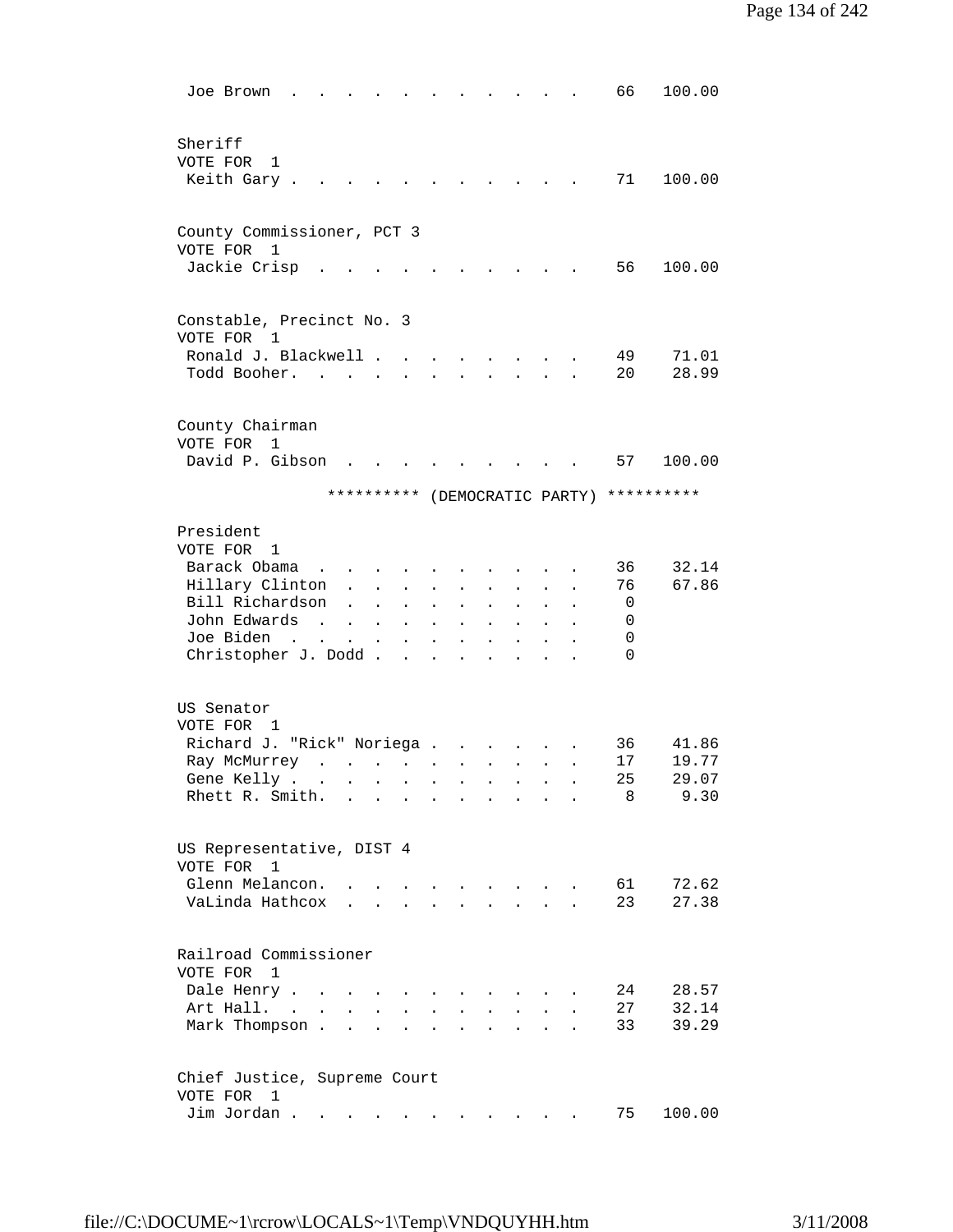| Justice, Supreme Court, P7<br>VOTE FOR 1<br>65<br>79.27<br>Sam Houston.<br>17<br>20.73<br>Baltasar D. Cruz.<br>$\sim$ $\sim$<br>$\ddot{\phantom{0}}$                                                        |
|-------------------------------------------------------------------------------------------------------------------------------------------------------------------------------------------------------------|
| Justice, Supreme Court, P8<br>VOTE FOR 1<br>62<br>76.54<br>Susan Criss.<br>23.46<br>19<br>Linda Reyna Yañez.                                                                                                |
| Judge, CT of Criminal Appeals, P3<br>VOTE FOR<br>1<br>Susan Strawn<br>73<br>100.00                                                                                                                          |
| Judge, CT of Criminal Appeals, P4<br>VOTE FOR<br>1<br>J.R. Molina.<br>100.00<br>70                                                                                                                          |
| Member, State BoE, DIST 14<br>VOTE FOR<br>1<br>71<br>100.00<br>Edra Bogle.                                                                                                                                  |
| State Representative, District 62<br>VOTE FOR 1<br>68<br>100.00<br>Peter "Pete" Veeck                                                                                                                       |
| Justice, 5th CT of Appeals DIST, P3<br>VOTE FOR 1<br>Don B. Chae.<br>69<br>100.00                                                                                                                           |
| Justice, 5th CT of Appeals DIST, P6<br>VOTE FOR<br>1<br>David Hanschen.<br>100.00<br>70                                                                                                                     |
| Justice, 5th CT of Appeals DIST, P8<br>VOTE FOR 1<br>Tina Yoo.<br>66 —<br>100.00                                                                                                                            |
| County Tax Assessor-Collector<br>VOTE FOR<br>1<br>100.00<br>John Wayne Ramsey.<br>83                                                                                                                        |
| County Commissioner, PCT 3<br>VOTE FOR 1<br>Mike Butler.<br>72<br>100.00                                                                                                                                    |
| Constable, Precinct No. 3<br>VOTE FOR<br>$\mathbf{1}$<br>Charles Taylor.<br>73<br>100.00<br>the contract of the contract of the contract of the contract of the contract of the contract of the contract of |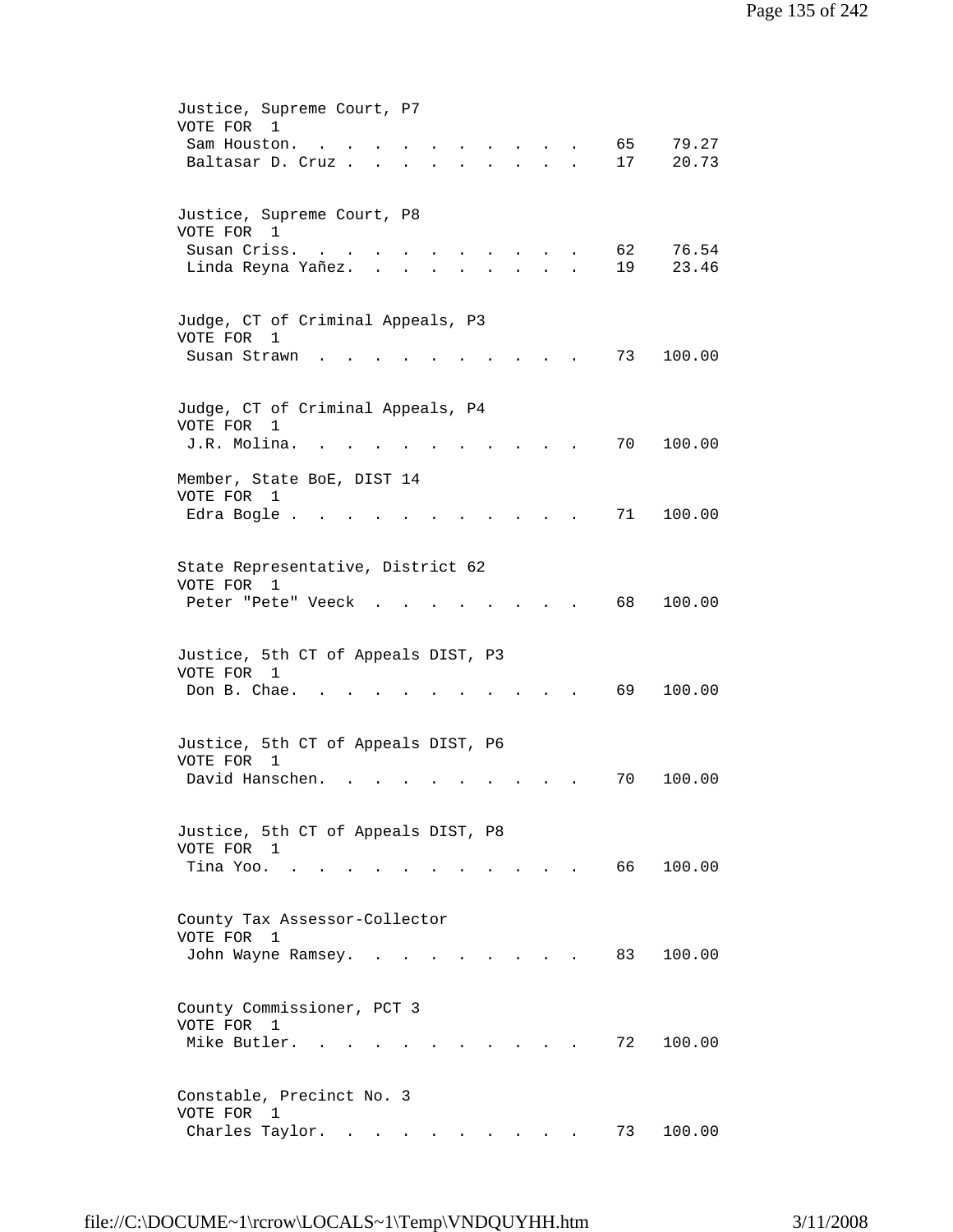|                                        | County Chairman               |                                            |                                                   |                                  |                             |                                        |                      |        |                                                                                            |        |                           |                                                                                                                                                                                                                                                                                                                                                                           |                                          |
|----------------------------------------|-------------------------------|--------------------------------------------|---------------------------------------------------|----------------------------------|-----------------------------|----------------------------------------|----------------------|--------|--------------------------------------------------------------------------------------------|--------|---------------------------|---------------------------------------------------------------------------------------------------------------------------------------------------------------------------------------------------------------------------------------------------------------------------------------------------------------------------------------------------------------------------|------------------------------------------|
|                                        | VOTE FOR 1                    |                                            |                                                   |                                  |                             |                                        |                      |        |                                                                                            |        |                           |                                                                                                                                                                                                                                                                                                                                                                           |                                          |
|                                        |                               | Tony Beaverson.                            |                                                   |                                  |                             |                                        |                      |        |                                                                                            |        |                           | 70                                                                                                                                                                                                                                                                                                                                                                        | 100.00                                   |
|                                        |                               |                                            |                                                   |                                  |                             |                                        |                      |        |                                                                                            |        |                           |                                                                                                                                                                                                                                                                                                                                                                           | ********** (REPUBLICAN PARTY) ********** |
|                                        |                               |                                            |                                                   |                                  |                             |                                        |                      |        |                                                                                            |        |                           |                                                                                                                                                                                                                                                                                                                                                                           |                                          |
|                                        | IMMIGRATION                   |                                            |                                                   |                                  |                             |                                        |                      |        |                                                                                            |        |                           |                                                                                                                                                                                                                                                                                                                                                                           |                                          |
|                                        | VOTE FOR 1                    |                                            |                                                   |                                  |                             |                                        |                      |        |                                                                                            |        |                           |                                                                                                                                                                                                                                                                                                                                                                           |                                          |
|                                        | YES                           |                                            |                                                   |                                  |                             |                                        |                      |        |                                                                                            |        |                           |                                                                                                                                                                                                                                                                                                                                                                           | 100 98.04                                |
|                                        |                               | $\sim$ $\sim$                              |                                                   |                                  |                             |                                        |                      |        |                                                                                            |        |                           | 2                                                                                                                                                                                                                                                                                                                                                                         | 1.96                                     |
|                                        | NO.                           | $\sim$                                     |                                                   |                                  | $\mathbf{r}$                |                                        |                      |        | $\mathbf{r} = \mathbf{r}$                                                                  |        |                           |                                                                                                                                                                                                                                                                                                                                                                           |                                          |
|                                        |                               |                                            |                                                   |                                  |                             |                                        |                      |        |                                                                                            |        |                           |                                                                                                                                                                                                                                                                                                                                                                           |                                          |
|                                        | PHOTO ID                      |                                            |                                                   |                                  |                             |                                        |                      |        |                                                                                            |        |                           |                                                                                                                                                                                                                                                                                                                                                                           |                                          |
|                                        | VOTE FOR 1                    |                                            |                                                   |                                  |                             |                                        |                      |        |                                                                                            |        |                           |                                                                                                                                                                                                                                                                                                                                                                           |                                          |
|                                        | YES                           |                                            |                                                   |                                  |                             |                                        |                      |        |                                                                                            |        |                           | 94                                                                                                                                                                                                                                                                                                                                                                        | 94.00                                    |
|                                        |                               | $\mathbf{r}$ , $\mathbf{r}$ , $\mathbf{r}$ |                                                   |                                  |                             |                                        |                      |        |                                                                                            |        |                           |                                                                                                                                                                                                                                                                                                                                                                           |                                          |
|                                        | NO.                           |                                            |                                                   |                                  |                             |                                        |                      |        |                                                                                            |        |                           | 6                                                                                                                                                                                                                                                                                                                                                                         | 6.00                                     |
|                                        |                               |                                            |                                                   |                                  |                             |                                        |                      |        |                                                                                            |        |                           |                                                                                                                                                                                                                                                                                                                                                                           |                                          |
|                                        | CONTROLLING GOVERNMENT GROWTH |                                            |                                                   |                                  |                             |                                        |                      |        |                                                                                            |        |                           |                                                                                                                                                                                                                                                                                                                                                                           |                                          |
|                                        | VOTE FOR 1                    |                                            |                                                   |                                  |                             |                                        |                      |        |                                                                                            |        |                           |                                                                                                                                                                                                                                                                                                                                                                           |                                          |
|                                        | YES                           | $\sim$ $\sim$ $\sim$ $\sim$                |                                                   |                                  |                             |                                        |                      |        |                                                                                            |        |                           |                                                                                                                                                                                                                                                                                                                                                                           | 89 95.70                                 |
|                                        | NO.                           |                                            |                                                   |                                  |                             |                                        |                      |        | $\mathbf{r} = \mathbf{r} + \mathbf{r} + \mathbf{r} + \mathbf{r} + \mathbf{r} + \mathbf{r}$ |        |                           | $4\phantom{.0000}\pm\phantom{.0000}\pm\phantom{.0000}\pm\phantom{.0000}\pm\phantom{.0000}\pm\phantom{.0000}\pm\phantom{.0000}\pm\phantom{.0000}\pm\phantom{.0000}\pm\phantom{.0000}\pm\phantom{.0000}\pm\phantom{.0000}\pm\phantom{.0000}\pm\phantom{.0000}\pm\phantom{.0000}\pm\phantom{.0000}\pm\phantom{.0000}\pm\phantom{.0000}\pm\phantom{.0000}\pm\phantom{.0000}\$ | 4.30                                     |
|                                        |                               |                                            | $\mathbf{r} = \mathbf{r}$                         | $\bullet$ . The set of $\bullet$ | <b>All Card Corporation</b> |                                        |                      |        |                                                                                            |        |                           |                                                                                                                                                                                                                                                                                                                                                                           |                                          |
| PRECINCT REPORT                        |                               |                                            |                                                   |                                  |                             |                                        |                      |        | GRAYSON COUNTY, TEXAS                                                                      |        |                           |                                                                                                                                                                                                                                                                                                                                                                           |                                          |
|                                        |                               |                                            |                                                   |                                  | PRIMARY ELECTION            |                                        |                      |        |                                                                                            |        |                           |                                                                                                                                                                                                                                                                                                                                                                           |                                          |
|                                        |                               |                                            |                                                   |                                  | MARCH 4, 2008               |                                        |                      |        |                                                                                            |        |                           |                                                                                                                                                                                                                                                                                                                                                                           |                                          |
| RUN DATE: 03/10/08 03:04 PM STATISTICS |                               |                                            |                                                   |                                  |                             |                                        |                      |        |                                                                                            |        |                           |                                                                                                                                                                                                                                                                                                                                                                           |                                          |
|                                        |                               |                                            |                                                   |                                  |                             |                                        |                      |        |                                                                                            |        |                           |                                                                                                                                                                                                                                                                                                                                                                           |                                          |
|                                        | 0031 PCT 32                   |                                            |                                                   |                                  |                             |                                        |                      |        |                                                                                            |        |                           |                                                                                                                                                                                                                                                                                                                                                                           |                                          |
|                                        |                               |                                            |                                                   |                                  |                             |                                        |                      |        |                                                                                            |        |                           |                                                                                                                                                                                                                                                                                                                                                                           | VOTES PERCENT                            |
|                                        |                               |                                            |                                                   |                                  |                             |                                        |                      |        |                                                                                            |        |                           |                                                                                                                                                                                                                                                                                                                                                                           |                                          |
|                                        |                               | REGISTERED VOTERS - TOTAL                  |                                                   |                                  |                             |                                        |                      |        |                                                                                            |        |                           | 1300                                                                                                                                                                                                                                                                                                                                                                      |                                          |
|                                        |                               | REGISTERED VOTERS - DEMOCRATIC PARTY       |                                                   |                                  |                             |                                        |                      |        |                                                                                            |        | $\ddot{\phantom{0}}$      | 0                                                                                                                                                                                                                                                                                                                                                                         |                                          |
|                                        |                               | REGISTERED VOTERS - REPUBLICAN PARTY       |                                                   |                                  |                             |                                        |                      |        |                                                                                            |        |                           | $\mathbf 0$                                                                                                                                                                                                                                                                                                                                                               |                                          |
|                                        |                               | BALLOTS CAST - TOTAL.                      |                                                   |                                  |                             | $\mathbf{r}$ . The set of $\mathbf{r}$ |                      |        | $\sim$                                                                                     |        |                           | . 393                                                                                                                                                                                                                                                                                                                                                                     |                                          |
|                                        |                               | BALLOTS CAST - DEMOCRATIC PARTY .          |                                                   |                                  |                             |                                        |                      |        | $\mathbf{L}$                                                                               | $\sim$ | $\mathbf{L}$              | 278                                                                                                                                                                                                                                                                                                                                                                       | 70.74                                    |
|                                        |                               | BALLOTS CAST - REPUBLICAN PARTY 115        |                                                   |                                  |                             |                                        |                      |        |                                                                                            |        |                           |                                                                                                                                                                                                                                                                                                                                                                           | 29.26                                    |
|                                        |                               | VOTER TURNOUT - TOTAL                      |                                                   |                                  |                             | $\sim$ $\sim$ $\sim$                   |                      |        |                                                                                            |        | $\mathbf{L} = \mathbf{L}$ |                                                                                                                                                                                                                                                                                                                                                                           | 30.23                                    |
|                                        |                               |                                            |                                                   |                                  |                             |                                        |                      | $\sim$ | <b>Contract Contract Contract</b>                                                          |        |                           |                                                                                                                                                                                                                                                                                                                                                                           |                                          |
|                                        |                               |                                            |                                                   |                                  |                             |                                        |                      |        |                                                                                            |        |                           |                                                                                                                                                                                                                                                                                                                                                                           | ********** (REPUBLICAN PARTY) ********** |
|                                        |                               |                                            |                                                   |                                  |                             |                                        |                      |        |                                                                                            |        |                           |                                                                                                                                                                                                                                                                                                                                                                           |                                          |
|                                        | President                     |                                            |                                                   |                                  |                             |                                        |                      |        |                                                                                            |        |                           |                                                                                                                                                                                                                                                                                                                                                                           |                                          |
|                                        | VOTE FOR 1                    |                                            |                                                   |                                  |                             |                                        |                      |        |                                                                                            |        |                           |                                                                                                                                                                                                                                                                                                                                                                           |                                          |
|                                        | Ron Paul.                     |                                            | $\mathcal{L}$ and $\mathcal{L}$ and $\mathcal{L}$ |                                  |                             |                                        |                      |        |                                                                                            |        |                           | 0                                                                                                                                                                                                                                                                                                                                                                         |                                          |
|                                        |                               | Fred Thompson .                            |                                                   |                                  |                             |                                        |                      |        |                                                                                            |        |                           | 1                                                                                                                                                                                                                                                                                                                                                                         | .88                                      |
|                                        |                               | Hugh Cort                                  |                                                   | $\mathbf{L}$                     | $\ddot{\phantom{0}}$        | $\ddot{\phantom{a}}$                   | $\ddot{\phantom{a}}$ |        |                                                                                            |        |                           | $\Omega$                                                                                                                                                                                                                                                                                                                                                                  |                                          |
|                                        |                               | Duncan Hunter.                             |                                                   | $\ddot{\phantom{a}}$             |                             |                                        |                      |        |                                                                                            |        |                           | 0                                                                                                                                                                                                                                                                                                                                                                         |                                          |
|                                        |                               | Rudy Giuliani .                            |                                                   |                                  |                             |                                        |                      |        |                                                                                            |        |                           | 1                                                                                                                                                                                                                                                                                                                                                                         | .88                                      |
|                                        |                               | Alan Keyes .                               |                                                   |                                  |                             |                                        |                      |        |                                                                                            |        |                           | 0                                                                                                                                                                                                                                                                                                                                                                         |                                          |
|                                        |                               |                                            |                                                   | $\ddot{\phantom{a}}$             |                             |                                        |                      |        |                                                                                            |        |                           |                                                                                                                                                                                                                                                                                                                                                                           |                                          |
|                                        |                               | Mitt Romney.                               |                                                   | $\ddot{\phantom{a}}$             |                             |                                        |                      |        |                                                                                            |        |                           | 0                                                                                                                                                                                                                                                                                                                                                                         |                                          |
|                                        |                               | John McCain.                               |                                                   |                                  |                             |                                        |                      |        |                                                                                            |        |                           | 75                                                                                                                                                                                                                                                                                                                                                                        | 65.79                                    |
|                                        |                               | Hoa Tran. .                                |                                                   |                                  |                             |                                        |                      |        |                                                                                            |        |                           | $\mathbf 0$                                                                                                                                                                                                                                                                                                                                                               |                                          |
|                                        |                               | Mike Huckabee .                            |                                                   | $\overline{a}$                   |                             |                                        |                      |        |                                                                                            |        |                           | 36                                                                                                                                                                                                                                                                                                                                                                        | 31.58                                    |
|                                        |                               | Uncommitted(No Comprometido).              |                                                   |                                  |                             |                                        |                      |        | $\mathbf{r}$                                                                               |        |                           | 1                                                                                                                                                                                                                                                                                                                                                                         | .88                                      |
|                                        |                               |                                            |                                                   |                                  |                             |                                        |                      |        |                                                                                            |        |                           |                                                                                                                                                                                                                                                                                                                                                                           |                                          |

 US Senator VOTE FOR 1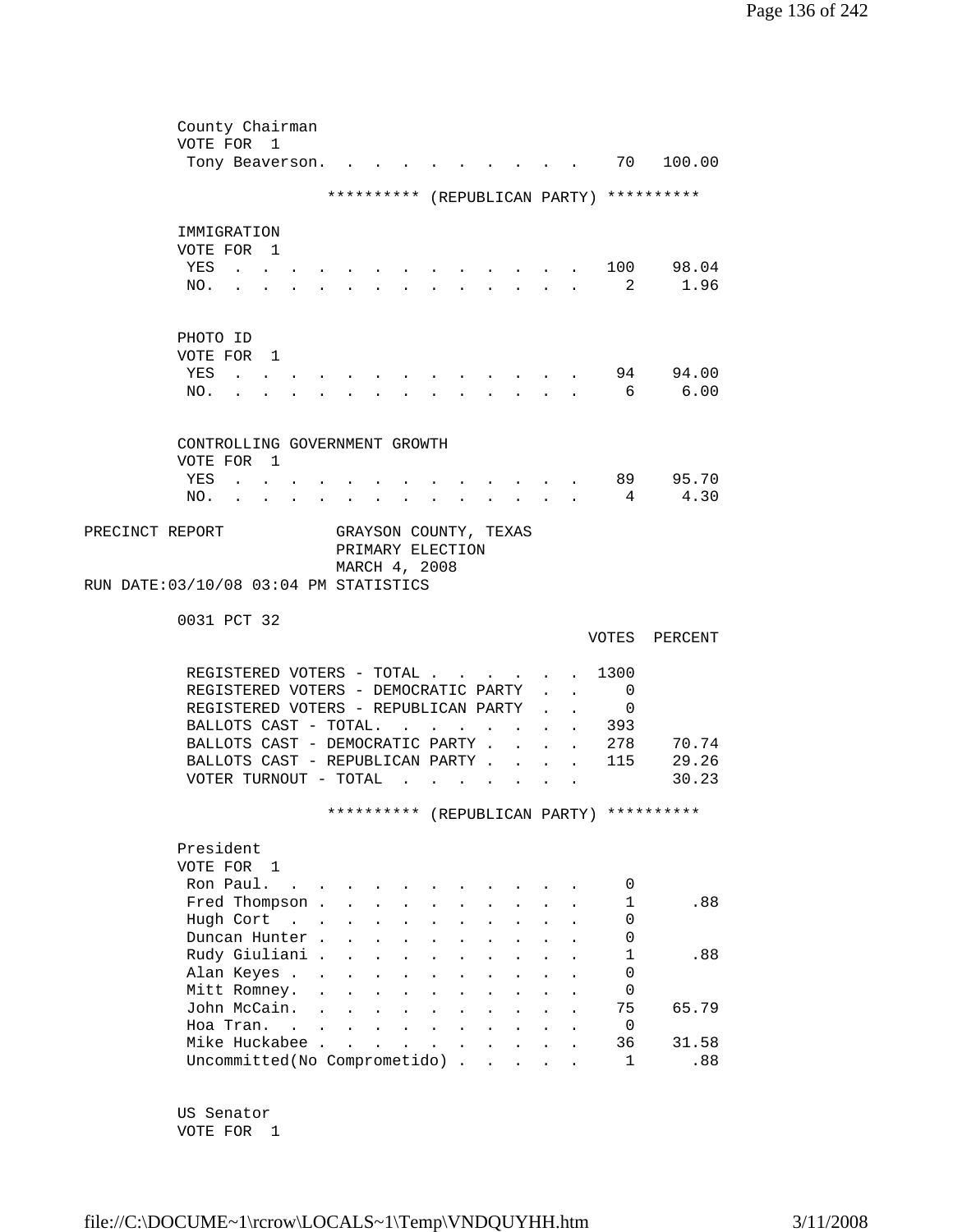| 80.81<br>80<br>John Cornyn.<br>Larry Kilgore.<br>19<br>19.19                                                                                                                                                                                                      |
|-------------------------------------------------------------------------------------------------------------------------------------------------------------------------------------------------------------------------------------------------------------------|
| US Representative, DIST 4<br>VOTE FOR<br>1                                                                                                                                                                                                                        |
| Gene Christensen.<br>7.41<br>8                                                                                                                                                                                                                                    |
| 86.11<br>Ralph Hall<br>93<br>$\sim 10^{-11}$                                                                                                                                                                                                                      |
| .93<br>Joshua Kowert<br>$\mathbf{1}$<br>$\ddot{\phantom{a}}$<br>$\ddot{\phantom{0}}$                                                                                                                                                                              |
| Kathy Seei<br>4<br>3.70<br>$\sim$ 100 $\pm$<br>$\mathbf{L}^{\text{max}}$<br>$\mathbf{L} = \mathbf{L}$<br>$\mathbf{L}$<br>$\ddot{\phantom{a}}$<br>$\ddot{\phantom{a}}$<br>$\overline{a}$<br>Kevin George<br>1.85<br>$\ddot{\phantom{a}}$<br>$\sim$<br>$\mathbf{L}$ |
|                                                                                                                                                                                                                                                                   |
| Railroad Commissioner<br>VOTE FOR<br>1                                                                                                                                                                                                                            |
| Michael L. Williams .<br>69<br>100.00                                                                                                                                                                                                                             |
| Chief Justice, Supreme Court<br>VOTE FOR<br>$\mathbf{1}$                                                                                                                                                                                                          |
| Wallace B. Jefferson.<br>67<br>100.00                                                                                                                                                                                                                             |
|                                                                                                                                                                                                                                                                   |
| Justice, Supreme Court, P7                                                                                                                                                                                                                                        |
| VOTE FOR 1<br>Dale Wainwright<br>65<br>100.00                                                                                                                                                                                                                     |
|                                                                                                                                                                                                                                                                   |
| Justice, Supreme Court, P8                                                                                                                                                                                                                                        |
| VOTE FOR 1                                                                                                                                                                                                                                                        |
| Phil Johnson<br>65<br>100.00                                                                                                                                                                                                                                      |
| Judge, CT of Criminal Appeals, P3                                                                                                                                                                                                                                 |
| VOTE FOR 1                                                                                                                                                                                                                                                        |
| Tom Price<br>71<br>100.00                                                                                                                                                                                                                                         |
| Judge, CT of Criminal Appeals, P4<br>VOTE FOR<br>1                                                                                                                                                                                                                |
| Robert Francis.<br>26<br>32.50                                                                                                                                                                                                                                    |
| Paul Womack.<br>54<br>67.50<br>$\mathcal{L}(\mathcal{A})$ . The contribution of the contribution of the contribution of $\mathcal{A}$                                                                                                                             |
| Judge, CT of Criminal Appeals, P9                                                                                                                                                                                                                                 |
| VOTE FOR<br>$\mathbf{1}$                                                                                                                                                                                                                                          |
| Cathy Cochran<br>68 —<br>100.00<br>$\sim$ $\sim$ $\sim$ $\sim$                                                                                                                                                                                                    |
| Member, State BoE, DIST 14                                                                                                                                                                                                                                        |
| VOTE FOR 1                                                                                                                                                                                                                                                        |
| Gail Lowe<br>67 —<br>100.00<br><b>Contract Contract</b>                                                                                                                                                                                                           |
|                                                                                                                                                                                                                                                                   |
| State Senator, District 30<br>VOTE FOR<br>1                                                                                                                                                                                                                       |
| Charles R. Stafford<br>27<br>27.27                                                                                                                                                                                                                                |
| 72<br>72.73<br>Craig Estes.<br><b>All Contracts</b><br>$\mathbf{L}$<br>$\ddot{\phantom{0}}$<br>$\ddot{\phantom{0}}$                                                                                                                                               |
|                                                                                                                                                                                                                                                                   |

State Representative, District 62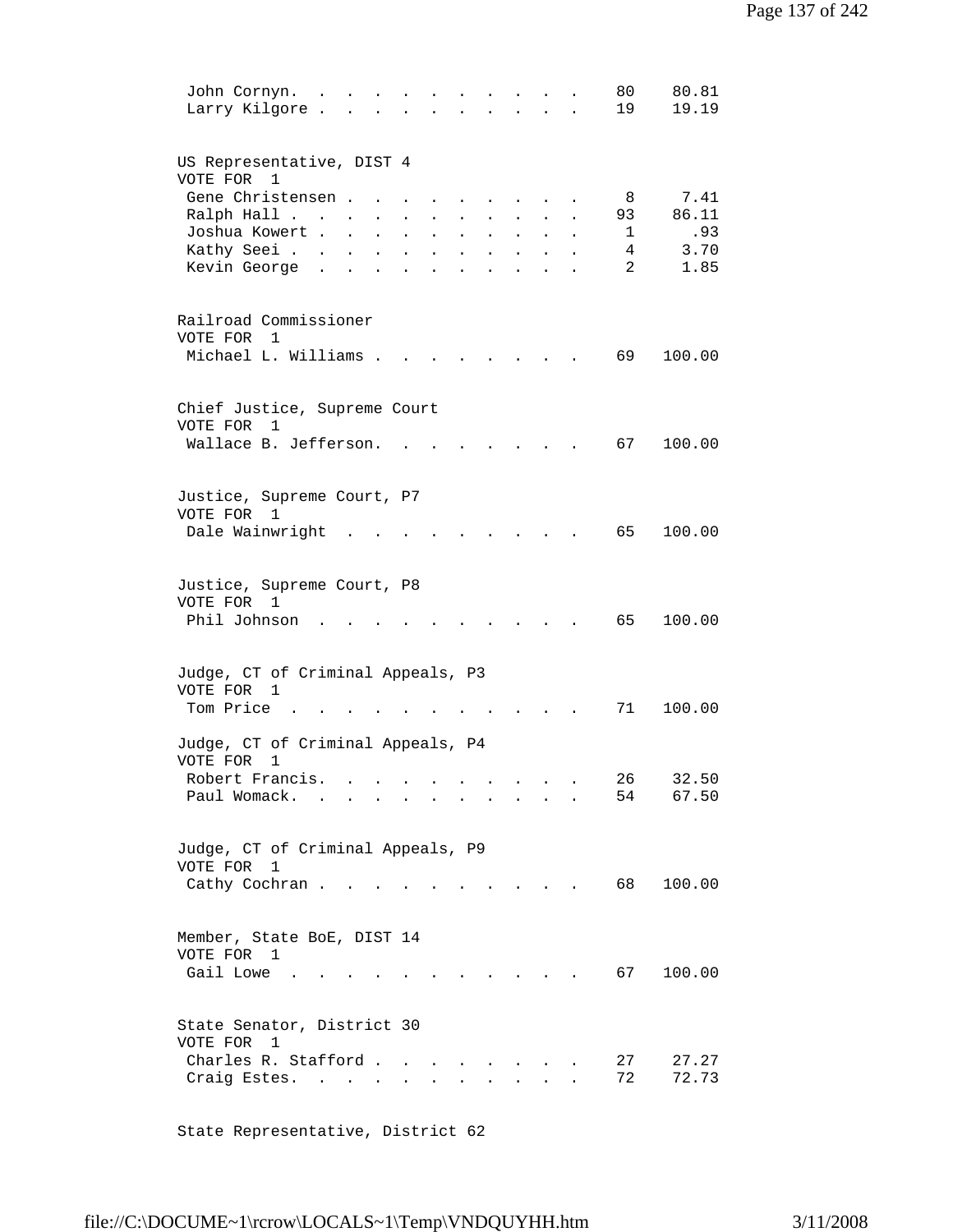VOTE FOR 1 Larry Phillips. . . . . . . . . . 85 100.00 Justice, 5th CT of Appeals DIST, P3 VOTE FOR 1 Mary Murphy. . . . . . . . . . . . 69 100.00 Justice, 5th CT of Appeals DIST, P6 VOTE FOR 1 David L. Bridges . . . . . . . . . . 68 100.00 Justice, 5th CT of Appeals DIST, P8 VOTE FOR 1 Kerry Fitzgerald . . . . . . . . . 66 100.00 District Judge, 15th Judicial District VOTE FOR 1 Jim Fallon . . . . . . . . . . . . 79 100.00 District Judge, 59th Judicial District VOTE FOR 1 Rayburn M. "Rim" Nall . . . . . . . 80 100.00 District Judge, 336th Judicial District VOTE FOR 1 Charles Butler. . . . . . . . . . 44 41.90 Lauri Blake. . . . . . . . . . . 61 58.10 Criminal District Attorney VOTE FOR 1 Joe Brown . . . . . . . . . . . 87 100.00 Sheriff VOTE FOR 1 Keith Gary . . . . . . . . . . . . 89 100.00 County Commissioner, PCT 1 VOTE FOR 1 Johnny Waldrip. . . . . . . . . . 76 100.00 Justice of the Peace, Precinct No. 1 VOTE FOR 1 Butch Morgan . . . . . . . . . . 69 100.00 Constable, Precinct No. 1 VOTE FOR 1 C.C. "Buddy" Wade. . . . . . . . . 71 100.00

County Chairman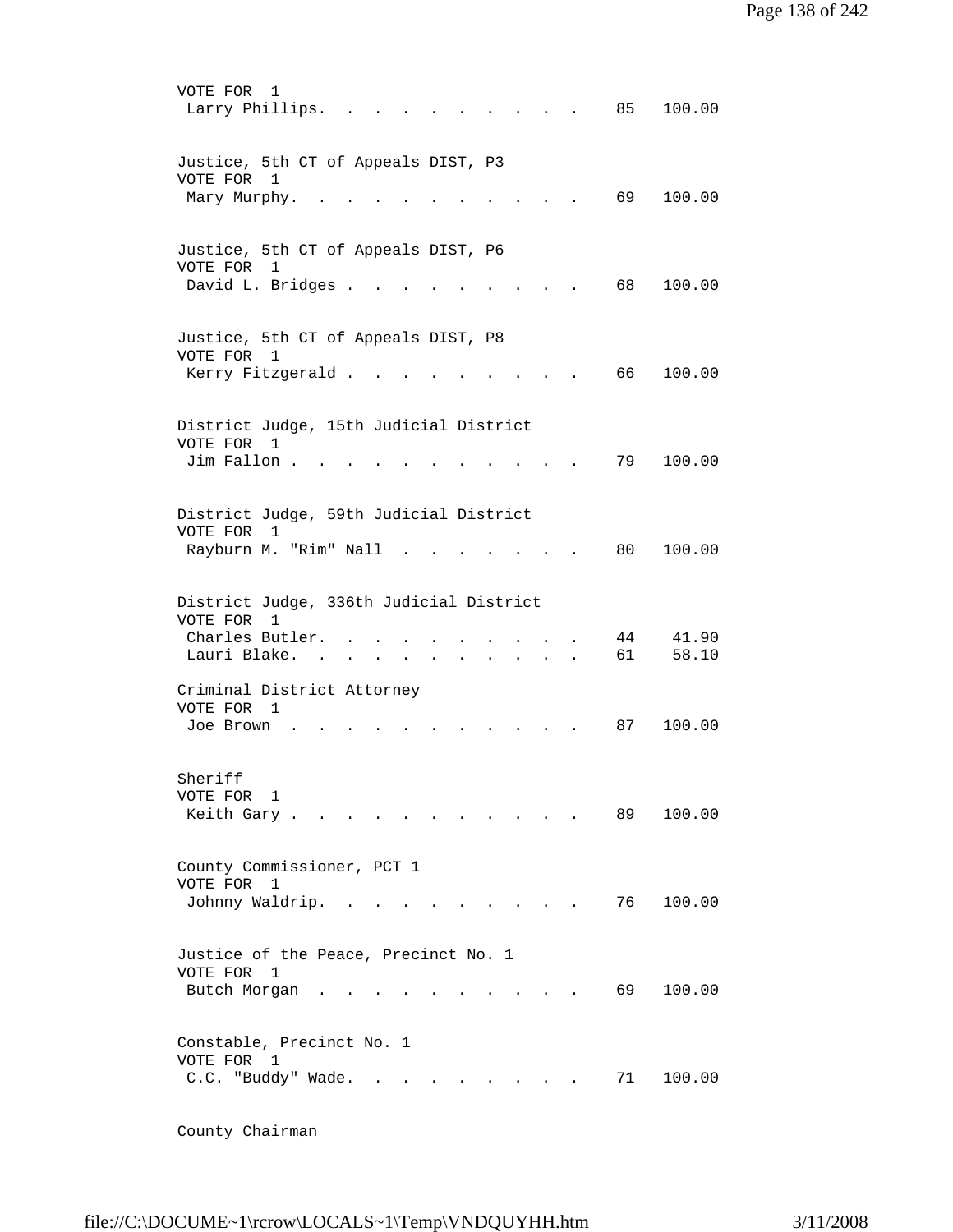| VOTE FOR<br>1<br>David P. Gibson         |                                                                                                                                |                           |                      |                             |                   |                        |                      | 68           | 100.00                                   |
|------------------------------------------|--------------------------------------------------------------------------------------------------------------------------------|---------------------------|----------------------|-----------------------------|-------------------|------------------------|----------------------|--------------|------------------------------------------|
|                                          |                                                                                                                                |                           |                      |                             |                   |                        |                      |              | ********** (DEMOCRATIC PARTY) ********** |
| President                                |                                                                                                                                |                           |                      |                             |                   |                        |                      |              |                                          |
| VOTE FOR<br>1                            |                                                                                                                                |                           |                      |                             |                   |                        |                      |              |                                          |
| Barack Obama                             | $\sim$ $\sim$ $\sim$ $\sim$                                                                                                    |                           |                      |                             |                   |                        |                      | 127          | 46.01                                    |
| Hillary Clinton                          |                                                                                                                                |                           |                      |                             |                   |                        |                      | 144          | 52.17                                    |
| Bill Richardson                          |                                                                                                                                |                           |                      | $\ddot{\phantom{0}}$        |                   |                        |                      | 3            | 1.09                                     |
| John Edwards<br>$\sim$                   |                                                                                                                                |                           | $\ddot{\phantom{0}}$ | $\ddot{\phantom{0}}$        |                   |                        |                      | 1            | .36                                      |
| Joe Biden<br>$\sim$ $\sim$               | $\bullet$ .<br><br><br><br><br><br><br><br><br><br><br><br><br>$\bullet$ .<br><br><br><br><br><br><br><br><br><br><br><br><br> | $\bullet$                 | $\ddot{\phantom{0}}$ | $\ddot{\phantom{0}}$        |                   |                        |                      | $\mathbf{1}$ | .36                                      |
| Christopher J. Dodd.                     |                                                                                                                                |                           |                      |                             |                   |                        |                      | $\Omega$     |                                          |
| US Senator                               |                                                                                                                                |                           |                      |                             |                   |                        |                      |              |                                          |
| VOTE FOR<br>1                            |                                                                                                                                |                           |                      |                             |                   |                        |                      |              |                                          |
| Richard J. "Rick" Noriega.               |                                                                                                                                |                           |                      |                             |                   |                        |                      | 78           | 37.50                                    |
| Ray McMurrey<br>$\sim$ $\sim$            | $\mathcal{L}^{\text{max}}$ , and $\mathcal{L}^{\text{max}}$                                                                    |                           |                      | $\ddot{\phantom{0}}$        |                   |                        |                      | 50           | 24.04                                    |
| Gene Kelly                               | $\bullet$                                                                                                                      | $\mathbf{L} = \mathbf{0}$ | $\ddot{\phantom{0}}$ |                             |                   |                        |                      | 51           | 24.52                                    |
| Rhett R. Smith.                          | $\ddot{\phantom{a}}$                                                                                                           | $\ddot{\phantom{0}}$      | $\bullet$            |                             |                   |                        |                      | 29           | 13.94                                    |
| US Representative, DIST 4                |                                                                                                                                |                           |                      |                             |                   |                        |                      |              |                                          |
| VOTE FOR<br>1                            |                                                                                                                                |                           |                      |                             |                   |                        |                      |              |                                          |
| Glenn Melancon.                          |                                                                                                                                |                           |                      |                             |                   |                        |                      | 128          | 64.65                                    |
| VaLinda Hathcox                          |                                                                                                                                | $\sim$ $\sim$             |                      |                             |                   |                        |                      | 70           | 35.35                                    |
| Railroad Commissioner                    |                                                                                                                                |                           |                      |                             |                   |                        |                      |              |                                          |
| VOTE FOR<br>1                            |                                                                                                                                |                           |                      |                             |                   |                        |                      |              |                                          |
| Dale Henry .                             |                                                                                                                                |                           |                      |                             |                   |                        |                      | 68           | 34.69                                    |
| Art Hall.<br>$\ddot{\phantom{a}}$        |                                                                                                                                |                           |                      |                             |                   |                        |                      | 35           | 17.86                                    |
| Mark Thompson.                           |                                                                                                                                |                           |                      |                             |                   |                        |                      | 93           | 47.45                                    |
| Chief Justice, Supreme Court             |                                                                                                                                |                           |                      |                             |                   |                        |                      |              |                                          |
| VOTE FOR<br>1                            |                                                                                                                                |                           |                      |                             |                   |                        |                      |              |                                          |
| Jim Jordan.                              |                                                                                                                                |                           |                      |                             |                   |                        |                      | 170          | 100.00                                   |
| Justice, Supreme Court, P7               |                                                                                                                                |                           |                      |                             |                   |                        |                      |              |                                          |
| VOTE FOR 1                               |                                                                                                                                |                           |                      |                             |                   |                        |                      |              |                                          |
| Sam Houston                              |                                                                                                                                |                           |                      | $\sim$ $\sim$ $\sim$ $\sim$ |                   | and the company of the |                      | 148          | 76.68                                    |
| Baltasar D. Cruz                         |                                                                                                                                |                           |                      | $\mathbf{r}$                | $\sim$ 100 $\sim$ | $\mathbf{L}$           | $\ddot{\phantom{a}}$ | 45           | 23.32                                    |
|                                          |                                                                                                                                |                           |                      |                             |                   |                        |                      |              |                                          |
| Justice, Supreme Court, P8<br>VOTE FOR 1 |                                                                                                                                |                           |                      |                             |                   |                        |                      |              |                                          |
| Susan Criss.<br>$\sim$                   |                                                                                                                                |                           |                      |                             |                   |                        |                      | 139          | 71.65                                    |
| Linda Reyna Yañez.                       |                                                                                                                                |                           |                      |                             |                   |                        |                      | 55           | 28.35                                    |
| Judge, CT of Criminal Appeals, P3        |                                                                                                                                |                           |                      |                             |                   |                        |                      |              |                                          |
| VOTE FOR<br>1                            |                                                                                                                                |                           |                      |                             |                   |                        |                      |              |                                          |
| Susan Strawn.                            |                                                                                                                                |                           |                      |                             |                   |                        |                      | 173          | 100.00                                   |
| Judge, CT of Criminal Appeals, P4        |                                                                                                                                |                           |                      |                             |                   |                        |                      |              |                                          |
|                                          |                                                                                                                                |                           |                      |                             |                   |                        |                      |              |                                          |

VOTE FOR 1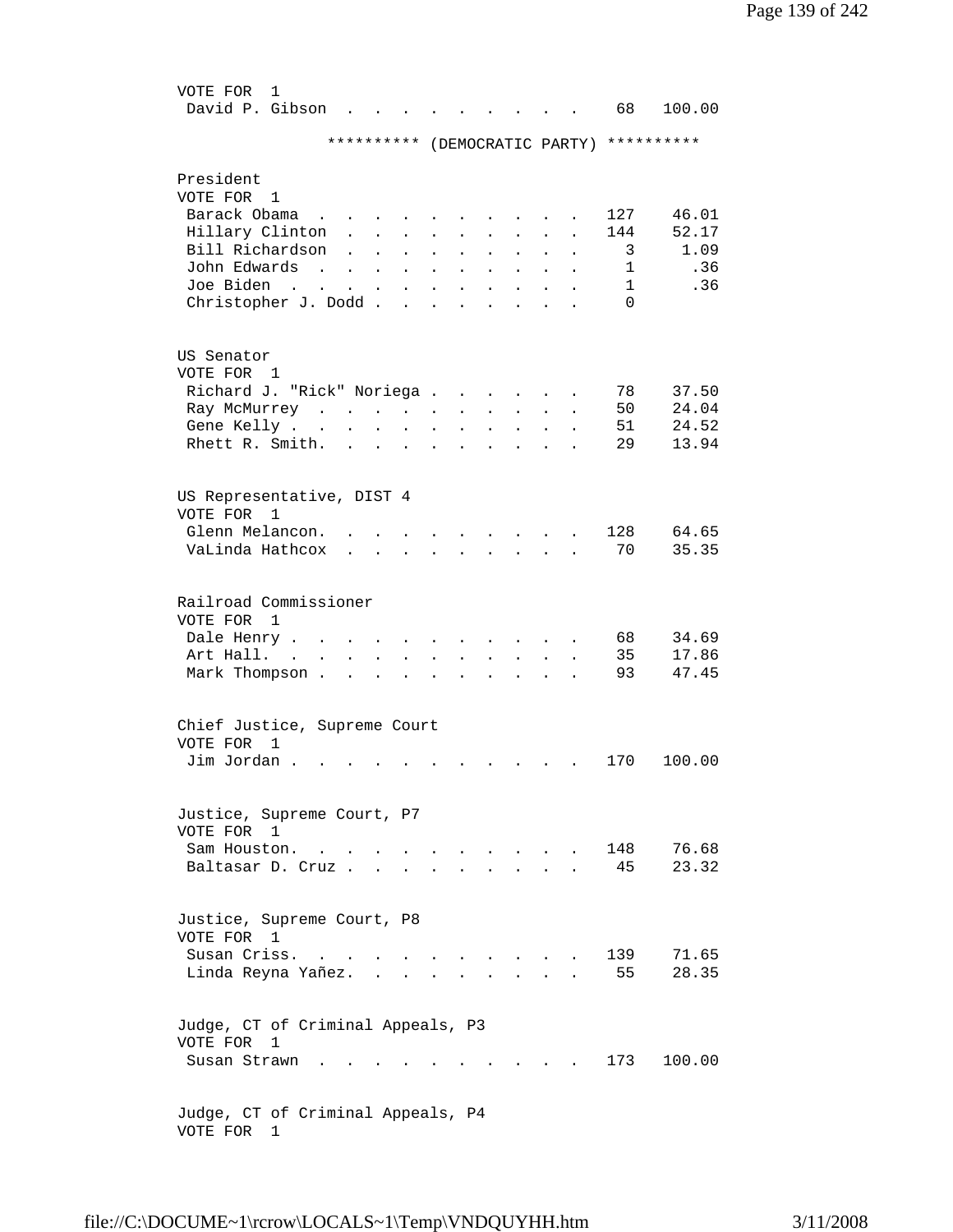| J.R. Molina.                                       |                             |                                                                                                                                                                                                                      |  |  |                                                                                          |  | 166                                      | 100.00        |
|----------------------------------------------------|-----------------------------|----------------------------------------------------------------------------------------------------------------------------------------------------------------------------------------------------------------------|--|--|------------------------------------------------------------------------------------------|--|------------------------------------------|---------------|
| Member, State BoE, DIST 14<br>VOTE FOR 1           |                             |                                                                                                                                                                                                                      |  |  |                                                                                          |  |                                          |               |
| Edra Bogle .                                       |                             |                                                                                                                                                                                                                      |  |  |                                                                                          |  |                                          | 161 100.00    |
| State Representative, District 62<br>VOTE FOR 1    |                             |                                                                                                                                                                                                                      |  |  |                                                                                          |  |                                          |               |
| Peter "Pete" Veeck                                 |                             |                                                                                                                                                                                                                      |  |  |                                                                                          |  | 158                                      | 100.00        |
| Justice, 5th CT of Appeals DIST, P3<br>VOTE FOR    | 1                           |                                                                                                                                                                                                                      |  |  |                                                                                          |  |                                          |               |
| Don B. Chae.                                       |                             |                                                                                                                                                                                                                      |  |  |                                                                                          |  | 152                                      | 100.00        |
| Justice, 5th CT of Appeals DIST, P6<br>VOTE FOR 1  |                             |                                                                                                                                                                                                                      |  |  |                                                                                          |  |                                          |               |
| David Hanschen.                                    |                             |                                                                                                                                                                                                                      |  |  |                                                                                          |  | 162                                      | 100.00        |
| Justice, 5th CT of Appeals DIST, P8<br>VOTE FOR 1  |                             |                                                                                                                                                                                                                      |  |  |                                                                                          |  |                                          |               |
| Tina Yoo.                                          |                             |                                                                                                                                                                                                                      |  |  |                                                                                          |  | 154                                      | 100.00        |
| County Tax Assessor-Collector<br>VOTE FOR 1        |                             |                                                                                                                                                                                                                      |  |  |                                                                                          |  |                                          |               |
| John Wayne Ramsey.                                 |                             |                                                                                                                                                                                                                      |  |  |                                                                                          |  | 205                                      | 100.00        |
| Justice of the Peace, Precinct No. 1<br>VOTE FOR 1 |                             |                                                                                                                                                                                                                      |  |  |                                                                                          |  |                                          |               |
| Greg Middents .                                    |                             |                                                                                                                                                                                                                      |  |  |                                                                                          |  | 200                                      | 100.00        |
| County Chairman<br>VOTE FOR                        | 1                           |                                                                                                                                                                                                                      |  |  |                                                                                          |  |                                          |               |
| Tony Beaverson.                                    |                             |                                                                                                                                                                                                                      |  |  | and a strong control of the state of the state of the state of the state of the state of |  | 169                                      | 100.00        |
|                                                    |                             |                                                                                                                                                                                                                      |  |  |                                                                                          |  | ********** (REPUBLICAN PARTY) ********** |               |
| IMMIGRATION<br>VOTE FOR 1                          |                             |                                                                                                                                                                                                                      |  |  |                                                                                          |  |                                          |               |
| YES<br>NO.                                         | $\sim$ $\sim$ $\sim$ $\sim$ |                                                                                                                                                                                                                      |  |  |                                                                                          |  | 101<br>2                                 | 98.06<br>1.94 |
| PHOTO ID<br>VOTE FOR 1                             |                             |                                                                                                                                                                                                                      |  |  |                                                                                          |  |                                          |               |
| YES<br>$\sim$ $\sim$<br>NO.                        |                             |                                                                                                                                                                                                                      |  |  |                                                                                          |  | 103<br>6                                 | 94.50<br>5.50 |
|                                                    |                             |                                                                                                                                                                                                                      |  |  |                                                                                          |  |                                          |               |
| CONTROLLING GOVERNMENT GROWTH<br>VOTE FOR 1        |                             |                                                                                                                                                                                                                      |  |  |                                                                                          |  |                                          |               |
| YES<br>NO.                                         |                             | $\mathcal{A}^{\mathcal{A}}$ . The contribution of the contribution of $\mathcal{A}^{\mathcal{A}}$<br>the contract of the contract of the contract of the contract of the contract of the contract of the contract of |  |  | and the contract of the contract of                                                      |  | 101<br>4                                 | 96.19<br>3.81 |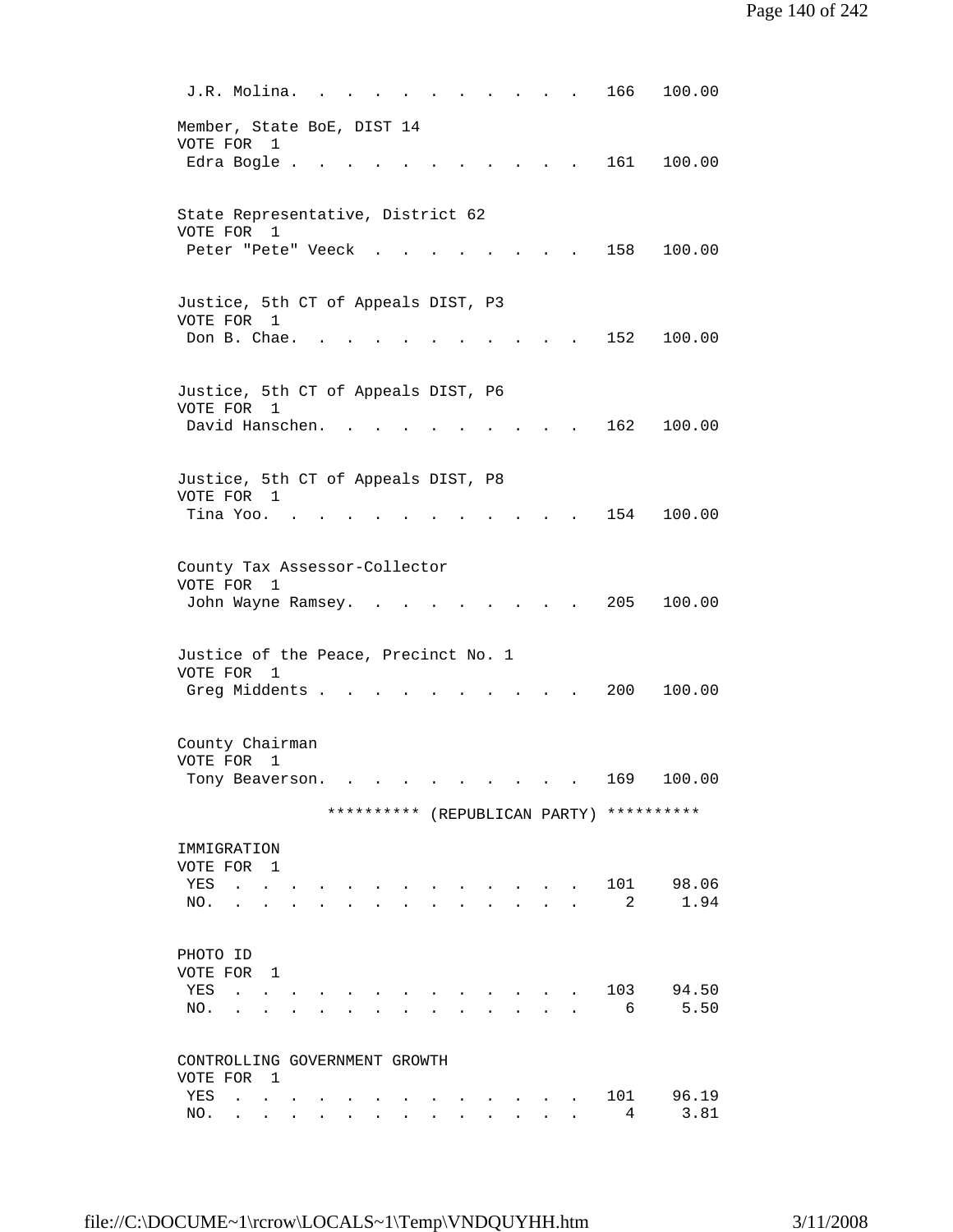PRECINCT REPORT GRAYSON COUNTY, TEXAS PRIMARY ELECTION MARCH 4, 2008 RUN DATE:03/10/08 03:04 PM STATISTICS

0032 PCT 33

| VOTES | PERCENT |
|-------|---------|
|       |         |

|                                                   | REGISTERED VOTERS - TOTAL<br>REGISTERED VOTERS - DEMOCRATIC PARTY<br>REGISTERED VOTERS - REPUBLICAN PARTY<br>BALLOTS CAST - TOTAL.<br>BALLOTS CAST - DEMOCRATIC PARTY.<br>BALLOTS CAST - REPUBLICAN PARTY.<br>VOTER TURNOUT - TOTAL |                                   |                                              | $\mathbf{L} = \mathbf{L} \mathbf{L}$ | $\ddot{\phantom{a}}$<br><b>Contract Contract</b> | $\ddot{\phantom{a}}$<br>$\ddot{\phantom{a}}$<br>$\mathbf{L}$<br>$\sim$ | $\ddot{\phantom{a}}$ | $\ddot{\phantom{a}}$<br>$\mathbf{r}$ | 1073<br>0<br>0<br>330<br>114<br>216 | 34.55<br>65.45<br>30.75                |
|---------------------------------------------------|-------------------------------------------------------------------------------------------------------------------------------------------------------------------------------------------------------------------------------------|-----------------------------------|----------------------------------------------|--------------------------------------|--------------------------------------------------|------------------------------------------------------------------------|----------------------|--------------------------------------|-------------------------------------|----------------------------------------|
|                                                   |                                                                                                                                                                                                                                     |                                   | **********                                   |                                      |                                                  |                                                                        |                      |                                      | (REPUBLICAN PARTY) **********       |                                        |
| President<br>VOTE FOR 1<br>Ron Paul.<br>Hugh Cort | Fred Thompson .<br>$\sim$ $\sim$ $\sim$<br>Duncan Hunter.<br>Rudy Giuliani .<br>Alan Keyes .<br>Mitt Romney.                                                                                                                        |                                   |                                              |                                      |                                                  |                                                                        |                      |                                      | 5<br>1<br>0<br>1<br>2<br>0<br>9     | 2.35<br>.47<br>.47<br>.94<br>4.23      |
|                                                   | John McCain.<br>Hoa Tran. .<br>Mike Huckabee.                                                                                                                                                                                       | $\sim$                            | $\ddot{\phantom{a}}$<br>$\ddot{\phantom{a}}$ | $\ddot{\phantom{0}}$                 | $\ddot{\phantom{a}}$<br>$\ddot{\phantom{a}}$     | $\ddot{\phantom{a}}$                                                   |                      |                                      | 103<br>0<br>91                      | 48.36<br>42.72                         |
|                                                   | Uncommitted(No Comprometido) .                                                                                                                                                                                                      |                                   |                                              |                                      | $\sim$                                           | $\sim$                                                                 | $\ddot{\phantom{a}}$ |                                      | $\mathbf{1}$                        | .47                                    |
| US Senator<br>VOTE FOR                            | 1<br>John Cornyn.<br>Larry Kilgore.                                                                                                                                                                                                 |                                   |                                              |                                      |                                                  |                                                                        |                      |                                      | 156<br>34                           | 82.11<br>17.89                         |
| VOTE FOR                                          | US Representative, DIST 4<br>$\mathbf{1}$                                                                                                                                                                                           |                                   |                                              |                                      |                                                  |                                                                        |                      |                                      |                                     |                                        |
|                                                   | Gene Christensen .<br>Ralph Hall .<br>$\sim$<br>Joshua Kowert .<br>Kathy Seei .<br>Kevin George                                                                                                                                     | $\bullet$<br>$\ddot{\phantom{a}}$ |                                              |                                      |                                                  |                                                                        |                      |                                      | 23<br>138<br>1<br>29<br>12          | 11.33<br>67.98<br>.49<br>14.29<br>5.91 |
| VOTE FOR 1                                        | Railroad Commissioner<br>Michael L. Williams                                                                                                                                                                                        |                                   |                                              |                                      |                                                  | <b>Contract Contract Contract</b>                                      |                      |                                      | 159                                 | 100.00                                 |
| VOTE FOR 1                                        | Chief Justice, Supreme Court<br>Wallace B. Jefferson.                                                                                                                                                                               |                                   |                                              |                                      |                                                  |                                                                        |                      |                                      | 152                                 | 100.00                                 |
|                                                   | Justice, Supreme Court, P7                                                                                                                                                                                                          |                                   |                                              |                                      |                                                  |                                                                        |                      |                                      |                                     |                                        |

VOTE FOR 1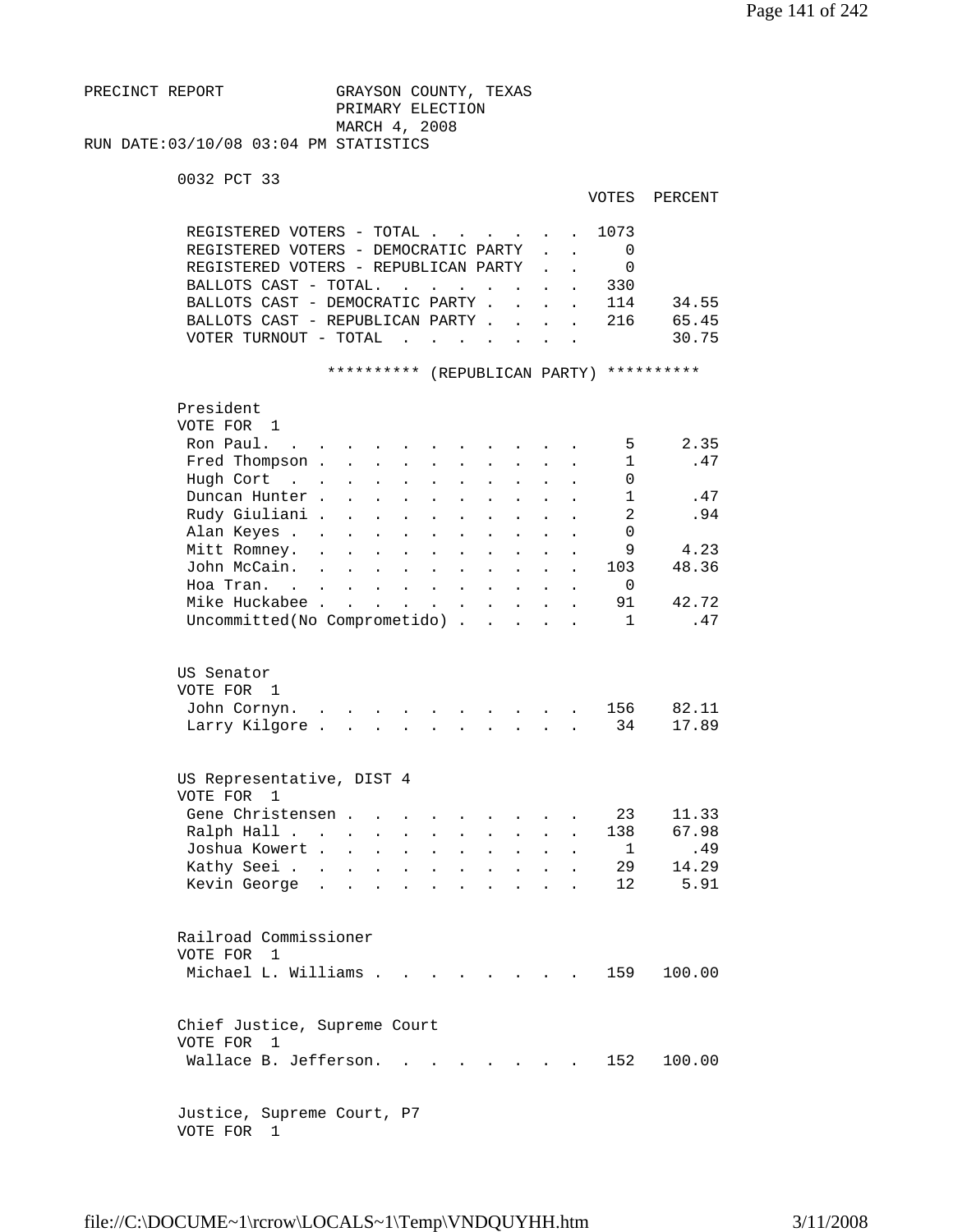| 100.00<br>Dale Wainwright<br>151                                                                                                                                                            |
|---------------------------------------------------------------------------------------------------------------------------------------------------------------------------------------------|
| Justice, Supreme Court, P8<br>VOTE FOR<br>$\mathbf{1}$<br>Phil Johnson<br>145<br>100.00                                                                                                     |
| Judge, CT of Criminal Appeals, P3<br>VOTE FOR 1<br>Tom Price<br>149<br>100.00                                                                                                               |
| Judge, CT of Criminal Appeals, P4<br>VOTE FOR<br>1<br>Robert Francis.<br>45.64<br>68<br>Paul Womack. .<br>81<br>54.36                                                                       |
| Judge, CT of Criminal Appeals, P9<br>VOTE FOR<br>1<br>147<br>100.00<br>Cathy Cochran.                                                                                                       |
| Member, State BoE, DIST 14<br>VOTE FOR 1<br>Gail Lowe<br>144<br>100.00                                                                                                                      |
| State Senator, District 30<br>VOTE FOR<br>1<br>Charles R. Stafford.<br>19.10<br>34<br>144<br>80.90<br>Craig Estes. .<br>$\sim$ $\sim$<br>$\sim$<br>$\mathbf{z} = \mathbf{z} - \mathbf{z}$ . |
| State Representative, District 62<br>VOTE FOR 1<br>Larry Phillips.<br>167<br>100.00                                                                                                         |
| Justice, 5th CT of Appeals DIST, P3<br>VOTE FOR 1<br>142<br>100.00<br>Mary Murphy.                                                                                                          |
| Justice, 5th CT of Appeals DIST, P6<br>VOTE FOR 1<br>David L. Bridges<br>100.00<br>147<br>$\sim$ $\sim$ $\sim$ $\sim$ $\sim$                                                                |
| Justice, 5th CT of Appeals DIST, P8<br>VOTE FOR 1<br>Kerry Fitzgerald<br>143<br>100.00<br>$\mathbf{r}$ $\mathbf{r}$<br>and the state of the state of                                        |
| District Judge, 15th Judicial District<br>VOTE FOR 1<br>Jim Fallon .<br>151<br>100.00<br>and the state of the state of                                                                      |

District Judge, 59th Judicial District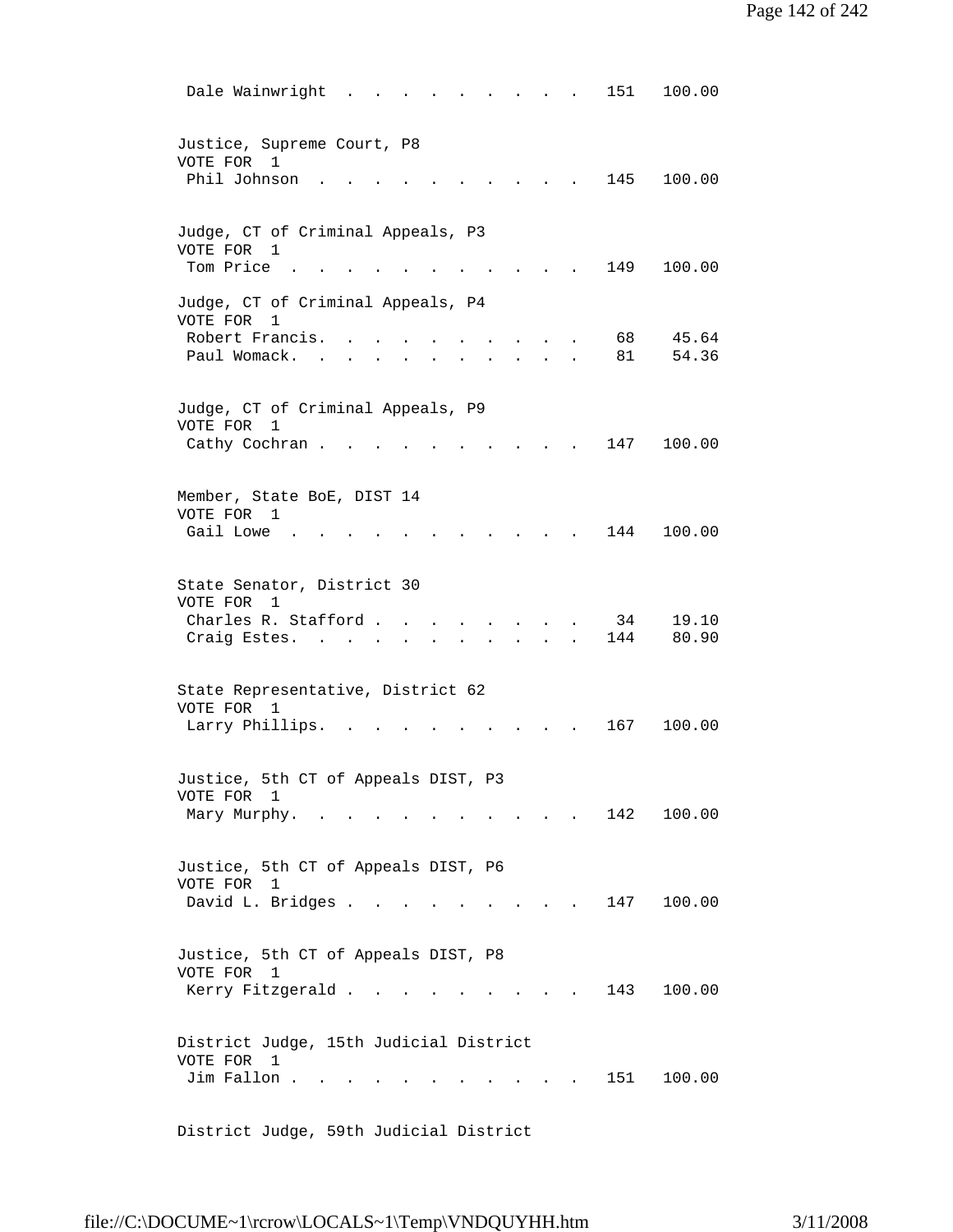```
 VOTE FOR 1 
        Rayburn M. "Rim" Nall . . . . . . . 152 100.00
         District Judge, 336th Judicial District 
         VOTE FOR 1 
          Charles Butler. . . . . . . . . . 51 26.42 
         Lauri Blake. . . . . . . . . . . 142 73.58
         Criminal District Attorney 
         VOTE FOR 1 
         Joe Brown . . . . . . . . . . . 146 100.00
         Sheriff 
         VOTE FOR 1 
        Keith Gary . . . . . . . . . . . 161 100.00
         County Commissioner, PCT 1 
         VOTE FOR 1 
         Johnny Waldrip. . . . . . . . . . 165 100.00 
         Constable, Precinct No. 4 
         VOTE FOR 1 
 Warren L. Carter . . . . . . . . . 73 45.34 
 William Robert (Bob) Douglas Jr.. . . . 88 54.66 
         County Chairman 
         VOTE FOR 1 
        David P. Gibson . . . . . . . . . 144 100.00
                       ********** (DEMOCRATIC PARTY) ********** 
         President 
         VOTE FOR 1 
Barack Obama . . . . . . . . . . . 35 30.70
 Hillary Clinton . . . . . . . . . 76 66.67 
         Bill Richardson . . . . . . . . . 1 .88<br>John Edwards . . . . . . . . . . 2 1.75
         John Edwards . . . . . . . . . . . 2<br>Joe Biden . . . . . . . . . . . . 0
         Joe Biden . . . . . . . . . . .
         Christopher J. Dodd . . . . . . . . 0
         US Senator 
         VOTE FOR 1 
        Richard J. "Rick" Noriega . . . . . . 26 31.71
         Ray McMurrey . . . . . . . . . . 23 28.05
         Gene Kelly . . . . . . . . . . . 24 29.27
         Rhett R. Smith. . . . . . . . . . . 9 10.98
         US Representative, DIST 4 
         VOTE FOR 1 
         Glenn Melancon. . . . . . . . . . 50 62.50
         VaLinda Hathcox . . . . . . . . . 30 37.50
```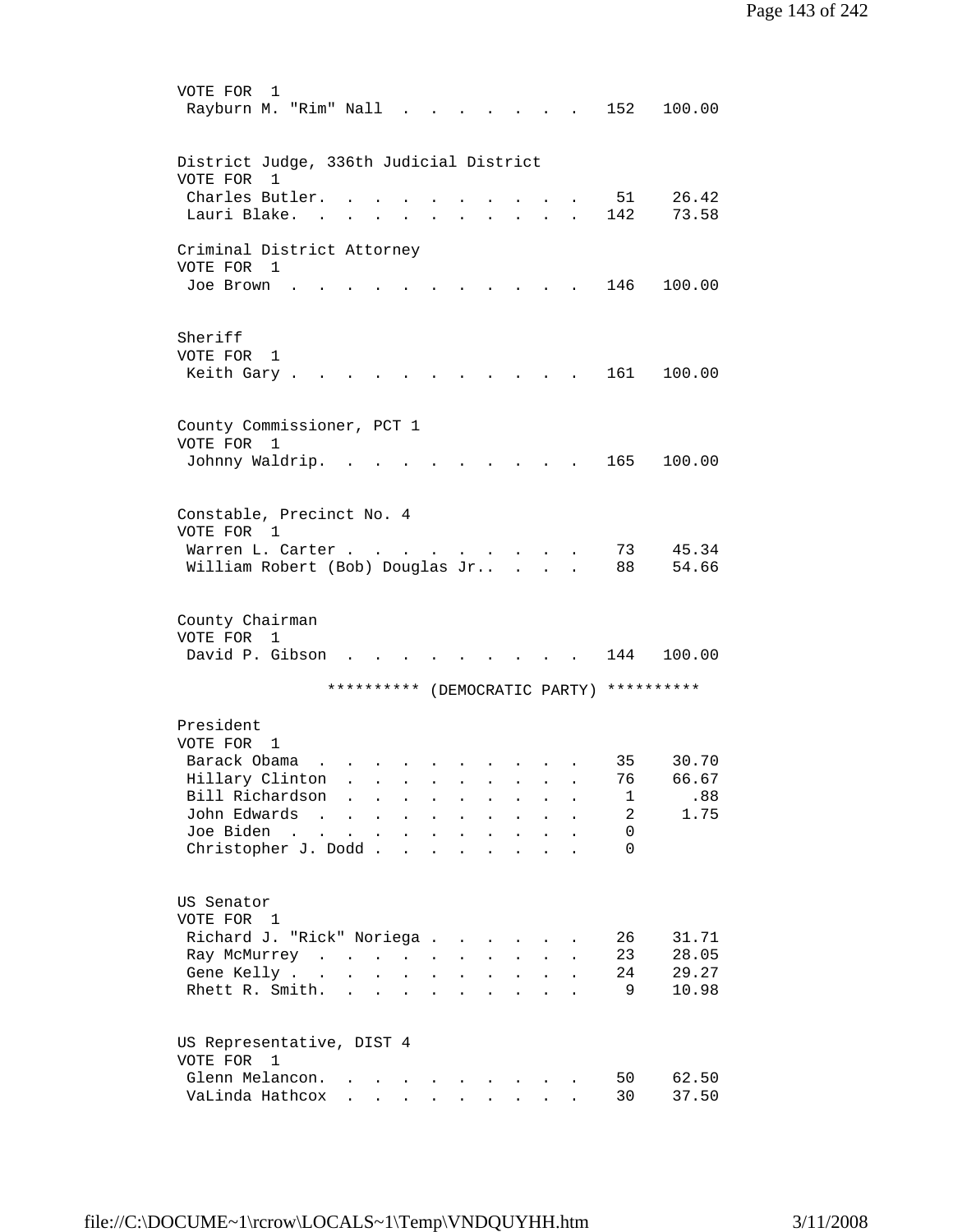| Railroad Commissioner                                                                                                                             |
|---------------------------------------------------------------------------------------------------------------------------------------------------|
| VOTE FOR<br>1                                                                                                                                     |
| 21<br>26.25<br>Dale Henry                                                                                                                         |
| 22.50<br>Art Hall.<br>18<br>$\mathbf{L}^{\text{max}}$<br>$\bullet$<br>$\bullet$<br>$\mathbf{A}^{\text{max}}$<br>$\ddot{\phantom{0}}$<br>$\bullet$ |
| Mark Thompson.<br>41<br>51.25<br><b>Contract Contract</b><br>$\ddot{\phantom{a}}$<br>$\ddot{\phantom{a}}$<br>$\ddot{\phantom{a}}$                 |
| Chief Justice, Supreme Court                                                                                                                      |
| VOTE FOR 1                                                                                                                                        |
| Jim Jordan.<br>73<br>100.00                                                                                                                       |
|                                                                                                                                                   |
| Justice, Supreme Court, P7                                                                                                                        |
| VOTE FOR 1                                                                                                                                        |
| 68<br>Sam Houston.<br>86.08                                                                                                                       |
| 11<br>13.92<br>Baltasar D. Cruz.                                                                                                                  |
| Justice, Supreme Court, P8                                                                                                                        |
| VOTE FOR 1                                                                                                                                        |
| Susan Criss.<br>63<br>79.75<br>$\sim$ $\sim$ $\sim$ $\sim$<br><b>Contract Contract</b><br>$\bullet$                                               |
| 20.25<br>Linda Reyna Yañez<br>16                                                                                                                  |
|                                                                                                                                                   |
| Judge, CT of Criminal Appeals, P3                                                                                                                 |
| VOTE FOR 1                                                                                                                                        |
| 73<br>100.00<br>Susan Strawn                                                                                                                      |
|                                                                                                                                                   |
| Judge, CT of Criminal Appeals, P4                                                                                                                 |
| VOTE FOR 1                                                                                                                                        |
| 72<br>J.R. Molina.<br>100.00                                                                                                                      |
|                                                                                                                                                   |
| Member, State BoE, DIST 14                                                                                                                        |
| VOTE FOR 1                                                                                                                                        |
| Edra Bogle.<br>70<br>100.00                                                                                                                       |
|                                                                                                                                                   |
| State Representative, District 62                                                                                                                 |
| VOTE FOR<br>1                                                                                                                                     |
| 70<br>Peter "Pete" Veeck<br>100.00<br>and the contract of the contract of                                                                         |
|                                                                                                                                                   |
| Justice, 5th CT of Appeals DIST, P3                                                                                                               |
| VOTE FOR 1                                                                                                                                        |
| Don B. Chae.<br>70<br>100.00<br>$\sim$<br>$\sim$ $\sim$                                                                                           |
|                                                                                                                                                   |
| Justice, 5th CT of Appeals DIST, P6                                                                                                               |
| VOTE FOR<br>$\mathbf{1}$                                                                                                                          |
| David Hanschen.<br>68<br>100.00                                                                                                                   |
|                                                                                                                                                   |
| Justice, 5th CT of Appeals DIST, P8                                                                                                               |
| VOTE FOR 1                                                                                                                                        |
| 69<br>Tina Yoo.<br>100.00                                                                                                                         |
|                                                                                                                                                   |
|                                                                                                                                                   |
| County Tax Assessor-Collector<br>VOTE FOR 1                                                                                                       |
|                                                                                                                                                   |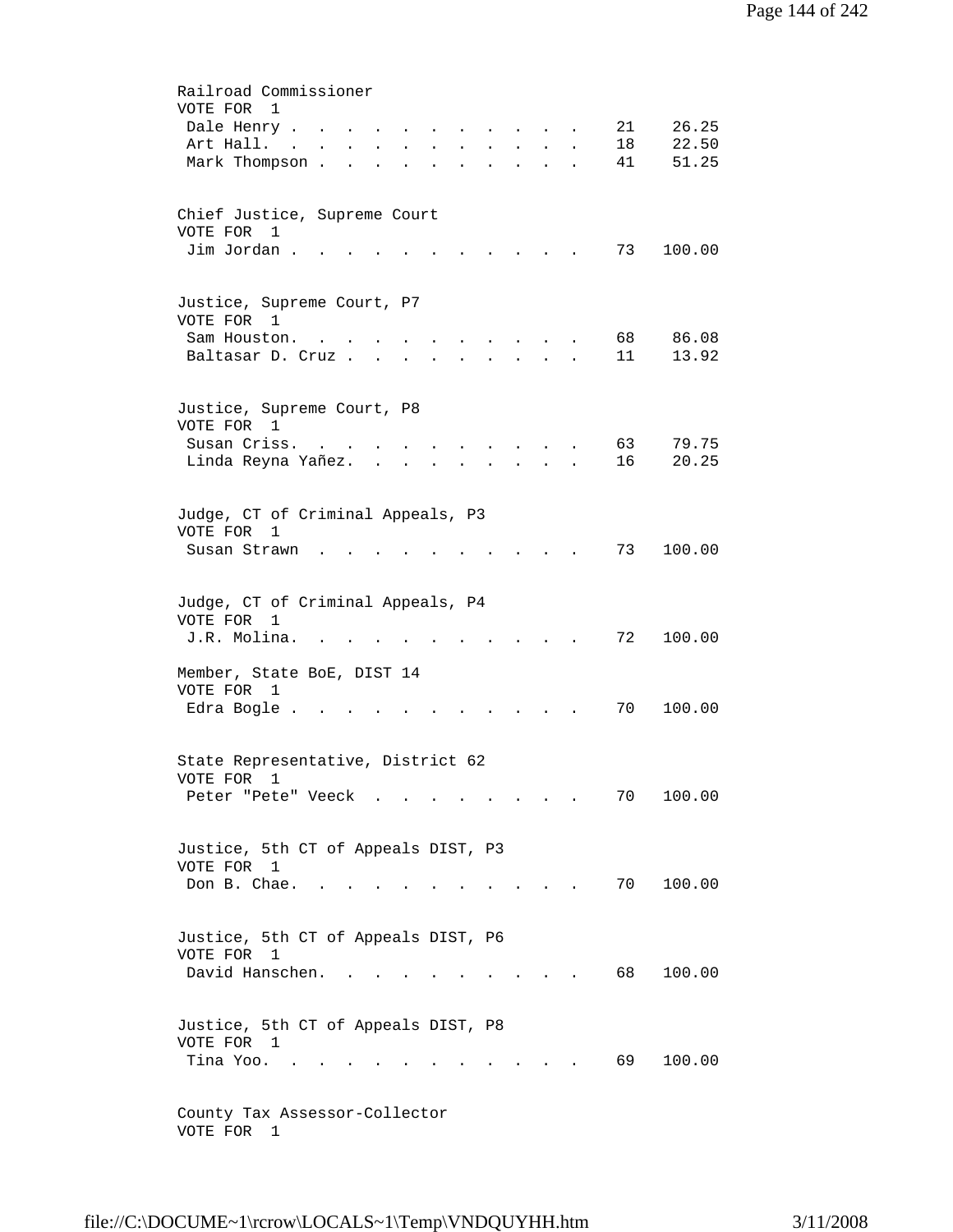| John Wayne Ramsey.                                                       |              |                                                            |                          |                                                           |                      |                                                                          |                                            |                  |                      | 82             | 100.00                                   |
|--------------------------------------------------------------------------|--------------|------------------------------------------------------------|--------------------------|-----------------------------------------------------------|----------------------|--------------------------------------------------------------------------|--------------------------------------------|------------------|----------------------|----------------|------------------------------------------|
| County Chairman                                                          |              |                                                            |                          |                                                           |                      |                                                                          |                                            |                  |                      |                |                                          |
| VOTE FOR 1                                                               |              |                                                            |                          |                                                           |                      |                                                                          |                                            |                  |                      |                |                                          |
| Tony Beaverson.                                                          |              |                                                            |                          |                                                           |                      |                                                                          |                                            |                  |                      | 66 —           | 100.00                                   |
|                                                                          |              |                                                            |                          |                                                           |                      |                                                                          |                                            |                  |                      |                | ********** (REPUBLICAN PARTY) ********** |
|                                                                          |              |                                                            |                          |                                                           |                      |                                                                          |                                            |                  |                      |                |                                          |
| IMMIGRATION                                                              |              |                                                            |                          |                                                           |                      |                                                                          |                                            |                  |                      |                |                                          |
| VOTE FOR 1                                                               |              |                                                            |                          |                                                           |                      |                                                                          |                                            |                  |                      |                |                                          |
| YES<br>$\mathbf{z} = \mathbf{z} + \mathbf{z}$ . $\mathbf{z}$             |              |                                                            |                          |                                                           |                      |                                                                          |                                            |                  |                      |                | 206 98.56                                |
| NO.                                                                      |              |                                                            | $\sim 100$               |                                                           |                      | $\mathbf{r} = \mathbf{r} + \mathbf{r}$ , where $\mathbf{r} = \mathbf{r}$ |                                            |                  |                      |                | 3 1.44                                   |
|                                                                          |              |                                                            |                          |                                                           |                      |                                                                          |                                            |                  |                      |                |                                          |
|                                                                          |              |                                                            |                          |                                                           |                      |                                                                          |                                            |                  |                      |                |                                          |
| PHOTO ID                                                                 |              |                                                            |                          |                                                           |                      |                                                                          |                                            |                  |                      |                |                                          |
| VOTE FOR 1                                                               |              |                                                            |                          |                                                           |                      |                                                                          |                                            |                  |                      |                |                                          |
| YES<br>$\cdots$ $\cdots$                                                 |              |                                                            |                          |                                                           |                      |                                                                          |                                            |                  |                      |                | 194 93.72                                |
| NO.                                                                      |              |                                                            |                          |                                                           |                      |                                                                          |                                            |                  |                      | 13             | 6.28                                     |
|                                                                          |              |                                                            |                          |                                                           |                      |                                                                          |                                            |                  |                      |                |                                          |
| CONTROLLING GOVERNMENT GROWTH                                            |              |                                                            |                          |                                                           |                      |                                                                          |                                            |                  |                      |                |                                          |
| VOTE FOR 1                                                               |              |                                                            |                          |                                                           |                      |                                                                          |                                            |                  |                      |                |                                          |
| YES                                                                      |              |                                                            |                          |                                                           |                      |                                                                          |                                            |                  |                      | 198            | 96.59                                    |
| NO.                                                                      |              |                                                            |                          |                                                           |                      |                                                                          |                                            |                  |                      | 7              | 3.41                                     |
| PRECINCT REPORT<br>RUN DATE: 03/10/08 03:04 PM STATISTICS<br>0033 PCT 34 |              | GRAYSON COUNTY, TEXAS<br>PRIMARY ELECTION<br>MARCH 4, 2008 |                          |                                                           |                      |                                                                          |                                            |                  |                      |                |                                          |
|                                                                          |              |                                                            |                          |                                                           |                      |                                                                          |                                            |                  |                      | VOTES          | PERCENT                                  |
|                                                                          |              |                                                            |                          |                                                           |                      |                                                                          |                                            |                  |                      |                |                                          |
| REGISTERED VOTERS - TOTAL                                                |              |                                                            |                          |                                                           |                      |                                                                          | $\sim 10^{-10}$                            | $\sim$           | $\mathbf{L}$         | 3016           |                                          |
| REGISTERED VOTERS - DEMOCRATIC PARTY                                     |              |                                                            |                          |                                                           |                      |                                                                          |                                            |                  | $\mathbf{r}$         | $\overline{0}$ |                                          |
| REGISTERED VOTERS - REPUBLICAN PARTY                                     |              |                                                            |                          |                                                           |                      |                                                                          |                                            |                  | $\ddot{\phantom{a}}$ | $\mathbf 0$    |                                          |
| BALLOTS CAST - TOTAL.                                                    |              |                                                            |                          | $\mathbf{r}$ , $\mathbf{r}$ , $\mathbf{r}$ , $\mathbf{r}$ |                      |                                                                          | $\mathbf{r}$ , $\mathbf{r}$ , $\mathbf{r}$ |                  |                      | . 944          |                                          |
| BALLOTS CAST - DEMOCRATIC PARTY 493                                      |              |                                                            |                          |                                                           |                      |                                                                          |                                            |                  |                      |                | 52.22                                    |
| BALLOTS CAST - REPUBLICAN PARTY                                          |              |                                                            |                          |                                                           |                      |                                                                          |                                            |                  |                      | 451            | 47.78                                    |
| VOTER TURNOUT - TOTAL                                                    |              |                                                            | $\sim$                   | and a series of the series of                             |                      |                                                                          |                                            |                  |                      |                | 31.30                                    |
|                                                                          |              | ********** (REPUBLICAN PARTY)                              |                          |                                                           |                      |                                                                          |                                            |                  |                      |                | **********                               |
|                                                                          |              |                                                            |                          |                                                           |                      |                                                                          |                                            |                  |                      |                |                                          |
| President                                                                |              |                                                            |                          |                                                           |                      |                                                                          |                                            |                  |                      |                |                                          |
| VOTE FOR 1                                                               |              |                                                            |                          |                                                           |                      |                                                                          |                                            |                  |                      |                |                                          |
| Ron Paul.                                                                |              |                                                            |                          |                                                           |                      |                                                                          |                                            |                  |                      | 16             | 3.56                                     |
| Fred Thompson.                                                           |              | $\ddot{\phantom{0}}$                                       |                          |                                                           |                      |                                                                          |                                            |                  |                      | 4              | .89                                      |
| Hugh Cort                                                                |              |                                                            |                          |                                                           |                      |                                                                          |                                            |                  |                      | 0              |                                          |
| Duncan Hunter .                                                          |              |                                                            |                          |                                                           |                      |                                                                          |                                            |                  |                      | $\Omega$       |                                          |
| Rudy Giuliani .                                                          |              |                                                            |                          |                                                           |                      |                                                                          |                                            |                  |                      | 0              |                                          |
| Alan Keyes .                                                             |              |                                                            |                          |                                                           |                      |                                                                          |                                            |                  |                      | 7              | 1.56                                     |
| Mitt Romney.                                                             |              |                                                            |                          |                                                           |                      |                                                                          |                                            |                  |                      |                |                                          |
|                                                                          |              |                                                            |                          |                                                           |                      |                                                                          |                                            |                  |                      | 4              | .89                                      |
| John McCain.                                                             | $\mathbf{r}$ | $\mathbf{L}$<br>$\mathbf{A}$                               |                          |                                                           |                      |                                                                          |                                            |                  |                      | 205            | 45.56                                    |
| Hoa Tran.                                                                | $\sim$       | $\mathbf{r}$ and $\mathbf{r}$                              | <b>Contract Contract</b> |                                                           | $\ddot{\phantom{a}}$ | $\mathbf{r}$                                                             | $\ddot{\phantom{a}}$                       |                  |                      | 0              |                                          |
| Mike Huckabee.<br>Uncommitted (No Comprometido)                          |              | $\mathbf{L}$<br>$\ddot{\phantom{a}}$                       | $\ddot{\phantom{a}}$     | $\mathbf{r}$                                              | $\ddot{\phantom{0}}$ | $\ddot{\phantom{a}}$                                                     | $\mathbf{L}^{\text{max}}$                  | $\sim$ 100 $\pm$ |                      | 212<br>2       | 47.11<br>.44                             |

US Senator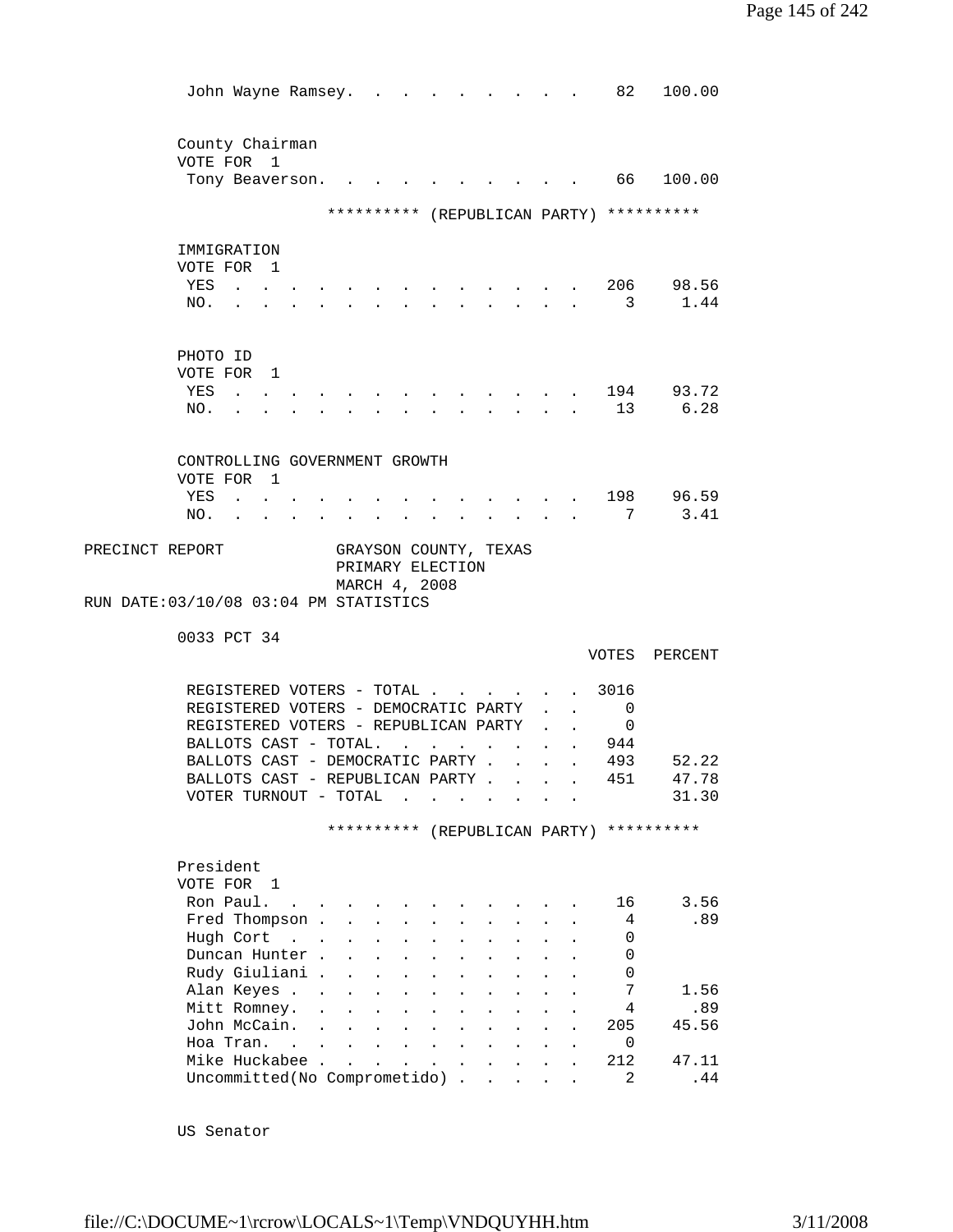| VOTE FOR<br>1                                                                                                                                                                                                          |
|------------------------------------------------------------------------------------------------------------------------------------------------------------------------------------------------------------------------|
| 313<br>79.04<br>John Cornyn.                                                                                                                                                                                           |
| 20.96<br>Larry Kilgore.<br>83<br>$\mathbf{r}$ , $\mathbf{r}$ , $\mathbf{r}$<br>$\sim$ $\sim$ $\sim$ $\sim$<br><b>Contract Contract</b>                                                                                 |
|                                                                                                                                                                                                                        |
| US Representative, DIST 4                                                                                                                                                                                              |
| VOTE FOR 1                                                                                                                                                                                                             |
| Gene Christensen.<br>39<br>9.31                                                                                                                                                                                        |
| 76.13<br>Ralph Hall<br>319<br>$\ddot{\phantom{0}}$                                                                                                                                                                     |
| Joshua Kowert .<br>3<br>.72<br>$\sim$ 100 $\sim$<br>$\sim 10^{-11}$<br>$\ddot{\phantom{a}}$<br>$\ddot{\phantom{0}}$<br>$\ddot{\phantom{a}}$<br>$\ddot{\phantom{a}}$<br>$\ddot{\phantom{0}}$<br>$\ddot{\phantom{a}}$    |
| 10.02<br>Kathy Seei<br>42<br>$\mathbf{L}^{\text{max}}$<br>$\mathbf{L}$<br>$\ddot{\phantom{a}}$<br>$\ddot{\phantom{a}}$<br>$\ddot{\phantom{a}}$<br>$\ddot{\phantom{a}}$<br>$\ddot{\phantom{0}}$<br>$\ddot{\phantom{a}}$ |
| Kevin George .<br>3.82<br>16<br>$\ddot{\phantom{a}}$<br>$\ddot{\phantom{a}}$<br>$\ddot{\phantom{a}}$<br>$\bullet$<br>$\ddot{\phantom{a}}$<br>$\ddot{\phantom{0}}$<br>$\ddot{\phantom{a}}$<br>$\bullet$                 |
|                                                                                                                                                                                                                        |
| Railroad Commissioner                                                                                                                                                                                                  |
| VOTE FOR 1                                                                                                                                                                                                             |
| Michael L. Williams .<br>326<br>100.00                                                                                                                                                                                 |
|                                                                                                                                                                                                                        |
|                                                                                                                                                                                                                        |
| Chief Justice, Supreme Court                                                                                                                                                                                           |
| VOTE FOR<br>1                                                                                                                                                                                                          |
| Wallace B. Jefferson.<br>309<br>100.00                                                                                                                                                                                 |
|                                                                                                                                                                                                                        |
| Justice, Supreme Court, P7                                                                                                                                                                                             |
| VOTE FOR 1                                                                                                                                                                                                             |
| Dale Wainwright<br>314<br>100.00                                                                                                                                                                                       |
|                                                                                                                                                                                                                        |
|                                                                                                                                                                                                                        |
| Justice, Supreme Court, P8                                                                                                                                                                                             |
| VOTE FOR 1                                                                                                                                                                                                             |
| Phil Johnson<br>310<br>100.00                                                                                                                                                                                          |
|                                                                                                                                                                                                                        |
| Judge, CT of Criminal Appeals, P3                                                                                                                                                                                      |
| VOTE FOR 1                                                                                                                                                                                                             |
| Tom Price<br>309<br>100.00                                                                                                                                                                                             |
|                                                                                                                                                                                                                        |
| Judge, CT of Criminal Appeals, P4                                                                                                                                                                                      |
| VOTE FOR<br>1                                                                                                                                                                                                          |
| Robert Francis.<br>35.87<br>113<br>$\ddot{\phantom{a}}$<br>$\ddot{\phantom{1}}$<br>64.13                                                                                                                               |
| Paul Womack.<br>202                                                                                                                                                                                                    |
|                                                                                                                                                                                                                        |
| Judge, CT of Criminal Appeals, P9                                                                                                                                                                                      |
| VOTE FOR 1                                                                                                                                                                                                             |
| 298<br>100.00<br>Cathy Cochran<br>$\sim$ $\sim$ $\sim$ $\sim$                                                                                                                                                          |
|                                                                                                                                                                                                                        |
|                                                                                                                                                                                                                        |
| Member, State BoE, DIST 14                                                                                                                                                                                             |
| VOTE FOR 1<br>301                                                                                                                                                                                                      |
| Gail Lowe .<br>100.00                                                                                                                                                                                                  |
|                                                                                                                                                                                                                        |
| State Senator, District 30                                                                                                                                                                                             |
| VOTE FOR 1                                                                                                                                                                                                             |
| Charles R. Stafford.<br>102<br>27.64<br>$\mathbf{r}$ , $\mathbf{r}$ , $\mathbf{r}$ , $\mathbf{r}$                                                                                                                      |
| 267<br>72.36<br>Craig Estes.<br>$\sim$                                                                                                                                                                                 |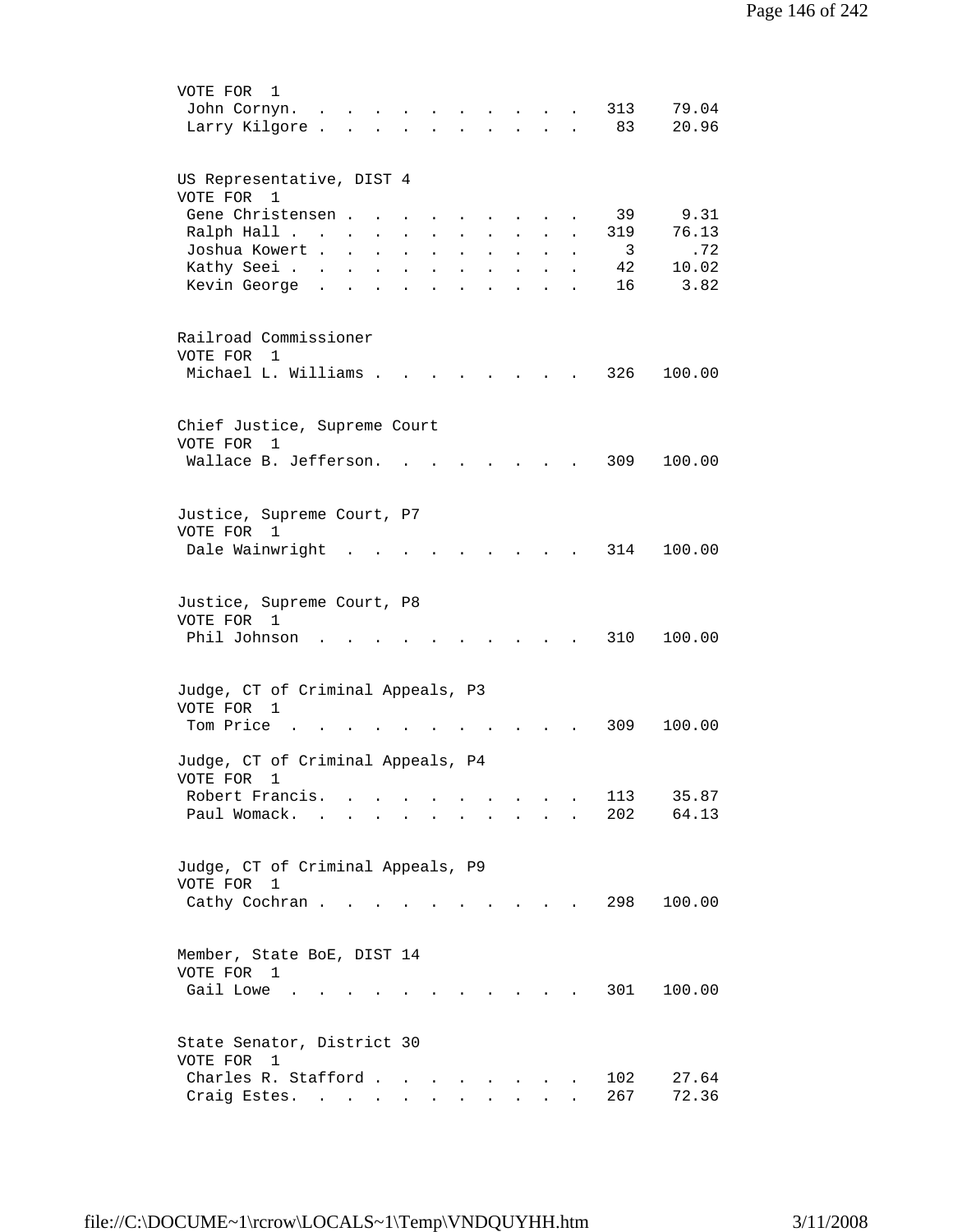State Representative, District 62 VOTE FOR 1 Larry Phillips. . . . . . . . . . 339 100.00 Justice, 5th CT of Appeals DIST, P3 VOTE FOR 1 Mary Murphy. . . . . . . . . . . 297 100.00 Justice, 5th CT of Appeals DIST, P6 VOTE FOR 1 David L. Bridges . . . . . . . . . 295 100.00 Justice, 5th CT of Appeals DIST, P8 VOTE FOR 1 Kerry Fitzgerald . . . . . . . . . 294 100.00 District Judge, 15th Judicial District VOTE FOR 1 Jim Fallon . . . . . . . . . . . 312 100.00 District Judge, 59th Judicial District VOTE FOR 1 Rayburn M. "Rim" Nall . . . . . . . 317 100.00 District Judge, 336th Judicial District VOTE FOR 1 Charles Butler. . . . . . . . . . 134 34.36<br>Lauri Blake. . . . . . . . . . . 256 65.64 Lauri Blake. . . . . . . Criminal District Attorney VOTE FOR 1 Joe Brown . . . . . . . . . . . 326 100.00 Sheriff VOTE FOR 1 Keith Gary . . . . . . . . . . . 344 100.00 County Commissioner, PCT 1 VOTE FOR 1 Johnny Waldrip. . . . . . . . . . 331 100.00 Constable, Precinct No. 4 VOTE FOR 1 Warren L. Carter . . . . . . . . . 146 40.22 William Robert (Bob) Douglas Jr.. . . . 217 59.78 County Chairman VOTE FOR 1 David P. Gibson . . . . . . . . . 303 100.00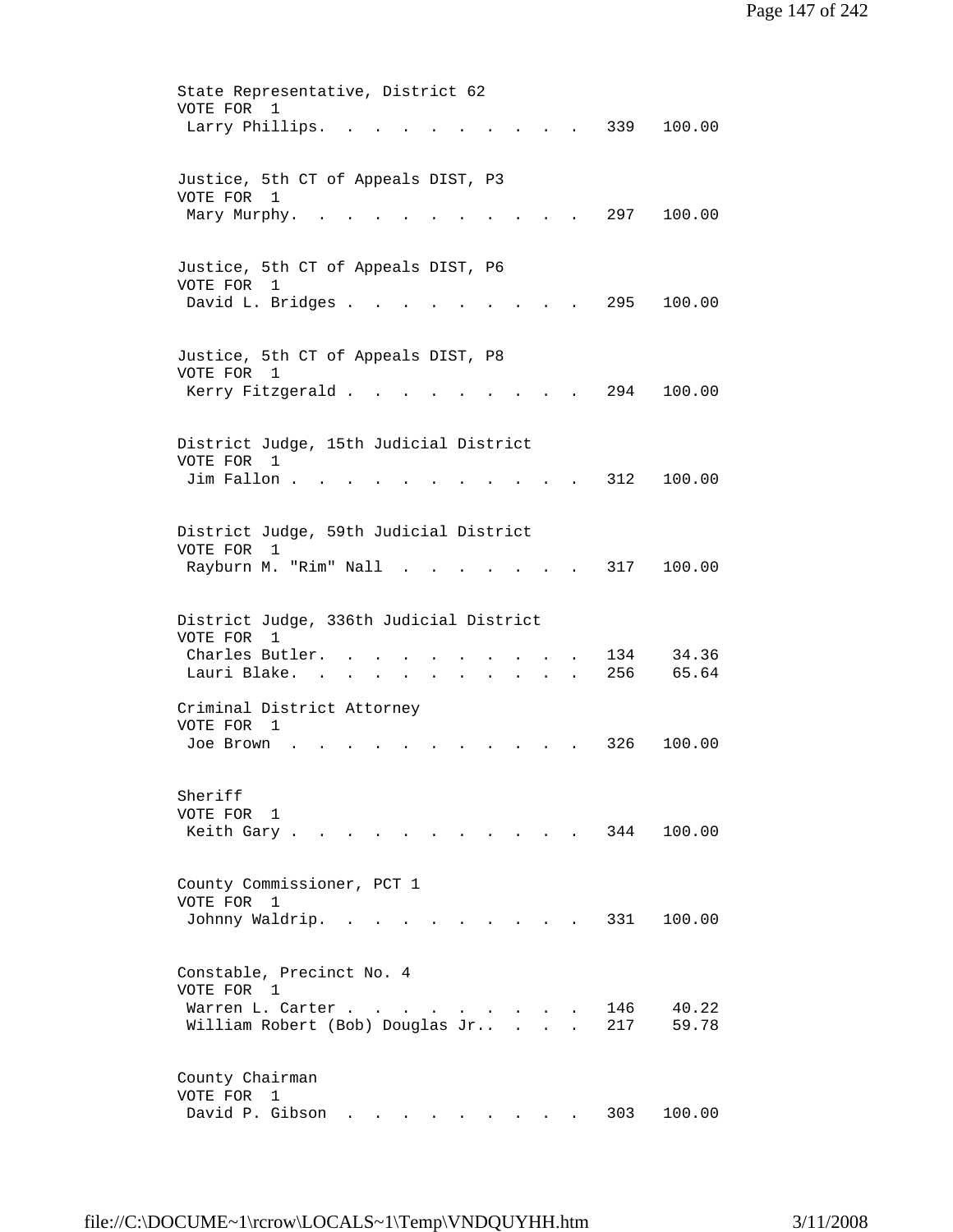## \*\*\*\*\*\*\*\*\*\* (DEMOCRATIC PARTY) \*\*\*\*\*\*\*\*\*\*

| President                                                                                                                                                                                                                                                                                                                                                             |
|-----------------------------------------------------------------------------------------------------------------------------------------------------------------------------------------------------------------------------------------------------------------------------------------------------------------------------------------------------------------------|
| VOTE FOR 1                                                                                                                                                                                                                                                                                                                                                            |
| Barack Obama<br>29.53<br>145<br>$\mathbf{r}$ , $\mathbf{r}$ , $\mathbf{r}$ , $\mathbf{r}$                                                                                                                                                                                                                                                                             |
| Hillary Clinton.<br>68.43<br>336<br>$\mathbf{L}^{\text{max}}$<br>$\mathbf{r} = \mathbf{r} + \mathbf{r}$ .<br>$\mathbf{r} = \mathbf{r} \mathbf{r}$ , where $\mathbf{r} = \mathbf{r} \mathbf{r}$<br>$\mathcal{L}^{\text{max}}$<br>$\sim$                                                                                                                                |
| Bill Richardson<br>.61<br>3<br>$\sim$<br>$\mathcal{L}^{\text{max}}$<br>$\ddot{\phantom{a}}$<br>$\ddot{\phantom{a}}$<br>$\bullet$ .<br>$\bullet$<br>$\ddot{\phantom{0}}$<br>$\ddot{\phantom{a}}$<br>$\ddot{\phantom{a}}$                                                                                                                                               |
| .81<br>John Edwards<br>$4\phantom{.00000000000000000000}$<br>$\mathcal{L}(\mathcal{L}^{\mathcal{L}}(\mathcal{L}^{\mathcal{L}}(\mathcal{L}^{\mathcal{L}}(\mathcal{L}^{\mathcal{L}}(\mathcal{L}^{\mathcal{L}})))$<br>$\Delta \phi = 0.0000$ and $\phi = 0.000$<br>$\blacksquare$<br>$\mathbf{L}^{\text{max}}$<br>$\mathbf{A}^{\text{max}}$<br>$\mathbf{z} = \mathbf{z}$ |
| .20<br>Joe Biden<br>1<br>$\sim 100$<br>$\ddot{\phantom{a}}$<br>$\ddot{\phantom{a}}$<br>$\sim$<br>$\bullet$                                                                                                                                                                                                                                                            |
| Christopher J. Dodd.<br>$\overline{2}$<br>.41<br>$\sim$<br>$\ddot{\phantom{a}}$<br>$\ddot{\phantom{a}}$                                                                                                                                                                                                                                                               |
|                                                                                                                                                                                                                                                                                                                                                                       |
|                                                                                                                                                                                                                                                                                                                                                                       |
| US Senator                                                                                                                                                                                                                                                                                                                                                            |
| VOTE FOR 1                                                                                                                                                                                                                                                                                                                                                            |
| Richard J. "Rick" Noriega<br>38.66<br>133<br><b>Contractor</b><br>$\sim$ 100 $\pm$                                                                                                                                                                                                                                                                                    |
| 65<br>18.90<br>Ray McMurrey<br>$\mathbf{L}^{\text{max}}$<br>$\mathbf{a} = \mathbf{b}$<br>$\bullet$<br>$\mathbf{L}^{\text{max}}$<br>$\ddot{\phantom{a}}$                                                                                                                                                                                                               |
| 96<br>27.91<br>Gene Kelly<br>$\ddot{\phantom{a}}$<br>$\mathcal{L}^{\text{max}}$<br>$\sim 10^{-11}$<br>$\sim 10^{-11}$<br>$\bullet$<br>$\bullet$                                                                                                                                                                                                                       |
| Rhett R. Smith.<br>14.53<br>50<br>$\mathbf{z} = \mathbf{z} + \mathbf{z}$ .<br>$\sim$ $\sim$<br>$\ddot{\phantom{a}}$<br><b>Contract Contract</b><br>$\bullet$<br>$\bullet$                                                                                                                                                                                             |
|                                                                                                                                                                                                                                                                                                                                                                       |
|                                                                                                                                                                                                                                                                                                                                                                       |
| US Representative, DIST 4                                                                                                                                                                                                                                                                                                                                             |
| VOTE FOR 1                                                                                                                                                                                                                                                                                                                                                            |
| Glenn Melancon.<br>204<br>64.97<br>and the state of the state of                                                                                                                                                                                                                                                                                                      |
| VaLinda Hathcox<br>110<br>35.03<br><b>All All Angeles</b><br>$\mathbf{L}^{\text{max}}$<br>$\mathbf{L}$                                                                                                                                                                                                                                                                |
|                                                                                                                                                                                                                                                                                                                                                                       |
|                                                                                                                                                                                                                                                                                                                                                                       |
| Railroad Commissioner                                                                                                                                                                                                                                                                                                                                                 |
| VOTE FOR 1                                                                                                                                                                                                                                                                                                                                                            |
| 31.35<br>Dale Henry<br>100                                                                                                                                                                                                                                                                                                                                            |
| $\mathbf{r}$ , $\mathbf{r}$ , $\mathbf{r}$ , $\mathbf{r}$ , $\mathbf{r}$<br>$\sim$ $\sim$ $\sim$<br>$\mathbf{L}^{\text{max}}$<br>$\sim$<br>$\ddot{\phantom{a}}$<br>$\ddot{\phantom{a}}$                                                                                                                                                                               |
| 20.69<br>Art Hall.<br>66<br>$\mathbf{L} = \mathbf{L}$<br>$\mathbf{L}^{\text{max}}$ , and $\mathbf{L}^{\text{max}}$<br>$\sim 10^{-11}$<br>$\mathbf{L} = \mathbf{L}$<br>$\sim$<br>$\ddot{\phantom{a}}$                                                                                                                                                                  |
| 47.96<br>Mark Thompson.<br>153<br>$\mathbf{r}$ and $\mathbf{r}$<br>$\mathbf{r}$ and $\mathbf{r}$ and $\mathbf{r}$<br>$\ddot{\phantom{a}}$<br>$\ddot{\phantom{a}}$<br>$\ddot{\phantom{a}}$<br>$\mathbf{r}$<br>$\mathbf{r}$                                                                                                                                             |
|                                                                                                                                                                                                                                                                                                                                                                       |
| Chief Justice, Supreme Court                                                                                                                                                                                                                                                                                                                                          |
| VOTE FOR 1                                                                                                                                                                                                                                                                                                                                                            |
| Jim Jordan.<br>285<br>100.00                                                                                                                                                                                                                                                                                                                                          |
| <b>Contractor</b>                                                                                                                                                                                                                                                                                                                                                     |
|                                                                                                                                                                                                                                                                                                                                                                       |
| Justice, Supreme Court, P7                                                                                                                                                                                                                                                                                                                                            |
| VOTE FOR 1                                                                                                                                                                                                                                                                                                                                                            |
| 77.81<br>Sam Houston.<br>249<br>$\mathbf{L}^{\text{max}}$                                                                                                                                                                                                                                                                                                             |
| Baltasar D. Cruz<br>71<br>22.19                                                                                                                                                                                                                                                                                                                                       |
|                                                                                                                                                                                                                                                                                                                                                                       |
|                                                                                                                                                                                                                                                                                                                                                                       |
| Justice, Supreme Court, P8                                                                                                                                                                                                                                                                                                                                            |
| VOTE FOR 1                                                                                                                                                                                                                                                                                                                                                            |
| Susan Criss.<br>239<br>74.45<br>$\mathbf{r} = \mathbf{r}$ , and the set of $\mathbf{r} = \mathbf{r}$                                                                                                                                                                                                                                                                  |
| 82<br>25.55<br>Linda Reyna Yañez.                                                                                                                                                                                                                                                                                                                                     |
|                                                                                                                                                                                                                                                                                                                                                                       |
|                                                                                                                                                                                                                                                                                                                                                                       |
| Judge, CT of Criminal Appeals, P3                                                                                                                                                                                                                                                                                                                                     |
| VOTE FOR<br>$\mathbf{1}$                                                                                                                                                                                                                                                                                                                                              |
| 288<br>Susan Strawn.<br>100.00                                                                                                                                                                                                                                                                                                                                        |
|                                                                                                                                                                                                                                                                                                                                                                       |
|                                                                                                                                                                                                                                                                                                                                                                       |
| Judge, CT of Criminal Appeals, P4                                                                                                                                                                                                                                                                                                                                     |
| VOTE FOR 1                                                                                                                                                                                                                                                                                                                                                            |
| J.R. Molina.<br>273<br>100.00                                                                                                                                                                                                                                                                                                                                         |
|                                                                                                                                                                                                                                                                                                                                                                       |
| Member, State BoE, DIST 14                                                                                                                                                                                                                                                                                                                                            |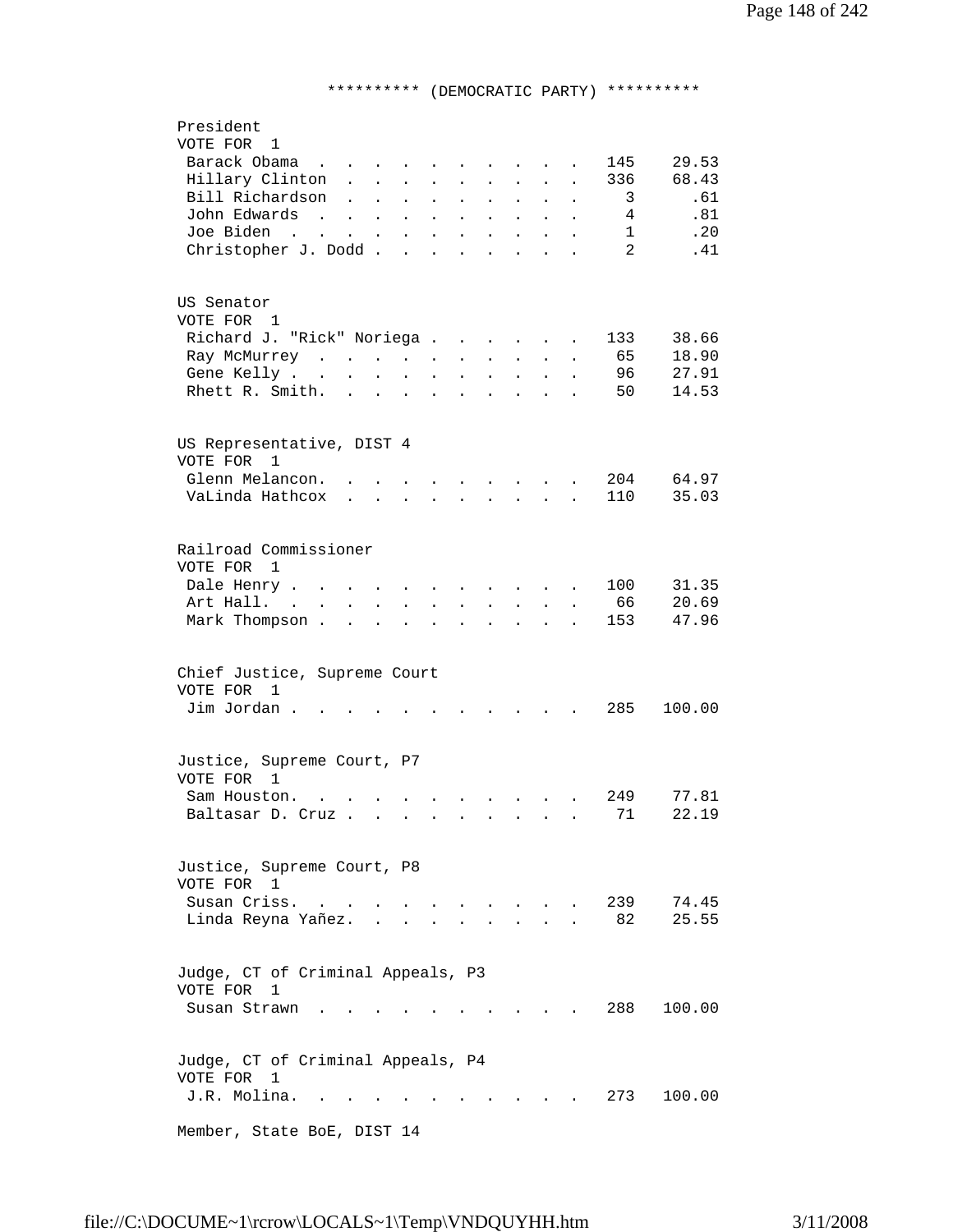|                 | VOTE FOR<br>1<br>Edra Bogle.                                                          |  |                                                            |        |                                                                  |                          |                  | 266        | 100.00            |
|-----------------|---------------------------------------------------------------------------------------|--|------------------------------------------------------------|--------|------------------------------------------------------------------|--------------------------|------------------|------------|-------------------|
|                 | State Representative, District 62<br>VOTE FOR<br>1                                    |  |                                                            |        |                                                                  |                          |                  |            |                   |
|                 | Peter "Pete" Veeck                                                                    |  |                                                            |        |                                                                  |                          |                  | 272        | 100.00            |
|                 | Justice, 5th CT of Appeals DIST, P3<br>VOTE FOR 1<br>Don B. Chae.                     |  |                                                            |        |                                                                  |                          |                  | 260        | 100.00            |
|                 | Justice, 5th CT of Appeals DIST, P6<br>VOTE FOR<br>$\overline{1}$                     |  |                                                            |        |                                                                  |                          |                  |            |                   |
|                 | David Hanschen.                                                                       |  |                                                            |        |                                                                  |                          |                  | 267        | 100.00            |
|                 | Justice, 5th CT of Appeals DIST, P8<br>VOTE FOR 1<br>Tina Yoo.                        |  |                                                            |        |                                                                  |                          |                  | 255        | 100.00            |
|                 | County Tax Assessor-Collector<br>VOTE FOR<br>1<br>John Wayne Ramsey.                  |  |                                                            |        |                                                                  |                          |                  | 335        | 100.00            |
|                 | County Chairman<br>VOTE FOR<br>1<br>Tony Beaverson.                                   |  |                                                            |        |                                                                  |                          |                  | 272        | 100.00            |
|                 |                                                                                       |  | ********** (REPUBLICAN PARTY)                              |        |                                                                  |                          |                  | ********** |                   |
|                 | IMMIGRATION<br>VOTE FOR<br>$\mathbf{1}$<br>YES<br>NO.                                 |  |                                                            |        |                                                                  |                          |                  | 426<br>10  | 97.71<br>2.29     |
|                 | PHOTO ID<br>VOTE FOR 1<br>YES<br>NO.<br>$\mathbf{r}$                                  |  | $\ddot{\phantom{a}}$                                       | $\sim$ | $\mathbf{A}^{(i)}$ and $\mathbf{A}^{(i)}$ and $\mathbf{A}^{(i)}$ | $\mathbf{L}$             | $\sim 10^{-11}$  | 24         | 408 94.44<br>5.56 |
|                 | CONTROLLING GOVERNMENT GROWTH<br>VOTE FOR 1<br>YES<br>the contract of the contract of |  |                                                            |        |                                                                  | <b>Contract Contract</b> | $\sim$ 100 $\mu$ | 393        | 92.91             |
|                 | NO.<br>$\mathbf{r} = \mathbf{r} + \mathbf{r}$ , where $\mathbf{r} = \mathbf{r}$       |  |                                                            |        |                                                                  |                          |                  | 30         | 7.09              |
| PRECINCT REPORT | RUN DATE: 03/10/08 03:04 PM STATISTICS                                                |  | GRAYSON COUNTY, TEXAS<br>PRIMARY ELECTION<br>MARCH 4, 2008 |        |                                                                  |                          |                  |            |                   |
|                 | 0034 PCT 35                                                                           |  |                                                            |        |                                                                  |                          |                  |            |                   |

VOTES PERCENT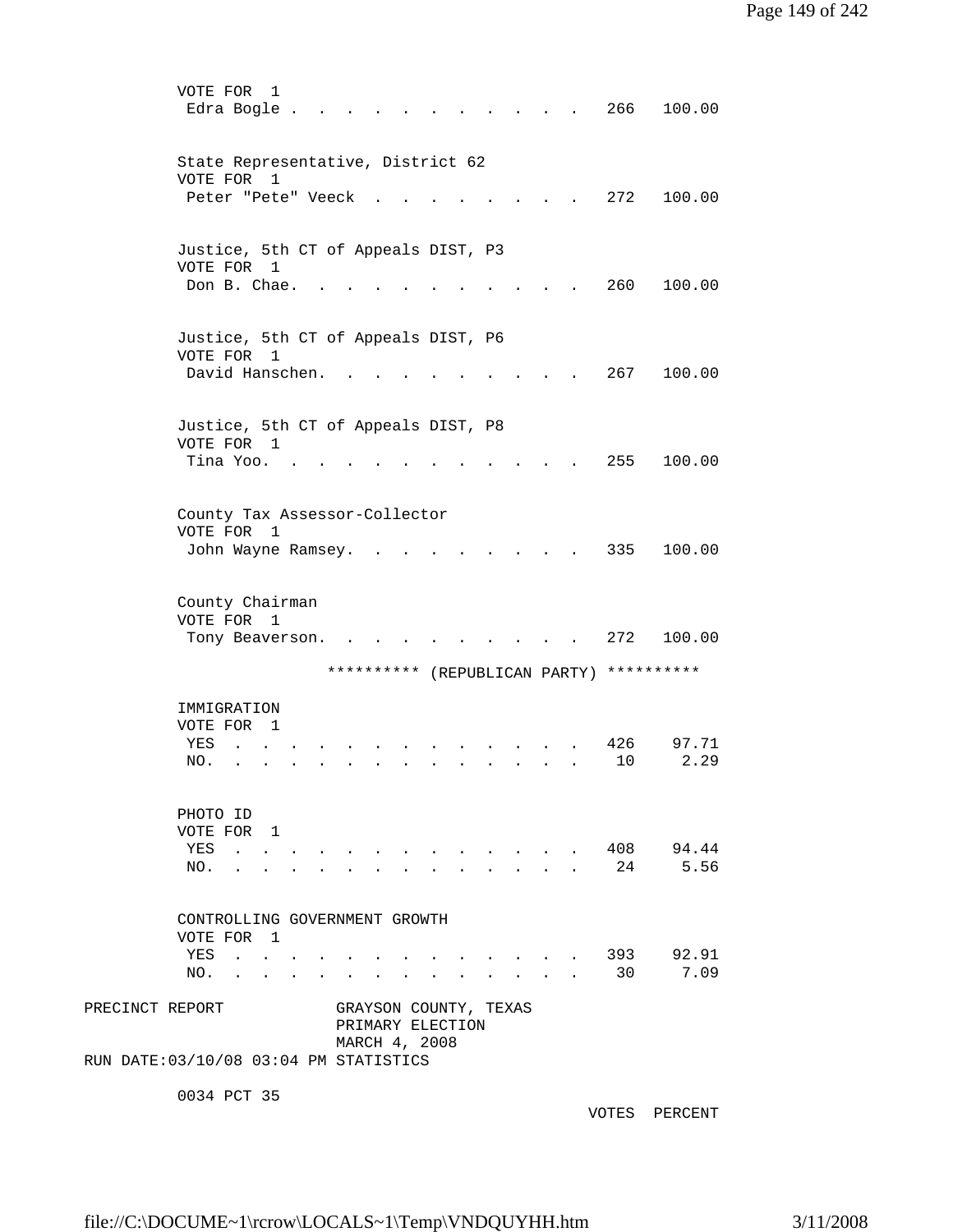| REGISTERED VOTERS - TOTAL                                                                                                                  |                                                                                                 |                                               |                      |                           | 2265                     |            |
|--------------------------------------------------------------------------------------------------------------------------------------------|-------------------------------------------------------------------------------------------------|-----------------------------------------------|----------------------|---------------------------|--------------------------|------------|
| REGISTERED VOTERS - DEMOCRATIC PARTY                                                                                                       |                                                                                                 |                                               |                      | $\mathbf{L}^{\text{max}}$ | $\overline{\phantom{0}}$ |            |
| REGISTERED VOTERS - REPUBLICAN PARTY                                                                                                       |                                                                                                 |                                               |                      | $\ddot{\phantom{a}}$      | $\mathbf 0$              |            |
| BALLOTS CAST - TOTAL.                                                                                                                      | $\mathcal{A}^{\mathcal{A}}$ , and $\mathcal{A}^{\mathcal{A}}$ , and $\mathcal{A}^{\mathcal{A}}$ | <b>Contract</b>                               | $\ddot{\phantom{a}}$ | $\ddot{\phantom{0}}$      | 636                      |            |
| BALLOTS CAST - DEMOCRATIC PARTY.                                                                                                           |                                                                                                 | $\mathbf{r}$                                  | $\ddot{\phantom{a}}$ | $\ddot{\phantom{a}}$      | 336                      | 52.83      |
| BALLOTS CAST - REPUBLICAN PARTY                                                                                                            |                                                                                                 |                                               |                      |                           | 300                      | 47.17      |
| VOTER TURNOUT - TOTAL<br>$\mathbf{r}$ , $\mathbf{r}$ , $\mathbf{r}$ , $\mathbf{r}$                                                         | $\mathbf{r}$                                                                                    |                                               |                      |                           |                          | 28.08      |
|                                                                                                                                            |                                                                                                 |                                               |                      |                           |                          |            |
| ********** (REPUBLICAN PARTY)                                                                                                              |                                                                                                 |                                               |                      |                           |                          | ********** |
| President                                                                                                                                  |                                                                                                 |                                               |                      |                           |                          |            |
| VOTE FOR 1                                                                                                                                 |                                                                                                 |                                               |                      |                           |                          |            |
| Ron Paul.<br><b>Service Control</b>                                                                                                        |                                                                                                 |                                               |                      |                           | 9                        | 3.04       |
| Fred Thompson .<br>$\sim$ 100 $\pm$<br>$\ddot{\phantom{a}}$<br>$\sim$ $-$                                                                  |                                                                                                 |                                               |                      |                           | 5                        | 1.69       |
| Hugh Cort<br>$\mathbf{r}$ and $\mathbf{r}$ and $\mathbf{r}$<br>$\ddot{\phantom{a}}$<br>$\bullet$                                           |                                                                                                 |                                               |                      |                           | 0                        |            |
| Duncan Hunter.                                                                                                                             |                                                                                                 |                                               |                      |                           | $\mathbf{1}$             | .34        |
| Rudy Giuliani.<br>$\mathbf{r}$<br>$\ddot{\phantom{0}}$<br>$\ddot{\phantom{a}}$                                                             |                                                                                                 |                                               |                      |                           | 1                        | .34        |
| Alan Keyes<br>$\ddot{\phantom{0}}$                                                                                                         | $\ddot{\phantom{a}}$                                                                            |                                               |                      |                           | 0                        |            |
| Mitt Romney.<br>$\ddot{\phantom{a}}$<br>$\ddot{\phantom{0}}$<br>$\mathbf{L}$                                                               | $\mathbf{L}$<br>$\ddot{\phantom{a}}$                                                            | $\sim$<br>$\mathbf{L}$                        | $\ddot{\phantom{a}}$ |                           | 2                        | .68        |
| John McCain.<br>$\sim$<br>$\mathbf{r}$ , $\mathbf{r}$ , $\mathbf{r}$ , $\mathbf{r}$ , $\mathbf{r}$                                         | $\ddot{\phantom{a}}$                                                                            | $\sim$ 100 $\sim$<br>$\mathbf{L}$             |                      |                           | 136                      | 45.95      |
| Hoa Tran.                                                                                                                                  |                                                                                                 |                                               | $\bullet$            | $\bullet$                 | 1                        | .34        |
| Mike Huckabee                                                                                                                              |                                                                                                 |                                               | $\sim$               | $\ddot{\phantom{0}}$      | 138                      | 46.62      |
| Uncommitted(No Comprometido)                                                                                                               |                                                                                                 |                                               | $\ddot{\phantom{a}}$ |                           | 3                        | 1.01       |
|                                                                                                                                            |                                                                                                 |                                               |                      |                           |                          |            |
| US Senator                                                                                                                                 |                                                                                                 |                                               |                      |                           |                          |            |
| VOTE FOR 1                                                                                                                                 |                                                                                                 |                                               |                      |                           |                          |            |
| John Cornyn.                                                                                                                               |                                                                                                 |                                               |                      |                           | 210                      | 81.71      |
| Larry Kilgore.<br>$\mathbf{r} = \mathbf{r} - \mathbf{r}$ , $\mathbf{r} = \mathbf{r} - \mathbf{r}$ , $\mathbf{r} = \mathbf{r} - \mathbf{r}$ |                                                                                                 |                                               |                      |                           | 47                       | 18.29      |
|                                                                                                                                            |                                                                                                 |                                               |                      |                           |                          |            |
| US Representative, DIST 4                                                                                                                  |                                                                                                 |                                               |                      |                           |                          |            |
| VOTE FOR 1                                                                                                                                 |                                                                                                 |                                               |                      |                           |                          |            |
| Gene Christensen.<br>$\mathbf{L} = \mathbf{L} \mathbf{L}$                                                                                  |                                                                                                 |                                               |                      |                           | 24                       | 8.51       |
| Ralph Hall<br>$\sim$<br>$\blacksquare$                                                                                                     | $\ddot{\phantom{a}}$                                                                            | $\ddot{\phantom{a}}$                          |                      |                           | 217                      | 76.95      |
| Joshua Kowert<br>$\sim$<br>$\ddot{\phantom{a}}$                                                                                            | $\ddot{\phantom{a}}$                                                                            | $\mathbf{L}$<br>$\ddot{\phantom{a}}$          |                      |                           | 2                        | .71        |
| Kathy Seei<br>$\mathbf{L}$ and $\mathbf{L}$                                                                                                | $\sim 10^{-10}$<br>$\mathbf{L}^{\text{max}}$                                                    | $\sim$ 100 $\pm$<br>$\mathbf{L}^{\text{max}}$ | $\ddot{\phantom{a}}$ |                           | 25                       | 8.87       |
| Kevin George<br>$\sim$<br>and the state of the state of the state                                                                          | $\ddot{\phantom{a}}$                                                                            | $\sim$<br>$\ddot{\phantom{a}}$                | $\ddot{\phantom{a}}$ |                           | 14                       | 4.96       |
|                                                                                                                                            |                                                                                                 |                                               |                      |                           |                          |            |
| Railroad Commissioner                                                                                                                      |                                                                                                 |                                               |                      |                           |                          |            |
| VOTE FOR 1                                                                                                                                 |                                                                                                 |                                               |                      |                           |                          |            |
| Michael L. Williams .                                                                                                                      |                                                                                                 |                                               |                      |                           | 217                      | 100.00     |
|                                                                                                                                            |                                                                                                 |                                               |                      |                           |                          |            |
| Chief Justice, Supreme Court                                                                                                               |                                                                                                 |                                               |                      |                           |                          |            |
| VOTE FOR<br>$\mathbf{1}$                                                                                                                   |                                                                                                 |                                               |                      |                           |                          |            |
| Wallace B. Jefferson.                                                                                                                      |                                                                                                 |                                               |                      |                           | 210                      | 100.00     |
|                                                                                                                                            |                                                                                                 |                                               |                      |                           |                          |            |
|                                                                                                                                            |                                                                                                 |                                               |                      |                           |                          |            |
| Justice, Supreme Court, P7<br>VOTE FOR 1                                                                                                   |                                                                                                 |                                               |                      |                           |                          |            |
| Dale Wainwright                                                                                                                            |                                                                                                 |                                               |                      |                           | 211                      | 100.00     |
|                                                                                                                                            |                                                                                                 |                                               |                      |                           |                          |            |
|                                                                                                                                            |                                                                                                 |                                               |                      |                           |                          |            |
| Justice, Supreme Court, P8<br>VOTE FOR 1                                                                                                   |                                                                                                 |                                               |                      |                           |                          |            |
| Phil Johnson                                                                                                                               |                                                                                                 |                                               |                      |                           | 197                      |            |
|                                                                                                                                            |                                                                                                 |                                               |                      |                           |                          | 100.00     |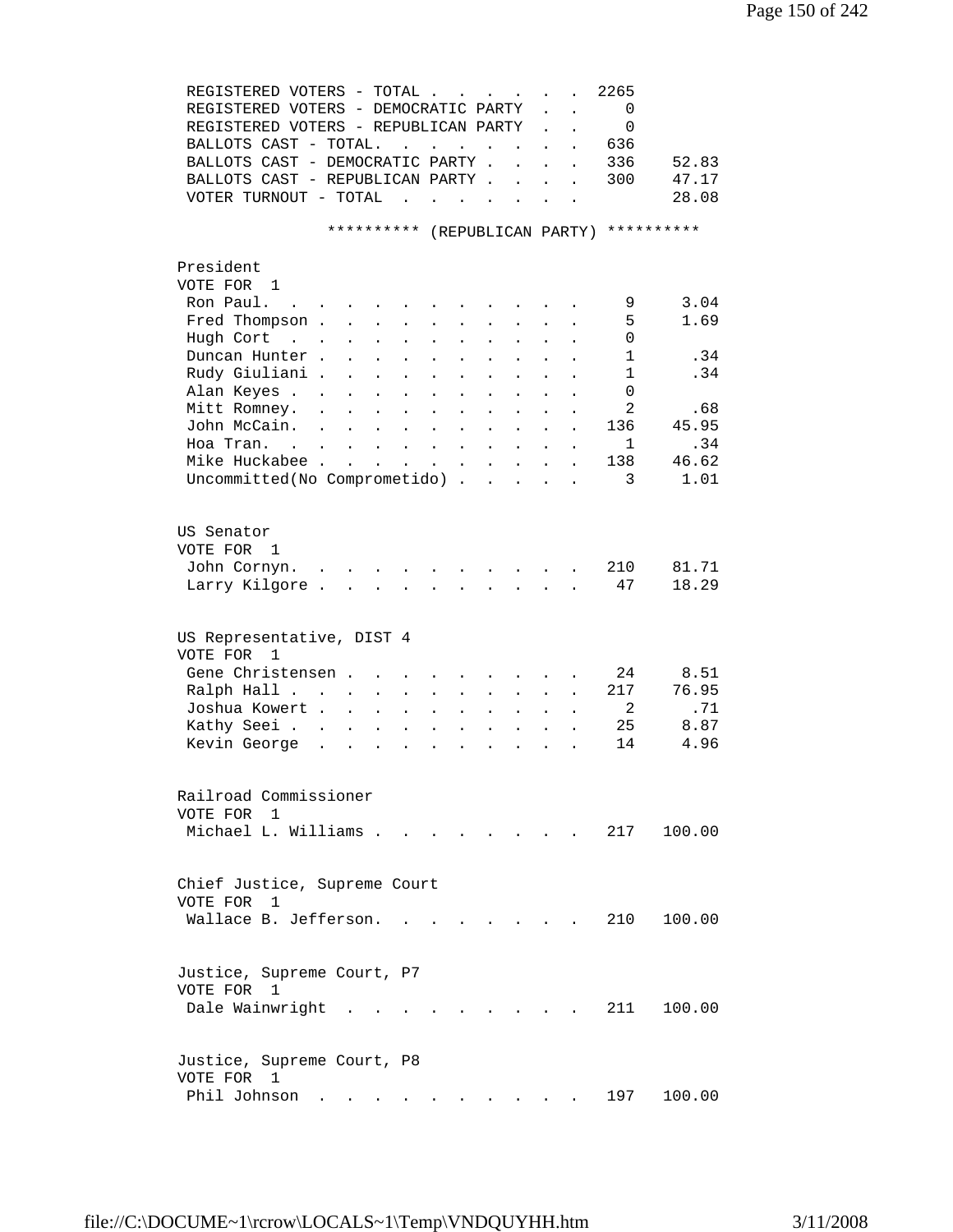| Judge, CT of Criminal Appeals, P3<br>VOTE FOR 1<br>Tom Price<br>196<br>100.00                                                                |  |
|----------------------------------------------------------------------------------------------------------------------------------------------|--|
| Judge, CT of Criminal Appeals, P4<br>VOTE FOR<br>1<br>Robert Francis.<br>74<br>36.27<br>Paul Womack.<br>130<br>63.73<br>$\sim$               |  |
| Judge, CT of Criminal Appeals, P9<br>VOTE FOR<br>$\mathbf{1}$<br>196<br>100.00<br>Cathy Cochran.                                             |  |
| Member, State BoE, DIST 14<br>VOTE FOR 1<br>Gail Lowe<br>195<br>100.00                                                                       |  |
| State Senator, District 30<br>VOTE FOR<br>1<br>48<br>18.75<br>Charles R. Stafford.<br>81.25<br>Craig Estes. .<br>208<br>$\ddot{\phantom{0}}$ |  |
| State Representative, District 62<br>VOTE FOR 1<br>231<br>100.00<br>Larry Phillips.                                                          |  |
| Justice, 5th CT of Appeals DIST, P3<br>VOTE FOR<br>1<br>192<br>100.00<br>Mary Murphy.                                                        |  |
| Justice, 5th CT of Appeals DIST, P6<br>VOTE FOR<br>1<br>David L. Bridges .<br>197<br>100.00                                                  |  |
| Justice, 5th CT of Appeals DIST, P8<br>VOTE FOR 1<br>196<br>Kerry Fitzgerald<br>100.00<br>$\sim$ $\sim$ $\sim$ $\sim$                        |  |
| District Judge, 15th Judicial District<br>VOTE FOR 1<br>Jim Fallon .<br>204<br>100.00                                                        |  |
| District Judge, 59th Judicial District<br>VOTE FOR<br>1<br>Rayburn M. "Rim" Nall .<br>215<br>100.00<br>$\mathbf{r} = \mathbf{r}$             |  |
| District Judge, 336th Judicial District<br>VOTE FOR<br>1<br>Charles Butler.<br>76<br>28.15<br>Lauri Blake.<br>194<br>71.85<br>$\sim$         |  |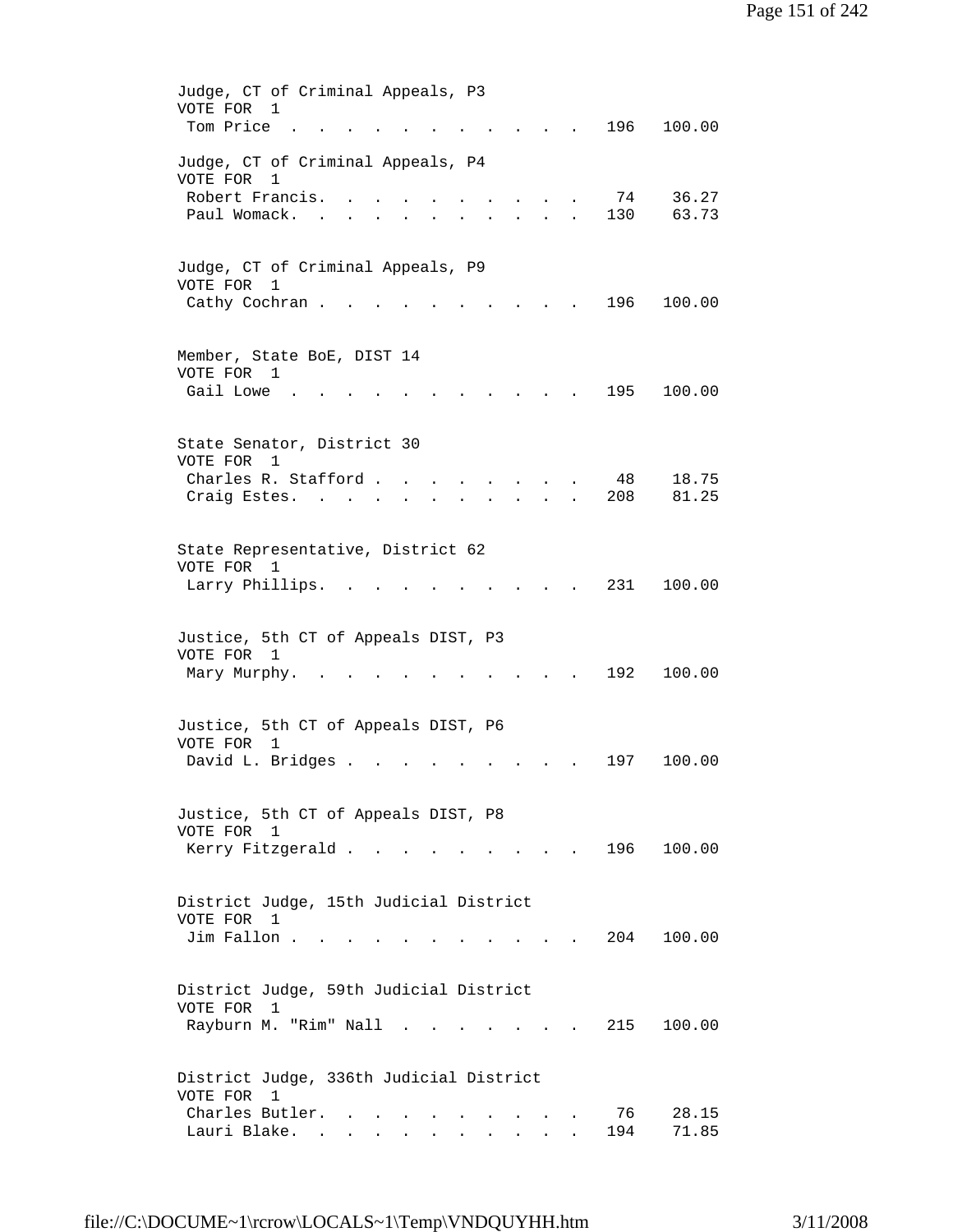| Criminal District Attorney                                                                                                                                                                                                                                                                                                                                                                                                                                                                                                                 |
|--------------------------------------------------------------------------------------------------------------------------------------------------------------------------------------------------------------------------------------------------------------------------------------------------------------------------------------------------------------------------------------------------------------------------------------------------------------------------------------------------------------------------------------------|
| VOTE FOR<br>$\mathbf{1}$                                                                                                                                                                                                                                                                                                                                                                                                                                                                                                                   |
| 236<br>100.00<br>Joe Brown                                                                                                                                                                                                                                                                                                                                                                                                                                                                                                                 |
|                                                                                                                                                                                                                                                                                                                                                                                                                                                                                                                                            |
|                                                                                                                                                                                                                                                                                                                                                                                                                                                                                                                                            |
| Sheriff                                                                                                                                                                                                                                                                                                                                                                                                                                                                                                                                    |
| VOTE FOR<br>1                                                                                                                                                                                                                                                                                                                                                                                                                                                                                                                              |
| Keith Gary.<br>244<br>100.00                                                                                                                                                                                                                                                                                                                                                                                                                                                                                                               |
|                                                                                                                                                                                                                                                                                                                                                                                                                                                                                                                                            |
|                                                                                                                                                                                                                                                                                                                                                                                                                                                                                                                                            |
|                                                                                                                                                                                                                                                                                                                                                                                                                                                                                                                                            |
| County Commissioner, PCT 1                                                                                                                                                                                                                                                                                                                                                                                                                                                                                                                 |
| VOTE FOR<br>1                                                                                                                                                                                                                                                                                                                                                                                                                                                                                                                              |
| 224<br>Johnny Waldrip.<br>100.00                                                                                                                                                                                                                                                                                                                                                                                                                                                                                                           |
|                                                                                                                                                                                                                                                                                                                                                                                                                                                                                                                                            |
|                                                                                                                                                                                                                                                                                                                                                                                                                                                                                                                                            |
| Constable, Precinct No. 4                                                                                                                                                                                                                                                                                                                                                                                                                                                                                                                  |
| VOTE FOR<br>1                                                                                                                                                                                                                                                                                                                                                                                                                                                                                                                              |
| 104<br>45.81<br>Warren L. Carter.<br>$\mathbf{1} \qquad \qquad \mathbf{1} \qquad \qquad \mathbf{1} \qquad \qquad \mathbf{1} \qquad \qquad \mathbf{1} \qquad \qquad \mathbf{1} \qquad \qquad \mathbf{1} \qquad \qquad \mathbf{1} \qquad \qquad \mathbf{1} \qquad \qquad \mathbf{1} \qquad \qquad \mathbf{1} \qquad \qquad \mathbf{1} \qquad \qquad \mathbf{1} \qquad \qquad \mathbf{1} \qquad \qquad \mathbf{1} \qquad \qquad \mathbf{1} \qquad \qquad \mathbf{1} \qquad \qquad \mathbf{1} \qquad \mathbf{1} \$<br><b>Contract Contract</b> |
| 54.19<br>William Robert (Bob) Douglas Jr<br>123<br>$\mathbf{L}$<br>$\mathbf{L}$                                                                                                                                                                                                                                                                                                                                                                                                                                                            |
|                                                                                                                                                                                                                                                                                                                                                                                                                                                                                                                                            |
|                                                                                                                                                                                                                                                                                                                                                                                                                                                                                                                                            |
|                                                                                                                                                                                                                                                                                                                                                                                                                                                                                                                                            |
| County Chairman                                                                                                                                                                                                                                                                                                                                                                                                                                                                                                                            |
| VOTE FOR<br>1                                                                                                                                                                                                                                                                                                                                                                                                                                                                                                                              |
| David P. Gibson<br>199<br>100.00                                                                                                                                                                                                                                                                                                                                                                                                                                                                                                           |
|                                                                                                                                                                                                                                                                                                                                                                                                                                                                                                                                            |
| **********<br>**********<br>(DEMOCRATIC PARTY)                                                                                                                                                                                                                                                                                                                                                                                                                                                                                             |
|                                                                                                                                                                                                                                                                                                                                                                                                                                                                                                                                            |
| President                                                                                                                                                                                                                                                                                                                                                                                                                                                                                                                                  |
| VOTE FOR 1                                                                                                                                                                                                                                                                                                                                                                                                                                                                                                                                 |
|                                                                                                                                                                                                                                                                                                                                                                                                                                                                                                                                            |
| Barack Obama<br>88<br>26.43<br><b>Contract Contract Contract</b>                                                                                                                                                                                                                                                                                                                                                                                                                                                                           |
| Hillary Clinton<br>72.07<br>240<br>$\mathbf{L}^{\text{max}}$<br>$\sim$<br>$\ddot{\phantom{a}}$<br>$\ddot{\phantom{0}}$                                                                                                                                                                                                                                                                                                                                                                                                                     |
| Bill Richardson<br>0<br>$\ddot{\phantom{a}}$<br>$\ddot{\phantom{a}}$<br>$\bullet$ .<br><br><br><br><br><br><br><br><br><br><br><br><br>$\mathbf{L}^{\text{max}}$<br>$\bullet$<br>$\ddot{\phantom{0}}$<br>$\ddot{\phantom{0}}$                                                                                                                                                                                                                                                                                                              |
| John Edwards<br>1.20<br>4<br>$\sim$<br>$\mathbf{L}^{\text{max}}$ and $\mathbf{L}^{\text{max}}$<br>$\mathbf{L}$<br>$\sim$                                                                                                                                                                                                                                                                                                                                                                                                                   |
| Joe Biden<br>0<br><b>Contract Contract</b><br>$\mathbf{A}^{(1)}$ and<br>$\bullet$<br>$\mathbf{z} = \mathbf{z} + \mathbf{z}$ .                                                                                                                                                                                                                                                                                                                                                                                                              |
| Christopher J. Dodd<br>$\mathbf{1}$<br>.30<br>$\ddot{\phantom{a}}$                                                                                                                                                                                                                                                                                                                                                                                                                                                                         |
|                                                                                                                                                                                                                                                                                                                                                                                                                                                                                                                                            |
|                                                                                                                                                                                                                                                                                                                                                                                                                                                                                                                                            |
| US Senator                                                                                                                                                                                                                                                                                                                                                                                                                                                                                                                                 |
|                                                                                                                                                                                                                                                                                                                                                                                                                                                                                                                                            |
| VOTE FOR<br>1                                                                                                                                                                                                                                                                                                                                                                                                                                                                                                                              |
| 92<br>"Rick" Noriega<br>39.66<br>Richard J.                                                                                                                                                                                                                                                                                                                                                                                                                                                                                                |
| 19.83<br>Ray McMurrey<br>46<br><b>Contractor</b><br>$\bullet$                                                                                                                                                                                                                                                                                                                                                                                                                                                                              |
| 34.05<br>Gene Kelly<br>79<br>$\mathbf{z} = \mathbf{z} + \mathbf{z}$ , where $\mathbf{z} = \mathbf{z}$<br>$\mathbf{L}^{\text{max}}$<br>$\mathbf{L} = \mathbf{0}$<br>$\bullet$<br>$\bullet$ .<br><br><br><br><br><br><br><br><br><br><br><br><br>$\mathbf{L}^{\text{max}}$                                                                                                                                                                                                                                                                   |
| 6.47<br>Rhett R. Smith.<br>15<br>and a series of the series of the series of the series of the series of the series of the series of the series<br>$\bullet$                                                                                                                                                                                                                                                                                                                                                                               |
|                                                                                                                                                                                                                                                                                                                                                                                                                                                                                                                                            |
|                                                                                                                                                                                                                                                                                                                                                                                                                                                                                                                                            |
| US Representative, DIST 4                                                                                                                                                                                                                                                                                                                                                                                                                                                                                                                  |
| VOTE FOR<br>1                                                                                                                                                                                                                                                                                                                                                                                                                                                                                                                              |
|                                                                                                                                                                                                                                                                                                                                                                                                                                                                                                                                            |
| Glenn Melancon.<br>67.29<br>144<br>$\mathbf{1} \qquad \qquad \mathbf{1} \qquad \qquad \mathbf{1} \qquad \qquad \mathbf{1} \qquad \qquad \mathbf{1} \qquad \qquad \mathbf{1} \qquad \qquad \mathbf{1} \qquad \qquad \mathbf{1} \qquad \qquad \mathbf{1} \qquad \qquad \mathbf{1} \qquad \qquad \mathbf{1} \qquad \qquad \mathbf{1} \qquad \qquad \mathbf{1} \qquad \qquad \mathbf{1} \qquad \qquad \mathbf{1} \qquad \qquad \mathbf{1} \qquad \qquad \mathbf{1} \qquad \qquad \mathbf{1} \qquad \mathbf{1} \$                               |
| 32.71<br>VaLinda Hathcox<br>70<br>$\mathbf{r}$ and $\mathbf{r}$ and $\mathbf{r}$ and $\mathbf{r}$<br>$\mathbf{r}$ , $\mathbf{r}$ , $\mathbf{r}$<br>$\ddot{\phantom{a}}$                                                                                                                                                                                                                                                                                                                                                                    |
|                                                                                                                                                                                                                                                                                                                                                                                                                                                                                                                                            |
|                                                                                                                                                                                                                                                                                                                                                                                                                                                                                                                                            |
|                                                                                                                                                                                                                                                                                                                                                                                                                                                                                                                                            |
| Railroad Commissioner                                                                                                                                                                                                                                                                                                                                                                                                                                                                                                                      |
| VOTE FOR<br>1                                                                                                                                                                                                                                                                                                                                                                                                                                                                                                                              |
| 38.36<br>84<br>$\ddot{\phantom{a}}$<br>$\sim 100$                                                                                                                                                                                                                                                                                                                                                                                                                                                                                          |
| Dale Henry                                                                                                                                                                                                                                                                                                                                                                                                                                                                                                                                 |
| 15.53<br>Art Hall.<br>34<br><b>Contract</b><br>$\ddot{\phantom{a}}$<br>$\ddot{\phantom{0}}$<br>$\ddot{\phantom{0}}$<br>$\ddot{\phantom{0}}$<br>$\ddot{\phantom{0}}$<br>$\ddot{\phantom{0}}$<br>$\ddot{\phantom{a}}$<br>46.12<br>Mark Thompson.<br>101<br>$\mathbf{L} = \mathbf{L}$<br>$\mathbf{L} = \mathbf{L}$<br>$\mathbf{L}$<br>$\mathbf{L}$<br>$\mathbf{A}$<br>$\ddot{\phantom{a}}$                                                                                                                                                    |

Chief Justice, Supreme Court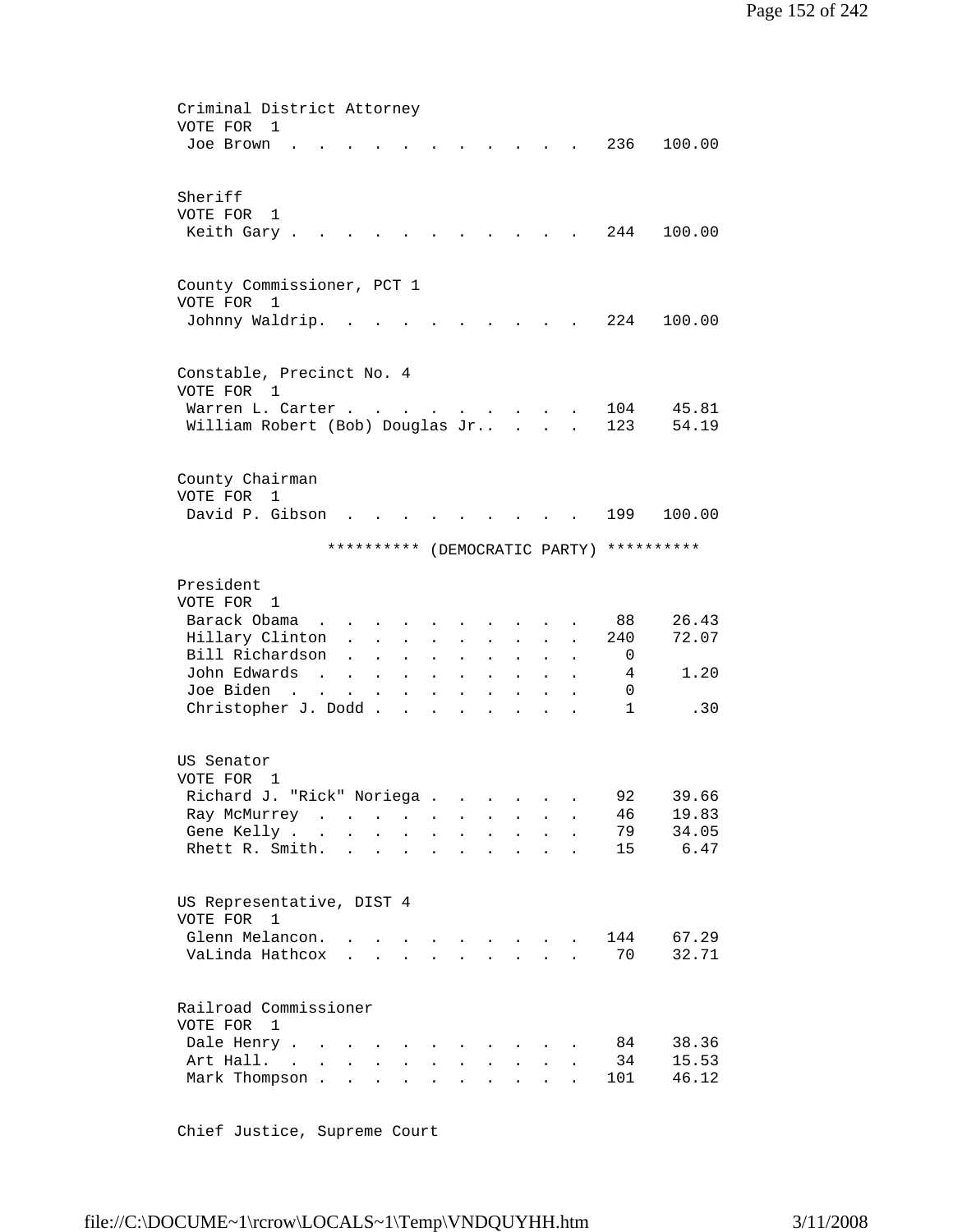| VOTE FOR<br>1<br>Jim Jordan .                                                                                     |                               | 188<br>100.00               |
|-------------------------------------------------------------------------------------------------------------------|-------------------------------|-----------------------------|
| Justice, Supreme Court, P7<br>VOTE FOR 1<br>Sam Houston.<br><b>Contract Contract</b><br>Baltasar D. Cruz.         |                               | 183<br>85.12<br>32<br>14.88 |
| Justice, Supreme Court, P8<br>VOTE FOR 1<br>Susan Criss.<br>Linda Reyna Yañez.<br>$\mathbf{r}$ , and $\mathbf{r}$ |                               | 186<br>86.11<br>30<br>13.89 |
| Judge, CT of Criminal Appeals, P3<br>VOTE FOR<br>1<br>Susan Strawn                                                |                               | 193<br>100.00               |
| Judge, CT of Criminal Appeals, P4<br>VOTE FOR<br>1<br>J.R. Molina.<br>Member, State BoE, DIST 14                  |                               | 173<br>100.00               |
| VOTE FOR 1<br>Edra Bogle .                                                                                        |                               | 173<br>100.00               |
| State Representative, District 62<br>VOTE FOR 1<br>Peter "Pete" Veeck                                             |                               | 174<br>100.00               |
| Justice, 5th CT of Appeals DIST, P3<br>VOTE FOR 1<br>Don B. Chae.                                                 |                               | 168<br>100.00               |
| Justice, 5th CT of Appeals DIST, P6<br>VOTE FOR 1<br>David Hanschen.                                              |                               | 169<br>100.00               |
| Justice, 5th CT of Appeals DIST, P8<br>VOTE FOR 1<br>Tina Yoo.<br><b>Contract Contract</b>                        |                               | 162<br>100.00               |
| County Tax Assessor-Collector<br>VOTE FOR<br>$\overline{1}$<br>John Wayne Ramsey.                                 |                               | 235<br>100.00               |
| County Chairman<br>VOTE FOR<br>1<br>Tony Beaverson.<br>$\sim$ 100 $\sim$                                          | ********** (REPUBLICAN PARTY) | 178<br>100.00<br>********** |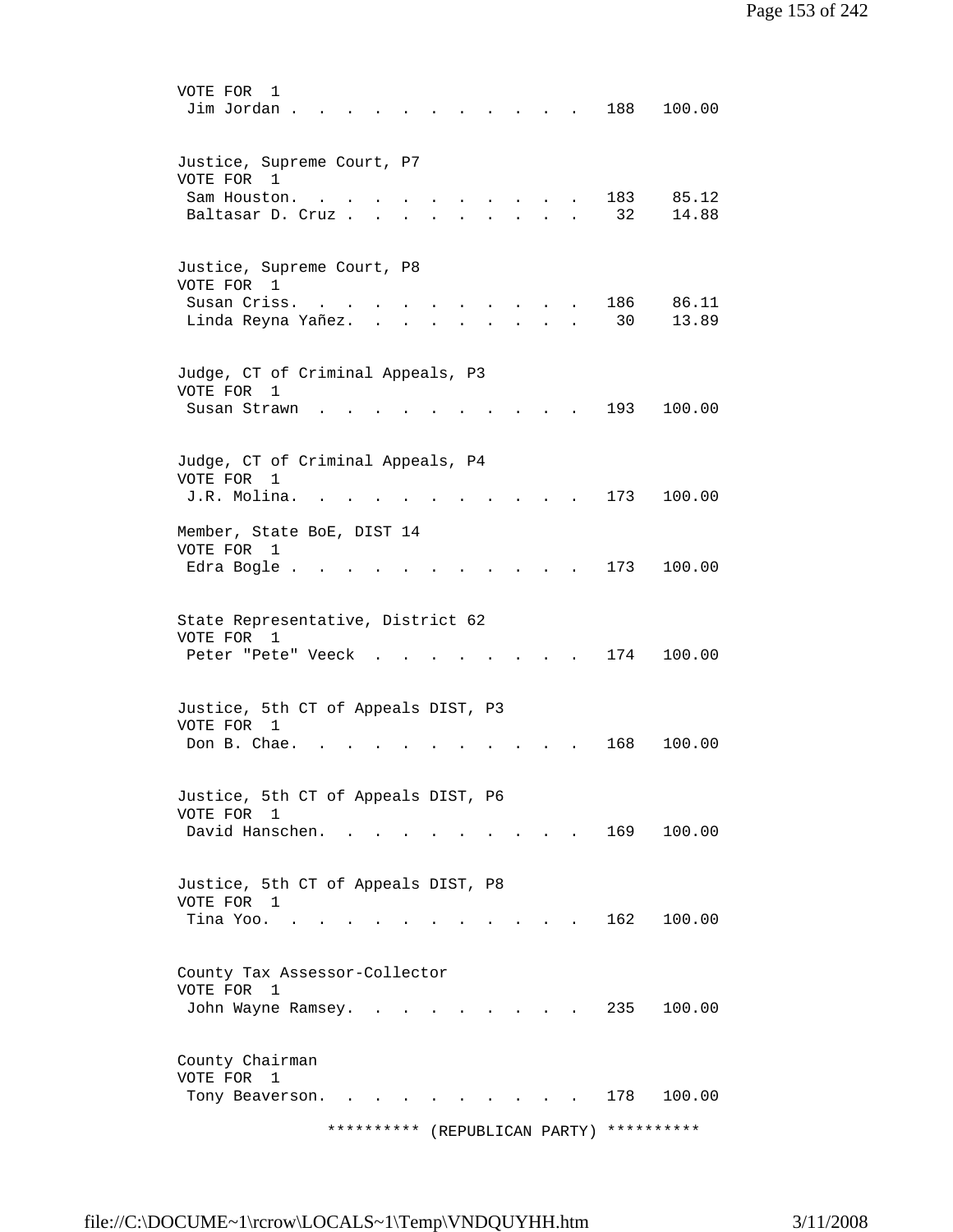| IMMIGRATION                                                             |                                                                                                                                                                                                                                                                                                                                                                                                                              |                      |                      |                                                                  |                      |                           |                                                                                      |                           |                           |                          |                                          |
|-------------------------------------------------------------------------|------------------------------------------------------------------------------------------------------------------------------------------------------------------------------------------------------------------------------------------------------------------------------------------------------------------------------------------------------------------------------------------------------------------------------|----------------------|----------------------|------------------------------------------------------------------|----------------------|---------------------------|--------------------------------------------------------------------------------------|---------------------------|---------------------------|--------------------------|------------------------------------------|
| VOTE FOR 1                                                              |                                                                                                                                                                                                                                                                                                                                                                                                                              |                      |                      |                                                                  |                      |                           |                                                                                      |                           |                           |                          |                                          |
| YES<br>$\mathbf{1}$ $\mathbf{1}$ $\mathbf{1}$ $\mathbf{1}$ $\mathbf{1}$ |                                                                                                                                                                                                                                                                                                                                                                                                                              |                      |                      |                                                                  |                      |                           |                                                                                      |                           |                           | 279                      | 97.55                                    |
| NO.                                                                     | $\mathbf{r} = \mathbf{r} + \mathbf{r} + \mathbf{r} + \mathbf{r} + \mathbf{r} + \mathbf{r} + \mathbf{r} + \mathbf{r} + \mathbf{r} + \mathbf{r} + \mathbf{r} + \mathbf{r} + \mathbf{r} + \mathbf{r} + \mathbf{r} + \mathbf{r} + \mathbf{r} + \mathbf{r} + \mathbf{r} + \mathbf{r} + \mathbf{r} + \mathbf{r} + \mathbf{r} + \mathbf{r} + \mathbf{r} + \mathbf{r} + \mathbf{r} + \mathbf{r} + \mathbf{r} + \mathbf{r} + \mathbf$ |                      |                      |                                                                  |                      |                           | $\mathbf{L} = \mathbf{L} \mathbf{L} + \mathbf{L} \mathbf{L}$                         |                           |                           | 7                        | 2.45                                     |
|                                                                         |                                                                                                                                                                                                                                                                                                                                                                                                                              |                      |                      |                                                                  |                      |                           |                                                                                      |                           |                           |                          |                                          |
|                                                                         |                                                                                                                                                                                                                                                                                                                                                                                                                              |                      |                      |                                                                  |                      |                           |                                                                                      |                           |                           |                          |                                          |
| PHOTO ID                                                                |                                                                                                                                                                                                                                                                                                                                                                                                                              |                      |                      |                                                                  |                      |                           |                                                                                      |                           |                           |                          |                                          |
| VOTE FOR 1                                                              |                                                                                                                                                                                                                                                                                                                                                                                                                              |                      |                      |                                                                  |                      |                           |                                                                                      |                           |                           |                          |                                          |
| YES<br>$\sim$ $\sim$                                                    |                                                                                                                                                                                                                                                                                                                                                                                                                              |                      |                      |                                                                  |                      |                           |                                                                                      |                           |                           |                          | . 265 91.70<br>8.30                      |
| NO.                                                                     |                                                                                                                                                                                                                                                                                                                                                                                                                              |                      |                      |                                                                  |                      |                           | $\mathbf{L} = \mathbf{L} \mathbf{L}$                                                 |                           |                           | 24                       |                                          |
|                                                                         |                                                                                                                                                                                                                                                                                                                                                                                                                              |                      |                      |                                                                  |                      |                           |                                                                                      |                           |                           |                          |                                          |
| CONTROLLING GOVERNMENT GROWTH                                           |                                                                                                                                                                                                                                                                                                                                                                                                                              |                      |                      |                                                                  |                      |                           |                                                                                      |                           |                           |                          |                                          |
| VOTE FOR 1                                                              |                                                                                                                                                                                                                                                                                                                                                                                                                              |                      |                      |                                                                  |                      |                           |                                                                                      |                           |                           |                          |                                          |
| YES                                                                     |                                                                                                                                                                                                                                                                                                                                                                                                                              |                      |                      |                                                                  |                      |                           |                                                                                      |                           |                           | 249                      | 90.88                                    |
| NO.                                                                     |                                                                                                                                                                                                                                                                                                                                                                                                                              |                      |                      |                                                                  |                      |                           |                                                                                      |                           |                           | 25                       | 9.12                                     |
|                                                                         |                                                                                                                                                                                                                                                                                                                                                                                                                              |                      |                      |                                                                  |                      |                           |                                                                                      |                           |                           |                          |                                          |
| PRECINCT REPORT                                                         | GRAYSON COUNTY, TEXAS                                                                                                                                                                                                                                                                                                                                                                                                        |                      |                      |                                                                  |                      |                           |                                                                                      |                           |                           |                          |                                          |
|                                                                         |                                                                                                                                                                                                                                                                                                                                                                                                                              | PRIMARY ELECTION     |                      |                                                                  |                      |                           |                                                                                      |                           |                           |                          |                                          |
|                                                                         |                                                                                                                                                                                                                                                                                                                                                                                                                              | MARCH 4, 2008        |                      |                                                                  |                      |                           |                                                                                      |                           |                           |                          |                                          |
| RUN DATE: 03/10/08 03:04 PM STATISTICS                                  |                                                                                                                                                                                                                                                                                                                                                                                                                              |                      |                      |                                                                  |                      |                           |                                                                                      |                           |                           |                          |                                          |
|                                                                         |                                                                                                                                                                                                                                                                                                                                                                                                                              |                      |                      |                                                                  |                      |                           |                                                                                      |                           |                           |                          |                                          |
| 0035 PCT 36                                                             |                                                                                                                                                                                                                                                                                                                                                                                                                              |                      |                      |                                                                  |                      |                           |                                                                                      |                           |                           |                          |                                          |
|                                                                         |                                                                                                                                                                                                                                                                                                                                                                                                                              |                      |                      |                                                                  |                      |                           |                                                                                      |                           |                           | VOTES                    | PERCENT                                  |
|                                                                         |                                                                                                                                                                                                                                                                                                                                                                                                                              |                      |                      |                                                                  |                      |                           |                                                                                      |                           |                           |                          |                                          |
| REGISTERED VOTERS - TOTAL                                               |                                                                                                                                                                                                                                                                                                                                                                                                                              |                      |                      |                                                                  |                      |                           |                                                                                      |                           | $\mathbf{L}^{\text{max}}$ | 910                      |                                          |
| REGISTERED VOTERS - DEMOCRATIC PARTY                                    |                                                                                                                                                                                                                                                                                                                                                                                                                              |                      |                      |                                                                  |                      |                           |                                                                                      |                           | $\mathbf{A}$              | $\overline{\phantom{0}}$ |                                          |
| REGISTERED VOTERS - REPUBLICAN PARTY                                    |                                                                                                                                                                                                                                                                                                                                                                                                                              |                      |                      |                                                                  |                      |                           |                                                                                      |                           | $\mathbf{L} = \mathbf{L}$ | $\overline{\phantom{0}}$ |                                          |
| BALLOTS CAST - TOTAL.                                                   |                                                                                                                                                                                                                                                                                                                                                                                                                              |                      |                      | $\mathbf{L}$ and $\mathbf{L}$                                    |                      | $\mathbf{L}$ $\mathbf{L}$ |                                                                                      |                           |                           | . 244                    |                                          |
| BALLOTS CAST - DEMOCRATIC PARTY.                                        |                                                                                                                                                                                                                                                                                                                                                                                                                              |                      |                      |                                                                  |                      |                           |                                                                                      | $\mathbf{r} = \mathbf{r}$ |                           | . 208                    | 85.25                                    |
| BALLOTS CAST - REPUBLICAN PARTY .                                       |                                                                                                                                                                                                                                                                                                                                                                                                                              |                      |                      |                                                                  |                      |                           | $\sim$ $\sim$                                                                        | $\ddot{\phantom{a}}$      |                           | . 36                     | 14.75                                    |
| VOTER TURNOUT - TOTAL                                                   |                                                                                                                                                                                                                                                                                                                                                                                                                              |                      |                      |                                                                  | $\ddot{\phantom{a}}$ |                           | <b>Contract Contract Contract</b>                                                    |                           |                           |                          | 26.81                                    |
|                                                                         |                                                                                                                                                                                                                                                                                                                                                                                                                              |                      |                      |                                                                  |                      |                           |                                                                                      |                           |                           |                          |                                          |
|                                                                         |                                                                                                                                                                                                                                                                                                                                                                                                                              |                      |                      |                                                                  |                      |                           |                                                                                      |                           |                           |                          | ********** (REPUBLICAN PARTY) ********** |
|                                                                         |                                                                                                                                                                                                                                                                                                                                                                                                                              |                      |                      |                                                                  |                      |                           |                                                                                      |                           |                           |                          |                                          |
| President                                                               |                                                                                                                                                                                                                                                                                                                                                                                                                              |                      |                      |                                                                  |                      |                           |                                                                                      |                           |                           |                          |                                          |
| VOTE FOR 1                                                              |                                                                                                                                                                                                                                                                                                                                                                                                                              |                      |                      |                                                                  |                      |                           |                                                                                      |                           |                           |                          |                                          |
| Ron Paul.                                                               |                                                                                                                                                                                                                                                                                                                                                                                                                              |                      |                      |                                                                  |                      |                           |                                                                                      |                           |                           | 0                        |                                          |
| Fred Thompson                                                           |                                                                                                                                                                                                                                                                                                                                                                                                                              |                      |                      |                                                                  |                      |                           | $\mathbf{L} = \mathbf{L} \mathbf{L} + \mathbf{L} \mathbf{L} + \mathbf{L} \mathbf{L}$ |                           |                           | 0                        |                                          |
| Hugh Cort                                                               |                                                                                                                                                                                                                                                                                                                                                                                                                              |                      |                      |                                                                  |                      |                           |                                                                                      |                           |                           | 0                        |                                          |
| Duncan Hunter.                                                          |                                                                                                                                                                                                                                                                                                                                                                                                                              |                      |                      |                                                                  |                      |                           |                                                                                      |                           |                           | 0                        |                                          |
| Rudy Giuliani.                                                          |                                                                                                                                                                                                                                                                                                                                                                                                                              |                      |                      |                                                                  |                      |                           |                                                                                      |                           |                           | 0                        |                                          |
| Alan Keyes                                                              |                                                                                                                                                                                                                                                                                                                                                                                                                              |                      |                      |                                                                  |                      |                           |                                                                                      |                           |                           | $\mathbf 1$              | 2.86                                     |
| Mitt Romney.                                                            | $\mathbf{r}$<br>$\ddot{\phantom{a}}$                                                                                                                                                                                                                                                                                                                                                                                         | $\ddot{\phantom{0}}$ |                      |                                                                  |                      |                           |                                                                                      |                           |                           | $\overline{a}$           | 5.71                                     |
| John McCain.                                                            | $\ddot{\phantom{a}}$<br>$\mathbf{L}$                                                                                                                                                                                                                                                                                                                                                                                         | $\ddot{\phantom{a}}$ | $\ddot{\phantom{a}}$ | $\ddot{\phantom{a}}$                                             |                      | $\ddot{\phantom{a}}$      |                                                                                      |                           |                           | 18                       | 51.43                                    |
| Hoa Tran. .                                                             | $\mathbf{L} = \mathbf{L} \mathbf{L}$                                                                                                                                                                                                                                                                                                                                                                                         |                      | $\overline{a}$       | $\mathbf{r}$                                                     | $\overline{a}$       | $\ddot{\phantom{0}}$      | $\ddot{\phantom{a}}$                                                                 | $\ddot{\phantom{0}}$      |                           | 0                        |                                          |
| Mike Huckabee                                                           |                                                                                                                                                                                                                                                                                                                                                                                                                              |                      |                      | $\mathbf{r} = \mathbf{r} + \mathbf{r} + \mathbf{r} + \mathbf{r}$ |                      |                           | $\sim$ 100 $\sim$                                                                    | $\ddot{\phantom{a}}$      |                           | 12                       | 34.29                                    |
| Uncommitted(No Comprometido)                                            |                                                                                                                                                                                                                                                                                                                                                                                                                              |                      |                      |                                                                  |                      |                           | $\sim$ $\sim$ $\sim$                                                                 | $\ddot{\phantom{a}}$      |                           | 2                        | 5.71                                     |
|                                                                         |                                                                                                                                                                                                                                                                                                                                                                                                                              |                      |                      |                                                                  |                      |                           |                                                                                      |                           |                           |                          |                                          |
|                                                                         |                                                                                                                                                                                                                                                                                                                                                                                                                              |                      |                      |                                                                  |                      |                           |                                                                                      |                           |                           |                          |                                          |
|                                                                         |                                                                                                                                                                                                                                                                                                                                                                                                                              |                      |                      |                                                                  |                      |                           |                                                                                      |                           |                           |                          |                                          |
| US Senator                                                              |                                                                                                                                                                                                                                                                                                                                                                                                                              |                      |                      |                                                                  |                      |                           |                                                                                      |                           |                           |                          |                                          |
| VOTE FOR 1                                                              |                                                                                                                                                                                                                                                                                                                                                                                                                              |                      |                      |                                                                  |                      |                           |                                                                                      |                           |                           |                          |                                          |
|                                                                         |                                                                                                                                                                                                                                                                                                                                                                                                                              |                      |                      |                                                                  |                      |                           |                                                                                      |                           |                           | 19                       | 63.33                                    |
| John Cornyn.                                                            |                                                                                                                                                                                                                                                                                                                                                                                                                              | $\sim$               | $\mathbf{r}$         | $\mathbf{r}$                                                     | $\mathbf{r}$         |                           | $\mathbf{r} = \mathbf{r}$                                                            | $\overline{a}$            |                           | 11                       |                                          |
| Larry Kilgore                                                           |                                                                                                                                                                                                                                                                                                                                                                                                                              |                      |                      |                                                                  |                      |                           |                                                                                      |                           |                           |                          | 36.67                                    |
|                                                                         |                                                                                                                                                                                                                                                                                                                                                                                                                              |                      |                      |                                                                  |                      |                           |                                                                                      |                           |                           |                          |                                          |
| US Representative, DIST 4                                               |                                                                                                                                                                                                                                                                                                                                                                                                                              |                      |                      |                                                                  |                      |                           |                                                                                      |                           |                           |                          |                                          |
| VOTE FOR 1                                                              |                                                                                                                                                                                                                                                                                                                                                                                                                              |                      |                      |                                                                  |                      |                           |                                                                                      |                           |                           |                          |                                          |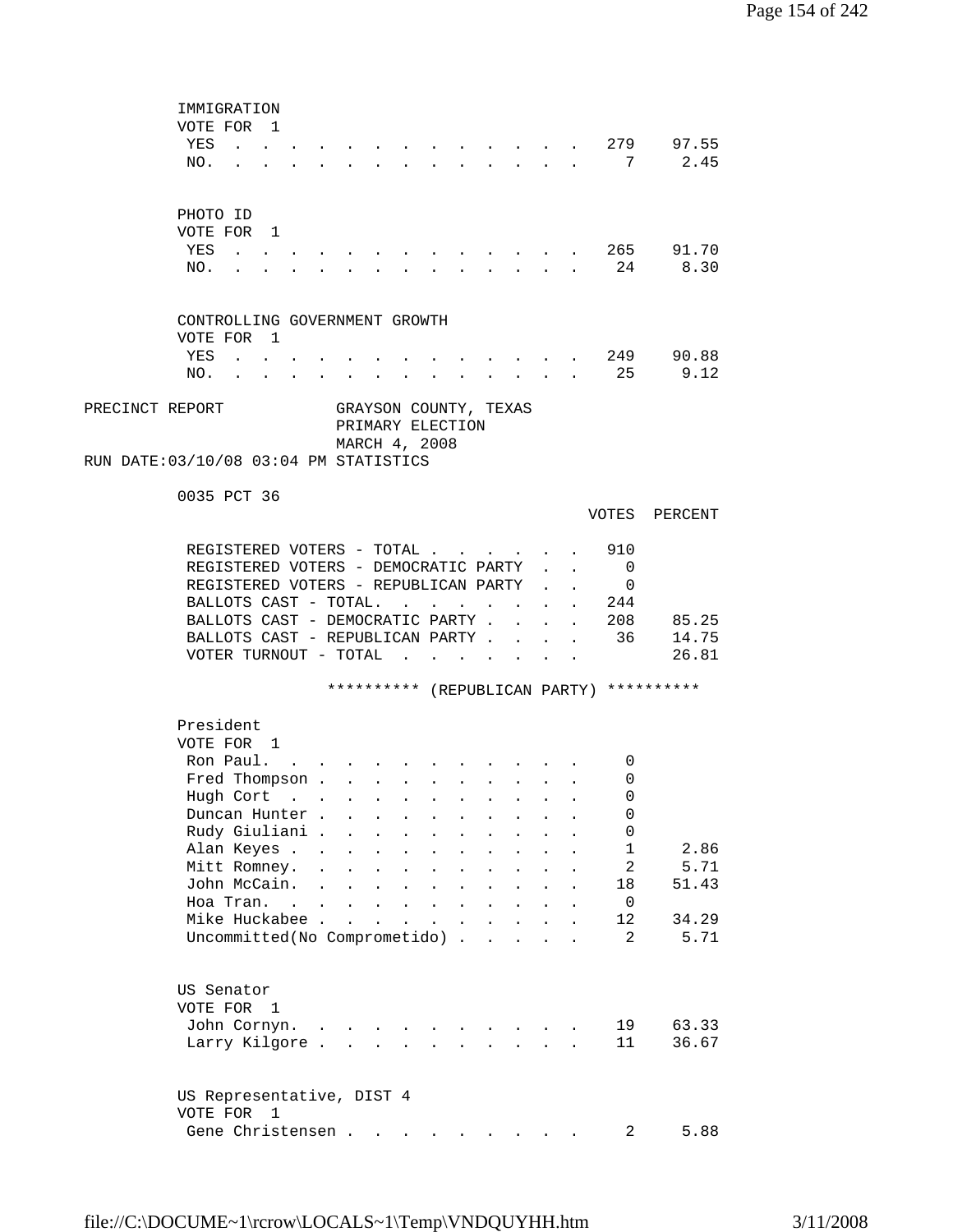| 79.41<br>Ralph Hall<br>27                                                                                                                                                                                                                                                                                                                                                                                                                                                                                                                                        |  |
|------------------------------------------------------------------------------------------------------------------------------------------------------------------------------------------------------------------------------------------------------------------------------------------------------------------------------------------------------------------------------------------------------------------------------------------------------------------------------------------------------------------------------------------------------------------|--|
| Joshua Kowert .<br>0<br>$\ddot{\phantom{a}}$                                                                                                                                                                                                                                                                                                                                                                                                                                                                                                                     |  |
| 11.76<br>Kathy Seei .<br>4<br>$\ddot{\phantom{0}}$<br>$\ddot{\phantom{a}}$<br>$\ddot{\phantom{a}}$<br>$\ddot{\phantom{a}}$<br>$\ddot{\phantom{0}}$                                                                                                                                                                                                                                                                                                                                                                                                               |  |
| 2.94<br>Kevin George<br>$\mathbf{1}$<br>$\ddot{\phantom{a}}$<br>$\ddot{\phantom{0}}$<br>$\ddot{\phantom{a}}$<br>$\ddot{\phantom{a}}$                                                                                                                                                                                                                                                                                                                                                                                                                             |  |
|                                                                                                                                                                                                                                                                                                                                                                                                                                                                                                                                                                  |  |
|                                                                                                                                                                                                                                                                                                                                                                                                                                                                                                                                                                  |  |
| Railroad Commissioner                                                                                                                                                                                                                                                                                                                                                                                                                                                                                                                                            |  |
| VOTE FOR 1                                                                                                                                                                                                                                                                                                                                                                                                                                                                                                                                                       |  |
| Michael L. Williams .<br>20<br>100.00                                                                                                                                                                                                                                                                                                                                                                                                                                                                                                                            |  |
|                                                                                                                                                                                                                                                                                                                                                                                                                                                                                                                                                                  |  |
|                                                                                                                                                                                                                                                                                                                                                                                                                                                                                                                                                                  |  |
| Chief Justice, Supreme Court                                                                                                                                                                                                                                                                                                                                                                                                                                                                                                                                     |  |
| VOTE FOR<br>1                                                                                                                                                                                                                                                                                                                                                                                                                                                                                                                                                    |  |
| Wallace B. Jefferson.<br>20<br>100.00                                                                                                                                                                                                                                                                                                                                                                                                                                                                                                                            |  |
|                                                                                                                                                                                                                                                                                                                                                                                                                                                                                                                                                                  |  |
|                                                                                                                                                                                                                                                                                                                                                                                                                                                                                                                                                                  |  |
| Justice, Supreme Court, P7                                                                                                                                                                                                                                                                                                                                                                                                                                                                                                                                       |  |
| VOTE FOR 1                                                                                                                                                                                                                                                                                                                                                                                                                                                                                                                                                       |  |
| Dale Wainwright<br>21<br>100.00                                                                                                                                                                                                                                                                                                                                                                                                                                                                                                                                  |  |
|                                                                                                                                                                                                                                                                                                                                                                                                                                                                                                                                                                  |  |
|                                                                                                                                                                                                                                                                                                                                                                                                                                                                                                                                                                  |  |
| Justice, Supreme Court, P8                                                                                                                                                                                                                                                                                                                                                                                                                                                                                                                                       |  |
| VOTE FOR<br>1                                                                                                                                                                                                                                                                                                                                                                                                                                                                                                                                                    |  |
| Phil Johnson<br>20<br>100.00                                                                                                                                                                                                                                                                                                                                                                                                                                                                                                                                     |  |
|                                                                                                                                                                                                                                                                                                                                                                                                                                                                                                                                                                  |  |
|                                                                                                                                                                                                                                                                                                                                                                                                                                                                                                                                                                  |  |
| Judge, CT of Criminal Appeals, P3                                                                                                                                                                                                                                                                                                                                                                                                                                                                                                                                |  |
| VOTE FOR 1                                                                                                                                                                                                                                                                                                                                                                                                                                                                                                                                                       |  |
| Tom Price<br>20<br>100.00                                                                                                                                                                                                                                                                                                                                                                                                                                                                                                                                        |  |
|                                                                                                                                                                                                                                                                                                                                                                                                                                                                                                                                                                  |  |
| Judge, CT of Criminal Appeals, P4                                                                                                                                                                                                                                                                                                                                                                                                                                                                                                                                |  |
| VOTE FOR<br>1                                                                                                                                                                                                                                                                                                                                                                                                                                                                                                                                                    |  |
| Robert Francis.<br>23.53<br>4                                                                                                                                                                                                                                                                                                                                                                                                                                                                                                                                    |  |
| 76.47<br>Paul Womack.<br>13                                                                                                                                                                                                                                                                                                                                                                                                                                                                                                                                      |  |
|                                                                                                                                                                                                                                                                                                                                                                                                                                                                                                                                                                  |  |
|                                                                                                                                                                                                                                                                                                                                                                                                                                                                                                                                                                  |  |
| Judge, CT of Criminal Appeals, P9                                                                                                                                                                                                                                                                                                                                                                                                                                                                                                                                |  |
| VOTE FOR<br>1                                                                                                                                                                                                                                                                                                                                                                                                                                                                                                                                                    |  |
| 100.00<br>Cathy Cochran.<br>19                                                                                                                                                                                                                                                                                                                                                                                                                                                                                                                                   |  |
|                                                                                                                                                                                                                                                                                                                                                                                                                                                                                                                                                                  |  |
|                                                                                                                                                                                                                                                                                                                                                                                                                                                                                                                                                                  |  |
| Member, State BoE, DIST 14                                                                                                                                                                                                                                                                                                                                                                                                                                                                                                                                       |  |
| VOTE FOR 1                                                                                                                                                                                                                                                                                                                                                                                                                                                                                                                                                       |  |
| Gail Lowe<br>20 100.00<br>the contract of the contract of the contract of the contract of the contract of                                                                                                                                                                                                                                                                                                                                                                                                                                                        |  |
|                                                                                                                                                                                                                                                                                                                                                                                                                                                                                                                                                                  |  |
|                                                                                                                                                                                                                                                                                                                                                                                                                                                                                                                                                                  |  |
| State Senator, District 30                                                                                                                                                                                                                                                                                                                                                                                                                                                                                                                                       |  |
| VOTE FOR<br>1                                                                                                                                                                                                                                                                                                                                                                                                                                                                                                                                                    |  |
| 9.68<br>Charles R. Stafford<br>3                                                                                                                                                                                                                                                                                                                                                                                                                                                                                                                                 |  |
| 90.32<br>28<br>Craig Estes.                                                                                                                                                                                                                                                                                                                                                                                                                                                                                                                                      |  |
|                                                                                                                                                                                                                                                                                                                                                                                                                                                                                                                                                                  |  |
|                                                                                                                                                                                                                                                                                                                                                                                                                                                                                                                                                                  |  |
| State Representative, District 62                                                                                                                                                                                                                                                                                                                                                                                                                                                                                                                                |  |
| VOTE FOR 1                                                                                                                                                                                                                                                                                                                                                                                                                                                                                                                                                       |  |
| 30<br>100.00<br>Larry Phillips.<br>and the state of the state of                                                                                                                                                                                                                                                                                                                                                                                                                                                                                                 |  |
|                                                                                                                                                                                                                                                                                                                                                                                                                                                                                                                                                                  |  |
|                                                                                                                                                                                                                                                                                                                                                                                                                                                                                                                                                                  |  |
| Justice, 5th CT of Appeals DIST, P3                                                                                                                                                                                                                                                                                                                                                                                                                                                                                                                              |  |
| VOTE FOR 1                                                                                                                                                                                                                                                                                                                                                                                                                                                                                                                                                       |  |
| 100.00<br>Mary Murphy.<br>21 —<br>$\mathbf{r} = \mathbf{r} + \mathbf{r} + \mathbf{r} + \mathbf{r} + \mathbf{r} + \mathbf{r} + \mathbf{r} + \mathbf{r} + \mathbf{r} + \mathbf{r} + \mathbf{r} + \mathbf{r} + \mathbf{r} + \mathbf{r} + \mathbf{r} + \mathbf{r} + \mathbf{r} + \mathbf{r} + \mathbf{r} + \mathbf{r} + \mathbf{r} + \mathbf{r} + \mathbf{r} + \mathbf{r} + \mathbf{r} + \mathbf{r} + \mathbf{r} + \mathbf{r} + \mathbf{r} + \mathbf{r} + \mathbf$<br>$\bullet$ .<br><br><br><br><br><br><br><br><br><br><br><br><br>the contract of the contract of |  |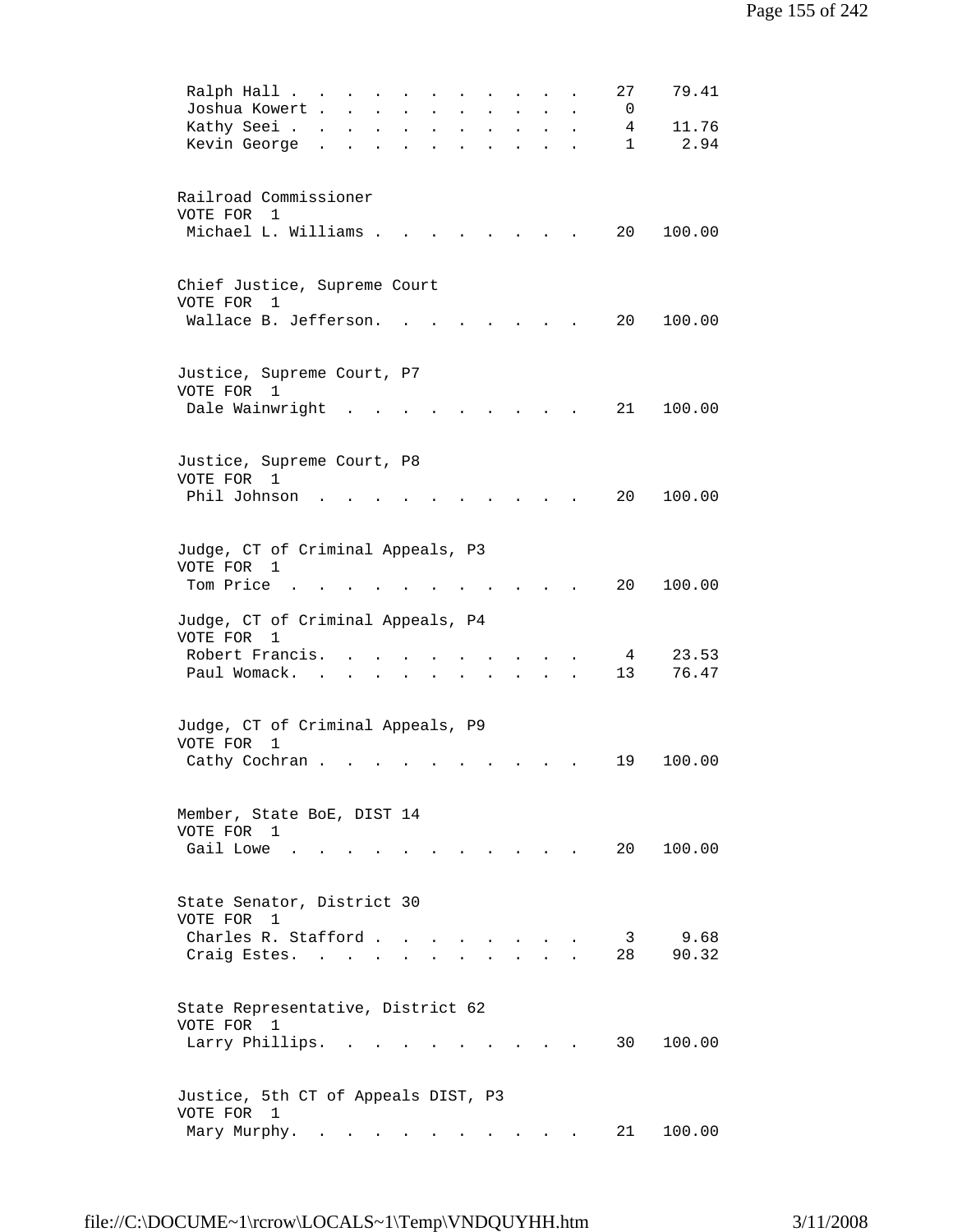| Justice, 5th CT of Appeals DIST, P6<br>VOTE FOR<br>1                          |
|-------------------------------------------------------------------------------|
| David L. Bridges .<br>20<br>100.00                                            |
|                                                                               |
|                                                                               |
| Justice, 5th CT of Appeals DIST, P8<br>VOTE FOR 1                             |
| Kerry Fitzgerald.<br>19<br>100.00                                             |
|                                                                               |
| District Judge, 15th Judicial District                                        |
| VOTE FOR 1                                                                    |
| Jim Fallon.<br>24<br>100.00                                                   |
|                                                                               |
| District Judge, 59th Judicial District                                        |
| VOTE FOR<br>1                                                                 |
| Rayburn M. "Rim" Nall<br>23<br>100.00                                         |
|                                                                               |
| District Judge, 336th Judicial District                                       |
| VOTE FOR<br>1                                                                 |
| Charles Butler.<br>9<br>29.03                                                 |
| 70.97<br>Lauri Blake.<br>22<br><b>Contract Contract</b>                       |
| Criminal District Attorney                                                    |
| VOTE FOR 1                                                                    |
| 25<br>100.00<br>Joe Brown                                                     |
|                                                                               |
| Sheriff                                                                       |
| VOTE FOR<br>1                                                                 |
| Keith Gary.<br>27<br>100.00                                                   |
|                                                                               |
| County Commissioner, PCT 1                                                    |
| VOTE FOR<br>1                                                                 |
| Johnny Waldrip.<br>100.00<br>25                                               |
|                                                                               |
| Justice of the Peace, Precinct No. 1                                          |
| VOTE FOR 1                                                                    |
| Butch Morgan.<br>24<br>100.00                                                 |
|                                                                               |
| Constable, Precinct No. 1                                                     |
| VOTE FOR 1<br>C.C. "Buddy" Wade.<br>24<br>100.00                              |
| $\mathbf{r} = \mathbf{r} + \mathbf{r} + \mathbf{r} + \mathbf{r} + \mathbf{r}$ |
|                                                                               |
| County Chairman                                                               |
| VOTE FOR 1<br>David P. Gibson<br>100.00<br>24                                 |
|                                                                               |
| ********** (DEMOCRATIC PARTY)<br>**********                                   |
| President                                                                     |
| VOTE FOR 1                                                                    |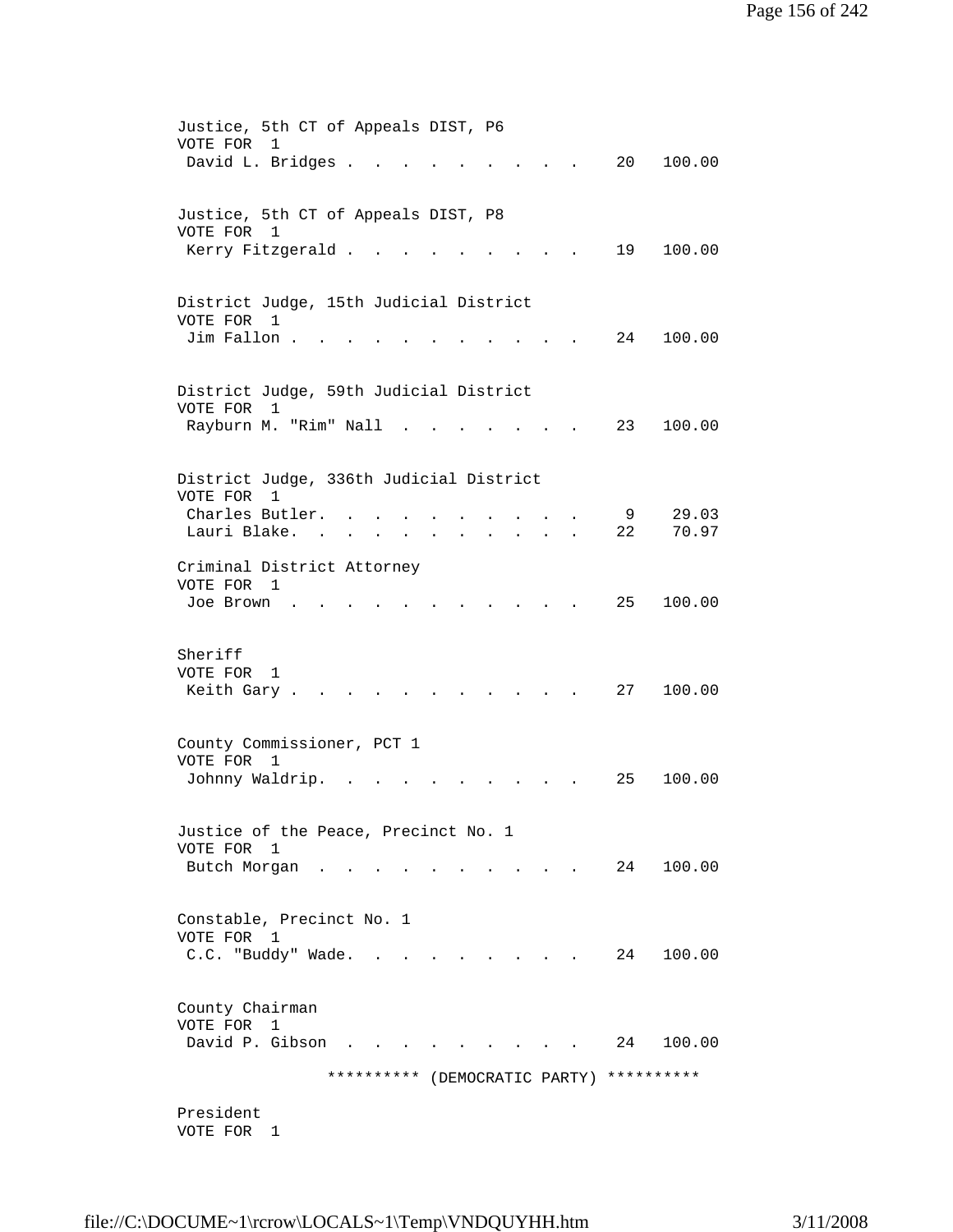| Barack Obama<br>130<br>62.50<br>$\cdots$ $\cdots$<br>Hillary Clinton<br>72<br>34.62<br>$\ddot{\phantom{a}}$<br>$\ddot{\phantom{a}}$<br>Bill Richardson<br>0<br>$\ddot{\phantom{a}}$<br>$\ddot{\phantom{a}}$<br>$\ddot{\phantom{a}}$<br>$\ddot{\phantom{a}}$<br>$\ddot{\phantom{a}}$<br>$\ddot{\phantom{a}}$<br>$\ddot{\phantom{a}}$<br>$\ddot{\phantom{a}}$<br>John Edwards<br>1.92<br>4<br>$\sim$ $\sim$<br>$\mathbf{L}$<br>$\ddot{\phantom{0}}$<br>$\ddot{\phantom{a}}$<br>$\bullet$<br>$\ddot{\phantom{0}}$<br>$\ddot{\phantom{0}}$<br>$\ddot{\phantom{0}}$<br>$\ddot{\phantom{0}}$<br>Joe Biden<br>.48<br>$\mathbf{1}$<br>$\mathcal{L}(\mathbf{z})$ and $\mathcal{L}(\mathbf{z})$ .<br>$\mathbf{L} = \mathbf{L}$<br>$\blacksquare$<br>$\bullet$<br>$\ddot{\phantom{0}}$<br>$\ddot{\phantom{a}}$<br>Christopher J. Dodd<br>$\mathbf{1}$<br>.48<br>$\bullet$ |  |
|----------------------------------------------------------------------------------------------------------------------------------------------------------------------------------------------------------------------------------------------------------------------------------------------------------------------------------------------------------------------------------------------------------------------------------------------------------------------------------------------------------------------------------------------------------------------------------------------------------------------------------------------------------------------------------------------------------------------------------------------------------------------------------------------------------------------------------------------------------------|--|
| US Senator<br>VOTE FOR 1<br>Richard J. "Rick" Noriega<br>37.76<br>54<br>30<br>20.98<br>Ray McMurrey<br>$\mathbf{1}$ and $\mathbf{1}$ and $\mathbf{1}$ and $\mathbf{1}$<br>$\ddot{\phantom{0}}$<br>$\ddot{\phantom{0}}$                                                                                                                                                                                                                                                                                                                                                                                                                                                                                                                                                                                                                                         |  |
| 42<br>29.37<br>Gene Kelly<br>$\sim$ $-$<br>$\ddot{\phantom{a}}$<br>$\mathbf{L}^{\text{max}}$<br>$\ddot{\phantom{a}}$<br>$\ddot{\phantom{0}}$<br>$\ddot{\phantom{0}}$<br>$\bullet$<br>11.89<br>Rhett R. Smith.<br>17<br>$\mathbf{L}$<br>$\ddot{\phantom{a}}$<br>$\ddot{\phantom{0}}$<br>$\bullet$<br>$\ddot{\phantom{0}}$<br>$\ddot{\phantom{a}}$<br>$\ddot{\phantom{0}}$<br>$\bullet$                                                                                                                                                                                                                                                                                                                                                                                                                                                                          |  |
| US Representative, DIST 4<br>VOTE FOR 1                                                                                                                                                                                                                                                                                                                                                                                                                                                                                                                                                                                                                                                                                                                                                                                                                        |  |
| Glenn Melancon.<br>93<br>68.89<br>$\sim$ $\sim$<br>$\ddot{\phantom{a}}$<br>$\sim$<br>$\sim$ $\sim$ $\sim$<br>VaLinda Hathcox<br>42<br>31.11<br>$\mathbf{r}$ and $\mathbf{r}$<br>$\mathbf{r}$ , $\mathbf{r}$ , $\mathbf{r}$<br>$\mathbf{r}$<br>$\ddot{\phantom{a}}$                                                                                                                                                                                                                                                                                                                                                                                                                                                                                                                                                                                             |  |
| Railroad Commissioner<br>VOTE FOR 1                                                                                                                                                                                                                                                                                                                                                                                                                                                                                                                                                                                                                                                                                                                                                                                                                            |  |
| 38.97<br>Dale Henry<br>53<br>$\ddot{\phantom{a}}$<br>$\ddot{\phantom{a}}$<br>19.85<br>Art Hall. .<br>27                                                                                                                                                                                                                                                                                                                                                                                                                                                                                                                                                                                                                                                                                                                                                        |  |
| $\ddot{\phantom{0}}$<br>41.18<br>Mark Thompson .<br>56<br>$\ddot{\phantom{a}}$<br>$\ddot{\phantom{a}}$                                                                                                                                                                                                                                                                                                                                                                                                                                                                                                                                                                                                                                                                                                                                                         |  |
| Chief Justice, Supreme Court<br>VOTE FOR<br>1                                                                                                                                                                                                                                                                                                                                                                                                                                                                                                                                                                                                                                                                                                                                                                                                                  |  |
| Jim Jordan.<br>120<br>100.00<br>$\ddot{\phantom{a}}$<br>$\ddot{\phantom{a}}$                                                                                                                                                                                                                                                                                                                                                                                                                                                                                                                                                                                                                                                                                                                                                                                   |  |
| Justice, Supreme Court, P7<br>VOTE FOR 1<br>99<br>76.15<br>Sam Houston.                                                                                                                                                                                                                                                                                                                                                                                                                                                                                                                                                                                                                                                                                                                                                                                        |  |
| 31<br>23.85<br>Baltasar D. Cruz.<br>$\ddot{\phantom{a}}$                                                                                                                                                                                                                                                                                                                                                                                                                                                                                                                                                                                                                                                                                                                                                                                                       |  |
| Justice, Supreme Court, P8<br>VOTE FOR 1                                                                                                                                                                                                                                                                                                                                                                                                                                                                                                                                                                                                                                                                                                                                                                                                                       |  |
| Susan Criss.<br>71.76<br>94<br>$\mathbf{r}$ , $\mathbf{r}$ , $\mathbf{r}$ , $\mathbf{r}$<br>$\ddot{\phantom{a}}$<br>28.24<br>Linda Reyna Yañez. .<br>37                                                                                                                                                                                                                                                                                                                                                                                                                                                                                                                                                                                                                                                                                                        |  |
| Judge, CT of Criminal Appeals, P3<br>VOTE FOR<br>1                                                                                                                                                                                                                                                                                                                                                                                                                                                                                                                                                                                                                                                                                                                                                                                                             |  |
| 121<br>100.00<br>Susan Strawn.                                                                                                                                                                                                                                                                                                                                                                                                                                                                                                                                                                                                                                                                                                                                                                                                                                 |  |
| Judge, CT of Criminal Appeals, P4<br>VOTE FOR<br>$\mathbf{1}$<br>J.R. Molina.<br>111<br>100.00<br>$\sim$                                                                                                                                                                                                                                                                                                                                                                                                                                                                                                                                                                                                                                                                                                                                                       |  |
| Member, State BoE, DIST 14<br>VOTE FOR<br>1                                                                                                                                                                                                                                                                                                                                                                                                                                                                                                                                                                                                                                                                                                                                                                                                                    |  |
| 112<br>100.00<br>Edra Bogle                                                                                                                                                                                                                                                                                                                                                                                                                                                                                                                                                                                                                                                                                                                                                                                                                                    |  |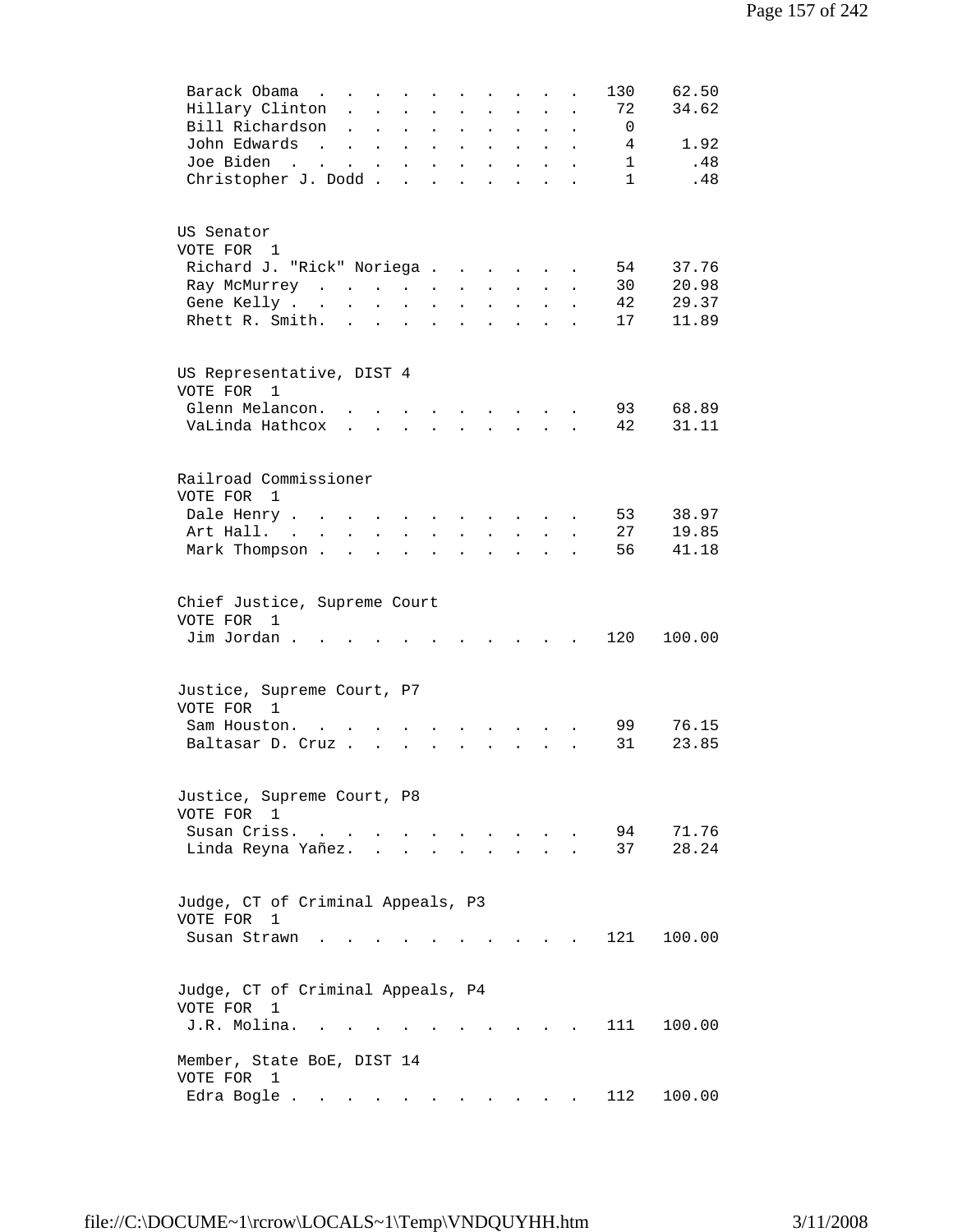|                 | State Representative, District 62                                                        |                       |                                                                               |                         |                                          |
|-----------------|------------------------------------------------------------------------------------------|-----------------------|-------------------------------------------------------------------------------|-------------------------|------------------------------------------|
|                 | VOTE FOR<br>1<br>Peter "Pete" Veeck                                                      |                       |                                                                               |                         | 105<br>100.00                            |
|                 |                                                                                          |                       |                                                                               |                         |                                          |
|                 |                                                                                          |                       |                                                                               |                         |                                          |
|                 | Justice, 5th CT of Appeals DIST, P3                                                      |                       |                                                                               |                         |                                          |
|                 | VOTE FOR 1<br>Don B. Chae.                                                               |                       |                                                                               |                         | 106<br>100.00                            |
|                 |                                                                                          |                       |                                                                               |                         |                                          |
|                 |                                                                                          |                       |                                                                               |                         |                                          |
|                 | Justice, 5th CT of Appeals DIST, P6<br>VOTE FOR 1                                        |                       |                                                                               |                         |                                          |
|                 | David Hanschen.                                                                          |                       |                                                                               |                         | 107<br>100.00                            |
|                 |                                                                                          |                       |                                                                               |                         |                                          |
|                 |                                                                                          |                       |                                                                               |                         |                                          |
|                 | Justice, 5th CT of Appeals DIST, P8<br>VOTE FOR 1                                        |                       |                                                                               |                         |                                          |
|                 | Tina Yoo.                                                                                |                       |                                                                               |                         | 102<br>100.00                            |
|                 |                                                                                          |                       |                                                                               |                         |                                          |
|                 |                                                                                          |                       |                                                                               |                         |                                          |
|                 | County Tax Assessor-Collector<br>VOTE FOR 1                                              |                       |                                                                               |                         |                                          |
|                 | John Wayne Ramsey.                                                                       |                       |                                                                               |                         | 137<br>100.00                            |
|                 |                                                                                          |                       |                                                                               |                         |                                          |
|                 |                                                                                          |                       |                                                                               |                         |                                          |
|                 | Justice of the Peace, Precinct No. 1<br>VOTE FOR 1                                       |                       |                                                                               |                         |                                          |
|                 | Greg Middents .                                                                          |                       |                                                                               |                         | 135<br>100.00                            |
|                 |                                                                                          |                       |                                                                               |                         |                                          |
|                 |                                                                                          |                       |                                                                               |                         |                                          |
|                 | County Chairman<br>VOTE FOR<br>$\overline{1}$                                            |                       |                                                                               |                         |                                          |
|                 | Tony Beaverson.                                                                          |                       |                                                                               |                         | 103<br>100.00                            |
|                 |                                                                                          |                       |                                                                               |                         |                                          |
|                 |                                                                                          |                       |                                                                               |                         | ********** (REPUBLICAN PARTY) ********** |
|                 | IMMIGRATION                                                                              |                       |                                                                               |                         |                                          |
|                 | VOTE FOR 1                                                                               |                       |                                                                               |                         |                                          |
|                 | YES<br>$\sim$<br><b>Contract Contract Contract</b>                                       |                       |                                                                               |                         | 96.88<br>31                              |
|                 | NO.                                                                                      |                       |                                                                               |                         | 1<br>3.13                                |
|                 |                                                                                          |                       |                                                                               |                         |                                          |
|                 | PHOTO ID                                                                                 |                       |                                                                               |                         |                                          |
|                 | VOTE FOR 1                                                                               |                       |                                                                               |                         |                                          |
|                 | YES                                                                                      | <b>All Contracts</b>  | $\mathbf{r} = \mathbf{r} = \mathbf{r} = \mathbf{r} = \mathbf{r} = \mathbf{r}$ |                         | 33 94.29                                 |
|                 | NO.                                                                                      |                       |                                                                               |                         | 5.71<br>-2                               |
|                 |                                                                                          |                       |                                                                               |                         |                                          |
|                 | CONTROLLING GOVERNMENT GROWTH                                                            |                       |                                                                               |                         |                                          |
|                 | VOTE FOR 1                                                                               |                       |                                                                               |                         |                                          |
|                 | YES<br>$\mathcal{A}^{\mathcal{A}}$ . The contribution of $\mathcal{A}^{\mathcal{A}}$     |                       |                                                                               |                         | 91.18<br>31<br>8.82                      |
|                 | NO.<br>$\mathbf{r}$ , $\mathbf{r}$ , $\mathbf{r}$ , $\mathbf{r}$<br>$\ddot{\phantom{a}}$ |                       |                                                                               | $\cdot$ $\cdot$ $\cdot$ | 3                                        |
| PRECINCT REPORT |                                                                                          | GRAYSON COUNTY, TEXAS |                                                                               |                         |                                          |
|                 |                                                                                          | PRIMARY ELECTION      |                                                                               |                         |                                          |
|                 |                                                                                          | MARCH 4, 2008         |                                                                               |                         |                                          |
|                 | RUN DATE: 03/10/08 03:04 PM STATISTICS                                                   |                       |                                                                               |                         |                                          |
|                 | 0036 PCT 37                                                                              |                       |                                                                               |                         |                                          |

VOTES PERCENT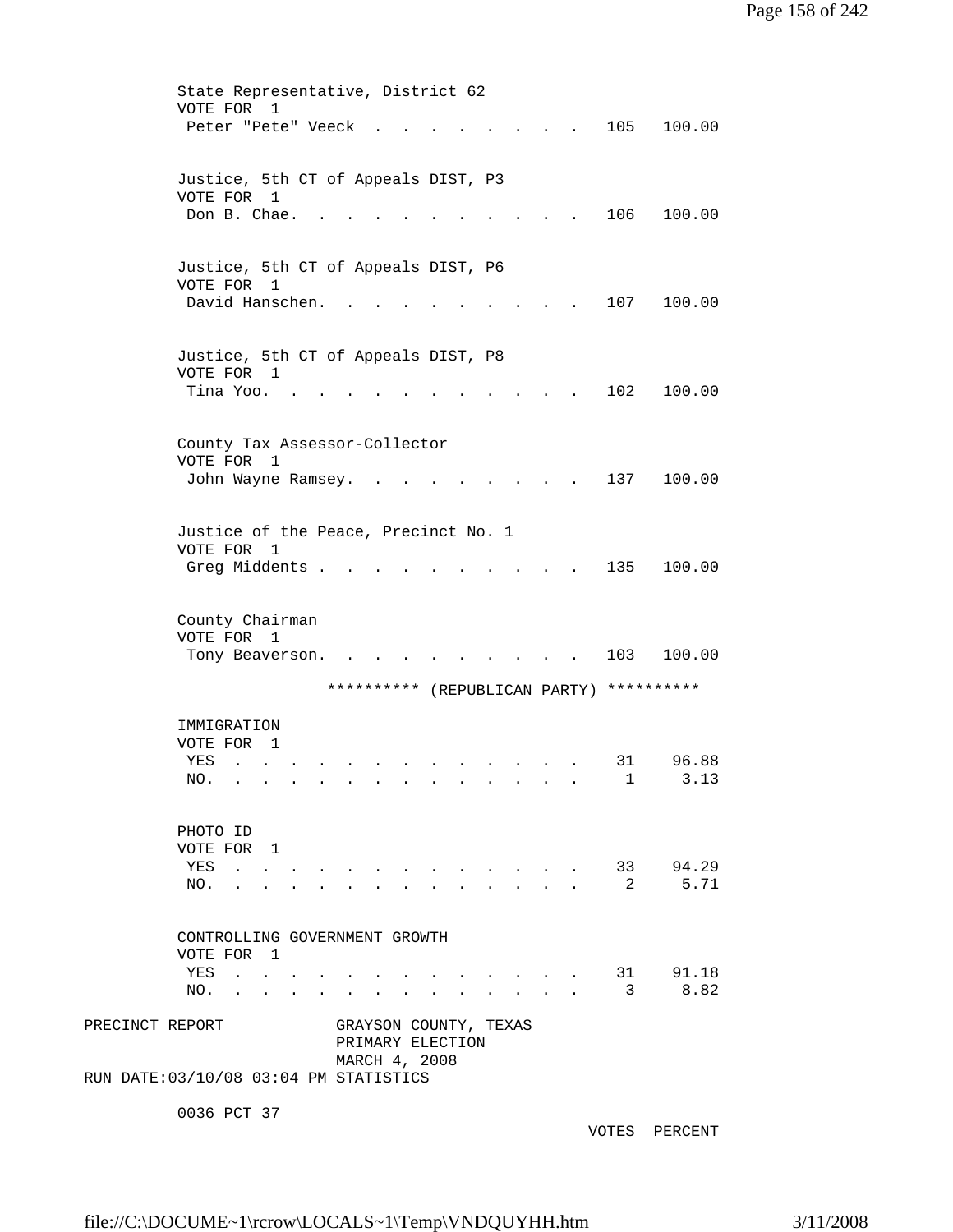| REGISTERED VOTERS - TOTAL                                                                                                                                                                                                                                          |                          |                      |                      | 801            |            |
|--------------------------------------------------------------------------------------------------------------------------------------------------------------------------------------------------------------------------------------------------------------------|--------------------------|----------------------|----------------------|----------------|------------|
| REGISTERED VOTERS - DEMOCRATIC PARTY                                                                                                                                                                                                                               |                          |                      |                      | $\overline{0}$ |            |
| REGISTERED VOTERS - REPUBLICAN PARTY                                                                                                                                                                                                                               |                          |                      | $\ddot{\phantom{a}}$ | $\mathbf{0}$   |            |
| BALLOTS CAST - TOTAL.<br>$\mathcal{A}^{\mathcal{A}}$ . The contract of the contract of the contract of the contract of the contract of the contract of the contract of the contract of the contract of the contract of the contract of the contract of the contrac | <b>Contract Contract</b> |                      |                      | 243            |            |
| BALLOTS CAST - DEMOCRATIC PARTY.                                                                                                                                                                                                                                   | $\ddot{\phantom{0}}$     | $\ddot{\phantom{a}}$ | $\ddot{\phantom{a}}$ | 114            | 46.91      |
| BALLOTS CAST - REPUBLICAN PARTY.                                                                                                                                                                                                                                   | $\ddot{\phantom{a}}$     |                      |                      | 129            | 53.09      |
| VOTER TURNOUT - TOTAL<br>$\sim$<br>$\mathbf{r}$                                                                                                                                                                                                                    |                          |                      |                      |                | 30.34      |
|                                                                                                                                                                                                                                                                    |                          |                      |                      |                |            |
| ********** (REPUBLICAN PARTY)                                                                                                                                                                                                                                      |                          |                      |                      |                | ********** |
|                                                                                                                                                                                                                                                                    |                          |                      |                      |                |            |
| President                                                                                                                                                                                                                                                          |                          |                      |                      |                |            |
| VOTE FOR 1                                                                                                                                                                                                                                                         |                          |                      |                      |                |            |
| Ron Paul.                                                                                                                                                                                                                                                          |                          |                      |                      | 21             | 16.28      |
| Fred Thompson .<br>$\mathbf{L}$<br>$\ddot{\phantom{0}}$<br>$\ddot{\phantom{a}}$                                                                                                                                                                                    |                          |                      |                      | 1              | .78        |
| Hugh Cort<br>$\mathcal{L}(\mathcal{L})$ and $\mathcal{L}(\mathcal{L})$                                                                                                                                                                                             |                          |                      |                      | 0              |            |
| Duncan Hunter.                                                                                                                                                                                                                                                     |                          |                      |                      | $\mathbf{1}$   | .78        |
| Rudy Giuliani.<br>$\ddot{\phantom{0}}$<br>$\ddot{\phantom{a}}$<br>$\ddot{\phantom{a}}$<br>$\ddot{\phantom{a}}$                                                                                                                                                     |                          |                      |                      | $\Omega$       |            |
| Alan Keyes<br>$\ddot{\phantom{0}}$<br>$\ddot{\phantom{0}}$                                                                                                                                                                                                         |                          |                      |                      | 0              |            |
| Mitt Romney.<br>$\ddot{\phantom{a}}$<br>$\mathbf{r}$<br>$\ddot{\phantom{a}}$<br>$\ddot{\phantom{0}}$<br>$\mathbf{L}$<br>$\ddot{\phantom{a}}$<br>$\ddot{\phantom{a}}$                                                                                               | $\ddot{\phantom{0}}$     | $\ddot{\phantom{a}}$ |                      | 1              | .78        |
| John McCain.<br>$\ddot{\phantom{a}}$<br>$\sim$ $\sim$<br>$\mathbf{L} = \mathbf{L}$<br>$\sim$ $\sim$ $\sim$<br>$\ddot{\phantom{a}}$<br><b>Contract Contract Contract</b>                                                                                            | $\mathbf{L}$             |                      |                      | 51             | 39.53      |
| Hoa Tran.                                                                                                                                                                                                                                                          |                          | $\ddot{\phantom{a}}$ |                      | 0              |            |
| Mike Huckabee                                                                                                                                                                                                                                                      |                          |                      | $\bullet$            | 54             | 41.86      |
| Uncommitted (No Comprometido)                                                                                                                                                                                                                                      |                          |                      |                      | $\Omega$       |            |
|                                                                                                                                                                                                                                                                    |                          |                      |                      |                |            |
|                                                                                                                                                                                                                                                                    |                          |                      |                      |                |            |
| US Senator                                                                                                                                                                                                                                                         |                          |                      |                      |                |            |
| VOTE FOR 1                                                                                                                                                                                                                                                         |                          |                      |                      |                |            |
| John Cornyn.                                                                                                                                                                                                                                                       |                          |                      |                      | 73             | 63.48      |
| Larry Kilgore.<br>$\mathbf{r}$ , and $\mathbf{r}$ , and $\mathbf{r}$ , and $\mathbf{r}$                                                                                                                                                                            |                          |                      |                      | 42             | 36.52      |
|                                                                                                                                                                                                                                                                    |                          |                      |                      |                |            |
|                                                                                                                                                                                                                                                                    |                          |                      |                      |                |            |
| US Representative, DIST 4                                                                                                                                                                                                                                          |                          |                      |                      |                |            |
| VOTE FOR<br>1                                                                                                                                                                                                                                                      |                          |                      |                      |                |            |
| Gene Christensen.<br>$\ddot{\phantom{1}}$<br>$\sim$                                                                                                                                                                                                                |                          |                      |                      | 8              | 6.67       |
| Ralph Hall<br>$\sim$<br>$\ddot{\phantom{a}}$<br>$\ddot{\phantom{a}}$                                                                                                                                                                                               |                          |                      |                      | 69             | 57.50      |
| Joshua Kowert<br>$\sim$<br>$\ddot{\phantom{a}}$                                                                                                                                                                                                                    |                          |                      |                      | $\overline{0}$ |            |
| Kathy Seei<br>$\mathbf{L}^{\text{max}}$<br>$\sim$<br>$\mathbf{L}^{\text{max}}$<br>$\sim$ 100 $\pm$<br>$\sim$<br>$\sim$ 100 $\pm$                                                                                                                                   | $\mathbf{L}$             | $\ddot{\phantom{a}}$ |                      | 16             | 13.33      |
| Kevin George<br>$\sim$ $\sim$<br>$\ddot{\phantom{a}}$<br>$\sim$                                                                                                                                                                                                    | $\mathbf{L}$             |                      |                      | 27             | 22.50      |
| $\ddot{\phantom{a}}$<br>$\ddot{\phantom{a}}$<br>$\ddot{\phantom{a}}$<br>$\sim$                                                                                                                                                                                     |                          | $\ddot{\phantom{a}}$ |                      |                |            |
|                                                                                                                                                                                                                                                                    |                          |                      |                      |                |            |
| Railroad Commissioner                                                                                                                                                                                                                                              |                          |                      |                      |                |            |
| VOTE FOR<br>-1                                                                                                                                                                                                                                                     |                          |                      |                      |                |            |
| Michael L. Williams                                                                                                                                                                                                                                                |                          |                      |                      | 84 -           | 100.00     |
|                                                                                                                                                                                                                                                                    |                          |                      |                      |                |            |
|                                                                                                                                                                                                                                                                    |                          |                      |                      |                |            |
| Chief Justice, Supreme Court                                                                                                                                                                                                                                       |                          |                      |                      |                |            |
| VOTE FOR<br>1                                                                                                                                                                                                                                                      |                          |                      |                      |                |            |
| Wallace B. Jefferson.                                                                                                                                                                                                                                              |                          |                      |                      |                |            |
|                                                                                                                                                                                                                                                                    |                          |                      |                      | 80             | 100.00     |
|                                                                                                                                                                                                                                                                    |                          |                      |                      |                |            |
|                                                                                                                                                                                                                                                                    |                          |                      |                      |                |            |
| Justice, Supreme Court, P7                                                                                                                                                                                                                                         |                          |                      |                      |                |            |
| VOTE FOR 1                                                                                                                                                                                                                                                         |                          |                      |                      |                |            |
| Dale Wainwright                                                                                                                                                                                                                                                    |                          |                      |                      | 81             | 100.00     |
|                                                                                                                                                                                                                                                                    |                          |                      |                      |                |            |
|                                                                                                                                                                                                                                                                    |                          |                      |                      |                |            |
| Justice, Supreme Court, P8                                                                                                                                                                                                                                         |                          |                      |                      |                |            |
| VOTE FOR 1                                                                                                                                                                                                                                                         |                          |                      |                      |                |            |
| Phil Johnson                                                                                                                                                                                                                                                       |                          |                      |                      | 76             | 100.00     |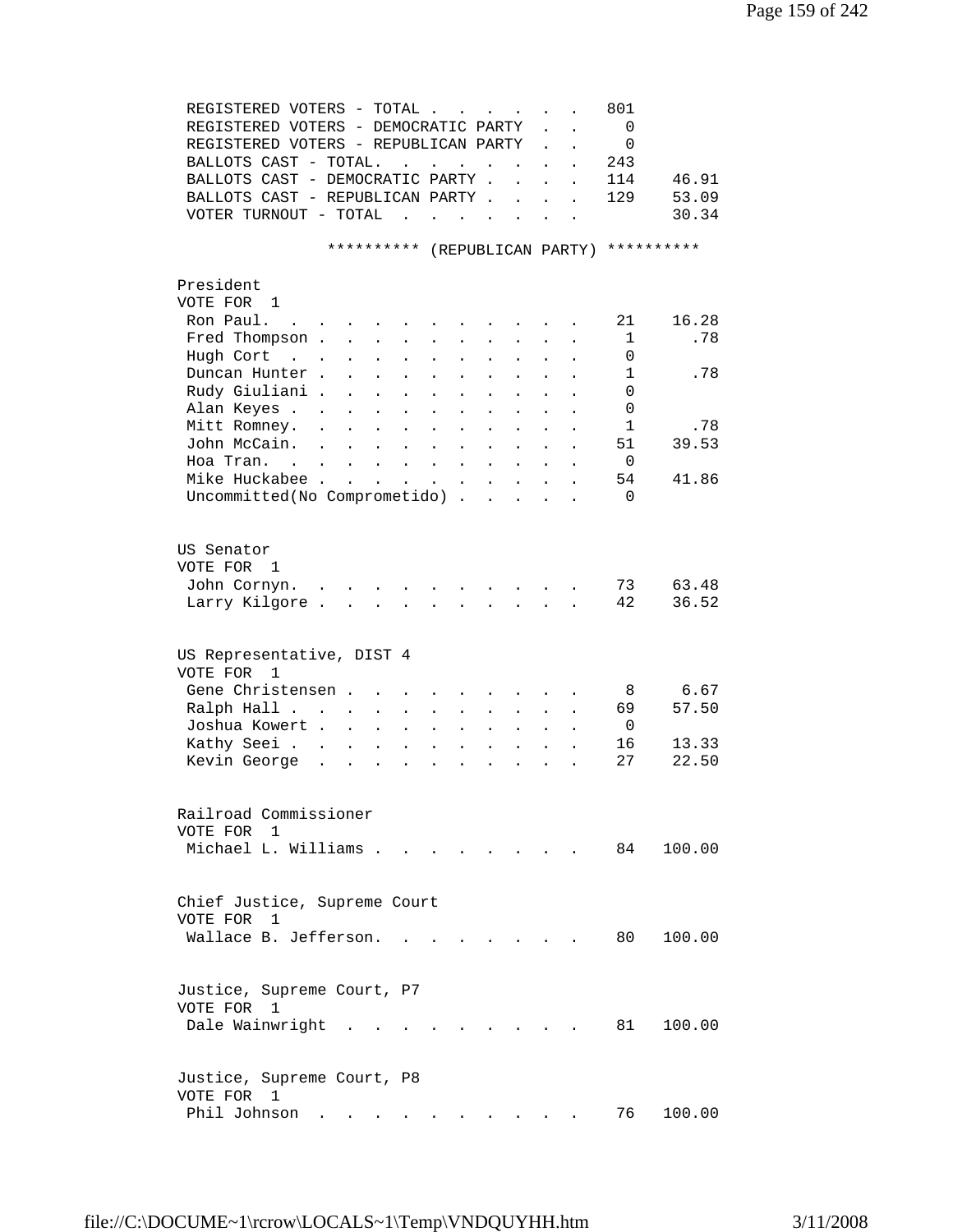| Judge, CT of Criminal Appeals, P3               |
|-------------------------------------------------|
| VOTE FOR<br>1                                   |
| Tom Price<br>74<br>100.00                       |
|                                                 |
| Judge, CT of Criminal Appeals, P4               |
| VOTE FOR<br>1                                   |
| Robert Francis.<br>31<br>35.63                  |
| 56<br>Paul Womack.<br>64.37                     |
|                                                 |
|                                                 |
| Judge, CT of Criminal Appeals, P9               |
| VOTE FOR<br>1                                   |
| Cathy Cochran.<br>75<br>100.00                  |
|                                                 |
|                                                 |
| Member, State BoE, DIST 14<br>VOTE FOR 1        |
| Gail Lowe<br>77<br>100.00                       |
|                                                 |
|                                                 |
| State Senator, District 30                      |
| VOTE FOR<br>1                                   |
| Charles R. Stafford.<br>33<br>30.28             |
| 76<br>69.72<br>Craig Estes.                     |
|                                                 |
|                                                 |
| State Representative, District 62               |
| VOTE FOR 1                                      |
| 89<br>100.00<br>Larry Phillips.                 |
|                                                 |
|                                                 |
| Justice, 5th CT of Appeals DIST, P3             |
| VOTE FOR<br>$\mathbf{1}$                        |
| 76<br>100.00<br>Mary Murphy.                    |
|                                                 |
|                                                 |
| Justice, 5th CT of Appeals DIST, P6             |
| VOTE FOR<br>$\mathbf{1}$                        |
| David L. Bridges .<br>76<br>100.00              |
|                                                 |
|                                                 |
| Justice, 5th CT of Appeals DIST, P8             |
| VOTE FOR 1                                      |
| Kerry Fitzgerald<br>76 100.00                   |
|                                                 |
|                                                 |
| District Judge, 15th Judicial District          |
| VOTE FOR<br>- 1                                 |
| Jim Fallon<br>100.00<br>77                      |
|                                                 |
|                                                 |
| District Judge, 59th Judicial District          |
| VOTE FOR 1                                      |
| Rayburn M. "Rim" Nall<br>80<br>100.00<br>$\sim$ |
|                                                 |
|                                                 |
| District Judge, 336th Judicial District         |
| VOTE FOR<br>$\overline{1}$                      |
| Charles Butler. .<br>30.91<br>34                |
|                                                 |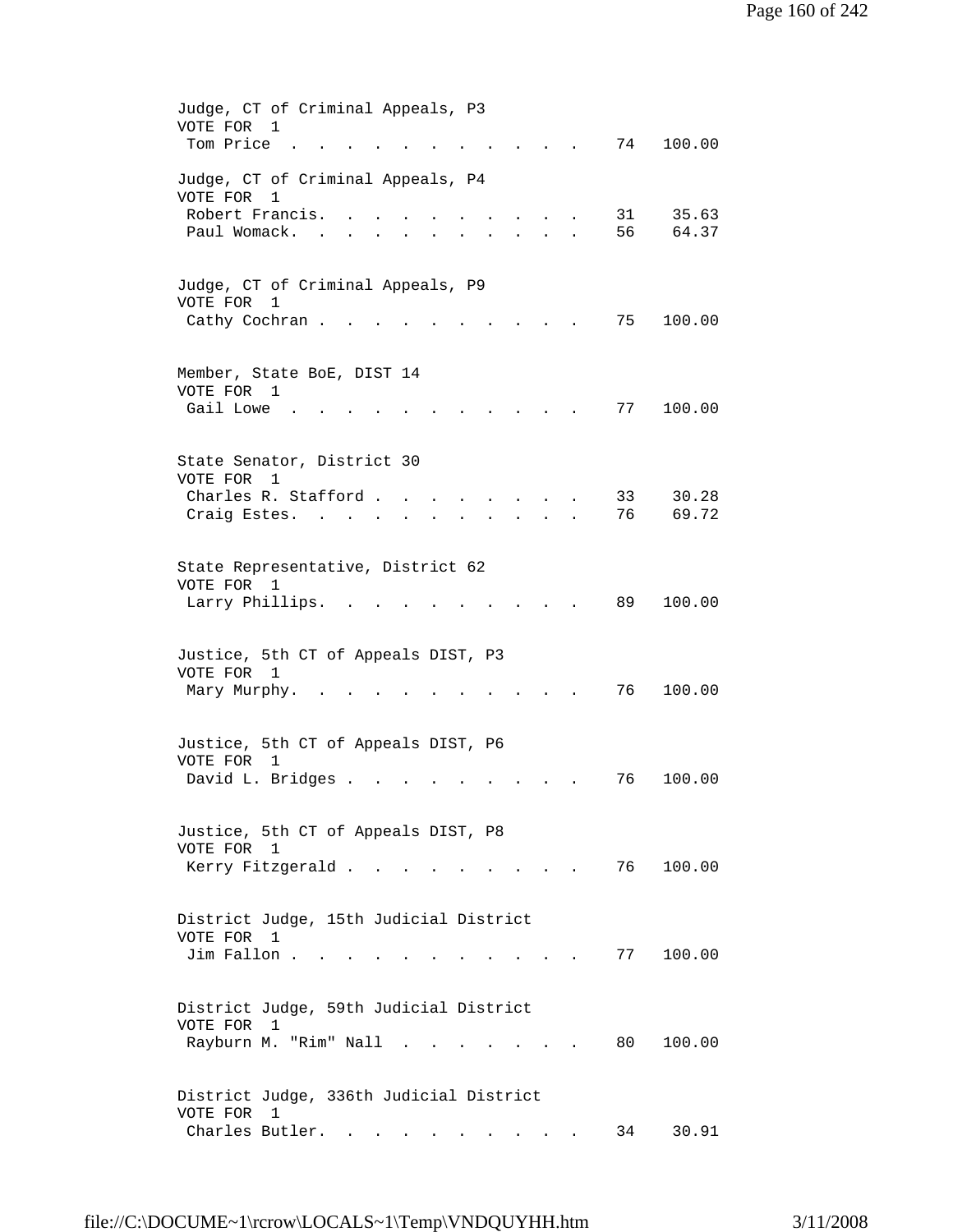| Lauri Blake.                                                                                                                            |                                                           |                                      |                                       |                                              |                                                                                                           |                                      |                                              |                                              |                               | 76             | 69.09          |
|-----------------------------------------------------------------------------------------------------------------------------------------|-----------------------------------------------------------|--------------------------------------|---------------------------------------|----------------------------------------------|-----------------------------------------------------------------------------------------------------------|--------------------------------------|----------------------------------------------|----------------------------------------------|-------------------------------|----------------|----------------|
| Criminal District Attorney<br>VOTE FOR 1<br>Joe Brown                                                                                   |                                                           |                                      |                                       |                                              |                                                                                                           |                                      |                                              |                                              |                               | 82             | 100.00         |
| Sheriff                                                                                                                                 |                                                           |                                      |                                       |                                              |                                                                                                           |                                      |                                              |                                              |                               |                |                |
| VOTE FOR<br>1<br>Keith Gary.                                                                                                            |                                                           |                                      |                                       |                                              |                                                                                                           |                                      |                                              |                                              |                               | 83             | 100.00         |
| Constable, Precinct No. 4<br>VOTE FOR<br>$\mathbf{1}$<br>Warren L. Carter.                                                              |                                                           |                                      | $\ddot{\phantom{1}}$                  |                                              |                                                                                                           |                                      | the contract of the contract of the          |                                              |                               | 44             | 52.38          |
| William Robert (Bob) Douglas Jr                                                                                                         |                                                           |                                      |                                       |                                              |                                                                                                           |                                      |                                              |                                              |                               | 40             | 47.62          |
| County Chairman<br>VOTE FOR 1<br>David P. Gibson                                                                                        |                                                           |                                      |                                       |                                              |                                                                                                           |                                      |                                              |                                              |                               | 78             | 100.00         |
|                                                                                                                                         |                                                           |                                      |                                       |                                              |                                                                                                           |                                      |                                              |                                              | ********** (DEMOCRATIC PARTY) |                | **********     |
| President<br>VOTE FOR<br>1                                                                                                              |                                                           |                                      |                                       |                                              |                                                                                                           |                                      |                                              |                                              |                               |                |                |
| Barack Obama<br>$\sim$<br>Hillary Clinton<br>Bill Richardson                                                                            | $\mathbf{A}$                                              | $\mathbf{r}$<br>$\ddot{\phantom{a}}$ | $\ddot{\phantom{a}}$                  |                                              |                                                                                                           |                                      |                                              |                                              |                               | 41<br>72<br>0  | 35.96<br>63.16 |
| John Edwards<br>$\sim$<br>Joe Biden<br>$\mathbf{r}$ , $\mathbf{r}$ , $\mathbf{r}$ , $\mathbf{r}$ , $\mathbf{r}$<br>Christopher J. Dodd. | $\mathbf{L}$                                              | $\ddot{\phantom{a}}$                 | $\ddot{\phantom{a}}$<br>$\sim$ $\sim$ | $\ddot{\phantom{a}}$<br>$\ddot{\phantom{a}}$ | $\ddot{\phantom{a}}$<br>$\ddot{\phantom{a}}$<br>$\mathbf{r}$ , $\mathbf{r}$ , $\mathbf{r}$ , $\mathbf{r}$ | $\ddot{\phantom{a}}$<br>$\mathbf{r}$ | $\mathbf{r}$<br>$\mathbf{r}$<br>$\mathbf{L}$ | $\ddot{\phantom{a}}$<br>$\ddot{\phantom{a}}$ |                               | 1<br>0<br>0    | .88            |
|                                                                                                                                         |                                                           |                                      |                                       |                                              |                                                                                                           |                                      |                                              |                                              |                               |                |                |
| US Senator<br>VOTE FOR 1<br>Richard J. "Rick" Noriega .                                                                                 |                                                           |                                      |                                       |                                              | $\ddot{\phantom{a}}$                                                                                      |                                      |                                              |                                              |                               | 32             | 41.56          |
| Ray McMurrey                                                                                                                            | $\mathbf{r}$ , $\mathbf{r}$ , $\mathbf{r}$ , $\mathbf{r}$ |                                      |                                       | $\ddot{\phantom{a}}$                         | $\ddot{\phantom{0}}$                                                                                      |                                      |                                              |                                              |                               | 17             | 22.08          |
| Gene Kelly .<br>$\ddot{\phantom{a}}$                                                                                                    | $\ddot{\phantom{a}}$                                      | $\sim$                               | $\ddot{\phantom{a}}$                  | $\ddot{\phantom{a}}$                         | $\ddot{\phantom{0}}$                                                                                      | $\ddot{\phantom{a}}$                 | $\ddot{\phantom{a}}$                         |                                              |                               | 26             | 33.77          |
| Rhett R. Smith.                                                                                                                         |                                                           |                                      |                                       |                                              |                                                                                                           |                                      |                                              |                                              |                               | $\overline{a}$ | 2.60           |
| US Representative, DIST 4<br>VOTE FOR<br>1                                                                                              |                                                           |                                      |                                       |                                              |                                                                                                           |                                      |                                              |                                              |                               |                |                |
| Glenn Melancon.<br>VaLinda Hathcox                                                                                                      |                                                           |                                      |                                       |                                              |                                                                                                           |                                      |                                              |                                              |                               | 47<br>25       | 65.28<br>34.72 |
| Railroad Commissioner<br>VOTE FOR<br>$\overline{1}$                                                                                     |                                                           |                                      |                                       |                                              |                                                                                                           |                                      |                                              |                                              |                               |                |                |
| Dale Henry .                                                                                                                            |                                                           |                                      |                                       |                                              |                                                                                                           |                                      |                                              |                                              |                               | 22             | 29.73          |
| Art Hall. .<br>$\ddot{\phantom{a}}$<br>Mark Thompson.                                                                                   |                                                           |                                      |                                       |                                              |                                                                                                           |                                      |                                              |                                              |                               | 23<br>29       | 31.08<br>39.19 |
| Chief Justice, Supreme Court<br>VOTE FOR<br>1                                                                                           |                                                           |                                      |                                       |                                              |                                                                                                           |                                      |                                              |                                              |                               |                |                |
| Jim Jordan.                                                                                                                             |                                                           |                                      |                                       |                                              |                                                                                                           |                                      |                                              |                                              |                               | 65             | 100.00         |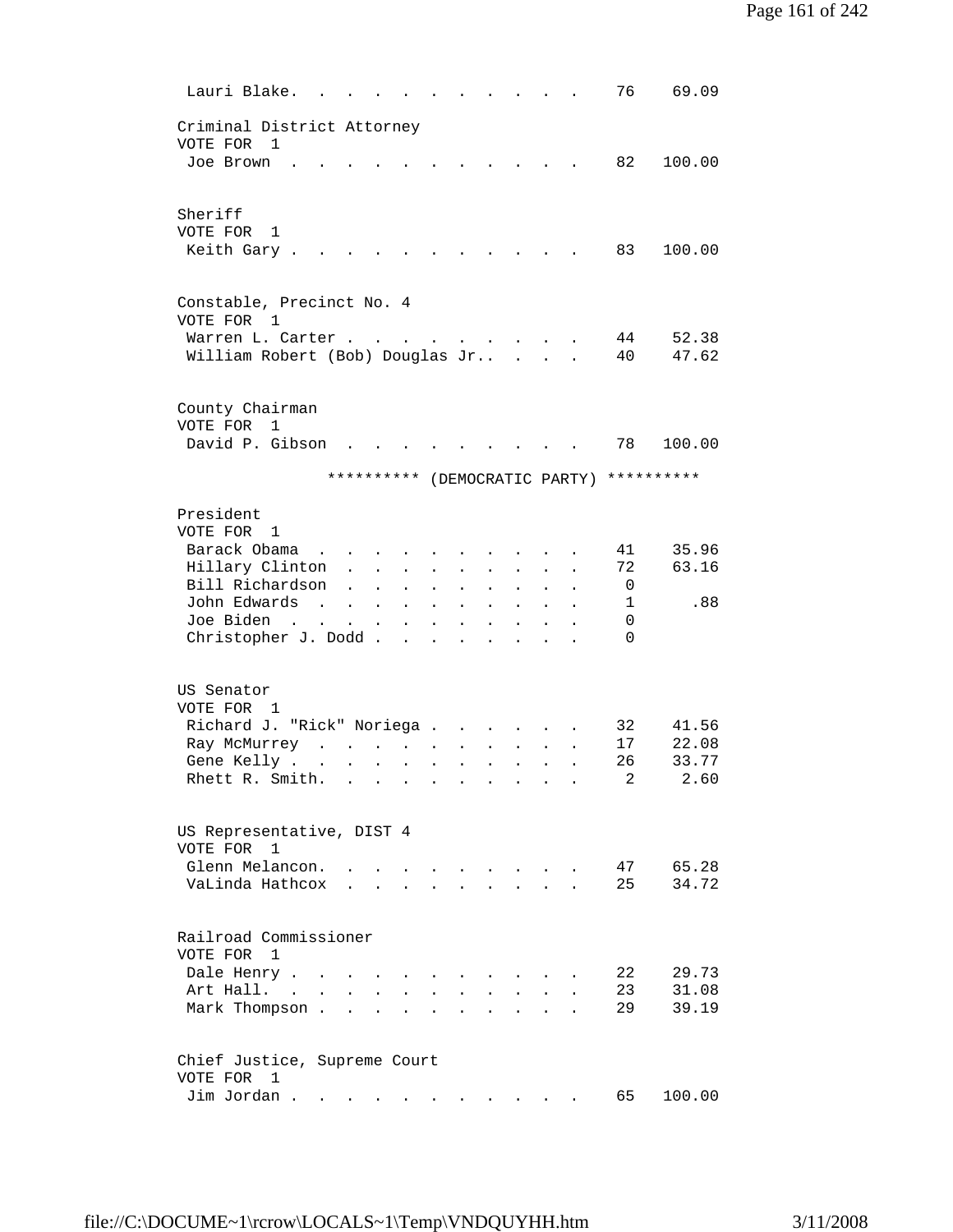| Justice, Supreme Court, P7<br>VOTE FOR 1<br>59<br>Sam Houston.<br>$\sim$<br>and the state of the state of the<br>Baltasar D. Cruz<br>15<br>$\mathbf{L}^{\text{in}}(\mathbf{L}^{\text{in}}(\mathbf{L}^{\text{in}}(\mathbf{L}^{\text{in}}(\mathbf{L}^{\text{in}}(\mathbf{L}^{\text{in}}(\mathbf{L}^{\text{in}}(\mathbf{L}^{\text{in}}(\mathbf{L}^{\text{in}}(\mathbf{L}^{\text{in}}(\mathbf{L}^{\text{in}}(\mathbf{L}^{\text{in}}(\mathbf{L}^{\text{in}}(\mathbf{L}^{\text{in}}(\mathbf{L}^{\text{in}}(\mathbf{L}^{\text{in}}(\mathbf{L}^{\text{in}}(\mathbf{L}^{\text{in}}(\mathbf{$ | 79.73<br>20.27 |
|-------------------------------------------------------------------------------------------------------------------------------------------------------------------------------------------------------------------------------------------------------------------------------------------------------------------------------------------------------------------------------------------------------------------------------------------------------------------------------------------------------------------------------------------------------------------------------------|----------------|
| Justice, Supreme Court, P8<br>VOTE FOR 1<br>Susan Criss.<br>61<br>Linda Reyna Yañez.<br>13<br>$\sim$ $\sim$<br>$\mathbf{r}$                                                                                                                                                                                                                                                                                                                                                                                                                                                         | 82.43<br>17.57 |
| Judge, CT of Criminal Appeals, P3<br>VOTE FOR<br>1<br>Susan Strawn<br>63<br>100.00                                                                                                                                                                                                                                                                                                                                                                                                                                                                                                  |                |
| Judge, CT of Criminal Appeals, P4<br>VOTE FOR 1<br>J.R. Molina.<br>57<br>100.00                                                                                                                                                                                                                                                                                                                                                                                                                                                                                                     |                |
| Member, State BoE, DIST 14<br>VOTE FOR<br>1<br>61<br>100.00<br>Edra Bogle.                                                                                                                                                                                                                                                                                                                                                                                                                                                                                                          |                |
| State Representative, District 62<br>VOTE FOR 1<br>61<br>Peter "Pete" Veeck<br>100.00                                                                                                                                                                                                                                                                                                                                                                                                                                                                                               |                |
| Justice, 5th CT of Appeals DIST, P3<br>VOTE FOR 1<br>Don B. Chae.<br>62<br>100.00                                                                                                                                                                                                                                                                                                                                                                                                                                                                                                   |                |
| Justice, 5th CT of Appeals DIST, P6<br>VOTE FOR<br>1<br>David Hanschen.<br>100.00<br>59                                                                                                                                                                                                                                                                                                                                                                                                                                                                                             |                |
| Justice, 5th CT of Appeals DIST, P8<br>VOTE FOR 1<br>59 100.00<br>Tina Yoo.                                                                                                                                                                                                                                                                                                                                                                                                                                                                                                         |                |
| County Tax Assessor-Collector<br>VOTE FOR<br>1<br>73<br>John Wayne Ramsey.<br>100.00                                                                                                                                                                                                                                                                                                                                                                                                                                                                                                |                |
| County Chairman<br>VOTE FOR<br>$\overline{\phantom{0}}$<br>60 —<br>100.00<br>Tony Beaverson.<br>$\mathbf{L} = \mathbf{L} \mathbf{L} = \mathbf{L} \mathbf{L}$                                                                                                                                                                                                                                                                                                                                                                                                                        |                |
| ********** (REPUBLICAN PARTY)<br>**********<br>IMMIGRATION                                                                                                                                                                                                                                                                                                                                                                                                                                                                                                                          |                |
| VOTE FOR 1<br>121<br>100.00<br>YES<br>$\sim$ $\sim$                                                                                                                                                                                                                                                                                                                                                                                                                                                                                                                                 |                |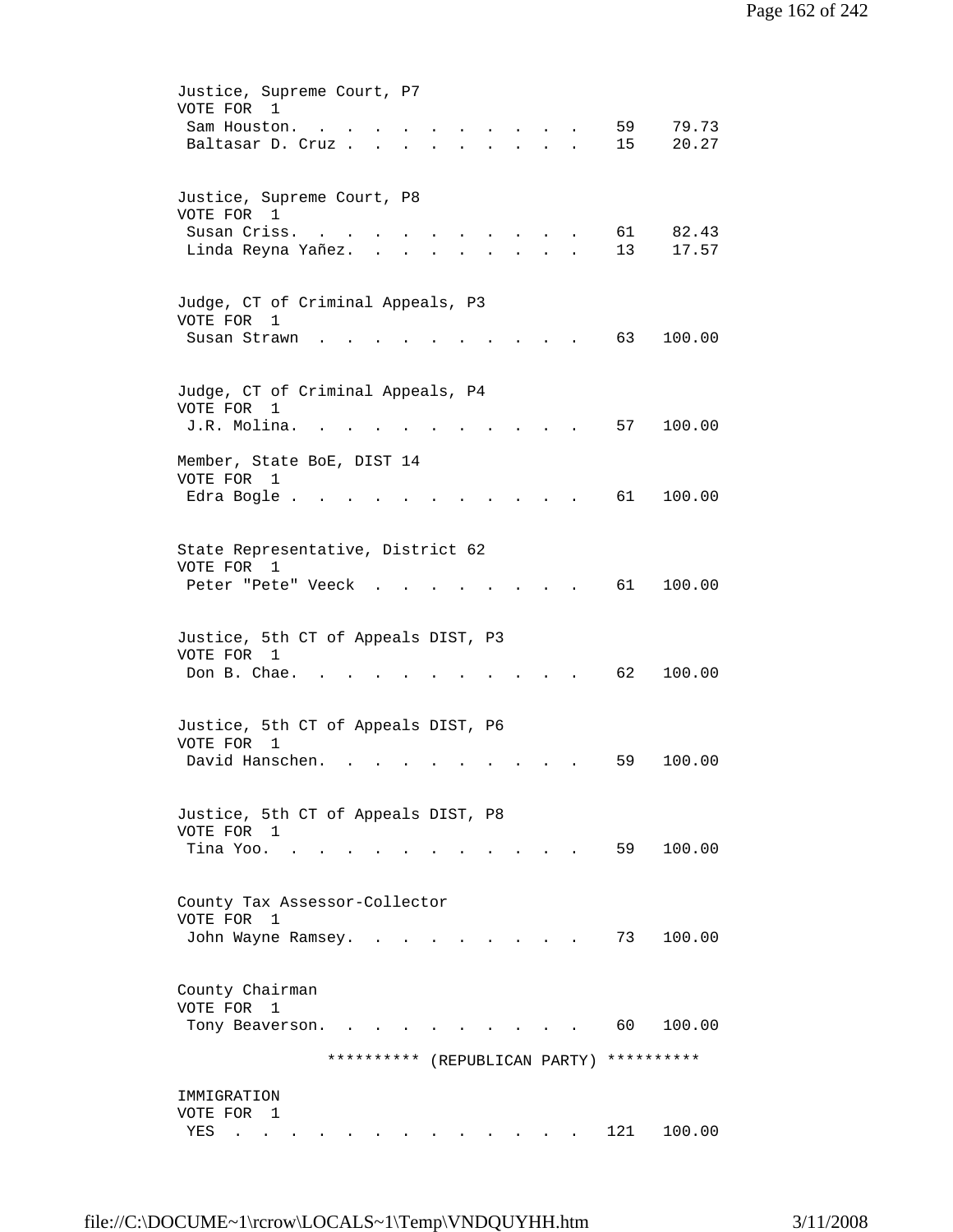| NO.                                                                          |                         |                                                           |                                     |                                            |                      |                                                           |                           |              |                            | 0                                        |             |
|------------------------------------------------------------------------------|-------------------------|-----------------------------------------------------------|-------------------------------------|--------------------------------------------|----------------------|-----------------------------------------------------------|---------------------------|--------------|----------------------------|------------------------------------------|-------------|
|                                                                              |                         |                                                           |                                     |                                            |                      |                                                           |                           |              |                            |                                          |             |
| PHOTO ID                                                                     |                         |                                                           |                                     |                                            |                      |                                                           |                           |              |                            |                                          |             |
| VOTE FOR 1                                                                   |                         |                                                           |                                     |                                            |                      |                                                           |                           |              |                            |                                          |             |
| YES                                                                          |                         |                                                           |                                     |                                            |                      |                                                           |                           |              |                            | 109                                      | 91.60       |
| NO.                                                                          |                         |                                                           |                                     |                                            |                      |                                                           |                           |              |                            | 10                                       | 8.40        |
|                                                                              |                         |                                                           |                                     |                                            |                      |                                                           |                           |              |                            |                                          |             |
| CONTROLLING GOVERNMENT GROWTH                                                |                         |                                                           |                                     |                                            |                      |                                                           |                           |              |                            |                                          |             |
| VOTE FOR 1                                                                   |                         |                                                           |                                     |                                            |                      |                                                           |                           |              |                            |                                          |             |
| YES<br>$\mathbf{r}$ , $\mathbf{r}$ , $\mathbf{r}$                            |                         |                                                           |                                     |                                            |                      |                                                           |                           |              |                            |                                          | . 112 95.73 |
| NO.                                                                          |                         | $\mathbf{r}$ , $\mathbf{r}$ , $\mathbf{r}$                |                                     |                                            |                      | $\mathbf{r}$ , and $\mathbf{r}$ , and $\mathbf{r}$        |                           |              |                            | 5                                        | 4.27        |
| PRECINCT REPORT                                                              |                         | GRAYSON COUNTY, TEXAS                                     |                                     |                                            |                      |                                                           |                           |              |                            |                                          |             |
|                                                                              |                         | PRIMARY ELECTION                                          |                                     |                                            |                      |                                                           |                           |              |                            |                                          |             |
|                                                                              |                         | MARCH 4, 2008                                             |                                     |                                            |                      |                                                           |                           |              |                            |                                          |             |
| RUN DATE: 03/10/08 03:04 PM STATISTICS                                       |                         |                                                           |                                     |                                            |                      |                                                           |                           |              |                            |                                          |             |
| 0037 PCT 38                                                                  |                         |                                                           |                                     |                                            |                      |                                                           |                           |              |                            |                                          |             |
|                                                                              |                         |                                                           |                                     |                                            |                      |                                                           |                           |              |                            | VOTES                                    | PERCENT     |
|                                                                              |                         |                                                           |                                     |                                            |                      |                                                           |                           |              |                            |                                          |             |
| REGISTERED VOTERS - TOTAL 1446                                               |                         |                                                           |                                     |                                            |                      |                                                           |                           |              |                            |                                          |             |
| REGISTERED VOTERS - DEMOCRATIC PARTY<br>REGISTERED VOTERS - REPUBLICAN PARTY |                         |                                                           |                                     |                                            |                      |                                                           |                           |              | $\mathcal{L}^{\text{max}}$ | $\overline{0}$<br>$\overline{0}$         |             |
| BALLOTS CAST - TOTAL.                                                        |                         |                                                           |                                     |                                            |                      |                                                           |                           |              |                            | . 470                                    |             |
| BALLOTS CAST - DEMOCRATIC PARTY.                                             |                         |                                                           |                                     |                                            |                      |                                                           |                           |              | $\mathbf{r}$               | 281                                      | 59.79       |
| BALLOTS CAST - REPUBLICAN PARTY.                                             |                         |                                                           |                                     |                                            |                      |                                                           | $\mathbf{r}$              | $\mathbf{r}$ | $\Delta \sim 10$           | 189                                      | 40.21       |
| VOTER TURNOUT - TOTAL                                                        |                         |                                                           |                                     |                                            |                      |                                                           | $\mathbf{L}$              |              |                            |                                          | 32.50       |
|                                                                              |                         |                                                           |                                     |                                            |                      |                                                           |                           |              |                            |                                          |             |
|                                                                              |                         |                                                           |                                     |                                            |                      |                                                           |                           |              |                            | ********** (REPUBLICAN PARTY) ********** |             |
| President                                                                    |                         |                                                           |                                     |                                            |                      |                                                           |                           |              |                            |                                          |             |
| VOTE FOR 1                                                                   |                         |                                                           |                                     |                                            |                      |                                                           |                           |              |                            |                                          |             |
| Ron Paul. .                                                                  |                         |                                                           |                                     |                                            |                      |                                                           |                           |              |                            | 9                                        | 4.76        |
| Fred Thompson .                                                              |                         |                                                           |                                     |                                            |                      |                                                           |                           |              |                            | 3                                        | 1.59        |
| Hugh Cort<br>$\mathbf{r}$ , $\mathbf{r}$ , $\mathbf{r}$ , $\mathbf{r}$       |                         |                                                           |                                     |                                            |                      |                                                           |                           |              |                            | 0                                        |             |
| Duncan Hunter                                                                |                         |                                                           |                                     | $\mathbf{r} = \mathbf{r} \cdot \mathbf{r}$ |                      | $\sim 10^{-10}$                                           | $\mathbf{r}$              |              |                            | 0                                        |             |
| Rudy Giuliani                                                                |                         |                                                           |                                     |                                            |                      |                                                           | $\mathbf{L}^{\text{max}}$ |              |                            | $\mathbf{1}$                             | .53         |
| Alan Keyes                                                                   |                         |                                                           |                                     |                                            |                      |                                                           |                           |              |                            | $\Omega$                                 |             |
| Mitt Romney.                                                                 | $\sim 100$ km s $^{-1}$ | $\ddot{\phantom{a}}$                                      |                                     |                                            |                      |                                                           |                           |              |                            | 3                                        | 1.59        |
| John McCain.<br>$\sim$                                                       |                         | $\ddot{\phantom{a}}$                                      | $\ddot{\phantom{a}}$                |                                            |                      |                                                           |                           |              |                            | 98                                       | 51.85       |
| Hoa Tran. .                                                                  | $\bullet$               | $\mathbf{z} = \mathbf{z} + \mathbf{z}$ . The $\mathbf{z}$ |                                     | $\mathbf{z} = \mathbf{z} + \mathbf{z}$ .   | $\ddot{\phantom{0}}$ | $\ddot{\phantom{a}}$                                      |                           | $\bullet$    |                            | $\overline{0}$                           |             |
| Mike Huckabee .                                                              |                         | s.<br>$\ddot{\phantom{a}}$                                | $\ddot{\phantom{0}}$                | $\mathbf{L}$                               | $\ddot{\phantom{a}}$ |                                                           |                           |              |                            | 74                                       | 39.15       |
| Uncommitted(No Comprometido).                                                |                         |                                                           |                                     |                                            |                      | $\mathbf{r}$                                              |                           |              |                            | 1                                        | .53         |
|                                                                              |                         |                                                           |                                     |                                            |                      |                                                           |                           |              |                            |                                          |             |
| US Senator                                                                   |                         |                                                           |                                     |                                            |                      |                                                           |                           |              |                            |                                          |             |
| VOTE FOR<br>$\mathbf{1}$                                                     |                         |                                                           |                                     |                                            |                      |                                                           |                           |              |                            |                                          |             |
| John Cornyn.                                                                 |                         |                                                           |                                     |                                            |                      |                                                           |                           |              |                            | 129                                      | 79.14       |
| Larry Kilgore                                                                |                         |                                                           |                                     |                                            |                      | $\mathbf{r} = \mathbf{r}$ , and $\mathbf{r} = \mathbf{r}$ |                           |              |                            | 34                                       | 20.86       |
|                                                                              |                         |                                                           |                                     |                                            |                      |                                                           |                           |              |                            |                                          |             |
| US Representative, DIST 4<br>VOTE FOR 1                                      |                         |                                                           |                                     |                                            |                      |                                                           |                           |              |                            |                                          |             |
| Gene Christensen.                                                            |                         |                                                           |                                     |                                            |                      |                                                           |                           |              |                            | 14                                       | 7.87        |
| Ralph Hall                                                                   |                         |                                                           | $\ddot{\phantom{a}}$                |                                            |                      |                                                           |                           |              |                            | 143                                      | 80.34       |
| Joshua Kowert                                                                |                         |                                                           | $\ddot{\phantom{0}}$                | $\ddot{\phantom{a}}$                       | $\ddot{\phantom{a}}$ | $\ddot{\phantom{a}}$                                      | $\ddot{\phantom{0}}$      | $\bullet$    | $\ddot{\phantom{a}}$       | 1                                        | .56         |
| Kathy Seei                                                                   |                         |                                                           | $\bullet$ .<br>$\ddot{\phantom{0}}$ | $\ddot{\phantom{a}}$                       | $\ddot{\phantom{0}}$ |                                                           |                           | $\bullet$ .  | $\ddot{\phantom{a}}$       | 18                                       | 10.11       |
|                                                                              |                         |                                                           |                                     |                                            |                      |                                                           |                           |              |                            | 2                                        | 1.12        |
| Kevin George                                                                 |                         |                                                           |                                     |                                            |                      |                                                           |                           |              |                            |                                          |             |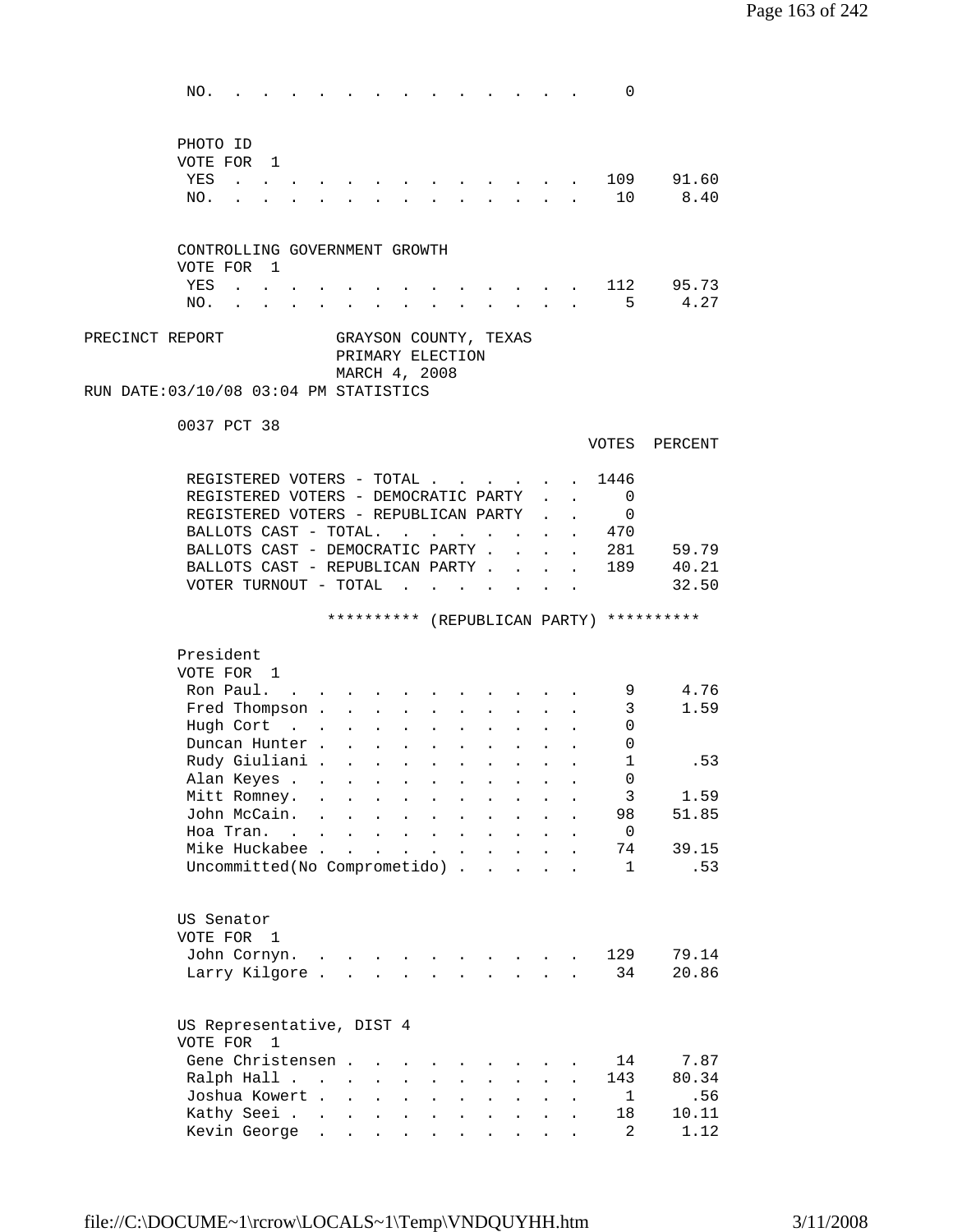| Railroad Commissioner<br>VOTE FOR<br>1                                                                                                   |
|------------------------------------------------------------------------------------------------------------------------------------------|
| Michael L. Williams .<br>145<br>100.00                                                                                                   |
| Chief Justice, Supreme Court                                                                                                             |
| VOTE FOR<br>1<br>Wallace B. Jefferson.<br>134<br>100.00                                                                                  |
|                                                                                                                                          |
| Justice, Supreme Court, P7<br>VOTE FOR 1                                                                                                 |
| Dale Wainwright<br>138<br>100.00                                                                                                         |
| Justice, Supreme Court, P8                                                                                                               |
| VOTE FOR 1                                                                                                                               |
| Phil Johnson<br>129<br>100.00                                                                                                            |
| Judge, CT of Criminal Appeals, P3                                                                                                        |
| VOTE FOR<br>1                                                                                                                            |
| Tom Price.<br>132<br>100.00                                                                                                              |
| Judge, CT of Criminal Appeals, P4                                                                                                        |
| VOTE FOR<br>1<br>Robert Francis.<br>42.96<br>58                                                                                          |
| 57.04<br>Paul Womack.<br>77                                                                                                              |
|                                                                                                                                          |
| Judge, CT of Criminal Appeals, P9                                                                                                        |
| VOTE FOR<br>1                                                                                                                            |
| Cathy Cochran.<br>128<br>100.00                                                                                                          |
| Member, State BoE, DIST 14                                                                                                               |
| VOTE FOR<br>1                                                                                                                            |
| Gail Lowe<br>126<br>100.00                                                                                                               |
| State Senator, District 30                                                                                                               |
| VOTE FOR 1                                                                                                                               |
| 24.22<br>Charles R. Stafford<br>39<br>$\mathbf{L} = \mathbf{L}$                                                                          |
| 75.78<br>Craig Estes. .<br>122<br>$\mathbf{L} = \mathbf{L} \mathbf{L}$                                                                   |
| State Representative, District 62                                                                                                        |
| VOTE FOR 1                                                                                                                               |
| 148<br>100.00<br>Larry Phillips.<br>$\mathbf{r}$ . The set of $\mathbf{r}$<br>$\ddot{\phantom{a}}$<br>$\sim$ $\sim$ $\sim$ $\sim$ $\sim$ |
| Justice, 5th CT of Appeals DIST, P3                                                                                                      |
| VOTE FOR 1                                                                                                                               |
| 124<br>100.00<br>Mary Murphy.                                                                                                            |
|                                                                                                                                          |
| Justice, 5th CT of Appeals DIST, P6<br>VOTE FOR 1                                                                                        |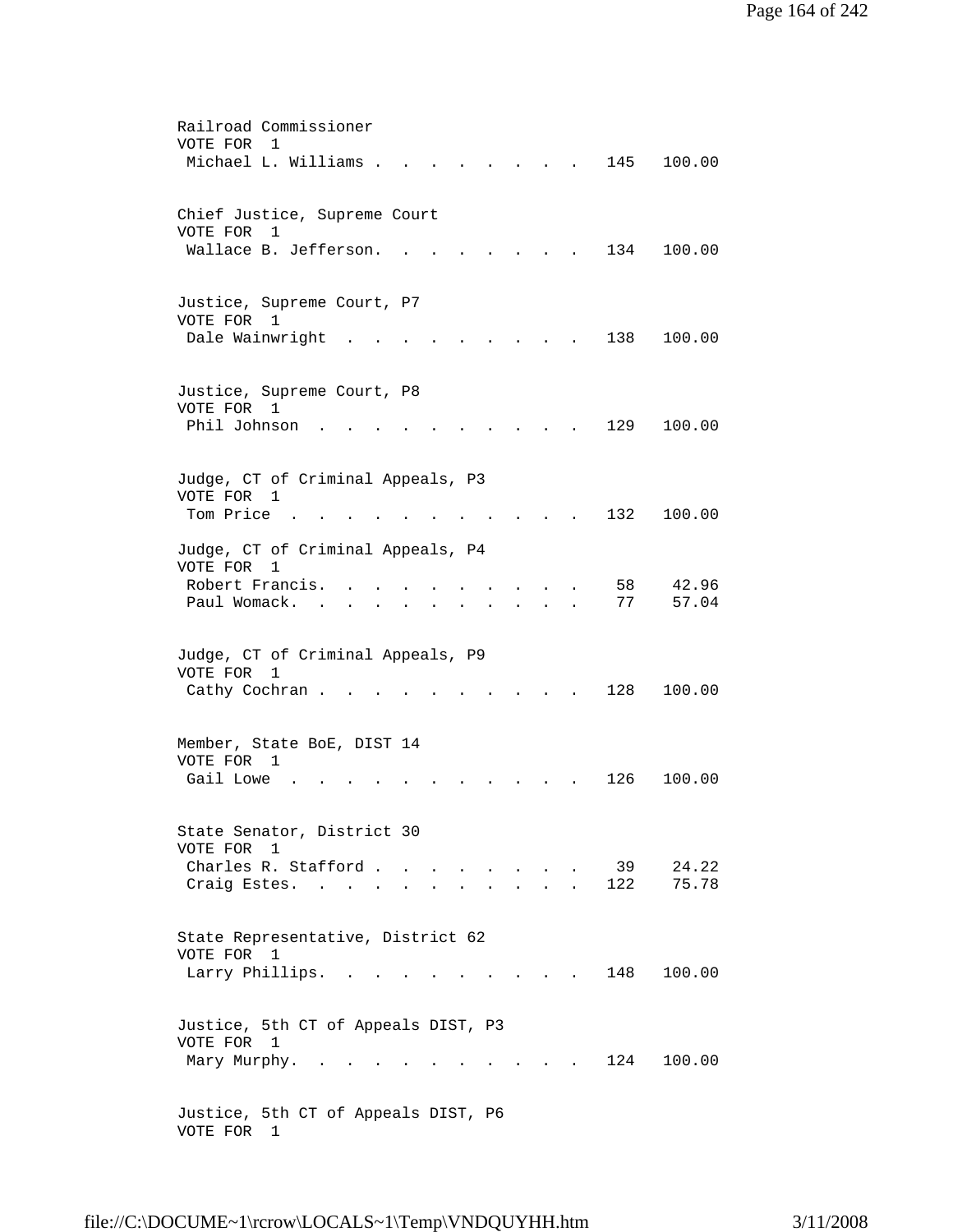David L. Bridges . . . . . . . . . 127 100.00 Justice, 5th CT of Appeals DIST, P8 VOTE FOR 1 Kerry Fitzgerald . . . . . . . . . 129 100.00 District Judge, 15th Judicial District VOTE FOR 1 Jim Fallon . . . . . . . . . . . 140 100.00 District Judge, 59th Judicial District VOTE FOR 1 Rayburn M. "Rim" Nall . . . . . . . 143 100.00 District Judge, 336th Judicial District VOTE FOR 1 Charles Butler. . . . . . . . . . 58 34.12 Lauri Blake. . . . . . . . . . . 112 65.88 Criminal District Attorney VOTE FOR 1 Joe Brown . . . . . . . . . . . 151 100.00 Sheriff VOTE FOR 1 Keith Gary . . . . . . . . . . . 150 100.00 Justice of the Peace, Precinct No. 1 VOTE FOR 1 Butch Morgan . . . . . . . . . . 152 100.00 Constable, Precinct No. 1 VOTE FOR 1 C.C. "Buddy" Wade. . . . . . . . . 134 100.00 County Chairman VOTE FOR 1 David P. Gibson . . . . . . . . . 126 100.00 \*\*\*\*\*\*\*\*\*\* (DEMOCRATIC PARTY) \*\*\*\*\*\*\*\*\*\* President VOTE FOR 1 Barack Obama . . . . . . . . . . . 101 36.20<br>Hillary Clinton . . . . . . . . . 170 60.93 Hillary Clinton . . . . . . . . . 170 60.93<br>
Bill Richardson . . . . . . . . . 1 .36<br>
John Edwards . . . . . . . . . . 7 2.51 Bill Richardson . . . . . . . John Edwards . . . . . . . . . . . Joe Biden . . . . . . . . . . . 0 Christopher J. Dodd . . . . . . . . 0

US Senator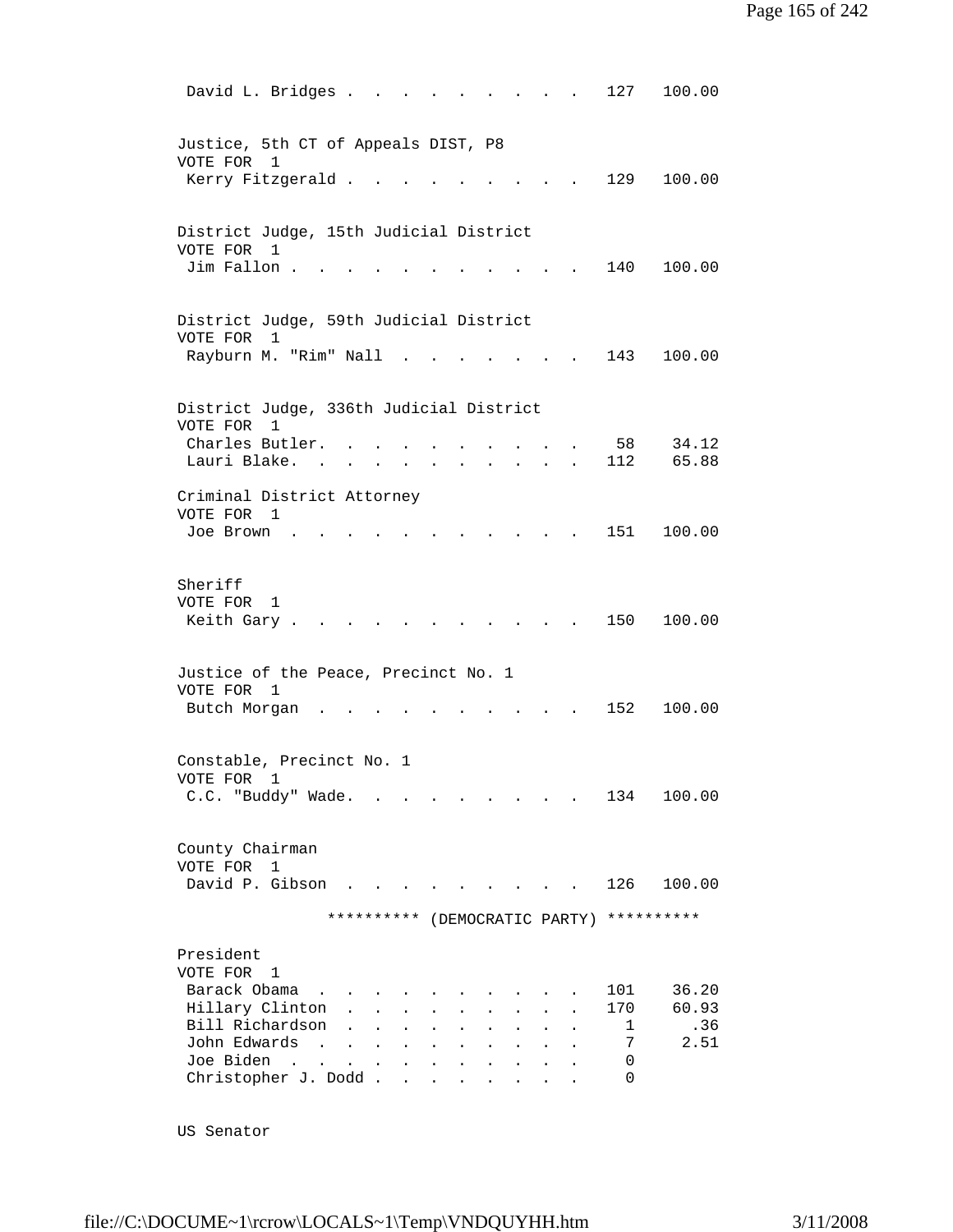| VOTE FOR<br>1                                                                                                                                                                                |
|----------------------------------------------------------------------------------------------------------------------------------------------------------------------------------------------|
| Richard J. "Rick" Noriega<br>90<br>45.69                                                                                                                                                     |
| 42<br>21.32<br>Ray McMurrey<br>$\mathbf{L} = \mathbf{L} \mathbf{L} + \mathbf{L} \mathbf{L}$<br>$\ddot{\phantom{0}}$                                                                          |
| 24.37<br>48<br>Gene Kelly<br>$\bullet$<br>$\mathcal{L}^{\text{max}}$<br>$\mathbf{L}^{\text{max}}$<br>$\ddot{\phantom{a}}$<br>$\mathbf{z} = \mathbf{z}$<br>$\bullet$<br>$\ddot{\phantom{0}}$  |
| 8.63<br>Rhett R. Smith.<br>17<br>$\ddot{\phantom{a}}$<br>$\ddot{\phantom{a}}$<br>$\bullet$<br>$\ddot{\phantom{a}}$<br>$\ddot{\phantom{a}}$<br>$\bullet$<br>$\ddot{\phantom{0}}$<br>$\bullet$ |
|                                                                                                                                                                                              |
|                                                                                                                                                                                              |
| US Representative, DIST 4                                                                                                                                                                    |
| VOTE FOR 1                                                                                                                                                                                   |
| Glenn Melancon.<br>120<br>63.83<br>$\sim$ $\sim$ $\sim$ $\sim$<br>$\ddot{\phantom{0}}$                                                                                                       |
| 68<br>VaLinda Hathcox<br>36.17<br>$\mathbf{L}$ $\mathbf{L}$<br>$\mathbf{r}$ and $\mathbf{r}$ and $\mathbf{r}$<br>$\ddot{\phantom{0}}$                                                        |
|                                                                                                                                                                                              |
|                                                                                                                                                                                              |
| Railroad Commissioner                                                                                                                                                                        |
| VOTE FOR 1                                                                                                                                                                                   |
| Dale Henry<br>44.15<br>83<br>$\ddot{\phantom{a}}$<br>$\ddot{\phantom{a}}$                                                                                                                    |
| 17.55<br>Art Hall. .<br>33<br>$\ddot{\phantom{0}}$                                                                                                                                           |
| 38.30<br>Mark Thompson .<br>72<br>$\ddot{\phantom{a}}$                                                                                                                                       |
|                                                                                                                                                                                              |
|                                                                                                                                                                                              |
| Chief Justice, Supreme Court                                                                                                                                                                 |
| VOTE FOR<br>1                                                                                                                                                                                |
| Jim Jordan.<br>169<br>100.00                                                                                                                                                                 |
|                                                                                                                                                                                              |
|                                                                                                                                                                                              |
| Justice, Supreme Court, P7                                                                                                                                                                   |
| VOTE FOR 1                                                                                                                                                                                   |
| 157<br>83.96<br>Sam Houston.                                                                                                                                                                 |
| $\sim$<br>30<br>16.04                                                                                                                                                                        |
| Baltasar D. Cruz<br>$\sim$ $\sim$ $\sim$                                                                                                                                                     |
|                                                                                                                                                                                              |
| Justice, Supreme Court, P8                                                                                                                                                                   |
| VOTE FOR 1                                                                                                                                                                                   |
| Susan Criss.<br>161<br>83.42                                                                                                                                                                 |
| 32                                                                                                                                                                                           |
| 16.58<br>Linda Reyna Yañez.<br>$\sim$                                                                                                                                                        |
|                                                                                                                                                                                              |
| Judge, CT of Criminal Appeals, P3                                                                                                                                                            |
| VOTE FOR<br>1                                                                                                                                                                                |
| 100.00<br>Susan Strawn<br>166                                                                                                                                                                |
|                                                                                                                                                                                              |
|                                                                                                                                                                                              |
| Judge, CT of Criminal Appeals, P4                                                                                                                                                            |
| VOTE FOR 1                                                                                                                                                                                   |
| J.R. Molina.<br>100.00<br>157                                                                                                                                                                |
|                                                                                                                                                                                              |
| Member, State BoE, DIST 14                                                                                                                                                                   |
| VOTE FOR 1                                                                                                                                                                                   |
| 154<br>100.00<br>Edra Bogle                                                                                                                                                                  |
|                                                                                                                                                                                              |
|                                                                                                                                                                                              |
| State Representative, District 62                                                                                                                                                            |
| VOTE FOR 1                                                                                                                                                                                   |
| 151<br>100.00<br>Peter "Pete" Veeck.                                                                                                                                                         |
|                                                                                                                                                                                              |
|                                                                                                                                                                                              |
| Justice, 5th CT of Appeals DIST, P3                                                                                                                                                          |
| VOTE FOR 1                                                                                                                                                                                   |
| Don B. Chae.<br>100.00<br>149                                                                                                                                                                |
| the contract of the contract of the<br>$\mathbf{r} = \mathbf{r} + \mathbf{r} + \mathbf{r}$ .<br>$\ddot{\phantom{0}}$                                                                         |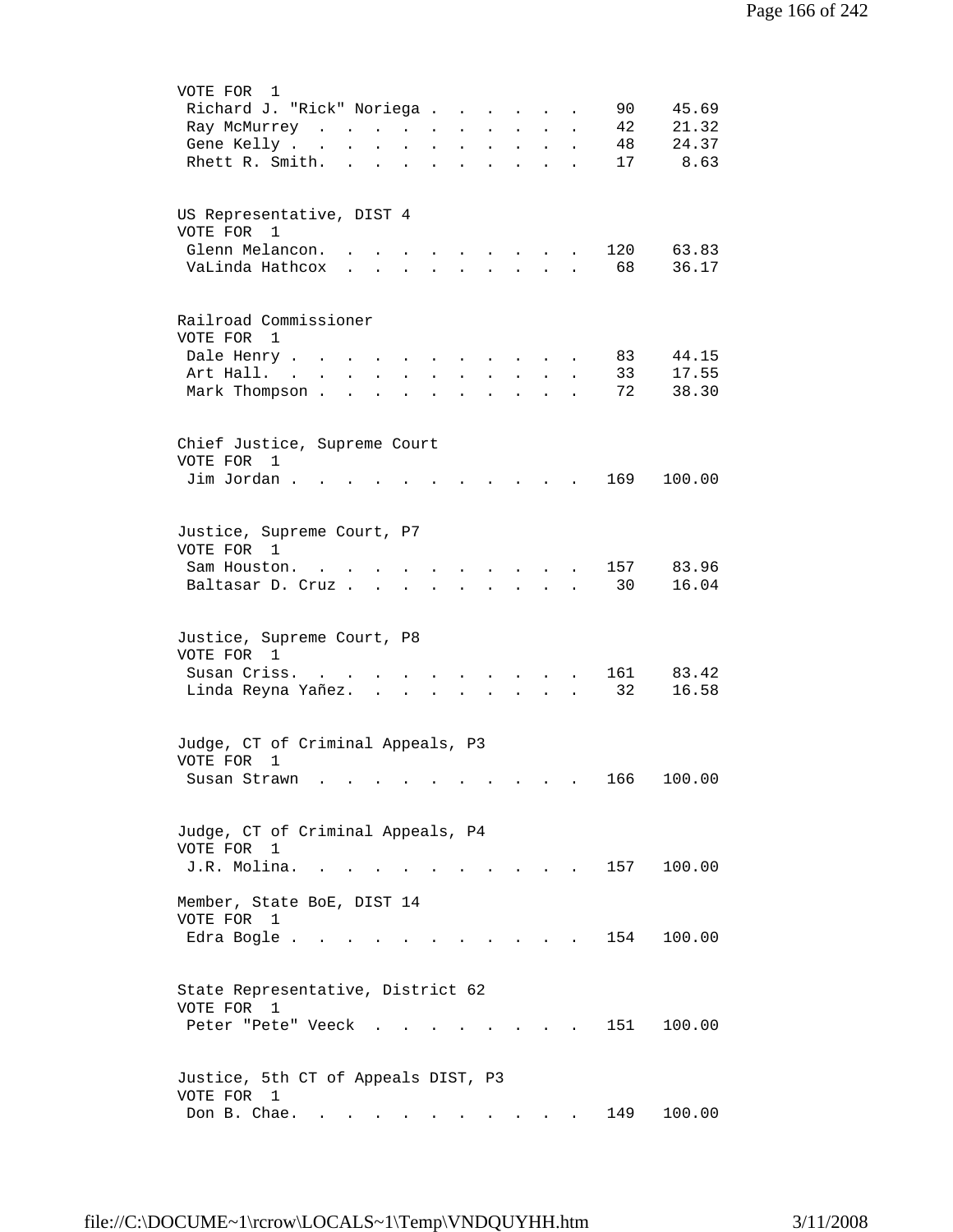|                 | Justice, 5th CT of Appeals DIST, P6                               |  |              |                                                         |
|-----------------|-------------------------------------------------------------------|--|--------------|---------------------------------------------------------|
|                 | VOTE FOR<br>1<br>David Hanschen.                                  |  |              | 155<br>100.00                                           |
|                 |                                                                   |  |              |                                                         |
|                 |                                                                   |  |              |                                                         |
|                 | Justice, 5th CT of Appeals DIST, P8<br>VOTE FOR 1                 |  |              |                                                         |
|                 | Tina Yoo. .                                                       |  |              | 147<br>100.00                                           |
|                 |                                                                   |  |              |                                                         |
|                 | County Tax Assessor-Collector                                     |  |              |                                                         |
|                 | VOTE FOR 1                                                        |  |              |                                                         |
|                 | John Wayne Ramsey.                                                |  |              | 222<br>100.00                                           |
|                 |                                                                   |  |              |                                                         |
|                 | Justice of the Peace, Precinct No. 1                              |  |              |                                                         |
|                 | VOTE FOR 1                                                        |  |              |                                                         |
|                 | Greg Middents .                                                   |  |              | 178<br>100.00                                           |
|                 |                                                                   |  |              |                                                         |
|                 | County Chairman                                                   |  |              |                                                         |
|                 | VOTE FOR 1                                                        |  |              |                                                         |
|                 | Tony Beaverson.                                                   |  |              | 100.00<br>151                                           |
|                 | ********** (REPUBLICAN PARTY)                                     |  |              | **********                                              |
|                 |                                                                   |  |              |                                                         |
|                 | IMMIGRATION<br>VOTE FOR 1                                         |  |              |                                                         |
|                 | YES                                                               |  |              | 185<br>99.46                                            |
|                 | NO.                                                               |  |              | .54<br>$\mathbf{1}$                                     |
|                 |                                                                   |  |              |                                                         |
|                 | PHOTO ID                                                          |  |              |                                                         |
|                 | VOTE FOR 1                                                        |  |              |                                                         |
|                 | YES<br>$\mathbf{L}$                                               |  |              | 176<br>96.17                                            |
|                 | NO.                                                               |  |              | 3.83<br>7                                               |
|                 |                                                                   |  |              |                                                         |
|                 | CONTROLLING GOVERNMENT GROWTH                                     |  |              |                                                         |
|                 | VOTE FOR 1<br>YES 159 91.38                                       |  |              |                                                         |
|                 | NO. 15 8.62                                                       |  |              |                                                         |
|                 |                                                                   |  |              |                                                         |
| PRECINCT REPORT | GRAYSON COUNTY, TEXAS<br>PRIMARY ELECTION                         |  |              |                                                         |
|                 | MARCH 4, 2008                                                     |  |              |                                                         |
|                 | RUN DATE: 03/10/08 03:04 PM STATISTICS                            |  |              |                                                         |
|                 | 0038 PCT 39                                                       |  |              |                                                         |
|                 |                                                                   |  |              | VOTES PERCENT                                           |
|                 |                                                                   |  |              |                                                         |
|                 | REGISTERED VOTERS - TOTAL<br>REGISTERED VOTERS - DEMOCRATIC PARTY |  |              | 402<br>$\mathbf{L} = \mathbf{L} \times \mathbf{R}$<br>0 |
|                 | REGISTERED VOTERS - REPUBLICAN PARTY .                            |  | $\mathbf{r}$ | $\mathbf{L}$<br>0                                       |
|                 | BALLOTS CAST - TOTAL.                                             |  |              | 63<br>$\mathbf{L}^{\text{max}}$                         |
|                 | BALLOTS CAST - DEMOCRATIC PARTY                                   |  | $\mathbf{L}$ | 45<br>71.43                                             |
|                 | BALLOTS CAST - REPUBLICAN PARTY<br>VOTER TURNOUT - TOTAL          |  |              | 28.57<br>18<br>15.67                                    |
|                 |                                                                   |  |              |                                                         |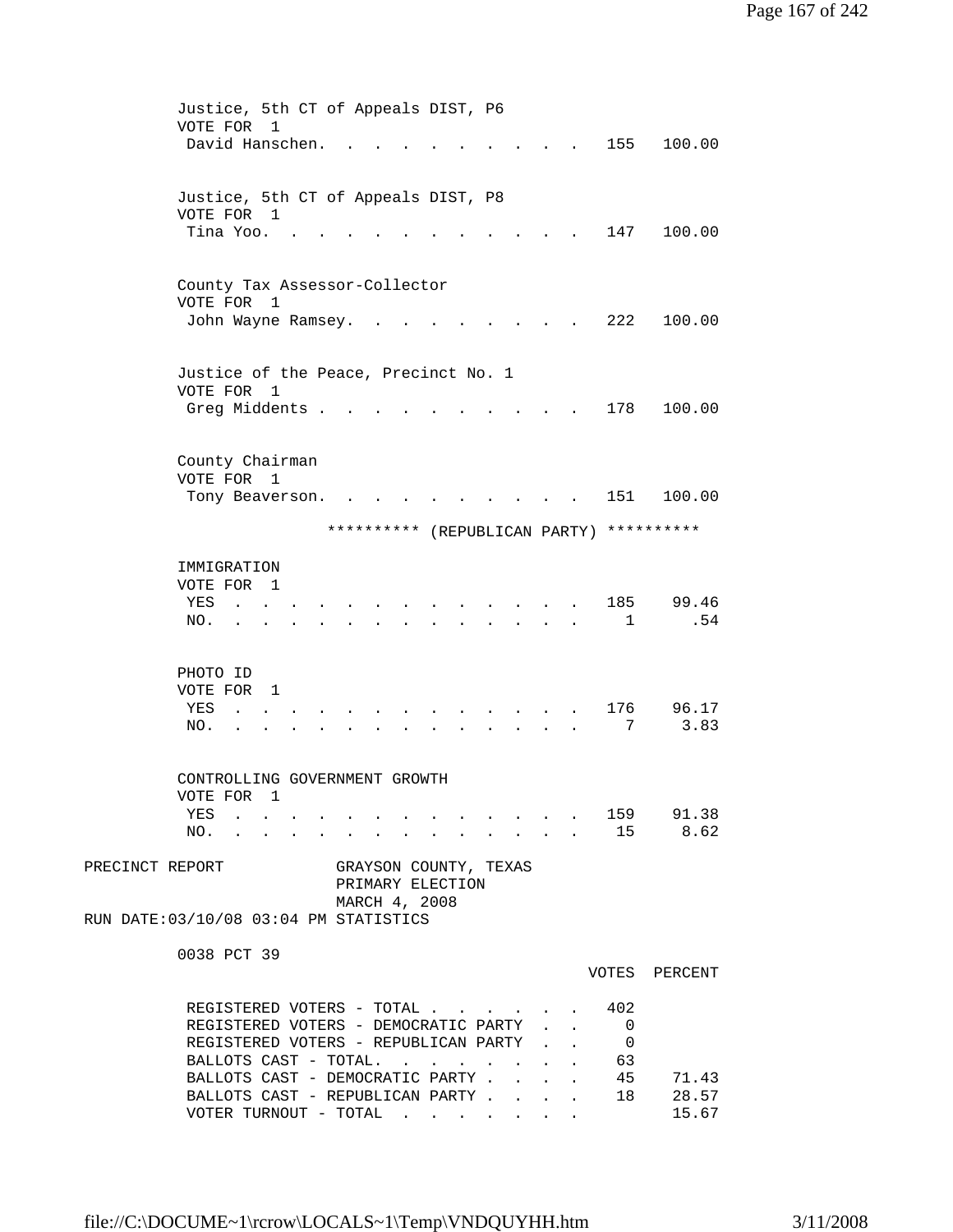## \*\*\*\*\*\*\*\*\*\* (REPUBLICAN PARTY) \*\*\*\*\*\*\*\*\*\*

| President                                                                                                                                                                                                                       |  |
|---------------------------------------------------------------------------------------------------------------------------------------------------------------------------------------------------------------------------------|--|
| VOTE FOR 1                                                                                                                                                                                                                      |  |
| Ron Paul.<br>0<br>$\sim$ $\sim$ $\sim$<br>$\sim$ $\sim$ $\sim$ $\sim$ $\sim$ $\sim$                                                                                                                                             |  |
| Fred Thompson<br>0<br>$\mathbf{L}$<br>$\sim 10^{-11}$<br>$\mathbf{z} = \mathbf{z}$<br>$\mathbf{L} = \mathbf{0}$                                                                                                                 |  |
| Hugh Cort<br>0<br>$\mathbf{r}$ , $\mathbf{r}$<br>$\bullet$<br>$\ddot{\phantom{0}}$<br>$\bullet$<br>$\bullet$<br>$\ddot{\phantom{0}}$<br>$\ddot{\phantom{0}}$<br>$\bullet$                                                       |  |
| Duncan Hunter.<br>0<br>$\ddot{\phantom{a}}$<br>$\ddot{\phantom{a}}$<br>$\bullet$<br>$\ddot{\phantom{a}}$<br>$\ddot{\phantom{0}}$<br>$\ddot{\phantom{0}}$<br>$\ddot{\phantom{a}}$                                                |  |
| Rudy Giuliani .<br>0<br>$\ddot{\phantom{a}}$<br>$\ddot{\phantom{0}}$<br>$\ddot{\phantom{a}}$                                                                                                                                    |  |
| Alan Keyes<br>0<br>$\ddot{\phantom{a}}$<br>$\ddot{\phantom{0}}$<br>$\ddot{\phantom{a}}$<br>$\ddot{\phantom{a}}$<br>$\ddot{\phantom{0}}$<br>$\ddot{\phantom{a}}$                                                                 |  |
| Mitt Romney.<br>5.56<br>1<br>$\sim$<br>$\ddot{\phantom{a}}$<br>$\ddot{\phantom{0}}$<br>$\ddot{\phantom{a}}$<br>$\ddot{\phantom{a}}$<br>$\ddot{\phantom{a}}$<br>$\ddot{\phantom{a}}$                                             |  |
| John McCain.<br>55.56<br>$\mathbf{r}$ , $\mathbf{r}$ , $\mathbf{r}$ , $\mathbf{r}$ , $\mathbf{r}$<br>10<br>$\ddot{\phantom{a}}$<br>$\ddot{\phantom{a}}$<br>$\ddot{\phantom{0}}$<br>$\ddot{\phantom{a}}$<br>$\ddot{\phantom{a}}$ |  |
| Hoa Tran.<br>0<br>$\mathbf{L}$                                                                                                                                                                                                  |  |
| Mike Huckabee<br>6<br>33.33<br>$\mathbf{L}$                                                                                                                                                                                     |  |
| 5.56<br>Uncommitted (No Comprometido)<br>$\mathbf{1}$                                                                                                                                                                           |  |
|                                                                                                                                                                                                                                 |  |
|                                                                                                                                                                                                                                 |  |
| US Senator                                                                                                                                                                                                                      |  |
| VOTE FOR 1                                                                                                                                                                                                                      |  |
| 81.25<br>John Cornyn.<br>13<br>$\mathcal{L}^{\text{max}}$ , and $\mathcal{L}^{\text{max}}$                                                                                                                                      |  |
| 3<br>18.75<br>Larry Kilgore<br>$\mathbf{L}$                                                                                                                                                                                     |  |
| $\mathbf{A}$<br>$\mathbf{r}$<br>$\mathbf{L}$<br>$\overline{a}$                                                                                                                                                                  |  |
|                                                                                                                                                                                                                                 |  |
|                                                                                                                                                                                                                                 |  |
| US Representative, DIST 4                                                                                                                                                                                                       |  |
| VOTE FOR<br>1                                                                                                                                                                                                                   |  |
| Gene Christensen<br>2<br>11.11                                                                                                                                                                                                  |  |
| 83.33<br>Ralph Hall<br>15<br>$\ddot{\phantom{a}}$<br>$\bullet$<br>$\sim 100$                                                                                                                                                    |  |
| Joshua Kowert<br>0<br>$\ddot{\phantom{a}}$<br>$\ddot{\phantom{a}}$<br>$\ddot{\phantom{0}}$<br>$\ddot{\phantom{0}}$<br>$\ddot{\phantom{a}}$                                                                                      |  |
| Kathy Seei<br>5.56<br>1<br>$\ddot{\phantom{0}}$<br>$\ddot{\phantom{0}}$<br>$\ddot{\phantom{a}}$<br>$\ddot{\phantom{a}}$<br>$\ddot{\phantom{a}}$                                                                                 |  |
| Kevin George<br>$\mathbf{r}$ , $\mathbf{r}$ , $\mathbf{r}$<br>$\Omega$<br>$\sim$<br>$\mathbf{r}$<br>$\sim$<br>$\ddot{\phantom{a}}$<br>$\ddot{\phantom{0}}$<br>$\overline{a}$                                                    |  |
|                                                                                                                                                                                                                                 |  |
|                                                                                                                                                                                                                                 |  |
| Railroad Commissioner                                                                                                                                                                                                           |  |
| VOTE FOR<br>$\mathbf{1}$                                                                                                                                                                                                        |  |
| Michael L. Williams<br>13<br>100.00                                                                                                                                                                                             |  |
|                                                                                                                                                                                                                                 |  |
|                                                                                                                                                                                                                                 |  |
| Chief Justice, Supreme Court                                                                                                                                                                                                    |  |
| VOTE FOR<br>1                                                                                                                                                                                                                   |  |
| Wallace B. Jefferson.<br>100.00<br>13                                                                                                                                                                                           |  |
|                                                                                                                                                                                                                                 |  |
|                                                                                                                                                                                                                                 |  |
| Justice, Supreme Court, P7                                                                                                                                                                                                      |  |
| VOTE FOR 1                                                                                                                                                                                                                      |  |
|                                                                                                                                                                                                                                 |  |
| Dale Wainwright<br>100.00<br>14<br>$\sim$ $\sim$ $\sim$ $\sim$ $\sim$                                                                                                                                                           |  |
|                                                                                                                                                                                                                                 |  |
|                                                                                                                                                                                                                                 |  |
| Justice, Supreme Court, P8                                                                                                                                                                                                      |  |
| VOTE FOR 1                                                                                                                                                                                                                      |  |
| Phil Johnson<br>100.00<br>11<br>and the state of the state of                                                                                                                                                                   |  |
|                                                                                                                                                                                                                                 |  |
|                                                                                                                                                                                                                                 |  |
| Judge, CT of Criminal Appeals, P3                                                                                                                                                                                               |  |
| VOTE FOR 1                                                                                                                                                                                                                      |  |
| Tom Price.<br>10<br>100.00                                                                                                                                                                                                      |  |
|                                                                                                                                                                                                                                 |  |
| Judge, CT of Criminal Appeals, P4                                                                                                                                                                                               |  |
| VOTE FOR<br>1                                                                                                                                                                                                                   |  |
| Robert Francis.<br>45.45<br>5                                                                                                                                                                                                   |  |
| Paul Womack.<br>6<br>54.55<br><b>Contract</b><br>$\mathbf{L}^{\text{max}}$<br>$\mathbf{z} = \mathbf{z} + \mathbf{z}$ .<br>$\ddot{\phantom{0}}$<br>$\mathbf{r} = \mathbf{r} \cdot \mathbf{r}$                                    |  |
|                                                                                                                                                                                                                                 |  |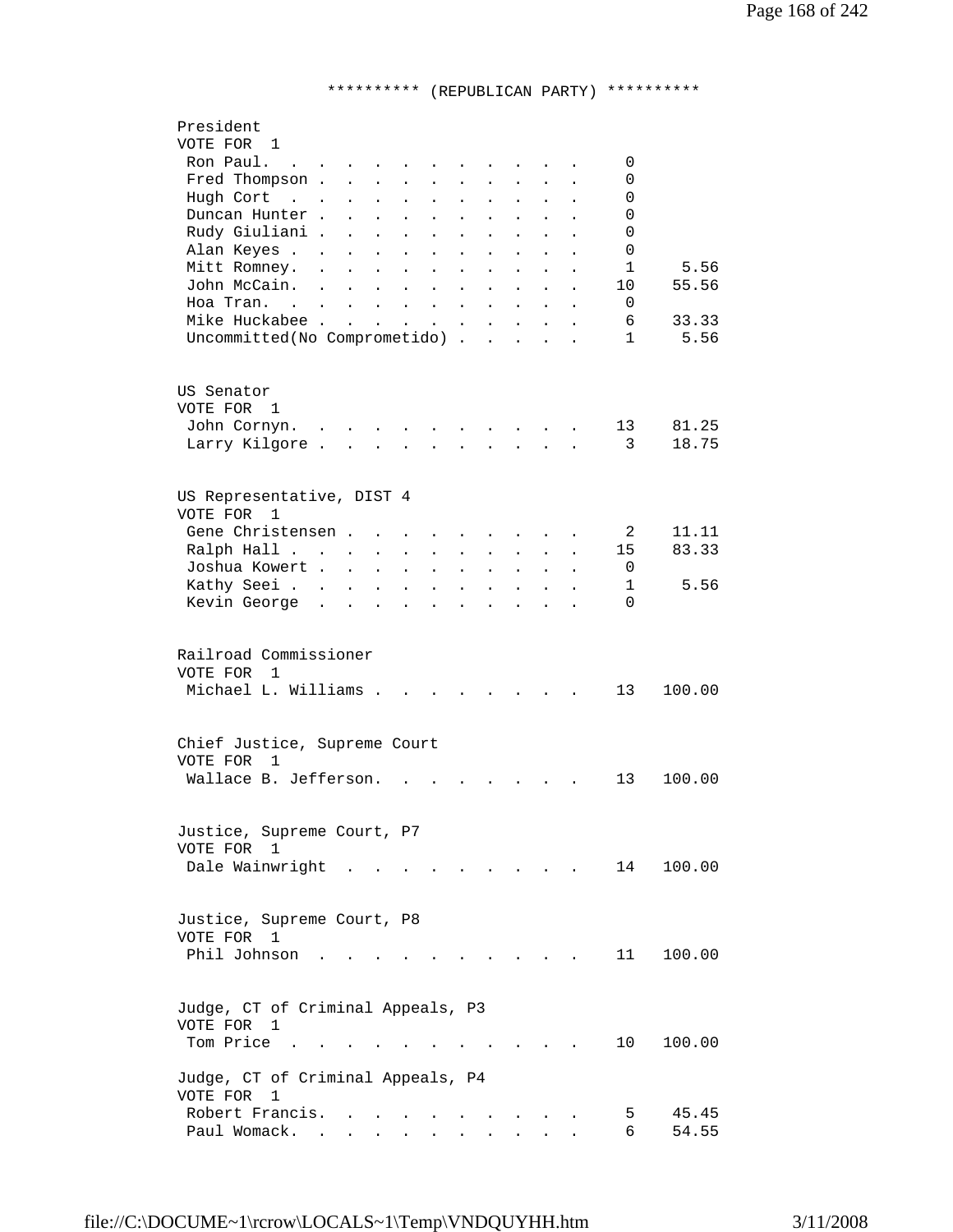| Judge, CT of Criminal Appeals, P9                                               |
|---------------------------------------------------------------------------------|
| VOTE FOR<br>$\mathbf{1}$                                                        |
| Cathy Cochran.<br>100.00<br>9                                                   |
|                                                                                 |
|                                                                                 |
| Member, State BoE, DIST 14                                                      |
| VOTE FOR 1                                                                      |
| Gail Lowe<br>10<br>100.00                                                       |
|                                                                                 |
|                                                                                 |
| State Senator, District 30                                                      |
| VOTE FOR<br>1                                                                   |
| 40.00<br>Charles R. Stafford.<br>6                                              |
| 9<br>60.00<br>Craig Estes. .                                                    |
|                                                                                 |
|                                                                                 |
| State Representative, District 62                                               |
| VOTE FOR<br>1                                                                   |
| Larry Phillips.<br>13<br>100.00                                                 |
|                                                                                 |
|                                                                                 |
| Justice, 5th CT of Appeals DIST, P3                                             |
| VOTE FOR<br>1                                                                   |
| 12<br>100.00<br>Mary Murphy.<br>$\sim$                                          |
|                                                                                 |
|                                                                                 |
| Justice, 5th CT of Appeals DIST, P6                                             |
| VOTE FOR<br>1                                                                   |
| David L. Bridges .<br>9<br>100.00                                               |
|                                                                                 |
|                                                                                 |
| Justice, 5th CT of Appeals DIST, P8                                             |
| VOTE FOR 1                                                                      |
| Kerry Fitzgerald<br>10<br>100.00                                                |
|                                                                                 |
|                                                                                 |
| District Judge, 15th Judicial District                                          |
| VOTE FOR<br>1                                                                   |
| Jim Fallon.<br>11<br>100.00                                                     |
|                                                                                 |
|                                                                                 |
| District Judge, 59th Judicial District                                          |
| VOTE FOR 1                                                                      |
| Rayburn M. "Rim" Nall<br>12<br>100.00<br>$\mathbf{r}$ . The set of $\mathbf{r}$ |
|                                                                                 |
|                                                                                 |
| District Judge, 336th Judicial District                                         |
| VOTE FOR<br>$\overline{1}$                                                      |
| Charles Butler.<br>26.67<br>$\overline{4}$                                      |
| Lauri Blake.<br>73.33<br>11                                                     |
|                                                                                 |
| Criminal District Attorney                                                      |
| VOTE FOR 1                                                                      |
| 13<br>100.00<br>Joe Brown                                                       |
|                                                                                 |
|                                                                                 |
| Sheriff                                                                         |
| VOTE FOR<br>1                                                                   |
|                                                                                 |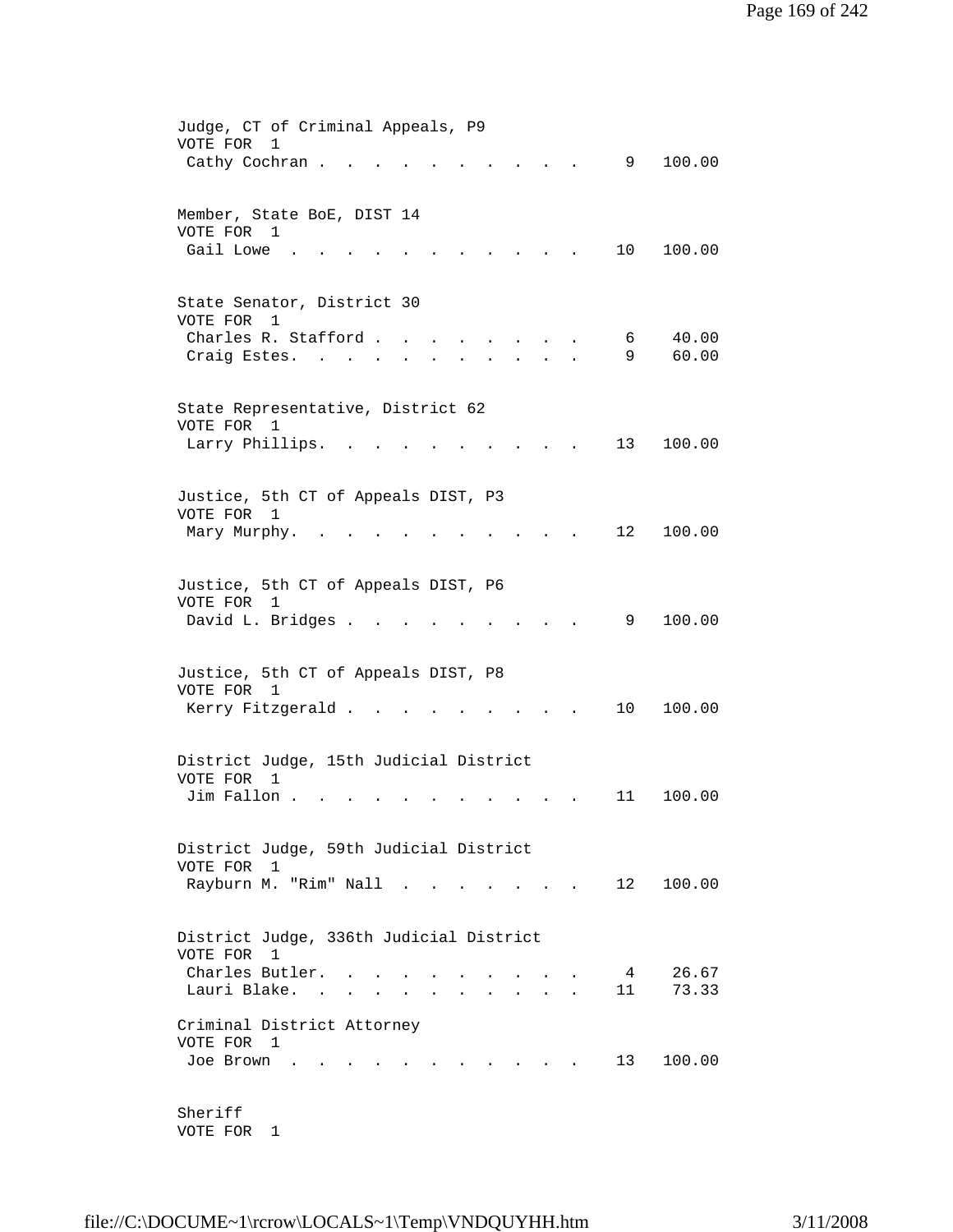| Keith Gary.                                                    |                                                                          |                      |                                            |                           |                        |                                                             |                           |                      | 14                    | 100.00                        |  |
|----------------------------------------------------------------|--------------------------------------------------------------------------|----------------------|--------------------------------------------|---------------------------|------------------------|-------------------------------------------------------------|---------------------------|----------------------|-----------------------|-------------------------------|--|
| Constable, Precinct No. 2<br>VOTE FOR 1                        |                                                                          |                      |                                            |                           |                        |                                                             |                           |                      |                       |                               |  |
| Sandra "Sandi" Savering.<br>Mike Putnam.                       |                                                                          |                      | $\mathbf{L} = \mathbf{L} \mathbf{L}$       |                           | <b>All Cards</b>       |                                                             |                           |                      | 6<br>7                | 46.15<br>53.85                |  |
| County Chairman<br>VOTE FOR<br>$\mathbf{1}$<br>David P. Gibson | $\mathbf{L}$                                                             |                      |                                            |                           |                        |                                                             |                           |                      | 10                    | 100.00                        |  |
|                                                                | **********                                                               |                      |                                            |                           |                        |                                                             |                           |                      |                       | (DEMOCRATIC PARTY) ********** |  |
|                                                                |                                                                          |                      |                                            |                           |                        |                                                             |                           |                      |                       |                               |  |
| President<br>VOTE FOR 1<br>Barack Obama                        |                                                                          |                      |                                            |                           |                        |                                                             |                           |                      | 17                    | 37.78                         |  |
| Hillary Clinton                                                |                                                                          |                      | $\mathbf{r} = \mathbf{r} \cdot \mathbf{r}$ | $\sim$                    | $\mathbf{L}$           | $\mathcal{L}^{\text{max}}$                                  | $\mathbf{L}$              | $\mathbf{L}$         | 27                    | 60.00                         |  |
| Bill Richardson                                                | $\mathbf{L}$                                                             |                      | $\mathbf{L} = \mathbf{L} \mathbf{L}$       | $\ddot{\phantom{0}}$      | $\bullet$              | $\sim$ $\sim$                                               |                           |                      | -1                    | 2.22                          |  |
| John Edwards                                                   | $\mathbf{r}$ , $\mathbf{r}$ , $\mathbf{r}$ , $\mathbf{r}$ , $\mathbf{r}$ |                      |                                            | $\mathbf{L}^{\text{max}}$ | $\bullet$              | $\blacksquare$                                              |                           |                      | $\Omega$              |                               |  |
| Joe Biden                                                      |                                                                          |                      |                                            |                           |                        |                                                             | $\ddot{\phantom{0}}$      | $\ddot{\phantom{0}}$ | 0                     |                               |  |
| Christopher J. Dodd                                            |                                                                          |                      |                                            | $\mathbf{a} = \mathbf{b}$ | $\bullet$<br>$\bullet$ | $\bullet$<br>$\ddot{\phantom{a}}$                           | $\ddot{\phantom{0}}$      | $\bullet$            | $\Omega$              |                               |  |
|                                                                |                                                                          |                      |                                            |                           |                        |                                                             |                           |                      |                       |                               |  |
| US Senator<br>VOTE FOR 1                                       |                                                                          |                      |                                            |                           |                        |                                                             |                           |                      |                       |                               |  |
| Richard J. "Rick" Noriega                                      |                                                                          |                      |                                            |                           |                        |                                                             |                           |                      | 5                     | 16.67                         |  |
| Ray McMurrey                                                   |                                                                          |                      |                                            |                           |                        | <b>All Carl Adams</b>                                       |                           | $\mathbf{L}$         | 5                     | 16.67                         |  |
| Gene Kelly                                                     |                                                                          |                      | $\bullet$                                  | $\bullet$                 | $\bullet$              | $\bullet$ .<br><br><br><br><br><br><br><br><br><br><br><br> | $\mathbf{L} = \mathbf{0}$ | $\bullet$            | 16 —                  | 53.33                         |  |
| Rhett R. Smith.                                                |                                                                          |                      |                                            |                           | $\bullet$              | $\bullet$                                                   | $\mathbf{L} = \mathbf{0}$ | $\bullet$            | 4                     | 13.33                         |  |
| US Representative, DIST 4<br>VOTE FOR 1                        |                                                                          |                      |                                            |                           |                        |                                                             |                           |                      |                       |                               |  |
| Glenn Melancon.                                                |                                                                          |                      |                                            |                           |                        |                                                             |                           |                      | 11                    | 39.29                         |  |
| VaLinda Hathcox                                                | $\mathbf{r}$                                                             |                      |                                            |                           |                        |                                                             |                           |                      | 17                    | 60.71                         |  |
| Railroad Commissioner                                          |                                                                          |                      |                                            |                           |                        |                                                             |                           |                      |                       |                               |  |
| VOTE FOR<br>1                                                  |                                                                          |                      |                                            |                           |                        |                                                             |                           |                      |                       |                               |  |
| Dale Henry<br>Art Hall. .                                      |                                                                          |                      |                                            |                           |                        |                                                             |                           |                      | 9                     | 31.03<br>34.48                |  |
| $\ddot{\phantom{a}}$                                           |                                                                          |                      |                                            |                           |                        |                                                             |                           |                      | 10<br>10 <sup>°</sup> | 34.48                         |  |
| Mark Thompson.                                                 |                                                                          |                      |                                            |                           |                        |                                                             |                           |                      |                       |                               |  |
| Chief Justice, Supreme Court<br>VOTE FOR 1                     |                                                                          |                      |                                            |                           |                        |                                                             |                           |                      |                       |                               |  |
| Jim Jordan.                                                    |                                                                          |                      |                                            |                           |                        |                                                             |                           |                      | 26                    | 100.00                        |  |
| Justice, Supreme Court, P7                                     |                                                                          |                      |                                            |                           |                        |                                                             |                           |                      |                       |                               |  |
| VOTE FOR 1<br>Sam Houston.                                     |                                                                          |                      |                                            |                           |                        | $\cdot$                                                     |                           |                      | 23                    | 74.19                         |  |
| Baltasar D. Cruz.                                              |                                                                          | $\sim$ $\sim$ $\sim$ |                                            |                           |                        |                                                             |                           |                      | 8                     | 25.81                         |  |
| Justice, Supreme Court, P8<br>VOTE FOR 1<br>Susan Criss.       |                                                                          |                      |                                            |                           |                        |                                                             |                           |                      | 20                    | 66.67                         |  |
|                                                                |                                                                          |                      |                                            |                           |                        |                                                             |                           |                      |                       |                               |  |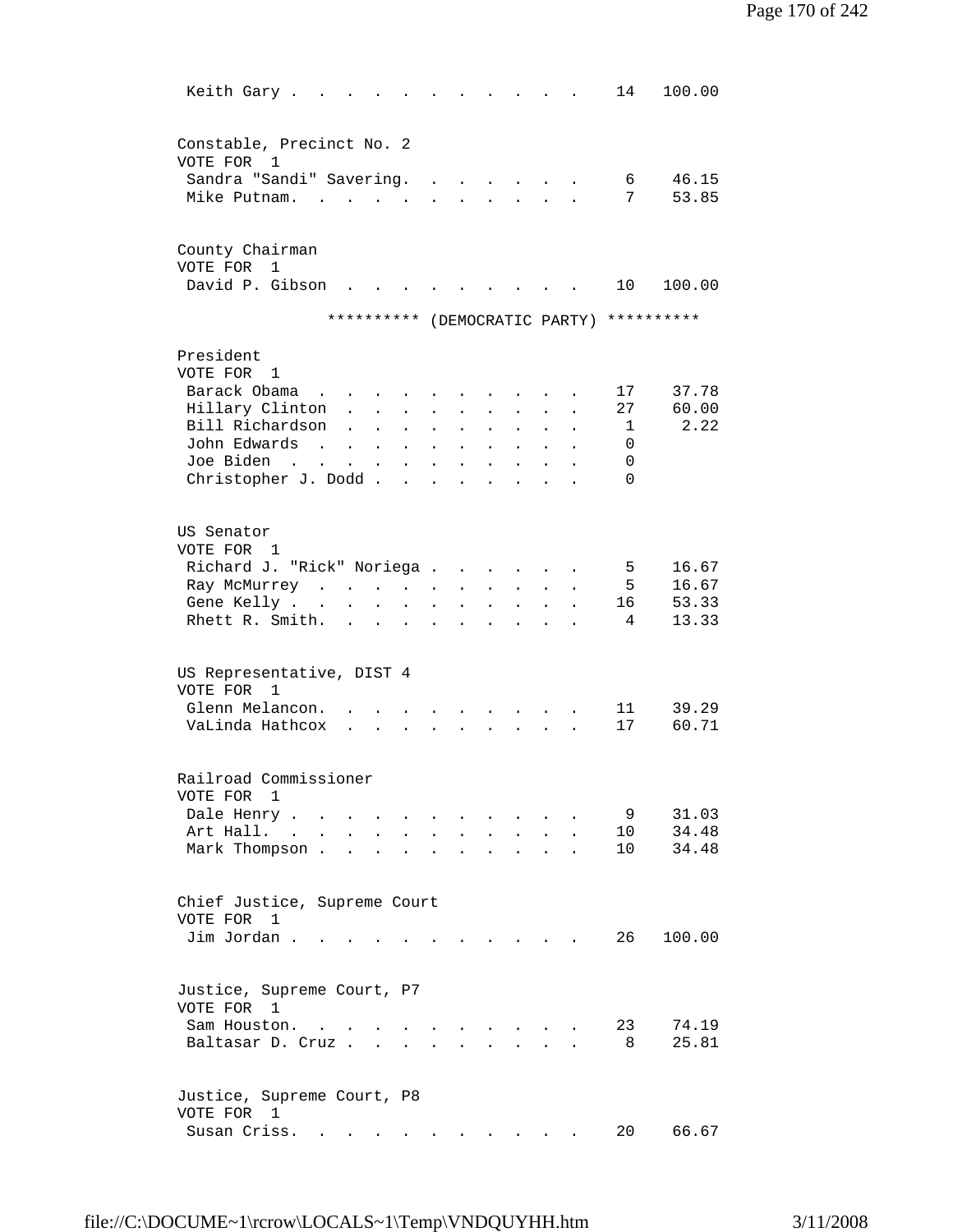|                                                              | Linda Reyna Yañez.                                       |                               |                      | 10                | 33.33         |  |
|--------------------------------------------------------------|----------------------------------------------------------|-------------------------------|----------------------|-------------------|---------------|--|
| VOTE FOR<br>Susan Strawn                                     | Judge, CT of Criminal Appeals, P3<br>1                   |                               | $\ddot{\phantom{0}}$ | 20                | 100.00        |  |
| VOTE FOR<br>J.R. Molina.                                     | Judge, CT of Criminal Appeals, P4<br>1                   |                               |                      | 21                | 100.00        |  |
| VOTE FOR 1                                                   | Member, State BoE, DIST 14<br>Edra Bogle                 |                               |                      | 21                | 100.00        |  |
| VOTE FOR 1                                                   | State Representative, District 62                        |                               |                      |                   |               |  |
|                                                              | Peter "Pete" Veeck                                       |                               |                      | 20                | 100.00        |  |
| VOTE FOR 1<br>Don B. Chae.                                   | Justice, 5th CT of Appeals DIST, P3                      |                               |                      | 17                | 100.00        |  |
| VOTE FOR 1                                                   | Justice, 5th CT of Appeals DIST, P6<br>David Hanschen.   |                               |                      | 20                | 100.00        |  |
| VOTE FOR<br>Tina Yoo. .                                      | Justice, 5th CT of Appeals DIST, P8<br>1                 |                               |                      | 21 —              | 100.00        |  |
| VOTE FOR                                                     | County Tax Assessor-Collector<br>1<br>John Wayne Ramsey. | $\bullet$                     |                      | 27                | 100.00        |  |
| County Chairman<br>VOTE FOR                                  | $\mathbf{1}$<br>Tony Beaverson.                          |                               |                      | 22                | 100.00        |  |
|                                                              |                                                          | ********** (REPUBLICAN PARTY) |                      |                   | **********    |  |
| IMMIGRATION<br>VOTE FOR 1<br>YES<br>NO.<br>$\bullet$         | $\mathbf{z} = \mathbf{z} + \mathbf{z}$                   |                               |                      | 18<br>$\Omega$    | 100.00        |  |
| PHOTO ID<br>VOTE FOR 1<br>YES<br>$\ddot{\phantom{a}}$<br>NO. |                                                          |                               |                      | 16<br>$\mathbf 1$ | 94.12<br>5.88 |  |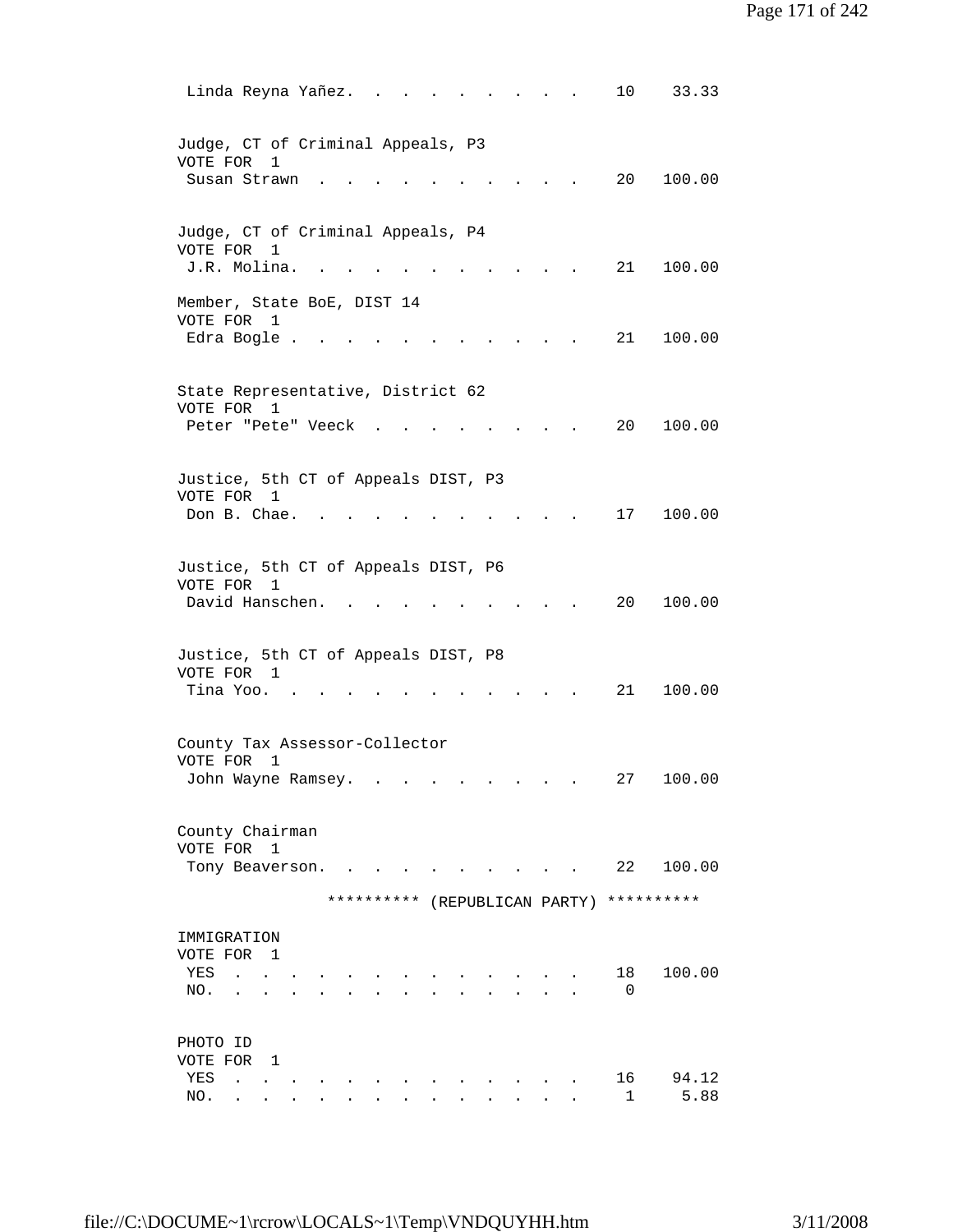CONTROLLING GOVERNMENT GROWTH VOTE FOR 1 YES . . . . . . . . . . . . . 16 94.12 NO. . . . . . . . . . . . . . . 1 5.88 PRECINCT REPORT GRAYSON COUNTY, TEXAS PRIMARY ELECTION MARCH 4, 2008 RUN DATE:03/10/08 03:04 PM STATISTICS 0039 PCT 40 VOTES PERCENT REGISTERED VOTERS - TOTAL . . . . . 1743 REGISTERED VOTERS - DEMOCRATIC PARTY . . 0 REGISTERED VOTERS - REPUBLICAN PARTY . . 0 BALLOTS CAST - TOTAL. . . . . . . . 546 BALLOTS CAST - DEMOCRATIC PARTY . . . . 256 46.89 BALLOTS CAST - REPUBLICAN PARTY . . . . 290 53.11 VOTER TURNOUT - TOTAL . . . . . . . . 31.33 \*\*\*\*\*\*\*\*\*\* (REPUBLICAN PARTY) \*\*\*\*\*\*\*\*\*\* President VOTE FOR 1 Ron Paul. . . . . . . . . . . . . 5 1.75<br>Fred Thompson . . . . . . . . . . 7 2.45 Fred Thompson . . . . . . . . . . . 7 2.45<br>Hugh Cort . . . . . . . . . . . 1 .35 Hugh Cort . . . . . . . . . . . 1 .35 Duncan Hunter . . . . . . . . . . . 1 . 35 Rudy Giuliani . . . . . . . . . . . 2 .70<br>Alan Keyes . . . . . . . . . . . 0<br>Mitt Romney. . . . . . . . . . . 3 1.05 Alan Keyes . . . . . . . . . . . . . Mitt Romney. . . . . . . . . . . . 3 1.05<br>John McCain. . . . . . . . . . 126 44.06 John McCain. . . . Hoa Tran. . . . . . . . . . . . 0<br>Mike Huckabee . . . . . . . . . . 138 . . . . . . . 138 48.25 Uncommitted(No Comprometido) . . . . . 3 1.05 US Senator VOTE FOR 1 John Cornyn. . . . . . . . . . . 200 81.63 Larry Kilgore . . . . . . . . . . 45 18.37 US Representative, DIST 4 VOTE FOR 1 Gene Christensen . . . . . . . . . 29 10.58<br>Ralph Hall . . . . . . . . . . . 218 79.56 Ralph Hall . . . . . . . . . . . 218 79.56<br>Joshua Kowert . . . . . . . . . . 1 .36 Joshua Kowert . . . . . . . . . . . Kathy Seei . . . . . . . . . . . 15 5.47<br>Kevin George . . . . . . . . . . 11 4.01 Kevin George . . . . . . . . . . . Railroad Commissioner VOTE FOR 1 Michael L. Williams . . . . . . . . 200 100.00 Chief Justice, Supreme Court

VOTE FOR 1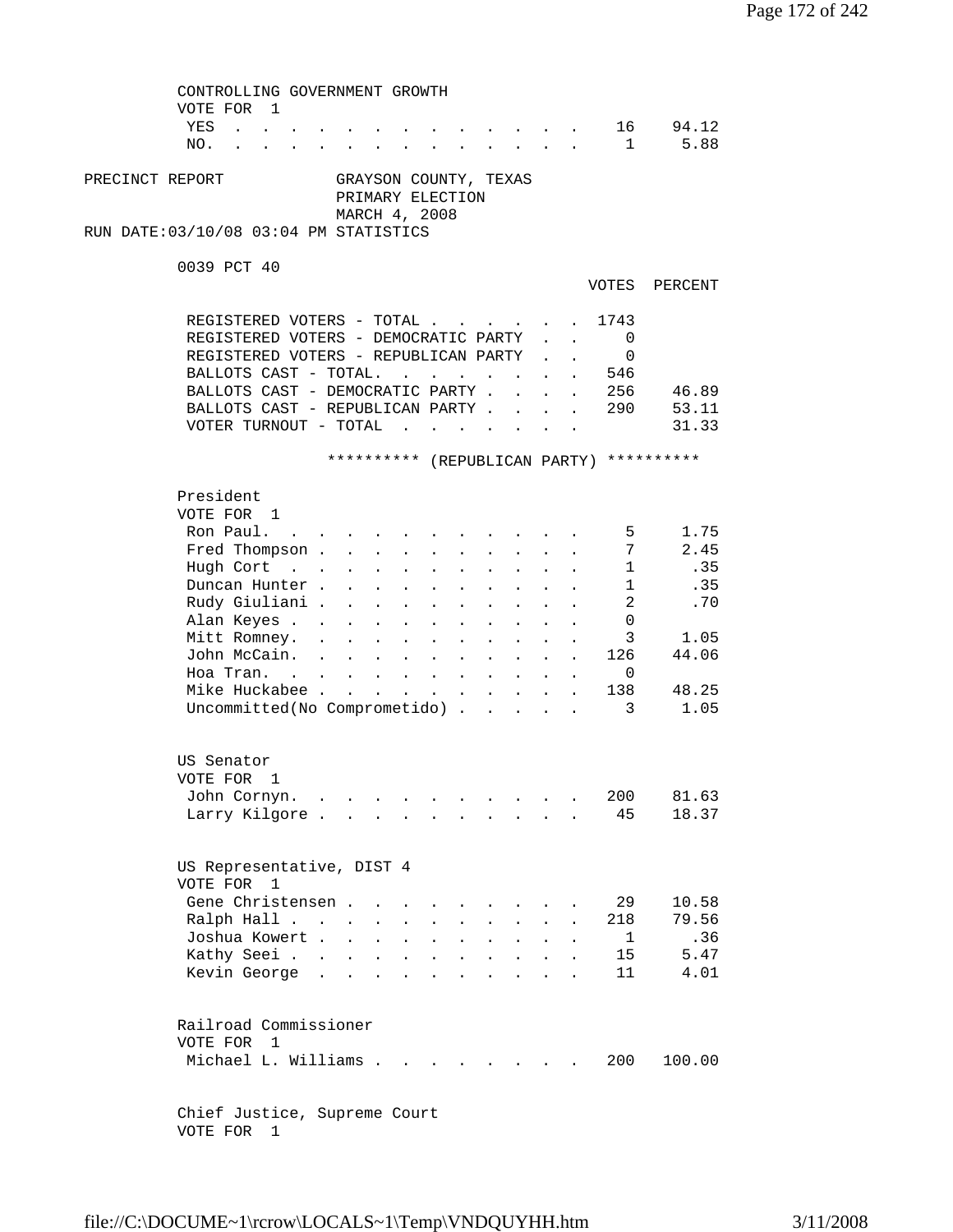Wallace B. Jefferson. . . . . . . . 192 100.00 Justice, Supreme Court, P7 VOTE FOR 1 Dale Wainwright . . . . . . . . . 194 100.00 Justice, Supreme Court, P8 VOTE FOR 1 Phil Johnson . . . . . . . . . . 184 100.00 Judge, CT of Criminal Appeals, P3 VOTE FOR 1 Tom Price . . . . . . . . . . . 186 100.00 Judge, CT of Criminal Appeals, P4 VOTE FOR 1 Robert Francis. . . . . . . . . . 72 35.82 Paul Womack. . . . . . . . . . . 129 64.18 Judge, CT of Criminal Appeals, P9 VOTE FOR 1 Cathy Cochran . . . . . . . . . . 184 100.00 Member, State BoE, DIST 14 VOTE FOR 1 Gail Lowe . . . . . . . . . . . 183 100.00 State Senator, District 30 VOTE FOR 1 Charles R. Stafford . . . . . . . . 49 19.68 Craig Estes. . . . . . . . . . . 200 80.32 State Representative, District 62 VOTE FOR 1 Larry Phillips. . . . . . . . . . 210 100.00 Justice, 5th CT of Appeals DIST, P3 VOTE FOR 1 Mary Murphy. . . . . . . . . . . 179 100.00 Justice, 5th CT of Appeals DIST, P6 VOTE FOR 1 David L. Bridges . . . . . . . . . 178 100.00 Justice, 5th CT of Appeals DIST, P8 VOTE FOR 1 Kerry Fitzgerald . . . . . . . . . 179 100.00

District Judge, 15th Judicial District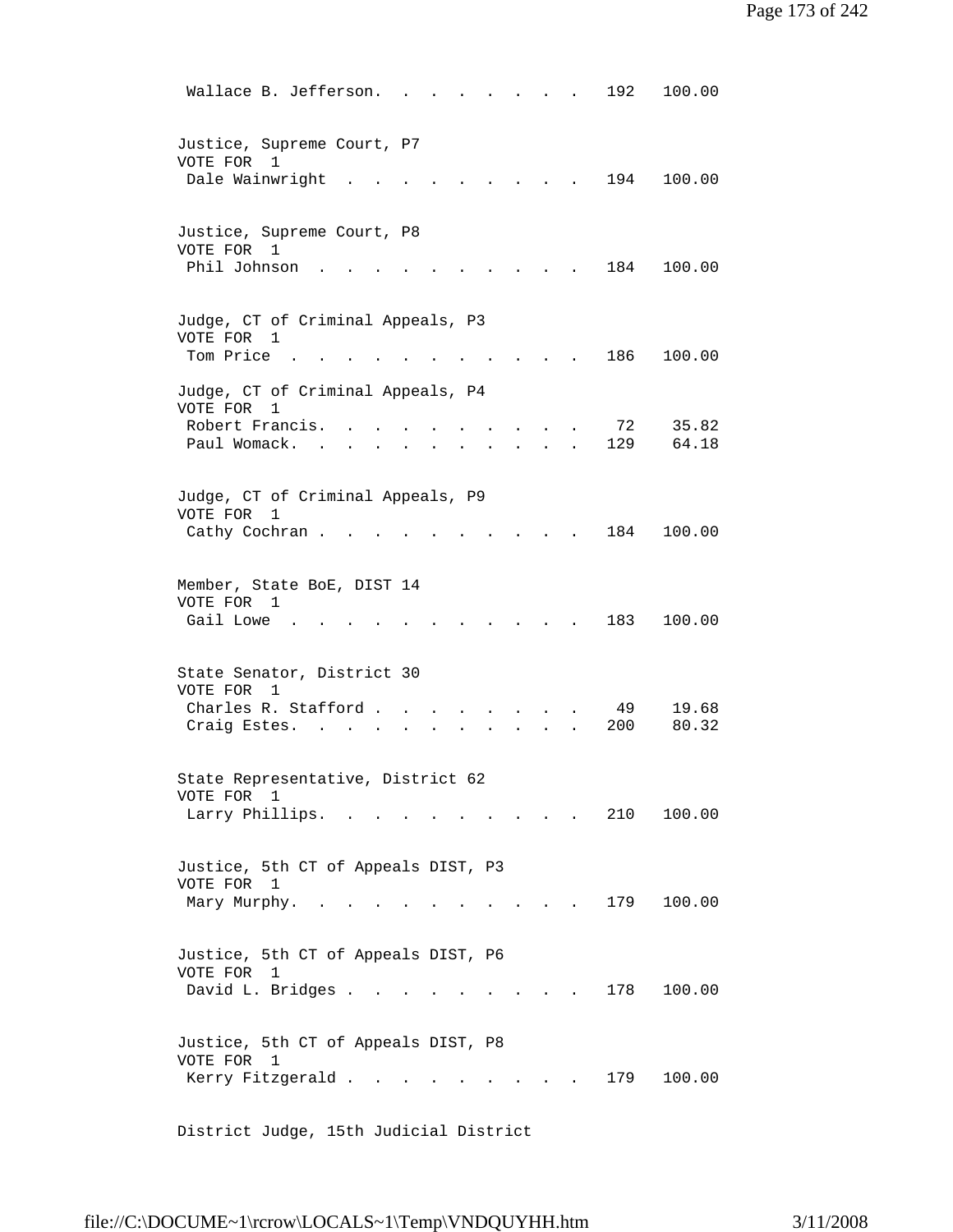```
 VOTE FOR 1 
         Jim Fallon . . . . . . . . . . . 192 100.00
         District Judge, 59th Judicial District 
         VOTE FOR 1 
         Rayburn M. "Rim" Nall . . . . . . . 208 100.00
         District Judge, 336th Judicial District 
         VOTE FOR 1 
         Charles Butler. . . . . . . . . . 84 32.43
         Lauri Blake. . . . . . . . . . . 175 67.57
         Criminal District Attorney 
         VOTE FOR 1 
          Joe Brown . . . . . . . . . . . 212 100.00 
         Sheriff 
         VOTE FOR 1 
         Keith Gary . . . . . . . . . . . 227 100.00
         County Commissioner, PCT 1 
         VOTE FOR 1 
          Johnny Waldrip. . . . . . . . . . 199 100.00 
         Constable, Precinct No. 4 
         VOTE FOR 1 
 Warren L. Carter . . . . . . . . . 101 48.10 
 William Robert (Bob) Douglas Jr.. . . . 109 51.90 
         County Chairman 
         VOTE FOR 1 
         David P. Gibson . . . . . . . . . 182 100.00
                       ********** (DEMOCRATIC PARTY) ********** 
         President 
         VOTE FOR 1 
         Barack Obama . . . . . . . . . . 70 27.34
         Hillary Clinton . . . . . . . . . 179 69.92<br>Bill Richardson . . . . . . . . . 1 .39
         Bill Richardson . . . . . . . . . . 1<br>John Edwards . . . . . . . . . . . 5
         John Edwards . . . . . . . . . . . 5 1.95<br>Joe Biden . . . . . . . . . . . 0
         Joe Biden . . . . . . . . . . .
         Christopher J. Dodd . . . . . . . . . 1 .39
         US Senator 
         VOTE FOR 1 
 Richard J. "Rick" Noriega . . . . . . 59 34.91 
 Ray McMurrey . . . . . . . . . . 32 18.93 
 Gene Kelly . . . . . . . . . . . 54 31.95 
         Rhett R. Smith. . . . . . . . . . 24 14.20
```
US Representative, DIST 4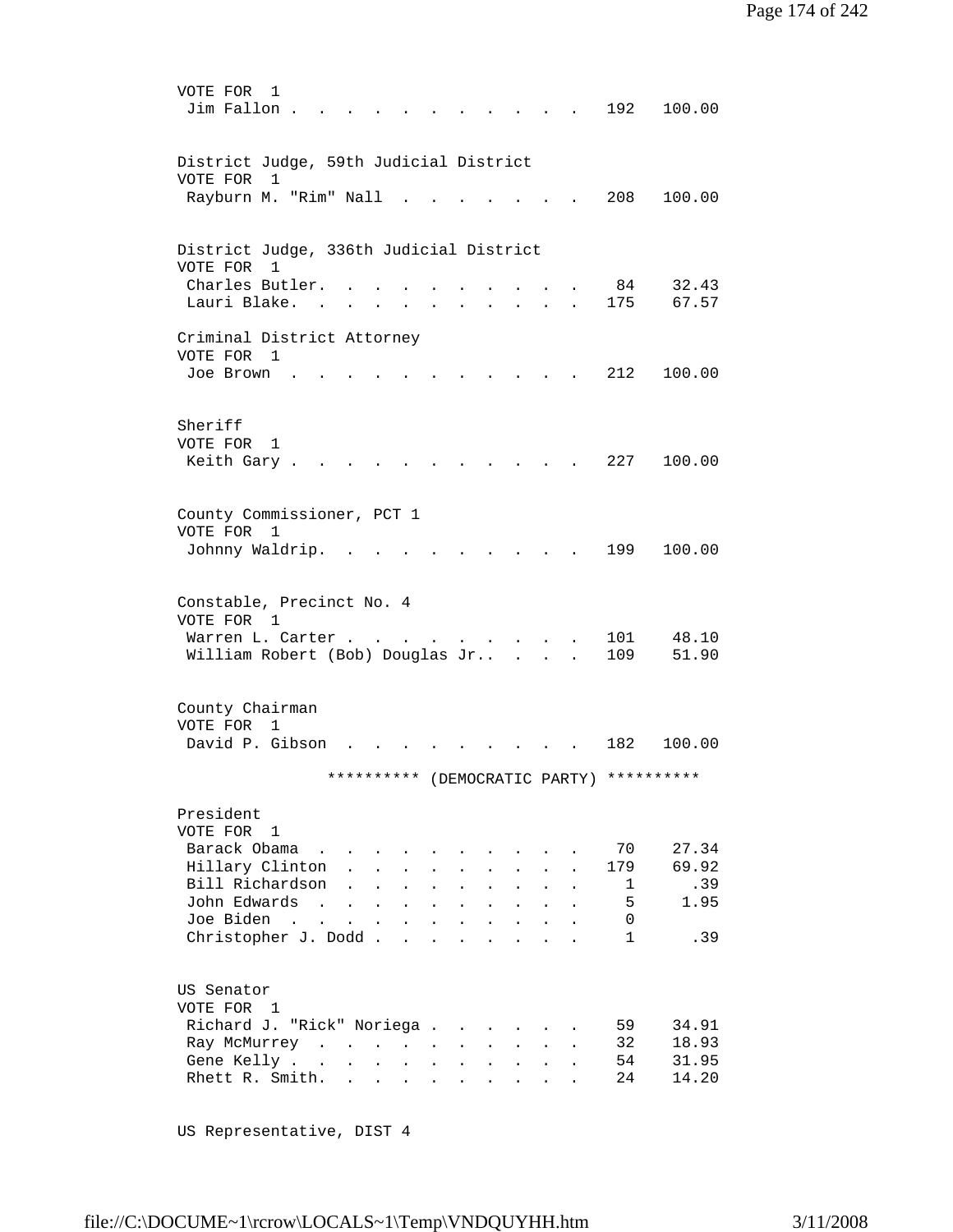| VOTE FOR<br>1<br>101<br>64.74<br>Glenn Melancon.<br>VaLinda Hathcox<br>55<br>35.26<br>$\mathbf{r}$ , $\mathbf{r}$ , $\mathbf{r}$<br>$\mathbf{r}$<br>$\mathbf{r}$                                               |  |
|----------------------------------------------------------------------------------------------------------------------------------------------------------------------------------------------------------------|--|
| Railroad Commissioner<br>VOTE FOR 1<br>Dale Henry .<br>29.41<br>45<br>18.95<br>29<br>Art Hall.<br>$\sim$<br>Mark Thompson.<br>79<br>51.63<br>$\ddot{\phantom{0}}$<br>$\overline{a}$<br>$\mathbf{r}$            |  |
| Chief Justice, Supreme Court<br>VOTE FOR<br>- 1<br>Jim Jordan.<br>126<br>100.00                                                                                                                                |  |
| Justice, Supreme Court, P7<br>VOTE FOR 1<br>127<br>85.23<br>Sam Houston.<br>$\sim$ $\sim$ $\sim$ $\sim$<br>Baltasar D. Cruz<br>22<br>14.77<br><b>All Cards</b><br>$\ddot{\phantom{0}}$<br>$\ddot{\phantom{0}}$ |  |
| Justice, Supreme Court, P8<br>VOTE FOR 1<br>131<br>86.75<br>Susan Criss.<br>20<br>13.25<br>Linda Reyna Yañez.                                                                                                  |  |
| Judge, CT of Criminal Appeals, P3<br>VOTE FOR<br>1<br>126<br>100.00<br>Susan Strawn                                                                                                                            |  |
| Judge, CT of Criminal Appeals, P4<br>VOTE FOR<br>1<br>J.R. Molina.<br>119<br>100.00                                                                                                                            |  |
| Member, State BoE, DIST 14<br>VOTE FOR<br>1<br>117<br>100.00<br>Edra Bogle                                                                                                                                     |  |
| State Representative, District 62<br>VOTE FOR 1<br>118<br>100.00<br>Peter "Pete" Veeck.<br>$\sim$ $\sim$ $\sim$ $\sim$                                                                                         |  |
| Justice, 5th CT of Appeals DIST, P3<br>VOTE FOR<br>1<br>117<br>Don B. Chae.<br>100.00                                                                                                                          |  |
| Justice, 5th CT of Appeals DIST, P6<br>VOTE FOR 1<br>David Hanschen.<br>119<br>100.00                                                                                                                          |  |
| Justice, 5th CT of Appeals DIST, P8<br>VOTE FOR 1                                                                                                                                                              |  |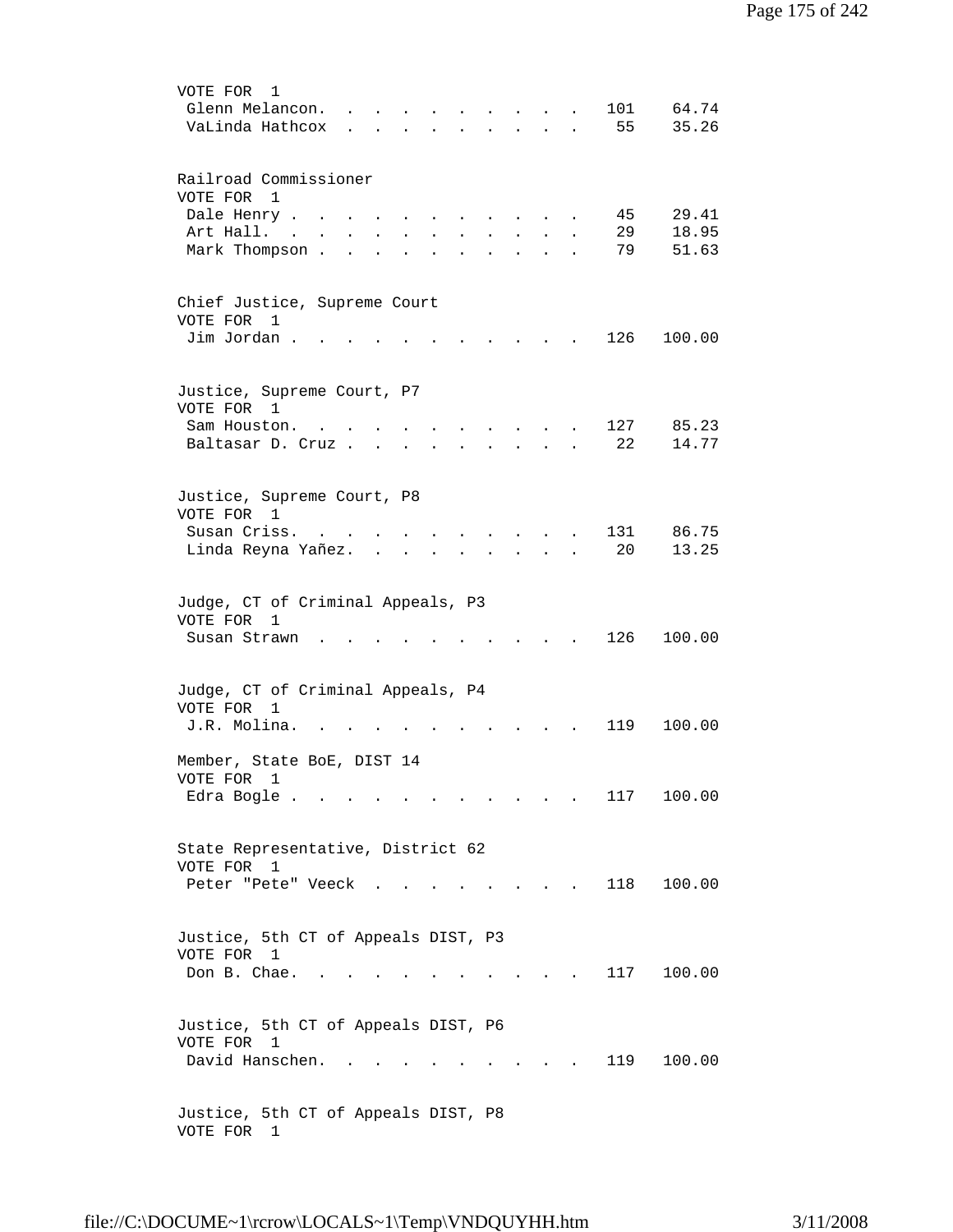| Tina Yoo.                                                                           |                                     |                                                                                                                                       |                                                                  |                                                                                 |                         |                           |                                      | 113                | 100.00            |
|-------------------------------------------------------------------------------------|-------------------------------------|---------------------------------------------------------------------------------------------------------------------------------------|------------------------------------------------------------------|---------------------------------------------------------------------------------|-------------------------|---------------------------|--------------------------------------|--------------------|-------------------|
| County Tax Assessor-Collector                                                       |                                     |                                                                                                                                       |                                                                  |                                                                                 |                         |                           |                                      |                    |                   |
| VOTE FOR 1<br>John Wayne Ramsey.                                                    |                                     |                                                                                                                                       |                                                                  |                                                                                 |                         |                           |                                      | 172                | 100.00            |
|                                                                                     |                                     |                                                                                                                                       |                                                                  |                                                                                 |                         |                           |                                      |                    |                   |
| County Chairman                                                                     |                                     |                                                                                                                                       |                                                                  |                                                                                 |                         |                           |                                      |                    |                   |
| VOTE FOR 1<br>Tony Beaverson.                                                       |                                     |                                                                                                                                       |                                                                  |                                                                                 |                         |                           |                                      | 120                | 100.00            |
|                                                                                     |                                     |                                                                                                                                       |                                                                  |                                                                                 |                         |                           |                                      |                    |                   |
|                                                                                     |                                     | ********** (REPUBLICAN PARTY) **********                                                                                              |                                                                  |                                                                                 |                         |                           |                                      |                    |                   |
| IMMIGRATION                                                                         |                                     |                                                                                                                                       |                                                                  |                                                                                 |                         |                           |                                      |                    |                   |
| VOTE FOR 1                                                                          |                                     |                                                                                                                                       |                                                                  |                                                                                 |                         |                           |                                      |                    |                   |
| YES<br>$\mathbf{r}$ , $\mathbf{r}$ , $\mathbf{r}$<br>NO.                            |                                     |                                                                                                                                       |                                                                  | the contract of the contract of the contract of the contract of the contract of |                         |                           |                                      | 5                  | 273 98.20<br>1.80 |
|                                                                                     |                                     |                                                                                                                                       |                                                                  |                                                                                 |                         |                           |                                      |                    |                   |
| PHOTO ID                                                                            |                                     |                                                                                                                                       |                                                                  |                                                                                 |                         |                           |                                      |                    |                   |
| VOTE FOR 1                                                                          |                                     |                                                                                                                                       |                                                                  |                                                                                 |                         |                           |                                      |                    |                   |
| YES<br><b>Contract Contract</b>                                                     |                                     |                                                                                                                                       |                                                                  |                                                                                 |                         |                           |                                      | 258                | 93.14             |
| NO.                                                                                 |                                     |                                                                                                                                       |                                                                  |                                                                                 |                         |                           |                                      | 19                 | 6.86              |
| CONTROLLING GOVERNMENT GROWTH                                                       |                                     |                                                                                                                                       |                                                                  |                                                                                 |                         |                           |                                      |                    |                   |
| VOTE FOR 1                                                                          |                                     |                                                                                                                                       |                                                                  |                                                                                 |                         |                           |                                      |                    |                   |
| YES<br>$\mathbf{z} = \mathbf{z} + \mathbf{z}$ , where $\mathbf{z}$                  |                                     |                                                                                                                                       |                                                                  |                                                                                 |                         |                           |                                      | 253                | 95.11             |
| NO.<br>$\mathbf{L}^{\text{max}}$ and $\mathbf{L}^{\text{max}}$<br><b>Contractor</b> |                                     | $\ddot{\phantom{0}}$                                                                                                                  |                                                                  |                                                                                 |                         |                           |                                      | 13 <sup>°</sup>    | 4.89              |
| PRECINCT REPORT<br>RUN DATE: 03/10/08 03:04 PM STATISTICS                           |                                     | GRAYSON COUNTY, TEXAS<br>PRIMARY ELECTION<br>MARCH 4, 2008                                                                            |                                                                  |                                                                                 |                         |                           |                                      |                    |                   |
| 0040 PCT 41                                                                         |                                     |                                                                                                                                       |                                                                  |                                                                                 |                         |                           |                                      |                    |                   |
|                                                                                     |                                     |                                                                                                                                       |                                                                  |                                                                                 |                         |                           |                                      | VOTES              | PERCENT           |
| REGISTERED VOTERS - TOTAL                                                           |                                     |                                                                                                                                       |                                                                  |                                                                                 |                         |                           |                                      | 1076               |                   |
| REGISTERED VOTERS - DEMOCRATIC PARTY                                                |                                     |                                                                                                                                       |                                                                  |                                                                                 |                         |                           |                                      | 0                  |                   |
| REGISTERED VOTERS - REPUBLICAN PARTY                                                |                                     |                                                                                                                                       |                                                                  |                                                                                 |                         |                           |                                      | 0                  |                   |
| BALLOTS CAST - TOTAL.                                                               |                                     |                                                                                                                                       | $\mathbf{r} = \mathbf{r} + \mathbf{r} + \mathbf{r} + \mathbf{r}$ |                                                                                 | $\sim 100$ km s $^{-1}$ |                           | $\ddot{\phantom{a}}$                 | 340<br>164         |                   |
| BALLOTS CAST - DEMOCRATIC PARTY.<br>BALLOTS CAST - REPUBLICAN PARTY                 |                                     |                                                                                                                                       |                                                                  |                                                                                 |                         | $\mathbf{r} = \mathbf{r}$ | $\ddot{\phantom{a}}$<br>$\mathbf{r}$ | 176                | 48.24<br>51.76    |
| VOTER TURNOUT - TOTAL                                                               |                                     |                                                                                                                                       | the contract of the contract of the                              |                                                                                 |                         |                           | $\ddot{\phantom{a}}$                 |                    | 31.60             |
|                                                                                     |                                     | ********** (REPUBLICAN PARTY) **********                                                                                              |                                                                  |                                                                                 |                         |                           |                                      |                    |                   |
|                                                                                     |                                     |                                                                                                                                       |                                                                  |                                                                                 |                         |                           |                                      |                    |                   |
| President                                                                           |                                     |                                                                                                                                       |                                                                  |                                                                                 |                         |                           |                                      |                    |                   |
| VOTE FOR 1<br>Ron Paul.                                                             |                                     |                                                                                                                                       |                                                                  |                                                                                 |                         |                           |                                      |                    | 2.86              |
| <b>Contract Contract</b><br>Fred Thompson .                                         |                                     | $\mathbf{r}$ , $\mathbf{r}$ , $\mathbf{r}$ , $\mathbf{r}$ , $\mathbf{r}$<br>$\mathbf{L}^{\text{max}}$ , and $\mathbf{L}^{\text{max}}$ | $\mathbf{L}$ and $\mathbf{L}$                                    | $\mathbf{L}$<br>$\ddot{\phantom{a}}$                                            | $\sim$ 100 $\sim$       |                           |                                      | 5<br>3             | 1.71              |
| Hugh Cort                                                                           | $\mathbf{L}$                        | $\mathbf{L}^{\text{max}}$                                                                                                             |                                                                  |                                                                                 |                         |                           |                                      | 0                  |                   |
| Duncan Hunter.                                                                      |                                     | $\ddot{\phantom{a}}$                                                                                                                  | $\ddot{\phantom{0}}$                                             |                                                                                 |                         |                           |                                      | 0                  |                   |
| Rudy Giuliani .                                                                     |                                     | $\mathcal{L}^{\text{max}}$<br>$\ddot{\phantom{0}}$                                                                                    |                                                                  |                                                                                 |                         |                           |                                      | 0                  |                   |
| Alan Keyes                                                                          |                                     | $\ddot{\phantom{0}}$<br>$\ddot{\phantom{0}}$                                                                                          |                                                                  |                                                                                 |                         |                           |                                      | 0                  |                   |
| Mitt Romney.<br>John McCain.                                                        | $\sim$<br>$\mathbf{L}^{\text{max}}$ |                                                                                                                                       |                                                                  |                                                                                 |                         |                           |                                      | $\mathbf{1}$<br>85 | .57<br>48.57      |
| Hoa Tran.                                                                           |                                     |                                                                                                                                       |                                                                  |                                                                                 | $\sim$ $\sim$           |                           |                                      | $\Omega$           |                   |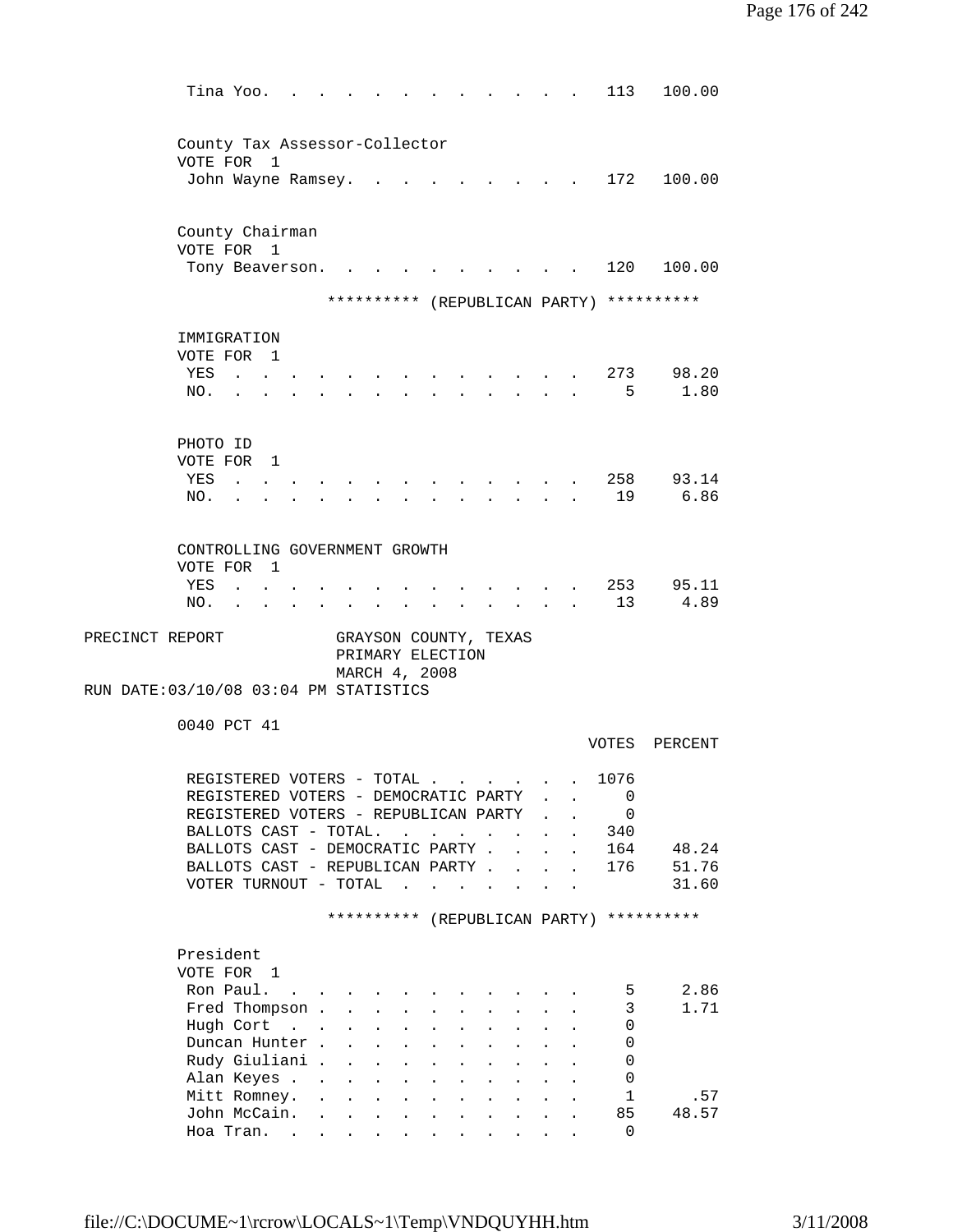| Mike Huckabee<br>46.29<br>81<br>Uncommitted(No Comprometido)<br>$\Omega$<br>$\ddot{\phantom{0}}$                                                                                                                                                                                                                                                                                                                                                |
|-------------------------------------------------------------------------------------------------------------------------------------------------------------------------------------------------------------------------------------------------------------------------------------------------------------------------------------------------------------------------------------------------------------------------------------------------|
| US Senator<br>VOTE FOR 1<br>73.03<br>John Cornyn.<br>111<br>$\mathbf{r}$ . The set of $\mathbf{r}$<br>$\sim$ $\sim$<br>$\sim$<br>26.97<br>Larry Kilgore.<br>41<br>$\sim$                                                                                                                                                                                                                                                                        |
| US Representative, DIST 4<br>VOTE FOR<br>1<br>Gene Christensen.<br>20<br>11.98<br>77.25<br>Ralph Hall<br>129<br>$\ddot{\phantom{0}}$<br>$\bullet$<br>$\sim$<br>1.20<br>Joshua Kowert .<br>$\overline{2}$<br>$\sim$ 100 $\sim$<br>$\ddot{\phantom{a}}$<br>$\ddot{\phantom{a}}$<br>$\ddot{\phantom{a}}$<br>4.19<br>Kathy Seei<br>7<br>$\ddot{\phantom{a}}$<br>$\ddot{\phantom{a}}$<br>$\ddot{\phantom{a}}$<br>9<br>5.39<br>Kevin George<br>$\sim$ |
| Railroad Commissioner<br>VOTE FOR<br>$\mathbf{1}$<br>Michael L. Williams .<br>123<br>100.00                                                                                                                                                                                                                                                                                                                                                     |
| Chief Justice, Supreme Court<br>VOTE FOR<br>$\overline{1}$<br>Wallace B. Jefferson.<br>118<br>100.00                                                                                                                                                                                                                                                                                                                                            |
| Justice, Supreme Court, P7<br>VOTE FOR<br>1<br>Dale Wainwright<br>116<br>100.00                                                                                                                                                                                                                                                                                                                                                                 |
| Justice, Supreme Court, P8<br>VOTE FOR 1<br>Phil Johnson<br>107<br>100.00                                                                                                                                                                                                                                                                                                                                                                       |
| Judge, CT of Criminal Appeals, P3<br>VOTE FOR 1<br>Tom Price .<br>107<br>100.00                                                                                                                                                                                                                                                                                                                                                                 |
| Judge, CT of Criminal Appeals, P4<br>VOTE FOR<br>1<br>Robert Francis.<br>34<br>28.33<br>71.67<br>Paul Womack.<br>86 —<br>$\mathbf{r}$ , $\mathbf{r}$ , $\mathbf{r}$ , $\mathbf{r}$                                                                                                                                                                                                                                                              |
| Judge, CT of Criminal Appeals, P9<br>VOTE FOR<br>$\mathbf{1}$<br>Cathy Cochran.<br>109<br>100.00                                                                                                                                                                                                                                                                                                                                                |
| Member, State BoE, DIST 14<br>VOTE FOR 1<br>Gail Lowe<br>100.00<br>104                                                                                                                                                                                                                                                                                                                                                                          |

State Senator, District 30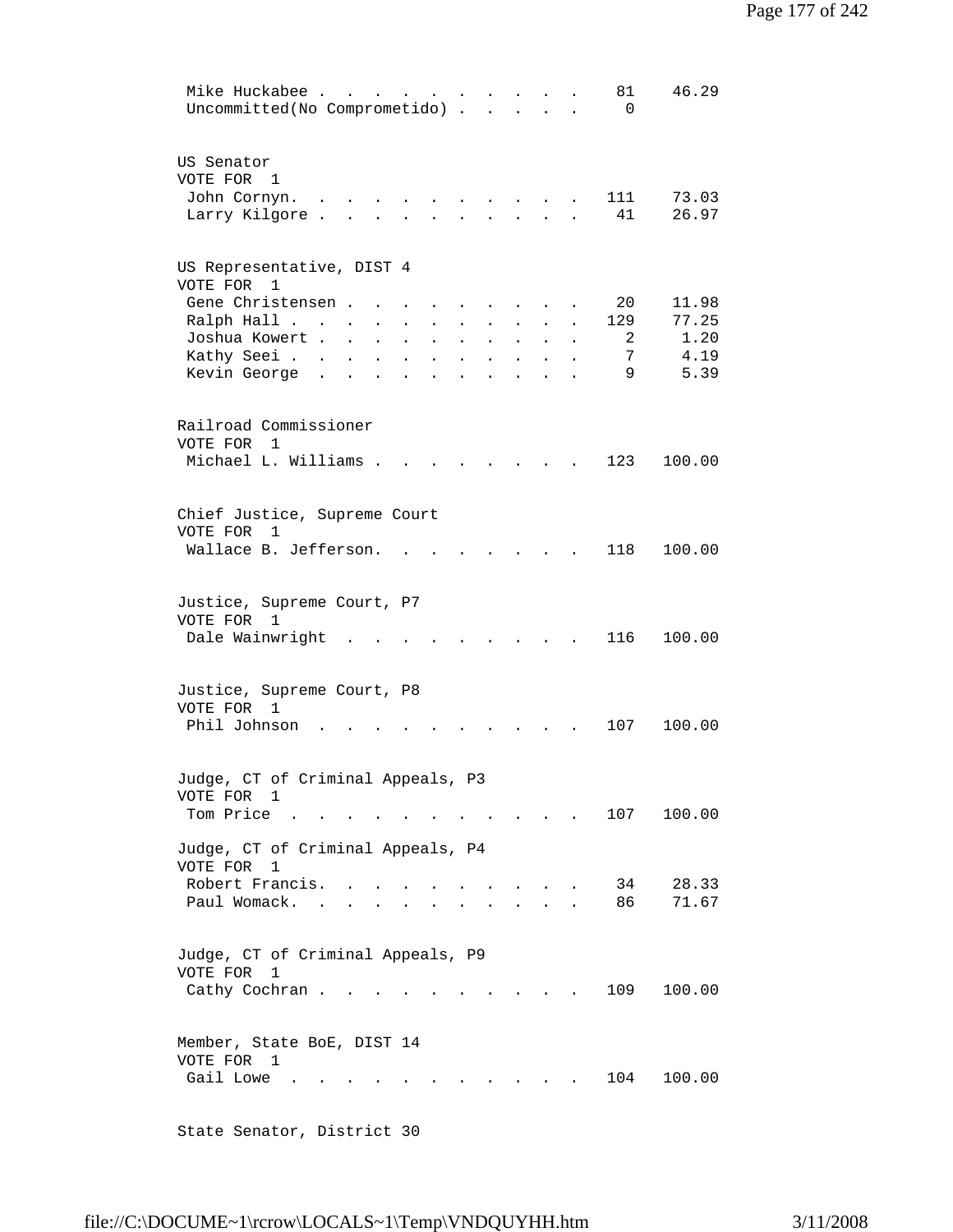VOTE FOR 1 Charles R. Stafford . . . . . . . . 33 22.30 Craig Estes. . . . . . . . . . . 115 77.70 State Representative, District 62 VOTE FOR 1 Larry Phillips. . . . . . . . . . 131 100.00 Justice, 5th CT of Appeals DIST, P3 VOTE FOR 1 Mary Murphy. . . . . . . . . . . 105 100.00 Justice, 5th CT of Appeals DIST, P6 VOTE FOR 1 David L. Bridges . . . . . . . . . 110 100.00 Justice, 5th CT of Appeals DIST, P8 VOTE FOR 1 Kerry Fitzgerald . . . . . . . . . 105 100.00 District Judge, 15th Judicial District VOTE FOR 1 Jim Fallon . . . . . . . . . . . 116 100.00 District Judge, 59th Judicial District VOTE FOR 1 Rayburn M. "Rim" Nall . . . . . . . 118 100.00 District Judge, 336th Judicial District VOTE FOR 1 Charles Butler. . . . . . . . . . . 75 48.70<br>Lauri Blake. . . . . . . . . . . 79 51.30 Lauri Blake. . . . . . . . . . . Criminal District Attorney VOTE FOR 1 Joe Brown . . . . . . . . . . . 126 100.00 Sheriff VOTE FOR 1 Keith Gary . . . . . . . . . . . 131 100.00 Justice of the Peace, Precinct No. 1 VOTE FOR 1 Butch Morgan . . . . . . . . . . 111 100.00 Constable, Precinct No. 1 VOTE FOR 1 C.C. "Buddy" Wade. . . . . . . . . 116 100.00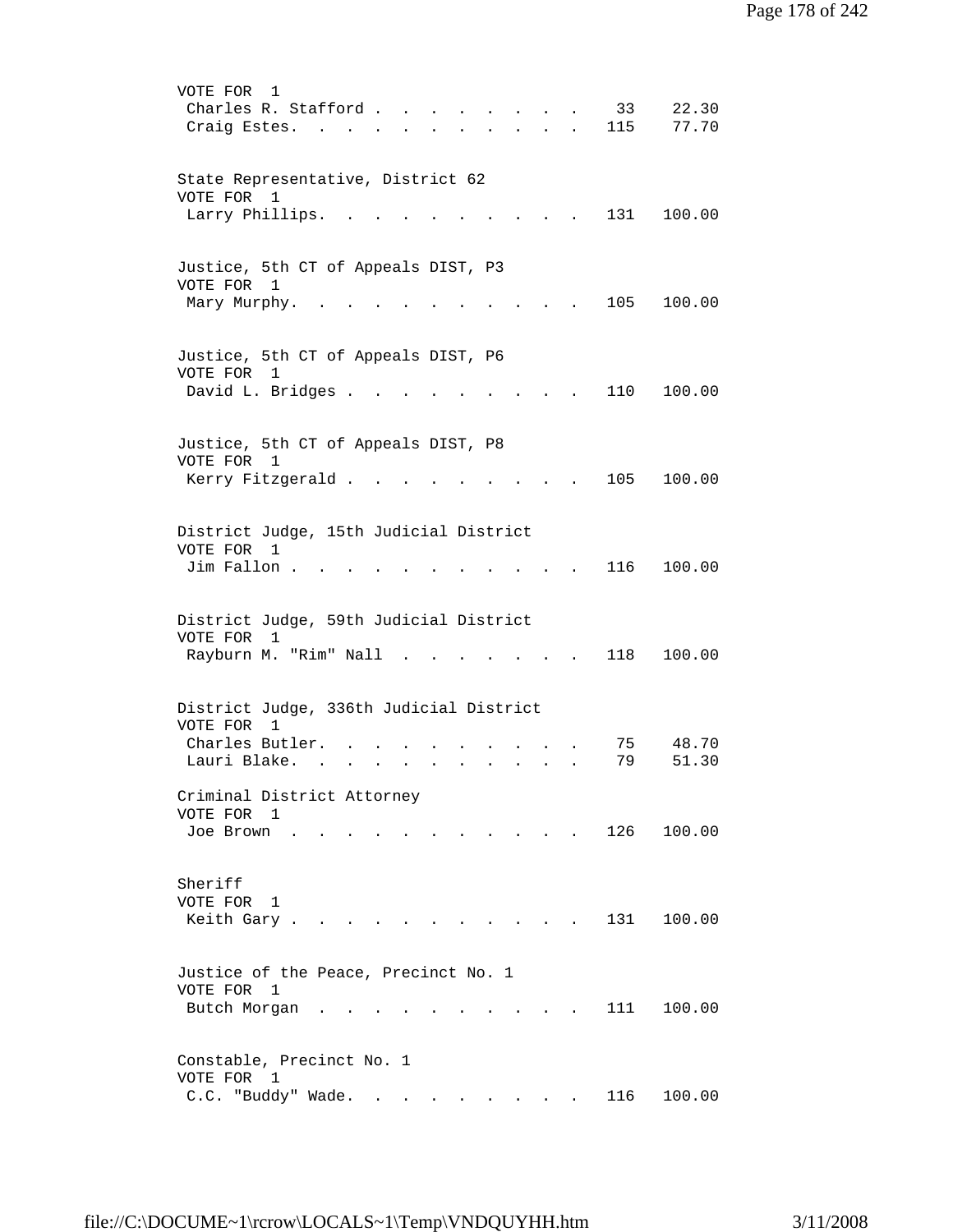| County Chairman                                 |                                                                          |                      |                                                                            |                  |                      |                               |                                                             |                           |                      |          |                               |
|-------------------------------------------------|--------------------------------------------------------------------------|----------------------|----------------------------------------------------------------------------|------------------|----------------------|-------------------------------|-------------------------------------------------------------|---------------------------|----------------------|----------|-------------------------------|
| VOTE FOR<br>1                                   |                                                                          |                      |                                                                            |                  |                      |                               |                                                             |                           |                      |          |                               |
| David P. Gibson                                 |                                                                          |                      |                                                                            |                  |                      |                               |                                                             |                           |                      | 114      | 100.00                        |
|                                                 |                                                                          |                      |                                                                            |                  |                      |                               |                                                             |                           |                      |          |                               |
|                                                 | * * * * * * * * * *                                                      |                      |                                                                            |                  |                      |                               |                                                             |                           |                      |          | (DEMOCRATIC PARTY) ********** |
|                                                 |                                                                          |                      |                                                                            |                  |                      |                               |                                                             |                           |                      |          |                               |
| President                                       |                                                                          |                      |                                                                            |                  |                      |                               |                                                             |                           |                      |          |                               |
| VOTE FOR 1                                      |                                                                          |                      |                                                                            |                  |                      |                               |                                                             |                           |                      |          |                               |
| Barack Obama                                    | $\mathbf{L} = \mathbf{L} \mathbf{L}$                                     |                      |                                                                            |                  |                      |                               |                                                             |                           |                      | 58       | 35.58                         |
| Hillary Clinton<br>Bill Richardson              |                                                                          |                      | $\mathbf{r} = \mathbf{r} + \mathbf{r}$                                     | $\sim$ 100 $\pm$ |                      | $\mathbf{L}$ and $\mathbf{L}$ | $\mathbf{L}$                                                | $\sim$                    | $\ddot{\phantom{0}}$ | 101      | 61.96<br>1.23                 |
| John Edwards                                    | $\mathbf{L}$                                                             |                      | $\mathbf{L} = \mathbf{L} \mathbf{L}$                                       | $\mathbf{L}$     | $\ddot{\phantom{a}}$ | $\sim$                        | $\ddot{\phantom{a}}$                                        | $\ddot{\phantom{a}}$      |                      | 2<br>2   | 1.23                          |
| Joe Biden                                       | $\mathbf{r}$ , $\mathbf{r}$ , $\mathbf{r}$ , $\mathbf{r}$ , $\mathbf{r}$ |                      |                                                                            | $\sim 10^{-11}$  | $\ddot{\phantom{0}}$ | $\bullet$                     | $\ddot{\phantom{0}}$                                        | $\bullet$                 | $\ddot{\phantom{a}}$ | $\Omega$ |                               |
| the contract of the contract of the contract of |                                                                          |                      |                                                                            |                  | $\bullet$            | $\bullet$                     | $\bullet$ .<br><br><br><br><br><br><br><br><br><br><br><br> | $\bullet$                 |                      | $\Omega$ |                               |
| Christopher J. Dodd                             |                                                                          |                      |                                                                            |                  |                      | $\ddot{\phantom{a}}$          | $\bullet$                                                   | $\sim 100$ km s $^{-1}$   |                      |          |                               |
|                                                 |                                                                          |                      |                                                                            |                  |                      |                               |                                                             |                           |                      |          |                               |
| US Senator                                      |                                                                          |                      |                                                                            |                  |                      |                               |                                                             |                           |                      |          |                               |
| VOTE FOR 1                                      |                                                                          |                      |                                                                            |                  |                      |                               |                                                             |                           |                      |          |                               |
| Richard J. "Rick" Noriega                       |                                                                          |                      |                                                                            |                  |                      |                               |                                                             |                           |                      | 31       | 24.41                         |
| Ray McMurrey                                    |                                                                          |                      |                                                                            |                  |                      |                               |                                                             | $\mathbf{L}^{\text{max}}$ |                      | 32       | 25.20                         |
| Gene Kelly                                      |                                                                          |                      |                                                                            | $\mathcal{L}$    | $\ddot{\phantom{0}}$ |                               | $\mathbf{L}$ and $\mathbf{L}$                               | $\bullet$                 | $\ddot{\phantom{a}}$ | 40       | 31.50                         |
| Rhett R. Smith.                                 |                                                                          |                      | $\mathbf{r} = \mathbf{r} \cdot \mathbf{r} = \mathbf{r} \cdot \mathbf{r}$ . |                  | $\bullet$            |                               | $\sim$ $\sim$ $\sim$ $\sim$ $\sim$                          |                           |                      | 24       | 18.90                         |
|                                                 |                                                                          |                      |                                                                            |                  |                      |                               |                                                             |                           |                      |          |                               |
|                                                 |                                                                          |                      |                                                                            |                  |                      |                               |                                                             |                           |                      |          |                               |
| US Representative, DIST 4                       |                                                                          |                      |                                                                            |                  |                      |                               |                                                             |                           |                      |          |                               |
| VOTE FOR 1                                      |                                                                          |                      |                                                                            |                  |                      |                               |                                                             |                           |                      |          |                               |
| Glenn Melancon.                                 |                                                                          |                      |                                                                            |                  |                      |                               |                                                             |                           |                      | 87       | 72.50                         |
| VaLinda Hathcox                                 | $\mathbf{r}$                                                             | $\sim$               | $\mathbf{r}$                                                               | $\mathbf{L}$     |                      |                               | $\mathbf{r} = \mathbf{r}$ , where $\mathbf{r} = \mathbf{r}$ | $\sim$                    |                      | 33       | 27.50                         |
|                                                 |                                                                          |                      |                                                                            |                  |                      |                               |                                                             |                           |                      |          |                               |
| Railroad Commissioner                           |                                                                          |                      |                                                                            |                  |                      |                               |                                                             |                           |                      |          |                               |
| VOTE FOR 1                                      |                                                                          |                      |                                                                            |                  |                      |                               |                                                             |                           |                      |          |                               |
| Dale Henry                                      |                                                                          |                      |                                                                            |                  |                      |                               |                                                             |                           |                      | 43       | 35.54                         |
| Art Hall. .                                     |                                                                          |                      |                                                                            |                  |                      |                               |                                                             |                           |                      | 26       | 21.49                         |
| $\mathbf{L}^{\text{max}}$<br>Mark Thompson .    | $\ddot{\phantom{a}}$                                                     |                      |                                                                            |                  |                      |                               |                                                             |                           |                      | 52       | 42.98                         |
|                                                 | $\ddot{\phantom{0}}$                                                     | $\ddot{\phantom{a}}$ |                                                                            |                  |                      |                               |                                                             |                           |                      |          |                               |
|                                                 |                                                                          |                      |                                                                            |                  |                      |                               |                                                             |                           |                      |          |                               |
| Chief Justice, Supreme Court                    |                                                                          |                      |                                                                            |                  |                      |                               |                                                             |                           |                      |          |                               |
| VOTE FOR<br>1                                   |                                                                          |                      |                                                                            |                  |                      |                               |                                                             |                           |                      |          |                               |
| $\text{Jim Jordan}$                             |                                                                          |                      |                                                                            |                  |                      |                               |                                                             |                           |                      | 109      | 100.00                        |
|                                                 |                                                                          |                      |                                                                            |                  |                      |                               |                                                             |                           |                      |          |                               |
|                                                 |                                                                          |                      |                                                                            |                  |                      |                               |                                                             |                           |                      |          |                               |
| Justice, Supreme Court, P7                      |                                                                          |                      |                                                                            |                  |                      |                               |                                                             |                           |                      |          |                               |
| VOTE FOR 1                                      |                                                                          |                      |                                                                            |                  |                      |                               |                                                             |                           |                      |          |                               |
| Sam Houston                                     |                                                                          |                      |                                                                            |                  |                      |                               |                                                             |                           |                      | 102      | 83.61                         |
| Baltasar D. Cruz.                               |                                                                          | $\mathbf{r}$         | $\sim$                                                                     |                  |                      |                               |                                                             |                           |                      | 20       | 16.39                         |
|                                                 |                                                                          |                      |                                                                            |                  |                      |                               |                                                             |                           |                      |          |                               |
| Justice, Supreme Court, P8                      |                                                                          |                      |                                                                            |                  |                      |                               |                                                             |                           |                      |          |                               |
| VOTE FOR 1                                      |                                                                          |                      |                                                                            |                  |                      |                               |                                                             |                           |                      |          |                               |
|                                                 |                                                                          |                      |                                                                            |                  |                      |                               |                                                             |                           |                      |          |                               |
| Susan Criss.                                    |                                                                          |                      |                                                                            |                  |                      |                               |                                                             |                           |                      | 94<br>24 | 79.66<br>20.34                |
| Linda Reyna Yañez.                              |                                                                          | $\mathbf{r}$         |                                                                            |                  |                      |                               |                                                             |                           |                      |          |                               |
|                                                 |                                                                          |                      |                                                                            |                  |                      |                               |                                                             |                           |                      |          |                               |
| Judge, CT of Criminal Appeals, P3               |                                                                          |                      |                                                                            |                  |                      |                               |                                                             |                           |                      |          |                               |
| VOTE FOR<br>1                                   |                                                                          |                      |                                                                            |                  |                      |                               |                                                             |                           |                      |          |                               |
| Susan Strawn                                    |                                                                          |                      |                                                                            |                  |                      |                               |                                                             |                           |                      | 111      | 100.00                        |
|                                                 |                                                                          |                      |                                                                            |                  |                      |                               |                                                             |                           |                      |          |                               |
|                                                 |                                                                          |                      |                                                                            |                  |                      |                               |                                                             |                           |                      |          |                               |

Judge, CT of Criminal Appeals, P4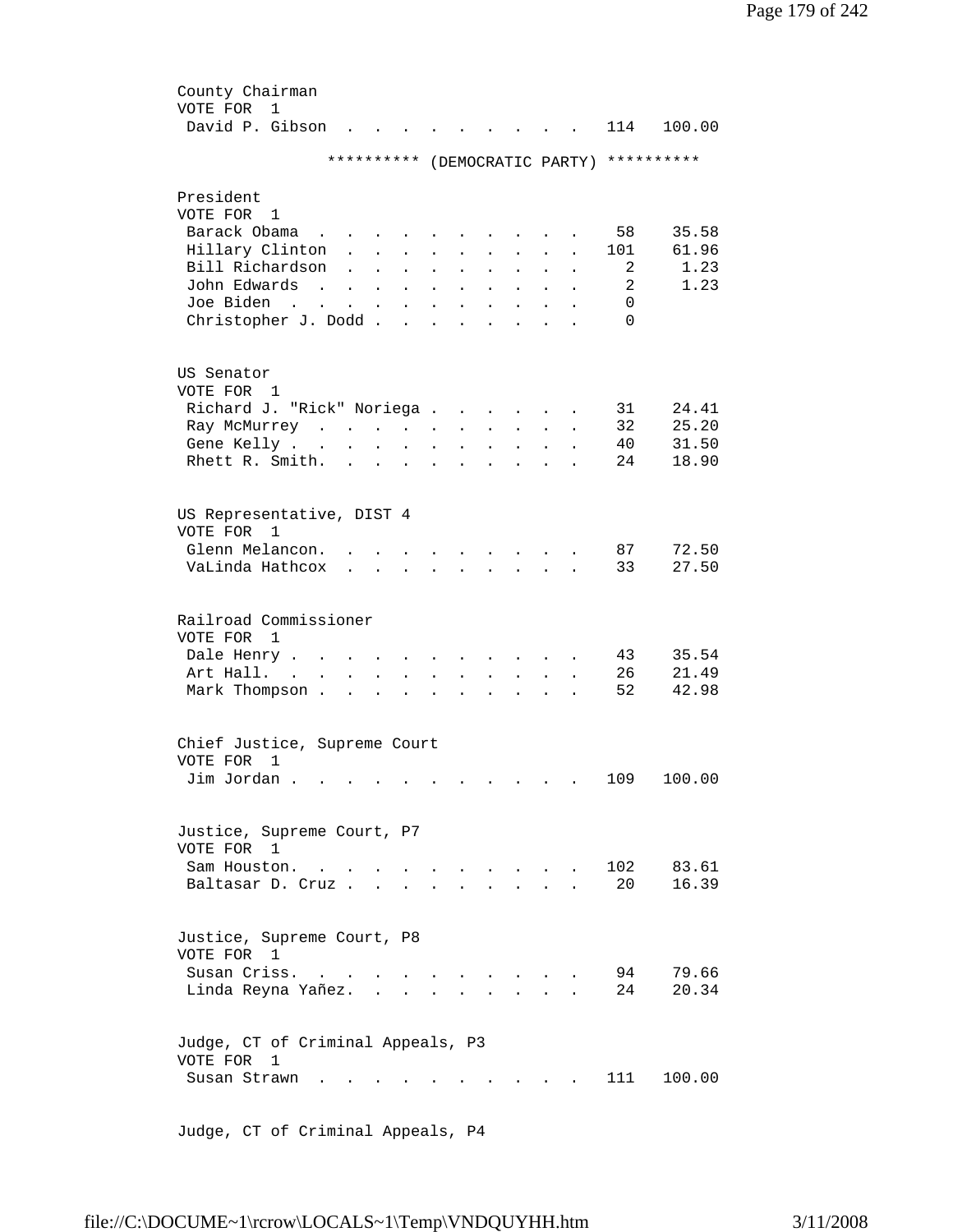VOTE FOR 1 J.R. Molina. . . . . . . . . . . 98 100.00 Member, State BoE, DIST 14 VOTE FOR 1 Edra Bogle . . . . . . . . . . . 100 100.00 State Representative, District 62 VOTE FOR 1 Peter "Pete" Veeck . . . . . . . . 97 100.00 Justice, 5th CT of Appeals DIST, P3 VOTE FOR 1 Don B. Chae. . . . . . . . . . . 95 100.00 Justice, 5th CT of Appeals DIST, P6 VOTE FOR 1 David Hanschen. . . . . . . . . . 103 100.00 Justice, 5th CT of Appeals DIST, P8 VOTE FOR 1 Tina Yoo. . . . . . . . . . . . . 90 100.00 County Tax Assessor-Collector VOTE FOR 1 John Wayne Ramsey. . . . . . . . . 133 100.00 Justice of the Peace, Precinct No. 1 VOTE FOR 1 Greg Middents . . . . . . . . . . 111 100.00 County Chairman VOTE FOR 1 Tony Beaverson. . . . . . . . . . 103 100.00 \*\*\*\*\*\*\*\*\*\* (REPUBLICAN PARTY) \*\*\*\*\*\*\*\*\*\* IMMIGRATION VOTE FOR 1 YES . . . . . . . . . . . . . 167 96.53 NO. . . . . . . . . . . . . . 6 3.47 PHOTO ID VOTE FOR 1 YES . . . . . . . . . . . . . 163 94.77<br>NO. . . . . . . . . . . . . . 9 5.23 NO. . . . . . . . . . . . . . . 9 5.23 CONTROLLING GOVERNMENT GROWTH VOTE FOR 1 YES . . . . . . . . . . . . . 158 93.49 NO. . . . . . . . . . . . . . 11 6.51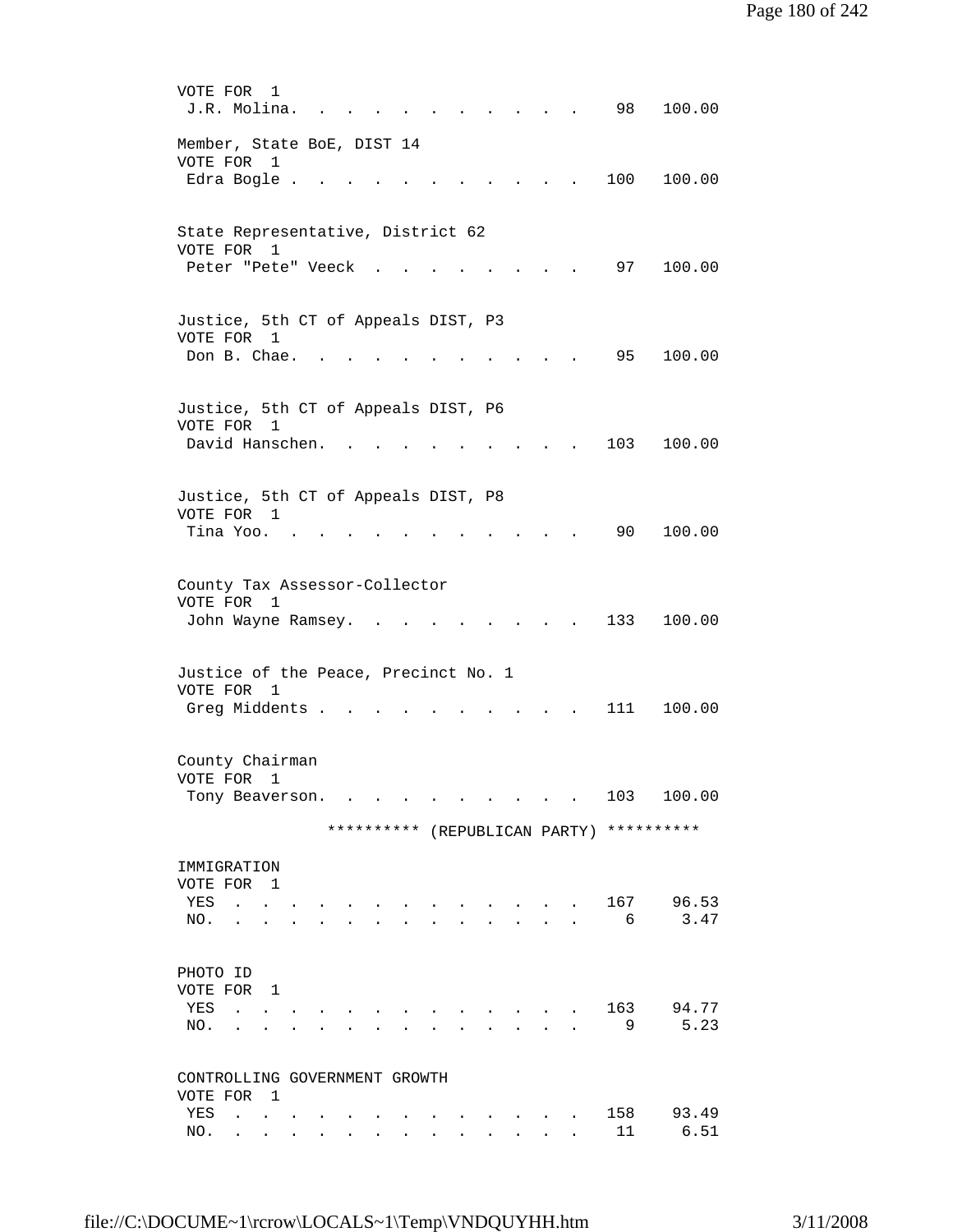PRECINCT REPORT GRAYSON COUNTY, TEXAS PRIMARY ELECTION MARCH 4, 2008 RUN DATE:03/10/08 03:04 PM STATISTICS

0041 PCT 42

```
 VOTES PERCENT
```

| REGISTERED VOTERS - TOTAL 1758       |  |     |       |
|--------------------------------------|--|-----|-------|
| REGISTERED VOTERS - DEMOCRATIC PARTY |  |     |       |
| REGISTERED VOTERS - REPUBLICAN PARTY |  |     |       |
| BALLOTS CAST - TOTAL.                |  | 578 |       |
| BALLOTS CAST - DEMOCRATIC PARTY 314  |  |     | 54.33 |
| BALLOTS CAST - REPUBLICAN PARTY      |  | 264 | 45.67 |
| VOTER TURNOUT - TOTAL                |  |     | 32.88 |
|                                      |  |     |       |

\*\*\*\*\*\*\*\*\*\* (REPUBLICAN PARTY) \*\*\*\*\*\*\*\*\*\*

| President<br>VOTE FOR | 1                                          |                      |                             |                           |                           |                         |                      |                      |                      |                      |                      |                |        |
|-----------------------|--------------------------------------------|----------------------|-----------------------------|---------------------------|---------------------------|-------------------------|----------------------|----------------------|----------------------|----------------------|----------------------|----------------|--------|
| Ron Paul.             | <b>Contract Contract Contract</b>          |                      |                             |                           |                           |                         |                      |                      |                      |                      |                      | 9              | 3.41   |
|                       | Fred Thompson.                             |                      | $\mathbf{r}$                |                           |                           |                         |                      |                      |                      |                      |                      | 5              | 1.89   |
| Hugh Cort             | $\mathbf{r}$ , $\mathbf{r}$ , $\mathbf{r}$ |                      |                             | $\mathbf{L}$              | $\mathbf{r}$              | $\ddot{\phantom{a}}$    | $\mathbf{r}$         | $\ddot{\phantom{a}}$ |                      | $\mathbf{r}$         |                      | $\Omega$       |        |
|                       | Duncan Hunter.                             |                      | $\mathbf{r}$                | $\mathbf{L}$              | $\mathbf{r}$              | <b>Contract</b>         | $\ddot{\phantom{a}}$ | $\ddot{\phantom{a}}$ | $\mathbf{r}$         | $\mathbf{r}$         |                      | $\Omega$       |        |
|                       | Rudy Giuliani .                            |                      | $\ddot{\phantom{a}}$        | $\mathbf{L}$              | $\ddot{\phantom{a}}$      | $\sim 100$ km s $^{-1}$ | $\ddot{\phantom{a}}$ | $\ddot{\phantom{a}}$ | $\ddot{\phantom{a}}$ | $\ddot{\phantom{a}}$ |                      | $\overline{2}$ | .76    |
|                       | Alan Keyes .                               | $\sim$               | $\ddot{\phantom{a}}$        | $\ddot{\phantom{0}}$      | $\ddot{\phantom{a}}$      | $\mathbf{L}$            | $\ddot{\phantom{a}}$ | $\ddot{\phantom{a}}$ | $\ddot{\phantom{a}}$ | $\ddot{\phantom{a}}$ |                      | $\mathbf{1}$   | .38    |
|                       | Mitt Romney.                               | $\ddot{\phantom{a}}$ |                             | $\ddot{\phantom{a}}$      | $\ddot{\phantom{a}}$      | $\ddot{\phantom{a}}$    | $\ddot{\phantom{a}}$ | $\ddot{\phantom{0}}$ | $\ddot{\phantom{0}}$ | $\ddot{\phantom{0}}$ |                      | 12             | 4.55   |
|                       | John McCain.                               | $\ddot{\phantom{a}}$ | $\ddot{\phantom{a}}$        | $\ddot{\phantom{a}}$      | $\ddot{\phantom{a}}$      | $\Box$                  | $\ddot{\phantom{a}}$ | $\ddot{\phantom{0}}$ | $\ddot{\phantom{a}}$ | $\ddot{\phantom{0}}$ | $\ddot{\phantom{a}}$ | 124            | 46.97  |
|                       | Hoa Tran                                   |                      |                             | $\ddot{\phantom{a}}$      | $\ddot{\phantom{a}}$      | $\sim$                  | $\ddot{\phantom{a}}$ | $\ddot{\phantom{a}}$ |                      |                      |                      | $\Omega$       |        |
|                       | Mike Huckabee .                            |                      | $\mathcal{L}^{\mathcal{L}}$ | $\overline{a}$            |                           | $\mathbf{r}$            | $\ddot{\phantom{a}}$ | $\overline{a}$       |                      |                      |                      | 106            | 40.15  |
|                       | Uncommitted(No Comprometido).              |                      |                             |                           |                           |                         |                      | $\mathbb{R}^2$       |                      |                      |                      | 5              | 1.89   |
|                       |                                            |                      |                             |                           |                           |                         |                      |                      |                      |                      |                      |                |        |
| US Senator            |                                            |                      |                             |                           |                           |                         |                      |                      |                      |                      |                      |                |        |
| VOTE FOR 1            |                                            |                      |                             |                           |                           |                         |                      |                      |                      |                      |                      | 164            | 74.21  |
|                       | John Cornyn.<br>Larry Kilgore.             |                      | $\ddot{\phantom{a}}$        |                           |                           |                         |                      |                      |                      |                      |                      | 57             | 25.79  |
|                       |                                            |                      |                             |                           |                           |                         |                      |                      |                      |                      |                      |                |        |
| VOTE FOR              | US Representative, DIST 4<br>1             |                      |                             |                           |                           |                         |                      |                      |                      |                      |                      |                |        |
|                       | Gene Christensen.                          |                      |                             |                           |                           |                         | $\ddot{\phantom{a}}$ | $\ddot{\phantom{a}}$ |                      |                      |                      | 21             | 8.40   |
|                       | Ralph Hall                                 |                      |                             | $\mathbf{L}^{\text{max}}$ | $\mathbf{L}^{\text{max}}$ | $\ddot{\phantom{a}}$    | $\ddot{\phantom{a}}$ | $\ddot{\phantom{a}}$ | $\ddot{\phantom{a}}$ | $\ddot{\phantom{a}}$ |                      | 206            | 82.40  |
|                       | Joshua Kowert                              |                      |                             | $\mathbf{L}$              | $\ddot{\phantom{a}}$      | $\ddot{\phantom{a}}$    | $\ddot{\phantom{a}}$ | $\ddot{\phantom{a}}$ | $\ddot{\phantom{a}}$ |                      |                      | $\Omega$       |        |
|                       | Kathy Seei                                 |                      | $\ddot{\phantom{a}}$        | $\ddot{\phantom{0}}$      | $\Box$                    | $\ddot{\phantom{0}}$    | $\ddot{\phantom{0}}$ |                      | $\ddot{\phantom{0}}$ |                      |                      | 19             | 7.60   |
|                       | Kevin George                               |                      |                             |                           |                           |                         |                      |                      |                      |                      |                      | 4              | 1.60   |
|                       |                                            |                      |                             |                           |                           |                         |                      |                      |                      |                      |                      |                |        |
|                       | Railroad Commissioner                      |                      |                             |                           |                           |                         |                      |                      |                      |                      |                      |                |        |
| VOTE FOR              | $\overline{1}$                             |                      |                             |                           |                           |                         |                      |                      |                      |                      |                      |                |        |
|                       | Michael L. Williams.                       |                      |                             |                           |                           |                         |                      |                      |                      |                      |                      | 173            | 100.00 |
|                       | Chief Justice, Supreme Court               |                      |                             |                           |                           |                         |                      |                      |                      |                      |                      |                |        |
| VOTE FOR              | $\overline{1}$                             |                      |                             |                           |                           |                         |                      |                      |                      |                      |                      |                |        |
|                       | Wallace B. Jefferson.                      |                      |                             |                           |                           |                         |                      |                      |                      |                      |                      | 165            | 100.00 |
|                       |                                            |                      |                             |                           |                           |                         |                      |                      |                      |                      |                      |                |        |
|                       |                                            |                      |                             |                           |                           |                         |                      |                      |                      |                      |                      |                |        |

Justice, Supreme Court, P7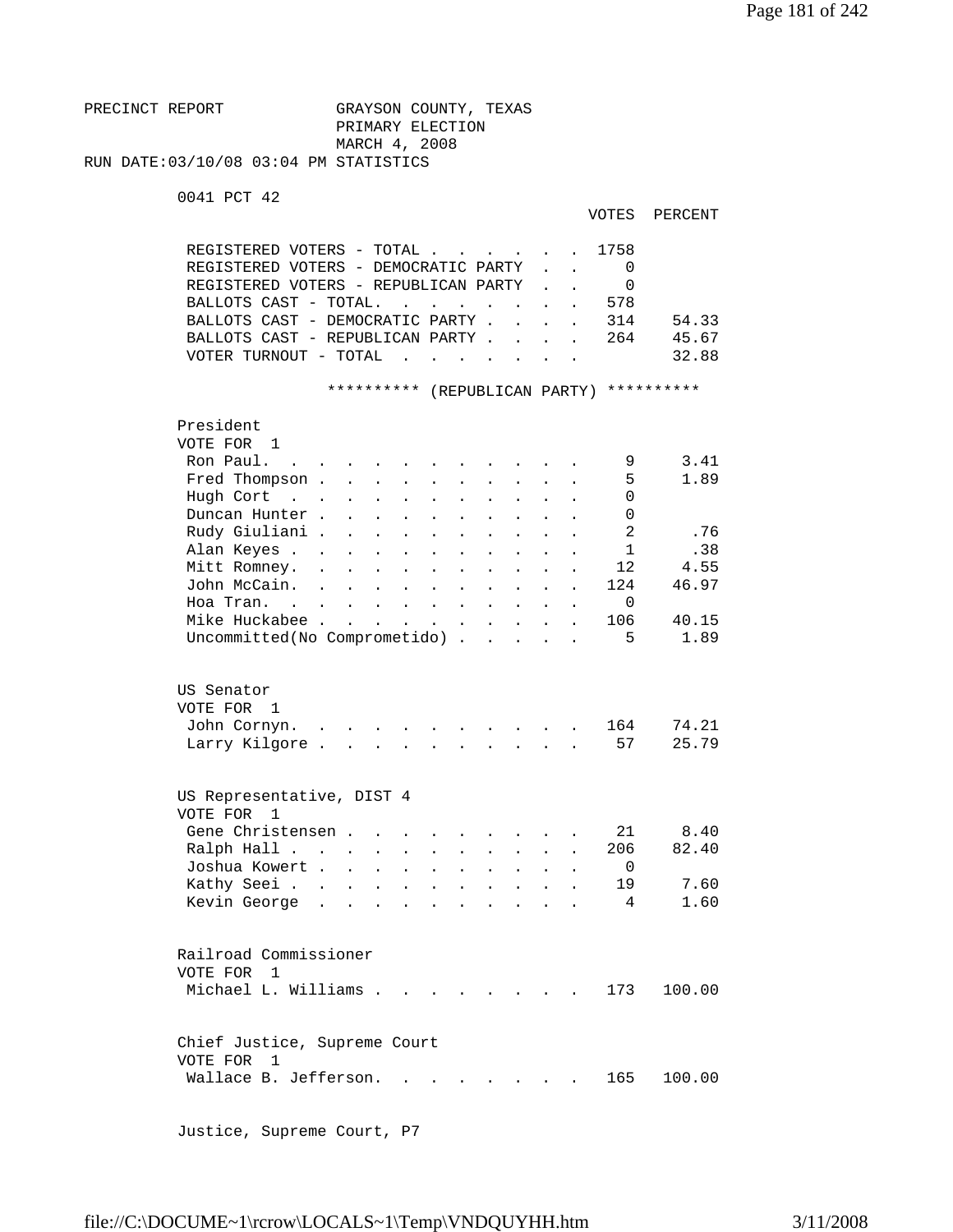| VOTE FOR<br>1<br>Dale Wainwright<br>169<br>100.00                                                                                                                   |
|---------------------------------------------------------------------------------------------------------------------------------------------------------------------|
| Justice, Supreme Court, P8<br>VOTE FOR 1                                                                                                                            |
| Phil Johnson<br>161<br>100.00                                                                                                                                       |
| Judge, CT of Criminal Appeals, P3                                                                                                                                   |
| VOTE FOR 1<br>Tom Price<br>158<br>100.00                                                                                                                            |
| Judge, CT of Criminal Appeals, P4<br>VOTE FOR<br>1                                                                                                                  |
| Robert Francis.<br>72<br>40.91<br>Paul Womack.<br>104<br>59.09                                                                                                      |
| Judge, CT of Criminal Appeals, P9                                                                                                                                   |
| VOTE FOR<br>1<br>159<br>100.00<br>Cathy Cochran.                                                                                                                    |
| Member, State BoE, DIST 14<br>VOTE FOR 1                                                                                                                            |
| Gail Lowe<br>150<br>100.00                                                                                                                                          |
| State Senator, District 30<br>VOTE FOR<br>1                                                                                                                         |
| Charles R. Stafford.<br>41<br>18.30<br>183<br>81.70<br>Craig Estes.                                                                                                 |
| State Representative, District 62                                                                                                                                   |
| VOTE FOR 1<br>Larry Phillips.<br>187<br>100.00                                                                                                                      |
| Justice, 5th CT of Appeals DIST, P3                                                                                                                                 |
| VOTE FOR 1                                                                                                                                                          |
| 156 100.00<br>Mary Murphy.<br>$\mathcal{L}(\mathcal{A})$ and $\mathcal{A}(\mathcal{A})$ and $\mathcal{A}(\mathcal{A})$<br>$\sim$ $\sim$ $\sim$ $\sim$ $\sim$ $\sim$ |
| Justice, 5th CT of Appeals DIST, P6<br>VOTE FOR<br>1                                                                                                                |
| David L. Bridges<br>100.00<br>158<br>$\sim$ $\sim$ $\sim$                                                                                                           |
| Justice, 5th CT of Appeals DIST, P8<br>VOTE FOR 1                                                                                                                   |
| 160<br>Kerry Fitzgerald<br>100.00                                                                                                                                   |
| District Judge, 15th Judicial District<br>VOTE FOR 1                                                                                                                |
| Jim Fallon<br>168<br>100.00                                                                                                                                         |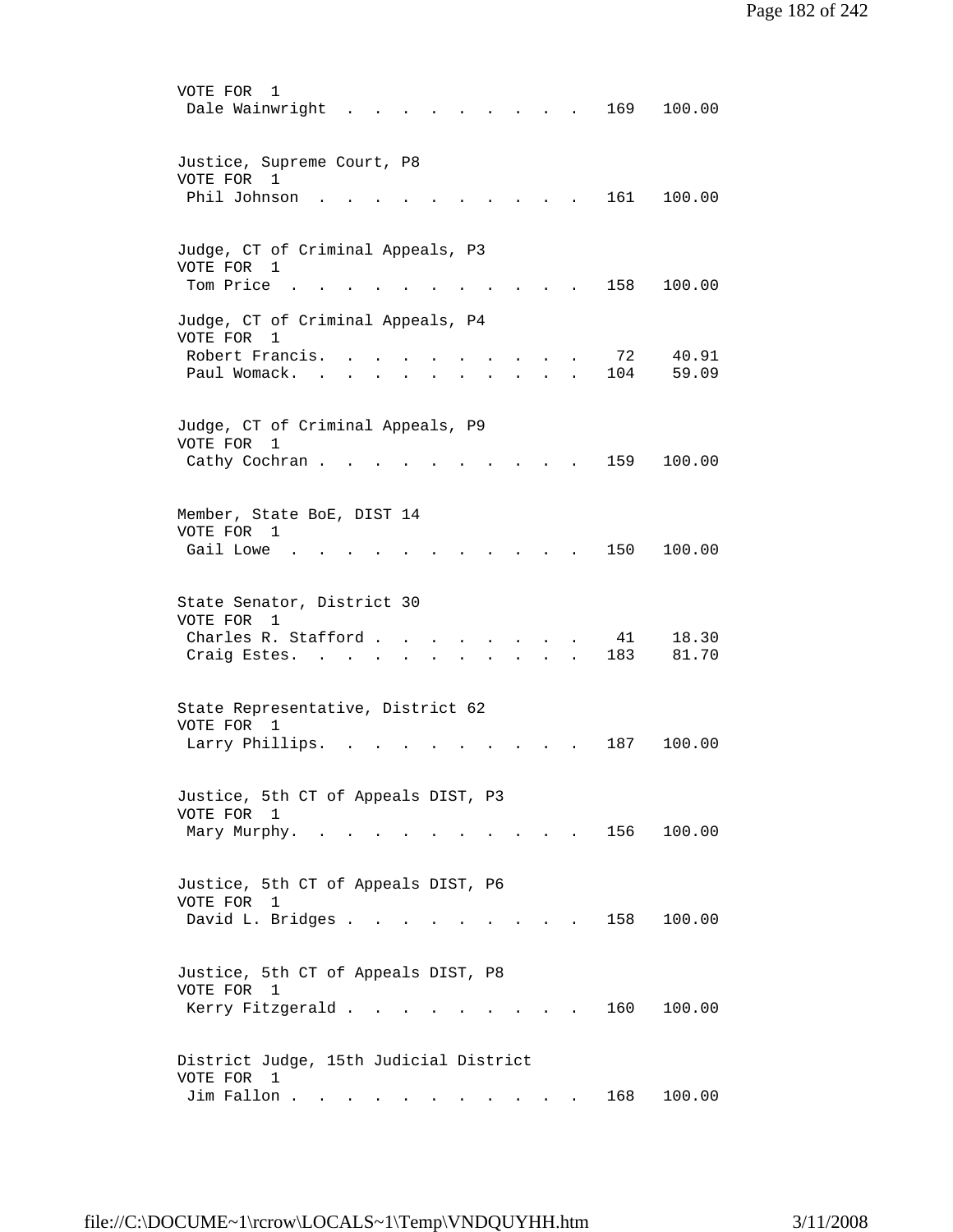```
 District Judge, 59th Judicial District 
        VOTE FOR 1 
         Rayburn M. "Rim" Nall . . . . . . . 181 100.00 
        District Judge, 336th Judicial District 
        VOTE FOR 1 
        Charles Butler. . . . . . . . . . 78 32.64
        Lauri Blake. . . . . . . . . . . 161 67.36
        Criminal District Attorney 
        VOTE FOR 1 
        Joe Brown . . . . . . . . . . . 187 100.00
        Sheriff 
        VOTE FOR 1 
        Keith Gary . . . . . . . . . . . 196 100.00
        Justice of the Peace, Precinct No. 1 
        VOTE FOR 1 
        Butch Morgan . . . . . . . . . . 170 100.00
        Constable, Precinct No. 1 
        VOTE FOR 1 
        C.C. "Buddy" Wade. . . . . . . . . 170 100.00
        County Chairman 
        VOTE FOR 1 
        David P. Gibson . . . . . . . . . 159 100.00
                     ********** (DEMOCRATIC PARTY) ********** 
        President 
        VOTE FOR 1 
 Barack Obama . . . . . . . . . . 80 25.56 
 Hillary Clinton . . . . . . . . . 221 70.61 
 Bill Richardson . . . . . . . . . 2 .64 
 John Edwards . . . . . . . . . . 7 2.24 
 Joe Biden . . . . . . . . . . . 2 .64 
Christopher J. Dodd . . . . . . . . . 1 . 32
        US Senator 
        VOTE FOR 1 
        Richard J. "Rick" Noriega . . . . . . 65 27.66
        Ray McMurrey . . . . . . . . . . 45 19.15
        Gene Kelly . . . . . . . . . . . 109 46.38
        Rhett R. Smith. . . . . . . . . . 16 6.81
        US Representative, DIST 4 
        VOTE FOR 1 
        Glenn Melancon. . . . . . . . . . 154 69.68
        VaLinda Hathcox . . . . . . . . . 67 30.32
```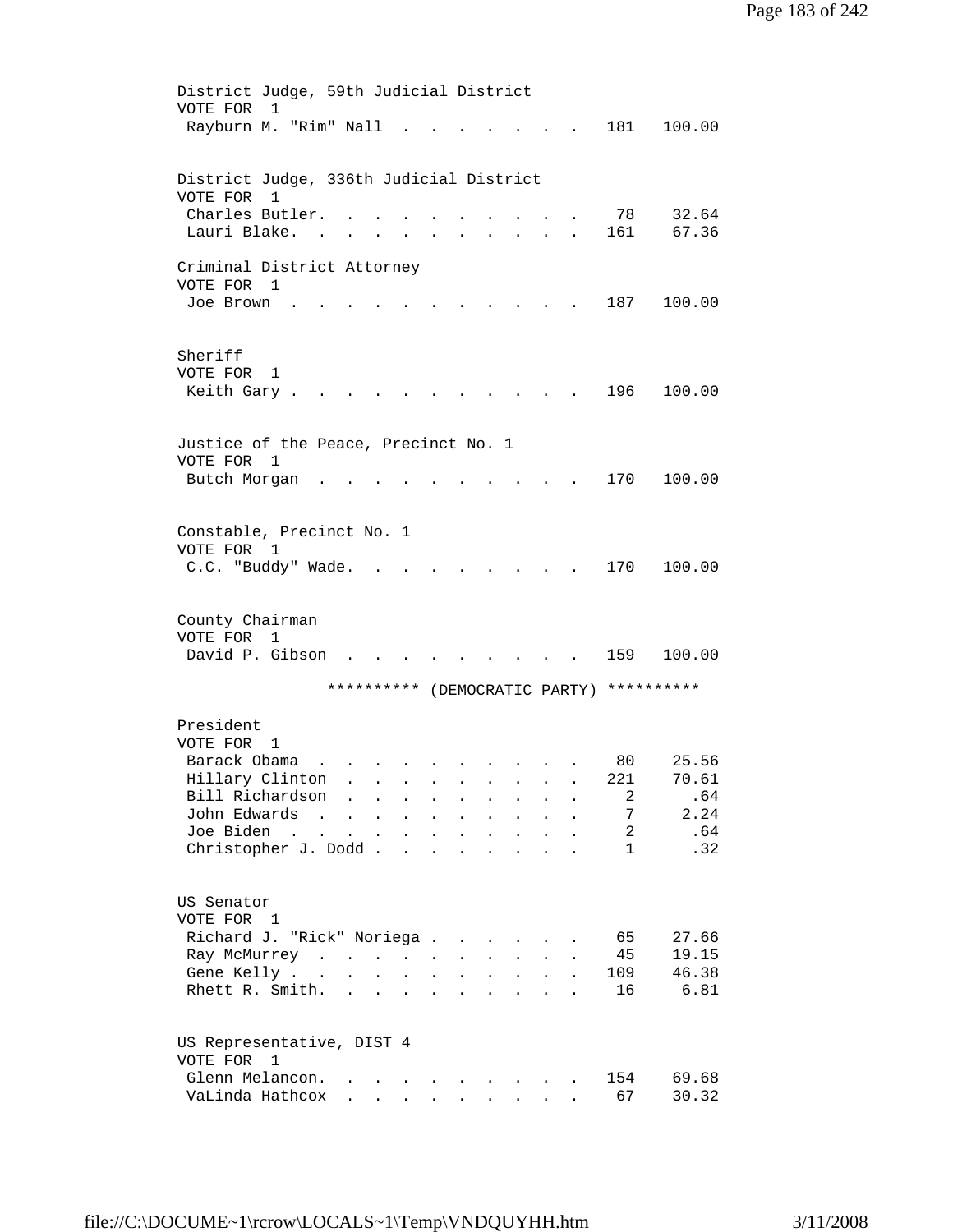| Railroad Commissioner                                                                                                                                                                |
|--------------------------------------------------------------------------------------------------------------------------------------------------------------------------------------|
| VOTE FOR<br>$\mathbf{1}$                                                                                                                                                             |
| 75<br>33.78<br>Dale Henry                                                                                                                                                            |
| 44<br>19.82<br>Art Hall.<br>$\mathbf{L}^{\text{max}}$<br>$\sim$<br>$\sim$ $-$<br>$\ddot{\phantom{0}}$<br>$\ddot{\phantom{0}}$<br><b>Contractor</b><br>$\bullet$                      |
| Mark Thompson.<br>103<br>46.40<br><b>Contractor</b><br>$\ddot{\phantom{a}}$<br>$\sim$ 100 $\pm$<br>$\ddot{\phantom{a}}$<br>$\ddot{\phantom{a}}$<br>$\ddot{\phantom{a}}$<br>$\bullet$ |
| Chief Justice, Supreme Court                                                                                                                                                         |
| VOTE FOR 1                                                                                                                                                                           |
| Jim Jordan.<br>197<br>100.00                                                                                                                                                         |
| Justice, Supreme Court, P7                                                                                                                                                           |
| VOTE FOR 1                                                                                                                                                                           |
| 82.59<br>Sam Houston.<br>185                                                                                                                                                         |
| 39<br>17.41<br>Baltasar D. Cruz.                                                                                                                                                     |
| Justice, Supreme Court, P8                                                                                                                                                           |
| VOTE FOR 1                                                                                                                                                                           |
| Susan Criss.<br>185<br>85.25<br>$\mathbf{r}$ , $\mathbf{r}$ , $\mathbf{r}$<br>$\sim$ $\sim$<br>$\bullet$ . In the case of the case of the $\bullet$                                  |
| Linda Reyna Yañez<br>32<br>14.75<br>$\mathbf{r} = \mathbf{r} + \mathbf{r} + \mathbf{r} + \mathbf{r}$                                                                                 |
| Judge, CT of Criminal Appeals, P3                                                                                                                                                    |
| VOTE FOR 1                                                                                                                                                                           |
| 189<br>100.00<br>Susan Strawn                                                                                                                                                        |
| Judge, CT of Criminal Appeals, P4                                                                                                                                                    |
| VOTE FOR 1                                                                                                                                                                           |
| 179<br>100.00<br>J.R. Molina.                                                                                                                                                        |
| Member, State BoE, DIST 14<br>VOTE FOR 1                                                                                                                                             |
| Edra Bogle.<br>172<br>100.00                                                                                                                                                         |
|                                                                                                                                                                                      |
| State Representative, District 62<br>VOTE FOR<br>1                                                                                                                                   |
| Peter "Pete" Veeck<br>180<br>100.00                                                                                                                                                  |
|                                                                                                                                                                                      |
| Justice, 5th CT of Appeals DIST, P3<br>VOTE FOR 1                                                                                                                                    |
| Don B. Chae. .<br>171<br>100.00<br>$\mathcal{L} = \mathcal{L} = \mathcal{L} = \mathcal{L}$                                                                                           |
|                                                                                                                                                                                      |
| Justice, 5th CT of Appeals DIST, P6                                                                                                                                                  |
| VOTE FOR 1                                                                                                                                                                           |
| David Hanschen.<br>179<br>100.00<br>$\sim$ $\sim$                                                                                                                                    |
| Justice, 5th CT of Appeals DIST, P8                                                                                                                                                  |
| VOTE FOR 1                                                                                                                                                                           |
| Tina Yoo.<br>167 100.00                                                                                                                                                              |
| County Tax Assessor-Collector                                                                                                                                                        |
| VOTE FOR 1                                                                                                                                                                           |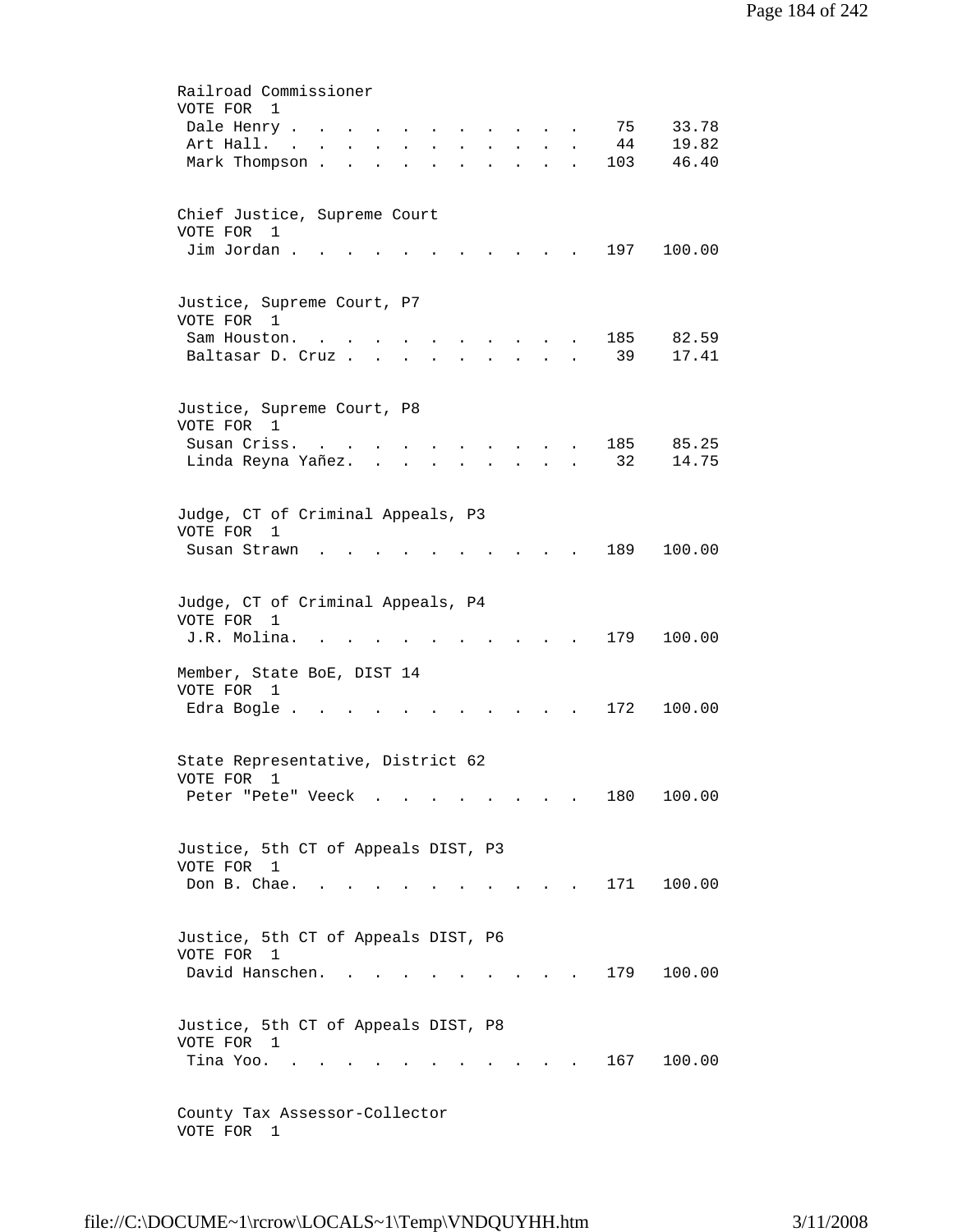| John Wayne Ramsey.                                                           |                                                                                     |                                                                                                   |                                                                          |                                              |                                                                                 |                           | 251                 | 100.00                                   |
|------------------------------------------------------------------------------|-------------------------------------------------------------------------------------|---------------------------------------------------------------------------------------------------|--------------------------------------------------------------------------|----------------------------------------------|---------------------------------------------------------------------------------|---------------------------|---------------------|------------------------------------------|
| Justice of the Peace, Precinct No. 1                                         |                                                                                     |                                                                                                   |                                                                          |                                              |                                                                                 |                           |                     |                                          |
| VOTE FOR 1<br>Greg Middents .                                                |                                                                                     |                                                                                                   |                                                                          |                                              |                                                                                 |                           |                     | 207 100.00                               |
| County Chairman<br>VOTE FOR 1                                                |                                                                                     |                                                                                                   |                                                                          |                                              |                                                                                 |                           |                     |                                          |
| Tony Beaverson.                                                              |                                                                                     |                                                                                                   |                                                                          |                                              |                                                                                 |                           |                     | 185 100.00                               |
|                                                                              |                                                                                     |                                                                                                   |                                                                          |                                              |                                                                                 |                           |                     | ********** (REPUBLICAN PARTY) ********** |
| IMMIGRATION                                                                  |                                                                                     |                                                                                                   |                                                                          |                                              |                                                                                 |                           |                     |                                          |
| VOTE FOR 1                                                                   |                                                                                     |                                                                                                   |                                                                          |                                              |                                                                                 |                           |                     |                                          |
| YES<br><b>Carl Carl Carl Contract Carl Carl</b><br>NO.                       |                                                                                     |                                                                                                   |                                                                          |                                              | the contract of the contract of the contract of the contract of the contract of |                           | 5                   | 252 98.05<br>1.95                        |
|                                                                              |                                                                                     |                                                                                                   |                                                                          |                                              |                                                                                 |                           |                     |                                          |
| PHOTO ID                                                                     |                                                                                     |                                                                                                   |                                                                          |                                              |                                                                                 |                           |                     |                                          |
| VOTE FOR 1                                                                   |                                                                                     |                                                                                                   |                                                                          |                                              |                                                                                 |                           |                     |                                          |
| YES<br><b>Contract Contract</b>                                              |                                                                                     |                                                                                                   |                                                                          |                                              |                                                                                 |                           | 237                 | 92.94<br>7.06                            |
| NO.                                                                          |                                                                                     |                                                                                                   |                                                                          |                                              |                                                                                 |                           | 18                  |                                          |
| CONTROLLING GOVERNMENT GROWTH                                                |                                                                                     |                                                                                                   |                                                                          |                                              |                                                                                 |                           |                     |                                          |
| VOTE FOR 1                                                                   |                                                                                     |                                                                                                   |                                                                          |                                              |                                                                                 |                           |                     |                                          |
| YES<br>$\mathbf{z} = \mathbf{z} + \mathbf{z}$ , where $\mathbf{z}$           |                                                                                     |                                                                                                   |                                                                          |                                              |                                                                                 |                           | 234                 | 93.23                                    |
| NO.<br><b>Contractor</b><br>$\mathbf{z} = \mathbf{z} + \mathbf{z}$           |                                                                                     |                                                                                                   |                                                                          |                                              |                                                                                 |                           | 17                  | 6.77                                     |
| PRECINCT REPORT<br>RUN DATE: 03/10/08 03:04 PM STATISTICS                    |                                                                                     | GRAYSON COUNTY, TEXAS<br>PRIMARY ELECTION<br>MARCH 4, 2008                                        |                                                                          |                                              |                                                                                 |                           |                     |                                          |
| 0042 PCT 43                                                                  |                                                                                     |                                                                                                   |                                                                          |                                              |                                                                                 |                           |                     |                                          |
|                                                                              |                                                                                     |                                                                                                   |                                                                          |                                              |                                                                                 |                           |                     | VOTES PERCENT                            |
| REGISTERED VOTERS - TOTAL                                                    |                                                                                     |                                                                                                   |                                                                          |                                              |                                                                                 |                           | 273                 |                                          |
| REGISTERED VOTERS - DEMOCRATIC PARTY<br>REGISTERED VOTERS - REPUBLICAN PARTY |                                                                                     |                                                                                                   |                                                                          |                                              |                                                                                 |                           | 0<br>0              |                                          |
| BALLOTS CAST - TOTAL.                                                        |                                                                                     |                                                                                                   | $\ddot{\phantom{a}}$                                                     | $\sim$                                       | $\sim$ 100 $\sim$                                                               |                           | 57                  |                                          |
| BALLOTS CAST - DEMOCRATIC PARTY.                                             |                                                                                     |                                                                                                   |                                                                          |                                              |                                                                                 | $\mathbf{r} = \mathbf{r}$ | 35                  | 61.40                                    |
| BALLOTS CAST - REPUBLICAN PARTY<br>VOTER TURNOUT - TOTAL                     |                                                                                     |                                                                                                   | $\mathbf{r}$ , $\mathbf{r}$ , $\mathbf{r}$ , $\mathbf{r}$ , $\mathbf{r}$ |                                              |                                                                                 |                           | 22                  | 38.60<br>20.88                           |
|                                                                              |                                                                                     |                                                                                                   |                                                                          |                                              |                                                                                 |                           |                     |                                          |
|                                                                              |                                                                                     | ********** (REPUBLICAN PARTY) **********                                                          |                                                                          |                                              |                                                                                 |                           |                     |                                          |
| President                                                                    |                                                                                     |                                                                                                   |                                                                          |                                              |                                                                                 |                           |                     |                                          |
| VOTE FOR 1<br>Ron Paul.                                                      | and the contract of the contract of the contract of the contract of the contract of |                                                                                                   |                                                                          |                                              |                                                                                 |                           | 2                   | 9.09                                     |
| Fred Thompson                                                                |                                                                                     |                                                                                                   | $\mathbf{L}$ and $\mathbf{L}$                                            | $\ddot{\phantom{a}}$<br>$\ddot{\phantom{0}}$ | $\sim$ $\sim$ $\sim$                                                            |                           | 0                   |                                          |
| Hugh Cort                                                                    | $\mathbf{L}$                                                                        | $\mathbf{L}$<br>$\ddot{\phantom{a}}$                                                              |                                                                          | $\ddot{\phantom{0}}$                         | $\mathbf{L}^{\text{max}}$                                                       |                           | 0                   |                                          |
| Duncan Hunter.                                                               |                                                                                     | $\ddot{\phantom{a}}$                                                                              |                                                                          | $\ddot{\phantom{0}}$                         | $\bullet$                                                                       |                           | 0                   |                                          |
| Rudy Giuliani .<br>Alan Keyes                                                |                                                                                     | $\mathcal{L}^{(1)}$<br>$\ddot{\phantom{0}}$<br>$\mathcal{L}^{\text{max}}$<br>$\ddot{\phantom{0}}$ |                                                                          |                                              |                                                                                 |                           | $\overline{2}$<br>0 | 9.09                                     |
| Mitt Romney. .                                                               |                                                                                     | $\ddot{\phantom{0}}$                                                                              |                                                                          |                                              |                                                                                 |                           | 0                   |                                          |
| John McCain.                                                                 | $\sim$<br>$\mathbf{L}$                                                              | $\ddot{\phantom{0}}$                                                                              |                                                                          |                                              |                                                                                 |                           | 7                   | 31.82                                    |
| Hoa Tran.                                                                    |                                                                                     |                                                                                                   |                                                                          |                                              | <b>Contract Contract</b>                                                        |                           | $\Omega$            |                                          |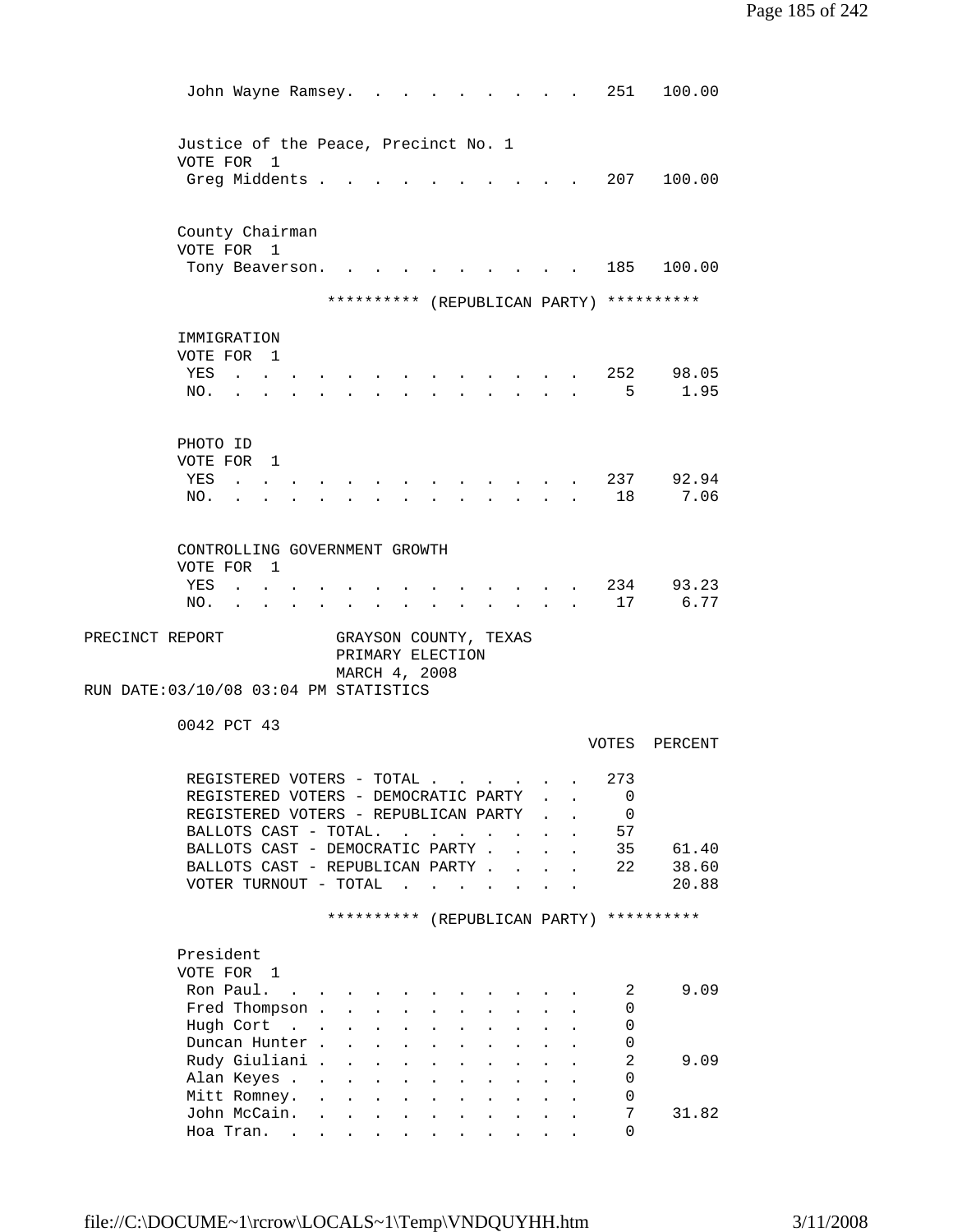| Mike Huckabee<br>45.45<br>10<br>$\sim$ $\sim$ $\sim$ $\sim$<br>Uncommitted (No Comprometido)<br>$\mathbf 1$<br>4.55                                                                                                                 |
|-------------------------------------------------------------------------------------------------------------------------------------------------------------------------------------------------------------------------------------|
| US Senator<br>VOTE FOR<br>1<br>John Cornyn.<br>73.68<br>14<br>$\ddot{\phantom{0}}$                                                                                                                                                  |
| 26.32<br>5<br>Larry Kilgore.                                                                                                                                                                                                        |
| US Representative, DIST 4<br>VOTE FOR 1                                                                                                                                                                                             |
| Gene Christensen.<br>10.00<br>2<br>$\sim$ 100 $\pm$<br>80.00<br>Ralph Hall<br>16<br>$\sim 10^{-10}$<br>$\bullet$<br>Joshua Kowert .<br>0<br>$\ddot{\phantom{a}}$<br>$\Box$<br>$\ddot{\phantom{a}}$<br>$\sim$ 100 $\pm$<br>$\bullet$ |
| Kathy Seei<br>0<br>$\mathbf{L}$<br>$\ddot{\phantom{a}}$<br>$\ddot{\phantom{a}}$<br>2<br>Kevin George<br>10.00<br>$\ddot{\phantom{a}}$                                                                                               |
| Railroad Commissioner<br>VOTE FOR<br>1                                                                                                                                                                                              |
| Michael L. Williams .<br>100.00<br>17<br>$\ddot{\phantom{a}}$<br>$\sim$                                                                                                                                                             |
| Chief Justice, Supreme Court<br>VOTE FOR 1                                                                                                                                                                                          |
| Wallace B. Jefferson.<br>17<br>100.00                                                                                                                                                                                               |
| Justice, Supreme Court, P7<br>VOTE FOR 1<br>Dale Wainwright<br>17<br>100.00                                                                                                                                                         |
| Justice, Supreme Court, P8<br>VOTE FOR 1<br>Phil Johnson<br>14<br>100.00                                                                                                                                                            |
| Judge, CT of Criminal Appeals, P3                                                                                                                                                                                                   |
| VOTE FOR 1<br>Tom Price $\ldots$ $\ldots$ $\ldots$ $\ldots$ $\ldots$<br>13<br>100.00                                                                                                                                                |
| Judge, CT of Criminal Appeals, P4<br>VOTE FOR 1<br>Robert Francis.<br>25.00<br>$4\overline{ }$<br>$\overline{a}$<br>$\mathbf{r} = \mathbf{r}$ , and $\mathbf{r} = \mathbf{r}$                                                       |
| 75.00<br>Paul Womack.<br>12<br>$\mathbf{r}$ , $\mathbf{r}$ , $\mathbf{r}$ , $\mathbf{r}$<br>$\mathbf{L} = \mathbf{L}$<br>$\sim$ $\sim$                                                                                              |
| Judge, CT of Criminal Appeals, P9<br>VOTE FOR<br>1<br>Cathy Cochran<br>14<br>100.00                                                                                                                                                 |
| Member, State BoE, DIST 14<br>VOTE FOR 1<br>Gail Lowe<br>14<br>100.00<br>$\sim$                                                                                                                                                     |
|                                                                                                                                                                                                                                     |

State Senator, District 30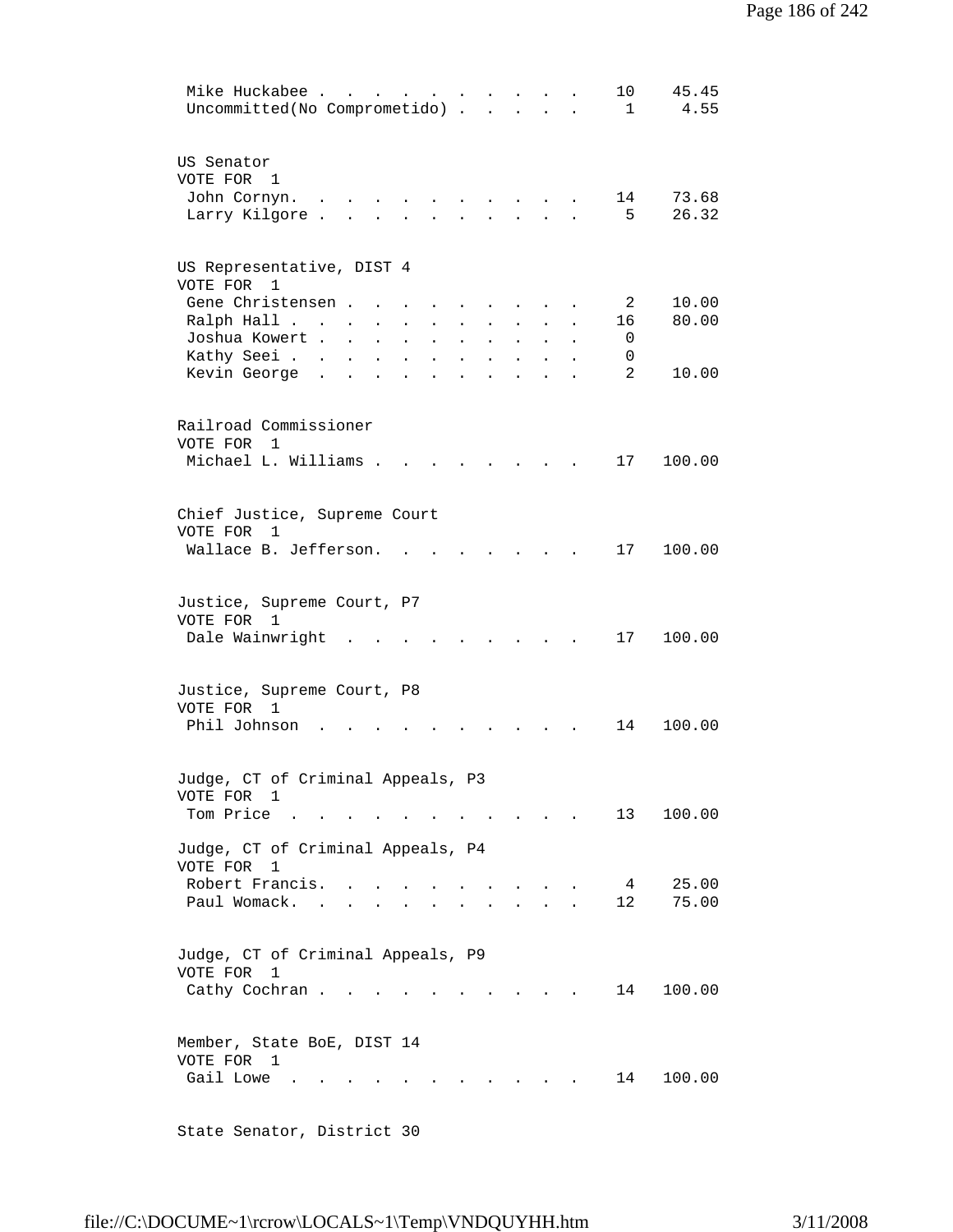VOTE FOR 1 Charles R. Stafford . . . . . . . . 9 42.86 Craig Estes. . . . . . . . . . . 12 57.14 State Representative, District 62 VOTE FOR 1 Larry Phillips. . . . . . . . . . 12 100.00 Justice, 5th CT of Appeals DIST, P3 VOTE FOR 1 Mary Murphy. . . . . . . . . . . 14 100.00 Justice, 5th CT of Appeals DIST, P6 VOTE FOR 1 David L. Bridges . . . . . . . . . 13 100.00 Justice, 5th CT of Appeals DIST, P8 VOTE FOR 1 Kerry Fitzgerald . . . . . . . . . 13 100.00 District Judge, 15th Judicial District VOTE FOR 1 Jim Fallon . . . . . . . . . . . . 16 100.00 District Judge, 59th Judicial District VOTE FOR 1 Rayburn M. "Rim" Nall . . . . . . . 17 100.00 District Judge, 336th Judicial District VOTE FOR 1 Charles Butler. . . . . . . . . . 8 38.10 Lauri Blake. . . . . . . . . . . 13 61.90 Criminal District Attorney VOTE FOR 1 Joe Brown . . . . . . . . . . . 16 100.00 Sheriff VOTE FOR 1 Keith Gary . . . . . . . . . . . 19 100.00 Constable, Precinct No. 2 VOTE FOR 1 Sandra "Sandi" Savering. . . . . . . 7 43.75 Mike Putnam. . . . . . . . . . . 9 56.25 County Chairman VOTE FOR 1 David P. Gibson . . . . . . . . . 14 100.00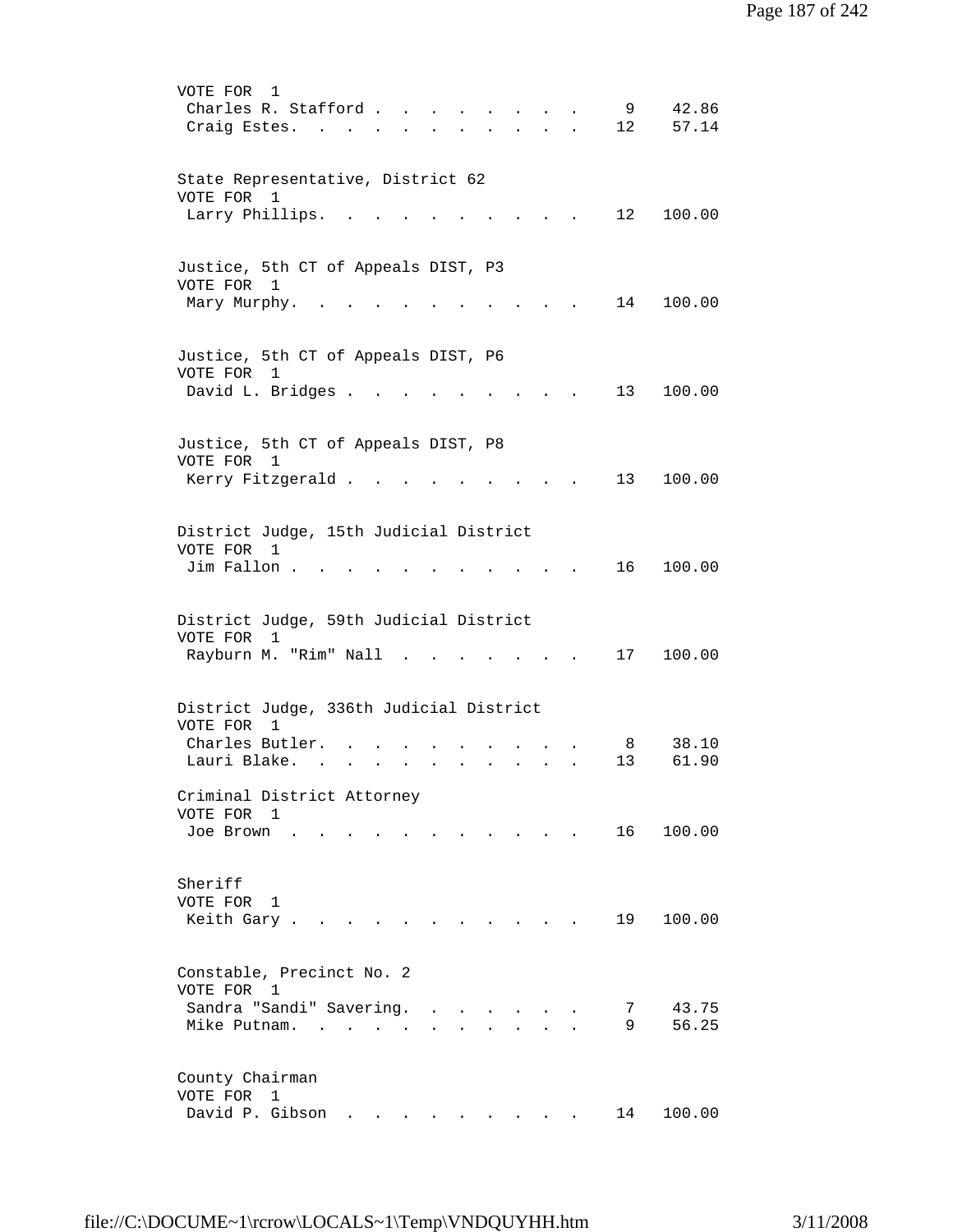## \*\*\*\*\*\*\*\*\*\* (DEMOCRATIC PARTY) \*\*\*\*\*\*\*\*\*\*

| President                                                                                                                                                                                                     |
|---------------------------------------------------------------------------------------------------------------------------------------------------------------------------------------------------------------|
| VOTE FOR 1                                                                                                                                                                                                    |
| Barack Obama<br>25.71<br>9<br>$\mathbf{r}$ , and $\mathbf{r}$ , and $\mathbf{r}$                                                                                                                              |
| 71.43<br>Hillary Clinton.<br>25<br>$\mathcal{L}^{\text{max}}$<br>$\sim 100$<br>$\mathbf{L}^{\text{max}}$<br>$\bullet$ .<br>$\ddot{\phantom{0}}$<br>$\ddot{\phantom{a}}$<br>$\ddot{\phantom{a}}$<br>$\bullet$  |
| Bill Richardson<br>0<br>$\ddot{\phantom{a}}$<br>$\mathbf{L}$<br>$\bullet$<br>$\bullet$<br>$\ddot{\phantom{0}}$<br>$\ddot{\phantom{0}}$<br>$\bullet$                                                           |
| John Edwards<br>$\mathbf{1}$<br>2.86<br><b>Carl Carl Carl</b><br>$\mathbf{L}^{\text{max}}$ , and $\mathbf{L}^{\text{max}}$<br>$\ddot{\phantom{0}}$<br>$\ddot{\phantom{0}}$<br>$\bullet$                       |
| Joe Biden<br>0<br>$\mathcal{L}(\mathbf{X})$ , and $\mathcal{L}(\mathbf{X})$ , and $\mathcal{L}(\mathbf{X})$<br>$\sim$ $\sim$<br>$\ddot{\phantom{a}}$                                                          |
| Christopher J. Dodd.<br>$\Omega$<br>$\ddot{\phantom{a}}$<br>$\ddot{\phantom{a}}$<br>$\ddot{\phantom{a}}$<br>$\ddot{\phantom{0}}$                                                                              |
|                                                                                                                                                                                                               |
|                                                                                                                                                                                                               |
| US Senator                                                                                                                                                                                                    |
| VOTE FOR 1                                                                                                                                                                                                    |
| 31.03<br>Richard J. "Rick" Noriega<br>9                                                                                                                                                                       |
| $\mathbf{a}$ and $\mathbf{a}$<br>13.79<br>4                                                                                                                                                                   |
| Ray McMurrey<br>$\ddot{\phantom{a}}$<br>$\ddot{\phantom{a}}$<br>$\bullet$<br>$\ddot{\phantom{a}}$                                                                                                             |
| 37.93<br>Gene Kelly<br>11<br>$\mathbf{L}^{\text{max}}$ and $\mathbf{L}^{\text{max}}$                                                                                                                          |
| Rhett R. Smith.<br>5<br>17.24<br>$\cdot$ $\cdot$ $\cdot$ $\cdot$ $\cdot$<br>$\ddot{\phantom{a}}$                                                                                                              |
|                                                                                                                                                                                                               |
|                                                                                                                                                                                                               |
| US Representative, DIST 4                                                                                                                                                                                     |
| VOTE FOR<br>1                                                                                                                                                                                                 |
| Glenn Melancon.<br>18<br>62.07<br>$\sim$ $\sim$ $\sim$<br>$\sim$ $\sim$ $\sim$ $\sim$                                                                                                                         |
| 37.93<br>VaLinda Hathcox<br>11<br>$\mathbf{r}$ , $\mathbf{r}$ , $\mathbf{r}$ , $\mathbf{r}$                                                                                                                   |
|                                                                                                                                                                                                               |
|                                                                                                                                                                                                               |
| Railroad Commissioner                                                                                                                                                                                         |
| VOTE FOR 1                                                                                                                                                                                                    |
| 53.57<br>Dale Henry<br>15<br>$\sim$ $\sim$<br><b>Contract Contract Contract</b>                                                                                                                               |
| Art Hall.<br>$\overline{\mathbf{3}}$<br>10.71<br>$\mathbf{L}$ and $\mathbf{L}$<br>$\mathbf{L} = \mathbf{L}$<br>$\cdot$ $\cdot$ $\cdot$<br>$\mathbf{r}$ and $\mathbf{r}$<br>$\ddot{\phantom{a}}$               |
| 35.71                                                                                                                                                                                                         |
| Mark Thompson.<br>10<br>$\mathbf{r}$ . The set of $\mathbf{r}$<br>$\sim$<br><b>Contract Contract Contract</b><br>$\ddot{\phantom{a}}$<br>$\ddot{\phantom{a}}$<br>$\ddot{\phantom{a}}$<br>$\ddot{\phantom{a}}$ |
|                                                                                                                                                                                                               |
|                                                                                                                                                                                                               |
| Chief Justice, Supreme Court                                                                                                                                                                                  |
| VOTE FOR 1                                                                                                                                                                                                    |
| Jim Jordan.<br>26<br>100.00                                                                                                                                                                                   |
|                                                                                                                                                                                                               |
|                                                                                                                                                                                                               |
| Justice, Supreme Court, P7                                                                                                                                                                                    |
| VOTE FOR 1                                                                                                                                                                                                    |
| 64.29<br>Sam Houston.<br>18<br>$\mathbf{z} = \mathbf{z} + \mathbf{z}$ , where $\mathbf{z}$<br>$\mathbf{r}$ , $\mathbf{r}$ , $\mathbf{r}$                                                                      |
| 10<br>35.71<br>Baltasar D. Cruz                                                                                                                                                                               |
|                                                                                                                                                                                                               |
|                                                                                                                                                                                                               |
| Justice, Supreme Court, P8                                                                                                                                                                                    |
| VOTE FOR 1                                                                                                                                                                                                    |
| 68.97<br>Susan Criss.<br>20                                                                                                                                                                                   |
| $\overline{a}$<br>31.03                                                                                                                                                                                       |
| Linda Reyna Yañez.<br>9                                                                                                                                                                                       |
|                                                                                                                                                                                                               |
|                                                                                                                                                                                                               |
| Judge, CT of Criminal Appeals, P3                                                                                                                                                                             |
| VOTE FOR<br>1                                                                                                                                                                                                 |
| Susan Strawn<br>26 —<br>100.00                                                                                                                                                                                |
|                                                                                                                                                                                                               |
|                                                                                                                                                                                                               |
| Judge, CT of Criminal Appeals, P4                                                                                                                                                                             |
| VOTE FOR<br>1                                                                                                                                                                                                 |
| J.R. Molina.<br>25<br>100.00                                                                                                                                                                                  |
|                                                                                                                                                                                                               |
| Member, State BoE, DIST 14                                                                                                                                                                                    |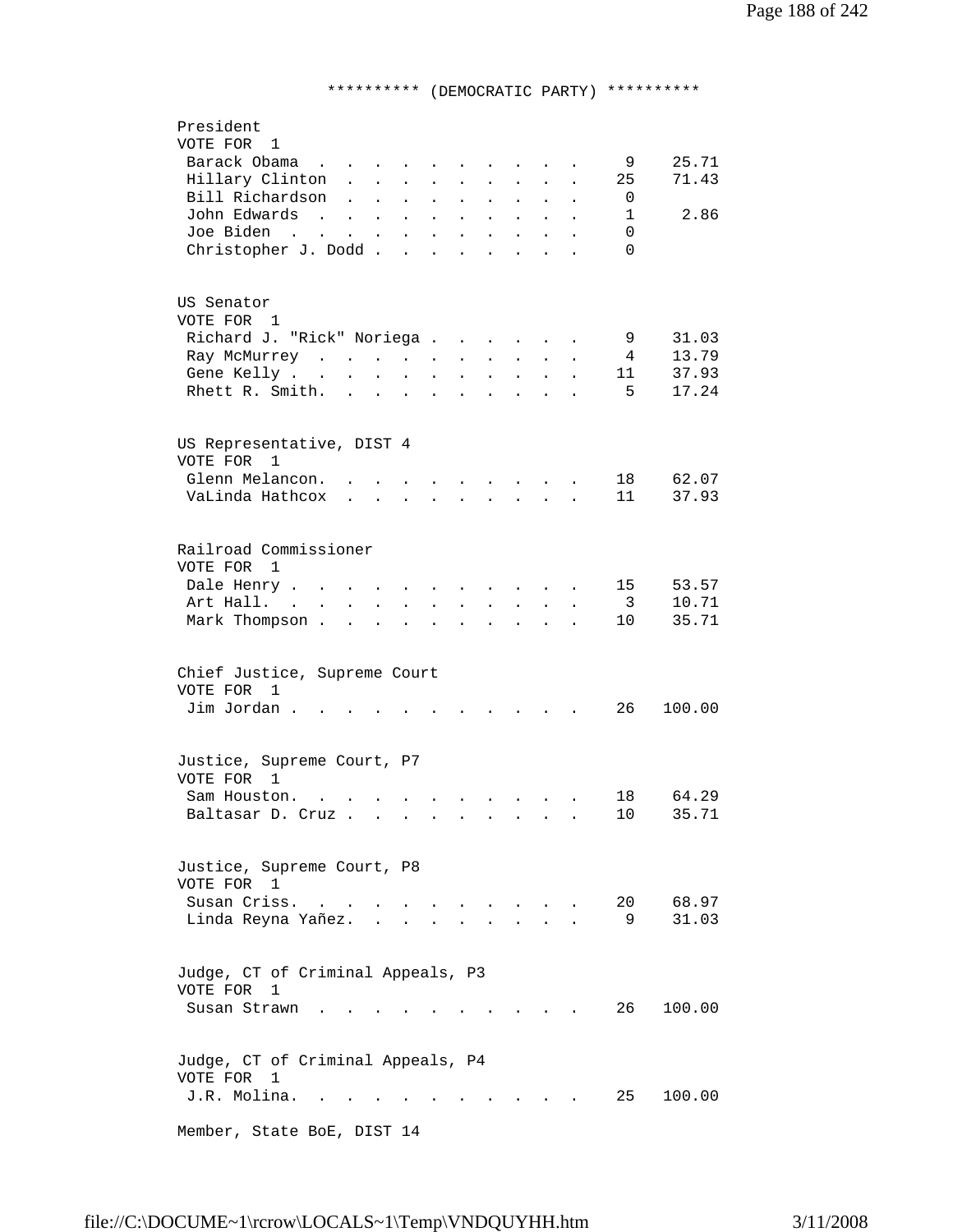|                                                           | VOTE FOR<br>Edra Bogle.                                              |                                                                                           | 1            |  |            |                                                                                    |  |  |                                                                               |                                                       |                                                                      | 25         | 100.00           |
|-----------------------------------------------------------|----------------------------------------------------------------------|-------------------------------------------------------------------------------------------|--------------|--|------------|------------------------------------------------------------------------------------|--|--|-------------------------------------------------------------------------------|-------------------------------------------------------|----------------------------------------------------------------------|------------|------------------|
|                                                           | State Representative, District 62<br>VOTE FOR                        |                                                                                           | 1            |  |            |                                                                                    |  |  |                                                                               |                                                       |                                                                      |            |                  |
|                                                           | Peter "Pete" Veeck                                                   |                                                                                           |              |  |            |                                                                                    |  |  |                                                                               |                                                       |                                                                      | 25         | 100.00           |
|                                                           | Justice, 5th CT of Appeals DIST, P3<br>VOTE FOR 1<br>Don B. Chae.    |                                                                                           |              |  |            |                                                                                    |  |  |                                                                               |                                                       |                                                                      | 25         | 100.00           |
|                                                           | Justice, 5th CT of Appeals DIST, P6<br>VOTE FOR 1<br>David Hanschen. |                                                                                           |              |  |            |                                                                                    |  |  |                                                                               |                                                       |                                                                      | 25         | 100.00           |
|                                                           | Justice, 5th CT of Appeals DIST, P8<br>VOTE FOR 1<br>Tina Yoo.       |                                                                                           |              |  |            |                                                                                    |  |  |                                                                               |                                                       |                                                                      | 25         | 100.00           |
|                                                           | County Tax Assessor-Collector<br>VOTE FOR<br>John Wayne Ramsey.      |                                                                                           | 1            |  |            |                                                                                    |  |  |                                                                               |                                                       |                                                                      | 30         | 100.00           |
|                                                           | County Chairman<br>VOTE FOR<br>Tony Beaverson.                       |                                                                                           | 1            |  |            |                                                                                    |  |  |                                                                               |                                                       |                                                                      | 26         | 100.00           |
|                                                           |                                                                      |                                                                                           |              |  |            |                                                                                    |  |  |                                                                               |                                                       | ********** (REPUBLICAN PARTY)                                        | ********** |                  |
|                                                           | IMMIGRATION<br>VOTE FOR<br>YES<br>NO.                                |                                                                                           | $\mathbf{1}$ |  |            |                                                                                    |  |  |                                                                               |                                                       |                                                                      | 19<br>3    | 86.36<br>13.64   |
|                                                           | PHOTO ID<br>VOTE FOR 1<br>YES<br>NO.                                 |                                                                                           |              |  |            |                                                                                    |  |  | $\mathbf{r} = \mathbf{r} + \mathbf{r} + \mathbf{r} + \mathbf{r} + \mathbf{r}$ |                                                       |                                                                      | 2          | 19 90.48<br>9.52 |
|                                                           | CONTROLLING GOVERNMENT GROWTH<br>VOTE FOR 1<br>YES                   | $\mathcal{A}(\mathbf{x})$ , and $\mathcal{A}(\mathbf{x})$ , and $\mathcal{A}(\mathbf{x})$ |              |  |            |                                                                                    |  |  |                                                                               | $\mathbf{a} = \mathbf{a} + \mathbf{a} + \mathbf{a}$ . |                                                                      |            | 20 95.24         |
| PRECINCT REPORT<br>RUN DATE: 03/10/08 03:04 PM STATISTICS | NO.                                                                  | the contract of the contract of the                                                       |              |  | $\sim 100$ | $\sim$ $\sim$ $\sim$<br>GRAYSON COUNTY, TEXAS<br>PRIMARY ELECTION<br>MARCH 4, 2008 |  |  |                                                                               |                                                       | $\mathbf{r} = \mathbf{r}$ , and the set of $\mathbf{r} = \mathbf{r}$ |            | 1 4.76           |
|                                                           | $0.012$ DOT $11$                                                     |                                                                                           |              |  |            |                                                                                    |  |  |                                                                               |                                                       |                                                                      |            |                  |

0043 PCT 44

VOTES PERCENT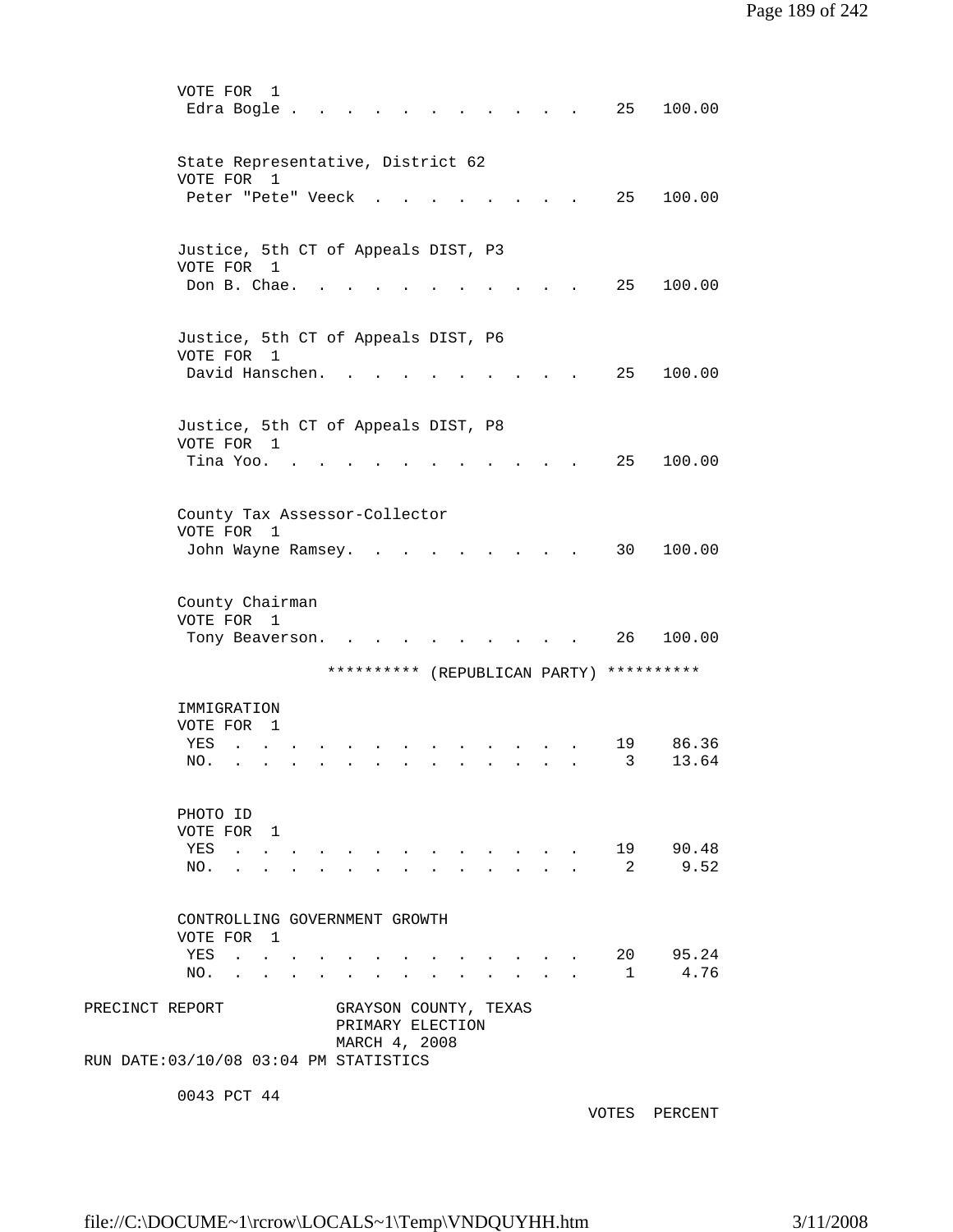| REGISTERED VOTERS - TOTAL                                                                                                                      |                                              |                                        | 796            |            |
|------------------------------------------------------------------------------------------------------------------------------------------------|----------------------------------------------|----------------------------------------|----------------|------------|
| REGISTERED VOTERS - DEMOCRATIC PARTY                                                                                                           |                                              |                                        | $\overline{0}$ |            |
| REGISTERED VOTERS - REPUBLICAN PARTY                                                                                                           |                                              |                                        | $\mathbf{0}$   |            |
| BALLOTS CAST - TOTAL.<br>the contract of the contract of                                                                                       |                                              |                                        | 263            |            |
| BALLOTS CAST - DEMOCRATIC PARTY.                                                                                                               | $\ddot{\phantom{0}}$<br>$\sim$               | $\ddot{\phantom{a}}$                   | 134            | 50.95      |
| BALLOTS CAST - REPUBLICAN PARTY                                                                                                                |                                              |                                        | 129            | 49.05      |
| VOTER TURNOUT - TOTAL<br>$\sim$ $\sim$<br>$\sim$<br>$\mathbf{L}$<br>$\sim$ $-$                                                                 |                                              |                                        |                | 33.04      |
|                                                                                                                                                |                                              |                                        |                |            |
| ********** (REPUBLICAN PARTY)                                                                                                                  |                                              |                                        |                | ********** |
|                                                                                                                                                |                                              |                                        |                |            |
| President                                                                                                                                      |                                              |                                        |                |            |
| VOTE FOR 1                                                                                                                                     |                                              |                                        |                |            |
| Ron Paul.<br><b>Contract Contract Contract</b>                                                                                                 |                                              |                                        | 3              | 2.36       |
| Fred Thompson .<br>$\mathbf{L}^{\text{max}}$<br>$\ddot{\phantom{0}}$<br>$\ddot{\phantom{a}}$                                                   |                                              |                                        | 3              | 2.36       |
| Hugh Cort<br>$\mathcal{L}(\mathbf{z})$ , $\mathcal{L}(\mathbf{z})$ ,                                                                           |                                              |                                        | 0              |            |
| Duncan Hunter.                                                                                                                                 |                                              |                                        |                |            |
| $\ddot{\phantom{a}}$                                                                                                                           |                                              |                                        | 0              |            |
| Rudy Giuliani .<br>$\mathbf{L}$<br>$\ddot{\phantom{a}}$                                                                                        |                                              |                                        | $\mathbf{1}$   | .79        |
| Alan Keyes<br>$\sim$<br>$\ddot{\phantom{0}}$<br>$\ddot{\phantom{0}}$<br>$\ddot{\phantom{0}}$                                                   |                                              |                                        | $\mathbf{1}$   | .79        |
| Mitt Romney.<br>$\ddot{\phantom{a}}$<br>$\mathbf{r}$<br>$\mathbf{r}$<br>$\ddot{\phantom{0}}$<br>$\mathbf{L}$<br>$\sim$<br>$\ddot{\phantom{a}}$ | $\ddot{\phantom{0}}$<br>$\ddot{\phantom{a}}$ |                                        | $\mathbf{1}$   | .79        |
| John McCain.<br>$\sim$<br>$\mathbf{r}$ , $\mathbf{r}$ , $\mathbf{r}$ , $\mathbf{r}$<br>$\mathbf{L} = \mathbf{L}$                               | $\mathbf{L}$<br>$\ddot{\phantom{a}}$         |                                        | 75             | 59.06      |
| Hoa Tran.                                                                                                                                      |                                              | $\mathbf{L}^{\text{max}}$<br>$\bullet$ | 0              |            |
| Mike Huckabee                                                                                                                                  |                                              |                                        | 43             | 33.86      |
| Uncommitted (No Comprometido)                                                                                                                  |                                              |                                        | $\Omega$       |            |
|                                                                                                                                                |                                              |                                        |                |            |
|                                                                                                                                                |                                              |                                        |                |            |
| US Senator                                                                                                                                     |                                              |                                        |                |            |
| VOTE FOR 1                                                                                                                                     |                                              |                                        |                |            |
| John Cornyn.                                                                                                                                   |                                              |                                        | 80             | 70.18      |
| Larry Kilgore.<br>$\mathbf{r}$ , and $\mathbf{r}$ , and $\mathbf{r}$ , and $\mathbf{r}$                                                        |                                              |                                        | 34             | 29.82      |
|                                                                                                                                                |                                              |                                        |                |            |
|                                                                                                                                                |                                              |                                        |                |            |
| US Representative, DIST 4                                                                                                                      |                                              |                                        |                |            |
| VOTE FOR<br>1                                                                                                                                  |                                              |                                        |                |            |
| Gene Christensen                                                                                                                               |                                              |                                        | 5              | 3.91       |
| Ralph Hall<br>$\ddot{\phantom{0}}$                                                                                                             |                                              |                                        | 113            | 88.28      |
| $\ddot{\phantom{a}}$                                                                                                                           |                                              |                                        |                |            |
| Joshua Kowert<br>$\mathcal{L}^{\text{max}}$<br>$\ddot{\phantom{a}}$<br>$\ddot{\phantom{0}}$<br>$\ddot{\phantom{a}}$<br>$\ddot{\phantom{a}}$    | $\sim$                                       |                                        | 0              |            |
| Kathy Seei<br>$\sim$ 100 $\pm$<br>$\sim$<br>$\sim$                                                                                             | $\sim$<br>$\mathbf{L}$                       |                                        | 6              | 4.69       |
| Kevin George.<br>$\sim$ $\sim$ $\sim$<br>$\mathbf{z} = \mathbf{z} + \mathbf{z} + \mathbf{z}$<br>$\ddot{\phantom{a}}$<br>$\sim$                 | $\mathbf{L}$<br>$\sim$                       |                                        | 4              | 3.13       |
|                                                                                                                                                |                                              |                                        |                |            |
|                                                                                                                                                |                                              |                                        |                |            |
| Railroad Commissioner                                                                                                                          |                                              |                                        |                |            |
| VOTE FOR<br>-1                                                                                                                                 |                                              |                                        |                |            |
| Michael L. Williams                                                                                                                            |                                              |                                        | 96             | 100.00     |
|                                                                                                                                                |                                              |                                        |                |            |
|                                                                                                                                                |                                              |                                        |                |            |
| Chief Justice, Supreme Court                                                                                                                   |                                              |                                        |                |            |
| VOTE FOR<br>$\mathbf{1}$                                                                                                                       |                                              |                                        |                |            |
| Wallace B. Jefferson.                                                                                                                          |                                              |                                        | 93             | 100.00     |
|                                                                                                                                                |                                              |                                        |                |            |
|                                                                                                                                                |                                              |                                        |                |            |
| Justice, Supreme Court, P7                                                                                                                     |                                              |                                        |                |            |
| VOTE FOR 1                                                                                                                                     |                                              |                                        |                |            |
| Dale Wainwright                                                                                                                                |                                              |                                        | 97             | 100.00     |
|                                                                                                                                                |                                              |                                        |                |            |
|                                                                                                                                                |                                              |                                        |                |            |
| Justice, Supreme Court, P8                                                                                                                     |                                              |                                        |                |            |
| VOTE FOR 1                                                                                                                                     |                                              |                                        |                |            |
| Phil Johnson                                                                                                                                   |                                              |                                        | 91             | 100.00     |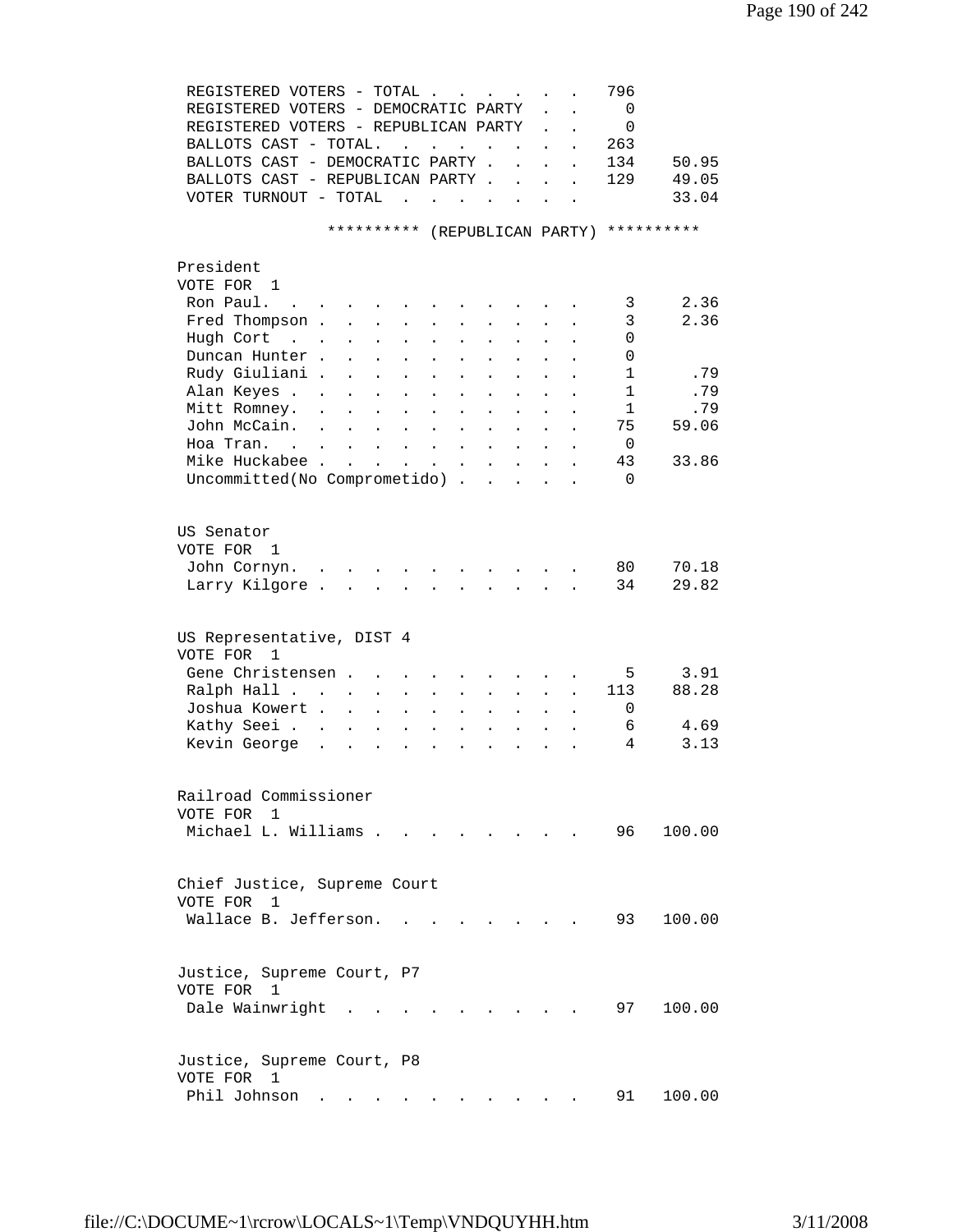| Judge, CT of Criminal Appeals, P3               |
|-------------------------------------------------|
| VOTE FOR<br>1                                   |
| Tom Price<br>88<br>100.00                       |
| Judge, CT of Criminal Appeals, P4               |
| VOTE FOR<br>1                                   |
| Robert Francis.<br>42<br>46.67                  |
| 53.33<br>Paul Womack.<br>48                     |
|                                                 |
|                                                 |
| Judge, CT of Criminal Appeals, P9               |
| VOTE FOR<br>1                                   |
| Cathy Cochran.<br>86<br>100.00                  |
|                                                 |
| Member, State BoE, DIST 14                      |
| VOTE FOR 1                                      |
| Gail Lowe<br>83<br>100.00                       |
|                                                 |
|                                                 |
| State Senator, District 30                      |
| VOTE FOR<br>1                                   |
| Charles R. Stafford.<br>21<br>19.44             |
| 87<br>80.56<br>Craig Estes.                     |
|                                                 |
|                                                 |
| State Representative, District 62<br>VOTE FOR 1 |
| 106<br>Larry Phillips.<br>100.00                |
|                                                 |
|                                                 |
| Justice, 5th CT of Appeals DIST, P3             |
| VOTE FOR<br>$\mathbf{1}$                        |
| Mary Murphy.<br>83<br>100.00                    |
|                                                 |
|                                                 |
| Justice, 5th CT of Appeals DIST, P6             |
| VOTE FOR<br>$\mathbf{1}$                        |
| David L. Bridges .<br>100.00<br>87              |
|                                                 |
| Justice, 5th CT of Appeals DIST, P8             |
| VOTE FOR 1                                      |
| Kerry Fitzgerald<br>85 100.00                   |
|                                                 |
|                                                 |
| District Judge, 15th Judicial District          |
| VOTE FOR<br>$\overline{1}$                      |
| Jim Fallon<br>90 —<br>100.00                    |
|                                                 |
| District Judge, 59th Judicial District          |
| VOTE FOR 1                                      |
| Rayburn M. "Rim" Nall<br>92<br>100.00<br>$\sim$ |
|                                                 |
|                                                 |
| District Judge, 336th Judicial District         |
| VOTE FOR 1                                      |
| Charles Butler.<br>40<br>33.33                  |
| Lauri Blake.<br>66.67<br>80<br>$\sim$           |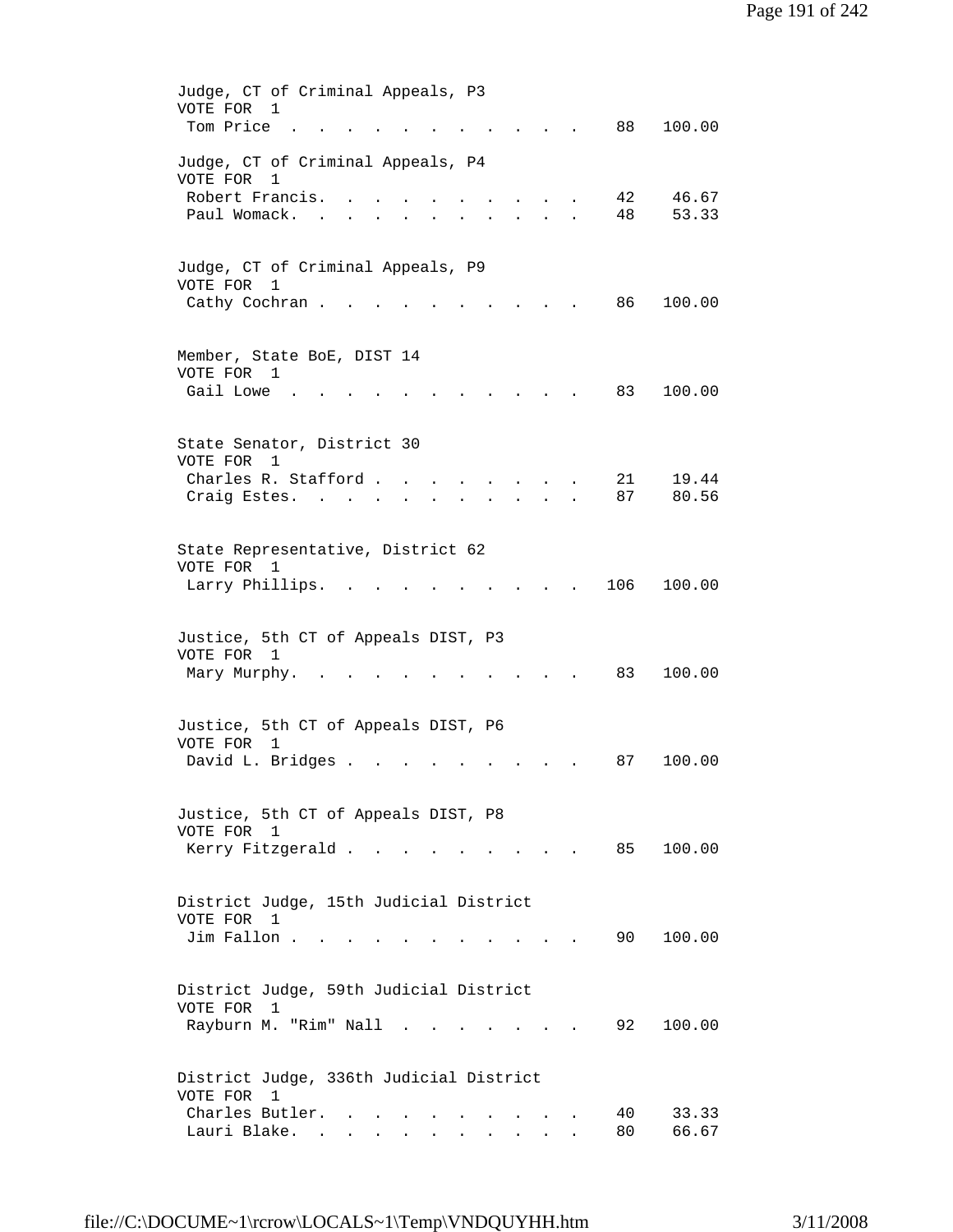```
 Criminal District Attorney 
 VOTE FOR 1 
Joe Brown . . . . . . . . . . . 108 100.00
 Sheriff 
 VOTE FOR 1 
Keith Gary . . . . . . . . . . . 106 100.00
 Constable, Precinct No. 2 
 VOTE FOR 1 
 Sandra "Sandi" Savering. . . . . . . 39 37.14
Mike Putnam. . . . . . . . . . . . 66 62.86
 County Chairman 
 VOTE FOR 1 
David P. Gibson . . . . . . . . . 93 100.00
               ********** (DEMOCRATIC PARTY) ********** 
 President 
 VOTE FOR 1 
Barack Obama . . . . . . . . . . . 42 31.58<br>Hillary Clinton . . . . . . . . . 91 68.42
Hillary Clinton . . . . . . . . .
 Bill Richardson . . . . . . . . . 0
 John Edwards . . . . . . . . . . 0
 Joe Biden . . . . . . . . . . . 0
 Christopher J. Dodd . . . . . . . . 0
 US Senator 
 VOTE FOR 1 
Richard J. "Rick" Noriega . . . . . . 25 25.00
Ray McMurrey . . . . . . . . . . 24 24.00
 Gene Kelly . . . . . . . . . . . 37 37.00
Rhett R. Smith. . . . . . . . . . 14 14.00
 US Representative, DIST 4 
 VOTE FOR 1 
Glenn Melancon. . . . . . . . . . . 61 65.59
VaLinda Hathcox . . . . . . . . . 32 34.41
 Railroad Commissioner 
 VOTE FOR 1 
Dale Henry . . . . . . . . . . . 25 26.60
Art Hall. . . . . . . . . . . . . 17 18.09<br>Mark Thompson . . . . . . . . . . 52 55.32
Mark Thompson . . . . . . . . . . .
 Chief Justice, Supreme Court 
 VOTE FOR 1 
Jim Jordan . . . . . . . . . . . . 82 100.00
```
file://C:\DOCUME~1\rcrow\LOCALS~1\Temp\VNDQUYHH.htm 3/11/2008

Justice, Supreme Court, P7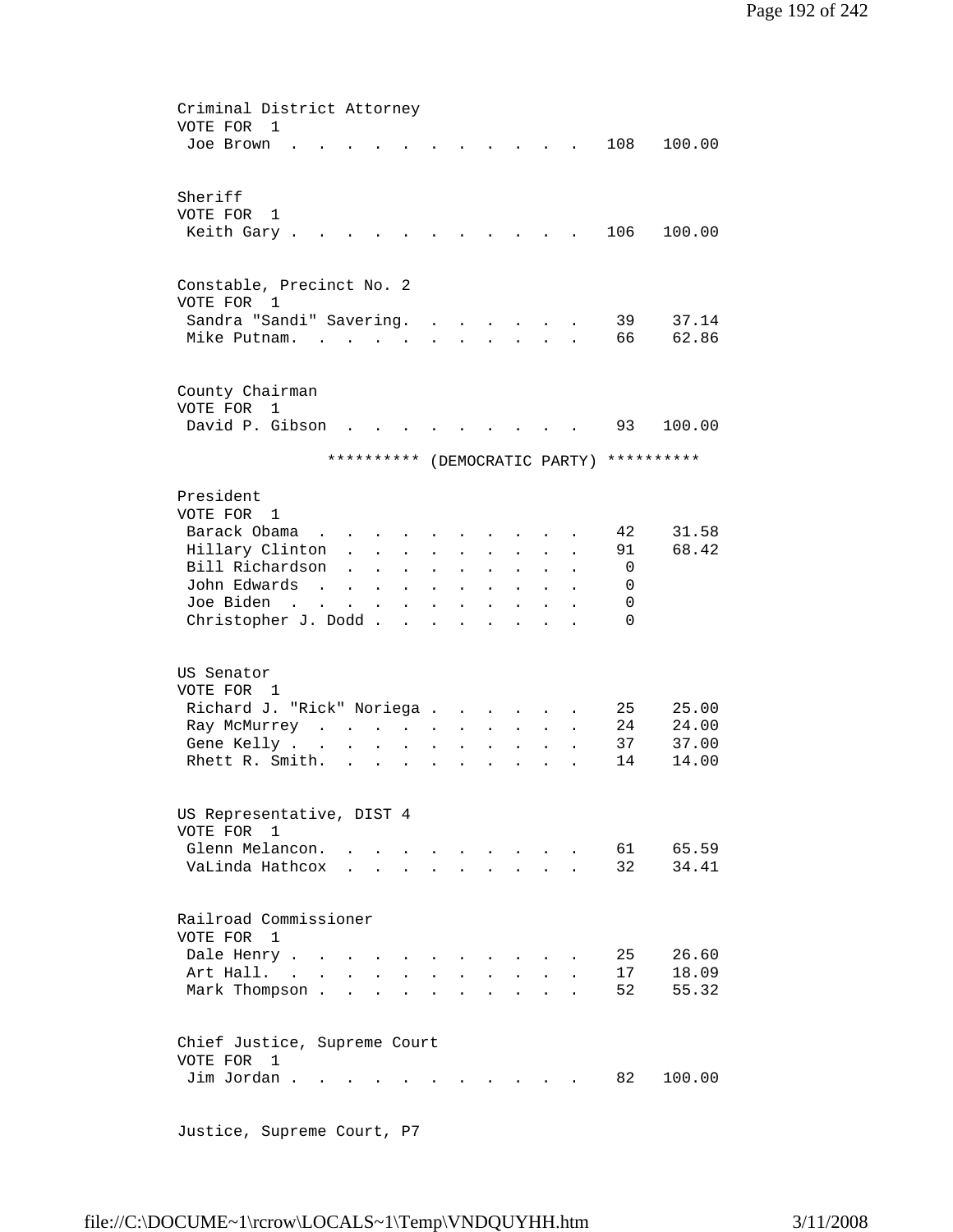| VOTE FOR<br>1<br>81.91<br>77<br>Sam Houston.<br>18.09<br>17<br>Baltasar D. Cruz<br>$\mathbf{r} = \mathbf{r}$<br>$\mathbf{r}$ |  |
|------------------------------------------------------------------------------------------------------------------------------|--|
| Justice, Supreme Court, P8<br>VOTE FOR 1<br>Susan Criss.<br>77.89<br>74<br>21<br>22.11<br>Linda Reyna Yañez.                 |  |
| Judge, CT of Criminal Appeals, P3<br>VOTE FOR<br>1<br>Susan Strawn<br>82<br>100.00                                           |  |
| Judge, CT of Criminal Appeals, P4<br>VOTE FOR<br>1<br>J.R. Molina.<br>77<br>100.00                                           |  |
| Member, State BoE, DIST 14<br>VOTE FOR<br>1<br>78<br>100.00<br>Edra Bogle                                                    |  |
| State Representative, District 62<br>VOTE FOR 1<br>82<br>100.00<br>Peter "Pete" Veeck                                        |  |
| Justice, 5th CT of Appeals DIST, P3<br>VOTE FOR 1<br>Don B. Chae.<br>78<br>100.00                                            |  |
| Justice, 5th CT of Appeals DIST, P6<br>VOTE FOR<br>1<br>David Hanschen.<br>100.00<br>79                                      |  |
| Justice, 5th CT of Appeals DIST, P8<br>VOTE FOR 1<br>Tina Yoo.<br>76 —<br>100.00                                             |  |
| County Tax Assessor-Collector<br>VOTE FOR<br>1<br>103<br>100.00<br>John Wayne Ramsey.                                        |  |
| County Chairman<br>VOTE FOR<br>$\mathbf{1}$<br>83<br>100.00<br>Tony Beaverson.                                               |  |
| **********<br>********** (REPUBLICAN PARTY)                                                                                  |  |
| IMMIGRATION<br>VOTE FOR 1<br>122<br>98.39<br>YES<br>2<br>1.61<br>NO.                                                         |  |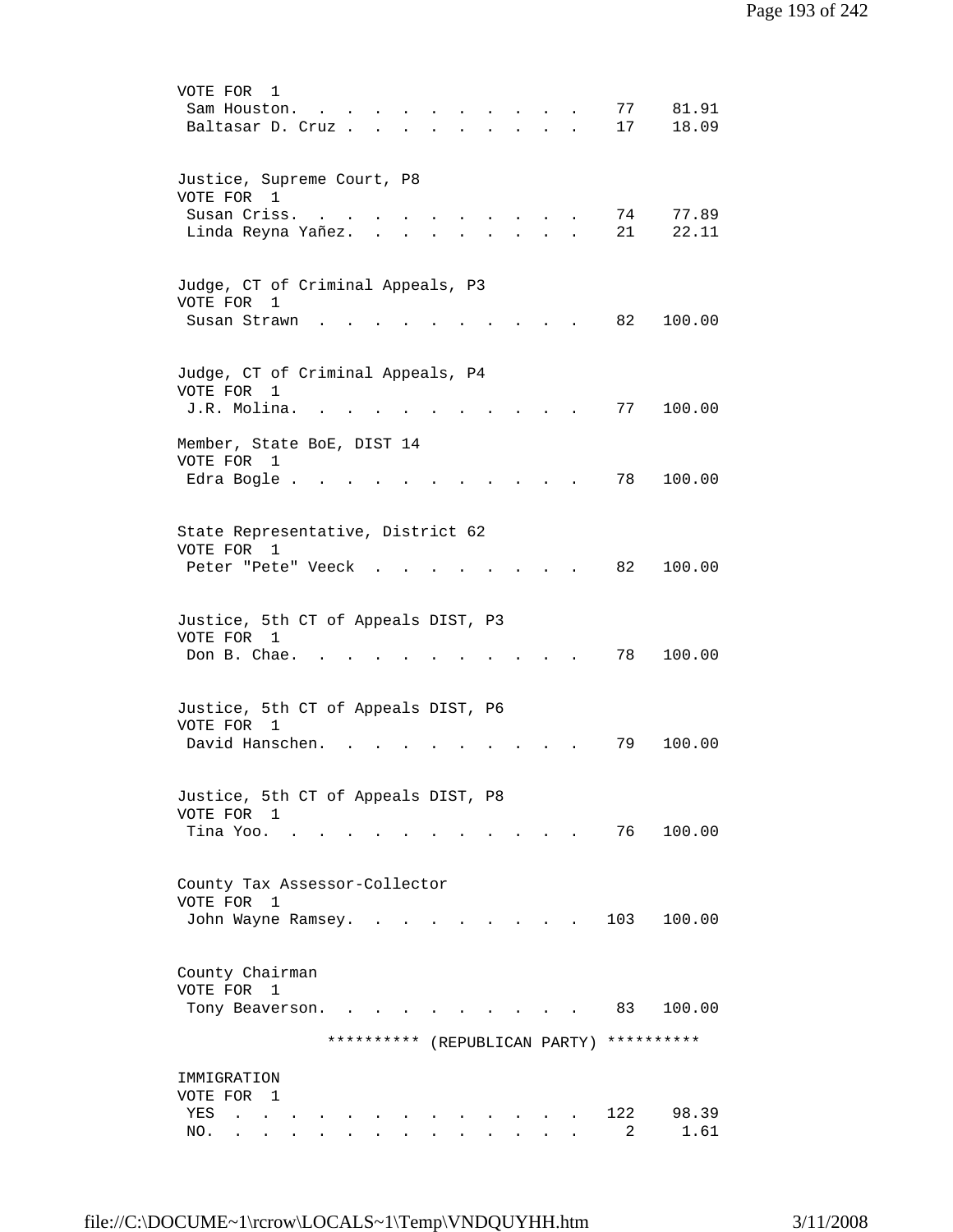| PHOTO ID<br>VOTE FOR 1<br>YES<br><b>Carl Carl Carl</b><br>NO.                                          |                      |                                                            |                           |                                      |                                                                          |                      | $\sim$                                   |                                                                                                              |                                                                 |              | 118<br>7       | 94.40<br>5.60                            |  |
|--------------------------------------------------------------------------------------------------------|----------------------|------------------------------------------------------------|---------------------------|--------------------------------------|--------------------------------------------------------------------------|----------------------|------------------------------------------|--------------------------------------------------------------------------------------------------------------|-----------------------------------------------------------------|--------------|----------------|------------------------------------------|--|
| CONTROLLING GOVERNMENT GROWTH                                                                          |                      |                                                            |                           |                                      |                                                                          |                      |                                          |                                                                                                              |                                                                 |              |                |                                          |  |
| VOTE FOR 1                                                                                             |                      |                                                            |                           |                                      |                                                                          |                      |                                          |                                                                                                              |                                                                 |              |                | 113 93.39                                |  |
| YES<br>$\mathbf{r}$ , $\mathbf{r}$ , $\mathbf{r}$<br>NO.<br>$\mathbf{r}$ , $\mathbf{r}$ , $\mathbf{r}$ | $\mathbf{L}$         | and a strong control of the state of                       |                           |                                      |                                                                          |                      |                                          | $\sim$ $\sim$ $\sim$ $\sim$<br>$\mathbf{1}$ $\mathbf{1}$ $\mathbf{1}$ $\mathbf{1}$ $\mathbf{1}$ $\mathbf{1}$ |                                                                 |              |                | 8 6.61                                   |  |
|                                                                                                        |                      |                                                            |                           |                                      |                                                                          |                      |                                          |                                                                                                              |                                                                 |              |                |                                          |  |
| PRECINCT REPORT<br>RUN DATE:03/10/08 03:04 PM STATISTICS                                               |                      | GRAYSON COUNTY, TEXAS<br>PRIMARY ELECTION<br>MARCH 4, 2008 |                           |                                      |                                                                          |                      |                                          |                                                                                                              |                                                                 |              |                |                                          |  |
|                                                                                                        |                      |                                                            |                           |                                      |                                                                          |                      |                                          |                                                                                                              |                                                                 |              |                |                                          |  |
| 0044 PCT 45                                                                                            |                      |                                                            |                           |                                      |                                                                          |                      |                                          |                                                                                                              |                                                                 |              | VOTES          | PERCENT                                  |  |
| REGISTERED VOTERS - TOTAL                                                                              |                      |                                                            |                           |                                      |                                                                          |                      |                                          |                                                                                                              |                                                                 |              | . 1487         |                                          |  |
| REGISTERED VOTERS - DEMOCRATIC PARTY                                                                   |                      |                                                            |                           |                                      |                                                                          |                      |                                          |                                                                                                              |                                                                 |              | $\overline{0}$ |                                          |  |
| REGISTERED VOTERS - REPUBLICAN PARTY                                                                   |                      |                                                            |                           |                                      |                                                                          |                      |                                          |                                                                                                              |                                                                 |              | 0              |                                          |  |
| BALLOTS CAST - TOTAL.                                                                                  |                      |                                                            |                           |                                      |                                                                          |                      |                                          |                                                                                                              |                                                                 |              | 447            |                                          |  |
| BALLOTS CAST - DEMOCRATIC PARTY.                                                                       |                      |                                                            |                           |                                      |                                                                          |                      |                                          | $\mathbf{L}$                                                                                                 | $\mathbf{L}$                                                    | $\mathbf{L}$ | 210            | 46.98                                    |  |
| BALLOTS CAST - REPUBLICAN PARTY                                                                        |                      |                                                            |                           |                                      |                                                                          |                      |                                          |                                                                                                              |                                                                 |              | 237            | 53.02                                    |  |
| VOTER TURNOUT - TOTAL                                                                                  |                      |                                                            |                           |                                      |                                                                          |                      |                                          |                                                                                                              |                                                                 |              |                | 30.06                                    |  |
|                                                                                                        |                      |                                                            |                           |                                      |                                                                          |                      |                                          |                                                                                                              |                                                                 |              |                | ********** (REPUBLICAN PARTY) ********** |  |
| President                                                                                              |                      |                                                            |                           |                                      |                                                                          |                      |                                          |                                                                                                              |                                                                 |              |                |                                          |  |
| VOTE FOR 1<br>Ron Paul. .                                                                              |                      |                                                            |                           |                                      |                                                                          |                      |                                          |                                                                                                              |                                                                 |              | 6              | 2.56                                     |  |
| Fred Thompson                                                                                          |                      |                                                            |                           |                                      | $\sim$ 100 $\pm$                                                         | $\sim$               | $\sim 10^{-11}$                          | $\sim$                                                                                                       |                                                                 |              | 0              |                                          |  |
| Hugh Cort                                                                                              |                      | $\mathbf{L}$                                               | $\mathbf{r}$              | $\sim$ 100 $\pm$                     | $\mathbf{L}$                                                             | $\ddot{\phantom{a}}$ | $\sim$                                   | $\mathbf{L}^{\text{max}}$                                                                                    | $\mathbf{L}$                                                    |              | 1              | .43                                      |  |
| Duncan Hunter.                                                                                         |                      | $\mathbf{r}$                                               |                           | $\mathbf{L} = \mathbf{L} \mathbf{L}$ |                                                                          | $\ddot{\phantom{a}}$ | $\sim$                                   |                                                                                                              |                                                                 |              | 0              |                                          |  |
| Rudy Giuliani .                                                                                        |                      | $\mathcal{L}^{\text{max}}$                                 | $\ddot{\phantom{0}}$      | $\sim 100$                           | $\mathbf{L}^{\text{max}}$                                                | $\blacksquare$       | $\sim$ 100 $\pm$                         | $\bullet$ .<br><br><br><br><br><br><br><br><br><br><br><br>                                                  | $\bullet$ .<br><br><br><br><br><br><br><br><br><br><br><br><br> |              | 2              | .85                                      |  |
| Alan Keyes                                                                                             |                      |                                                            | $\bullet$                 | <b>Contractor</b>                    | $\mathcal{L}^{\text{max}}$                                               |                      | $\mathbf{z} = \mathbf{z} + \mathbf{z}$ . |                                                                                                              |                                                                 |              | 0              |                                          |  |
| Mitt Romney.                                                                                           |                      | $\mathbf{L}^{\text{max}}$ , and $\mathbf{L}^{\text{max}}$  | $\mathbf{L}^{\text{max}}$ | $\sim 100$                           | $\bullet$ .<br><br><br><br><br><br><br><br><br><br><br><br>              |                      | $\mathbf{z} = \mathbf{z} + \mathbf{z}$ . |                                                                                                              |                                                                 |              | 6              | 2.56                                     |  |
| John McCain.                                                                                           |                      |                                                            |                           |                                      |                                                                          |                      |                                          | $\mathbf{z} = \mathbf{z}$                                                                                    |                                                                 | $\sim 100$   | 128            | 54.70                                    |  |
| Hoa Tran. $\cdot \cdot \cdot \cdot \cdot \cdot$                                                        |                      |                                                            |                           |                                      |                                                                          |                      |                                          |                                                                                                              |                                                                 |              | $\overline{0}$ |                                          |  |
| Mike Huckabee<br>Uncommitted(No Comprometido).                                                         |                      |                                                            |                           |                                      | $\mathbf{z} = \mathbf{z} + \mathbf{z}$ , where $\mathbf{z} = \mathbf{z}$ | $\sim$               | $\sim$ $\sim$                            | $\mathbb{Z}^2$ and $\mathbb{Z}^2$                                                                            |                                                                 |              | 87<br>4        | 37.18<br>1.71                            |  |
|                                                                                                        |                      |                                                            |                           |                                      |                                                                          |                      |                                          |                                                                                                              |                                                                 |              |                |                                          |  |
| US Senator<br>VOTE FOR 1                                                                               |                      |                                                            |                           |                                      |                                                                          |                      |                                          |                                                                                                              |                                                                 |              |                |                                          |  |
| John Cornyn.                                                                                           |                      |                                                            |                           |                                      |                                                                          |                      |                                          |                                                                                                              |                                                                 |              |                |                                          |  |
|                                                                                                        | $\ddot{\phantom{a}}$ |                                                            |                           |                                      |                                                                          |                      |                                          |                                                                                                              |                                                                 |              | 150            | 74.26                                    |  |
| Larry Kilgore.                                                                                         |                      |                                                            |                           |                                      |                                                                          |                      |                                          |                                                                                                              |                                                                 |              | 52             | 25.74                                    |  |
| US Representative, DIST 4<br>VOTE FOR 1                                                                |                      |                                                            |                           |                                      |                                                                          |                      |                                          |                                                                                                              |                                                                 |              |                |                                          |  |
| Gene Christensen.                                                                                      |                      |                                                            |                           |                                      |                                                                          |                      |                                          |                                                                                                              |                                                                 |              | 24             | 10.39                                    |  |
| Ralph Hall                                                                                             |                      | $\bullet$                                                  | $\mathbf{L}^{\text{max}}$ | $\ddot{\phantom{a}}$                 |                                                                          |                      |                                          |                                                                                                              |                                                                 |              | 172            | 74.46                                    |  |
| Joshua Kowert .                                                                                        |                      | $\ddot{\phantom{a}}$                                       | $\ddot{\phantom{a}}$      | $\ddot{\phantom{a}}$                 |                                                                          |                      |                                          |                                                                                                              |                                                                 |              | 0              |                                          |  |
| Kathy Seei .<br>Kevin George                                                                           | $\bullet$            | $\bullet$                                                  | $\mathbf{L}^{\text{max}}$ | $\bullet$                            |                                                                          |                      |                                          |                                                                                                              |                                                                 |              | 21<br>14       | 9.09<br>6.06                             |  |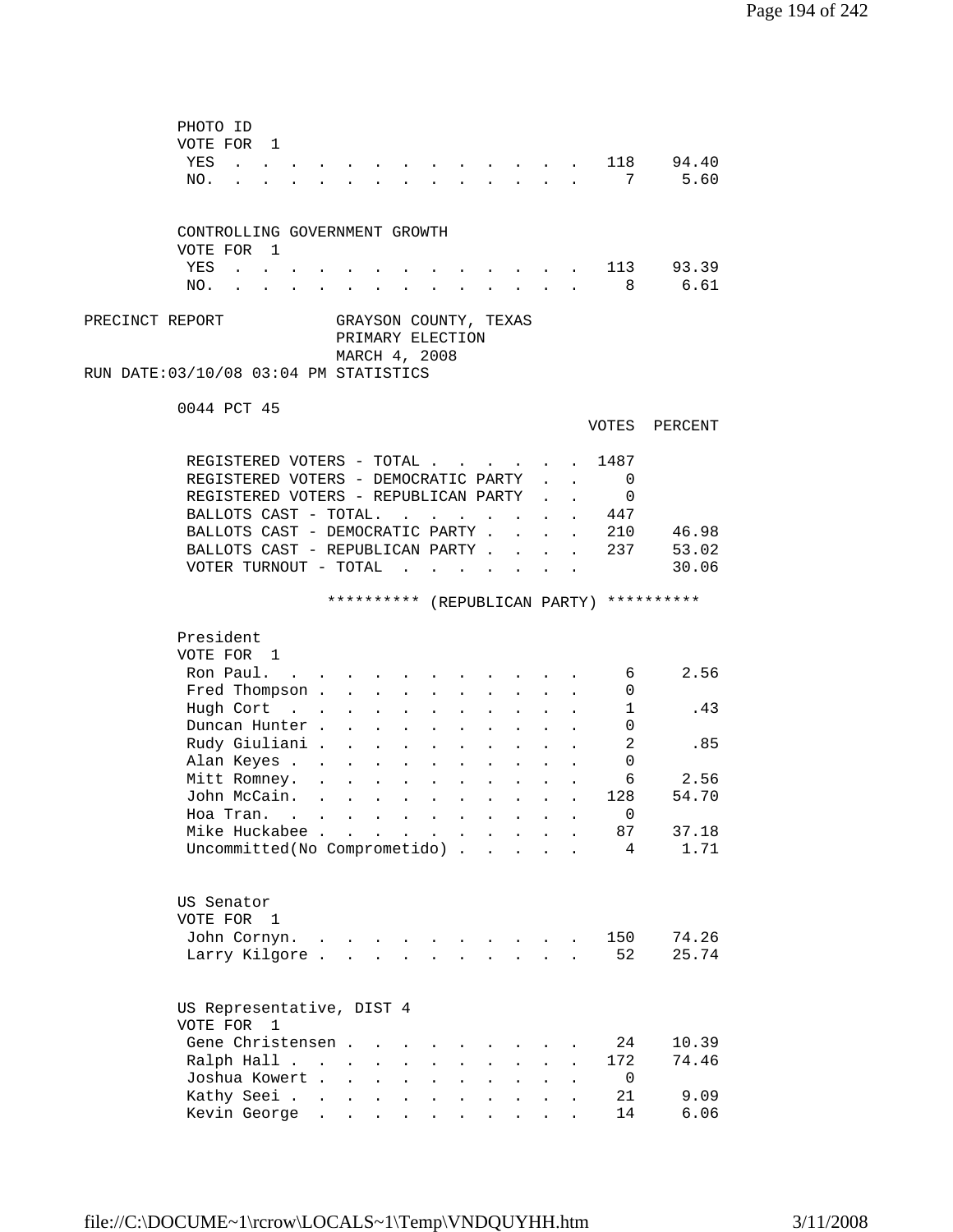| Railroad Commissioner                                                                                                            |
|----------------------------------------------------------------------------------------------------------------------------------|
| VOTE FOR<br>1                                                                                                                    |
| Michael L. Williams .<br>173<br>100.00                                                                                           |
|                                                                                                                                  |
|                                                                                                                                  |
| Chief Justice, Supreme Court                                                                                                     |
| VOTE FOR<br>1                                                                                                                    |
| Wallace B. Jefferson.<br>166<br>100.00                                                                                           |
|                                                                                                                                  |
|                                                                                                                                  |
| Justice, Supreme Court, P7                                                                                                       |
| VOTE FOR 1                                                                                                                       |
| Dale Wainwright<br>168<br>100.00                                                                                                 |
|                                                                                                                                  |
|                                                                                                                                  |
| Justice, Supreme Court, P8                                                                                                       |
| VOTE FOR 1                                                                                                                       |
| Phil Johnson<br>161<br>100.00                                                                                                    |
|                                                                                                                                  |
|                                                                                                                                  |
| Judge, CT of Criminal Appeals, P3                                                                                                |
| VOTE FOR<br>1                                                                                                                    |
| Tom Price.<br>165<br>100.00                                                                                                      |
|                                                                                                                                  |
| Judge, CT of Criminal Appeals, P4                                                                                                |
| VOTE FOR<br>$\mathbf{1}$                                                                                                         |
| Robert Francis.<br>39.89<br>71                                                                                                   |
| 107<br>60.11<br>Paul Womack.                                                                                                     |
|                                                                                                                                  |
|                                                                                                                                  |
| Judge, CT of Criminal Appeals, P9                                                                                                |
| VOTE FOR<br>1                                                                                                                    |
| Cathy Cochran.<br>162<br>100.00                                                                                                  |
|                                                                                                                                  |
|                                                                                                                                  |
| Member, State BoE, DIST 14                                                                                                       |
| VOTE FOR<br>1                                                                                                                    |
| Gail Lowe<br>100.00<br>157                                                                                                       |
|                                                                                                                                  |
|                                                                                                                                  |
| State Senator, District 30                                                                                                       |
| VOTE FOR<br>1                                                                                                                    |
| Charles R. Stafford<br>21.33<br>45<br>$\sim$                                                                                     |
| Craig Estes. .<br>166<br>78.67                                                                                                   |
|                                                                                                                                  |
|                                                                                                                                  |
| State Representative, District 62                                                                                                |
| VOTE FOR 1                                                                                                                       |
| Larry Phillips.<br>182<br>100.00                                                                                                 |
|                                                                                                                                  |
|                                                                                                                                  |
| Justice, 5th CT of Appeals DIST, P3                                                                                              |
| VOTE FOR 1                                                                                                                       |
| Mary Murphy.<br>158<br>100.00                                                                                                    |
|                                                                                                                                  |
|                                                                                                                                  |
| Justice, 5th CT of Appeals DIST, P6                                                                                              |
| VOTE FOR 1                                                                                                                       |
| David L. Bridges<br>159<br>100.00<br>$\sim$<br>$\mathbf{r}$ , $\mathbf{r}$ , $\mathbf{r}$ , $\mathbf{r}$<br>$\ddot{\phantom{a}}$ |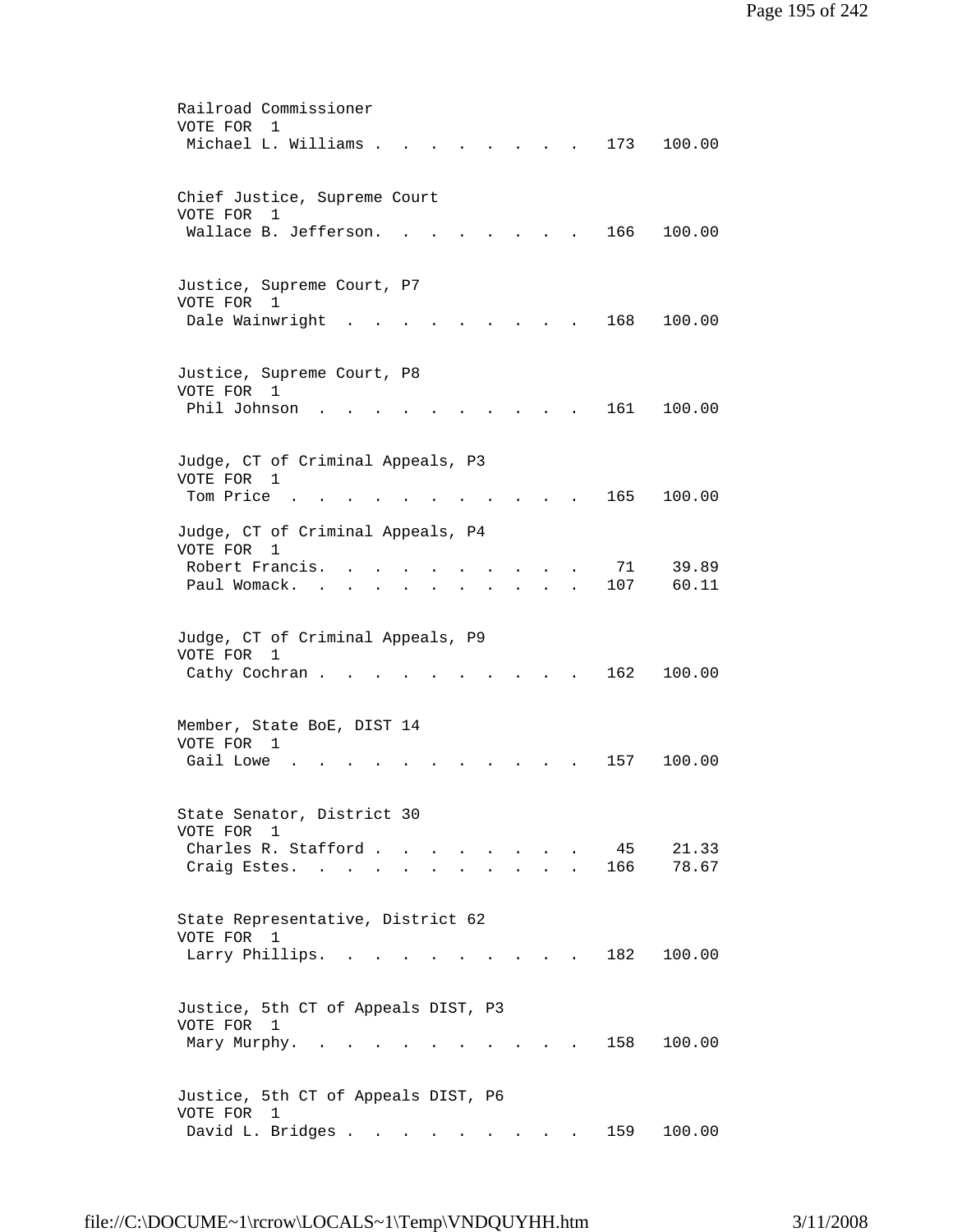| Justice, 5th CT of Appeals DIST, P8<br>VOTE FOR 1                                                                                                                                                                                                                               |                             |
|---------------------------------------------------------------------------------------------------------------------------------------------------------------------------------------------------------------------------------------------------------------------------------|-----------------------------|
| Kerry Fitzgerald .                                                                                                                                                                                                                                                              | 156<br>100.00               |
|                                                                                                                                                                                                                                                                                 |                             |
|                                                                                                                                                                                                                                                                                 |                             |
| District Judge, 15th Judicial District<br>VOTE FOR<br>1                                                                                                                                                                                                                         |                             |
| Jim Fallon.                                                                                                                                                                                                                                                                     | 171<br>100.00               |
|                                                                                                                                                                                                                                                                                 |                             |
|                                                                                                                                                                                                                                                                                 |                             |
| District Judge, 59th Judicial District                                                                                                                                                                                                                                          |                             |
| VOTE FOR<br>$\mathbf{1}$<br>Rayburn M. "Rim" Nall                                                                                                                                                                                                                               | 176<br>100.00               |
|                                                                                                                                                                                                                                                                                 |                             |
|                                                                                                                                                                                                                                                                                 |                             |
| District Judge, 336th Judicial District<br>VOTE FOR 1                                                                                                                                                                                                                           |                             |
| Charles Butler.                                                                                                                                                                                                                                                                 | 27.27<br>60                 |
| Lauri Blake.                                                                                                                                                                                                                                                                    | 72.73<br>160                |
|                                                                                                                                                                                                                                                                                 |                             |
| Criminal District Attorney<br>VOTE FOR 1                                                                                                                                                                                                                                        |                             |
| Joe Brown                                                                                                                                                                                                                                                                       | 185<br>100.00               |
|                                                                                                                                                                                                                                                                                 |                             |
|                                                                                                                                                                                                                                                                                 |                             |
| Sheriff<br>VOTE FOR 1                                                                                                                                                                                                                                                           |                             |
| Keith Gary.                                                                                                                                                                                                                                                                     | 183<br>100.00               |
|                                                                                                                                                                                                                                                                                 |                             |
|                                                                                                                                                                                                                                                                                 |                             |
| Constable, Precinct No. 2<br>VOTE FOR<br>1                                                                                                                                                                                                                                      |                             |
| Sandra "Sandi" Savering.                                                                                                                                                                                                                                                        | 89<br>45.18                 |
| Mike Putnam.                                                                                                                                                                                                                                                                    | 54.82<br>108                |
|                                                                                                                                                                                                                                                                                 |                             |
| County Chairman                                                                                                                                                                                                                                                                 |                             |
| VOTE FOR 1                                                                                                                                                                                                                                                                      |                             |
| David P. Gibson                                                                                                                                                                                                                                                                 | 100.00<br>167               |
| ********** (DEMOCRATIC PARTY) **********                                                                                                                                                                                                                                        |                             |
|                                                                                                                                                                                                                                                                                 |                             |
| President                                                                                                                                                                                                                                                                       |                             |
| VOTE FOR 1                                                                                                                                                                                                                                                                      |                             |
| Barack Obama<br><b>Contract Contract Contract Contract</b><br>Hillary Clinton<br>$\mathbf{r}$<br>$\mathbf{A}$                                                                                                                                                                   | 29.52<br>62<br>69.52<br>146 |
| Bill Richardson<br>$\mathbf{A}^{\mathbf{r}}$<br>$\mathbf{L}$<br>$\mathbf{r}$<br>$\ddot{\phantom{a}}$                                                                                                                                                                            | .48<br>$\mathbf{1}$         |
| John Edwards<br>$\mathbf{r}$ . The set of $\mathbf{r}$<br>$\sim$<br>$\ddot{\phantom{0}}$<br>$\ddot{\phantom{a}}$                                                                                                                                                                | $\mathbf{1}$<br>.48         |
| Joe Biden<br>and the contract of the contract of the contract of the contract of the contract of the contract of the contract of the contract of the contract of the contract of the contract of the contract of the contract of the contra<br>$\mathbf{L}$<br>$\sim$ 100 $\pm$ | $\Omega$                    |
| Christopher J. Dodd<br>$\ddot{\phantom{a}}$                                                                                                                                                                                                                                     | $\Omega$                    |
|                                                                                                                                                                                                                                                                                 |                             |
| US Senator                                                                                                                                                                                                                                                                      |                             |
| VOTE FOR 1                                                                                                                                                                                                                                                                      |                             |
| Richard J. "Rick" Noriega<br>$\ddot{\phantom{0}}$<br>Ray McMurrey                                                                                                                                                                                                               | 28<br>18.79<br>28.19<br>42  |
| $\ddot{\phantom{0}}$<br>Gene Kelly<br>$\mathbf{r} = \mathbf{r} + \mathbf{r} + \mathbf{r}$<br>$\mathbf{L}$ and $\mathbf{L}$<br>$\sim$ 100 $\mu$<br>$\ddot{\phantom{a}}$                                                                                                          | 56<br>37.58                 |
| Rhett R. Smith.<br>and the contract of the contract of the contract of the contract of the contract of the contract of the contract of the contract of the contract of the contract of the contract of the contract of the contract of the contra                               | 15.44<br>23                 |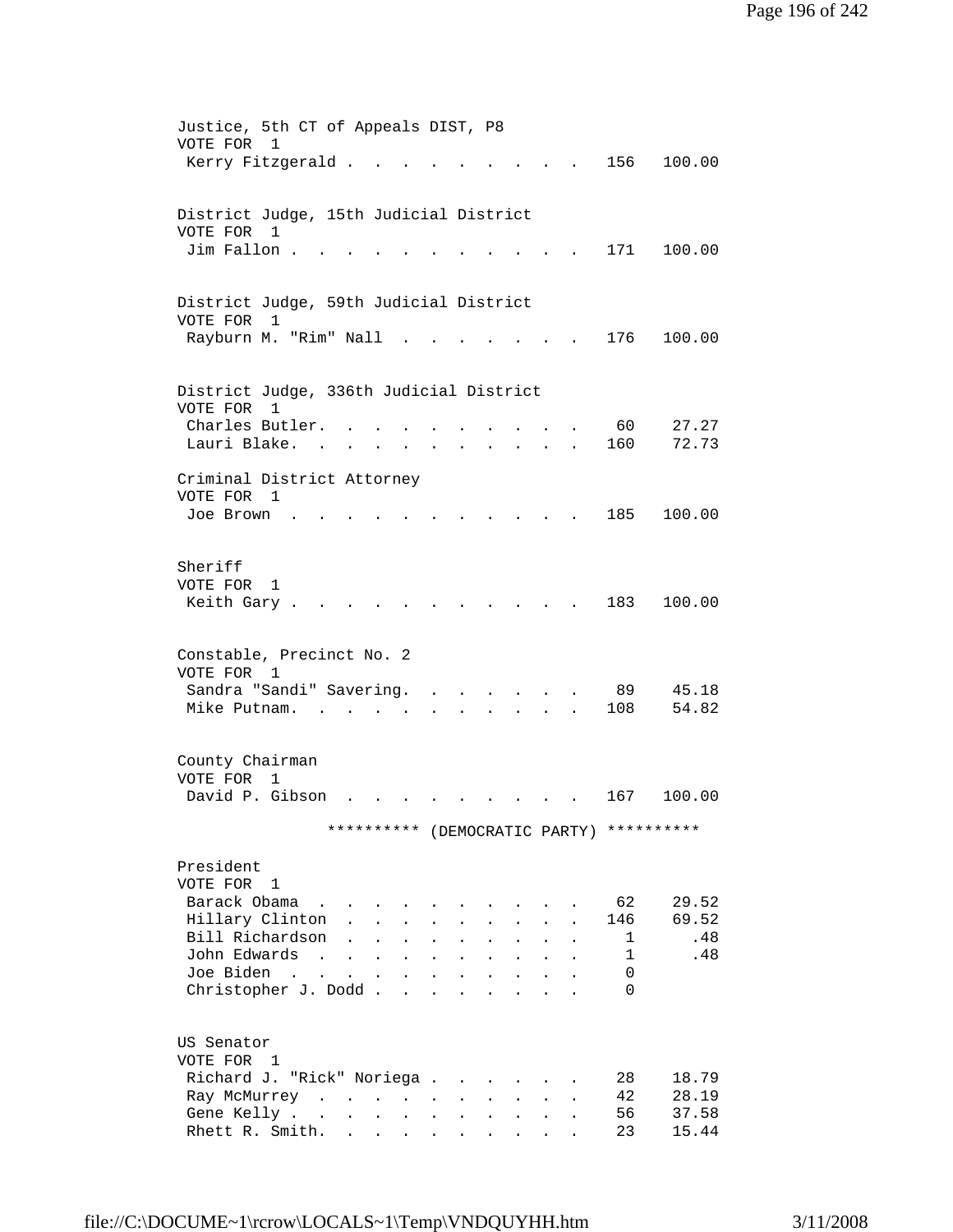| US Representative, DIST 4<br>VOTE FOR<br>1                                                                                                                        |
|-------------------------------------------------------------------------------------------------------------------------------------------------------------------|
| Glenn Melancon.<br>101<br>67.33                                                                                                                                   |
| 32.67<br>VaLinda Hathcox<br>49<br>$\mathbf{r}$ , and $\mathbf{r}$<br>$\ddot{\phantom{0}}$<br>$\ddot{\phantom{0}}$<br>$\ddot{\phantom{0}}$<br>$\ddot{\phantom{a}}$ |
|                                                                                                                                                                   |
| Railroad Commissioner                                                                                                                                             |
| VOTE FOR 1                                                                                                                                                        |
| 57<br>38.51<br>Dale Henry                                                                                                                                         |
| Art Hall.<br>21<br>14.19<br>$\mathbf{L} = \mathbf{L}$<br>$\sim$<br>$\mathbf{r}$<br>$\mathbf{A}$<br>$\mathbf{L}$<br>$\ddot{\phantom{a}}$<br>$\ddot{\phantom{a}}$   |
| Mark Thompson.<br>70<br>47.30<br>$\ddot{\phantom{a}}$<br>$\ddot{\phantom{a}}$<br>$\ddot{\phantom{a}}$                                                             |
| Chief Justice, Supreme Court                                                                                                                                      |
| VOTE FOR<br>$\overline{1}$                                                                                                                                        |
| Jim Jordan.<br>136<br>100.00                                                                                                                                      |
| Justice, Supreme Court, P7                                                                                                                                        |
| VOTE FOR 1                                                                                                                                                        |
| 127<br>86.39<br>Sam Houston.<br>$\overline{a}$                                                                                                                    |
| 13.61<br>Baltasar D. Cruz<br>20<br>$\mathbf{r} = \mathbf{r} \cdot \mathbf{r}$ , where $\mathbf{r} = \mathbf{r}$<br>$\bullet$                                      |
|                                                                                                                                                                   |
|                                                                                                                                                                   |
| Justice, Supreme Court, P8                                                                                                                                        |
| VOTE FOR 1                                                                                                                                                        |
| Susan Criss.<br>125<br>86.81                                                                                                                                      |
| Linda Reyna Yañez.<br>19<br>13.19                                                                                                                                 |
|                                                                                                                                                                   |
|                                                                                                                                                                   |
|                                                                                                                                                                   |
| Judge, CT of Criminal Appeals, P3                                                                                                                                 |
| VOTE FOR<br>1                                                                                                                                                     |
| 133<br>Susan Strawn<br>100.00                                                                                                                                     |
|                                                                                                                                                                   |
|                                                                                                                                                                   |
| Judge, CT of Criminal Appeals, P4                                                                                                                                 |
| VOTE FOR<br>$\mathbf{1}$                                                                                                                                          |
| J.R. Molina.<br>122<br>100.00                                                                                                                                     |
|                                                                                                                                                                   |
| Member, State BoE, DIST 14                                                                                                                                        |
| VOTE FOR 1                                                                                                                                                        |
| 121 100.00<br>Edra Bogle                                                                                                                                          |
|                                                                                                                                                                   |
|                                                                                                                                                                   |
| State Representative, District 62                                                                                                                                 |
| VOTE FOR 1                                                                                                                                                        |
| 100.00<br>130<br>Peter "Pete" Veeck                                                                                                                               |
|                                                                                                                                                                   |
|                                                                                                                                                                   |
| Justice, 5th CT of Appeals DIST, P3                                                                                                                               |
| VOTE FOR 1                                                                                                                                                        |
| Don B. Chae.<br>122<br>100.00                                                                                                                                     |
|                                                                                                                                                                   |
|                                                                                                                                                                   |
| Justice, 5th CT of Appeals DIST, P6                                                                                                                               |
| VOTE FOR 1                                                                                                                                                        |
| David Hanschen.<br>120<br>100.00                                                                                                                                  |
|                                                                                                                                                                   |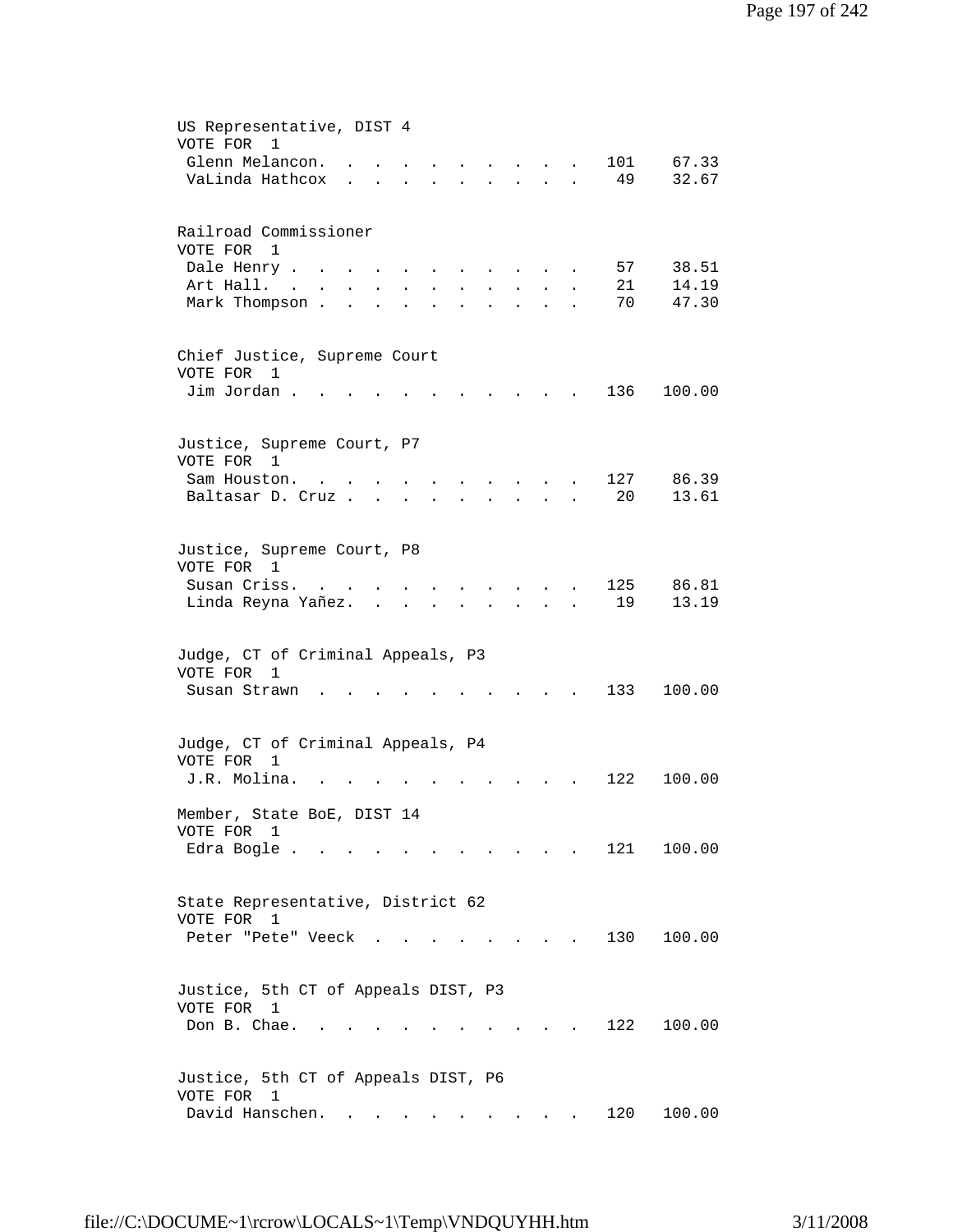| Justice, 5th CT of Appeals DIST, P8    |                      |                                              |                             |                      |                                            |                      |                            |               |                |                                          |
|----------------------------------------|----------------------|----------------------------------------------|-----------------------------|----------------------|--------------------------------------------|----------------------|----------------------------|---------------|----------------|------------------------------------------|
| VOTE FOR 1                             |                      |                                              |                             |                      |                                            |                      |                            |               |                |                                          |
| Tina Yoo.                              |                      |                                              |                             |                      |                                            |                      |                            |               | 119            | 100.00                                   |
|                                        |                      |                                              |                             |                      |                                            |                      |                            |               |                |                                          |
|                                        |                      |                                              |                             |                      |                                            |                      |                            |               |                |                                          |
| County Tax Assessor-Collector          |                      |                                              |                             |                      |                                            |                      |                            |               |                |                                          |
| VOTE FOR<br>$\mathbf{1}$               |                      |                                              |                             |                      |                                            |                      |                            |               |                |                                          |
| John Wayne Ramsey.                     |                      |                                              |                             |                      |                                            |                      |                            |               | 162            | 100.00                                   |
|                                        |                      |                                              |                             |                      |                                            |                      |                            |               |                |                                          |
|                                        |                      |                                              |                             |                      |                                            |                      |                            |               |                |                                          |
| County Chairman                        |                      |                                              |                             |                      |                                            |                      |                            |               |                |                                          |
| VOTE FOR 1                             |                      |                                              |                             |                      |                                            |                      |                            |               |                |                                          |
| Tony Beaverson.                        |                      |                                              |                             |                      |                                            |                      |                            |               | 127            | 100.00                                   |
|                                        |                      |                                              |                             |                      |                                            |                      |                            |               |                |                                          |
|                                        |                      |                                              |                             |                      |                                            |                      |                            |               |                | ********** (REPUBLICAN PARTY) ********** |
|                                        |                      |                                              |                             |                      |                                            |                      |                            |               |                |                                          |
|                                        |                      |                                              |                             |                      |                                            |                      |                            |               |                |                                          |
| IMMIGRATION                            |                      |                                              |                             |                      |                                            |                      |                            |               |                |                                          |
| VOTE FOR 1                             |                      |                                              |                             |                      |                                            |                      |                            |               |                |                                          |
| YES                                    |                      |                                              |                             |                      |                                            |                      |                            |               | 226            | 97.84                                    |
| NO.                                    |                      |                                              |                             |                      |                                            |                      |                            |               | 5              | 2.16                                     |
|                                        |                      |                                              |                             |                      |                                            |                      |                            |               |                |                                          |
|                                        |                      |                                              |                             |                      |                                            |                      |                            |               |                |                                          |
| PHOTO ID                               |                      |                                              |                             |                      |                                            |                      |                            |               |                |                                          |
| VOTE FOR<br>$\overline{1}$             |                      |                                              |                             |                      |                                            |                      |                            |               |                |                                          |
| YES                                    |                      |                                              |                             |                      |                                            |                      |                            |               | 217            | 94.76                                    |
| NO.                                    |                      |                                              |                             |                      |                                            |                      |                            |               | 12             | 5.24                                     |
|                                        |                      |                                              |                             |                      |                                            |                      |                            |               |                |                                          |
|                                        |                      |                                              |                             |                      |                                            |                      |                            |               |                |                                          |
| CONTROLLING GOVERNMENT GROWTH          |                      |                                              |                             |                      |                                            |                      |                            |               |                |                                          |
| VOTE FOR<br>$\overline{1}$             |                      |                                              |                             |                      |                                            |                      |                            |               |                |                                          |
| YES                                    |                      |                                              |                             |                      |                                            |                      |                            |               | 215            | 95.13                                    |
|                                        |                      |                                              |                             |                      |                                            |                      |                            |               | 11             | 4.87                                     |
| NO.                                    |                      |                                              |                             |                      |                                            | $\ddot{\phantom{0}}$ |                            |               |                |                                          |
|                                        |                      |                                              |                             |                      |                                            |                      |                            |               |                |                                          |
| PRECINCT REPORT                        |                      | GRAYSON COUNTY, TEXAS                        |                             |                      |                                            |                      |                            |               |                |                                          |
|                                        |                      | PRIMARY ELECTION                             |                             |                      |                                            |                      |                            |               |                |                                          |
|                                        |                      | MARCH 4, 2008                                |                             |                      |                                            |                      |                            |               |                |                                          |
| RUN DATE: 03/10/08 03:04 PM STATISTICS |                      |                                              |                             |                      |                                            |                      |                            |               |                |                                          |
|                                        |                      |                                              |                             |                      |                                            |                      |                            |               |                |                                          |
| 0045 PCT 46                            |                      |                                              |                             |                      |                                            |                      |                            |               |                |                                          |
|                                        |                      |                                              |                             |                      |                                            |                      |                            |               | VOTES          | PERCENT                                  |
|                                        |                      |                                              |                             |                      |                                            |                      |                            |               |                |                                          |
| REGISTERED VOTERS - TOTAL              |                      |                                              |                             |                      |                                            |                      |                            |               | 636            |                                          |
| REGISTERED VOTERS - DEMOCRATIC PARTY   |                      |                                              |                             |                      |                                            |                      |                            |               | $\overline{0}$ |                                          |
| REGISTERED VOTERS - REPUBLICAN PARTY   |                      |                                              |                             |                      |                                            |                      |                            |               | 0              |                                          |
| BALLOTS CAST - TOTAL.                  |                      |                                              |                             |                      |                                            | $\sim$ $\sim$        |                            | $\mathbf{L}$  | 210            |                                          |
| BALLOTS CAST - DEMOCRATIC PARTY .      |                      |                                              |                             |                      |                                            | $\mathbf{r}$         |                            |               | 88             | 41.90                                    |
| BALLOTS CAST - REPUBLICAN PARTY        |                      |                                              |                             |                      |                                            |                      | $\mathcal{L}^{\text{max}}$ | $\sim$        | 122            | 58.10                                    |
| VOTER TURNOUT - TOTAL                  |                      |                                              | $\sim$ $\sim$ $\sim$ $\sim$ |                      | $\mathbf{r}$ , $\mathbf{r}$ , $\mathbf{r}$ |                      |                            | $\sim$ $\sim$ |                | 33.02                                    |
|                                        |                      |                                              |                             |                      |                                            |                      |                            |               |                |                                          |
|                                        |                      |                                              |                             |                      |                                            |                      |                            |               |                | ********** (REPUBLICAN PARTY) ********** |
|                                        |                      |                                              |                             |                      |                                            |                      |                            |               |                |                                          |
|                                        |                      |                                              |                             |                      |                                            |                      |                            |               |                |                                          |
| President                              |                      |                                              |                             |                      |                                            |                      |                            |               |                |                                          |
| VOTE FOR 1                             |                      |                                              |                             |                      |                                            |                      |                            |               |                |                                          |
| Ron Paul.<br>$\sim$                    |                      |                                              |                             |                      |                                            |                      |                            |               | 6              | 4.92                                     |
| Fred Thompson .                        | $\mathbf{L}$         |                                              |                             |                      |                                            |                      |                            |               | 0              |                                          |
| Hugh Cort                              | $\ddot{\phantom{0}}$ | $\mathbf{L}$                                 | $\mathbf{r}$                |                      |                                            |                      |                            |               | 0              |                                          |
| Duncan Hunter.                         | $\ddot{\phantom{a}}$ | $\ddot{\phantom{a}}$<br>$\ddot{\phantom{a}}$ | $\ddot{\phantom{a}}$        |                      |                                            |                      |                            |               | 0              |                                          |
| Rudy Giuliani                          |                      |                                              |                             |                      |                                            |                      |                            |               |                |                                          |
|                                        |                      | $\mathbf{L}$<br>$\ddot{\phantom{a}}$         | $\mathbf{L}^{\text{max}}$   | $\ddot{\phantom{a}}$ | $\ddot{\phantom{a}}$                       | $\ddot{\phantom{0}}$ |                            |               | 1              | .82                                      |
| Alan Keyes                             |                      |                                              |                             |                      | and a strategic state                      |                      |                            |               | $\Omega$       |                                          |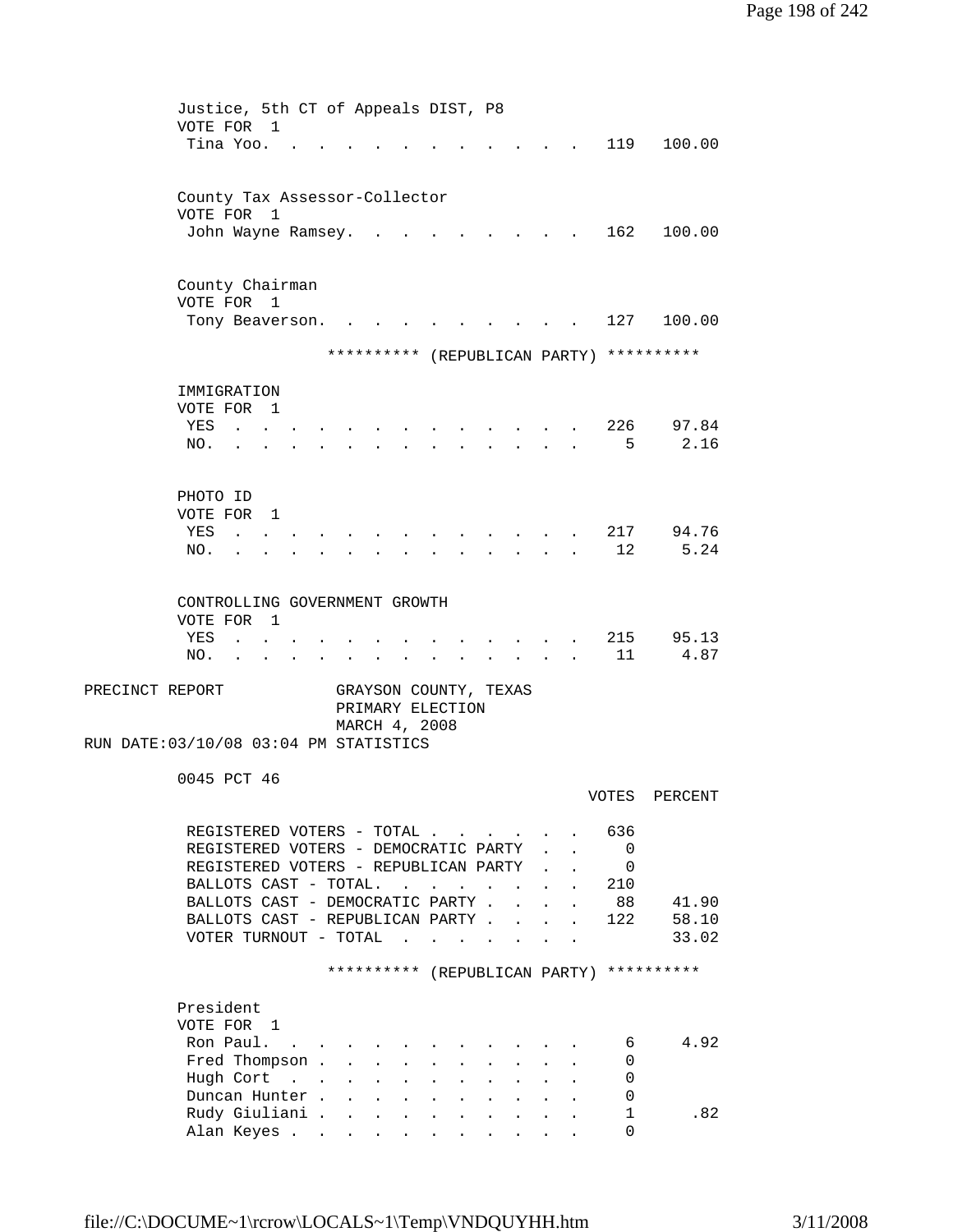| Mitt Romney.<br>John McCain.                                                 | $\ddot{\phantom{0}}$                            |                          |                                   | $\sim$                    |                                                                         |                        |                                                                                                     |                                                             |                             |                      | 3<br>66                                          | 2.46<br>54.10  |
|------------------------------------------------------------------------------|-------------------------------------------------|--------------------------|-----------------------------------|---------------------------|-------------------------------------------------------------------------|------------------------|-----------------------------------------------------------------------------------------------------|-------------------------------------------------------------|-----------------------------|----------------------|--------------------------------------------------|----------------|
| Hoa Tran.<br>Mike Huckabee .<br>Uncommitted(No Comprometido) .               | and the contract of the                         | <b>Contract Contract</b> | $\bullet$<br>$\ddot{\phantom{a}}$ | $\mathbf{L}^{\text{max}}$ | $\sim 100$<br>$\mathbf{z} = \mathbf{z} + \mathbf{z}$ . The $\mathbf{z}$ | $\bullet$<br>$\bullet$ | $\bullet$ .<br><br><br><br><br><br><br><br><br><br><br><br><br>$\mathcal{L}^{\text{max}}$<br>$\sim$ | $\bullet$ .<br><br><br><br><br><br><br><br><br><br><br><br> | $\bullet$                   |                      | $\overline{\phantom{0}}$<br>46<br>$\overline{0}$ | 37.70          |
| US Senator<br>VOTE FOR 1                                                     |                                                 |                          |                                   |                           |                                                                         |                        |                                                                                                     |                                                             |                             |                      |                                                  |                |
| John Cornyn.<br>Larry Kilgore                                                |                                                 |                          |                                   |                           | and a strong control of the strong strong and                           |                        |                                                                                                     |                                                             |                             |                      | 76 —<br>31                                       | 71.03<br>28.97 |
| US Representative, DIST 4<br>VOTE FOR<br>$\overline{1}$                      |                                                 |                          |                                   |                           |                                                                         |                        |                                                                                                     |                                                             |                             |                      |                                                  |                |
| Gene Christensen                                                             |                                                 |                          |                                   | $\mathbf{r}$              |                                                                         |                        |                                                                                                     |                                                             |                             |                      | 8                                                | 6.72           |
| Ralph Hall                                                                   |                                                 |                          | $\mathbf{L}^{\text{max}}$         | $\sim$                    | $\ddot{\phantom{a}}$                                                    | $\ddot{\phantom{a}}$   | $\ddot{\phantom{0}}$                                                                                | $\sim$                                                      | $\sim$                      |                      | 102                                              | 85.71          |
| Joshua Kowert                                                                |                                                 |                          |                                   | $\sim$                    | $\ddot{\phantom{a}}$                                                    | $\ddot{\phantom{a}}$   | $\ddot{\phantom{a}}$                                                                                | $\mathbf{L}$                                                | $\sim$                      | $\ddot{\phantom{0}}$ | 2                                                | 1.68           |
| Kathy Seei                                                                   |                                                 |                          | $\ddot{\phantom{a}}$              | $\ddot{\phantom{a}}$      | $\ddot{\phantom{a}}$                                                    | $\ddot{\phantom{a}}$   | $\ddot{\phantom{a}}$                                                                                | $\ddot{\phantom{a}}$                                        | $\ddot{\phantom{a}}$        |                      | 5                                                | 4.20           |
| Kevin George                                                                 |                                                 |                          | $\ddot{\phantom{a}}$              | $\ddot{\phantom{a}}$      | $\bullet$                                                               | $\bullet$              | $\ddot{\phantom{a}}$                                                                                | $\ddot{\phantom{a}}$                                        | $\bullet$                   |                      | 2                                                | 1.68           |
| Railroad Commissioner<br>VOTE FOR<br>$\overline{1}$<br>Michael L. Williams . |                                                 |                          |                                   |                           |                                                                         |                        |                                                                                                     | $\ddot{\phantom{a}}$                                        |                             |                      | 90                                               | 100.00         |
|                                                                              |                                                 |                          |                                   |                           |                                                                         |                        |                                                                                                     |                                                             |                             |                      |                                                  |                |
| Chief Justice, Supreme Court<br>VOTE FOR<br>1<br>Wallace B. Jefferson.       |                                                 |                          |                                   |                           |                                                                         |                        |                                                                                                     |                                                             |                             |                      | 84                                               | 100.00         |
| Justice, Supreme Court, P7<br>VOTE FOR<br>1<br>Dale Wainwright               |                                                 |                          |                                   |                           |                                                                         |                        | <b>Contract Contract</b>                                                                            |                                                             |                             |                      | 83                                               | 100.00         |
| Justice, Supreme Court, P8<br>VOTE FOR 1<br>Phil Johnson                     | the contract of the contract of the contract of |                          |                                   |                           |                                                                         |                        |                                                                                                     |                                                             |                             |                      | 82                                               | 100.00         |
| Judge, CT of Criminal Appeals, P3                                            |                                                 |                          |                                   |                           |                                                                         |                        |                                                                                                     |                                                             |                             |                      |                                                  |                |
| VOTE FOR 1<br>Tom Price.                                                     |                                                 |                          |                                   |                           |                                                                         |                        |                                                                                                     | $\sim$ $\sim$ $\sim$                                        |                             |                      | 81                                               | 100.00         |
| Judge, CT of Criminal Appeals, P4<br>VOTE FOR 1                              |                                                 |                          |                                   |                           |                                                                         |                        |                                                                                                     |                                                             |                             |                      |                                                  |                |
| Robert Francis.<br>Paul Womack. .                                            |                                                 |                          |                                   |                           |                                                                         |                        |                                                                                                     |                                                             |                             |                      | 35<br>47                                         | 42.68<br>57.32 |
| Judge, CT of Criminal Appeals, P9<br>VOTE FOR<br>1<br>Cathy Cochran          |                                                 |                          |                                   |                           |                                                                         |                        |                                                                                                     |                                                             | $\sim$ $\sim$ $\sim$ $\sim$ |                      | 81                                               | 100.00         |
| Member, State BoE, DIST 14                                                   |                                                 |                          |                                   |                           |                                                                         |                        |                                                                                                     |                                                             |                             |                      |                                                  |                |
| VOTE FOR 1<br>Gail Lowe .                                                    |                                                 |                          |                                   |                           |                                                                         |                        |                                                                                                     |                                                             |                             |                      | 81                                               | 100.00         |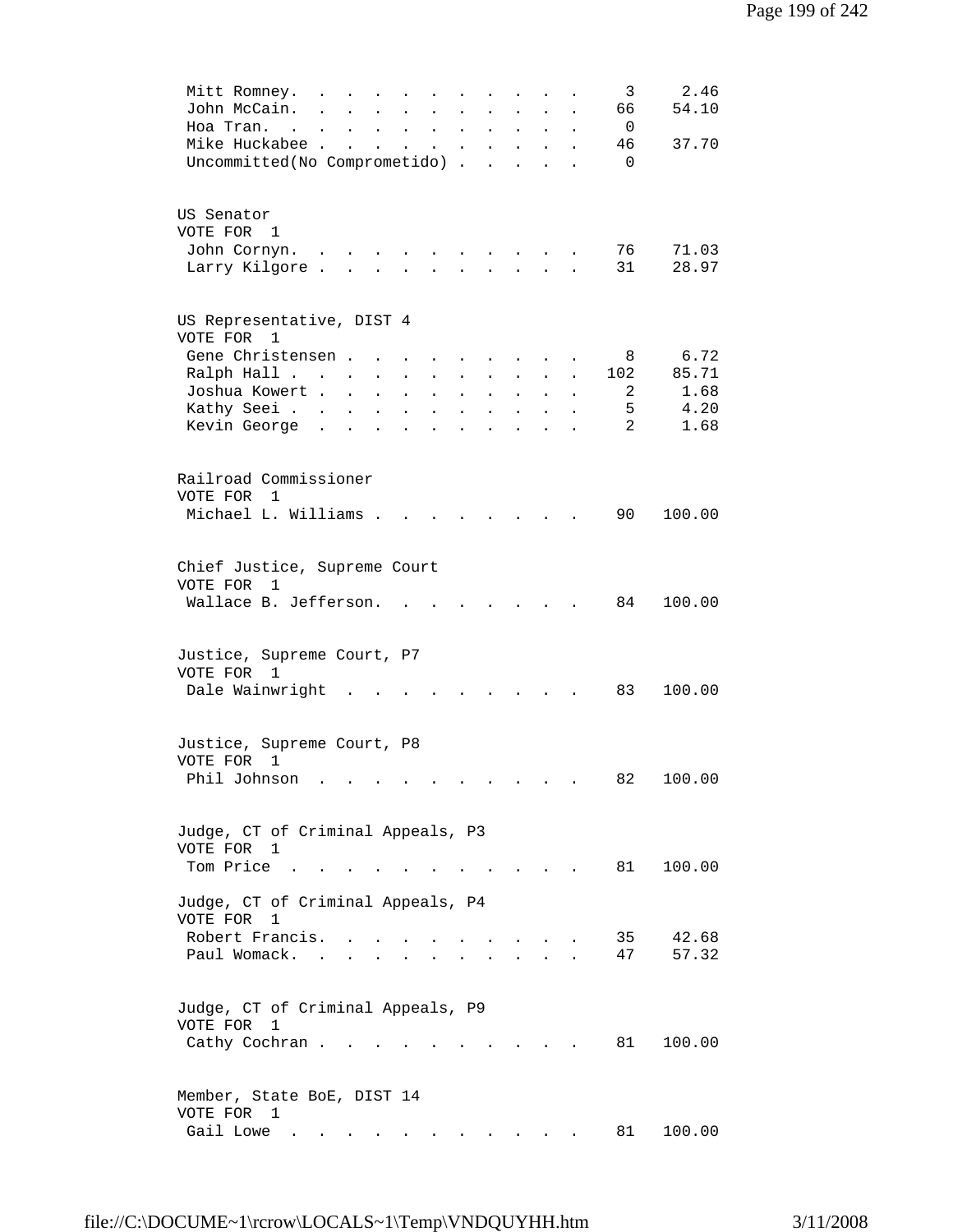| State Senator, District 30<br>VOTE FOR<br>1                       |                                    |                 |                  |  |          |                |
|-------------------------------------------------------------------|------------------------------------|-----------------|------------------|--|----------|----------------|
| Charles R. Stafford.<br>Craig Estes.<br>$\sim$                    |                                    |                 | $\sim$ 100 $\mu$ |  | 25<br>81 | 23.58<br>76.42 |
| State Representative, District 62<br>VOTE FOR 1                   |                                    |                 |                  |  |          |                |
| Larry Phillips.                                                   |                                    |                 |                  |  | 95       | 100.00         |
| Justice, 5th CT of Appeals DIST, P3<br>VOTE FOR 1<br>Mary Murphy. |                                    |                 |                  |  | 81 —     | 100.00         |
|                                                                   |                                    |                 |                  |  |          |                |
| Justice, 5th CT of Appeals DIST, P6<br>VOTE FOR<br>1              |                                    |                 |                  |  |          |                |
| David L. Bridges .                                                |                                    |                 |                  |  | 79       | 100.00         |
| Justice, 5th CT of Appeals DIST, P8<br>VOTE FOR 1                 |                                    |                 |                  |  |          |                |
| Kerry Fitzgerald                                                  |                                    |                 |                  |  | 78       | 100.00         |
| District Judge, 15th Judicial District<br>VOTE FOR 1              |                                    |                 |                  |  |          |                |
| Jim Fallon.                                                       |                                    |                 |                  |  | 85       | 100.00         |
| District Judge, 59th Judicial District                            |                                    |                 |                  |  |          |                |
| VOTE FOR<br>$\mathbf{1}$<br>Rayburn M. "Rim" Nall .               |                                    |                 |                  |  | 89       | 100.00         |
| District Judge, 336th Judicial District                           |                                    |                 |                  |  |          |                |
| VOTE FOR<br>1<br>Charles Butler.                                  |                                    |                 |                  |  | 32       | 30.48          |
| Lauri Blake.                                                      | $\cdot$                            |                 |                  |  | 73       | 69.52          |
| Criminal District Attorney<br>VOTE FOR 1                          |                                    |                 |                  |  |          |                |
| Joe Brown                                                         |                                    |                 |                  |  | 91       | 100.00         |
| Sheriff<br>VOTE FOR<br>1<br>Keith Gary.                           |                                    |                 |                  |  | 99       | 100.00         |
|                                                                   |                                    |                 |                  |  |          |                |
| Constable, Precinct No. 2<br>VOTE FOR 1                           |                                    |                 |                  |  |          |                |
| Sandra "Sandi" Savering.<br>Mike Putnam.                          | <b>Contract Contract</b><br>$\sim$ | and a strategic |                  |  | 46<br>49 | 48.42<br>51.58 |

County Chairman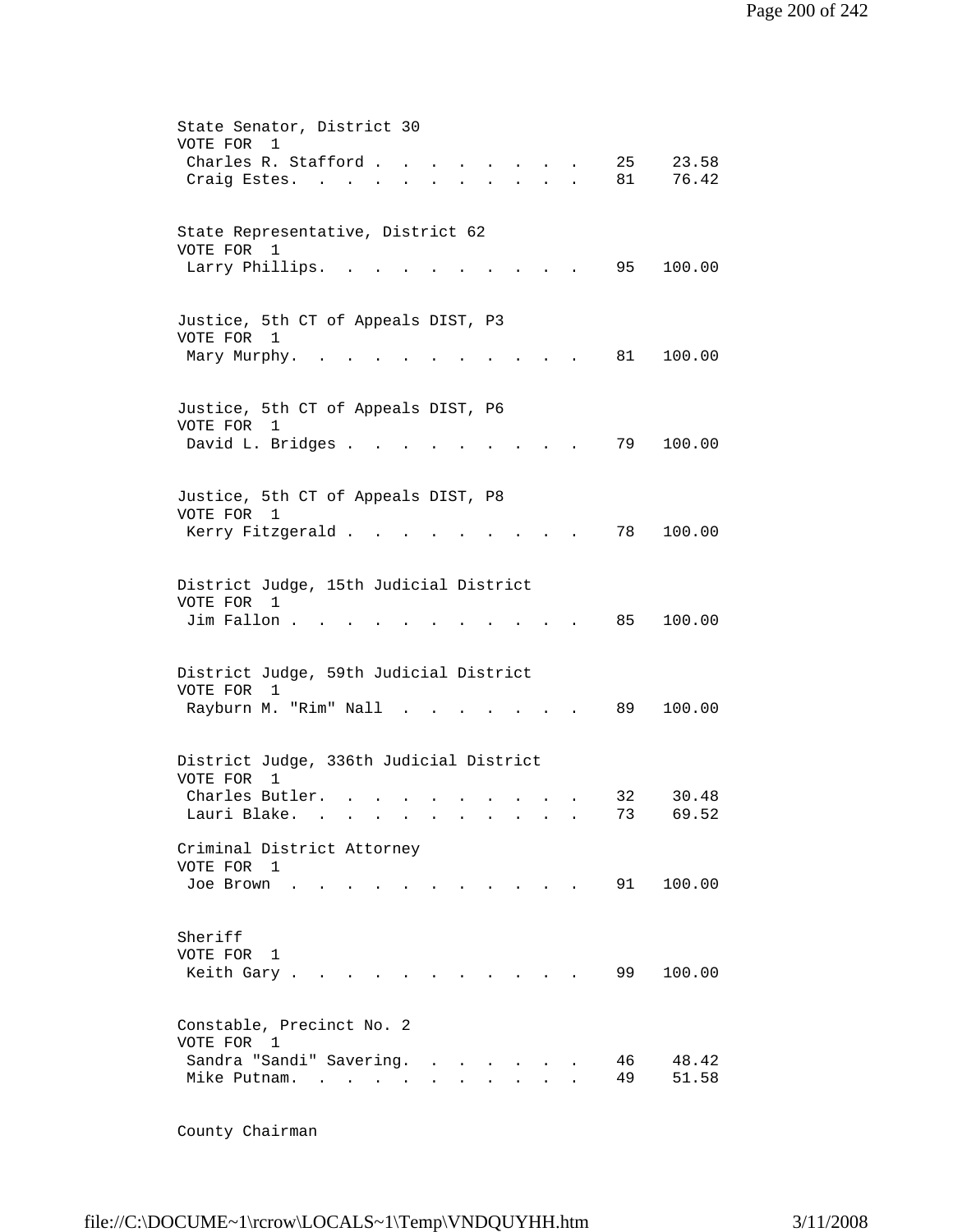| VOTE FOR<br>1<br>David P. Gibson         |                                         |                         |                      |                      |                      |                      |                      |  | 81           | 100.00                        |
|------------------------------------------|-----------------------------------------|-------------------------|----------------------|----------------------|----------------------|----------------------|----------------------|--|--------------|-------------------------------|
|                                          | **********                              |                         |                      |                      |                      |                      |                      |  |              | (DEMOCRATIC PARTY) ********** |
| President                                |                                         |                         |                      |                      |                      |                      |                      |  |              |                               |
| VOTE FOR<br>1                            |                                         |                         |                      |                      |                      |                      |                      |  |              |                               |
| Barack Obama                             |                                         |                         |                      |                      |                      |                      |                      |  | 18           | 20.45                         |
| Hillary Clinton                          | $\ddot{\phantom{0}}$                    |                         |                      | $\ddot{\phantom{a}}$ |                      |                      |                      |  | 69           | 78.41                         |
| Bill Richardson                          |                                         |                         |                      |                      |                      |                      |                      |  | 0            |                               |
| John Edwards                             | $\sim 10^{-10}$<br>$\ddot{\phantom{a}}$ | $\ddot{\phantom{0}}$    | $\ddot{\phantom{0}}$ | $\ddot{\phantom{0}}$ |                      |                      |                      |  | 0            |                               |
| Joe Biden<br><b>Contract</b>             |                                         | $\bullet$               | $\ddot{\phantom{0}}$ |                      |                      |                      |                      |  | 0            |                               |
| Christopher J. Dodd.                     |                                         |                         |                      |                      |                      |                      |                      |  | $\mathbf{1}$ | 1.14                          |
|                                          |                                         |                         |                      |                      |                      |                      |                      |  |              |                               |
| US Senator                               |                                         |                         |                      |                      |                      |                      |                      |  |              |                               |
| VOTE FOR 1                               |                                         |                         |                      |                      |                      |                      |                      |  |              |                               |
| Richard J. "Rick" Noriega.               |                                         |                         |                      |                      |                      |                      |                      |  | 18           | 29.03                         |
| Ray McMurrey .<br>Gene Kelly.            | $\mathbf{r}$ . The set of $\mathbf{r}$  |                         | $\sim$               | $\bullet$            |                      |                      |                      |  | 12<br>25     | 19.35<br>40.32                |
| <b>Contractor</b><br>Rhett R. Smith.     | $\bullet$                               | $\bullet$               | $\bullet$            |                      |                      |                      |                      |  | 7            | 11.29                         |
|                                          |                                         |                         |                      |                      |                      |                      |                      |  |              |                               |
| US Representative, DIST 4                |                                         |                         |                      |                      |                      |                      |                      |  |              |                               |
| VOTE FOR<br>1                            |                                         |                         |                      |                      |                      |                      |                      |  |              |                               |
| Glenn Melancon.                          |                                         |                         |                      |                      |                      |                      |                      |  | 42           | 65.63                         |
| VaLinda Hathcox                          |                                         | $\cdot$ $\cdot$ $\cdot$ | $\ddot{\phantom{0}}$ | $\ddot{\phantom{a}}$ | $\ddot{\phantom{a}}$ | $\ddot{\phantom{0}}$ | $\sim$               |  | 22           | 34.38                         |
|                                          |                                         |                         |                      |                      |                      |                      |                      |  |              |                               |
| Railroad Commissioner                    |                                         |                         |                      |                      |                      |                      |                      |  |              |                               |
| VOTE FOR 1                               |                                         |                         |                      |                      |                      |                      |                      |  |              |                               |
| Dale Henry.                              |                                         |                         |                      |                      |                      |                      |                      |  | 23           | 36.51                         |
| Art Hall. .                              | $\mathbf{r}$                            |                         |                      | $\ddot{\phantom{a}}$ |                      | $\ddot{\phantom{0}}$ | $\ddot{\phantom{0}}$ |  | 10           | 15.87                         |
| Mark Thompson.                           | $\ddot{\phantom{a}}$                    |                         |                      | $\ddot{\phantom{a}}$ |                      |                      | $\ddot{\phantom{a}}$ |  | 30           | 47.62                         |
|                                          |                                         |                         |                      |                      |                      |                      |                      |  |              |                               |
| Chief Justice, Supreme Court             |                                         |                         |                      |                      |                      |                      |                      |  |              |                               |
| VOTE FOR<br>1                            |                                         |                         |                      |                      |                      |                      |                      |  |              |                               |
| Jim Jordan.                              |                                         |                         |                      |                      |                      |                      |                      |  | 58           | 100.00                        |
|                                          |                                         |                         |                      |                      |                      |                      |                      |  |              |                               |
| Justice, Supreme Court, P7<br>VOTE FOR 1 |                                         |                         |                      |                      |                      |                      |                      |  |              |                               |
| Sam Houston.                             |                                         |                         |                      |                      |                      |                      |                      |  | 45           | 76.27                         |
| Baltasar D. Cruz                         | $\cdots$                                |                         |                      | $\mathbf{L}$         |                      | $\ddot{\phantom{0}}$ |                      |  | 14           | 23.73                         |
|                                          |                                         |                         |                      |                      |                      |                      |                      |  |              |                               |
| Justice, Supreme Court, P8               |                                         |                         |                      |                      |                      |                      |                      |  |              |                               |
| VOTE FOR 1                               |                                         |                         |                      |                      |                      |                      |                      |  |              |                               |
| Susan Criss.                             | $\overline{a}$                          |                         |                      |                      |                      |                      |                      |  | 45           | 76.27                         |
| Linda Reyna Yañez.                       |                                         |                         |                      |                      |                      |                      |                      |  | 14           | 23.73                         |
|                                          |                                         |                         |                      |                      |                      |                      |                      |  |              |                               |
| Judge, CT of Criminal Appeals, P3        |                                         |                         |                      |                      |                      |                      |                      |  |              |                               |
| VOTE FOR<br>1                            |                                         |                         |                      |                      |                      |                      |                      |  |              |                               |
| Susan Strawn                             |                                         |                         |                      |                      |                      |                      |                      |  | 60 —         | 100.00                        |
|                                          |                                         |                         |                      |                      |                      |                      |                      |  |              |                               |
| Judge, CT of Criminal Appeals, P4        |                                         |                         |                      |                      |                      |                      |                      |  |              |                               |

VOTE FOR 1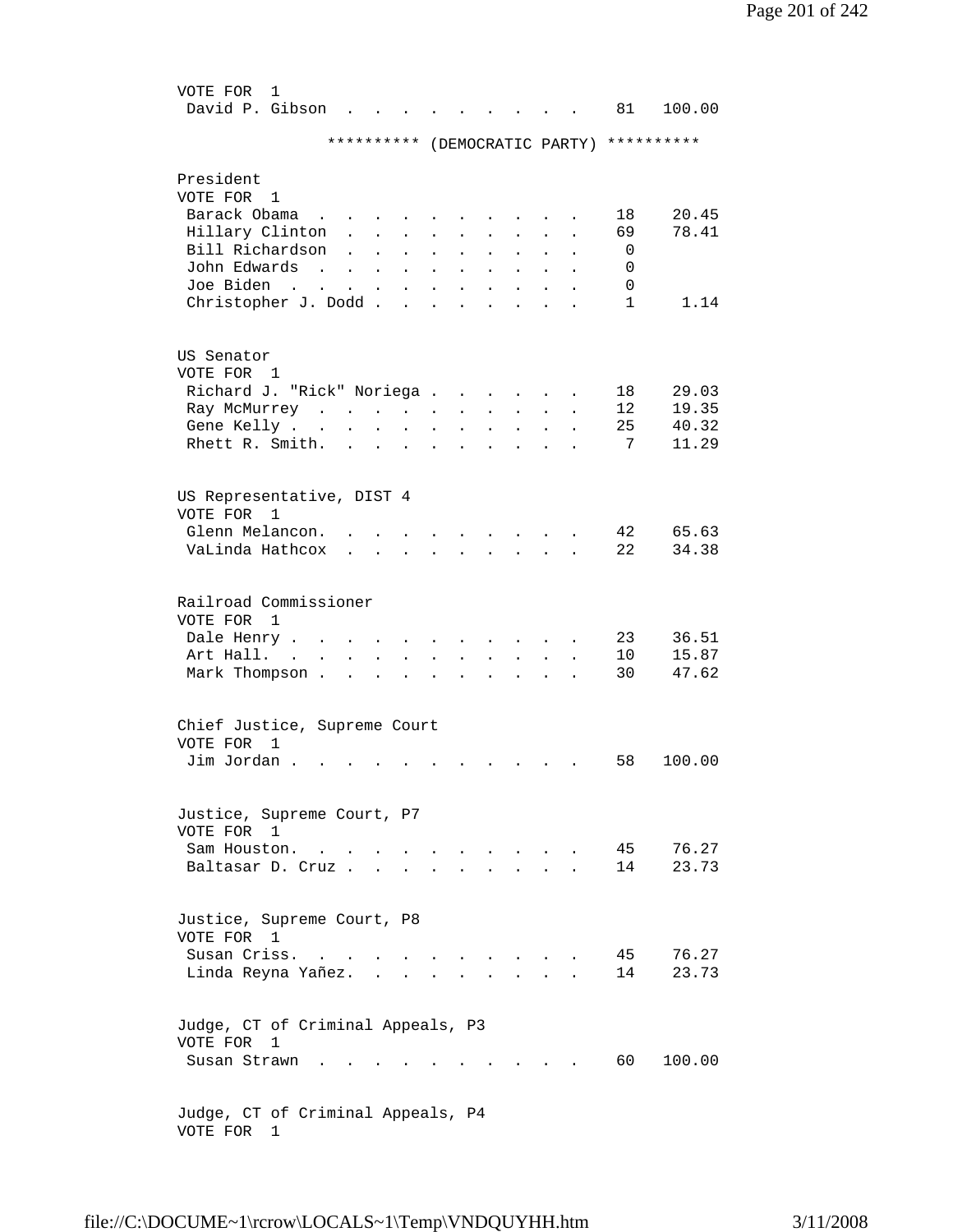| PRECINCT REPORT | GRAYSON COUNTY, TEXAS<br>PRIMARY ELECTION<br>MARCH 4, 2008<br>RUN DATE: 03/10/08 03:04 PM STATISTICS                                                                                                              |  |
|-----------------|-------------------------------------------------------------------------------------------------------------------------------------------------------------------------------------------------------------------|--|
|                 | VOTE FOR 1<br>96.69<br>117<br>YES<br>and the state of the state of the state of<br>3.31<br>4<br>NO.<br><b>Contract Contract Contract Contract</b><br>$\mathbf{r}$<br>$\ddot{\phantom{a}}$<br>$\ddot{\phantom{a}}$ |  |
|                 | CONTROLLING GOVERNMENT GROWTH                                                                                                                                                                                     |  |
|                 | PHOTO ID<br>VOTE FOR 1<br>111 91.74<br>YES<br><b>Contract Contract</b><br>10 8.26<br>NO.<br>$\mathbf{L}$ $\mathbf{L}$<br>$\ddot{\phantom{0}}$                                                                     |  |
|                 | IMMIGRATION<br>VOTE FOR 1<br>119<br>98.35<br>YES<br>2<br>1.65<br>NO.                                                                                                                                              |  |
|                 | **********<br>**********<br>(REPUBLICAN PARTY)                                                                                                                                                                    |  |
|                 | County Chairman<br>VOTE FOR<br>$\overline{1}$<br>58<br>100.00<br>Tony Beaverson.                                                                                                                                  |  |
|                 | County Tax Assessor-Collector<br>VOTE FOR<br>1<br>70<br>100.00<br>John Wayne Ramsey.                                                                                                                              |  |
|                 | Justice, 5th CT of Appeals DIST, P8<br>VOTE FOR 1<br>54<br>100.00<br>Tina Yoo.                                                                                                                                    |  |
|                 | Justice, 5th CT of Appeals DIST, P6<br>VOTE FOR<br>1<br>David Hanschen.<br>60<br>100.00                                                                                                                           |  |
|                 | Justice, 5th CT of Appeals DIST, P3<br>VOTE FOR 1<br>Don B. Chae.<br>55<br>100.00                                                                                                                                 |  |
|                 | State Representative, District 62<br>VOTE FOR<br>1<br>58<br>100.00<br>Peter "Pete" Veeck                                                                                                                          |  |
|                 | Member, State BoE, DIST 14<br>VOTE FOR 1<br>Edra Bogle .<br>55<br>100.00                                                                                                                                          |  |
|                 | J.R. Molina.<br>58<br>100.00                                                                                                                                                                                      |  |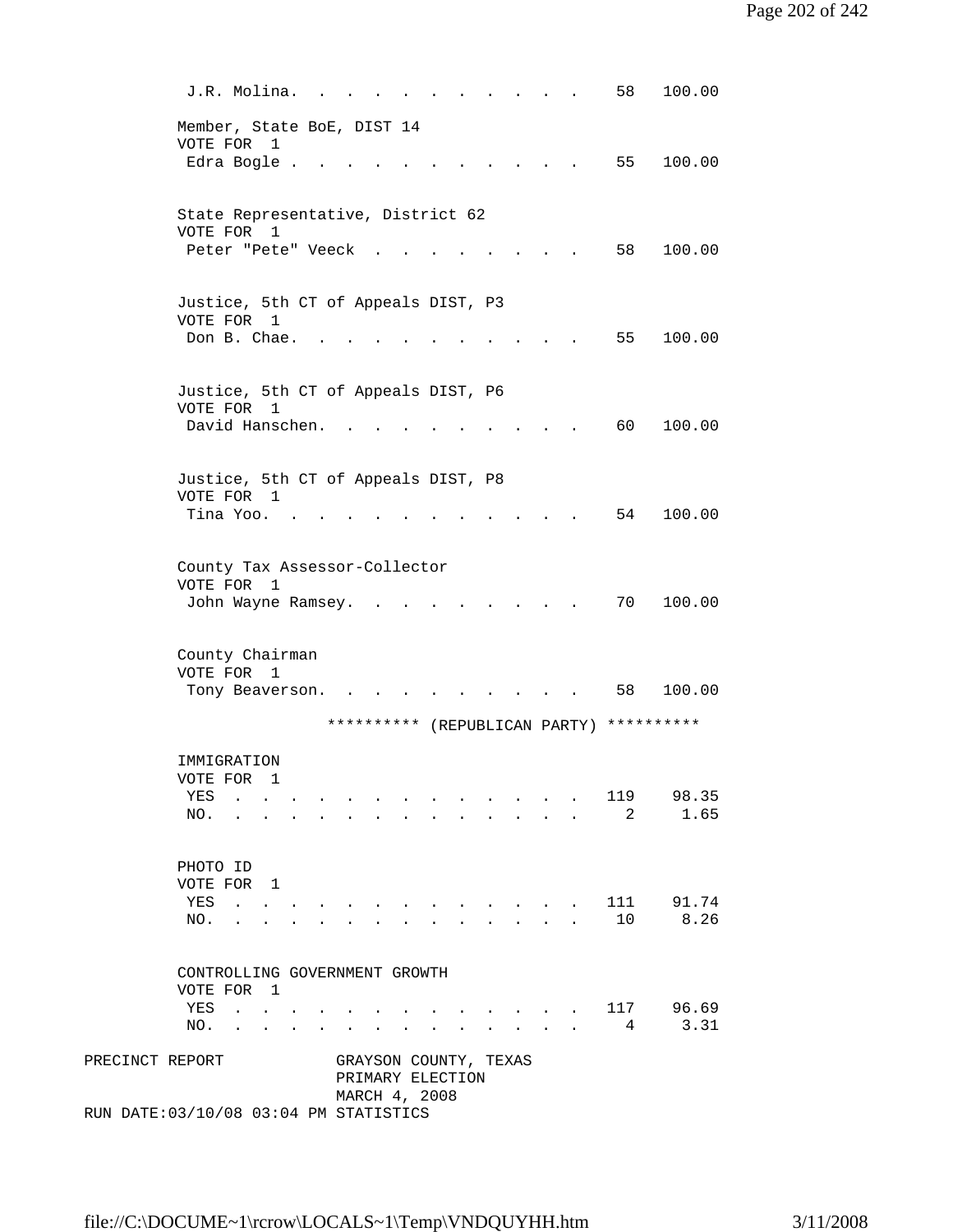0046 PCT 47

VOTES PERCENT

| REGISTERED VOTERS - TOTAL .<br>REGISTERED VOTERS - DEMOCRATIC PARTY<br>REGISTERED VOTERS - REPUBLICAN PARTY<br>BALLOTS CAST - TOTAL.<br>$\mathbf{L} = \mathbf{L} \times \mathbf{L} = \mathbf{L} \times \mathbf{L}$<br><b>Contract Contract Contract</b><br>BALLOTS CAST - DEMOCRATIC PARTY .<br>$\ddot{\phantom{a}}$<br>BALLOTS CAST - REPUBLICAN PARTY.<br>VOTER TURNOUT - TOTAL<br>the company of the company of the<br>**********<br>(REPUBLICAN PARTY) **********            | $\mathbf{L}$<br>$\ddot{\phantom{a}}$<br>$\ddot{\phantom{a}}$ | 565<br>0<br>$\Omega$<br>217<br>109<br>50.23<br>49.77<br>108<br>38.41                                        |
|----------------------------------------------------------------------------------------------------------------------------------------------------------------------------------------------------------------------------------------------------------------------------------------------------------------------------------------------------------------------------------------------------------------------------------------------------------------------------------|--------------------------------------------------------------|-------------------------------------------------------------------------------------------------------------|
|                                                                                                                                                                                                                                                                                                                                                                                                                                                                                  |                                                              |                                                                                                             |
| President<br>VOTE FOR 1<br>Ron Paul.<br>Fred Thompson .<br>$\mathbf{L}$<br>$\mathbf{L}$<br>$\ddot{\phantom{a}}$<br>Hugh Cort<br>$\mathbf{r}$ . The set of $\mathbf{r}$<br>$\ddot{\phantom{a}}$<br>$\ddot{\phantom{a}}$<br>$\ddot{\phantom{a}}$<br>$\ddot{\phantom{a}}$<br>$\ddot{\phantom{0}}$<br>Duncan Hunter.<br>$\ddot{\phantom{a}}$<br>$\ddot{\phantom{0}}$<br>Rudy Giuliani .<br>$\ddot{\phantom{a}}$<br>$\ddot{\phantom{0}}$<br>$\bullet$<br>Alan Keyes .<br>Mitt Romney. |                                                              | 1.87<br>2<br>$\overline{2}$<br>1.87<br>$\Omega$<br>$\Omega$<br>0<br>$\mathbf{1}$<br>.93<br>2<br>1.87        |
| John McCain.                                                                                                                                                                                                                                                                                                                                                                                                                                                                     |                                                              | 50.47<br>54                                                                                                 |
| Hoa Tran. .<br>$\mathbf{L}^{\text{max}}$<br>$\mathbf{L}$<br>$\mathbf{L}$<br>$\mathbf{r} = \mathbf{r}$<br>$\ddot{\phantom{a}}$<br>$\ddot{\phantom{a}}$<br>$\ddot{\phantom{a}}$                                                                                                                                                                                                                                                                                                    |                                                              | $\Omega$                                                                                                    |
| Mike Huckabee.<br><b>Contract Contract</b><br>$\ddot{\phantom{a}}$<br>$\ddot{\phantom{a}}$<br>$\mathbf{L}$<br>$\mathcal{L}^{\text{max}}$<br>$\ddot{\phantom{a}}$<br>$\ddot{\phantom{a}}$<br>Uncommitted(No Comprometido)                                                                                                                                                                                                                                                         | $\ddot{\phantom{a}}$<br>$\sim$ 100 $\mu$                     | 45<br>42.06<br>.93<br>$\mathbf{1}$                                                                          |
| US Senator<br>VOTE FOR<br>1<br>John Cornyn.<br>$\mathbf{r}$<br>Larry Kilgore.<br>US Representative, DIST 4<br>VOTE FOR<br>$\mathbf{1}$<br>Gene Christensen.<br>Ralph Hall<br>$\ddot{\phantom{0}}$<br>$\ddot{\phantom{0}}$<br>$\bullet$<br>Joshua Kowert .<br>$\ddot{\phantom{a}}$<br>Kathy Seei .<br>$\ddot{\phantom{a}}$<br>$\ddot{\phantom{a}}$<br>Kevin George                                                                                                                |                                                              | 72.34<br>68<br>27.66<br>26<br>12.50<br>13<br>71.15<br>74<br>$\mathbf{1}$<br>.96<br>14<br>13.46<br>2<br>1.92 |
| Railroad Commissioner<br>VOTE FOR<br>$\overline{1}$<br>Michael L. Williams                                                                                                                                                                                                                                                                                                                                                                                                       |                                                              | 80 —<br>100.00                                                                                              |
| Chief Justice, Supreme Court<br>VOTE FOR 1<br>Wallace B. Jefferson.<br>Justice, Supreme Court, P7                                                                                                                                                                                                                                                                                                                                                                                |                                                              | 77<br>100.00                                                                                                |
| VOTE FOR 1<br>Dale Wainwright .<br>Justice, Supreme Court, P8                                                                                                                                                                                                                                                                                                                                                                                                                    |                                                              | 79<br>100.00                                                                                                |

VOTE FOR 1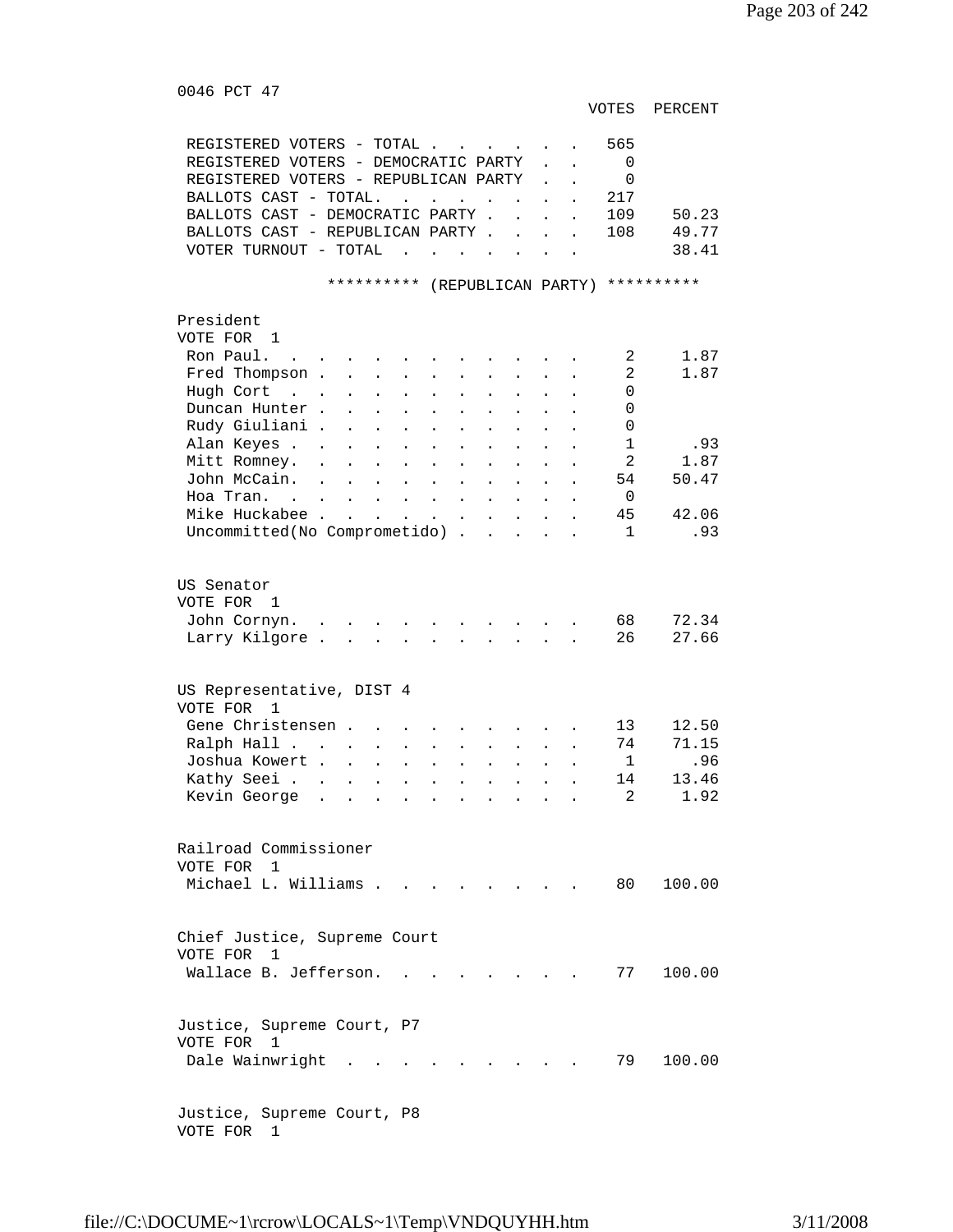| Phil Johnson<br>100.00<br>72                                                                                                       |
|------------------------------------------------------------------------------------------------------------------------------------|
| Judge, CT of Criminal Appeals, P3<br>VOTE FOR<br>1<br>Tom Price<br>72<br>100.00                                                    |
| Judge, CT of Criminal Appeals, P4<br>VOTE FOR<br>1<br>Robert Francis.<br>40.74<br>33<br>Paul Womack.<br>59.26<br>48                |
| Judge, CT of Criminal Appeals, P9<br>VOTE FOR<br>1<br>Cathy Cochran.<br>72<br>100.00                                               |
| Member, State BoE, DIST 14<br>VOTE FOR<br>1<br>Gail Lowe<br>70<br>100.00                                                           |
| State Senator, District 30<br>VOTE FOR<br>1<br>Charles R. Stafford.<br>24.21<br>23<br>72<br>75.79<br>Craig Estes.                  |
| State Representative, District 62<br>VOTE FOR 1<br>Larry Phillips.<br>79<br>100.00                                                 |
| Justice, 5th CT of Appeals DIST, P3<br>VOTE FOR<br>1<br>71<br>100.00<br>Mary Murphy.                                               |
| Justice, 5th CT of Appeals DIST, P6<br>VOTE FOR<br>1<br>David L. Bridges<br>72<br>100.00                                           |
| Justice, 5th CT of Appeals DIST, P8<br>VOTE FOR 1<br>Kerry Fitzgerald<br>100.00<br>71<br>and the state of the state of the         |
| District Judge, 15th Judicial District<br>VOTE FOR<br>1<br>Jim Fallon<br>100.00<br>80 —                                            |
| District Judge, 59th Judicial District<br>VOTE FOR<br>1<br>Rayburn M. "Rim" Nall<br>77<br>100.00<br>$\sim$<br>$\sim$ $\sim$ $\sim$ |

District Judge, 336th Judicial District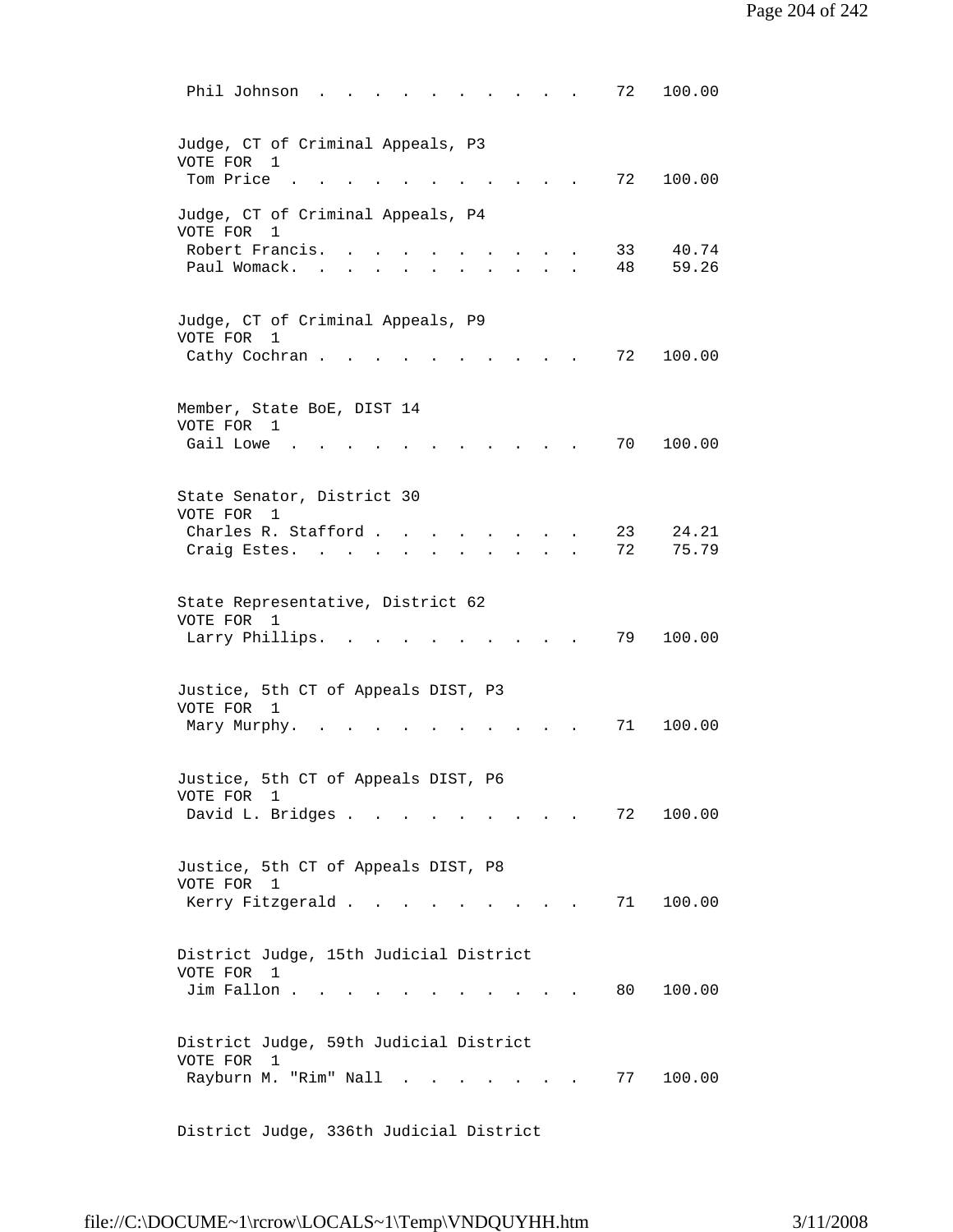```
 VOTE FOR 1 
        Charles Butler. . . . . . . . . . 31 31.00
        Lauri Blake. . . . . . . . . . . . 69 69.00
        Criminal District Attorney 
        VOTE FOR 1 
        Joe Brown . . . . . . . . . . . 84 100.00
        Sheriff 
        VOTE FOR 1 
        Keith Gary . . . . . . . . . . . . 87 100.00
        Constable, Precinct No. 2 
        VOTE FOR 1 
        Sandra "Sandi" Savering. . . . . . . 43 47.78
        Mike Putnam. . . . . . . . . . . 47 52.22
        County Chairman 
        VOTE FOR 1 
        David P. Gibson . . . . . . . . . 74 100.00
                     ********** (DEMOCRATIC PARTY) ********** 
        President 
        VOTE FOR 1 
        Barack Obama . . . . . . . . . . 25 23.15
         Hillary Clinton . . . . . . . . . 82 75.93 
        Bill Richardson . . . . . . . . . . 0<br>John Edwards . . . . . . . . . . . 1
         John Edwards . . . . . . . . . . 1 .93 
        Joe Biden . . . . . . . . . . .
        Christopher J. Dodd . . . . . . . . 0
        US Senator 
        VOTE FOR 1 
 Richard J. "Rick" Noriega . . . . . . 20 24.69 
 Ray McMurrey . . . . . . . . . . 19 23.46 
 Gene Kelly . . . . . . . . . . . 29 35.80 
        Rhett R. Smith. . . . . . . . . . 13 16.05
        US Representative, DIST 4 
 VOTE FOR 1 
 Glenn Melancon. . . . . . . . . . 58 72.50 
 VaLinda Hathcox . . . . . . . . . 22 27.50 
        Railroad Commissioner 
        VOTE FOR 1 
 Dale Henry . . . . . . . . . . . 29 37.18 
 Art Hall. . . . . . . . . . . . 12 15.38 
        Mark Thompson . . . . . . . . . . . 37 47.44
        Chief Justice, Supreme Court 
        VOTE FOR 1 
        Jim Jordan . . . . . . . . . . . . 67 100.00
```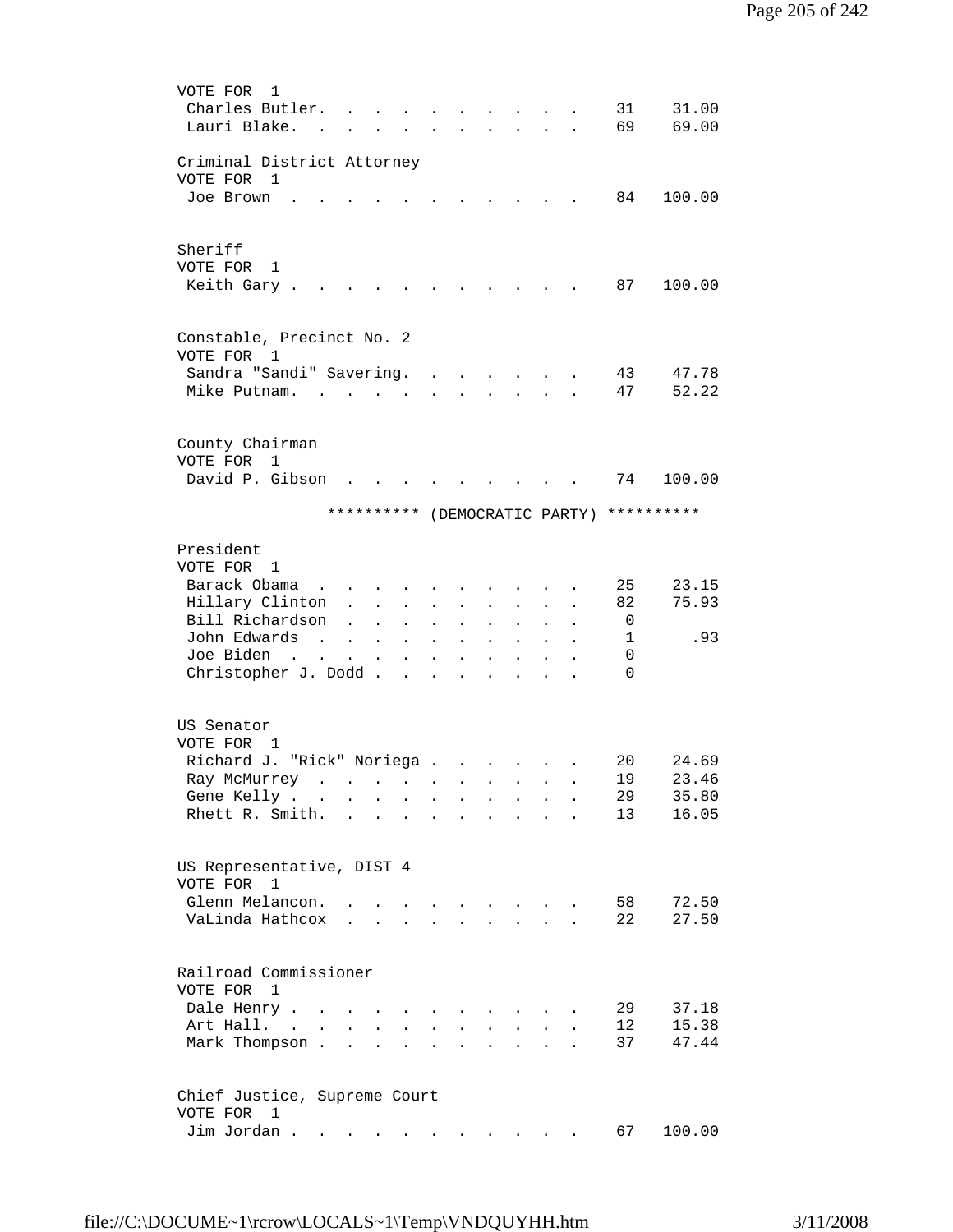| ********** (REPUBLICAN PARTY)                                                                                                                                                                                                                      | **********     |
|----------------------------------------------------------------------------------------------------------------------------------------------------------------------------------------------------------------------------------------------------|----------------|
| County Chairman<br>VOTE FOR<br>1<br>63<br>Tony Beaverson.                                                                                                                                                                                          | 100.00         |
| County Tax Assessor-Collector<br>VOTE FOR<br>1<br>John Wayne Ramsey.<br>81 —                                                                                                                                                                       | 100.00         |
| Justice, 5th CT of Appeals DIST, P8<br>VOTE FOR 1<br>Tina Yoo.<br>58                                                                                                                                                                               | 100.00         |
| Justice, 5th CT of Appeals DIST, P6<br>VOTE FOR<br>1<br>David Hanschen.<br>59                                                                                                                                                                      | 100.00         |
| Justice, 5th CT of Appeals DIST, P3<br>VOTE FOR 1<br>Don B. Chae.<br>59                                                                                                                                                                            | 100.00         |
| State Representative, District 62<br>VOTE FOR 1<br>58<br>Peter "Pete" Veeck                                                                                                                                                                        | 100.00         |
| Member, State BoE, DIST 14<br>VOTE FOR<br>1<br>59<br>Edra Bogle.                                                                                                                                                                                   | 100.00         |
| Judge, CT of Criminal Appeals, P4<br>VOTE FOR<br>$\mathbf{1}$<br>J.R. Molina.<br>60                                                                                                                                                                | 100.00         |
| Judge, CT of Criminal Appeals, P3<br>VOTE FOR<br>1<br>62<br>Susan Strawn                                                                                                                                                                           | 100.00         |
| Justice, Supreme Court, P8<br>VOTE FOR 1<br>Susan Criss.<br>66<br>9<br>Linda Reyna Yañez.<br>$\mathbf{L}^{\text{max}}$                                                                                                                             | 88.00<br>12.00 |
| Justice, Supreme Court, P7<br>VOTE FOR<br>$\overline{\phantom{0}}$<br>58<br>Sam Houston.<br>20<br>Baltasar D. Cruz<br>$\sim$<br>$\sim 10^{-10}$<br>$\sim$ 100 $\mu$<br>$\mathbf{r}$<br>$\bullet$ .<br><br><br><br><br><br><br><br><br><br><br><br> | 74.36<br>25.64 |

IMMIGRATION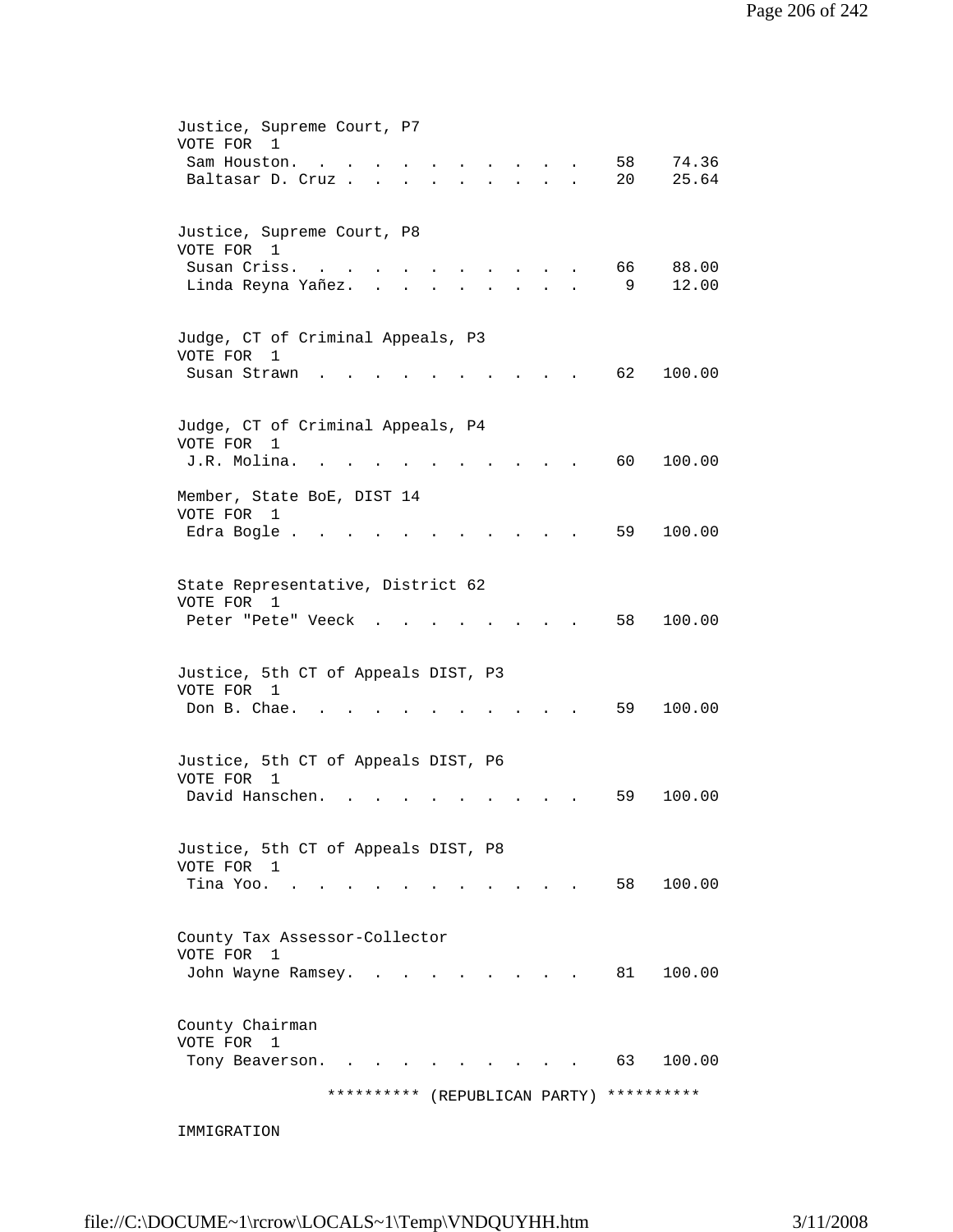|                 | VOTE FOR<br>YES<br>NO.                                   | $\mathbf{1}$                                              | the contract of the contract of the contract of the contract of the contract of the contract of the contract of |                           |                                              |                                                                              |                                        |                                              |                                                                                                                               |                                      |                      |                      | $\overline{2}$                           | 104 98.11<br>1.89  |  |
|-----------------|----------------------------------------------------------|-----------------------------------------------------------|-----------------------------------------------------------------------------------------------------------------|---------------------------|----------------------------------------------|------------------------------------------------------------------------------|----------------------------------------|----------------------------------------------|-------------------------------------------------------------------------------------------------------------------------------|--------------------------------------|----------------------|----------------------|------------------------------------------|--------------------|--|
|                 | PHOTO ID                                                 |                                                           |                                                                                                                 |                           |                                              |                                                                              |                                        |                                              |                                                                                                                               |                                      |                      |                      |                                          |                    |  |
|                 | VOTE FOR 1                                               |                                                           |                                                                                                                 |                           |                                              |                                                                              |                                        |                                              |                                                                                                                               |                                      |                      |                      |                                          |                    |  |
|                 | YES                                                      |                                                           |                                                                                                                 |                           |                                              |                                                                              |                                        |                                              |                                                                                                                               |                                      |                      |                      |                                          | 94 91.26           |  |
|                 | NO.                                                      |                                                           |                                                                                                                 |                           |                                              |                                                                              |                                        |                                              |                                                                                                                               |                                      |                      |                      | - 9                                      | 8.74               |  |
|                 | CONTROLLING GOVERNMENT GROWTH<br>VOTE FOR 1              |                                                           |                                                                                                                 |                           |                                              |                                                                              |                                        |                                              |                                                                                                                               |                                      |                      |                      |                                          |                    |  |
|                 | YES                                                      | $\cdot$ $\cdot$ $\cdot$                                   |                                                                                                                 |                           |                                              |                                                                              |                                        |                                              |                                                                                                                               |                                      |                      |                      |                                          | 97 93.27           |  |
|                 | NO.                                                      |                                                           |                                                                                                                 |                           | <b>Contract Contract</b>                     |                                                                              |                                        |                                              |                                                                                                                               |                                      |                      |                      | $7\overline{ }$                          | 6.73               |  |
| PRECINCT REPORT | RUN DATE:03/10/08 03:04 PM STATISTICS                    |                                                           |                                                                                                                 |                           |                                              | PRIMARY ELECTION<br>MARCH 4, 2008                                            |                                        |                                              | GRAYSON COUNTY, TEXAS                                                                                                         |                                      |                      |                      |                                          |                    |  |
|                 | 0047 PCT 49                                              |                                                           |                                                                                                                 |                           |                                              |                                                                              |                                        |                                              |                                                                                                                               |                                      |                      |                      | VOTES                                    | PERCENT            |  |
|                 | REGISTERED VOTERS - TOTAL                                |                                                           |                                                                                                                 |                           |                                              |                                                                              |                                        |                                              |                                                                                                                               |                                      |                      |                      | 949                                      |                    |  |
|                 | REGISTERED VOTERS - DEMOCRATIC PARTY                     |                                                           |                                                                                                                 |                           |                                              |                                                                              |                                        |                                              |                                                                                                                               |                                      |                      |                      | $\Omega$                                 |                    |  |
|                 | REGISTERED VOTERS - REPUBLICAN PARTY                     |                                                           |                                                                                                                 |                           |                                              |                                                                              |                                        |                                              |                                                                                                                               |                                      |                      |                      | 0                                        |                    |  |
|                 | BALLOTS CAST - TOTAL.                                    |                                                           |                                                                                                                 |                           |                                              | $\mathbf{L} = \mathbf{L}$                                                    |                                        |                                              | $\ddot{\phantom{0}}$                                                                                                          | $\sim$ $\sim$                        |                      |                      | 299                                      |                    |  |
|                 | BALLOTS CAST - DEMOCRATIC PARTY.                         |                                                           |                                                                                                                 |                           |                                              |                                                                              |                                        |                                              |                                                                                                                               | $\mathbf{r}$                         |                      | $\ddot{\phantom{a}}$ |                                          | 117 39.13          |  |
|                 | BALLOTS CAST - REPUBLICAN PARTY<br>VOTER TURNOUT - TOTAL |                                                           |                                                                                                                 |                           |                                              |                                                                              |                                        |                                              |                                                                                                                               |                                      | $\sim$ 100 $\pm$     | $\mathbf{L}$         |                                          | 182 60.87<br>31.51 |  |
|                 |                                                          |                                                           |                                                                                                                 |                           |                                              |                                                                              |                                        |                                              |                                                                                                                               |                                      |                      |                      | ********** (REPUBLICAN PARTY) ********** |                    |  |
|                 | President<br>VOTE FOR 1                                  |                                                           |                                                                                                                 |                           |                                              |                                                                              |                                        |                                              |                                                                                                                               |                                      |                      |                      |                                          |                    |  |
|                 | Ron Paul.                                                |                                                           |                                                                                                                 |                           |                                              |                                                                              |                                        |                                              |                                                                                                                               |                                      |                      |                      | 2                                        | 1.10               |  |
|                 | Fred Thompson .                                          |                                                           |                                                                                                                 |                           |                                              | $\mathbf{r} = \mathbf{r} \cdot \mathbf{r}$ , where $\mathbf{r} = \mathbf{r}$ |                                        |                                              | $\mathbf{r}$ , and $\mathbf{r}$ , and $\mathbf{r}$                                                                            |                                      |                      |                      | 2                                        | 1.10               |  |
|                 | Hugh Cort                                                | $\mathcal{L}(\mathbf{z})$ , and $\mathcal{L}(\mathbf{z})$ |                                                                                                                 | $\mathbf{a} = \mathbf{a}$ |                                              | $\mathbf{z} = \mathbf{z} + \mathbf{z}$ . The $\mathbf{z}$                    |                                        |                                              | $\mathbf{r} = \left\{ \mathbf{r} \in \mathbb{R}^d \mid \mathbf{r} \in \mathbb{R}^d \mid \mathbf{r} \in \mathbb{R}^d \right\}$ |                                      |                      | $\ddot{\phantom{a}}$ | 0                                        |                    |  |
|                 | Duncan Hunter.                                           |                                                           |                                                                                                                 |                           |                                              |                                                                              |                                        |                                              |                                                                                                                               |                                      |                      |                      | 1                                        | .55                |  |
|                 | Rudy Giuliani.                                           |                                                           |                                                                                                                 | $\ddot{\phantom{a}}$      |                                              |                                                                              |                                        |                                              |                                                                                                                               |                                      |                      |                      | 2                                        | 1.10               |  |
|                 | Alan Keyes                                               |                                                           |                                                                                                                 |                           |                                              |                                                                              |                                        |                                              |                                                                                                                               |                                      |                      |                      | 3                                        | 1.65               |  |
|                 | Mitt Romney.<br>John McCain.                             |                                                           | $\mathbf{r}$                                                                                                    |                           |                                              |                                                                              |                                        |                                              |                                                                                                                               |                                      |                      |                      | 3<br>92                                  | 1.65<br>50.55      |  |
|                 | Hoa Tran.                                                |                                                           | $\mathbf{r}$                                                                                                    | $\mathbf{r}$              | $\ddot{\phantom{a}}$<br>$\ddot{\phantom{a}}$ | $\mathbf{r}$<br>$\ddot{\phantom{a}}$                                         | $\ddot{\phantom{a}}$<br>$\overline{a}$ | $\ddot{\phantom{a}}$<br>$\ddot{\phantom{a}}$ | $\ddot{\phantom{a}}$                                                                                                          | $\ddot{\phantom{0}}$<br>$\mathbf{L}$ |                      |                      | $\mathbf 0$                              |                    |  |
|                 | Mike Huckabee                                            |                                                           |                                                                                                                 |                           |                                              |                                                                              |                                        |                                              |                                                                                                                               | $\mathbf{L} = \mathbf{L}$            | $\ddot{\phantom{a}}$ |                      | 77                                       | 42.31              |  |
|                 | Uncommitted (No Comprometido)                            |                                                           |                                                                                                                 |                           |                                              |                                                                              |                                        |                                              |                                                                                                                               |                                      | $\mathbf{r}$         |                      | $\mathbf{0}$                             |                    |  |
|                 | US Senator<br>VOTE FOR 1                                 |                                                           |                                                                                                                 |                           |                                              |                                                                              |                                        |                                              |                                                                                                                               |                                      |                      |                      |                                          |                    |  |
|                 | John Cornyn.                                             |                                                           |                                                                                                                 |                           |                                              |                                                                              |                                        |                                              |                                                                                                                               |                                      |                      |                      | 138                                      | 82.63              |  |
|                 | Larry Kilgore                                            |                                                           |                                                                                                                 |                           | $\sim$                                       |                                                                              |                                        |                                              |                                                                                                                               | $\mathbf{r} = \mathbf{r}$            |                      |                      | 29                                       | 17.37              |  |
|                 | US Representative, DIST 4<br>VOTE FOR 1                  |                                                           |                                                                                                                 |                           |                                              |                                                                              |                                        |                                              |                                                                                                                               |                                      |                      |                      |                                          |                    |  |
|                 | Gene Christensen                                         |                                                           |                                                                                                                 |                           |                                              |                                                                              |                                        |                                              |                                                                                                                               |                                      |                      |                      | 16                                       | 9.09               |  |
|                 | Ralph Hall                                               |                                                           |                                                                                                                 |                           |                                              |                                                                              | $\mathbf{z} = \mathbf{z}$              |                                              |                                                                                                                               |                                      |                      |                      | 137                                      | 77.84              |  |
|                 | Joshua Kowert                                            |                                                           |                                                                                                                 |                           |                                              |                                                                              |                                        |                                              |                                                                                                                               |                                      |                      |                      | $\Omega$                                 |                    |  |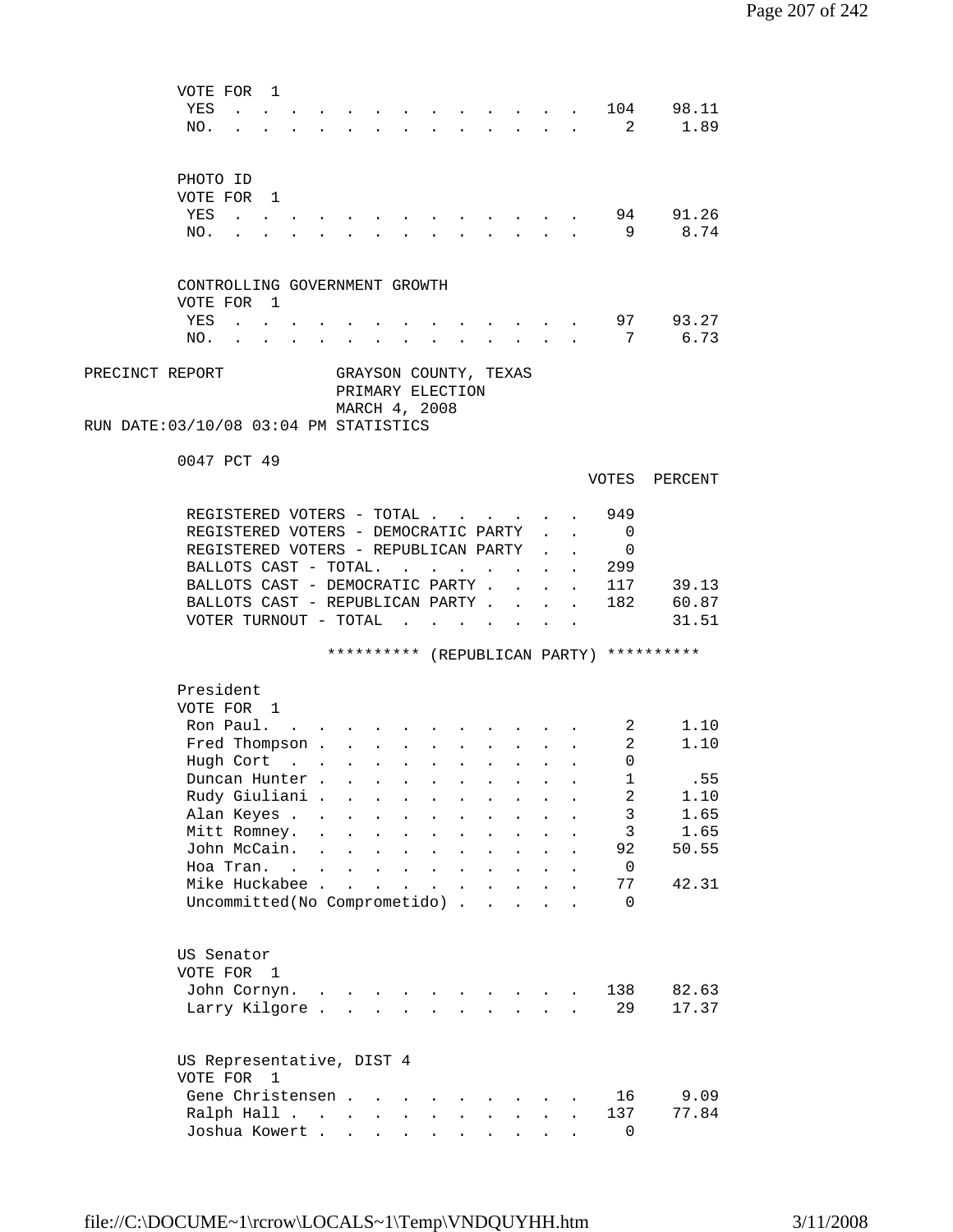| 21<br>Kathy Seei<br>11.93<br>Kevin George<br>1.14<br>2                                                                                                                                                                              |  |
|-------------------------------------------------------------------------------------------------------------------------------------------------------------------------------------------------------------------------------------|--|
| Railroad Commissioner<br>VOTE FOR 1<br>Michael L. Williams .<br>134<br>100.00                                                                                                                                                       |  |
| Chief Justice, Supreme Court<br>VOTE FOR 1<br>Wallace B. Jefferson.<br>129<br>100.00                                                                                                                                                |  |
| Justice, Supreme Court, P7<br>VOTE FOR<br>$\mathbf{1}$<br>Dale Wainwright<br>133<br>100.00                                                                                                                                          |  |
| Justice, Supreme Court, P8<br>VOTE FOR 1<br>Phil Johnson<br>126<br>100.00                                                                                                                                                           |  |
| Judge, CT of Criminal Appeals, P3<br>VOTE FOR 1<br>Tom Price.<br>120<br>100.00                                                                                                                                                      |  |
| Judge, CT of Criminal Appeals, P4<br>VOTE FOR<br>$\overline{1}$<br>37.21<br>Robert Francis.<br>48<br>62.79<br>Paul Womack.<br>81<br>$\mathbf{r}$ and $\mathbf{r}$<br>$\mathbf{L}$<br>$\mathbf{L}$<br>$\ddot{\phantom{a}}$<br>$\sim$ |  |
| Judge, CT of Criminal Appeals, P9<br>VOTE FOR<br>1<br>118<br>100.00<br>Cathy Cochran.                                                                                                                                               |  |
| Member, State BoE, DIST 14<br>VOTE FOR 1<br>Gail Lowe<br>115<br>100.00<br>$\sim$ $\sim$ $\sim$                                                                                                                                      |  |
| State Senator, District 30<br>VOTE FOR 1<br>Charles R. Stafford<br>24<br>14.63<br>140<br>85.37<br>Craig Estes.<br>$\mathbf{L}$<br>$\sim$                                                                                            |  |
| State Representative, District 62<br>VOTE FOR 1<br>Larry Phillips.<br>144<br>100.00<br>$\mathbf{r} = \mathbf{r} \cdot \mathbf{r}$                                                                                                   |  |
| Justice, 5th CT of Appeals DIST, P3<br>VOTE FOR 1<br>119<br>100.00<br>Mary Murphy. .                                                                                                                                                |  |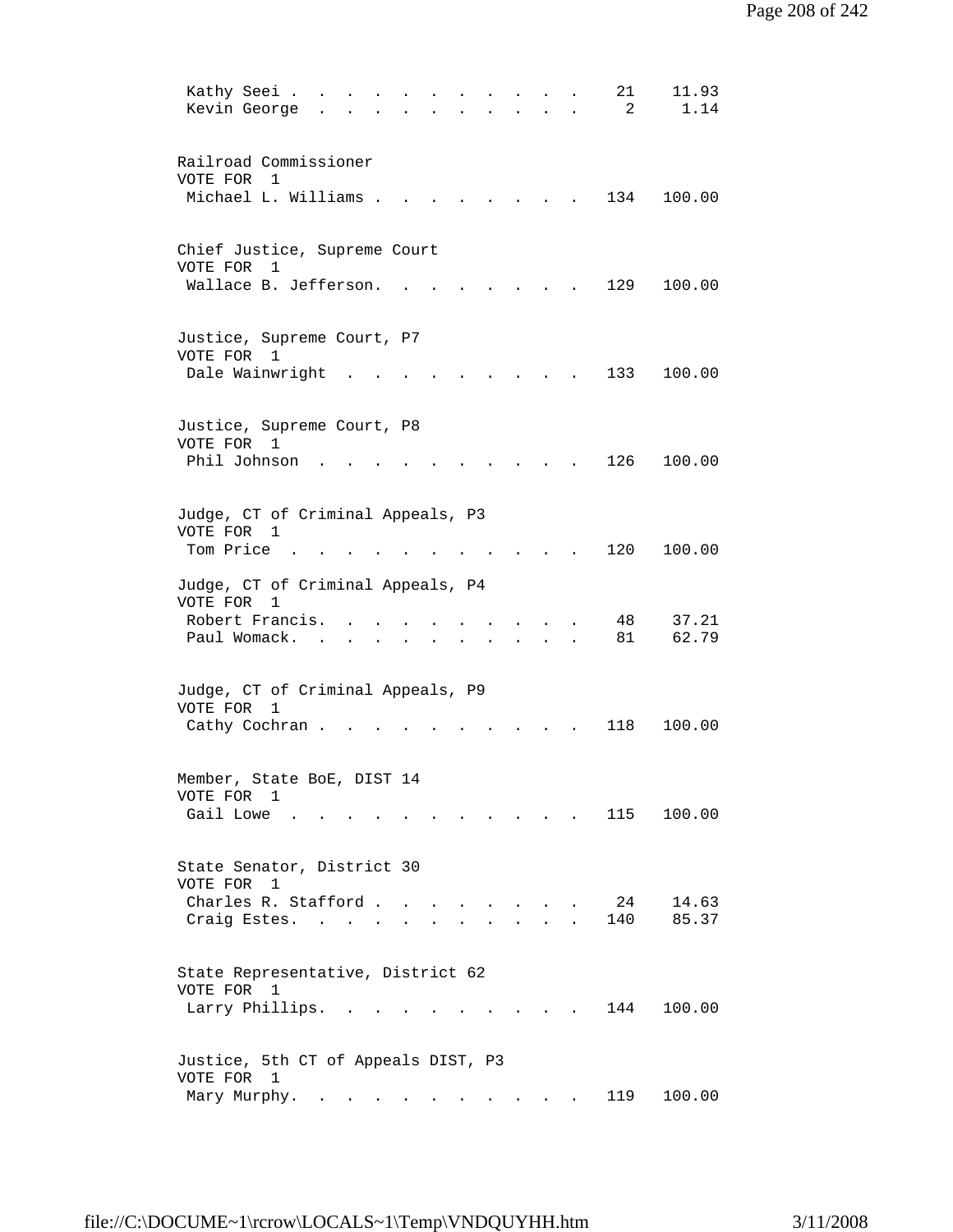| Justice, 5th CT of Appeals DIST, P6<br>VOTE FOR<br>$\mathbf{1}$<br>David L. Bridges .<br>122<br>100.00                                                                                                                                                                                                                                                                                                                                                     |
|------------------------------------------------------------------------------------------------------------------------------------------------------------------------------------------------------------------------------------------------------------------------------------------------------------------------------------------------------------------------------------------------------------------------------------------------------------|
| Justice, 5th CT of Appeals DIST, P8<br>VOTE FOR 1<br>Kerry Fitzgerald.<br>119<br>100.00                                                                                                                                                                                                                                                                                                                                                                    |
| District Judge, 15th Judicial District<br>VOTE FOR 1<br>Jim Fallon.<br>131<br>100.00                                                                                                                                                                                                                                                                                                                                                                       |
| District Judge, 59th Judicial District<br>VOTE FOR<br>1<br>Rayburn M. "Rim" Nall<br>147<br>100.00                                                                                                                                                                                                                                                                                                                                                          |
| District Judge, 336th Judicial District<br>VOTE FOR<br>$\overline{1}$<br>41.71<br>Charles Butler.<br>73<br>58.29<br>Lauri Blake.<br>102<br>$\sim$ 100 $\pm$                                                                                                                                                                                                                                                                                                |
| Criminal District Attorney<br>VOTE FOR 1<br>137<br>100.00<br>Joe Brown                                                                                                                                                                                                                                                                                                                                                                                     |
| Sheriff<br>VOTE FOR<br>1<br>Keith Gary.<br>147<br>100.00                                                                                                                                                                                                                                                                                                                                                                                                   |
| Justice of the Peace, Precinct No. 1<br>VOTE FOR 1<br>Butch Morgan<br>120<br>100.00                                                                                                                                                                                                                                                                                                                                                                        |
| Constable, Precinct No. 1<br>VOTE FOR<br>$\mathbf{1}$<br>C.C. "Buddy" Wade.<br>123<br>100.00<br>the contract of the contract of the contract of the contract of the contract of the contract of the contract of                                                                                                                                                                                                                                            |
| County Chairman<br>VOTE FOR 1<br>David P. Gibson<br>120<br>100.00                                                                                                                                                                                                                                                                                                                                                                                          |
| **********<br>**********<br>(DEMOCRATIC PARTY)                                                                                                                                                                                                                                                                                                                                                                                                             |
| President<br>VOTE FOR 1<br>Barack Obama<br>36.75<br>43<br>61.54<br>Hillary Clinton<br>72<br>Bill Richardson<br>.85<br>1<br>John Edwards<br>0<br>$\sim$<br>$\mathbf{A}$<br>$\ddot{\phantom{0}}$<br>$\ddot{\phantom{a}}$<br>$\sim$<br>Joe Biden<br>1<br>.85<br>$\sim 100$ km s $^{-1}$<br>$\mathbf{L}^{\text{max}}$<br>$\sim 10^{-10}$<br>$\mathbf{r}$<br>$\mathbf{r}$<br>$\sim$<br>$\mathbf{A}$<br>$\mathbf{L}$<br>$\mathbf{L}$<br>Christopher J. Dodd<br>0 |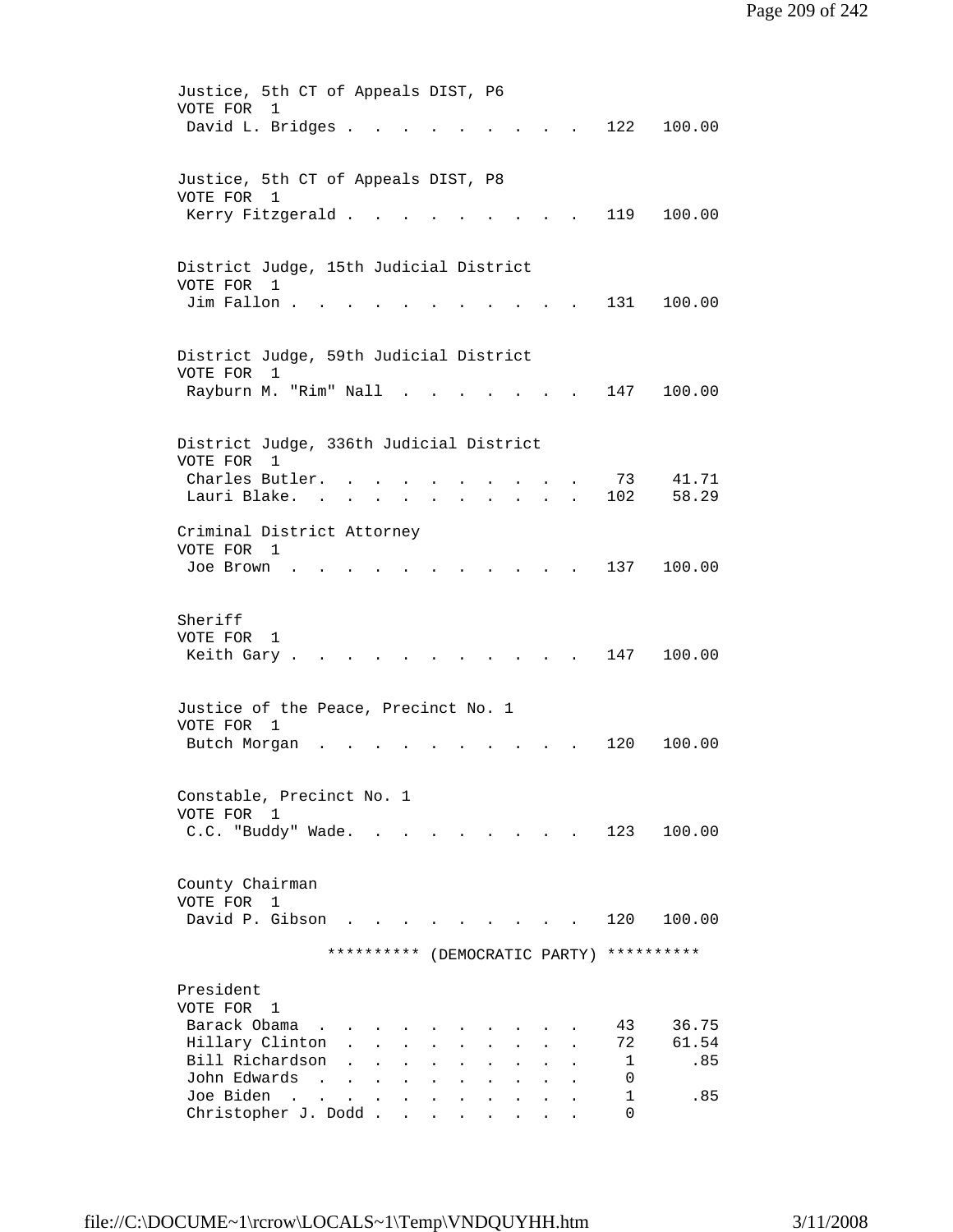| US Senator<br>VOTE FOR 1                                                                                                                              |
|-------------------------------------------------------------------------------------------------------------------------------------------------------|
| 21<br>25.93<br>Richard J. "Rick" Noriega<br>$\sim$ $\sim$ $\sim$                                                                                      |
| 18<br>22.22<br>Ray McMurrey<br>$\sim$ $\sim$<br>$\ddot{\phantom{0}}$                                                                                  |
| 29.63<br>24<br>Gene Kelly<br>$\sim 10^{-11}$<br>$\sim$<br>$\bullet$                                                                                   |
| 22.22<br>Rhett R. Smith.<br>18<br>$\ddot{\phantom{a}}$<br>$\ddot{\phantom{a}}$<br>$\ddot{\phantom{a}}$<br>$\ddot{\phantom{0}}$                        |
| US Representative, DIST 4<br>VOTE FOR<br>1                                                                                                            |
| Glenn Melancon.<br>62<br>78.48<br>$\sim$ $\sim$ $\sim$ $\sim$ $\sim$ $\sim$ $\sim$                                                                    |
| 21.52<br>VaLinda Hathcox<br>17<br>$\mathbf{r} = \mathbf{r} + \mathbf{r}$<br>$\mathbf{r}$ , $\mathbf{r}$ , $\mathbf{r}$ , $\mathbf{r}$<br>$\mathbf{L}$ |
|                                                                                                                                                       |
| Railroad Commissioner<br>VOTE FOR 1                                                                                                                   |
| 23<br>29.87<br>Dale Henry<br>$\ddot{\phantom{a}}$<br>$\mathbf{L}^{\text{max}}$                                                                        |
| 10.39<br>8<br>Art Hall. .                                                                                                                             |
| 46<br>59.74<br>Mark Thompson.<br>$\ddot{\phantom{a}}$<br>$\ddot{\phantom{a}}$<br>$\mathbf{r}$<br>$\mathbf{r}$                                         |
| Chief Justice, Supreme Court<br>VOTE FOR<br>$\mathbf{1}$                                                                                              |
| Jim Jordan.<br>74<br>100.00                                                                                                                           |
|                                                                                                                                                       |
| Justice, Supreme Court, P7                                                                                                                            |
| VOTE FOR 1                                                                                                                                            |
| 87.01<br>Sam Houston.<br>67<br>$\ddot{\phantom{a}}$<br>and the state of the state of the                                                              |
| 10<br>12.99<br>Baltasar D. Cruz<br>$\mathbf{r}$ , $\mathbf{r}$ , $\mathbf{r}$<br>$\mathbf{L}^{\text{max}}$                                            |
|                                                                                                                                                       |
| Justice, Supreme Court, P8<br>VOTE FOR 1                                                                                                              |
| 66<br>84.62<br>Susan Criss<br>$\mathbf{r}$                                                                                                            |
| 15.38<br>Linda Reyna Yañez.<br>$12 \overline{ }$                                                                                                      |
| Judge, CT of Criminal Appeals, P3                                                                                                                     |
| VOTE FOR 1                                                                                                                                            |
| 100.00<br>73<br>Susan Strawn                                                                                                                          |
| Judge, CT of Criminal Appeals, P4                                                                                                                     |
| VOTE FOR 1                                                                                                                                            |
| J.R. Molina.<br>65<br>100.00                                                                                                                          |
| Member, State BoE, DIST 14<br>VOTE FOR 1                                                                                                              |
| 65<br>Edra Bogle.<br>100.00                                                                                                                           |
| State Representative, District 62<br>VOTE FOR 1                                                                                                       |
| 66<br>100.00<br>Peter "Pete" Veeck                                                                                                                    |
| Justice, 5th CT of Appeals DIST, P3<br>VOTE FOR<br>$\mathbf{1}$                                                                                       |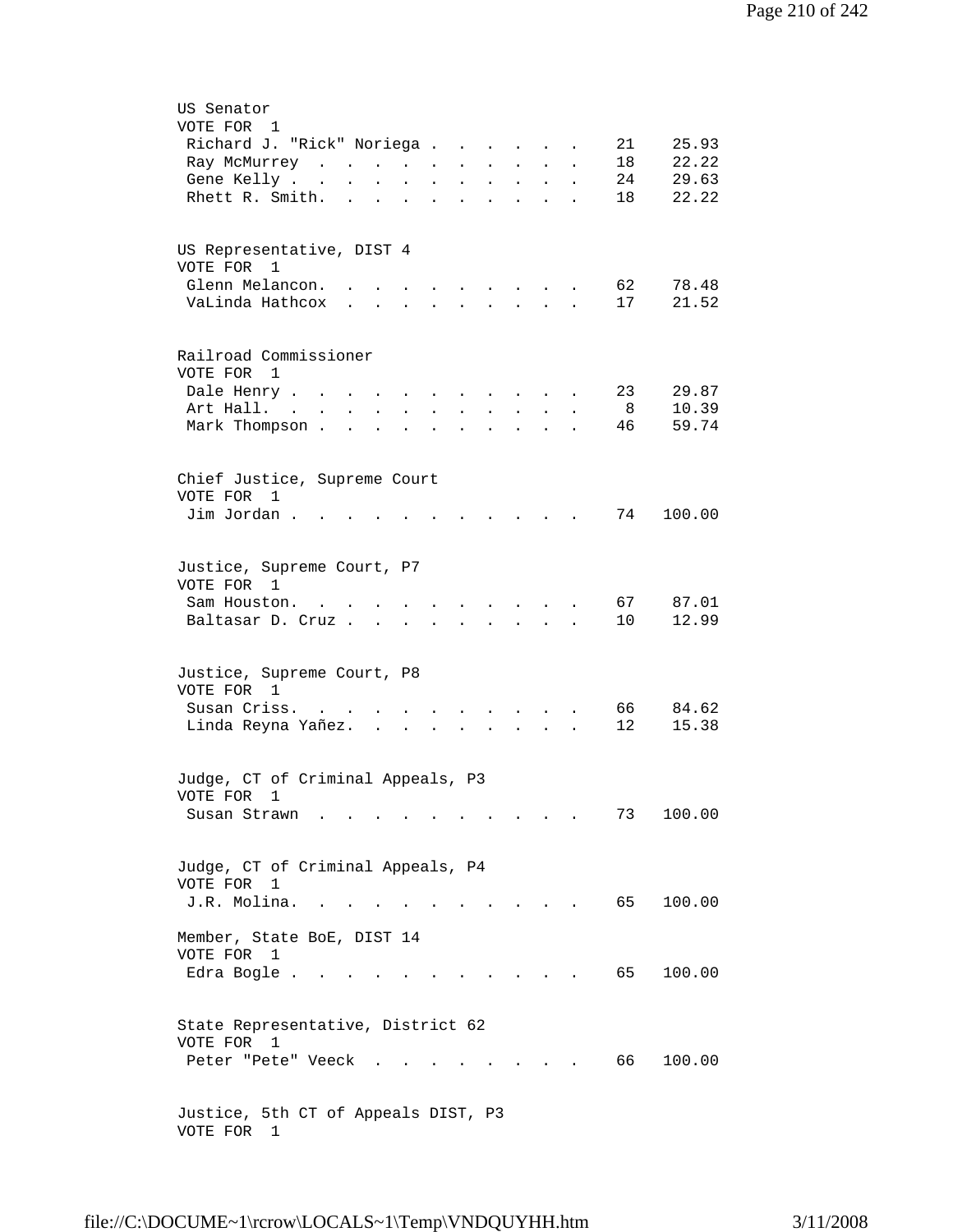| Don B. Chae.                                                                                                                 |  | 65                                                                                                                                                                                                                                                                                                                  | 100.00            |
|------------------------------------------------------------------------------------------------------------------------------|--|---------------------------------------------------------------------------------------------------------------------------------------------------------------------------------------------------------------------------------------------------------------------------------------------------------------------|-------------------|
| Justice, 5th CT of Appeals DIST, P6<br>VOTE FOR<br>1<br>David Hanschen.                                                      |  | 66                                                                                                                                                                                                                                                                                                                  | 100.00            |
|                                                                                                                              |  |                                                                                                                                                                                                                                                                                                                     |                   |
| Justice, 5th CT of Appeals DIST, P8<br>VOTE FOR 1                                                                            |  |                                                                                                                                                                                                                                                                                                                     |                   |
| Tina Yoo.                                                                                                                    |  | 63                                                                                                                                                                                                                                                                                                                  | 100.00            |
| County Tax Assessor-Collector<br>VOTE FOR<br>1                                                                               |  |                                                                                                                                                                                                                                                                                                                     |                   |
| John Wayne Ramsey.                                                                                                           |  | 86                                                                                                                                                                                                                                                                                                                  | 100.00            |
| Justice of the Peace, Precinct No. 1<br>VOTE FOR<br>1                                                                        |  |                                                                                                                                                                                                                                                                                                                     |                   |
| Greg Middents .                                                                                                              |  | 77                                                                                                                                                                                                                                                                                                                  | 100.00            |
| County Chairman<br>VOTE FOR<br>$\overline{1}$                                                                                |  |                                                                                                                                                                                                                                                                                                                     |                   |
| Tony Beaverson.                                                                                                              |  | 74                                                                                                                                                                                                                                                                                                                  | 100.00            |
| ********** (REPUBLICAN PARTY)                                                                                                |  |                                                                                                                                                                                                                                                                                                                     | **********        |
| IMMIGRATION                                                                                                                  |  |                                                                                                                                                                                                                                                                                                                     |                   |
| VOTE FOR 1<br>YES<br>$\ddot{\phantom{a}}$                                                                                    |  | 167                                                                                                                                                                                                                                                                                                                 | 95.98             |
| NO.                                                                                                                          |  | 7                                                                                                                                                                                                                                                                                                                   | 4.02              |
| PHOTO ID<br>VOTE FOR<br>1                                                                                                    |  |                                                                                                                                                                                                                                                                                                                     |                   |
| YES                                                                                                                          |  | 171                                                                                                                                                                                                                                                                                                                 | 96.07             |
| NO.                                                                                                                          |  | 7                                                                                                                                                                                                                                                                                                                   | 3.93              |
| CONTROLLING GOVERNMENT GROWTH<br>VOTE FOR 1                                                                                  |  |                                                                                                                                                                                                                                                                                                                     |                   |
| YES<br>$\mathbf{r}$ , $\mathbf{r}$ , $\mathbf{r}$ , $\mathbf{r}$                                                             |  | $\frac{1}{2}$ $\frac{1}{2}$ $\frac{1}{2}$ $\frac{1}{2}$ $\frac{1}{2}$ $\frac{1}{2}$ $\frac{1}{2}$ $\frac{1}{2}$ $\frac{1}{2}$ $\frac{1}{2}$ $\frac{1}{2}$ $\frac{1}{2}$ $\frac{1}{2}$ $\frac{1}{2}$ $\frac{1}{2}$ $\frac{1}{2}$ $\frac{1}{2}$ $\frac{1}{2}$ $\frac{1}{2}$ $\frac{1}{2}$ $\frac{1}{2}$ $\frac{1}{2}$ | $\cdot$ 163 92.61 |
| NO.<br>$\sim$                                                                                                                |  |                                                                                                                                                                                                                                                                                                                     | 7.39              |
| PRECINCT REPORT<br>GRAYSON COUNTY, TEXAS<br>PRIMARY ELECTION                                                                 |  |                                                                                                                                                                                                                                                                                                                     |                   |
| MARCH 4, 2008<br>RUN DATE: 03/10/08 03:04 PM STATISTICS                                                                      |  |                                                                                                                                                                                                                                                                                                                     |                   |
| 0048 PCT 51                                                                                                                  |  |                                                                                                                                                                                                                                                                                                                     | VOTES PERCENT     |
| REGISTERED VOTERS - TOTAL 2553                                                                                               |  |                                                                                                                                                                                                                                                                                                                     |                   |
| REGISTERED VOTERS - DEMOCRATIC PARTY 0                                                                                       |  |                                                                                                                                                                                                                                                                                                                     |                   |
| REGISTERED VOTERS - REPUBLICAN PARTY<br>BALLOTS CAST - TOTAL.<br>$\cdot$ $\cdot$ $\cdot$ $\cdot$ $\cdot$ $\cdot$ $\cdot$ 802 |  | $\mathbf{0}$                                                                                                                                                                                                                                                                                                        |                   |
| BALLOTS CAST - DEMOCRATIC PARTY.<br>$\sim$ $\sim$                                                                            |  | $\cdot$ $444$                                                                                                                                                                                                                                                                                                       | 55.36             |
| BALLOTS CAST - REPUBLICAN PARTY 358 44.64                                                                                    |  |                                                                                                                                                                                                                                                                                                                     |                   |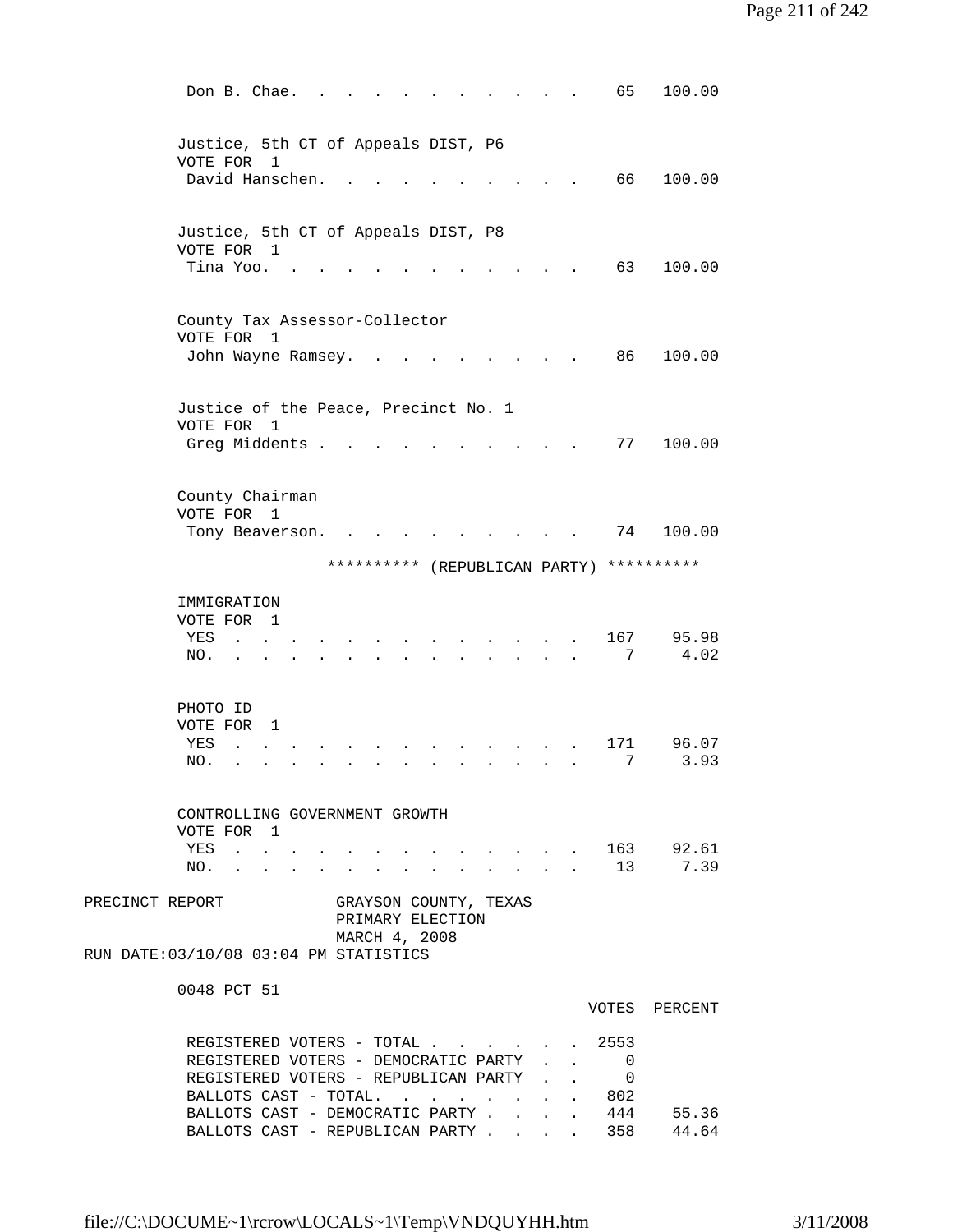VOTER TURNOUT - TOTAL . . . . . . . 31.41

\*\*\*\*\*\*\*\*\*\* (REPUBLICAN PARTY) \*\*\*\*\*\*\*\*\*\*

| President<br>VOTE FOR<br>1                                      |                                                           |                                              |                                      |                      |                      |                           |                      |              |        |
|-----------------------------------------------------------------|-----------------------------------------------------------|----------------------------------------------|--------------------------------------|----------------------|----------------------|---------------------------|----------------------|--------------|--------|
| Ron Paul.                                                       |                                                           |                                              |                                      |                      |                      |                           |                      | 10           | 2.82   |
| Fred Thompson.                                                  |                                                           |                                              |                                      |                      |                      |                           |                      | 3            | .85    |
| Hugh Cort<br>$\mathbf{r}$ . The set of $\mathbf{r}$             |                                                           |                                              | $\ddot{\phantom{a}}$                 |                      |                      |                           |                      | $\Omega$     |        |
| Duncan Hunter.                                                  | $\ddot{\phantom{a}}$                                      | $\mathbf{r}$<br>$\ddot{\phantom{a}}$         | $\mathbf{L}$                         |                      |                      | $\ddot{\phantom{a}}$      | $\ddot{\phantom{a}}$ | $\mathbf{1}$ | .28    |
| Rudy Giuliani .                                                 |                                                           |                                              |                                      | $\ddot{\phantom{a}}$ | $\ddot{\phantom{a}}$ |                           |                      | 1            | .28    |
|                                                                 | $\ddot{\phantom{a}}$                                      | $\mathbf{L}$<br>$\ddot{\phantom{a}}$         | $\sim$ $\sim$                        | $\ddot{\phantom{0}}$ | $\ddot{\phantom{a}}$ | $\ddot{\phantom{a}}$      |                      | 3            |        |
| Alan Keyes .                                                    | $\ddot{\phantom{a}}$<br>$\ddot{\phantom{a}}$              | $\ddot{\phantom{a}}$                         | $\ddot{\phantom{0}}$                 | $\ddot{\phantom{0}}$ | $\ddot{\phantom{0}}$ | $\ddot{\phantom{0}}$      | $\ddot{\phantom{0}}$ |              | .85    |
| Mitt Romney.                                                    | $\ddot{\phantom{a}}$                                      | $\ddot{\phantom{a}}$<br>$\ddot{\phantom{a}}$ | $\ddot{\phantom{a}}$                 | $\ddot{\phantom{0}}$ | $\ddot{\phantom{0}}$ | $\ddot{\phantom{a}}$      |                      | 13           | 3.66   |
| John McCain.                                                    | $\sim$<br>$\ddot{\phantom{a}}$                            | $\ddot{\phantom{a}}$<br>$\bullet$            | $\ddot{\phantom{a}}$                 | $\ddot{\phantom{0}}$ | $\ddot{\phantom{0}}$ | $\ddot{\phantom{0}}$      |                      | 193          | 54.37  |
| Hoa Tran. .                                                     |                                                           | $\ddot{\phantom{a}}$<br>$\ddot{\phantom{0}}$ | $\sim 10$                            | $\ddot{\phantom{0}}$ | $\ddot{\phantom{0}}$ |                           |                      | $\Omega$     |        |
| Mike Huckabee .                                                 | $\mathbf{r}$                                              |                                              | $\ddot{\phantom{0}}$                 | $\ddot{\phantom{a}}$ | $\ddot{\phantom{a}}$ |                           |                      | 126          | 35.49  |
| Uncommitted(No Comprometido) .                                  |                                                           |                                              |                                      |                      | $\mathbf{r}$         |                           |                      | 5            | 1.41   |
| US Senator<br>VOTE FOR 1                                        |                                                           |                                              |                                      |                      |                      |                           |                      |              |        |
| John Cornyn.                                                    | $\sim$                                                    |                                              |                                      |                      |                      |                           |                      | 229          | 78.69  |
| Larry Kilgore .                                                 | $\mathbf{L}^{\text{max}}$ , and $\mathbf{L}^{\text{max}}$ | $\ddot{\phantom{a}}$                         | $\ddot{\phantom{0}}$                 | $\ddot{\phantom{0}}$ | $\ddot{\phantom{a}}$ | $\sim$                    |                      | 62           | 21.31  |
|                                                                 |                                                           |                                              |                                      |                      |                      |                           |                      |              |        |
| US Representative, DIST 4<br>VOTE FOR<br>1                      |                                                           |                                              |                                      |                      |                      |                           |                      |              |        |
| Gene Christensen.                                               | <b>Contract Contract Contract</b>                         |                                              | $\mathbf{L} = \mathbf{L} \mathbf{L}$ | $\ddot{\phantom{a}}$ | $\ddot{\phantom{a}}$ |                           |                      | 24           | 7.14   |
| Ralph Hall                                                      |                                                           | $\ddot{\phantom{a}}$                         | $\ddot{\phantom{a}}$                 | $\ddot{\phantom{a}}$ | $\mathbf{L}$         | $\mathbf{L}^{\text{max}}$ |                      | 245          | 72.92  |
| Joshua Kowert.                                                  | $\sim$ $\sim$                                             | $\mathbf{L}$<br>$\ddot{\phantom{a}}$         | $\ddot{\phantom{0}}$                 | $\ddot{\phantom{0}}$ | $\ddot{\phantom{0}}$ | $\ddot{\phantom{a}}$      | $\ddot{\phantom{0}}$ | 1            | .30    |
| Kathy Seei                                                      | $\sim$ 100 $\pm$                                          | $\mathcal{L}^{\text{max}}$<br>$\bullet$      | $\bullet$                            | $\ddot{\phantom{0}}$ | $\ddot{\phantom{0}}$ | $\bullet$                 | $\ddot{\phantom{0}}$ | 51           | 15.18  |
| Kevin George.                                                   | $\ddot{\phantom{a}}$                                      | $\ddot{\phantom{0}}$<br>$\bullet$            | $\ddot{\phantom{0}}$                 | $\ddot{\phantom{a}}$ | $\ddot{\phantom{0}}$ | $\ddot{\phantom{a}}$      | $\ddot{\phantom{0}}$ | 15           | 4.46   |
|                                                                 |                                                           |                                              |                                      |                      |                      |                           |                      |              |        |
| Railroad Commissioner<br>VOTE FOR<br>1<br>Michael L. Williams . |                                                           |                                              |                                      |                      |                      |                           |                      | 259          | 100.00 |
| Chief Justice, Supreme Court<br>VOTE FOR<br>1                   |                                                           |                                              |                                      |                      |                      |                           |                      |              |        |
| Wallace B. Jefferson.                                           |                                                           |                                              |                                      |                      |                      |                           |                      | 242.         | 100.00 |
|                                                                 |                                                           |                                              |                                      |                      |                      |                           |                      |              |        |
| Justice, Supreme Court, P7<br>VOTE FOR 1<br>Dale Wainwright     |                                                           |                                              |                                      |                      |                      |                           |                      | 241          | 100.00 |
| Justice, Supreme Court, P8<br>VOTE FOR 1                        |                                                           |                                              |                                      |                      |                      |                           |                      |              |        |
| Phil Johnson                                                    |                                                           |                                              |                                      |                      |                      |                           |                      | 241          | 100.00 |
| Judge, CT of Criminal Appeals, P3                               |                                                           |                                              |                                      |                      |                      |                           |                      |              |        |
| VOTE FOR 1                                                      |                                                           |                                              |                                      |                      |                      |                           |                      |              |        |
| Tom Price                                                       |                                                           |                                              |                                      |                      |                      |                           |                      | 242          | 100.00 |
|                                                                 |                                                           |                                              |                                      |                      |                      |                           |                      |              |        |
| Judge, CT of Criminal Appeals, P4<br>VOTE FOR<br>1              |                                                           |                                              |                                      |                      |                      |                           |                      |              |        |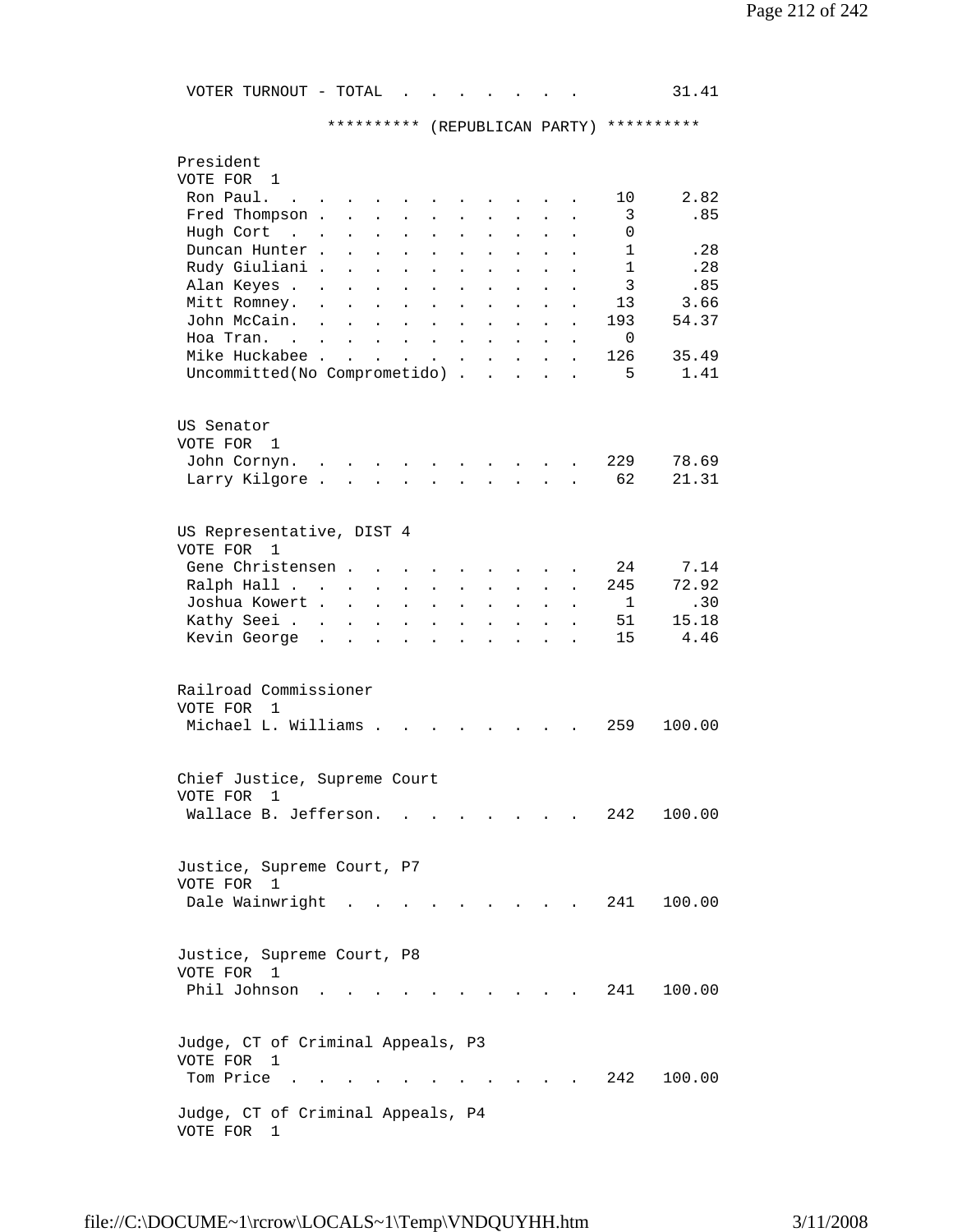| Robert Francis.<br>104<br>41.11<br>Paul Womack.<br>149<br>58.89                                                                                                                                                                                                |  |
|----------------------------------------------------------------------------------------------------------------------------------------------------------------------------------------------------------------------------------------------------------------|--|
| Judge, CT of Criminal Appeals, P9<br>VOTE FOR<br>1                                                                                                                                                                                                             |  |
| Cathy Cochran.<br>241 100.00                                                                                                                                                                                                                                   |  |
| Member, State BoE, DIST 14<br>VOTE FOR 1<br>Gail Lowe<br>237<br>100.00                                                                                                                                                                                         |  |
| State Senator, District 30                                                                                                                                                                                                                                     |  |
| VOTE FOR 1<br>Charles R. Stafford.<br>19.32<br>57<br>238<br>80.68<br>Craig Estes.<br>$\mathbf{r}$                                                                                                                                                              |  |
| State Representative, District 62                                                                                                                                                                                                                              |  |
| VOTE FOR 1<br>Larry Phillips.<br>269<br>100.00                                                                                                                                                                                                                 |  |
| Justice, 5th CT of Appeals DIST, P3<br>VOTE FOR 1<br>100.00<br>237                                                                                                                                                                                             |  |
| Mary Murphy.                                                                                                                                                                                                                                                   |  |
| Justice, 5th CT of Appeals DIST, P6<br>VOTE FOR<br>1                                                                                                                                                                                                           |  |
| 233<br>100.00<br>David L. Bridges .                                                                                                                                                                                                                            |  |
| Justice, 5th CT of Appeals DIST, P8<br>VOTE FOR 1                                                                                                                                                                                                              |  |
| Kerry Fitzgerald .<br>233<br>100.00                                                                                                                                                                                                                            |  |
| District Judge, 15th Judicial District                                                                                                                                                                                                                         |  |
| VOTE FOR 1<br>Jim Fallon.<br>250 100.00                                                                                                                                                                                                                        |  |
| District Judge, 59th Judicial District<br>VOTE FOR<br>$\mathbf{1}$                                                                                                                                                                                             |  |
| Rayburn M. "Rim" Nall .<br>258 100.00<br>$\mathbf{r} = \mathbf{r} + \mathbf{r}$ , where $\mathbf{r} = \mathbf{r}$                                                                                                                                              |  |
| District Judge, 336th Judicial District<br>VOTE FOR 1                                                                                                                                                                                                          |  |
| Charles Butler.<br>118<br>36.53<br>$\mathbf{r} = \mathbf{r}$ , and $\mathbf{r} = \mathbf{r}$<br>Lauri Blake.<br>205<br>63.47<br>$\mathbf{r} = \mathbf{r}$ and $\mathbf{r} = \mathbf{r}$<br>$\mathbf{r}$ , $\mathbf{r}$ , $\mathbf{r}$ , $\mathbf{r}$<br>$\sim$ |  |
| Criminal District Attorney<br>VOTE FOR 1                                                                                                                                                                                                                       |  |
| 272<br>100.00<br>Joe Brown<br>$\bullet$ . In the case of the $\sim$                                                                                                                                                                                            |  |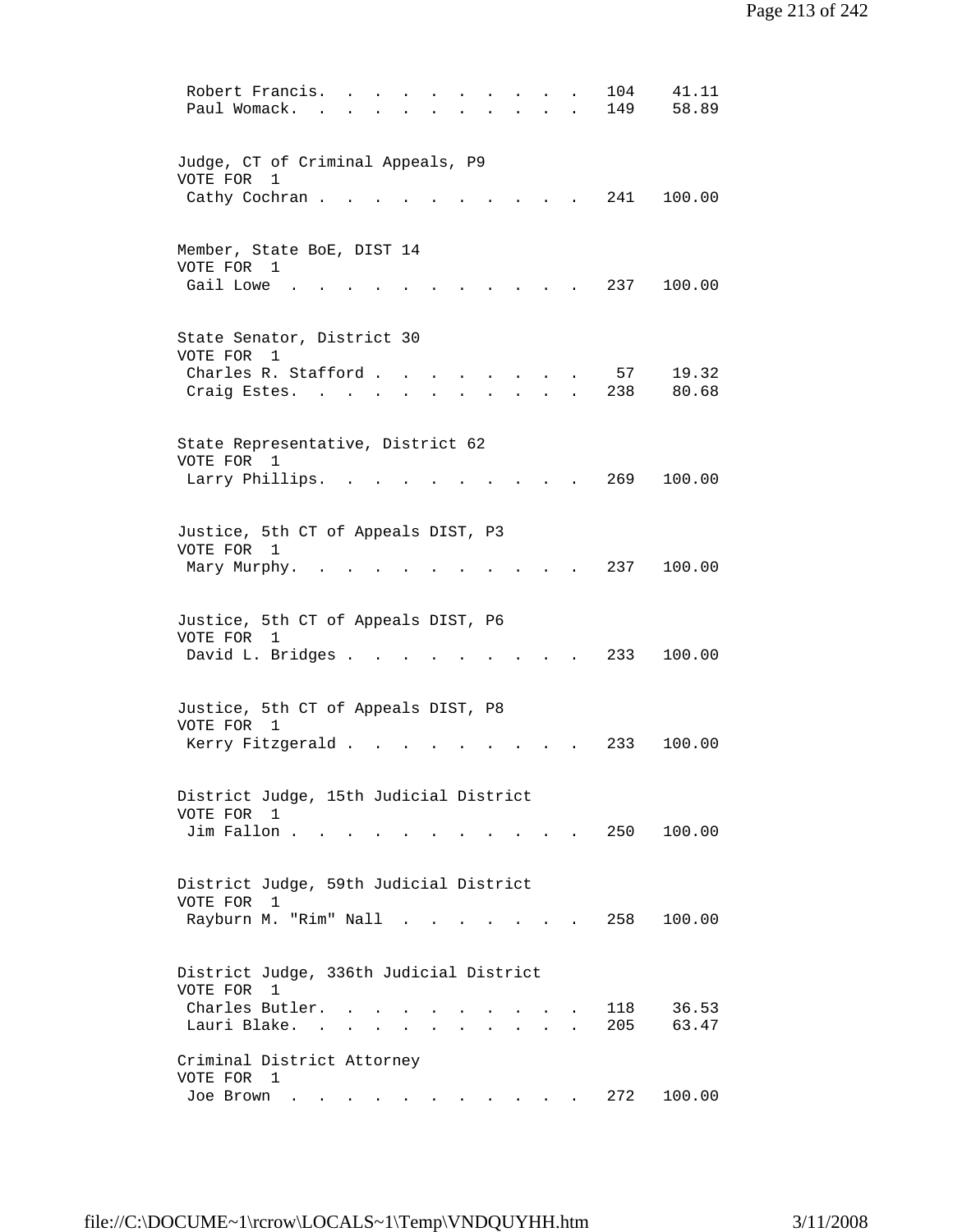| Sheriff                                                                                                                                                                                                                                           |               |
|---------------------------------------------------------------------------------------------------------------------------------------------------------------------------------------------------------------------------------------------------|---------------|
| VOTE FOR<br>1                                                                                                                                                                                                                                     |               |
| Keith Gary.                                                                                                                                                                                                                                       | 289<br>100.00 |
|                                                                                                                                                                                                                                                   |               |
|                                                                                                                                                                                                                                                   |               |
| Constable, Precinct No. 2                                                                                                                                                                                                                         |               |
| VOTE FOR<br>1                                                                                                                                                                                                                                     |               |
| Sandra "Sandi" Savering.                                                                                                                                                                                                                          | 104<br>37.68  |
| Mike Putnam.<br>$\sim$                                                                                                                                                                                                                            | 172<br>62.32  |
|                                                                                                                                                                                                                                                   |               |
|                                                                                                                                                                                                                                                   |               |
| County Chairman                                                                                                                                                                                                                                   |               |
| VOTE FOR<br>$\mathbf{1}$                                                                                                                                                                                                                          |               |
| David P. Gibson                                                                                                                                                                                                                                   | 238<br>100.00 |
|                                                                                                                                                                                                                                                   |               |
| ********** (DEMOCRATIC PARTY) **********                                                                                                                                                                                                          |               |
|                                                                                                                                                                                                                                                   |               |
|                                                                                                                                                                                                                                                   |               |
| President                                                                                                                                                                                                                                         |               |
| VOTE FOR 1                                                                                                                                                                                                                                        |               |
| Barack Obama                                                                                                                                                                                                                                      | 124<br>27.93  |
| Hillary Clinton<br>$\mathbf{L}$<br>$\mathbf{L}$<br>$\ddot{\phantom{a}}$<br>$\ddot{\phantom{a}}$                                                                                                                                                   | 71.40<br>317  |
| Bill Richardson<br>$\ddot{\phantom{0}}$<br>$\ddot{\phantom{0}}$                                                                                                                                                                                   | 0             |
| John Edwards<br>$\sim$<br>$\ddot{\phantom{a}}$<br>$\bullet$<br>$\bullet$<br>$\bullet$<br>$\ddot{\phantom{0}}$<br>$\bullet$<br>$\ddot{\phantom{0}}$                                                                                                | .68<br>3      |
| Joe Biden<br>$\bullet$<br>$\bullet$<br>$\ddot{\phantom{0}}$                                                                                                                                                                                       | 0             |
| Christopher J. Dodd.<br>$\ddot{\phantom{a}}$<br>$\ddot{\phantom{a}}$<br>$\ddot{\phantom{0}}$                                                                                                                                                      | $\Omega$      |
|                                                                                                                                                                                                                                                   |               |
|                                                                                                                                                                                                                                                   |               |
| US Senator                                                                                                                                                                                                                                        |               |
| VOTE FOR 1                                                                                                                                                                                                                                        |               |
| Richard J. "Rick" Noriega .                                                                                                                                                                                                                       | 89<br>27.38   |
| $\ddot{\phantom{a}}$                                                                                                                                                                                                                              |               |
| $\mathcal{L}(\mathcal{L}^{\mathcal{L}}(\mathcal{L}^{\mathcal{L}}(\mathcal{L}^{\mathcal{L}}(\mathcal{L}^{\mathcal{L}}(\mathcal{L}^{\mathcal{L}}(\mathcal{L}^{\mathcal{L}})))$<br>Ray McMurrey<br>$\mathbf{L}^{\text{max}}$<br>$\ddot{\phantom{0}}$ | 69<br>21.23   |
| Gene Kelly<br>$\bullet$<br>$\ddot{\phantom{0}}$<br>$\bullet$<br>$\ddot{\phantom{0}}$<br>$\bullet$<br>$\bullet$                                                                                                                                    | 120<br>36.92  |
| Rhett R. Smith.<br>$\mathbf{L}^{\text{max}}$ and $\mathbf{L}^{\text{max}}$                                                                                                                                                                        | 47<br>14.46   |
|                                                                                                                                                                                                                                                   |               |
|                                                                                                                                                                                                                                                   |               |
| US Representative, DIST 4                                                                                                                                                                                                                         |               |
| VOTE FOR<br>$\overline{1}$                                                                                                                                                                                                                        |               |
| Glenn Melancon.                                                                                                                                                                                                                                   | 197<br>63.96  |
| VaLinda Hathcox                                                                                                                                                                                                                                   | 111<br>36.04  |
|                                                                                                                                                                                                                                                   |               |
|                                                                                                                                                                                                                                                   |               |
| Railroad Commissioner                                                                                                                                                                                                                             |               |
| VOTE FOR 1                                                                                                                                                                                                                                        |               |
| Dale Henry<br>$\ddot{\phantom{a}}$                                                                                                                                                                                                                | 92<br>29.77   |
| Art Hall. .                                                                                                                                                                                                                                       | 79<br>25.57   |
| Mark Thompson.                                                                                                                                                                                                                                    | 138<br>44.66  |
|                                                                                                                                                                                                                                                   |               |
|                                                                                                                                                                                                                                                   |               |
| Chief Justice, Supreme Court                                                                                                                                                                                                                      |               |
| VOTE FOR<br>1                                                                                                                                                                                                                                     |               |
| Jim Jordan                                                                                                                                                                                                                                        | 286<br>100.00 |
|                                                                                                                                                                                                                                                   |               |
|                                                                                                                                                                                                                                                   |               |
|                                                                                                                                                                                                                                                   |               |
| Justice, Supreme Court, P7                                                                                                                                                                                                                        |               |
| VOTE FOR 1                                                                                                                                                                                                                                        |               |
| Sam Houston.<br>$\cdot$ $\cdot$ $\cdot$ $\cdot$ $\cdot$                                                                                                                                                                                           | 256<br>80.50  |
| Baltasar D. Cruz<br>$\mathbf{r}$<br>$\mathbf{r}$ and $\mathbf{r}$                                                                                                                                                                                 | 62<br>19.50   |
|                                                                                                                                                                                                                                                   |               |

Justice, Supreme Court, P8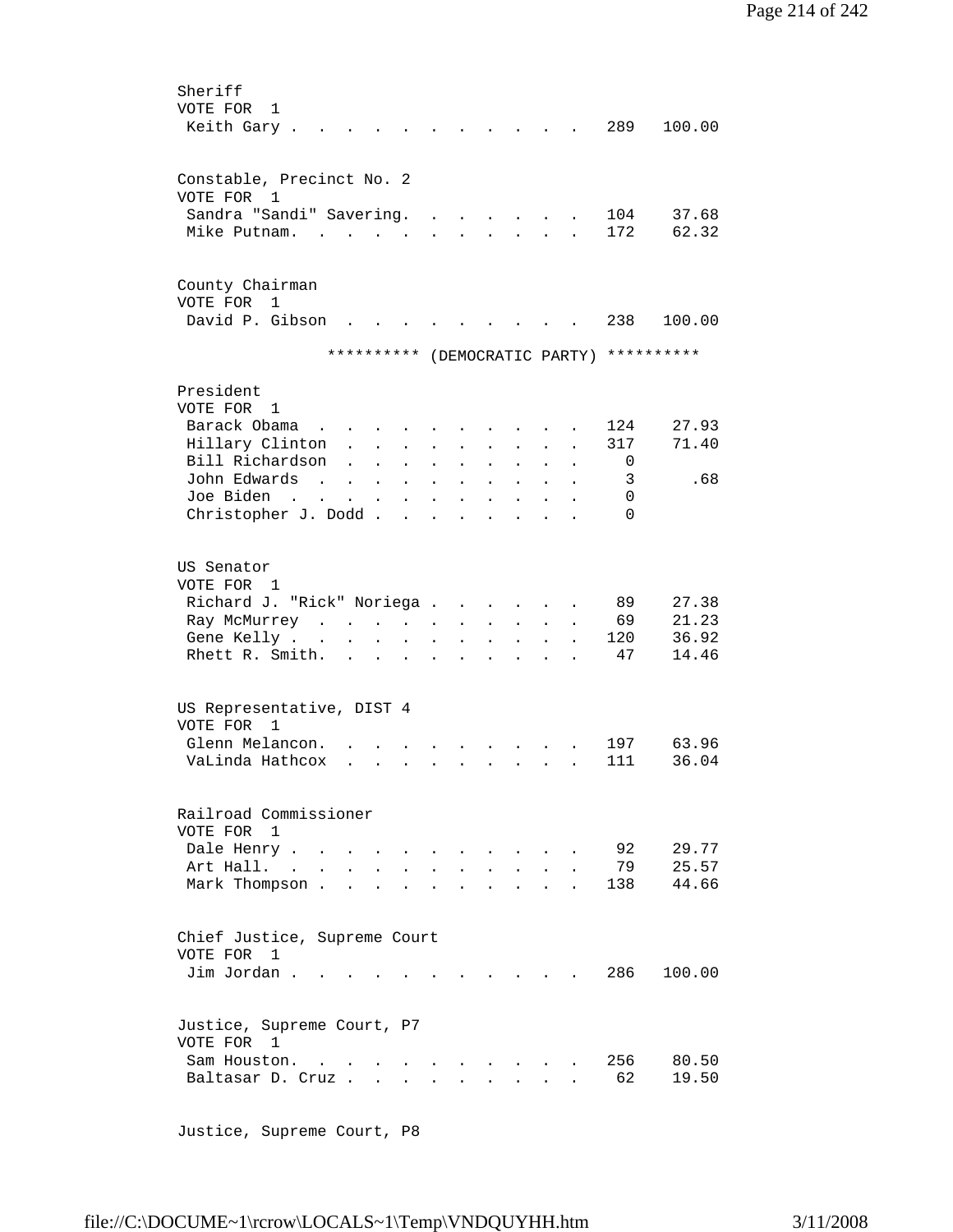| VOTE FOR<br>1<br>245<br>79.29<br>Susan Criss.<br>$\cdot$ $\cdot$ $\cdot$ $\cdot$<br>64<br>20.71<br>Linda Reyna Yañez.<br>$\mathbf{r}$ $\mathbf{r}$<br>$\sim$ $\sim$<br>$\sim$ $\sim$ |  |
|--------------------------------------------------------------------------------------------------------------------------------------------------------------------------------------|--|
| Judge, CT of Criminal Appeals, P3<br>VOTE FOR<br>1<br>Susan Strawn<br>263<br>100.00                                                                                                  |  |
| Judge, CT of Criminal Appeals, P4<br>VOTE FOR<br>1<br>J.R. Molina.<br>253<br>100.00                                                                                                  |  |
| Member, State BoE, DIST 14<br>VOTE FOR 1<br>Edra Bogle.<br>247<br>100.00                                                                                                             |  |
| State Representative, District 62<br>VOTE FOR<br>1<br>252<br>100.00<br>Peter "Pete" Veeck                                                                                            |  |
| Justice, 5th CT of Appeals DIST, P3<br>VOTE FOR 1<br>242<br>Don B. Chae.<br>100.00                                                                                                   |  |
| Justice, 5th CT of Appeals DIST, P6<br>VOTE FOR 1<br>David Hanschen.<br>251<br>100.00                                                                                                |  |
| Justice, 5th CT of Appeals DIST, P8<br>VOTE FOR 1<br>232<br>100.00<br>Tina Yoo.                                                                                                      |  |
| County Tax Assessor-Collector<br>VOTE FOR<br>1<br>317<br>John Wayne Ramsey.<br>100.00                                                                                                |  |
| County Chairman<br>VOTE FOR 1<br>251<br>100.00<br>Tony Beaverson.                                                                                                                    |  |
| (REPUBLICAN PARTY) **********<br>**********                                                                                                                                          |  |
| IMMIGRATION<br>VOTE FOR 1<br>329<br>97.63<br>YES<br>$\ddot{\phantom{a}}$<br>2.37<br>8<br>NO.                                                                                         |  |
| PHOTO ID<br>VOTE FOR<br>- 1<br>319<br>94.66<br>YES<br>$\ddot{\phantom{a}}$<br>18<br>5.34<br>NO.                                                                                      |  |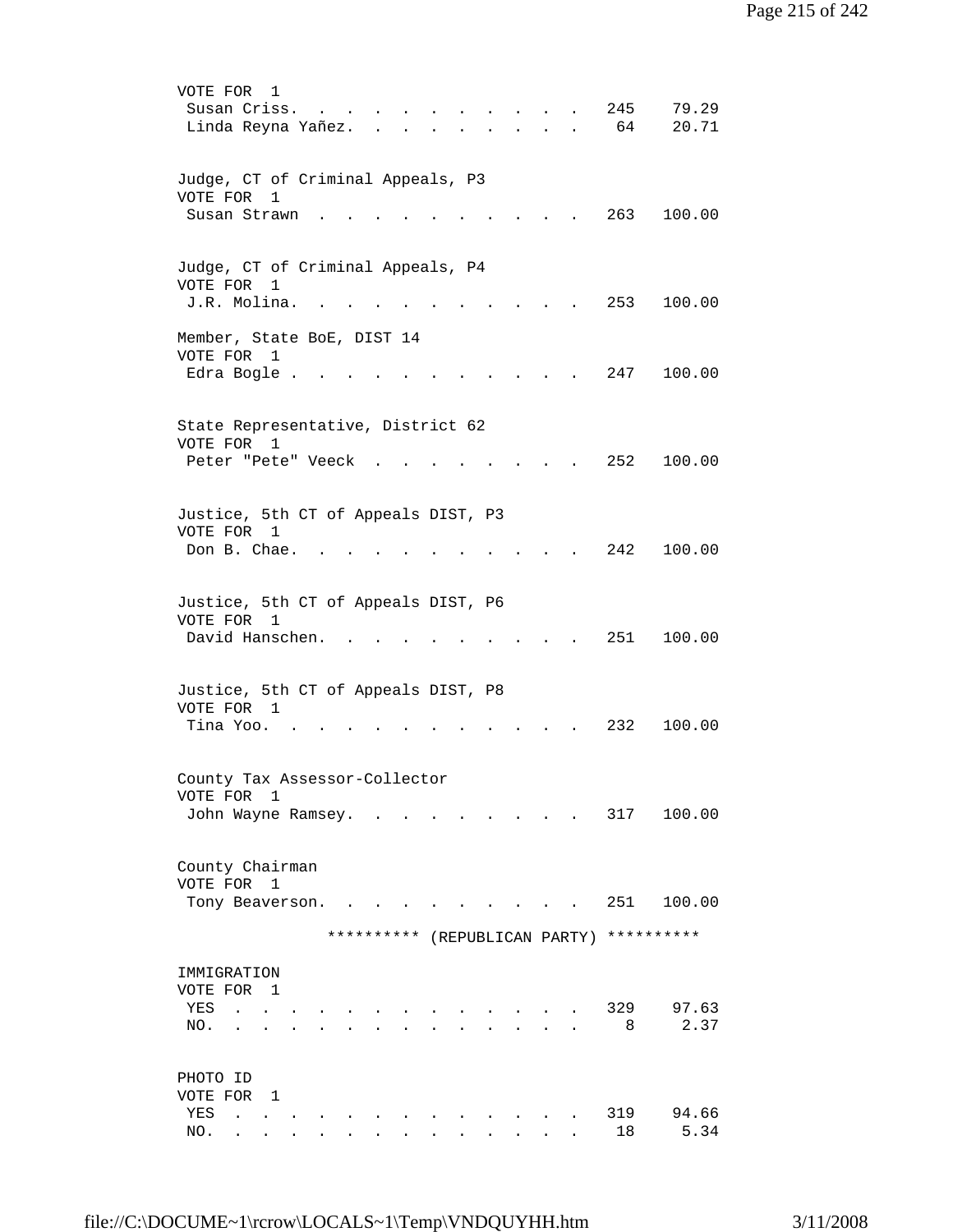| CONTROLLING GOVERNMENT GROWTH<br>VOTE FOR 1                                                                                                                                                                                                                         |                            |                                  |         |
|---------------------------------------------------------------------------------------------------------------------------------------------------------------------------------------------------------------------------------------------------------------------|----------------------------|----------------------------------|---------|
| YES<br>$\mathbf{r}$ , $\mathbf{r}$ , $\mathbf{r}$ , $\mathbf{r}$                                                                                                                                                                                                    |                            | 297                              | 92.52   |
| $\mathbf{r}$ , and $\mathbf{r}$ , and $\mathbf{r}$ , and $\mathbf{r}$                                                                                                                                                                                               |                            |                                  |         |
| NO.<br>$\mathbf{r} = \mathbf{r} + \mathbf{r} + \mathbf{r} + \mathbf{r} + \mathbf{r}$<br>$\mathbf{r}$ and $\mathbf{r}$ and $\mathbf{r}$ and $\mathbf{r}$                                                                                                             |                            | 24                               | 7.48    |
| PRECINCT REPORT<br>GRAYSON COUNTY, TEXAS<br>PRIMARY ELECTION<br>MARCH 4, 2008                                                                                                                                                                                       |                            |                                  |         |
| RUN DATE: 03/10/08 03:04 PM STATISTICS                                                                                                                                                                                                                              |                            |                                  |         |
|                                                                                                                                                                                                                                                                     |                            |                                  |         |
| 0049 PCT 53                                                                                                                                                                                                                                                         |                            | VOTES                            | PERCENT |
| REGISTERED VOTERS - TOTAL                                                                                                                                                                                                                                           |                            | 1446                             |         |
| REGISTERED VOTERS - DEMOCRATIC PARTY                                                                                                                                                                                                                                |                            | $\Omega$<br>$\ddot{\phantom{a}}$ |         |
| REGISTERED VOTERS - REPUBLICAN PARTY                                                                                                                                                                                                                                |                            | 0                                |         |
| BALLOTS CAST - TOTAL.<br>$\mathbf{r}$ , $\mathbf{r}$<br><b>Contract Contract Contract</b><br>$\bullet$                                                                                                                                                              | $\mathcal{L}^{\text{max}}$ | 328<br>$\ddot{\phantom{a}}$      |         |
| BALLOTS CAST - DEMOCRATIC PARTY.<br>$\mathbf{L}$                                                                                                                                                                                                                    |                            | 207                              | 63.11   |
| BALLOTS CAST - REPUBLICAN PARTY.<br>$\mathbf{r}$                                                                                                                                                                                                                    |                            | 121<br>$\mathbf{r}$              | 36.89   |
| VOTER TURNOUT - TOTAL $\ldots$                                                                                                                                                                                                                                      |                            |                                  | 22.68   |
| $\sim$ $\sim$                                                                                                                                                                                                                                                       |                            |                                  |         |
| ********** (REPUBLICAN PARTY) **********                                                                                                                                                                                                                            |                            |                                  |         |
| President                                                                                                                                                                                                                                                           |                            |                                  |         |
| VOTE FOR 1                                                                                                                                                                                                                                                          |                            |                                  |         |
| Ron Paul. .<br>$\mathbf{z} = \mathbf{z} + \mathbf{z}$ .<br>$\sim 100$                                                                                                                                                                                               |                            | $\mathbf{1}$                     | .83     |
| Fred Thompson<br>$\mathbf{L}^{\text{max}}$<br>$\mathcal{L}^{\text{max}}$<br>$\ddot{\phantom{a}}$                                                                                                                                                                    |                            | $\mathbf{1}$                     | .83     |
| Hugh Cort<br>$\mathcal{L}^{\text{max}}$<br>$\sim$ $-$<br>$\mathcal{L}^{\text{max}}$<br>$\bullet$                                                                                                                                                                    |                            | 0                                |         |
| Duncan Hunter.<br>$\mathbf{L}$                                                                                                                                                                                                                                      |                            | 0                                |         |
| $\sim$ $-$<br>$\mathcal{L}^{\text{max}}$<br>$\ddot{\phantom{a}}$                                                                                                                                                                                                    |                            |                                  | .83     |
| Rudy Giuliani .<br>$\mathbf{1}^{\prime}$ , $\mathbf{1}^{\prime}$ , $\mathbf{1}^{\prime}$ , $\mathbf{1}^{\prime}$<br>$\sim$ 100 $\pm$<br>$\mathbf{r}$<br>$\sim$<br>$\sim$ $\sim$                                                                                     |                            | 1                                |         |
| Alan Keyes<br>$\sim 10^{-10}$<br>$\ddot{\phantom{a}}$<br>$\sim$ $\sim$<br>$\sim$                                                                                                                                                                                    |                            | 0                                |         |
| Mitt Romney.                                                                                                                                                                                                                                                        |                            | 0                                |         |
| John McCain.                                                                                                                                                                                                                                                        |                            | 56                               | 46.28   |
| Hoa Tran.                                                                                                                                                                                                                                                           |                            | $\overline{\phantom{0}}$         |         |
| Mike Huckabee<br>$\mathbf{r} = \mathbf{r} \times \mathbf{r}$ , where $\mathbf{r} = \mathbf{r} \times \mathbf{r}$<br>$\sim 10^{-11}$                                                                                                                                 | $\sim$ 100 $\pm$           | 58                               | 47.93   |
| Uncommitted (No Comprometido)                                                                                                                                                                                                                                       |                            | $\overline{4}$                   | 3.31    |
| US Senator                                                                                                                                                                                                                                                          |                            |                                  |         |
| VOTE FOR 1                                                                                                                                                                                                                                                          |                            |                                  |         |
| John Cornyn<br>$\sim$ $\sim$ $\sim$ $\sim$<br>$\bullet$                                                                                                                                                                                                             |                            | 78                               | 77.23   |
| Larry Kilgore                                                                                                                                                                                                                                                       |                            | 23                               | 22.77   |
| US Representative, DIST 4                                                                                                                                                                                                                                           |                            |                                  |         |
| VOTE FOR 1                                                                                                                                                                                                                                                          |                            |                                  |         |
| Gene Christensen.                                                                                                                                                                                                                                                   |                            | 9                                | 7.76    |
| Ralph Hall<br>$\ddot{\phantom{a}}$                                                                                                                                                                                                                                  |                            | 89                               | 76.72   |
| Joshua Kowert<br>$\ddot{\phantom{a}}$<br>$\ddot{\phantom{a}}$<br>$\ddot{\phantom{a}}$<br>$\sim$ 100 $\pm$<br>$\ddot{\phantom{a}}$                                                                                                                                   | $\ddot{\phantom{a}}$       | 0                                |         |
| Kathy Seei<br>$\mathbf{r} = \mathbf{r}$<br>$\ddot{\phantom{a}}$<br>$\mathbf{L}$<br>$\ddot{\phantom{a}}$                                                                                                                                                             | $\ddot{\phantom{a}}$       | 12                               | 10.34   |
| Kevin George<br>$\ddot{\phantom{a}}$ . The contract of the contract of the contract of the contract of the contract of the contract of the contract of the contract of the contract of the contract of the contract of the contract of the contract of<br>$\bullet$ |                            | 6                                | 5.17    |
|                                                                                                                                                                                                                                                                     |                            |                                  |         |
| Railroad Commissioner                                                                                                                                                                                                                                               |                            |                                  |         |
| VOTE FOR<br>$\overline{1}$                                                                                                                                                                                                                                          |                            |                                  |         |
| Michael L. Williams                                                                                                                                                                                                                                                 |                            | 78                               | 100.00  |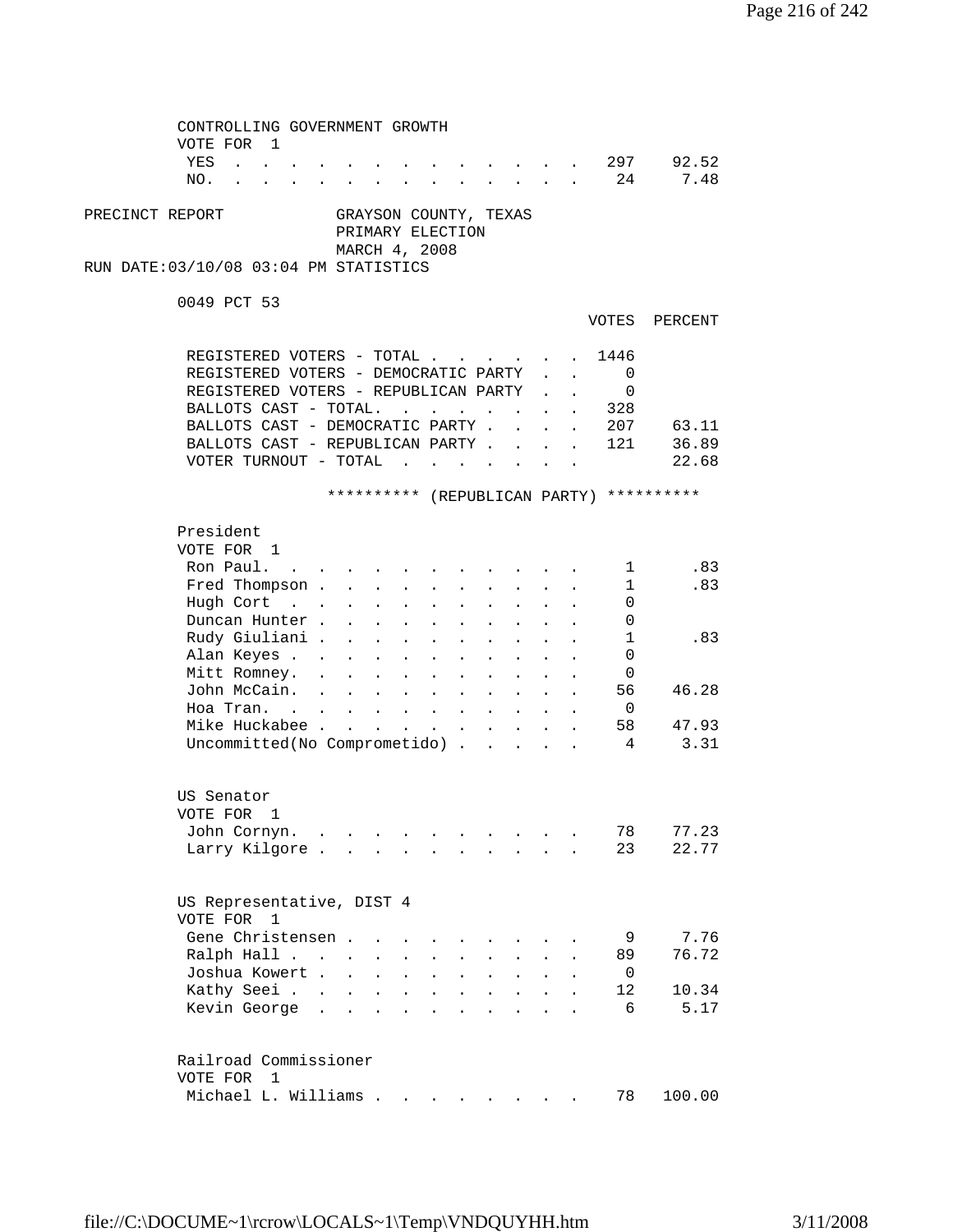| Chief Justice, Supreme Court<br>VOTE FOR<br>1            |
|----------------------------------------------------------|
| Wallace B. Jefferson.<br>79<br>100.00                    |
|                                                          |
|                                                          |
| Justice, Supreme Court, P7                               |
| VOTE FOR<br>1<br>Dale Wainwright<br>79<br>100.00         |
|                                                          |
|                                                          |
| Justice, Supreme Court, P8                               |
| VOTE FOR 1                                               |
| Phil Johnson<br>74<br>100.00                             |
|                                                          |
| Judge, CT of Criminal Appeals, P3                        |
| VOTE FOR<br>1                                            |
| Tom Price<br>76<br>100.00                                |
| Judge, CT of Criminal Appeals, P4                        |
| VOTE FOR<br>$\mathbf{1}$                                 |
| Robert Francis.<br>40.00<br>34                           |
| Paul Womack.<br>51<br>60.00                              |
|                                                          |
| Judge, CT of Criminal Appeals, P9                        |
| VOTE FOR<br>1                                            |
| 78<br>100.00<br>Cathy Cochran.                           |
|                                                          |
|                                                          |
| Member, State BoE, DIST 14<br>VOTE FOR<br>1              |
| Gail Lowe<br>77<br>100.00                                |
|                                                          |
|                                                          |
| State Senator, District 30<br>VOTE FOR<br>$\overline{1}$ |
| Charles R. Stafford.<br>11.88<br>12                      |
| 89<br>88.12<br>Craig Estes.                              |
|                                                          |
|                                                          |
| State Representative, District 62<br>VOTE FOR 1          |
| 100.00<br>Larry Phillips. .<br>89 —<br>$\sim$ $\sim$     |
|                                                          |
|                                                          |
| Justice, 5th CT of Appeals DIST, P3                      |
| VOTE FOR 1<br>78<br>100.00<br>Mary Murphy.<br>$\sim$     |
|                                                          |
|                                                          |
| Justice, 5th CT of Appeals DIST, P6                      |
| VOTE FOR<br>1                                            |
| David L. Bridges<br>78<br>100.00                         |
|                                                          |
| Justice, 5th CT of Appeals DIST, P8                      |
| VOTE FOR 1                                               |
| Kerry Fitzgerald<br>100.00<br>77                         |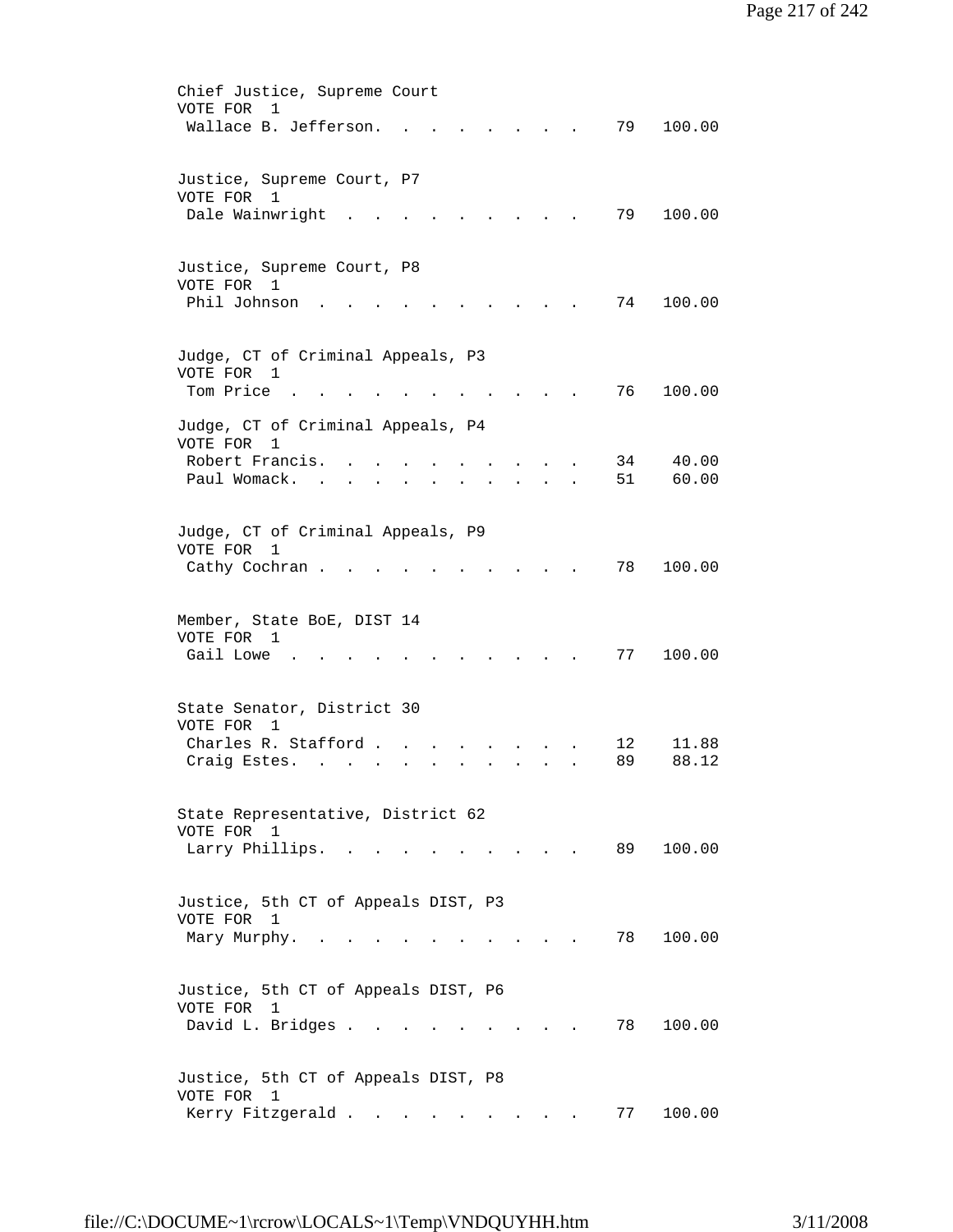District Judge, 15th Judicial District VOTE FOR 1 Jim Fallon . . . . . . . . . . . 81 100.00 District Judge, 59th Judicial District VOTE FOR 1 Rayburn M. "Rim" Nall . . . . . . . 84 100.00 District Judge, 336th Judicial District VOTE FOR 1 Charles Butler. . . . . . . . . . 49 44.14 Lauri Blake. . . . . . . . . . . . 62 55.86 Criminal District Attorney VOTE FOR 1<br>Joe Brown . . Joe Brown . . . . . . . . . . . 92 100.00 Sheriff VOTE FOR 1 Keith Gary . . . . . . . . . . . . 94 100.00 County Commissioner, PCT 1 VOTE FOR 1 Johnny Waldrip. . . . . . . . . . 82 100.00 Justice of the Peace, Precinct No. 1 VOTE FOR 1 Butch Morgan . . . . . . . . . . 79 100.00 Constable, Precinct No. 1 VOTE FOR 1 C.C. "Buddy" Wade. . . . . . . . . 80 100.00 County Chairman VOTE FOR 1 David P. Gibson . . . . . . . . . 80 100.00 \*\*\*\*\*\*\*\*\*\* (DEMOCRATIC PARTY) \*\*\*\*\*\*\*\*\*\* President VOTE FOR 1 Barack Obama . . . . . . . . . . 110 53.14 Hillary Clinton . . . . . . . . . 96 46.38 Bill Richardson . . . . . . . . . 0<br>John Edwards . . . . . . . . . . 1 John Edwards . . . . . . . . . . . 1 .48<br>Joe Biden . . . . . . . . . . . 0 Joe Biden . . . . . . . . . . . Christopher J. Dodd . . . . . . . . 0 US Senator VOTE FOR 1 Richard J. "Rick" Noriega . . . . . . 66 38.60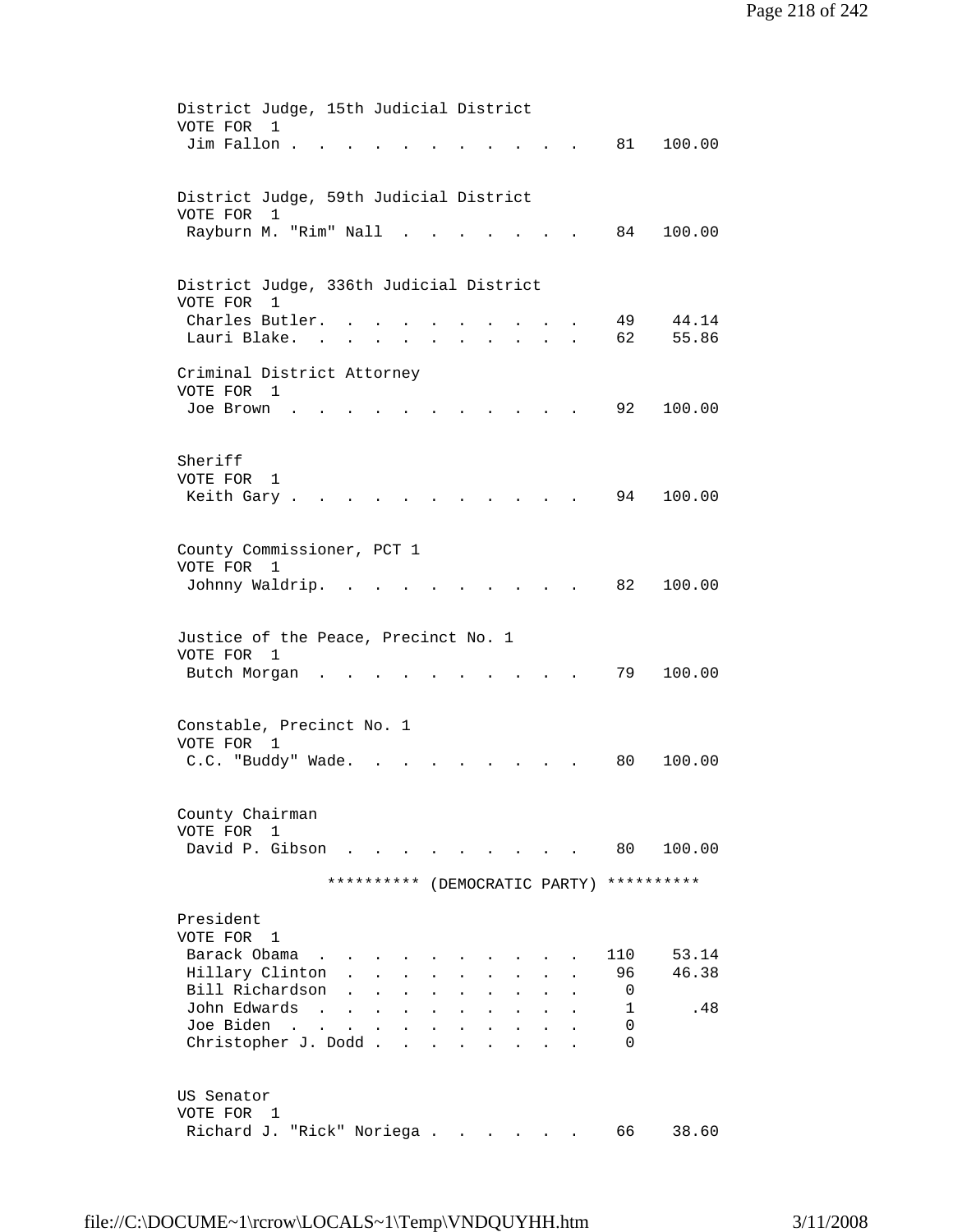| 16.96<br>29<br>Ray McMurrey<br>$\sim$ $\sim$<br>$\ddot{\phantom{a}}$<br>58<br>33.92<br>Gene Kelly.<br>$\sim$ $\sim$<br>10.53<br>Rhett R. Smith.<br>18                     |
|---------------------------------------------------------------------------------------------------------------------------------------------------------------------------|
| US Representative, DIST 4<br>VOTE FOR<br>1<br>Glenn Melancon.<br>114<br>67.46<br>$\sim$<br>VaLinda Hathcox<br>55<br>32.54<br><b>Contract Contract</b>                     |
| Railroad Commissioner<br>VOTE FOR<br>$\mathbf{1}$<br>35.09<br>Dale Henry<br>60 -<br>37<br>21.64<br>Art Hall.<br>$\sim$<br>Mark Thompson.<br>74<br>43.27<br>$\overline{a}$ |
| Chief Justice, Supreme Court<br>VOTE FOR<br>$\mathbf{1}$<br>Jim Jordan.<br>156<br>100.00                                                                                  |
| Justice, Supreme Court, P7<br>VOTE FOR 1<br>115<br>69.70<br>Sam Houston.<br>50<br>30.30<br>Baltasar D. Cruz<br>$\mathbf{L}$                                               |
| Justice, Supreme Court, P8<br>VOTE FOR 1<br>131<br>76.61<br>Susan Criss.<br>23.39<br>Linda Reyna Yañez.<br>40                                                             |
| Judge, CT of Criminal Appeals, P3<br>VOTE FOR<br>1<br>144<br>100.00<br>Susan Strawn                                                                                       |
| Judge, CT of Criminal Appeals, P4<br>VOTE FOR 1<br>J.R. Molina.<br>146<br>100.00                                                                                          |
| Member, State BoE, DIST 14<br>VOTE FOR 1<br>Edra Bogle<br>139 100.00                                                                                                      |
| State Representative, District 62<br>VOTE FOR 1<br>148<br>100.00<br>Peter "Pete" Veeck.<br>$\mathbf{r}$ and $\mathbf{r}$                                                  |
| Justice, 5th CT of Appeals DIST, P3<br>VOTE FOR 1<br>145<br>100.00<br>Don B. Chae.                                                                                        |
| Justice, 5th CT of Appeals DIST, P6                                                                                                                                       |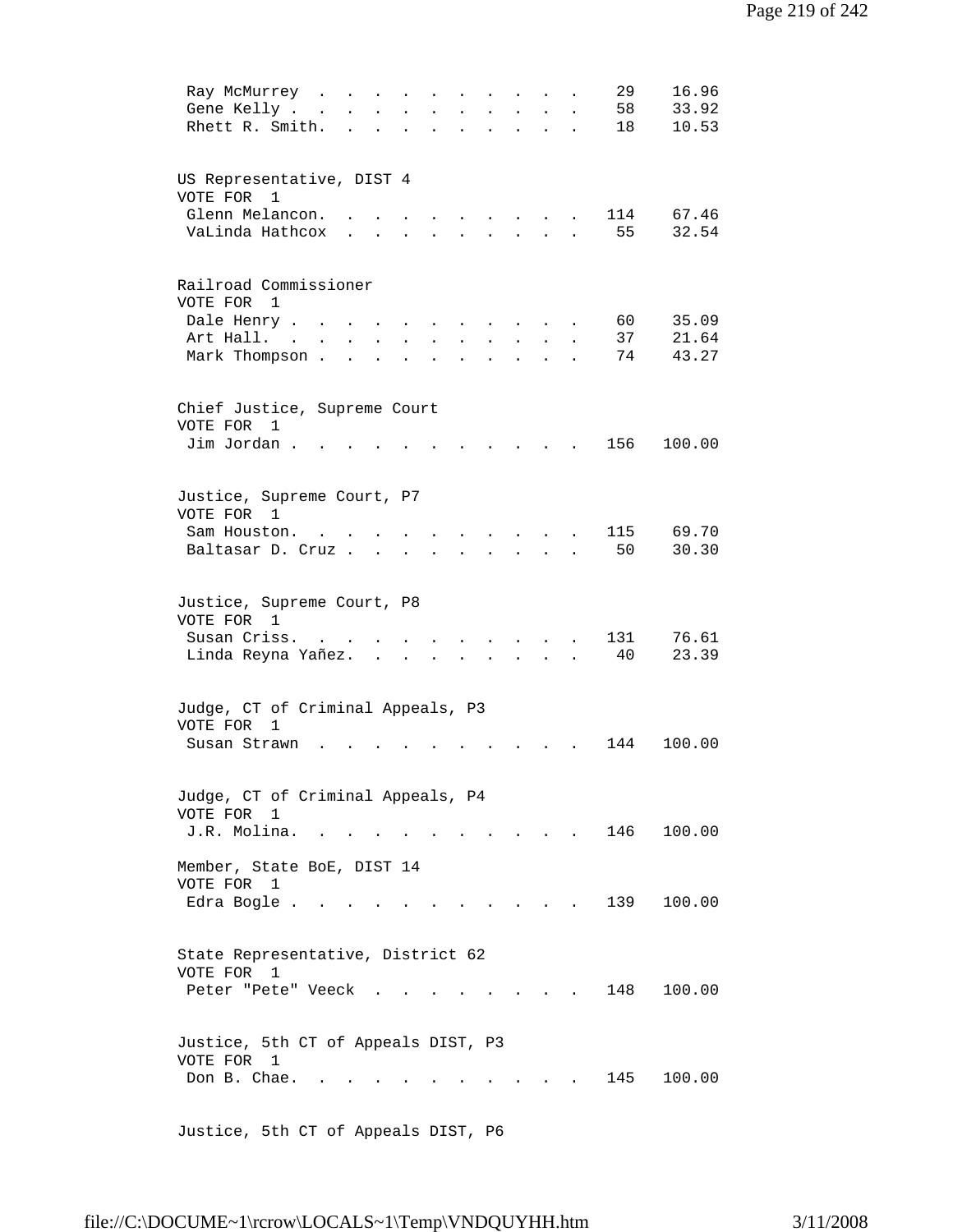| VOTE FOR<br>1<br>David Hanschen.                                              |                           |                                                              | 142                               | 100.00         |
|-------------------------------------------------------------------------------|---------------------------|--------------------------------------------------------------|-----------------------------------|----------------|
| Justice, 5th CT of Appeals DIST, P8<br>VOTE FOR 1<br>Tina Yoo                 |                           |                                                              | 142                               | 100.00         |
|                                                                               |                           |                                                              |                                   |                |
| County Tax Assessor-Collector<br>$\overline{1}$<br>VOTE FOR                   |                           |                                                              |                                   |                |
| John Wayne Ramsey.                                                            |                           |                                                              | 170                               | 100.00         |
| Justice of the Peace, Precinct No. 1<br>VOTE FOR 1                            |                           |                                                              |                                   |                |
| Greg Middents .                                                               |                           |                                                              | 162                               | 100.00         |
| County Chairman<br>VOTE FOR 1                                                 |                           |                                                              |                                   |                |
| Tony Beaverson.                                                               |                           |                                                              | 143                               | 100.00         |
| **********                                                                    |                           | (REPUBLICAN PARTY) **********                                |                                   |                |
| IMMIGRATION<br>VOTE FOR 1<br>YES                                              |                           |                                                              | 112                               | 95.73          |
| NO.                                                                           |                           |                                                              | 5                                 | 4.27           |
| PHOTO ID<br>VOTE FOR<br>$\overline{1}$                                        |                           |                                                              |                                   |                |
| YES<br>NO.                                                                    |                           |                                                              | 105<br>11                         | 90.52<br>9.48  |
|                                                                               |                           |                                                              |                                   |                |
| CONTROLLING GOVERNMENT GROWTH<br>VOTE FOR<br>$\overline{1}$                   |                           |                                                              |                                   |                |
| YES<br>NO. 7                                                                  |                           |                                                              | 108                               | 93.91<br>6.09  |
| PRECINCT REPORT<br>GRAYSON COUNTY, TEXAS<br>PRIMARY ELECTION<br>MARCH 4, 2008 |                           |                                                              |                                   |                |
| RUN DATE: 03/10/08 03:04 PM STATISTICS                                        |                           |                                                              |                                   |                |
| 0050 PCT 54                                                                   |                           |                                                              |                                   | VOTES PERCENT  |
| REGISTERED VOTERS - TOTAL 1141<br>REGISTERED VOTERS - DEMOCRATIC PARTY        |                           | $\sim$                                                       | 0                                 |                |
| REGISTERED VOTERS - REPUBLICAN PARTY .<br>BALLOTS CAST - TOTAL.               |                           |                                                              | $\overline{\phantom{0}}$<br>. 379 |                |
| BALLOTS CAST - DEMOCRATIC PARTY.<br>BALLOTS CAST - REPUBLICAN PARTY 250       |                           | $\mathbf{L} = \mathbf{L} \mathbf{L} = \mathbf{L} \mathbf{L}$ | 129                               | 34.04          |
| VOTER TURNOUT - TOTAL                                                         | $\mathbf{L}^{\text{max}}$ | $\sim$ $\sim$                                                |                                   | 65.96<br>33.22 |
| ********** (REPUBLICAN PARTY) **********                                      |                           |                                                              |                                   |                |

file://C:\DOCUME~1\rcrow\LOCALS~1\Temp\VNDQUYHH.htm 3/11/2008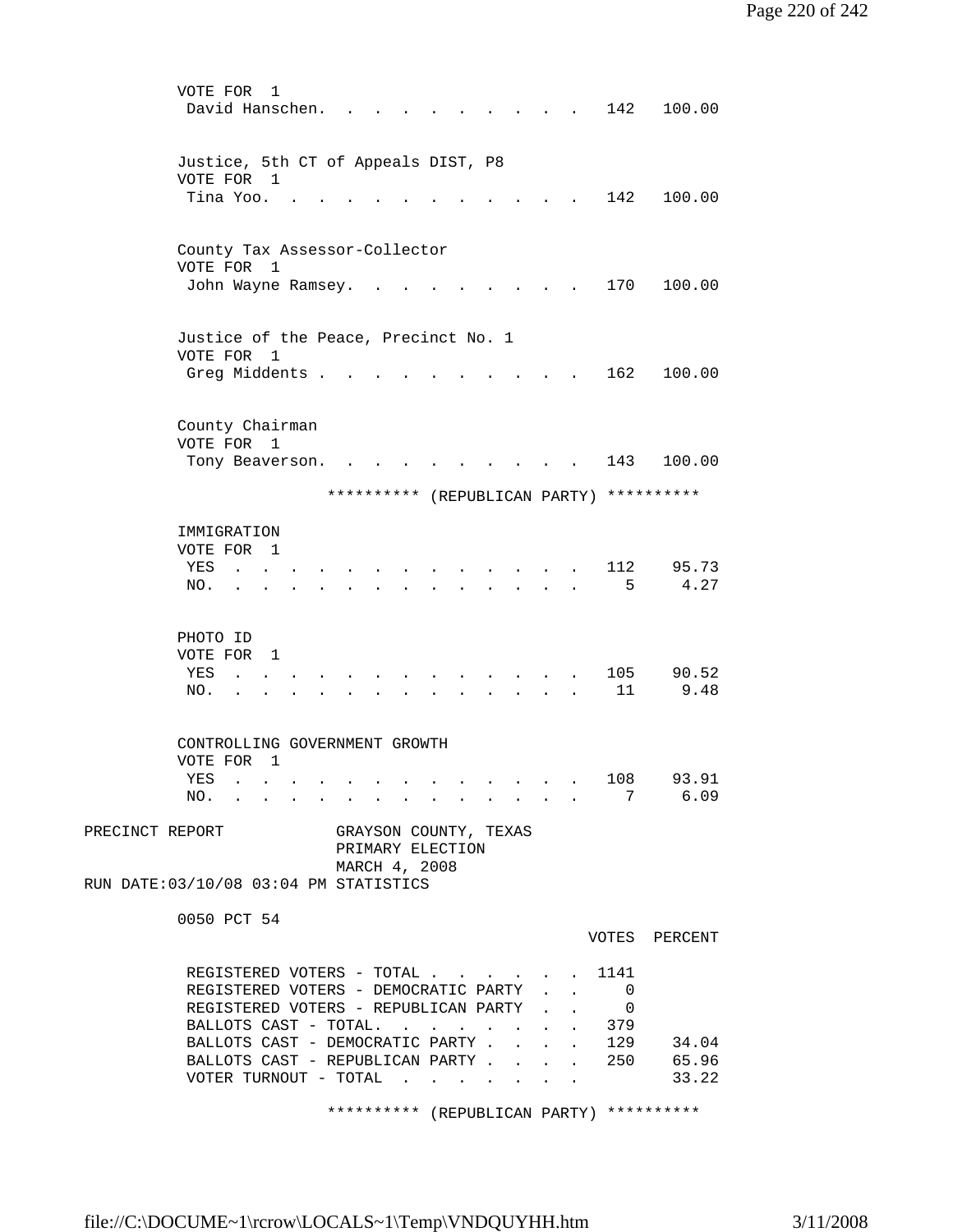| President                                                                                                                                                                                                                                  |
|--------------------------------------------------------------------------------------------------------------------------------------------------------------------------------------------------------------------------------------------|
| VOTE FOR 1                                                                                                                                                                                                                                 |
| 3.20<br>Ron Paul.<br>8<br>the contract of the contract of the<br>$\sim 100$                                                                                                                                                                |
| 1.60<br>Fred Thompson .<br>4<br>$\mathbf{r} = \mathbf{r} + \mathbf{r} + \mathbf{r}$<br>$\mathbf{L}$<br>$\ddot{\phantom{a}}$<br>$\mathbf{L}^{\text{max}}$<br>$\mathbf{L}$                                                                   |
| Hugh Cort<br>0<br>$\sim$ $\sim$<br>$\mathcal{L}^{\text{max}}$<br>$\ddot{\phantom{a}}$<br>$\ddot{\phantom{0}}$<br>$\mathbf{L}^{\text{max}}$<br>$\ddot{\phantom{0}}$<br>$\ddot{\phantom{0}}$<br>$\ddot{\phantom{0}}$<br>$\ddot{\phantom{0}}$ |
| 3<br>Duncan Hunter.<br>1.20<br>$\ddot{\phantom{0}}$<br>$\ddot{\phantom{a}}$<br>$\ddot{\phantom{0}}$<br>$\ddot{\phantom{0}}$<br>$\ddot{\phantom{0}}$                                                                                        |
| Rudy Giuliani .<br>$\Omega$<br>$\ddot{\phantom{a}}$<br>$\ddot{\phantom{0}}$<br>$\ddot{\phantom{0}}$<br>$\bullet$<br>$\ddot{\phantom{0}}$<br>$\ddot{\phantom{0}}$<br>$\ddot{\phantom{0}}$                                                   |
| Alan Keyes<br>$\mathbf{1}$<br>.40<br>$\ddot{\phantom{0}}$<br>$\ddot{\phantom{0}}$                                                                                                                                                          |
| 4<br>Mitt Romney.<br>1.60<br>$\ddot{\phantom{a}}$<br>$\ddot{\phantom{a}}$<br>$\ddot{\phantom{a}}$                                                                                                                                          |
| John McCain.<br>42.80<br>107<br>$\ddot{\phantom{a}}$<br>$\mathbf{L}$<br>$\ddot{\phantom{a}}$<br>$\ddot{\phantom{a}}$<br>$\ddot{\phantom{a}}$<br>$\ddot{\phantom{a}}$<br>$\ddot{\phantom{a}}$                                               |
| Hoa Tran. .<br>0<br>$\mathbf{r} = \mathbf{r} + \mathbf{r} + \mathbf{r}$<br>$\mathbf{L}$<br>$\mathbf{r}$<br>$\ddot{\phantom{a}}$<br>$\ddot{\phantom{a}}$<br>$\ddot{\phantom{a}}$<br>$\ddot{\phantom{a}}$                                    |
| Mike Huckabee.<br>120<br><b>Contract Contract Contract</b><br>48.00<br>$\mathbf{L}$ and $\mathbf{L}$<br>$\mathbf{L}$ and $\mathbf{L}$<br>$\mathbf{L}$                                                                                      |
| 1.20<br>3                                                                                                                                                                                                                                  |
| Uncommitted(No Comprometido)<br>$\ddot{\phantom{a}}$<br>$\sim$                                                                                                                                                                             |
|                                                                                                                                                                                                                                            |
|                                                                                                                                                                                                                                            |
| US Senator                                                                                                                                                                                                                                 |
| VOTE FOR<br>1                                                                                                                                                                                                                              |
| 81.57<br>John Cornyn.<br>177<br>$\sim$<br>$\sim$                                                                                                                                                                                           |
| Larry Kilgore.<br>40<br>18.43<br>$\mathbf{r}$                                                                                                                                                                                              |
|                                                                                                                                                                                                                                            |
|                                                                                                                                                                                                                                            |
| US Representative, DIST 4                                                                                                                                                                                                                  |
| VOTE FOR<br>1                                                                                                                                                                                                                              |
| 9.70<br>Gene Christensen.<br>23                                                                                                                                                                                                            |
| 74.26<br>176<br>Ralph Hall<br>$\ddot{\phantom{0}}$<br>$\bullet$<br>$\sim$<br>$\ddot{\phantom{a}}$<br>$\ddot{\phantom{0}}$<br>$\ddot{\phantom{0}}$                                                                                          |
| 1.27<br>Joshua Kowert<br>3<br>$\ddot{\phantom{0}}$<br>$\ddot{\phantom{a}}$<br>$\bullet$                                                                                                                                                    |
| 9.70<br>Kathy Seei<br>23<br>$\ddot{\phantom{a}}$<br>$\ddot{\phantom{a}}$<br>$\ddot{\phantom{a}}$                                                                                                                                           |
| 12<br>5.06<br>Kevin George                                                                                                                                                                                                                 |
|                                                                                                                                                                                                                                            |
|                                                                                                                                                                                                                                            |
| Railroad Commissioner                                                                                                                                                                                                                      |
| VOTE FOR<br>$\mathbf{1}$                                                                                                                                                                                                                   |
| Michael L. Williams .<br>173<br>100.00                                                                                                                                                                                                     |
|                                                                                                                                                                                                                                            |
|                                                                                                                                                                                                                                            |
| Chief Justice, Supreme Court                                                                                                                                                                                                               |
| VOTE FOR                                                                                                                                                                                                                                   |
| 1                                                                                                                                                                                                                                          |
| Wallace B. Jefferson.<br>171<br>100.00                                                                                                                                                                                                     |
|                                                                                                                                                                                                                                            |
|                                                                                                                                                                                                                                            |
| Justice, Supreme Court, P7                                                                                                                                                                                                                 |
| VOTE FOR 1                                                                                                                                                                                                                                 |
| Dale Wainwright<br>175<br>100.00                                                                                                                                                                                                           |
|                                                                                                                                                                                                                                            |
|                                                                                                                                                                                                                                            |
| Justice, Supreme Court, P8                                                                                                                                                                                                                 |
| VOTE FOR 1                                                                                                                                                                                                                                 |
| Phil Johnson<br>100.00<br>158                                                                                                                                                                                                              |
|                                                                                                                                                                                                                                            |
|                                                                                                                                                                                                                                            |
| Judge, CT of Criminal Appeals, P3                                                                                                                                                                                                          |
| VOTE FOR<br>1                                                                                                                                                                                                                              |
| Tom Price<br>156<br>100.00                                                                                                                                                                                                                 |
|                                                                                                                                                                                                                                            |
| Judge, CT of Criminal Appeals, P4                                                                                                                                                                                                          |
| VOTE FOR<br>1                                                                                                                                                                                                                              |
| Robert Francis.<br>78<br>46.43                                                                                                                                                                                                             |
| Paul Womack.<br>90<br>53.57<br><b>Contract</b><br>$\mathbf{r} = \mathbf{r} + \mathbf{r}$                                                                                                                                                   |
|                                                                                                                                                                                                                                            |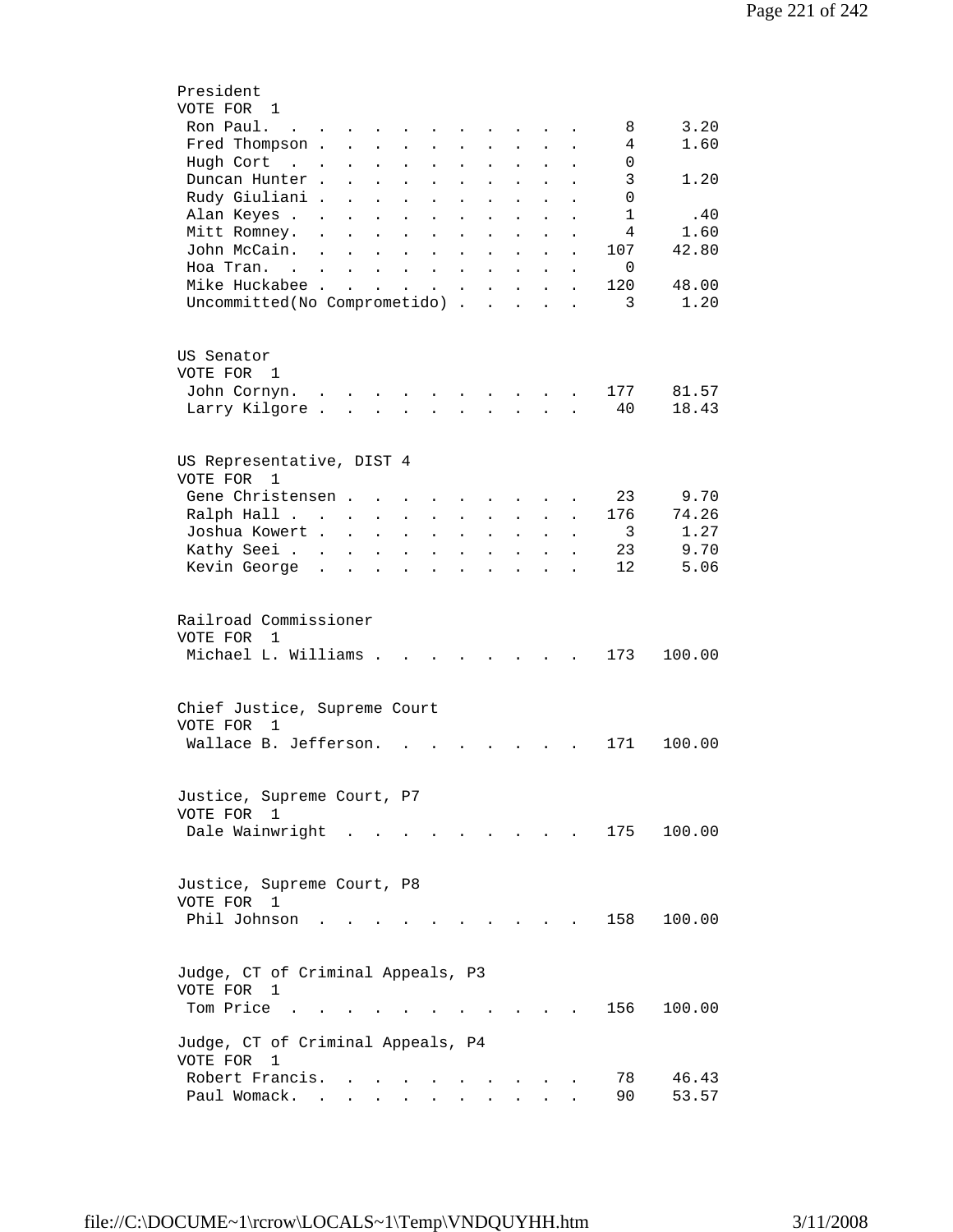| Judge, CT of Criminal Appeals, P9                                                                                            |
|------------------------------------------------------------------------------------------------------------------------------|
| VOTE FOR<br>1                                                                                                                |
| 160<br>100.00<br>Cathy Cochran .<br>$\sim$ $\sim$ $\sim$ $\sim$                                                              |
|                                                                                                                              |
|                                                                                                                              |
| Member, State BoE, DIST 14                                                                                                   |
| VOTE FOR 1                                                                                                                   |
| Gail Lowe<br>159<br>100.00                                                                                                   |
|                                                                                                                              |
|                                                                                                                              |
| State Senator, District 30                                                                                                   |
| VOTE FOR<br>1                                                                                                                |
| Charles R. Stafford<br>39<br>18.57                                                                                           |
| 81.43<br>Craig Estes.<br>171<br>$\mathbf{L}^{\text{max}}$ and $\mathbf{L}^{\text{max}}$<br><b>Contract Contract Contract</b> |
|                                                                                                                              |
|                                                                                                                              |
| State Representative, District 62                                                                                            |
| VOTE FOR 1                                                                                                                   |
| Larry Phillips.<br>178<br>100.00                                                                                             |
|                                                                                                                              |
|                                                                                                                              |
|                                                                                                                              |
| Justice, 5th CT of Appeals DIST, P3                                                                                          |
| VOTE FOR<br>1                                                                                                                |
| 153<br>Mary Murphy.<br>100.00<br>$\sim$                                                                                      |
|                                                                                                                              |
|                                                                                                                              |
| Justice, 5th CT of Appeals DIST, P6                                                                                          |
| VOTE FOR 1                                                                                                                   |
| David L. Bridges .<br>154<br>100.00                                                                                          |
|                                                                                                                              |
|                                                                                                                              |
| Justice, 5th CT of Appeals DIST, P8                                                                                          |
| VOTE FOR 1                                                                                                                   |
| Kerry Fitzgerald<br>154<br>100.00                                                                                            |
|                                                                                                                              |
|                                                                                                                              |
|                                                                                                                              |
| District Judge, 15th Judicial District                                                                                       |
| VOTE FOR<br>$\overline{1}$                                                                                                   |
| Jim Fallon.<br>100.00<br>166                                                                                                 |
|                                                                                                                              |
|                                                                                                                              |
| District Judge, 59th Judicial District                                                                                       |
| VOTE FOR 1                                                                                                                   |
| Rayburn M. "Rim" Nall .<br>172 100.00                                                                                        |
|                                                                                                                              |
|                                                                                                                              |
| District Judge, 336th Judicial District                                                                                      |
| VOTE FOR<br>1                                                                                                                |
| Charles Butler.<br>39.17<br>85                                                                                               |
| Lauri Blake. .<br>132<br>60.83<br>$\mathbf{r} = \mathbf{r} + \mathbf{r} + \mathbf{r}$ .                                      |
|                                                                                                                              |
| Criminal District Attorney                                                                                                   |
| VOTE FOR 1                                                                                                                   |
| 190<br>100.00<br>Joe Brown                                                                                                   |
|                                                                                                                              |
|                                                                                                                              |
| Sheriff                                                                                                                      |
| VOTE FOR                                                                                                                     |
| 1                                                                                                                            |
| Keith Gary<br>191<br>100.00                                                                                                  |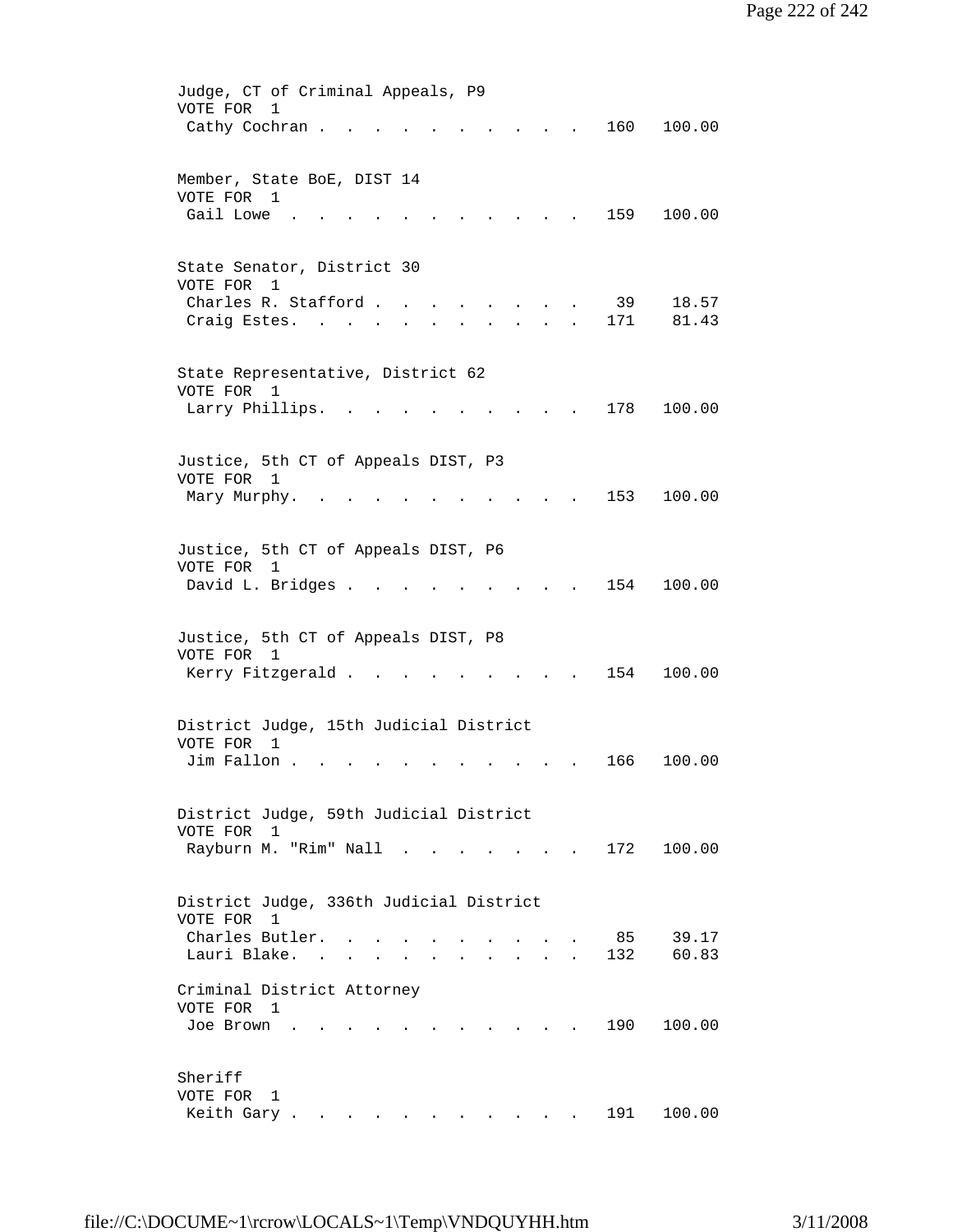| County Commissioner, PCT 1<br>VOTE FOR<br>1 |                                                                                                 |                           |                             |                      |                      |                      |                      |                      |                       |                                          |                |
|---------------------------------------------|-------------------------------------------------------------------------------------------------|---------------------------|-----------------------------|----------------------|----------------------|----------------------|----------------------|----------------------|-----------------------|------------------------------------------|----------------|
| Johnny Waldrip.                             |                                                                                                 |                           |                             |                      |                      |                      |                      |                      |                       | 186                                      | 100.00         |
| Constable, Precinct No. 4<br>VOTE FOR<br>1  |                                                                                                 |                           |                             |                      |                      |                      |                      |                      |                       |                                          |                |
| Warren L. Carter                            |                                                                                                 |                           |                             |                      |                      |                      |                      |                      |                       | 87                                       | 50.88          |
| William Robert (Bob) Douglas Jr             |                                                                                                 |                           |                             |                      |                      |                      |                      | $\mathbf{r}$         |                       | 84                                       | 49.12          |
| County Chairman<br>VOTE FOR<br>$\mathbf{1}$ |                                                                                                 |                           |                             |                      |                      |                      |                      |                      |                       |                                          |                |
| David P. Gibson                             |                                                                                                 |                           |                             |                      |                      |                      |                      |                      |                       | 157                                      | 100.00         |
|                                             |                                                                                                 |                           |                             |                      |                      |                      |                      |                      |                       | ********** (DEMOCRATIC PARTY) ********** |                |
| President<br>VOTE FOR 1                     |                                                                                                 |                           |                             |                      |                      |                      |                      |                      |                       |                                          |                |
| Barack Obama                                |                                                                                                 |                           | $\mathbf{r}$ , $\mathbf{r}$ |                      |                      |                      |                      |                      |                       | 44                                       | 34.11          |
| Hillary Clinton                             |                                                                                                 |                           | $\mathbf{L}$                | $\ddot{\phantom{a}}$ | $\ddot{\phantom{a}}$ | $\ddot{\phantom{a}}$ | $\ddot{\phantom{a}}$ | $\sim$               |                       | 84                                       | 65.12          |
| Bill Richardson                             |                                                                                                 |                           | $\ddot{\phantom{a}}$        | $\ddot{\phantom{0}}$ | $\ddot{\phantom{a}}$ |                      | $\ddot{\phantom{a}}$ |                      |                       | 1                                        | .78            |
| John Edwards                                | $\sim 100$ km s $^{-1}$                                                                         | $\sim$                    | $\sim$                      | $\bullet$            | $\ddot{\phantom{a}}$ | $\ddot{\phantom{0}}$ | $\ddot{\phantom{0}}$ | $\ddot{\phantom{0}}$ |                       | $\Omega$                                 |                |
| Joe Biden                                   | and the contract of the state of                                                                |                           |                             | $\bullet$            | $\bullet$            | $\ddot{\phantom{0}}$ |                      | $\ddot{\phantom{a}}$ |                       | 0                                        |                |
| Christopher J. Dodd.                        |                                                                                                 |                           |                             |                      | $\ddot{\phantom{a}}$ |                      |                      |                      |                       | $\Omega$                                 |                |
| US Senator                                  |                                                                                                 |                           |                             |                      |                      |                      |                      |                      |                       |                                          |                |
| VOTE FOR 1                                  |                                                                                                 |                           |                             |                      |                      |                      |                      |                      |                       |                                          |                |
| Richard J. "Rick" Noriega                   |                                                                                                 |                           |                             |                      |                      |                      | $\sim$               |                      |                       | 36                                       | 37.11          |
| Ray McMurrey                                | $\mathcal{A}^{\mathcal{A}}$ , and $\mathcal{A}^{\mathcal{A}}$ , and $\mathcal{A}^{\mathcal{A}}$ |                           |                             |                      | $\ddot{\phantom{a}}$ | $\ddot{\phantom{0}}$ | $\ddot{\phantom{0}}$ |                      |                       | 19                                       | 19.59          |
| Gene Kelly                                  |                                                                                                 |                           | $\sim 100$                  | $\bullet$            | $\ddot{\phantom{a}}$ | $\ddot{\phantom{0}}$ | $\ddot{\phantom{0}}$ | $\ddot{\phantom{0}}$ | $\ddot{\phantom{0}}$  | 27                                       | 27.84          |
| Rhett R. Smith.                             |                                                                                                 | $\mathbf{L} = \mathbf{L}$ |                             | $\ddot{\phantom{0}}$ | $\bullet$            |                      |                      |                      |                       | 15                                       | 15.46          |
| US Representative, DIST 4                   |                                                                                                 |                           |                             |                      |                      |                      |                      |                      |                       |                                          |                |
| VOTE FOR 1                                  |                                                                                                 |                           |                             |                      |                      |                      |                      |                      |                       |                                          |                |
| Glenn Melancon.                             |                                                                                                 |                           |                             |                      |                      |                      |                      |                      |                       | 62                                       | 71.26          |
| VaLinda Hathcox                             |                                                                                                 |                           |                             |                      |                      |                      |                      |                      |                       | 25                                       | 28.74          |
| Railroad Commissioner                       |                                                                                                 |                           |                             |                      |                      |                      |                      |                      |                       |                                          |                |
| VOTE FOR 1                                  |                                                                                                 |                           |                             |                      |                      |                      |                      |                      |                       |                                          |                |
| Dale Henry                                  |                                                                                                 |                           |                             | $\overline{a}$       |                      | $\ddot{\phantom{a}}$ |                      |                      |                       | 32                                       | 35.96          |
| Art Hall. .                                 |                                                                                                 |                           |                             |                      |                      |                      |                      |                      |                       | 12<br>45                                 | 13.48<br>50.56 |
| Mark Thompson.                              |                                                                                                 |                           |                             |                      |                      |                      |                      |                      |                       |                                          |                |
| Chief Justice, Supreme Court                |                                                                                                 |                           |                             |                      |                      |                      |                      |                      |                       |                                          |                |
| VOTE FOR<br>1<br>Jim Jordan                 |                                                                                                 |                           |                             |                      |                      |                      |                      |                      |                       | 77                                       | 100.00         |
|                                             |                                                                                                 |                           |                             | $\sim$               |                      |                      |                      |                      |                       |                                          |                |
| Justice, Supreme Court, P7<br>VOTE FOR 1    |                                                                                                 |                           |                             |                      |                      |                      |                      |                      |                       |                                          |                |
| Sam Houston.                                |                                                                                                 |                           |                             |                      |                      |                      |                      |                      |                       | 69                                       | 81.18          |
| Baltasar D. Cruz                            |                                                                                                 |                           |                             |                      |                      |                      |                      |                      | <b>All All Andrew</b> | 16                                       | 18.82          |
|                                             |                                                                                                 |                           |                             |                      |                      |                      |                      |                      |                       |                                          |                |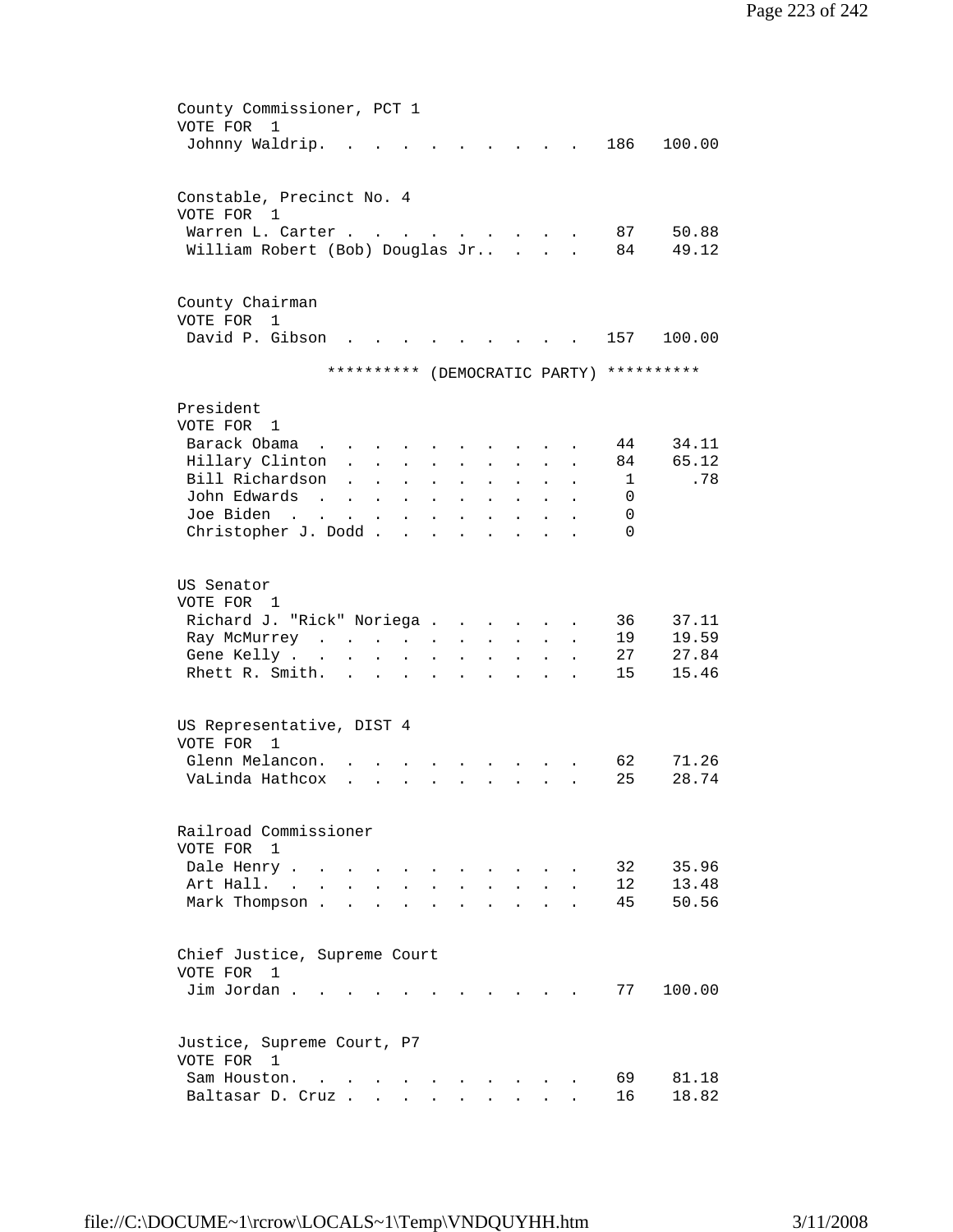| Justice, Supreme Court, P8<br>VOTE FOR 1<br>Susan Criss.<br>72<br>82.76<br>$\sim$<br>Linda Reyna Yañez.<br>15<br>17.24<br><b>Contract Contract Contract Contract</b><br>$\sim$<br>$\sim$<br>$\mathbf{r} = \mathbf{r}$ |  |
|-----------------------------------------------------------------------------------------------------------------------------------------------------------------------------------------------------------------------|--|
| Judge, CT of Criminal Appeals, P3<br>VOTE FOR 1<br>80<br>100.00<br>Susan Strawn                                                                                                                                       |  |
| Judge, CT of Criminal Appeals, P4<br>VOTE FOR 1<br>77<br>J.R. Molina.<br>100.00                                                                                                                                       |  |
| Member, State BoE, DIST 14<br>VOTE FOR 1<br>Edra Bogle.<br>75<br>100.00                                                                                                                                               |  |
| State Representative, District 62<br>VOTE FOR<br>1<br>76<br>100.00<br>Peter "Pete" Veeck.                                                                                                                             |  |
| Justice, 5th CT of Appeals DIST, P3<br>VOTE FOR 1<br>Don B. Chae.<br>73<br>100.00                                                                                                                                     |  |
| Justice, 5th CT of Appeals DIST, P6<br>VOTE FOR 1<br>David Hanschen.<br>75<br>100.00                                                                                                                                  |  |
| Justice, 5th CT of Appeals DIST, P8<br>VOTE FOR 1<br>100.00<br>Tina Yoo.<br>72                                                                                                                                        |  |
| County Tax Assessor-Collector<br>VOTE FOR 1<br>100.00<br>98<br>John Wayne Ramsey. .                                                                                                                                   |  |
| County Chairman<br>VOTE FOR 1<br>80<br>100.00<br>Tony Beaverson.                                                                                                                                                      |  |
| **********<br>**********<br>(REPUBLICAN PARTY)                                                                                                                                                                        |  |
| IMMIGRATION<br>VOTE FOR 1<br>233<br>97.90<br>YES<br><b>Contract Contract</b><br>-5<br>2.10<br>NO.<br>$\sim$                                                                                                           |  |
| PHOTO ID<br>VOTE FOR 1<br>226<br>95.36<br>YES<br>$\sim$ $\sim$ $\sim$ $\sim$                                                                                                                                          |  |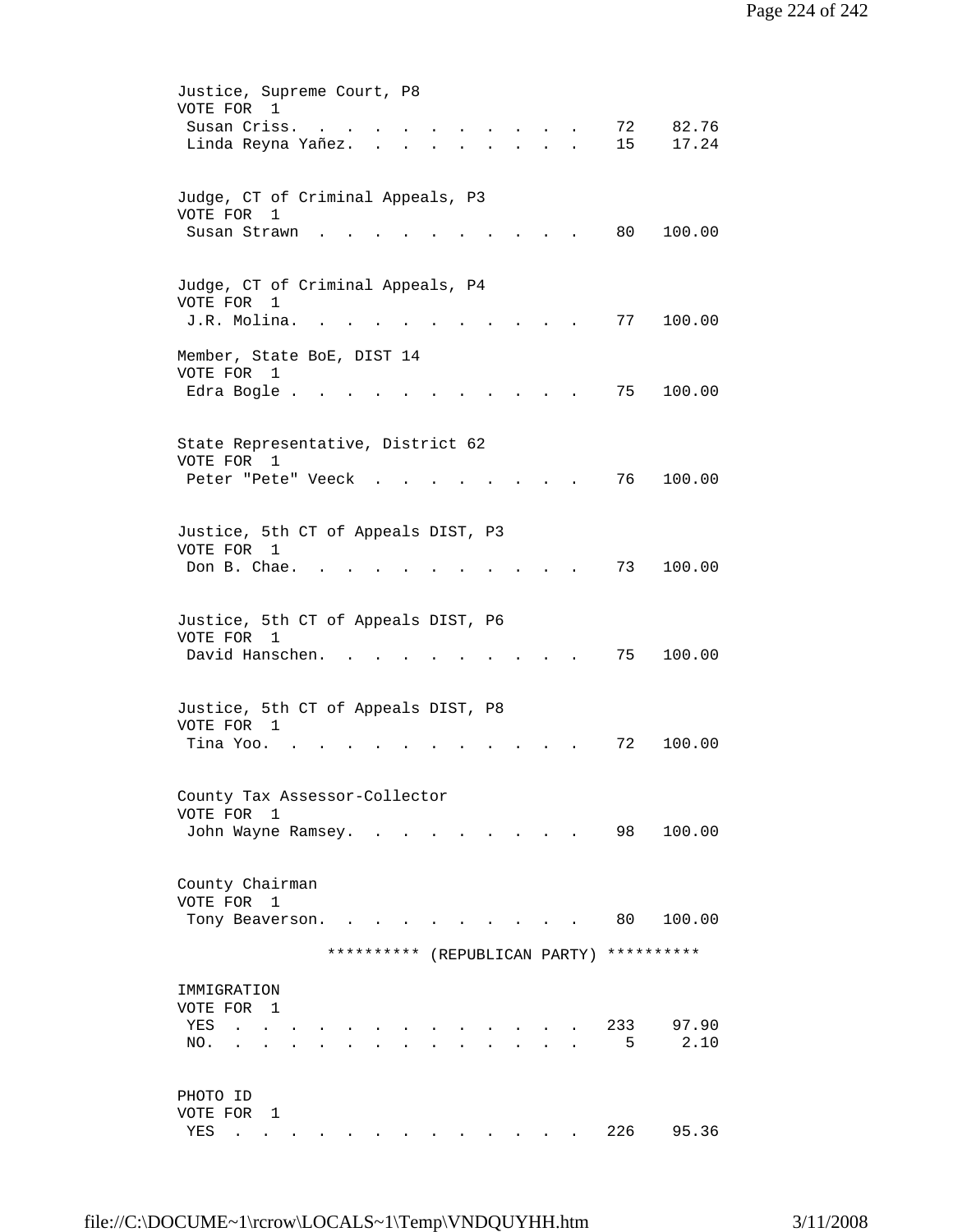NO. . . . . . . . . . . . . . 11 4.64 CONTROLLING GOVERNMENT GROWTH VOTE FOR 1 YES . . . . . . . . . . . . . 212 94.64 NO. . . . . . . . . . . . . . 12 5.36 PRECINCT REPORT GRAYSON COUNTY, TEXAS PRIMARY ELECTION MARCH 4, 2008 RUN DATE:03/10/08 03:04 PM STATISTICS 0051 PCT 58 VOTES PERCENT REGISTERED VOTERS - TOTAL . . . . . 1587 REGISTERED VOTERS - DEMOCRATIC PARTY . . 0 REGISTERED VOTERS - REPUBLICAN PARTY . . 0 BALLOTS CAST - TOTAL. . . . . . . . 476 BALLOTS CAST - DEMOCRATIC PARTY . . . . 348 73.11 BALLOTS CAST - REPUBLICAN PARTY . . . . 128 26.89 VOTER TURNOUT - TOTAL . . . . . . . 29.99 \*\*\*\*\*\*\*\*\*\* (REPUBLICAN PARTY) \*\*\*\*\*\*\*\*\*\* President VOTE FOR 1 Ron Paul. . . . . . . . . . . . . 3 2.36 Fred Thompson . . . . . . . . . . . 1 .79<br>Hugh Cort . . . . . . . . . . . . 0 Hugh Cort . . . . . . . . . . . 0 Duncan Hunter . . . . . . . . . . . 0 Rudy Giuliani . . . . . . . . . . 3 2.36 Alan Keyes . . . . . . . . . . . 0 Mitt Romney. . . . . . . . . . . 2 1.57 John McCain. . . . . . . . . . . 60 47.24 Hoa Tran. . . . . . . . . . . . 0 Mike Huckabee . . . . . . . . . . . 54 42.52 Uncommitted(No Comprometido) . . . . . 4 3.15 US Senator VOTE FOR 1 John Cornyn. . . . . . . . . . . 81 78.64 Larry Kilgore . . . . . . . . . . 22 21.36 US Representative, DIST 4 VOTE FOR 1 Gene Christensen . . . . . . . . . 12 10.08 Ralph Hall . . . . . . . . . . . 89 74.79 Joshua Kowert . . . . . . . . . . 0 Exathy Seei . . . . . . . . . . . . 16 13.45<br>
Kevin George . . . . . . . . . . . 2 1.68 Kevin George . . . . . . . . . . . 2 1.68 Railroad Commissioner VOTE FOR 1 Michael L. Williams . . . . . . . . 83 100.00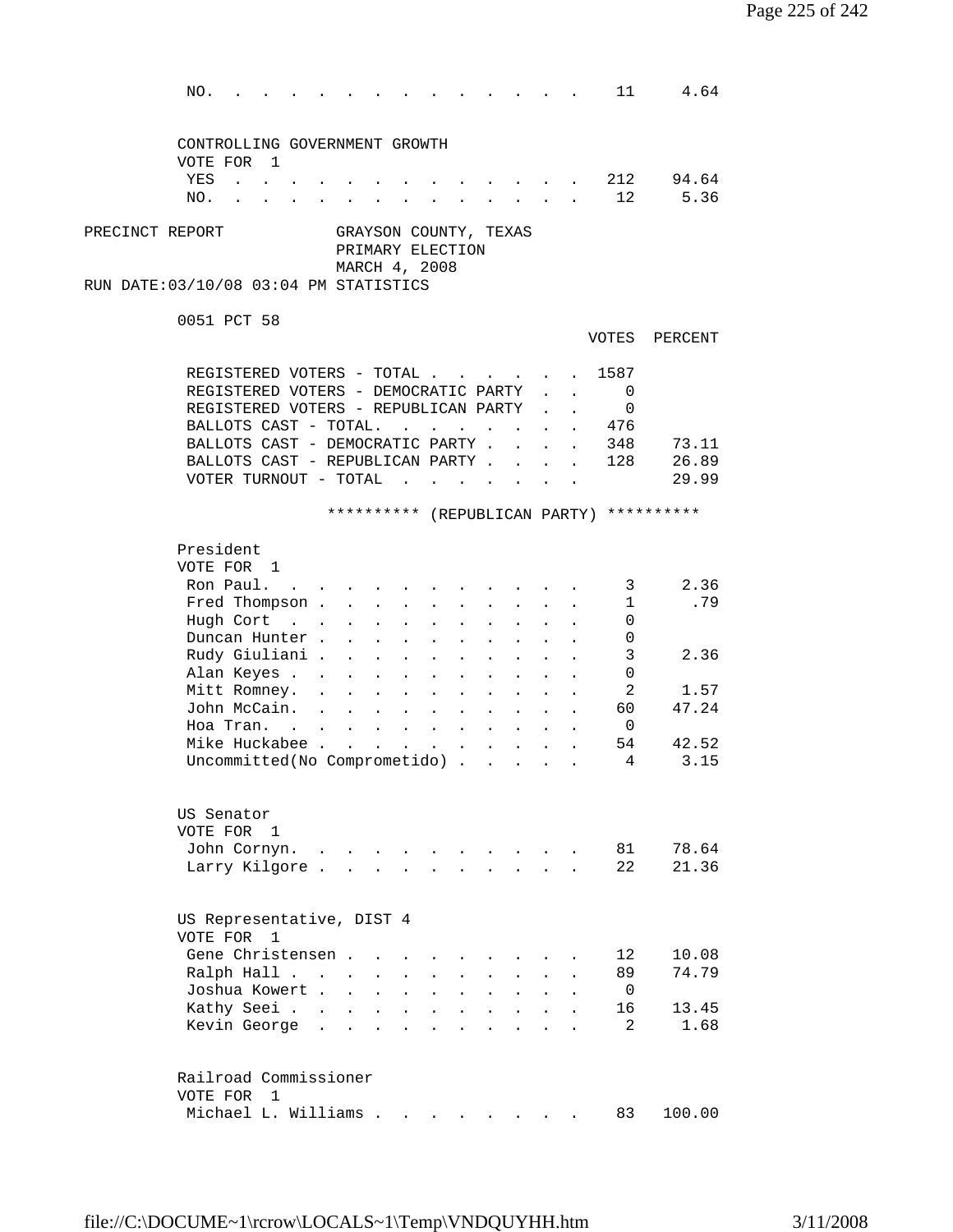| Chief Justice, Supreme Court                      |
|---------------------------------------------------|
| VOTE FOR<br>1                                     |
| Wallace B. Jefferson.<br>100.00<br>84             |
|                                                   |
|                                                   |
| Justice, Supreme Court, P7                        |
| VOTE FOR<br>1                                     |
| Dale Wainwright<br>86<br>100.00                   |
|                                                   |
| Justice, Supreme Court, P8                        |
| VOTE FOR 1                                        |
| Phil Johnson<br>76<br>100.00                      |
|                                                   |
|                                                   |
| Judge, CT of Criminal Appeals, P3                 |
| VOTE FOR 1                                        |
| Tom Price<br>77<br>100.00                         |
|                                                   |
| Judge, CT of Criminal Appeals, P4                 |
| VOTE FOR<br>$\mathbf{1}$                          |
| Robert Francis.<br>35<br>44.30                    |
| 55.70<br>Paul Womack.<br>44                       |
|                                                   |
|                                                   |
| Judge, CT of Criminal Appeals, P9                 |
| VOTE FOR<br>1                                     |
| 78<br>100.00<br>Cathy Cochran.                    |
|                                                   |
|                                                   |
| Member, State BoE, DIST 14                        |
| VOTE FOR 1                                        |
| Gail Lowe<br>77<br>100.00                         |
|                                                   |
| State Senator, District 30                        |
| VOTE FOR<br>$\overline{1}$                        |
| Charles R. Stafford.<br>16.04<br>17               |
| 83.96<br>89<br>Craig Estes.                       |
|                                                   |
|                                                   |
| State Representative, District 62                 |
| VOTE FOR 1                                        |
| Larry Phillips.<br>97<br>100.00                   |
|                                                   |
|                                                   |
| Justice, 5th CT of Appeals DIST, P3               |
| VOTE FOR 1                                        |
| 76<br>100.00<br>Mary Murphy. .                    |
|                                                   |
|                                                   |
| Justice, 5th CT of Appeals DIST, P6               |
| VOTE FOR<br>$\overline{1}$                        |
| David L. Bridges .<br>78<br>100.00                |
|                                                   |
|                                                   |
| Justice, 5th CT of Appeals DIST, P8<br>VOTE FOR 1 |
| Kerry Fitzgerald<br>78<br>100.00                  |
|                                                   |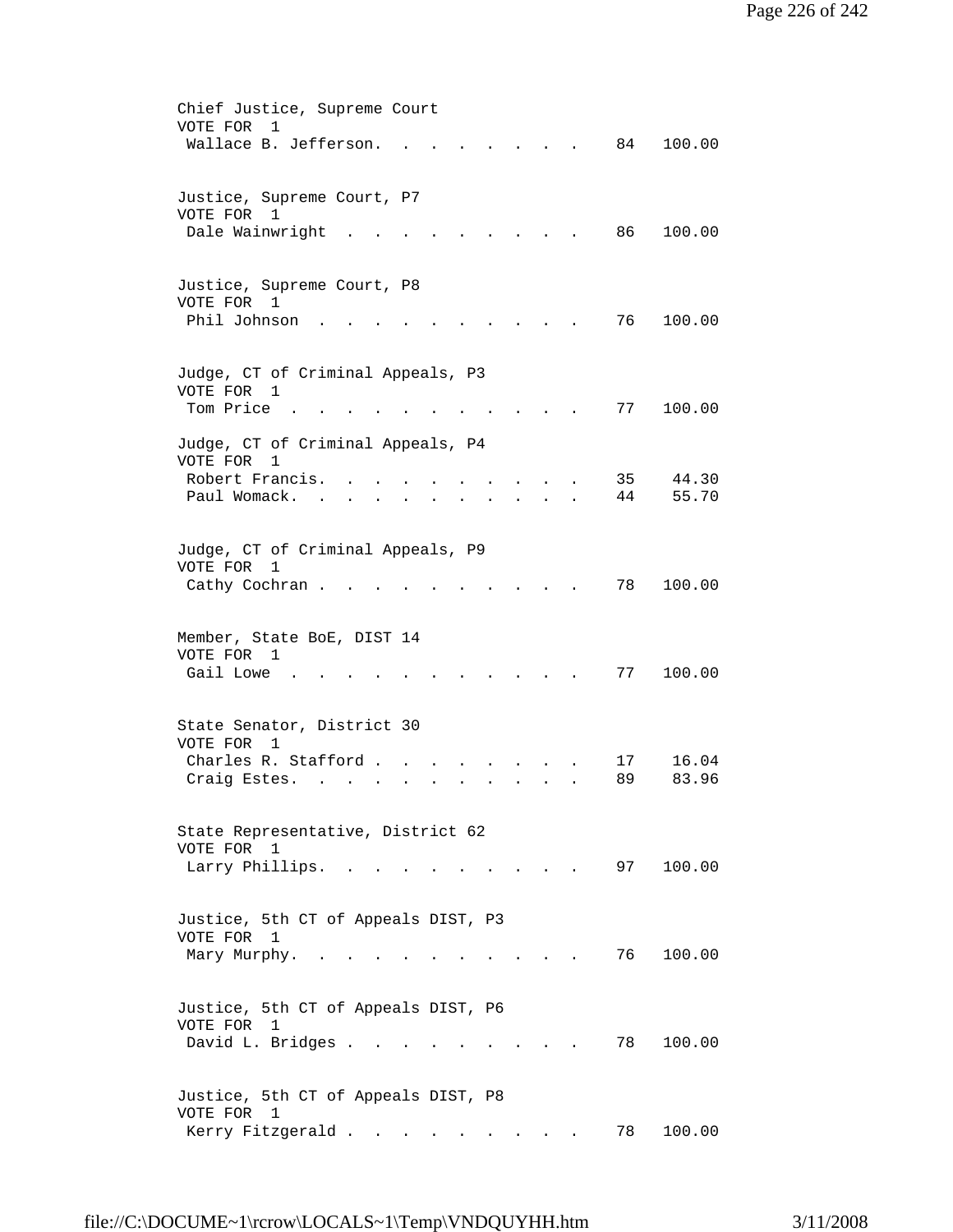| District Judge, 15th Judicial District                                                                                                                                      |
|-----------------------------------------------------------------------------------------------------------------------------------------------------------------------------|
| VOTE FOR<br>1                                                                                                                                                               |
| Jim Fallon.<br>82<br>100.00                                                                                                                                                 |
|                                                                                                                                                                             |
| District Judge, 59th Judicial District                                                                                                                                      |
| VOTE FOR<br>1                                                                                                                                                               |
| Rayburn M. "Rim" Nall<br>92<br>100.00                                                                                                                                       |
|                                                                                                                                                                             |
|                                                                                                                                                                             |
| District Judge, 336th Judicial District                                                                                                                                     |
| VOTE FOR<br>1                                                                                                                                                               |
| Charles Butler.<br>39.13<br>45<br>60.87<br>70<br>Lauri Blake. .                                                                                                             |
| <b>All Card Control</b><br>$\sim$                                                                                                                                           |
| Criminal District Attorney                                                                                                                                                  |
| VOTE FOR 1                                                                                                                                                                  |
| 91<br>100.00<br>Joe Brown                                                                                                                                                   |
|                                                                                                                                                                             |
|                                                                                                                                                                             |
| Sheriff                                                                                                                                                                     |
| VOTE FOR<br>1                                                                                                                                                               |
| 96 -<br>100.00<br>Keith Gary.                                                                                                                                               |
|                                                                                                                                                                             |
| Constable, Precinct No. 2                                                                                                                                                   |
| VOTE FOR 1                                                                                                                                                                  |
| Sandra "Sandi" Savering.<br>34<br>34.69<br>$\mathbf{L} = \mathbf{L} \mathbf{L} = \mathbf{L} \mathbf{L}$                                                                     |
| Mike Putnam.<br>64<br>65.31<br>$\mathbf{L}$                                                                                                                                 |
|                                                                                                                                                                             |
|                                                                                                                                                                             |
| County Chairman<br>VOTE FOR 1                                                                                                                                               |
| David P. Gibson<br>82<br>100.00                                                                                                                                             |
|                                                                                                                                                                             |
| ********** (DEMOCRATIC PARTY) **********                                                                                                                                    |
|                                                                                                                                                                             |
| President                                                                                                                                                                   |
| VOTE FOR<br>1                                                                                                                                                               |
| Barack Obama<br>56.94<br>197<br>Hillary Clinton<br>41.91<br>145<br>$\ddot{\phantom{a}}$                                                                                     |
| Bill Richardson<br>0                                                                                                                                                        |
| John Edwards<br>.87<br>3<br>$\sim$ $\sim$<br>$\ddot{\phantom{a}}$                                                                                                           |
| Joe Biden<br>.29<br>$\mathbf 1$<br>$\sim$<br>$\mathbf{L}^{\text{max}}$<br>$\mathbf{A}$<br>$\bullet$<br>$\ddot{\phantom{0}}$<br>$\ddot{\phantom{a}}$                         |
| Christopher J. Dodd.<br>$\Omega$<br>$\mathbf{r}$                                                                                                                            |
|                                                                                                                                                                             |
|                                                                                                                                                                             |
| US Senator                                                                                                                                                                  |
| VOTE FOR 1<br>95<br>40.08                                                                                                                                                   |
| Richard J. "Rick" Noriega<br>$\ddot{\phantom{a}}$<br>18.14<br>43<br>Ray McMurrey<br>$\ddot{\phantom{0}}$<br>$\sim$                                                          |
| 35.86<br>Gene Kelly.<br>85<br>$\ddot{\phantom{a}}$<br>$\sim$<br>$\ddot{\phantom{a}}$                                                                                        |
| Rhett R. Smith.<br>5.91<br>14<br>$\mathbf{r}$                                                                                                                               |
|                                                                                                                                                                             |
|                                                                                                                                                                             |
| US Representative, DIST 4                                                                                                                                                   |
| VOTE FOR 1                                                                                                                                                                  |
| Glenn Melancon.<br>151<br>65.65<br>$\mathbf{r} = \mathbf{r} + \mathbf{r} + \mathbf{r} + \mathbf{r} + \mathbf{r} + \mathbf{r}$<br><b>Contract Contract Contract Contract</b> |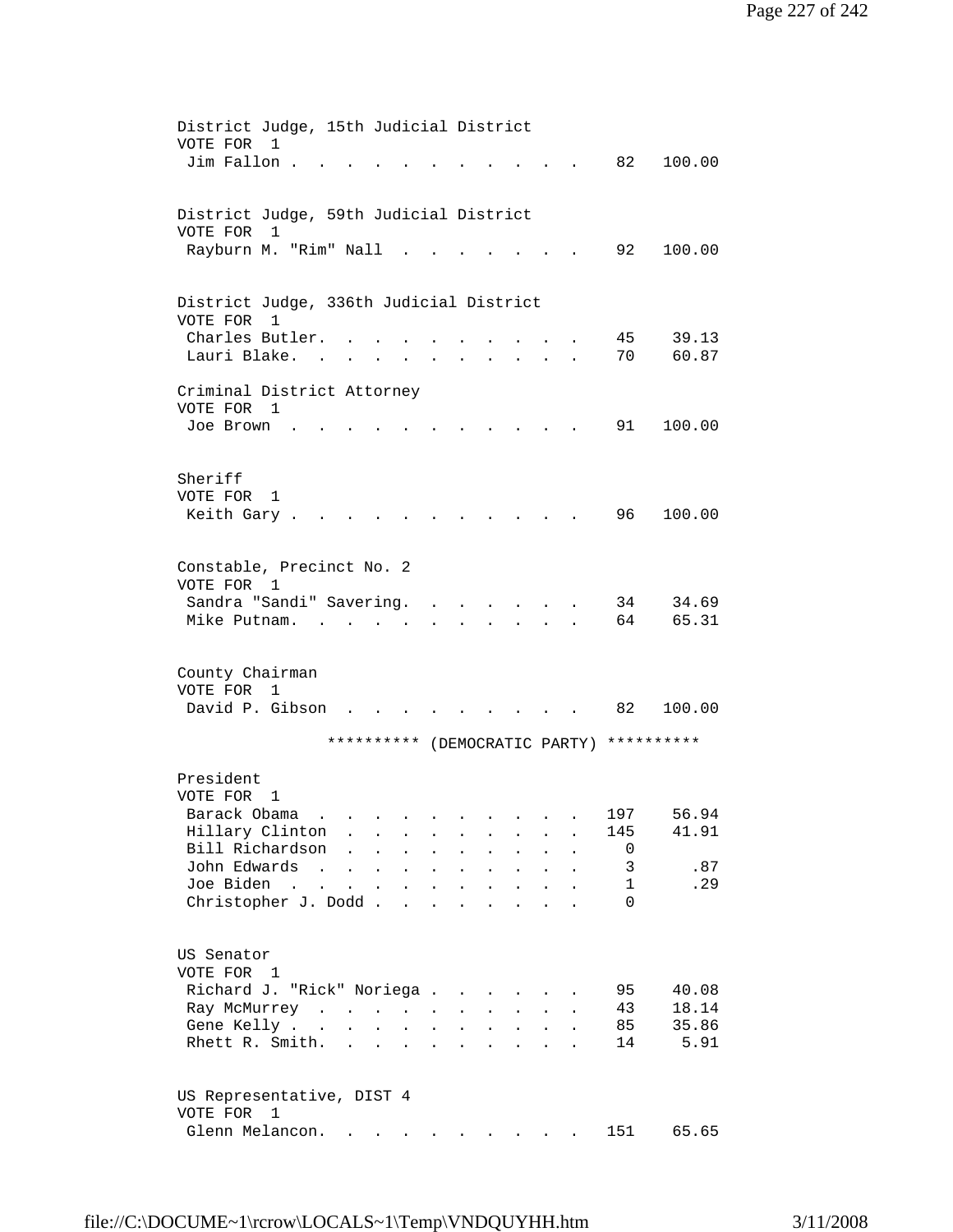| VaLinda Hathcox<br>79<br>34.35                                                                  |
|-------------------------------------------------------------------------------------------------|
| Railroad Commissioner<br>VOTE FOR<br>$\overline{1}$                                             |
| 34.67<br>Dale Henry .<br>78                                                                     |
| 51<br>22.67<br>Art Hall.                                                                        |
| 42.67<br>Mark Thompson.<br>96                                                                   |
|                                                                                                 |
| Chief Justice, Supreme Court                                                                    |
| VOTE FOR<br>1<br>Jim Jordan.<br>194<br>100.00                                                   |
|                                                                                                 |
| Justice, Supreme Court, P7<br>VOTE FOR 1                                                        |
| 169<br>71.91<br>Sam Houston.                                                                    |
| 28.09<br>Baltasar D. Cruz.<br>66                                                                |
|                                                                                                 |
| Justice, Supreme Court, P8<br>VOTE FOR 1                                                        |
| Susan Criss.<br>165<br>69.92                                                                    |
| 71<br>30.08<br>Linda Reyna Yañez.                                                               |
|                                                                                                 |
| Judge, CT of Criminal Appeals, P3<br>VOTE FOR<br>$\mathbf{1}$                                   |
| 196<br>100.00<br>Susan Strawn                                                                   |
|                                                                                                 |
| Judge, CT of Criminal Appeals, P4                                                               |
| VOTE FOR<br>1<br>J.R. Molina.<br>181<br>100.00                                                  |
|                                                                                                 |
| Member, State BoE, DIST 14<br>VOTE FOR<br>1                                                     |
| Edra Bogle.<br>183<br>100.00                                                                    |
|                                                                                                 |
| State Representative, District 62                                                               |
| VOTE FOR 1                                                                                      |
| 184<br>100.00<br>Peter "Pete" Veeck                                                             |
|                                                                                                 |
| Justice, 5th CT of Appeals DIST, P3                                                             |
| VOTE FOR 1                                                                                      |
| Don B. Chae.<br>174<br>100.00                                                                   |
|                                                                                                 |
|                                                                                                 |
| Justice, 5th CT of Appeals DIST, P6<br>VOTE FOR 1                                               |
| David Hanschen.<br>187<br>100.00<br>$\mathbf{r} = \mathbf{r}$ , where $\mathbf{r} = \mathbf{r}$ |
|                                                                                                 |
|                                                                                                 |
| Justice, 5th CT of Appeals DIST, P8                                                             |
| VOTE FOR 1<br>Tina Yoo.<br>179<br>100.00                                                        |
| $\bullet$ . In the case of the case of the $\sim$                                               |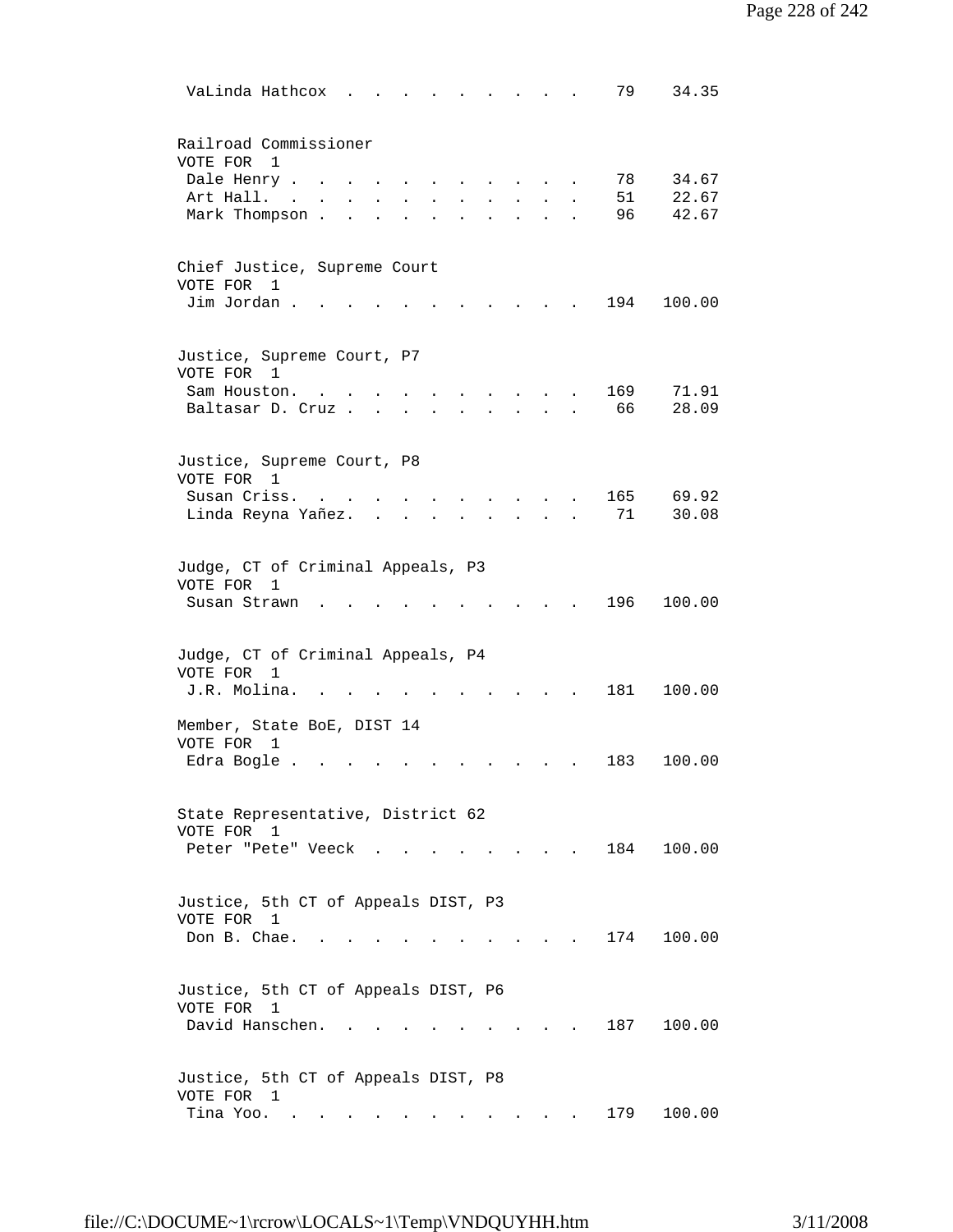|                                                                                 |                           | County Tax Assessor-Collector                                                        |                                                                       |                           |                                                                          |                           |                      |                      |                |                                          |
|---------------------------------------------------------------------------------|---------------------------|--------------------------------------------------------------------------------------|-----------------------------------------------------------------------|---------------------------|--------------------------------------------------------------------------|---------------------------|----------------------|----------------------|----------------|------------------------------------------|
| VOTE FOR 1                                                                      |                           |                                                                                      |                                                                       |                           |                                                                          |                           |                      |                      |                |                                          |
| John Wayne Ramsey.                                                              |                           |                                                                                      |                                                                       |                           |                                                                          |                           |                      |                      |                | $\cdot$ , . 231 100.00                   |
|                                                                                 |                           |                                                                                      |                                                                       |                           |                                                                          |                           |                      |                      |                |                                          |
|                                                                                 |                           |                                                                                      |                                                                       |                           |                                                                          |                           |                      |                      |                |                                          |
| County Chairman                                                                 |                           |                                                                                      |                                                                       |                           |                                                                          |                           |                      |                      |                |                                          |
| VOTE FOR 1                                                                      |                           |                                                                                      |                                                                       |                           |                                                                          |                           |                      |                      |                |                                          |
| Tony Beaverson.                                                                 |                           |                                                                                      |                                                                       |                           |                                                                          |                           |                      |                      |                | 182 100.00                               |
|                                                                                 |                           |                                                                                      |                                                                       |                           |                                                                          |                           |                      |                      |                |                                          |
|                                                                                 |                           |                                                                                      |                                                                       |                           |                                                                          |                           |                      |                      |                | ********** (REPUBLICAN PARTY) ********** |
|                                                                                 |                           |                                                                                      |                                                                       |                           |                                                                          |                           |                      |                      |                |                                          |
| IMMIGRATION                                                                     |                           |                                                                                      |                                                                       |                           |                                                                          |                           |                      |                      |                |                                          |
| VOTE FOR 1                                                                      |                           |                                                                                      |                                                                       |                           |                                                                          |                           |                      |                      |                |                                          |
| YES<br>$\sim$ $\sim$ $\sim$ $\sim$                                              |                           |                                                                                      |                                                                       |                           |                                                                          |                           |                      |                      |                | 118 98.33                                |
| NO.<br>$\cdot$ $\cdot$ $\cdot$                                                  |                           |                                                                                      | $\mathbf{r}$ , and $\mathbf{r}$ , and $\mathbf{r}$ , and $\mathbf{r}$ |                           |                                                                          |                           | $\ddot{\phantom{a}}$ |                      |                | 2 1.67                                   |
|                                                                                 |                           |                                                                                      |                                                                       |                           |                                                                          |                           |                      |                      |                |                                          |
| PHOTO ID                                                                        |                           |                                                                                      |                                                                       |                           |                                                                          |                           |                      |                      |                |                                          |
| VOTE FOR 1                                                                      |                           |                                                                                      |                                                                       |                           |                                                                          |                           |                      |                      |                |                                          |
|                                                                                 |                           |                                                                                      |                                                                       |                           |                                                                          |                           |                      |                      |                |                                          |
| YES<br>$\sim$ $\sim$                                                            |                           |                                                                                      |                                                                       |                           |                                                                          |                           |                      |                      | 113            | 94.17                                    |
| NO.                                                                             |                           |                                                                                      |                                                                       |                           |                                                                          |                           |                      |                      | 7              | 5.83                                     |
|                                                                                 |                           |                                                                                      |                                                                       |                           |                                                                          |                           |                      |                      |                |                                          |
| CONTROLLING GOVERNMENT GROWTH                                                   |                           |                                                                                      |                                                                       |                           |                                                                          |                           |                      |                      |                |                                          |
| VOTE FOR 1                                                                      |                           |                                                                                      |                                                                       |                           |                                                                          |                           |                      |                      |                |                                          |
|                                                                                 |                           |                                                                                      |                                                                       |                           |                                                                          |                           |                      |                      |                |                                          |
| YES<br>$\mathbf{z} = \mathbf{z} + \mathbf{z}$ , where $\mathbf{z} = \mathbf{z}$ |                           |                                                                                      |                                                                       |                           |                                                                          |                           |                      |                      | 105            | 92.92                                    |
| NO.<br><b>Contract Contract Contract Contract</b>                               | $\bullet$                 | $\bullet$ . $\bullet$<br>$\bullet$ .<br><br><br><br><br><br><br><br><br><br><br><br> |                                                                       |                           |                                                                          |                           |                      |                      | 8              | 7.08                                     |
| PRECINCT REPORT                                                                 |                           | GRAYSON COUNTY, TEXAS                                                                |                                                                       |                           |                                                                          |                           |                      |                      |                |                                          |
|                                                                                 |                           | PRIMARY ELECTION                                                                     |                                                                       |                           |                                                                          |                           |                      |                      |                |                                          |
|                                                                                 |                           |                                                                                      |                                                                       |                           |                                                                          |                           |                      |                      |                |                                          |
|                                                                                 |                           |                                                                                      |                                                                       |                           |                                                                          |                           |                      |                      |                |                                          |
|                                                                                 |                           | MARCH 4, 2008                                                                        |                                                                       |                           |                                                                          |                           |                      |                      |                |                                          |
| RUN DATE: 03/10/08 03:04 PM STATISTICS                                          |                           |                                                                                      |                                                                       |                           |                                                                          |                           |                      |                      |                |                                          |
|                                                                                 |                           |                                                                                      |                                                                       |                           |                                                                          |                           |                      |                      |                |                                          |
| 0052 PCT 64                                                                     |                           |                                                                                      |                                                                       |                           |                                                                          |                           |                      |                      |                |                                          |
|                                                                                 |                           |                                                                                      |                                                                       |                           |                                                                          |                           |                      |                      | VOTES          | PERCENT                                  |
|                                                                                 |                           |                                                                                      |                                                                       |                           |                                                                          |                           |                      |                      |                |                                          |
| REGISTERED VOTERS - TOTAL                                                       |                           |                                                                                      |                                                                       |                           |                                                                          |                           |                      |                      | 1956           |                                          |
| REGISTERED VOTERS - DEMOCRATIC PARTY                                            |                           |                                                                                      |                                                                       |                           |                                                                          |                           |                      | $\mathbf{A}$         | 0              |                                          |
| REGISTERED VOTERS - REPUBLICAN PARTY                                            |                           |                                                                                      |                                                                       |                           |                                                                          |                           |                      | $\ddot{\phantom{a}}$ | 0              |                                          |
| BALLOTS CAST - TOTAL. .                                                         |                           |                                                                                      |                                                                       |                           |                                                                          |                           |                      |                      | 649            |                                          |
| BALLOTS CAST - DEMOCRATIC PARTY                                                 |                           |                                                                                      |                                                                       |                           |                                                                          |                           |                      |                      | 354            | 54.55                                    |
| BALLOTS CAST - REPUBLICAN PARTY                                                 |                           |                                                                                      |                                                                       |                           |                                                                          |                           |                      |                      | 295            | 45.45                                    |
| VOTER TURNOUT - TOTAL                                                           |                           |                                                                                      | $\mathcal{A}$ is a set of the set of the set of $\mathcal{A}$ . Then  |                           |                                                                          |                           |                      |                      |                | 33.18                                    |
|                                                                                 |                           |                                                                                      |                                                                       |                           |                                                                          |                           |                      |                      |                |                                          |
|                                                                                 |                           |                                                                                      |                                                                       |                           |                                                                          |                           |                      |                      |                | ********** (REPUBLICAN PARTY) ********** |
| President                                                                       |                           |                                                                                      |                                                                       |                           |                                                                          |                           |                      |                      |                |                                          |
| VOTE FOR 1                                                                      |                           |                                                                                      |                                                                       |                           |                                                                          |                           |                      |                      |                |                                          |
| Ron Paul.                                                                       |                           |                                                                                      |                                                                       |                           |                                                                          |                           |                      |                      | 4              | 1.36                                     |
| Fred Thompson                                                                   |                           | . The contract of the contract of the contract of $\mathcal{O}(1)$                   |                                                                       |                           |                                                                          |                           |                      |                      | 0              |                                          |
| Hugh Cort                                                                       | $\mathbf{L}$              | $\mathbf{L}^{\text{max}}$                                                            | $\mathbf{L}$ and $\mathbf{L}$                                         | $\mathbf{L}$              | $\ddot{\phantom{0}}$                                                     | $\sim$ $\sim$ $\sim$      | $\ddot{\phantom{a}}$ |                      | 0              |                                          |
| Duncan Hunter.                                                                  | $\ddot{\phantom{a}}$      | $\mathbf{z} = \mathbf{z} + \mathbf{z}$ , where $\mathbf{z} = \mathbf{z}$             |                                                                       | $\mathbf{z} = \mathbf{z}$ | $\bullet$                                                                | $\sim 100$ km s $^{-1}$   |                      |                      | 1              | .34                                      |
| Rudy Giuliani .                                                                 | $\ddot{\phantom{a}}$      | $\mathbf{L}^{\text{max}}$<br>$\mathbf{a} = \mathbf{b}$                               | $\sim$ $-$                                                            | $\mathcal{L}^{\pm}$       | $\bullet$                                                                | $\mathbf{L}^{\text{max}}$ |                      |                      | $\overline{2}$ | .68                                      |
| Alan Keyes                                                                      |                           | $\mathbf{L}^{\text{max}}$<br>$\bullet$ .                                             | $\ddot{\phantom{a}}$                                                  | $\ddot{\phantom{0}}$      |                                                                          |                           |                      |                      | 0              |                                          |
| Mitt Romney.                                                                    |                           | $\bullet$                                                                            |                                                                       |                           |                                                                          |                           |                      |                      | 3              | 1.02                                     |
| John McCain.<br>$\ddot{\phantom{a}}$                                            | $\mathbf{L}^{\text{max}}$ | $\ddot{\phantom{0}}$<br>$\mathbf{L}$                                                 | $\sim$                                                                | $\ddot{\phantom{0}}$      | $\ddot{\phantom{0}}$                                                     |                           |                      |                      | 166            | 56.46                                    |
| Hoa Tran. .                                                                     | $\mathbf{L}$              | $\mathcal{L}^{\text{max}}$                                                           | $\mathcal{L}^{\text{max}}$ , and $\mathcal{L}^{\text{max}}$           |                           |                                                                          | $\mathbf{L} = \mathbf{L}$ |                      |                      | 1              | .34                                      |
| Mike Huckabee.                                                                  | $\sim$ 100 $\sim$         | $\mathbf{L}$<br>$\mathbf{L}$                                                         |                                                                       |                           | $\mathbf{r}$ , $\mathbf{r}$ , $\mathbf{r}$ , $\mathbf{r}$ , $\mathbf{r}$ |                           |                      | $\ddot{\phantom{a}}$ | 115            | 39.12                                    |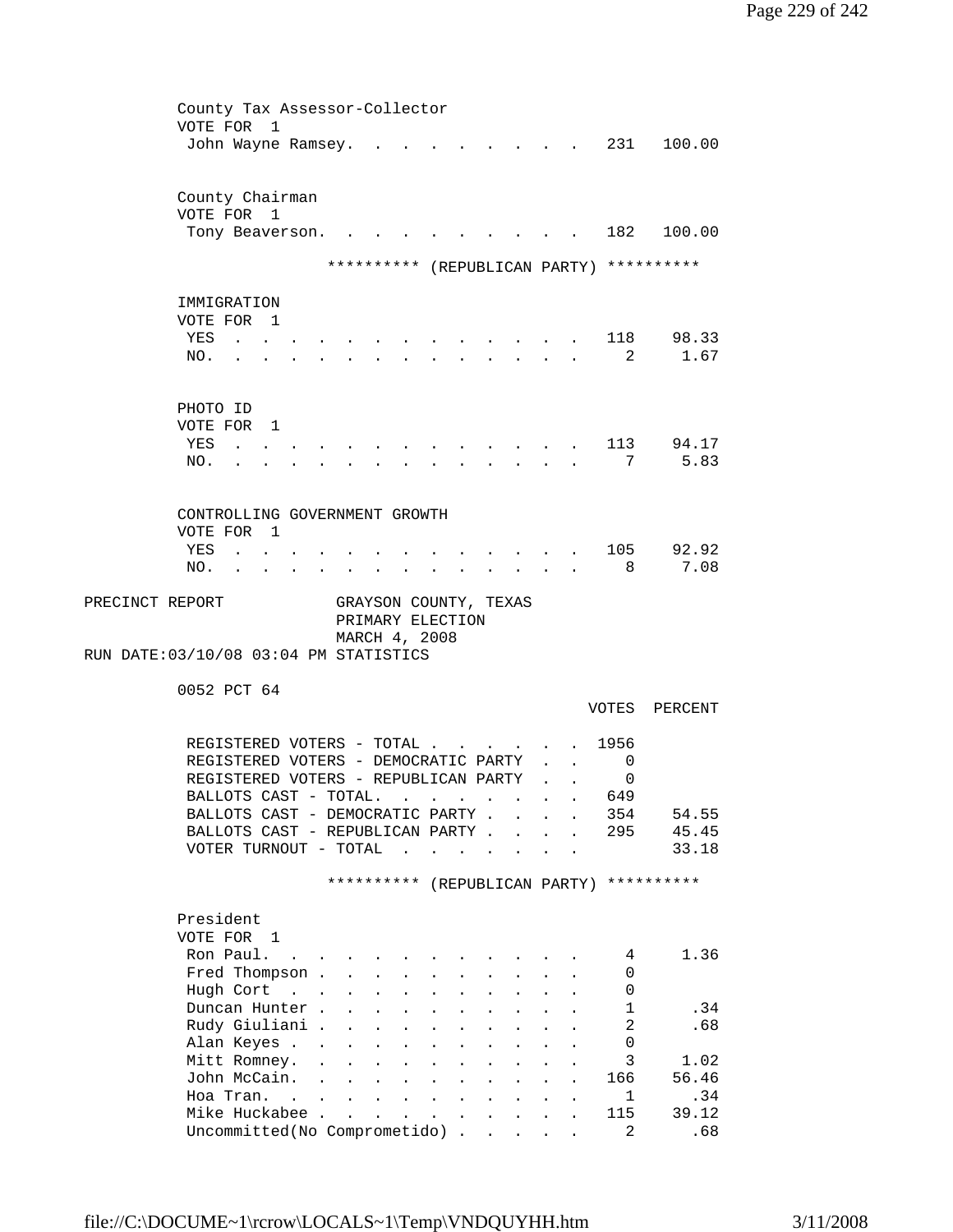| US Senator                                                                                                                                                                                 |
|--------------------------------------------------------------------------------------------------------------------------------------------------------------------------------------------|
| VOTE FOR<br>1                                                                                                                                                                              |
| 201<br>78.52<br>John Cornyn.<br>$\mathbf{r}$ , $\mathbf{r}$ , $\mathbf{r}$ , $\mathbf{r}$ , $\mathbf{r}$                                                                                   |
| 55<br>21.48<br>Larry Kilgore.<br>the contract of the contract of the contract of the contract of the contract of the contract of the contract of<br>$\bullet$                              |
|                                                                                                                                                                                            |
|                                                                                                                                                                                            |
| US Representative, DIST 4<br>VOTE FOR 1                                                                                                                                                    |
| 8.24<br>Gene Christensen<br>23                                                                                                                                                             |
| 202<br>72.40<br>Ralph Hall                                                                                                                                                                 |
| $\mathbf{L} = \mathbf{L}$<br>$\mathbf{L}$ and $\mathbf{L}$<br>$\sim$<br>$\sim$<br>$\ddot{\phantom{a}}$<br>Joshua Kowert<br>- 2<br>.72                                                      |
| $\mathbf{L}$<br>$\mathbf{L}^{\text{max}}$<br>$\ddot{\phantom{a}}$<br><b>Contract Contract</b><br>$\ddot{\phantom{a}}$<br>15.77                                                             |
| Kathy Seei<br>44<br>$\mathbf{L} = \mathbf{L}$<br><b>Contract Contract</b><br>$\sim$ $\sim$ $\sim$<br>$\mathbf{L}$<br>$\ddot{\phantom{a}}$<br>$\ddot{\phantom{a}}$<br>Kevin George.<br>2.87 |
| 8<br>$\ddot{\phantom{a}}$<br>$\sim$<br>$\bullet$<br>$\bullet$<br>$\bullet$<br>$\bullet$ .<br><br><br><br><br><br><br><br><br><br><br><br><br>$\mathbf{a}$ and $\mathbf{b}$<br>$\bullet$    |
|                                                                                                                                                                                            |
| Railroad Commissioner                                                                                                                                                                      |
| VOTE FOR 1                                                                                                                                                                                 |
| Michael L. Williams .<br>223<br>100.00                                                                                                                                                     |
|                                                                                                                                                                                            |
|                                                                                                                                                                                            |
| Chief Justice, Supreme Court<br>VOTE FOR<br>1                                                                                                                                              |
| Wallace B. Jefferson.<br>219<br>100.00                                                                                                                                                     |
|                                                                                                                                                                                            |
|                                                                                                                                                                                            |
| Justice, Supreme Court, P7                                                                                                                                                                 |
| VOTE FOR 1                                                                                                                                                                                 |
| Dale Wainwright<br>212<br>100.00                                                                                                                                                           |
|                                                                                                                                                                                            |
|                                                                                                                                                                                            |
| Justice, Supreme Court, P8                                                                                                                                                                 |
| VOTE FOR<br>$\overline{1}$                                                                                                                                                                 |
| Phil Johnson<br>210<br>100.00                                                                                                                                                              |
|                                                                                                                                                                                            |
| Judge, CT of Criminal Appeals, P3                                                                                                                                                          |
| VOTE FOR<br>1                                                                                                                                                                              |
| Tom Price<br>200<br>100.00                                                                                                                                                                 |
|                                                                                                                                                                                            |
| Judge, CT of Criminal Appeals, P4                                                                                                                                                          |
| VOTE FOR 1                                                                                                                                                                                 |
| Robert Francis. .<br>91<br>42.52<br>$\sim$                                                                                                                                                 |
| 123<br>Paul Womack. .<br>57.48                                                                                                                                                             |
|                                                                                                                                                                                            |
|                                                                                                                                                                                            |
| Judge, CT of Criminal Appeals, P9                                                                                                                                                          |
| VOTE FOR<br>1                                                                                                                                                                              |
| Cathy Cochran<br>200<br>100.00<br>and the state of the state of the                                                                                                                        |
|                                                                                                                                                                                            |
| Member, State BoE, DIST 14                                                                                                                                                                 |
| VOTE FOR 1                                                                                                                                                                                 |
| Gail Lowe<br>201<br>100.00                                                                                                                                                                 |
|                                                                                                                                                                                            |
|                                                                                                                                                                                            |
| State Senator, District 30                                                                                                                                                                 |
| VOTE FOR<br>1                                                                                                                                                                              |
| Charles R. Stafford<br>53<br>20.46<br>$\cdot$ $\cdot$                                                                                                                                      |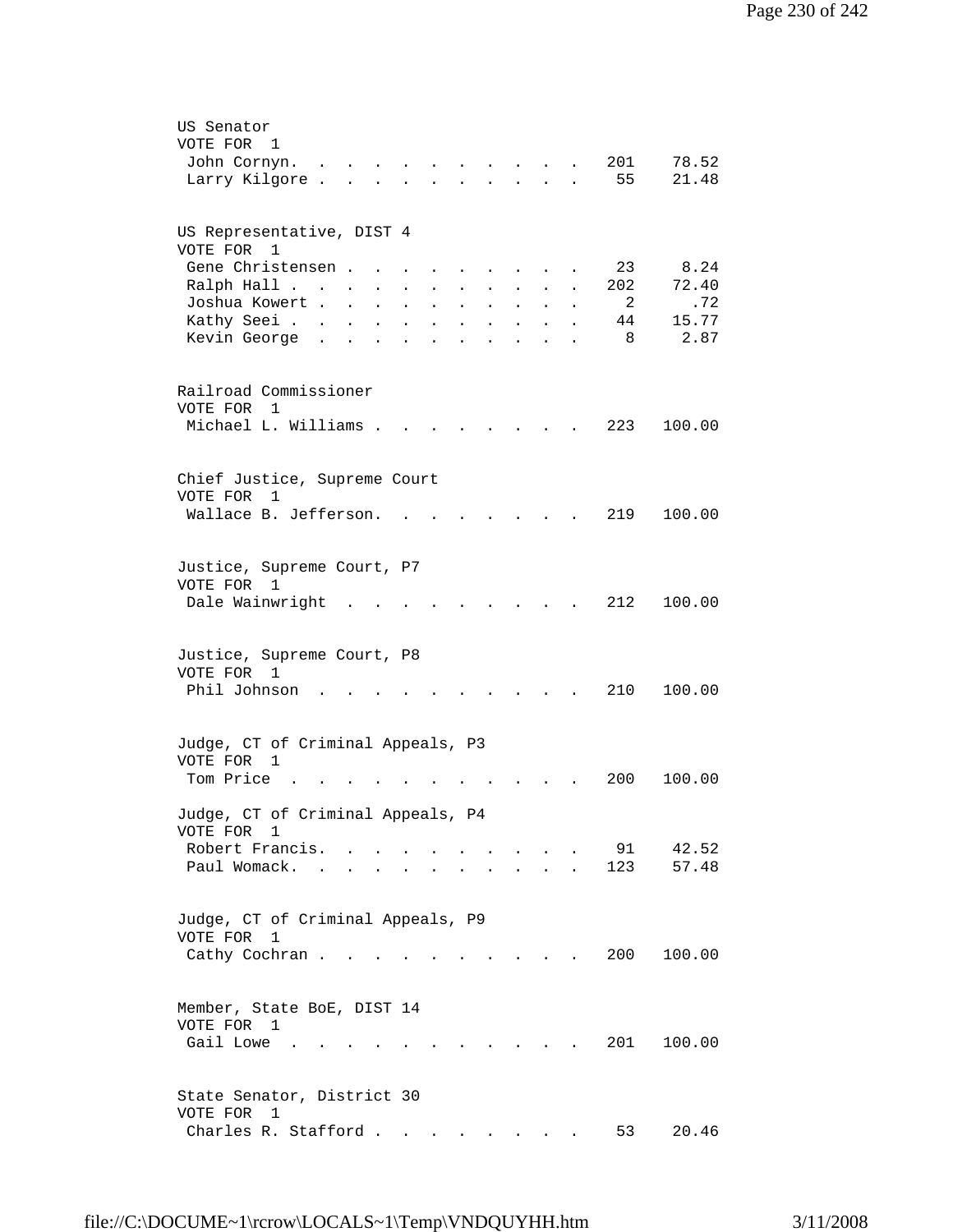|         | Craig Estes. .                                                                   |                     |                           |                    | 206        | 79.54          |
|---------|----------------------------------------------------------------------------------|---------------------|---------------------------|--------------------|------------|----------------|
|         | State Representative, District 62<br>VOTE FOR 1                                  |                     |                           |                    |            |                |
|         | Larry Phillips.                                                                  |                     |                           |                    |            | 235 100.00     |
|         | Justice, 5th CT of Appeals DIST, P3<br>VOTE FOR 1                                |                     |                           |                    |            |                |
|         | Mary Murphy.                                                                     |                     |                           |                    | 203        | 100.00         |
|         | Justice, 5th CT of Appeals DIST, P6<br>VOTE FOR<br>1<br>David L. Bridges .       |                     |                           |                    | 201        | 100.00         |
|         |                                                                                  |                     |                           |                    |            |                |
|         | Justice, 5th CT of Appeals DIST, P8<br>VOTE FOR 1<br>Kerry Fitzgerald.           |                     |                           |                    | 201        | 100.00         |
|         |                                                                                  |                     |                           |                    |            |                |
|         | District Judge, 15th Judicial District<br>VOTE FOR 1<br>Jim Fallon.              |                     |                           |                    | 212        | 100.00         |
|         |                                                                                  |                     |                           |                    |            |                |
|         | District Judge, 59th Judicial District<br>VOTE FOR<br>1<br>Rayburn M. "Rim" Nall |                     |                           |                    | 225        | 100.00         |
|         |                                                                                  |                     |                           |                    |            |                |
|         | District Judge, 336th Judicial District<br>VOTE FOR 1                            |                     |                           |                    |            |                |
|         | Charles Butler.                                                                  |                     |                           |                    | 84         | 31.23          |
|         | Lauri Blake.                                                                     |                     |                           |                    | 185        | 68.77          |
|         | Criminal District Attorney<br>VOTE FOR 1                                         |                     |                           |                    |            |                |
|         | Joe Brown                                                                        |                     |                           |                    | 233        | 100.00         |
| Sheriff | VOTE FOR 1                                                                       |                     |                           |                    |            |                |
|         | Keith Gary                                                                       |                     |                           |                    | 241        | 100.00         |
|         | Constable, Precinct No. 2<br>VOTE FOR 1                                          |                     |                           |                    |            |                |
|         | Sandra "Sandi" Savering.<br>Mike Putnam.                                         |                     | $\mathbf{r} = \mathbf{r}$ |                    | 106<br>136 | 43.80<br>56.20 |
|         | County Chairman<br>VOTE FOR 1                                                    |                     |                           |                    |            |                |
|         | David P. Gibson                                                                  |                     |                           |                    | 210        | 100.00         |
|         |                                                                                  | * * * * * * * * * * |                           | (DEMOCRATIC PARTY) | ********** |                |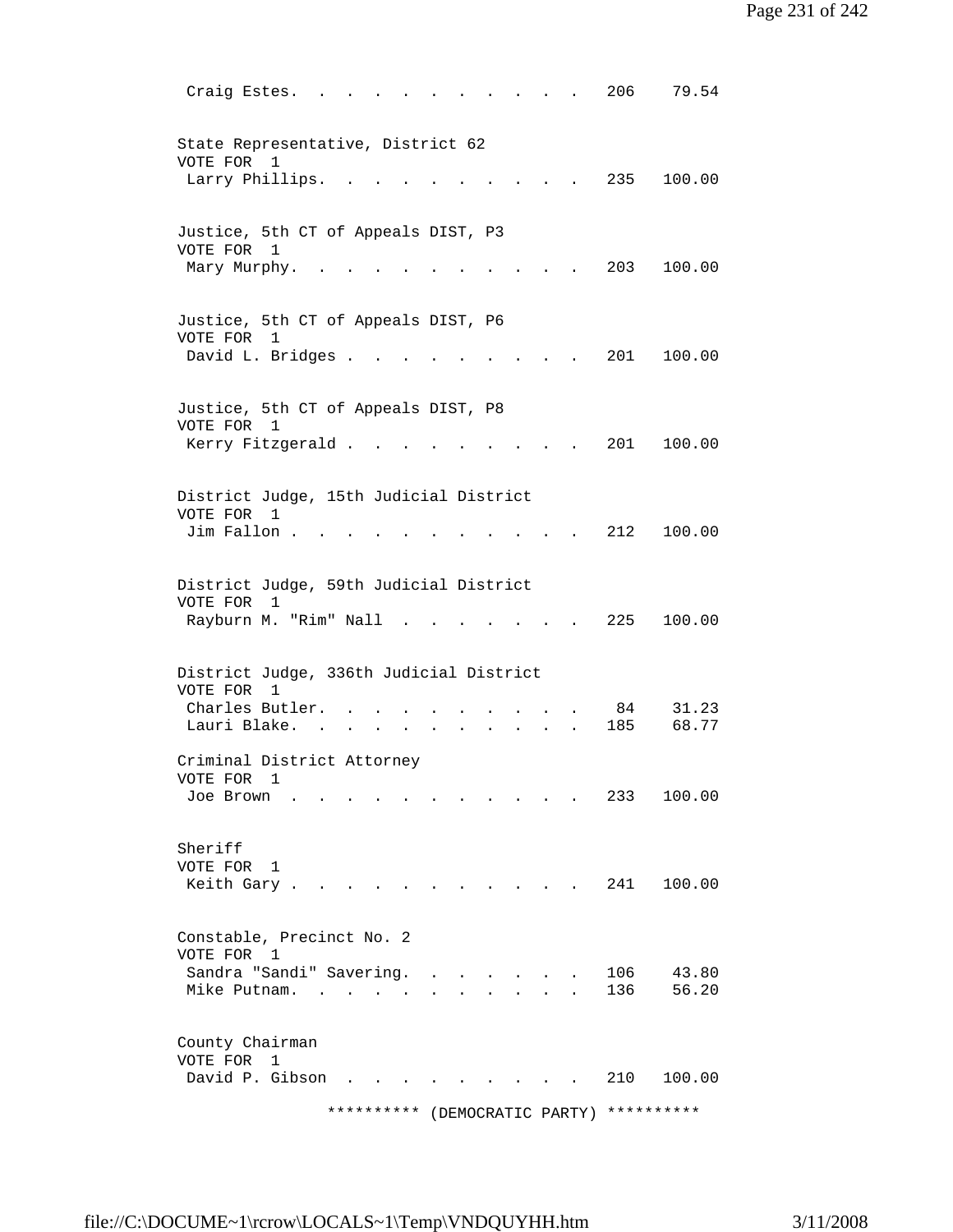| President                                                                                                                                                                                                                                                                                                                                                                                                                                                              |
|------------------------------------------------------------------------------------------------------------------------------------------------------------------------------------------------------------------------------------------------------------------------------------------------------------------------------------------------------------------------------------------------------------------------------------------------------------------------|
| VOTE FOR 1                                                                                                                                                                                                                                                                                                                                                                                                                                                             |
| Barack Obama<br>112<br>31.64<br>$\cdots$ $\cdots$                                                                                                                                                                                                                                                                                                                                                                                                                      |
| 65.82<br>Hillary Clinton.<br>233<br>$\mathcal{L}^{\text{max}}$<br>$\sim 10^{-10}$<br>$\mathbf{L}^{\text{max}}$<br>$\sim$ $\sim$<br>$\ddot{\phantom{0}}$<br>$\ddot{\phantom{0}}$<br>$\ddot{\phantom{a}}$<br>$\ddot{\phantom{0}}$                                                                                                                                                                                                                                        |
| Bill Richardson<br>2<br>.56<br>$\ddot{\phantom{a}}$<br>$\ddot{\phantom{0}}$<br>$\bullet$<br>$\bullet$<br>$\ddot{\phantom{0}}$<br>$\ddot{\phantom{0}}$<br>$\bullet$<br>$\ddot{\phantom{0}}$<br>$\ddot{\phantom{a}}$                                                                                                                                                                                                                                                     |
| John Edwards<br>1.69<br>6<br>$\mathcal{L}(\mathbf{r})$ , and $\mathcal{L}(\mathbf{r})$ , and $\mathcal{L}(\mathbf{r})$<br>$\mathbf{L}^{\text{max}}$ , $\mathbf{L}^{\text{max}}$<br>$\ddot{\phantom{0}}$<br>$\ddot{\phantom{0}}$                                                                                                                                                                                                                                        |
| Joe Biden<br>0<br>and the state of the state of the<br>$\ddot{\phantom{a}}$<br>$\ddot{\phantom{a}}$<br>$\ddot{\phantom{a}}$                                                                                                                                                                                                                                                                                                                                            |
| Christopher J. Dodd.<br>$\mathbf{1}$<br>.28<br>$\ddot{\phantom{a}}$<br>$\ddot{\phantom{a}}$<br>$\ddot{\phantom{a}}$<br>$\ddot{\phantom{a}}$                                                                                                                                                                                                                                                                                                                            |
|                                                                                                                                                                                                                                                                                                                                                                                                                                                                        |
|                                                                                                                                                                                                                                                                                                                                                                                                                                                                        |
| US Senator                                                                                                                                                                                                                                                                                                                                                                                                                                                             |
| VOTE FOR 1                                                                                                                                                                                                                                                                                                                                                                                                                                                             |
| Richard J. "Rick" Noriega<br>34.57<br>84                                                                                                                                                                                                                                                                                                                                                                                                                               |
| <b>Contractor</b><br>$\bullet$<br>56<br>23.05<br>Ray McMurrey                                                                                                                                                                                                                                                                                                                                                                                                          |
| $\ddot{\phantom{a}}$<br>$\ddot{\phantom{0}}$<br>$\bullet$<br>$\ddot{\phantom{a}}$<br>32.10<br>78<br>Gene Kelly                                                                                                                                                                                                                                                                                                                                                         |
| $\sim 100$<br>$\ddot{\phantom{a}}$                                                                                                                                                                                                                                                                                                                                                                                                                                     |
| 10.29<br>Rhett R. Smith.<br>25<br>$\mathbf{L} = \mathbf{L}$<br>$\ddot{\phantom{a}}$                                                                                                                                                                                                                                                                                                                                                                                    |
|                                                                                                                                                                                                                                                                                                                                                                                                                                                                        |
|                                                                                                                                                                                                                                                                                                                                                                                                                                                                        |
| US Representative, DIST 4                                                                                                                                                                                                                                                                                                                                                                                                                                              |
| VOTE FOR<br>1                                                                                                                                                                                                                                                                                                                                                                                                                                                          |
| Glenn Melancon.<br>166<br>72.17<br>$\sim$ $\sim$ $\sim$ $\sim$ $\sim$<br>$\sim 10^{-10}$                                                                                                                                                                                                                                                                                                                                                                               |
| 27.83<br>VaLinda Hathcox<br>64<br>$\mathbf{r} = \mathbf{r} + \mathbf{r}$<br>$\mathcal{L}^{\text{max}}$                                                                                                                                                                                                                                                                                                                                                                 |
|                                                                                                                                                                                                                                                                                                                                                                                                                                                                        |
|                                                                                                                                                                                                                                                                                                                                                                                                                                                                        |
| Railroad Commissioner                                                                                                                                                                                                                                                                                                                                                                                                                                                  |
| VOTE FOR 1                                                                                                                                                                                                                                                                                                                                                                                                                                                             |
| 77<br>33.05<br>Dale Henry<br><b>Contract Contract Contract</b>                                                                                                                                                                                                                                                                                                                                                                                                         |
| Art Hall.<br>47<br>20.17<br>$\mathbf{L} = \mathbf{L} \mathbf{L}$<br>$\mathbf{L} = \mathbf{L} \mathbf{L}$<br>$\mathbf{r} = \mathbf{r}$<br>$\ddot{\phantom{a}}$<br>$\ddot{\phantom{0}}$                                                                                                                                                                                                                                                                                  |
| Mark Thompson.<br>109<br>46.78<br>$\mathbf{r}$ . The set of $\mathbf{r}$<br>$\sim$ $\sim$ $\sim$<br>$\ddot{\phantom{a}}$<br>$\ddot{\phantom{a}}$<br>$\ddot{\phantom{a}}$<br>$\ddot{\phantom{a}}$<br>$\ddot{\phantom{a}}$                                                                                                                                                                                                                                               |
|                                                                                                                                                                                                                                                                                                                                                                                                                                                                        |
| Chief Justice, Supreme Court<br>VOTE FOR<br>$\overline{1}$<br>Jim Jordan.<br>214<br>100.00<br>$\mathbf{A}$ and $\mathbf{A}$<br>$\sim$                                                                                                                                                                                                                                                                                                                                  |
|                                                                                                                                                                                                                                                                                                                                                                                                                                                                        |
| Justice, Supreme Court, P7<br>VOTE FOR 1                                                                                                                                                                                                                                                                                                                                                                                                                               |
| 80.97<br>Sam Houston.<br>183<br>$\mathbf{r} = \mathbf{r} + \mathbf{r} + \mathbf{r}$ .                                                                                                                                                                                                                                                                                                                                                                                  |
| 43<br>19.03<br>Baltasar D. Cruz                                                                                                                                                                                                                                                                                                                                                                                                                                        |
|                                                                                                                                                                                                                                                                                                                                                                                                                                                                        |
|                                                                                                                                                                                                                                                                                                                                                                                                                                                                        |
| Justice, Supreme Court, P8<br>VOTE FOR 1                                                                                                                                                                                                                                                                                                                                                                                                                               |
| Susan Criss.<br>195<br>83.33<br>$\sim$<br>$\mathbf{r} = \mathbf{r} + \mathbf{r} + \mathbf{r} + \mathbf{r} + \mathbf{r} + \mathbf{r} + \mathbf{r} + \mathbf{r} + \mathbf{r} + \mathbf{r} + \mathbf{r} + \mathbf{r} + \mathbf{r} + \mathbf{r} + \mathbf{r} + \mathbf{r} + \mathbf{r} + \mathbf{r} + \mathbf{r} + \mathbf{r} + \mathbf{r} + \mathbf{r} + \mathbf{r} + \mathbf{r} + \mathbf{r} + \mathbf{r} + \mathbf{r} + \mathbf{r} + \mathbf{r} + \mathbf{r} + \mathbf$ |
| 16.67<br>Linda Reyna Yañez.<br>39<br>$\mathbf{r} = \mathbf{r}$                                                                                                                                                                                                                                                                                                                                                                                                         |
|                                                                                                                                                                                                                                                                                                                                                                                                                                                                        |
| Judge, CT of Criminal Appeals, P3<br>VOTE FOR<br>1                                                                                                                                                                                                                                                                                                                                                                                                                     |
| 207<br>Susan Strawn<br>100.00                                                                                                                                                                                                                                                                                                                                                                                                                                          |
|                                                                                                                                                                                                                                                                                                                                                                                                                                                                        |
|                                                                                                                                                                                                                                                                                                                                                                                                                                                                        |
| Judge, CT of Criminal Appeals, P4<br>VOTE FOR<br>1                                                                                                                                                                                                                                                                                                                                                                                                                     |
| J.R. Molina.<br>192<br>100.00                                                                                                                                                                                                                                                                                                                                                                                                                                          |
|                                                                                                                                                                                                                                                                                                                                                                                                                                                                        |
| Member, State BoE, DIST 14<br>VOTE FOR 1                                                                                                                                                                                                                                                                                                                                                                                                                               |
| Edra Bogle<br>184<br>100.00<br>$\sim 100$                                                                                                                                                                                                                                                                                                                                                                                                                              |
|                                                                                                                                                                                                                                                                                                                                                                                                                                                                        |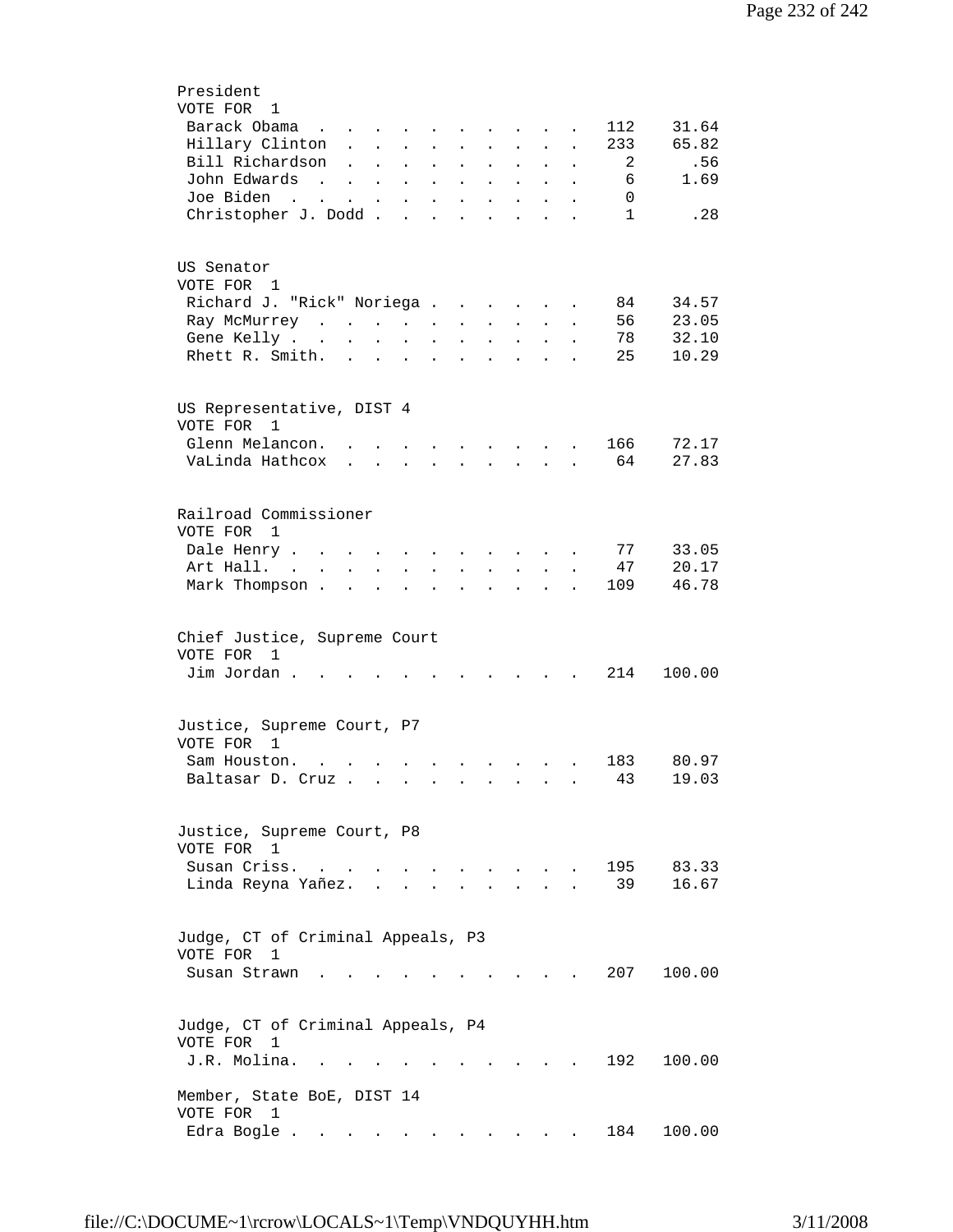|                                        |                                           |                                                                                                                 |                |  | State Representative, District 62 |               |                                                                                 |                           |           |                                          |
|----------------------------------------|-------------------------------------------|-----------------------------------------------------------------------------------------------------------------|----------------|--|-----------------------------------|---------------|---------------------------------------------------------------------------------|---------------------------|-----------|------------------------------------------|
|                                        | VOTE FOR                                  |                                                                                                                 | $\overline{1}$ |  |                                   |               |                                                                                 |                           |           |                                          |
|                                        |                                           | Peter "Pete" Veeck                                                                                              |                |  |                                   |               |                                                                                 |                           | 197       | 100.00                                   |
|                                        |                                           |                                                                                                                 |                |  |                                   |               |                                                                                 |                           |           |                                          |
|                                        | Justice, 5th CT of Appeals DIST, P3       |                                                                                                                 |                |  |                                   |               |                                                                                 |                           |           |                                          |
|                                        | VOTE FOR 1                                |                                                                                                                 |                |  |                                   |               |                                                                                 |                           |           |                                          |
|                                        |                                           | Don B. Chae.                                                                                                    |                |  |                                   |               |                                                                                 |                           | 190       | 100.00                                   |
|                                        |                                           |                                                                                                                 |                |  |                                   |               |                                                                                 |                           |           |                                          |
|                                        |                                           |                                                                                                                 |                |  |                                   |               |                                                                                 |                           |           |                                          |
|                                        | Justice, 5th CT of Appeals DIST, P6       |                                                                                                                 |                |  |                                   |               |                                                                                 |                           |           |                                          |
|                                        | VOTE FOR 1                                |                                                                                                                 |                |  |                                   |               |                                                                                 |                           |           |                                          |
|                                        |                                           | David Hanschen.                                                                                                 |                |  |                                   |               |                                                                                 |                           | 193       | 100.00                                   |
|                                        |                                           |                                                                                                                 |                |  |                                   |               |                                                                                 |                           |           |                                          |
|                                        |                                           |                                                                                                                 |                |  |                                   |               |                                                                                 |                           |           |                                          |
|                                        | Justice, 5th CT of Appeals DIST, P8       |                                                                                                                 |                |  |                                   |               |                                                                                 |                           |           |                                          |
|                                        | VOTE FOR 1                                |                                                                                                                 |                |  |                                   |               |                                                                                 |                           |           |                                          |
|                                        |                                           | Tina Yoo.                                                                                                       |                |  |                                   |               |                                                                                 |                           | 180       | 100.00                                   |
|                                        |                                           |                                                                                                                 |                |  |                                   |               |                                                                                 |                           |           |                                          |
|                                        |                                           |                                                                                                                 |                |  |                                   |               |                                                                                 |                           |           |                                          |
|                                        | County Tax Assessor-Collector<br>VOTE FOR |                                                                                                                 | $\overline{1}$ |  |                                   |               |                                                                                 |                           |           |                                          |
|                                        |                                           | John Wayne Ramsey.                                                                                              |                |  |                                   |               |                                                                                 |                           | 238       | 100.00                                   |
|                                        |                                           |                                                                                                                 |                |  |                                   |               |                                                                                 |                           |           |                                          |
|                                        |                                           |                                                                                                                 |                |  |                                   |               |                                                                                 |                           |           |                                          |
|                                        | County Chairman                           |                                                                                                                 |                |  |                                   |               |                                                                                 |                           |           |                                          |
|                                        | VOTE FOR 1                                |                                                                                                                 |                |  |                                   |               |                                                                                 |                           |           |                                          |
|                                        |                                           | Tony Beaverson.                                                                                                 |                |  |                                   |               |                                                                                 |                           | 187       | 100.00                                   |
|                                        |                                           |                                                                                                                 |                |  |                                   |               |                                                                                 |                           |           |                                          |
|                                        |                                           |                                                                                                                 |                |  |                                   |               |                                                                                 |                           |           |                                          |
|                                        |                                           |                                                                                                                 |                |  |                                   |               |                                                                                 |                           |           | ********** (REPUBLICAN PARTY) ********** |
|                                        |                                           |                                                                                                                 |                |  |                                   |               |                                                                                 |                           |           |                                          |
|                                        | IMMIGRATION                               |                                                                                                                 |                |  |                                   |               |                                                                                 |                           |           |                                          |
|                                        | VOTE FOR 1                                |                                                                                                                 |                |  |                                   |               |                                                                                 |                           |           |                                          |
|                                        | YES                                       |                                                                                                                 |                |  |                                   |               |                                                                                 |                           | 273       | 96.47                                    |
|                                        | NO.                                       |                                                                                                                 |                |  |                                   |               |                                                                                 |                           | 10        | 3.53                                     |
|                                        |                                           |                                                                                                                 |                |  |                                   |               |                                                                                 |                           |           |                                          |
|                                        |                                           |                                                                                                                 |                |  |                                   |               |                                                                                 |                           |           |                                          |
|                                        | PHOTO ID                                  |                                                                                                                 |                |  |                                   |               |                                                                                 |                           |           |                                          |
|                                        | VOTE FOR                                  |                                                                                                                 | 1              |  |                                   |               |                                                                                 |                           |           |                                          |
|                                        | YES<br>NO.                                | the contract of the contract of the contract of the contract of the contract of the contract of the contract of |                |  | .                                 | $\sim$ $\sim$ | the contract of the contract of the contract of the contract of the contract of |                           | 265<br>15 | 94.64<br>5.36                            |
|                                        |                                           |                                                                                                                 |                |  |                                   |               |                                                                                 |                           |           |                                          |
|                                        |                                           |                                                                                                                 |                |  |                                   |               |                                                                                 |                           |           |                                          |
|                                        |                                           |                                                                                                                 |                |  | CONTROLLING GOVERNMENT GROWTH     |               |                                                                                 |                           |           |                                          |
|                                        | VOTE FOR 1                                |                                                                                                                 |                |  |                                   |               |                                                                                 |                           |           |                                          |
|                                        | YES                                       | $\mathbf{r}$ , $\mathbf{r}$ , $\mathbf{r}$ , $\mathbf{r}$                                                       |                |  |                                   |               | and the state of the state of the state of                                      |                           |           | . 257 94.14                              |
|                                        | NO.                                       |                                                                                                                 |                |  |                                   |               |                                                                                 | $\mathbf{r} = \mathbf{r}$ | 16        | 5.86                                     |
|                                        |                                           |                                                                                                                 |                |  |                                   |               |                                                                                 |                           |           |                                          |
| PRECINCT REPORT                        |                                           |                                                                                                                 |                |  | GRAYSON COUNTY, TEXAS             |               |                                                                                 |                           |           |                                          |
|                                        |                                           |                                                                                                                 |                |  | PRIMARY ELECTION                  |               |                                                                                 |                           |           |                                          |
|                                        |                                           |                                                                                                                 |                |  | MARCH 4, 2008                     |               |                                                                                 |                           |           |                                          |
| RUN DATE: 03/10/08 03:04 PM STATISTICS |                                           |                                                                                                                 |                |  |                                   |               |                                                                                 |                           |           |                                          |
|                                        | 0053 PCT 65                               |                                                                                                                 |                |  |                                   |               |                                                                                 |                           |           |                                          |
|                                        |                                           |                                                                                                                 |                |  |                                   |               |                                                                                 |                           |           | VOTES PERCENT                            |
|                                        |                                           |                                                                                                                 |                |  | REGISTERED VOTERS - TOTAL         |               |                                                                                 |                           | 1255      |                                          |

REGISTERED VOTERS - DEMOCRATIC PARTY . . 0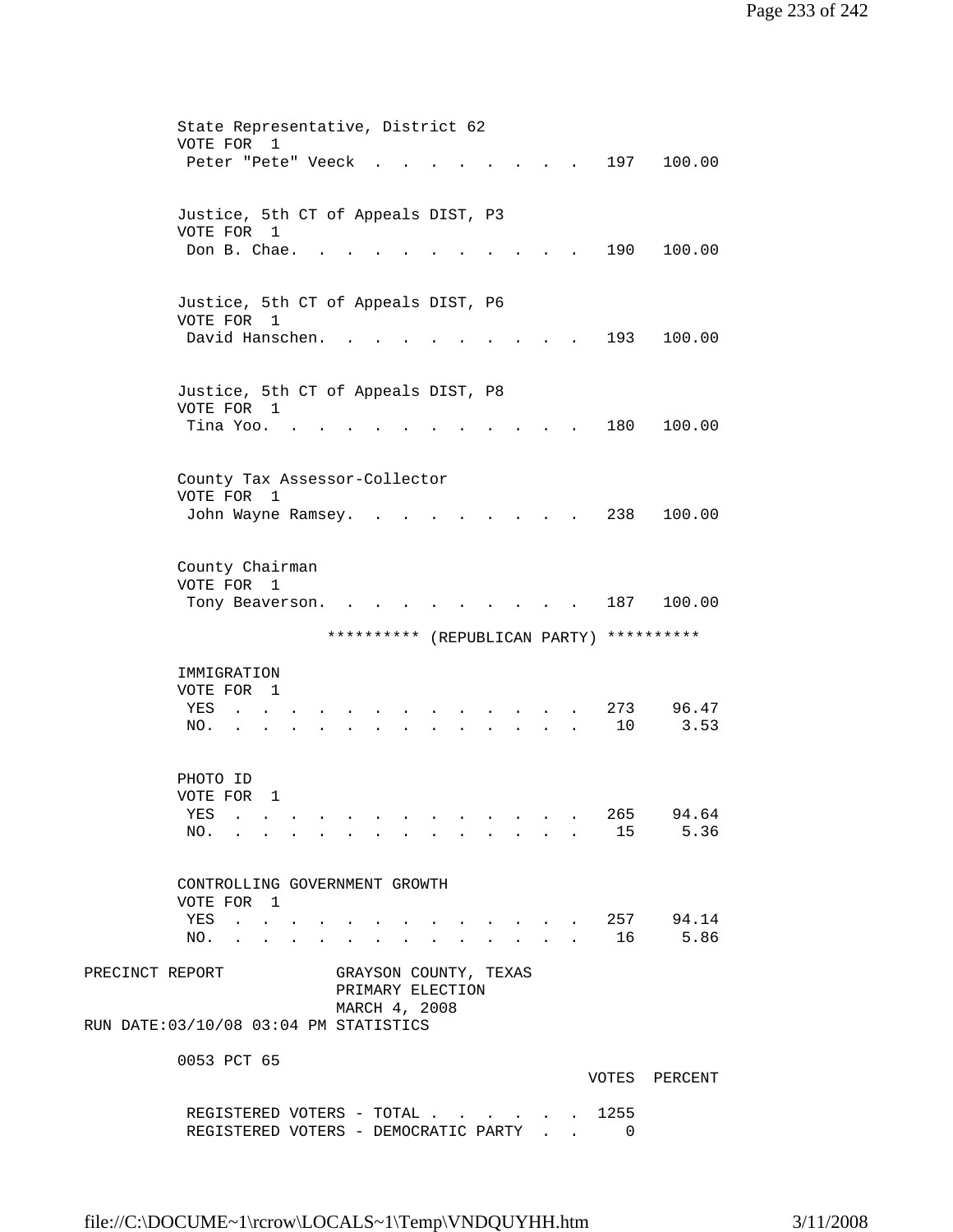|           | REGISTERED VOTERS - REPUBLICAN PARTY<br>BALLOTS CAST - TOTAL.<br>BALLOTS CAST - DEMOCRATIC PARTY.<br>BALLOTS CAST - REPUBLICAN PARTY.<br>VOTER TURNOUT - TOTAL |                                      | $\ddot{\phantom{a}}$<br><b>Contract Contract Contract</b>                                                                                                            | <b>Contract Contract Contract</b>            | $\mathbf{L}$<br>$\ddot{\phantom{a}}$                        | $\ddot{\phantom{a}}$       | $\ddot{\phantom{a}}$ |                      | 0<br>437<br>252<br>185        | 57.67<br>42.33<br>34.82 |
|-----------|----------------------------------------------------------------------------------------------------------------------------------------------------------------|--------------------------------------|----------------------------------------------------------------------------------------------------------------------------------------------------------------------|----------------------------------------------|-------------------------------------------------------------|----------------------------|----------------------|----------------------|-------------------------------|-------------------------|
|           |                                                                                                                                                                |                                      | **********                                                                                                                                                           |                                              |                                                             |                            |                      |                      | (REPUBLICAN PARTY) ********** |                         |
| President |                                                                                                                                                                |                                      |                                                                                                                                                                      |                                              |                                                             |                            |                      |                      |                               |                         |
|           | VOTE FOR 1                                                                                                                                                     |                                      |                                                                                                                                                                      |                                              |                                                             |                            |                      |                      |                               |                         |
|           | Ron Paul.                                                                                                                                                      |                                      |                                                                                                                                                                      |                                              |                                                             |                            |                      |                      | 1                             | .55                     |
|           | Fred Thompson .                                                                                                                                                | $\ddot{\phantom{a}}$                 | $\ddot{\phantom{0}}$<br>$\ddot{\phantom{0}}$                                                                                                                         | $\bullet$<br>$\ddot{\phantom{0}}$            |                                                             |                            |                      |                      | 2                             | 1.10                    |
|           | Hugh Cort<br>$\mathcal{L}(\mathcal{L}^{\text{max}})$ .                                                                                                         |                                      |                                                                                                                                                                      |                                              |                                                             |                            |                      |                      | 0                             |                         |
|           | Duncan Hunter.                                                                                                                                                 |                                      |                                                                                                                                                                      |                                              |                                                             |                            |                      |                      | 0                             |                         |
|           | Rudy Giuliani .                                                                                                                                                | $\ddot{\phantom{a}}$                 | $\ddot{\phantom{0}}$                                                                                                                                                 |                                              |                                                             |                            |                      |                      | 0                             |                         |
|           | Alan Keyes                                                                                                                                                     | $\ddot{\phantom{0}}$                 | $\ddot{\phantom{a}}$<br>$\ddot{\phantom{a}}$                                                                                                                         | $\ddot{\phantom{a}}$<br>$\ddot{\phantom{a}}$ | $\ddot{\phantom{a}}$                                        |                            |                      |                      | $\Omega$                      |                         |
|           | Mitt Romney.                                                                                                                                                   | $\ddot{\phantom{a}}$                 | $\ddot{\phantom{0}}$<br>$\ddot{\phantom{a}}$                                                                                                                         | $\ddot{\phantom{a}}$<br>$\ddot{\phantom{a}}$ | $\ddot{\phantom{a}}$                                        |                            |                      |                      | 0                             |                         |
|           | John McCain.                                                                                                                                                   | $\ddot{\phantom{a}}$<br>$\mathbf{r}$ | $\ddot{\phantom{a}}$<br>$\mathbf{L}$                                                                                                                                 | $\ddot{\phantom{a}}$<br>$\ddot{\phantom{a}}$ | $\ddot{\phantom{a}}$                                        |                            |                      |                      | 104                           | 57.14                   |
|           | Hoa Tran.                                                                                                                                                      |                                      | $\mathbf{r} = \mathbf{r} \cdot \mathbf{r} = \mathbf{r} \cdot \mathbf{r}$ .                                                                                           | $\ddot{\phantom{a}}$                         | $\mathbf{L}^{\text{max}}$                                   | $\mathcal{L}^{\text{max}}$ | $\bullet$            | $\bullet$            | 0                             |                         |
|           | Mike Huckabee                                                                                                                                                  |                                      | $\mathbf{z} = \left\{ \mathbf{z}_1, \ldots, \mathbf{z}_n \right\}$ , where                                                                                           | $\bullet$                                    | $\bullet$ .<br><br><br><br><br><br><br><br><br><br><br><br> | $\mathbf{L}^{\text{max}}$  | $\bullet$            |                      | 74                            | 40.66                   |
|           | Uncommitted (No Comprometido)                                                                                                                                  |                                      |                                                                                                                                                                      |                                              |                                                             | $\sim$                     | $\ddot{\phantom{a}}$ |                      | $\mathbf{1}$                  | .55                     |
|           | US Senator<br>VOTE FOR 1<br>John Cornyn.<br>Larry Kilgore.                                                                                                     |                                      | $\mathbf{r}$ , $\mathbf{r}$ , $\mathbf{r}$ , $\mathbf{r}$ , $\mathbf{r}$<br>$\mathbf{r}$ , and $\mathbf{r}$ , and $\mathbf{r}$ , and $\mathbf{r}$ , and $\mathbf{r}$ |                                              | $\sim$ $\sim$ $\sim$ $\sim$                                 |                            |                      |                      | 130<br>23                     | 84.97<br>15.03          |
|           |                                                                                                                                                                |                                      |                                                                                                                                                                      |                                              |                                                             |                            |                      |                      |                               |                         |
| VOTE FOR  | US Representative, DIST 4<br>1                                                                                                                                 |                                      |                                                                                                                                                                      |                                              |                                                             |                            |                      |                      |                               |                         |
|           | Gene Christensen.                                                                                                                                              |                                      |                                                                                                                                                                      |                                              |                                                             |                            |                      |                      | 8                             | 4.52                    |
|           | Ralph Hall                                                                                                                                                     | $\bullet$                            | $\ddot{\phantom{a}}$<br>$\ddot{\phantom{0}}$                                                                                                                         | $\ddot{\phantom{0}}$                         | $\bullet$                                                   | $\ddot{\phantom{0}}$       |                      | $\ddot{\phantom{a}}$ | 149                           | 84.18                   |
|           | Joshua Kowert .                                                                                                                                                | $\sim 100$ km s $^{-1}$              | $\ddot{\phantom{a}}$<br>$\ddot{\phantom{a}}$                                                                                                                         | $\ddot{\phantom{a}}$<br>$\ddot{\phantom{a}}$ | $\ddot{\phantom{a}}$                                        | $\ddot{\phantom{0}}$       | $\ddot{\phantom{a}}$ | $\ddot{\phantom{a}}$ | 1                             | .56                     |
|           | Kathy Seei                                                                                                                                                     | $\ddot{\phantom{0}}$                 | $\ddot{\phantom{a}}$<br>$\ddot{\phantom{a}}$                                                                                                                         | $\bullet$<br>$\ddot{\phantom{a}}$            | $\ddot{\phantom{a}}$                                        | $\mathbf{L}$               | $\ddot{\phantom{a}}$ |                      | 16                            | 9.04                    |
|           | Kevin George<br>$\sim$                                                                                                                                         | $\ddot{\phantom{a}}$                 | $\ddot{\phantom{a}}$<br>$\ddot{\phantom{a}}$                                                                                                                         | $\ddot{\phantom{a}}$<br>$\ddot{\phantom{a}}$ | $\sim$                                                      | $\mathbf{A}$               |                      |                      | 3                             | 1.69                    |
|           | Railroad Commissioner<br>VOTE FOR 1                                                                                                                            |                                      |                                                                                                                                                                      |                                              |                                                             |                            |                      |                      |                               |                         |
|           | Michael L. Williams                                                                                                                                            |                                      |                                                                                                                                                                      |                                              |                                                             |                            |                      |                      | 135                           | 100.00                  |
|           | Chief Justice, Supreme Court<br>VOTE FOR 1<br>Wallace B. Jefferson.                                                                                            |                                      | $\mathbf{r}$                                                                                                                                                         |                                              |                                                             |                            |                      |                      | 127                           | 100.00                  |
|           | Justice, Supreme Court, P7                                                                                                                                     |                                      |                                                                                                                                                                      |                                              |                                                             |                            |                      |                      |                               |                         |
|           | VOTE FOR 1<br>Dale Wainwright .                                                                                                                                |                                      |                                                                                                                                                                      |                                              |                                                             |                            |                      |                      | 130                           | 100.00                  |
|           | Justice, Supreme Court, P8<br>VOTE FOR 1                                                                                                                       |                                      |                                                                                                                                                                      |                                              |                                                             |                            |                      |                      |                               |                         |
|           | Phil Johnson                                                                                                                                                   |                                      |                                                                                                                                                                      |                                              |                                                             |                            |                      |                      | 122                           | 100.00                  |
|           | Judge, CT of Criminal Appeals, P3                                                                                                                              |                                      |                                                                                                                                                                      |                                              |                                                             |                            |                      |                      |                               |                         |

VOTE FOR 1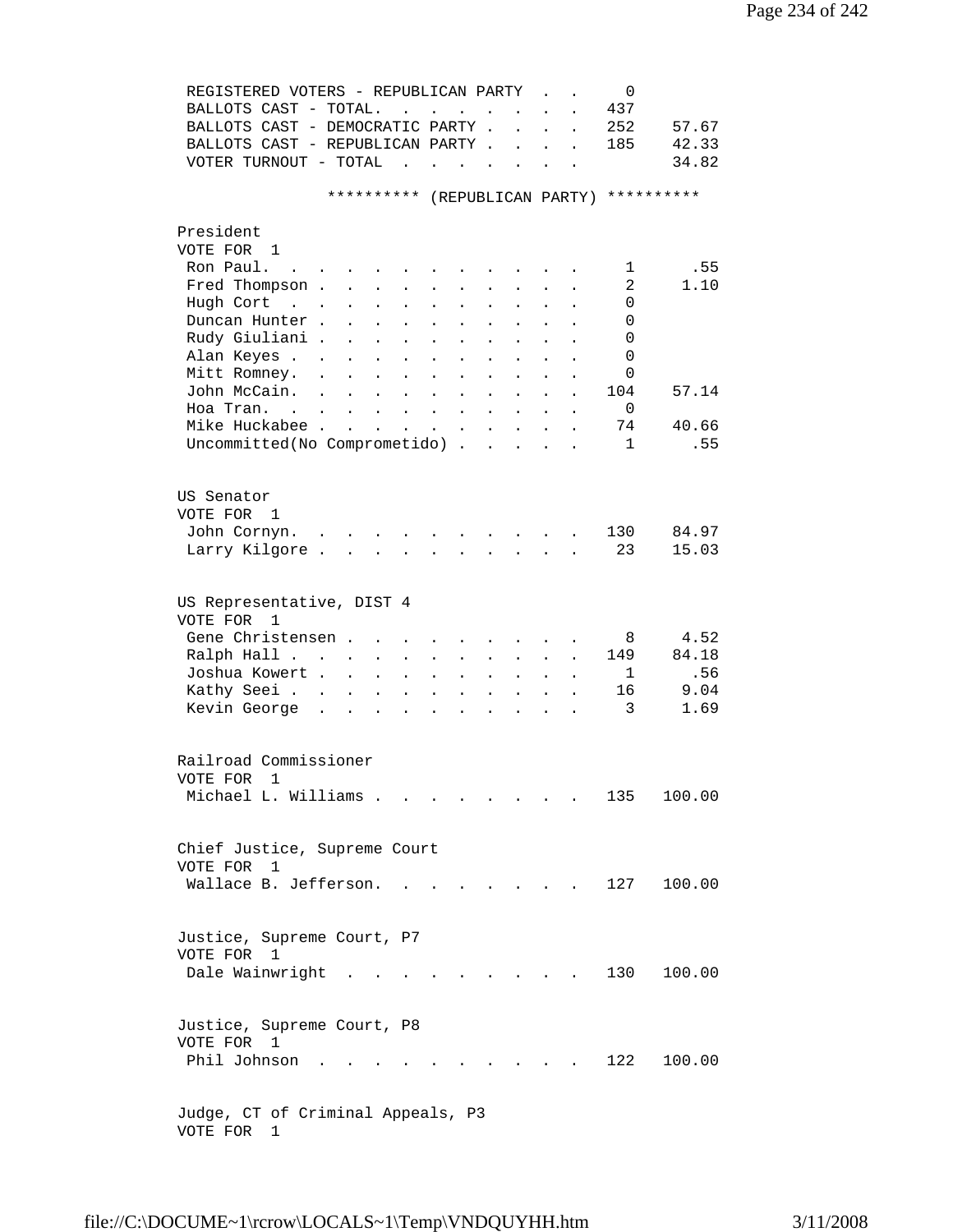| Tom Price<br>123<br>100.00                                                                                 |
|------------------------------------------------------------------------------------------------------------|
| Judge, CT of Criminal Appeals, P4<br>VOTE FOR<br>1                                                         |
| Robert Francis.<br>53<br>40.77                                                                             |
| 59.23<br>Paul Womack.<br>77                                                                                |
|                                                                                                            |
| Judge, CT of Criminal Appeals, P9<br>VOTE FOR<br>1                                                         |
| Cathy Cochran.<br>124<br>100.00                                                                            |
| Member, State BoE, DIST 14                                                                                 |
| VOTE FOR 1                                                                                                 |
| Gail Lowe<br>121<br>100.00                                                                                 |
| State Senator, District 30                                                                                 |
| VOTE FOR<br>1<br>Charles R. Stafford.<br>34<br>20.24<br>$\sim$ $\sim$ $\sim$ $\sim$                        |
| 79.76<br>134<br>Craig Estes. .                                                                             |
|                                                                                                            |
| State Representative, District 62                                                                          |
| VOTE FOR 1                                                                                                 |
| Larry Phillips.<br>100.00<br>147                                                                           |
| Justice, 5th CT of Appeals DIST, P3                                                                        |
| VOTE FOR<br>1                                                                                              |
| 124<br>100.00<br>Mary Murphy.                                                                              |
|                                                                                                            |
| Justice, 5th CT of Appeals DIST, P6                                                                        |
| VOTE FOR 1                                                                                                 |
| David L. Bridges .<br>125<br>100.00                                                                        |
| Justice, 5th CT of Appeals DIST, P8                                                                        |
| VOTE FOR 1                                                                                                 |
| Kerry Fitzgerald<br>123<br>100.00                                                                          |
|                                                                                                            |
| District Judge, 15th Judicial District<br>VOTE FOR 1                                                       |
| Jim Fallon<br>145 100.00<br>and the state of the state of                                                  |
|                                                                                                            |
| District Judge, 59th Judicial District                                                                     |
| VOTE FOR 1                                                                                                 |
| Rayburn M. "Rim" Nall .<br>147<br>100.00<br><b>Contract Contract Contract</b>                              |
| District Judge, 336th Judicial District                                                                    |
| VOTE FOR<br>1                                                                                              |
| Charles Butler.<br>46.02<br>81                                                                             |
| Lauri Blake. .<br>95<br>53.98<br><b>Contract Contract</b><br>and a strong control of the strong strong and |
| Criminal District Attorney                                                                                 |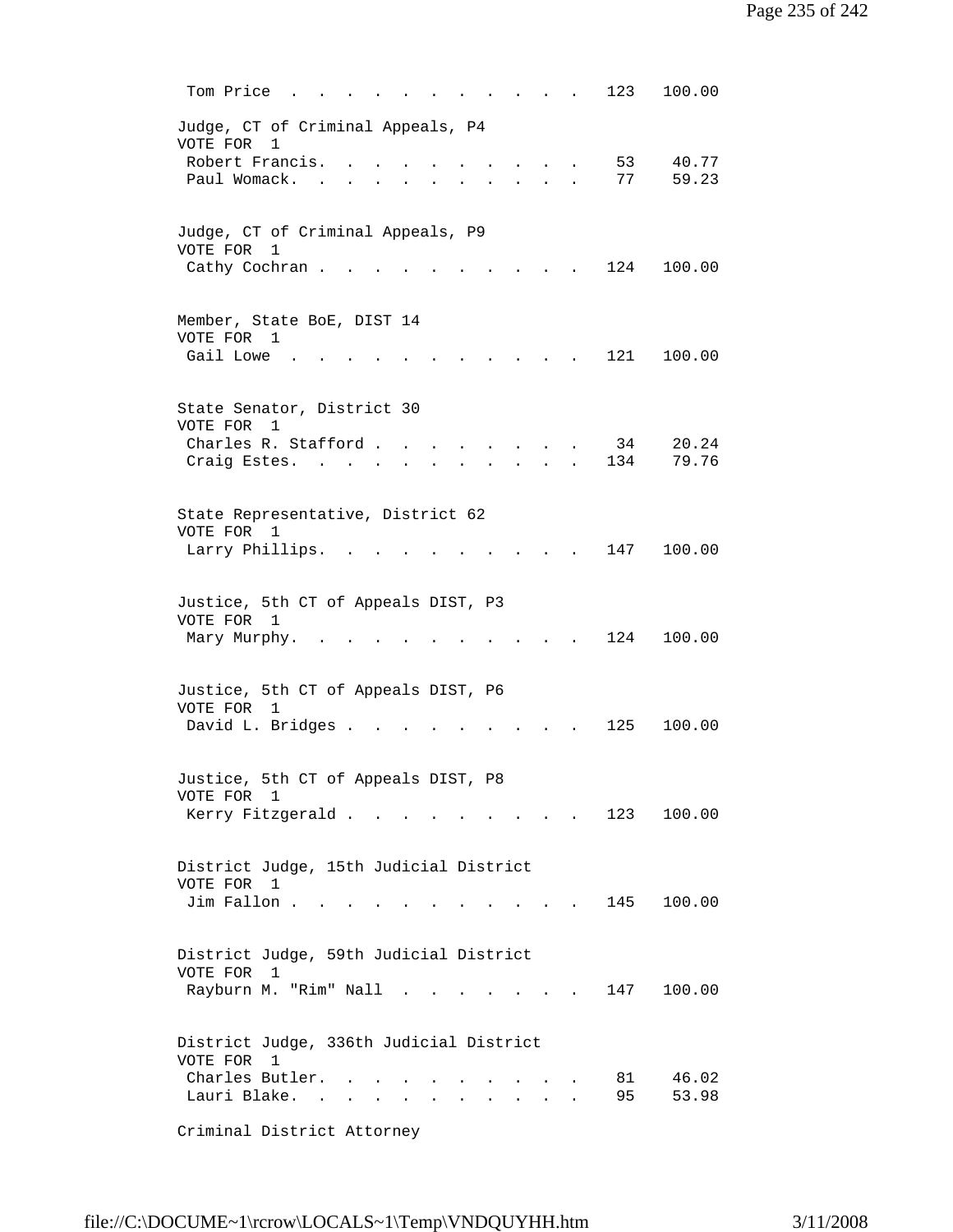| VOTE FOR<br>1<br>Joe Brown                                                                                                                                                                                                                                                                                                      |                                                                                                                                                                                      |                                                                                                                                   |                                                                                 |                                                          |                                                                                                                |                                                                         |                                                                                                                                                                        |                                                                        | 153                                                                                   | 100.00                                                                                    |
|---------------------------------------------------------------------------------------------------------------------------------------------------------------------------------------------------------------------------------------------------------------------------------------------------------------------------------|--------------------------------------------------------------------------------------------------------------------------------------------------------------------------------------|-----------------------------------------------------------------------------------------------------------------------------------|---------------------------------------------------------------------------------|----------------------------------------------------------|----------------------------------------------------------------------------------------------------------------|-------------------------------------------------------------------------|------------------------------------------------------------------------------------------------------------------------------------------------------------------------|------------------------------------------------------------------------|---------------------------------------------------------------------------------------|-------------------------------------------------------------------------------------------|
| Sheriff<br>VOTE FOR<br>1<br>Keith Gary.                                                                                                                                                                                                                                                                                         |                                                                                                                                                                                      |                                                                                                                                   |                                                                                 |                                                          |                                                                                                                |                                                                         |                                                                                                                                                                        |                                                                        | 156                                                                                   | 100.00                                                                                    |
|                                                                                                                                                                                                                                                                                                                                 |                                                                                                                                                                                      |                                                                                                                                   |                                                                                 |                                                          |                                                                                                                |                                                                         |                                                                                                                                                                        |                                                                        |                                                                                       |                                                                                           |
| Justice of the Peace, Precinct No. 1<br>VOTE FOR<br>1                                                                                                                                                                                                                                                                           |                                                                                                                                                                                      |                                                                                                                                   |                                                                                 |                                                          |                                                                                                                |                                                                         |                                                                                                                                                                        |                                                                        |                                                                                       |                                                                                           |
| Butch Morgan                                                                                                                                                                                                                                                                                                                    |                                                                                                                                                                                      |                                                                                                                                   |                                                                                 |                                                          |                                                                                                                |                                                                         |                                                                                                                                                                        |                                                                        | 126                                                                                   | 100.00                                                                                    |
| Constable, Precinct No. 1<br>VOTE FOR<br>1                                                                                                                                                                                                                                                                                      |                                                                                                                                                                                      |                                                                                                                                   |                                                                                 |                                                          |                                                                                                                |                                                                         |                                                                                                                                                                        |                                                                        |                                                                                       |                                                                                           |
| C.C. "Buddy" Wade.                                                                                                                                                                                                                                                                                                              |                                                                                                                                                                                      |                                                                                                                                   |                                                                                 |                                                          |                                                                                                                |                                                                         |                                                                                                                                                                        |                                                                        | 130                                                                                   | 100.00                                                                                    |
| County Chairman                                                                                                                                                                                                                                                                                                                 |                                                                                                                                                                                      |                                                                                                                                   |                                                                                 |                                                          |                                                                                                                |                                                                         |                                                                                                                                                                        |                                                                        |                                                                                       |                                                                                           |
| VOTE FOR<br>1<br>David P. Gibson                                                                                                                                                                                                                                                                                                |                                                                                                                                                                                      |                                                                                                                                   |                                                                                 |                                                          |                                                                                                                |                                                                         |                                                                                                                                                                        |                                                                        | 121                                                                                   | 100.00                                                                                    |
|                                                                                                                                                                                                                                                                                                                                 |                                                                                                                                                                                      | **********                                                                                                                        |                                                                                 |                                                          |                                                                                                                |                                                                         |                                                                                                                                                                        |                                                                        |                                                                                       | (DEMOCRATIC PARTY) **********                                                             |
| President<br>VOTE FOR 1<br>Barack Obama<br>Hillary Clinton<br>Bill Richardson<br>John Edwards<br>Joe Biden<br>Christopher J. Dodd<br>US Senator<br>VOTE FOR 1<br>Richard J. "Rick" Noriega<br>Ray McMurrey<br>Gene Kelly<br>Rhett R. Smith.<br>US Representative, DIST 4<br>VOTE FOR<br>1<br>Glenn Melancon.<br>VaLinda Hathcox | $\ddot{\phantom{a}}$<br>$\sim$<br>$\mathbf{L} = \mathbf{L}$<br>$\ddot{\phantom{a}}$<br>$\mathbf{r}$ , and $\mathbf{r}$ , and $\mathbf{r}$ , and $\mathbf{r}$<br>$\sim$ $\sim$ $\sim$ | $\mathbf{L}$<br>$\ddot{\phantom{a}}$<br>$\sim$<br>$\sim$ $-$<br>$\sim 100$<br>$\mathbf{1}$ $\mathbf{1}$ $\mathbf{1}$ $\mathbf{1}$ | $\ddot{\phantom{0}}$<br>$\bullet$<br>$\blacksquare$<br>$\blacksquare$<br>$\sim$ | $\bullet$<br>$\ddot{\phantom{a}}$<br>$\bullet$<br>$\sim$ | $\ddot{\phantom{0}}$<br>$\ddot{\phantom{0}}$<br>$\ddot{\phantom{a}}$<br>$\mathbf{L}^{\text{max}}$<br>$\bullet$ | $\sim$<br>$\ddot{\phantom{0}}$<br>$\ddot{\phantom{0}}$<br>$\sim$ $\sim$ | $\ddot{\phantom{0}}$<br>$\ddot{\phantom{0}}$<br>$\mathbf{z} = \mathbf{z} + \mathbf{z}$ . The $\mathbf{z}$<br>$\mathbf{r} = \mathbf{r}$ , and $\mathbf{r} = \mathbf{r}$ | $\ddot{\phantom{a}}$<br>$\bullet$<br>$\bullet$<br>$\ddot{\phantom{0}}$ | 89<br>156<br>ı.<br>5<br>$\mathbf{1}$<br>$\Omega$<br>73<br>41<br>70<br>13<br>143<br>45 | 35.32<br>61.90<br>.40<br>1.98<br>.40<br>37.06<br>20.81<br>35.53<br>6.60<br>76.06<br>23.94 |
| Railroad Commissioner<br>VOTE FOR<br>1<br>Dale Henry .<br>Art Hall. .<br>Mark Thompson.                                                                                                                                                                                                                                         | $\sim$<br>$\mathbf{r}$                                                                                                                                                               | $\overline{a}$                                                                                                                    | $\overline{a}$                                                                  |                                                          |                                                                                                                | $\overline{a}$                                                          |                                                                                                                                                                        |                                                                        | 65<br>35<br>87                                                                        | 34.76<br>18.72<br>46.52                                                                   |
| Chief Justice, Supreme Court<br>VOTE FOR<br>1<br>Jim Jordan.                                                                                                                                                                                                                                                                    | $\bullet$                                                                                                                                                                            |                                                                                                                                   |                                                                                 |                                                          |                                                                                                                |                                                                         |                                                                                                                                                                        |                                                                        | 159                                                                                   | 100.00                                                                                    |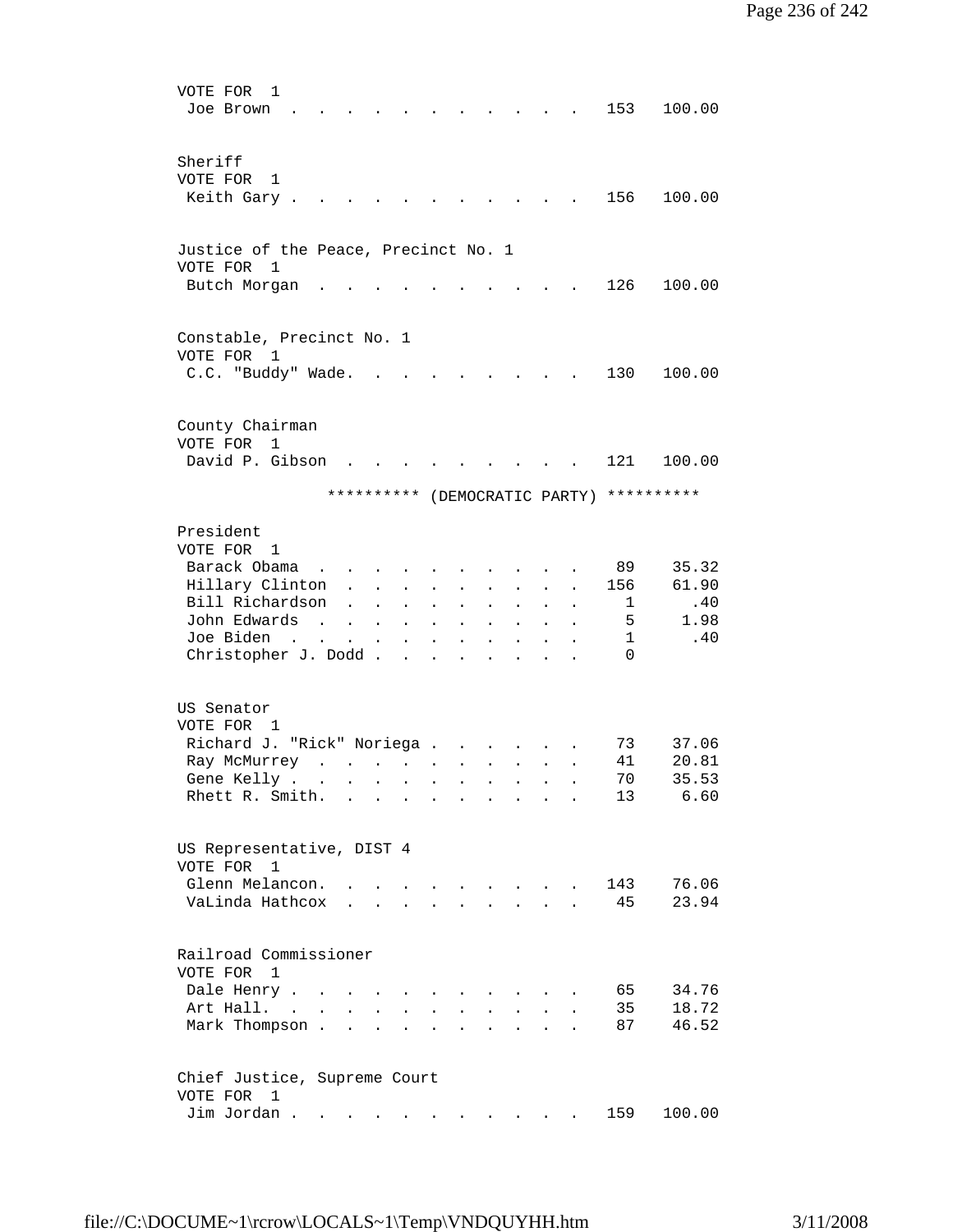| Justice, Supreme Court, P7<br>VOTE FOR 1<br>148<br>80.87<br>Sam Houston.<br>35<br>19.13<br>Baltasar D. Cruz<br>$\mathbf{r} = \mathbf{r} + \mathbf{r} + \mathbf{r}$ .<br>$\ddot{\phantom{0}}$                       |
|--------------------------------------------------------------------------------------------------------------------------------------------------------------------------------------------------------------------|
| Justice, Supreme Court, P8<br>VOTE FOR 1<br>Susan Criss.<br>154<br>83.24<br>31<br>Linda Reyna Yañez.<br>16.76<br>$\overline{a}$                                                                                    |
| Judge, CT of Criminal Appeals, P3<br>VOTE FOR<br>1<br>161<br>Susan Strawn<br>100.00                                                                                                                                |
| Judge, CT of Criminal Appeals, P4<br>VOTE FOR<br>$\mathbf{1}$<br>J.R. Molina.<br>159<br>100.00                                                                                                                     |
| Member, State BoE, DIST 14<br>VOTE FOR<br>1<br>155<br>100.00<br>Edra Bogle.                                                                                                                                        |
| State Representative, District 62<br>VOTE FOR 1<br>154<br>Peter "Pete" Veeck<br>100.00                                                                                                                             |
| Justice, 5th CT of Appeals DIST, P3<br>VOTE FOR 1<br>Don B. Chae.<br>100.00<br>148                                                                                                                                 |
| Justice, 5th CT of Appeals DIST, P6<br>VOTE FOR<br>1<br>David Hanschen.<br>154<br>100.00                                                                                                                           |
| Justice, 5th CT of Appeals DIST, P8<br>VOTE FOR 1<br>145 100.00<br>Tina Yoo.                                                                                                                                       |
| County Tax Assessor-Collector<br>VOTE FOR<br>1<br>185<br>John Wayne Ramsey. .<br>100.00                                                                                                                            |
| Justice of the Peace, Precinct No. 1<br>VOTE FOR 1                                                                                                                                                                 |
| Greg Middents .<br>179<br>100.00<br>County Chairman                                                                                                                                                                |
| VOTE FOR<br>$\mathbf{1}$<br>100.00<br>154<br>Tony Beaverson.<br>$\mathbf{a} = \mathbf{a} \cdot \mathbf{a}$ , and $\mathbf{a} = \mathbf{a} \cdot \mathbf{a}$ , and $\mathbf{a} = \mathbf{a} \cdot \mathbf{a}$ , and |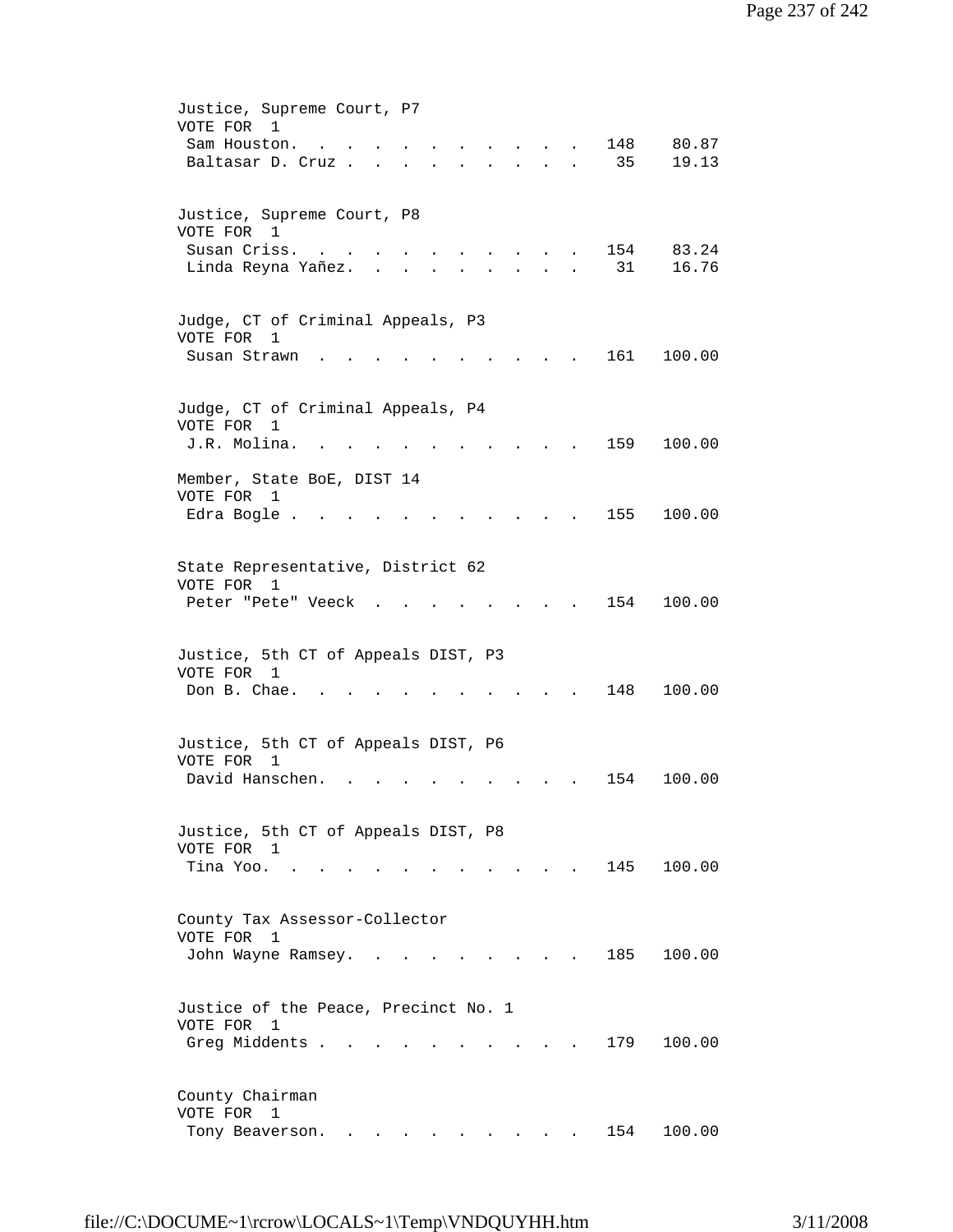\*\*\*\*\*\*\*\*\*\* (REPUBLICAN PARTY) \*\*\*\*\*\*\*\*\*\* IMMIGRATION VOTE FOR 1 YES . . . . . . . . . . . . . . 169 94.94<br>NO. . . . . . . . . . . . . . 9 5.06 NO. . . . . . . . . . . . . . . 9 5.06 PHOTO ID VOTE FOR 1 YES . . . . . . . . . . . . . 164 91.62 NO. . . . . . . . . . . . . . 15 8.38 CONTROLLING GOVERNMENT GROWTH VOTE FOR 1<br>YES . . (a) . . . . . . . . . . . . . 163 92.61<br>(a) . . . . . . . . . . 13 7.39 NO. . . . . . . . . . . . . 13 7.39 PRECINCT REPORT GRAYSON COUNTY, TEXAS PRIMARY ELECTION MARCH 4, 2008 RUN DATE:03/10/08 03:04 PM STATISTICS 0054 PCT 66 VOTES PERCENT REGISTERED VOTERS - TOTAL . . . . . 2150 REGISTERED VOTERS - DEMOCRATIC PARTY . . 0 REGISTERED VOTERS - REPUBLICAN PARTY . . 0 BALLOTS CAST - TOTAL. . . . . . . . 648<br>BALLOTS CAST - DEMOCRATIC PARTY . . . . 357 BALLOTS CAST - DEMOCRATIC PARTY . . . . 357 55.09<br>BALLOTS CAST - REPUBLICAN PARTY . . . . 291 44.91 BALLOTS CAST - REPUBLICAN PARTY . . . . 291 VOTER TURNOUT - TOTAL . . . . . . . . 30.14 \*\*\*\*\*\*\*\*\*\* (REPUBLICAN PARTY) \*\*\*\*\*\*\*\*\*\* President VOTE FOR 1 Ron Paul. . . . . . . . . . . . 4 1.40 Fred Thompson . . . . . . . . . . 0 Hugh Cort . . . . . . . . . . . 0 Duncan Hunter . . . . . . . . . . 2 .70 Rudy Giuliani . . . . . . . . . . 2 .70 Alan Keyes . . . . . . . . . . . . 0<br>Mitt Romnev. . . . . . . . . . . 1 Mitt Romney. . . . . . . . . . . . 1 .35<br>John McCain. . . . . . . . . . . 161 56.49 John McCain. . . . . . . Hoa Tran. . . . . . . . . . . . 0 Mike Huckabee . . . . . . . . . . 114 40.00 Uncommitted(No Comprometido) . . . . 1 .35 US Senator VOTE FOR 1 John Cornyn. . . . . . . . . . 206 82.07 Larry Kilgore . . . . . . . . . . 45 17.93

US Representative, DIST 4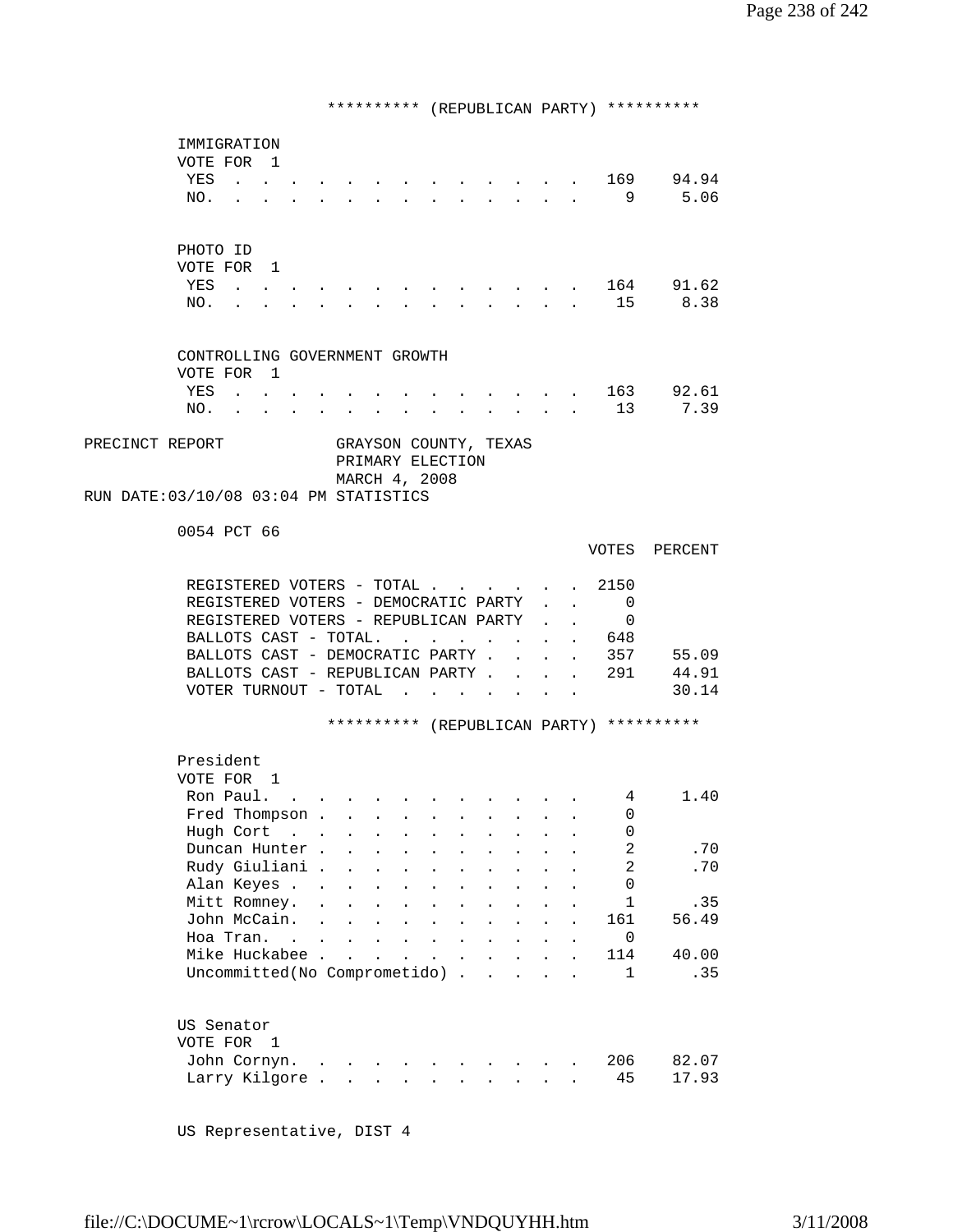| VOTE FOR<br>1                                                                                                                                                                                            |  |
|----------------------------------------------------------------------------------------------------------------------------------------------------------------------------------------------------------|--|
| 20<br>7.19<br>Gene Christensen                                                                                                                                                                           |  |
| 78.78<br>Ralph Hall<br>219<br>$\mathbf{r} = \mathbf{r} \cdot \mathbf{r}$<br>$\mathbf{L}$<br>$\mathbf{L}^{\text{max}}$<br>$\ddot{\phantom{a}}$                                                            |  |
| Joshua Kowert<br>- 0<br>$\mathbf{z} = \mathbf{z}$<br>$\mathbf{L}^{\text{max}}$<br>$\ddot{\phantom{a}}$<br>$\mathbf{L}^{\text{max}}$<br>$\sim 100$<br>$\ddot{\phantom{a}}$<br>$\bullet$                   |  |
| Kathy Seei<br>33<br>11.87<br>$\mathbf{L}^{\text{max}}$<br>$\ddot{\phantom{a}}$<br>$\bullet$<br>$\bullet$<br>$\ddot{\phantom{0}}$<br>$\ddot{\phantom{a}}$<br>$\ddot{\phantom{a}}$<br>$\ddot{\phantom{0}}$ |  |
| 2.16<br>Kevin George .<br>- 6                                                                                                                                                                            |  |
|                                                                                                                                                                                                          |  |
|                                                                                                                                                                                                          |  |
| Railroad Commissioner                                                                                                                                                                                    |  |
| VOTE FOR 1                                                                                                                                                                                               |  |
| Michael L. Williams .<br>208                                                                                                                                                                             |  |
| 100.00                                                                                                                                                                                                   |  |
|                                                                                                                                                                                                          |  |
|                                                                                                                                                                                                          |  |
| Chief Justice, Supreme Court                                                                                                                                                                             |  |
| VOTE FOR<br>1                                                                                                                                                                                            |  |
| Wallace B. Jefferson.<br>194<br>100.00                                                                                                                                                                   |  |
|                                                                                                                                                                                                          |  |
|                                                                                                                                                                                                          |  |
| Justice, Supreme Court, P7                                                                                                                                                                               |  |
| VOTE FOR<br>1                                                                                                                                                                                            |  |
| Dale Wainwright<br>201<br>100.00                                                                                                                                                                         |  |
|                                                                                                                                                                                                          |  |
|                                                                                                                                                                                                          |  |
| Justice, Supreme Court, P8                                                                                                                                                                               |  |
| VOTE FOR 1                                                                                                                                                                                               |  |
| Phil Johnson<br>189<br>100.00                                                                                                                                                                            |  |
|                                                                                                                                                                                                          |  |
|                                                                                                                                                                                                          |  |
|                                                                                                                                                                                                          |  |
| Judge, CT of Criminal Appeals, P3                                                                                                                                                                        |  |
| VOTE FOR 1                                                                                                                                                                                               |  |
| Tom Price<br>194<br>100.00                                                                                                                                                                               |  |
|                                                                                                                                                                                                          |  |
| Judge, CT of Criminal Appeals, P4                                                                                                                                                                        |  |
| VOTE FOR<br>$\mathbf{1}$                                                                                                                                                                                 |  |
| Robert Francis.<br>90<br>44.12                                                                                                                                                                           |  |
| 55.88<br>Paul Womack.<br>114<br>$\sim$                                                                                                                                                                   |  |
|                                                                                                                                                                                                          |  |
|                                                                                                                                                                                                          |  |
| Judge, CT of Criminal Appeals, P9                                                                                                                                                                        |  |
| VOTE FOR<br>1                                                                                                                                                                                            |  |
| Cathy Cochran<br>187<br>100.00                                                                                                                                                                           |  |
|                                                                                                                                                                                                          |  |
|                                                                                                                                                                                                          |  |
| Member, State BoE, DIST 14                                                                                                                                                                               |  |
| VOTE FOR 1                                                                                                                                                                                               |  |
|                                                                                                                                                                                                          |  |
| Gail Lowe<br>. 184<br>100.00                                                                                                                                                                             |  |
|                                                                                                                                                                                                          |  |
|                                                                                                                                                                                                          |  |
| State Senator, District 30                                                                                                                                                                               |  |
| VOTE FOR<br>1                                                                                                                                                                                            |  |
| Charles R. Stafford<br>17.86<br>45                                                                                                                                                                       |  |
| 82.14<br>207<br>Craig Estes. .<br>$\mathcal{L}^{\text{max}}$                                                                                                                                             |  |
|                                                                                                                                                                                                          |  |
|                                                                                                                                                                                                          |  |
| State Representative, District 62                                                                                                                                                                        |  |
| VOTE FOR 1                                                                                                                                                                                               |  |
| Larry Phillips.<br>215<br>100.00<br>$\ddot{\phantom{a}}$<br>$\sim$ $\sim$<br><b>Contract Contract Contract</b>                                                                                           |  |
|                                                                                                                                                                                                          |  |
|                                                                                                                                                                                                          |  |
|                                                                                                                                                                                                          |  |

Justice, 5th CT of Appeals DIST, P3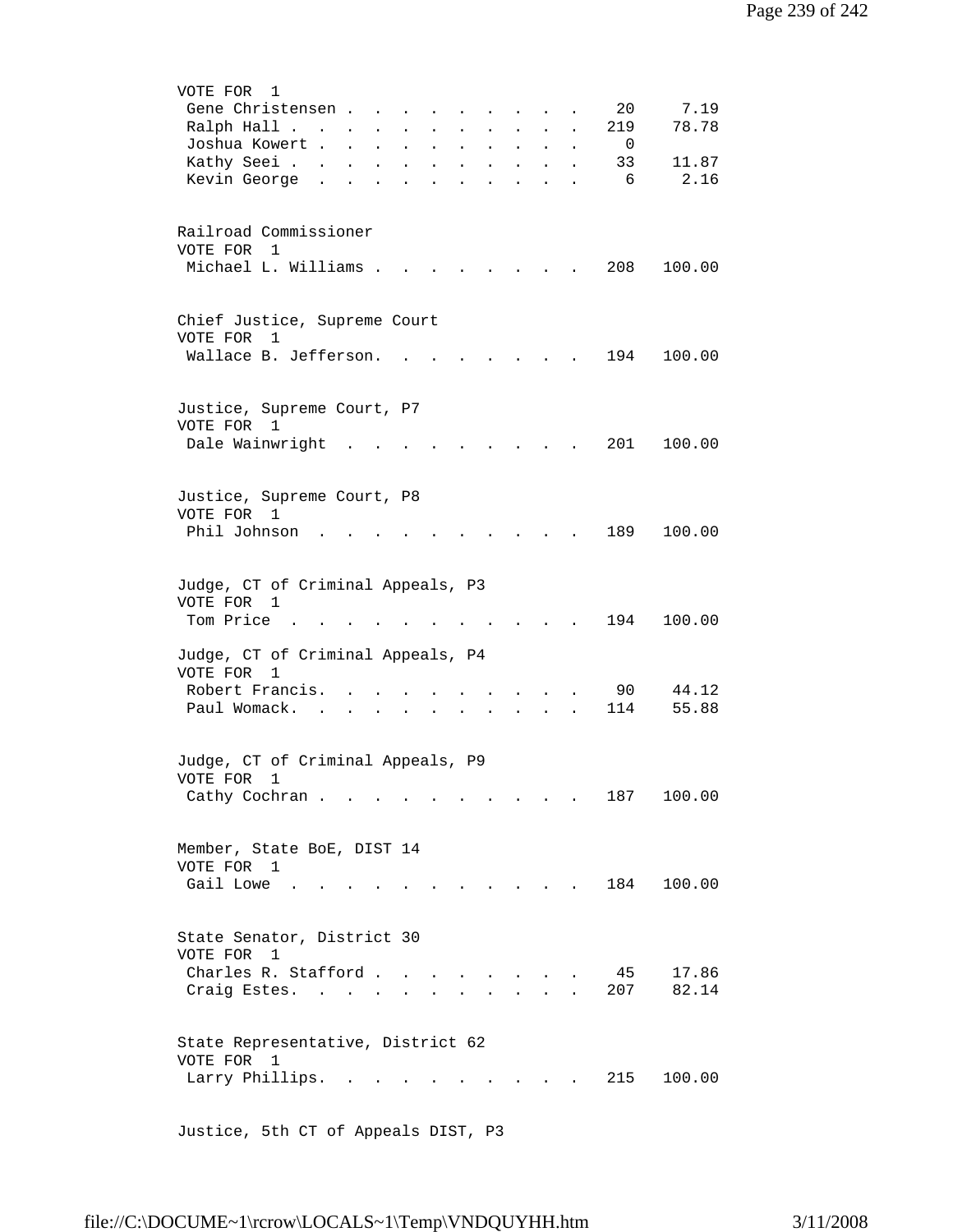VOTE FOR 1 Mary Murphy. . . . . . . . . . . 182 100.00 Justice, 5th CT of Appeals DIST, P6 VOTE FOR 1 David L. Bridges . . . . . . . . . 186 100.00 Justice, 5th CT of Appeals DIST, P8 VOTE FOR 1 Kerry Fitzgerald . . . . . . . . . 180 100.00 District Judge, 15th Judicial District VOTE FOR 1 Jim Fallon . . . . . . . . . . . . 198 100.00 District Judge, 59th Judicial District VOTE FOR 1 Rayburn M. "Rim" Nall . . . . . . . 206 100.00 District Judge, 336th Judicial District VOTE FOR 1 Charles Butler. . . . . . . . . . 100 37.74 Lauri Blake. . . . . . . . . . . 165 62.26 Criminal District Attorney VOTE FOR 1 Joe Brown . . . . . . . . . . . 221 100.00 Sheriff VOTE FOR 1 Keith Gary . . . . . . . . . . . 225 100.00 Constable, Precinct No. 2 VOTE FOR 1 Sandra "Sandi" Savering. . . . . . . 86 36.91 Mike Putnam. . . . . . . . . . . 147 63.09 County Chairman VOTE FOR 1 David P. Gibson . . . . . . . . . 195 100.00 \*\*\*\*\*\*\*\*\*\* (DEMOCRATIC PARTY) \*\*\*\*\*\*\*\*\*\* President VOTE FOR 1 Barack Obama . . . . . . . . . . . 111 31.27 Hillary Clinton . . . . . . . . . 234 65.92 Bill Richardson . . . . . . . . . . 1 .28<br>John Edwards . . . . . . . . . . 9 2.54 John Edwards . . . . . . . . . . . Joe Biden . . . . . . . . . . . . 0<br>Christopher J. Dodd . . . . . . . . 0 Christopher J. Dodd . . . . . .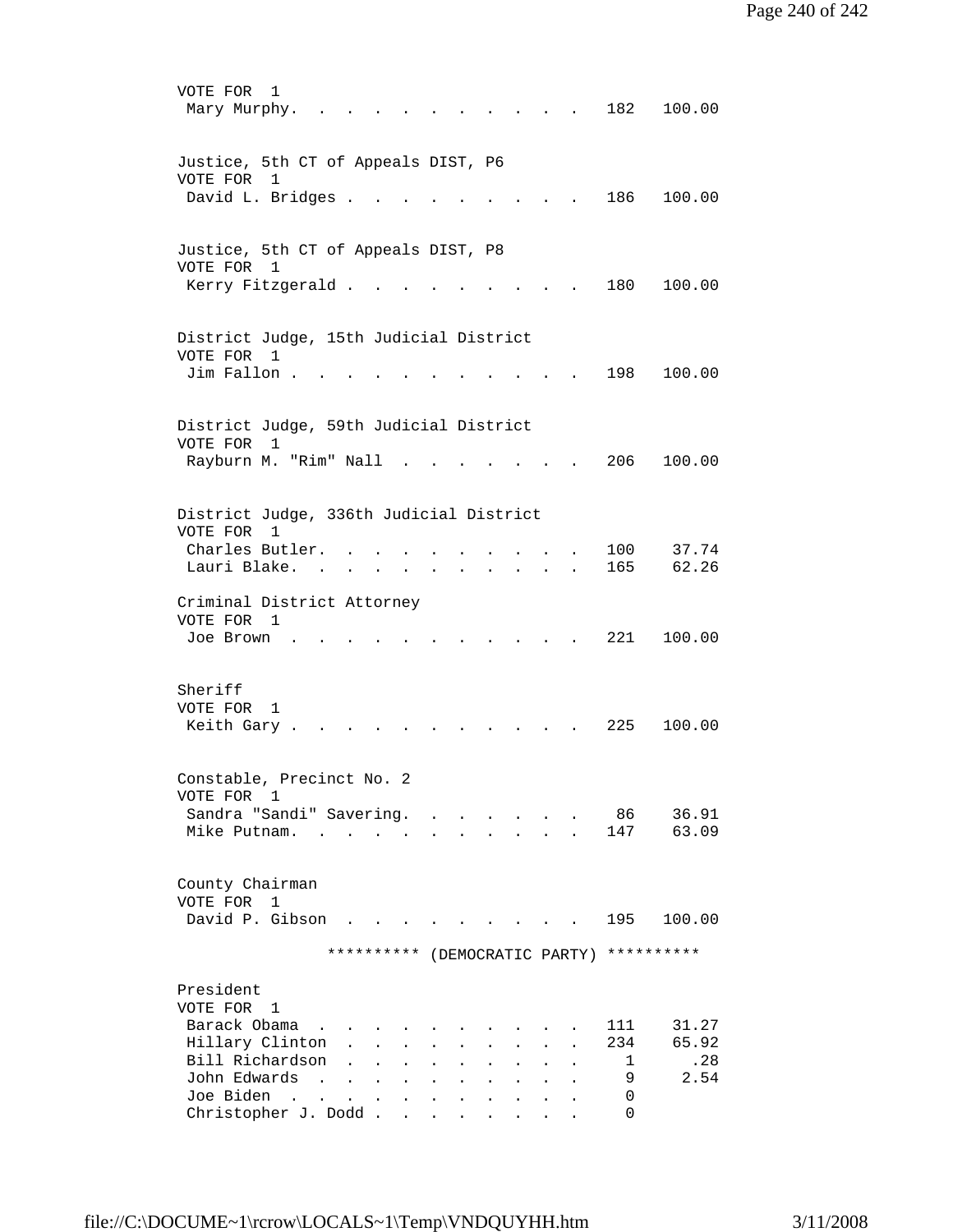| US Senator<br>VOTE FOR<br>$\mathbf{1}$                                                                                                                                                     |
|--------------------------------------------------------------------------------------------------------------------------------------------------------------------------------------------|
| 28.06<br>Richard J. "Rick" Noriega .<br>78<br>$\ddot{\phantom{a}}$<br>$\ddot{\phantom{a}}$                                                                                                 |
| 70<br>25.18<br>Ray McMurrey<br>$\bullet$                                                                                                                                                   |
| 92<br>33.09<br>Gene Kelly<br>$\ddot{\phantom{a}}$<br>$\ddot{\phantom{a}}$                                                                                                                  |
| 13.67<br>Rhett R. Smith.<br>38                                                                                                                                                             |
| US Representative, DIST 4<br>VOTE FOR<br>1                                                                                                                                                 |
| Glenn Melancon.<br>190<br>70.37<br>$\sim$<br>and the state of the state of                                                                                                                 |
| 29.63<br>VaLinda Hathcox<br>80<br>$\mathbf{L} = \mathbf{L}$<br>$\mathbf{z} = \mathbf{z} + \mathbf{z}$ .<br>$\ddot{\phantom{0}}$<br>$\sim$<br>$\sim$                                        |
| Railroad Commissioner<br>VOTE FOR 1                                                                                                                                                        |
| 32.84<br>89<br>Dale Henry .                                                                                                                                                                |
| Art Hall. .<br>50<br>18.45<br>$\mathbf{L}$<br>$\ddot{\phantom{a}}$<br>$\mathbf{L}$<br>$\ddot{\phantom{a}}$<br>$\mathbf{r}$<br>$\mathbf{L}$<br>$\ddot{\phantom{0}}$<br>$\ddot{\phantom{a}}$ |
| Mark Thompson.<br>132<br>48.71<br>$\ddot{\phantom{a}}$                                                                                                                                     |
| Chief Justice, Supreme Court<br>VOTE FOR<br>1                                                                                                                                              |
| Jim Jordan.<br>232<br>100.00                                                                                                                                                               |
| Justice, Supreme Court, P7                                                                                                                                                                 |
| VOTE FOR 1                                                                                                                                                                                 |
| 219<br>82.64<br>Sam Houston.<br>$\mathcal{L}(\mathbf{r})$ , and $\mathcal{L}(\mathbf{r})$ , and $\mathcal{L}(\mathbf{r})$<br><b>Contract Contract Contract</b>                             |
| 46<br>17.36<br>Baltasar D. Cruz<br>and a strategic state<br>$\ddot{\phantom{a}}$                                                                                                           |
|                                                                                                                                                                                            |
| Justice, Supreme Court, P8<br>VOTE FOR 1                                                                                                                                                   |
| 203<br>Susan Criss.<br>77.19<br>$\ddot{\phantom{a}}$                                                                                                                                       |
| Linda Reyna Yañez.<br>60<br>22.81<br>$\sim$ $\sim$<br>$\mathbf{r}$                                                                                                                         |
| Judge, CT of Criminal Appeals, P3                                                                                                                                                          |
| VOTE FOR 1<br>221<br>100.00<br>Susan Strawn.                                                                                                                                               |
|                                                                                                                                                                                            |
| Judge, CT of Criminal Appeals, P4                                                                                                                                                          |
| VOTE FOR 1                                                                                                                                                                                 |
| J.R. Molina.<br>214<br>100.00                                                                                                                                                              |
| Member, State BoE, DIST 14<br>VOTE FOR 1                                                                                                                                                   |
| Edra Bogle .<br>210<br>100.00<br>$\sim$ 10 $\pm$                                                                                                                                           |
| State Representative, District 62<br>VOTE FOR 1                                                                                                                                            |
| 210<br>100.00<br>Peter "Pete" Veeck                                                                                                                                                        |
| Justice, 5th CT of Appeals DIST, P3<br>VOTE FOR 1                                                                                                                                          |